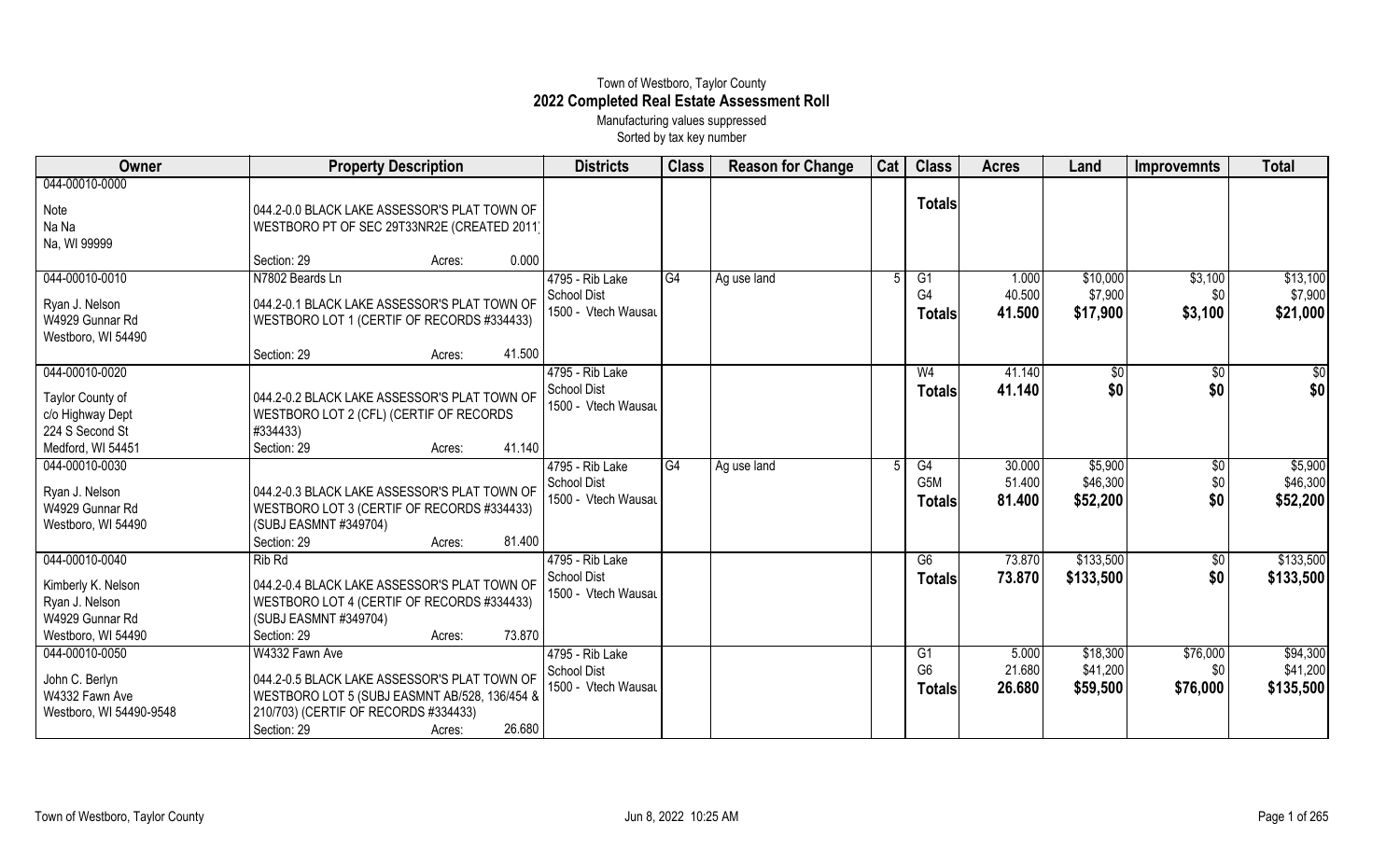| 044-00010-0060<br>4.530<br>\$1,400<br>4795 - Rib Lake<br>G5<br>$\overline{50}$<br>36.000<br>(\$61,200)<br>School Dist<br>W <sub>5</sub><br>\$0<br>Mark W. Hommel<br>044.2-0.6 BLACK LAKE ASSESSOR'S PLAT TOWN OF<br>\$0<br>1500 - Vtech Wausau<br>\$1,400<br>40.530<br><b>Totals</b><br>Deann M. Hommel<br>WESTBORO LOT 6 (CERTIF OF RECORDS #334433) | \$1,400<br>\$0<br>\$1,400 |
|-------------------------------------------------------------------------------------------------------------------------------------------------------------------------------------------------------------------------------------------------------------------------------------------------------------------------------------------------------|---------------------------|
|                                                                                                                                                                                                                                                                                                                                                       |                           |
|                                                                                                                                                                                                                                                                                                                                                       |                           |
|                                                                                                                                                                                                                                                                                                                                                       |                           |
| W4416 Fawn Ave                                                                                                                                                                                                                                                                                                                                        |                           |
| Westboro, WI 54490<br>Section: 29<br>40.530<br>Acres:                                                                                                                                                                                                                                                                                                 |                           |
| 044-00031-0001<br>4795 - Rib Lake<br>\$66,800<br>39.680<br>G6<br>\$0                                                                                                                                                                                                                                                                                  | \$66,800                  |
| <b>School Dist</b><br>\$66,800<br>\$0<br>39.680<br>Totals                                                                                                                                                                                                                                                                                             | \$66,800                  |
| 01.33.1E-1 FRL NE 1/4 NE 1/4<br>Timothy J. Hartwig<br>1500 - Vtech Wausau                                                                                                                                                                                                                                                                             |                           |
| Jack H. Hartwig                                                                                                                                                                                                                                                                                                                                       |                           |
| 113040 County Rd L                                                                                                                                                                                                                                                                                                                                    |                           |
| 39.680<br>Athens, WI 54411<br>Section: 1<br>Acres:                                                                                                                                                                                                                                                                                                    |                           |
| 044-00031-0010<br>N9545 State Hwy 13<br>4795 - Rib Lake<br>\$23,400<br>\$122,100<br>G <sub>1</sub><br>8.000<br>G <sub>6</sub>                                                                                                                                                                                                                         | \$145,500                 |
| 5.410<br>\$8,700<br>\$0\$<br>School Dist<br>01.33.1E-2.1 FRL NW 1/4 NE 1/4 EX PCL BEG AT S LN<br>Tim A. Makovsky<br>1500 - Vtech Wausau                                                                                                                                                                                                               | \$8,700                   |
| 13.410<br>\$32,100<br>\$122,100<br><b>Totals</b><br>OF 40 & C/L OF HWY; N ALG C/L OF HWY "13", 240'; W<br>Peggy S. Makovsky                                                                                                                                                                                                                           | \$154,200                 |
| 215'; S PARALLEL WITH HWY 240'; E ALG S LN 215'<br>N9545 State Hwy 13                                                                                                                                                                                                                                                                                 |                           |
| 13.410<br>Westboro, WI 54490<br>Section: 1<br>Acres:                                                                                                                                                                                                                                                                                                  |                           |
| 044-00031-0011<br>N9503 State Hwy 13<br>4795 - Rib Lake<br>\$7,400<br>\$1,700<br>G <sub>1</sub><br>0.740                                                                                                                                                                                                                                              | \$9,100                   |
| <b>School Dist</b><br>0.740<br>\$7,400<br>\$1,700<br><b>Totals</b><br>Dale J. Makovsky<br>01.33.1E-2.2 PT OF NW 1/4 NE 1/4 PCL BEG AT S LN                                                                                                                                                                                                            | \$9,100                   |
| 1500 - Vtech Wausau<br>N9503 State Hwy 13<br>OF 40 & C/L OF HWY; N ALG C/L OF HWY "13", 240'; W                                                                                                                                                                                                                                                       |                           |
| Westboro, WI 54490<br>215'; SOUTH PARALLEL WITH HWY 240'; EAST ALG                                                                                                                                                                                                                                                                                    |                           |
| 0.740<br>Section: 1<br>Acres:                                                                                                                                                                                                                                                                                                                         |                           |
| 044-00031-0012<br>8.690<br>\$15,600<br>State Hwy 13<br>4795 - Rib Lake<br>G6<br>\$0                                                                                                                                                                                                                                                                   | \$15,600                  |
| School Dist<br>\$15,600<br>8.690<br>\$0<br><b>Totals</b>                                                                                                                                                                                                                                                                                              | \$15,600                  |
| Timothy J. Hartwig<br>01.33.1E-2.3 PT OF NW 1/4 NE 1/4 THAT PT LYG E OF<br>1500 - Vtech Wausau                                                                                                                                                                                                                                                        |                           |
| Jack H. Hartwig<br>HWY 13 EX RR R/W (5.41 AC)                                                                                                                                                                                                                                                                                                         |                           |
| 113040 County Rd L                                                                                                                                                                                                                                                                                                                                    |                           |
| Athens, WI 54411<br>8.690<br>Section: 1<br>Acres:                                                                                                                                                                                                                                                                                                     |                           |
| 044-00031-0013<br>\$21,800<br>N9503 State Hwy 13<br>4795 - Rib Lake<br>7.040<br>\$108,700<br>G <sub>1</sub>                                                                                                                                                                                                                                           | \$130,500                 |
| 7.040<br>\$21,800<br>School Dist<br>\$108,700<br><b>Totals</b><br>01.33.1E-2.4 PT OF NW 1/4 NE 1/4 PT OF PCL COM S<br>Dale J. Makovsky                                                                                                                                                                                                                | \$130,500                 |
| 1500 - Vtech Wausau<br>LN & CTR LN HWY 13, N 470' TO PT, W 1894' TO PT, N<br>N9503 State Hwy 13                                                                                                                                                                                                                                                       |                           |
| TO N LN NE 1/4 NW 1/4, W TO NW COR SAID NE 1/4<br>Westboro, WI 54490                                                                                                                                                                                                                                                                                  |                           |
| 7.040<br>Section: 1<br>Acres:                                                                                                                                                                                                                                                                                                                         |                           |
| 044-00031-0020<br>\$19,300<br>State Hwy 13<br>4795 - Rib Lake<br>G6<br>10.710<br>$\overline{50}$                                                                                                                                                                                                                                                      | \$19,300                  |
| \$0<br><b>School Dist</b><br>10.710<br>\$19,300<br><b>Totals</b><br>01.33.1E-3.1 PT OF N 1/2 SW 1/4 NE 1/4 W OF WCRR                                                                                                                                                                                                                                  | \$19,300                  |
| Kathy J. Lekie<br>1500 - Vtech Wausau<br>N3879 State Hwy 13<br>R/W EX HWY 13 R/W (2.60AC)                                                                                                                                                                                                                                                             |                           |
| Medford, WI 54451                                                                                                                                                                                                                                                                                                                                     |                           |
| 10.710<br>Section: 1<br>Acres:                                                                                                                                                                                                                                                                                                                        |                           |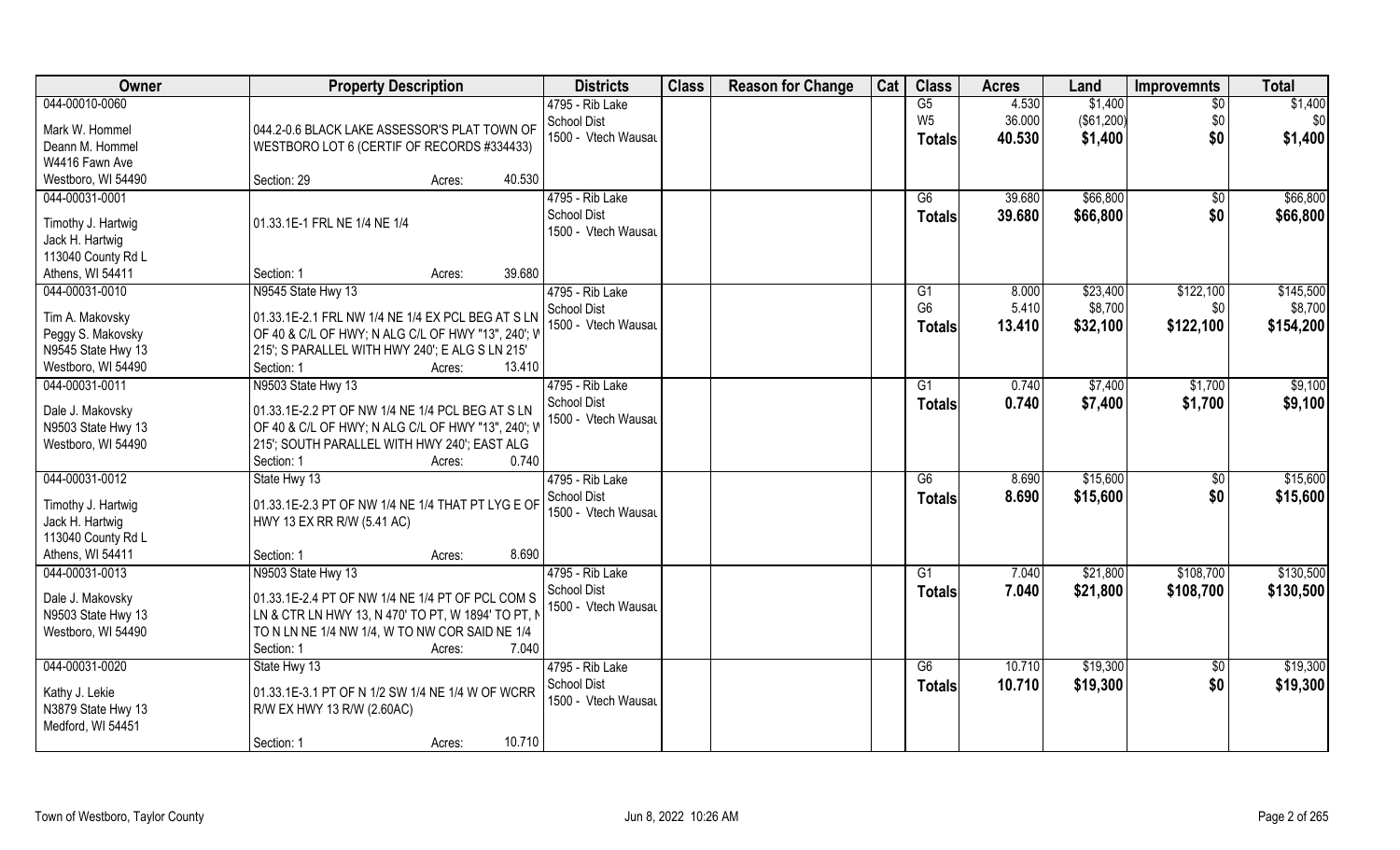| Owner                                                  | <b>Property Description</b>                                                                         | <b>Districts</b>                          | <b>Class</b> | <b>Reason for Change</b> | Cat | <b>Class</b>         | <b>Acres</b>   | Land                | <b>Improvemnts</b> | <b>Total</b>        |
|--------------------------------------------------------|-----------------------------------------------------------------------------------------------------|-------------------------------------------|--------------|--------------------------|-----|----------------------|----------------|---------------------|--------------------|---------------------|
| 044-00031-0021                                         | State Hwy 13                                                                                        | 4795 - Rib Lake                           |              |                          |     | W <sub>6</sub>       | 10.920         | (\$20,700)          | $\overline{50}$    | $\overline{50}$     |
| Robert S & Charlene Zarling Trust<br>3830 Ridge Rd     | 01.33.1E-3.2 PT OF S 1/2 SW 1/4 NE 1/4 THAT PT LYG<br>W OF WCRR (SOO LINE R/W) EXC HWY 13 R/W (2.74 | <b>School Dist</b><br>1500 - Vtech Wausau |              |                          |     | <b>Totals</b>        | 10.920         | \$0                 | \$0                | \$0                 |
| Kewaskum, WI 53040                                     | AC)<br>Section: 1<br>10.920<br>Acres:                                                               |                                           |              |                          |     |                      |                |                     |                    |                     |
| 044-00031-0022                                         | State Hwy 13                                                                                        | 4795 - Rib Lake                           |              |                          |     | W <sub>6</sub>       | 7.830          | (\$15,700)          | $\overline{50}$    | \$0                 |
|                                                        |                                                                                                     | <b>School Dist</b>                        |              |                          |     |                      | 7.830          | \$0                 | \$0                | \$0                 |
| Jason Belter                                           | 01.33.1E-3.3 E 1/2 SW 1/4 NE 1/4 THAT PART LYING                                                    | 1500 - Vtech Wausau                       |              |                          |     | <b>Totals</b>        |                |                     |                    |                     |
| April Belter                                           | EAST OF RR R/W (NONEXCLUSIVE PERMISSION                                                             |                                           |              |                          |     |                      |                |                     |                    |                     |
| 244211 Beaver Creek Rd                                 | #375056)                                                                                            |                                           |              |                          |     |                      |                |                     |                    |                     |
| Athens, WI 54411                                       | 7.830<br>Section: 1<br>Acres:                                                                       |                                           |              |                          |     |                      |                |                     |                    |                     |
| 044-00031-0025                                         |                                                                                                     | 4795 - Rib Lake                           |              |                          |     | X3                   | 22.260         | $\sqrt[6]{}$        | $\sqrt[6]{30}$     | \$0                 |
| County Of Taylor & Price                               | 01.33.1E-3.4 200' R/W THRU W 1/2 SE1/4 & W 1/2                                                      | <b>School Dist</b>                        |              |                          |     | <b>Totals</b>        | 22.260         | \$0                 | \$0                | \$0                 |
| c/o Forestry Recreation                                | NE1/4 (SUBJ EASMNT #372311, 375055 & 375056))                                                       | 1500 - Vtech Wausau                       |              |                          |     |                      |                |                     |                    |                     |
| 224 S Second St                                        |                                                                                                     |                                           |              |                          |     |                      |                |                     |                    |                     |
| Medford, WI 54451                                      | 22.260<br>Section: 1<br>Acres:                                                                      |                                           |              |                          |     |                      |                |                     |                    |                     |
| 044-00031-0030                                         | State Hwy 13                                                                                        | 4795 - Rib Lake                           |              |                          |     | W <sub>6</sub>       | 40.370         | (\$47,200)          | $\sqrt[6]{3}$      | \$0                 |
| Jason Belter<br>April Belter<br>244211 Beaver Creek Rd | 01.33.1E-4.1 SE 1/4 NE 1/4                                                                          | <b>School Dist</b><br>1500 - Vtech Wausau |              |                          |     | <b>Totals</b>        | 40.370         | \$0                 | \$0                | \$0                 |
| Athens, WI 54411                                       | 40.370<br>Section: 1<br>Acres:                                                                      |                                           |              |                          |     |                      |                |                     |                    |                     |
| 044-00031-0040                                         | State Hwy 13                                                                                        | 4795 - Rib Lake                           |              |                          |     | G5                   | 3.000          | \$900               | $\sqrt[6]{3}$      | \$900               |
|                                                        |                                                                                                     | <b>School Dist</b>                        |              |                          |     | G <sub>6</sub>       | 18.390         | \$31,700            | \$0                | \$31,700            |
| Peggy S. Makovsky                                      | 01.33.1E-5.1 FRL NE 1/4 NW 1/4 EX PT OF PCL COM S                                                   | 1500 - Vtech Wausau                       |              |                          |     | Totals               | 21.390         | \$32,600            | \$0                | \$32,600            |
| Tim Makovsky                                           | LN NW 1/4 NE 1/4 & CTR LN HWY 13, N 470' TO PT, W                                                   |                                           |              |                          |     |                      |                |                     |                    |                     |
| N9545 State Hwy 13                                     | 1894', TO PT, N TO N LN NE 1/4 NW 1/4, W TO NW                                                      |                                           |              |                          |     |                      |                |                     |                    |                     |
| Westboro, WI 54490                                     | 21.390<br>Section: 1<br>Acres:                                                                      |                                           |              |                          |     |                      |                |                     |                    |                     |
| 044-00031-0041                                         | State Hwy 13                                                                                        | 4795 - Rib Lake<br>School Dist            |              |                          |     | G5<br>G <sub>6</sub> | 8.000<br>9.500 | \$2,400<br>\$15,200 | \$0<br>\$0         | \$2,400<br>\$15,200 |
| Dale J. Makovsky                                       | 01.33.1E-5.2 PT OF NE 1/4 NW 1/4 PT OF PCL COM S                                                    | 1500 - Vtech Wausau                       |              |                          |     |                      | 17.500         | \$17,600            | \$0                | \$17,600            |
| N9503 State Hwy 13                                     | LN NW 1/4 NE 1/4 & CTR LN HWY 13, N 470' TO PT, W                                                   |                                           |              |                          |     | <b>Totals</b>        |                |                     |                    |                     |
| Westboro, WI 54490                                     | 1894', TO PT, N TO N LN NE 1/4 NW 1/4, W TO NW                                                      |                                           |              |                          |     |                      |                |                     |                    |                     |
|                                                        | 17.500<br>Section: 1<br>Acres:                                                                      |                                           |              |                          |     |                      |                |                     |                    |                     |
| 044-00031-0050                                         | Johnson Ave                                                                                         | 4795 - Rib Lake                           |              |                          |     | G1                   | 1.000          | \$10,000            | \$900              | \$10,900            |
| Craig R. Peterson                                      | 01.33.1E-6 FRL NW 1/4 NW 1/4                                                                        | <b>School Dist</b>                        |              |                          |     | G <sub>5</sub>       | 30.000         | \$10,400            | \$0                | \$10,400            |
| N4685 County Rd E                                      |                                                                                                     | 1500 - Vtech Wausau                       |              |                          |     | G <sub>6</sub>       | 8.030          | \$14,500            | \$0                | \$14,500            |
| Medford, WI 54451                                      |                                                                                                     |                                           |              |                          |     | <b>Totals</b>        | 39.030         | \$34,900            | \$900              | \$35,800            |
|                                                        | 39.030<br>Section: 1<br>Acres:                                                                      |                                           |              |                          |     |                      |                |                     |                    |                     |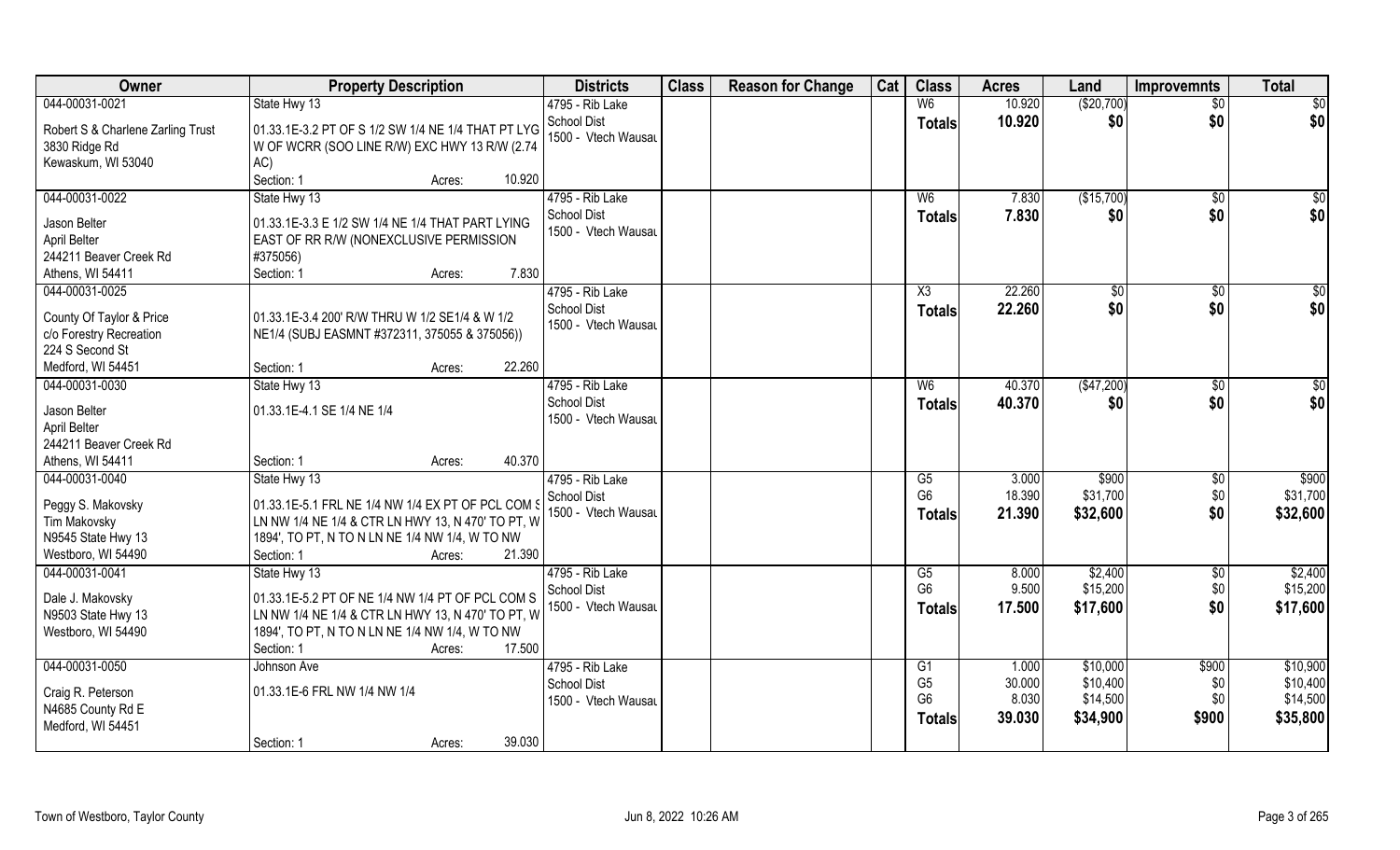| Owner                             | <b>Property Description</b>                           |        |        | <b>Districts</b>                          | <b>Class</b> | <b>Reason for Change</b> | Cat | <b>Class</b>         | <b>Acres</b>    | Land             | <b>Improvemnts</b> | <b>Total</b>     |
|-----------------------------------|-------------------------------------------------------|--------|--------|-------------------------------------------|--------------|--------------------------|-----|----------------------|-----------------|------------------|--------------------|------------------|
| 044-00031-0060                    | State Hwy 13                                          |        |        | 4795 - Rib Lake                           |              |                          |     | G5                   | 29.380          | \$10,300         | $\overline{50}$    | \$10,300         |
| Craig R. Peterson                 | 01.33.1E-7 SW 1/4 NW 1/4                              |        |        | <b>School Dist</b>                        |              |                          |     | G <sub>6</sub>       | 10.000          | \$18,000         | \$0                | \$18,000         |
| N4685 County Rd E                 |                                                       |        |        | 1500 - Vtech Wausau                       |              |                          |     | <b>Totals</b>        | 39.380          | \$28,300         | \$0                | \$28,300         |
| Medford, WI 54451                 |                                                       |        |        |                                           |              |                          |     |                      |                 |                  |                    |                  |
|                                   | Section: 1                                            | Acres: | 39.380 |                                           |              |                          |     |                      |                 |                  |                    |                  |
| 044-00031-0070                    | State Hwy 13                                          |        |        | 4795 - Rib Lake                           |              |                          |     | $\overline{G5}$      | 5.000           | \$1,800          | \$0                | \$1,800          |
|                                   |                                                       |        |        | <b>School Dist</b>                        |              |                          |     | G <sub>6</sub>       | 14.700          | \$26,500         | \$0                | \$26,500         |
| Kathy J. Lekie                    | 01.33.1E-8.1 N 1/2 SE 1/4 NW 1/4                      |        |        | 1500 - Vtech Wausau                       |              |                          |     | <b>Totals</b>        | 19.700          | \$28,300         | \$0                | \$28,300         |
| N3879 State Hwy 13                |                                                       |        |        |                                           |              |                          |     |                      |                 |                  |                    |                  |
| Medford, WI 54451                 |                                                       |        |        |                                           |              |                          |     |                      |                 |                  |                    |                  |
|                                   | Section: 1                                            | Acres: | 19.700 |                                           |              |                          |     |                      |                 |                  |                    |                  |
| 044-00031-0071                    | State Hwy 13                                          |        |        | 4795 - Rib Lake                           |              |                          |     | W <sub>6</sub>       | 19.700          | (\$43,300)       | \$0                | $\sqrt{50}$      |
| Robert S & Charlene Zarling Trust | 01.33.1E-8.2 S 1/2 SE 1/4 NW 1/4                      |        |        | <b>School Dist</b>                        |              |                          |     | <b>Totals</b>        | 19.700          | \$0              | \$0                | \$0              |
| 3830 Ridge Rd                     |                                                       |        |        | 1500 - Vtech Wausau                       |              |                          |     |                      |                 |                  |                    |                  |
| Kewaskum, WI 53040                |                                                       |        |        |                                           |              |                          |     |                      |                 |                  |                    |                  |
|                                   | Section: 1                                            | Acres: | 19.700 |                                           |              |                          |     |                      |                 |                  |                    |                  |
| 044-00031-0080                    | State Hwy 13                                          |        |        | 4795 - Rib Lake                           |              |                          |     | W <sub>6</sub>       | 39.780          | $($ \$87,500)    | $\overline{50}$    | $\sqrt{50}$      |
| Robert S & Charlene Zarling Trust | 01.33.1E-9 NE 1/4 SW 1/4                              |        |        | <b>School Dist</b>                        |              |                          |     | <b>Totals</b>        | 39.780          | \$0              | \$0                | \$0              |
| 3830 Ridge Rd                     |                                                       |        |        | 1500 - Vtech Wausau                       |              |                          |     |                      |                 |                  |                    |                  |
| Kewaskum, WI 53040                |                                                       |        |        |                                           |              |                          |     |                      |                 |                  |                    |                  |
|                                   | Section: 1                                            | Acres: | 39.780 |                                           |              |                          |     |                      |                 |                  |                    |                  |
| 044-00031-0090                    | State Hwy 13                                          |        |        | 4795 - Rib Lake                           |              |                          |     | $\overline{G6}$      | 39.620          | \$69,600         | $\overline{50}$    | \$69,600         |
|                                   |                                                       |        |        | <b>School Dist</b>                        |              |                          |     | Totals               | 39.620          | \$69,600         | \$0                | \$69,600         |
| Michael B. Pipkorn                | 01.33.1E-10 NW 1/4 SW 1/4                             |        |        | 1500 - Vtech Wausau                       |              |                          |     |                      |                 |                  |                    |                  |
| Ruth A. Pipkorn                   |                                                       |        |        |                                           |              |                          |     |                      |                 |                  |                    |                  |
| N9211 Business Hwy 13             |                                                       |        |        |                                           |              |                          |     |                      |                 |                  |                    |                  |
| Westboro, WI 54490                | Section: 1                                            | Acres: | 39.620 |                                           |              |                          |     |                      |                 |                  |                    |                  |
| 044-00031-0100                    |                                                       |        |        | 4795 - Rib Lake                           | G4           | Ag use land              |     | G4<br>G <sub>5</sub> | 19.000<br>1.000 | \$3,700<br>\$100 | $\sqrt{$0}$<br>\$0 | \$3,700<br>\$100 |
| <b>Timothy Peterson</b>           | 01.33.1E-11.1 SW 1/4 SW 1/4 EX PCL BEG SE COR, N      |        |        | <b>School Dist</b><br>1500 - Vtech Wausau |              |                          |     | G <sub>5</sub> M     | 9.510           | \$7,600          | \$0                | \$7,600          |
| N9259 Peterson Ln                 | 1320' TO NE COR, W 660', S 660', E 627', S TO S LN, E |        |        |                                           |              |                          |     |                      | 29.510          | \$11,400         | \$0                | \$11,400         |
| Westboro, WI 54490                | 33' TO POB                                            |        |        |                                           |              |                          |     | Totals               |                 |                  |                    |                  |
|                                   | Section: 1                                            | Acres: | 29.510 |                                           |              |                          |     |                      |                 |                  |                    |                  |
| 044-00031-0101                    | W5110 Peterson Ln                                     |        |        | 4795 - Rib Lake                           |              |                          |     | G1                   | 7.500           | \$22,600         | \$164,100          | \$186,700        |
| Carl J. Peterson                  | 01.33.1E-11.2 PT OF SW 1/4 SW 1/4 PCL BEG SE COR      |        |        | <b>School Dist</b>                        |              |                          |     | G4                   | 3.000           | \$600            | \$0\$              | \$600            |
| W5110 Peterson Ln                 | N 1320' TO NE COR, W 660', S 660', E 627', S TO S LN, |        |        | 1500 - Vtech Wausau                       |              |                          |     | <b>Totals</b>        | 10.500          | \$23,200         | \$164,100          | \$187,300        |
| Westboro, WI 54490                | E 33' TO POB                                          |        |        |                                           |              |                          |     |                      |                 |                  |                    |                  |
|                                   | Section: 1                                            | Acres: | 10.500 |                                           |              |                          |     |                      |                 |                  |                    |                  |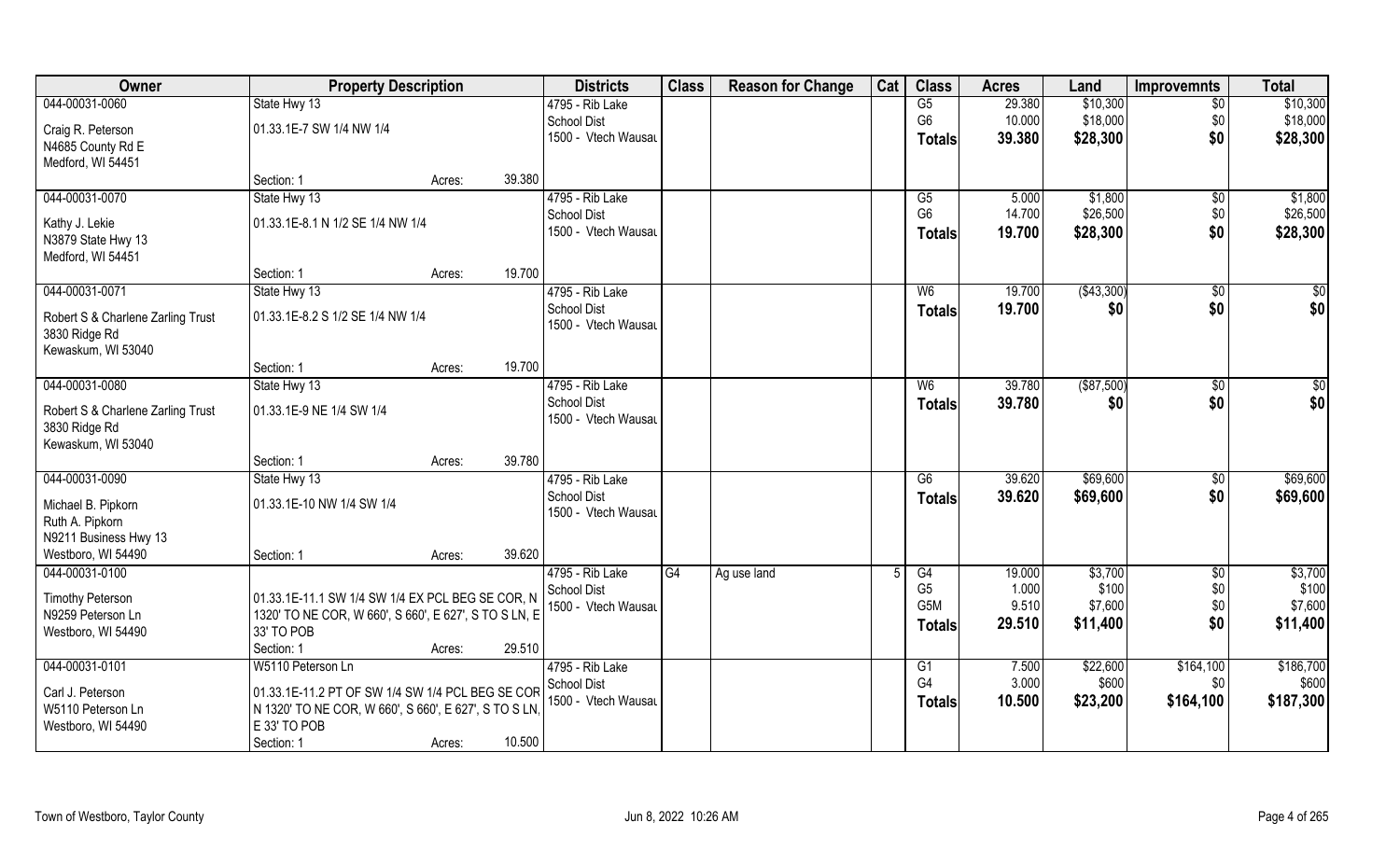| Owner                             | <b>Property Description</b>                               | <b>Districts</b>                          | <b>Class</b>    | <b>Reason for Change</b>  | Cat            | <b>Class</b>   | <b>Acres</b>   | Land               | <b>Improvemnts</b>     | <b>Total</b>    |
|-----------------------------------|-----------------------------------------------------------|-------------------------------------------|-----------------|---------------------------|----------------|----------------|----------------|--------------------|------------------------|-----------------|
| 044-00031-0110                    | State Hwy 13                                              | 4795 - Rib Lake                           |                 |                           |                | G4             | 3.000          | \$200              | $\overline{30}$        | \$200           |
| Peter Poncek                      | 01.33.1E-12.1 PT OF SE 1/4 SW 1/4 PCL LYG N OF LN         | <b>School Dist</b>                        |                 |                           |                | G <sub>6</sub> | 14.300         | \$27,200           | \$0                    | \$27,200        |
| N9273 State Hwy 13                | RUNNING FROM PT 44 RDS N OF 1/4 SEC STK (1 &              | 1500 - Vtech Wausau                       |                 |                           |                | <b>Totals</b>  | 17.300         | \$27,400           | \$0                    | \$27,400        |
| Westboro, WI 54490                | 12) WLY TO PT ON SEC LN 44 RDS N OF SW COR                |                                           |                 |                           |                |                |                |                    |                        |                 |
|                                   | 17.300<br>Section: 1<br>Acres:                            |                                           |                 |                           |                |                |                |                    |                        |                 |
| 044-00031-0111                    | State Hwy 13                                              | 4795 - Rib Lake                           | G4              | Ag use land               | .5             | G4             | 11.000         | \$2,100            | $\overline{50}$        | \$2,100         |
|                                   |                                                           | <b>School Dist</b>                        |                 |                           |                | G <sub>5</sub> | 1.000          | \$100              | \$0                    | \$100           |
| Michael B. Pipkorn                | 01.33.1E-12.2 PT OF SE 1/4 SW 1/4 PCL LYG S OF LN         | 1500 - Vtech Wausau                       |                 |                           |                | G5M            | 9.470          | \$8,500            | \$0                    | \$8,500         |
| Ruth A. Pipkorn                   | RUNNING FROM PT 44 RDS N OF 1/4 SEC LN (1 &               |                                           |                 |                           |                | <b>Totals</b>  | 21.470         | \$10,700           | \$0                    | \$10,700        |
| N9211 Business Hwy 13             | 12); WLY TO PT ON SEC LN 44 RDS N OF SW COR<br>21.470     |                                           |                 |                           |                |                |                |                    |                        |                 |
| Westboro, WI 54490                | Section: 1<br>Acres:                                      |                                           | $\overline{G7}$ |                           | $\mathfrak{p}$ |                |                |                    |                        | \$2,000         |
| 044-00031-0120                    | N9388 State Hwy 13                                        | 4795 - Rib Lake                           |                 | Shed with living quarters |                | G5<br>G7       | 5.000<br>1.000 | \$2,000<br>\$4,700 | $\sqrt{6}$<br>\$24,300 |                 |
| Jason Belter                      | 01.33.1E-13 NE 1/4 SE 1/4                                 | <b>School Dist</b><br>1500 - Vtech Wausau |                 |                           |                | W <sub>6</sub> | 34.260         | (\$55,700)         | \$0                    | \$29,000<br>\$0 |
| April Belter                      |                                                           |                                           |                 |                           |                |                |                |                    |                        |                 |
| 244211 Beaver Creek Rd            |                                                           |                                           |                 |                           |                | Totals         | 40.260         | \$6,700            | \$24,300               | \$31,000        |
| Athens, WI 54411                  | 40.260<br>Section: 1<br>Acres:                            |                                           |                 |                           |                |                |                |                    |                        |                 |
| 044-00031-0130                    | State Hwy 13                                              | 4795 - Rib Lake                           |                 |                           |                | G6             | 2.290          | \$3,700            | $\sqrt[6]{3}$          | \$3,700         |
| Robert S & Charlene Zarling Trust | 01.33.1E-14.1 PT OF NW 1/4 SE 1/4 PT LYG W OF RR          | <b>School Dist</b>                        |                 |                           |                | W <sub>6</sub> | 14.000         | (\$25,200)         | \$0                    | \$0             |
| 3830 Ridge Rd                     | R/W EX HWY 13 R/W (11.73 AC)                              | 1500 - Vtech Wausau                       |                 |                           |                | <b>Totals</b>  | 16.290         | \$3,700            | \$0                    | \$3,700         |
| Kewaskum, WI 53040                |                                                           |                                           |                 |                           |                |                |                |                    |                        |                 |
|                                   | 16.290<br>Section: 1<br>Acres:                            |                                           |                 |                           |                |                |                |                    |                        |                 |
| 044-00031-0131                    | State Hwy 13                                              | 4795 - Rib Lake                           |                 |                           |                | W6             | 6.680          | (\$12,700)         | \$0                    | $\overline{50}$ |
|                                   |                                                           | <b>School Dist</b>                        |                 |                           |                |                | 6.680          | \$0                | \$0                    | \$0             |
| Jason Belter                      | 01.33.1E-14.2 PT OF NW 1/4 SE 1/4 THAT PT LYG             | 1500 - Vtech Wausau                       |                 |                           |                | <b>Totals</b>  |                |                    |                        |                 |
| April Belter                      | EAST OF RR R/W (NONEXCLUSIVE PERMISSION                   |                                           |                 |                           |                |                |                |                    |                        |                 |
| 244211 Beaver Creek Rd            | #375055)                                                  |                                           |                 |                           |                |                |                |                    |                        |                 |
| Athens, WI 54411                  | 6.680<br>Section: 1<br>Acres:                             |                                           |                 |                           |                |                |                |                    |                        |                 |
| 044-00031-0140                    | N9273 State Hwy 13                                        | 4795 - Rib Lake                           |                 |                           |                | G1             | 3.600          | \$15,900           | \$94,700               | \$110,600       |
| Peter Poncek                      | $\vert$ 01.33.1E-15.1.1 PT OF SW 1/4 SE 1/4 THAT PT LYING | <b>School Dist</b>                        |                 |                           |                | <b>Totals</b>  | 3.600          | \$15,900           | \$94,700               | \$110,600       |
| N9273 State Hwy 13                | W OF NEW HWY 13 & N OF LN RUNNING 36 RDS N                | 1500 - Vtech Wausau                       |                 |                           |                |                |                |                    |                        |                 |
| Westboro, WI 54490                | OF 1/4 POST BETW SEC 1 & 12 IN ELY DIRECTION              |                                           |                 |                           |                |                |                |                    |                        |                 |
|                                   | 3.600<br>Section: 1<br>Acres:                             |                                           |                 |                           |                |                |                |                    |                        |                 |
| 044-00031-0141                    | State Hwy 13                                              | 4795 - Rib Lake                           |                 |                           |                | G4             | 1.000          | \$200              | $\sqrt{$0}$            | \$200           |
|                                   |                                                           | <b>School Dist</b>                        |                 |                           |                | G <sub>6</sub> | 2.250          | \$4,100            | \$0                    | \$4,100         |
| Stephan Pipkorn                   | 01.33.1E-15.1.2 PT OF SW 1/4 SE 1/4 ALL THAT PT           | 1500 - Vtech Wausau                       |                 |                           |                | <b>Totals</b>  | 3.250          | \$4,300            | \$0                    | \$4,300         |
| N9211 Business Hwy 13             | LYING E OF NEW HWY 13 & N OF LN RUNNING 36                |                                           |                 |                           |                |                |                |                    |                        |                 |
| Westboro, WI 54490                | RDS N OF 1/4 POST BETW SEC 1 & 12 IN ELY                  |                                           |                 |                           |                |                |                |                    |                        |                 |
|                                   | 3.250<br>Section: 1<br>Acres:                             |                                           |                 |                           |                |                |                |                    |                        |                 |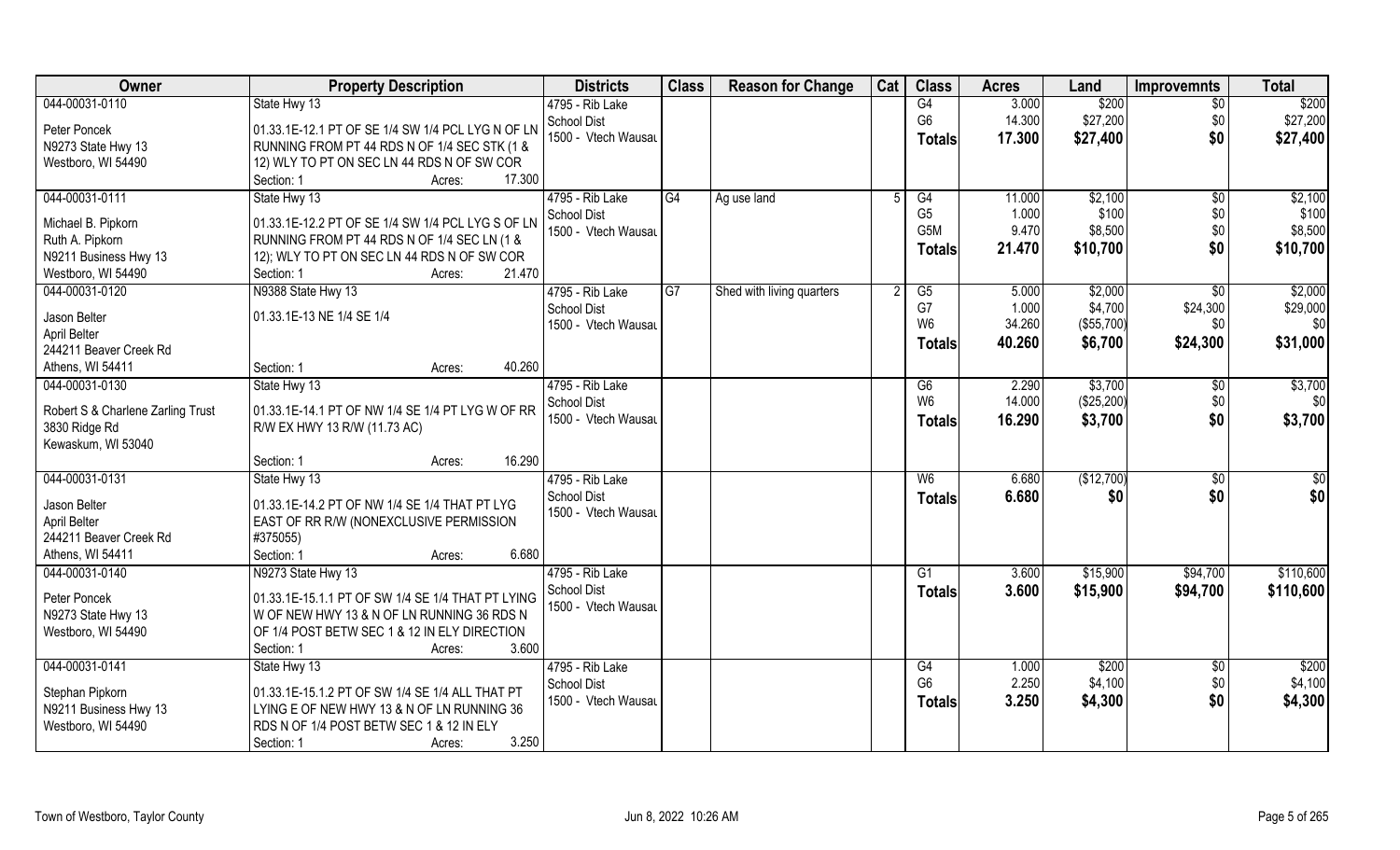| Owner                  | <b>Property Description</b>                        | <b>Districts</b>    | <b>Class</b> | <b>Reason for Change</b> | Cat | <b>Class</b>    | <b>Acres</b> | Land        | <b>Improvemnts</b> | <b>Total</b>    |
|------------------------|----------------------------------------------------|---------------------|--------------|--------------------------|-----|-----------------|--------------|-------------|--------------------|-----------------|
| 044-00031-0142         | N9211 Business Hwy 13                              | 4795 - Rib Lake     |              |                          |     | G1              | 3.840        | \$16,300    | \$65,100           | \$81,400        |
| Michael B. Pipkorn     | 01.33.1E-15.2 PT OF SW 1/4 SE 1/4 ALL THAT PT OF S | <b>School Dist</b>  |              |                          |     | G4              | 4.550        | \$1,000     | \$0                | \$1,000         |
| N9211 Business Hwy 13  | 36 RDS LYG W OF OLD HWY 13 & EX HWY 13 R/W         | 1500 - Vtech Wausau |              |                          |     | <b>Totals</b>   | 8.390        | \$17,300    | \$65,100           | \$82,400        |
| Westboro, WI 54490     | (3.74 AC)                                          |                     |              |                          |     |                 |              |             |                    |                 |
|                        | 8.390<br>Section: 1<br>Acres:                      |                     |              |                          |     |                 |              |             |                    |                 |
| 044-00031-0143         |                                                    | 4795 - Rib Lake     |              |                          |     | W <sub>6</sub>  | 2.360        |             |                    | $\overline{50}$ |
|                        | State Hwy 13                                       | <b>School Dist</b>  |              |                          |     |                 |              | ( \$4,500)  | \$0                |                 |
| Jason Belter           | 01.33.1E-15.3 PT OF SW 1/4 SE 1/4 S 36 RDS LYG E   | 1500 - Vtech Wausau |              |                          |     | Totals          | 2.360        | \$0         | \$0                | \$0             |
| April Belter           | OF OLD HWY "13" EXC RR R/W                         |                     |              |                          |     |                 |              |             |                    |                 |
| 244211 Beaver Creek Rd |                                                    |                     |              |                          |     |                 |              |             |                    |                 |
| Athens, WI 54411       | 2.360<br>Section: 1<br>Acres:                      |                     |              |                          |     |                 |              |             |                    |                 |
| 044-00031-0144         |                                                    | 4795 - Rib Lake     |              |                          |     | $\overline{X2}$ | 33.730       | \$0         | \$0                | $\overline{50}$ |
|                        |                                                    | <b>School Dist</b>  |              |                          |     | <b>Totals</b>   | 33.730       | \$0         | \$0                | \$0             |
| Wisconsin State of     | 01.33.1E-15.4 PT OF SW 1/4 SE 1/4 ALSO PT OF       | 1500 - Vtech Wausau |              |                          |     |                 |              |             |                    |                 |
| PO Box 7910            | NW1/4 NE1/4, SW 1/4 NE1/4, SE1/4 SW1/4 & NW1/4     |                     |              |                          |     |                 |              |             |                    |                 |
| Madison, WI 53707-7910 | SE1/4 (RELOCATED HWY 13)                           |                     |              |                          |     |                 |              |             |                    |                 |
|                        | 33.730<br>Section: 1<br>Acres:                     |                     |              |                          |     |                 |              |             |                    |                 |
| 044-00031-0145         | N9239 Business Hwy 13                              | 4795 - Rib Lake     |              |                          |     | G1              | 3.760        | \$16,200    | \$62,300           | \$78,500        |
| Stephan Pipkorn        | 01.33.1E-15.5 PT OF SW 1/4 SE 1/4 LOT 1 CSM        | <b>School Dist</b>  |              |                          |     | <b>Totals</b>   | 3.760        | \$16,200    | \$62,300           | \$78,500        |
| N9211 Business Hwy 13  | 6-S/298 #1418                                      | 1500 - Vtech Wausau |              |                          |     |                 |              |             |                    |                 |
| Westboro, WI 54490     |                                                    |                     |              |                          |     |                 |              |             |                    |                 |
|                        | 3.760<br>Section: 1<br>Acres:                      |                     |              |                          |     |                 |              |             |                    |                 |
| 044-00031-0146         | N9249 Business Hwy 13                              | 4795 - Rib Lake     |              |                          |     | G1              | 2.450        | \$13,900    | \$135,800          | \$149,700       |
|                        |                                                    | <b>School Dist</b>  |              |                          |     |                 | 2.450        | \$13,900    | \$135,800          | \$149,700       |
| Thomas Poncek Sr       | 01.33.1E-15.6 PT OF SW 1/4 SE 1/4 LOT 2 CSM        | 1500 - Vtech Wausau |              |                          |     | <b>Totals</b>   |              |             |                    |                 |
| Mary J. Poncek         | 6-S/298 #1418                                      |                     |              |                          |     |                 |              |             |                    |                 |
| N9249 Business Hwy 13  |                                                    |                     |              |                          |     |                 |              |             |                    |                 |
| Westboro, WI 54490     | 2.450<br>Section: 1<br>Acres:                      |                     |              |                          |     |                 |              |             |                    |                 |
| 044-00031-0150         | State Hwy 13                                       | 4795 - Rib Lake     |              |                          |     | W6              | 40.100       | ( \$68,500) | $\sqrt{$0}$        | $\overline{50}$ |
|                        |                                                    | <b>School Dist</b>  |              |                          |     | <b>Totals</b>   | 40.100       | \$0         | \$0                | \$0             |
| Jason Belter           | 01.33.1E-16 SE 1/4 SE 1/4                          | 1500 - Vtech Wausau |              |                          |     |                 |              |             |                    |                 |
| April Belter           |                                                    |                     |              |                          |     |                 |              |             |                    |                 |
| 244211 Beaver Creek Rd |                                                    |                     |              |                          |     |                 |              |             |                    |                 |
| Athens, WI 54411       | 40.100<br>Section: 1<br>Acres:                     |                     |              |                          |     |                 |              |             |                    |                 |
| 044-00032-0000         | Johnson Ave                                        | 4795 - Rib Lake     | G4           | Ag use land              |     | G4              | 10.000       | \$2,000     | $\overline{50}$    | \$2,000         |
| Carl J. Peterson       | 02.33.1E-1.1 FRL NE 1/4 NE 1/4 EX LOT 1 CSM 10-S/1 | <b>School Dist</b>  |              |                          |     | G5M             | 26.290       | \$23,200    | \$0                | \$23,200        |
| Clinton C. Peterson    | #2014                                              | 1500 - Vtech Wausau |              |                          |     | <b>Totals</b>   | 36.290       | \$25,200    | \$0                | \$25,200        |
| W5110 Peterson Ln      |                                                    |                     |              |                          |     |                 |              |             |                    |                 |
| Westboro, WI 54490     | 36.290<br>Section: 2<br>Acres:                     |                     |              |                          |     |                 |              |             |                    |                 |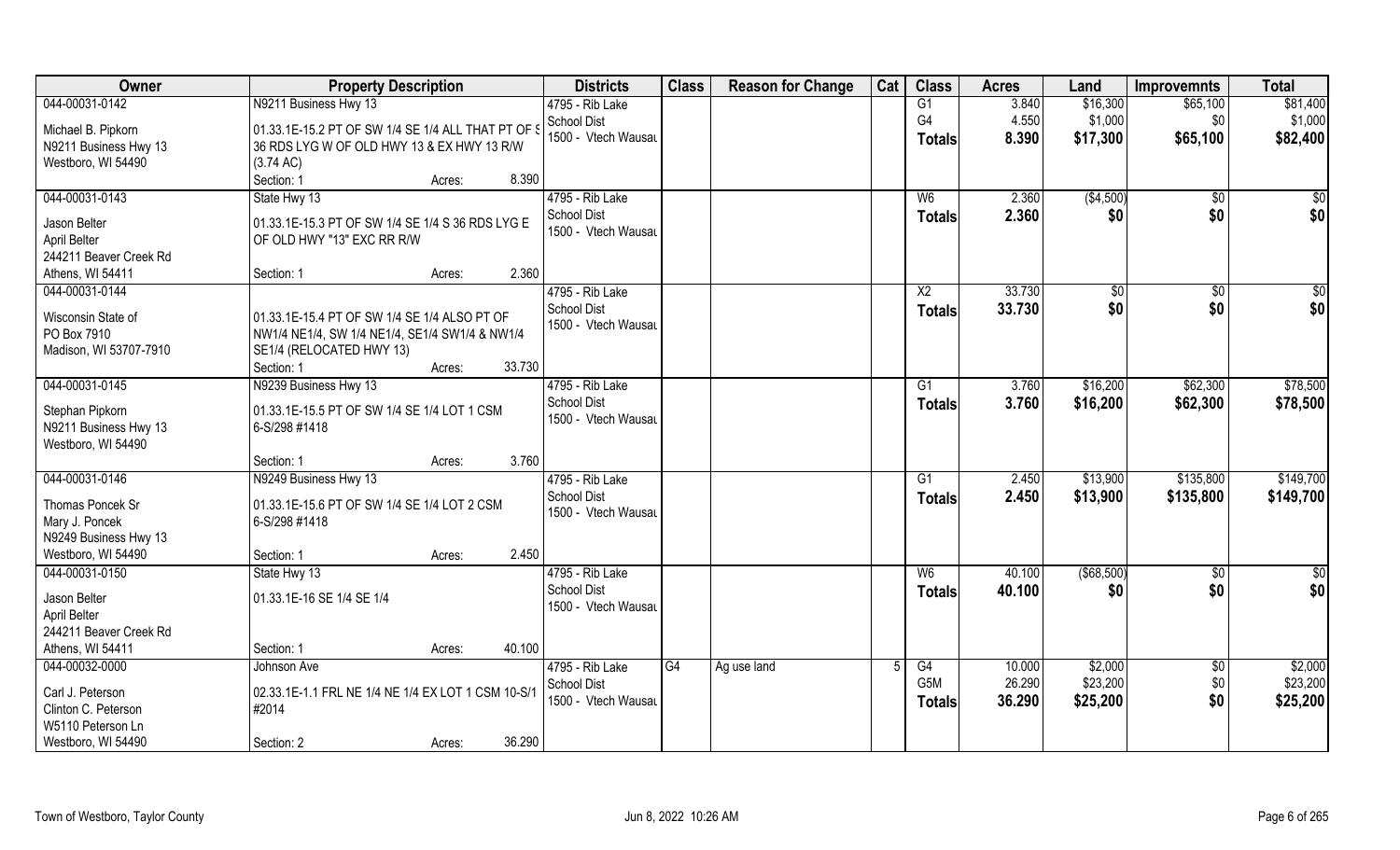| Owner                                                                                  | <b>Property Description</b>                                                |                  | <b>Districts</b>                                             | <b>Class</b>   | <b>Reason for Change</b> | Cat | <b>Class</b>                                            | <b>Acres</b>                        | Land                                        | <b>Improvemnts</b>                   | <b>Total</b>                                  |
|----------------------------------------------------------------------------------------|----------------------------------------------------------------------------|------------------|--------------------------------------------------------------|----------------|--------------------------|-----|---------------------------------------------------------|-------------------------------------|---------------------------------------------|--------------------------------------|-----------------------------------------------|
| 044-00032-0001                                                                         | W5225 Johnson Ave                                                          |                  | 4795 - Rib Lake                                              |                |                          |     | G1                                                      | 2.910                               | \$14,700                                    | \$17,100                             | \$31,800                                      |
| Jeffrey J. Peterson<br>3136 Boss Rd<br>Abbotsford, WI 54405                            | 02.33.1E-1.2 PT OF FRL NE 1/4 NE 1/4 LOT 1 CSM<br>10-S/1 #2014             |                  | School Dist<br>1500 - Vtech Wausau                           |                |                          |     | <b>Totals</b>                                           | 2.910                               | \$14,700                                    | \$17,100                             | \$31,800                                      |
|                                                                                        | Section: 2                                                                 | 2.910<br>Acres:  |                                                              |                |                          |     |                                                         |                                     |                                             |                                      |                                               |
| 044-00033-0000                                                                         | W5383 Johnson Ave                                                          |                  | 4795 - Rib Lake                                              |                |                          |     | G1                                                      | 5.000                               | \$18,300                                    | \$47,200                             | \$65,500                                      |
| Joshua E. Kroening<br>Dawn M. Kroening<br>11734 N Heritage Rdg                         | 02.33.1E-2.1 FRL NW 1/4 NE 1/4 EX E 331' THRF                              |                  | <b>School Dist</b><br>1500 - Vtech Wausau                    |                |                          |     | G <sub>5</sub><br>G <sub>6</sub><br><b>Totals</b>       | 8.000<br>15.700<br>28.700           | \$2,800<br>\$29,800<br>\$50,900             | \$0<br>\$0<br>\$47,200               | \$2,800<br>\$29,800<br>\$98,100               |
| Edgerton, WI 53534                                                                     | Section: 2                                                                 | 28.700<br>Acres: |                                                              |                |                          |     |                                                         |                                     |                                             |                                      |                                               |
| 044-00033-0001<br>Jeffrey J. Peterson<br>3136 Boss Rd<br>Abbotsford, WI 54405          | Johnson Ave<br>02.33.1E-2.2 PT OF FRL NW 1/4 NE 1/4 E 331' THRF            |                  | 4795 - Rib Lake<br>School Dist<br>1500 - Vtech Wausau        |                |                          |     | G5<br>G <sub>6</sub><br><b>Totals</b>                   | 5.000<br>4.730<br>9.730             | \$1,500<br>\$7,600<br>\$9,100               | \$0<br>\$0<br>\$0                    | \$1,500<br>\$7,600<br>\$9,100                 |
|                                                                                        | Section: 2                                                                 | 9.730<br>Acres:  |                                                              |                |                          |     |                                                         |                                     |                                             |                                      |                                               |
| 044-00034-0000                                                                         | Peterson Ln                                                                |                  | 4795 - Rib Lake                                              | G4             | Ag use land              |     | G4                                                      | 39.380                              | \$2,200                                     | $\sqrt[6]{3}$                        | \$2,200                                       |
| <b>Timothy Peterson</b><br>N9259 Peterson Ln<br>Westboro, WI 54490                     | 02.33.1E-3 SW 1/4 NE 1/4                                                   |                  | <b>School Dist</b><br>1500 - Vtech Wausau                    |                |                          |     | <b>Totals</b>                                           | 39.380                              | \$2,200                                     | \$0                                  | \$2,200                                       |
|                                                                                        | Section: 2                                                                 | 39.380<br>Acres: |                                                              |                |                          |     |                                                         |                                     |                                             |                                      |                                               |
| 044-00035-0000                                                                         | <b>None</b>                                                                |                  | 4795 - Rib Lake                                              | G4             | Ag use land              |     | G4                                                      | 39.930                              | \$5,800                                     | \$0                                  | \$5,800                                       |
| Carl J. Peterson<br>Clinton C. Peterson<br>W5110 Peterson Ln                           | 02.33.1E-4 SE 1/4 NE 1/4                                                   |                  | <b>School Dist</b><br>1500 - Vtech Wausau                    | G <sub>4</sub> | Ag use land              |     | <b>Totals</b>                                           | 39.930                              | \$5,800                                     | \$0                                  | \$5,800                                       |
| Westboro, WI 54490                                                                     | Section: 2                                                                 | 39.930<br>Acres: |                                                              |                |                          |     |                                                         |                                     |                                             |                                      |                                               |
| 044-00036-0000<br>Larry J. Bochanyin<br>Becky Bochanyin<br>W5447 Johnson Ave           | W5447 Johnson Ave<br>02.33.1E-5 FRL NE 1/4 NW 1/4 (SUBJ EASMNT<br>#382193) |                  | 4795 - Rib Lake<br><b>School Dist</b><br>1500 - Vtech Wausau |                |                          |     | G1<br>G <sub>5</sub><br>G <sub>6</sub><br><b>Totals</b> | 5.000<br>14.390<br>18.000<br>37.390 | \$18,300<br>\$5,100<br>\$28,800<br>\$52,200 | \$171,800<br>\$0<br>\$0<br>\$171,800 | \$190,100<br>\$5,100<br>\$28,800<br>\$224,000 |
| Ogema, WI 54459                                                                        | Section: 2                                                                 | 37.390<br>Acres: |                                                              |                |                          |     |                                                         |                                     |                                             |                                      |                                               |
| 044-00037-0000<br>Joseph A. Straub<br>610 5th St Po Box 418<br>Marathon, WI 54448-0418 | Johnson Ave<br>02.33.1E-6 FRL NW 1/4 NW 1/4<br>Section: 2                  | 36.880<br>Acres: | 4795 - Rib Lake<br><b>School Dist</b><br>1500 - Vtech Wausau |                |                          |     | G6<br><b>Totals</b>                                     | 36.880<br>36.880                    | \$59,000<br>\$59,000                        | $\overline{50}$<br>\$0               | \$59,000<br>\$59,000                          |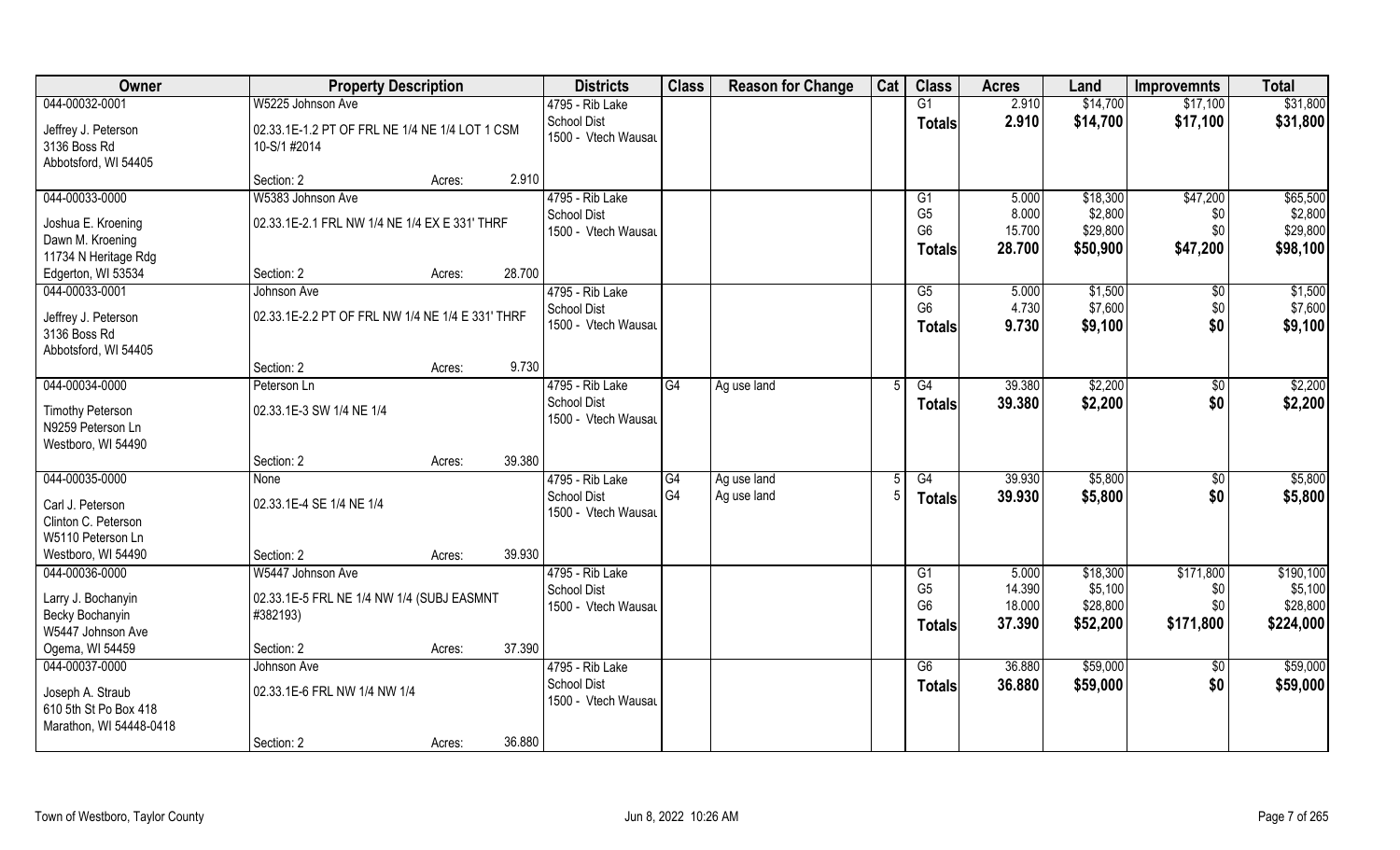| Owner                                                                | <b>Property Description</b> |        |        | <b>Districts</b>                          | <b>Class</b> | <b>Reason for Change</b> | Cat | <b>Class</b>                    | <b>Acres</b>     | Land                 | <b>Improvemnts</b> | <b>Total</b>         |
|----------------------------------------------------------------------|-----------------------------|--------|--------|-------------------------------------------|--------------|--------------------------|-----|---------------------------------|------------------|----------------------|--------------------|----------------------|
| 044-00038-0000                                                       | Johnson Ave                 |        |        | 4795 - Rib Lake                           |              |                          |     | G6                              | 37.980           | \$60,800             | $\overline{50}$    | \$60,800             |
| Joseph A. Straub<br>610 5th St Po Box 418<br>Marathon, WI 54448-0418 | 02.33.1E-7 SW 1/4 NW 1/4    |        |        | <b>School Dist</b><br>1500 - Vtech Wausau |              |                          |     | <b>Totals</b>                   | 37.980           | \$60,800             | \$0                | \$60,800             |
|                                                                      | Section: 2                  | Acres: | 37.980 |                                           |              |                          |     |                                 |                  |                      |                    |                      |
| 044-00039-0000                                                       | None                        |        |        | 4795 - Rib Lake                           |              |                          |     | G5                              | 23.280           | \$7,000              | $\sqrt{50}$        | \$7,000              |
| <b>Timothy Peterson</b><br>N9259 Peterson Ln<br>Westboro, WI 54490   | 02.33.1E-8 SE 1/4 NW 1/4    |        |        | <b>School Dist</b><br>1500 - Vtech Wausau |              |                          |     | G <sub>6</sub><br><b>Totals</b> | 15.000<br>38.280 | \$27,000<br>\$34,000 | \$0<br>\$0         | \$27,000<br>\$34,000 |
|                                                                      | Section: 2                  | Acres: | 38.280 |                                           |              |                          |     |                                 |                  |                      |                    |                      |
| 044-00040-0000                                                       | None                        |        |        | 4795 - Rib Lake                           |              |                          |     | G5                              | 29.610           | \$9,200              | $\sqrt[6]{30}$     | \$9,200              |
| David Krause<br>W5532 Silver Creek Rd<br>Westboro, WI 54490          | 02.33.1E-9 NE 1/4 SW 1/4    |        |        | <b>School Dist</b><br>1500 - Vtech Wausau |              |                          |     | G <sub>6</sub><br><b>Totals</b> | 9.000<br>38.610  | \$16,200<br>\$25,400 | \$0<br>\$0         | \$16,200<br>\$25,400 |
|                                                                      | Section: 2                  | Acres: | 38.610 |                                           |              |                          |     |                                 |                  |                      |                    |                      |
| 044-00041-0000                                                       | None                        |        |        | 4795 - Rib Lake                           |              |                          |     | G5                              | 5.700            | \$1,700              | $\sqrt[6]{3}$      | \$1,700              |
| David Krause<br>W5532 Silver Creek Rd<br>Westboro, WI 54490          | 02.33.1E-10 NW 1/4 SW 1/4   |        |        | <b>School Dist</b><br>1500 - Vtech Wausau |              |                          |     | G <sub>6</sub><br><b>Totals</b> | 32.450<br>38.150 | \$51,900<br>\$53,600 | \$0<br>\$0         | \$51,900<br>\$53,600 |
|                                                                      | Section: 2                  | Acres: | 38.150 |                                           |              |                          |     |                                 |                  |                      |                    |                      |
| 044-00042-0000                                                       | None                        |        |        | 4795 - Rib Lake                           |              |                          |     | $\overline{G6}$                 | 38.240           | \$61,200             | \$0                | \$61,200             |
| David Krause<br>W5532 Silver Creek Rd<br>Westboro, WI 54490          | 02.33.1E-11 SW 1/4 SW 1/4   |        |        | <b>School Dist</b><br>1500 - Vtech Wausau |              |                          |     | <b>Totals</b>                   | 38.240           | \$61,200             | \$0                | \$61,200             |
|                                                                      | Section: 2                  | Acres: | 38.240 |                                           |              |                          |     |                                 |                  |                      |                    |                      |
| 044-00043-0000                                                       | None                        |        |        | 4795 - Rib Lake                           |              |                          |     | G5                              | 17.500           | \$5,300              | \$0                | \$5,300              |
| David Krause<br>W5532 Silver Creek Rd<br>Westboro, WI 54490          | 02.33.1E-12 SE 1/4 SW 1/4   |        |        | <b>School Dist</b><br>1500 - Vtech Wausau |              |                          |     | G <sub>6</sub><br><b>Totals</b> | 21.190<br>38.690 | \$35,100<br>\$40,400 | \$0<br>\$0         | \$35,100<br>\$40,400 |
|                                                                      | Section: 2                  | Acres: | 38.690 |                                           |              |                          |     |                                 |                  |                      |                    |                      |
| 044-00044-0000                                                       | None                        |        |        | 4795 - Rib Lake                           | G4           | Ag use land              |     | G4                              | 40.180           | \$7,800              | $\sqrt{6}$         | \$7,800              |
| <b>Timothy Peterson</b><br>N9259 Peterson Ln<br>Westboro, WI 54490   | 02.33.1E-13 NE 1/4 SE 1/4   |        |        | <b>School Dist</b><br>1500 - Vtech Wausau |              |                          |     | <b>Totals</b>                   | 40.180           | \$7,800              | \$0                | \$7,800              |
|                                                                      | Section: 2                  | Acres: | 40.180 |                                           |              |                          |     |                                 |                  |                      |                    |                      |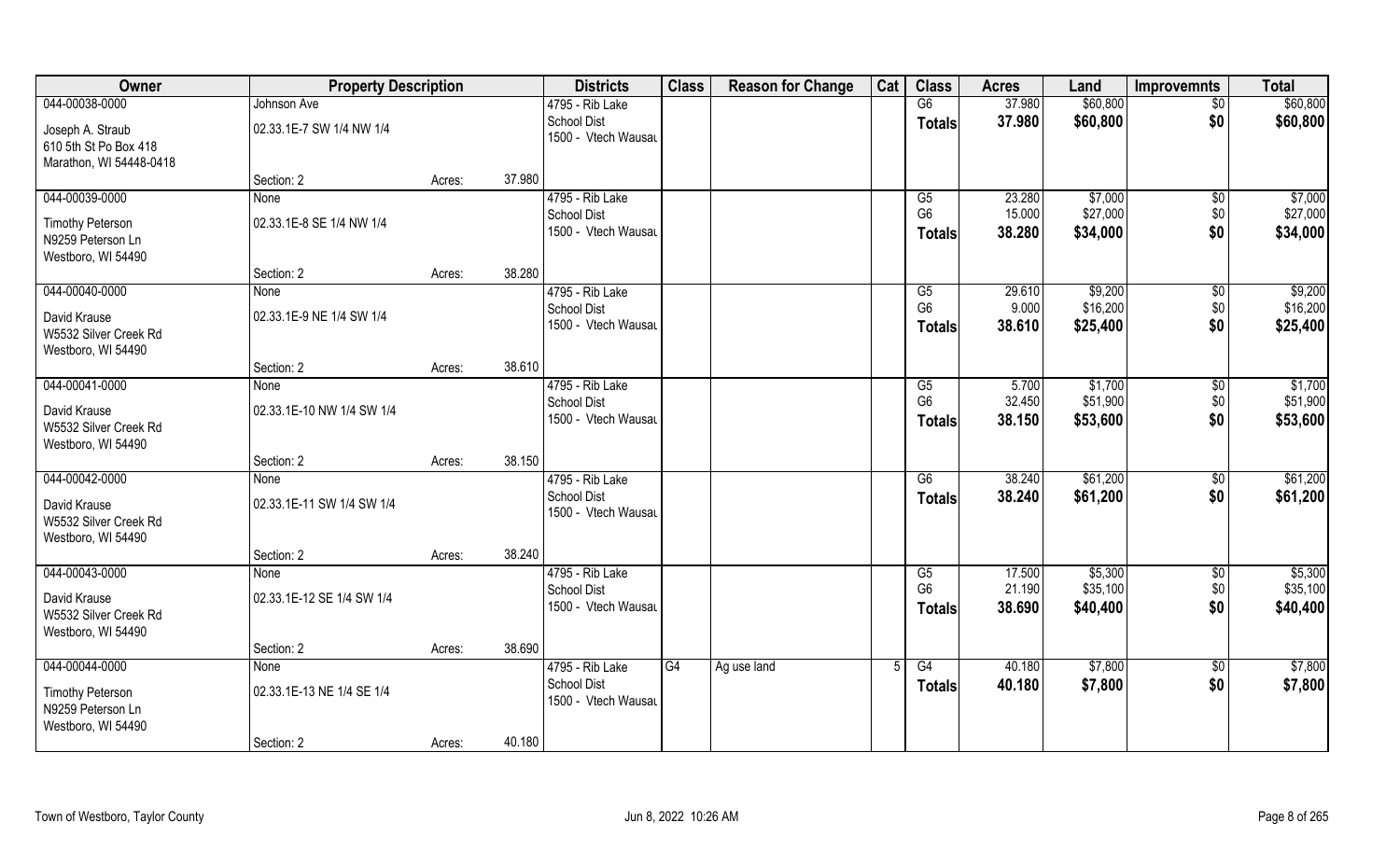| Owner                                        | <b>Property Description</b>                                                                    |                  | <b>Districts</b>                          | <b>Class</b>   | <b>Reason for Change</b> | Cat | <b>Class</b>    | <b>Acres</b> | Land     | <b>Improvemnts</b> | <b>Total</b> |
|----------------------------------------------|------------------------------------------------------------------------------------------------|------------------|-------------------------------------------|----------------|--------------------------|-----|-----------------|--------------|----------|--------------------|--------------|
| 044-00045-0000                               | None                                                                                           |                  | 4795 - Rib Lake                           | G4             | Ag use land              |     | G4              | 39.810       | \$5,200  | $\sqrt{$0}$        | \$5,200      |
| <b>Timothy Peterson</b>                      | 02.33.1E-14 NW 1/4 SE 1/4                                                                      |                  | <b>School Dist</b><br>1500 - Vtech Wausau | G <sub>4</sub> | Ag use land              |     | <b>Totals</b>   | 39.810       | \$5,200  | \$0                | \$5,200      |
| N9259 Peterson Ln                            |                                                                                                |                  |                                           |                |                          |     |                 |              |          |                    |              |
| Westboro, WI 54490                           |                                                                                                |                  |                                           |                |                          |     |                 |              |          |                    |              |
|                                              | Section: 2                                                                                     | 39.810<br>Acres: |                                           |                |                          |     |                 |              |          |                    |              |
| 044-00046-0000                               | <b>None</b>                                                                                    |                  | 4795 - Rib Lake                           | G4             | Ag use land              |     | G4              | 31.800       | \$4,900  | \$0                | \$4,900      |
| <b>Timothy Peterson</b>                      | 02.33.1E-15 SW 1/4 SE 1/4                                                                      |                  | <b>School Dist</b>                        |                |                          |     | G <sub>5</sub>  | 8.000        | \$2,400  | \$0                | \$2,400      |
| N9259 Peterson Ln                            |                                                                                                |                  | 1500 - Vtech Wausau                       |                |                          |     | <b>Totals</b>   | 39.800       | \$7,300  | \$0                | \$7,300      |
| Westboro, WI 54490                           |                                                                                                |                  |                                           |                |                          |     |                 |              |          |                    |              |
|                                              | Section: 2                                                                                     | 39.800<br>Acres: |                                           |                |                          |     |                 |              |          |                    |              |
| 044-00047-0000                               | N9259 Peterson Ln                                                                              |                  | 4795 - Rib Lake                           | G4             | Ag use land              |     | G4              | 33.060       | \$3,900  | $\overline{50}$    | \$3,900      |
|                                              |                                                                                                |                  | <b>School Dist</b>                        |                |                          |     | G7              | 3.000        | \$13,100 | \$169,100          | \$182,200    |
| <b>Timothy Peterson</b><br>N9259 Peterson Ln | 02.33.1E-16.1 SE 1/4 SE 1/4 EX PCL BEG 369' N OF SE                                            |                  | 1500 - Vtech Wausau                       |                |                          |     | <b>Totals</b>   | 36.060       | \$17,000 | \$169,100          | \$186,100    |
|                                              | COR; CONT N 300'; W 436'; S 300'; E TO POB & EX<br>PCL COM 669' N OF SE COR; CONT N 3.35 CH; W |                  |                                           |                |                          |     |                 |              |          |                    |              |
| Westboro, WI 54490                           | Section: 2                                                                                     | 36.060<br>Acres: |                                           |                |                          |     |                 |              |          |                    |              |
| 044-00048-0001                               | N9237 Peterson Ln                                                                              |                  | 4795 - Rib Lake                           |                |                          |     | G1              | 3.000        | \$14,900 | \$81,000           | \$95,900     |
|                                              |                                                                                                |                  | <b>School Dist</b>                        |                |                          |     |                 |              |          |                    |              |
| Mark Peterson                                | 02.33.1E-16.2 PT OF SE 1/4 SE 1/4 PCL BEG 369' N OF                                            |                  | 1500 - Vtech Wausau                       |                |                          |     | <b>Totals</b>   | 3.000        | \$14,900 | \$81,000           | \$95,900     |
| Roberta Peterson                             | SE COR CONT N 300' W 436' S 300' E TO POB                                                      |                  |                                           |                |                          |     |                 |              |          |                    |              |
| N9237 Peterson Ln                            |                                                                                                |                  |                                           |                |                          |     |                 |              |          |                    |              |
| Westboro, WI 54490                           | Section: 2                                                                                     | 3.000<br>Acres:  |                                           |                |                          |     |                 |              |          |                    |              |
| 044-00048-0002                               | N9245 Peterson Ln                                                                              |                  | 4795 - Rib Lake                           |                |                          |     | $\overline{G1}$ | 1.120        | \$10,400 | \$21,300           | \$31,700     |
| Shirley A. Luedke                            | 02.33.1E-16.3 PT OF SE 1/4 SE 1/4 PCL COM 669' N                                               |                  | <b>School Dist</b>                        |                |                          |     | Totals          | 1.120        | \$10,400 | \$21,300           | \$31,700     |
| N9245 Peterson Ln                            | OF SE COR CONT N 3.35 CH W 3.35 CH S 3.35 CH E                                                 |                  | 1500 - Vtech Wausau                       |                |                          |     |                 |              |          |                    |              |
| Westboro, WI 54490                           | 3.35 CH TO POB                                                                                 |                  |                                           |                |                          |     |                 |              |          |                    |              |
|                                              | Section: 2                                                                                     | 1.120<br>Acres:  |                                           |                |                          |     |                 |              |          |                    |              |
| 044-00049-0000                               | Johnson Ave                                                                                    |                  | 4795 - Rib Lake                           |                |                          |     | G6              | 39.020       | \$66,800 | $\sqrt{$0}$        | \$66,800     |
|                                              |                                                                                                |                  | <b>School Dist</b>                        |                |                          |     | <b>Totals</b>   | 39.020       | \$66,800 | \$0                | \$66,800     |
| Rpw Income Trust                             | 03.33.1E-1 FRL NE 1/4 NE 1/4                                                                   |                  | 1500 - Vtech Wausau                       |                |                          |     |                 |              |          |                    |              |
| W5531 Macky Spur Rd                          |                                                                                                |                  |                                           |                |                          |     |                 |              |          |                    |              |
| Ogema, WI 54459                              |                                                                                                |                  |                                           |                |                          |     |                 |              |          |                    |              |
|                                              | Section: 3                                                                                     | 39.020<br>Acres: |                                           |                |                          |     |                 |              |          |                    |              |
| 044-00050-0000                               | <b>None</b>                                                                                    |                  | 4795 - Rib Lake                           |                |                          |     | G5              | 20.000       | \$6,000  | $\sqrt{$0}$        | \$6,000      |
| Jeffrey J. Shilts                            | 03.33.1E-2 FRL NW 1/4 NE 1/4                                                                   |                  | <b>School Dist</b>                        |                |                          |     | G <sub>6</sub>  | 19.460       | \$31,100 | \$0                | \$31,100     |
| Brenda J. Shilts                             |                                                                                                |                  | 1500 - Vtech Wausau                       |                |                          |     | <b>Totals</b>   | 39.460       | \$37,100 | \$0                | \$37,100     |
| 928 Kaphaem Rd                               |                                                                                                |                  |                                           |                |                          |     |                 |              |          |                    |              |
| Tomahawk, WI 54487                           | Section: 3                                                                                     | 39.460<br>Acres: |                                           |                |                          |     |                 |              |          |                    |              |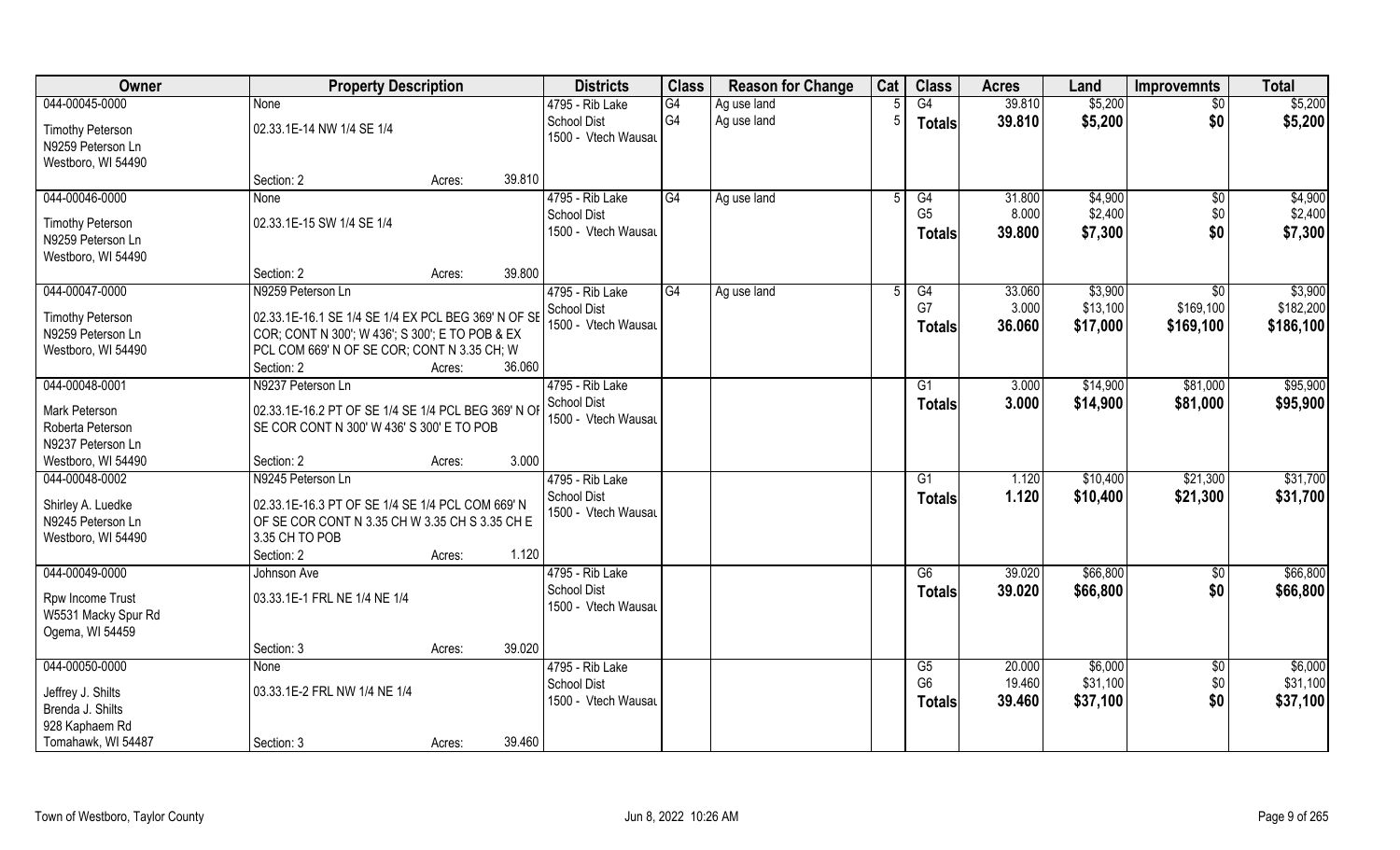| Owner                                                           | <b>Property Description</b>                           |        |        | <b>Districts</b>                          | <b>Class</b> | <b>Reason for Change</b> | Cat | <b>Class</b>           | <b>Acres</b>     | Land         | <b>Improvemnts</b> | <b>Total</b> |
|-----------------------------------------------------------------|-------------------------------------------------------|--------|--------|-------------------------------------------|--------------|--------------------------|-----|------------------------|------------------|--------------|--------------------|--------------|
| 044-00051-0000                                                  | None                                                  |        |        | 4795 - Rib Lake                           |              |                          |     | W <sub>5</sub>         | 40.000           | ( \$71,200)  | $\sqrt{6}$         | \$0          |
| Michelle R. Guralski<br>Amber M. Guralski                       | 03.33.1E-3 SW 1/4 NE 1/4                              |        |        | <b>School Dist</b><br>1500 - Vtech Wausau |              |                          |     | <b>Totals</b>          | 40.000           | \$0          | \$0                | \$0          |
| 9300 3rd Ln                                                     |                                                       |        |        |                                           |              |                          |     |                        |                  |              |                    |              |
| Marathon, WI 54448                                              | Section: 3                                            | Acres: | 40.000 |                                           |              |                          |     |                        |                  |              |                    |              |
| 044-00052-0000                                                  | <b>None</b>                                           |        |        | 4795 - Rib Lake                           |              |                          |     | G6                     | 40.000           | \$72,000     | \$0                | \$72,000     |
| Rpw Income Trust<br>W5531 Macky Spur Rd<br>Ogema, WI 54459      | 03.33.1E-4 SE 1/4 NE 1/4                              |        |        | <b>School Dist</b><br>1500 - Vtech Wausau |              |                          |     | <b>Totals</b>          | 40.000           | \$72,000     | \$0                | \$72,000     |
|                                                                 | Section: 3                                            | Acres: | 40.000 |                                           |              |                          |     |                        |                  |              |                    |              |
| 044-00053-0000                                                  | None                                                  |        |        | 4795 - Rib Lake                           |              |                          |     | G5                     | 8.900            | \$3,100      | \$0                | \$3,100      |
| Delbert Ballerstein                                             | 03.33.1E-5 FRL NE 1/4 NW 1/4                          |        |        | <b>School Dist</b>                        |              |                          |     | W <sub>6</sub>         | 31.000           | (\$58,900)   | \$0                | \$0          |
| Susan Ballerstein                                               |                                                       |        |        | 1500 - Vtech Wausau                       |              |                          |     | <b>Totals</b>          | 39.900           | \$3,100      | \$0                | \$3,100      |
| 224123 Butternut Rd                                             |                                                       |        |        |                                           |              |                          |     |                        |                  |              |                    |              |
| Edgar, WI 54426                                                 | Section: 3                                            | Acres: | 39.900 |                                           |              |                          |     |                        |                  |              |                    |              |
| 044-00054-0000                                                  | None                                                  |        |        | 4795 - Rib Lake                           |              |                          |     | W <sub>5</sub>         | 40.340           | ( \$80, 700) | \$0                | \$0          |
| Thomas Schueller et al<br>125218 County Rd U<br>Edgar, WI 54426 | 03.33.1E-6 FRL NW 1/4 NW 1/4                          |        |        | <b>School Dist</b><br>1500 - Vtech Wausau |              |                          |     | <b>Totals</b>          | 40.340           | \$0          | \$0                | \$0          |
|                                                                 | Section: 3                                            | Acres: | 40.340 |                                           |              |                          |     |                        |                  |              |                    |              |
| 044-00055-0000                                                  | None                                                  |        |        | 4795 - Rib Lake                           |              |                          |     | $\overline{\text{G5}}$ | 22.000           | \$6,600      | $\sqrt[6]{30}$     | \$6,600      |
|                                                                 |                                                       |        |        | <b>School Dist</b>                        |              |                          |     | G <sub>6</sub>         | 18.000           | \$28,800     | \$0                | \$28,800     |
| James P. Tlusty et al<br>c/o Tlusty L. James                    | 03.33.1E-7 SW 1/4 NW 1/4 (LIFE EST JAMES L<br>TLUSTY) |        |        | 1500 - Vtech Wausau                       |              |                          |     | <b>Totals</b>          | 40.000           | \$35,400     | \$0                | \$35,400     |
| W5029 Peterson Ln                                               |                                                       |        |        |                                           |              |                          |     |                        |                  |              |                    |              |
| Westboro, WI 54490                                              | Section: 3                                            | Acres: | 40.000 |                                           |              |                          |     |                        |                  |              |                    |              |
| 044-00056-0000                                                  | None                                                  |        |        | 4795 - Rib Lake                           | G4           | Ag use land              |     | G4                     | 10.000           | \$2,000      | $\sqrt{6}$         | \$2,000      |
|                                                                 |                                                       |        |        | <b>School Dist</b>                        |              |                          |     | G <sub>5</sub>         | 22.000           | \$6,600      | \$0\$              | \$6,600      |
| James P. Tlusty et al                                           | 03.33.1E-8 SE 1/4 NW 1/4 (LIFE EST JAMES L            |        |        | 1500 - Vtech Wausau                       |              |                          |     | G <sub>5</sub> M       | 8.000            | \$6,400      | \$0                | \$6,400      |
| c/o Tlusty L. James                                             | TLUSTY)                                               |        |        |                                           |              |                          |     | <b>Totals</b>          | 40.000           | \$15,000     | \$0                | \$15,000     |
| W5029 Peterson Ln                                               |                                                       |        |        |                                           |              |                          |     |                        |                  |              |                    |              |
| Westboro, WI 54490                                              | Section: 3                                            | Acres: | 40.000 |                                           |              |                          |     |                        |                  |              |                    |              |
| 044-00057-0000                                                  | None                                                  |        |        | 4795 - Rib Lake                           | G4           | Ag use land              |     | G4                     | 10.000           | \$2,000      | $\overline{50}$    | \$2,000      |
| James P. Tlusty et al                                           | 03.33.1E-9 NE 1/4 SW 1/4 (LIFE EST JAMES L            |        |        | <b>School Dist</b>                        |              |                          |     | G <sub>5</sub>         | 15.000<br>15.000 | \$5,300      | \$0                | \$5,300      |
| c/o Tlusty L. James                                             | TLUSTY)                                               |        |        | 1500 - Vtech Wausau                       |              |                          |     | G <sub>5</sub> M       |                  | \$13,500     | \$0                | \$13,500     |
| W5029 Peterson Ln                                               |                                                       |        |        |                                           |              |                          |     | <b>Totals</b>          | 40.000           | \$20,800     | \$0                | \$20,800     |
| Westboro, WI 54490                                              | Section: 3                                            | Acres: | 40.000 |                                           |              |                          |     |                        |                  |              |                    |              |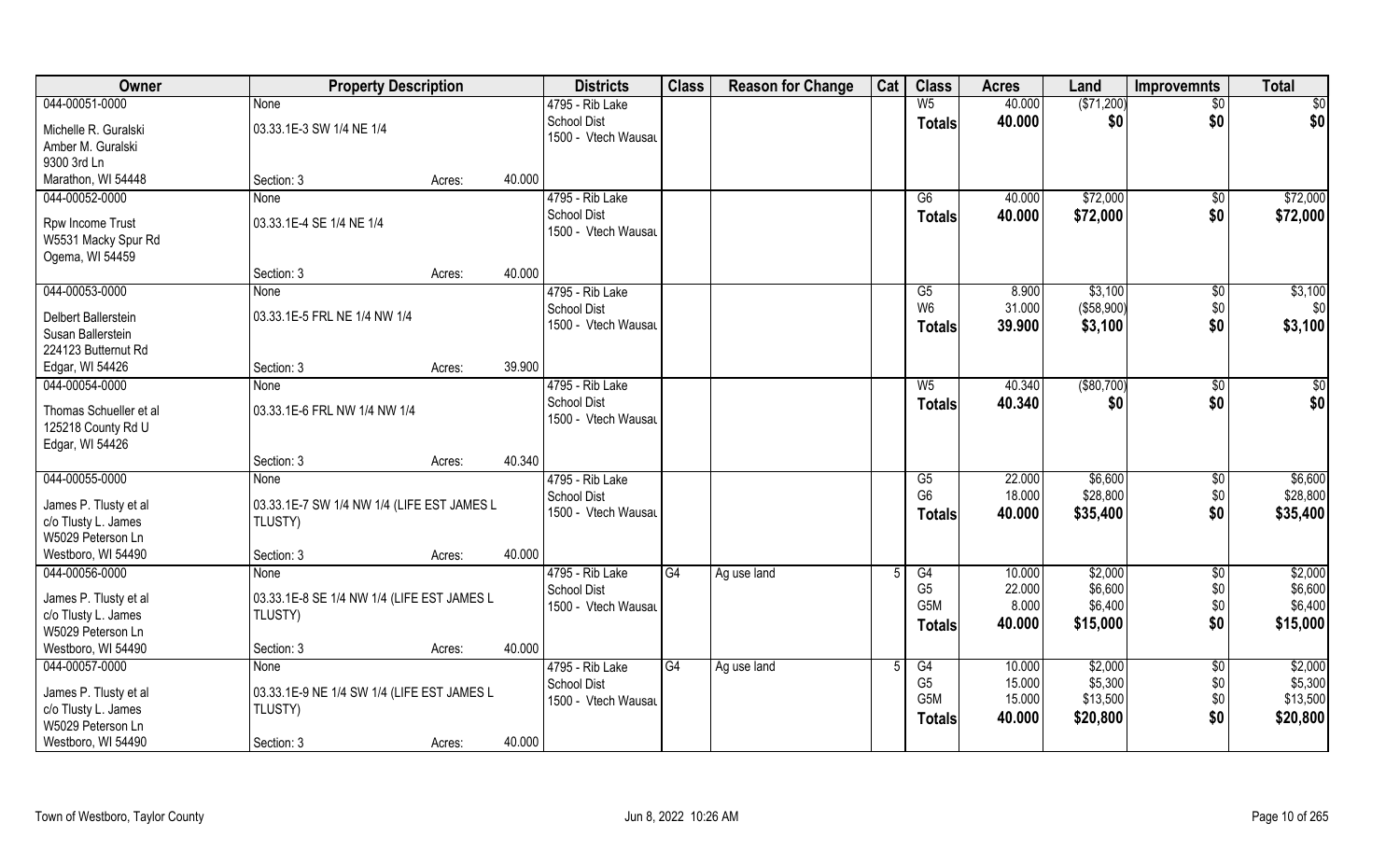| 044-00058-0000<br>\$5,800<br>Silver Creek Rd<br>G4<br>G4<br>28.500<br>\$5,800<br>4795 - Rib Lake<br>Ag use land<br>$\overline{30}$<br>G <sub>4</sub><br>G5M<br>11.500<br>\$9,200<br>\$0<br>\$9,200<br>School Dist<br>Ag use land<br>$\overline{5}$<br>03.33.1E-10 NW 1/4 SW 1/4 (LIFE EST JAMES L<br>James P. Tlusty et al<br>\$0<br>1500 - Vtech Wausau<br>\$15,000<br>40.000<br>\$15,000<br><b>Totals</b><br>c/o Tlusty L. James<br>TLUSTY)<br>W5029 Peterson Ln<br>40.000<br>Westboro, WI 54490<br>Section: 3<br>Acres:<br>044-00059-0000<br>4795 - Rib Lake<br>\$6,900<br>Silver Creek Rd<br>G4<br>G4<br>38.000<br>$\overline{50}$<br>Ag use land<br>G <sub>4</sub><br>G <sub>5</sub><br>Ag use land<br>1.000<br>\$100<br>\$0<br><b>School Dist</b><br>James P. Tlusty et al<br>03.33.1E-11 SW 1/4 SW 1/4 (LIFE EST JAMES L<br>G5M<br>\$800<br>\$0<br>\$800<br>1500 - Vtech Wausal G4<br>1.000<br>Ag use land<br>c/o Tlusty L. James<br>TLUSTY)<br>\$0<br>\$7,800<br>40.000<br>\$7,800<br><b>Totals</b><br>W5029 Peterson Ln<br>40.000<br>Westboro, WI 54490<br>Section: 3<br>Acres:<br>\$115,400<br>044-00060-0000<br>W5800 Silver Creek Rd<br>4795 - Rib Lake<br>\$13,000<br>\$102,400<br>G4<br>G1<br>2.000<br>Ag use land<br>.5<br>G <sub>4</sub><br>18.000<br>\$1,100<br><b>School Dist</b><br>\$0<br>03.33.1E-12.1 PT OF SE 1/4 SW 1/4 E 1/2 THRF (SUBJ<br>Randolph Goodrich<br>1500 - Vtech Wausau<br>\$14,100<br>\$102,400<br>\$116,500<br>20.000<br><b>Totals</b><br>W5800 Silver Creek Rd<br>RES LEASE MARLENE ZIMMERMAN #361583)<br>Westboro, WI 54490<br>20.000<br>Section: 3<br>Acres:<br>044-00060-0001<br>Silver Creek Rd<br>4795 - Rib Lake<br>20.000<br>\$1,100<br>G4<br>\$0<br><b>School Dist</b><br>\$0<br>20.000<br>\$1,100<br>\$1,100<br><b>Totals</b><br>03.33.1E-12.2 PT OF SE 1/4 SW 1/4 W 1/2 THRF<br>Rodney Goodrich<br>1500 - Vtech Wausau<br>W5800 Silver Creek Rd<br>Westboro, WI 54490<br>20.000<br>Section: 3<br>Acres:<br>044-00061-0000<br>4795 - Rib Lake<br>$\overline{\text{G5}}$<br>17.000<br>\$5,100<br>\$0<br>None<br>G <sub>6</sub><br>\$41,400<br>23.000<br>\$0<br><b>School Dist</b><br>03.33.1E-13 NE 1/4 SE 1/4<br>David Krause<br>\$0<br>\$46,500<br>1500 - Vtech Wausau<br>40.000<br>\$46,500<br>Totals<br>W5532 Silver Creek Rd<br>Westboro, WI 54490<br>40.000<br>Section: 3<br>Acres:<br>\$6,000<br>044-00062-0000<br>4795 - Rib Lake<br>\$6,000<br>G5<br>20.000<br>\$0<br>None<br>G <sub>6</sub><br>\$35,400<br>20.000<br>\$0<br><b>School Dist</b><br>03.33.1E-14 NW 1/4 SE 1/4<br>James Milton Meintz<br>\$0<br>1500 - Vtech Wausau<br>\$41,400<br>\$41,400<br>40.000<br><b>Totals</b><br>2280 Grass Valley Hwy #139<br>Auburn, CA 95603<br>40.000<br>Section: 3<br>Acres:<br>044-00063-0000<br>\$6,700<br>W5772 Silver Creek Rd<br>4795 - Rib Lake<br>\$6,700<br>G4<br>G4<br>38.000<br>\$0<br>Ag use land<br>G <sub>4</sub><br>G7<br>2.000<br>\$9,400<br>\$107,000<br>Ag use land<br><b>School Dist</b><br>03.33.1E-15 SW 1/4 SE 1/4<br>James Milton Meintz<br>1500 - Vtech Wausar G4<br>Ag use land<br>40.000<br>\$16,100<br>\$107,000<br>\$123,100<br><b>Totals</b><br>2280 Grass Valley Hwy #139<br>Auburn, CA 95603<br>40.000 | Owner | <b>Property Description</b> |        | <b>Districts</b> | <b>Class</b> | <b>Reason for Change</b> | Cat | <b>Class</b> | <b>Acres</b> | Land | <b>Improvemnts</b> | <b>Total</b> |
|-------------------------------------------------------------------------------------------------------------------------------------------------------------------------------------------------------------------------------------------------------------------------------------------------------------------------------------------------------------------------------------------------------------------------------------------------------------------------------------------------------------------------------------------------------------------------------------------------------------------------------------------------------------------------------------------------------------------------------------------------------------------------------------------------------------------------------------------------------------------------------------------------------------------------------------------------------------------------------------------------------------------------------------------------------------------------------------------------------------------------------------------------------------------------------------------------------------------------------------------------------------------------------------------------------------------------------------------------------------------------------------------------------------------------------------------------------------------------------------------------------------------------------------------------------------------------------------------------------------------------------------------------------------------------------------------------------------------------------------------------------------------------------------------------------------------------------------------------------------------------------------------------------------------------------------------------------------------------------------------------------------------------------------------------------------------------------------------------------------------------------------------------------------------------------------------------------------------------------------------------------------------------------------------------------------------------------------------------------------------------------------------------------------------------------------------------------------------------------------------------------------------------------------------------------------------------------------------------------------------------------------------------------------------------------------------------------------------------------------------------------------------------------------------------------------------------------------------------------------------------------------------------------------------------------------------------------------------------------------------------------------------------------------------------------------------------------------------------------------------------------------------------------------------------------------------|-------|-----------------------------|--------|------------------|--------------|--------------------------|-----|--------------|--------------|------|--------------------|--------------|
| \$6,900<br>\$100<br>\$1,100<br>\$1,100<br>\$5,100<br>\$116,400                                                                                                                                                                                                                                                                                                                                                                                                                                                                                                                                                                                                                                                                                                                                                                                                                                                                                                                                                                                                                                                                                                                                                                                                                                                                                                                                                                                                                                                                                                                                                                                                                                                                                                                                                                                                                                                                                                                                                                                                                                                                                                                                                                                                                                                                                                                                                                                                                                                                                                                                                                                                                                                                                                                                                                                                                                                                                                                                                                                                                                                                                                                            |       |                             |        |                  |              |                          |     |              |              |      |                    |              |
|                                                                                                                                                                                                                                                                                                                                                                                                                                                                                                                                                                                                                                                                                                                                                                                                                                                                                                                                                                                                                                                                                                                                                                                                                                                                                                                                                                                                                                                                                                                                                                                                                                                                                                                                                                                                                                                                                                                                                                                                                                                                                                                                                                                                                                                                                                                                                                                                                                                                                                                                                                                                                                                                                                                                                                                                                                                                                                                                                                                                                                                                                                                                                                                           |       |                             |        |                  |              |                          |     |              |              |      |                    |              |
|                                                                                                                                                                                                                                                                                                                                                                                                                                                                                                                                                                                                                                                                                                                                                                                                                                                                                                                                                                                                                                                                                                                                                                                                                                                                                                                                                                                                                                                                                                                                                                                                                                                                                                                                                                                                                                                                                                                                                                                                                                                                                                                                                                                                                                                                                                                                                                                                                                                                                                                                                                                                                                                                                                                                                                                                                                                                                                                                                                                                                                                                                                                                                                                           |       |                             |        |                  |              |                          |     |              |              |      |                    |              |
|                                                                                                                                                                                                                                                                                                                                                                                                                                                                                                                                                                                                                                                                                                                                                                                                                                                                                                                                                                                                                                                                                                                                                                                                                                                                                                                                                                                                                                                                                                                                                                                                                                                                                                                                                                                                                                                                                                                                                                                                                                                                                                                                                                                                                                                                                                                                                                                                                                                                                                                                                                                                                                                                                                                                                                                                                                                                                                                                                                                                                                                                                                                                                                                           |       |                             |        |                  |              |                          |     |              |              |      |                    |              |
|                                                                                                                                                                                                                                                                                                                                                                                                                                                                                                                                                                                                                                                                                                                                                                                                                                                                                                                                                                                                                                                                                                                                                                                                                                                                                                                                                                                                                                                                                                                                                                                                                                                                                                                                                                                                                                                                                                                                                                                                                                                                                                                                                                                                                                                                                                                                                                                                                                                                                                                                                                                                                                                                                                                                                                                                                                                                                                                                                                                                                                                                                                                                                                                           |       |                             |        |                  |              |                          |     |              |              |      |                    |              |
|                                                                                                                                                                                                                                                                                                                                                                                                                                                                                                                                                                                                                                                                                                                                                                                                                                                                                                                                                                                                                                                                                                                                                                                                                                                                                                                                                                                                                                                                                                                                                                                                                                                                                                                                                                                                                                                                                                                                                                                                                                                                                                                                                                                                                                                                                                                                                                                                                                                                                                                                                                                                                                                                                                                                                                                                                                                                                                                                                                                                                                                                                                                                                                                           |       |                             |        |                  |              |                          |     |              |              |      |                    |              |
|                                                                                                                                                                                                                                                                                                                                                                                                                                                                                                                                                                                                                                                                                                                                                                                                                                                                                                                                                                                                                                                                                                                                                                                                                                                                                                                                                                                                                                                                                                                                                                                                                                                                                                                                                                                                                                                                                                                                                                                                                                                                                                                                                                                                                                                                                                                                                                                                                                                                                                                                                                                                                                                                                                                                                                                                                                                                                                                                                                                                                                                                                                                                                                                           |       |                             |        |                  |              |                          |     |              |              |      |                    |              |
|                                                                                                                                                                                                                                                                                                                                                                                                                                                                                                                                                                                                                                                                                                                                                                                                                                                                                                                                                                                                                                                                                                                                                                                                                                                                                                                                                                                                                                                                                                                                                                                                                                                                                                                                                                                                                                                                                                                                                                                                                                                                                                                                                                                                                                                                                                                                                                                                                                                                                                                                                                                                                                                                                                                                                                                                                                                                                                                                                                                                                                                                                                                                                                                           |       |                             |        |                  |              |                          |     |              |              |      |                    |              |
|                                                                                                                                                                                                                                                                                                                                                                                                                                                                                                                                                                                                                                                                                                                                                                                                                                                                                                                                                                                                                                                                                                                                                                                                                                                                                                                                                                                                                                                                                                                                                                                                                                                                                                                                                                                                                                                                                                                                                                                                                                                                                                                                                                                                                                                                                                                                                                                                                                                                                                                                                                                                                                                                                                                                                                                                                                                                                                                                                                                                                                                                                                                                                                                           |       |                             |        |                  |              |                          |     |              |              |      |                    |              |
|                                                                                                                                                                                                                                                                                                                                                                                                                                                                                                                                                                                                                                                                                                                                                                                                                                                                                                                                                                                                                                                                                                                                                                                                                                                                                                                                                                                                                                                                                                                                                                                                                                                                                                                                                                                                                                                                                                                                                                                                                                                                                                                                                                                                                                                                                                                                                                                                                                                                                                                                                                                                                                                                                                                                                                                                                                                                                                                                                                                                                                                                                                                                                                                           |       |                             |        |                  |              |                          |     |              |              |      |                    |              |
|                                                                                                                                                                                                                                                                                                                                                                                                                                                                                                                                                                                                                                                                                                                                                                                                                                                                                                                                                                                                                                                                                                                                                                                                                                                                                                                                                                                                                                                                                                                                                                                                                                                                                                                                                                                                                                                                                                                                                                                                                                                                                                                                                                                                                                                                                                                                                                                                                                                                                                                                                                                                                                                                                                                                                                                                                                                                                                                                                                                                                                                                                                                                                                                           |       |                             |        |                  |              |                          |     |              |              |      |                    |              |
| \$41,400<br>\$35,400                                                                                                                                                                                                                                                                                                                                                                                                                                                                                                                                                                                                                                                                                                                                                                                                                                                                                                                                                                                                                                                                                                                                                                                                                                                                                                                                                                                                                                                                                                                                                                                                                                                                                                                                                                                                                                                                                                                                                                                                                                                                                                                                                                                                                                                                                                                                                                                                                                                                                                                                                                                                                                                                                                                                                                                                                                                                                                                                                                                                                                                                                                                                                                      |       |                             |        |                  |              |                          |     |              |              |      |                    |              |
|                                                                                                                                                                                                                                                                                                                                                                                                                                                                                                                                                                                                                                                                                                                                                                                                                                                                                                                                                                                                                                                                                                                                                                                                                                                                                                                                                                                                                                                                                                                                                                                                                                                                                                                                                                                                                                                                                                                                                                                                                                                                                                                                                                                                                                                                                                                                                                                                                                                                                                                                                                                                                                                                                                                                                                                                                                                                                                                                                                                                                                                                                                                                                                                           |       |                             |        |                  |              |                          |     |              |              |      |                    |              |
|                                                                                                                                                                                                                                                                                                                                                                                                                                                                                                                                                                                                                                                                                                                                                                                                                                                                                                                                                                                                                                                                                                                                                                                                                                                                                                                                                                                                                                                                                                                                                                                                                                                                                                                                                                                                                                                                                                                                                                                                                                                                                                                                                                                                                                                                                                                                                                                                                                                                                                                                                                                                                                                                                                                                                                                                                                                                                                                                                                                                                                                                                                                                                                                           |       |                             |        |                  |              |                          |     |              |              |      |                    |              |
|                                                                                                                                                                                                                                                                                                                                                                                                                                                                                                                                                                                                                                                                                                                                                                                                                                                                                                                                                                                                                                                                                                                                                                                                                                                                                                                                                                                                                                                                                                                                                                                                                                                                                                                                                                                                                                                                                                                                                                                                                                                                                                                                                                                                                                                                                                                                                                                                                                                                                                                                                                                                                                                                                                                                                                                                                                                                                                                                                                                                                                                                                                                                                                                           |       |                             |        |                  |              |                          |     |              |              |      |                    |              |
|                                                                                                                                                                                                                                                                                                                                                                                                                                                                                                                                                                                                                                                                                                                                                                                                                                                                                                                                                                                                                                                                                                                                                                                                                                                                                                                                                                                                                                                                                                                                                                                                                                                                                                                                                                                                                                                                                                                                                                                                                                                                                                                                                                                                                                                                                                                                                                                                                                                                                                                                                                                                                                                                                                                                                                                                                                                                                                                                                                                                                                                                                                                                                                                           |       |                             |        |                  |              |                          |     |              |              |      |                    |              |
|                                                                                                                                                                                                                                                                                                                                                                                                                                                                                                                                                                                                                                                                                                                                                                                                                                                                                                                                                                                                                                                                                                                                                                                                                                                                                                                                                                                                                                                                                                                                                                                                                                                                                                                                                                                                                                                                                                                                                                                                                                                                                                                                                                                                                                                                                                                                                                                                                                                                                                                                                                                                                                                                                                                                                                                                                                                                                                                                                                                                                                                                                                                                                                                           |       |                             |        |                  |              |                          |     |              |              |      |                    |              |
|                                                                                                                                                                                                                                                                                                                                                                                                                                                                                                                                                                                                                                                                                                                                                                                                                                                                                                                                                                                                                                                                                                                                                                                                                                                                                                                                                                                                                                                                                                                                                                                                                                                                                                                                                                                                                                                                                                                                                                                                                                                                                                                                                                                                                                                                                                                                                                                                                                                                                                                                                                                                                                                                                                                                                                                                                                                                                                                                                                                                                                                                                                                                                                                           |       |                             |        |                  |              |                          |     |              |              |      |                    |              |
|                                                                                                                                                                                                                                                                                                                                                                                                                                                                                                                                                                                                                                                                                                                                                                                                                                                                                                                                                                                                                                                                                                                                                                                                                                                                                                                                                                                                                                                                                                                                                                                                                                                                                                                                                                                                                                                                                                                                                                                                                                                                                                                                                                                                                                                                                                                                                                                                                                                                                                                                                                                                                                                                                                                                                                                                                                                                                                                                                                                                                                                                                                                                                                                           |       |                             |        |                  |              |                          |     |              |              |      |                    |              |
|                                                                                                                                                                                                                                                                                                                                                                                                                                                                                                                                                                                                                                                                                                                                                                                                                                                                                                                                                                                                                                                                                                                                                                                                                                                                                                                                                                                                                                                                                                                                                                                                                                                                                                                                                                                                                                                                                                                                                                                                                                                                                                                                                                                                                                                                                                                                                                                                                                                                                                                                                                                                                                                                                                                                                                                                                                                                                                                                                                                                                                                                                                                                                                                           |       |                             |        |                  |              |                          |     |              |              |      |                    |              |
|                                                                                                                                                                                                                                                                                                                                                                                                                                                                                                                                                                                                                                                                                                                                                                                                                                                                                                                                                                                                                                                                                                                                                                                                                                                                                                                                                                                                                                                                                                                                                                                                                                                                                                                                                                                                                                                                                                                                                                                                                                                                                                                                                                                                                                                                                                                                                                                                                                                                                                                                                                                                                                                                                                                                                                                                                                                                                                                                                                                                                                                                                                                                                                                           |       |                             |        |                  |              |                          |     |              |              |      |                    |              |
|                                                                                                                                                                                                                                                                                                                                                                                                                                                                                                                                                                                                                                                                                                                                                                                                                                                                                                                                                                                                                                                                                                                                                                                                                                                                                                                                                                                                                                                                                                                                                                                                                                                                                                                                                                                                                                                                                                                                                                                                                                                                                                                                                                                                                                                                                                                                                                                                                                                                                                                                                                                                                                                                                                                                                                                                                                                                                                                                                                                                                                                                                                                                                                                           |       |                             |        |                  |              |                          |     |              |              |      |                    |              |
|                                                                                                                                                                                                                                                                                                                                                                                                                                                                                                                                                                                                                                                                                                                                                                                                                                                                                                                                                                                                                                                                                                                                                                                                                                                                                                                                                                                                                                                                                                                                                                                                                                                                                                                                                                                                                                                                                                                                                                                                                                                                                                                                                                                                                                                                                                                                                                                                                                                                                                                                                                                                                                                                                                                                                                                                                                                                                                                                                                                                                                                                                                                                                                                           |       |                             |        |                  |              |                          |     |              |              |      |                    |              |
|                                                                                                                                                                                                                                                                                                                                                                                                                                                                                                                                                                                                                                                                                                                                                                                                                                                                                                                                                                                                                                                                                                                                                                                                                                                                                                                                                                                                                                                                                                                                                                                                                                                                                                                                                                                                                                                                                                                                                                                                                                                                                                                                                                                                                                                                                                                                                                                                                                                                                                                                                                                                                                                                                                                                                                                                                                                                                                                                                                                                                                                                                                                                                                                           |       |                             |        |                  |              |                          |     |              |              |      |                    |              |
|                                                                                                                                                                                                                                                                                                                                                                                                                                                                                                                                                                                                                                                                                                                                                                                                                                                                                                                                                                                                                                                                                                                                                                                                                                                                                                                                                                                                                                                                                                                                                                                                                                                                                                                                                                                                                                                                                                                                                                                                                                                                                                                                                                                                                                                                                                                                                                                                                                                                                                                                                                                                                                                                                                                                                                                                                                                                                                                                                                                                                                                                                                                                                                                           |       |                             |        |                  |              |                          |     |              |              |      |                    |              |
|                                                                                                                                                                                                                                                                                                                                                                                                                                                                                                                                                                                                                                                                                                                                                                                                                                                                                                                                                                                                                                                                                                                                                                                                                                                                                                                                                                                                                                                                                                                                                                                                                                                                                                                                                                                                                                                                                                                                                                                                                                                                                                                                                                                                                                                                                                                                                                                                                                                                                                                                                                                                                                                                                                                                                                                                                                                                                                                                                                                                                                                                                                                                                                                           |       |                             |        |                  |              |                          |     |              |              |      |                    |              |
|                                                                                                                                                                                                                                                                                                                                                                                                                                                                                                                                                                                                                                                                                                                                                                                                                                                                                                                                                                                                                                                                                                                                                                                                                                                                                                                                                                                                                                                                                                                                                                                                                                                                                                                                                                                                                                                                                                                                                                                                                                                                                                                                                                                                                                                                                                                                                                                                                                                                                                                                                                                                                                                                                                                                                                                                                                                                                                                                                                                                                                                                                                                                                                                           |       |                             |        |                  |              |                          |     |              |              |      |                    |              |
|                                                                                                                                                                                                                                                                                                                                                                                                                                                                                                                                                                                                                                                                                                                                                                                                                                                                                                                                                                                                                                                                                                                                                                                                                                                                                                                                                                                                                                                                                                                                                                                                                                                                                                                                                                                                                                                                                                                                                                                                                                                                                                                                                                                                                                                                                                                                                                                                                                                                                                                                                                                                                                                                                                                                                                                                                                                                                                                                                                                                                                                                                                                                                                                           |       |                             |        |                  |              |                          |     |              |              |      |                    |              |
|                                                                                                                                                                                                                                                                                                                                                                                                                                                                                                                                                                                                                                                                                                                                                                                                                                                                                                                                                                                                                                                                                                                                                                                                                                                                                                                                                                                                                                                                                                                                                                                                                                                                                                                                                                                                                                                                                                                                                                                                                                                                                                                                                                                                                                                                                                                                                                                                                                                                                                                                                                                                                                                                                                                                                                                                                                                                                                                                                                                                                                                                                                                                                                                           |       |                             |        |                  |              |                          |     |              |              |      |                    |              |
|                                                                                                                                                                                                                                                                                                                                                                                                                                                                                                                                                                                                                                                                                                                                                                                                                                                                                                                                                                                                                                                                                                                                                                                                                                                                                                                                                                                                                                                                                                                                                                                                                                                                                                                                                                                                                                                                                                                                                                                                                                                                                                                                                                                                                                                                                                                                                                                                                                                                                                                                                                                                                                                                                                                                                                                                                                                                                                                                                                                                                                                                                                                                                                                           |       |                             |        |                  |              |                          |     |              |              |      |                    |              |
|                                                                                                                                                                                                                                                                                                                                                                                                                                                                                                                                                                                                                                                                                                                                                                                                                                                                                                                                                                                                                                                                                                                                                                                                                                                                                                                                                                                                                                                                                                                                                                                                                                                                                                                                                                                                                                                                                                                                                                                                                                                                                                                                                                                                                                                                                                                                                                                                                                                                                                                                                                                                                                                                                                                                                                                                                                                                                                                                                                                                                                                                                                                                                                                           |       |                             |        |                  |              |                          |     |              |              |      |                    |              |
|                                                                                                                                                                                                                                                                                                                                                                                                                                                                                                                                                                                                                                                                                                                                                                                                                                                                                                                                                                                                                                                                                                                                                                                                                                                                                                                                                                                                                                                                                                                                                                                                                                                                                                                                                                                                                                                                                                                                                                                                                                                                                                                                                                                                                                                                                                                                                                                                                                                                                                                                                                                                                                                                                                                                                                                                                                                                                                                                                                                                                                                                                                                                                                                           |       |                             |        |                  |              |                          |     |              |              |      |                    |              |
|                                                                                                                                                                                                                                                                                                                                                                                                                                                                                                                                                                                                                                                                                                                                                                                                                                                                                                                                                                                                                                                                                                                                                                                                                                                                                                                                                                                                                                                                                                                                                                                                                                                                                                                                                                                                                                                                                                                                                                                                                                                                                                                                                                                                                                                                                                                                                                                                                                                                                                                                                                                                                                                                                                                                                                                                                                                                                                                                                                                                                                                                                                                                                                                           |       |                             |        |                  |              |                          |     |              |              |      |                    |              |
|                                                                                                                                                                                                                                                                                                                                                                                                                                                                                                                                                                                                                                                                                                                                                                                                                                                                                                                                                                                                                                                                                                                                                                                                                                                                                                                                                                                                                                                                                                                                                                                                                                                                                                                                                                                                                                                                                                                                                                                                                                                                                                                                                                                                                                                                                                                                                                                                                                                                                                                                                                                                                                                                                                                                                                                                                                                                                                                                                                                                                                                                                                                                                                                           |       |                             |        |                  |              |                          |     |              |              |      |                    |              |
|                                                                                                                                                                                                                                                                                                                                                                                                                                                                                                                                                                                                                                                                                                                                                                                                                                                                                                                                                                                                                                                                                                                                                                                                                                                                                                                                                                                                                                                                                                                                                                                                                                                                                                                                                                                                                                                                                                                                                                                                                                                                                                                                                                                                                                                                                                                                                                                                                                                                                                                                                                                                                                                                                                                                                                                                                                                                                                                                                                                                                                                                                                                                                                                           |       |                             |        |                  |              |                          |     |              |              |      |                    |              |
|                                                                                                                                                                                                                                                                                                                                                                                                                                                                                                                                                                                                                                                                                                                                                                                                                                                                                                                                                                                                                                                                                                                                                                                                                                                                                                                                                                                                                                                                                                                                                                                                                                                                                                                                                                                                                                                                                                                                                                                                                                                                                                                                                                                                                                                                                                                                                                                                                                                                                                                                                                                                                                                                                                                                                                                                                                                                                                                                                                                                                                                                                                                                                                                           |       |                             |        |                  |              |                          |     |              |              |      |                    |              |
|                                                                                                                                                                                                                                                                                                                                                                                                                                                                                                                                                                                                                                                                                                                                                                                                                                                                                                                                                                                                                                                                                                                                                                                                                                                                                                                                                                                                                                                                                                                                                                                                                                                                                                                                                                                                                                                                                                                                                                                                                                                                                                                                                                                                                                                                                                                                                                                                                                                                                                                                                                                                                                                                                                                                                                                                                                                                                                                                                                                                                                                                                                                                                                                           |       | Section: 3                  | Acres: |                  |              |                          |     |              |              |      |                    |              |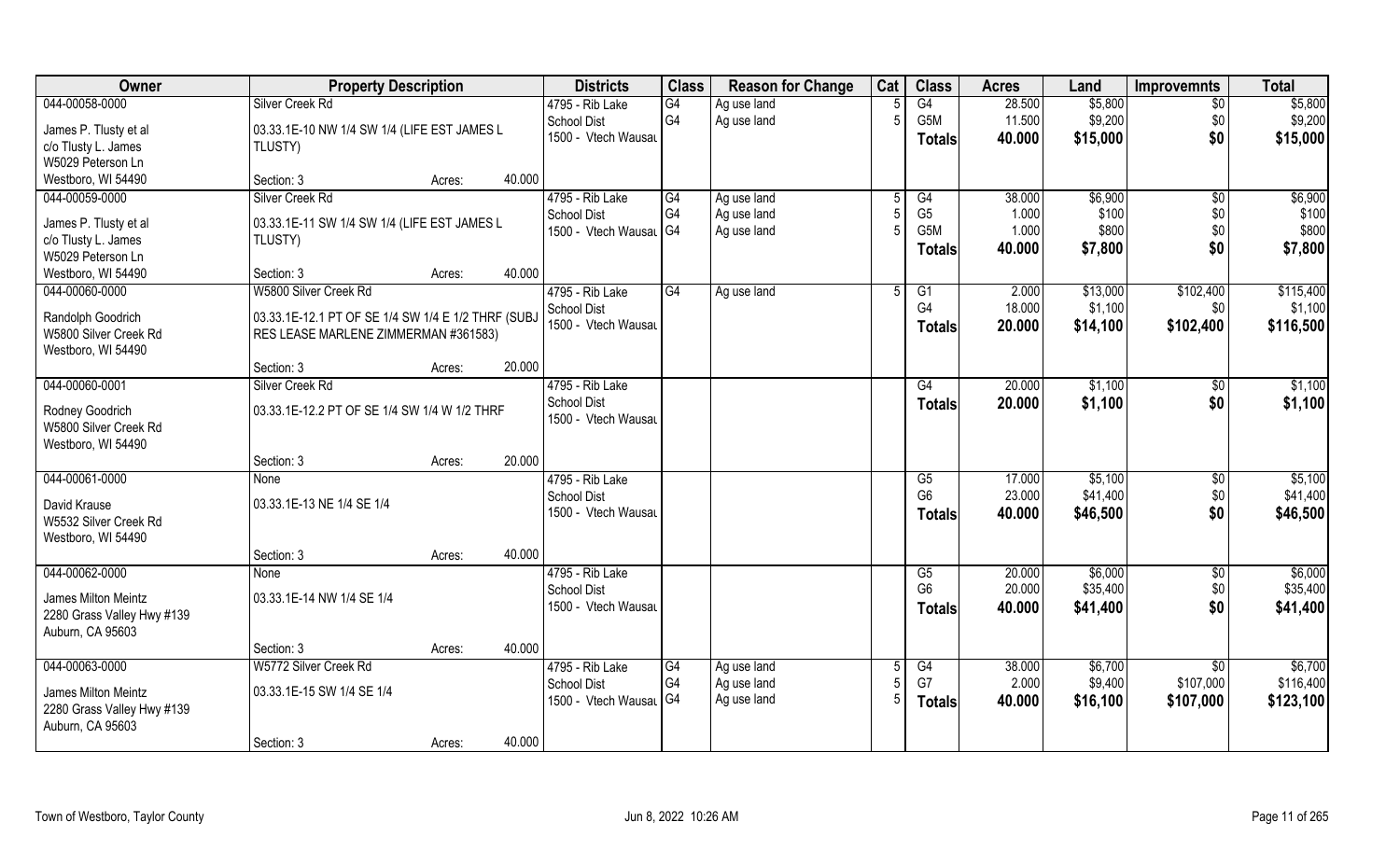| Owner                           | <b>Property Description</b> |        |        | <b>Districts</b>    | <b>Class</b> | <b>Reason for Change</b> | Cat | <b>Class</b>     | <b>Acres</b> | Land         | <b>Improvemnts</b> | <b>Total</b>    |
|---------------------------------|-----------------------------|--------|--------|---------------------|--------------|--------------------------|-----|------------------|--------------|--------------|--------------------|-----------------|
| 044-00064-0000                  | Silver Creek Rd             |        |        | 4795 - Rib Lake     |              |                          |     | G4               | 3.000        | \$600        | $\overline{30}$    | \$600           |
| David Krause                    | 03.33.1E-16 SE 1/4 SE 1/4   |        |        | <b>School Dist</b>  |              |                          |     | G <sub>5</sub>   | 9.000        | \$2,700      | \$0                | \$2,700         |
| W5532 Silver Creek Rd           |                             |        |        | 1500 - Vtech Wausau |              |                          |     | G5M              | 28.000       | \$24,100     | \$0                | \$24,100        |
| Westboro, WI 54490              |                             |        |        |                     |              |                          |     | Totals           | 40.000       | \$27,400     | \$0                | \$27,400        |
|                                 | Section: 3                  | Acres: | 40.000 |                     |              |                          |     |                  |              |              |                    |                 |
| 044-00065-0000                  | None                        |        |        | 4795 - Rib Lake     |              |                          |     | X1               | 81.130       | $\sqrt[6]{}$ | \$0                | \$0             |
| <b>United States of America</b> | 04.33.1E-1 N 1/2 NE 1/4     |        |        | School Dist         |              |                          |     | Totals           | 81.130       | \$0          | \$0                | \$0             |
| c/o Forest Service              |                             |        |        | 1500 - Vtech Wausau |              |                          |     |                  |              |              |                    |                 |
| 850 N Eighth St                 |                             |        |        |                     |              |                          |     |                  |              |              |                    |                 |
| Medford, WI 54451               | Section: 4                  | Acres: | 81.130 |                     |              |                          |     |                  |              |              |                    |                 |
| 044-00066-0000                  | None                        |        |        | 4795 - Rib Lake     | G4           | Ag use land              | 5   | G4               | 40.060       | \$3,200      | $\sqrt[6]{3}$      | \$3,200         |
| Darrin T. Kohls                 | 04.33.1E-3 SW 1/4 NE 1/4    |        |        | <b>School Dist</b>  | G4           | Ag use land              | -5  | <b>Totals</b>    | 40.060       | \$3,200      | \$0                | \$3,200         |
| Lisa A. Kohls                   |                             |        |        | 1500 - Vtech Wausau |              |                          |     |                  |              |              |                    |                 |
| W6051 Silver Creek Rd           |                             |        |        |                     |              |                          |     |                  |              |              |                    |                 |
| Westboro, WI 54490              | Section: 4                  | Acres: | 40.060 |                     |              |                          |     |                  |              |              |                    |                 |
| 044-00067-0000                  | None                        |        |        | 4795 - Rib Lake     |              |                          |     | X1               | 40.110       | \$0          | \$0                | \$0             |
| United States of America        | 04.33.1E-4 SE 1/4 NE 1/4    |        |        | <b>School Dist</b>  |              |                          |     | <b>Totals</b>    | 40.110       | \$0          | \$0                | \$0             |
| c/o Forest Service              |                             |        |        | 1500 - Vtech Wausau |              |                          |     |                  |              |              |                    |                 |
| 850 N Eighth St                 |                             |        |        |                     |              |                          |     |                  |              |              |                    |                 |
| Medford, WI 54451               | Section: 4                  | Acres: | 40.110 |                     |              |                          |     |                  |              |              |                    |                 |
| 044-00068-0000                  | None                        |        |        | 4795 - Rib Lake     |              |                          |     | X1               | 80.830       | \$0          | $\overline{50}$    | $\overline{50}$ |
| United States of America        | 04.33.1E-5 N 1/2 NW 1/4     |        |        | <b>School Dist</b>  |              |                          |     | <b>Totals</b>    | 80.830       | \$0          | \$0                | \$0             |
| c/o Forest Service              |                             |        |        | 1500 - Vtech Wausau |              |                          |     |                  |              |              |                    |                 |
| 850 N Eighth St                 |                             |        |        |                     |              |                          |     |                  |              |              |                    |                 |
| Medford, WI 54451               | Section: 4                  | Acres: | 80.830 |                     |              |                          |     |                  |              |              |                    |                 |
| 044-00069-0000                  | N9404 Silver Creek Rd       |        |        | 4795 - Rib Lake     | G4           | Ag use land              |     | G4               | 5.000        | \$1,000      | $\overline{50}$    | \$1,000         |
| Peter F. Poncek                 | 04.33.1E-7 SW 1/4 NW 1/4    |        |        | <b>School Dist</b>  |              |                          |     | G <sub>5</sub>   | 29.000       | \$14,700     | \$0                | \$14,700        |
| Thomas G. Poncek Sr             |                             |        |        | 1500 - Vtech Wausau |              |                          |     | G <sub>5</sub> M | 5.750        | \$4,600      | \$0                | \$4,600         |
| N9273 State Hwy 13              |                             |        |        |                     |              |                          |     | <b>Totals</b>    | 39.750       | \$20,300     | \$0                | \$20,300        |
| Westboro, WI 54490              | Section: 4                  | Acres: | 39.750 |                     |              |                          |     |                  |              |              |                    |                 |
| 044-00070-0000                  | <b>None</b>                 |        |        | 4795 - Rib Lake     | G4           | Ag use land              | 5   | G4               | 39.810       | \$3,600      | $\sqrt{$0}$        | \$3,600         |
| Darrin T. Kohls                 | 04.33.1E-8 SE 1/4 NW 1/4    |        |        | <b>School Dist</b>  | G4           | Ag use land              | 5   | <b>Totals</b>    | 39.810       | \$3,600      | \$0                | \$3,600         |
| Lisa A. Kohls                   |                             |        |        | 1500 - Vtech Wausau |              |                          |     |                  |              |              |                    |                 |
| W6051 Silver Creek Rd           |                             |        |        |                     |              |                          |     |                  |              |              |                    |                 |
| Westboro, WI 54490              | Section: 4                  | Acres: | 39.810 |                     |              |                          |     |                  |              |              |                    |                 |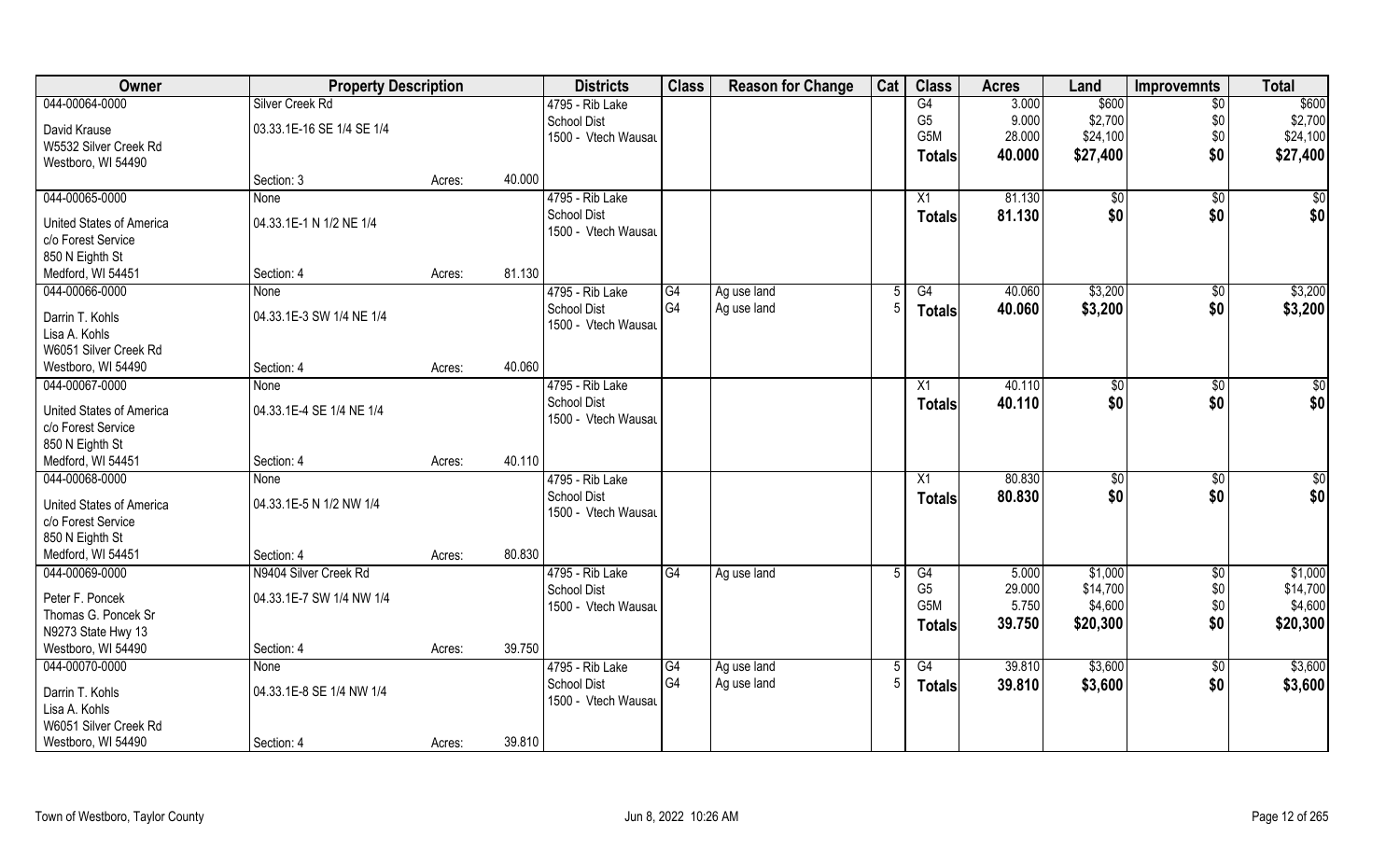| 044-00071-0000<br>\$6,100<br>\$6,100<br>Silver Creek Rd<br>G4<br>G4<br>39.200<br>4795 - Rib Lake<br>Ag use land<br>$\overline{50}$<br>G <sub>4</sub><br>G <sub>5</sub><br>Ag use land<br>1.000<br>\$100<br>\$0<br>\$100<br>F<br><b>School Dist</b><br>04.33.1E-9 NE 1/4 SW 1/4<br>Darrin T. Kohls<br>\$0<br>1500 - Vtech Wausau<br>\$6,200<br>40.200<br>\$6,200<br><b>Totals</b><br>Lisa A. Kohls<br>W6051 Silver Creek Rd<br>40.200<br>Westboro, WI 54490<br>Section: 4<br>Acres:<br>4795 - Rib Lake<br>\$10,800<br>044-00072-0000<br>Silver Creek Rd<br>19.780<br>\$0<br>\$10,800<br>G5<br>\$33,600<br>G <sub>6</sub><br>\$0<br>\$33,600<br>School Dist<br>21.000<br>04.33.1E-10 NW 1/4 SW 1/4<br>Mark G. Dethlefs Sr<br>\$0<br>1500 - Vtech Wausau<br>40.780<br>\$44,400<br>\$44,400<br><b>Totals</b><br>Marcia J. Dethlefs<br>8827 Parkview Blvd<br>40.780<br>La Vista, NE 68128<br>Section: 4<br>Acres:<br>044-00073-0000<br>W6375 Silver Creek Rd<br>4795 - Rib Lake<br>\$2,300<br>\$2,300<br>G4<br>G4<br>12.000<br>$\sqrt[6]{30}$<br>5<br>Ag use land<br>G <sub>5</sub><br>\$6,100<br>\$6,100<br>18.630<br>\$0<br><b>School Dist</b><br>04.33.1E-11 SW 1/4 SW 1/4<br>Jay S. Thums<br>G <sub>5</sub> M<br>\$8,000<br>\$0<br>\$8,000<br>10.000<br>1500 - Vtech Wausau<br>Cynthia R. Thums<br>\$0<br>\$16,400<br>40.630<br>\$16,400<br><b>Totals</b><br>W3460 State Hwy 102<br>40.630<br>Rib Lake, WI 54470<br>Section: 4<br>Acres:<br>044-00074-0000<br>4795 - Rib Lake<br>\$2,400<br>\$2,400<br>Silver Creek Rd<br>G4<br>G4<br>25.000<br>$\sqrt[6]{}$<br>Ag use land<br>$\overline{5}$<br>G <sub>5</sub><br>2.050<br>\$300<br>\$300<br>School Dist<br>\$0<br>04.33.1E-12 SE 1/4 SW 1/4<br>Mary E. Wacek<br>\$0<br>\$10,400<br>G <sub>5</sub> M<br>13.000<br>\$10,400<br>1500 - Vtech Wausau<br>235 Leila St<br>\$0<br>\$13,100<br>\$13,100<br>40.050<br><b>Totals</b><br>Medford, WI 54451<br>40.050<br>Section: 4<br>Acres: |
|------------------------------------------------------------------------------------------------------------------------------------------------------------------------------------------------------------------------------------------------------------------------------------------------------------------------------------------------------------------------------------------------------------------------------------------------------------------------------------------------------------------------------------------------------------------------------------------------------------------------------------------------------------------------------------------------------------------------------------------------------------------------------------------------------------------------------------------------------------------------------------------------------------------------------------------------------------------------------------------------------------------------------------------------------------------------------------------------------------------------------------------------------------------------------------------------------------------------------------------------------------------------------------------------------------------------------------------------------------------------------------------------------------------------------------------------------------------------------------------------------------------------------------------------------------------------------------------------------------------------------------------------------------------------------------------------------------------------------------------------------------------------------------------------------------------------------------------------------------------------------------------------------------------------------------|
|                                                                                                                                                                                                                                                                                                                                                                                                                                                                                                                                                                                                                                                                                                                                                                                                                                                                                                                                                                                                                                                                                                                                                                                                                                                                                                                                                                                                                                                                                                                                                                                                                                                                                                                                                                                                                                                                                                                                    |
|                                                                                                                                                                                                                                                                                                                                                                                                                                                                                                                                                                                                                                                                                                                                                                                                                                                                                                                                                                                                                                                                                                                                                                                                                                                                                                                                                                                                                                                                                                                                                                                                                                                                                                                                                                                                                                                                                                                                    |
|                                                                                                                                                                                                                                                                                                                                                                                                                                                                                                                                                                                                                                                                                                                                                                                                                                                                                                                                                                                                                                                                                                                                                                                                                                                                                                                                                                                                                                                                                                                                                                                                                                                                                                                                                                                                                                                                                                                                    |
|                                                                                                                                                                                                                                                                                                                                                                                                                                                                                                                                                                                                                                                                                                                                                                                                                                                                                                                                                                                                                                                                                                                                                                                                                                                                                                                                                                                                                                                                                                                                                                                                                                                                                                                                                                                                                                                                                                                                    |
|                                                                                                                                                                                                                                                                                                                                                                                                                                                                                                                                                                                                                                                                                                                                                                                                                                                                                                                                                                                                                                                                                                                                                                                                                                                                                                                                                                                                                                                                                                                                                                                                                                                                                                                                                                                                                                                                                                                                    |
|                                                                                                                                                                                                                                                                                                                                                                                                                                                                                                                                                                                                                                                                                                                                                                                                                                                                                                                                                                                                                                                                                                                                                                                                                                                                                                                                                                                                                                                                                                                                                                                                                                                                                                                                                                                                                                                                                                                                    |
|                                                                                                                                                                                                                                                                                                                                                                                                                                                                                                                                                                                                                                                                                                                                                                                                                                                                                                                                                                                                                                                                                                                                                                                                                                                                                                                                                                                                                                                                                                                                                                                                                                                                                                                                                                                                                                                                                                                                    |
|                                                                                                                                                                                                                                                                                                                                                                                                                                                                                                                                                                                                                                                                                                                                                                                                                                                                                                                                                                                                                                                                                                                                                                                                                                                                                                                                                                                                                                                                                                                                                                                                                                                                                                                                                                                                                                                                                                                                    |
|                                                                                                                                                                                                                                                                                                                                                                                                                                                                                                                                                                                                                                                                                                                                                                                                                                                                                                                                                                                                                                                                                                                                                                                                                                                                                                                                                                                                                                                                                                                                                                                                                                                                                                                                                                                                                                                                                                                                    |
|                                                                                                                                                                                                                                                                                                                                                                                                                                                                                                                                                                                                                                                                                                                                                                                                                                                                                                                                                                                                                                                                                                                                                                                                                                                                                                                                                                                                                                                                                                                                                                                                                                                                                                                                                                                                                                                                                                                                    |
|                                                                                                                                                                                                                                                                                                                                                                                                                                                                                                                                                                                                                                                                                                                                                                                                                                                                                                                                                                                                                                                                                                                                                                                                                                                                                                                                                                                                                                                                                                                                                                                                                                                                                                                                                                                                                                                                                                                                    |
|                                                                                                                                                                                                                                                                                                                                                                                                                                                                                                                                                                                                                                                                                                                                                                                                                                                                                                                                                                                                                                                                                                                                                                                                                                                                                                                                                                                                                                                                                                                                                                                                                                                                                                                                                                                                                                                                                                                                    |
|                                                                                                                                                                                                                                                                                                                                                                                                                                                                                                                                                                                                                                                                                                                                                                                                                                                                                                                                                                                                                                                                                                                                                                                                                                                                                                                                                                                                                                                                                                                                                                                                                                                                                                                                                                                                                                                                                                                                    |
|                                                                                                                                                                                                                                                                                                                                                                                                                                                                                                                                                                                                                                                                                                                                                                                                                                                                                                                                                                                                                                                                                                                                                                                                                                                                                                                                                                                                                                                                                                                                                                                                                                                                                                                                                                                                                                                                                                                                    |
|                                                                                                                                                                                                                                                                                                                                                                                                                                                                                                                                                                                                                                                                                                                                                                                                                                                                                                                                                                                                                                                                                                                                                                                                                                                                                                                                                                                                                                                                                                                                                                                                                                                                                                                                                                                                                                                                                                                                    |
|                                                                                                                                                                                                                                                                                                                                                                                                                                                                                                                                                                                                                                                                                                                                                                                                                                                                                                                                                                                                                                                                                                                                                                                                                                                                                                                                                                                                                                                                                                                                                                                                                                                                                                                                                                                                                                                                                                                                    |
|                                                                                                                                                                                                                                                                                                                                                                                                                                                                                                                                                                                                                                                                                                                                                                                                                                                                                                                                                                                                                                                                                                                                                                                                                                                                                                                                                                                                                                                                                                                                                                                                                                                                                                                                                                                                                                                                                                                                    |
|                                                                                                                                                                                                                                                                                                                                                                                                                                                                                                                                                                                                                                                                                                                                                                                                                                                                                                                                                                                                                                                                                                                                                                                                                                                                                                                                                                                                                                                                                                                                                                                                                                                                                                                                                                                                                                                                                                                                    |
|                                                                                                                                                                                                                                                                                                                                                                                                                                                                                                                                                                                                                                                                                                                                                                                                                                                                                                                                                                                                                                                                                                                                                                                                                                                                                                                                                                                                                                                                                                                                                                                                                                                                                                                                                                                                                                                                                                                                    |
|                                                                                                                                                                                                                                                                                                                                                                                                                                                                                                                                                                                                                                                                                                                                                                                                                                                                                                                                                                                                                                                                                                                                                                                                                                                                                                                                                                                                                                                                                                                                                                                                                                                                                                                                                                                                                                                                                                                                    |
|                                                                                                                                                                                                                                                                                                                                                                                                                                                                                                                                                                                                                                                                                                                                                                                                                                                                                                                                                                                                                                                                                                                                                                                                                                                                                                                                                                                                                                                                                                                                                                                                                                                                                                                                                                                                                                                                                                                                    |
| 044-00075-0000<br>\$6,800<br>39.250<br>\$6,800<br>\$0<br>Silver Creek Rd<br>4795 - Rib Lake<br>G4<br>G4<br>Ag use land<br>5                                                                                                                                                                                                                                                                                                                                                                                                                                                                                                                                                                                                                                                                                                                                                                                                                                                                                                                                                                                                                                                                                                                                                                                                                                                                                                                                                                                                                                                                                                                                                                                                                                                                                                                                                                                                        |
| G <sub>5</sub><br>\$100<br>1.000<br>\$100<br>\$0<br>School Dist                                                                                                                                                                                                                                                                                                                                                                                                                                                                                                                                                                                                                                                                                                                                                                                                                                                                                                                                                                                                                                                                                                                                                                                                                                                                                                                                                                                                                                                                                                                                                                                                                                                                                                                                                                                                                                                                    |
| 04.33.1E-13 NE 1/4 SE 1/4<br>Darrin T. Kohls<br>\$0<br>\$6,900<br>40.250<br>\$6,900<br>1500 - Vtech Wausau<br><b>Totals</b>                                                                                                                                                                                                                                                                                                                                                                                                                                                                                                                                                                                                                                                                                                                                                                                                                                                                                                                                                                                                                                                                                                                                                                                                                                                                                                                                                                                                                                                                                                                                                                                                                                                                                                                                                                                                        |
| Lisa A. Kohls                                                                                                                                                                                                                                                                                                                                                                                                                                                                                                                                                                                                                                                                                                                                                                                                                                                                                                                                                                                                                                                                                                                                                                                                                                                                                                                                                                                                                                                                                                                                                                                                                                                                                                                                                                                                                                                                                                                      |
| W6051 Silver Creek Rd                                                                                                                                                                                                                                                                                                                                                                                                                                                                                                                                                                                                                                                                                                                                                                                                                                                                                                                                                                                                                                                                                                                                                                                                                                                                                                                                                                                                                                                                                                                                                                                                                                                                                                                                                                                                                                                                                                              |
| 40.250<br>Westboro, WI 54490<br>Section: 4<br>Acres:                                                                                                                                                                                                                                                                                                                                                                                                                                                                                                                                                                                                                                                                                                                                                                                                                                                                                                                                                                                                                                                                                                                                                                                                                                                                                                                                                                                                                                                                                                                                                                                                                                                                                                                                                                                                                                                                               |
| 044-00076-0000<br>G4<br>\$6,700<br>\$6,700<br>Silver Creek Rd<br>4795 - Rib Lake<br>G4<br>39.280<br>\$0<br>Ag use land                                                                                                                                                                                                                                                                                                                                                                                                                                                                                                                                                                                                                                                                                                                                                                                                                                                                                                                                                                                                                                                                                                                                                                                                                                                                                                                                                                                                                                                                                                                                                                                                                                                                                                                                                                                                             |
| G <sub>5</sub><br>\$0<br>\$100<br>1.000<br>\$100<br>School Dist<br>04.33.1E-14 NW 1/4 SE 1/4<br>Darrin T. Kohls                                                                                                                                                                                                                                                                                                                                                                                                                                                                                                                                                                                                                                                                                                                                                                                                                                                                                                                                                                                                                                                                                                                                                                                                                                                                                                                                                                                                                                                                                                                                                                                                                                                                                                                                                                                                                    |
| \$0<br>\$6,800<br>1500 - Vtech Wausau<br>40.280<br>\$6,800<br><b>Totals</b><br>Lisa A. Kohls                                                                                                                                                                                                                                                                                                                                                                                                                                                                                                                                                                                                                                                                                                                                                                                                                                                                                                                                                                                                                                                                                                                                                                                                                                                                                                                                                                                                                                                                                                                                                                                                                                                                                                                                                                                                                                       |
| W6051 Silver Creek Rd                                                                                                                                                                                                                                                                                                                                                                                                                                                                                                                                                                                                                                                                                                                                                                                                                                                                                                                                                                                                                                                                                                                                                                                                                                                                                                                                                                                                                                                                                                                                                                                                                                                                                                                                                                                                                                                                                                              |
| 40.280<br>Westboro, WI 54490<br>Section: 4<br>Acres:                                                                                                                                                                                                                                                                                                                                                                                                                                                                                                                                                                                                                                                                                                                                                                                                                                                                                                                                                                                                                                                                                                                                                                                                                                                                                                                                                                                                                                                                                                                                                                                                                                                                                                                                                                                                                                                                               |
| 044-00077-0000<br>W6109 Silver Creek Rd<br>4795 - Rib Lake<br>G4<br>\$4,900<br>G4<br>32.350<br>\$4,900<br>$\overline{50}$<br>Ag use land                                                                                                                                                                                                                                                                                                                                                                                                                                                                                                                                                                                                                                                                                                                                                                                                                                                                                                                                                                                                                                                                                                                                                                                                                                                                                                                                                                                                                                                                                                                                                                                                                                                                                                                                                                                           |
| G <sub>5</sub> M<br>\$4,800<br>\$4,800<br>\$0<br>6.000<br><b>School Dist</b><br>Mary E. Wacek<br>04.33.1E-15 SW 1/4 SE 1/4                                                                                                                                                                                                                                                                                                                                                                                                                                                                                                                                                                                                                                                                                                                                                                                                                                                                                                                                                                                                                                                                                                                                                                                                                                                                                                                                                                                                                                                                                                                                                                                                                                                                                                                                                                                                         |
| G7<br>2.000<br>\$9,400<br>\$70,600<br>\$80,000<br>1500 - Vtech Wausau<br>235 Leila St                                                                                                                                                                                                                                                                                                                                                                                                                                                                                                                                                                                                                                                                                                                                                                                                                                                                                                                                                                                                                                                                                                                                                                                                                                                                                                                                                                                                                                                                                                                                                                                                                                                                                                                                                                                                                                              |
| \$70,600<br>\$89,700<br>40.350<br>\$19,100<br><b>Totals</b><br>Medford, WI 54451                                                                                                                                                                                                                                                                                                                                                                                                                                                                                                                                                                                                                                                                                                                                                                                                                                                                                                                                                                                                                                                                                                                                                                                                                                                                                                                                                                                                                                                                                                                                                                                                                                                                                                                                                                                                                                                   |
| 40.350<br>Section: 4<br>Acres:                                                                                                                                                                                                                                                                                                                                                                                                                                                                                                                                                                                                                                                                                                                                                                                                                                                                                                                                                                                                                                                                                                                                                                                                                                                                                                                                                                                                                                                                                                                                                                                                                                                                                                                                                                                                                                                                                                     |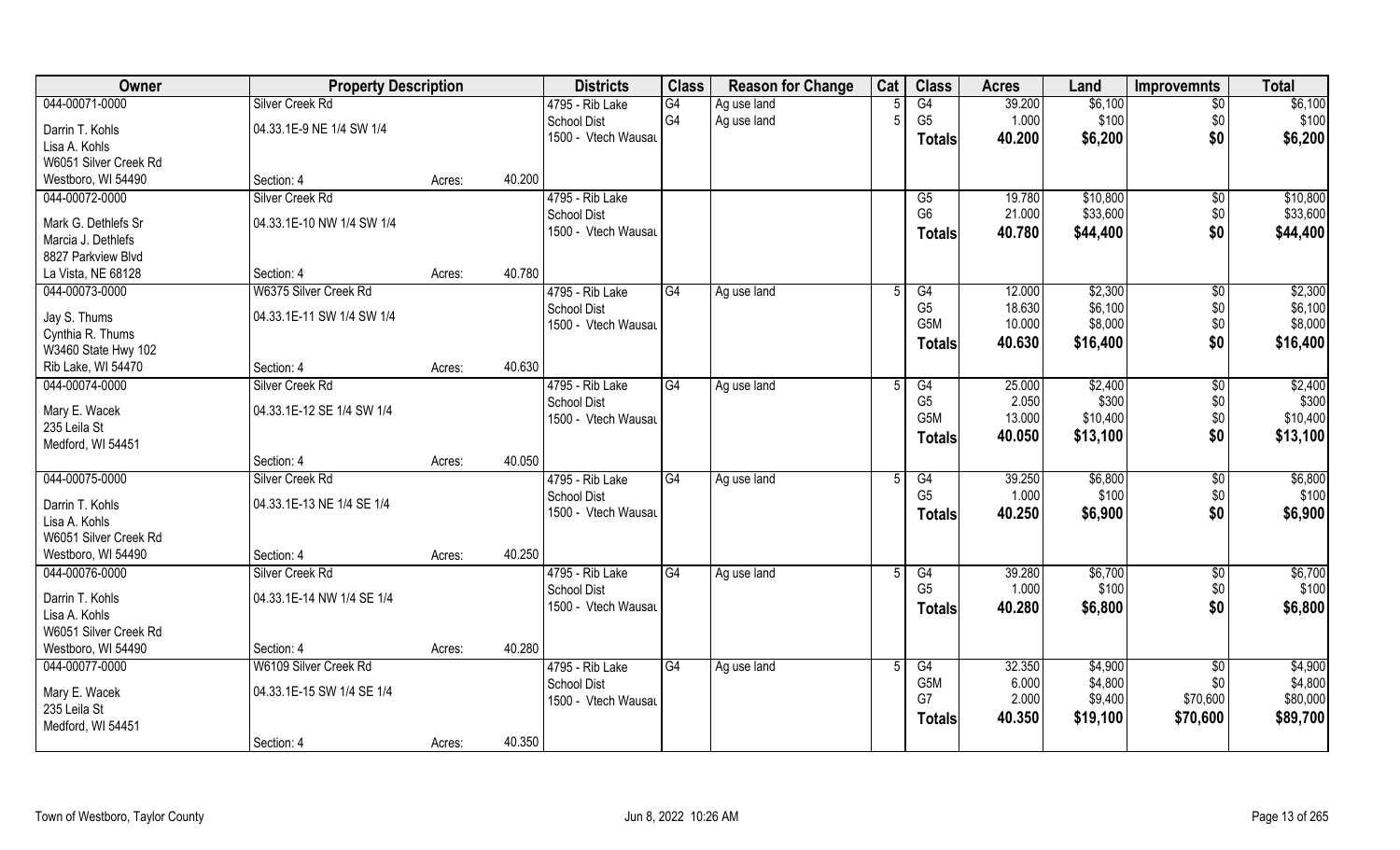| Owner                    | <b>Property Description</b> |        | <b>Districts</b>                      | <b>Class</b>    | <b>Reason for Change</b> | Cat | <b>Class</b>   | <b>Acres</b> | Land          | <b>Improvemnts</b> | <b>Total</b>     |
|--------------------------|-----------------------------|--------|---------------------------------------|-----------------|--------------------------|-----|----------------|--------------|---------------|--------------------|------------------|
| 044-00078-0000           | W6051 Silver Creek Rd       |        | 4795 - Rib Lake                       | G4              | Ag use land              |     | G4             | 19.330       | \$3,800       | \$0                | \$3,800          |
| Darrin T. Kohls          | 04.33.1E-16 SE 1/4 SE 1/4   |        | <b>School Dist</b>                    |                 |                          |     | G <sub>5</sub> | 18.000       | \$4,900       | \$0                | \$4,900          |
| Lisa A. Kohls            |                             |        | 1500 - Vtech Wausau                   |                 |                          |     | G7             | 3.000        | \$13,100      | \$149,200          | \$162,300        |
| W6051 Silver Creek Rd    |                             |        |                                       |                 |                          |     | <b>Totals</b>  | 40.330       | \$21,800      | \$149,200          | \$171,000        |
| Westboro, WI 54490       | Section: 4                  | Acres: | 40.330                                |                 |                          |     |                |              |               |                    |                  |
| 044-00079-0000           | <b>None</b>                 |        | 4795 - Rib Lake                       |                 |                          |     | X1             | 81.130       | \$0           | \$0                | $\overline{\$0}$ |
|                          |                             |        | <b>School Dist</b>                    |                 |                          |     | Totals         | 81.130       | \$0           | \$0                | \$0              |
| United States of America | 05.33.1E-1 N 1/2 NE 1/4     |        | 1500 - Vtech Wausau                   |                 |                          |     |                |              |               |                    |                  |
| c/o Forest Service       |                             |        |                                       |                 |                          |     |                |              |               |                    |                  |
| 850 N Eighth St          |                             |        |                                       |                 |                          |     |                |              |               |                    |                  |
| Medford, WI 54451        | Section: 5                  | Acres: | 81.130                                |                 |                          |     |                |              |               |                    |                  |
| 044-00080-0000           | Silver Creek Rd             |        | 4795 - Rib Lake                       |                 |                          |     | X1             | 40.060       | $\sqrt[6]{3}$ | $\sqrt[6]{3}$      | \$0              |
| United States of America | 05.33.1E-3 SW 1/4 NE 1/4    |        | <b>School Dist</b>                    |                 |                          |     | <b>Totals</b>  | 40.060       | \$0           | \$0                | \$0              |
| c/o Forest Service       |                             |        | 1500 - Vtech Wausau                   |                 |                          |     |                |              |               |                    |                  |
| 850 N Eighth St          |                             |        |                                       |                 |                          |     |                |              |               |                    |                  |
| Medford, WI 54451        | Section: 5                  | Acres: | 40.060                                |                 |                          |     |                |              |               |                    |                  |
| 044-00081-0000           | Silver Creek Rd             |        | 4795 - Rib Lake                       | $\overline{G4}$ | Ag use land              |     | G4             | 12.000       | \$2,300       | \$0                | \$2,300          |
|                          |                             |        | School Dist                           |                 |                          |     | G <sub>5</sub> | 10.110       | \$3,000       | \$0                | \$3,000          |
| Jeremiah J. Poncek       | 05.33.1E-4 SE 1/4 NE 1/4    |        | 1500 - Vtech Wausau                   |                 |                          |     | G5M            | 18.000       | \$16,200      | \$0                | \$16,200         |
| W4903 Chelsea Ave        |                             |        |                                       |                 |                          |     | <b>Totals</b>  | 40.110       | \$21,500      | \$0                | \$21,500         |
| Medford, WI 54451        | Section: 5                  |        | 40.110                                |                 |                          |     |                |              |               |                    |                  |
| 044-00082-0000           | Silver Creek Rd             | Acres: |                                       |                 |                          |     |                | 160.390      |               |                    |                  |
|                          |                             |        | 4795 - Rib Lake<br><b>School Dist</b> |                 |                          |     | X1             |              | $\sqrt[6]{3}$ | $\sqrt[6]{30}$     | $\overline{50}$  |
| United States of America | 05.33.1E-5 NW 1/4           |        | 1500 - Vtech Wausau                   |                 |                          |     | <b>Totals</b>  | 160.390      | \$0           | \$0                | \$0              |
| c/o Forest Service       |                             |        |                                       |                 |                          |     |                |              |               |                    |                  |
| 850 N Eighth St          |                             |        |                                       |                 |                          |     |                |              |               |                    |                  |
| Medford, WI 54451        | Section: 5                  | Acres: | 160.390                               |                 |                          |     |                |              |               |                    |                  |
| 044-00083-0000           | Silver Creek Rd             |        | 4795 - Rib Lake                       |                 |                          |     | X1             | 80.980       | $\sqrt{6}$    | $\sqrt{$0}$        | \$0              |
| United States of America | 05.33.1E-9 N 1/2 SW 1/4     |        | <b>School Dist</b>                    |                 |                          |     | <b>Totals</b>  | 80.980       | \$0           | \$0                | \$0              |
| c/o Forest Service       |                             |        | 1500 - Vtech Wausau                   |                 |                          |     |                |              |               |                    |                  |
| 850 N Eighth St          |                             |        |                                       |                 |                          |     |                |              |               |                    |                  |
| Medford, WI 54451        | Section: 5                  | Acres: | 80.980                                |                 |                          |     |                |              |               |                    |                  |
| 044-00084-0000           | None                        |        | 4795 - Rib Lake                       |                 |                          |     | X1             | 40.630       | \$0           | \$0                | $\frac{6}{3}$    |
|                          |                             |        | <b>School Dist</b>                    |                 |                          |     | <b>Totals</b>  | 40.630       | \$0           | \$0                | \$0              |
| United States of America | 05.33.1E-11 SW 1/4 SW 1/4   |        | 1500 - Vtech Wausau                   |                 |                          |     |                |              |               |                    |                  |
| c/o Forest Service       |                             |        |                                       |                 |                          |     |                |              |               |                    |                  |
| 850 N Eighth St          |                             |        |                                       |                 |                          |     |                |              |               |                    |                  |
| Medford, WI 54451        | Section: 5                  | Acres: | 40.630                                |                 |                          |     |                |              |               |                    |                  |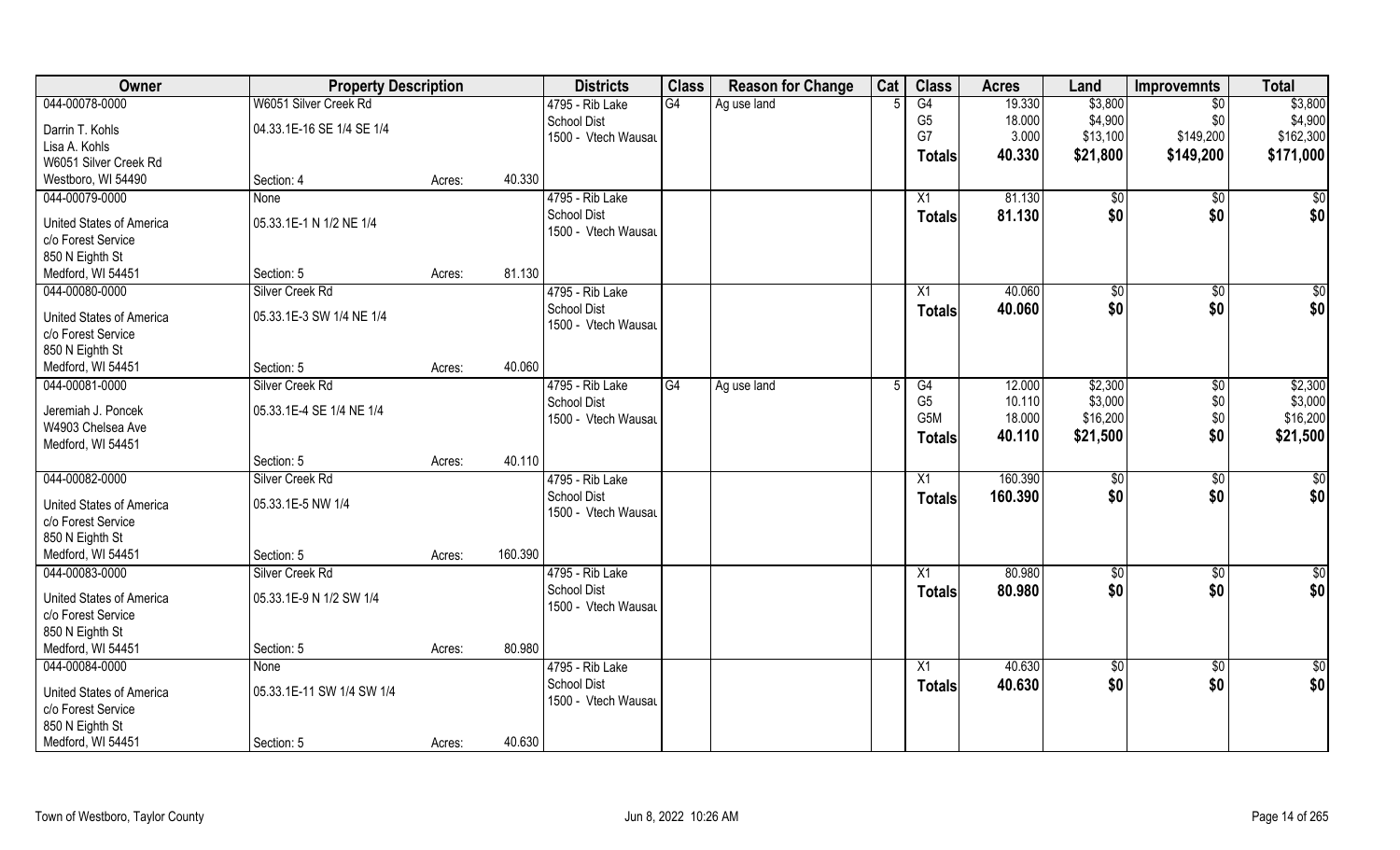| 044-00085-0000<br>W6611 Silver Creek Rd<br>G1<br>\$22,100<br>4795 - Rib Lake<br>1.000<br>\$10,000<br>\$12,100<br>\$9,600<br>\$9,600<br>G <sub>5</sub><br>33.050<br><b>School Dist</b><br>\$0<br>05.33.1E-12 SE 1/4 SW 1/4<br>Steve R. Gefke et al<br>G <sub>6</sub><br>6.000<br>\$10,800<br>\$0\$<br>\$10,800<br>1500 - Vtech Wausau<br>c/o Robert & Lisa Gefke<br>40.050<br>\$12,100<br>\$42,500<br>\$30,400<br><b>Totals</b><br>985 Mesa Dr<br>40.050<br>Oregon, WI 53575<br>Section: 5<br>Acres:<br>044-00086-0000<br>Silver Creek Rd<br>4795 - Rib Lake<br>G4<br>\$5,700<br>Ag use land<br>G4<br>38.500<br>$\sqrt{$0}$<br>G <sub>4</sub><br>G <sub>5</sub><br>Ag use land<br>1.750<br>\$100<br>\$0<br><b>School Dist</b><br>05.33.1E-13 NE 1/4 SE 1/4<br>Geraldine Poncek<br>1500 - Vtech Wausau<br>\$0<br>40.250<br>\$5,800<br><b>Totals</b><br>W6527 Silver Creek Rd<br>Westboro, WI 54490<br>40.250<br>Section: 5<br>Acres:<br>4795 - Rib Lake<br>044-00087-0000<br>W6527 Silver Creek Rd<br>\$5,600<br>G4<br>Ag use land<br>G4<br>38.280<br>$\sqrt{6}$<br>5<br>G <sub>4</sub><br>G7<br>2.000<br>\$9,400<br>\$140,100<br>Ag use land<br>School Dist<br>05.33.1E-14 NW 1/4 SE 1/4<br><b>Geraldine Poncek</b><br>1500 - Vtech Wausal G4<br>Ag use land<br>40.280<br>\$15,000<br>\$140,100<br>\$155,100<br><b>Totals</b><br>W6527 Silver Creek Rd<br>Westboro, WI 54490 |
|-----------------------------------------------------------------------------------------------------------------------------------------------------------------------------------------------------------------------------------------------------------------------------------------------------------------------------------------------------------------------------------------------------------------------------------------------------------------------------------------------------------------------------------------------------------------------------------------------------------------------------------------------------------------------------------------------------------------------------------------------------------------------------------------------------------------------------------------------------------------------------------------------------------------------------------------------------------------------------------------------------------------------------------------------------------------------------------------------------------------------------------------------------------------------------------------------------------------------------------------------------------------------------------------------------------------------------------------------------------------------------|
|                                                                                                                                                                                                                                                                                                                                                                                                                                                                                                                                                                                                                                                                                                                                                                                                                                                                                                                                                                                                                                                                                                                                                                                                                                                                                                                                                                             |
| \$5,700                                                                                                                                                                                                                                                                                                                                                                                                                                                                                                                                                                                                                                                                                                                                                                                                                                                                                                                                                                                                                                                                                                                                                                                                                                                                                                                                                                     |
|                                                                                                                                                                                                                                                                                                                                                                                                                                                                                                                                                                                                                                                                                                                                                                                                                                                                                                                                                                                                                                                                                                                                                                                                                                                                                                                                                                             |
|                                                                                                                                                                                                                                                                                                                                                                                                                                                                                                                                                                                                                                                                                                                                                                                                                                                                                                                                                                                                                                                                                                                                                                                                                                                                                                                                                                             |
|                                                                                                                                                                                                                                                                                                                                                                                                                                                                                                                                                                                                                                                                                                                                                                                                                                                                                                                                                                                                                                                                                                                                                                                                                                                                                                                                                                             |
| \$100<br>\$5,800<br>\$5,600<br>\$149,500                                                                                                                                                                                                                                                                                                                                                                                                                                                                                                                                                                                                                                                                                                                                                                                                                                                                                                                                                                                                                                                                                                                                                                                                                                                                                                                                    |
|                                                                                                                                                                                                                                                                                                                                                                                                                                                                                                                                                                                                                                                                                                                                                                                                                                                                                                                                                                                                                                                                                                                                                                                                                                                                                                                                                                             |
|                                                                                                                                                                                                                                                                                                                                                                                                                                                                                                                                                                                                                                                                                                                                                                                                                                                                                                                                                                                                                                                                                                                                                                                                                                                                                                                                                                             |
|                                                                                                                                                                                                                                                                                                                                                                                                                                                                                                                                                                                                                                                                                                                                                                                                                                                                                                                                                                                                                                                                                                                                                                                                                                                                                                                                                                             |
|                                                                                                                                                                                                                                                                                                                                                                                                                                                                                                                                                                                                                                                                                                                                                                                                                                                                                                                                                                                                                                                                                                                                                                                                                                                                                                                                                                             |
|                                                                                                                                                                                                                                                                                                                                                                                                                                                                                                                                                                                                                                                                                                                                                                                                                                                                                                                                                                                                                                                                                                                                                                                                                                                                                                                                                                             |
|                                                                                                                                                                                                                                                                                                                                                                                                                                                                                                                                                                                                                                                                                                                                                                                                                                                                                                                                                                                                                                                                                                                                                                                                                                                                                                                                                                             |
|                                                                                                                                                                                                                                                                                                                                                                                                                                                                                                                                                                                                                                                                                                                                                                                                                                                                                                                                                                                                                                                                                                                                                                                                                                                                                                                                                                             |
|                                                                                                                                                                                                                                                                                                                                                                                                                                                                                                                                                                                                                                                                                                                                                                                                                                                                                                                                                                                                                                                                                                                                                                                                                                                                                                                                                                             |
|                                                                                                                                                                                                                                                                                                                                                                                                                                                                                                                                                                                                                                                                                                                                                                                                                                                                                                                                                                                                                                                                                                                                                                                                                                                                                                                                                                             |
| 40.280<br>Section: 5<br>Acres:                                                                                                                                                                                                                                                                                                                                                                                                                                                                                                                                                                                                                                                                                                                                                                                                                                                                                                                                                                                                                                                                                                                                                                                                                                                                                                                                              |
| 044-00088-0000<br>4795 - Rib Lake<br>\$1,800<br>\$1,800<br>G4<br>Ag use land<br>G4<br>21.350<br>$\sqrt[6]{3}$<br>None                                                                                                                                                                                                                                                                                                                                                                                                                                                                                                                                                                                                                                                                                                                                                                                                                                                                                                                                                                                                                                                                                                                                                                                                                                                       |
| 19.000<br>\$5,700<br>\$5,700<br>G <sub>5</sub><br>\$0<br><b>School Dist</b><br><b>Geraldine Poncek</b><br>05.33.1E-15 SW 1/4 SE 1/4                                                                                                                                                                                                                                                                                                                                                                                                                                                                                                                                                                                                                                                                                                                                                                                                                                                                                                                                                                                                                                                                                                                                                                                                                                         |
| \$0<br>1500 - Vtech Wausau<br>40.350<br>\$7,500<br>\$7,500<br><b>Totals</b><br>W6527 Silver Creek Rd                                                                                                                                                                                                                                                                                                                                                                                                                                                                                                                                                                                                                                                                                                                                                                                                                                                                                                                                                                                                                                                                                                                                                                                                                                                                        |
| Westboro, WI 54490                                                                                                                                                                                                                                                                                                                                                                                                                                                                                                                                                                                                                                                                                                                                                                                                                                                                                                                                                                                                                                                                                                                                                                                                                                                                                                                                                          |
| 40.350<br>Section: 5<br>Acres:                                                                                                                                                                                                                                                                                                                                                                                                                                                                                                                                                                                                                                                                                                                                                                                                                                                                                                                                                                                                                                                                                                                                                                                                                                                                                                                                              |
| 044-00089-0000<br>G4<br>22.000<br>\$1,300<br>\$0<br>\$1,300<br>Silver Creek Rd<br>4795 - Rib Lake<br>G4<br>Ag use land                                                                                                                                                                                                                                                                                                                                                                                                                                                                                                                                                                                                                                                                                                                                                                                                                                                                                                                                                                                                                                                                                                                                                                                                                                                      |
| G <sub>5</sub><br>18.330<br>\$6,400<br>\$6,400<br>\$0<br><b>School Dist</b>                                                                                                                                                                                                                                                                                                                                                                                                                                                                                                                                                                                                                                                                                                                                                                                                                                                                                                                                                                                                                                                                                                                                                                                                                                                                                                 |
| 05.33.1E-16 SE 1/4 SE 1/4<br><b>Geraldine Poncek</b><br>\$0<br>40.330<br>\$7,700<br>1500 - Vtech Wausau<br>\$7,700<br><b>Totals</b>                                                                                                                                                                                                                                                                                                                                                                                                                                                                                                                                                                                                                                                                                                                                                                                                                                                                                                                                                                                                                                                                                                                                                                                                                                         |
| W6527 Silver Creek Rd                                                                                                                                                                                                                                                                                                                                                                                                                                                                                                                                                                                                                                                                                                                                                                                                                                                                                                                                                                                                                                                                                                                                                                                                                                                                                                                                                       |
| Westboro, WI 54490                                                                                                                                                                                                                                                                                                                                                                                                                                                                                                                                                                                                                                                                                                                                                                                                                                                                                                                                                                                                                                                                                                                                                                                                                                                                                                                                                          |
| 40.330<br>Section: 5<br>Acres:                                                                                                                                                                                                                                                                                                                                                                                                                                                                                                                                                                                                                                                                                                                                                                                                                                                                                                                                                                                                                                                                                                                                                                                                                                                                                                                                              |
| 946.810<br>$\overline{50}$<br>044-00090-0000<br>4795 - Rib Lake<br>X1<br>$\sqrt{6}$<br>$\sqrt{$0}$<br>None                                                                                                                                                                                                                                                                                                                                                                                                                                                                                                                                                                                                                                                                                                                                                                                                                                                                                                                                                                                                                                                                                                                                                                                                                                                                  |
| \$0 <br>\$0<br>\$0<br><b>School Dist</b><br>946.810<br><b>Totals</b><br>06.33.1E-GL.1 GOVT LOTS 1 THRU 24 (SURVEY PER<br>United States of America                                                                                                                                                                                                                                                                                                                                                                                                                                                                                                                                                                                                                                                                                                                                                                                                                                                                                                                                                                                                                                                                                                                                                                                                                           |
| 1500 - Vtech Wausau<br>R.ERICKSON S-1897 FOUND IN T.C. SURVEYOR'S<br>c/o Forest Service                                                                                                                                                                                                                                                                                                                                                                                                                                                                                                                                                                                                                                                                                                                                                                                                                                                                                                                                                                                                                                                                                                                                                                                                                                                                                     |
| FILE 33-1E-6-6)<br>850 N Eighth St                                                                                                                                                                                                                                                                                                                                                                                                                                                                                                                                                                                                                                                                                                                                                                                                                                                                                                                                                                                                                                                                                                                                                                                                                                                                                                                                          |
| 946.810<br>Medford, WI 54451<br>Section: 6<br>Acres:                                                                                                                                                                                                                                                                                                                                                                                                                                                                                                                                                                                                                                                                                                                                                                                                                                                                                                                                                                                                                                                                                                                                                                                                                                                                                                                        |
| 160.410<br>044-00091-0000<br>4795 - Rib Lake<br>$\sqrt{$0}$<br>X1<br>\$0<br>\$0<br>None                                                                                                                                                                                                                                                                                                                                                                                                                                                                                                                                                                                                                                                                                                                                                                                                                                                                                                                                                                                                                                                                                                                                                                                                                                                                                     |
| \$0<br>\$0<br>\$0 <br><b>School Dist</b><br>160.410<br><b>Totals</b>                                                                                                                                                                                                                                                                                                                                                                                                                                                                                                                                                                                                                                                                                                                                                                                                                                                                                                                                                                                                                                                                                                                                                                                                                                                                                                        |
| 06.33.1E-1 NE 1/4 (SURVEY PER R.ERICKSON S-1897<br>United States of America<br>1500 - Vtech Wausau<br>c/o Forest Service<br>FOUND IN T.C. SURVEYOR'S FILE 33-1E-6-6)                                                                                                                                                                                                                                                                                                                                                                                                                                                                                                                                                                                                                                                                                                                                                                                                                                                                                                                                                                                                                                                                                                                                                                                                        |
| 850 N Eighth St                                                                                                                                                                                                                                                                                                                                                                                                                                                                                                                                                                                                                                                                                                                                                                                                                                                                                                                                                                                                                                                                                                                                                                                                                                                                                                                                                             |
| Medford, WI 54451<br>160.410<br>Section: 6<br>Acres:                                                                                                                                                                                                                                                                                                                                                                                                                                                                                                                                                                                                                                                                                                                                                                                                                                                                                                                                                                                                                                                                                                                                                                                                                                                                                                                        |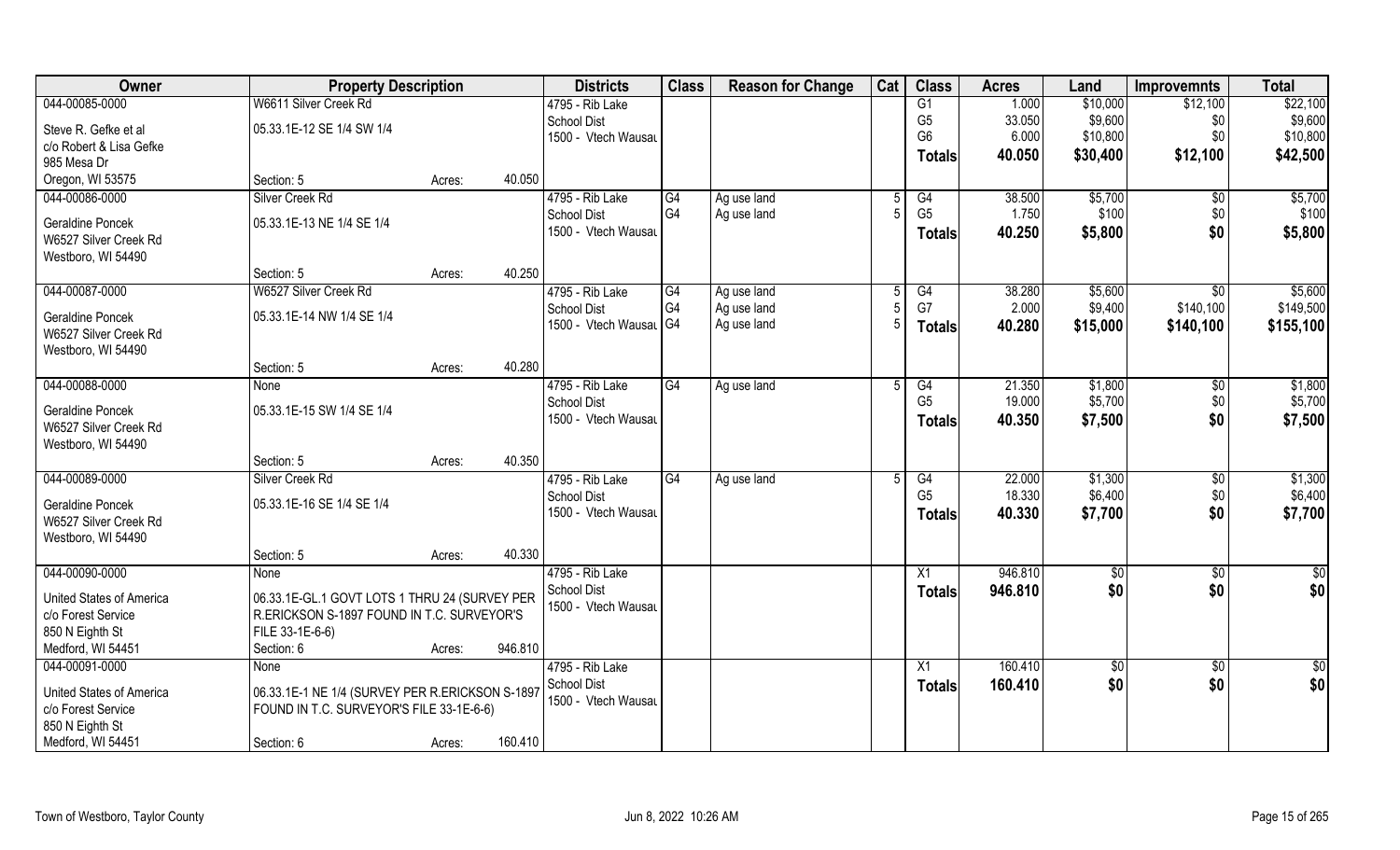| Owner                                          | <b>Property Description</b>                                     |        |         | <b>Districts</b>    | <b>Class</b> | <b>Reason for Change</b> | Cat | <b>Class</b>    | <b>Acres</b> | Land       | <b>Improvemnts</b> | <b>Total</b>    |
|------------------------------------------------|-----------------------------------------------------------------|--------|---------|---------------------|--------------|--------------------------|-----|-----------------|--------------|------------|--------------------|-----------------|
| 044-00092-0000                                 | None                                                            |        |         | 4795 - Rib Lake     |              |                          |     | X1              | 160.000      | \$0        | $\sqrt{$0}$        | $\sqrt{50}$     |
| United States of America                       | 06.33.1E-13 SE 1/4                                              |        |         | <b>School Dist</b>  |              |                          |     | <b>Totals</b>   | 160.000      | \$0        | \$0                | \$0             |
| c/o Forest Service                             |                                                                 |        |         | 1500 - Vtech Wausau |              |                          |     |                 |              |            |                    |                 |
| 850 N Eighth St                                |                                                                 |        |         |                     |              |                          |     |                 |              |            |                    |                 |
| Medford, WI 54451                              | Section: 6                                                      | Acres: | 160.000 |                     |              |                          |     |                 |              |            |                    |                 |
| 044-00093-0000                                 | None                                                            |        |         | 4795 - Rib Lake     |              |                          |     | G6              | 38.450       | \$71,000   | \$0                | \$71,000        |
|                                                |                                                                 |        |         | <b>School Dist</b>  |              |                          |     | Totals          | 38.450       | \$71,000   | \$0                | \$71,000        |
| Rick M. Jari                                   | 07.33.1E-GL.1 GOVT LOT 1                                        |        |         | 1500 - Vtech Wausar |              |                          |     |                 |              |            |                    |                 |
| Randy J. Jari                                  |                                                                 |        |         |                     |              |                          |     |                 |              |            |                    |                 |
| 1097 Us Highway 8                              |                                                                 |        |         |                     |              |                          |     |                 |              |            |                    |                 |
| Barron, WI 54812                               | Section: 7                                                      | Acres: | 38.450  |                     |              |                          |     |                 |              |            |                    |                 |
| 044-00094-0000                                 | None                                                            |        |         | 4795 - Rib Lake     |              |                          |     | X1              | 265,650      | \$0        | $\sqrt{6}$         | $\sqrt{50}$     |
| United States of America                       | 07.33.1E-GL.2 GOVT LOTS 2 THRU 8                                |        |         | <b>School Dist</b>  |              |                          |     | <b>Totals</b>   | 265.650      | \$0        | \$0                | \$0             |
| c/o Forest Service                             |                                                                 |        |         | 1500 - Vtech Wausau |              |                          |     |                 |              |            |                    |                 |
| 850 N Eighth St                                |                                                                 |        |         |                     |              |                          |     |                 |              |            |                    |                 |
| Medford, WI 54451                              | Section: 7                                                      | Acres: | 265.650 |                     |              |                          |     |                 |              |            |                    |                 |
| 044-00095-0000                                 | None                                                            |        |         | 4795 - Rib Lake     |              |                          |     | X1              | 36.540       | $ $ \$0    | $\sqrt[6]{3}$      | $\sqrt{50}$     |
|                                                |                                                                 |        |         | <b>School Dist</b>  |              |                          |     | <b>Totals</b>   | 36.540       | \$0        | \$0                | \$0             |
| United States of America<br>c/o Forest Service | 07.33.1E-GL.9.1 GOVT LOT 9 EX PART SHOWN IN 2<br>OF PLATS PG 35 |        |         | 1500 - Vtech Wausau |              |                          |     |                 |              |            |                    |                 |
| 850 N Eighth St                                |                                                                 |        |         |                     |              |                          |     |                 |              |            |                    |                 |
| Medford, WI 54451                              | Section: 7                                                      | Acres: | 36.540  |                     |              |                          |     |                 |              |            |                    |                 |
| 044-00096-0000                                 | County Rd D                                                     |        |         | 4795 - Rib Lake     |              |                          |     | $\overline{G6}$ | 1.800        | \$3,400    | \$0                | \$3,400         |
|                                                |                                                                 |        |         | <b>School Dist</b>  |              |                          |     |                 | 1.800        | \$3,400    | \$0                | \$3,400         |
| Larry L. Zimmerman                             | 07.33.1E-GL.9.2 PT OF GOVT LOT 9 PART SHOWN IN                  |        |         | 1500 - Vtech Wausau |              |                          |     | <b>Totals</b>   |              |            |                    |                 |
| W7320 County Rd D                              | 2 PLATS PG 35                                                   |        |         |                     |              |                          |     |                 |              |            |                    |                 |
| Westboro, WI 54490                             |                                                                 |        |         |                     |              |                          |     |                 |              |            |                    |                 |
|                                                | Section: 7                                                      | Acres: | 1.800   |                     |              |                          |     |                 |              |            |                    |                 |
| 044-00097-0000                                 | County Rd D                                                     |        |         | 4795 - Rib Lake     |              |                          |     | $\overline{X1}$ | 12.640       | $\sqrt{6}$ | $\sqrt{$0}$        | $\overline{50}$ |
| United States of America                       | 07.33.1E-GL.10.1 GOVT LOT 10 EX PT SHOWN IN 2                   |        |         | <b>School Dist</b>  |              |                          |     | <b>Totals</b>   | 12.640       | \$0        | \$0                | \$0             |
| c/o Forest Service                             | PLATS PG 35                                                     |        |         | 1500 - Vtech Wausau |              |                          |     |                 |              |            |                    |                 |
| 850 N Eighth St                                |                                                                 |        |         |                     |              |                          |     |                 |              |            |                    |                 |
| Medford, WI 54451                              | Section: 7                                                      | Acres: | 12.640  |                     |              |                          |     |                 |              |            |                    |                 |
| 044-00098-0000                                 | County Rd D                                                     |        |         | 4795 - Rib Lake     |              |                          |     | G6              | 25.610       | \$44,000   | \$0                | \$44,000        |
|                                                |                                                                 |        |         | <b>School Dist</b>  |              |                          |     | Totals          | 25.610       | \$44,000   | \$0                | \$44,000        |
| Larry L. Zimmerman<br>W7320 County Rd D        | 07.33.1E-GL.10.2 PT OF GOVT LOT 10 PT SHOWN IN<br>2 PLATS PG 35 |        |         | 1500 - Vtech Wausau |              |                          |     |                 |              |            |                    |                 |
| Westboro, WI 54490                             |                                                                 |        |         |                     |              |                          |     |                 |              |            |                    |                 |
|                                                | Section: 7                                                      | Acres: | 25.610  |                     |              |                          |     |                 |              |            |                    |                 |
|                                                |                                                                 |        |         |                     |              |                          |     |                 |              |            |                    |                 |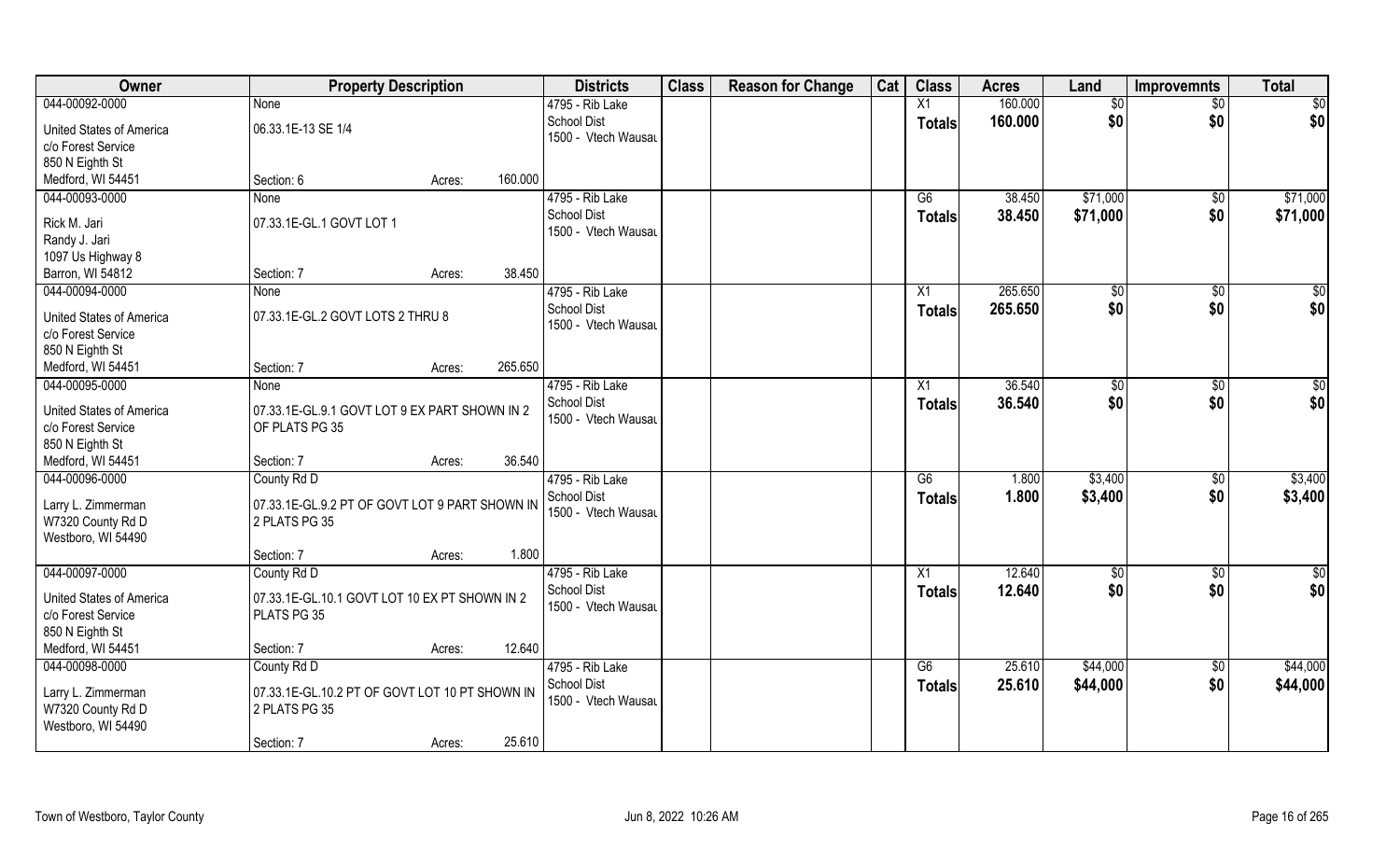| Owner                              | <b>Property Description</b>                    |                  | <b>Districts</b>                      | <b>Class</b> | <b>Reason for Change</b> | Cat | <b>Class</b>         | <b>Acres</b> | Land            | <b>Improvemnts</b> | <b>Total</b> |
|------------------------------------|------------------------------------------------|------------------|---------------------------------------|--------------|--------------------------|-----|----------------------|--------------|-----------------|--------------------|--------------|
| 044-00099-0000                     | County Rd D                                    |                  | 4795 - Rib Lake                       |              |                          |     | $\overline{X1}$      | 38.510       | $\overline{50}$ | $\overline{50}$    | \$0          |
| United States of America           | 07.33.1E-GL.11 GOVT LOT 11 (SUBJECT TO         |                  | <b>School Dist</b>                    |              |                          |     | <b>Totals</b>        | 38.510       | \$0             | \$0                | \$0          |
| c/o Forest Service                 | <b>EASEMENTS)</b>                              |                  | 1500 - Vtech Wausau                   |              |                          |     |                      |              |                 |                    |              |
| 850 N Eighth St                    |                                                |                  |                                       |              |                          |     |                      |              |                 |                    |              |
| Medford, WI 54451                  | Section: 7                                     | 38.510<br>Acres: |                                       |              |                          |     |                      |              |                 |                    |              |
| 044-00100-0000                     | County Rd D                                    |                  | 4795 - Rib Lake                       | G4           | Ag use land              |     | G1                   | 1.000        | \$10,000        | \$3,000            | \$13,000     |
|                                    |                                                |                  | <b>School Dist</b>                    |              |                          |     | G4                   | 1.000        | \$200           | \$0                | \$200        |
| Rick M. Jari                       | 07.33.1E-GL.12 GOVT LOT 12                     |                  | 1500 - Vtech Wausau                   |              |                          |     | G5M                  | 36.420       | \$33,700        | \$0                | \$33,700     |
| Randy J. Jari                      |                                                |                  |                                       |              |                          |     | <b>Totals</b>        | 38.420       | \$43,900        | \$3,000            | \$46,900     |
| 1097 Us Highway 8                  | Section: 7                                     | 38.420           |                                       |              |                          |     |                      |              |                 |                    |              |
| Barron, WI 54812<br>044-00101-0000 |                                                | Acres:           | 4795 - Rib Lake                       |              |                          |     |                      | 23.410       | \$7,800         |                    | \$7,800      |
|                                    | County Rd D                                    |                  | <b>School Dist</b>                    |              |                          |     | G5<br>G <sub>6</sub> | 4.000        | \$7,200         | \$0<br>\$0         | \$7,200      |
| Rick M. Jari                       | 07.33.1E-GL.13 GOVT LOT 13                     |                  | 1500 - Vtech Wausau                   |              |                          |     |                      | 27.410       | \$15,000        | \$0                | \$15,000     |
| Randy J. Jari                      |                                                |                  |                                       |              |                          |     | <b>Totals</b>        |              |                 |                    |              |
| 1097 Us Highway 8                  |                                                |                  |                                       |              |                          |     |                      |              |                 |                    |              |
| Barron, WI 54812                   | Section: 7                                     | 27.410<br>Acres: |                                       |              |                          |     |                      |              |                 |                    |              |
| 044-00102-0000                     | County Rd D                                    |                  | 4795 - Rib Lake                       |              |                          |     | X1                   | 26.260       | $\frac{1}{20}$  | \$0                | \$           |
| United States of America           | 07.33.1E-GL.14 GOVT LOT 14                     |                  | <b>School Dist</b>                    |              |                          |     | <b>Totals</b>        | 26.260       | \$0             | \$0                | \$0          |
| c/o Forest Service                 |                                                |                  | 1500 - Vtech Wausau                   |              |                          |     |                      |              |                 |                    |              |
| 850 N Eighth St                    |                                                |                  |                                       |              |                          |     |                      |              |                 |                    |              |
| Medford, WI 54451                  | Section: 7                                     | 26.260<br>Acres: |                                       |              |                          |     |                      |              |                 |                    |              |
| 044-00103-0001                     | County Rd D                                    |                  | 4795 - Rib Lake                       | G4           | Ag use land              |     | $\overline{G4}$      | 19.000       | \$3,700         | $\sqrt[6]{30}$     | \$3,700      |
|                                    |                                                |                  | <b>School Dist</b>                    |              |                          |     | G <sub>5</sub> M     | 5.820        | \$5,300         | \$0                | \$5,300      |
| Larry L. Zimmerman                 | 07.33.1E-GL.15 GOVT LOT 15                     |                  | 1500 - Vtech Wausau                   |              |                          |     | <b>Totals</b>        | 24.820       | \$9,000         | \$0                | \$9,000      |
| W7320 County Rd D                  |                                                |                  |                                       |              |                          |     |                      |              |                 |                    |              |
| Westboro, WI 54490                 |                                                | 24.820           |                                       |              |                          |     |                      |              |                 |                    |              |
|                                    | Section: 7                                     | Acres:           |                                       |              |                          |     |                      |              |                 |                    |              |
| 044-00104-0000                     | County Rd D                                    |                  | 4795 - Rib Lake<br><b>School Dist</b> |              |                          |     | X1                   | 9.640        | $\overline{60}$ | $\sqrt{$0}$        | \$0          |
| United States of America           | 07.33.1E-GL.16.1 GOVT LOT 16 EX PT SHOWN IN 2  |                  | 1500 - Vtech Wausau                   |              |                          |     | <b>Totals</b>        | 9.640        | \$0             | \$0                | \$0          |
| c/o Forest Service                 | PLATS PG 35                                    |                  |                                       |              |                          |     |                      |              |                 |                    |              |
| 850 N Eighth St                    |                                                |                  |                                       |              |                          |     |                      |              |                 |                    |              |
| Medford, WI 54451                  | Section: 7                                     | 9.640<br>Acres:  |                                       |              |                          |     |                      |              |                 |                    |              |
| 044-00105-0000                     | County Rd D                                    |                  | 4795 - Rib Lake                       |              |                          |     | G6                   | 14.170       | \$22,700        | \$0                | \$22,700     |
| Larry L. Zimmerman                 | 07.33.1E-GL.16.2 PT OF GOVT LOT 16 PT SHOWN IN |                  | <b>School Dist</b>                    |              |                          |     | <b>Totals</b>        | 14.170       | \$22,700        | \$0                | \$22,700     |
| W7320 County Rd D                  | 2 OF PLATS PG 35                               |                  | 1500 - Vtech Wausau                   |              |                          |     |                      |              |                 |                    |              |
| Westboro, WI 54490                 |                                                |                  |                                       |              |                          |     |                      |              |                 |                    |              |
|                                    | Section: 7                                     | 14.170<br>Acres: |                                       |              |                          |     |                      |              |                 |                    |              |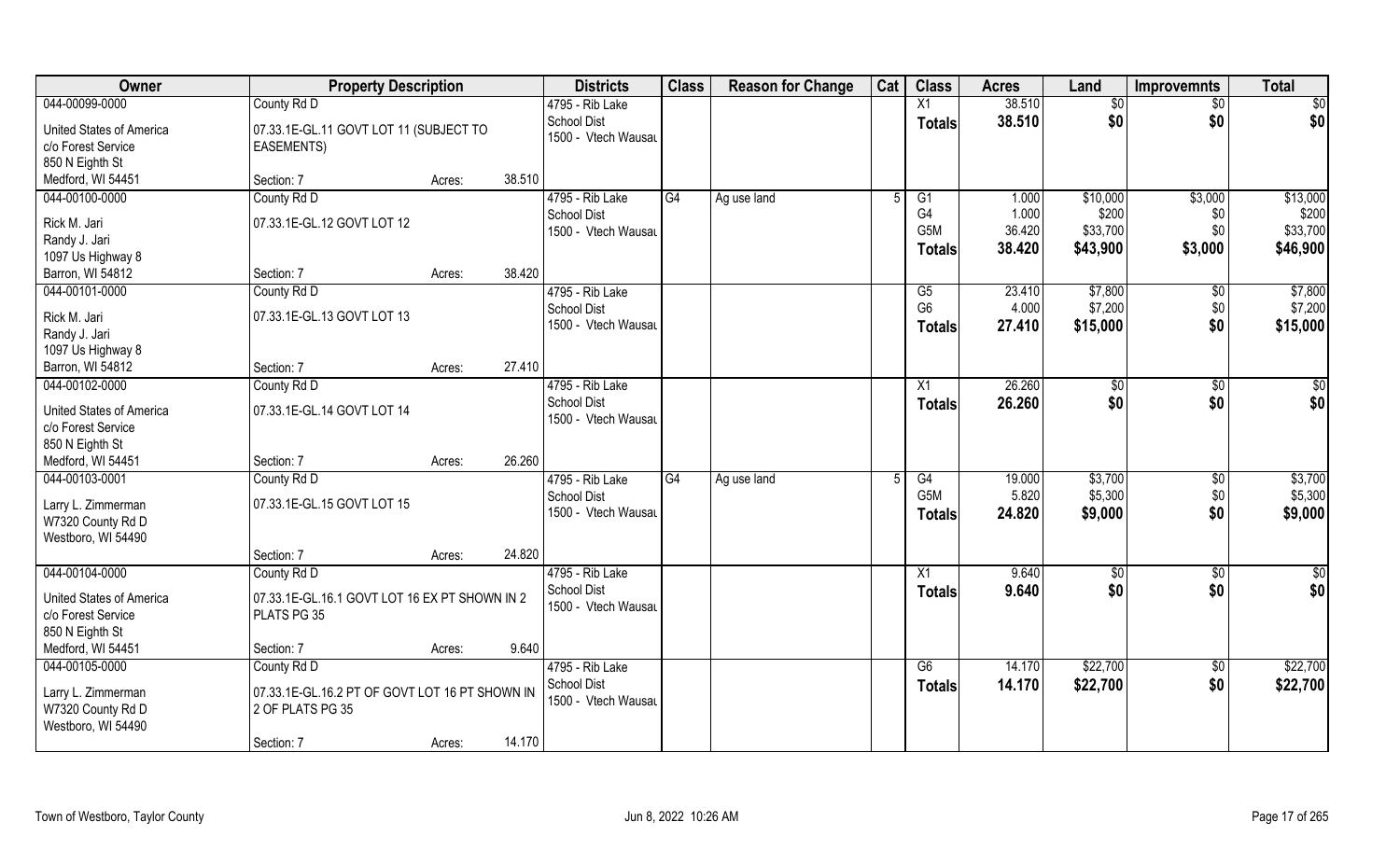| Owner                               | <b>Property Description</b>                        |                  | <b>Districts</b>    | <b>Class</b> | <b>Reason for Change</b> | Cat | <b>Class</b>   | <b>Acres</b> | Land                 | <b>Improvemnts</b> | <b>Total</b>    |
|-------------------------------------|----------------------------------------------------|------------------|---------------------|--------------|--------------------------|-----|----------------|--------------|----------------------|--------------------|-----------------|
| 044-00107-0000                      | County Rd D                                        |                  | 4795 - Rib Lake     |              |                          |     | X1             | 26.850       | \$0                  | $\overline{50}$    | $\overline{50}$ |
| United States of America            | 07.33.1E-GL.17.1 GOVT LOT 17 EX PT SHOWN IN 2      |                  | <b>School Dist</b>  |              |                          |     | <b>Totals</b>  | 26.850       | \$0                  | \$0                | \$0             |
| c/o Forest Service                  | PLATS PG 35                                        |                  | 1500 - Vtech Wausau |              |                          |     |                |              |                      |                    |                 |
| 850 N Eighth St                     |                                                    |                  |                     |              |                          |     |                |              |                      |                    |                 |
| Medford, WI 54451                   | Section: 7                                         | 26.850<br>Acres: |                     |              |                          |     |                |              |                      |                    |                 |
| 044-00108-0000                      | <b>None</b>                                        |                  | 4795 - Rib Lake     |              |                          |     | G6             | 1.030        | \$1,600              | \$0                | \$1,600         |
|                                     |                                                    |                  | <b>School Dist</b>  |              |                          |     | <b>Totals</b>  | 1.030        | \$1,600              | \$0                | \$1,600         |
| Larry L. Zimmerman                  | 07.33.1E-GL.17.2 PT OF GOVT LOT 17 PT SHOWN IN     |                  | 1500 - Vtech Wausau |              |                          |     |                |              |                      |                    |                 |
| W7320 County Rd D                   | 2 OF PLATS PG 35                                   |                  |                     |              |                          |     |                |              |                      |                    |                 |
| Westboro, WI 54490                  | Section: 7                                         | 1.030            |                     |              |                          |     |                |              |                      |                    |                 |
| 044-00109-0000                      | None                                               | Acres:           | 4795 - Rib Lake     |              |                          |     | X1             | 32.420       |                      | $\sqrt{6}$         | \$0             |
|                                     |                                                    |                  | <b>School Dist</b>  |              |                          |     |                |              | $\sqrt[6]{3}$<br>\$0 | \$0                | \$0             |
| United States of America            | 07.33.1E-GL.18 GOVT LOT 18                         |                  | 1500 - Vtech Wausau |              |                          |     | <b>Totals</b>  | 32.420       |                      |                    |                 |
| c/o Forest Service                  |                                                    |                  |                     |              |                          |     |                |              |                      |                    |                 |
| 850 N Eighth St                     |                                                    |                  |                     |              |                          |     |                |              |                      |                    |                 |
| Medford, WI 54451                   | Section: 7                                         | 32.420<br>Acres: |                     |              |                          |     |                |              |                      |                    |                 |
| 044-00110-0000                      | County Rd D                                        |                  | 4795 - Rib Lake     |              |                          |     | X1             | 32.260       | $\frac{1}{20}$       | \$0                | \$0             |
| United States of America            | 07.33.1E-GL.19 GOVT LOT 19                         |                  | School Dist         |              |                          |     | <b>Totals</b>  | 32.260       | \$0                  | \$0                | \$0             |
| c/o Forest Service                  |                                                    |                  | 1500 - Vtech Wausau |              |                          |     |                |              |                      |                    |                 |
| 850 N Eighth St                     |                                                    |                  |                     |              |                          |     |                |              |                      |                    |                 |
| Medford, WI 54451                   | Section: 7                                         | 32.260<br>Acres: |                     |              |                          |     |                |              |                      |                    |                 |
| 044-00111-0000                      | W7496 County Rd D                                  |                  | 4795 - Rib Lake     |              |                          |     | G1             | 5.000        | \$18,300             | \$60,100           | \$78,400        |
|                                     |                                                    |                  | <b>School Dist</b>  |              |                          |     | G <sub>5</sub> | 12.000       | \$3,600              | \$0                | \$3,600         |
| Michael C. Hewitt<br>818 N 27th Ave | 07.33.1E-GL.20 GOVT LOT 20                         |                  | 1500 - Vtech Wausau |              |                          |     | G <sub>6</sub> | 10.970       | \$19,700             | \$0                | \$19,700        |
| Wausau, WI 54401                    |                                                    |                  |                     |              |                          |     | <b>Totals</b>  | 27.970       | \$41,600             | \$60,100           | \$101,700       |
|                                     | Section: 7                                         | 27.970<br>Acres: |                     |              |                          |     |                |              |                      |                    |                 |
| 044-00112-0000                      | W7320 County Rd D                                  |                  | 4795 - Rib Lake     |              |                          |     | G1             | 6.500        | \$20,900             | \$146,000          | \$166,900       |
|                                     |                                                    |                  | <b>School Dist</b>  |              |                          |     | G <sub>5</sub> | 3.500        | \$1,300              | \$0                | \$1,300         |
| Larry L. Zimmerman                  | 07.33.1E-GL.21 GOVT LOT 21                         |                  | 1500 - Vtech Wausau |              |                          |     | G <sub>6</sub> | 13.700       | \$24,700             | \$0                | \$24,700        |
| W7320 County Rd D                   |                                                    |                  |                     |              |                          |     | <b>Totals</b>  | 23.700       | \$46,900             | \$146,000          | \$192,900       |
| Westboro, WI 54490                  |                                                    |                  |                     |              |                          |     |                |              |                      |                    |                 |
|                                     | Section: 7                                         | 23.700<br>Acres: |                     |              |                          |     |                |              |                      |                    |                 |
| 044-00113-0001                      | W7262 County Rd D                                  |                  | 4795 - Rib Lake     |              |                          |     | G1             | 1.430        | \$11,300             | \$13,900           | \$25,200        |
| Larry L. Zimmerman                  | 07.33.1E-GL.22.1 GOVT LOT 22 PCL COM 614' W OF     |                  | <b>School Dist</b>  |              |                          |     | <b>Totals</b>  | 1.430        | \$11,300             | \$13,900           | \$25,200        |
| W7320 County Rd D                   | SE COR; CONT W 250'; N 250'; E 250'; S 250' TO POB |                  | 1500 - Vtech Wausau |              |                          |     |                |              |                      |                    |                 |
| Westboro, WI 54490                  |                                                    |                  |                     |              |                          |     |                |              |                      |                    |                 |
|                                     | Section: 7                                         | 1.430<br>Acres:  |                     |              |                          |     |                |              |                      |                    |                 |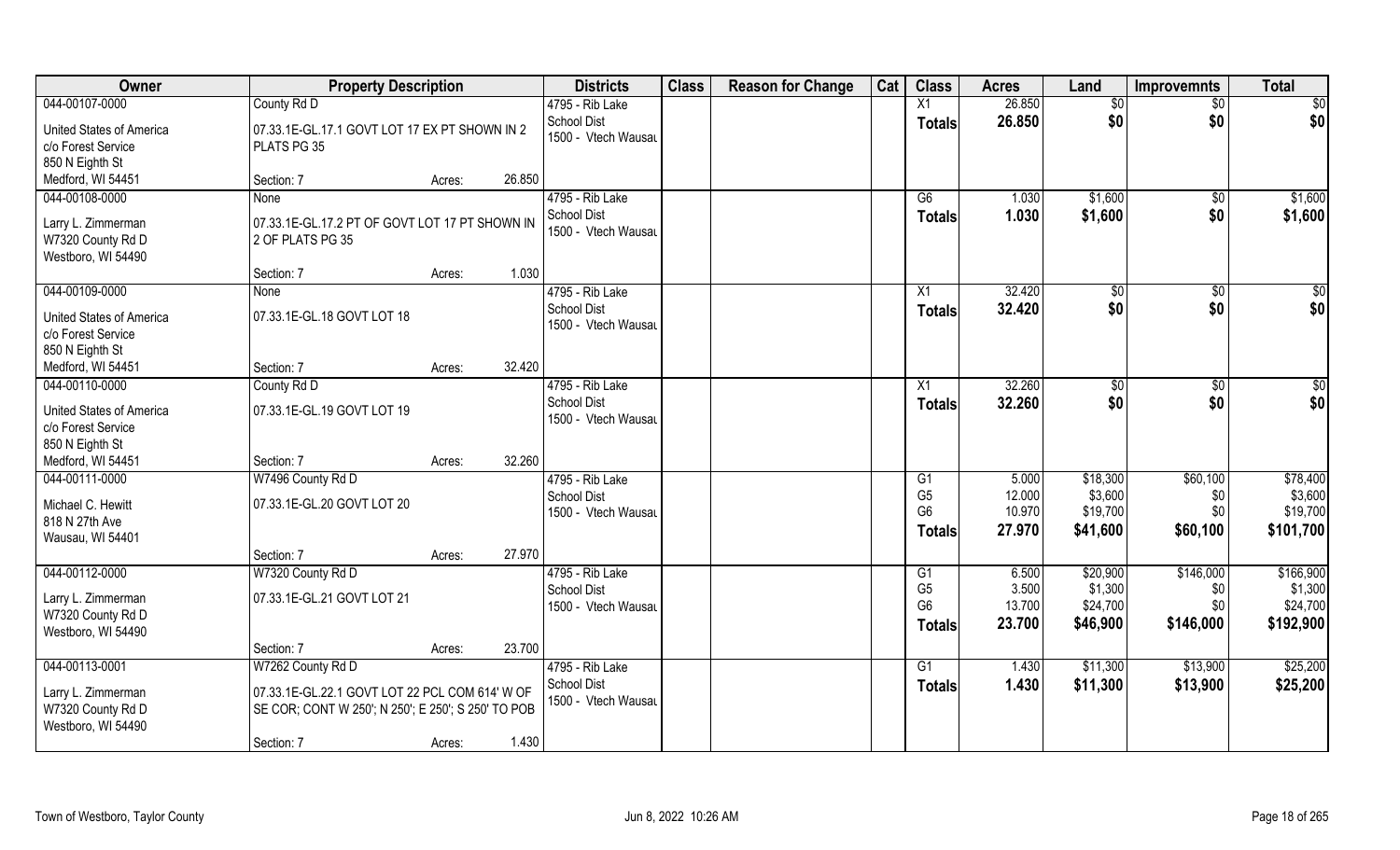| 044-00113-0002<br>County Rd D<br>4795 - Rib Lake<br>G4<br>G4<br>20.500<br>\$4,000<br>Ag use land<br>$\overline{50}$<br>G <sub>5</sub><br>2.770<br>\$1,000<br>\$1,000<br><b>School Dist</b><br>\$0<br>07.33.1E-GL.22.2 PT OF GOVT LOT 22 EX COM 614' W<br>Larry L. Zimmerman<br>\$0<br>1500 - Vtech Wausau<br>\$5,000<br>\$5,000<br>23.270<br><b>Totals</b><br>W7320 County Rd D<br>OF SE COR; CONT W 250'; N 250'; E 250'; S 250' TO<br>Westboro, WI 54490<br>POB<br>23.270<br>Section: 7<br>Acres:<br>4795 - Rib Lake<br>26.250<br>044-00114-0000<br>County Rd D<br>X1<br>$\sqrt[6]{}$<br>$\sqrt{$0}$<br>\$0<br>26.250<br>\$0<br>\$0<br><b>School Dist</b><br>Totals<br>07.33.1E-GL.23 GOVT LOT 23<br>United States of America<br>1500 - Vtech Wausau<br>c/o Forest Service<br>850 N Eighth St<br>26.250<br>Medford, WI 54451<br>Section: 7<br>Acres:<br>044-00115-0000<br>4795 - Rib Lake<br>\$2,400<br>\$2,400<br>County Rd D<br>G4<br>G4<br>15.890<br>$\sqrt[6]{}$<br>Ag use land<br>5<br>G <sub>5</sub><br>\$3,000<br>\$0<br>\$3,000<br><b>School Dist</b><br>10.000<br>Rick M. Jari<br>07.33.1E-GL.24 GOVT LOT 24<br>G5M<br>\$1,200<br>\$0<br>\$1,200<br>1.500<br>1500 - Vtech Wausau<br>Randy J. Jari<br>\$0<br>\$6,600<br>27.390<br>\$6,600<br><b>Totals</b><br>1097 Us Highway 8<br>27.390<br>Barron, WI 54812<br>Section: 7<br>Acres:<br>044-00116-0000<br>4795 - Rib Lake<br>38.260<br>( \$84, 200)<br>$\sqrt[6]{3}$<br>\$<br>W8<br>\$0<br><b>School Dist</b><br>\$0<br>38.260<br>\$0<br>Totals<br>Carpat LLC<br>07.33.1E-1 NE 1/4 NE 1/4<br>1500 - Vtech Wausau<br>W3791 W Rib Rd<br>Westboro, WI 54490<br>38.260<br>Section: 7<br>Acres:<br>044-00117-0000<br>38.360<br>( \$84,400)<br>$\overline{50}$<br>4795 - Rib Lake<br>W8<br>$\sqrt[6]{30}$<br>\$0<br><b>School Dist</b><br>38.360<br>\$0<br>\$0<br><b>Totals</b><br>Carpat LLC<br>07.33.1E-2 NW 1/4 NE 1/4<br>1500 - Vtech Wausau<br>W3791 W Rib Rd<br>Westboro, WI 54490<br>38.360<br>Section: 7<br>Acres:<br>044-00118-0000<br>( \$84, 300)<br>4795 - Rib Lake<br>38.340<br>$\sqrt{$0}$<br>W8<br>\$0<br><b>School Dist</b><br>\$0<br>38.340<br>\$0<br><b>Totals</b><br>07.33.1E-3 SW 1/4 NE 1/4<br>Carpat LLC<br>1500 - Vtech Wausau<br>W3791 W Rib Rd<br>Westboro, WI 54490<br>38.340<br>Section: 7<br>Acres:<br>044-00119-0000<br>4795 - Rib Lake<br>(\$75,500)<br>38.240<br>W8<br>$\sqrt{6}$<br>\$0<br><b>School Dist</b><br>\$0<br>38.240<br>\$0<br><b>Totals</b><br>07.33.1E-4 SE 1/4 NE 1/4<br>Carpat LLC<br>1500 - Vtech Wausau<br>W3791 W Rib Rd<br>Westboro, WI 54490<br>38.240 | Owner | <b>Property Description</b> |        | <b>Districts</b> | <b>Class</b> | <b>Reason for Change</b> | Cat | <b>Class</b> | <b>Acres</b> | Land | <b>Improvemnts</b> | <b>Total</b> |
|----------------------------------------------------------------------------------------------------------------------------------------------------------------------------------------------------------------------------------------------------------------------------------------------------------------------------------------------------------------------------------------------------------------------------------------------------------------------------------------------------------------------------------------------------------------------------------------------------------------------------------------------------------------------------------------------------------------------------------------------------------------------------------------------------------------------------------------------------------------------------------------------------------------------------------------------------------------------------------------------------------------------------------------------------------------------------------------------------------------------------------------------------------------------------------------------------------------------------------------------------------------------------------------------------------------------------------------------------------------------------------------------------------------------------------------------------------------------------------------------------------------------------------------------------------------------------------------------------------------------------------------------------------------------------------------------------------------------------------------------------------------------------------------------------------------------------------------------------------------------------------------------------------------------------------------------------------------------------------------------------------------------------------------------------------------------------------------------------------------------------------------------------------------------------------------------------------------------------------------------------------------------------------------------------------------------------------------------------------------------------------------------------------------------------------------------------------------------------------------------------------------------------------------------------------------|-------|-----------------------------|--------|------------------|--------------|--------------------------|-----|--------------|--------------|------|--------------------|--------------|
| $\sqrt{50}$<br>\$0<br>$\overline{50}$                                                                                                                                                                                                                                                                                                                                                                                                                                                                                                                                                                                                                                                                                                                                                                                                                                                                                                                                                                                                                                                                                                                                                                                                                                                                                                                                                                                                                                                                                                                                                                                                                                                                                                                                                                                                                                                                                                                                                                                                                                                                                                                                                                                                                                                                                                                                                                                                                                                                                                                          |       |                             |        |                  |              |                          |     |              |              |      |                    | \$4,000      |
|                                                                                                                                                                                                                                                                                                                                                                                                                                                                                                                                                                                                                                                                                                                                                                                                                                                                                                                                                                                                                                                                                                                                                                                                                                                                                                                                                                                                                                                                                                                                                                                                                                                                                                                                                                                                                                                                                                                                                                                                                                                                                                                                                                                                                                                                                                                                                                                                                                                                                                                                                                |       |                             |        |                  |              |                          |     |              |              |      |                    |              |
|                                                                                                                                                                                                                                                                                                                                                                                                                                                                                                                                                                                                                                                                                                                                                                                                                                                                                                                                                                                                                                                                                                                                                                                                                                                                                                                                                                                                                                                                                                                                                                                                                                                                                                                                                                                                                                                                                                                                                                                                                                                                                                                                                                                                                                                                                                                                                                                                                                                                                                                                                                |       |                             |        |                  |              |                          |     |              |              |      |                    |              |
|                                                                                                                                                                                                                                                                                                                                                                                                                                                                                                                                                                                                                                                                                                                                                                                                                                                                                                                                                                                                                                                                                                                                                                                                                                                                                                                                                                                                                                                                                                                                                                                                                                                                                                                                                                                                                                                                                                                                                                                                                                                                                                                                                                                                                                                                                                                                                                                                                                                                                                                                                                |       |                             |        |                  |              |                          |     |              |              |      |                    |              |
|                                                                                                                                                                                                                                                                                                                                                                                                                                                                                                                                                                                                                                                                                                                                                                                                                                                                                                                                                                                                                                                                                                                                                                                                                                                                                                                                                                                                                                                                                                                                                                                                                                                                                                                                                                                                                                                                                                                                                                                                                                                                                                                                                                                                                                                                                                                                                                                                                                                                                                                                                                |       |                             |        |                  |              |                          |     |              |              |      |                    |              |
|                                                                                                                                                                                                                                                                                                                                                                                                                                                                                                                                                                                                                                                                                                                                                                                                                                                                                                                                                                                                                                                                                                                                                                                                                                                                                                                                                                                                                                                                                                                                                                                                                                                                                                                                                                                                                                                                                                                                                                                                                                                                                                                                                                                                                                                                                                                                                                                                                                                                                                                                                                |       |                             |        |                  |              |                          |     |              |              |      |                    |              |
|                                                                                                                                                                                                                                                                                                                                                                                                                                                                                                                                                                                                                                                                                                                                                                                                                                                                                                                                                                                                                                                                                                                                                                                                                                                                                                                                                                                                                                                                                                                                                                                                                                                                                                                                                                                                                                                                                                                                                                                                                                                                                                                                                                                                                                                                                                                                                                                                                                                                                                                                                                |       |                             |        |                  |              |                          |     |              |              |      |                    |              |
|                                                                                                                                                                                                                                                                                                                                                                                                                                                                                                                                                                                                                                                                                                                                                                                                                                                                                                                                                                                                                                                                                                                                                                                                                                                                                                                                                                                                                                                                                                                                                                                                                                                                                                                                                                                                                                                                                                                                                                                                                                                                                                                                                                                                                                                                                                                                                                                                                                                                                                                                                                |       |                             |        |                  |              |                          |     |              |              |      |                    |              |
|                                                                                                                                                                                                                                                                                                                                                                                                                                                                                                                                                                                                                                                                                                                                                                                                                                                                                                                                                                                                                                                                                                                                                                                                                                                                                                                                                                                                                                                                                                                                                                                                                                                                                                                                                                                                                                                                                                                                                                                                                                                                                                                                                                                                                                                                                                                                                                                                                                                                                                                                                                |       |                             |        |                  |              |                          |     |              |              |      |                    |              |
|                                                                                                                                                                                                                                                                                                                                                                                                                                                                                                                                                                                                                                                                                                                                                                                                                                                                                                                                                                                                                                                                                                                                                                                                                                                                                                                                                                                                                                                                                                                                                                                                                                                                                                                                                                                                                                                                                                                                                                                                                                                                                                                                                                                                                                                                                                                                                                                                                                                                                                                                                                |       |                             |        |                  |              |                          |     |              |              |      |                    |              |
|                                                                                                                                                                                                                                                                                                                                                                                                                                                                                                                                                                                                                                                                                                                                                                                                                                                                                                                                                                                                                                                                                                                                                                                                                                                                                                                                                                                                                                                                                                                                                                                                                                                                                                                                                                                                                                                                                                                                                                                                                                                                                                                                                                                                                                                                                                                                                                                                                                                                                                                                                                |       |                             |        |                  |              |                          |     |              |              |      |                    |              |
|                                                                                                                                                                                                                                                                                                                                                                                                                                                                                                                                                                                                                                                                                                                                                                                                                                                                                                                                                                                                                                                                                                                                                                                                                                                                                                                                                                                                                                                                                                                                                                                                                                                                                                                                                                                                                                                                                                                                                                                                                                                                                                                                                                                                                                                                                                                                                                                                                                                                                                                                                                |       |                             |        |                  |              |                          |     |              |              |      |                    |              |
|                                                                                                                                                                                                                                                                                                                                                                                                                                                                                                                                                                                                                                                                                                                                                                                                                                                                                                                                                                                                                                                                                                                                                                                                                                                                                                                                                                                                                                                                                                                                                                                                                                                                                                                                                                                                                                                                                                                                                                                                                                                                                                                                                                                                                                                                                                                                                                                                                                                                                                                                                                |       |                             |        |                  |              |                          |     |              |              |      |                    |              |
|                                                                                                                                                                                                                                                                                                                                                                                                                                                                                                                                                                                                                                                                                                                                                                                                                                                                                                                                                                                                                                                                                                                                                                                                                                                                                                                                                                                                                                                                                                                                                                                                                                                                                                                                                                                                                                                                                                                                                                                                                                                                                                                                                                                                                                                                                                                                                                                                                                                                                                                                                                |       |                             |        |                  |              |                          |     |              |              |      |                    |              |
|                                                                                                                                                                                                                                                                                                                                                                                                                                                                                                                                                                                                                                                                                                                                                                                                                                                                                                                                                                                                                                                                                                                                                                                                                                                                                                                                                                                                                                                                                                                                                                                                                                                                                                                                                                                                                                                                                                                                                                                                                                                                                                                                                                                                                                                                                                                                                                                                                                                                                                                                                                |       |                             |        |                  |              |                          |     |              |              |      |                    |              |
|                                                                                                                                                                                                                                                                                                                                                                                                                                                                                                                                                                                                                                                                                                                                                                                                                                                                                                                                                                                                                                                                                                                                                                                                                                                                                                                                                                                                                                                                                                                                                                                                                                                                                                                                                                                                                                                                                                                                                                                                                                                                                                                                                                                                                                                                                                                                                                                                                                                                                                                                                                |       |                             |        |                  |              |                          |     |              |              |      |                    |              |
|                                                                                                                                                                                                                                                                                                                                                                                                                                                                                                                                                                                                                                                                                                                                                                                                                                                                                                                                                                                                                                                                                                                                                                                                                                                                                                                                                                                                                                                                                                                                                                                                                                                                                                                                                                                                                                                                                                                                                                                                                                                                                                                                                                                                                                                                                                                                                                                                                                                                                                                                                                |       |                             |        |                  |              |                          |     |              |              |      |                    |              |
|                                                                                                                                                                                                                                                                                                                                                                                                                                                                                                                                                                                                                                                                                                                                                                                                                                                                                                                                                                                                                                                                                                                                                                                                                                                                                                                                                                                                                                                                                                                                                                                                                                                                                                                                                                                                                                                                                                                                                                                                                                                                                                                                                                                                                                                                                                                                                                                                                                                                                                                                                                |       |                             |        |                  |              |                          |     |              |              |      |                    |              |
|                                                                                                                                                                                                                                                                                                                                                                                                                                                                                                                                                                                                                                                                                                                                                                                                                                                                                                                                                                                                                                                                                                                                                                                                                                                                                                                                                                                                                                                                                                                                                                                                                                                                                                                                                                                                                                                                                                                                                                                                                                                                                                                                                                                                                                                                                                                                                                                                                                                                                                                                                                |       |                             |        |                  |              |                          |     |              |              |      |                    |              |
|                                                                                                                                                                                                                                                                                                                                                                                                                                                                                                                                                                                                                                                                                                                                                                                                                                                                                                                                                                                                                                                                                                                                                                                                                                                                                                                                                                                                                                                                                                                                                                                                                                                                                                                                                                                                                                                                                                                                                                                                                                                                                                                                                                                                                                                                                                                                                                                                                                                                                                                                                                |       |                             |        |                  |              |                          |     |              |              |      |                    |              |
|                                                                                                                                                                                                                                                                                                                                                                                                                                                                                                                                                                                                                                                                                                                                                                                                                                                                                                                                                                                                                                                                                                                                                                                                                                                                                                                                                                                                                                                                                                                                                                                                                                                                                                                                                                                                                                                                                                                                                                                                                                                                                                                                                                                                                                                                                                                                                                                                                                                                                                                                                                |       |                             |        |                  |              |                          |     |              |              |      |                    |              |
|                                                                                                                                                                                                                                                                                                                                                                                                                                                                                                                                                                                                                                                                                                                                                                                                                                                                                                                                                                                                                                                                                                                                                                                                                                                                                                                                                                                                                                                                                                                                                                                                                                                                                                                                                                                                                                                                                                                                                                                                                                                                                                                                                                                                                                                                                                                                                                                                                                                                                                                                                                |       |                             |        |                  |              |                          |     |              |              |      |                    |              |
|                                                                                                                                                                                                                                                                                                                                                                                                                                                                                                                                                                                                                                                                                                                                                                                                                                                                                                                                                                                                                                                                                                                                                                                                                                                                                                                                                                                                                                                                                                                                                                                                                                                                                                                                                                                                                                                                                                                                                                                                                                                                                                                                                                                                                                                                                                                                                                                                                                                                                                                                                                |       |                             |        |                  |              |                          |     |              |              |      |                    |              |
|                                                                                                                                                                                                                                                                                                                                                                                                                                                                                                                                                                                                                                                                                                                                                                                                                                                                                                                                                                                                                                                                                                                                                                                                                                                                                                                                                                                                                                                                                                                                                                                                                                                                                                                                                                                                                                                                                                                                                                                                                                                                                                                                                                                                                                                                                                                                                                                                                                                                                                                                                                |       |                             |        |                  |              |                          |     |              |              |      |                    |              |
|                                                                                                                                                                                                                                                                                                                                                                                                                                                                                                                                                                                                                                                                                                                                                                                                                                                                                                                                                                                                                                                                                                                                                                                                                                                                                                                                                                                                                                                                                                                                                                                                                                                                                                                                                                                                                                                                                                                                                                                                                                                                                                                                                                                                                                                                                                                                                                                                                                                                                                                                                                |       |                             |        |                  |              |                          |     |              |              |      |                    |              |
|                                                                                                                                                                                                                                                                                                                                                                                                                                                                                                                                                                                                                                                                                                                                                                                                                                                                                                                                                                                                                                                                                                                                                                                                                                                                                                                                                                                                                                                                                                                                                                                                                                                                                                                                                                                                                                                                                                                                                                                                                                                                                                                                                                                                                                                                                                                                                                                                                                                                                                                                                                |       |                             |        |                  |              |                          |     |              |              |      |                    |              |
|                                                                                                                                                                                                                                                                                                                                                                                                                                                                                                                                                                                                                                                                                                                                                                                                                                                                                                                                                                                                                                                                                                                                                                                                                                                                                                                                                                                                                                                                                                                                                                                                                                                                                                                                                                                                                                                                                                                                                                                                                                                                                                                                                                                                                                                                                                                                                                                                                                                                                                                                                                |       |                             |        |                  |              |                          |     |              |              |      |                    |              |
|                                                                                                                                                                                                                                                                                                                                                                                                                                                                                                                                                                                                                                                                                                                                                                                                                                                                                                                                                                                                                                                                                                                                                                                                                                                                                                                                                                                                                                                                                                                                                                                                                                                                                                                                                                                                                                                                                                                                                                                                                                                                                                                                                                                                                                                                                                                                                                                                                                                                                                                                                                |       |                             |        |                  |              |                          |     |              |              |      |                    |              |
|                                                                                                                                                                                                                                                                                                                                                                                                                                                                                                                                                                                                                                                                                                                                                                                                                                                                                                                                                                                                                                                                                                                                                                                                                                                                                                                                                                                                                                                                                                                                                                                                                                                                                                                                                                                                                                                                                                                                                                                                                                                                                                                                                                                                                                                                                                                                                                                                                                                                                                                                                                |       |                             |        |                  |              |                          |     |              |              |      |                    |              |
|                                                                                                                                                                                                                                                                                                                                                                                                                                                                                                                                                                                                                                                                                                                                                                                                                                                                                                                                                                                                                                                                                                                                                                                                                                                                                                                                                                                                                                                                                                                                                                                                                                                                                                                                                                                                                                                                                                                                                                                                                                                                                                                                                                                                                                                                                                                                                                                                                                                                                                                                                                |       |                             |        |                  |              |                          |     |              |              |      |                    |              |
|                                                                                                                                                                                                                                                                                                                                                                                                                                                                                                                                                                                                                                                                                                                                                                                                                                                                                                                                                                                                                                                                                                                                                                                                                                                                                                                                                                                                                                                                                                                                                                                                                                                                                                                                                                                                                                                                                                                                                                                                                                                                                                                                                                                                                                                                                                                                                                                                                                                                                                                                                                |       |                             |        |                  |              |                          |     |              |              |      |                    |              |
|                                                                                                                                                                                                                                                                                                                                                                                                                                                                                                                                                                                                                                                                                                                                                                                                                                                                                                                                                                                                                                                                                                                                                                                                                                                                                                                                                                                                                                                                                                                                                                                                                                                                                                                                                                                                                                                                                                                                                                                                                                                                                                                                                                                                                                                                                                                                                                                                                                                                                                                                                                |       |                             |        |                  |              |                          |     |              |              |      |                    |              |
|                                                                                                                                                                                                                                                                                                                                                                                                                                                                                                                                                                                                                                                                                                                                                                                                                                                                                                                                                                                                                                                                                                                                                                                                                                                                                                                                                                                                                                                                                                                                                                                                                                                                                                                                                                                                                                                                                                                                                                                                                                                                                                                                                                                                                                                                                                                                                                                                                                                                                                                                                                |       |                             |        |                  |              |                          |     |              |              |      |                    |              |
|                                                                                                                                                                                                                                                                                                                                                                                                                                                                                                                                                                                                                                                                                                                                                                                                                                                                                                                                                                                                                                                                                                                                                                                                                                                                                                                                                                                                                                                                                                                                                                                                                                                                                                                                                                                                                                                                                                                                                                                                                                                                                                                                                                                                                                                                                                                                                                                                                                                                                                                                                                |       |                             |        |                  |              |                          |     |              |              |      |                    |              |
|                                                                                                                                                                                                                                                                                                                                                                                                                                                                                                                                                                                                                                                                                                                                                                                                                                                                                                                                                                                                                                                                                                                                                                                                                                                                                                                                                                                                                                                                                                                                                                                                                                                                                                                                                                                                                                                                                                                                                                                                                                                                                                                                                                                                                                                                                                                                                                                                                                                                                                                                                                |       |                             |        |                  |              |                          |     |              |              |      |                    |              |
|                                                                                                                                                                                                                                                                                                                                                                                                                                                                                                                                                                                                                                                                                                                                                                                                                                                                                                                                                                                                                                                                                                                                                                                                                                                                                                                                                                                                                                                                                                                                                                                                                                                                                                                                                                                                                                                                                                                                                                                                                                                                                                                                                                                                                                                                                                                                                                                                                                                                                                                                                                |       |                             |        |                  |              |                          |     |              |              |      |                    |              |
|                                                                                                                                                                                                                                                                                                                                                                                                                                                                                                                                                                                                                                                                                                                                                                                                                                                                                                                                                                                                                                                                                                                                                                                                                                                                                                                                                                                                                                                                                                                                                                                                                                                                                                                                                                                                                                                                                                                                                                                                                                                                                                                                                                                                                                                                                                                                                                                                                                                                                                                                                                |       |                             |        |                  |              |                          |     |              |              |      |                    |              |
|                                                                                                                                                                                                                                                                                                                                                                                                                                                                                                                                                                                                                                                                                                                                                                                                                                                                                                                                                                                                                                                                                                                                                                                                                                                                                                                                                                                                                                                                                                                                                                                                                                                                                                                                                                                                                                                                                                                                                                                                                                                                                                                                                                                                                                                                                                                                                                                                                                                                                                                                                                |       | Section: 7                  | Acres: |                  |              |                          |     |              |              |      |                    |              |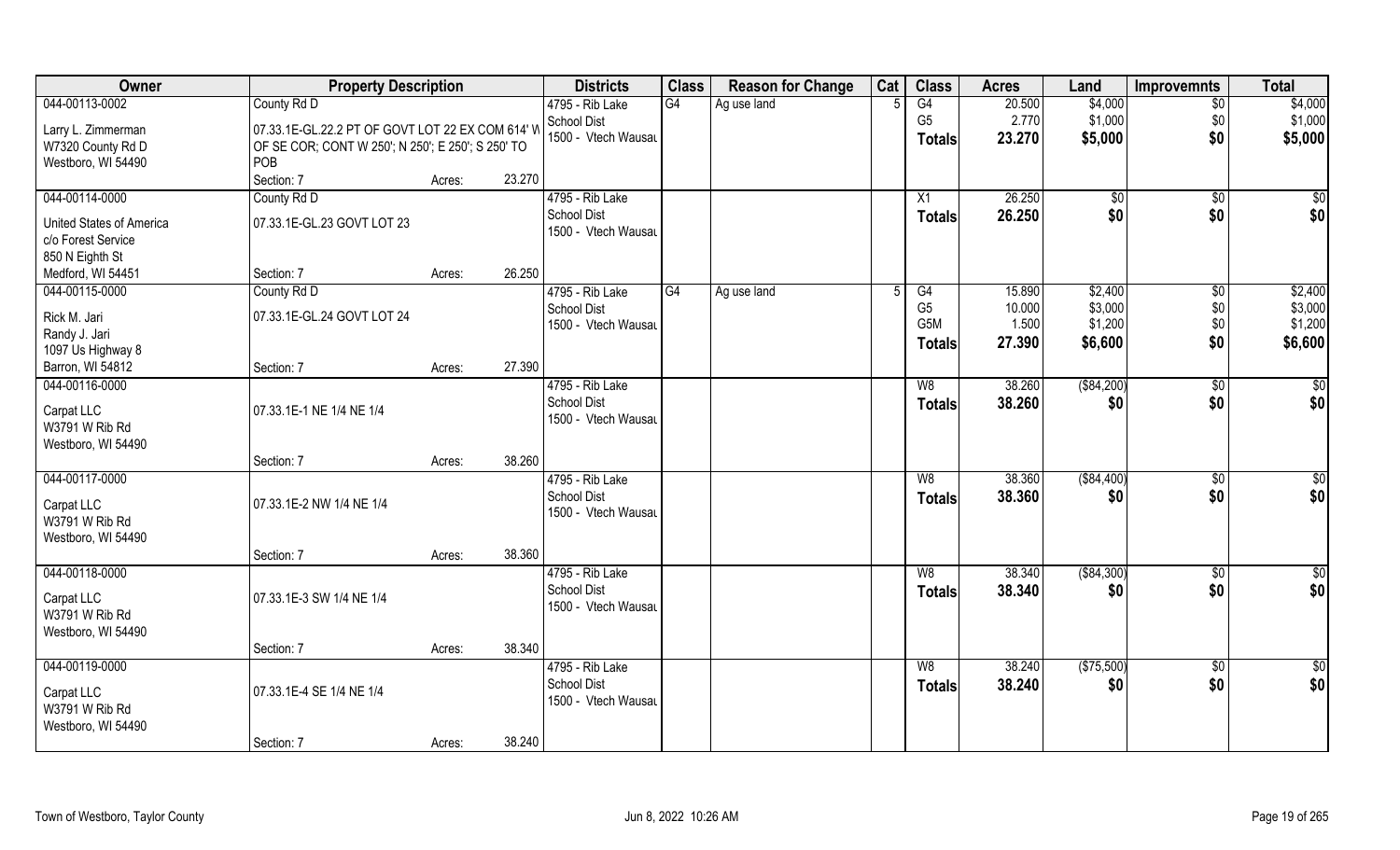| Owner                                                 | <b>Property Description</b>       |        |        | <b>Districts</b>                          | <b>Class</b> | <b>Reason for Change</b> | Cat | <b>Class</b>    | <b>Acres</b>     | Land                 | <b>Improvemnts</b>     | <b>Total</b>         |
|-------------------------------------------------------|-----------------------------------|--------|--------|-------------------------------------------|--------------|--------------------------|-----|-----------------|------------------|----------------------|------------------------|----------------------|
| 044-00120-0000                                        |                                   |        |        | 4795 - Rib Lake                           |              |                          |     | X1              | 35.630           | \$0                  | \$0                    | \$0                  |
| <b>United States of America</b><br>c/o Forest Service | 07.33.1E-13 NE 1/4 SE 1/4         |        |        | <b>School Dist</b><br>1500 - Vtech Wausau |              |                          |     | <b>Totals</b>   | 35.630           | \$0                  | \$0                    | \$0                  |
| 850 N Eighth St                                       |                                   |        |        |                                           |              |                          |     |                 |                  |                      |                        |                      |
| Medford, WI 54451                                     | Section: 7                        | Acres: | 35.630 |                                           |              |                          |     |                 |                  |                      |                        |                      |
| 044-00121-0000<br>James Koontz                        | 07.33.1E-14.1 E 1/2 NW 1/4 SE 1/4 |        |        | 4795 - Rib Lake<br><b>School Dist</b>     |              |                          |     | G6<br>Totals    | 15.790<br>15.790 | \$28,400<br>\$28,400 | $\overline{50}$<br>\$0 | \$28,400<br>\$28,400 |
| 401 Selma St<br>Eau Claire, WI 54703                  |                                   |        |        | 1500 - Vtech Wausau                       |              |                          |     |                 |                  |                      |                        |                      |
|                                                       | Section: 7                        | Acres: | 15.790 |                                           |              |                          |     |                 |                  |                      |                        |                      |
| 044-00122-0000                                        |                                   |        |        | 4795 - Rib Lake                           |              |                          |     | G6              | 14.750           | \$26,600             | \$0                    | \$26,600             |
| Allen Koontz                                          | 07.33.1E-14.2 W 1/2 NW 1/4 SE 1/4 |        |        | <b>School Dist</b><br>1500 - Vtech Wausau |              |                          |     | <b>Totals</b>   | 14.750           | \$26,600             | \$0                    | \$26,600             |
| Anneliese Koontz                                      |                                   |        |        |                                           |              |                          |     |                 |                  |                      |                        |                      |
| 1810 Hunters Cove Cir                                 |                                   |        |        |                                           |              |                          |     |                 |                  |                      |                        |                      |
| Kokomo, IN 46902                                      | Section: 7                        | Acres: | 14.750 |                                           |              |                          |     |                 |                  |                      |                        |                      |
| 044-00123-0000                                        | County Rd D                       |        |        | 4795 - Rib Lake                           |              |                          |     | G6              | 15.780           | \$28,400             | \$0                    | \$28,400             |
| James Koontz<br>401 Selma St<br>Eau Claire, WI 54703  | 07.33.1E-15.1 E 1/2 SW 1/4 SE 1/4 |        |        | <b>School Dist</b><br>1500 - Vtech Wausau |              |                          |     | <b>Totals</b>   | 15.780           | \$28,400             | \$0                    | \$28,400             |
|                                                       | Section: 7                        | Acres: | 15.780 |                                           |              |                          |     |                 |                  |                      |                        |                      |
| 044-00124-0000                                        | County Rd D                       |        |        | 4795 - Rib Lake                           |              |                          |     | $\overline{G6}$ | 14.750           | \$26,600             | $\overline{50}$        | \$26,600             |
| Allen Koontz<br>Anneliese Koontz                      | 07.33.1E-15.2 W 1/2 SW 1/4 SE 1/4 |        |        | <b>School Dist</b><br>1500 - Vtech Wausau |              |                          |     | <b>Totals</b>   | 14.750           | \$26,600             | \$0                    | \$26,600             |
| 1810 Hunters Cove Cir                                 |                                   |        |        |                                           |              |                          |     |                 |                  |                      |                        |                      |
| Kokomo, IN 46902                                      | Section: 7                        | Acres: | 14.750 |                                           |              |                          |     |                 |                  |                      |                        |                      |
| 044-00125-0000                                        | County Rd D                       |        |        | 4795 - Rib Lake                           |              |                          |     | X1              | 35.610           | \$0                  | $\overline{50}$        | $\frac{1}{2}$        |
| <b>United States of America</b><br>c/o Forest Service | 07.33.1E-16 SE 1/4 SE 1/4         |        |        | <b>School Dist</b><br>1500 - Vtech Wausau |              |                          |     | <b>Totals</b>   | 35.610           | \$0                  | \$0                    | \$0                  |
| 850 N Eighth St                                       |                                   |        |        |                                           |              |                          |     |                 |                  |                      |                        |                      |
| Medford, WI 54451                                     | Section: 7                        | Acres: | 35.610 |                                           |              |                          |     |                 |                  |                      |                        |                      |
| 044-00126-0000                                        |                                   |        |        | 4795 - Rib Lake                           |              |                          |     | $\overline{X1}$ | 40.000           | $\sqrt{$0}$          | $\overline{50}$        | $\frac{1}{2}$        |
| <b>United States of America</b><br>c/o Forest Service | 08.33.1E-1 NE 1/4 NE 1/4          |        |        | <b>School Dist</b><br>1500 - Vtech Wausau |              |                          |     | <b>Totals</b>   | 40.000           | \$0                  | \$0                    | \$0                  |
| 850 N Eighth St<br>Medford, WI 54451                  | Section: 8                        | Acres: | 40.000 |                                           |              |                          |     |                 |                  |                      |                        |                      |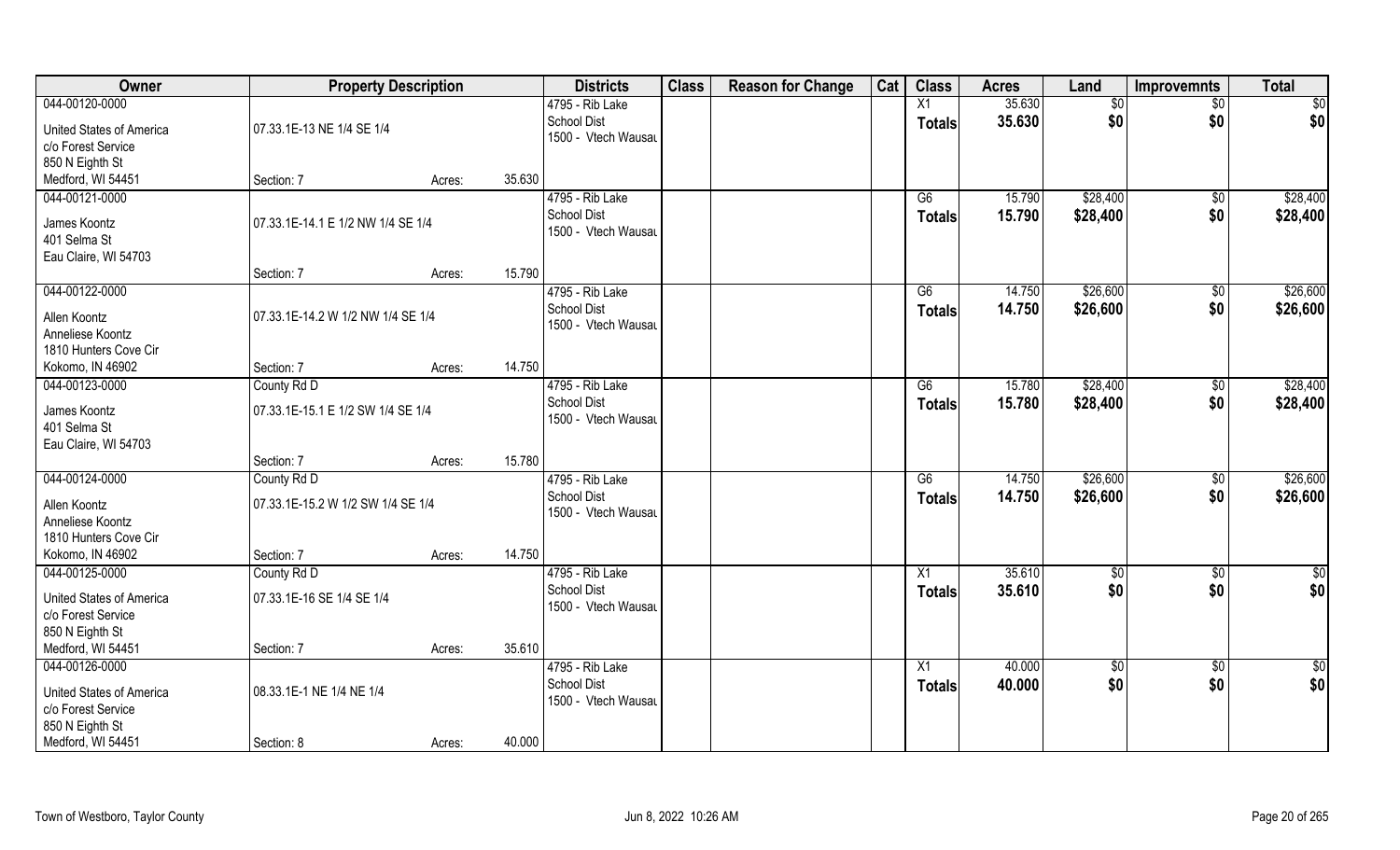| Owner                                                                      | <b>Property Description</b> |        | <b>Districts</b>                                             | <b>Class</b> | <b>Reason for Change</b> | Cat | <b>Class</b>                    | <b>Acres</b>     | Land                | <b>Improvemnts</b>     | <b>Total</b>           |
|----------------------------------------------------------------------------|-----------------------------|--------|--------------------------------------------------------------|--------------|--------------------------|-----|---------------------------------|------------------|---------------------|------------------------|------------------------|
| 044-00127-0000<br>Alpat LLC<br>W3791 W Rib Rd<br>Westboro, WI 54490        | 08.33.1E-2 NW 1/4 NE 1/4    |        | 4795 - Rib Lake<br><b>School Dist</b><br>1500 - Vtech Wausau |              |                          |     | W <sub>6</sub><br><b>Totals</b> | 40.000<br>40.000 | ( \$37, 300)<br>\$0 | $\sqrt{$0}$<br>\$0     | \$0<br>\$0             |
|                                                                            | Section: 8                  | Acres: | 40.000                                                       |              |                          |     |                                 |                  |                     |                        |                        |
| 044-00128-0000<br>Alpat LLC<br>W3791 W Rib Rd<br>Westboro, WI 54490        | 08.33.1E-3 SW 1/4 NE 1/4    |        | 4795 - Rib Lake<br><b>School Dist</b><br>1500 - Vtech Wausau |              |                          |     | W <sub>6</sub><br>Totals        | 40.000<br>40.000 | (\$76,000)<br>\$0   | $\sqrt[6]{}$<br>\$0    | \$0<br>\$0             |
|                                                                            | Section: 8                  | Acres: | 40.000                                                       |              |                          |     |                                 |                  |                     |                        |                        |
| 044-00129-0000<br>Alpat LLC<br>W3791 W Rib Rd<br>Westboro, WI 54490        | 08.33.1E-4 SE 1/4 NE 1/4    |        | 4795 - Rib Lake<br><b>School Dist</b><br>1500 - Vtech Wausau |              |                          |     | W <sub>6</sub><br><b>Totals</b> | 40.000<br>40.000 | (\$76,000)<br>\$0   | $\overline{30}$<br>\$0 | \$0<br>\$0             |
|                                                                            | Section: 8                  | Acres: | 40.000                                                       |              |                          |     |                                 |                  |                     |                        |                        |
| 044-00130-0000<br><b>Rypat LLC</b><br>W3791 W Rib Rd<br>Westboro, WI 54490 | 08.33.1E-5 NE 1/4 NW 1/4    |        | 4795 - Rib Lake<br><b>School Dist</b><br>1500 - Vtech Wausau |              |                          |     | W <sub>6</sub><br>Totals        | 40.000<br>40.000 | ( \$79,000)<br>\$0  | $\sqrt[6]{3}$<br>\$0   | \$0<br>\$0             |
|                                                                            | Section: 8                  | Acres: | 40.000                                                       |              |                          |     |                                 |                  |                     |                        |                        |
| 044-00131-0000<br><b>Rypat LLC</b><br>W3791 W Rib Rd<br>Westboro, WI 54490 | 08.33.1E-6 NW 1/4 NW 1/4    |        | 4795 - Rib Lake<br>School Dist<br>1500 - Vtech Wausau        |              |                          |     | W6<br><b>Totals</b>             | 40.000<br>40.000 | (\$76,000)<br>\$0   | $\overline{50}$<br>\$0 | $\sqrt{50}$<br>\$0     |
|                                                                            | Section: 8                  | Acres: | 40.000                                                       |              |                          |     |                                 |                  |                     |                        |                        |
| 044-00132-0000<br>Rypat LLC<br>W3791 W Rib Rd<br>Westboro, WI 54490        | 08.33.1E-7 SW 1/4 NW 1/4    |        | 4795 - Rib Lake<br><b>School Dist</b><br>1500 - Vtech Wausau |              |                          |     | W <sub>6</sub><br><b>Totals</b> | 40.000<br>40.000 | (\$76,000)<br>\$0   | $\sqrt{$0}$<br>\$0     | \$0<br> \$0            |
|                                                                            | Section: 8                  | Acres: | 40.000                                                       |              |                          |     |                                 |                  |                     |                        |                        |
| 044-00133-0000<br><b>Rypat LLC</b><br>W3791 W Rib Rd<br>Westboro, WI 54490 | 08.33.1E-8 SE 1/4 NW 1/4    |        | 4795 - Rib Lake<br><b>School Dist</b><br>1500 - Vtech Wausau |              |                          |     | W <sub>6</sub><br>Totals        | 40.000<br>40.000 | (\$76,000)<br>\$0   | $\sqrt{$0}$<br>\$0     | $\overline{50}$<br>\$0 |
|                                                                            | Section: 8                  | Acres: | 40.000                                                       |              |                          |     |                                 |                  |                     |                        |                        |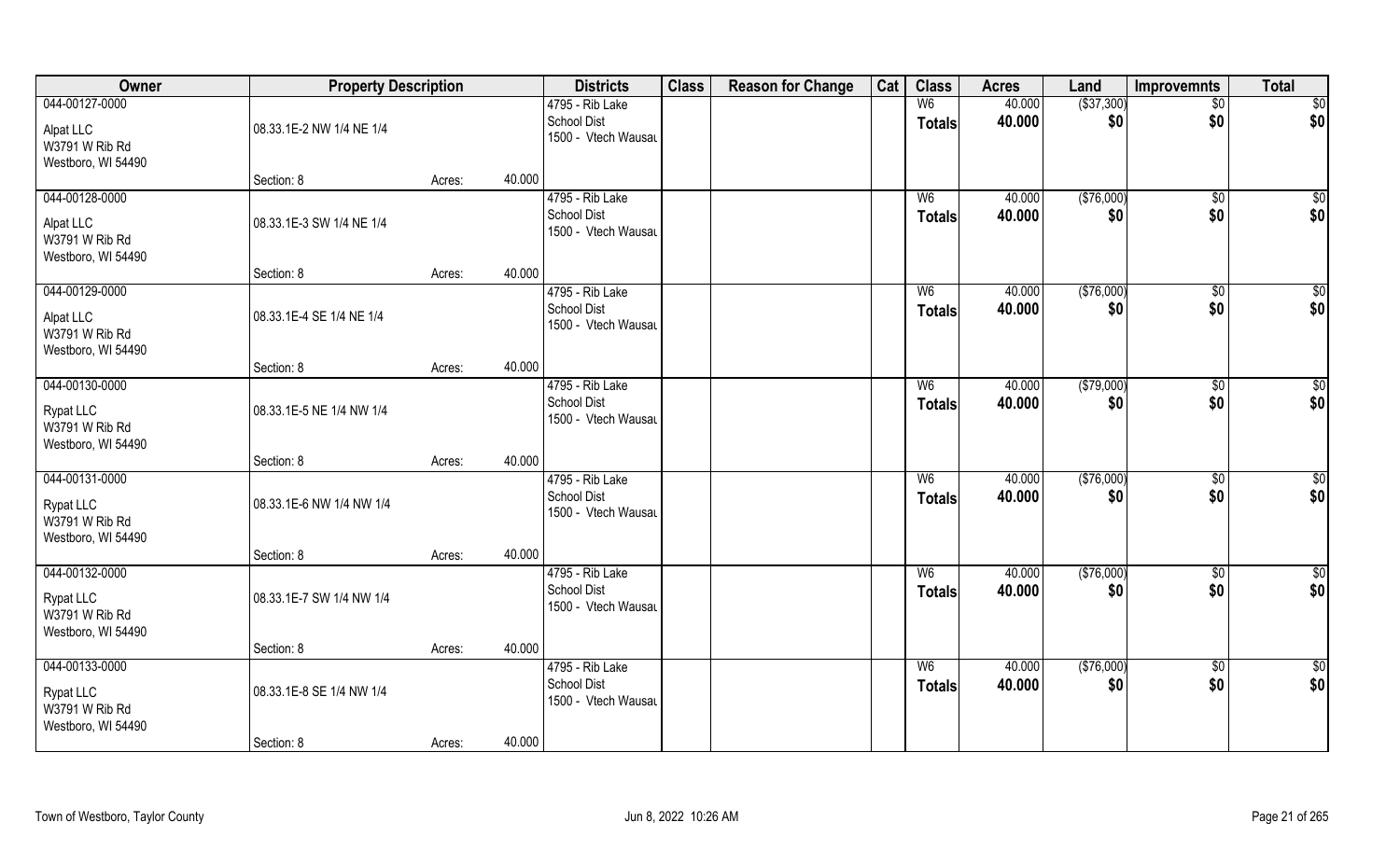| Owner                                                                               | <b>Property Description</b>                                             |                  | <b>Districts</b>                                             | <b>Class</b> | <b>Reason for Change</b> | Cat | <b>Class</b>                                     | <b>Acres</b>                       | Land                                        | <b>Improvemnts</b>                 | <b>Total</b>                                  |
|-------------------------------------------------------------------------------------|-------------------------------------------------------------------------|------------------|--------------------------------------------------------------|--------------|--------------------------|-----|--------------------------------------------------|------------------------------------|---------------------------------------------|------------------------------------|-----------------------------------------------|
| 044-00134-0000<br>Arck LLC<br>W3791 W Rib Rd<br>Westboro, WI 54490                  | 08.33.1E-9 NE 1/4 SW 1/4                                                |                  | 4795 - Rib Lake<br><b>School Dist</b><br>1500 - Vtech Wausau |              |                          |     | W6<br><b>Totals</b>                              | 40.000<br>40.000                   | ( \$80,000)<br>\$0                          | $\sqrt{$0}$<br>\$0                 | $\sqrt{50}$<br> \$0                           |
|                                                                                     | Section: 8                                                              | 40.000<br>Acres: |                                                              |              |                          |     |                                                  |                                    |                                             |                                    |                                               |
| 044-00135-0000<br>United States of America<br>c/o Forest Service<br>850 N Eighth St | County Rd D<br>08.33.1E-10 W 1/2 SW 1/4                                 |                  | 4795 - Rib Lake<br><b>School Dist</b><br>1500 - Vtech Wausau |              |                          |     | X1<br>Totals                                     | 80.000<br>80.000                   | $\sqrt{50}$<br>\$0                          | \$0<br>\$0                         | \$0<br>\$0                                    |
| Medford, WI 54451                                                                   | Section: 8                                                              | 80.000<br>Acres: |                                                              |              |                          |     |                                                  |                                    |                                             |                                    |                                               |
| 044-00136-0000<br>Gary W. Foster<br>c/o Ernst A. Kremeyer<br>135 N Lake Ave         | W6690 County Rd D<br>08.33.1E-12.1 PT OF SE 1/4 SW 1/4 W 935' OF S 935' |                  | 4795 - Rib Lake<br><b>School Dist</b><br>1500 - Vtech Wausau |              |                          |     | G1<br>G <sub>5</sub><br>G <sub>6</sub><br>Totals | 2.000<br>8.070<br>10.000<br>20.070 | \$13,000<br>\$6,500<br>\$16,000<br>\$35,500 | \$87,800<br>\$0<br>\$0<br>\$87,800 | \$100,800<br>\$6,500<br>\$16,000<br>\$123,300 |
| Phillips, WI 54555                                                                  | Section: 8                                                              | 20.070<br>Acres: |                                                              |              |                          |     |                                                  |                                    |                                             |                                    |                                               |
| 044-00136-0001<br>Kyle W. Patrick<br>W3791 W Rib Rd<br>Westboro, WI 54490           | County Rd D<br>08.33.1E-12.2 SE 1/4 SW 1/4 EX W 935' OF S 935'          |                  | 4795 - Rib Lake<br><b>School Dist</b><br>1500 - Vtech Wausau |              |                          |     | G6<br>Totals                                     | 19.930<br>19.930                   | \$32,900<br>\$32,900                        | \$0<br>\$0                         | \$32,900<br>\$32,900                          |
|                                                                                     | Section: 8                                                              | 19.930<br>Acres: |                                                              |              |                          |     |                                                  |                                    |                                             |                                    |                                               |
| 044-00137-0000<br>Alpat LLC<br>W3791 W Rib Rd<br>Westboro, WI 54490                 | W6690 County Rd D<br>08.33.1E-13 NE 1/4 SE 1/4                          |                  | 4795 - Rib Lake<br><b>School Dist</b><br>1500 - Vtech Wausau |              |                          |     | W6<br><b>Totals</b>                              | 40.000<br>40.000                   | $($ \$60,000)<br>\$0                        | $\overline{50}$<br>\$0             | $\overline{50}$<br>\$0                        |
|                                                                                     | Section: 8                                                              | 40.000<br>Acres: |                                                              |              |                          |     |                                                  |                                    |                                             |                                    |                                               |
| 044-00138-0000<br>Arck LLC<br>W3791 W Rib Rd<br>Westboro, WI 54490                  | 08.33.1E-14 NW 1/4 SE 1/4                                               |                  | 4795 - Rib Lake<br><b>School Dist</b><br>1500 - Vtech Wausau |              |                          |     | W6<br><b>Totals</b>                              | 40.000<br>40.000                   | (\$76,000)<br>\$0                           | $\sqrt{$0}$<br>\$0                 | \$0<br>\$0                                    |
|                                                                                     | Section: 8                                                              | 40.000<br>Acres: |                                                              |              |                          |     |                                                  |                                    |                                             |                                    |                                               |
| 044-00139-0000<br>Arck LLC<br>W3791 W Rib Rd<br>Westboro, WI 54490                  | County Rd D<br>08.33.1E-15 SW 1/4 SE 1/4<br>Section: 8                  | 40.000<br>Acres: | 4795 - Rib Lake<br><b>School Dist</b><br>1500 - Vtech Wausau |              |                          |     | W6<br><b>Totals</b>                              | 40.000<br>40.000                   | (\$76,000)<br>\$0                           | $\overline{60}$<br>\$0             | $\overline{50}$<br>\$0                        |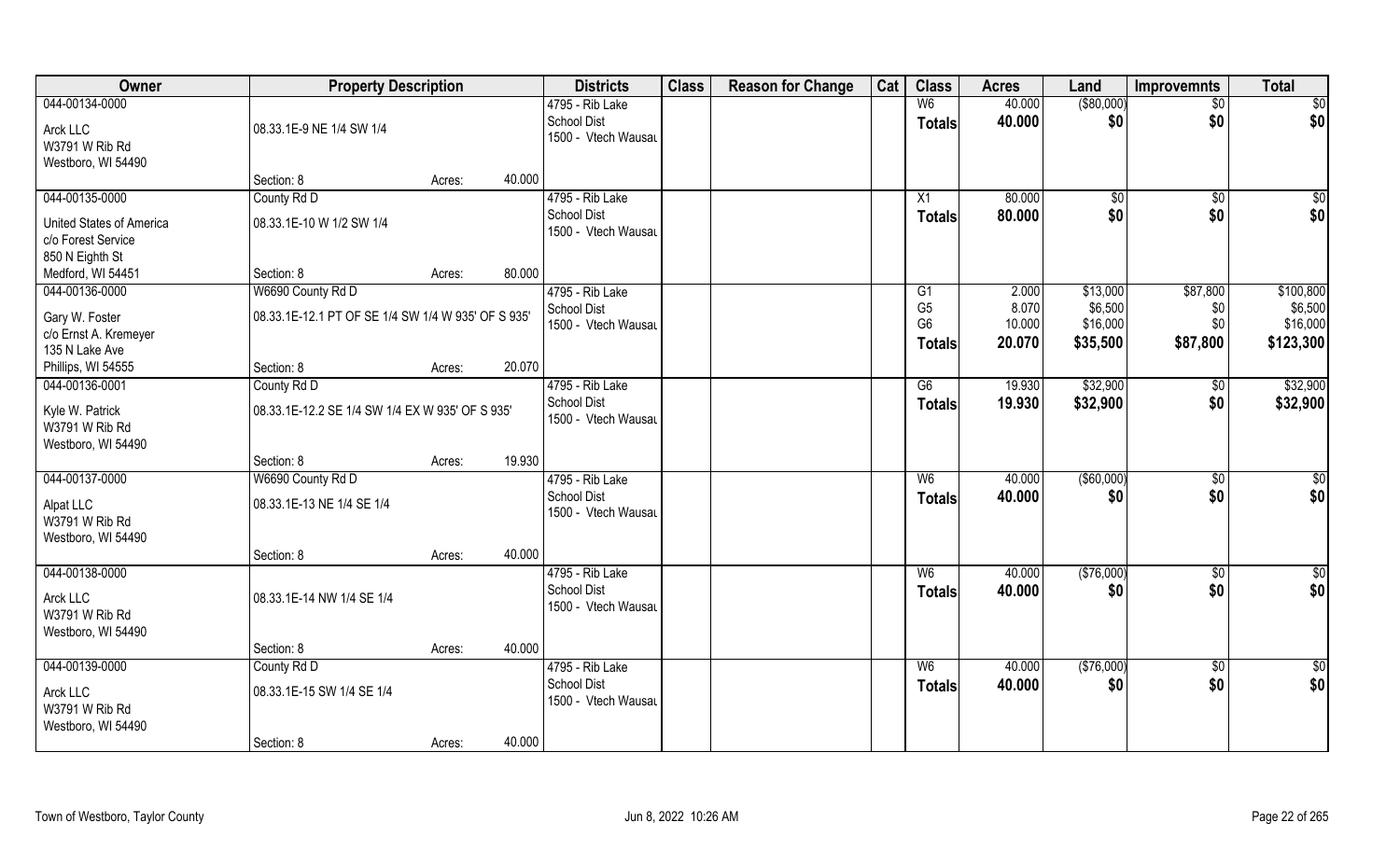| Owner                                                                                        | <b>Property Description</b>                                                   |        | <b>Districts</b>                                                      | <b>Class</b>     | <b>Reason for Change</b>    | Cat | <b>Class</b>                                        | <b>Acres</b>                        | Land                                       | <b>Improvemnts</b>            | <b>Total</b>                                |
|----------------------------------------------------------------------------------------------|-------------------------------------------------------------------------------|--------|-----------------------------------------------------------------------|------------------|-----------------------------|-----|-----------------------------------------------------|-------------------------------------|--------------------------------------------|-------------------------------|---------------------------------------------|
| 044-00140-0000                                                                               | County Rd D                                                                   |        | 4795 - Rib Lake                                                       |                  |                             |     | W <sub>6</sub>                                      | 40.000                              | ( \$64,000)                                | $\sqrt{6}$                    | \$0                                         |
| Arck LLC<br>W3791 W Rib Rd<br>Westboro, WI 54490                                             | 08.33.1E-16 SE 1/4 SE 1/4                                                     |        | <b>School Dist</b><br>1500 - Vtech Wausau                             |                  |                             |     | <b>Totals</b>                                       | 40.000                              | \$0                                        | \$0                           | \$0                                         |
|                                                                                              | Section: 8                                                                    | Acres: | 40.000                                                                |                  |                             |     |                                                     |                                     |                                            |                               |                                             |
| 044-00141-0000                                                                               | N9099 Zimmerman Rd                                                            |        | 4795 - Rib Lake                                                       | G4               | Ag use land                 |     | G1                                                  | 1.000                               | \$10,000                                   | \$88,600                      | \$98,600                                    |
| Damian Jones<br>Sandra Jones<br>N9099 Zimmerman Rd<br>Westboro, WI 54490                     | 09.33.1E-1 NE 1/4 NE 1/4 (SUBJ EASMNT #320956)<br>Section: 9                  | Acres: | <b>School Dist</b><br>1500 - Vtech Wausau<br>40.200                   |                  |                             |     | G4<br>G <sub>5</sub><br>G <sub>5</sub> M<br>Totals  | 8.000<br>11.000<br>20.200<br>40.200 | \$1,600<br>\$3,300<br>\$16,200<br>\$31,100 | \$0<br>\$0<br>\$0<br>\$88,600 | \$1,600<br>\$3,300<br>\$16,200<br>\$119,700 |
| 044-00142-0000                                                                               | Zimmerman Ln                                                                  |        | 4795 - Rib Lake                                                       |                  |                             |     | G5                                                  | 5.500                               | \$4,700                                    | \$0                           | \$4,700                                     |
| Mary M. Schmitt<br>Clayton J. Schmitt<br>236453 Dawson Rd                                    | 09.33.1E-2 NW 1/4 NE 1/4                                                      |        | <b>School Dist</b><br>1500 - Vtech Wausau                             |                  |                             |     | G <sub>6</sub><br><b>Totals</b>                     | 34.850<br>40.350                    | \$58,900<br>\$63,600                       | \$0<br>\$0                    | \$58,900<br>\$63,600                        |
| Athens, WI 54411                                                                             | Section: 9                                                                    | Acres: | 40.350                                                                |                  |                             |     |                                                     |                                     |                                            |                               |                                             |
| 044-00143-0000                                                                               | W6108 Zimmerman Ln                                                            |        | 4795 - Rib Lake                                                       | G4               | Ag use land                 |     | G1                                                  | 1.000                               | \$6,400                                    | \$4,300                       | \$10,700                                    |
| Richard T. Gay<br>Adrean S. Gay<br>3097 Gumz Rd                                              | 09.33.1E-3.1 PT OF SW 1/4 NE 1/4 LOT 1 CSM<br>13-S/302 #2639                  |        | <b>School Dist</b><br>1500 - Vtech Wausau                             | G <sub>5</sub> M | Correct acreage after split |     | G4<br>G <sub>5</sub> M<br><b>Totals</b>             | 25.270<br>14.570<br>40.840          | \$4,900<br>\$12,800<br>\$24,100            | \$0<br>\$0<br>\$4,300         | \$4,900<br>\$12,800<br>\$28,400             |
| Stevens Point, WI 54481                                                                      | Section: 9                                                                    | Acres: | 40.840                                                                |                  |                             |     |                                                     |                                     |                                            |                               |                                             |
| 044-00143-0001<br>Clayton J. Schmitt<br>Mary M. Schmitt<br>236453 Dawson Rd                  | 09.33.1E-3.2 PT OF SW 1/4 NE 1/4 OUTLOT1 CSM<br>13-S/302 #2639                |        | 4795 - Rib Lake<br><b>School Dist</b><br>1500 - Vtech Wausau<br>0.440 |                  |                             |     | G5M<br><b>Totals</b>                                | 0.440<br>0.440                      | \$400<br>\$400                             | \$0<br>\$0                    | \$400<br>\$400                              |
| Athens, WI 54411<br>044-00144-0000                                                           | Section: 9<br>N8963 Zimmerman Rd                                              | Acres: | 4795 - Rib Lake                                                       | G <sub>5</sub> M | Revalue                     |     | G1                                                  | 3.000                               | \$14,900                                   | \$14,700                      | \$29,600                                    |
| <b>Clayton Schmitt</b><br><b>Mary Schmitt</b><br>5853 Beaver Rd                              | 09.33.1E-4.1 SE 1/4 NE 1/4 EX OUTLOT 2 CSM<br>13-S/302 #2639                  |        | <b>School Dist</b><br>1500 - Vtech Wausau                             |                  |                             |     | G <sub>5</sub><br>G <sub>5</sub> M<br><b>Totals</b> | 8.130<br>29.600<br>40.730           | \$6,500<br>\$26,100<br>\$47,500            | \$0<br>\$0\$<br>\$14,700      | \$6,500<br>\$26,100<br>\$62,200             |
| Athens, WI 54411                                                                             | Section: 9                                                                    | Acres: | 40.730                                                                |                  |                             |     |                                                     |                                     |                                            |                               |                                             |
| 044-00144-0001<br>Richard T. Gay<br>Adrean S. Gay<br>3097 Gumz Rd<br>Stevens Point, WI 54481 | 09.33.1E-4.2 PT OF SE 1/4 NE 1/4 OUTLOT 2 CSM<br>13-S/302 #2639<br>Section: 9 | Acres: | 4795 - Rib Lake<br><b>School Dist</b><br>1500 - Vtech Wausau<br>0.400 |                  |                             |     | G <sub>5</sub> M<br><b>Totals</b>                   | 0.400<br>0.400                      | \$400<br>\$400                             | $\sqrt{6}$<br>\$0             | \$400<br>\$400                              |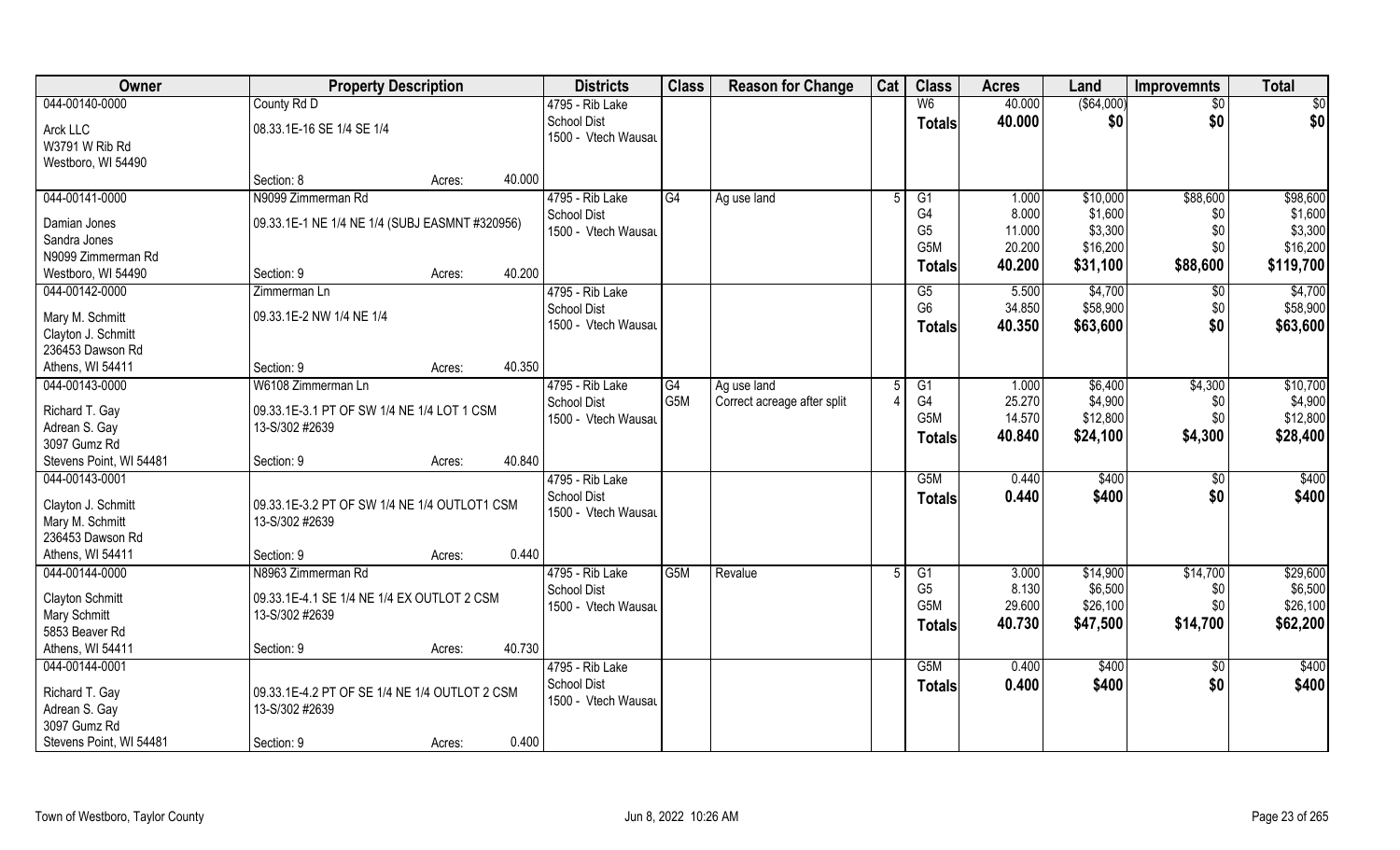| Owner                           | <b>Property Description</b> |        |        | <b>Districts</b>    | <b>Class</b> | <b>Reason for Change</b> | Cat | <b>Class</b>                     | <b>Acres</b> | Land     | <b>Improvemnts</b> | <b>Total</b> |
|---------------------------------|-----------------------------|--------|--------|---------------------|--------------|--------------------------|-----|----------------------------------|--------------|----------|--------------------|--------------|
| 044-00145-0000                  |                             |        |        | 4795 - Rib Lake     |              |                          |     | G5                               | 2.160        | \$300    | $\overline{50}$    | \$300        |
| Mary E. Wacek                   | 09.33.1E-5 NE 1/4 NW 1/4    |        |        | School Dist         |              |                          |     | G <sub>6</sub>                   | 36.440       | \$58,300 | \$0                | \$58,300     |
| 235 Leila St                    |                             |        |        | 1500 - Vtech Wausau |              |                          |     | <b>Totals</b>                    | 38.600       | \$58,600 | \$0                | \$58,600     |
| Medford, WI 54451               |                             |        |        |                     |              |                          |     |                                  |              |          |                    |              |
|                                 | Section: 9                  | Acres: | 38.600 |                     |              |                          |     |                                  |              |          |                    |              |
| 044-00146-0000                  |                             |        |        | 4795 - Rib Lake     |              |                          |     | X1                               | 38.200       | \$0      | \$0                | \$0          |
| United States of America        | 09.33.1E-6 NW 1/4 NW 1/4    |        |        | <b>School Dist</b>  |              |                          |     | Totals                           | 38.200       | \$0      | \$0                | \$0          |
| c/o Forest Service              |                             |        |        | 1500 - Vtech Wausau |              |                          |     |                                  |              |          |                    |              |
| 850 N Eighth St                 |                             |        |        |                     |              |                          |     |                                  |              |          |                    |              |
| Medford, WI 54451               | Section: 9                  | Acres: | 38.200 |                     |              |                          |     |                                  |              |          |                    |              |
| 044-00147-0000                  |                             |        |        | 4795 - Rib Lake     |              |                          |     | G6                               | 37.480       | \$67,500 | $\sqrt[6]{3}$      | \$67,500     |
| Larry L. Zimmerman              | 09.33.1E-7 SW 1/4 NW 1/4    |        |        | <b>School Dist</b>  |              |                          |     | <b>Totals</b>                    | 37.480       | \$67,500 | \$0                | \$67,500     |
| W7320 County Rd D               |                             |        |        | 1500 - Vtech Wausau |              |                          |     |                                  |              |          |                    |              |
| Westboro, WI 54490              |                             |        |        |                     |              |                          |     |                                  |              |          |                    |              |
|                                 | Section: 9                  | Acres: | 37.480 |                     |              |                          |     |                                  |              |          |                    |              |
| 044-00148-0000                  |                             |        |        | 4795 - Rib Lake     | G4           | Ag use land              |     | G4                               | 5.000        | \$1,000  | \$0                | \$1,000      |
| Larry L. Zimmerman              | 09.33.1E-8 SE 1/4 NW 1/4    |        |        | <b>School Dist</b>  |              |                          |     | G5M                              | 32.880       | \$29,000 | \$0                | \$29,000     |
| W7320 County Rd D               |                             |        |        | 1500 - Vtech Wausau |              |                          |     | <b>Totals</b>                    | 37.880       | \$30,000 | \$0                | \$30,000     |
| Westboro, WI 54490              |                             |        |        |                     |              |                          |     |                                  |              |          |                    |              |
|                                 | Section: 9                  | Acres: | 37.880 |                     |              |                          |     |                                  |              |          |                    |              |
| 044-00149-0000                  |                             |        |        | 4795 - Rib Lake     |              |                          |     | X1                               | 34.470       | \$0      | \$0                | \$0          |
| <b>United States of America</b> | 09.33.1E-9 NE 1/4 SW 1/4    |        |        | <b>School Dist</b>  |              |                          |     | <b>Totals</b>                    | 34.470       | \$0      | \$0                | \$0          |
| c/o Forest Service              |                             |        |        | 1500 - Vtech Wausau |              |                          |     |                                  |              |          |                    |              |
| 850 N Eighth St                 |                             |        |        |                     |              |                          |     |                                  |              |          |                    |              |
| Medford, WI 54451               | Section: 9                  | Acres: | 34.470 |                     |              |                          |     |                                  |              |          |                    |              |
| 044-00150-0000                  | W6301 Zimmerman Ln          |        |        | 4795 - Rib Lake     |              |                          |     | G <sub>1</sub>                   | 1.000        | \$6,400  | \$2,100            | \$8,500      |
| Jon M. Bauer                    | 09.33.1E-10 NW 1/4 SW 1/4   |        |        | <b>School Dist</b>  |              |                          |     | G <sub>5</sub><br>G <sub>6</sub> | 7.000        | \$2,800  | \$0                | \$2,800      |
| 601 E Conrad Dr                 |                             |        |        | 1500 - Vtech Wausau |              |                          |     |                                  | 28.560       | \$51,400 | \$0                | \$51,400     |
| Medford, WI 54451-8705          |                             |        |        |                     |              |                          |     | <b>Totals</b>                    | 36.560       | \$60,600 | \$2,100            | \$62,700     |
|                                 | Section: 9                  | Acres: | 36.560 |                     |              |                          |     |                                  |              |          |                    |              |
| 044-00151-0000                  | County Rd D                 |        |        | 4795 - Rib Lake     |              |                          |     | G6                               | 36.590       | \$58,500 | $\overline{50}$    | \$58,500     |
| Francis M. Murphy Jr            | 09.33.1E-11 SW 1/4 SW 1/4   |        |        | <b>School Dist</b>  |              |                          |     | <b>Totals</b>                    | 36.590       | \$58,500 | \$0                | \$58,500     |
| Cher M. Murphy                  |                             |        |        | 1500 - Vtech Wausau |              |                          |     |                                  |              |          |                    |              |
| N3512 Red Pine Rd               |                             |        |        |                     |              |                          |     |                                  |              |          |                    |              |
| Medford, WI 54451               | Section: 9                  | Acres: | 36.590 |                     |              |                          |     |                                  |              |          |                    |              |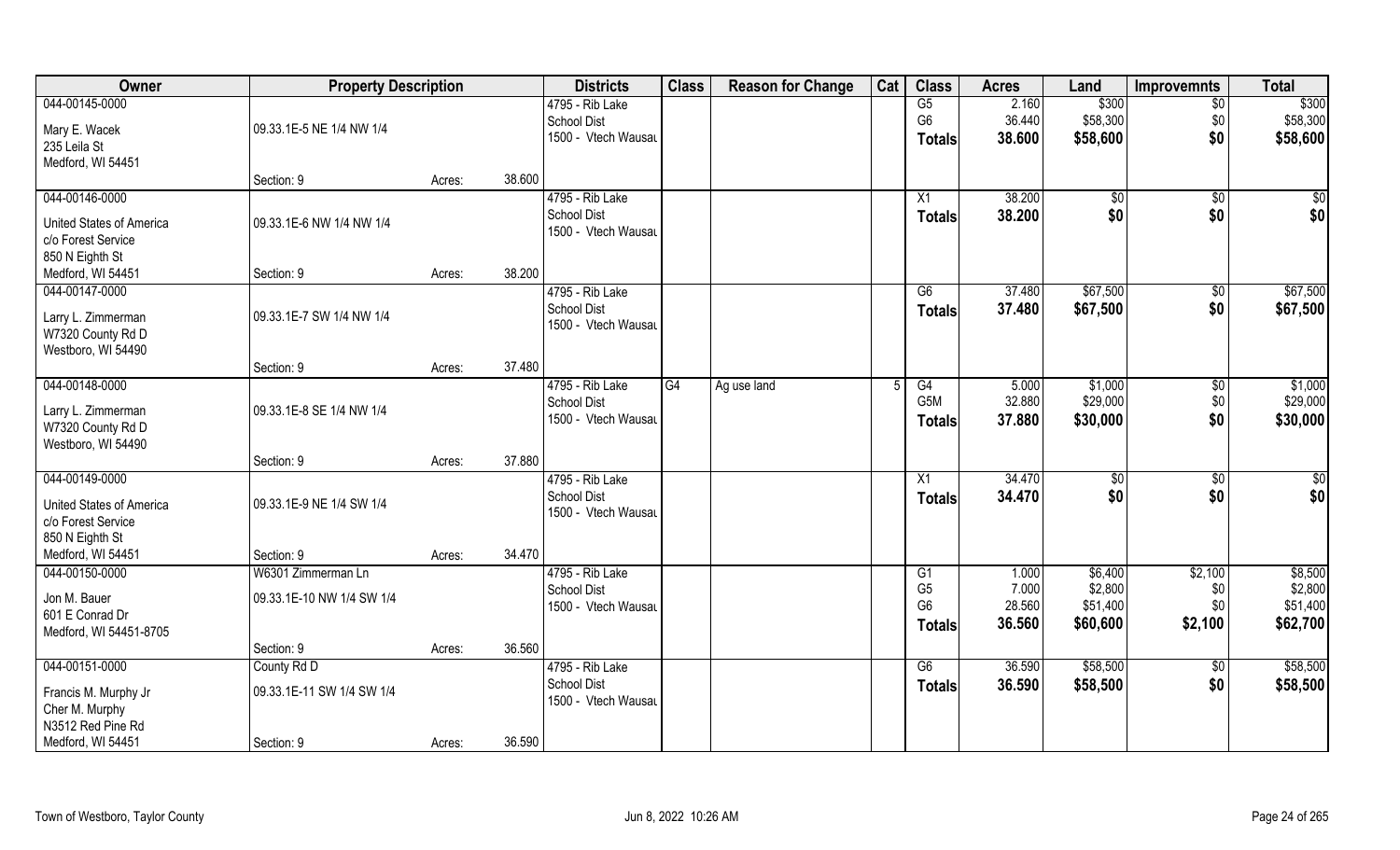| Owner                                    | <b>Property Description</b>                        |        |        | <b>Districts</b>                      | <b>Class</b> | <b>Reason for Change</b> | Cat | <b>Class</b>         | <b>Acres</b>    | Land                 | <b>Improvemnts</b> | <b>Total</b>          |
|------------------------------------------|----------------------------------------------------|--------|--------|---------------------------------------|--------------|--------------------------|-----|----------------------|-----------------|----------------------|--------------------|-----------------------|
| 044-00152-0000                           | County Rd D                                        |        |        | 4795 - Rib Lake                       |              |                          |     | G5                   | 10.000          | \$3,000              | $\sqrt{6}$         | \$3,000               |
| Gregory L. Erickson                      | 09.33.1E-12 SE 1/4 SW 1/4                          |        |        | <b>School Dist</b>                    |              |                          |     | G <sub>6</sub>       | 24.500          | \$35,300             | \$0                | \$35,300              |
| Laurie L. Erickson                       |                                                    |        |        | 1500 - Vtech Wausau                   |              |                          |     | Totals               | 34.500          | \$38,300             | \$0                | \$38,300              |
| 218 N Butternut St                       |                                                    |        |        |                                       |              |                          |     |                      |                 |                      |                    |                       |
| Stetsonville, WI 54480                   | Section: 9                                         | Acres: | 34.500 |                                       |              |                          |     |                      |                 |                      |                    |                       |
| 044-00153-0000                           | W6003 Zimmerman Ln                                 |        |        | 4795 - Rib Lake                       |              |                          |     | G1                   | 1.000           | \$10,000             | \$1,300            | \$11,300              |
|                                          |                                                    |        |        | <b>School Dist</b>                    |              |                          |     | G <sub>6</sub>       | 31.420          | \$58,200             | \$0                | \$58,200              |
| Larry L. Zimmerman                       | 09.33.1E-13 NE 1/4 SE 1/4                          |        |        | 1500 - Vtech Wausau                   |              |                          |     |                      | 32.420          |                      |                    |                       |
| W7320 County Rd D                        |                                                    |        |        |                                       |              |                          |     | Totals               |                 | \$68,200             | \$1,300            | \$69,500              |
| Westboro, WI 54490                       |                                                    |        |        |                                       |              |                          |     |                      |                 |                      |                    |                       |
|                                          | Section: 9                                         | Acres: | 32.420 |                                       |              |                          |     |                      |                 |                      |                    |                       |
| 044-00154-0000                           | Zimmerman Ln                                       |        |        | 4795 - Rib Lake                       |              |                          |     | X1                   | 34.900          | \$0                  | $\sqrt[6]{30}$     | \$0                   |
| <b>United States of America</b>          | 09.33.1E-14 NW 1/4 SE 1/4                          |        |        | <b>School Dist</b>                    |              |                          |     | <b>Totals</b>        | 34.900          | \$0                  | \$0                | \$0                   |
| c/o Forest Service                       |                                                    |        |        | 1500 - Vtech Wausau                   |              |                          |     |                      |                 |                      |                    |                       |
| 850 N Eighth St                          |                                                    |        |        |                                       |              |                          |     |                      |                 |                      |                    |                       |
| Medford, WI 54451                        | Section: 9                                         | Acres: | 34.900 |                                       |              |                          |     |                      |                 |                      |                    |                       |
| 044-00155-0000                           |                                                    |        |        | 4795 - Rib Lake                       |              |                          |     |                      | 32.150          | \$48,200             |                    | \$48,200              |
|                                          | County Rd D                                        |        |        | <b>School Dist</b>                    |              |                          |     | G6                   |                 |                      | $\sqrt[6]{3}$      |                       |
| Gregory L. Erickson                      | 09.33.1E-15.1 SW 1/4 SE 1/4 EX HWY & EX BEG 475' V |        |        |                                       |              |                          |     | <b>Totals</b>        | 32.150          | \$48,200             | \$0                | \$48,200              |
| Laurie L. Erickson                       | OF SE COR NLY 150' WLY 278' SLY 150' E ALG CEN     |        |        | 1500 - Vtech Wausau                   |              |                          |     |                      |                 |                      |                    |                       |
| 218 N Butternut St                       | OF RD 278' TO BEG                                  |        |        |                                       |              |                          |     |                      |                 |                      |                    |                       |
| Stetsonville, WI 54480                   | Section: 9                                         | Acres: | 32.150 |                                       |              |                          |     |                      |                 |                      |                    |                       |
| 044-00156-0000                           | County Rd D                                        |        |        | 4795 - Rib Lake                       |              |                          |     | G1                   | 0.960           | \$9,500              | \$0                | \$9,500               |
|                                          |                                                    |        |        | School Dist                           |              |                          |     | <b>Totals</b>        | 0.960           | \$9,500              | \$0                | \$9,500               |
| Darlene Douthitt                         | 09.33.1E-15.2 PT OF SW 1/4 SE 1/4 BEG 475' W OF SE |        |        | 1500 - Vtech Wausau                   |              |                          |     |                      |                 |                      |                    |                       |
| N12521 Miller Ave                        | COR NLY 150' WLY 278' SLY 150' E ALG CEN OF RD     |        |        |                                       |              |                          |     |                      |                 |                      |                    |                       |
| Owen, WI 54460-8244                      | 278' TO BEG<br>Section: 9                          |        | 0.960  |                                       |              |                          |     |                      |                 |                      |                    |                       |
|                                          |                                                    | Acres: |        |                                       |              |                          |     |                      |                 |                      |                    |                       |
| 044-00157-0000                           | N8885 Zimmerman Rd                                 |        |        | 4795 - Rib Lake<br><b>School Dist</b> |              |                          |     | G1<br>G <sub>6</sub> | 2.000<br>28.630 | \$13,000<br>\$49,400 | \$124,400<br>\$0   | \$137,400<br>\$49,400 |
| Alan H. Bryl                             | 09.33.1E-16 SE 1/4 SE 1/4                          |        |        |                                       |              |                          |     |                      |                 |                      |                    |                       |
| N8885 Zimmerman Rd                       |                                                    |        |        | 1500 - Vtech Wausau                   |              |                          |     | <b>Totals</b>        | 30.630          | \$62,400             | \$124,400          | \$186,800             |
| Westboro, WI 54490                       |                                                    |        |        |                                       |              |                          |     |                      |                 |                      |                    |                       |
|                                          | Section: 9                                         | Acres: | 30.630 |                                       |              |                          |     |                      |                 |                      |                    |                       |
| 044-00158-0000                           | Silver Creek Rd                                    |        |        | 4795 - Rib Lake                       | G4           | Ag use land              |     | G4                   | 18.020          | \$3,500              | $\sqrt{6}$         | \$3,500               |
|                                          | 10.33.1E-1.1 NE 1/4 NE 1/4 EX W 1/2 THRF           |        |        | <b>School Dist</b>                    |              |                          |     | G <sub>5</sub>       | 0.500           | \$100                | \$0                | \$100                 |
| David D. Krause<br>W5532 Silver Creek Rd |                                                    |        |        | 1500 - Vtech Wausau                   |              |                          |     | <b>Totals</b>        | 18.520          | \$3,600              | \$0                | \$3,600               |
| Westboro, WI 54490                       |                                                    |        |        |                                       |              |                          |     |                      |                 |                      |                    |                       |
|                                          | Section: 10                                        |        | 18.520 |                                       |              |                          |     |                      |                 |                      |                    |                       |
|                                          |                                                    | Acres: |        |                                       |              |                          |     |                      |                 |                      |                    |                       |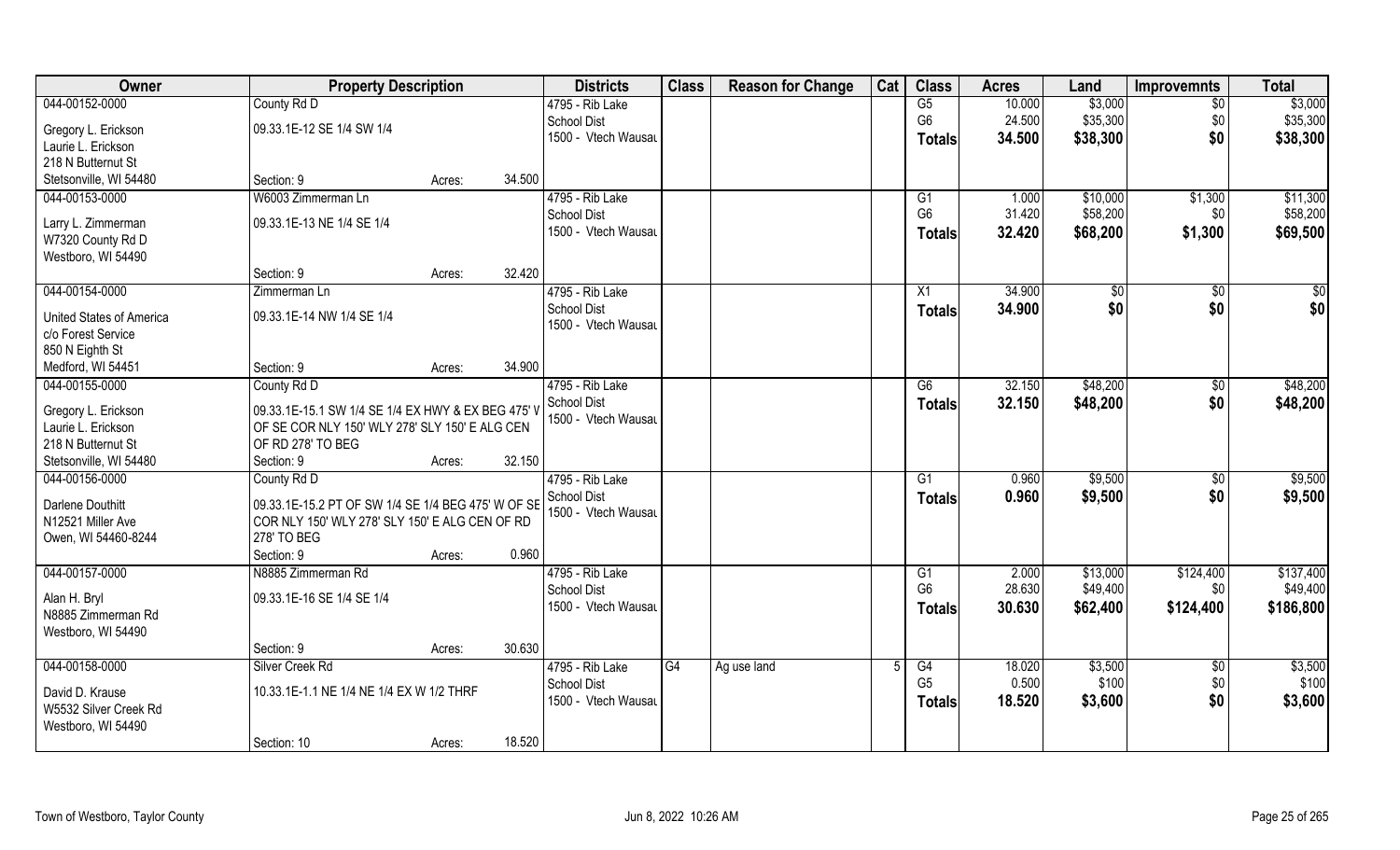| Owner                     | <b>Property Description</b>                               |        |        | <b>Districts</b>    | <b>Class</b> | <b>Reason for Change</b> | Cat | <b>Class</b>    | <b>Acres</b> | Land     | <b>Improvemnts</b> | <b>Total</b> |
|---------------------------|-----------------------------------------------------------|--------|--------|---------------------|--------------|--------------------------|-----|-----------------|--------------|----------|--------------------|--------------|
| 044-00158-0001            | W5674 Silver Creek Rd                                     |        |        | 4795 - Rib Lake     | G4           | Ag use land              |     | G4              | 16.030       | \$3,100  | $\overline{50}$    | \$3,100      |
| Randy L. Krause           | 10.33.1E-1.2 PT OF NE 1/4 NE 1/4 W 1/2 THRF               |        |        | School Dist         |              |                          |     | G <sub>5</sub>  | 0.500        | \$100    | \$0                | \$100        |
| Dawn M. Krause            |                                                           |        |        | 1500 - Vtech Wausau |              |                          |     | G7              | 2.000        | \$9,400  | \$90,800           | \$100,200    |
| W5674 Silver Creek Rd     |                                                           |        |        |                     |              |                          |     | <b>Totals</b>   | 18.530       | \$12,600 | \$90,800           | \$103,400    |
| Westboro, WI 54490        | Section: 10                                               | Acres: | 18.530 |                     |              |                          |     |                 |              |          |                    |              |
| 044-00159-0000            | W5710 Silver Creek Rd                                     |        |        | 4795 - Rib Lake     | G4           | Ag use land              | .5  | $\overline{G1}$ | 1.000        | \$10,000 | \$76,900           | \$86,900     |
|                           |                                                           |        |        | <b>School Dist</b>  |              |                          |     | G4              | 3.000        | \$700    | \$0                | \$700        |
| Robert H. Wennerstrand    | $\vert$ 044.10.33.1E-2.1 PT OF NW 1/4 NE 1/4 THAT PT N OF |        |        | 1500 - Vtech Wausau |              |                          |     | G <sub>6</sub>  | 11.290       | \$21,500 | \$0                | \$21,500     |
| Geraldine M. Wennerstrand | <b>ROAD</b>                                               |        |        |                     |              |                          |     | <b>Totals</b>   | 15.290       | \$32,200 | \$76,900           | \$109,100    |
| 34596 555th Ave           |                                                           |        |        |                     |              |                          |     |                 |              |          |                    |              |
| Warroad, MN 56763         | Section: 10                                               | Acres: | 15.290 |                     |              |                          |     |                 |              |          |                    |              |
| 044-00160-0000            | Silver Creek Rd                                           |        |        | 4795 - Rib Lake     |              |                          |     | G6              | 21.650       | \$39,000 | $\sqrt[6]{30}$     | \$39,000     |
| Elizabeth A. Pozniak      | 10.33.1E-2.2 PT OF NW 1/4 NE 1/4 PCL S & W OF             |        |        | <b>School Dist</b>  |              |                          |     | <b>Totals</b>   | 21.650       | \$39,000 | \$0                | \$39,000     |
| James Pozniak             | <b>TOWN ROAD</b>                                          |        |        | 1500 - Vtech Wausau |              |                          |     |                 |              |          |                    |              |
| 3008 Kinley Blvd          |                                                           |        |        |                     |              |                          |     |                 |              |          |                    |              |
| Mchenry, IL 60050         | Section: 10                                               | Acres: | 21.650 |                     |              |                          |     |                 |              |          |                    |              |
| 044-00161-0000            | Silver Creek Rd                                           |        |        | 4795 - Rib Lake     |              |                          |     | G5              | 2.000        | \$300    | $\sqrt[6]{3}$      | \$300        |
|                           |                                                           |        |        | School Dist         |              |                          |     | G <sub>6</sub>  | 35.750       | \$62,400 | \$0                | \$62,400     |
| Kathryn L. Jacobson       | 10.33.1E-3 SW 1/4 NE 1/4 (SURVEY PER C.BESAW              |        |        | 1500 - Vtech Wausau |              |                          |     | <b>Totals</b>   | 37.750       | \$62,700 | \$0                | \$62,700     |
| 3502 Grove Ave            | S-3029 FOUND IN T.C. SURVEYOR'S FILE                      |        |        |                     |              |                          |     |                 |              |          |                    |              |
| Berwyn, IL 60402          | 33-1E-10-18)                                              |        |        |                     |              |                          |     |                 |              |          |                    |              |
|                           | Section: 10                                               | Acres: | 37.750 |                     |              |                          |     |                 |              |          |                    |              |
| 044-00162-0000            | Silver Creek Rd                                           |        |        | 4795 - Rib Lake     | G4           | Ag use land              | -5  | G4              | 8.860        | \$1,700  | \$0                | \$1,700      |
| Henry M. Krause           | 10.33.1E-4 SE 1/4 NE 1/4                                  |        |        | <b>School Dist</b>  |              |                          |     | G <sub>5</sub>  | 5.000        | \$3,200  | \$0                | \$3,200      |
| Marian B. Krause          |                                                           |        |        | 1500 - Vtech Wausau |              |                          |     | G5M             | 24.000       | \$19,200 | \$0                | \$19,200     |
| N8950 Silver Creek Rd     |                                                           |        |        |                     |              |                          |     | <b>Totals</b>   | 37.860       | \$24,100 | \$0                | \$24,100     |
| Westboro, WI 54490        | Section: 10                                               | Acres: | 37.860 |                     |              |                          |     |                 |              |          |                    |              |
| 044-00163-0000            | Silver Creek Rd                                           |        |        | 4795 - Rib Lake     |              |                          |     | G5              | 22.580       | \$7,800  | \$0                | \$7,800      |
|                           |                                                           |        |        | <b>School Dist</b>  |              |                          |     | G <sub>6</sub>  | 14.000       | \$22,400 | \$0                | \$22,400     |
| Elizabeth A. Pozniak      | 10.33.1E-5 NE 1/4 NW 1/4                                  |        |        | 1500 - Vtech Wausau |              |                          |     | <b>Totals</b>   | 36.580       | \$30,200 | \$0                | \$30,200     |
| James Pozniak             |                                                           |        |        |                     |              |                          |     |                 |              |          |                    |              |
| 3008 Kinley Blvd          |                                                           |        |        |                     |              |                          |     |                 |              |          |                    |              |
| Mchenry, IL 60050         | Section: 10                                               | Acres: | 36.580 |                     |              |                          |     |                 |              |          |                    |              |
| 044-00164-0000            | N9096 Zimmerman Rd                                        |        |        | 4795 - Rib Lake     |              |                          |     | G1              | 5.000        | \$18,300 | \$173,500          | \$191,800    |
| Gary M. Jacobson          | 10.33.1E-6 NW 1/4 NW 1/4 (SURVEY PER C.BESAW              |        |        | <b>School Dist</b>  |              |                          |     | G <sub>5</sub>  | 17.000       | \$5,600  | \$0                | \$5,600      |
| Catherine L. Humphrey     | S-3029 FOUND IN T.C. SURVEYOR'S FILE                      |        |        | 1500 - Vtech Wausau |              |                          |     | G <sub>6</sub>  | 14.900       | \$23,800 | \$0                | \$23,800     |
| 10295 Fawn Prairie Dr     | 33-1E-10-18)                                              |        |        |                     |              |                          |     | <b>Totals</b>   | 36.900       | \$47,700 | \$173,500          | \$221,200    |
| Roscoe, IL 61073          | Section: 10                                               | Acres: | 36.900 |                     |              |                          |     |                 |              |          |                    |              |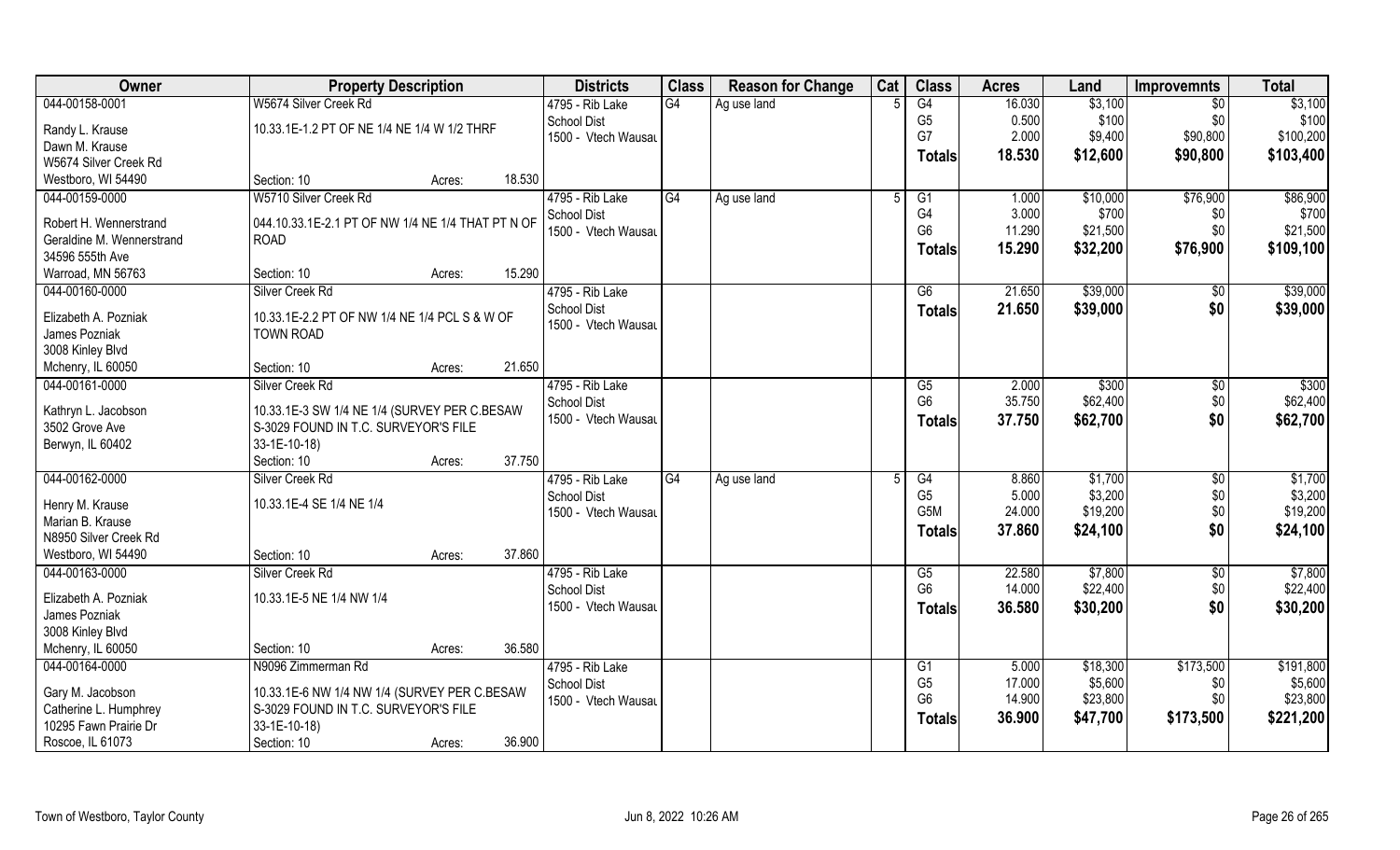| Owner                 | <b>Property Description</b>                        |                  | <b>Districts</b>                          | <b>Class</b> | <b>Reason for Change</b> | Cat | <b>Class</b>   | <b>Acres</b>   | Land                 | <b>Improvemnts</b>     | <b>Total</b>           |
|-----------------------|----------------------------------------------------|------------------|-------------------------------------------|--------------|--------------------------|-----|----------------|----------------|----------------------|------------------------|------------------------|
| 044-00165-0000        | Zimmerman Rd                                       |                  | 4795 - Rib Lake                           |              |                          |     | G6             | 33.500         | \$53,600             | \$0                    | \$53,600               |
| Gary M. Jacobson      | 10.33.1E-7.1 SW 1/4 NW 1/4 EX PCL 1 CSM 7-S/153    |                  | <b>School Dist</b><br>1500 - Vtech Wausau |              |                          |     | <b>Totals</b>  | 33.500         | \$53,600             | \$0                    | \$53,600               |
| Catherine L. Humphrey | #1548 (SUBJ EASMNT #354667) (SURVEY PER            |                  |                                           |              |                          |     |                |                |                      |                        |                        |
| 10295 Fawn Prairie Dr | C.BESAW S-3029 FOUND IN T.C. SURVEYOR'S FILE       |                  |                                           |              |                          |     |                |                |                      |                        |                        |
| Roscoe, IL 61073      | Section: 10                                        | 33.500<br>Acres: |                                           |              |                          |     |                |                |                      |                        |                        |
| 044-00165-0001        | N9042 Zimmerman Rd                                 |                  | 4795 - Rib Lake<br><b>School Dist</b>     |              |                          |     | G1             | 2.540<br>2.540 | \$14,000<br>\$14,000 | \$158,800<br>\$158,800 | \$172,800<br>\$172,800 |
| Scott Keller          | 10.33.1E-7.2 PT OF SW 1/4 NW 1/4 PCL 1 CSM 7-S/153 |                  | 1500 - Vtech Wausau                       |              |                          |     | <b>Totals</b>  |                |                      |                        |                        |
| Anne Keller           | #1548                                              |                  |                                           |              |                          |     |                |                |                      |                        |                        |
| N9042 Zimmerman Rd    |                                                    |                  |                                           |              |                          |     |                |                |                      |                        |                        |
| Westboro, WI 54490    | Section: 10                                        | 2.540<br>Acres:  |                                           |              |                          |     |                |                |                      |                        |                        |
| 044-00166-0000        |                                                    |                  | 4795 - Rib Lake                           |              |                          |     | G6             | 35.730         | \$64,300             | \$0                    | \$64,300               |
| Kathryn L. Jacobson   | 10.33.1E-8 SE 1/4 NW 1/4 (SURVEY PER C.BESAW       |                  | <b>School Dist</b>                        |              |                          |     | <b>Totals</b>  | 35.730         | \$64,300             | \$0                    | \$64,300               |
| 3502 Grove Ave        | S-3029 FOUND IN T.C. SURVEYOR'S FILE               |                  | 1500 - Vtech Wausau                       |              |                          |     |                |                |                      |                        |                        |
| Berwyn, IL 60402      | $33-1E-10-18$                                      |                  |                                           |              |                          |     |                |                |                      |                        |                        |
|                       | Section: 10                                        | 35.730<br>Acres: |                                           |              |                          |     |                |                |                      |                        |                        |
| 044-00167-0000        |                                                    |                  | 4795 - Rib Lake                           |              |                          |     | W <sub>6</sub> | 31.160         | ( \$59,200)          | \$0                    | \$0                    |
|                       |                                                    |                  | <b>School Dist</b>                        |              |                          |     |                | 31.160         | \$0                  | \$0                    |                        |
| Jeffrey T. Krause     | 10.33.1E-9 NE 1/4 SW 1/4                           |                  | 1500 - Vtech Wausau                       |              |                          |     | <b>Totals</b>  |                |                      |                        | \$0                    |
| Heidi A. Krause       |                                                    |                  |                                           |              |                          |     |                |                |                      |                        |                        |
| N3668 River Dr        |                                                    |                  |                                           |              |                          |     |                |                |                      |                        |                        |
| Medford, WI 54451     | Section: 10                                        | 31.160<br>Acres: |                                           |              |                          |     |                |                |                      |                        |                        |
| 044-00168-0000        | N8932 Zimmerman Rd                                 |                  | 4795 - Rib Lake                           |              |                          |     | G1             | 4.000          | \$16,600             | \$96,900               | \$113,500              |
| Kenneth E. Loucks     | 10.33.1E-10.1 NW 1/4 SW 1/4 EX N 1/2 THRF          |                  | <b>School Dist</b>                        |              |                          |     | G <sub>6</sub> | 10.560         | \$19,000             | \$0                    | \$19,000               |
| N8932 Zimmerman Rd    |                                                    |                  | 1500 - Vtech Wausau                       |              |                          |     | <b>Totals</b>  | 14.560         | \$35,600             | \$96,900               | \$132,500              |
| Westboro, WI 54490    |                                                    |                  |                                           |              |                          |     |                |                |                      |                        |                        |
|                       | Section: 10                                        | 14.560<br>Acres: |                                           |              |                          |     |                |                |                      |                        |                        |
| 044-00168-0001        | Zimmerman Rd                                       |                  | 4795 - Rib Lake                           |              |                          |     | G1             | 4.000          | \$6,800              | \$4,100                | \$10,900               |
|                       |                                                    |                  | <b>School Dist</b>                        |              |                          |     | G <sub>6</sub> | 10.560         | \$19,000             | \$0                    | \$19,000               |
| Kenneth E. Loucks     | 10.33.1E-10.2 NW 1/4 SW 1/4 N 1/2 THRF             |                  | 1500 - Vtech Wausau                       |              |                          |     | <b>Totals</b>  | 14.560         | \$25,800             | \$4,100                | \$29,900               |
| N8932 Zimmerman Rd    |                                                    |                  |                                           |              |                          |     |                |                |                      |                        |                        |
| Westboro, WI 54490    |                                                    |                  |                                           |              |                          |     |                |                |                      |                        |                        |
|                       | Section: 10                                        | 14.560<br>Acres: |                                           |              |                          |     |                |                |                      |                        |                        |
| 044-00169-0000        | County Rd D                                        |                  | 4795 - Rib Lake                           |              |                          |     | G6             | 30.920         | \$53,100             | $\sqrt{6}$             | \$53,100               |
| Jeffrey T. Krause     | 10.33.1E-11 SW 1/4 SW 1/4                          |                  | <b>School Dist</b>                        |              |                          |     | <b>Totals</b>  | 30.920         | \$53,100             | \$0                    | \$53,100               |
| Heidi A. Krause       |                                                    |                  | 1500 - Vtech Wausau                       |              |                          |     |                |                |                      |                        |                        |
| N3668 River Dr        |                                                    |                  |                                           |              |                          |     |                |                |                      |                        |                        |
| Medford, WI 54451     | Section: 10                                        | 30.920<br>Acres: |                                           |              |                          |     |                |                |                      |                        |                        |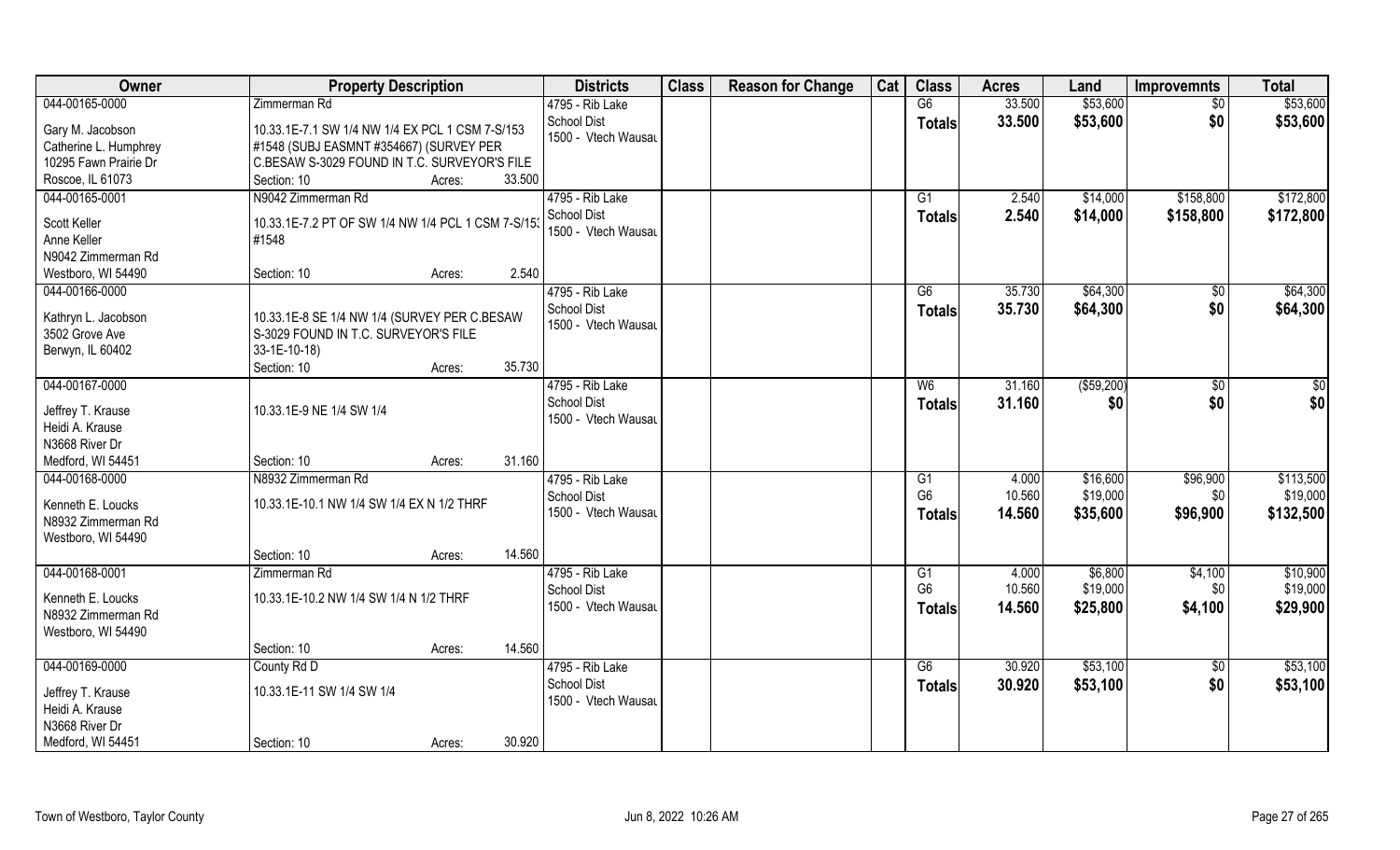| Owner                   | <b>Property Description</b>                         |        |        | <b>Districts</b>                          | <b>Class</b> | <b>Reason for Change</b> | Cat | <b>Class</b>   | <b>Acres</b> | Land         | <b>Improvemnts</b> | <b>Total</b>    |
|-------------------------|-----------------------------------------------------|--------|--------|-------------------------------------------|--------------|--------------------------|-----|----------------|--------------|--------------|--------------------|-----------------|
| 044-00170-0000          | County Rd D                                         |        |        | 4795 - Rib Lake                           |              |                          |     | G6             | 10.000       | \$18,000     | $\overline{50}$    | \$18,000        |
| Jeffrey T. Krause       | 10.33.1E-12 SE 1/4 SW 1/4                           |        |        | School Dist                               |              |                          |     | W <sub>6</sub> | 22.960       | (\$36,700)   | \$0                | \$0             |
| Heidi A. Krause         |                                                     |        |        | 1500 - Vtech Wausau                       |              |                          |     | <b>Totals</b>  | 32.960       | \$18,000     | \$0                | \$18,000        |
| N3668 River Dr          |                                                     |        |        |                                           |              |                          |     |                |              |              |                    |                 |
| Medford, WI 54451       | Section: 10                                         | Acres: | 32.960 |                                           |              |                          |     |                |              |              |                    |                 |
| 044-00171-0000          |                                                     |        |        | 4795 - Rib Lake                           |              |                          |     | W8             | 37.470       | ( \$74,900)  | $\overline{50}$    | $\sqrt{50}$     |
|                         |                                                     |        |        | <b>School Dist</b>                        |              |                          |     | <b>Totals</b>  | 37.470       | \$0          | \$0                | \$0             |
| Charles Thillen         | 10.33.1E-13 NE 1/4 SE 1/4                           |        |        | 1500 - Vtech Wausau                       |              |                          |     |                |              |              |                    |                 |
| Lavonne Thillen         |                                                     |        |        |                                           |              |                          |     |                |              |              |                    |                 |
| W6247 Center Ave        |                                                     |        |        |                                           |              |                          |     |                |              |              |                    |                 |
| Medford, WI 54451       | Section: 10                                         | Acres: | 37.470 |                                           |              |                          |     |                |              |              |                    |                 |
| 044-00172-0000          |                                                     |        |        | 4795 - Rib Lake                           |              |                          |     | G6             | 35.260       | \$67,000     | \$0                | \$67,000        |
| Vickie Marie Bozik      | 10.33.1E-14 NW 1/4 SE 1/4                           |        |        | <b>School Dist</b><br>1500 - Vtech Wausau |              |                          |     | <b>Totals</b>  | 35.260       | \$67,000     | \$0                | \$67,000        |
| Tina June Varney        |                                                     |        |        |                                           |              |                          |     |                |              |              |                    |                 |
| 476 Hamilton Ln         |                                                     |        |        |                                           |              |                          |     |                |              |              |                    |                 |
| North Aurora, IL 60542  | Section: 10                                         | Acres: | 35.260 |                                           |              |                          |     |                |              |              |                    |                 |
| 044-00173-0000          | County Rd D                                         |        |        | 4795 - Rib Lake                           |              |                          |     | G6             | 35.750       | \$67,900     | $\sqrt[6]{3}$      | \$67,900        |
| Vickie Marie Bozik      | 10.33.1E-15 SW 1/4 SE 1/4                           |        |        | <b>School Dist</b>                        |              |                          |     | <b>Totals</b>  | 35.750       | \$67,900     | \$0                | \$67,900        |
| Tina June Varney        |                                                     |        |        | 1500 - Vtech Wausau                       |              |                          |     |                |              |              |                    |                 |
| 476 Hamilton Ln         |                                                     |        |        |                                           |              |                          |     |                |              |              |                    |                 |
| North Aurora, IL 60542  | Section: 10                                         | Acres: | 35.750 |                                           |              |                          |     |                |              |              |                    |                 |
| 044-00174-0000          | County Rd D                                         |        |        | 4795 - Rib Lake                           |              |                          |     | G6             | 1.590        | \$3,000      | \$0                | \$3,000         |
|                         |                                                     |        |        | School Dist                               |              |                          |     | W <sub>8</sub> | 35.080       | ( \$66, 700) | \$0                | \$0             |
| Charles Thillen         | 10.33.1E-16.1 SE 1/4 SE 1/4 EX HWY "D" R/W (1.29 AC |        |        | 1500 - Vtech Wausau                       |              |                          |     | <b>Totals</b>  | 36.670       | \$3,000      | \$0                | \$3,000         |
| Lavonne Thillen         |                                                     |        |        |                                           |              |                          |     |                |              |              |                    |                 |
| W6247 Center Ave        |                                                     |        |        |                                           |              |                          |     |                |              |              |                    |                 |
| Medford, WI 54451       | Section: 10                                         | Acres: | 36.670 |                                           |              |                          |     |                |              |              |                    |                 |
| 044-00174-0001          |                                                     |        |        | 4795 - Rib Lake                           |              |                          |     | X3             | 1.290        | \$0          | \$0                | $\overline{50}$ |
| Taylor County of        | 10.33.1E-16.2 PT OF SE 1/4 SE 1/4 HWY "D" R/W       |        |        | School Dist<br>1500 - Vtech Wausau        |              |                          |     | <b>Totals</b>  | 1.290        | \$0          | \$0                | \$0             |
| c/o Highway Dept        | THRU SE 1/4 SE 1/4                                  |        |        |                                           |              |                          |     |                |              |              |                    |                 |
| 224 S Second St         |                                                     |        |        |                                           |              |                          |     |                |              |              |                    |                 |
| Medford, WI 54451       | Section: 10                                         | Acres: | 1.290  |                                           |              |                          |     |                |              |              |                    |                 |
| 044-00175-0000          | Peterson Ln                                         |        |        | 4795 - Rib Lake                           |              |                          |     | G5             | 1.000        | \$300        | $\sqrt{$0}$        | \$300           |
| Floyd O. Matteson et al | 11.33.1E-1 NE 1/4 NE 1/4                            |        |        | School Dist                               |              |                          |     | W <sub>6</sub> | 39.000       | (\$74,100)   | \$0                | \$0             |
| PO Box 88               |                                                     |        |        | 1500 - Vtech Wausau                       |              |                          |     | <b>Totals</b>  | 40.000       | \$300        | \$0                | \$300           |
| Elderon, WI 54429-0088  |                                                     |        |        |                                           |              |                          |     |                |              |              |                    |                 |
|                         | Section: 11                                         | Acres: | 40.000 |                                           |              |                          |     |                |              |              |                    |                 |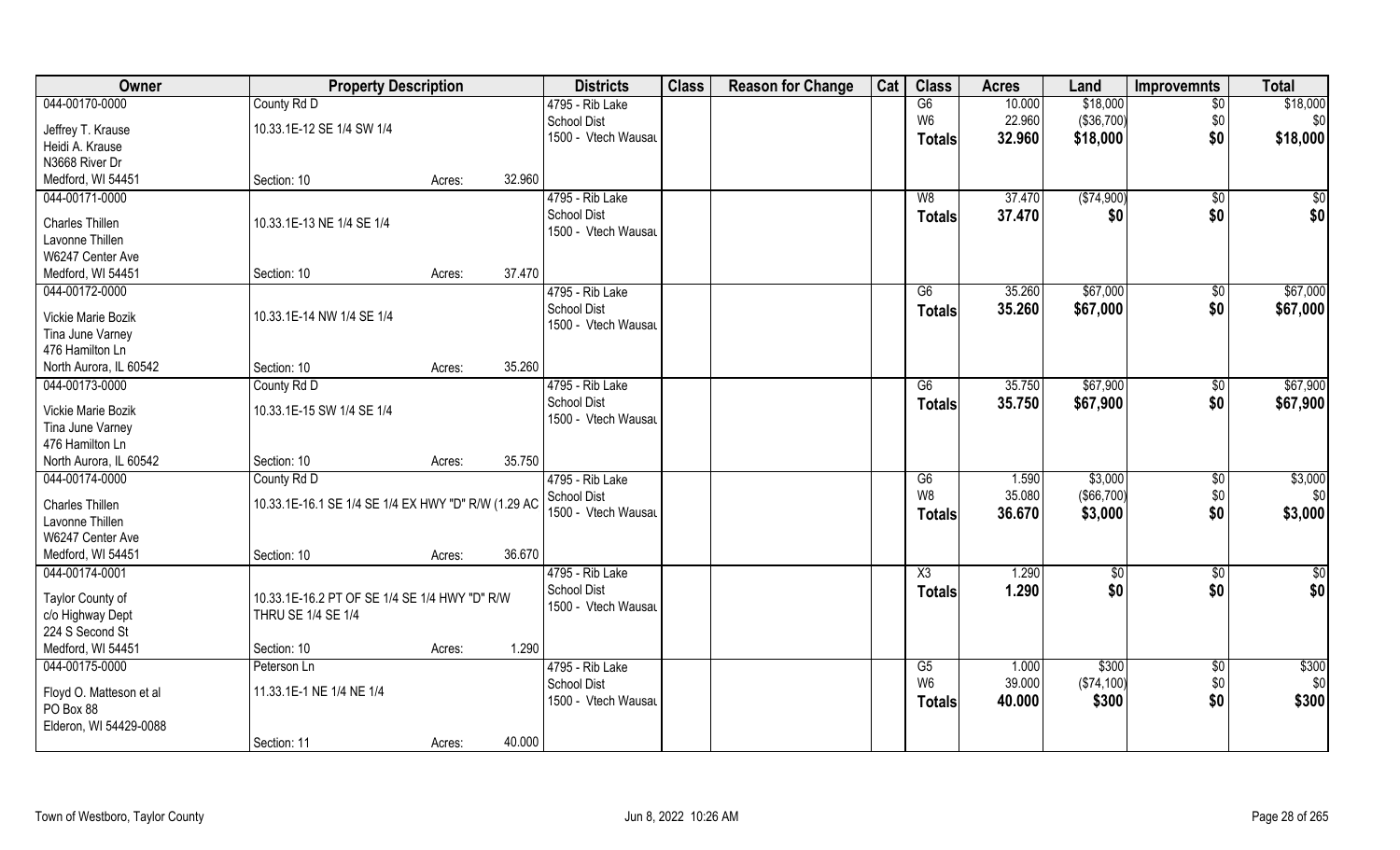| Owner                   | <b>Property Description</b>                       |        | <b>Districts</b>    | <b>Class</b>         | <b>Reason for Change</b> | Cat | <b>Class</b>   | <b>Acres</b> | Land        | <b>Improvemnts</b> | <b>Total</b> |
|-------------------------|---------------------------------------------------|--------|---------------------|----------------------|--------------------------|-----|----------------|--------------|-------------|--------------------|--------------|
| 044-00176-0000          |                                                   |        | 4795 - Rib Lake     |                      |                          |     | G5             | 13.000       | \$3,900     | $\sqrt{6}$         | \$3,900      |
| Floyd O. Matteson       | 11.33.1E-2 NW 1/4 NE 1/4                          |        | <b>School Dist</b>  |                      |                          |     | G <sub>6</sub> | 6.000        | \$10,800    | \$0                | \$10,800     |
| Marlene Matteson        |                                                   |        | 1500 - Vtech Wausau |                      |                          |     | W <sub>6</sub> | 21.000       | (\$39,900)  | \$0                | \$0          |
| PO Box 88               |                                                   |        |                     |                      |                          |     | <b>Totals</b>  | 40.000       | \$14,700    | \$0                | \$14,700     |
| Elderon, WI 54429-0088  | Section: 11                                       | Acres: | 40.000              |                      |                          |     |                |              |             |                    |              |
| 044-00177-0000          |                                                   |        | 4795 - Rib Lake     |                      |                          |     | G5             | 7.000        | \$2,100     | \$0                | \$2,100      |
|                         |                                                   |        | <b>School Dist</b>  |                      |                          |     | W <sub>6</sub> | 33.000       | (\$72,600)  |                    | \$0          |
| Floyd O. Matteson       | 11.33.1E-3 SW 1/4 NE 1/4                          |        | 1500 - Vtech Wausau |                      |                          |     |                |              |             | \$0                |              |
| Marlene Matteson        |                                                   |        |                     |                      |                          |     | <b>Totals</b>  | 40.000       | \$2,100     | \$0                | \$2,100      |
| PO Box 88               |                                                   |        |                     |                      |                          |     |                |              |             |                    |              |
| Elderon, WI 54429-0088  | Section: 11                                       | Acres: | 40.000              |                      |                          |     |                |              |             |                    |              |
| 044-00178-0000          |                                                   |        | 4795 - Rib Lake     |                      |                          |     | W <sub>6</sub> | 40.000       | ( \$80,000) | \$0                | \$0          |
|                         |                                                   |        | <b>School Dist</b>  |                      |                          |     | <b>Totals</b>  | 40.000       | \$0         | \$0                | \$0          |
| Floyd O. Matteson et al | 11.33.1E-4 SE 1/4 NE 1/4                          |        | 1500 - Vtech Wausau |                      |                          |     |                |              |             |                    |              |
| PO Box 88               |                                                   |        |                     |                      |                          |     |                |              |             |                    |              |
| Elderon, WI 54429-0088  |                                                   |        | 40.000              |                      |                          |     |                |              |             |                    |              |
|                         | Section: 11                                       | Acres: |                     |                      |                          |     |                |              |             |                    |              |
| 044-00179-0000          | Silver Creek Rd                                   |        | 4795 - Rib Lake     | G4<br>G <sub>4</sub> | Ag use land              |     | G4             | 39.570       | \$3,000     | \$0                | \$3,000      |
| David Krause            | 11.33.1E-5 NE 1/4 NW 1/4                          |        | <b>School Dist</b>  |                      | Ag use land              |     | <b>Totals</b>  | 39.570       | \$3,000     | \$0                | \$3,000      |
| W5532 Silver Creek Rd   |                                                   |        | 1500 - Vtech Wausau |                      |                          |     |                |              |             |                    |              |
| Westboro, WI 54490      |                                                   |        |                     |                      |                          |     |                |              |             |                    |              |
|                         | Section: 11                                       | Acres: | 39.570              |                      |                          |     |                |              |             |                    |              |
| 044-00180-0000          | W5532 Silver Creek Rd                             |        | 4795 - Rib Lake     | G4                   | Ag use land              |     | G4             | 26.470       | \$4,300     | $\sqrt[6]{30}$     | \$4,300      |
|                         |                                                   |        | <b>School Dist</b>  | G <sub>4</sub>       | Ag use land              |     | G <sub>5</sub> | 0.500        | \$100       | \$0                | \$100        |
| David Krause            | 11.33.1E-6.1 NW 1/4 NW 1/4 EX PCL 1 & 2 & OUTLOT  |        | 1500 - Vtech Wausau |                      |                          |     | G7             | 2.000        | \$9,400     | \$106,400          | \$115,800    |
| W5532 Silver Creek Rd   | CSM 7-S/40 #1486                                  |        |                     |                      |                          |     | Totals         | 28.970       | \$13,800    | \$106,400          | \$120,200    |
| Westboro, WI 54490      |                                                   |        |                     |                      |                          |     |                |              |             |                    |              |
|                         | Section: 11                                       | Acres: | 28.970              |                      |                          |     |                |              |             |                    |              |
| 044-00180-0001          | W5592 Silver Creek Rd                             |        | 4795 - Rib Lake     |                      |                          |     | G1             | 5.000        | \$18,300    | \$155,300          | \$173,600    |
| James Young             | 11.33.1E-6.2 PT OF NW 1/4 NW 1/4 PCL 1 CSM 7-S/40 |        | School Dist         |                      |                          |     | <b>Totals</b>  | 5.000        | \$18,300    | \$155,300          | \$173,600    |
| Serena Young            | #1486                                             |        | 1500 - Vtech Wausau |                      |                          |     |                |              |             |                    |              |
| W5592 Silver Creek Rd   |                                                   |        |                     |                      |                          |     |                |              |             |                    |              |
| Westboro, WI 54490      | Section: 11                                       | Acres: | 5.000               |                      |                          |     |                |              |             |                    |              |
| 044-00180-0002          |                                                   |        | 4795 - Rib Lake     |                      |                          |     | G4             | 5.230        | \$300       | \$0                | \$300        |
|                         |                                                   |        | <b>School Dist</b>  |                      |                          |     | <b>Totals</b>  | 5.230        | \$300       | \$0                | \$300        |
| David Krause            | 11.33.1E-6.3 PT OF NW 1/4 NW 1/4 PCL 2 CSM 7-S/40 |        | 1500 - Vtech Wausau |                      |                          |     |                |              |             |                    |              |
| W5532 Silver Creek Rd   | #1486                                             |        |                     |                      |                          |     |                |              |             |                    |              |
| Westboro, WI 54490      |                                                   |        |                     |                      |                          |     |                |              |             |                    |              |
|                         | Section: 11                                       | Acres: | 5.230               |                      |                          |     |                |              |             |                    |              |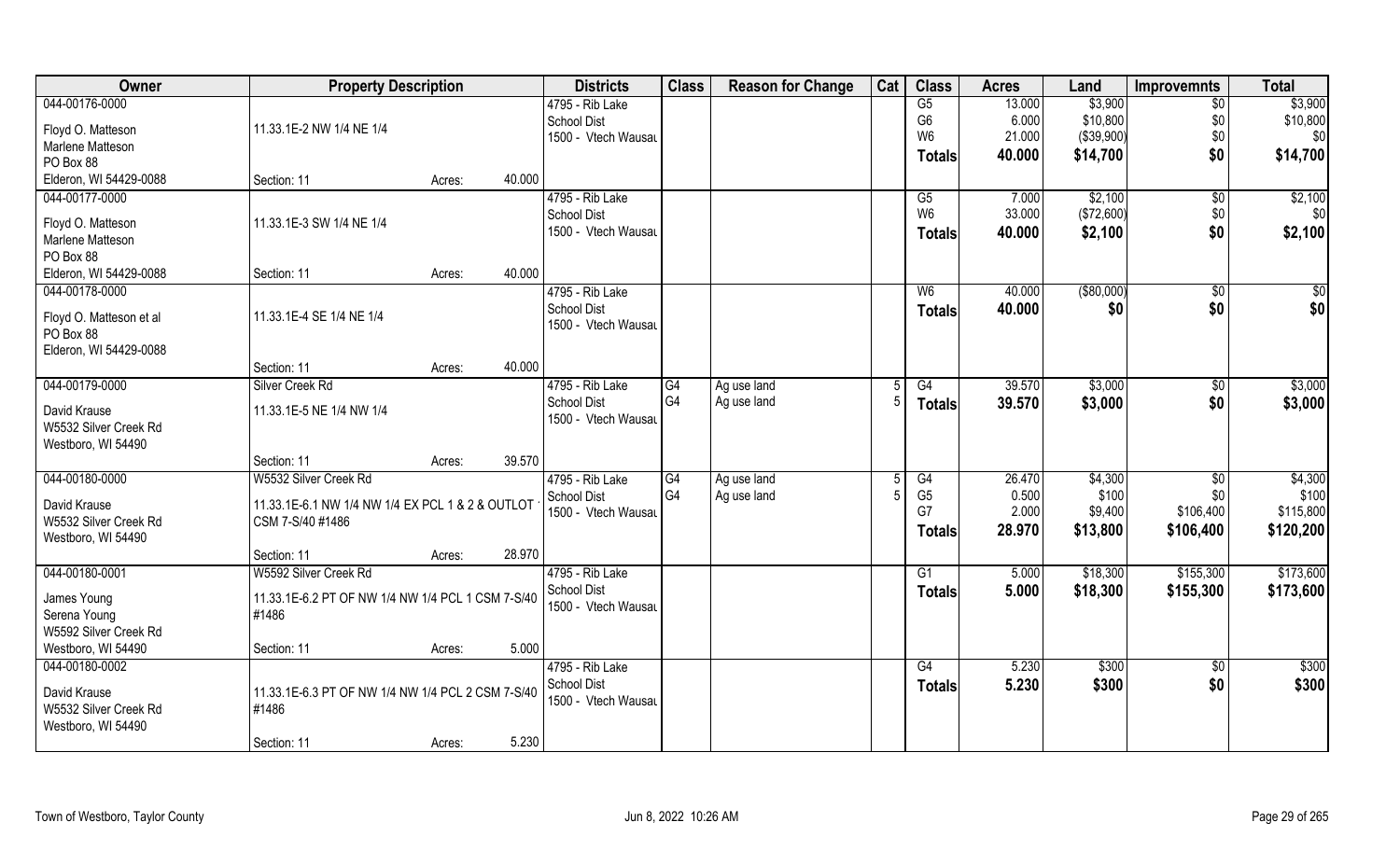| Owner                                                                                           | <b>Property Description</b>                                                                               | <b>Districts</b>                                                | <b>Class</b>               | <b>Reason for Change</b>                                                | Cat | <b>Class</b>                                                                | <b>Acres</b>                                 | Land                                                   | <b>Improvemnts</b>                          | <b>Total</b>                                             |
|-------------------------------------------------------------------------------------------------|-----------------------------------------------------------------------------------------------------------|-----------------------------------------------------------------|----------------------------|-------------------------------------------------------------------------|-----|-----------------------------------------------------------------------------|----------------------------------------------|--------------------------------------------------------|---------------------------------------------|----------------------------------------------------------|
| 044-00180-0003                                                                                  | Silver Creek Rd                                                                                           | 4795 - Rib Lake                                                 |                            |                                                                         |     | G4                                                                          | 0.180                                        | \$100                                                  | $\overline{50}$                             | \$100                                                    |
| David Krause<br>W5532 Silver Creek Rd<br>Westboro, WI 54490                                     | 11.33.1E-6.4 PT OF NW 1/4 NW 1/4 OUTLOT 1 CSM<br>7-S/40 #1486                                             | <b>School Dist</b><br>1500 - Vtech Wausau                       |                            |                                                                         |     | <b>Totals</b>                                                               | 0.180                                        | \$100                                                  | \$0                                         | \$100                                                    |
|                                                                                                 | 0.180<br>Section: 11<br>Acres:                                                                            |                                                                 |                            |                                                                         |     |                                                                             |                                              |                                                        |                                             |                                                          |
| 044-00181-0000<br>David Krause                                                                  | Silver Creek Rd<br>11.33.1E-7.1 SW 1/4 NW 1/4 EX PCL 1 CSM 13-S/312                                       | 4795 - Rib Lake<br>School Dist                                  |                            |                                                                         |     | G4<br>G <sub>5</sub>                                                        | 4.860<br>20.280                              | \$1,100<br>\$6,300                                     | \$0<br>\$0                                  | \$1,100<br>\$6,300                                       |
| W5532 Silver Creek Rd<br>Westboro, WI 54490                                                     | #2644 (BNG PTLY IN SE 1/4 NW 1/4)                                                                         | 1500 - Vtech Wausau                                             |                            |                                                                         |     | G5M<br><b>Totals</b>                                                        | 13.000<br>38.140                             | \$10,400<br>\$17,800                                   | \$0<br>\$0                                  | \$10,400<br>\$17,800                                     |
|                                                                                                 | 38.140<br>Section: 11<br>Acres:                                                                           |                                                                 |                            |                                                                         |     |                                                                             |                                              |                                                        |                                             |                                                          |
| 044-00181-0001<br>Donajean Brandner<br>W5532 Silver Creek Rd<br>Westboro, WI 54490              | W5511 Silver Creek Rd<br>11.33.1E-7.2 PT OF SW 1/4 NW 1/4 & SE 1/4 NW 1/4<br>PCL1 CSM 13-S/312 #2644      | 4795 - Rib Lake<br><b>School Dist</b><br>1500 - Vtech Wausal G4 | G1<br>G <sub>1</sub><br>G4 | <b>NSF</b><br>Shift from pasture<br>Ag use land<br>Shift to residential | 5   | G1<br>G <sub>4</sub><br><b>Totals</b>                                       | 1.120<br>1.140<br>2.260                      | \$6,400<br>\$300<br>\$6,700                            | \$141,500<br>\$0<br>\$141,500               | \$147,900<br>\$300<br>\$148,200                          |
|                                                                                                 | 2.260<br>Section: 11<br>Acres:                                                                            |                                                                 |                            |                                                                         |     |                                                                             |                                              |                                                        |                                             |                                                          |
| 044-00182-0000                                                                                  | Silver Creek Rd                                                                                           | 4795 - Rib Lake                                                 | G4                         | Ag use land                                                             |     | G4                                                                          | 17.880                                       | \$1,900                                                | \$0                                         | \$1,900                                                  |
| David Krause<br>W5532 Silver Creek Rd<br>Westboro, WI 54490                                     | 11.33.1E-8 SE 1/4 NW 1/4 EX PCL 1 CSM 13-S/312<br>#2644 (BNG PTLY IN SW 1/4 NW 1/4)                       | <b>School Dist</b><br>1500 - Vtech Wausau                       | G4                         | Ag use land                                                             |     | G <sub>5</sub><br>G5M<br><b>Totals</b>                                      | 10.970<br>9.500<br>38.350                    | \$2,800<br>\$7,600<br>\$12,300                         | \$0<br>\$0<br>\$0                           | \$2,800<br>\$7,600<br>\$12,300                           |
|                                                                                                 | 38.350<br>Section: 11<br>Acres:                                                                           |                                                                 |                            |                                                                         |     |                                                                             |                                              |                                                        |                                             |                                                          |
| 044-00183-0000<br>Henry Krause<br>Marian Krause<br>N8950 Silver Creek Rd<br>Westsboro, WI 54490 | N8950 Silver Creek Rd<br>11.33.1E-9.1 NE 1/4 SW 1/4 EX E 25' OF N 600'<br>38.110<br>Section: 11<br>Acres: | 4795 - Rib Lake<br><b>School Dist</b><br>1500 - Vtech Wausau    | G4                         | Ag use land                                                             | 5   | G1<br>G <sub>4</sub><br>G <sub>5</sub><br>G <sub>5</sub> M<br><b>Totals</b> | 2.000<br>9.110<br>12.000<br>15.000<br>38.110 | \$13,000<br>\$1,800<br>\$3,800<br>\$12,000<br>\$30,600 | \$125,500<br>\$0<br>\$0<br>\$0<br>\$125,500 | \$138,500<br>\$1,800<br>\$3,800<br>\$12,000<br>\$156,100 |
| 044-00184-0000                                                                                  | Silver Creek Rd                                                                                           | 4795 - Rib Lake                                                 |                            |                                                                         |     | G4                                                                          | 0.340                                        | \$100                                                  | \$0                                         | \$100                                                    |
| Robert L. Pipkorn<br>Dawn M. Pipkorn<br>W5885 Rindt Rd                                          | 11.33.1E-9.2 PT OF NE 1/4 SW 1/4 E 25' OF N 600'<br><b>THRF</b>                                           | School Dist<br>1500 - Vtech Wausau                              |                            |                                                                         |     | <b>Totals</b>                                                               | 0.340                                        | \$100                                                  | \$0                                         | \$100                                                    |
| Westboro, WI 54490                                                                              | 0.340<br>Section: 11<br>Acres:                                                                            |                                                                 |                            |                                                                         |     |                                                                             |                                              |                                                        |                                             |                                                          |
| 044-00185-0000<br>Henry Krause<br>Marian Krause                                                 | Silver Creek Rd<br>11.33.1E-10 NW 1/4 SW 1/4                                                              | 4795 - Rib Lake<br><b>School Dist</b><br>1500 - Vtech Wausau    |                            |                                                                         |     | G6<br><b>Totals</b>                                                         | 39.030<br>39.030                             | \$66,800<br>\$66,800                                   | $\sqrt{$0}$<br>\$0                          | \$66,800<br>\$66,800                                     |
| N8950 Silver Creek Rd<br>Westsboro, WI 54490                                                    | 39.030<br>Section: 11<br>Acres:                                                                           |                                                                 |                            |                                                                         |     |                                                                             |                                              |                                                        |                                             |                                                          |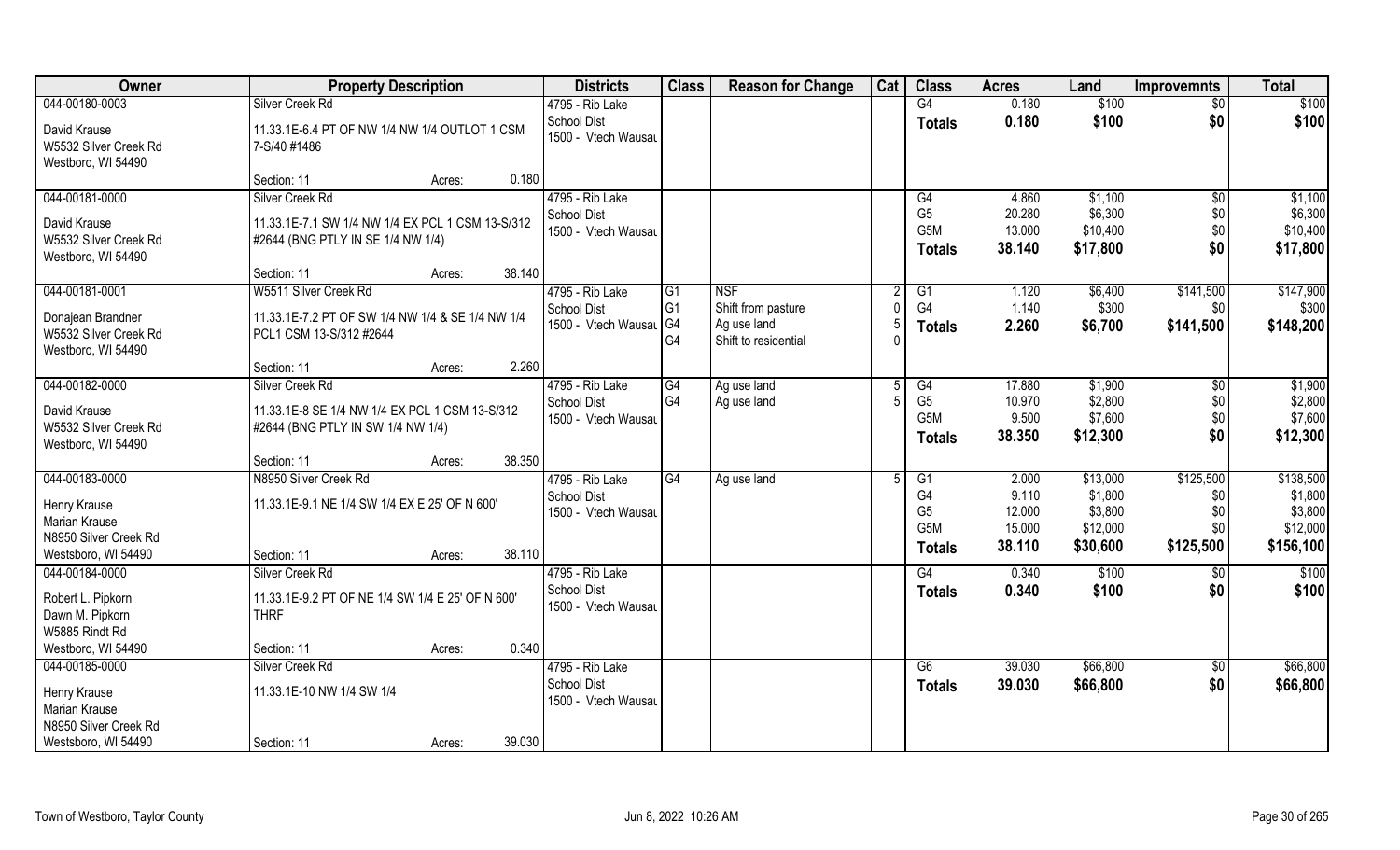| Owner                    | <b>Property Description</b>                        | <b>Districts</b>    | <b>Class</b>    | <b>Reason for Change</b> | Cat | <b>Class</b>   | <b>Acres</b> | Land            | <b>Improvemnts</b> | <b>Total</b>    |
|--------------------------|----------------------------------------------------|---------------------|-----------------|--------------------------|-----|----------------|--------------|-----------------|--------------------|-----------------|
| 044-00186-0000           | County Rd D                                        | 4795 - Rib Lake     |                 |                          |     | G6             | 37.640       | \$67,800        | $\overline{50}$    | \$67,800        |
| <b>Brian Hedlund</b>     | 11.33.1E-11.1 SW 1/4 SW 1/4 EX HWY R/W (1.54 AC)   | <b>School Dist</b>  |                 |                          |     | <b>Totals</b>  | 37.640       | \$67,800        | \$0                | \$67,800        |
| <b>Brenda Hedlund</b>    |                                                    | 1500 - Vtech Wausau |                 |                          |     |                |              |                 |                    |                 |
| 140 W State St           |                                                    |                     |                 |                          |     |                |              |                 |                    |                 |
| Medford, WI 54451        | 37.640<br>Section: 11<br>Acres:                    |                     |                 |                          |     |                |              |                 |                    |                 |
| 044-00186-0001           | County Rd D                                        | 4795 - Rib Lake     |                 |                          |     | X3             | 11.200       | $\overline{50}$ | \$0                | \$0             |
|                          |                                                    | <b>School Dist</b>  |                 |                          |     | Totals         | 11.200       | \$0             | \$0                | \$0             |
| Taylor County of         | 11.33.1E-11.2 PT OF SW 1/4 SW 1/4 HWY "D" R/W      | 1500 - Vtech Wausau |                 |                          |     |                |              |                 |                    |                 |
| c/o Highway Dept         | THRU SW 1/4 SW 1/4, SE 1/4 SW 1/4, SW 1/4 SE 1/4 & |                     |                 |                          |     |                |              |                 |                    |                 |
| 224 S Second St          | SE 1/4 SE 1/4                                      |                     |                 |                          |     |                |              |                 |                    |                 |
| Medford, WI 54451        | 11.200<br>Section: 11<br>Acres:                    |                     |                 |                          |     |                |              |                 |                    |                 |
| 044-00187-0000           | County Rd D                                        | 4795 - Rib Lake     |                 |                          |     | $W_5$          | 2.970        | ( \$5,900)      | \$0                | $\overline{50}$ |
| Wayne LLC                | 11.33.1E-12.1 SE 1/4 SW 1/4 EX THAT PT LYG NWLY    | School Dist         |                 |                          |     | <b>Totals</b>  | 2.970        | \$0             | \$0                | \$0             |
| 310 S Main St            | OF COUNTY TRUNK HWY D EX HWY RW (3.76 AC)          | 1500 - Vtech Wausau |                 |                          |     |                |              |                 |                    |                 |
| Chippewa Falls, WI 54729 |                                                    |                     |                 |                          |     |                |              |                 |                    |                 |
|                          | 2.970<br>Section: 11<br>Acres:                     |                     |                 |                          |     |                |              |                 |                    |                 |
| 044-00187-0001           | W5450 County Rd D                                  | 4795 - Rib Lake     |                 |                          |     | G1             | 2.000        | \$13,000        | \$49,100           | \$62,100        |
|                          |                                                    | <b>School Dist</b>  |                 |                          |     | G <sub>6</sub> | 29.880       | \$53,800        | \$0                | \$53,800        |
| <b>Brian Hedlund</b>     | 11.33.1E-12.2 PT OF SE 1/4 SW 1/4 THAT PT LYG      | 1500 - Vtech Wausau |                 |                          |     | <b>Totals</b>  | 31.880       | \$66,800        | \$49,100           | \$115,900       |
| <b>Brenda Hedlund</b>    | NWLY OF COUNTY TRUNK HWY D                         |                     |                 |                          |     |                |              |                 |                    |                 |
| 140 W State St           |                                                    |                     |                 |                          |     |                |              |                 |                    |                 |
| Medford, WI 54451        | 31.880<br>Section: 11<br>Acres:                    |                     |                 |                          |     |                |              |                 |                    |                 |
| 044-00188-0000           | W5210 County Rd D                                  | 4795 - Rib Lake     | $\overline{G4}$ | Ag use land              | 5   | G4             | 39.340       | \$7,000         | \$0                | \$7,000         |
| Robert L. Pipkorn        | 11.33.1E-13.1 NE 1/4 SE 1/4 EX PCL 1 OF CSM REC &  | <b>School Dist</b>  |                 |                          |     | G <sub>5</sub> | 1.000        | \$400           | \$0                | \$400           |
| Dawn M. Pipkorn          | SHWN IN 1-S/222 #222 & EX PCL BEG AT SE COR OF     | 1500 - Vtech Wausau |                 |                          |     | G7             | 2.000        | \$9,400         | \$99,300           | \$108,700       |
| W5885 Rindt Rd           | PCL 1; NLY 250'; ELY 40'; SLY 250'; WLY 40' TO POB |                     |                 |                          |     | Totals         | 42.340       | \$16,800        | \$99,300           | \$116,100       |
| Westboro, WI 54490       | Section: 11<br>42.340<br>Acres:                    |                     |                 |                          |     |                |              |                 |                    |                 |
| 044-00189-0000           | W5260 County Rd D                                  | 4795 - Rib Lake     |                 |                          |     | G1             | 1.380        | \$11,100        | \$151,500          | \$162,600       |
|                          |                                                    | <b>School Dist</b>  |                 |                          |     | <b>Totals</b>  | 1.380        | \$11,100        | \$151,500          | \$162,600       |
| Allen K. Beard           | 11.33.1E-13.2 PT OF NE 1/4 SE 1/4 PCL 1 OF CSM     | 1500 - Vtech Wausau |                 |                          |     |                |              |                 |                    |                 |
| Gail R. Beard            | REC & SHWN IN 1-S/222 #222 & A PCL BEG AT SE       |                     |                 |                          |     |                |              |                 |                    |                 |
| W5260 County Rd D        | COR OF PCL 1; NLY 250'; ELY 40'; SLY 250'; WLY 40' |                     |                 |                          |     |                |              |                 |                    |                 |
| Westboro, WI 54490       | 1.380<br>Section: 11<br>Acres:                     |                     |                 |                          |     |                |              |                 |                    |                 |
| 044-00190-0000           | County Rd D                                        | 4795 - Rib Lake     | G4              | Ag use land              | 5   | G4             | 41.670       | \$3,700         | $\sqrt{$0}$        | \$3,700         |
| Robert L. Pipkorn        | 11.33.1E-14.1 NW 1/4 SE 1/4 EXC W 50' OF S 300' OF | <b>School Dist</b>  |                 |                          |     | <b>Totals</b>  | 41.670       | \$3,700         | \$0                | \$3,700         |
| Dawn M. Pipkorn          | N 900'                                             | 1500 - Vtech Wausau |                 |                          |     |                |              |                 |                    |                 |
| W5885 Rindt Rd           |                                                    |                     |                 |                          |     |                |              |                 |                    |                 |
| Westboro, WI 54490       | 41.670<br>Section: 11<br>Acres:                    |                     |                 |                          |     |                |              |                 |                    |                 |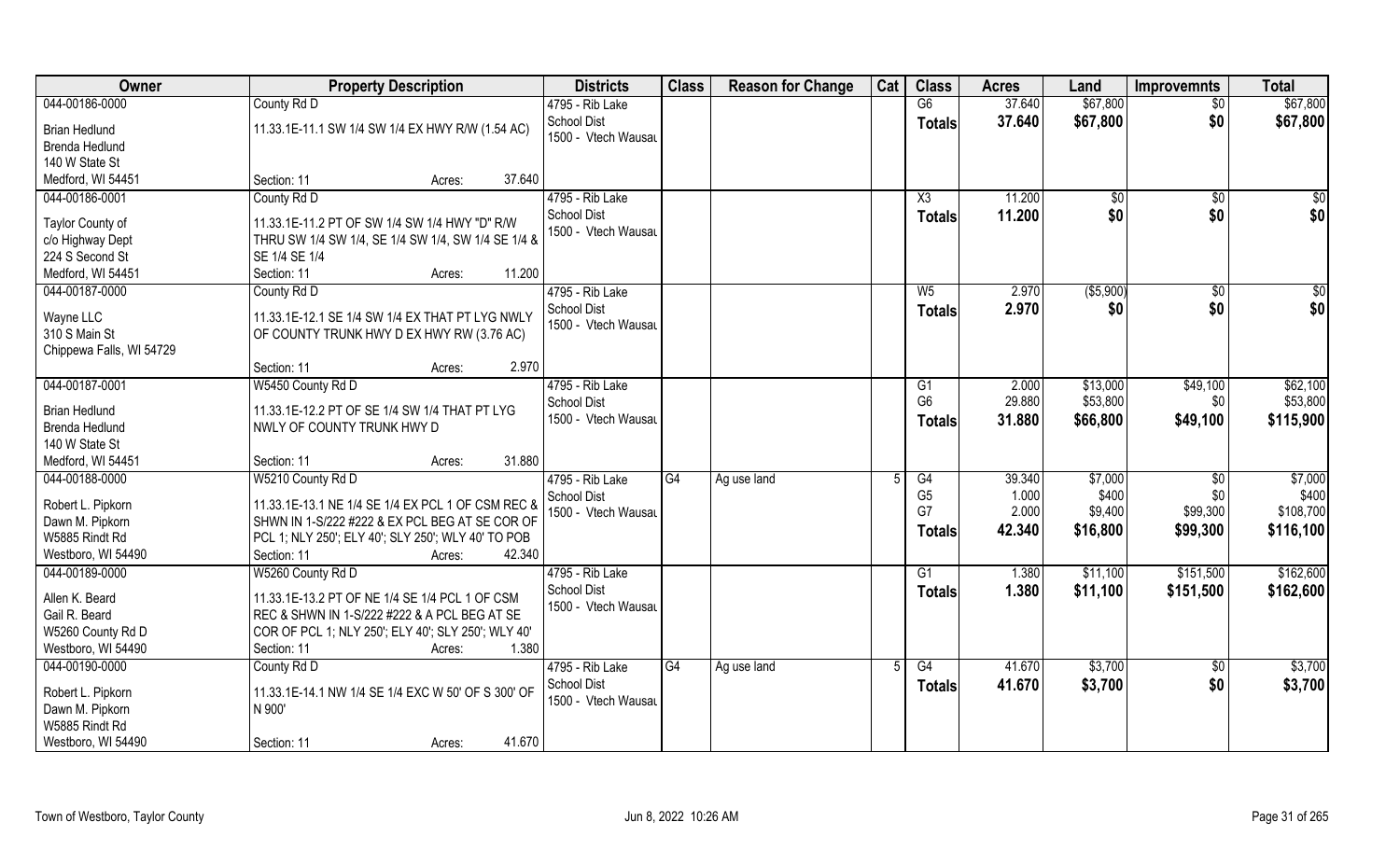| Owner                                   | <b>Property Description</b>                         | <b>Districts</b>    | <b>Class</b>   | <b>Reason for Change</b> | Cat | <b>Class</b>     | <b>Acres</b> | Land        | <b>Improvemnts</b> | <b>Total</b>  |
|-----------------------------------------|-----------------------------------------------------|---------------------|----------------|--------------------------|-----|------------------|--------------|-------------|--------------------|---------------|
| 044-00191-0000                          | Silver Reek Rd                                      | 4795 - Rib Lake     |                |                          |     | G1               | 0.340        | \$4,400     | \$0                | \$4,400       |
| Henry Krause                            | 11.33.1E-14.2 PT OF NW 1/4 SE 1/4 W 50' OF S 300' O | School Dist         |                |                          |     | <b>Totals</b>    | 0.340        | \$4,400     | \$0                | \$4,400       |
| Marian Krause                           | N 900' THRF                                         | 1500 - Vtech Wausau |                |                          |     |                  |              |             |                    |               |
| N8950 Silver Creek Rd                   |                                                     |                     |                |                          |     |                  |              |             |                    |               |
| Westsboro, WI 54490                     | 0.340<br>Section: 11<br>Acres:                      |                     |                |                          |     |                  |              |             |                    |               |
| 044-00192-0000                          | County Rd D                                         | 4795 - Rib Lake     |                |                          |     | $W_5$            | 30.990       | ( \$39,900) | \$0                | $\frac{1}{6}$ |
|                                         |                                                     | <b>School Dist</b>  |                |                          |     | <b>Totals</b>    | 30.990       | \$0         | \$0                | \$0           |
| Wayne LLC                               | 11.33.1E-15.1 SW 1/4 SE 1/4 EX THAT PT LYG NWLY     | 1500 - Vtech Wausau |                |                          |     |                  |              |             |                    |               |
| 310 S Main St                           | OF COUNTY TRUNK HWY D EX HWY RW (3.33 AC)           |                     |                |                          |     |                  |              |             |                    |               |
| Chippewa Falls, WI 54729                |                                                     |                     |                |                          |     |                  |              |             |                    |               |
|                                         | 30.990<br>Section: 11<br>Acres:                     |                     |                |                          |     |                  |              |             |                    |               |
| 044-00192-0001                          | County Rd D                                         | 4795 - Rib Lake     |                |                          |     | $\overline{G5}$  | 5.000        | \$1,800     | $\sqrt[6]{}$       | \$1,800       |
| <b>Brian Hedlund</b>                    | 11.33.1E-15.2 PT OF SW 1/4 SE 1/4 THAT PT LYG       | <b>School Dist</b>  |                |                          |     | G <sub>6</sub>   | 1.700        | \$2,700     | \$0                | \$2,700       |
| Brenda Hedlund                          | NWLY OF COUNTY TRUNK HWY D (SUBJ EASMNT             | 1500 - Vtech Wausau |                |                          |     | <b>Totals</b>    | 6.700        | \$4,500     | \$0                | \$4,500       |
| 140 W State St                          | #324447)                                            |                     |                |                          |     |                  |              |             |                    |               |
| Medford, WI 54451                       | 6.700<br>Section: 11<br>Acres:                      |                     |                |                          |     |                  |              |             |                    |               |
| 044-00193-0000                          | W5219 County Rd D                                   | 4795 - Rib Lake     |                |                          |     | G <sub>1</sub>   | 5.000        | \$18,400    | \$106,600          | \$125,000     |
|                                         |                                                     | School Dist         |                |                          |     | G4               | 3.000        | \$600       | \$0                | \$600         |
| Darrin S. Fritsch                       | 11.33.1E-16.1 SE 1/4 SE 1/4 EX OUTLOT 1 CSM         | 1500 - Vtech Wausau |                |                          |     | G <sub>5</sub>   | 21.350       | \$7,500     | \$0                | \$7,500       |
| <b>Grace Fritsch</b>                    | 10-S/37 #2033 EX PCL AS SHWN IN CSM 1-S/9 #9 &      |                     |                |                          |     | G <sub>6</sub>   | 1.000        | \$1,600     | \$0                | \$1,600       |
| W5219 County Rd D<br>Westboro, WI 54490 | EX HWY R/W (1.73 AC)<br>40.350                      |                     |                |                          |     | W <sub>6</sub>   | 10.000       | (\$17,000)  | \$0                | \$0           |
|                                         | Section: 11<br>Acres:                               |                     |                |                          |     | <b>Totals</b>    | 40.350       | \$28,100    | \$106,600          | \$134,700     |
| 044-00194-0000                          | W5235 County Rd D                                   | 4795 - Rib Lake     |                |                          |     | G1               | 2.620        | \$11,900    | \$84,900           | \$96,800      |
| Daniel R. Jacobson                      | 11.33.1E-16.2 PT OF SE 1/4 SE 1/4 PCL AS SHWN ON    | School Dist         |                |                          |     | <b>Totals</b>    | 2.620        | \$11,900    | \$84,900           | \$96,800      |
| Laura J. Jacobson                       | CSM VOL 1-S/9 #9 & OUTLOT 1 CSM 10-S/37 #2033       | 1500 - Vtech Wausau |                |                          |     |                  |              |             |                    |               |
| W5235 County Rd D                       |                                                     |                     |                |                          |     |                  |              |             |                    |               |
| Westboro, WI 54490                      | 2.620<br>Section: 11<br>Acres:                      |                     |                |                          |     |                  |              |             |                    |               |
| 044-00195-0000                          |                                                     | 4795 - Rib Lake     |                |                          |     |                  |              |             |                    |               |
|                                         |                                                     | <b>School Dist</b>  |                |                          |     | <b>Totals</b>    |              |             |                    |               |
| Note                                    | 12.33.1E-0 SE 1/4 VILLAGE OF WESTBORO               | 1500 - Vtech Wausau |                |                          |     |                  |              |             |                    |               |
| Na Na                                   |                                                     |                     |                |                          |     |                  |              |             |                    |               |
| Na, WI 99999                            |                                                     |                     |                |                          |     |                  |              |             |                    |               |
|                                         | 0.000<br>Section: 12<br>Acres:                      |                     |                |                          |     |                  |              |             |                    |               |
| 044-00196-0000                          | N9108 Business Hwy 13                               | 4795 - Rib Lake     | G <sub>1</sub> | Addition, remodel        |     | G1               | 2.000        | \$13,000    | \$105,400          | \$118,400     |
| <b>Timothy Filipiak</b>                 | 12.33.1E-1.1 NE 1/4 NE 1/4 EX COM AT INT OF EAST    | <b>School Dist</b>  | G <sub>4</sub> | Ag use land              |     | G4               | 10.000       | \$2,000     | \$0                | \$2,000       |
| N9108 Business Hwy 13                   | BDY OF RR R/W & SOUTH SEC LN; EAST TO               | 1500 - Vtech Wausau |                |                          |     | G <sub>5</sub> M | 21.180       | \$18,000    | \$0                | \$18,000      |
| Westboro, WI 54490                      | SOUTHEAST COR; NORTH 210'; WEST TO PT 210' N        |                     |                |                          |     | <b>Totals</b>    | 33.180       | \$33,000    | \$105,400          | \$138,400     |
|                                         | 33.180<br>Section: 12<br>Acres:                     |                     |                |                          |     |                  |              |             |                    |               |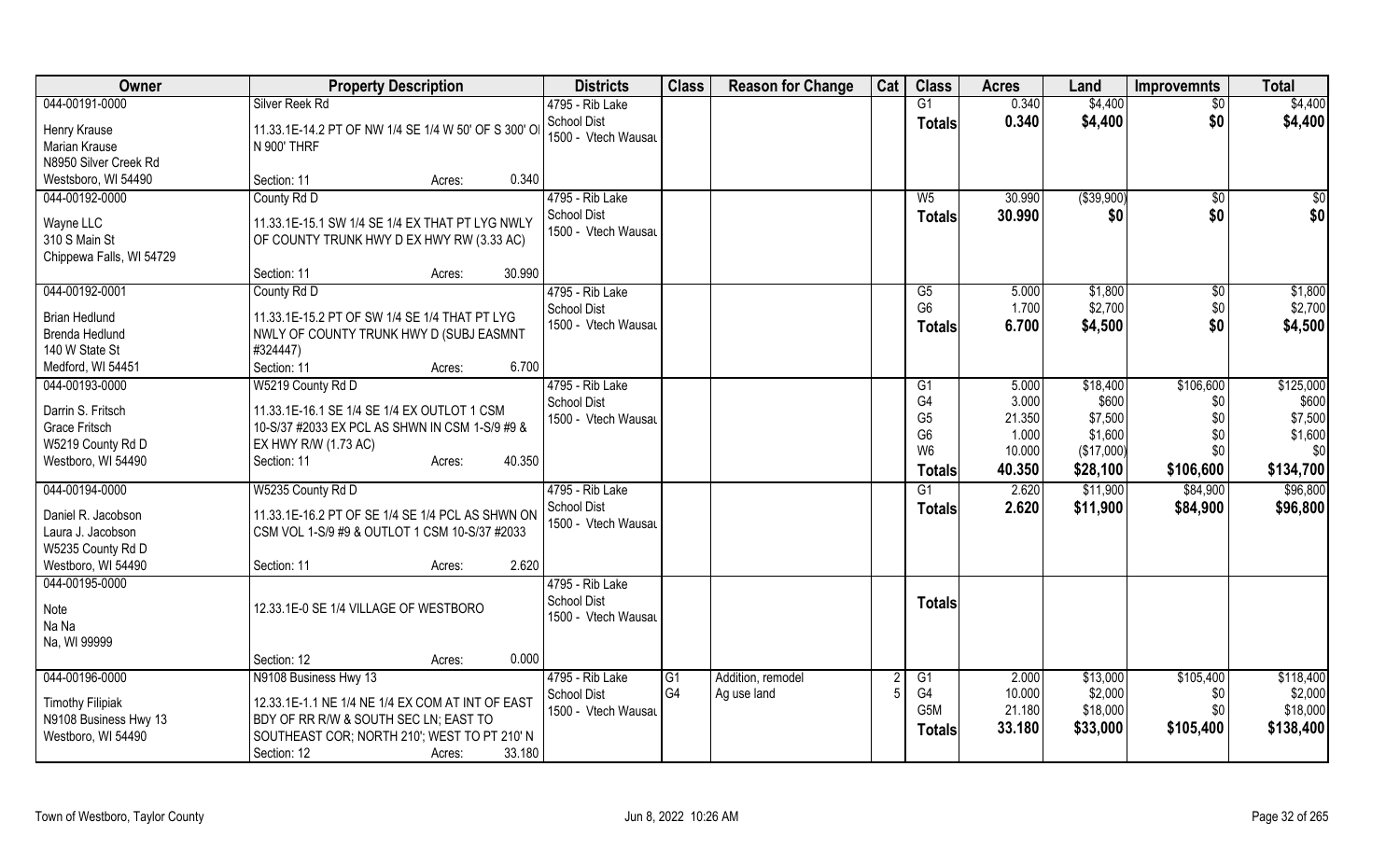| Owner                   | <b>Property Description</b>                        | <b>Districts</b>     | <b>Class</b> | <b>Reason for Change</b> | Cat | <b>Class</b>   | <b>Acres</b> | Land     | <b>Improvemnts</b> | <b>Total</b> |
|-------------------------|----------------------------------------------------|----------------------|--------------|--------------------------|-----|----------------|--------------|----------|--------------------|--------------|
| 044-00197-0000          | N9080 Business Hwy 13                              | 4795 - Rib Lake      |              |                          |     | G1             | 1.210        | \$10,600 | \$1,900            | \$12,500     |
| <b>Timothy Filipiak</b> | 12.33.1E-1.2 PT OF NE 1/4 NE 1/4 COM AT INTR OF E  | <b>School Dist</b>   |              |                          |     | <b>Totals</b>  | 1.210        | \$10,600 | \$1,900            | \$12,500     |
| N9108 Business Hwy 13   | BDY OF RR R/W & S SEC LN E 250' N AT RA 210' W     | 1500 - Vtech Wausau  |              |                          |     |                |              |          |                    |              |
| Westboro, WI 54490      | 250' S AT RA TO POB                                |                      |              |                          |     |                |              |          |                    |              |
|                         | 1.210<br>Section: 12<br>Acres:                     |                      |              |                          |     |                |              |          |                    |              |
| 044-00197-0001          |                                                    | 4795 - Rib Lake      |              |                          |     | G4             | 1.000        | \$200    | \$0                | \$200        |
|                         |                                                    | <b>School Dist</b>   |              |                          |     | G <sub>6</sub> | 3.580        | \$6,400  | \$0                | \$6,400      |
| <b>Timothy Filipiak</b> | 12.33.1E-1.3 PT OF NE 1/4 NE 1/4 PCL COM AT INTER  | 1500 - Vtech Wausau  |              |                          |     |                | 4.580        |          | \$0                |              |
| N9108 Business Hwy 13   | OF RR R/W & SOUTH LN; EAST 250' TO POB; CONT       |                      |              |                          |     | <b>Totals</b>  |              | \$6,600  |                    | \$6,600      |
| Westboro, WI 54490      | EAST TO SE COR; NORTH 210'; WEST TO PT 250'        |                      |              |                          |     |                |              |          |                    |              |
|                         | 4.580<br>Section: 12<br>Acres:                     |                      |              |                          |     |                |              |          |                    |              |
| 044-00198-0000          | W4985 Peterson Ln                                  | 4795 - Rib Lake      |              |                          |     | G1             | 2.000        | \$13,000 | \$127,100          | \$140,100    |
|                         |                                                    | <b>School Dist</b>   |              |                          |     | G <sub>5</sub> | 9.000        | \$3,200  | \$0                | \$3,200      |
| Bryan L. Strobach       | 12.33.1E-2.1 NW 1/4 NE 1/4 EX PCLS 144/497 121/366 | 1500 - Vtech Wausau  |              |                          |     | G <sub>6</sub> | 11.860       | \$21,300 | \$0                | \$21,300     |
| W4985 Peterson Ln       | 131/396 & EX HWY 13 R/W (0.56) EX RR R/W, EX OLD   |                      |              |                          |     | <b>Totals</b>  | 22.860       | \$37,500 | \$127,100          | \$164,600    |
| Westboro, WI 54490      | HWY 13 & EX THAT PT LYG E OF BUS HWY 13 & RR       |                      |              |                          |     |                |              |          |                    |              |
|                         | Section: 12<br>22.860<br>Acres:                    |                      |              |                          |     |                |              |          |                    |              |
| 044-00199-0000          | N9139 Business Hwy 13                              | 7020 - Sanitary Dist |              |                          |     | G1             | 3.360        | \$15,500 | \$43,300           | \$58,800     |
| Leon W. Jarchow         | 12.33.1E-2.2 PT OF NW 1/4 NE 1/4 BEG ON W LN OF    | 4795 - Rib Lake      |              |                          |     | <b>Totals</b>  | 3.360        | \$15,500 | \$43,300           | \$58,800     |
| Nancy A. Jarchow        | HWY 13 & N LN OF 40; S 636'; W 230'; N 636'; E TO  | School Dist          |              |                          |     |                |              |          |                    |              |
| N9139 Business Hwy 13   | <b>BEG</b>                                         | 1500 - Vtech Wausau  |              |                          |     |                |              |          |                    |              |
| Westboro, WI 54490      | Section: 12<br>3.360<br>Acres:                     |                      |              |                          |     |                |              |          |                    |              |
| 044-00200-0000          | N9125 Business Hwy 13                              | 7020 - Sanitary Dist |              |                          |     | G1             | 1.000        | \$10,000 | \$19,300           | \$29,300     |
|                         |                                                    | 4795 - Rib Lake      |              |                          |     | <b>Totals</b>  | 1.000        | \$10,000 | \$19,300           | \$29,300     |
| Lueth, LLC              | 12.33.1E-2.3 PT OF NW 1/4 NE 1/4 BEG AT N LN OF 4( | <b>School Dist</b>   |              |                          |     |                |              |          |                    |              |
| N7909 Beards Ln         | & W LN OF HWY 13 S ALG W LN OF HWY 636' TO POI     | 1500 - Vtech Wausau  |              |                          |     |                |              |          |                    |              |
| Westboro, WI 54490      | W 230' S 190' E TO W LN OF HWY N TO BEG            |                      |              |                          |     |                |              |          |                    |              |
|                         | 1.000<br>Section: 12<br>Acres:                     |                      |              |                          |     |                |              |          |                    |              |
| 044-00201-0000          | N9105 Business Hwy 13                              | 7020 - Sanitary Dist |              |                          |     | G1             | 5.430        | \$19,000 | \$139,200          | \$158,200    |
| Bryan D. Regier         | 12.33.1E-2.4 PT OF NW 1/4 NE 1/4 BEG ON W LN OF    | 4795 - Rib Lake      |              |                          |     | <b>Totals</b>  | 5.430        | \$19,000 | \$139,200          | \$158,200    |
| Amanda W. Regier        | HWY 13 & S LN OF 40 W 445' N 533' ELY TO W LN OF   | School Dist          |              |                          |     |                |              |          |                    |              |
| N9105 Business Hwy 13   | HWY SLY ALG HWY 530' TO BEG (EASMNT ON PCL 1       | 1500 - Vtech Wausau  |              |                          |     |                |              |          |                    |              |
| Westboro, WI 54490      | 5.430<br>Section: 12<br>Acres:                     |                      |              |                          |     |                |              |          |                    |              |
| 044-00201-0001          | Peterson Ln                                        | 4795 - Rib Lake      |              |                          |     | G4             | 0.630        | \$100    | \$0                | \$100        |
|                         |                                                    | <b>School Dist</b>   |              |                          |     | G <sub>6</sub> | 1.320        | \$2,400  | \$0                | \$2,400      |
| <b>Timothy Filipiak</b> | 12.33.1E-2.5 PT OF NW 1/4 NE 1/4 THT PT LYG E OF   | 1500 - Vtech Wausau  |              |                          |     | <b>Totals</b>  | 1.950        | \$2,500  | \$0                | \$2,500      |
| N9108 Business Hwy 13   | BUS HWY 13 EX RR R/W                               |                      |              |                          |     |                |              |          |                    |              |
| Westboro, WI 54490      |                                                    |                      |              |                          |     |                |              |          |                    |              |
|                         | 1.950<br>Section: 12<br>Acres:                     |                      |              |                          |     |                |              |          |                    |              |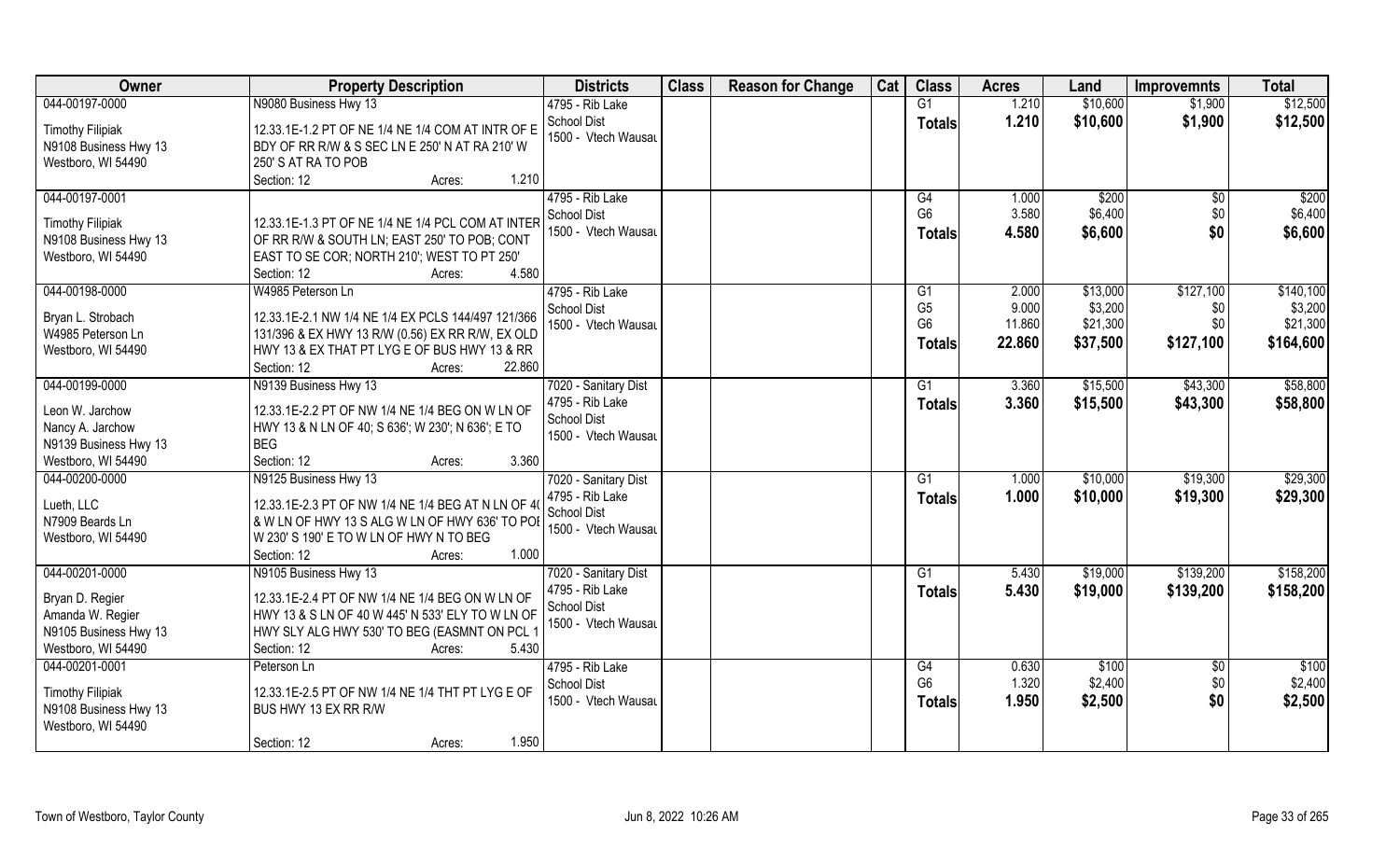| <b>Owner</b>                  | <b>Property Description</b>                          | <b>Districts</b>     | <b>Class</b> | <b>Reason for Change</b> | Cat | <b>Class</b>           | <b>Acres</b> | Land     | <b>Improvemnts</b> | <b>Total</b>    |
|-------------------------------|------------------------------------------------------|----------------------|--------------|--------------------------|-----|------------------------|--------------|----------|--------------------|-----------------|
| 044-00203-0001                | W4944 Appaloosa Ln Unit BARN                         | 4795 - Rib Lake      | G4           | Ag use land              |     | G4                     | 9.000        | \$1,400  | $\sqrt[6]{30}$     | \$1,400         |
| Kevin Weiss                   | 12.33.1E-3.1 SW 1/4 NE 1/4 EX E 1/2 N 1/2; EX COM    | <b>School Dist</b>   |              |                          |     | G <sub>5</sub>         | 7.000        | \$5,300  | \$0                | \$5,300         |
| Jodi Weiss                    | 185' W OF INT S LN & C/L HWY 13; 140' N & S & 160' E | 1500 - Vtech Wausau  |              |                          |     | G <sub>5</sub> M       | 6.000        | \$4,800  | \$0                | \$4,800         |
| W4974 Appaloosa Ln            | & W; EX N 209' OF THE S 1/2 OF E 1/2 & EX PCL 2 OF   |                      |              |                          |     | G7                     | 1.580        | \$7,400  | \$11,300           | \$18,700        |
| Westboro, WI 54490            | 23.580<br>Section: 12<br>Acres:                      |                      |              |                          |     | <b>Totals</b>          | 23.580       | \$18,900 | \$11,300           | \$30,200        |
|                               |                                                      |                      |              |                          |     |                        |              |          |                    |                 |
| 044-00204-0000                | N9039 Business Hwy 13                                | 7020 - Sanitary Dist |              |                          |     | G1                     | 4.360        | \$17,200 | \$86,000           | \$103,200       |
| Timothy L. Roiger             | 12.33.1E-3.2 S1/2 E1/2 N1/2 SW1/4 NE1/4 EX RR R/W &  | 4795 - Rib Lake      |              |                          |     | Totals                 | 4.360        | \$17,200 | \$86,000           | \$103,200       |
| N8825 Business Hwy 13         | EX HWY (SUBJ EASMNT #340236)                         | <b>School Dist</b>   |              |                          |     |                        |              |          |                    |                 |
| Westboro, WI 54490            |                                                      | 1500 - Vtech Wausau  |              |                          |     |                        |              |          |                    |                 |
|                               | 4.360<br>Section: 12<br>Acres:                       |                      |              |                          |     |                        |              |          |                    |                 |
| 044-00205-0000                | N9061 Business Hwy 13                                | 7020 - Sanitary Dist |              |                          |     | G1                     | 3.850        | \$16,300 | \$124,000          | \$140,300       |
|                               |                                                      | 4795 - Rib Lake      |              |                          |     | <b>Totals</b>          | 3.850        | \$16,300 | \$124,000          | \$140,300       |
| Tracy J. Hurt                 | 12.33.1E-3.3 N1/2 E1/2 N1/2 SW1/4 NE1/4              | <b>School Dist</b>   |              |                          |     |                        |              |          |                    |                 |
| N9061 Business Hwy 13         |                                                      | 1500 - Vtech Wausau  |              |                          |     |                        |              |          |                    |                 |
| Westboro, WI 54490            |                                                      |                      |              |                          |     |                        |              |          |                    |                 |
|                               | 3.850<br>Section: 12<br>Acres:                       |                      |              |                          |     |                        |              |          |                    |                 |
| 044-00206-0000                | Appaloosa Ln                                         | 7020 - Sanitary Dist |              |                          |     | G1                     | 0.510        | \$6,600  | \$900              | \$7,500         |
| Kevin R. Weiss                | 12.33.1E-3.4 PT OF SW 1/4 NE 1/4 COM AT PT ON S      | 4795 - Rib Lake      |              |                          |     | <b>Totals</b>          | 0.510        | \$6,600  | \$900              | \$7,500         |
| Jodi M. Weiss                 | LN 185' W OF INTER OF S LN & CEN LN OF HWY "13"      | School Dist          |              |                          |     |                        |              |          |                    |                 |
| W4974 Appaloosa Ln            | N 140' W 160' S 140' E ALG S LN TO POB 145/747       | 1500 - Vtech Wausau  |              |                          |     |                        |              |          |                    |                 |
| Westboro, WI 54490            | 0.510<br>Section: 12<br>Acres:                       |                      |              |                          |     |                        |              |          |                    |                 |
| 044-00207-0000                | N9019 Business Hwy 13                                | 7020 - Sanitary Dist |              |                          |     | G1                     | 1.000        | \$10,000 | \$88,900           | \$98,900        |
|                               |                                                      | 4795 - Rib Lake      |              |                          |     |                        | 1.000        | \$10,000 | \$88,900           | \$98,900        |
| Justin D. Berger              | 12.33.1E-3.5 PT OF S 1/2 SW 1/4 NE 1/4 BEG AT NE     | School Dist          |              |                          |     | <b>Totals</b>          |              |          |                    |                 |
| Shanna L. Roiger              | COR S 1/2; S 209'; W TO CTR LN STH #13 AS OF         | 1500 - Vtech Wausau  |              |                          |     |                        |              |          |                    |                 |
| N9019 Business Hwy 13         | 8-16-1976 & POB; W TO PT 209' W OF W LN HWY 13;      |                      |              |                          |     |                        |              |          |                    |                 |
| Westboro, WI 54490            | Section: 12<br>1.000<br>Acres:                       |                      |              |                          |     |                        |              |          |                    |                 |
| 044-00208-0001                | State Hwy 13                                         | 4795 - Rib Lake      |              |                          |     | $\overline{\text{X3}}$ | 12.120       | \$0      | $\overline{50}$    | $\overline{50}$ |
|                               |                                                      | <b>School Dist</b>   |              |                          |     | <b>Totals</b>          | 12.120       | \$0      | \$0                | \$0             |
| County Of Taylor & Price      | 12.33.1E-3.6 PT OF SW1/4 NE1/4 200' R/W THRU         | 1500 - Vtech Wausau  |              |                          |     |                        |              |          |                    |                 |
| c/o Forestry Recreation       | <b>NE1/4</b>                                         |                      |              |                          |     |                        |              |          |                    |                 |
| 224 S Second St               |                                                      |                      |              |                          |     |                        |              |          |                    |                 |
| Medford, WI 54451             | 12.120<br>Section: 12<br>Acres:                      |                      |              |                          |     |                        |              |          |                    |                 |
| 044-00208-0002                | W4956 Wilson Ln                                      | 7020 - Sanitary Dist |              |                          |     | X4                     | 0.230        | \$0      | \$0                | \$0             |
| Westboro Sanitary District #1 | 12.33.1E-3.7 PT OF SW 1/4 NE 1/4 PCL 2 CSM REC IN    | 4795 - Rib Lake      |              |                          |     | <b>Totals</b>          | 0.230        | \$0      | \$0                | \$0             |
| PO Box 127                    | 2-S/422 #422                                         | <b>School Dist</b>   |              |                          |     |                        |              |          |                    |                 |
| Westboro, WI 54490-0127       |                                                      | 1500 - Vtech Wausau  |              |                          |     |                        |              |          |                    |                 |
|                               | 0.230<br>Section: 12<br>Acres:                       |                      |              |                          |     |                        |              |          |                    |                 |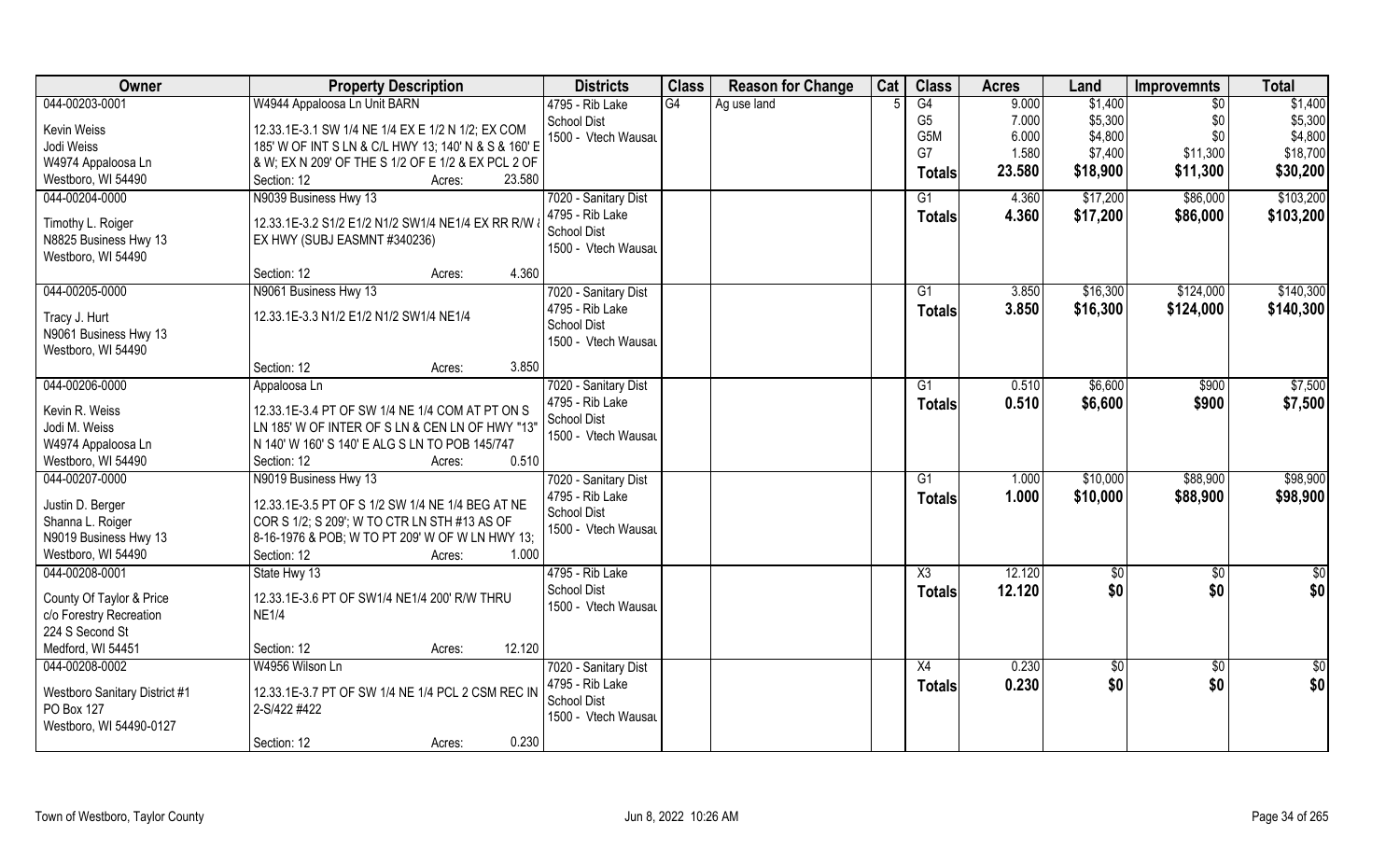| Owner                                                                                                 | <b>Property Description</b>                                                                                                                                                                                  | <b>Districts</b>                                                                     | <b>Class</b> | <b>Reason for Change</b> | Cat | <b>Class</b>                            | <b>Acres</b>              | Land                            | <b>Improvemnts</b>     | <b>Total</b>                    |
|-------------------------------------------------------------------------------------------------------|--------------------------------------------------------------------------------------------------------------------------------------------------------------------------------------------------------------|--------------------------------------------------------------------------------------|--------------|--------------------------|-----|-----------------------------------------|---------------------------|---------------------------------|------------------------|---------------------------------|
| 044-00208-0003<br><b>Westboro Sanitary District #1</b><br>PO Box 127<br>Westboro, WI 54490-0127       | W4996 Appaloosa Ln<br>12.33.1E-3.8 PT OF SW 1/4 NE 1/4 PCL 3 CSM REC IN<br>2-S/421 #421                                                                                                                      | 7020 - Sanitary Dist<br>4795 - Rib Lake<br><b>School Dist</b><br>1500 - Vtech Wausau |              |                          |     | X4<br><b>Totals</b>                     | 0.310<br>0.310            | \$0<br>\$0                      | $\sqrt{6}$<br>\$0      | \$0<br>\$0                      |
|                                                                                                       | 0.310<br>Section: 12<br>Acres:                                                                                                                                                                               |                                                                                      |              |                          |     |                                         |                           |                                 |                        |                                 |
| 044-00208-0004<br>Kevin Weiss<br>Jodi Weiss<br>W4974 Appaloosa Ln<br>Westboro, WI 54490               | W4974 Appaloosa Ln<br>12.33.1E-3.9 PT OF SW 1/4 NE 1/4 PT OF NW 1/4<br>THRF PCL COM 480' S & 160' W OF NE COR; N 208';<br>W 208'; S 208'; E 208' TO POB<br>0.990<br>Section: 12<br>Acres:                    | 7020 - Sanitary Dist<br>4795 - Rib Lake<br><b>School Dist</b><br>1500 - Vtech Wausau |              |                          |     | G1<br>Totals                            | 0.990<br>0.990            | \$9,700<br>\$9,700              | \$149,700<br>\$149,700 | \$159,400<br>\$159,400          |
| 044-00208-0005<br>Justin D. Berger<br>Shanna L. Roiger<br>N9019 Business Hwy 13<br>Westboro, WI 54490 | 12.33.1E-3.10 PT OF S 1/2 SW 1/4 NE 1/4 PCL COM<br>209' S & 209' W OF W LN HWY 13; W TO N-S C/L OF<br>40; N TO N LN OF S 1/2 SWNE; E TO PT 209' W OF W<br>1.640<br>Section: 12<br>Acres:                     | 7020 - Sanitary Dist<br>4795 - Rib Lake<br><b>School Dist</b><br>1500 - Vtech Wausau |              |                          |     | G1<br><b>Totals</b>                     | 1.640<br>1.640            | \$11,900<br>\$11,900            | \$0<br>\$0             | \$11,900<br>\$11,900            |
| 044-00208-0006<br>Shanna Berger<br>Justin D. Berger<br>N9019 Business Hwy 13<br>Westboro, WI 54490    | Business Hwy 13<br>12.33.1E-3.11 PT OF SW 1/4 NE 1/4 PCL BEG NE COR<br>OF S 1/2 SW 1/4 NE 1/4, S ALG E LN 209', W TO CTR<br>LN STH 13 AS OF 8-16-1976, N ALG CTR LN HWY TO<br>0.090<br>Section: 12<br>Acres: | 7020 - Sanitary Dist<br>4795 - Rib Lake<br>School Dist<br>1500 - Vtech Wausau        |              |                          |     | G1<br><b>Totals</b>                     | 0.090<br>0.090            | \$1,200<br>\$1,200              | \$0<br>\$0             | \$1,200<br>\$1,200              |
| 044-00209-0000<br><b>Timothy Filipiak</b><br>N9108 Business Hwy 13<br>Westboro, WI 54490              | 12.33.1E-4.1 SE 1/4 NE 1/4 NE 1/4 THRF<br>9.900<br>Section: 12<br>Acres:                                                                                                                                     | 4795 - Rib Lake<br><b>School Dist</b><br>1500 - Vtech Wausau                         |              |                          |     | $\overline{G6}$<br><b>Totals</b>        | 9.900<br>9.900            | \$17,000<br>\$17,000            | \$0<br>\$0             | \$17,000<br>\$17,000            |
| 044-00210-0001<br>Silver Creek Ranch, LLC<br>W352 N6681 Road J<br>Oconomowoc, WI 53066                | 12.33.1E-4.2 SE 1/4 NE 1/4 EX NE 1/4 & EX THE PART<br>WEST OF RR R/W (SUBJ EASMNT #379616)<br>23.180<br>Section: 12<br>Acres:                                                                                | 4795 - Rib Lake<br>School Dist<br>1500 - Vtech Wausau                                | G4           | Ag use land              |     | G4<br>G <sub>5</sub> M<br><b>Totals</b> | 9.000<br>14.180<br>23.180 | \$1,800<br>\$11,400<br>\$13,200 | \$0<br>\$0<br>\$0      | \$1,800<br>\$11,400<br>\$13,200 |
| 044-00210-0002<br>Shanna Berger<br>Justin D. Berger<br>N9019 Business Hwy 13<br>Westboro, WI 54490    | Business Hwy 13<br>12.33.1E-4.3 SE 1/4 NE 1/4 THAT PART WEST OF RR<br>R/W<br>0.700<br>Section: 12<br>Acres:                                                                                                  | 7020 - Sanitary Dist<br>4795 - Rib Lake<br><b>School Dist</b><br>1500 - Vtech Wausau |              |                          |     | G1<br><b>Totals</b>                     | 0.700<br>0.700            | \$7,800<br>\$7,800              | $\sqrt{6}$<br>\$0      | \$7,800<br>\$7,800              |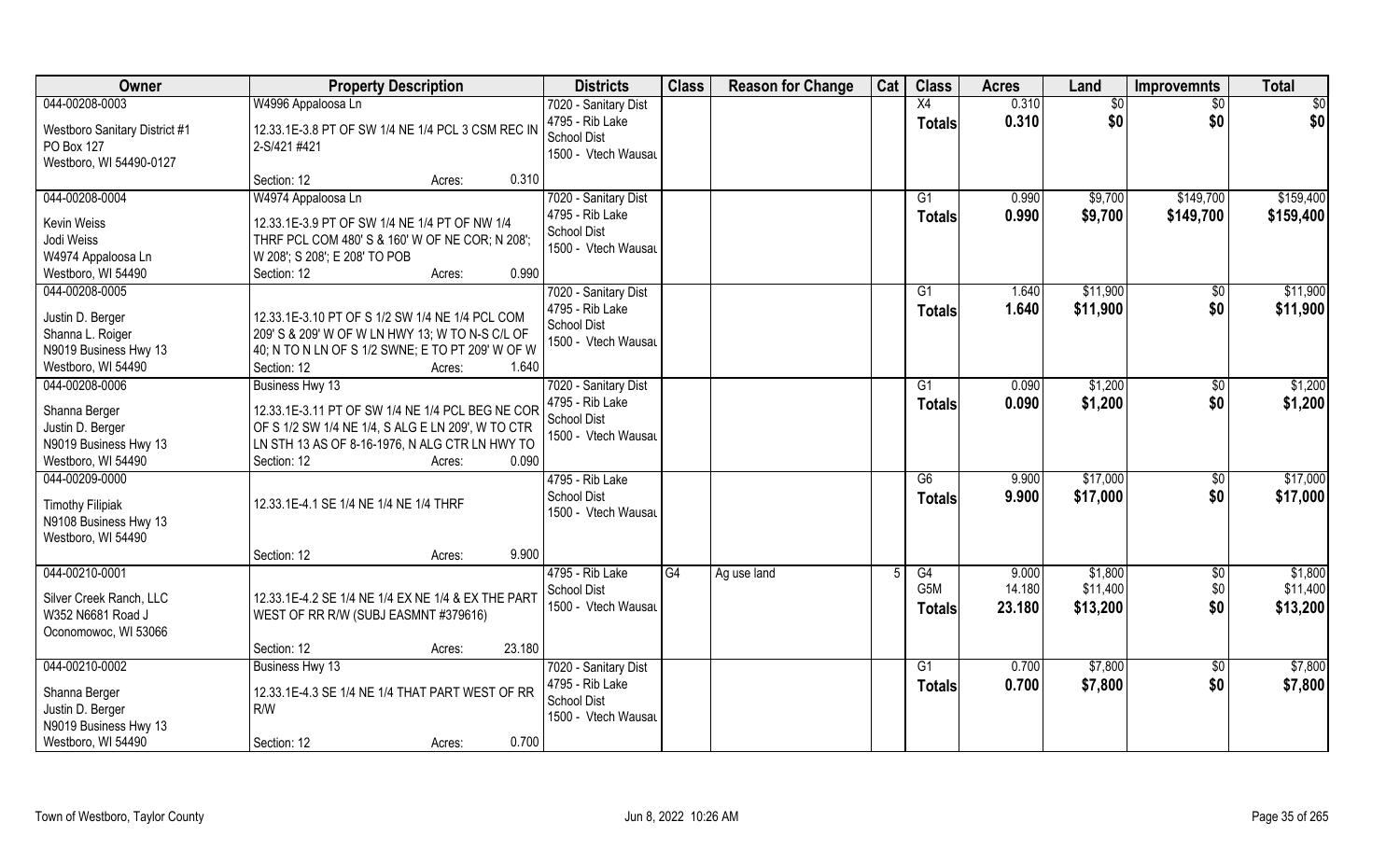| Owner                      | <b>Property Description</b>                       | <b>Districts</b>                      | <b>Class</b>   | <b>Reason for Change</b> | Cat      | <b>Class</b>         | <b>Acres</b>   | Land                 | <b>Improvemnts</b> | <b>Total</b> |
|----------------------------|---------------------------------------------------|---------------------------------------|----------------|--------------------------|----------|----------------------|----------------|----------------------|--------------------|--------------|
| 044-00211-0000             | W5029 Peterson Ln                                 | 4795 - Rib Lake                       | G4             | Ag use land              |          | $\overline{G1}$      | 1.000          | \$10,000             | \$83,200           | \$93,200     |
| Karen K. Difrancesco et al | 12.33.1E-5.1 NE 1/4 NW 1/4 (LIFE EST JAMES L &    | <b>School Dist</b>                    |                |                          |          | G <sub>4</sub>       | 18.800         | \$4,200              | \$0                | \$4,200      |
| c/o James L & Joan Tlusty  | JOAN TLUSTY) EX THAT PT LYG E OF STATE HWY        | 1500 - Vtech Wausau                   |                |                          |          | G5M                  | 9.630          | \$7,700              | \$0                | \$7,700      |
| W5029 Peterson Ln          | 13) (EXC HWY 13 R/W 7.05)                         |                                       |                |                          |          | <b>Totals</b>        | 29.430         | \$21,900             | \$83,200           | \$105,100    |
| Westboro, WI 54490         | 29.430<br>Section: 12<br>Acres:                   |                                       |                |                          |          |                      |                |                      |                    |              |
| 044-00211-0001             |                                                   | 4795 - Rib Lake                       |                |                          |          | G6                   | 3.570          | \$5,700              | $\overline{50}$    | \$5,700      |
|                            |                                                   | <b>School Dist</b>                    |                |                          |          |                      | 3.570          | \$5,700              | \$0                | \$5,700      |
| Richard Widdicombe         | 12.33.1E-5.2 PT OF NE 1/4 NW 1/4 THAT PT LYG E OF | 1500 - Vtech Wausau                   |                |                          |          | Totals               |                |                      |                    |              |
| Barbara Widdicombe         | <b>STATE HWY 13</b>                               |                                       |                |                          |          |                      |                |                      |                    |              |
| N6962 950th St             |                                                   |                                       |                |                          |          |                      |                |                      |                    |              |
| Elk Mound, WI 54739        | 3.570<br>Section: 12<br>Acres:                    |                                       |                |                          |          |                      |                |                      |                    |              |
| 044-00213-0000             | Peterson Ln                                       | 4795 - Rib Lake                       | G4             | Ag use land              | 5        | G4                   | 38.000         | \$7,400              | \$0                | \$7,400      |
| Karen K. Difrancesco et al | 12.33.1E-6 PT OF NW 1/4 NW 1/4 (LIFE EST JAMES L  | <b>School Dist</b>                    |                |                          |          | G <sub>5</sub>       | 2.200          | \$800                | \$0                | \$800        |
| c/o James L & Joan Tlusty  | & JOAN TLUSTY) EX RELOCATED HWY 13                | 1500 - Vtech Wausau                   |                |                          |          | <b>Totals</b>        | 40.200         | \$8,200              | \$0                | \$8,200      |
| W5029 Peterson Ln          |                                                   |                                       |                |                          |          |                      |                |                      |                    |              |
| Westboro, WI 54490         | 40.200<br>Section: 12<br>Acres:                   |                                       |                |                          |          |                      |                |                      |                    |              |
| 044-00214-0000             |                                                   | 4795 - Rib Lake                       |                |                          |          | G5                   | 3.930          | \$1,200              |                    | \$1,200      |
|                            |                                                   | <b>School Dist</b>                    |                |                          |          | G <sub>6</sub>       | 35.000         | \$61,000             | \$0<br>\$0         | \$61,000     |
| James D. Peterson          | 12.33.1E-7 SW 1/4 NW 1/4                          | 1500 - Vtech Wausau                   |                |                          |          |                      |                |                      |                    |              |
| Mary A. Peterson           |                                                   |                                       |                |                          |          | <b>Totals</b>        | 38.930         | \$62,200             | \$0                | \$62,200     |
| 882 E Allman St            |                                                   |                                       |                |                          |          |                      |                |                      |                    |              |
| Medford, WI 54451          | 38.930<br>Section: 12<br>Acres:                   |                                       |                |                          |          |                      |                |                      |                    |              |
| 044-00215-0000             | State Hwy 13                                      | 4795 - Rib Lake                       |                |                          |          | G5                   | 14.040         | \$4,200              | \$0                | \$4,200      |
| James D. Peterson          | 12.33.1E-8.1 SE 1/4 NW 1/4 EX THAT PT LYG E OF    | <b>School Dist</b>                    |                |                          |          | G <sub>6</sub>       | 5.000          | \$8,000              | \$0                | \$8,000      |
| Mary A. Peterson           |                                                   | 1500 - Vtech Wausau                   |                |                          |          | <b>Totals</b>        | 19.040         | \$12,200             | \$0                | \$12,200     |
| 882 E Allman St            | STATE HWY 13 R/W (EX HWY 13 R/W 6.88)             |                                       |                |                          |          |                      |                |                      |                    |              |
| Medford, WI 54451          | 19.040<br>Section: 12                             |                                       |                |                          |          |                      |                |                      |                    |              |
| 044-00215-0001             | Acres:                                            |                                       |                |                          |          |                      |                |                      |                    | \$215,900    |
|                            | N9026 State Hwy 13                                | 4795 - Rib Lake<br><b>School Dist</b> |                |                          |          | G2<br>G <sub>6</sub> | 4.730<br>8.000 | \$19,100<br>\$15,200 | \$196,800<br>\$0   | \$15,200     |
| <b>Richard Widdicombe</b>  | 12.33.1E-8.2 PT OF SE 1/4 NW 1/4 THAT PT LYG E OF | 1500 - Vtech Wausau                   |                |                          |          |                      |                |                      |                    |              |
| Barbara Widdicombe         | STATE HWY 13 R/W                                  |                                       |                |                          |          | <b>Totals</b>        | 12.730         | \$34,300             | \$196,800          | \$231,100    |
| N6962 950th St             |                                                   |                                       |                |                          |          |                      |                |                      |                    |              |
| Elk Mound, WI 54739        | 12.730<br>Section: 12<br>Acres:                   |                                       |                |                          |          |                      |                |                      |                    |              |
| 044-00217-0001             | N8913 June's Ln                                   | 4795 - Rib Lake                       | G <sub>1</sub> | Shift from undeveloped   |          | G <sub>1</sub>       | 0.500          | \$6,500              | \$3,800            | \$10,300     |
|                            |                                                   | <b>School Dist</b>                    | G1             | Well and septic          | 2        | G <sub>5</sub>       | 11.650         | \$8,200              | \$0                | \$8,200      |
| Steven J. Peterson         | 12.33.1E-9.1 NE 1/4 SW 1/4 EX OUTLOT 1 CSM        | 1500 - Vtech Wausal G5                |                | Shift to residential     | $\Omega$ | <b>Totals</b>        | 12.150         | \$14,700             | \$3,800            | \$18,500     |
| PO Box 185                 | 10-S/201 #2123 (SUBJ EASMNT #308572 & #375039 &   |                                       |                |                          |          |                      |                |                      |                    |              |
| Westboro, WI 54490-0185    | EX W OF HWY 13 (EX HWY 13 R/W 3.9)                |                                       |                |                          |          |                      |                |                      |                    |              |
|                            | 12.150<br>Section: 12<br>Acres:                   |                                       |                |                          |          |                      |                |                      |                    |              |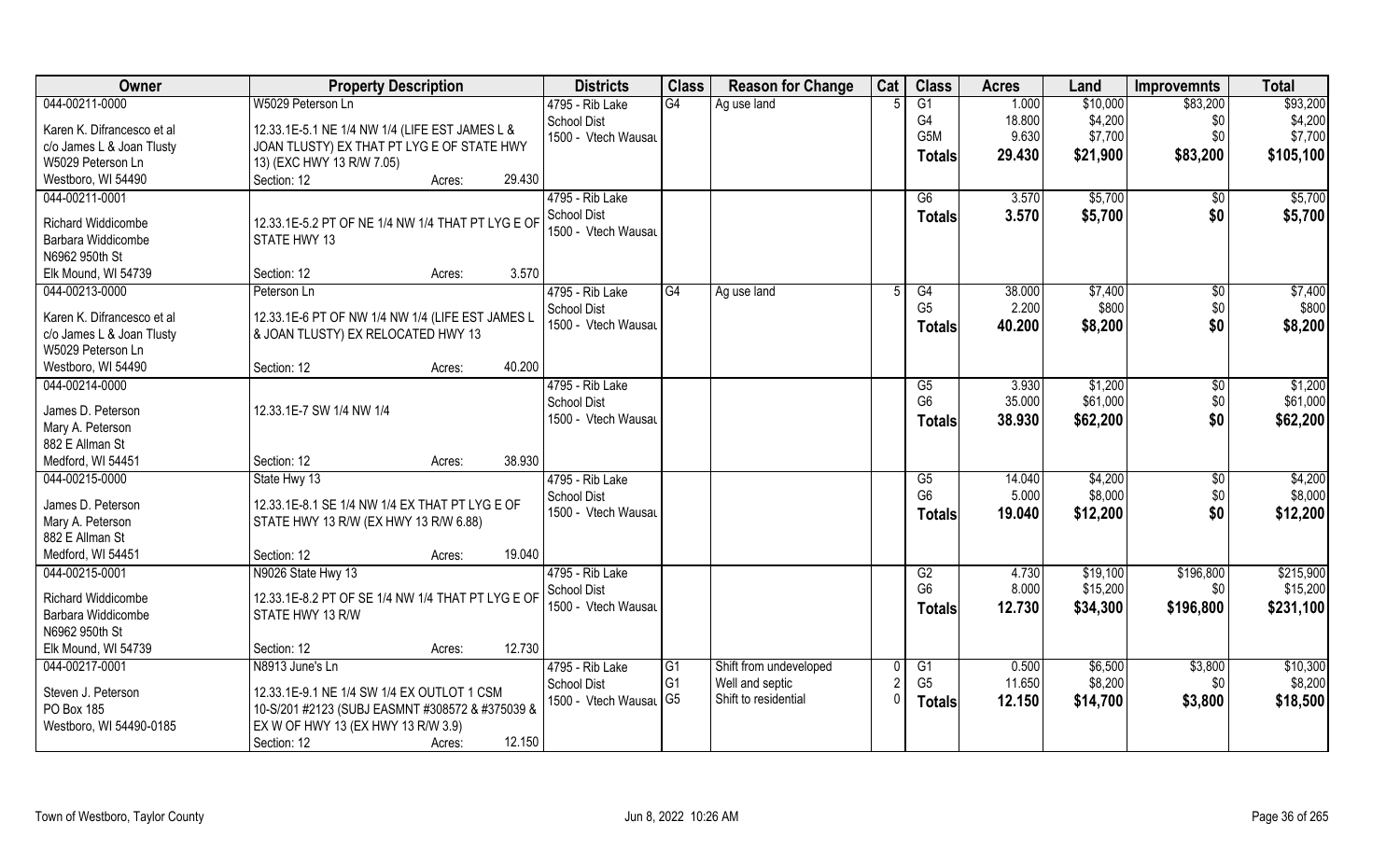| Owner                        | <b>Property Description</b>                       |        |        | <b>Districts</b>                   | <b>Class</b> | <b>Reason for Change</b> | Cat | <b>Class</b>         | <b>Acres</b>    | Land                | <b>Improvemnts</b> | <b>Total</b>         |
|------------------------------|---------------------------------------------------|--------|--------|------------------------------------|--------------|--------------------------|-----|----------------------|-----------------|---------------------|--------------------|----------------------|
| 044-00217-0003               | W5028 County Rd D Comm                            |        |        | 4795 - Rib Lake                    |              |                          |     | X4                   | 0.270           | $\overline{50}$     | $\sqrt{50}$        | \$0                  |
| Westboro Town of             | 12.33.1E-9.1.3 PT OF NE 1/4 SW 1/4 OUTLOT 1 CSM   |        |        | School Dist<br>1500 - Vtech Wausau |              |                          |     | <b>Totals</b>        | 0.270           | \$0                 | \$0                | \$0                  |
| PO Box 127                   | 10-S/201 #2123                                    |        |        |                                    |              |                          |     |                      |                 |                     |                    |                      |
| Westboro, WI 54490-0127      |                                                   |        |        |                                    |              |                          |     |                      |                 |                     |                    |                      |
|                              | Section: 12                                       | Acres: | 0.270  |                                    |              |                          |     |                      |                 |                     |                    |                      |
| 044-00219-0000               | W5052 County Rd D                                 |        |        | 4795 - Rib Lake<br>School Dist     |              |                          |     | G1<br>G <sub>5</sub> | 1.000<br>16.500 | \$10,000<br>\$5,800 | \$141,300<br>\$0   | \$151,300<br>\$5,800 |
| Joshua J. Firnstahl          | 12.33.1E-9.3 PT OF NE 1/4 SW 1/4 THAT PT LYG W OF |        |        | 1500 - Vtech Wausau                |              |                          |     |                      |                 |                     |                    |                      |
| Heather M. Staab             | HWY 13 (HWY 13 R/W 3.9)                           |        |        |                                    |              |                          |     | <b>Totals</b>        | 17.500          | \$15,800            | \$141,300          | \$157,100            |
| W5052 County Rd D            |                                                   |        |        |                                    |              |                          |     |                      |                 |                     |                    |                      |
| Westboro, WI 54490           | Section: 12                                       | Acres: | 17.500 |                                    |              |                          |     |                      |                 |                     |                    |                      |
| 044-00220-0000               | County Rd D                                       |        |        | 4795 - Rib Lake                    |              |                          |     | G6                   | 34.590          | \$55,300            | \$0                | \$55,300             |
| James D. Peterson            | 12.33.1E-10.1 NW 1/4 SW 1/4 EX PCL BEG SE COR, N  |        |        | <b>School Dist</b>                 |              |                          |     | <b>Totals</b>        | 34.590          | \$55,300            | \$0                | \$55,300             |
| Mary A. Peterson             | 440', W 440', S 440', E 440' TO POB               |        |        | 1500 - Vtech Wausau                |              |                          |     |                      |                 |                     |                    |                      |
| 882 E Allman St              |                                                   |        |        |                                    |              |                          |     |                      |                 |                     |                    |                      |
| Medford, WI 54451            | Section: 12                                       | Acres: | 34.590 |                                    |              |                          |     |                      |                 |                     |                    |                      |
| 044-00221-0000               | W5128 County Rd D                                 |        |        | 4795 - Rib Lake                    |              |                          |     | G1                   | 4.440           | \$13,800            | \$1,300            | \$15,100             |
| Robert Van Luven             | 12.33.1E-10.2 PT OF NW 1/4 SW 1/4 PCL BEG SE COR  |        |        | School Dist                        |              |                          |     | <b>Totals</b>        | 4.440           | \$13,800            | \$1,300            | \$15,100             |
| Wendy Van Luven              | N 440', W 440', S 440', E 440' TO POB             |        |        | 1500 - Vtech Wausau                |              |                          |     |                      |                 |                     |                    |                      |
| N7184 Campers Dr             |                                                   |        |        |                                    |              |                          |     |                      |                 |                     |                    |                      |
| Westboro, WI 54490-9482      | Section: 12                                       | Acres: | 4.440  |                                    |              |                          |     |                      |                 |                     |                    |                      |
| 044-00222-0000               | W5139 County Rd D                                 |        |        | 4795 - Rib Lake                    |              |                          |     | G1                   | 2.000           | \$13,000            | \$77,100           | \$90,100             |
|                              |                                                   |        |        | School Dist                        |              |                          |     | G <sub>4</sub>       | 2.000           | \$400               | \$0                | \$400                |
| Randy A. Wiitala             | 12.33.1E-11 SW 1/4 SW 1/4                         |        |        | 1500 - Vtech Wausau                |              |                          |     | G <sub>5</sub>       | 23.420          | \$7,500             | \$0                | \$7,500              |
| Melissa J. Wiitala           |                                                   |        |        |                                    |              |                          |     | G <sub>6</sub>       | 13.000          | \$20,800            | \$0                | \$20,800             |
| W5139 County Rd D            |                                                   |        |        |                                    |              |                          |     | <b>Totals</b>        | 40.420          | \$41,700            | \$77,100           | \$118,800            |
| Westboro, WI 54490           | Section: 12                                       | Acres: | 40.420 |                                    |              |                          |     |                      |                 |                     |                    |                      |
| 044-00223-0001               | W5087 County Rd D                                 |        |        | 4795 - Rib Lake                    | G4           | Ag use land              |     | G1<br>G <sub>4</sub> | 1.000           | \$10,000            | \$48,800           | \$58,800<br>\$1,600  |
| Allen S. Hanson et al        | 12.33.1E-12.1 PT OF SE 1/4 SW 1/4 (LIFE EST       |        |        | <b>School Dist</b>                 |              |                          |     | G <sub>5</sub>       | 8.000           | \$1,600             | \$0                |                      |
| c/o George & Patricia Hanson | PATRICIA A HANSON) (EX HWY 13 R/W 8.57) ALL       |        |        | 1500 - Vtech Wausau                |              |                          |     |                      | 7.660           | \$2,200             | \$0                | \$2,200              |
| W5087 County Rd D            | THAT PT LYG WLY OF HWY "13" AS NOW                |        |        |                                    |              |                          |     | Totals               | 16.660          | \$13,800            | \$48,800           | \$62,600             |
| Westboro, WI 54490           | Section: 12                                       | Acres: | 16.660 |                                    |              |                          |     |                      |                 |                     |                    |                      |
| 044-00223-0002               | W5005 County Rd D                                 |        |        | 7020 - Sanitary Dist               |              |                          |     | G1                   | 2.000           | \$13,000            | \$63,200           | \$76,200             |
| Lori A. Hanson               | 12.33.1E-12.2 SE 1/4 SW 1/4 (LIFE EST JOELLE K    |        |        | 4795 - Rib Lake                    |              |                          |     | G4                   | 3.560           | \$700               | \$0                | \$700                |
| W5805 County Rd D            | KANTOLA #340665) THE EAST 330' THEREOF            |        |        | <b>School Dist</b>                 |              |                          |     | G <sub>5</sub>       | 1.000           | \$200               | \$0                | \$200                |
| Westboro, WI 54490           |                                                   |        |        | 1500 - Vtech Wausau                |              |                          |     | G <sub>5</sub> M     | 3.000           | \$2,700             | \$0                | \$2,700              |
|                              | Section: 12                                       | Acres: | 9.560  |                                    |              |                          |     | <b>Totals</b>        | 9.560           | \$16,600            | \$63,200           | \$79,800             |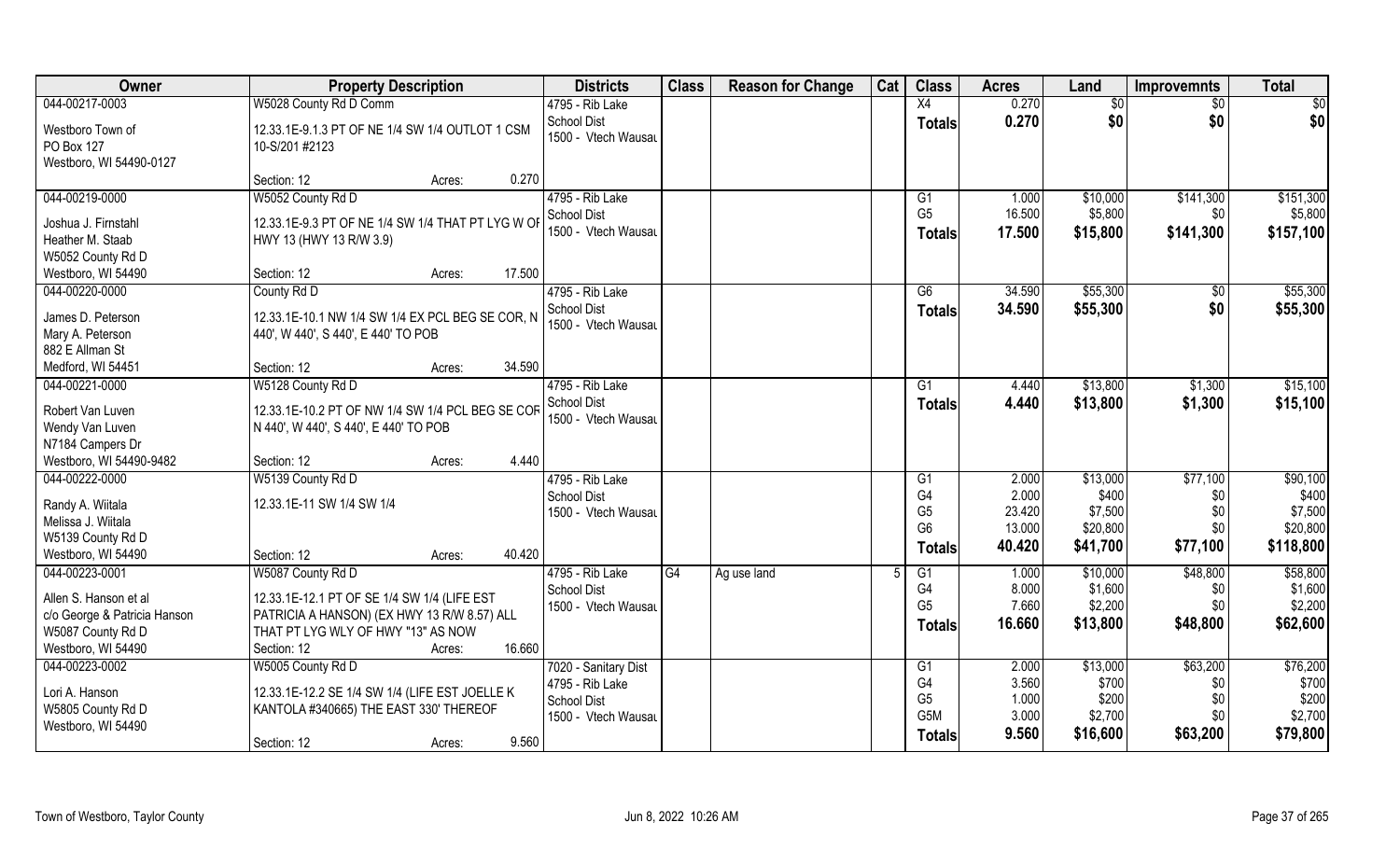| Owner                                     | <b>Property Description</b>                                                                   | <b>Districts</b>     | <b>Class</b> | <b>Reason for Change</b> | Cat | <b>Class</b>     | <b>Acres</b> | Land     | <b>Improvemnts</b> | <b>Total</b> |
|-------------------------------------------|-----------------------------------------------------------------------------------------------|----------------------|--------------|--------------------------|-----|------------------|--------------|----------|--------------------|--------------|
| 044-00224-0000                            | State Hwy 13                                                                                  | 4795 - Rib Lake      |              |                          |     | $\overline{X2}$  | 30.860       | \$0      | $\sqrt{6}$         | $\sqrt{50}$  |
| Wisconsin State of                        | 12.33.1E-12.3 PT OF SE 1/4 SW 1/4 RELOCATED HWY                                               | <b>School Dist</b>   |              |                          |     | <b>Totals</b>    | 30.860       | \$0      | \$0                | \$0          |
| PO Box 7910                               | 13 THRU NW1/4 NE1/4 (0.56); NE1/4 NW1/4 (7.05);                                               | 1500 - Vtech Wausau  |              |                          |     |                  |              |          |                    |              |
| Madison, WI 53707-7910                    | SE1/4 NW1/4 (6.88); NE1/4 SW1/4 (7.8); SE1/4 SW1/4                                            |                      |              |                          |     |                  |              |          |                    |              |
|                                           | 30.860<br>Section: 12<br>Acres:                                                               |                      |              |                          |     |                  |              |          |                    |              |
| 044-00224-0001                            |                                                                                               | 4795 - Rib Lake      |              |                          |     | G4               | 3.140        | \$600    | $\sqrt[6]{}$       | \$600        |
|                                           |                                                                                               | <b>School Dist</b>   |              |                          |     | G <sub>5</sub> M | 2.500        | \$2,000  | \$0                | \$2,000      |
| Lori A. Hanson                            | 12.33.1E-12.4 PT OF SE 1/4 SW 1/4 (LIFE EST                                                   | 1500 - Vtech Wausau  |              |                          |     | <b>Totals</b>    | 5.640        | \$2,600  | \$0                | \$2,600      |
| W5805 County Rd D                         | PATRICIA A HANSON & JOELLE K KANTOLA #340665<br>ALL THAT PT LYG ELY OF HWY "13" AS NOW        |                      |              |                          |     |                  |              |          |                    |              |
| Westboro, WI 54490                        | 5.640<br>Section: 12<br>Acres:                                                                |                      |              |                          |     |                  |              |          |                    |              |
| 044-00225-0000                            | W4905 County Rd D                                                                             | 4795 - Rib Lake      |              |                          |     | G1               | 5.000        | \$18,300 | \$117,900          | \$136,200    |
|                                           |                                                                                               | <b>School Dist</b>   |              |                          |     | G <sub>5</sub>   | 18.000       | \$5,000  | \$0                | \$5,000      |
| Lanny A. Thums                            | 13.33.1E-1 NE 1/4 NE 1/4 ALL THAT PT INCL IN CSM                                              | 1500 - Vtech Wausau  |              |                          |     | G <sub>6</sub>   | 15.790       | \$25,300 | \$0                | \$25,300     |
| Deanna J. Thums                           | 1-S/101 #101 EX THAT PT THRF INCL WITHIN CSM                                                  |                      |              |                          |     |                  | 38.790       | \$48,600 | \$117,900          | \$166,500    |
| PO Box 7                                  | 1-S/100 #100 (SUBJ EASMNT 296/28)                                                             |                      |              |                          |     | Totals           |              |          |                    |              |
| Westboro, WI 54490-0007                   | 38.790<br>Section: 13<br>Acres:                                                               |                      |              |                          |     |                  |              |          |                    |              |
| 044-00226-0000                            | Business Hwy 13                                                                               | 7020 - Sanitary Dist |              |                          |     | X3               | 0.700        | $ $ \$0  | \$0                | \$0          |
| County Of Taylor & Price                  | 13.33.1E-2.1 PT OF NW 1/4 NE 1/4 THAT PT LYING                                                | 4795 - Rib Lake      |              |                          |     | <b>Totals</b>    | 0.700        | \$0      | \$0                | \$0          |
| c/o Forestry Recreation                   | BETWEEN RR & HWY & NORTH OF SILVER CREEK                                                      | School Dist          |              |                          |     |                  |              |          |                    |              |
| 224 S Second St                           |                                                                                               | 1500 - Vtech Wausau  |              |                          |     |                  |              |          |                    |              |
| Medford, WI 54451                         | 0.700<br>Section: 13<br>Acres:                                                                |                      |              |                          |     |                  |              |          |                    |              |
| 044-00227-0002                            | N8783 Second St                                                                               | 4795 - Rib Lake      |              |                          |     | G1               | 6.380        | \$20,600 | \$120,800          | \$141,400    |
|                                           |                                                                                               | <b>School Dist</b>   |              |                          |     | G4               | 1.750        | \$300    | \$0                | \$300        |
| Patrick J. Tlusty                         | 13.33.1E-2.2.2 PT OF NW 1/4 NE 1/4 PT LYING NORTH                                             | 1500 - Vtech Wausau  |              |                          |     | <b>Totals</b>    | 8.130        | \$20,900 | \$120,800          | \$141,700    |
| N8783 Second St                           | OF RR SPUR & SLY & WLY OF SILVER CREEK EX                                                     |                      |              |                          |     |                  |              |          |                    |              |
| Westboro, WI 54490                        | PCL COM 11' E OF E COR OF TN BRIDGE IN SW 1/4                                                 |                      |              |                          |     |                  |              |          |                    |              |
|                                           | 8.130<br>Section: 13<br>Acres:                                                                |                      |              |                          |     |                  |              |          |                    |              |
| 044-00228-0000                            |                                                                                               | 7020 - Sanitary Dist |              |                          |     | G5               | 1.000        | \$200    | \$0                | \$200        |
| Diane P. Miles                            | 13.33.1E-2.3 PT OF NW 1/4 NE 1/4 PCL EAST OF                                                  | 4795 - Rib Lake      |              |                          |     | G <sub>6</sub>   | 0.940        | \$1,500  | \$0                | \$1,500      |
| Janet E. Miles                            | SILVER CREEK & WEST OF BLK 3 EX PT OF                                                         | School Dist          |              |                          |     | <b>Totals</b>    | 1.940        | \$1,700  | \$0                | \$1,700      |
| N8783 Business Hwy 13                     | BUSINESS HWY 13/BRIDGE R/W AS SHOWN ON PCL                                                    | 1500 - Vtech Wausau  |              |                          |     |                  |              |          |                    |              |
| Westboro, WI 54490                        | 1.940<br>Section: 13<br>Acres:                                                                |                      |              |                          |     |                  |              |          |                    |              |
| 044-00229-0001                            | N8731 Business Hwy 13                                                                         | 4795 - Rib Lake      |              |                          |     | G1               | 2.000        | \$13,000 | \$133,200          | \$146,200    |
|                                           |                                                                                               | School Dist          |              |                          |     | G <sub>4</sub>   | 6.000        | \$900    | \$0                | \$900        |
| Robert J. Winter<br>Amy J. Winter (Weinke | 13.33.1E-2.4.1 PT OF NW 1/4 NE 1/4 THAT PT LYG W<br>OF RR R/W & S OF WESTBORO LOGGING SPUR EX | 1500 - Vtech Wausau  |              |                          |     | G <sub>5</sub>   | 1.500        | \$600    | \$0                | \$600        |
| N8731 Business Hwy 13                     | THAT PT LYING NORTH OF A LN 660'S OF THE                                                      |                      |              |                          |     | G <sub>5</sub> M | 2.330        | \$2,100  | \$0\$              | \$2,100      |
| Westboro, WI 54490                        | 11.830<br>Section: 13<br>Acres:                                                               |                      |              |                          |     | <b>Totals</b>    | 11.830       | \$16,600 | \$133,200          | \$149,800    |
|                                           |                                                                                               |                      |              |                          |     |                  |              |          |                    |              |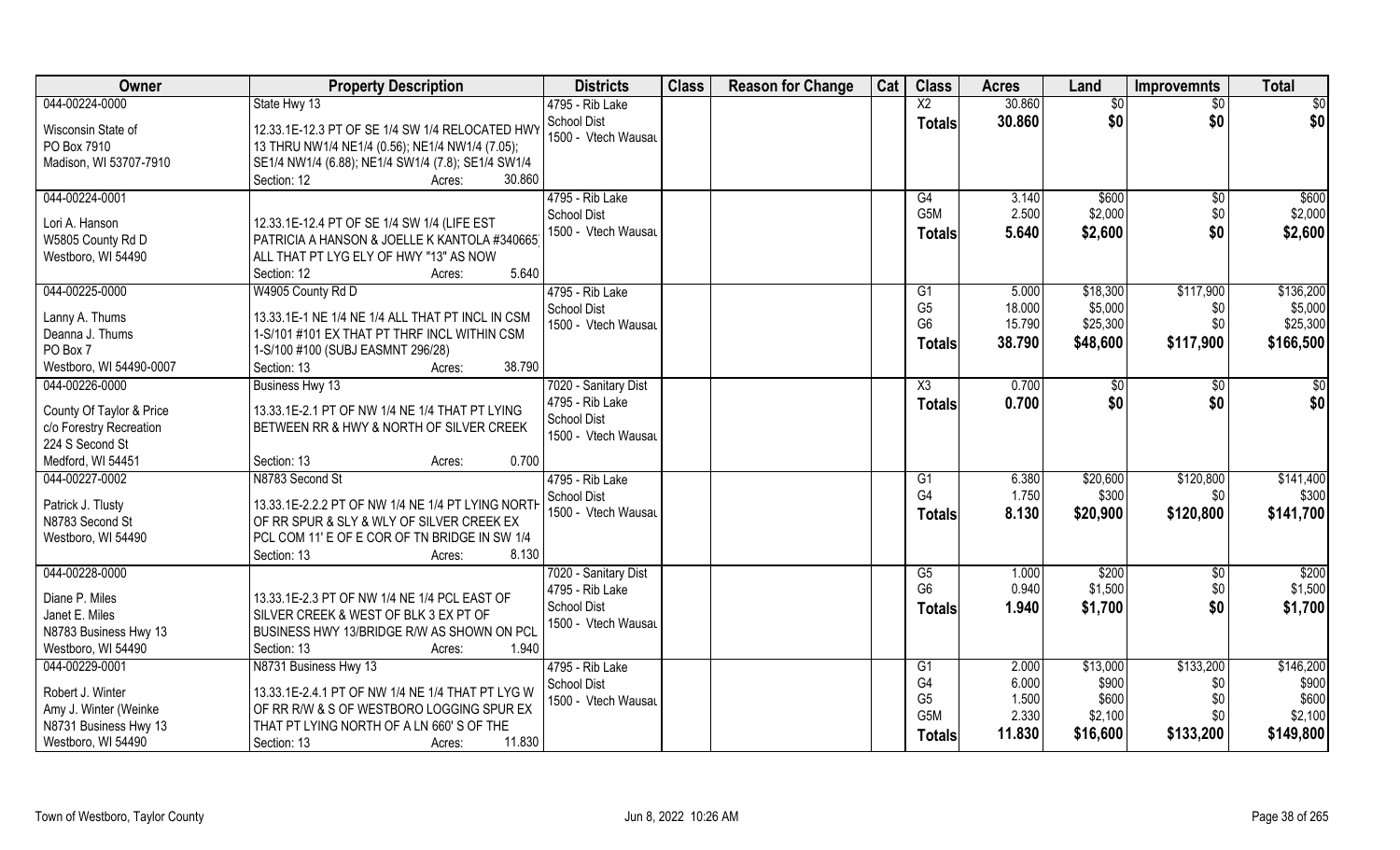| Owner                                                                                              | <b>Property Description</b>                                                                                                                                                                                      | <b>Districts</b>                                                              | <b>Class</b> | <b>Reason for Change</b> | Cat | <b>Class</b>                          | <b>Acres</b>             | Land                            | <b>Improvemnts</b>    | <b>Total</b>                    |
|----------------------------------------------------------------------------------------------------|------------------------------------------------------------------------------------------------------------------------------------------------------------------------------------------------------------------|-------------------------------------------------------------------------------|--------------|--------------------------|-----|---------------------------------------|--------------------------|---------------------------------|-----------------------|---------------------------------|
| 044-00229-0002                                                                                     | <b>Business Hwy 13</b>                                                                                                                                                                                           | 4795 - Rib Lake                                                               |              |                          |     | G1                                    | 0.980                    | \$9,800                         | $\overline{50}$       | \$9,800                         |
| Robert J. Winter<br>Amy J. Winter (Weinke<br>N8731 Business Hwy 13<br>Westboro, WI 54490           | 13.33.1E-2.4.2 PT OF NW 1/4 NE 1/4 THAT PT LYING<br>NORTH OF A LN 660' S OF THE NORTH SEC LN OF<br>THAT PART WEST OF RR R/W & SOUTH OF RR<br>0.980<br>Section: 13<br>Acres:                                      | <b>School Dist</b><br>1500 - Vtech Wausau                                     |              |                          |     | <b>Totals</b>                         | 0.980                    | \$9,800                         | \$0                   | \$9,800                         |
| 044-00230-0001<br>Robert J. Winter<br>Amy J. Winter<br>N8731 Business Hwy 13<br>Westboro, WI 54490 | Business Hwy 13<br>13.33.1E-2.5 PT OF NW 1/4 NE 1/4 PCL COM ON W<br>SIDE OF HWY "13" AT CONCRETE BASE AT > 43.8"<br>TO POB; SLY ALG TN RD 5.53 CHS TO 1/16 LN; W<br>1.000<br>Section: 13<br>Acres:               | 4795 - Rib Lake<br><b>School Dist</b><br>1500 - Vtech Wausau                  |              |                          |     | G1<br>Totals                          | 1.000<br>1.000           | \$10,000<br>\$10,000            | \$0<br>\$0            | \$10,000<br>\$10,000            |
| 044-00231-0000<br>Robert J. Winter<br>Amy J. Winter<br>N8731 Business Hwy 13<br>Westboro, WI 54490 | Business Hwy 13<br>13.33.1E-2.6 PT OF NW 1/4 NE 1/4 LOT 1 CSM 6-S/89<br>#1310 (BNG PTLY IN SW 1/4 NE 1/4)<br>2.200<br>Section: 13<br>Acres:                                                                      | 4795 - Rib Lake<br><b>School Dist</b><br>1500 - Vtech Wausau                  |              |                          |     | G1<br><b>Totals</b>                   | 2.200<br>2.200           | \$13,400<br>\$13,400            | $\sqrt[6]{30}$<br>\$0 | \$13,400<br>\$13,400            |
| 044-00231-0001<br>Lanny A. Thums<br>Deanna J. Thums<br>PO Box 7<br>Westboro, WI 54490-0007         | Business Hwy 13<br>13.33.1E-2.7 PT OF NW 1/4 NE 1/4 PCL IN CSM<br>1-S/100 #100 (SUBJ EASMNT 296/28)<br>0.810<br>Section: 13<br>Acres:                                                                            | 7020 - Sanitary Dist<br>4795 - Rib Lake<br>School Dist<br>1500 - Vtech Wausau |              |                          |     | G <sub>1</sub><br><b>Totals</b>       | 0.810<br>0.810           | \$8,600<br>\$8,600              | \$0<br>\$0            | \$8,600<br>\$8,600              |
| 044-00231-0002<br>Robert J. Winter<br>Amy J. Winter<br>N8731 Business Hwy 13<br>Westboro, WI 54490 | <b>Business Hwy 13</b><br>13.33.1E-2.8 PT OF NW 1/4 NE 1/4 LOT 2 CSM 6-S/89<br>#1310 (BNG PTLY IN SW 1/4 NE 1/4) EX BUSINESS<br>HWY 13/BRIDGE R/W AS SHOWN ON PCL 2 OF R/W<br>1.850<br>Section: 13<br>Acres:     | 4795 - Rib Lake<br>School Dist<br>1500 - Vtech Wausau                         |              |                          |     | G1<br><b>Totals</b>                   | 1.850<br>1.850           | \$12,600<br>\$12,600            | $\sqrt[6]{30}$<br>\$0 | \$12,600<br>\$12,600            |
| 044-00233-0000<br>Carrie L. Tinsley<br>Vernon R. Tinsley<br>703 Sherman Ave<br>Milwaukee, WI 53172 | N8632 Business Hwy 13 Unit CAMPE<br>13.33.1E-3.1 PT OF SW 1/4 NE 1/4 LOT 2 CSM 5-S/342<br>#1221 (BNG PTLY IN NW 1/4 SE 1/4)<br>12.150<br>Section: 13<br>Acres:                                                   | 4795 - Rib Lake<br>School Dist<br>1500 - Vtech Wausau                         |              |                          |     | G5<br>G <sub>6</sub><br><b>Totals</b> | 5.000<br>7.150<br>12.150 | \$1,500<br>\$11,400<br>\$12,900 | \$0<br>\$0<br>\$0     | \$1,500<br>\$11,400<br>\$12,900 |
| 044-00234-0000<br>Woodland Community Church Inc<br>PO Box 10<br>Westboro, WI 54490-0010            | Business Hwy 13<br>13.33.1E-3.2 PT OF SW 1/4 NE 1/4 W OF TN RD & EX<br>PCL COM AT INT OF C/L OF "13" & W LN; N 363'; NE<br>90'; E 240'; S 103' SE 314' TO PT 328' N OF C/L OF<br>11.420<br>Section: 13<br>Acres: | 4795 - Rib Lake<br><b>School Dist</b><br>1500 - Vtech Wausau                  |              |                          |     | X4<br><b>Totals</b>                   | 11.420<br>11.420         | $\overline{50}$<br>\$0          | $\sqrt[6]{}$<br>\$0   | \$0<br>\$0                      |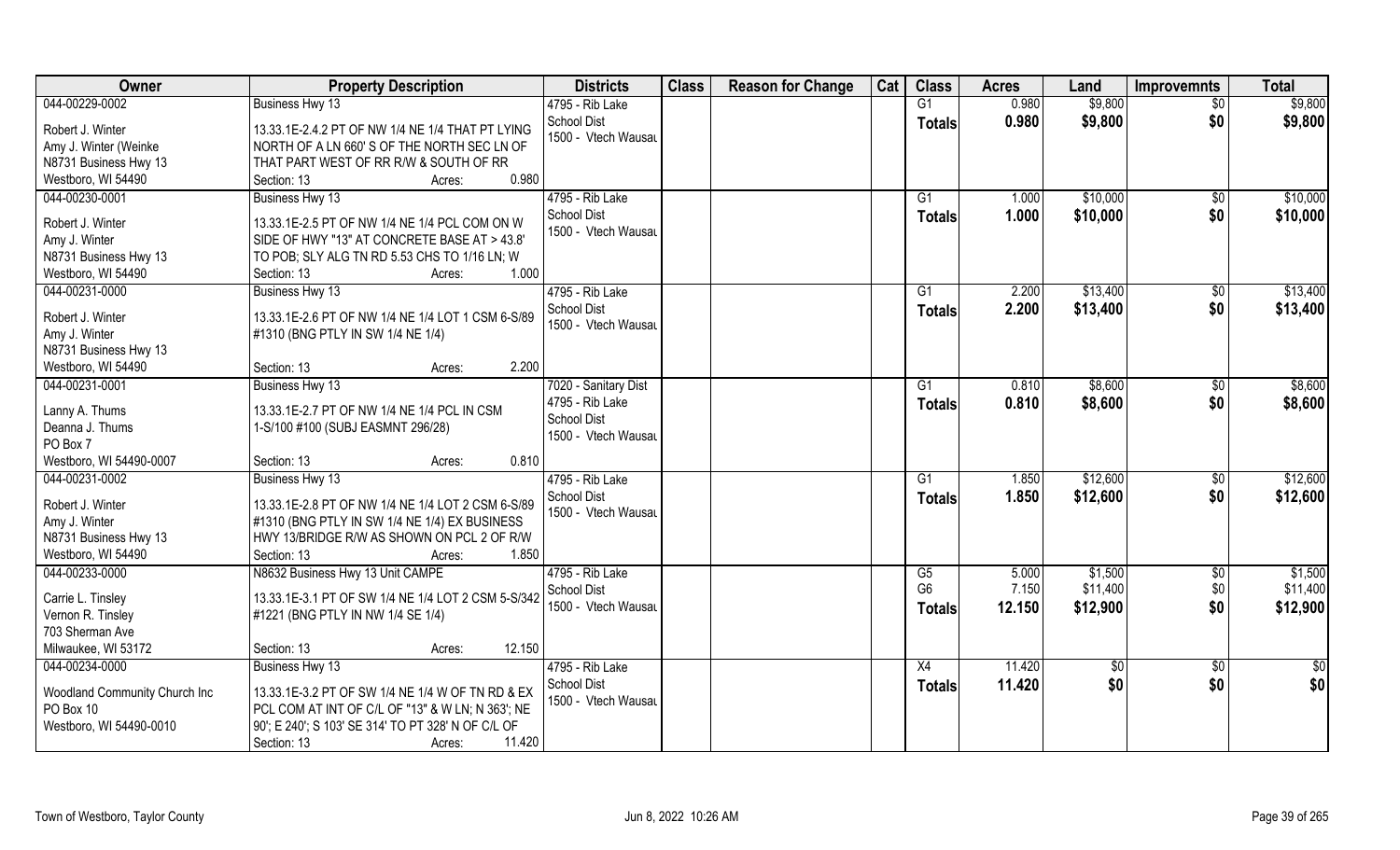| Owner                                      | <b>Property Description</b>                                                                              | <b>Districts</b>                          | <b>Class</b> | <b>Reason for Change</b> | Cat | <b>Class</b>   | <b>Acres</b> | Land          | <b>Improvemnts</b> | <b>Total</b>    |
|--------------------------------------------|----------------------------------------------------------------------------------------------------------|-------------------------------------------|--------------|--------------------------|-----|----------------|--------------|---------------|--------------------|-----------------|
| 044-00236-0000                             | N8609 Business Hwy 13                                                                                    | 4795 - Rib Lake                           |              |                          |     | X4             | 5.000        | \$0           | $\sqrt{$0}$        | \$0             |
| Woodland Community Church Inc<br>PO Box 10 | 13.33.1E-3.4 PT OF SW 1/4 NE 1/4 PCL COM AT INT<br>OF C/L OF"13" & W LN; N 363'; NE 90'; E 240'; S 103'; | <b>School Dist</b><br>1500 - Vtech Wausau |              |                          |     | <b>Totals</b>  | 5.000        | \$0           | \$0                | \$0             |
| Westboro, WI 54490-0010                    | SE 314' TO PT 328' N OF C/L OF HWY; E 79' TO C/L<br>Section: 13<br>5.000<br>Acres:                       |                                           |              |                          |     |                |              |               |                    |                 |
| 044-00237-0000                             |                                                                                                          | 4795 - Rib Lake                           |              |                          |     | G5             | 10.000       | \$3,000       | $\sqrt{$0}$        | \$3,000         |
|                                            |                                                                                                          | <b>School Dist</b>                        |              |                          |     | G <sub>6</sub> | 3.330        | \$6,700       | \$0                | \$6,700         |
| James E. Cook<br>Courtney N. Cook          | 13.33.1E-4.1 SE 1/4 NE 1/4 EX PCL N & E OF NEW<br><b>HWY 13</b>                                          | 1500 - Vtech Wausau                       |              |                          |     | <b>Totals</b>  | 13.330       | \$9,700       | \$0                | \$9,700         |
| N8625 Old 13 Rd                            |                                                                                                          |                                           |              |                          |     |                |              |               |                    |                 |
| Westboro, WI 54490                         | 13.330<br>Section: 13<br>Acres:                                                                          |                                           |              |                          |     |                |              |               |                    |                 |
| 044-00238-0000                             | State Hwy 13                                                                                             | 4795 - Rib Lake                           |              |                          |     | X4             | 15.580       | $\sqrt[6]{2}$ | \$0                | $\sqrt{50}$     |
|                                            |                                                                                                          | <b>School Dist</b>                        |              |                          |     | <b>Totals</b>  | 15.580       | \$0           | \$0                | \$0             |
| Westboro Town of                           | 13.33.1E-4.2 PT OF SE 1/4 NE 1/4 PT LYG N&E OF                                                           | 1500 - Vtech Wausau                       |              |                          |     |                |              |               |                    |                 |
| PO Box 127                                 | NEW HWY "13" EX COM AT SE COR N 700' W 700' S                                                            |                                           |              |                          |     |                |              |               |                    |                 |
| Westboro, WI 54490-0127                    | TO R/W OF OLD HWY "13" SELY ALG R/W TO S LN E<br>15.580<br>Section: 13<br>Acres:                         |                                           |              |                          |     |                |              |               |                    |                 |
| 044-00239-0000                             |                                                                                                          | 4795 - Rib Lake                           |              |                          |     | G1             | 1.000        | \$4,200       | $\sqrt[6]{30}$     | \$4,200         |
|                                            |                                                                                                          | <b>School Dist</b>                        |              |                          |     | G <sub>5</sub> | 2.000        | \$700         | \$0                | \$700           |
| James E. Cook                              | 13.33.1E-4.3 PT OF SE 1/4 NE 1/4 PT N & E OF NEW                                                         | 1500 - Vtech Wausau                       |              |                          |     | G <sub>6</sub> | 6.700        | \$15,100      | \$0                | \$15,100        |
| Courtney N. Cook                           | HWY "13" COM AT SE COR; N 700'; W 700', S TO R/W                                                         |                                           |              |                          |     | <b>Totals</b>  | 9.700        | \$20,000      | \$0                | \$20,000        |
| N8625 Old 13 Rd                            | OF OLD HWY 13, SELY ALG R/W TO S LN, E TO POB                                                            |                                           |              |                          |     |                |              |               |                    |                 |
| Westboro, WI 54490                         | Section: 13<br>9.700<br>Acres:                                                                           |                                           |              |                          |     |                |              |               |                    |                 |
| 044-00240-0000                             | State Hwy 13                                                                                             | 4795 - Rib Lake                           |              |                          |     | G4             | 2.500        | \$400         | $\sqrt[6]{30}$     | \$400           |
| Patrick J. Tlusty                          | 13.33.1E-5.1 PT OF NE 1/4 NW 1/4 THAT PT EAST OF                                                         | School Dist                               |              |                          |     | G <sub>5</sub> | 7.000        | \$2,100       | \$0                | \$2,100         |
| N8783 Second St                            | HWY "13" (HWY 13 R/W 3.68)                                                                               | 1500 - Vtech Wausau                       |              |                          |     | G <sub>6</sub> | 5.640        | \$9,000       | \$0                | \$9,000         |
| Westboro, WI 54490                         |                                                                                                          |                                           |              |                          |     | <b>Totals</b>  | 15.140       | \$11,500      | \$0                | \$11,500        |
|                                            | 15.140<br>Section: 13<br>Acres:                                                                          |                                           |              |                          |     |                |              |               |                    |                 |
| 044-00241-0000                             | State Hwy 13                                                                                             | 4795 - Rib Lake                           |              |                          |     | G5             | 4.500        | \$1,400       | $\sqrt{$0}$        | \$1,400         |
| <b>Ryan Matthew Peterson</b>               | 13.33.1E-5.2 PT OF NE 1/4 NW 1/4 THAT PT WEST OF                                                         | <b>School Dist</b>                        |              |                          |     | W <sub>6</sub> | 13.000       | (\$24,700)    | \$0                | \$0             |
| Steffen Daniel Peterson                    | HWY "13" (HWY 13 R/W 3.68)                                                                               | 1500 - Vtech Wausau                       |              |                          |     | <b>Totals</b>  | 17.500       | \$1,400       | \$0                | \$1,400         |
| N5780 Ridge Rd                             |                                                                                                          |                                           |              |                          |     |                |              |               |                    |                 |
| Beaver Dam, WI 53916                       | 17.500<br>Section: 13<br>Acres:                                                                          |                                           |              |                          |     |                |              |               |                    |                 |
| 044-00242-0000                             |                                                                                                          | 4795 - Rib Lake                           |              |                          |     | W6             | 40.000       | ( \$80,000)   | $\sqrt{$0}$        | $\overline{50}$ |
|                                            |                                                                                                          | <b>School Dist</b>                        |              |                          |     | Totals         | 40.000       | \$0           | \$0                | \$0             |
| Darrin S. Fritsch<br><b>Grace Fritsch</b>  | 13.33.1E-6 NW 1/4 NW 1/4                                                                                 | 1500 - Vtech Wausau                       |              |                          |     |                |              |               |                    |                 |
| W5219 County Rd D                          |                                                                                                          |                                           |              |                          |     |                |              |               |                    |                 |
| Westboro, WI 54490                         | 40.000<br>Section: 13<br>Acres:                                                                          |                                           |              |                          |     |                |              |               |                    |                 |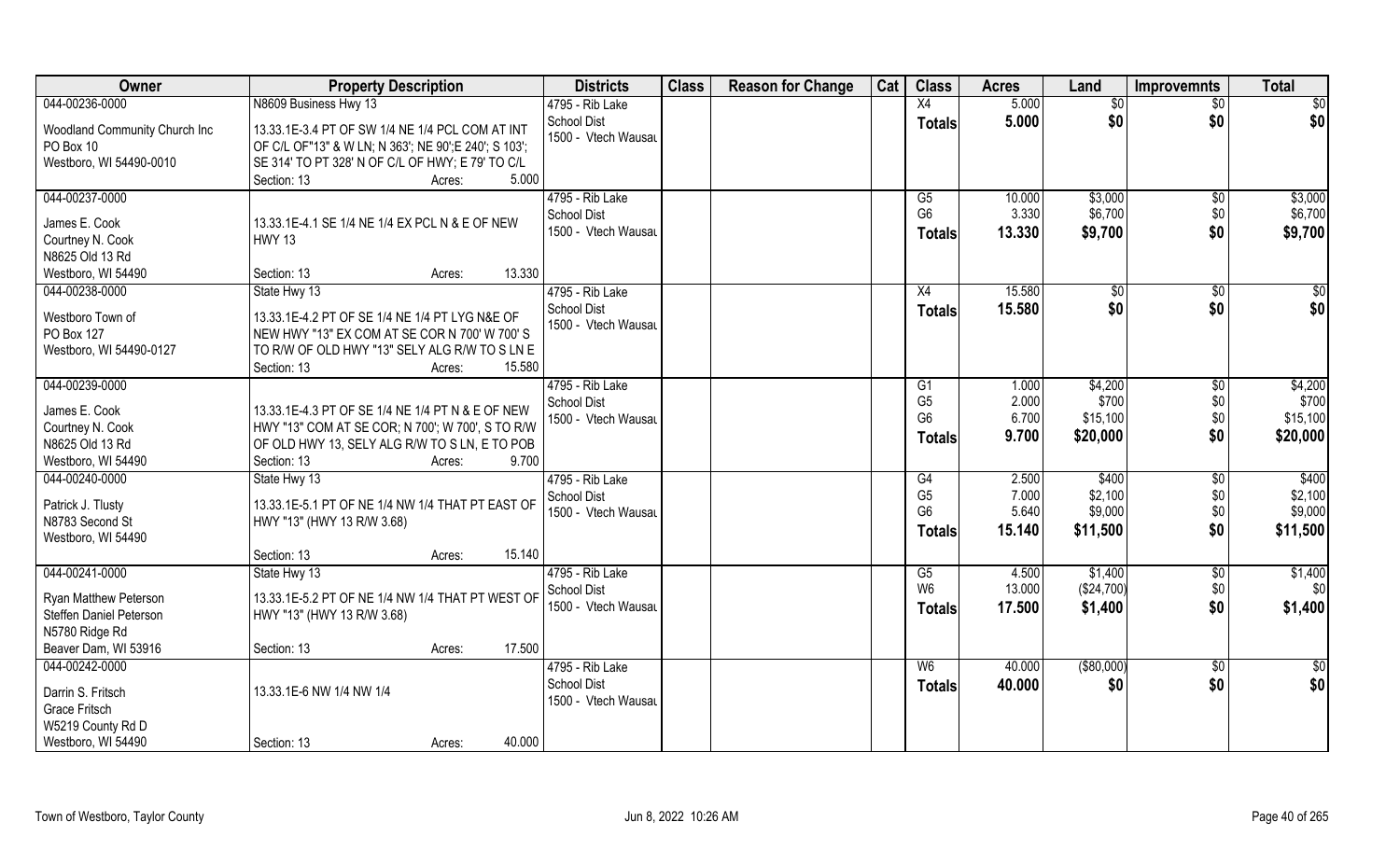| Owner                                     | <b>Property Description</b>                                                        |                  | <b>Districts</b>                          | <b>Class</b> | <b>Reason for Change</b> | Cat | <b>Class</b>         | <b>Acres</b>    | Land                 | <b>Improvemnts</b> | <b>Total</b>    |
|-------------------------------------------|------------------------------------------------------------------------------------|------------------|-------------------------------------------|--------------|--------------------------|-----|----------------------|-----------------|----------------------|--------------------|-----------------|
| 044-00243-0000                            |                                                                                    |                  | 4795 - Rib Lake                           |              |                          |     | W <sub>5</sub>       | 40.000          | (\$45,000)           | $\overline{50}$    | $\overline{50}$ |
| Wayne LLC                                 | 13.33.1E-7 SW 1/4 NW 1/4                                                           |                  | <b>School Dist</b><br>1500 - Vtech Wausau |              |                          |     | <b>Totals</b>        | 40.000          | \$0                  | \$0                | \$0             |
| 310 S Main St                             |                                                                                    |                  |                                           |              |                          |     |                      |                 |                      |                    |                 |
| Chippewa Falls, WI 54729                  |                                                                                    |                  |                                           |              |                          |     |                      |                 |                      |                    |                 |
| 044-00244-0000                            | Section: 13                                                                        | 40.000<br>Acres: | 4795 - Rib Lake                           |              |                          |     |                      |                 |                      |                    |                 |
|                                           | State Hwy 13                                                                       |                  | School Dist                               |              |                          |     | G5<br>W <sub>6</sub> | 2.480<br>22.000 | \$900<br>( \$41,800) | \$0<br>\$0         | \$900<br>\$0    |
| <b>Ryan Matthew Peterson</b>              | 13.33.1E-8.1 SE 1/4 NW 1/4 THAT PT LYING WEST OF                                   |                  | 1500 - Vtech Wausau                       |              |                          |     | <b>Totals</b>        | 24.480          | \$900                | \$0                | \$900           |
| Steffen Daniel Peterson                   | HWY 13 (HWY 13 R/W 4.02)                                                           |                  |                                           |              |                          |     |                      |                 |                      |                    |                 |
| N5780 Ridge Rd<br>Beaver Dam, WI 53916    | Section: 13                                                                        | 24.480<br>Acres: |                                           |              |                          |     |                      |                 |                      |                    |                 |
| 044-00245-0000                            | State Hwy 13                                                                       |                  | 4795 - Rib Lake                           |              |                          |     | G6                   | 8.000           | \$12,800             | $\sqrt[6]{3}$      | \$12,800        |
|                                           |                                                                                    |                  | <b>School Dist</b>                        |              |                          |     | <b>Totals</b>        | 8.000           | \$12,800             | \$0                | \$12,800        |
| Patrick J. Tlusty<br>N8783 Second St      | 13.33.1E-8.2 PT OF SE 1/4 NW 1/4 THAT PT LYING<br>EAST OF HWY 13 (HWY 13 R/W 3.50) |                  | 1500 - Vtech Wausau                       |              |                          |     |                      |                 |                      |                    |                 |
| Westboro, WI 54490                        |                                                                                    |                  |                                           |              |                          |     |                      |                 |                      |                    |                 |
|                                           | Section: 13                                                                        | 8.000<br>Acres:  |                                           |              |                          |     |                      |                 |                      |                    |                 |
| 044-00246-0000                            | State Hwy 13                                                                       |                  | 4795 - Rib Lake                           |              |                          |     | $W_5$                | 39.810          | $($ \$60,100)        | \$0                | \$0             |
| Wayne LLC                                 | 13.33.1E-9 NE 1/4 SW 1/4 (EX HWY 13 R/W 0.19)                                      |                  | <b>School Dist</b>                        |              |                          |     | <b>Totals</b>        | 39.810          | \$0                  | \$0                | \$0             |
| 310 S Main St                             |                                                                                    |                  | 1500 - Vtech Wausau                       |              |                          |     |                      |                 |                      |                    |                 |
| Chippewa Falls, WI 54729                  |                                                                                    |                  |                                           |              |                          |     |                      |                 |                      |                    |                 |
|                                           | Section: 13                                                                        | 39.810<br>Acres: |                                           |              |                          |     |                      |                 |                      |                    |                 |
| 044-00248-0000                            |                                                                                    |                  | 4795 - Rib Lake                           |              |                          |     | W <sub>5</sub>       | 40.000          | (\$60,500)           | \$0                | \$0             |
| Wayne LLC                                 | 13.33.1E-10 NW 1/4 SW 1/4                                                          |                  | <b>School Dist</b><br>1500 - Vtech Wausau |              |                          |     | <b>Totals</b>        | 40.000          | \$0                  | \$0                | \$0             |
| 310 S Main St                             |                                                                                    |                  |                                           |              |                          |     |                      |                 |                      |                    |                 |
| Chippewa Falls, WI 54729                  |                                                                                    |                  |                                           |              |                          |     |                      |                 |                      |                    |                 |
| 044-00249-0000                            | Section: 13                                                                        | 40.000<br>Acres: | 4795 - Rib Lake                           |              |                          |     | $W_5$                | 40.000          | (\$42,500)           | $\sqrt{$0}$        | \$0             |
|                                           |                                                                                    |                  | <b>School Dist</b>                        |              |                          |     | <b>Totals</b>        | 40.000          | \$0                  | \$0                | \$0             |
| Wayne LLC                                 | 13.33.1E-11 SW 1/4 SW 1/4                                                          |                  | 1500 - Vtech Wausau                       |              |                          |     |                      |                 |                      |                    |                 |
| 310 S Main St<br>Chippewa Falls, WI 54729 |                                                                                    |                  |                                           |              |                          |     |                      |                 |                      |                    |                 |
|                                           | Section: 13                                                                        | 40.000<br>Acres: |                                           |              |                          |     |                      |                 |                      |                    |                 |
| 044-00250-0000                            |                                                                                    |                  | 4795 - Rib Lake                           |              |                          |     | $W_5$                | 22.000          | ( \$25,800)          | $\overline{50}$    | \$0             |
| Wayne LLC                                 | 13.33.1E-12.1 SE 1/4 SW 1/4 EX LOT 1 CSM 7-S/18                                    |                  | <b>School Dist</b>                        |              |                          |     | <b>Totals</b>        | 22.000          | \$0                  | \$0                | \$0             |
| 310 S Main St                             | #1474 (BNG PTLY IN SW 1/4 NE 1/4 & PTLY IN NE 1/4                                  |                  | 1500 - Vtech Wausau                       |              |                          |     |                      |                 |                      |                    |                 |
| Chippewa Falls, WI 54729                  | NW 1/4 SEC 24 T33NR1E)                                                             |                  |                                           |              |                          |     |                      |                 |                      |                    |                 |
|                                           | Section: 13                                                                        | 22.000<br>Acres: |                                           |              |                          |     |                      |                 |                      |                    |                 |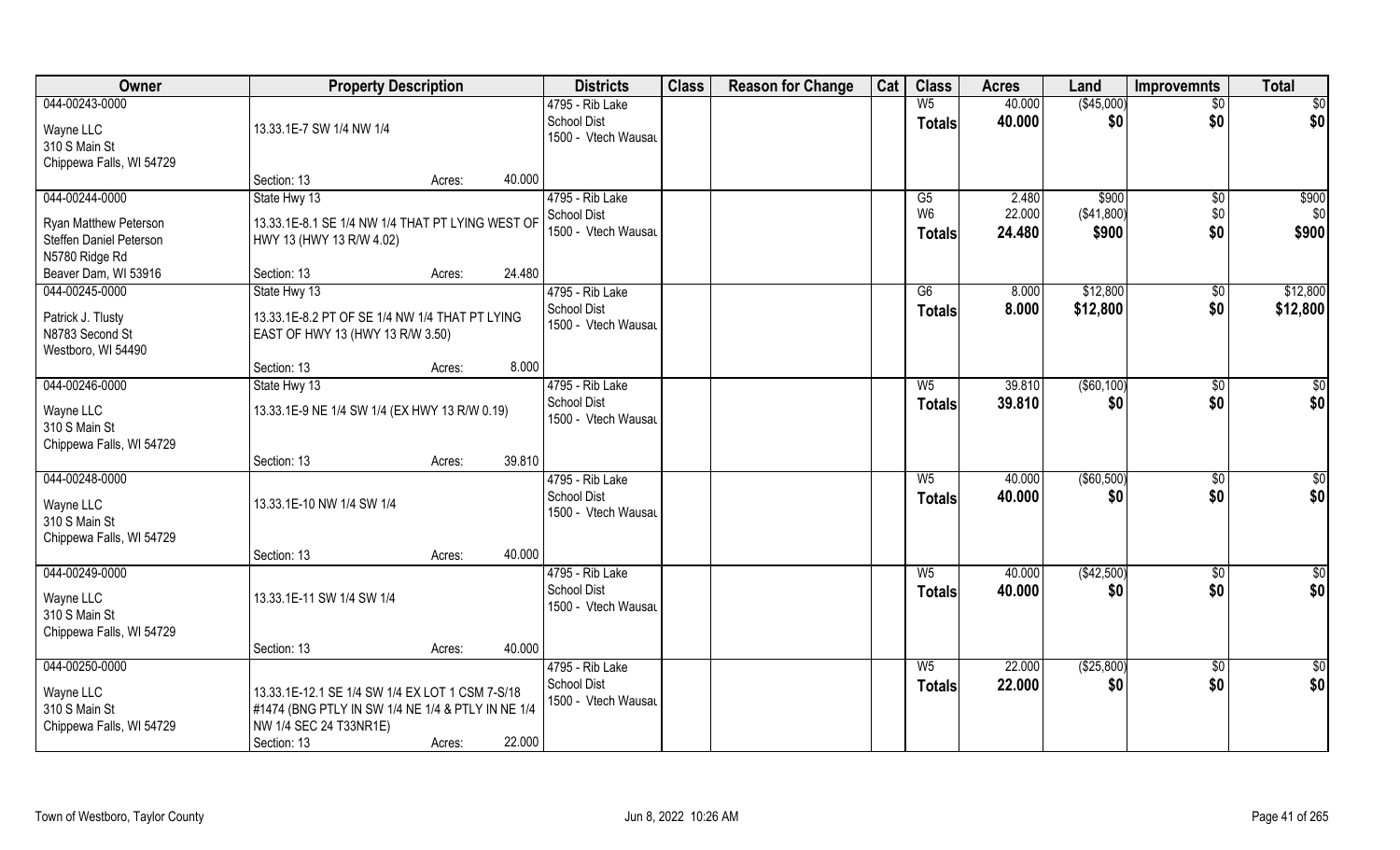| Owner                     | <b>Property Description</b>                        | <b>Districts</b>    | <b>Class</b> | <b>Reason for Change</b> | Cat | <b>Class</b>   | <b>Acres</b> | Land       | <b>Improvemnts</b> | <b>Total</b> |
|---------------------------|----------------------------------------------------|---------------------|--------------|--------------------------|-----|----------------|--------------|------------|--------------------|--------------|
| 044-00250-0001            | <b>Fischer Creek Rd</b>                            | 4795 - Rib Lake     |              |                          |     | G2             | 14.000       | \$27,400   | \$0                | \$27,400     |
| James Peterson Sons, Inc. | 13.33.1E-12.2 PT OF SE 1/4 SW 1/4 LOT 1 CSM 7-S/18 | <b>School Dist</b>  |              |                          |     | G <sub>6</sub> | 22.100       | \$35,400   | \$0                | \$35,400     |
| PO Box 120                | #1474 (BNG PTLY IN SW 1/4 SE 1/4 & PTLY IN NE 1/4  | 1500 - Vtech Wausau |              |                          |     | Totals         | 36.100       | \$62,800   | \$0                | \$62,800     |
| Medford, WI 54451         | NW 1/4 SEC 24 T33NR1E)                             |                     |              |                          |     |                |              |            |                    |              |
|                           | Section: 13<br>36.100<br>Acres:                    |                     |              |                          |     |                |              |            |                    |              |
| 044-00251-0000            | State Hwy 13                                       | 4795 - Rib Lake     |              |                          |     | G5             | 10.000       | \$3,500    | \$0                | \$3,500      |
|                           |                                                    | <b>School Dist</b>  |              |                          |     | G <sub>6</sub> | 27.060       | \$43,300   | \$0                | \$43,300     |
| David J. Meservey         | 13.33.1E-13.1 NE 1/4 SE 1/4 EX PCL NLY OF HWY "13" | 1500 - Vtech Wausau |              |                          |     | <b>Totals</b>  | 37.060       | \$46,800   | \$0                | \$46,800     |
| Marilyn A. Meservey       | EX HWY 13 0.94)                                    |                     |              |                          |     |                |              |            |                    |              |
| 9532 W Coldspring Rd      |                                                    |                     |              |                          |     |                |              |            |                    |              |
| Greenfield, WI 53228      | 37.060<br>Section: 13<br>Acres:                    |                     |              |                          |     |                |              |            |                    |              |
| 044-00252-0000            | N8605 Old 13 Rd                                    | 4795 - Rib Lake     |              |                          |     | G1             | 2.000        | \$13,000   | \$107,300          | \$120,300    |
| Scott M. Pipkorn          | 13.33.1E-13.2 PT OF NE 1/4 SE 1/4 PCL LYG NLY OF   | <b>School Dist</b>  |              |                          |     | <b>Totals</b>  | 2.000        | \$13,000   | \$107,300          | \$120,300    |
| N8605 Old 13 Rd           | <b>HWY 13</b>                                      | 1500 - Vtech Wausau |              |                          |     |                |              |            |                    |              |
| Westboro, WI 54490        |                                                    |                     |              |                          |     |                |              |            |                    |              |
|                           | 2.000<br>Section: 13<br>Acres:                     |                     |              |                          |     |                |              |            |                    |              |
| 044-00254-0000            | State Hwy 13                                       | 4795 - Rib Lake     |              |                          |     | W <sub>5</sub> | 11.820       | (\$19,900) | \$0                | \$0          |
|                           |                                                    | <b>School Dist</b>  |              |                          |     | <b>Totals</b>  | 11.820       | \$0        | \$0                | \$0          |
| Wayne LLC                 | 13.33.1E-14.1 PT OF NW 1/4 SE 1/4 THAT PT LYG W    | 1500 - Vtech Wausau |              |                          |     |                |              |            |                    |              |
| 310 S Main St             | OF TN RD EX PT LYING N & E OF NEW HWY "13" (EX     |                     |              |                          |     |                |              |            |                    |              |
| Chippewa Falls, WI 54729  | HWY 13 R/W 3.09)                                   |                     |              |                          |     |                |              |            |                    |              |
|                           | 11.820<br>Section: 13<br>Acres:                    |                     |              |                          |     |                |              |            |                    |              |
| 044-00255-0000            | N8518 Fischer Creek Rd                             | 4795 - Rib Lake     |              |                          |     | G1             | 3.000        | \$14,900   | \$9,800            | \$24,700     |
| Daniel J. Hartwig         | 13.33.1E-14.2 PT OF NW 1/4 SE 1/4 LOT 3 CSM        | <b>School Dist</b>  |              |                          |     | G <sub>5</sub> | 2.150        | \$700      | \$0                | \$700        |
| Kari D. Hartwig           | 5-S/342 #1221                                      | 1500 - Vtech Wausau |              |                          |     | Totals         | 5.150        | \$15,600   | \$9,800            | \$25,400     |
| 736 Yahara St             |                                                    |                     |              |                          |     |                |              |            |                    |              |
| Deforest, WI 53532        | 5.150<br>Section: 13<br>Acres:                     |                     |              |                          |     |                |              |            |                    |              |
| 044-00256-0000            | State Hwy 13                                       | 4795 - Rib Lake     |              |                          |     | G6             | 1.950        | \$3,100    | \$0                | \$3,100      |
| David J. Meservey         | 13.33.1E-14.3 PT OF NW 1/4 SE 1/4 THAT PT LYG E    | <b>School Dist</b>  |              |                          |     | <b>Totals</b>  | 1.950        | \$3,100    | \$0                | \$3,100      |
| Marilyn A. Meservey       | OF RR R/W (EX HWY 13 R/W 2.05)                     | 1500 - Vtech Wausau |              |                          |     |                |              |            |                    |              |
| 9532 W Coldspring Rd      |                                                    |                     |              |                          |     |                |              |            |                    |              |
| Greenfield, WI 53228      | 1.950<br>Section: 13<br>Acres:                     |                     |              |                          |     |                |              |            |                    |              |
| 044-00258-0000            | <b>Fischer Creek Rd</b>                            | 4795 - Rib Lake     |              |                          |     | W <sub>5</sub> | 2.500        | ( \$4,800) | $\sqrt{6}$         | \$0          |
|                           |                                                    | <b>School Dist</b>  |              |                          |     |                | 2.500        | \$0        | \$0                | \$0          |
| Wayne LLC                 | 13.33.1E-15.1 PT OF SW 1/4 SE 1/4 THAT PT LYG W    | 1500 - Vtech Wausau |              |                          |     | <b>Totals</b>  |              |            |                    |              |
| 310 S Main St             | OF TN RD EX THAT PT OF LOT 1 CSM 7-S/18 #1474      |                     |              |                          |     |                |              |            |                    |              |
| Chippewa Falls, WI 54729  | (BNG PTLY IN SE 1/4 SW 1/4 & PTLY IN NE 1/4 NW 1/4 |                     |              |                          |     |                |              |            |                    |              |
|                           | 2.500<br>Section: 13<br>Acres:                     |                     |              |                          |     |                |              |            |                    |              |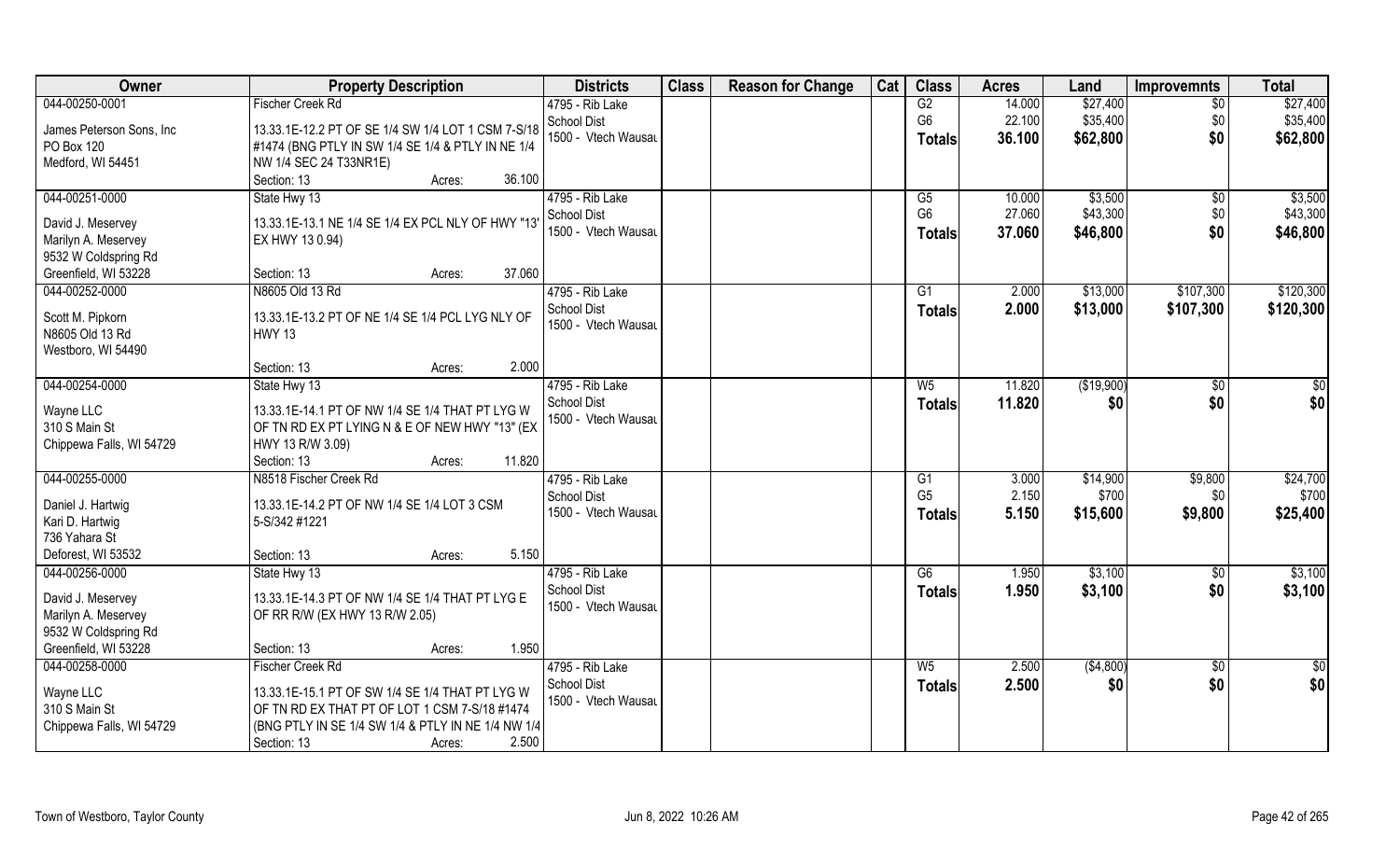| <b>Owner</b>                                                                                                  | <b>Property Description</b>                                                                                                                                                      | <b>Districts</b>                                                              | <b>Class</b> | <b>Reason for Change</b> | Cat | <b>Class</b>                          | <b>Acres</b>             | Land                            | <b>Improvemnts</b> | <b>Total</b>                    |
|---------------------------------------------------------------------------------------------------------------|----------------------------------------------------------------------------------------------------------------------------------------------------------------------------------|-------------------------------------------------------------------------------|--------------|--------------------------|-----|---------------------------------------|--------------------------|---------------------------------|--------------------|---------------------------------|
| 044-00259-0000                                                                                                | <b>Fischer Creek Rd</b>                                                                                                                                                          | 4795 - Rib Lake                                                               |              |                          |     | X4                                    | 4.720                    | \$0                             | $\overline{50}$    | $\overline{50}$                 |
| Rib Lake School District<br>PO Box 278<br>Rib Lake, WI 54470-0278                                             | 13.33.1E-15.2 PT OF SW 1/4 SE 1/4 LOT 1 CSM 9-S/2<br>#1841                                                                                                                       | <b>School Dist</b><br>1500 - Vtech Wausau                                     |              |                          |     | <b>Totals</b>                         | 4.720                    | \$0                             | \$0                | \$0                             |
|                                                                                                               | 4.720<br>Section: 13<br>Acres:                                                                                                                                                   |                                                                               |              |                          |     |                                       |                          |                                 |                    |                                 |
| 044-00260-0000<br>James A. Koch<br>Kim M. Anderson Koch<br>PO Box 214                                         | 13.33.1E-15.3 PT OF SW 1/4 SE 1/4 THAT PT LYG E<br>OF RR R/W (EX HWY 13 R/W 0.26)                                                                                                | 4795 - Rib Lake<br><b>School Dist</b><br>1500 - Vtech Wausau                  |              |                          |     | G5<br>G <sub>6</sub><br><b>Totals</b> | 8.860<br>6.000<br>14.860 | \$2,700<br>\$10,800<br>\$13,500 | \$0<br>\$0<br>\$0  | \$2,700<br>\$10,800<br>\$13,500 |
| Rib Lake, WI 54470-0214                                                                                       | 14.860<br>Section: 13<br>Acres:                                                                                                                                                  |                                                                               |              |                          |     |                                       |                          |                                 |                    |                                 |
| 044-00262-0000<br>County Of Taylor & Price<br>c/o Forestry Recreation<br>224 S Second St<br>Medford, WI 54451 | 13.33.1E-15.4 PT OF SW 1/4 SE 1/4 200' R/W THRU NE<br>1/4 NE 1/4 & NW 1/4 NE 1/4 NORTH OF SILVER<br>CREEK EX PCL IN CSM 1-S/100 #100 (SUBJ PLE<br>2.220<br>Section: 13<br>Acres: | 7020 - Sanitary Dist<br>4795 - Rib Lake<br>School Dist<br>1500 - Vtech Wausau |              |                          |     | X3<br><b>Totals</b>                   | 2.220<br>2.220           | $\sqrt[6]{30}$<br>\$0           | $\sqrt{6}$<br>\$0  | \$0<br>\$0                      |
| 044-00262-0001                                                                                                | Fischer Creek Rd                                                                                                                                                                 | 4795 - Rib Lake                                                               |              |                          |     | X4                                    | 2.910                    | $\sqrt[6]{3}$                   | \$0                | \$0                             |
| Rib Lake School District<br>PO Box 278<br>Rib Lake, WI 54470-0278                                             | 13.33.1E-15.5 PT OF SW 1/4 SE 1/4 LOT 2 CSM 9-S/2<br>#1841                                                                                                                       | <b>School Dist</b><br>1500 - Vtech Wausau                                     |              |                          |     | <b>Totals</b>                         | 2.910                    | \$0                             | \$0                | \$0                             |
|                                                                                                               | 2.910<br>Section: 13<br>Acres:                                                                                                                                                   |                                                                               |              |                          |     |                                       |                          |                                 |                    |                                 |
| 044-00262-0002<br>Rib Lake School District<br>PO Box 278<br>Rib Lake, WI 54470-0278                           | <b>Fischer Creek Rd</b><br>13.33.1E-15.6 PT OF SW 1/4 SE 1/4 LOT 3 CSM 9-S/2<br>#1841                                                                                            | 4795 - Rib Lake<br>School Dist<br>1500 - Vtech Wausau                         |              |                          |     | X4<br><b>Totals</b>                   | 1.610<br>1.610           | $\sqrt[6]{}$<br>\$0             | \$0<br>\$0         | \$0<br>\$0                      |
|                                                                                                               | 1.610<br>Section: 13<br>Acres:                                                                                                                                                   |                                                                               |              |                          |     |                                       |                          |                                 |                    |                                 |
| 044-00262-0003<br>County Of Taylor & Price<br>c/o Forestry Recreation<br>224 S Second St<br>Medford, WI 54451 | 13.33.1E-15.7 PT OF SW 1/4 SE 1/4 200' R/W THRU NE<br>1/4 LYG SOUTH OF SILVER CREEK & THRU W 1/2 SE<br>1/4<br>21.210<br>Section: 13<br>Acres:                                    | 4795 - Rib Lake<br>School Dist<br>1500 - Vtech Wausau                         |              |                          |     | X3<br><b>Totals</b>                   | 21.210<br>21.210         | $\sqrt{6}$<br>\$0               | \$0<br>\$0         | \$0<br>\$0                      |
| 044-00263-0000                                                                                                | N8487 Old 13 Rd                                                                                                                                                                  | 4795 - Rib Lake                                                               |              |                          |     | G1                                    | 1.000                    | \$10,000                        | \$56,500           | \$66,500                        |
| Mary S. Winters<br>N8487 Old 13 Rd<br>Westboro, WI 54490                                                      | 13.33.1E-16.1 SE 1/4 SE 1/4 N & E OF HWY "13" (EX<br>9.50 AC FOR HWY)                                                                                                            | School Dist<br>1500 - Vtech Wausau                                            |              |                          |     | G <sub>6</sub><br><b>Totals</b>       | 13.000<br>14.000         | \$20,800<br>\$30,800            | \$0<br>\$56,500    | \$20,800<br>\$87,300            |
|                                                                                                               | 14.000<br>Section: 13<br>Acres:                                                                                                                                                  |                                                                               |              |                          |     |                                       |                          |                                 |                    |                                 |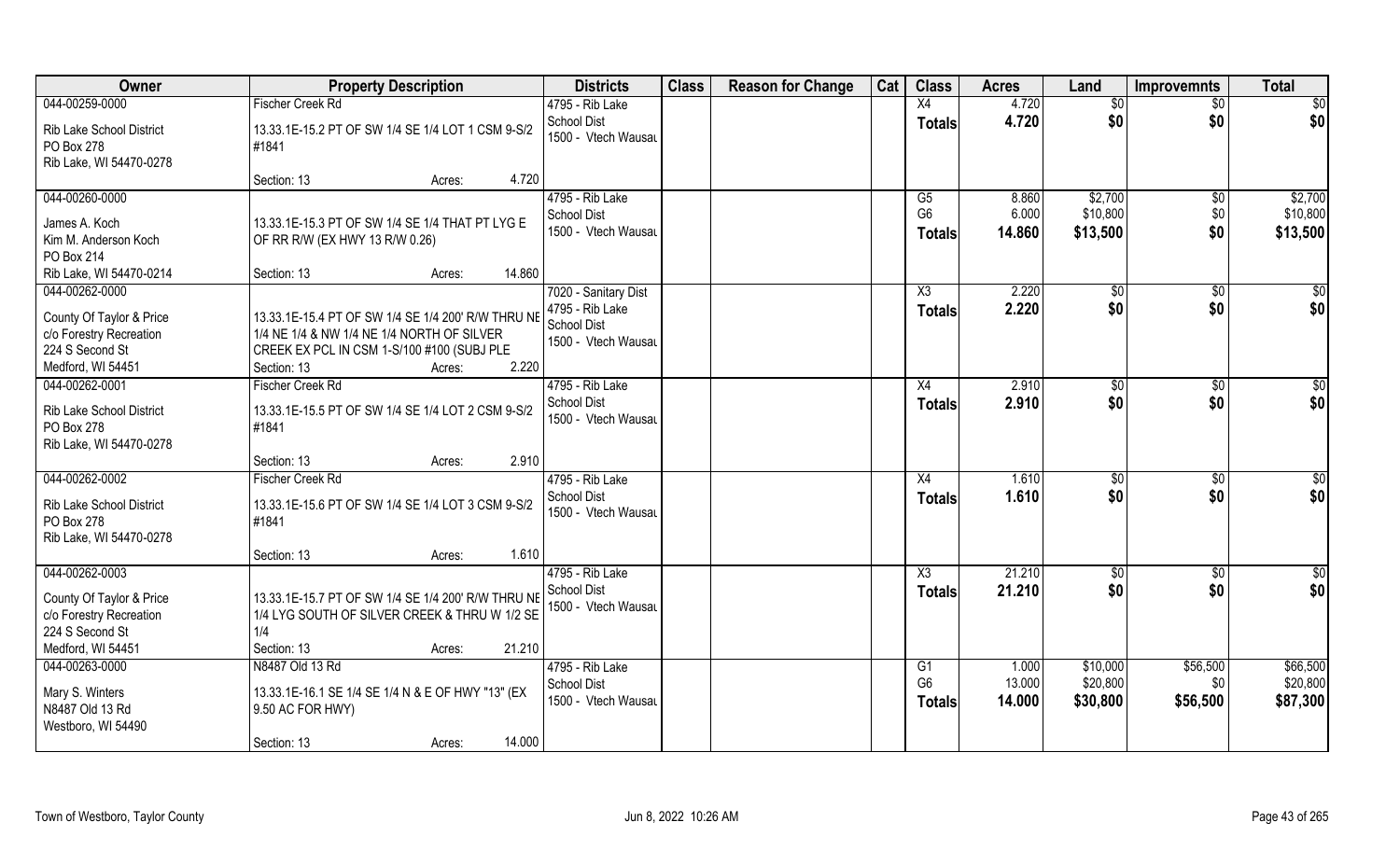| Owner                    | <b>Property Description</b>                          |        |        | <b>Districts</b>                      | <b>Class</b> | <b>Reason for Change</b> | Cat | <b>Class</b>           | <b>Acres</b> | Land        | <b>Improvemnts</b> | <b>Total</b>    |
|--------------------------|------------------------------------------------------|--------|--------|---------------------------------------|--------------|--------------------------|-----|------------------------|--------------|-------------|--------------------|-----------------|
| 044-00264-0000           | Old 13 Rd                                            |        |        | 4795 - Rib Lake                       |              |                          |     | $\overline{\text{X3}}$ | 1.410        | \$0         | $\sqrt{$0}$        | $\sqrt{50}$     |
| Taylor County of         | 13.33.1E-16.2 PT OF SE 1/4 SE 1/4                    |        |        | <b>School Dist</b>                    |              |                          |     | <b>Totals</b>          | 1.410        | \$0         | \$0                | \$0             |
| c/o Highway Dept         |                                                      |        |        | 1500 - Vtech Wausau                   |              |                          |     |                        |              |             |                    |                 |
| 224 S Second St          |                                                      |        |        |                                       |              |                          |     |                        |              |             |                    |                 |
| Medford, WI 54451        | Section: 13                                          | Acres: | 1.410  |                                       |              |                          |     |                        |              |             |                    |                 |
| 044-00265-0000           | State Hwy 13                                         |        |        | 4795 - Rib Lake                       |              |                          |     | X <sub>2</sub>         | 38.360       | $\sqrt{50}$ | \$0                | $\sqrt{50}$     |
| Wisconsin State of       | 13.33.1E-16.3 PT OF SE 1/4 SE 1/4 HWY 13 R/W THRU    |        |        | <b>School Dist</b>                    |              |                          |     | Totals                 | 38.360       | \$0         | \$0                | \$0             |
| PO Box 7910              | W 1/2 NE1/4, E 1/2 NW1/4, N 1/2 SE1/4, S 1/2 SE1/4 & |        |        | 1500 - Vtech Wausau                   |              |                          |     |                        |              |             |                    |                 |
| Madison, WI 53707-7910   | <b>NE1/4 SW1/4</b>                                   |        |        |                                       |              |                          |     |                        |              |             |                    |                 |
|                          | Section: 13                                          | Acres: | 38.360 |                                       |              |                          |     |                        |              |             |                    |                 |
| 044-00266-0000           | N8423 State Hwy 13                                   |        |        | 4795 - Rib Lake                       |              |                          |     | G1                     | 5.000        | \$36,600    | \$158,000          | \$194,600       |
|                          |                                                      |        |        | School Dist                           |              |                          |     | G <sub>6</sub>         | 10.090       | \$18,200    | \$0                | \$18,200        |
| Timothy E. Dums          | 13.33.1E-16.4 PT OF SE 1/4 SE 1/4 THAT PT SOUTH &    |        |        | 1500 - Vtech Wausau                   |              |                          |     | <b>Totals</b>          | 15.090       | \$54,800    | \$158,000          | \$212,800       |
| Rena L. Dums             | WEST OF HWY "13"                                     |        |        |                                       |              |                          |     |                        |              |             |                    |                 |
| N8423 State Hwy 13       |                                                      |        |        |                                       |              |                          |     |                        |              |             |                    |                 |
| Westboro, WI 54490       | Section: 13                                          | Acres: | 15.090 |                                       |              |                          |     |                        |              |             |                    |                 |
| 044-00267-0000           |                                                      |        |        | 4795 - Rib Lake                       |              |                          |     | W <sub>6</sub>         | 40.000       | (\$77,500)  | $\sqrt[6]{3}$      | $\sqrt{50}$     |
| Darrin S. Fritsch        | 14.33.1E-1 NE 1/4 NE 1/4                             |        |        | School Dist                           |              |                          |     | <b>Totals</b>          | 40.000       | \$0         | \$0                | \$0             |
| <b>Grace Fritsch</b>     |                                                      |        |        | 1500 - Vtech Wausau                   |              |                          |     |                        |              |             |                    |                 |
| W5219 County Rd D        |                                                      |        |        |                                       |              |                          |     |                        |              |             |                    |                 |
| Westboro, WI 54490       | Section: 14                                          | Acres: | 40.000 |                                       |              |                          |     |                        |              |             |                    |                 |
| 044-00268-0000           |                                                      |        |        | 4795 - Rib Lake                       |              |                          |     | $W_5$                  | 40.000       | ( \$80,000) | \$0                | $\sqrt{50}$     |
| Wayne LLC                | 14.33.1E-2 NW 1/4 NE 1/4                             |        |        | <b>School Dist</b>                    |              |                          |     | <b>Totals</b>          | 40.000       | \$0         | \$0                | \$0             |
| 310 S Main St            |                                                      |        |        | 1500 - Vtech Wausau                   |              |                          |     |                        |              |             |                    |                 |
| Chippewa Falls, WI 54729 |                                                      |        |        |                                       |              |                          |     |                        |              |             |                    |                 |
|                          | Section: 14                                          | Acres: | 40.000 |                                       |              |                          |     |                        |              |             |                    |                 |
| 044-00269-0000           |                                                      |        |        | 4795 - Rib Lake                       |              |                          |     | $W_5$                  | 40.000       | (\$78,000)  | $\sqrt{$0}$        | \$0             |
|                          |                                                      |        |        | <b>School Dist</b>                    |              |                          |     | <b>Totals</b>          | 40.000       | \$0         | \$0                | \$0             |
| Wayne LLC                | 14.33.1E-3 SW 1/4 NE 1/4                             |        |        | 1500 - Vtech Wausau                   |              |                          |     |                        |              |             |                    |                 |
| 310 S Main St            |                                                      |        |        |                                       |              |                          |     |                        |              |             |                    |                 |
| Chippewa Falls, WI 54729 |                                                      |        |        |                                       |              |                          |     |                        |              |             |                    |                 |
|                          | Section: 14                                          | Acres: | 40.000 |                                       |              |                          |     |                        |              |             |                    |                 |
| 044-00270-0000           |                                                      |        |        | 4795 - Rib Lake<br><b>School Dist</b> |              |                          |     | $W_5$                  | 40.000       | (\$78,500)  | $\sqrt{$0}$        | $\overline{50}$ |
| Wayne LLC                | 14.33.1E-4 SE 1/4 NE 1/4                             |        |        | 1500 - Vtech Wausau                   |              |                          |     | <b>Totals</b>          | 40.000       | \$0         | \$0                | \$0             |
| 310 S Main St            |                                                      |        |        |                                       |              |                          |     |                        |              |             |                    |                 |
| Chippewa Falls, WI 54729 |                                                      |        |        |                                       |              |                          |     |                        |              |             |                    |                 |
|                          | Section: 14                                          | Acres: | 40.000 |                                       |              |                          |     |                        |              |             |                    |                 |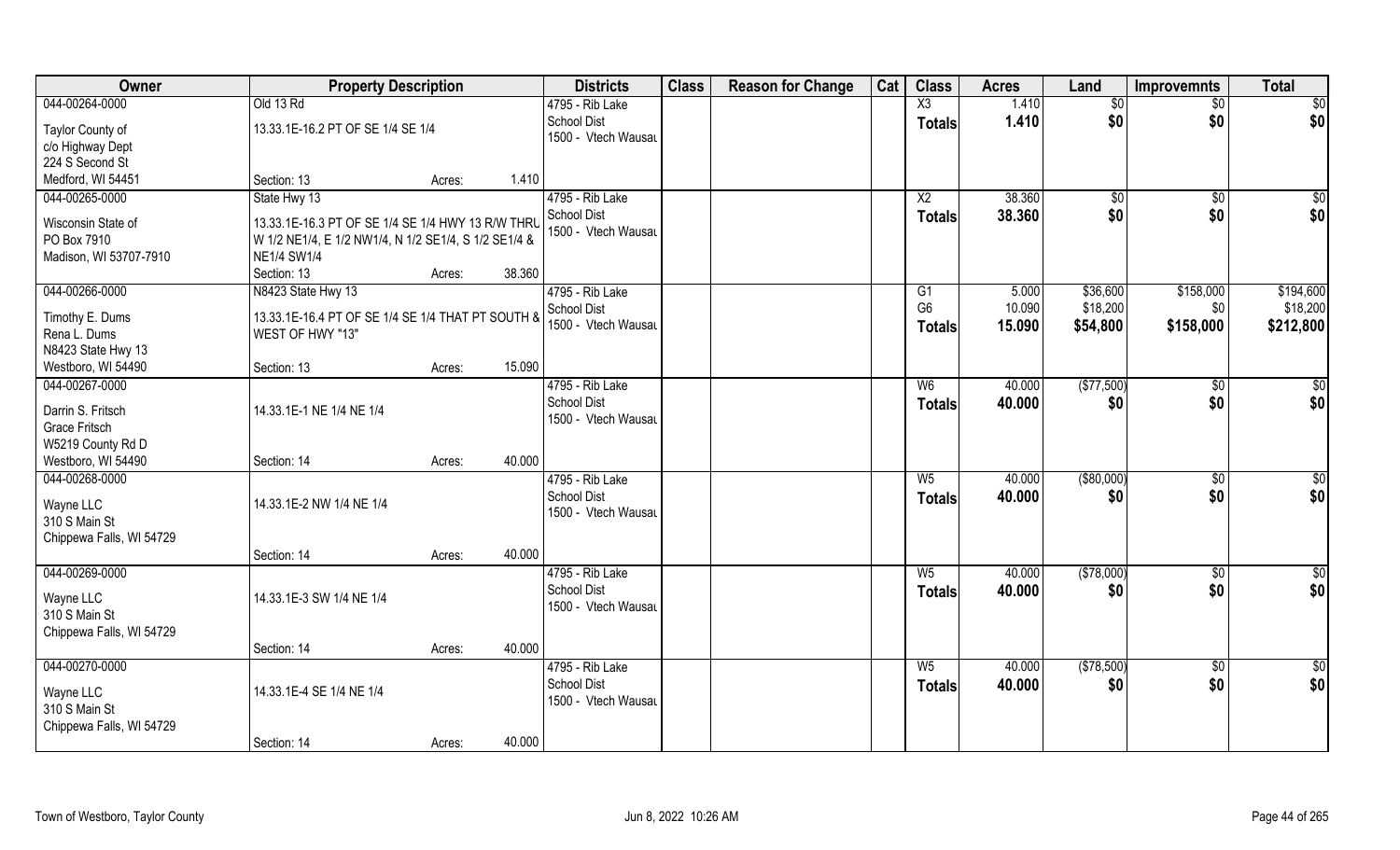| Owner                                                                    | <b>Property Description</b>                                                                        |                  | <b>Districts</b>                                             | <b>Class</b> | <b>Reason for Change</b> | Cat | <b>Class</b>                    | <b>Acres</b>     | Land              | <b>Improvemnts</b>   | <b>Total</b>           |
|--------------------------------------------------------------------------|----------------------------------------------------------------------------------------------------|------------------|--------------------------------------------------------------|--------------|--------------------------|-----|---------------------------------|------------------|-------------------|----------------------|------------------------|
| 044-00271-0000                                                           | N8767 Cemetery Rd Unit MT OL                                                                       |                  | 4795 - Rib Lake                                              |              |                          |     | X4                              | 7.150            | \$0               | $\overline{50}$      | \$0                    |
| <b>Westboro Cemetery Association</b><br>PO Box 127                       | 14.33.1E-5.1 PT OF NE 1/4 NW 1/4 PCL 1 CSM 9-S/216<br>#1953 (CATALOG BURIAL SITE 280/43) (MT OLIVE |                  | School Dist<br>1500 - Vtech Wausau                           |              |                          |     | <b>Totals</b>                   | 7.150            | \$0               | \$0                  | \$0                    |
| Westboro, WI 54490-0127                                                  | CEM 2011 ADD VOL 2 PG 112 #344484)                                                                 |                  |                                                              |              |                          |     |                                 |                  |                   |                      |                        |
|                                                                          | Section: 14                                                                                        | 7.150<br>Acres:  |                                                              |              |                          |     |                                 |                  |                   |                      |                        |
| 044-00272-0000                                                           | County Rd D                                                                                        |                  | 4795 - Rib Lake                                              |              |                          |     | X4                              | 32.850           | \$0               | $\overline{50}$      | $\sqrt{50}$            |
| Westboro Town of<br>PO Box 127<br>Westboro, WI 54490-0127                | 14.33.1E-5.2 NE 1/4 NW 1/4 EX PCL 1 CSM 9-S/216<br>#1953                                           |                  | School Dist<br>1500 - Vtech Wausau                           |              |                          |     | <b>Totals</b>                   | 32.850           | \$0               | \$0                  | \$0                    |
|                                                                          | Section: 14                                                                                        | 32.850<br>Acres: |                                                              |              |                          |     |                                 |                  |                   |                      |                        |
| 044-00273-0000                                                           | County Rd D                                                                                        |                  | 4795 - Rib Lake                                              |              |                          |     | W <sub>6</sub>                  | 40.000           | ( \$80,000)       | $\sqrt[6]{30}$       | \$0                    |
| Wayne LLC<br>310 S Main St<br>Chippewa Falls, WI 54729                   | 14.33.1E-6 NW 1/4 NW 1/4                                                                           |                  | <b>School Dist</b><br>1500 - Vtech Wausau                    |              |                          |     | <b>Totals</b>                   | 40.000           | \$0               | \$0                  | \$0                    |
|                                                                          | Section: 14                                                                                        | 40.000<br>Acres: |                                                              |              |                          |     |                                 |                  |                   |                      |                        |
| 044-00274-0000                                                           |                                                                                                    |                  | 4795 - Rib Lake                                              |              |                          |     | W <sub>6</sub>                  | 40.000           | ( \$80,000)       | \$0                  | \$0                    |
| Wayne LLC<br>310 S Main St<br>Chippewa Falls, WI 54729                   | 14.33.1E-7 SW 1/4 NW 1/4                                                                           |                  | <b>School Dist</b><br>1500 - Vtech Wausau                    |              |                          |     | <b>Totals</b>                   | 40.000           | \$0               | \$0                  | \$0                    |
|                                                                          | Section: 14                                                                                        | 40.000<br>Acres: |                                                              |              |                          |     |                                 |                  |                   |                      |                        |
| 044-00275-0000<br>Wayne LLC<br>310 S Main St<br>Chippewa Falls, WI 54729 | 14.33.1E-8 SE 1/4 NW 1/4                                                                           |                  | 4795 - Rib Lake<br><b>School Dist</b><br>1500 - Vtech Wausau |              |                          |     | W <sub>5</sub><br><b>Totals</b> | 40.000<br>40.000 | (\$79,000)<br>\$0 | $\sqrt[6]{3}$<br>\$0 | $\overline{50}$<br>\$0 |
|                                                                          | Section: 14                                                                                        | 40.000<br>Acres: |                                                              |              |                          |     |                                 |                  |                   |                      |                        |
| 044-00276-0000                                                           |                                                                                                    |                  | 4795 - Rib Lake                                              |              |                          |     | W <sub>6</sub>                  | 40.000           | $($ \$80,000)     | \$0                  | \$0                    |
| Wayne LLC<br>310 S Main St<br>Chippewa Falls, WI 54729                   | 14.33.1E-9 NE 1/4 SW 1/4                                                                           |                  | <b>School Dist</b><br>1500 - Vtech Wausau                    |              |                          |     | <b>Totals</b>                   | 40.000           | \$0               | \$0                  | \$0                    |
|                                                                          | Section: 14                                                                                        | 40.000<br>Acres: |                                                              |              |                          |     |                                 |                  |                   |                      |                        |
| 044-00277-0000                                                           | W5577 County Rd D                                                                                  |                  | 4795 - Rib Lake                                              |              |                          |     | W <sub>6</sub>                  | 40.000           | (\$76,000)        | $\sqrt{6}$           | $\overline{50}$        |
| Wayne LLC<br>310 S Main St<br>Chippewa Falls, WI 54729                   | 14.33.1E-10 NW 1/4 SW 1/4                                                                          |                  | <b>School Dist</b><br>1500 - Vtech Wausau                    |              |                          |     | <b>Totals</b>                   | 40.000           | \$0               | \$0                  | \$0                    |
|                                                                          | Section: 14                                                                                        | 40.000<br>Acres: |                                                              |              |                          |     |                                 |                  |                   |                      |                        |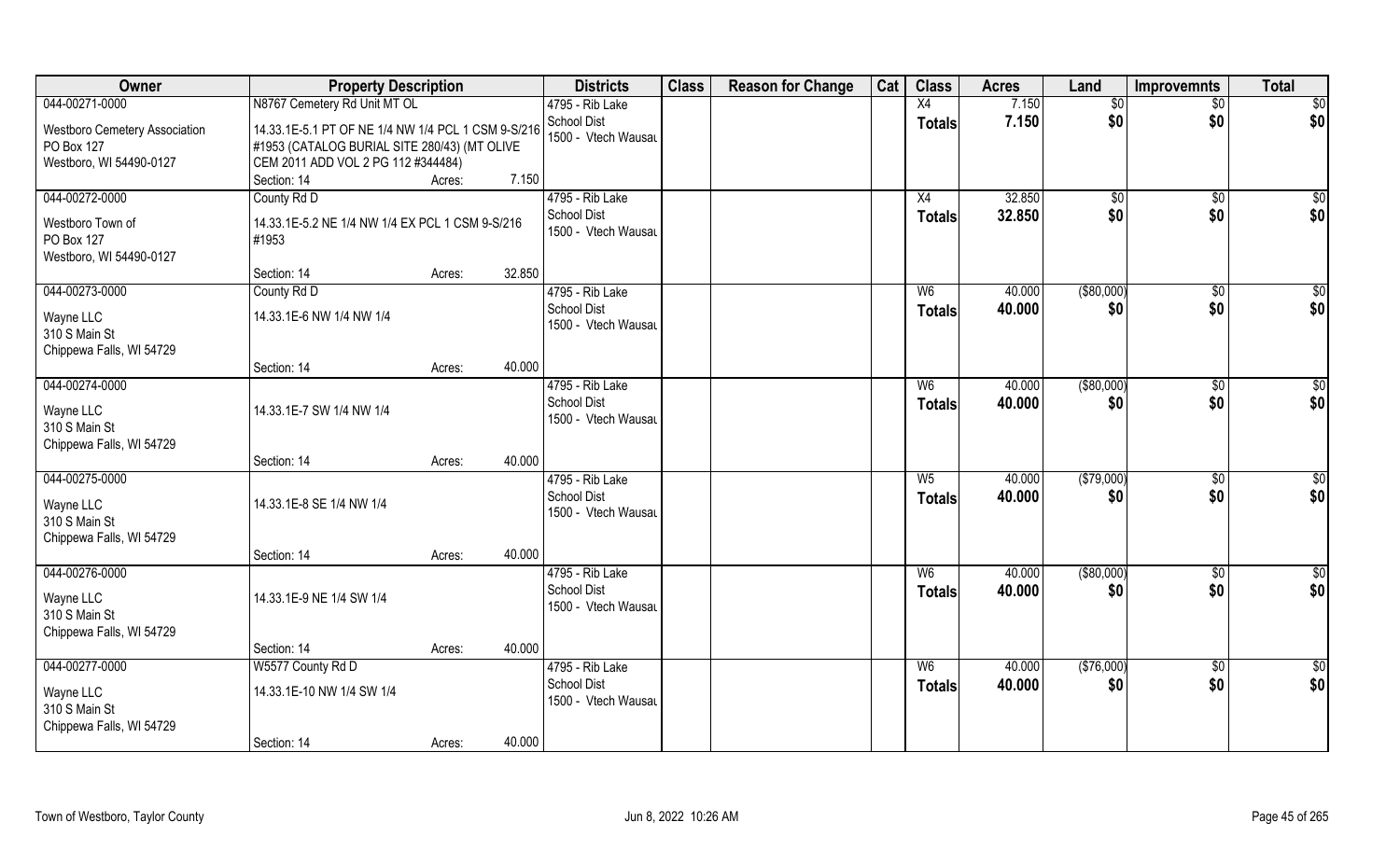| Owner                                                                                                     | <b>Property Description</b>                                                         |        |        | <b>Districts</b>                                             | <b>Class</b>         | <b>Reason for Change</b>   | Cat | <b>Class</b>                          | <b>Acres</b>              | Land                        | <b>Improvemnts</b>     | <b>Total</b>                |
|-----------------------------------------------------------------------------------------------------------|-------------------------------------------------------------------------------------|--------|--------|--------------------------------------------------------------|----------------------|----------------------------|-----|---------------------------------------|---------------------------|-----------------------------|------------------------|-----------------------------|
| 044-00278-0000                                                                                            | W5599 County Rd D Unit RINDT                                                        |        |        | 4795 - Rib Lake                                              |                      |                            |     | W <sub>6</sub>                        | 40.000                    | ( \$80,000)                 | $\sqrt{$0}$            | $\sqrt{50}$                 |
| Wayne LLC<br>310 S Main St<br>Chippewa Falls, WI 54729                                                    | 14.33.1E-11 SW 1/4 SW 1/4                                                           |        |        | <b>School Dist</b><br>1500 - Vtech Wausau                    |                      |                            |     | <b>Totals</b>                         | 40.000                    | \$0                         | \$0                    | \$0                         |
|                                                                                                           | Section: 14                                                                         | Acres: | 40.000 |                                                              |                      |                            |     |                                       |                           |                             |                        |                             |
| 044-00279-0000<br>Wayne LLC<br>310 S Main St<br>Chippewa Falls, WI 54729                                  | 14.33.1E-12 SE 1/4 SW 1/4                                                           |        |        | 4795 - Rib Lake<br><b>School Dist</b><br>1500 - Vtech Wausau |                      |                            |     | W <sub>6</sub><br>Totals              | 40.000<br>40.000          | ( \$80,000)<br>\$0          | \$0<br>\$0             | $\sqrt{50}$<br>\$0          |
|                                                                                                           | Section: 14                                                                         | Acres: | 40.000 |                                                              |                      |                            |     |                                       |                           |                             |                        |                             |
| 044-00280-0000<br>Wayne LLC<br>310 S Main St<br>Chippewa Falls, WI 54729                                  | 14.33.1E-13 NE 1/4 SE 1/4                                                           |        |        | 4795 - Rib Lake<br><b>School Dist</b><br>1500 - Vtech Wausau |                      |                            |     | $W_5$<br><b>Totals</b>                | 40.000<br>40.000          | (\$76,000)<br>\$0           | \$0<br>\$0             | $\sqrt{50}$<br>\$0          |
|                                                                                                           | Section: 14                                                                         | Acres: | 40.000 |                                                              |                      |                            |     |                                       |                           |                             |                        |                             |
| 044-00281-0000<br>Wayne LLC<br>310 S Main St<br>Chippewa Falls, WI 54729                                  | 14.33.1E-14 NW 1/4 SE 1/4                                                           |        |        | 4795 - Rib Lake<br><b>School Dist</b><br>1500 - Vtech Wausau |                      |                            |     | $W_5$<br><b>Totals</b>                | 40.000<br>40.000          | (\$76,000)<br>\$0           | $\sqrt[6]{3}$<br>\$0   | \$0<br>\$0                  |
|                                                                                                           | Section: 14                                                                         | Acres: | 40.000 |                                                              |                      |                            |     |                                       |                           |                             |                        |                             |
| 044-00282-0000<br>Wayne LLC<br>310 S Main St<br>Chippewa Falls, WI 54729                                  | 14.33.1E-15 SW 1/4 SE 1/4                                                           |        |        | 4795 - Rib Lake<br><b>School Dist</b><br>1500 - Vtech Wausau |                      |                            |     | $W_5$<br><b>Totals</b>                | 40.000<br>40.000          | $($ \$80,000)<br>\$0        | \$0<br>\$0             | $\overline{50}$<br>\$0      |
|                                                                                                           | Section: 14                                                                         | Acres: | 40.000 |                                                              |                      |                            |     |                                       |                           |                             |                        |                             |
| 044-00283-0000<br>Wayne LLC<br>310 S Main St<br>Chippewa Falls, WI 54729                                  | 14.33.1E-16 SE 1/4 SE 1/4                                                           |        |        | 4795 - Rib Lake<br><b>School Dist</b><br>1500 - Vtech Wausau |                      |                            |     | $W_5$<br><b>Totals</b>                | 40.000<br>40.000          | $($ \$68,000)<br>\$0        | $\overline{30}$<br>\$0 | $\overline{50}$<br>\$0      |
|                                                                                                           | Section: 14                                                                         | Acres: | 40.000 |                                                              |                      |                            |     |                                       |                           |                             |                        |                             |
| 044-00284-0000<br>James P. Tlusty et al<br>c/o Tlusty L. James<br>W5029 Peterson Ln<br>Westboro, WI 54490 | County Rd D<br>15.33.1E-1 NE 1/4 NE 1/4 (LIFE EST JAMES L<br>TLUSTY)<br>Section: 15 | Acres: | 40.000 | 4795 - Rib Lake<br><b>School Dist</b><br>1500 - Vtech Wausau | G4<br>G <sub>4</sub> | Ag use land<br>Ag use land |     | G4<br>G <sub>5</sub><br><b>Totals</b> | 39.000<br>1.000<br>40.000 | \$3,700<br>\$100<br>\$3,800 | \$0<br>\$0<br>\$0      | \$3,700<br>\$100<br>\$3,800 |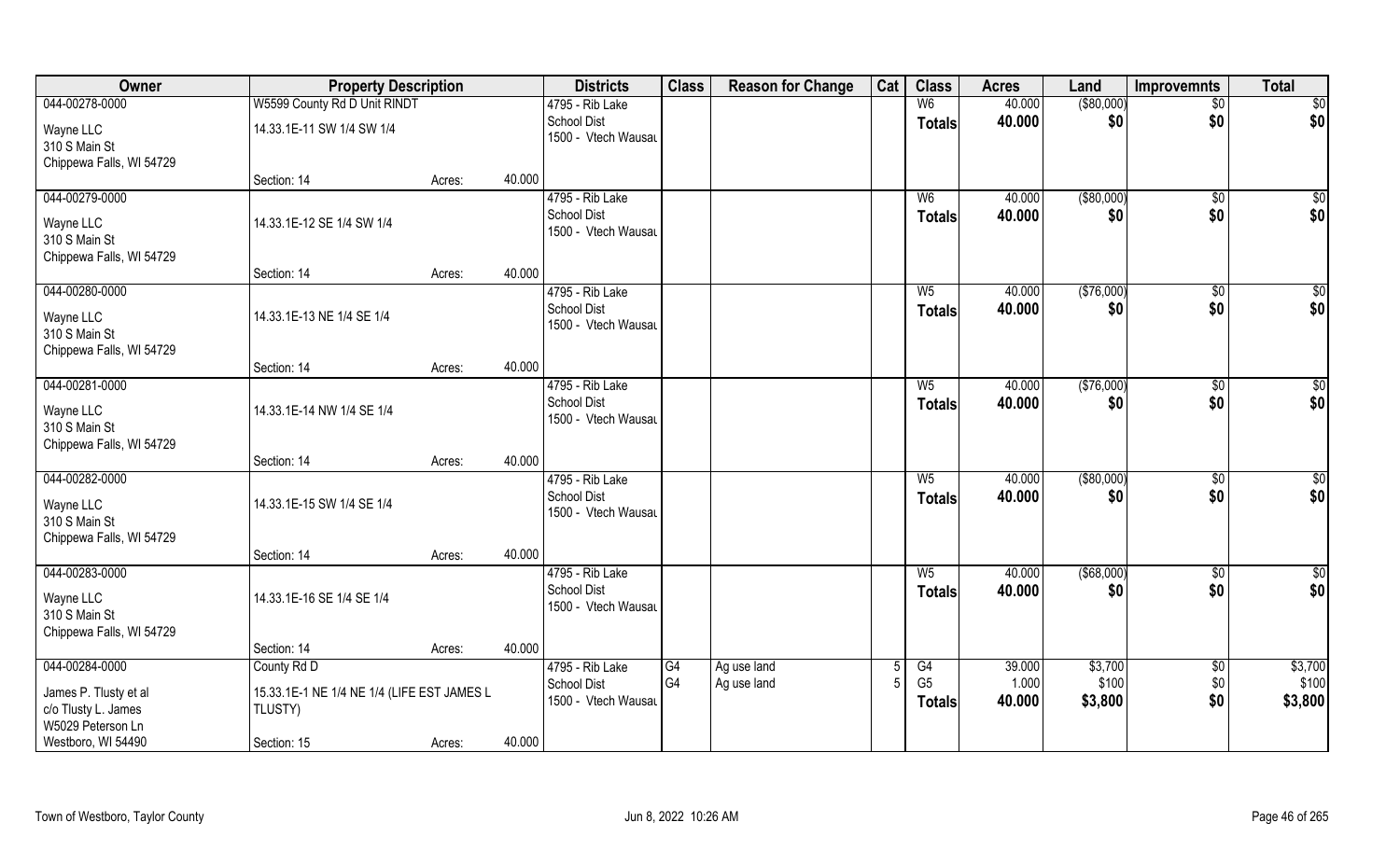| Owner                                        | <b>Property Description</b>                        | <b>Districts</b>                          | <b>Class</b> | <b>Reason for Change</b> | Cat | <b>Class</b>         | <b>Acres</b>    | Land     | Improvemnts     | <b>Total</b> |
|----------------------------------------------|----------------------------------------------------|-------------------------------------------|--------------|--------------------------|-----|----------------------|-----------------|----------|-----------------|--------------|
| 044-00285-0000                               | County Rd D                                        | 4795 - Rib Lake                           | G4           | Ag use land              |     | G4                   | 36.000          | \$4,500  | $\overline{50}$ | \$4,500      |
| James P. Tlusty et al                        | 15.33.1E-2 NW 1/4 NE 1/4 (LIFE EST JAMES L         | <b>School Dist</b>                        | G4           | Ag use land              | 5   | G <sub>5</sub>       | 3.000           | \$600    | \$0             | \$600        |
| c/o Tlusty L. James                          | TLUSTY)                                            | 1500 - Vtech Wausau                       |              |                          |     | G7                   | 1.000           | \$3,700  | \$11,900        | \$15,600     |
| W5029 Peterson Ln                            |                                                    |                                           |              |                          |     | <b>Totals</b>        | 40.000          | \$8,800  | \$11,900        | \$20,700     |
| Westboro, WI 54490                           | 40.000<br>Section: 15<br>Acres:                    |                                           |              |                          |     |                      |                 |          |                 |              |
| 044-00286-0000                               | County Rd D                                        | 4795 - Rib Lake                           | G4           | Ag use land              | 5   | G4                   | 32.000          | \$2,300  | $\overline{30}$ | \$2,300      |
|                                              |                                                    | <b>School Dist</b>                        |              |                          |     | G <sub>5</sub>       | 7.000           | \$1,400  | \$0             | \$1,400      |
| James P. Tlusty et al                        | 15.33.1E-3 SW 1/4 NE 1/4 (LIFE EST JAMES L         | 1500 - Vtech Wausau                       |              |                          |     | G7                   | 1.000           | \$3,700  | \$9,400         | \$13,100     |
| c/o Tlusty L. James                          | TLUSTY)                                            |                                           |              |                          |     | <b>Totals</b>        | 40.000          | \$7,400  | \$9,400         | \$16,800     |
| W5029 Peterson Ln                            |                                                    |                                           |              |                          |     |                      |                 |          |                 |              |
| Westboro, WI 54490                           | 40.000<br>Section: 15<br>Acres:                    |                                           |              |                          |     |                      |                 |          |                 |              |
| 044-00287-0000                               |                                                    | 4795 - Rib Lake                           | G4           | Ag use land              | 5   | G4                   | 40.000          | \$3,200  | $\sqrt[6]{3}$   | \$3,200      |
|                                              | 15.33.1E-4 SE 1/4 NE 1/4 (LIFE EST JAMES L TLUSTY) | <b>School Dist</b>                        | G4           | Ag use land              | -5  | <b>Totals</b>        | 40.000          | \$3,200  | \$0             | \$3,200      |
| James P. Tlusty et al<br>c/o Tlusty L. James |                                                    | 1500 - Vtech Wausau                       |              |                          |     |                      |                 |          |                 |              |
| W5029 Peterson Ln                            |                                                    |                                           |              |                          |     |                      |                 |          |                 |              |
| Westboro, WI 54490                           | 40.000<br>Section: 15<br>Acres:                    |                                           |              |                          |     |                      |                 |          |                 |              |
| 044-00288-0000                               |                                                    | 4795 - Rib Lake                           | G4           |                          |     |                      |                 | \$3,100  |                 | \$3,100      |
|                                              | County Rd D                                        |                                           |              | Ag use land              |     | G4<br>G <sub>5</sub> | 33.250<br>0.750 | \$100    | $\sqrt[6]{3}$   | \$100        |
| James P. Tlusty et al                        | 15.33.1E-5 NE 1/4 NW 1/4 EX HWY (LIFE EST JAMES I  | <b>School Dist</b><br>1500 - Vtech Wausau |              |                          |     | G5M                  | 6.000           | \$5,700  | \$0<br>\$0      | \$5,700      |
| c/o Tlusty L. James                          | TLUSTY)                                            |                                           |              |                          |     |                      |                 |          |                 |              |
| W5029 Peterson Ln                            |                                                    |                                           |              |                          |     | <b>Totals</b>        | 40.000          | \$8,900  | \$0             | \$8,900      |
| Westboro, WI 54490                           | 40.000<br>Section: 15<br>Acres:                    |                                           |              |                          |     |                      |                 |          |                 |              |
| 044-00289-0000                               | County Rd D                                        | 4795 - Rib Lake                           |              |                          |     | G6                   | 40.000          | \$72,000 | $\sqrt[6]{3}$   | \$72,000     |
|                                              |                                                    | <b>School Dist</b>                        |              |                          |     | <b>Totals</b>        | 40.000          | \$72,000 | \$0             | \$72,000     |
| Todd J. Retzer et al                         | 15.33.1E-6 NW 1/4 NW 1/4 EX HWY                    | 1500 - Vtech Wausau                       |              |                          |     |                      |                 |          |                 |              |
| 319 N Third St                               |                                                    |                                           |              |                          |     |                      |                 |          |                 |              |
| Medford, WI 54451                            | 40.000                                             |                                           |              |                          |     |                      |                 |          |                 |              |
|                                              | Section: 15<br>Acres:                              |                                           |              |                          |     |                      |                 |          |                 |              |
| 044-00290-0000                               | Zimmerman Rd                                       | 4795 - Rib Lake                           |              |                          |     | G6                   | 40.000          | \$70,400 | \$0             | \$70,400     |
| Todd J. Retzer et al                         | 15.33.1E-7 SW 1/4 NW 1/4                           | <b>School Dist</b>                        |              |                          |     | <b>Totals</b>        | 40.000          | \$70,400 | \$0             | \$70,400     |
| 319 N Third St                               |                                                    | 1500 - Vtech Wausau                       |              |                          |     |                      |                 |          |                 |              |
| Medford, WI 54451                            |                                                    |                                           |              |                          |     |                      |                 |          |                 |              |
|                                              | 40.000<br>Section: 15<br>Acres:                    |                                           |              |                          |     |                      |                 |          |                 |              |
| 044-00291-0000                               | W5805 County Rd D                                  | 4795 - Rib Lake                           | G4           | Ag use land              | 5   | G4                   | 31.000          | \$4,100  | \$0             | \$4,100      |
|                                              |                                                    | <b>School Dist</b>                        |              |                          |     | G <sub>5</sub>       | 7.000           | \$1,400  | \$0             | \$1,400      |
| James P. Tlusty et al                        | 15.33.1E-8 SE 1/4 NW 1/4 (LIFE EST JAMES L         | 1500 - Vtech Wausau                       |              |                          |     | G7                   | 2.000           | \$9,400  | \$208,900       | \$218,300    |
| c/o Tlusty L. James                          | TLUSTY)                                            |                                           |              |                          |     | <b>Totals</b>        | 40.000          | \$14,900 | \$208,900       | \$223,800    |
| W5029 Peterson Ln                            |                                                    |                                           |              |                          |     |                      |                 |          |                 |              |
| Westboro, WI 54490                           | 40.000<br>Section: 15<br>Acres:                    |                                           |              |                          |     |                      |                 |          |                 |              |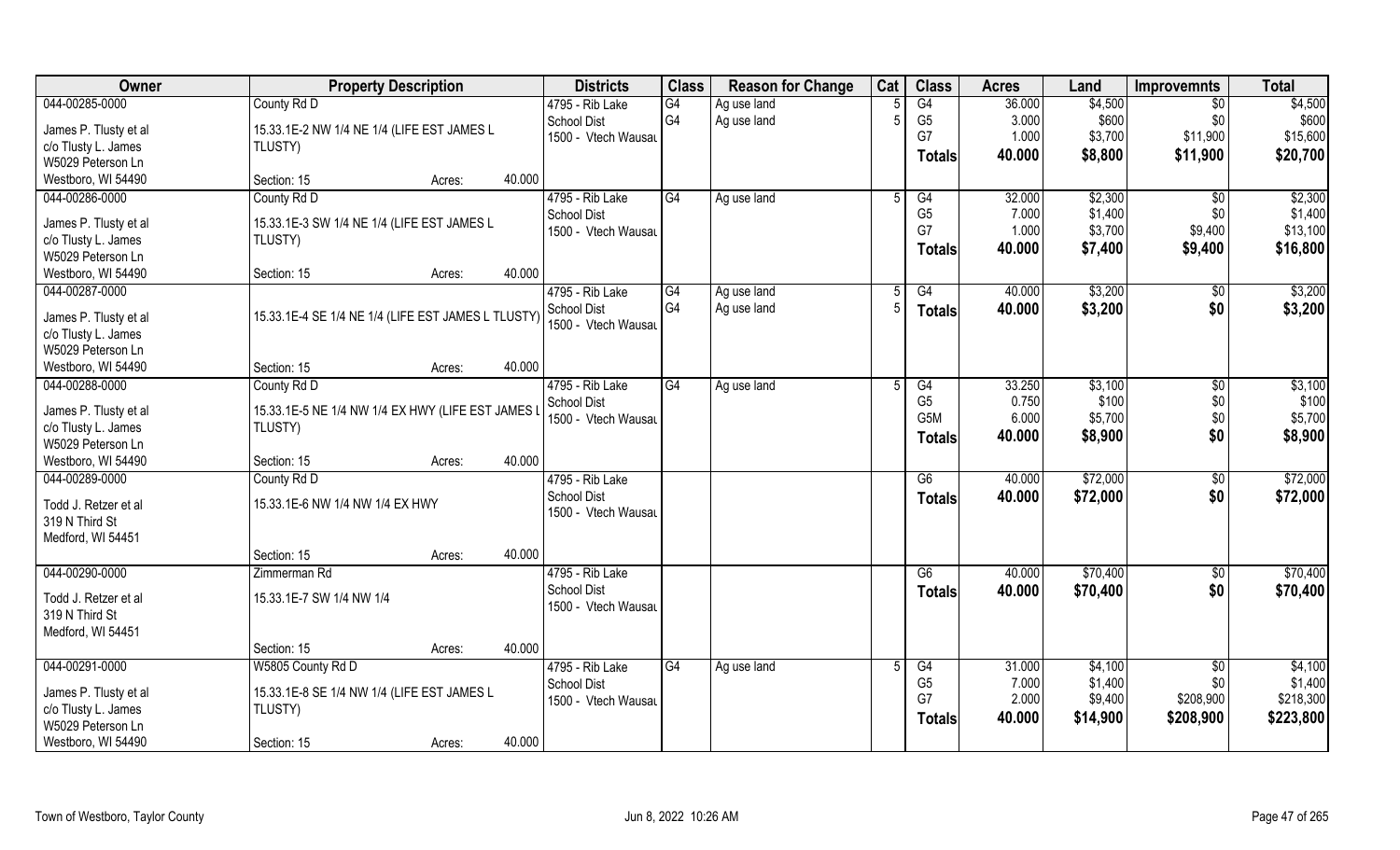| Owner                                        | <b>Property Description</b>                            | <b>Districts</b>    | <b>Class</b>    | <b>Reason for Change</b> | Cat | <b>Class</b>    | <b>Acres</b> | Land     | <b>Improvemnts</b>   | <b>Total</b> |
|----------------------------------------------|--------------------------------------------------------|---------------------|-----------------|--------------------------|-----|-----------------|--------------|----------|----------------------|--------------|
| 044-00292-0000                               |                                                        | 4795 - Rib Lake     | G4              | Ag use land              |     | G4              | 30.500       | \$3,000  | $\overline{50}$      | \$3,000      |
| James P. Tlusty et al                        | 15.33.1E-9 NE 1/4 SW 1/4 (LIFE EST JAMES L             | School Dist         |                 |                          |     | G <sub>5</sub>  | 9.500        | \$1,500  | \$0                  | \$1,500      |
| c/o Tlusty L. James                          | TLUSTY)                                                | 1500 - Vtech Wausau |                 |                          |     | <b>Totals</b>   | 40.000       | \$4,500  | \$0                  | \$4,500      |
| W5029 Peterson Ln                            |                                                        |                     |                 |                          |     |                 |              |          |                      |              |
| Westboro, WI 54490                           | 40.000<br>Section: 15<br>Acres:                        |                     |                 |                          |     |                 |              |          |                      |              |
| 044-00293-0000                               | Zimmerman Rd                                           | 4795 - Rib Lake     |                 |                          |     | G5              | 10.000       | \$3,000  | \$0                  | \$3,000      |
|                                              |                                                        | <b>School Dist</b>  |                 |                          |     | G <sub>6</sub>  | 30.000       | \$52,000 | \$0                  | \$52,000     |
| Todd J. Retzer et al                         | 15.33.1E-10 NW 1/4 SW 1/4                              | 1500 - Vtech Wausau |                 |                          |     | <b>Totals</b>   | 40.000       | \$55,000 | \$0                  | \$55,000     |
| 319 N Third St                               |                                                        |                     |                 |                          |     |                 |              |          |                      |              |
| Medford, WI 54451                            | 40.000<br>Section: 15                                  |                     |                 |                          |     |                 |              |          |                      |              |
| 044-00294-0000                               | Acres:<br>Zimmerman Rd                                 | 4795 - Rib Lake     | G4              |                          | .5  | G4              | 40.000       | \$2,300  |                      | \$2,300      |
|                                              |                                                        | <b>School Dist</b>  |                 | Ag use land              |     |                 | 40.000       | \$2,300  | $\sqrt[6]{3}$<br>\$0 |              |
| James P. Tlusty et al                        | 15.33.1E-11 SW 1/4 SW 1/4 (LIFE EST JAMES L            | 1500 - Vtech Wausau |                 |                          |     | <b>Totals</b>   |              |          |                      | \$2,300      |
| c/o Tlusty L. James                          | TLUSTY)                                                |                     |                 |                          |     |                 |              |          |                      |              |
| W5029 Peterson Ln                            |                                                        |                     |                 |                          |     |                 |              |          |                      |              |
| Westboro, WI 54490                           | 40.000<br>Section: 15<br>Acres:                        |                     |                 |                          |     |                 |              |          |                      |              |
| 044-00295-0000                               |                                                        | 4795 - Rib Lake     | G4              | Ag use land              |     | G4              | 40.000       | \$4,000  | \$0                  | \$4,000      |
| James P. Tlusty et al                        | 15.33.1E-12 SE 1/4 SW 1/4 (LIFE EST JAMES L            | <b>School Dist</b>  | G4              | Ag use land              | -5  | <b>Totals</b>   | 40.000       | \$4,000  | \$0                  | \$4,000      |
| c/o Tlusty L. James                          | TLUSTY)                                                | 1500 - Vtech Wausau |                 |                          |     |                 |              |          |                      |              |
| W5029 Peterson Ln                            |                                                        |                     |                 |                          |     |                 |              |          |                      |              |
| Westboro, WI 54490                           | 40.000<br>Section: 15<br>Acres:                        |                     |                 |                          |     |                 |              |          |                      |              |
| 044-00296-0000                               |                                                        | 4795 - Rib Lake     | $\overline{G4}$ | Ag use land              | 5   | $\overline{G4}$ | 34.000       | \$5,100  | $\sqrt[6]{30}$       | \$5,100      |
|                                              |                                                        | <b>School Dist</b>  |                 |                          |     | G <sub>5</sub>  | 6.000        | \$900    | \$0                  | \$900        |
| James P. Tlusty et al<br>c/o Tlusty L. James | 15.33.1E-13 NE 1/4 SE 1/4 (LIFE EST JAMES L<br>TLUSTY) | 1500 - Vtech Wausau |                 |                          |     | <b>Totals</b>   | 40.000       | \$6,000  | \$0                  | \$6,000      |
| W5029 Peterson Ln                            |                                                        |                     |                 |                          |     |                 |              |          |                      |              |
| Westboro, WI 54490                           | 40.000<br>Section: 15<br>Acres:                        |                     |                 |                          |     |                 |              |          |                      |              |
| 044-00297-0000                               |                                                        | 4795 - Rib Lake     | $\overline{G4}$ | Ag use land              |     | G4              | 35.000       | \$4,900  | $\overline{50}$      | \$4,900      |
|                                              |                                                        | <b>School Dist</b>  |                 |                          |     | G <sub>5</sub>  | 5.000        | \$800    | \$0                  | \$800        |
| James P. Tlusty et al                        | 15.33.1E-14 NW 1/4 SE 1/4 (LIFE EST JAMES L            | 1500 - Vtech Wausau |                 |                          |     | <b>Totals</b>   | 40.000       | \$5,700  | \$0                  | \$5,700      |
| c/o Tlusty L. James                          | TLUSTY)                                                |                     |                 |                          |     |                 |              |          |                      |              |
| W5029 Peterson Ln                            |                                                        |                     |                 |                          |     |                 |              |          |                      |              |
| Westboro, WI 54490                           | 40.000<br>Section: 15<br>Acres:                        |                     |                 |                          |     |                 |              |          |                      |              |
| 044-00298-0000                               |                                                        | 4795 - Rib Lake     |                 |                          |     | G4              | 40.000       | \$2,200  | $\overline{50}$      | \$2,200      |
| James P. Tlusty et al                        | 15.33.1E-15 SW 1/4 SE 1/4 (LIFE EST JAMES L            | <b>School Dist</b>  |                 |                          |     | <b>Totals</b>   | 40.000       | \$2,200  | \$0                  | \$2,200      |
| c/o Tlusty L. James                          | TLUSTY)                                                | 1500 - Vtech Wausau |                 |                          |     |                 |              |          |                      |              |
| W5029 Peterson Ln                            |                                                        |                     |                 |                          |     |                 |              |          |                      |              |
| Westboro, WI 54490                           | 40.000<br>Section: 15<br>Acres:                        |                     |                 |                          |     |                 |              |          |                      |              |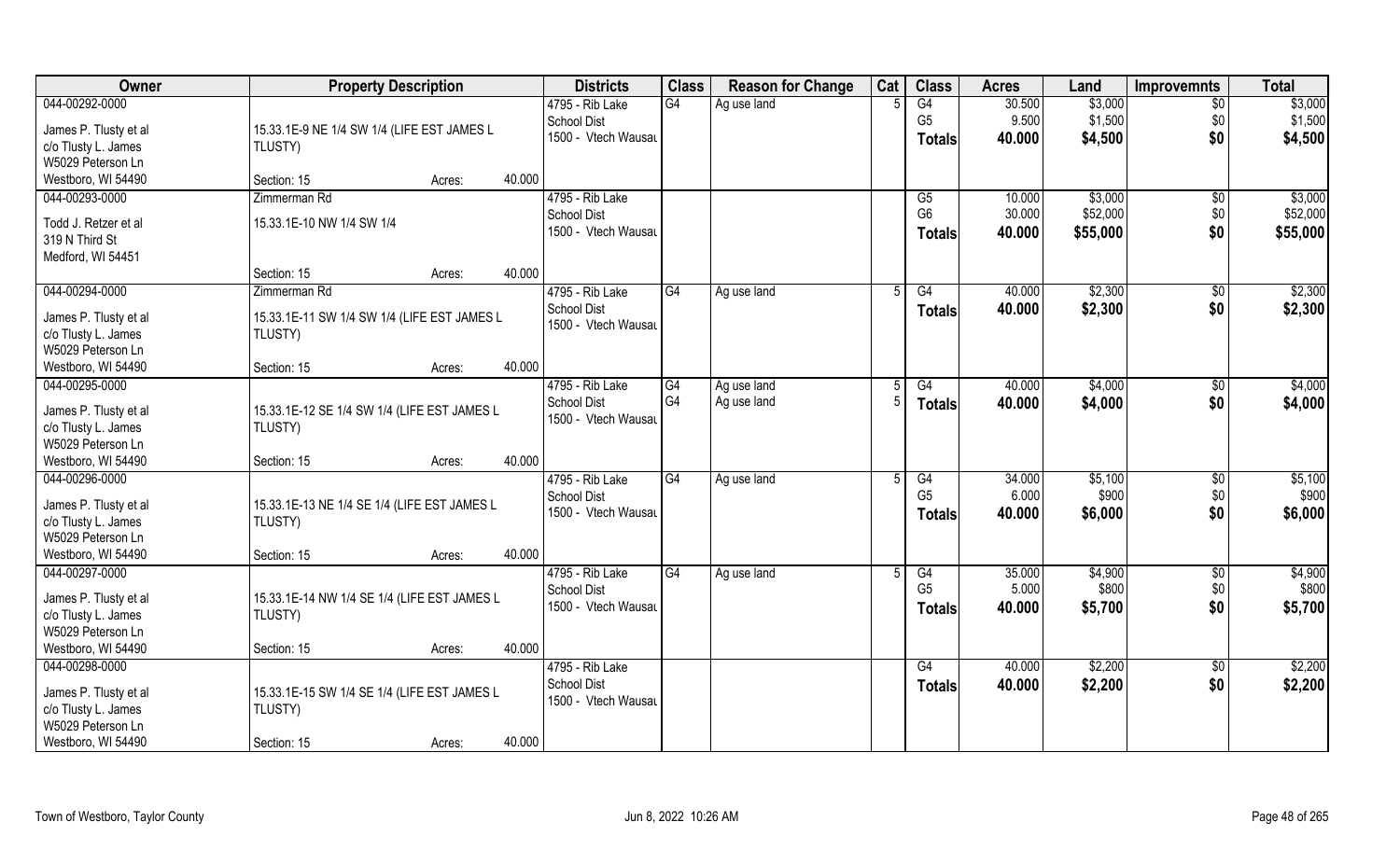| Owner                                                                                                           | <b>Property Description</b>                            |        |         | <b>Districts</b>                                             | <b>Class</b> | <b>Reason for Change</b>   | Cat | <b>Class</b>                          | <b>Acres</b>              | Land                             | Improvemnts                   | <b>Total</b>                |
|-----------------------------------------------------------------------------------------------------------------|--------------------------------------------------------|--------|---------|--------------------------------------------------------------|--------------|----------------------------|-----|---------------------------------------|---------------------------|----------------------------------|-------------------------------|-----------------------------|
| 044-00299-0000<br>James P. Tlusty et al<br>c/o Tlusty L. James<br>W5029 Peterson Ln                             | 15.33.1E-16 SE 1/4 SE 1/4 (LIFE EST JAMES L<br>TLUSTY) |        |         | 4795 - Rib Lake<br><b>School Dist</b><br>1500 - Vtech Wausau | G4<br>G4     | Ag use land<br>Ag use land | 5   | G4<br>G <sub>5</sub><br><b>Totals</b> | 39.000<br>1.000<br>40.000 | \$3,500<br>\$200<br>\$3,700      | $\overline{50}$<br>\$0<br>\$0 | \$3,500<br>\$200<br>\$3,700 |
| Westboro, WI 54490                                                                                              | Section: 15                                            | Acres: | 40.000  |                                                              |              |                            |     |                                       |                           |                                  |                               |                             |
| 044-00300-0000<br><b>United States of America</b><br>c/o Forest Service<br>850 N Eighth St                      | County Rd D<br>16.33.1E-1 NE 1/4                       |        | 160.000 | 4795 - Rib Lake<br>School Dist<br>1500 - Vtech Wausau        |              |                            |     | X1<br>Totals                          | 160.000<br>160.000        | \$0<br>\$0                       | \$0<br>\$0                    | $\sqrt{50}$<br>\$0          |
| Medford, WI 54451<br>044-00301-0000                                                                             | Section: 16<br>County Rd D                             | Acres: |         | 4795 - Rib Lake                                              |              |                            |     | X1                                    | 40.000                    | $\sqrt[6]{2}$                    | $\sqrt[6]{3}$                 | \$0                         |
| United States of America<br>c/o Forest Service<br>850 N Eighth St                                               | 16.33.1E-5 NE 1/4 NW 1/4                               |        |         | <b>School Dist</b><br>1500 - Vtech Wausau                    |              |                            |     | <b>Totals</b>                         | 40.000                    | \$0                              | \$0                           | \$0                         |
| Medford, WI 54451                                                                                               | Section: 16                                            | Acres: | 40.000  |                                                              |              |                            |     |                                       |                           |                                  |                               |                             |
| 044-00302-0000<br>Russell P. Wanke<br>2375 Bridgette Way<br>Fleming Island, FL 32003                            | County Rd D<br>16.33.1E-6 NW 1/4 NW 1/4 EX HWY         |        |         | 4795 - Rib Lake<br><b>School Dist</b><br>1500 - Vtech Wausau |              |                            |     | G6<br>W8<br><b>Totals</b>             | 3.000<br>37.000<br>40.000 | \$5,700<br>(\$70,300)<br>\$5,700 | \$0<br>\$0<br>\$0             | \$5,700<br>\$0<br>\$5,700   |
|                                                                                                                 | Section: 16                                            | Acres: | 40.000  |                                                              |              |                            |     |                                       |                           |                                  |                               |                             |
| 044-00303-0000<br>United States of America<br>c/o Forest Service<br>850 N Eighth St                             | 16.33.1E-7 S 1/2 NW 1/4                                |        |         | 4795 - Rib Lake<br><b>School Dist</b><br>1500 - Vtech Wausau |              |                            |     | X1<br><b>Totals</b>                   | 80.000<br>80.000          | \$0<br>\$0                       | $\overline{50}$<br>\$0        | $\overline{50}$<br>\$0      |
| Medford, WI 54451                                                                                               | Section: 16                                            | Acres: | 80.000  |                                                              |              |                            |     |                                       |                           |                                  |                               |                             |
| 044-00304-0000<br><b>United States of America</b><br>c/o Forest Service<br>850 N Eighth St                      | 16.33.1E-9 SW 1/4                                      |        |         | 4795 - Rib Lake<br><b>School Dist</b><br>1500 - Vtech Wausau |              |                            |     | X1<br><b>Totals</b>                   | 160.000<br>160.000        | $\sqrt{6}$<br>\$0                | \$0<br>\$0                    | $\overline{50}$<br>\$0      |
| Medford, WI 54451                                                                                               | Section: 16                                            | Acres: | 160.000 |                                                              |              |                            |     |                                       |                           |                                  |                               |                             |
| 044-00305-0000<br><b>United States of America</b><br>c/o Forest Service<br>850 N Eighth St<br>Medford, WI 54451 | Zimmerman Rd<br>16.33.1E-13 SE 1/4<br>Section: 16      | Acres: | 160.000 | 4795 - Rib Lake<br><b>School Dist</b><br>1500 - Vtech Wausau |              |                            |     | X1<br><b>Totals</b>                   | 160.000<br>160.000        | $\sqrt{$0}$<br>\$0               | $\sqrt{$0}$<br>\$0            | $\overline{50}$<br>\$0      |
|                                                                                                                 |                                                        |        |         |                                                              |              |                            |     |                                       |                           |                                  |                               |                             |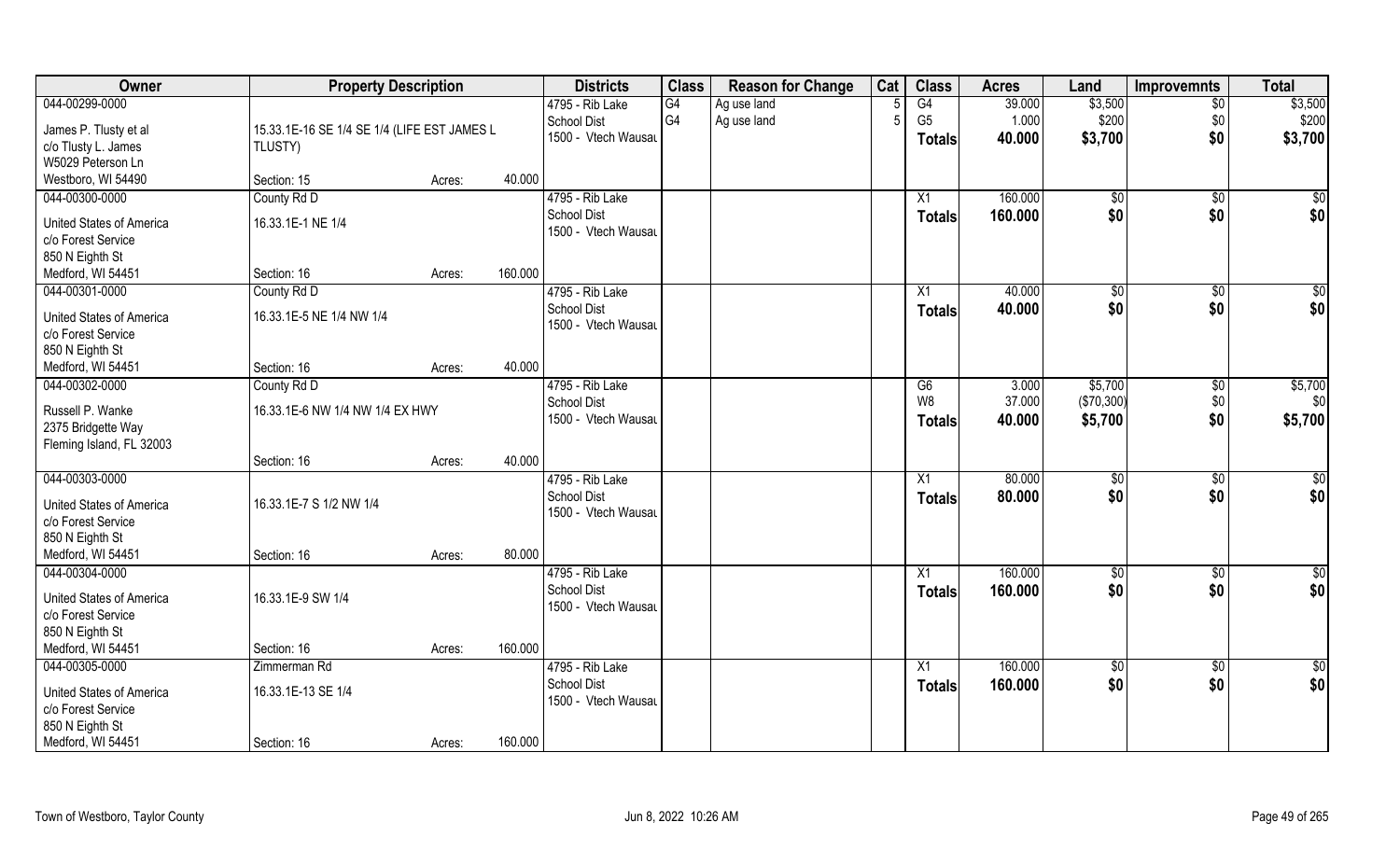| Owner                                                 | <b>Property Description</b>                    |        |         | <b>Districts</b>                      | <b>Class</b> | <b>Reason for Change</b> | Cat | <b>Class</b>    | <b>Acres</b> | Land          | <b>Improvemnts</b> | <b>Total</b>    |
|-------------------------------------------------------|------------------------------------------------|--------|---------|---------------------------------------|--------------|--------------------------|-----|-----------------|--------------|---------------|--------------------|-----------------|
| 044-00306-0000                                        | County Rd D                                    |        |         | 4795 - Rib Lake                       |              |                          |     | X1              | 160.000      | \$0           | $\sqrt{$0}$        | \$0             |
| <b>United States of America</b>                       | 17.33.1E-1 NE 1/4                              |        |         | <b>School Dist</b>                    |              |                          |     | <b>Totals</b>   | 160.000      | \$0           | \$0                | \$0             |
| c/o Forest Service                                    |                                                |        |         | 1500 - Vtech Wausau                   |              |                          |     |                 |              |               |                    |                 |
| 850 N Eighth St                                       |                                                |        |         |                                       |              |                          |     |                 |              |               |                    |                 |
| Medford, WI 54451                                     | Section: 17                                    | Acres: | 160.000 |                                       |              |                          |     |                 |              |               |                    |                 |
| 044-00307-0000                                        | County Rd D                                    |        |         | 4795 - Rib Lake                       |              |                          |     | $\overline{X1}$ | 160.000      | $\sqrt[6]{}$  | $\sqrt{$0}$        | \$0             |
| <b>United States of America</b>                       | 17.33.1E-5 NW 1/4                              |        |         | <b>School Dist</b>                    |              |                          |     | Totals          | 160.000      | \$0           | \$0                | \$0             |
| c/o Forest Service                                    |                                                |        |         | 1500 - Vtech Wausau                   |              |                          |     |                 |              |               |                    |                 |
| 850 N Eighth St                                       |                                                |        |         |                                       |              |                          |     |                 |              |               |                    |                 |
| Medford, WI 54451                                     | Section: 17                                    | Acres: | 160.000 |                                       |              |                          |     |                 |              |               |                    |                 |
| 044-00308-0000                                        |                                                |        |         | 4795 - Rib Lake                       |              |                          |     | X1              | 160.000      | \$0           | $\sqrt[6]{30}$     | \$0             |
|                                                       |                                                |        |         | <b>School Dist</b>                    |              |                          |     | <b>Totals</b>   | 160.000      | \$0           | \$0                | \$0             |
| <b>United States of America</b>                       | 17.33.1E-9 SW 1/4                              |        |         | 1500 - Vtech Wausau                   |              |                          |     |                 |              |               |                    |                 |
| c/o Forest Service                                    |                                                |        |         |                                       |              |                          |     |                 |              |               |                    |                 |
| 850 N Eighth St                                       |                                                |        |         |                                       |              |                          |     |                 |              |               |                    |                 |
| Medford, WI 54451                                     | Section: 17                                    | Acres: | 160.000 |                                       |              |                          |     |                 |              |               |                    |                 |
| 044-00309-0000                                        |                                                |        |         | 4795 - Rib Lake                       |              |                          |     | X1              | 160.000      | $\sqrt[6]{3}$ | $\sqrt[6]{3}$      | $\overline{50}$ |
| <b>United States of America</b>                       | 17.33.1E-13 SE 1/4                             |        |         | <b>School Dist</b>                    |              |                          |     | <b>Totals</b>   | 160.000      | \$0           | \$0                | \$0             |
| c/o Forest Service                                    |                                                |        |         | 1500 - Vtech Wausau                   |              |                          |     |                 |              |               |                    |                 |
| 850 N Eighth St                                       |                                                |        |         |                                       |              |                          |     |                 |              |               |                    |                 |
| Medford, WI 54451                                     | Section: 17                                    | Acres: | 160.000 |                                       |              |                          |     |                 |              |               |                    |                 |
| 044-00310-0000                                        | County Rd D                                    |        |         | 4795 - Rib Lake                       |              |                          |     | X1              | 47.360       | \$0           | $\sqrt[6]{3}$      | \$0             |
|                                                       |                                                |        |         | <b>School Dist</b>                    |              |                          |     | <b>Totals</b>   | 47.360       | \$0           | \$0                | \$0             |
| <b>United States of America</b><br>c/o Forest Service | 18.33.1E-GL.1 GOVT LOT 1                       |        |         | 1500 - Vtech Wausau                   |              |                          |     |                 |              |               |                    |                 |
|                                                       |                                                |        |         |                                       |              |                          |     |                 |              |               |                    |                 |
| 850 N Eighth St<br>Medford, WI 54451                  | Section: 18                                    |        | 47.360  |                                       |              |                          |     |                 |              |               |                    |                 |
| 044-00311-0000                                        |                                                | Acres: |         |                                       |              |                          |     |                 | 49.150       |               |                    |                 |
|                                                       | County Rd D                                    |        |         | 4795 - Rib Lake<br><b>School Dist</b> |              |                          |     | X1              |              | \$0           | \$0                | \$0             |
| <b>United States of America</b>                       | 18.33.1E-GL.2 GOVT LOT 2                       |        |         | 1500 - Vtech Wausau                   |              |                          |     | <b>Totals</b>   | 49.150       | \$0           | \$0                | \$0             |
| c/o Forest Service                                    |                                                |        |         |                                       |              |                          |     |                 |              |               |                    |                 |
| 850 N Eighth St                                       |                                                |        |         |                                       |              |                          |     |                 |              |               |                    |                 |
| Medford, WI 54451                                     | Section: 18                                    | Acres: | 49.150  |                                       |              |                          |     |                 |              |               |                    |                 |
| 044-00312-0000                                        | County Rd D                                    |        |         | 4795 - Rib Lake                       |              |                          |     | W <sub>6</sub>  | 23.550       | ( \$51,800)   | $\sqrt{$0}$        | $\overline{50}$ |
| James M. Dray                                         | 18.33.1E-GL.3.1 E 1/2 OF GOVT LOT 3 EX HWY "D" |        |         | <b>School Dist</b>                    |              |                          |     | <b>Totals</b>   | 23.550       | \$0           | \$0                | \$0             |
| Irene Dray                                            | R/W (.69 AC)                                   |        |         | 1500 - Vtech Wausau                   |              |                          |     |                 |              |               |                    |                 |
| W5654 Pleasant Ave                                    |                                                |        |         |                                       |              |                          |     |                 |              |               |                    |                 |
| Medford, WI 54451                                     | Section: 18                                    | Acres: | 23.550  |                                       |              |                          |     |                 |              |               |                    |                 |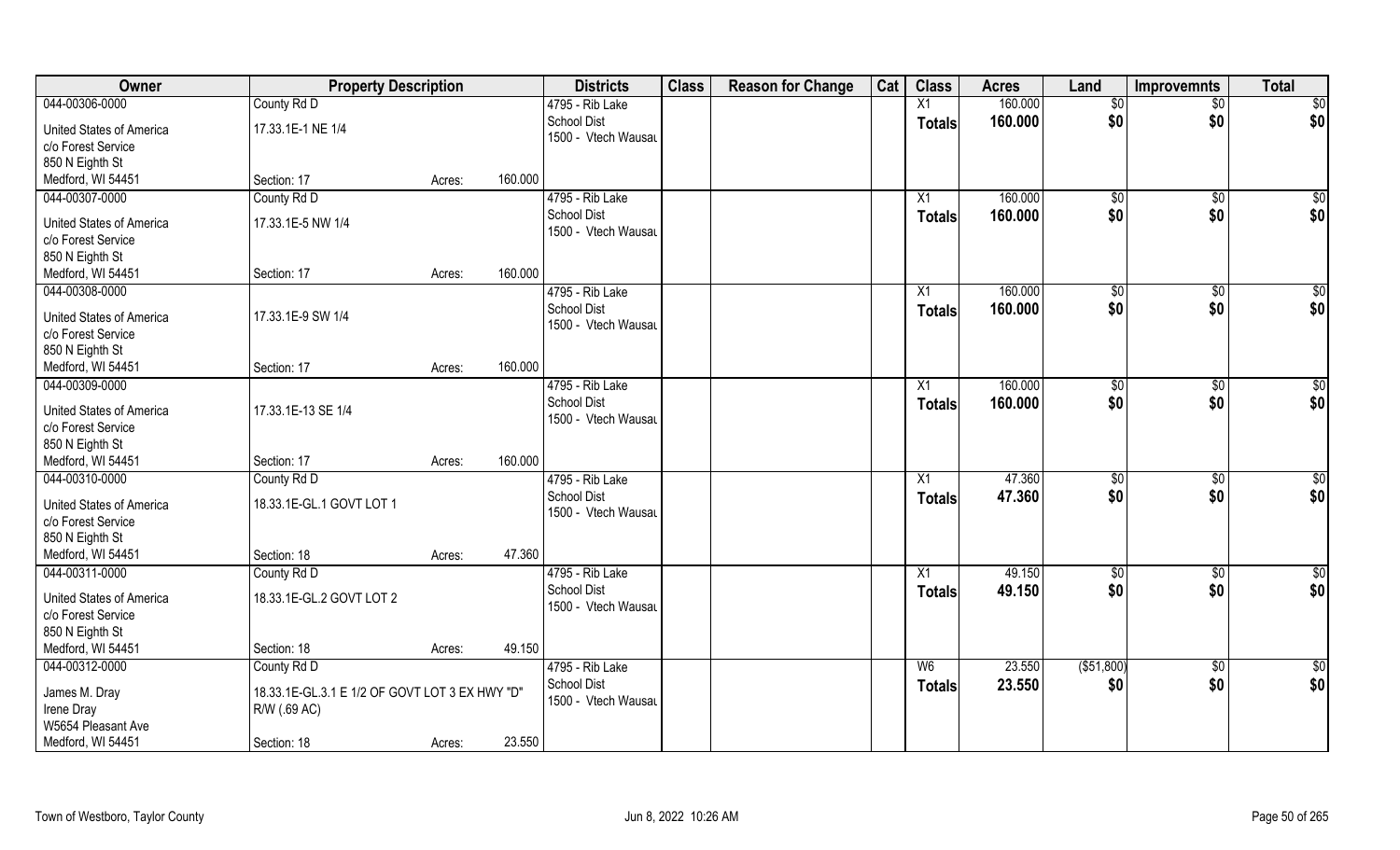| Owner                                                                                                    | <b>Property Description</b>                                                                                                                                                                              | <b>Districts</b>                                             | <b>Class</b> | <b>Reason for Change</b> | Cat | <b>Class</b>                                            | <b>Acres</b>                       | Land                                        | <b>Improvemnts</b>            | <b>Total</b>                                  |
|----------------------------------------------------------------------------------------------------------|----------------------------------------------------------------------------------------------------------------------------------------------------------------------------------------------------------|--------------------------------------------------------------|--------------|--------------------------|-----|---------------------------------------------------------|------------------------------------|---------------------------------------------|-------------------------------|-----------------------------------------------|
| 044-00313-0000                                                                                           | County Rd D                                                                                                                                                                                              | 4795 - Rib Lake                                              |              |                          |     | G6                                                      | 23.950                             | \$45,500                                    | $\overline{50}$               | \$45,500                                      |
| David R. Zimmerman<br>Cheryl L. Zimmerman<br>110 S Main St                                               | 18.33.1E-GL.3.2 W 1/2 OF GOVT LOT 3 LOT 1 CSM<br>10-S/269 #2159 EX HWY "D" R/W (.69 AC) (SUBJ<br>EASMNT #328614)<br>23.950                                                                               | School Dist<br>1500 - Vtech Wausau                           |              |                          |     | <b>Totals</b>                                           | 23.950                             | \$45,500                                    | \$0                           | \$45,500                                      |
| Medford, WI 54451<br>044-00313-0001                                                                      | Section: 18<br>Acres:                                                                                                                                                                                    | 4795 - Rib Lake                                              |              |                          |     |                                                         |                                    |                                             |                               |                                               |
| Taylor County of<br>c/o Highway Dept<br>224 S Second St                                                  | 18.33.1E-GL.3.3 PT OF GOVT LOT 3 HWY "D" R/W<br>THRU GOVT LOT 3 & 6                                                                                                                                      | <b>School Dist</b><br>1500 - Vtech Wausau                    |              |                          |     | X3<br>Totals                                            | 4.310<br>4.310                     | \$0<br>\$0                                  | \$0<br>\$0                    | $\sqrt{50}$<br>\$0                            |
| Medford, WI 54451                                                                                        | 4.310<br>Section: 18<br>Acres:                                                                                                                                                                           |                                                              |              |                          |     |                                                         |                                    |                                             |                               |                                               |
| 044-00314-0000<br>Robert J. Feira<br>Delores M. Feira<br>2709 W Wausau Ave<br>Wausau, WI 54401-2468      | County Rd D<br>18.33.1E-GL.4 GOVT LOT 4 EX HWY "D" R/W (1.44AC)<br>48.930<br>Section: 18<br>Acres:                                                                                                       | 4795 - Rib Lake<br><b>School Dist</b><br>1500 - Vtech Wausau |              |                          |     | G6<br><b>Totals</b>                                     | 48.930<br>48.930                   | \$88,100<br>\$88,100                        | \$0<br>\$0                    | \$88,100<br>\$88,100                          |
| 044-00315-0000                                                                                           | County Rd D                                                                                                                                                                                              | 4795 - Rib Lake                                              |              |                          |     | X1                                                      | 48.220                             | $\sqrt[6]{3}$                               | \$0                           | \$0                                           |
| United States of America<br>c/o Forest Service<br>850 N Eighth St                                        | 18.33.1E-GL.5 GOVT LOT 5                                                                                                                                                                                 | <b>School Dist</b><br>1500 - Vtech Wausau                    |              |                          |     | <b>Totals</b>                                           | 48.220                             | \$0                                         | \$0                           | \$0                                           |
| Medford, WI 54451                                                                                        | 48.220<br>Section: 18<br>Acres:                                                                                                                                                                          |                                                              |              |                          |     |                                                         |                                    |                                             |                               |                                               |
| 044-00316-0000<br>Milvern Dohm<br>Lavonne Dohm<br>N8740 Mondeaux Dr<br>Westboro, WI 54490                | N8740 Mondeaux Dr<br>18.33.1E-GL.6.1 GOVT LOT 6 PCL COM NW COR, S<br>590', E TO E LN S 762', W TO CTR LN FOREST RD<br>104, N 762', TO POB (BNG PTLY IN GOVT LOT 7) EX<br>Section: 18<br>19.420<br>Acres: | 4795 - Rib Lake<br><b>School Dist</b><br>1500 - Vtech Wausau |              |                          |     | G1<br>G <sub>5</sub><br>G <sub>6</sub><br><b>Totals</b> | 5.000<br>3.000<br>11.420<br>19.420 | \$18,300<br>\$1,100<br>\$20,600<br>\$40,000 | \$138,400<br>\$0<br>\$138,400 | \$156,700<br>\$1,100<br>\$20,600<br>\$178,400 |
| 044-00317-0000                                                                                           | W7589 County Rd D                                                                                                                                                                                        | 4795 - Rib Lake                                              |              |                          |     | G1                                                      | 2.990                              | \$14,900                                    | \$109,200                     | \$124,100                                     |
| Joseph J. Grittner<br>W7589 County Rd D<br>Westboro, WI 54490                                            | 18.33.1E-GL.6.2 PT OF GOVT LOT 6 PCL COM AT<br>INTER OF C/L OF HWY D & TN RD AT NW COR S 313'<br>E 418' N 363' W 400' TO POB EX HWY "D" R/W (.46 AC<br>2.990<br>Section: 18<br>Acres:                    | <b>School Dist</b><br>1500 - Vtech Wausau                    |              |                          |     | <b>Totals</b>                                           | 2.990                              | \$14,900                                    | \$109,200                     | \$124,100                                     |
| 044-00317-0001<br>Joseph J. Grittner<br><b>Carol Grittner</b><br>W7589 County Rd D<br>Westboro, WI 54490 | County Rd D<br>18.33.1E-GL.6.3 PT OF GOVT LOT 6 PCL COM NW<br>COR, S 590', E TO E LN, N TO CTR LN HWY "D", W TO<br>POB EX PCL COM AT INTERS OF C/L OF HWY D & TN<br>18.010<br>Section: 18<br>Acres:      | 4795 - Rib Lake<br><b>School Dist</b><br>1500 - Vtech Wausau |              |                          |     | G6<br><b>Totals</b>                                     | 18.010<br>18.010                   | \$32,400<br>\$32,400                        | $\overline{50}$<br>\$0        | \$32,400<br>\$32,400                          |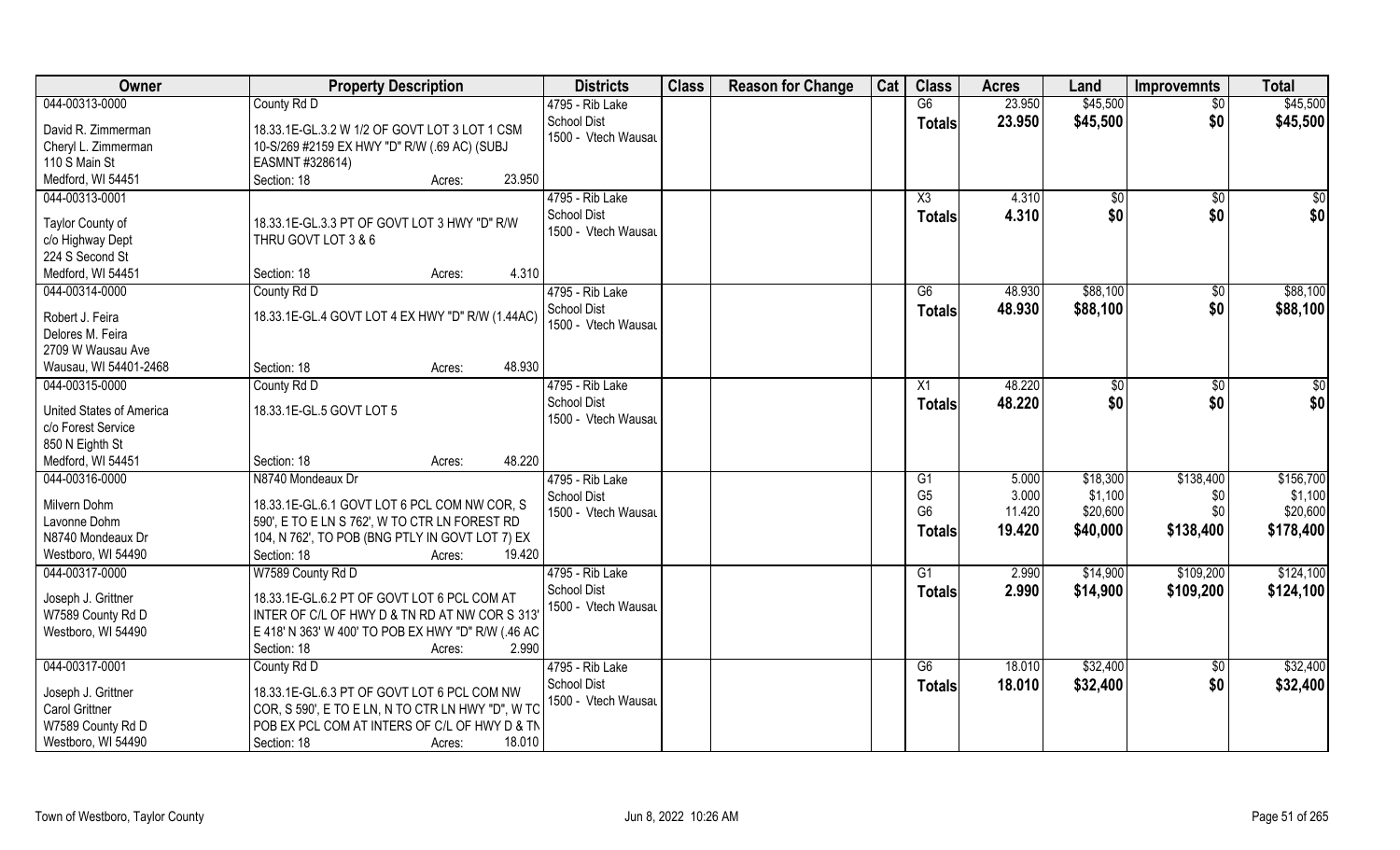| Owner                                                 | <b>Property Description</b>                                       |        |        | <b>Districts</b>                          | <b>Class</b> | <b>Reason for Change</b> | Cat | <b>Class</b>    | <b>Acres</b> | Land        | <b>Improvemnts</b> | <b>Total</b>  |
|-------------------------------------------------------|-------------------------------------------------------------------|--------|--------|-------------------------------------------|--------------|--------------------------|-----|-----------------|--------------|-------------|--------------------|---------------|
| 044-00317-0002                                        |                                                                   |        |        | 4795 - Rib Lake                           |              |                          |     | X1              | 1.950        | \$0         | \$0                | \$0           |
| <b>United States of America</b><br>c/o Forest Service | 18.33.1E-GL.6.4 PT OF GOVT LOT 6 TN RD R/W THRU<br>GOVT LOT 6 & 7 |        |        | <b>School Dist</b><br>1500 - Vtech Wausau |              |                          |     | <b>Totals</b>   | 1.950        | \$0         | \$0                | \$0           |
| 850 N Eighth St                                       |                                                                   |        |        |                                           |              |                          |     |                 |              |             |                    |               |
| Medford, WI 54451                                     | Section: 18                                                       | Acres: | 1.950  |                                           |              |                          |     |                 |              |             |                    |               |
| 044-00318-0000                                        | Mondeaux Dr                                                       |        |        | 4795 - Rib Lake                           |              |                          |     | G5              | 5.000        | \$1,800     | $\sqrt[6]{}$       | \$1,800       |
| Michael & Norma L Grittner Revocable                  | 18.33.1E-GL.7 GOVT LOT 7 EX PCL COM 509' S OF                     |        |        | <b>School Dist</b>                        |              |                          |     | G <sub>6</sub>  | 25.230       | \$45,400    | \$0                | \$45,400      |
| Trust                                                 | NW COR GOVT LOT 6, E TO E LN, S 762', W TO CTR                    |        |        | 1500 - Vtech Wausau                       |              |                          |     | <b>Totals</b>   | 30.230       | \$47,200    | \$0                | \$47,200      |
| W273 Oosty Ave                                        | LN FOREST RD 104, N 762' TO POB (BNG PTLY IN                      |        |        |                                           |              |                          |     |                 |              |             |                    |               |
| Oconomowoc, WI 53066                                  | Section: 18                                                       | Acres: | 30.230 |                                           |              |                          |     |                 |              |             |                    |               |
| 044-00319-0000                                        |                                                                   |        |        | 4795 - Rib Lake                           |              |                          |     | X1              | 46.950       | \$0         | \$0                | \$0           |
|                                                       |                                                                   |        |        | <b>School Dist</b>                        |              |                          |     | <b>Totals</b>   | 46.950       | \$0         | \$0                | \$0           |
| <b>United States of America</b><br>c/o Forest Service | 18.33.1E-GL.8 GOVT LOT 8                                          |        |        | 1500 - Vtech Wausau                       |              |                          |     |                 |              |             |                    |               |
| 850 N Eighth St                                       |                                                                   |        |        |                                           |              |                          |     |                 |              |             |                    |               |
| Medford, WI 54451                                     | Section: 18                                                       | Acres: | 46.950 |                                           |              |                          |     |                 |              |             |                    |               |
| 044-00320-0000                                        |                                                                   |        |        | 4795 - Rib Lake                           |              |                          |     | X1              | 49.140       | \$0         | \$0                | \$0           |
|                                                       |                                                                   |        |        | <b>School Dist</b>                        |              |                          |     |                 | 49.140       | \$0         | \$0                |               |
| United States of America                              | 18.33.1E-GL.9 GOVT LOT 9                                          |        |        | 1500 - Vtech Wausau                       |              |                          |     | <b>Totals</b>   |              |             |                    | \$0           |
| c/o Forest Service                                    |                                                                   |        |        |                                           |              |                          |     |                 |              |             |                    |               |
| 850 N Eighth St                                       |                                                                   |        |        |                                           |              |                          |     |                 |              |             |                    |               |
| Medford, WI 54451                                     | Section: 18                                                       | Acres: | 49.140 |                                           |              |                          |     |                 |              |             |                    |               |
| 044-00321-0000                                        | W7295 County Rd D                                                 |        |        | 4795 - Rib Lake                           |              |                          |     | G1              | 1.000        | \$6,400     | \$14,800           | \$21,200      |
| David R. Zimmerman                                    | 18.33.1E-GL.10 GOVT LOT 10 LOT 1 CSM 9-S/248                      |        |        | <b>School Dist</b>                        |              |                          |     | G <sub>6</sub>  | 46.650       | \$84,000    | \$0                | \$84,000      |
| 110 S Main St                                         | #1971                                                             |        |        | 1500 - Vtech Wausau                       |              |                          |     | <b>Totals</b>   | 47.650       | \$90,400    | \$14,800           | \$105,200     |
| Medford, WI 54451                                     |                                                                   |        |        |                                           |              |                          |     |                 |              |             |                    |               |
|                                                       | Section: 18                                                       | Acres: | 47.650 |                                           |              |                          |     |                 |              |             |                    |               |
| 044-00322-0000                                        |                                                                   |        |        | 4795 - Rib Lake                           |              |                          |     | X1              | 49.680       | \$0         | \$0                | $\frac{1}{2}$ |
|                                                       |                                                                   |        |        | <b>School Dist</b>                        |              |                          |     | <b>Totals</b>   | 49.680       | \$0         | \$0                | \$0           |
| United States of America                              | 18.33.1E-GL.11 GOVT LOT 11                                        |        |        | 1500 - Vtech Wausau                       |              |                          |     |                 |              |             |                    |               |
| c/o Forest Service                                    |                                                                   |        |        |                                           |              |                          |     |                 |              |             |                    |               |
| 850 N Eighth St                                       |                                                                   |        |        |                                           |              |                          |     |                 |              |             |                    |               |
| Medford, WI 54451                                     | Section: 18                                                       | Acres: | 49.680 |                                           |              |                          |     |                 |              |             |                    |               |
| 044-00323-0000                                        | <b>Rindt Rd</b>                                                   |        |        | 4795 - Rib Lake                           |              |                          |     | $\overline{X1}$ | 47.890       | $\sqrt{$0}$ | $\overline{50}$    | $\frac{1}{2}$ |
| <b>United States of America</b>                       | 18.33.1E-GL.12 GOVT LOT 12                                        |        |        | <b>School Dist</b>                        |              |                          |     | <b>Totals</b>   | 47.890       | \$0         | \$0                | \$0           |
| c/o Forest Service                                    |                                                                   |        |        | 1500 - Vtech Wausau                       |              |                          |     |                 |              |             |                    |               |
| 850 N Eighth St                                       |                                                                   |        |        |                                           |              |                          |     |                 |              |             |                    |               |
| Medford, WI 54451                                     | Section: 18                                                       | Acres: | 47.890 |                                           |              |                          |     |                 |              |             |                    |               |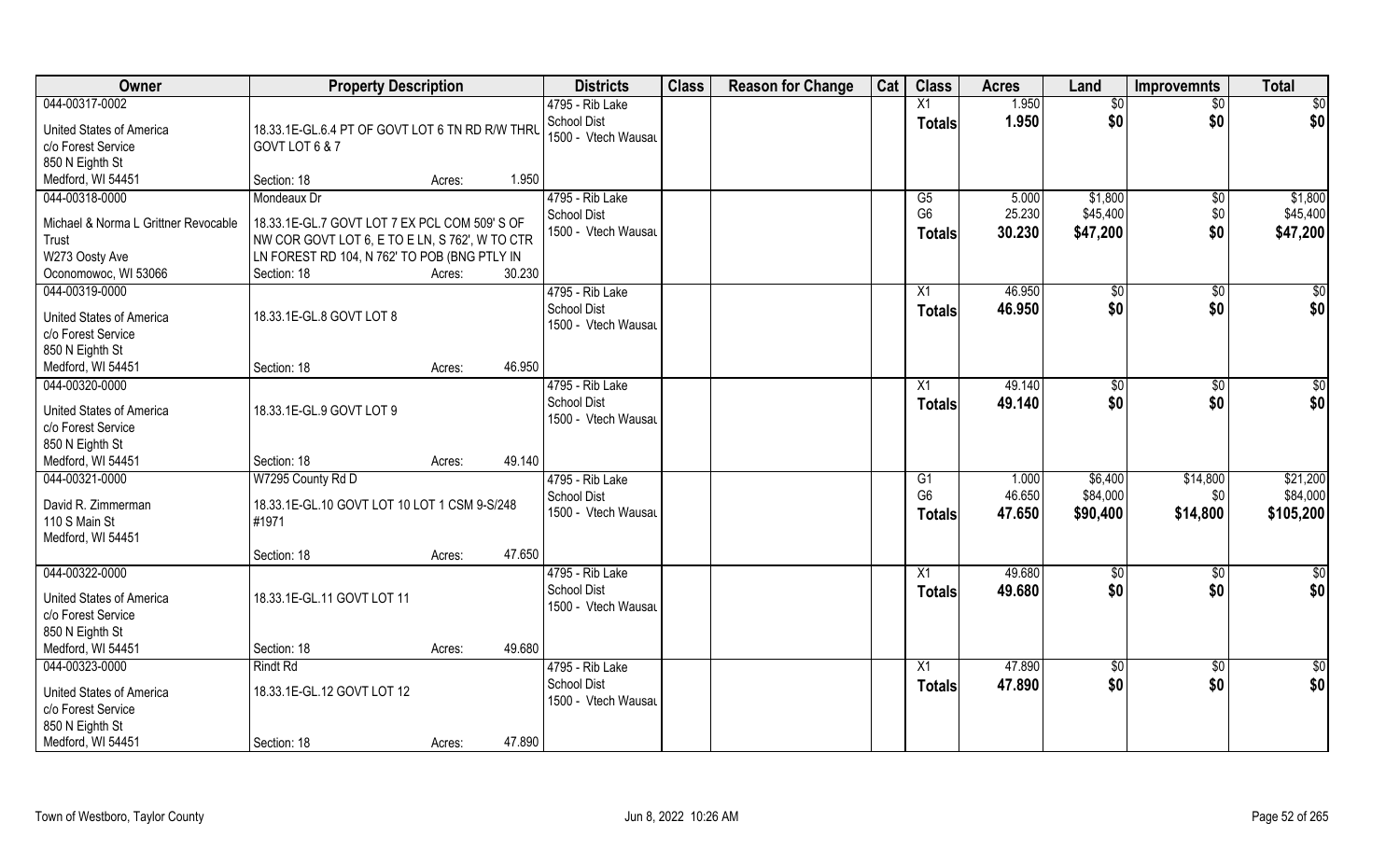| Owner<br><b>Class</b><br><b>Class</b><br><b>Districts</b><br><b>Reason for Change</b><br>Cat<br><b>Property Description</b><br>Land<br><b>Acres</b><br><b>Improvemnts</b> | <b>Total</b>    |
|---------------------------------------------------------------------------------------------------------------------------------------------------------------------------|-----------------|
| 044-00324-0000<br><b>Rindt Rd</b><br>X1<br>109.670<br>4795 - Rib Lake<br>\$0<br>\$0                                                                                       | \$0             |
| \$0<br><b>School Dist</b><br>109.670<br>\$0<br><b>Totals</b><br>18.33.1E-GL.13 GOVT LOT 13 THRU 16<br><b>United States of America</b>                                     | \$0             |
| 1500 - Vtech Wausau<br>c/o Forest Service                                                                                                                                 |                 |
| 850 N Eighth St                                                                                                                                                           |                 |
| 109.670<br>Medford, WI 54451<br>Section: 18<br>Acres:                                                                                                                     |                 |
| 044-00325-0000<br>4795 - Rib Lake<br>\$47,500<br>26.400<br>G6<br>\$0                                                                                                      | \$47,500        |
| \$47,500<br>\$0<br><b>School Dist</b><br>26.400<br><b>Totals</b>                                                                                                          | \$47,500        |
| 18.33.1E-GL.17 GOVT LOT 17 (LIFE EST JEROME H &<br>Jeffrey J. Wiedmeyer et al<br>1500 - Vtech Wausau                                                                      |                 |
| c/o Jerome H & Eileen M Wiedmeyer<br>EILEEN M WIEDMEYER)<br>4903 Hwy Z                                                                                                    |                 |
| 26.400<br>West Bend, WI 53095<br>Section: 18<br>Acres:                                                                                                                    |                 |
| 044-00326-0000<br>4795 - Rib Lake<br>\$79,100<br>\$18,300<br>N8534 Mondeaux Dr<br>G1<br>5.000                                                                             | \$97,400        |
| G <sub>5</sub><br>\$2,800<br>8.000<br>\$0<br><b>School Dist</b>                                                                                                           | \$2,800         |
| 18.33.1E-GL.18 GOVT LOT 18 (LIFE EST JEROME H &<br>Jeffrey J. Wiedmeyer et al<br>\$0<br>G <sub>6</sub><br>17.290<br>\$27,700<br>1500 - Vtech Wausau                       | \$27,700        |
| c/o Jerome H & Eileen M Wiedmeyer<br>EILEEN M WIEDMEYER)<br>\$79,100<br>30.290<br>\$48,800<br><b>Totals</b>                                                               | \$127,900       |
| 4903 Hwy Z                                                                                                                                                                |                 |
| 30.290<br>West Bend, WI 53095<br>Section: 18<br>Acres:                                                                                                                    |                 |
| 044-00327-0000<br>4795 - Rib Lake<br>\$16,200<br>N8474 Mondeaux Dr<br>\$10,000<br>G1<br>1.000                                                                             | \$26,200        |
| G <sub>5</sub><br>8.000<br>\$2,400<br><b>School Dist</b><br>\$0<br>18.33.1E-GL.19 GOVT LOT 19<br>Bradley A. Niebuhr                                                       | \$2,400         |
| G <sub>6</sub><br>20.920<br>\$35,700<br>\$0<br>1500 - Vtech Wausau<br>2210 Center St Po Box 3                                                                             | \$35,700        |
| \$16,200<br>29.920<br>\$48,100<br><b>Totals</b><br>Cross Plains, WI 53528-0003                                                                                            | \$64,300        |
| 29.920<br>Section: 18<br>Acres:                                                                                                                                           |                 |
| 044-00328-0000<br>$\overline{G6}$<br>25.790<br>\$41,300<br>4795 - Rib Lake<br>$\sqrt[6]{}$<br>Andrews Ln                                                                  | \$41,300        |
| <b>School Dist</b><br>\$41,300<br>\$0<br>25.790<br><b>Totals</b>                                                                                                          | \$41,300        |
| 18.33.1E-GL.20 GOVT LOT 20<br>Bradley A. Niebuhr<br>1500 - Vtech Wausau                                                                                                   |                 |
| 2210 Center St Po Box 3                                                                                                                                                   |                 |
| Cross Plains, WI 53528-0003                                                                                                                                               |                 |
| 25.790<br>Section: 18<br>Acres:                                                                                                                                           |                 |
| 044-00329-0000<br>109.450<br>4795 - Rib Lake<br>$\overline{X1}$<br>$\overline{50}$<br><b>Rindt Rd</b><br>$\frac{6}{5}$                                                    | $\overline{50}$ |
| \$0<br>\$0<br><b>School Dist</b><br>109.450<br><b>Totals</b><br>United States of America<br>18.33.1E-GL.21 GOVT LOTS 21 THRU 24                                           | \$0             |
| 1500 - Vtech Wausau<br>c/o Forest Service                                                                                                                                 |                 |
| 850 N Eighth St                                                                                                                                                           |                 |
| 109.450<br>Medford, WI 54451<br>Section: 18<br>Acres:                                                                                                                     |                 |
| 044-00330-0000<br>4795 - Rib Lake<br>165.580<br>County Rd D<br>X1<br>$\overline{50}$<br>$\overline{60}$                                                                   | \$0             |
| \$0<br><b>School Dist</b><br>\$0<br>165.580<br><b>Totals</b><br>18.33.1E-1 NE 1/4                                                                                         | \$0             |
| <b>United States of America</b><br>1500 - Vtech Wausau<br>c/o Forest Service                                                                                              |                 |
| 850 N Eighth St                                                                                                                                                           |                 |
| Medford, WI 54451<br>165.580<br>Section: 18<br>Acres:                                                                                                                     |                 |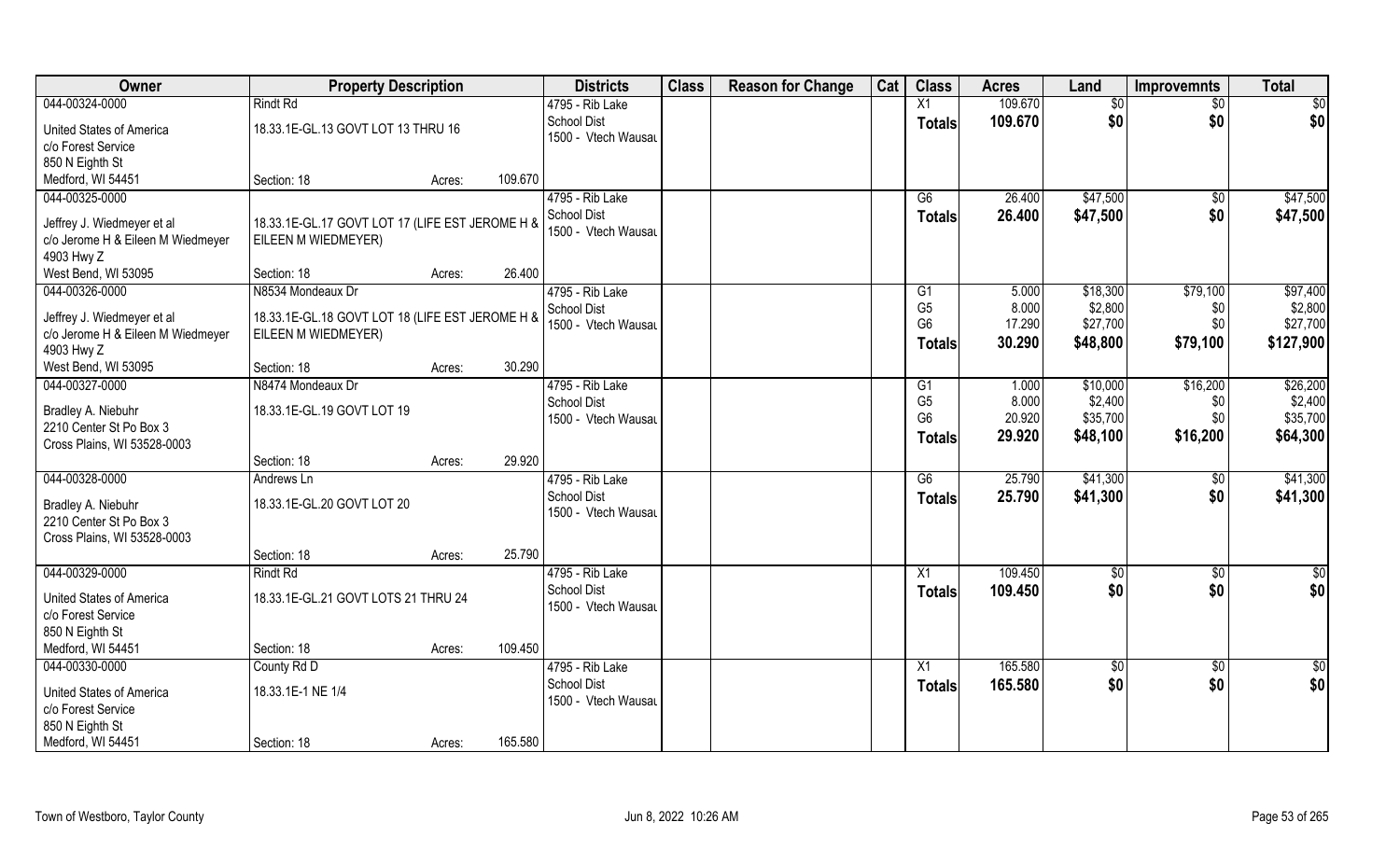| Owner                       | <b>Property Description</b>                   |        | <b>Districts</b>                          | <b>Class</b> | <b>Reason for Change</b> | Cat | <b>Class</b>         | <b>Acres</b>    | Land                | <b>Improvemnts</b>    | <b>Total</b>        |
|-----------------------------|-----------------------------------------------|--------|-------------------------------------------|--------------|--------------------------|-----|----------------------|-----------------|---------------------|-----------------------|---------------------|
| 044-00331-0000              | <b>Rindt Rd</b>                               |        | 4795 - Rib Lake                           |              |                          |     | X1                   | 140.640         | $\sqrt{6}$          | $\overline{50}$       | \$0                 |
| United States of America    | 18.33.1E-13 SE 1/4                            |        | <b>School Dist</b><br>1500 - Vtech Wausau |              |                          |     | <b>Totals</b>        | 140.640         | \$0                 | \$0                   | \$0                 |
| c/o Forest Service          |                                               |        |                                           |              |                          |     |                      |                 |                     |                       |                     |
| 850 N Eighth St             |                                               |        |                                           |              |                          |     |                      |                 |                     |                       |                     |
| Medford, WI 54451           | Section: 18                                   | Acres: | 140.640                                   |              |                          |     |                      |                 |                     |                       |                     |
| 044-00332-0000              | <b>Rindt Rd</b>                               |        | 4795 - Rib Lake                           |              |                          |     | X1                   | 40.000          | \$0                 | \$0                   | $\sqrt{50}$         |
| United States of America    | 19.33.1E-GL.1 GOVT LOT 1                      |        | <b>School Dist</b>                        |              |                          |     | Totals               | 40.000          | \$0                 | \$0                   | \$0                 |
| c/o Forest Service          |                                               |        | 1500 - Vtech Wausau                       |              |                          |     |                      |                 |                     |                       |                     |
| 850 N Eighth St             |                                               |        |                                           |              |                          |     |                      |                 |                     |                       |                     |
| Medford, WI 54451           | Section: 19                                   | Acres: | 40.000                                    |              |                          |     |                      |                 |                     |                       |                     |
| 044-00333-0000              |                                               |        | 4795 - Rib Lake                           |              |                          |     | X1                   | 40.000          | $\sqrt[6]{3}$       | $\sqrt{6}$            | \$0                 |
| United States of America    | 19.33.1E-GL.2 GOVT LOT 2                      |        | <b>School Dist</b>                        |              |                          |     | <b>Totals</b>        | 40.000          | \$0                 | \$0                   | \$0                 |
| c/o Forest Service          |                                               |        | 1500 - Vtech Wausau                       |              |                          |     |                      |                 |                     |                       |                     |
| 850 N Eighth St             |                                               |        |                                           |              |                          |     |                      |                 |                     |                       |                     |
| Medford, WI 54451           | Section: 19                                   | Acres: | 40.000                                    |              |                          |     |                      |                 |                     |                       |                     |
| 044-00334-0000              |                                               |        | 4795 - Rib Lake                           |              |                          |     | G5                   | 22.000          | \$6,600             | \$0                   | \$6,600             |
|                             |                                               |        | School Dist                               |              |                          |     | G <sub>6</sub>       | 18.000          | \$28,800            | \$0                   | \$28,800            |
| Allen K. Beard              | 19.33.1E-GL.3 GOVT LOT 3                      |        | 1500 - Vtech Wausau                       |              |                          |     | <b>Totals</b>        | 40.000          | \$35,400            | \$0                   | \$35,400            |
| Gail R. Beard               |                                               |        |                                           |              |                          |     |                      |                 |                     |                       |                     |
| W5260 County Rd D           |                                               |        | 40.000                                    |              |                          |     |                      |                 |                     |                       |                     |
| Westboro, WI 54490          | Section: 19                                   | Acres: |                                           |              |                          |     |                      |                 |                     |                       |                     |
| 044-00335-0000              |                                               |        | 4795 - Rib Lake<br><b>School Dist</b>     |              |                          |     | G5<br>G <sub>6</sub> | 7.000<br>33.000 | \$2,500<br>\$52,800 | $\sqrt[6]{30}$<br>\$0 | \$2,500<br>\$52,800 |
| <b>Herbert Niebuhr</b>      | 19.33.1E-GL.4 GOVT LOT 4                      |        | 1500 - Vtech Wausau                       |              |                          |     |                      | 40.000          | \$55,300            | \$0                   | \$55,300            |
| 2029 Julius St Po Box 153   |                                               |        |                                           |              |                          |     | <b>Totals</b>        |                 |                     |                       |                     |
| Cross Plains, WI 53528-0153 |                                               |        |                                           |              |                          |     |                      |                 |                     |                       |                     |
|                             | Section: 19                                   | Acres: | 40.000                                    |              |                          |     |                      |                 |                     |                       |                     |
| 044-00336-0000              | W7425 Andrews Ln                              |        | 4795 - Rib Lake                           |              |                          |     | G5                   | 18.000          | \$12,000            | $\sqrt{$0}$           | \$12,000            |
| <b>Herbert Niebuhr</b>      | 19.33.1E-GL.5 GOVT LOT 5                      |        | <b>School Dist</b>                        |              |                          |     | G <sub>6</sub>       | 22.000          | \$35,200            | \$0                   | \$35,200            |
| 2029 Julius St Po Box 153   |                                               |        | 1500 - Vtech Wausau                       |              |                          |     | <b>Totals</b>        | 40.000          | \$47,200            | \$0                   | \$47,200            |
| Cross Plains, WI 53528-0153 |                                               |        |                                           |              |                          |     |                      |                 |                     |                       |                     |
|                             | Section: 19                                   | Acres: | 40.000                                    |              |                          |     |                      |                 |                     |                       |                     |
| 044-00337-0000              | Andrews Ln                                    |        | 4795 - Rib Lake                           |              |                          |     | G2                   | 5.000           | \$35,500            | $\overline{50}$       | \$35,500            |
| <b>Herbert Niebuhr</b>      | 19.33.1E-GL.6 GOVT LOT 6 (SUBJ LEASE #366767) |        | <b>School Dist</b>                        |              |                          |     | G <sub>5</sub>       | 11.000          | \$3,300             | \$0                   | \$3,300             |
| 2029 Julius St Po Box 153   |                                               |        | 1500 - Vtech Wausau                       |              |                          |     | G <sub>6</sub>       | 20.900          | \$33,400            | \$0                   | \$33,400            |
| Cross Plains, WI 53528-0153 |                                               |        |                                           |              |                          |     | <b>Totals</b>        | 36.900          | \$72,200            | \$0                   | \$72,200            |
|                             | Section: 19                                   | Acres: | 36.900                                    |              |                          |     |                      |                 |                     |                       |                     |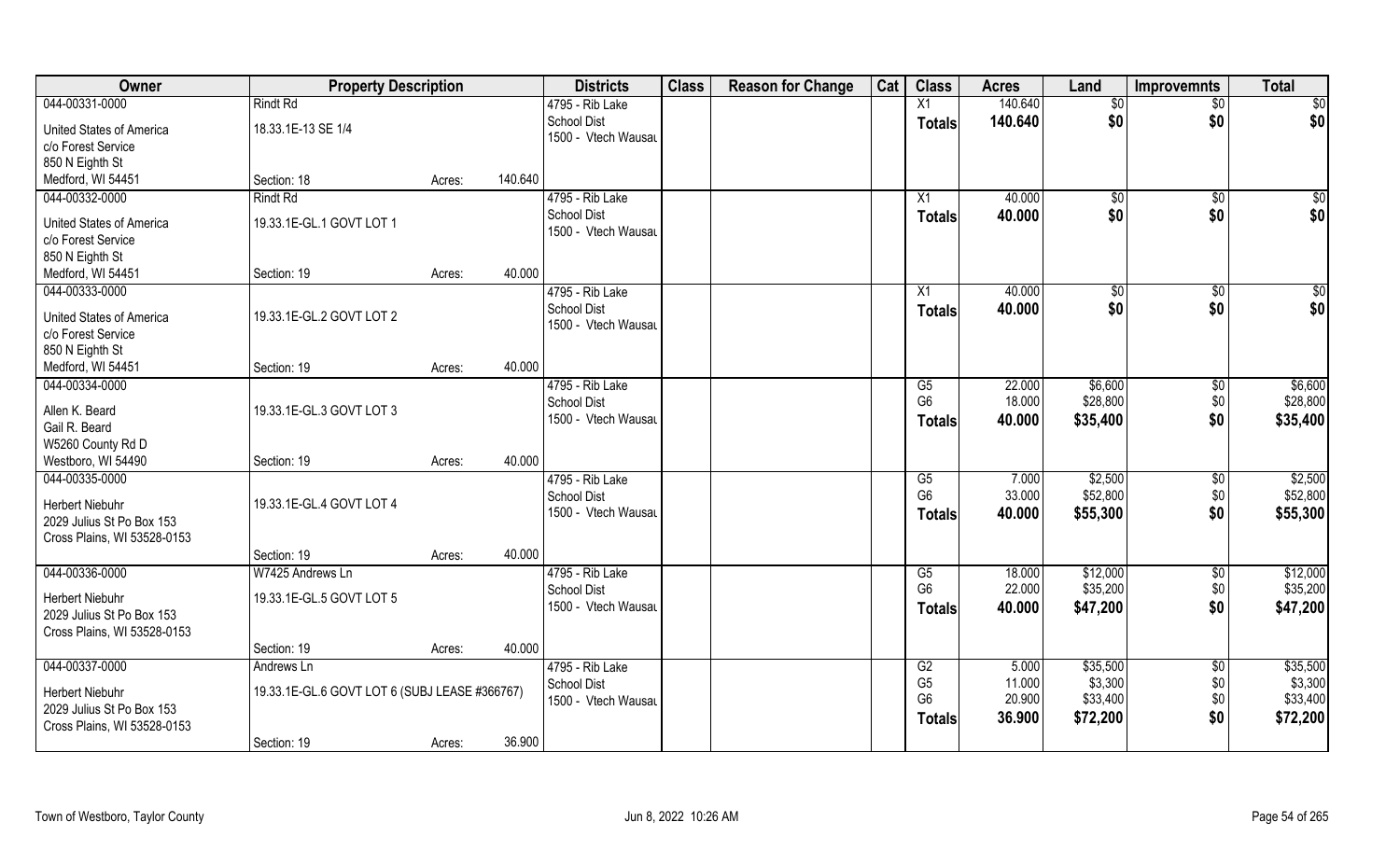| Owner                                                                                                           | <b>Property Description</b>                                       |        |         | <b>Districts</b>                                             | <b>Class</b> | <b>Reason for Change</b> | Cat | <b>Class</b>                          | <b>Acres</b>               | Land                            | <b>Improvemnts</b>            | <b>Total</b>                    |
|-----------------------------------------------------------------------------------------------------------------|-------------------------------------------------------------------|--------|---------|--------------------------------------------------------------|--------------|--------------------------|-----|---------------------------------------|----------------------------|---------------------------------|-------------------------------|---------------------------------|
| 044-00338-0000<br><b>Herbert Niebuhr</b><br>2029 Julius St Po Box 153<br>Cross Plains, WI 53528-0153            | 19.33.1E-GL.7 GOVT LOT 7 (SUBJ LEASE #366767)                     |        |         | 4795 - Rib Lake<br><b>School Dist</b><br>1500 - Vtech Wausau |              |                          |     | G5<br>G <sub>6</sub><br><b>Totals</b> | 5.000<br>31.700<br>36.700  | \$1,800<br>\$50,700<br>\$52,500 | $\overline{50}$<br>\$0<br>\$0 | \$1,800<br>\$50,700<br>\$52,500 |
|                                                                                                                 | Section: 19                                                       | Acres: | 36.700  |                                                              |              |                          |     |                                       |                            |                                 |                               |                                 |
| 044-00339-0000<br><b>Herbert Niebuhr</b><br>2029 Julius St Po Box 153<br>Cross Plains, WI 53528-0153            | 19.33.1E-GL.8 GOVT LOT 8                                          |        |         | 4795 - Rib Lake<br>School Dist<br>1500 - Vtech Wausau        |              |                          |     | G5<br>G <sub>6</sub><br><b>Totals</b> | 17.000<br>23.000<br>40.000 | \$5,100<br>\$38,400<br>\$43,500 | \$0<br>\$0<br>\$0             | \$5,100<br>\$38,400<br>\$43,500 |
|                                                                                                                 | Section: 19                                                       | Acres: | 40.000  |                                                              |              |                          |     |                                       |                            |                                 |                               |                                 |
| 044-00340-0000<br><b>Herbert Niebuhr</b><br>2029 Julius St Po Box 153<br>Cross Plains, WI 53528-0153            | 19.33.1E-GL.9 GOVT LOT 9                                          |        |         | 4795 - Rib Lake<br><b>School Dist</b><br>1500 - Vtech Wausau |              |                          |     | G5<br>G <sub>6</sub><br><b>Totals</b> | 15.000<br>25.000<br>40.000 | \$4,500<br>\$40,000<br>\$44,500 | \$0<br>\$0<br>\$0             | \$4,500<br>\$40,000<br>\$44,500 |
|                                                                                                                 | Section: 19                                                       | Acres: | 40.000  |                                                              |              |                          |     |                                       |                            |                                 |                               |                                 |
| 044-00341-0000<br>Allen K. Beard<br>Gail R. Beard<br>W5260 County Rd D                                          | 19.33.1E-GL.10 GOVT LOT 10                                        |        |         | 4795 - Rib Lake<br><b>School Dist</b><br>1500 - Vtech Wausau |              |                          |     | G5<br>G <sub>6</sub><br><b>Totals</b> | 18.000<br>22.000<br>40.000 | \$5,400<br>\$29,900<br>\$35,300 | \$0<br>\$0<br>\$0             | \$5,400<br>\$29,900<br>\$35,300 |
| Westboro, WI 54490                                                                                              | Section: 19                                                       | Acres: | 40.000  |                                                              |              |                          |     |                                       |                            |                                 |                               |                                 |
| 044-00342-0000<br>United States of America<br>c/o Forest Service<br>850 N Eighth St                             | 19.33.1E-GL.11 GOVT LOT 11                                        |        |         | 4795 - Rib Lake<br><b>School Dist</b><br>1500 - Vtech Wausau |              |                          |     | X1<br><b>Totals</b>                   | 40.000<br>40.000           | \$0<br>\$0                      | \$0<br>\$0                    | $\overline{50}$<br>\$0          |
| Medford, WI 54451                                                                                               | Section: 19                                                       | Acres: | 40.000  |                                                              |              |                          |     |                                       |                            |                                 |                               |                                 |
| 044-00343-0000<br><b>United States of America</b><br>c/o Forest Service<br>850 N Eighth St                      | 19.33.1E-GL.12 GOVT LOT 12                                        |        |         | 4795 - Rib Lake<br><b>School Dist</b><br>1500 - Vtech Wausau |              |                          |     | X1<br><b>Totals</b>                   | 40.000<br>40.000           | \$0<br>\$0                      | \$0<br>\$0                    | $\overline{50}$<br>\$0          |
| Medford, WI 54451                                                                                               | Section: 19                                                       | Acres: | 40.000  |                                                              |              |                          |     |                                       |                            |                                 |                               |                                 |
| 044-00344-0000<br><b>United States of America</b><br>c/o Forest Service<br>850 N Eighth St<br>Medford, WI 54451 | Mondeaux Dr<br>19.33.1E-GL.13 GOVT LOTS 13 THRU 24<br>Section: 19 | Acres: | 472.800 | 4795 - Rib Lake<br><b>School Dist</b><br>1500 - Vtech Wausau |              |                          |     | X1<br><b>Totals</b>                   | 472.800<br>472.800         | $\sqrt{$0}$<br>\$0              | $\sqrt{$0}$<br>\$0            | $\overline{50}$<br>\$0          |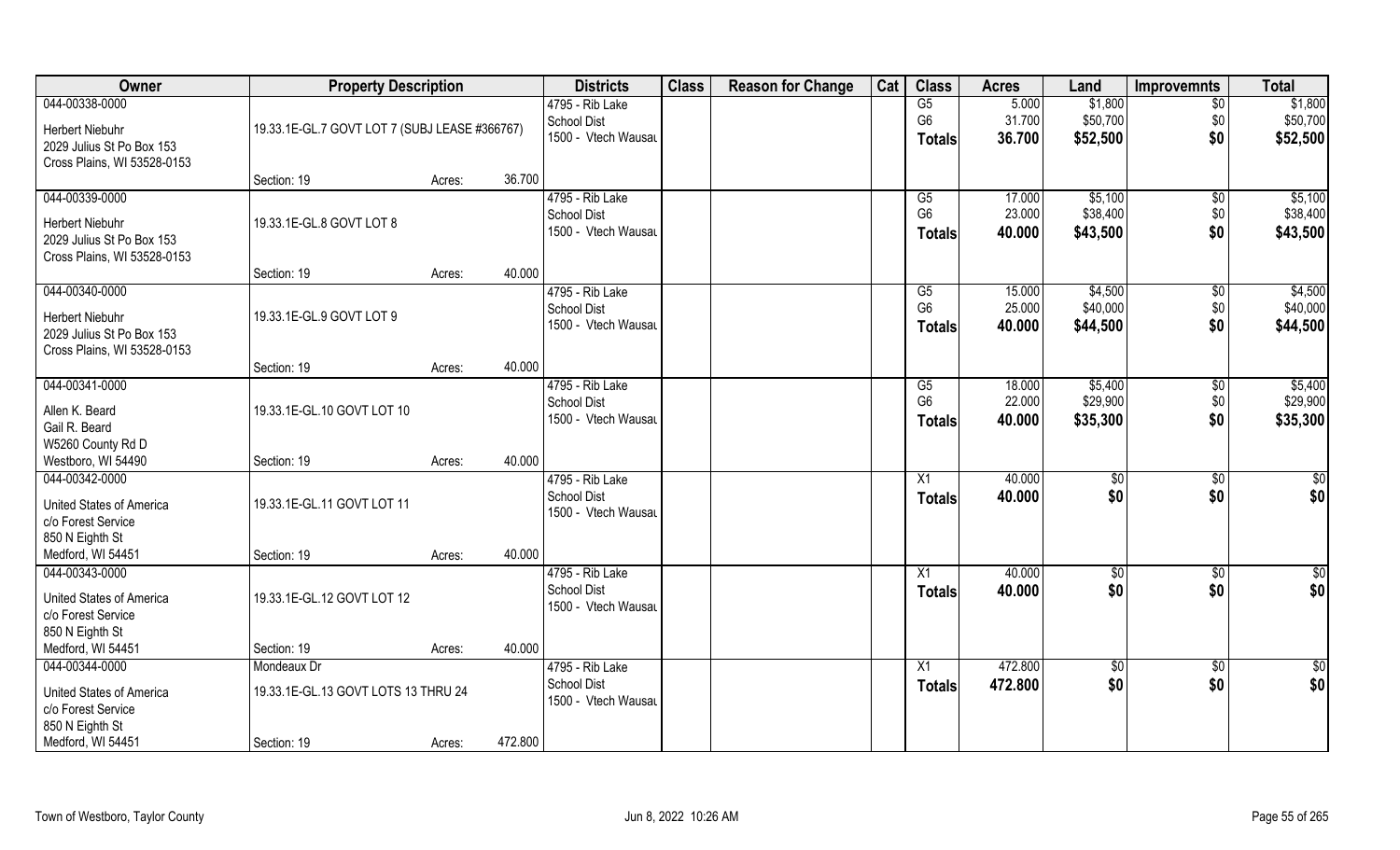| Owner                           | <b>Property Description</b>                |                   | <b>Districts</b>    | <b>Class</b> | <b>Reason for Change</b> | Cat | <b>Class</b>  | <b>Acres</b> | Land            | <b>Improvemnts</b> | <b>Total</b>    |
|---------------------------------|--------------------------------------------|-------------------|---------------------|--------------|--------------------------|-----|---------------|--------------|-----------------|--------------------|-----------------|
| 044-00345-0000                  | <b>Rindt Rd</b>                            |                   | 4795 - Rib Lake     |              |                          |     | X1            | 40.000       | \$0             | $\overline{50}$    | \$0             |
| United States of America        | 19.33.1E-1 NE 1/4 NE 1/4                   |                   | <b>School Dist</b>  |              |                          |     | <b>Totals</b> | 40.000       | \$0             | \$0                | \$0             |
| c/o Forest Service              |                                            |                   | 1500 - Vtech Wausau |              |                          |     |               |              |                 |                    |                 |
| 850 N Eighth St                 |                                            |                   |                     |              |                          |     |               |              |                 |                    |                 |
| Medford, WI 54451               | Section: 19                                | 40.000<br>Acres:  |                     |              |                          |     |               |              |                 |                    |                 |
| 044-00346-0000                  | W6987 Rindt Rd                             |                   | 4795 - Rib Lake     |              |                          |     | X1            | 40.000       | $\sqrt[6]{}$    | $\sqrt{$0}$        | $\sqrt{50}$     |
|                                 |                                            |                   | <b>School Dist</b>  |              |                          |     |               | 40.000       | \$0             | \$0                | \$0             |
| United States of America        | 19.33.1E-2 NW 1/4 NE 1/4 (FORMERLY ROBERTS |                   | 1500 - Vtech Wausau |              |                          |     | Totals        |              |                 |                    |                 |
| c/o Forest Service              | FARM)                                      |                   |                     |              |                          |     |               |              |                 |                    |                 |
| 850 N Eighth St                 |                                            |                   |                     |              |                          |     |               |              |                 |                    |                 |
| Medford, WI 54451               | Section: 19                                | 40.000<br>Acres:  |                     |              |                          |     |               |              |                 |                    |                 |
| 044-00347-0000                  |                                            |                   | 4795 - Rib Lake     |              |                          |     | X1            | 40.000       | \$0             | $\sqrt[6]{30}$     | \$0             |
|                                 |                                            |                   | <b>School Dist</b>  |              |                          |     | <b>Totals</b> | 40.000       | \$0             | \$0                | \$0             |
| United States of America        | 19.33.1E-3 SW 1/4 NE 1/4                   |                   | 1500 - Vtech Wausau |              |                          |     |               |              |                 |                    |                 |
| c/o Forest Service              |                                            |                   |                     |              |                          |     |               |              |                 |                    |                 |
| 850 N Eighth St                 |                                            | 40.000            |                     |              |                          |     |               |              |                 |                    |                 |
| Medford, WI 54451               | Section: 19                                | Acres:            |                     |              |                          |     |               |              |                 |                    |                 |
| 044-00348-0000                  |                                            |                   | 4795 - Rib Lake     |              |                          |     | X1            | 40.000       | $\frac{1}{20}$  | $\sqrt[6]{3}$      | \$0             |
| <b>United States of America</b> | 19.33.1E-4 SE 1/4 NE 1/4                   |                   | School Dist         |              |                          |     | <b>Totals</b> | 40.000       | \$0             | \$0                | \$0             |
| c/o Forest Service              |                                            |                   | 1500 - Vtech Wausau |              |                          |     |               |              |                 |                    |                 |
| 850 N Eighth St                 |                                            |                   |                     |              |                          |     |               |              |                 |                    |                 |
| Medford, WI 54451               | Section: 19                                | 40.000<br>Acres:  |                     |              |                          |     |               |              |                 |                    |                 |
| 044-00349-0000                  | <b>Rindt Rd</b>                            |                   | 4795 - Rib Lake     |              |                          |     | X1            | 160.000      | \$0             | $\sqrt[6]{3}$      | \$0             |
|                                 |                                            |                   | <b>School Dist</b>  |              |                          |     | <b>Totals</b> | 160.000      | \$0             | \$0                | \$0             |
| United States of America        | 19.33.1E-13 SE 1/4                         |                   | 1500 - Vtech Wausau |              |                          |     |               |              |                 |                    |                 |
| c/o Forest Service              |                                            |                   |                     |              |                          |     |               |              |                 |                    |                 |
| 850 N Eighth St                 |                                            |                   |                     |              |                          |     |               |              |                 |                    |                 |
| Medford, WI 54451               | Section: 19                                | 160.000<br>Acres: |                     |              |                          |     |               |              |                 |                    |                 |
| 044-00350-0000                  |                                            |                   | 4795 - Rib Lake     |              |                          |     | X1            | 80.000       | \$0             | \$0                | \$0             |
| <b>United States of America</b> | 20.33.1E-1 N 1/2 NE 1/4                    |                   | <b>School Dist</b>  |              |                          |     | <b>Totals</b> | 80.000       | \$0             | \$0                | \$0             |
| c/o Forest Service              |                                            |                   | 1500 - Vtech Wausau |              |                          |     |               |              |                 |                    |                 |
| 850 N Eighth St                 |                                            |                   |                     |              |                          |     |               |              |                 |                    |                 |
| Medford, WI 54451               | Section: 20                                | 80.000<br>Acres:  |                     |              |                          |     |               |              |                 |                    |                 |
| 044-00351-0000                  |                                            |                   | 4795 - Rib Lake     |              |                          |     | X1            | 40.000       | $\overline{50}$ | $\sqrt{$0}$        | $\overline{50}$ |
|                                 |                                            |                   | <b>School Dist</b>  |              |                          |     | <b>Totals</b> | 40.000       | \$0             | \$0                | \$0             |
| <b>United States of America</b> | 20.33.1E-3 SW 1/4 NE 1/4                   |                   | 1500 - Vtech Wausau |              |                          |     |               |              |                 |                    |                 |
| c/o Forest Service              |                                            |                   |                     |              |                          |     |               |              |                 |                    |                 |
| 850 N Eighth St                 |                                            |                   |                     |              |                          |     |               |              |                 |                    |                 |
| Medford, WI 54451               | Section: 20                                | 40.000<br>Acres:  |                     |              |                          |     |               |              |                 |                    |                 |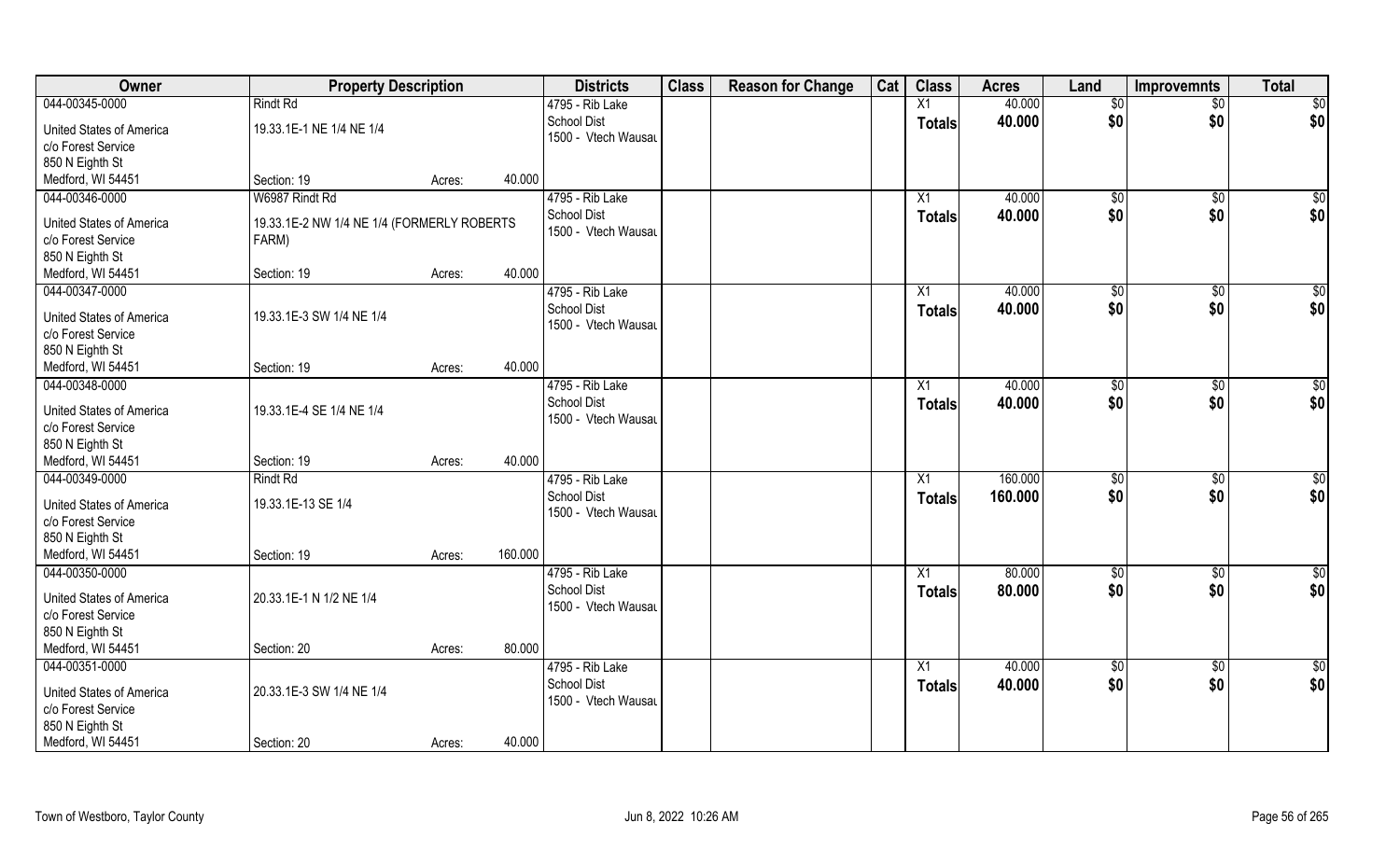| Owner                           | <b>Property Description</b> |        |         | <b>Districts</b>    | <b>Class</b> | <b>Reason for Change</b> | Cat | <b>Class</b>           | <b>Acres</b>     | Land                | <b>Improvemnts</b> | <b>Total</b>        |
|---------------------------------|-----------------------------|--------|---------|---------------------|--------------|--------------------------|-----|------------------------|------------------|---------------------|--------------------|---------------------|
| 044-00352-0000                  |                             |        |         | 4795 - Rib Lake     |              |                          |     | W8                     | 40.000           | ( \$88,000)         | $\sqrt{50}$        | \$0                 |
| James A. Rindt                  | 20.33.1E-4 SE 1/4 NE 1/4    |        |         | <b>School Dist</b>  |              |                          |     | <b>Totals</b>          | 40.000           | \$0                 | \$0                | \$0                 |
| Rebecca L. Rindt                |                             |        |         | 1500 - Vtech Wausau |              |                          |     |                        |                  |                     |                    |                     |
| W6538 Rindt Rd                  |                             |        |         |                     |              |                          |     |                        |                  |                     |                    |                     |
| Westboro, WI 54490              | Section: 20                 | Acres: | 40.000  |                     |              |                          |     |                        |                  |                     |                    |                     |
| 044-00353-0000                  | Rindt Rd                    |        |         | 4795 - Rib Lake     |              |                          |     | X1                     | 160,000          | $\sqrt{$0}$         | $\overline{50}$    | \$0                 |
|                                 |                             |        |         | <b>School Dist</b>  |              |                          |     | Totals                 | 160.000          | \$0                 | \$0                | \$0                 |
| <b>United States of America</b> | 20.33.1E-5 NW 1/4           |        |         | 1500 - Vtech Wausau |              |                          |     |                        |                  |                     |                    |                     |
| c/o Forest Service              |                             |        |         |                     |              |                          |     |                        |                  |                     |                    |                     |
| 850 N Eighth St                 |                             |        |         |                     |              |                          |     |                        |                  |                     |                    |                     |
| Medford, WI 54451               | Section: 20                 | Acres: | 160.000 |                     |              |                          |     |                        |                  |                     |                    |                     |
| 044-00354-0000                  |                             |        |         | 4795 - Rib Lake     | G4           | Ag use land              |     | G4                     | 4.000            | \$800               | \$0                | \$800               |
| James A. Rindt Sr               | 20.33.1E-9 NE 1/4 SW 1/4    |        |         | <b>School Dist</b>  |              |                          |     | W8                     | 36.000           | (\$70,600)          | \$0                | \$0                 |
| Rebecca L. Rindt                |                             |        |         | 1500 - Vtech Wausau |              |                          |     | <b>Totals</b>          | 40.000           | \$800               | \$0                | \$800               |
| W6538 Rindt Rd                  |                             |        |         |                     |              |                          |     |                        |                  |                     |                    |                     |
| Westboro, WI 54490              | Section: 20                 | Acres: | 40.000  |                     |              |                          |     |                        |                  |                     |                    |                     |
| 044-00355-0000                  | <b>Rindt Rd</b>             |        |         | 4795 - Rib Lake     |              |                          |     | X1                     | 40.000           | \$0                 | $\frac{1}{30}$     | \$0                 |
| United States of America        | 20.33.1E-10 NW 1/4 SW 1/4   |        |         | <b>School Dist</b>  |              |                          |     | <b>Totals</b>          | 40.000           | \$0                 | \$0                | \$0                 |
| c/o Forest Service              |                             |        |         | 1500 - Vtech Wausau |              |                          |     |                        |                  |                     |                    |                     |
| 850 N Eighth St                 |                             |        |         |                     |              |                          |     |                        |                  |                     |                    |                     |
| Medford, WI 54451               | Section: 20                 | Acres: | 40.000  |                     |              |                          |     |                        |                  |                     |                    |                     |
| 044-00356-0000                  | W6750 Rindt Rd              |        |         | 4795 - Rib Lake     |              |                          |     | G1                     | 3.000            | \$13,400            | \$90,600           | \$104,000           |
|                                 |                             |        |         | <b>School Dist</b>  |              |                          |     | G <sub>6</sub>         | 37.000           | \$69,900            | \$0                | \$69,900            |
| Kurtis G. Ertl                  | 20.33.1E-11 SW 1/4 SW 1/4   |        |         | 1500 - Vtech Wausau |              |                          |     | Totals                 | 40.000           | \$83,300            | \$90,600           | \$173,900           |
| W6750 Rindt Rd                  |                             |        |         |                     |              |                          |     |                        |                  |                     |                    |                     |
| Westboro, WI 54490              |                             |        |         |                     |              |                          |     |                        |                  |                     |                    |                     |
|                                 | Section: 20                 | Acres: | 40.000  |                     |              |                          |     |                        |                  |                     |                    |                     |
| 044-00357-0000                  | W6622 Rindt Rd              |        |         | 4795 - Rib Lake     | G1           | <b>NSF</b>               |     | G1                     | 2.000            | \$13,000            | \$214,700          | \$227,700           |
| Sadie Jensen                    | 20.33.1E-12 SE 1/4 SW 1/4   |        |         | <b>School Dist</b>  | G4           | Ag use land              |     | G4<br>G <sub>5</sub> M | 13.000<br>25.000 | \$2,000<br>\$22,500 | \$0<br>\$0         | \$2,000<br>\$22,500 |
| Daniel Jensen                   |                             |        |         | 1500 - Vtech Wausau |              |                          |     |                        |                  |                     |                    |                     |
| W6622 Rindt Rd                  |                             |        |         |                     |              |                          |     | <b>Totals</b>          | 40.000           | \$37,500            | \$214,700          | \$252,200           |
| Westboro, WI 54490              | Section: 20                 | Acres: | 40.000  |                     |              |                          |     |                        |                  |                     |                    |                     |
| 044-00358-0000                  |                             |        |         | 4795 - Rib Lake     |              |                          |     | W6                     | 40.000           | ( \$82,000)         | $\overline{50}$    | $\frac{1}{2}$       |
| Jeffrey L. Ludwig               | 20.33.1E-13 NE 1/4 SE 1/4   |        |         | <b>School Dist</b>  |              |                          |     | <b>Totals</b>          | 40.000           | \$0                 | \$0                | \$0                 |
| Cynthia J. Ludwig               |                             |        |         | 1500 - Vtech Wausau |              |                          |     |                        |                  |                     |                    |                     |
| 12944 Raven St NW               |                             |        |         |                     |              |                          |     |                        |                  |                     |                    |                     |
| Coon Rapids, MN 55448           | Section: 20                 | Acres: | 40.000  |                     |              |                          |     |                        |                  |                     |                    |                     |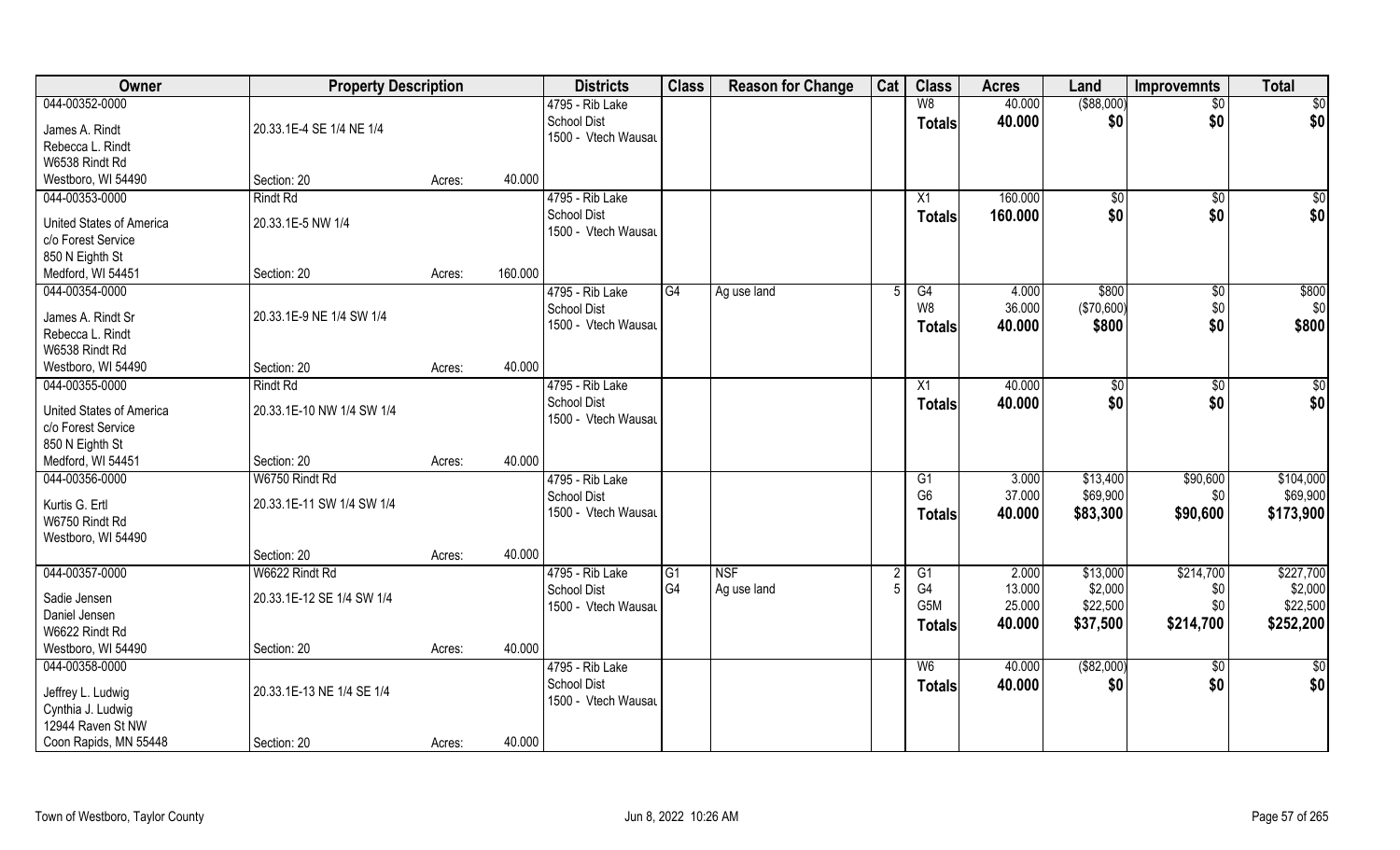| Owner                           | <b>Property Description</b>                                      | <b>Districts</b>    | <b>Class</b> | <b>Reason for Change</b> | Cat | <b>Class</b>     | <b>Acres</b> | Land        | <b>Improvemnts</b> | <b>Total</b> |
|---------------------------------|------------------------------------------------------------------|---------------------|--------------|--------------------------|-----|------------------|--------------|-------------|--------------------|--------------|
| 044-00359-0000                  |                                                                  | 4795 - Rib Lake     |              |                          |     | W8               | 40.000       | ( \$80,000) | \$0                | \$0          |
| James A. Rindt                  | 20.33.1E-14 NW 1/4 SE 1/4                                        | School Dist         |              |                          |     | <b>Totals</b>    | 40.000       | \$0         | \$0                | \$0          |
| Rebecca L. Rindt                |                                                                  | 1500 - Vtech Wausau |              |                          |     |                  |              |             |                    |              |
| W6538 Rindt Rd                  |                                                                  |                     |              |                          |     |                  |              |             |                    |              |
| Westboro, WI 54490              | Section: 20<br>Acres:                                            | 40.000              |              |                          |     |                  |              |             |                    |              |
| 044-00360-0000                  | W6548 Rindt Rd                                                   | 4795 - Rib Lake     | G4           |                          |     | G4               | 33.470       | \$7,400     |                    | \$7,400      |
|                                 |                                                                  |                     |              | Ag use land              |     |                  |              |             | \$0                |              |
| James A. Rindt Sr               | 20.33.1E-15.1 SW 1/4 SE 1/4 EX BEG AT 1/4 COR COM                | School Dist         |              |                          |     | Totals           | 33.470       | \$7,400     | \$0                | \$7,400      |
| Rebecca L. Rindt                | TO SEC 20 & 29 BEARS SW 12.3 CHS NE 3.47 CHS NE                  | 1500 - Vtech Wausau |              |                          |     |                  |              |             |                    |              |
| W6538 Rindt Rd                  | 1.55 CHS SW 4.49 CHS SE 1.58 CHS TO BEG EX PCL                   |                     |              |                          |     |                  |              |             |                    |              |
| Westboro, WI 54490              | Section: 20<br>Acres:                                            | 33.470              |              |                          |     |                  |              |             |                    |              |
| 044-00361-0000                  | <b>Rindt Rd</b>                                                  | 4795 - Rib Lake     |              |                          |     | X1               | 0.590        | \$0         | $\sqrt{50}$        | \$0          |
|                                 |                                                                  | School Dist         |              |                          |     | <b>Totals</b>    | 0.590        | \$0         | \$0                | \$0          |
| <b>United States of America</b> | 20.33.1E-15.2 PT OF SW 1/4 SE 1/4 BEG WHR 1/4 COI                | 1500 - Vtech Wausau |              |                          |     |                  |              |             |                    |              |
| c/o Forest Service Tower        | COM TO SEC 20 & 29 BEARS SW 12.3 CH NE 3.47 CH                   |                     |              |                          |     |                  |              |             |                    |              |
| 850 N Eighth St                 | $\overline{\phantom{1}}$ NE 1.55 CH SW 4.49 CH SE 1.58 CH TO BEG |                     |              |                          |     |                  |              |             |                    |              |
| Medford, WI 54451               | Section: 20<br>Acres:                                            | 0.590               |              |                          |     |                  |              |             |                    |              |
| 044-00361-0001                  | W6538 Rindt Rd                                                   | 4795 - Rib Lake     |              |                          |     | G1               | 5.940        | \$19,900    | \$187,000          | \$206,900    |
| James A. Rindt Sr               | 20.33.1E-15.3 PT OF SW 1/4 SE 1/4 PCL 1 CSM                      | School Dist         |              |                          |     | <b>Totals</b>    | 5.940        | \$19,900    | \$187,000          | \$206,900    |
| Rebecca L. Rindt                | 5-S/250 #1175                                                    | 1500 - Vtech Wausau |              |                          |     |                  |              |             |                    |              |
| W6538 Rindt Rd                  |                                                                  |                     |              |                          |     |                  |              |             |                    |              |
| Westboro, WI 54490              | Section: 20<br>Acres:                                            | 5.940               |              |                          |     |                  |              |             |                    |              |
| 044-00362-0000                  | <b>Rindt Rd</b>                                                  | 4795 - Rib Lake     | G4           | Ag use land              |     | $\overline{G4}$  | 28.920       | \$5,600     | \$0                | \$5,600      |
|                                 |                                                                  | <b>School Dist</b>  |              |                          |     | G <sub>5</sub>   | 1.000        | \$200       | \$0                | \$200        |
| James A. Rindt Sr               | 20.33.1E-16.1 SE 1/4 SE 1/4 EX PCL COM AT SW COR                 | 1500 - Vtech Wausau |              |                          |     | <b>Totals</b>    | 29.920       | \$5,800     | \$0                | \$5,800      |
| Rebecca L. Rindt                | E 915' N 480'; W 915'; S 480' TO POB                             |                     |              |                          |     |                  |              |             |                    |              |
| W6538 Rindt Rd                  |                                                                  |                     |              |                          |     |                  |              |             |                    |              |
| Westboro, WI 54490              | Section: 20<br>Acres:                                            | 29.920              |              |                          |     |                  |              |             |                    |              |
| 044-00362-0001                  | W6438 Rindt Rd                                                   | 4795 - Rib Lake     | G4           | Ag use land              |     | G1               | 2.000        | \$13,000    | \$102,000          | \$115,000    |
| Jeffery B. Peterson             | 20.33.1E-16.2 PT OF SE 1/4 SE 1/4 PCL COM AT SW                  | <b>School Dist</b>  |              |                          |     | G4               | 8.080        | \$1,600     | \$0                | \$1,600      |
| W6438 Rindt Rd                  | COR; E 915'; N 480'; W 915'; S 480' TO POB                       | 1500 - Vtech Wausau |              |                          |     | <b>Totals</b>    | 10.080       | \$14,600    | \$102,000          | \$116,600    |
| Westboro, WI 54490              |                                                                  |                     |              |                          |     |                  |              |             |                    |              |
|                                 | Section: 20<br>Acres:                                            | 10.080              |              |                          |     |                  |              |             |                    |              |
| 044-00363-0000                  | N8335 Zimmerman Rd                                               | 4795 - Rib Lake     | G4           | Ag use land              |     | G1               | 3.000        | \$14,900    | \$51,100           | \$66,000     |
|                                 |                                                                  | <b>School Dist</b>  |              |                          |     | G <sub>4</sub>   | 3.000        | \$500       | \$0                | \$500        |
| Nancy Kelly                     | 21.33.1E-1 NE 1/4 NE 1/4                                         | 1500 - Vtech Wausau |              |                          |     | G <sub>5</sub>   | 17.000       | \$4,300     | \$0                | \$4,300      |
| Katrina Vaughn                  |                                                                  |                     |              |                          |     | G <sub>5</sub> M | 17.000       | \$13,600    | \$0                | \$13,600     |
| 140 W St Johns Ter              |                                                                  |                     |              |                          |     | <b>Totals</b>    | 40.000       | \$33,300    | \$51,100           | \$84,400     |
| East Pilatka, FL 32131          | Section: 21<br>Acres:                                            | 40.000              |              |                          |     |                  |              |             |                    |              |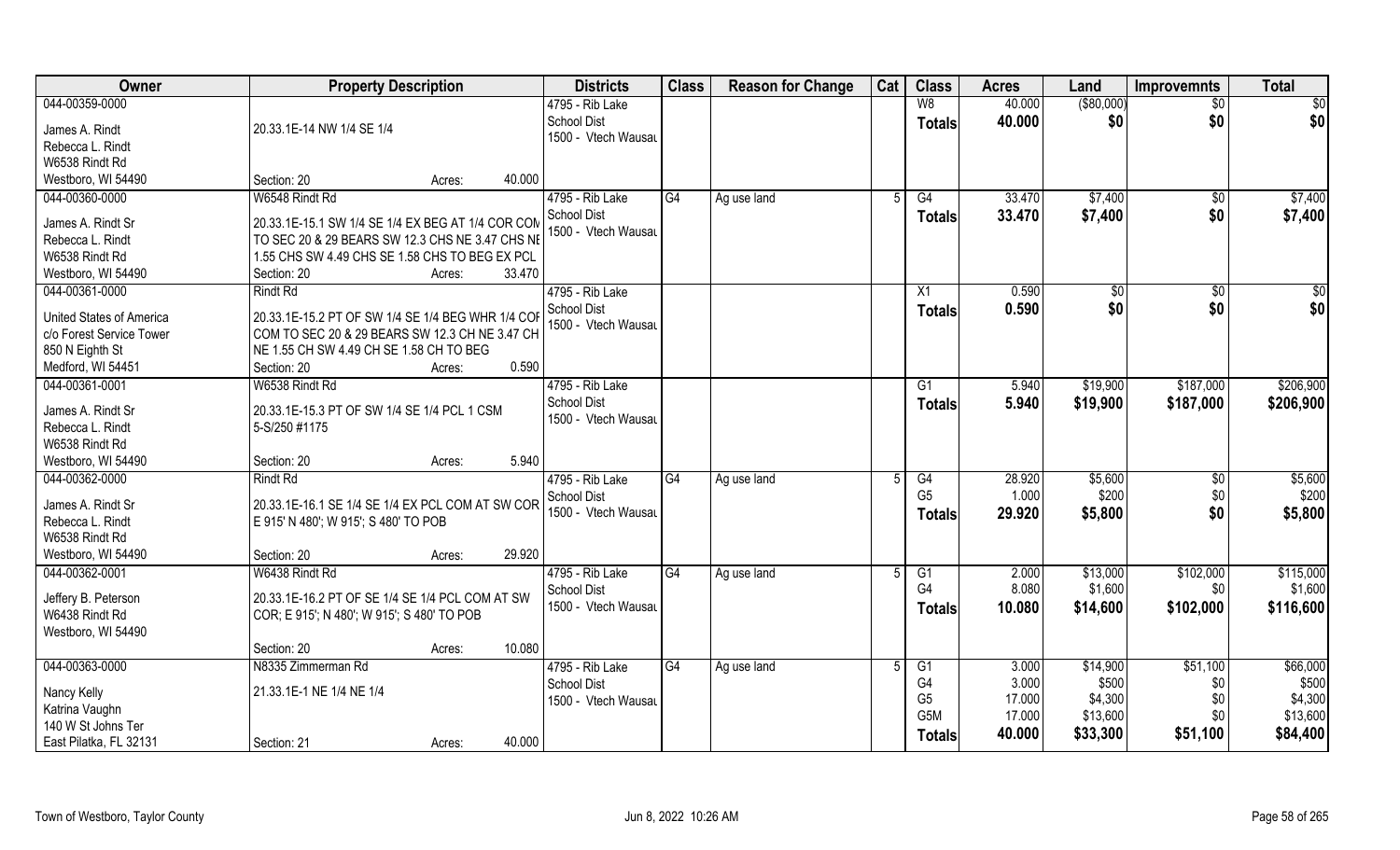| Owner                                                                                      | <b>Property Description</b>                                                                                                       |                  | <b>Districts</b>                                             | <b>Class</b> | <b>Reason for Change</b> | Cat | <b>Class</b>                            | <b>Acres</b>              | Land                            | <b>Improvemnts</b>            | <b>Total</b>                    |
|--------------------------------------------------------------------------------------------|-----------------------------------------------------------------------------------------------------------------------------------|------------------|--------------------------------------------------------------|--------------|--------------------------|-----|-----------------------------------------|---------------------------|---------------------------------|-------------------------------|---------------------------------|
| 044-00364-0000                                                                             |                                                                                                                                   |                  | 4795 - Rib Lake                                              |              |                          |     | W <sub>7</sub>                          | 40.000                    | ( \$88,000)                     | $\sqrt{$0}$                   | $\sqrt{50}$                     |
| North Country Lbr Co Inc<br>PO Box 499<br>Mellen, WI 54546-0499                            | 21.33.1E-2 NW 1/4 NE 1/4                                                                                                          |                  | <b>School Dist</b><br>1500 - Vtech Wausau                    |              |                          |     | <b>Totals</b>                           | 40.000                    | \$0                             | \$0                           | \$0                             |
|                                                                                            | Section: 21                                                                                                                       | 40.000<br>Acres: |                                                              |              |                          |     |                                         |                           |                                 |                               |                                 |
| 044-00365-0000                                                                             |                                                                                                                                   |                  | 4795 - Rib Lake                                              |              |                          |     | G5                                      | 1.500                     | \$500                           | \$0                           | \$500                           |
| Brad A. Krause<br>N8950 Silver Creek Rd<br>Westboro, WI 54490                              | 21.33.1E-3.1 SW 1/4 NE 1/4 EX W 1/2 THRF (SURVEY<br>PER D. TLUSTY S-1390 FOUND IN T.C SURVEYOR'S<br>FILE 33-1E-21)<br>Section: 21 | 20.000<br>Acres: | <b>School Dist</b><br>1500 - Vtech Wausau                    |              |                          |     | G <sub>5</sub> M<br><b>Totals</b>       | 18.500<br>20.000          | \$14,800<br>\$15,300            | \$0<br>\$0                    | \$14,800<br>\$15,300            |
| 044-00365-0001                                                                             |                                                                                                                                   |                  | 4795 - Rib Lake                                              |              |                          |     | G4                                      | 18.000                    | \$1,000                         | $\sqrt[6]{3}$                 | \$1,000                         |
| Donald Zimmerman<br>Helen M. Zimmerman<br>W6058 Rindt Rd                                   | 21.33.1E-3.2 PT OF SW 1/4 NE 1/4 W 1/2 THRF<br>(SURVEY PER D. TLUSTY S-1390 FOUND IN T.C<br>SURVEYOR'S FILE 33-1E-21)             |                  | <b>School Dist</b><br>1500 - Vtech Wausau                    |              |                          |     | G <sub>5</sub><br><b>Totals</b>         | 2.000<br>20.000           | \$300<br>\$1,300                | \$0<br>\$0                    | \$300<br>\$1,300                |
| Westboro, WI 54490                                                                         | Section: 21                                                                                                                       | 20.000<br>Acres: |                                                              |              |                          |     |                                         |                           |                                 |                               |                                 |
| 044-00366-0000<br>Brad A. Krause<br>N8950 Silver Creek Rd<br>Westboro, WI 54490            | Zimmerman Rd<br>21.33.1E-4 SE 1/4 NE 1/4                                                                                          |                  | 4795 - Rib Lake<br><b>School Dist</b><br>1500 - Vtech Wausau | G4           | Ag use land              |     | G4<br>G <sub>5</sub> M<br><b>Totals</b> | 5.000<br>35.000<br>40.000 | \$1,000<br>\$28,000<br>\$29,000 | $\sqrt[6]{3}$<br>\$0<br>\$0   | \$1,000<br>\$28,000<br>\$29,000 |
|                                                                                            | Section: 21                                                                                                                       | 40.000<br>Acres: |                                                              |              |                          |     |                                         |                           |                                 |                               |                                 |
| 044-00367-0000<br><b>United States of America</b><br>c/o Forest Service<br>850 N Eighth St | 21.33.1E-5 N 1/2 NW 1/4                                                                                                           |                  | 4795 - Rib Lake<br><b>School Dist</b><br>1500 - Vtech Wausau |              |                          |     | X1<br><b>Totals</b>                     | 80.000<br>80.000          | \$0<br>\$0                      | \$0<br>\$0                    | $\overline{50}$<br>\$0          |
| Medford, WI 54451                                                                          | Section: 21                                                                                                                       | 80.000<br>Acres: |                                                              |              |                          |     |                                         |                           |                                 |                               |                                 |
| 044-00368-0000<br>Donald G. Zimmerman<br>Helen M. Zimmerman<br>W6058 Rindt Rd              | 21.33.1E-7 SW 1/4 NW 1/4                                                                                                          |                  | 4795 - Rib Lake<br><b>School Dist</b><br>1500 - Vtech Wausau |              |                          |     | G5<br>W <sub>6</sub><br><b>Totals</b>   | 1.000<br>39.000<br>40.000 | \$400<br>(\$85,800)<br>\$400    | $\overline{60}$<br>\$0<br>\$0 | \$400<br>\$0<br>\$400           |
| Westboro, WI 54490                                                                         | Section: 21                                                                                                                       | 40.000<br>Acres: |                                                              |              |                          |     |                                         |                           |                                 |                               |                                 |
| 044-00369-0000<br>Donald G. Zimmerman<br>Helen M. Zimmerman<br>W6058 Rindt Rd              | 21.33.1E-8 SE 1/4 NW 1/4                                                                                                          |                  | 4795 - Rib Lake<br><b>School Dist</b><br>1500 - Vtech Wausau |              |                          |     | G5<br>W <sub>6</sub><br><b>Totals</b>   | 6,000<br>34.000<br>40.000 | \$900<br>( \$64,600)<br>\$900   | $\overline{50}$<br>\$0<br>\$0 | \$900<br>\$0<br>\$900           |
| Westboro, WI 54490                                                                         | Section: 21                                                                                                                       | 40.000<br>Acres: |                                                              |              |                          |     |                                         |                           |                                 |                               |                                 |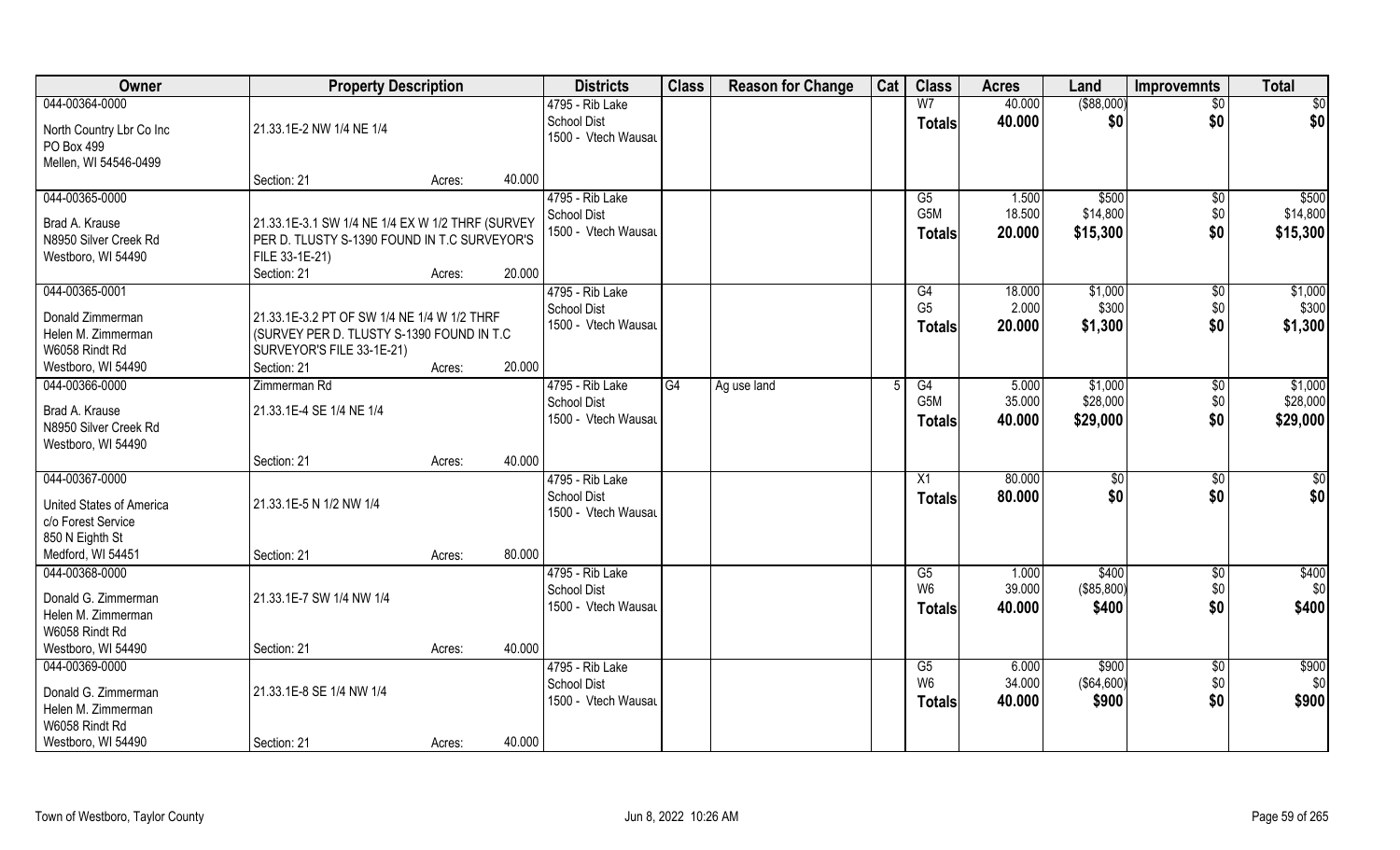| Owner                                | <b>Property Description</b>                          |                  | <b>Districts</b>                          | <b>Class</b> | <b>Reason for Change</b> | Cat | <b>Class</b>   | <b>Acres</b> | Land        | <b>Improvemnts</b> | <b>Total</b> |
|--------------------------------------|------------------------------------------------------|------------------|-------------------------------------------|--------------|--------------------------|-----|----------------|--------------|-------------|--------------------|--------------|
| 044-00370-0000                       |                                                      |                  | 4795 - Rib Lake                           | G4           | Ag use land              |     | G4             | 40.000       | \$2,400     | $\overline{50}$    | \$2,400      |
| Donald G. Zimmerman                  | 21.33.1E-9 NE 1/4 SW 1/4                             |                  | <b>School Dist</b><br>1500 - Vtech Wausau |              |                          |     | <b>Totals</b>  | 40.000       | \$2,400     | \$0                | \$2,400      |
| Helen M. Zimmerman                   |                                                      |                  |                                           |              |                          |     |                |              |             |                    |              |
| W6058 Rindt Rd                       |                                                      |                  |                                           |              |                          |     |                |              |             |                    |              |
| Westboro, WI 54490                   | Section: 21                                          | 40.000<br>Acres: |                                           |              |                          |     |                |              |             |                    |              |
| 044-00371-0000                       |                                                      |                  | 4795 - Rib Lake                           |              |                          |     | W <sub>6</sub> | 40.000       | ( \$80,000) | \$0                | \$0          |
| <b>Robert Rindt</b>                  | 21.33.1E-10 NW 1/4 SW 1/4                            |                  | <b>School Dist</b>                        |              |                          |     | Totals         | 40.000       | \$0         | \$0                | \$0          |
| 103 Forrest Ave                      |                                                      |                  | 1500 - Vtech Wausau                       |              |                          |     |                |              |             |                    |              |
| Antigo, WI 54409-9109                |                                                      |                  |                                           |              |                          |     |                |              |             |                    |              |
|                                      | Section: 21                                          | 40.000<br>Acres: |                                           |              |                          |     |                |              |             |                    |              |
| 044-00372-0000                       | <b>Rindt Rd</b>                                      |                  | 4795 - Rib Lake                           | G4           | Ag use land              | 5   | G4             | 11.000       | \$2,100     | $\sqrt[6]{3}$      | \$2,100      |
| <b>Robert Rindt</b>                  | 21.33.1E-11 SW 1/4 SW 1/4                            |                  | <b>School Dist</b>                        |              |                          |     | W <sub>6</sub> | 29.000       | (\$58,000)  | \$0                | \$0          |
| 103 Forrest Ave                      |                                                      |                  | 1500 - Vtech Wausau                       |              |                          |     | <b>Totals</b>  | 40.000       | \$2,100     | \$0                | \$2,100      |
| Antigo, WI 54409-9109                |                                                      |                  |                                           |              |                          |     |                |              |             |                    |              |
|                                      | Section: 21                                          | 40.000<br>Acres: |                                           |              |                          |     |                |              |             |                    |              |
| 044-00373-0000                       | <b>Rindt Rd</b>                                      |                  | 4795 - Rib Lake                           | G4           | Ag use land              |     | G4             | 40.000       | \$2,300     | \$0                | \$2,300      |
|                                      |                                                      |                  | <b>School Dist</b>                        |              |                          |     | <b>Totals</b>  | 40.000       | \$2,300     | \$0                | \$2,300      |
| Donald G. Zimmerman                  | 21.33.1E-12 SE 1/4 SW 1/4                            |                  | 1500 - Vtech Wausau                       |              |                          |     |                |              |             |                    |              |
| Helen M. Zimmerman                   |                                                      |                  |                                           |              |                          |     |                |              |             |                    |              |
| W6058 Rindt Rd                       |                                                      |                  |                                           |              |                          |     |                |              |             |                    |              |
| Westboro, WI 54490<br>044-00374-0000 | Section: 21<br>Zimmerman Rd                          | 40.000<br>Acres: |                                           |              |                          |     | G6             | 20.000       | \$32,000    |                    | \$32,000     |
|                                      |                                                      |                  | 4795 - Rib Lake<br><b>School Dist</b>     |              |                          |     |                |              |             | $\sqrt[6]{30}$     |              |
| Brad A. Krause                       | 21.33.1E-13.1 NE 1/4 SE 1/4 EX PT OF PCL COM NE      |                  | 1500 - Vtech Wausau                       |              |                          |     | <b>Totals</b>  | 20.000       | \$32,000    | \$0                | \$32,000     |
| N8950 Silver Creek Rd                | COR, S 686.96' TO POB, S 645.10', W ALG S LN         |                  |                                           |              |                          |     |                |              |             |                    |              |
| Westboro, WI 54490                   | 2021.19', N ALG W LN OF E 1/2 NW 1/4 SE 1/4 644.48', |                  |                                           |              |                          |     |                |              |             |                    |              |
|                                      | Section: 21                                          | 20.000<br>Acres: |                                           |              |                          |     |                |              |             |                    |              |
| 044-00374-0001                       | N8107 Zimmerman Rd                                   |                  | 4795 - Rib Lake                           |              |                          |     | G1             | 6.000        | \$20,000    | \$147,600          | \$167,600    |
| Robert L. Dunlop                     | 21.33.1E-13.2 PT OF NE 1/4 SE 1/4 PT OF PCL COM      |                  | <b>School Dist</b>                        |              |                          |     | G <sub>6</sub> | 14.000       | \$22,400    | \$0                | \$22,400     |
| Tammy L. Dunlop                      | NE COR, S 686.96' TO POB, S 645.10', W ALG S LN      |                  | 1500 - Vtech Wausau                       |              |                          |     | Totals         | 20.000       | \$42,400    | \$147,600          | \$190,000    |
| N8107 Zimmerman Rd                   | 2021.19', N ALG W LN OF E 1/2 NW 1/4 SE 1/4 644.48', |                  |                                           |              |                          |     |                |              |             |                    |              |
| Westboro, WI 54490                   | Section: 21                                          | 20.000<br>Acres: |                                           |              |                          |     |                |              |             |                    |              |
| 044-00375-0000                       |                                                      |                  | 4795 - Rib Lake                           |              |                          |     | G6             | 10.000       | \$16,000    | \$0                | \$16,000     |
| Brad A. Krause                       | 21.33.1E-14.1 NW 1/4 SE 1/4 EX W 1/2 THRF EX PT OF   |                  | School Dist                               |              |                          |     | <b>Totals</b>  | 10.000       | \$16,000    | \$0                | \$16,000     |
| N8950 Silver Creek Rd                | PCL COM NE COR OF NE 1/4 SE 1/4, S 686.96' TO        |                  | 1500 - Vtech Wausau                       |              |                          |     |                |              |             |                    |              |
| Westboro, WI 54490                   | POB, S 645.10', W ALG S LN 2021.19', N ALG W LN OF   |                  |                                           |              |                          |     |                |              |             |                    |              |
|                                      | Section: 21                                          | 10.000<br>Acres: |                                           |              |                          |     |                |              |             |                    |              |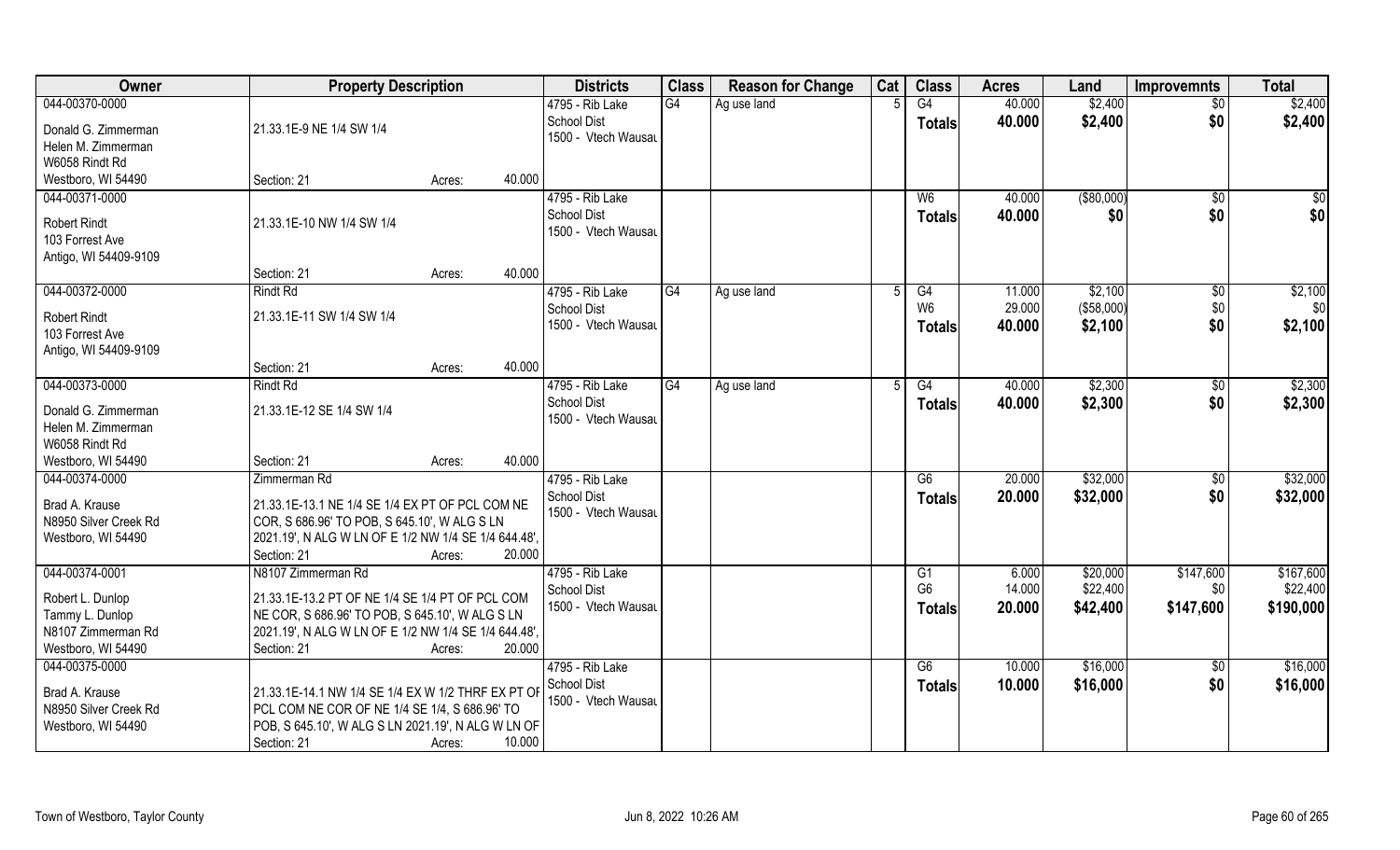| Owner                                                      | <b>Property Description</b>                                                                       |        |        | <b>Districts</b>    | <b>Class</b>    | <b>Reason for Change</b> | Cat | <b>Class</b>   | <b>Acres</b> | Land     | <b>Improvemnts</b> | <b>Total</b> |
|------------------------------------------------------------|---------------------------------------------------------------------------------------------------|--------|--------|---------------------|-----------------|--------------------------|-----|----------------|--------------|----------|--------------------|--------------|
| 044-00375-0001                                             |                                                                                                   |        |        | 4795 - Rib Lake     |                 |                          |     | G4             | 20.000       | \$1,100  | $\overline{50}$    | \$1,100      |
| Donald Zimmerman                                           | 21.33.1E-14.2 PT OF NW 1/4 SE 1/4 W 1/2 THRF                                                      |        |        | <b>School Dist</b>  |                 |                          |     | <b>Totals</b>  | 20.000       | \$1,100  | \$0                | \$1,100      |
| Helen M. Zimmerman                                         |                                                                                                   |        |        | 1500 - Vtech Wausau |                 |                          |     |                |              |          |                    |              |
| W6058 Rindt Rd                                             |                                                                                                   |        |        |                     |                 |                          |     |                |              |          |                    |              |
| Westboro, WI 54490                                         | Section: 21                                                                                       | Acres: | 20.000 |                     |                 |                          |     |                |              |          |                    |              |
| 044-00375-0002                                             |                                                                                                   |        |        | 4795 - Rib Lake     |                 |                          |     | G6             | 10.000       | \$16,000 | \$0                | \$16,000     |
|                                                            |                                                                                                   |        |        | <b>School Dist</b>  |                 |                          |     | <b>Totals</b>  | 10.000       | \$16,000 | \$0                | \$16,000     |
| Robert L. Dunlop                                           | 21.33.1E-14.3 PT OF NW 1/4 SE 1/4 PT OF PCL COM                                                   |        |        | 1500 - Vtech Wausau |                 |                          |     |                |              |          |                    |              |
| Tammy L. Dunlop<br>N8107 Zimmerman Rd                      | NE COR OF NE 1/4 SE 1/4, S 686.96' TO POB, S<br>645.10', W ALG S LN 2021.19', N ALG W LN OF E 1/2 |        |        |                     |                 |                          |     |                |              |          |                    |              |
| Westboro, WI 54490                                         | Section: 21                                                                                       | Acres: | 10.000 |                     |                 |                          |     |                |              |          |                    |              |
| 044-00376-0000                                             | <b>Rindt Rd</b>                                                                                   |        |        | 4795 - Rib Lake     | G4              | Ag use land              | .5  | G4             | 39.000       | \$2,500  | $\sqrt[6]{30}$     | \$2,500      |
|                                                            |                                                                                                   |        |        | <b>School Dist</b>  |                 |                          |     | G <sub>5</sub> | 1.000        | \$200    | \$0                | \$200        |
| Donald G. Zimmerman                                        | 21.33.1E-15 SW 1/4 SE 1/4                                                                         |        |        | 1500 - Vtech Wausau |                 |                          |     | <b>Totals</b>  | 40.000       | \$2,700  | \$0                | \$2,700      |
| Helen M. Zimmerman                                         |                                                                                                   |        |        |                     |                 |                          |     |                |              |          |                    |              |
| W6058 Rindt Rd                                             |                                                                                                   |        |        |                     |                 |                          |     |                |              |          |                    |              |
| Westboro, WI 54490                                         | Section: 21                                                                                       | Acres: | 40.000 |                     |                 |                          |     |                |              |          |                    |              |
| 044-00377-0000                                             | W6058 Rindt Rd                                                                                    |        |        | 4795 - Rib Lake     | G4              | Ag use land              | -5  | G4             | 38.000       | \$3,700  | \$0                | \$3,700      |
| Donald G. Zimmerman                                        | 21.33.1E-16 SE 1/4 SE 1/4                                                                         |        |        | <b>School Dist</b>  | G <sub>4</sub>  | Ag use land              |     | G7             | 2.000        | \$9,400  | \$95,800           | \$105,200    |
| Helen M. Zimmerman                                         |                                                                                                   |        |        | 1500 - Vtech Wausau |                 |                          |     | <b>Totals</b>  | 40.000       | \$13,100 | \$95,800           | \$108,900    |
| W6058 Rindt Rd                                             |                                                                                                   |        |        |                     |                 |                          |     |                |              |          |                    |              |
| Westboro, WI 54490                                         | Section: 21                                                                                       | Acres: | 40.000 |                     |                 |                          |     |                |              |          |                    |              |
| 044-00378-0000                                             |                                                                                                   |        |        | 4795 - Rib Lake     | $\overline{G4}$ | Ag use land              | 5   | G4             | 38.000       | \$2,200  | $\sqrt[6]{30}$     | \$2,200      |
|                                                            | 22.33.1E-1 NE 1/4 NE 1/4                                                                          |        |        | <b>School Dist</b>  |                 |                          |     | G <sub>5</sub> | 2.000        | \$300    | \$0                | \$300        |
| Jerome P Tlusty Family Ranch, LLC<br>165941 Blue Anchor Dr |                                                                                                   |        |        | 1500 - Vtech Wausau |                 |                          |     | <b>Totals</b>  | 40.000       | \$2,500  | \$0                | \$2,500      |
| Ringle, WI 54471                                           |                                                                                                   |        |        |                     |                 |                          |     |                |              |          |                    |              |
|                                                            | Section: 22                                                                                       | Acres: | 40.000 |                     |                 |                          |     |                |              |          |                    |              |
| 044-00379-0000                                             | W5799 County Rd D                                                                                 |        |        | 4795 - Rib Lake     | G4              | Ag use land              | 5   | G1             | 1.000        | \$10,000 | \$49,000           | \$59,000     |
|                                                            |                                                                                                   |        |        | <b>School Dist</b>  |                 |                          |     | G <sub>4</sub> | 39.000       | \$2,200  | \$0                | \$2,200      |
| Jerome P Tlusty Family Ranch, LLC                          | 22.33.1E-2 NW 1/4 NE 1/4                                                                          |        |        | 1500 - Vtech Wausau |                 |                          |     | <b>Totals</b>  | 40.000       | \$12,200 | \$49,000           | \$61,200     |
| 165941 Blue Anchor Dr                                      |                                                                                                   |        |        |                     |                 |                          |     |                |              |          |                    |              |
| Ringle, WI 54471                                           |                                                                                                   |        |        |                     |                 |                          |     |                |              |          |                    |              |
|                                                            | Section: 22                                                                                       | Acres: | 40.000 |                     |                 |                          |     |                |              |          |                    |              |
| 044-00380-0000                                             |                                                                                                   |        |        | 4795 - Rib Lake     | G4              | Ag use land              | 5   | G4             | 40.000       | \$2,300  | $\overline{50}$    | \$2,300      |
| Jerome P Tlusty Family Ranch, LLC                          | 22.33.1E-3 SW 1/4 NE 1/4                                                                          |        |        | <b>School Dist</b>  |                 |                          |     | <b>Totals</b>  | 40.000       | \$2,300  | \$0                | \$2,300      |
| 165941 Blue Anchor Dr                                      |                                                                                                   |        |        | 1500 - Vtech Wausau |                 |                          |     |                |              |          |                    |              |
| Ringle, WI 54471                                           |                                                                                                   |        |        |                     |                 |                          |     |                |              |          |                    |              |
|                                                            | Section: 22                                                                                       | Acres: | 40.000 |                     |                 |                          |     |                |              |          |                    |              |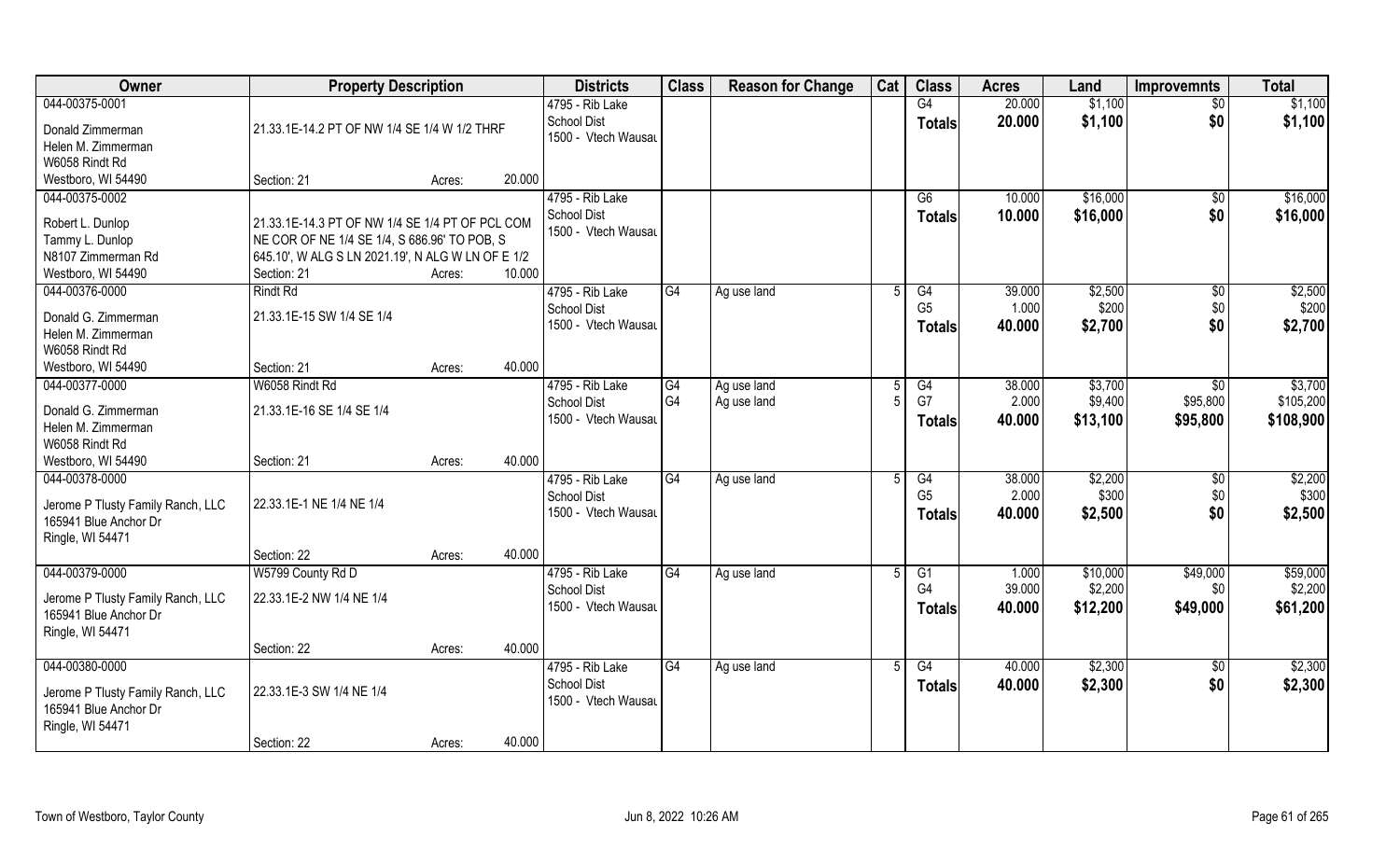| Owner                                                                                            | <b>Property Description</b>                     |        |        | <b>Districts</b>                                             | <b>Class</b>   | <b>Reason for Change</b> | Cat | <b>Class</b>                           | <b>Acres</b>              | Land                             | <b>Improvemnts</b>            | <b>Total</b>                       |
|--------------------------------------------------------------------------------------------------|-------------------------------------------------|--------|--------|--------------------------------------------------------------|----------------|--------------------------|-----|----------------------------------------|---------------------------|----------------------------------|-------------------------------|------------------------------------|
| 044-00381-0000<br>Jerome P Tlusty Family Ranch, LLC<br>165941 Blue Anchor Dr<br>Ringle, WI 54471 | 22.33.1E-4 SE 1/4 NE 1/4                        |        |        | 4795 - Rib Lake<br><b>School Dist</b><br>1500 - Vtech Wausau | G4             | Ag use land              |     | G4<br><b>Totals</b>                    | 40.000<br>40.000          | \$2,300<br>\$2,300               | $\overline{50}$<br>\$0        | \$2,300<br>\$2,300                 |
|                                                                                                  | Section: 22                                     | Acres: | 40.000 |                                                              |                |                          |     |                                        |                           |                                  |                               |                                    |
| 044-00382-0000<br>Jerome P Tlusty Family Ranch, LLC<br>165941 Blue Anchor Dr<br>Ringle, WI 54471 | County Rd D<br>22.33.1E-5 NE 1/4 NW 1/4         |        |        | 4795 - Rib Lake<br><b>School Dist</b><br>1500 - Vtech Wausau | G4             | Ag use land              |     | G4<br>Totals                           | 40.000<br>40.000          | \$2,300<br>\$2,300               | \$0<br>\$0                    | \$2,300<br>\$2,300                 |
|                                                                                                  | Section: 22                                     | Acres: | 40.000 |                                                              |                |                          |     |                                        |                           |                                  |                               |                                    |
| 044-00383-0000<br>Jerome P Tlusty Family Ranch, LLC<br>165941 Blue Anchor Dr<br>Ringle, WI 54471 | Zimmerman Rd<br>22.33.1E-6 NW 1/4 NW 1/4        |        |        | 4795 - Rib Lake<br><b>School Dist</b><br>1500 - Vtech Wausau | G4             | Ag use land              | 5   | G4<br><b>Totals</b>                    | 40.000<br>40.000          | \$2,300<br>\$2,300               | \$0<br>\$0                    | \$2,300<br>\$2,300                 |
|                                                                                                  | Section: 22                                     | Acres: | 40.000 |                                                              |                |                          |     |                                        |                           |                                  |                               |                                    |
| 044-00384-0000                                                                                   | Zimmerman Rd                                    |        |        | 4795 - Rib Lake                                              | G <sub>4</sub> | Ag use land              |     | G4                                     | 40.000                    | \$2,300                          | \$0                           | \$2,300                            |
| Jerome P Tlusty Family Ranch, LLC<br>165941 Blue Anchor Dr<br>Ringle, WI 54471                   | 22.33.1E-7 SW 1/4 NW 1/4                        |        |        | <b>School Dist</b><br>1500 - Vtech Wausau                    |                |                          |     | Totals                                 | 40.000                    | \$2,300                          | \$0                           | \$2,300                            |
|                                                                                                  | Section: 22                                     | Acres: | 40.000 |                                                              |                |                          |     |                                        |                           |                                  |                               |                                    |
| 044-00385-0000<br>Jerome P Tlusty Family Ranch, LLC<br>165941 Blue Anchor Dr<br>Ringle, WI 54471 | 22.33.1E-8 SE 1/4 NW 1/4                        |        |        | 4795 - Rib Lake<br><b>School Dist</b><br>1500 - Vtech Wausau | G4             | Ag use land              | .5  | $\overline{G4}$<br>G7<br><b>Totals</b> | 39.000<br>1.000<br>40.000 | \$2,200<br>\$4,700<br>\$6,900    | \$0<br>\$300<br>\$300         | \$2,200<br>\$5,000<br>\$7,200      |
|                                                                                                  | Section: 22                                     | Acres: | 40.000 |                                                              |                |                          |     |                                        |                           |                                  |                               |                                    |
| 044-00386-0000<br>Michelle L. Brehm<br>N8154 Zimmerman Rd<br>Westboro, WI 54490                  | 22.33.1E-9 NE 1/4 SW 1/4                        |        |        | 4795 - Rib Lake<br><b>School Dist</b><br>1500 - Vtech Wausau |                |                          |     | G5<br>G <sub>6</sub><br><b>Totals</b>  | 2.000<br>38.000<br>40.000 | \$300<br>\$67,800<br>\$68,100    | \$0<br>\$0<br>\$0             | \$300<br>\$67,800<br>\$68,100      |
|                                                                                                  | Section: 22                                     | Acres: | 40.000 |                                                              |                |                          |     |                                        |                           |                                  |                               |                                    |
| 044-00387-0000<br>Scott Brehm<br>Michelle L. Brehm<br>N8154 Zimmerman Rd                         | N8154 Zimmerman Rd<br>22.33.1E-10 NW 1/4 SW 1/4 |        |        | 4795 - Rib Lake<br><b>School Dist</b><br>1500 - Vtech Wausau |                |                          |     | G1<br>G <sub>6</sub><br><b>Totals</b>  | 6.000<br>34.000<br>40.000 | \$20,000<br>\$59,400<br>\$79,400 | \$115,700<br>\$0<br>\$115,700 | \$135,700<br>\$59,400<br>\$195,100 |
| Westboro, WI 54490                                                                               | Section: 22                                     | Acres: | 40.000 |                                                              |                |                          |     |                                        |                           |                                  |                               |                                    |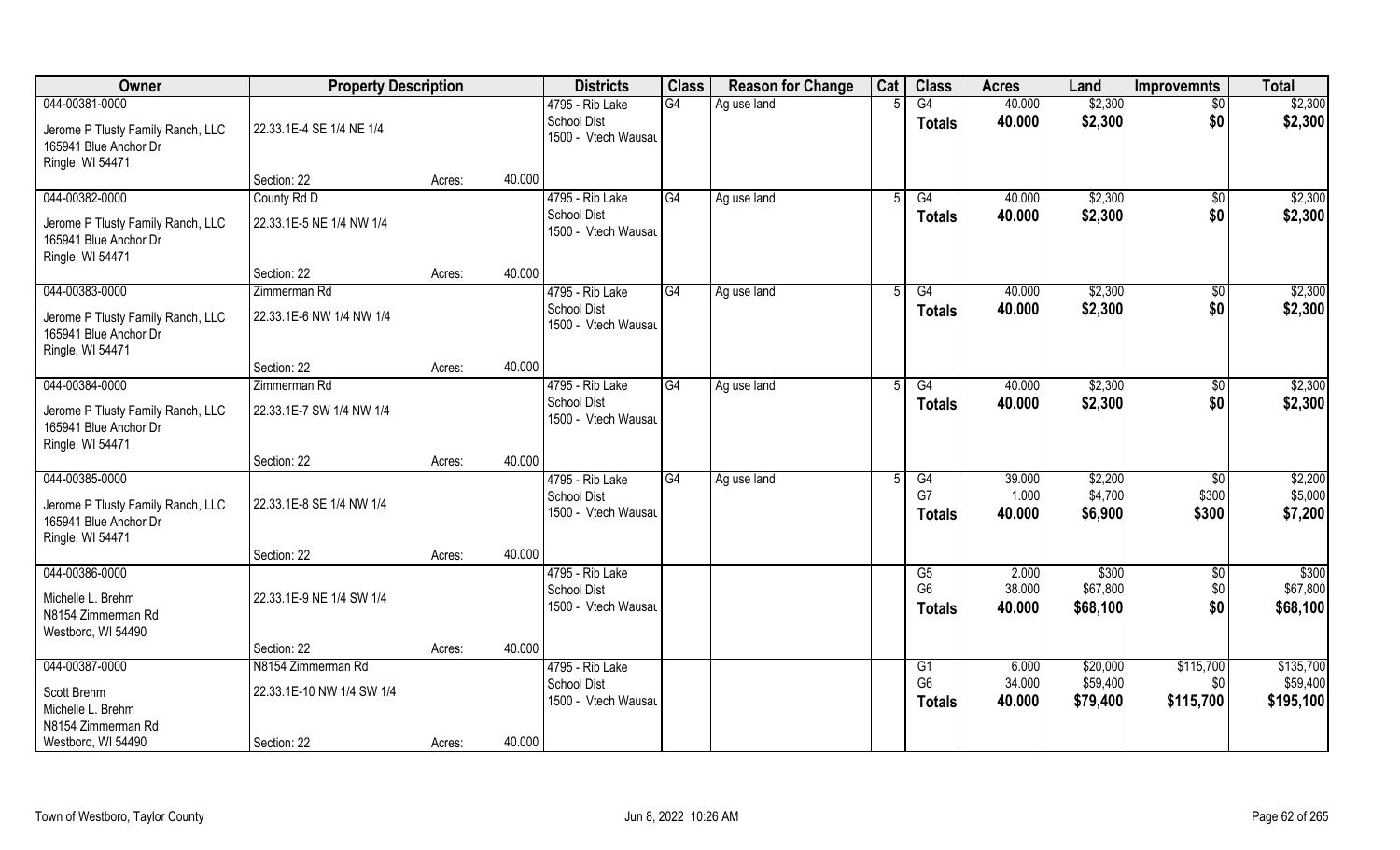| Owner                                | <b>Property Description</b>                        |        |        | <b>Districts</b>    | <b>Class</b> | <b>Reason for Change</b> | Cat | <b>Class</b>     | <b>Acres</b>    | Land               | <b>Improvemnts</b> | <b>Total</b>       |
|--------------------------------------|----------------------------------------------------|--------|--------|---------------------|--------------|--------------------------|-----|------------------|-----------------|--------------------|--------------------|--------------------|
| 044-00388-0000                       | N8043 Zimmerman Rd                                 |        |        | 4795 - Rib Lake     |              |                          |     | G1               | 2.000           | \$13,000           | \$30,000           | \$43,000           |
| Patricia M. Krug et al               | 22.33.1E-11.1 W 1/2 SW 1/4 SW 1/4                  |        |        | <b>School Dist</b>  |              |                          |     | G4               | 6.000           | \$900              | \$0                | \$900              |
| c/o Michele M. Peterson              |                                                    |        |        | 1500 - Vtech Wausau |              |                          |     | G <sub>5</sub> M | 12.000          | \$10,800           | \$0                | \$10,800           |
| N8043 Zimmerman Rd                   |                                                    |        |        |                     |              |                          |     | <b>Totals</b>    | 20.000          | \$24,700           | \$30,000           | \$54,700           |
| Westboro, WI 54490                   | Section: 22                                        | Acres: | 20.000 |                     |              |                          |     |                  |                 |                    |                    |                    |
| 044-00389-0000                       | Rindt Rd                                           |        |        | 4795 - Rib Lake     |              |                          |     | G1               | 10.000          | \$26,800           | $\overline{50}$    | \$26,800           |
|                                      | 22.33.1E-11.2 E 1/2 SW 1/4 SW 1/4 EX E 1/2 THRF    |        |        | <b>School Dist</b>  |              |                          |     | <b>Totals</b>    | 10.000          | \$26,800           | \$0                | \$26,800           |
| Clint B. Sackman<br>Sarah A. Sackman |                                                    |        |        | 1500 - Vtech Wausau |              |                          |     |                  |                 |                    |                    |                    |
| W5920 Rindt Rd                       |                                                    |        |        |                     |              |                          |     |                  |                 |                    |                    |                    |
| Westboro, WI 54490                   | Section: 22                                        | Acres: | 10.000 |                     |              |                          |     |                  |                 |                    |                    |                    |
| 044-00389-0001                       | W5920 Rindt Rd                                     |        |        | 4795 - Rib Lake     |              |                          |     | G1               | 10.000          | \$26,800           | \$88,100           | \$114,900          |
|                                      |                                                    |        |        | School Dist         |              |                          |     |                  | 10.000          | \$26,800           | \$88,100           | \$114,900          |
| Clint B. Sackman                     | 22.33.1E-11.3 PT OF E 1/2 SW 1/4 SW 1/4 E 1/2 THRF |        |        | 1500 - Vtech Wausau |              |                          |     | <b>Totals</b>    |                 |                    |                    |                    |
| Sarah A. Sackman                     |                                                    |        |        |                     |              |                          |     |                  |                 |                    |                    |                    |
| W5920 Rindt Rd                       |                                                    |        |        |                     |              |                          |     |                  |                 |                    |                    |                    |
| Westboro, WI 54490                   | Section: 22                                        | Acres: | 10.000 |                     |              |                          |     |                  |                 |                    |                    |                    |
| 044-00390-0000                       | <b>Rindt Rd</b>                                    |        |        | 4795 - Rib Lake     |              |                          |     | G6               | 40.000          | \$72,000           | \$0                | \$72,000           |
| Mark A. Zimmerman                    | 22.33.1E-12 SE 1/4 SW 1/4                          |        |        | <b>School Dist</b>  |              |                          |     | <b>Totals</b>    | 40.000          | \$72,000           | \$0                | \$72,000           |
| W5913 Rindt Rd                       |                                                    |        |        | 1500 - Vtech Wausau |              |                          |     |                  |                 |                    |                    |                    |
| Westboro, WI 54490                   |                                                    |        |        |                     |              |                          |     |                  |                 |                    |                    |                    |
|                                      | Section: 22                                        | Acres: | 40.000 |                     |              |                          |     |                  |                 |                    |                    |                    |
| 044-00391-0000                       |                                                    |        |        | 4795 - Rib Lake     |              |                          |     | G5               | 10.000          | \$3,000            | \$0                | \$3,000            |
| Mark R. Listle                       | 22.33.1E-13 NE 1/4 SE 1/4                          |        |        | <b>School Dist</b>  |              |                          |     | G <sub>6</sub>   | 30.000          | \$52,800           | \$0                | \$52,800           |
| W11069 Highway 8                     |                                                    |        |        | 1500 - Vtech Wausau |              |                          |     | <b>Totals</b>    | 40.000          | \$55,800           | \$0                | \$55,800           |
| Tripoli, WI 54564                    |                                                    |        |        |                     |              |                          |     |                  |                 |                    |                    |                    |
|                                      | Section: 22                                        | Acres: | 40.000 |                     |              |                          |     |                  |                 |                    |                    |                    |
| 044-00392-0000                       |                                                    |        |        | 4795 - Rib Lake     |              |                          |     | G5               | 10.000          | \$2,300            | $\sqrt{50}$        | \$2,300            |
|                                      |                                                    |        |        | <b>School Dist</b>  |              |                          |     | G <sub>6</sub>   | 30.000          | \$53,000           | \$0                | \$53,000           |
| Mark R. Listle                       | 22.33.1E-14 NW 1/4 SE 1/4                          |        |        | 1500 - Vtech Wausau |              |                          |     | Totals           | 40.000          | \$55,300           | \$0                | \$55,300           |
| W11069 Highway 8                     |                                                    |        |        |                     |              |                          |     |                  |                 |                    |                    |                    |
| Tripoli, WI 54564                    |                                                    |        |        |                     |              |                          |     |                  |                 |                    |                    |                    |
|                                      | Section: 22                                        | Acres: | 40.000 |                     |              |                          |     |                  |                 |                    |                    |                    |
| 044-00393-0000                       | W5746 Rindt Rd                                     |        |        | 4795 - Rib Lake     | G4           | Ag use land              |     | G1<br>G4         | 2.000           | \$13,000           | \$78,000           | \$91,000           |
| Mark R. Listle                       | 22.33.1E-15 SW 1/4 SE 1/4                          |        |        | <b>School Dist</b>  |              |                          |     | G <sub>5</sub>   | 13.000<br>7.000 | \$2,500<br>\$1,500 | \$0<br>\$0         | \$2,500<br>\$1,500 |
| W11069 Highway 8                     |                                                    |        |        | 1500 - Vtech Wausau |              |                          |     | G <sub>5</sub> M | 18.000          | \$16,200           | \$0                | \$16,200           |
| Tripoli, WI 54564                    |                                                    |        |        |                     |              |                          |     |                  | 40.000          | \$33,200           | \$78,000           | \$111,200          |
|                                      | Section: 22                                        | Acres: | 40.000 |                     |              |                          |     | <b>Totals</b>    |                 |                    |                    |                    |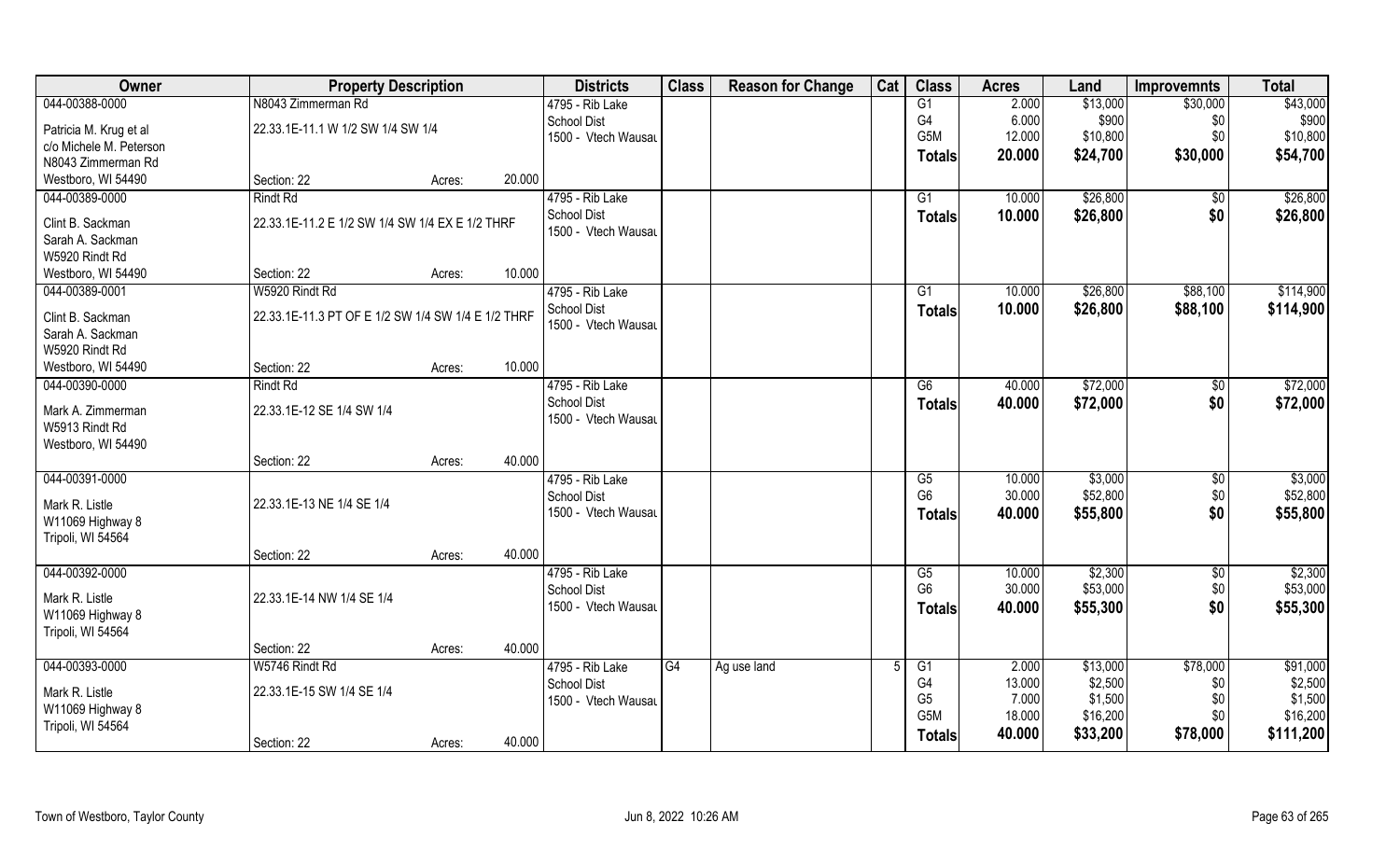| Owner                                                                     | <b>Property Description</b>             |        |        | <b>Districts</b>                                             | <b>Class</b> | <b>Reason for Change</b> | Cat | <b>Class</b>                                              | <b>Acres</b>               | Land                            | Improvemnts                   | <b>Total</b>                    |
|---------------------------------------------------------------------------|-----------------------------------------|--------|--------|--------------------------------------------------------------|--------------|--------------------------|-----|-----------------------------------------------------------|----------------------------|---------------------------------|-------------------------------|---------------------------------|
| 044-00394-0000<br>Mark R. Listle<br>W11069 Highway 8<br>Tripoli, WI 54564 | 22.33.1E-16 SE 1/4 SE 1/4               |        |        | 4795 - Rib Lake<br>School Dist<br>1500 - Vtech Wausau        |              |                          |     | G5<br>G <sub>6</sub><br><b>Totals</b>                     | 10.000<br>30.000<br>40.000 | \$3,500<br>\$52,000<br>\$55,500 | $\overline{50}$<br>\$0<br>\$0 | \$3,500<br>\$52,000<br>\$55,500 |
|                                                                           | Section: 22                             | Acres: | 40.000 |                                                              |              |                          |     |                                                           |                            |                                 |                               |                                 |
| 044-00395-0000<br>Wayne LLC<br>310 S Main St<br>Chippewa Falls, WI 54729  | 23.33.1E-1 NE 1/4 NE 1/4                |        |        | 4795 - Rib Lake<br><b>School Dist</b><br>1500 - Vtech Wausau |              |                          |     | W <sub>5</sub><br><b>Totals</b>                           | 39.540<br>39.540           | (\$75,100)<br>\$0               | \$0<br>\$0                    | $\sqrt{50}$<br>\$0              |
|                                                                           | Section: 23                             | Acres: | 39.540 |                                                              |              |                          |     |                                                           |                            |                                 |                               |                                 |
| 044-00396-0000<br>Wayne LLC<br>310 S Main St<br>Chippewa Falls, WI 54729  | 23.33.1E-2 NW 1/4 NE 1/4                |        |        | 4795 - Rib Lake<br>School Dist<br>1500 - Vtech Wausau        |              |                          |     | W <sub>5</sub><br><b>Totals</b>                           | 39.890<br>39.890           | ( \$79, 800)<br>\$0             | \$0<br>\$0                    | \$0<br>\$0                      |
|                                                                           | Section: 23                             | Acres: | 39.890 |                                                              |              |                          |     |                                                           |                            |                                 |                               |                                 |
| 044-00397-0000<br>Wayne LLC<br>310 S Main St<br>Chippewa Falls, WI 54729  | 23.33.1E-3 SW 1/4 NE 1/4                |        |        | 4795 - Rib Lake<br><b>School Dist</b><br>1500 - Vtech Wausau |              |                          |     | W <sub>5</sub><br><b>Totals</b>                           | 39.690<br>39.690           | (\$70,200)<br>\$0               | $\sqrt[6]{3}$<br>\$0          | $\overline{50}$<br>\$0          |
|                                                                           | Section: 23                             | Acres: | 39.690 |                                                              |              |                          |     |                                                           |                            |                                 |                               |                                 |
| 044-00398-0000<br>Toby A. Hovde<br>Mary E. Hovde<br>N8067 Everson Ln      | 23.33.1E-4 SE 1/4 NE 1/4                |        |        | 4795 - Rib Lake<br><b>School Dist</b><br>1500 - Vtech Wausau |              |                          |     | $\overline{\text{G5}}$<br>G <sub>6</sub><br><b>Totals</b> | 2.000<br>37.340<br>39.340  | \$300<br>\$50,800<br>\$51,100   | $\sqrt[6]{3}$<br>\$0<br>\$0   | \$300<br>\$50,800<br>\$51,100   |
| Westboro, WI 54490                                                        | Section: 23                             | Acres: | 39.340 |                                                              |              |                          |     |                                                           |                            |                                 |                               |                                 |
| 044-00399-0000<br>Wayne LLC<br>310 S Main St<br>Chippewa Falls, WI 54729  | 23.33.1E-5 NE 1/4 NW 1/4                |        |        | 4795 - Rib Lake<br>School Dist<br>1500 - Vtech Wausau        |              |                          |     | $W_5$<br><b>Totals</b>                                    | 40.310<br>40.310           | ( \$80,600)<br>\$0              | \$0<br>\$0                    | \$0<br>\$0                      |
|                                                                           | Section: 23                             | Acres: | 40.310 |                                                              |              |                          |     |                                                           |                            |                                 |                               |                                 |
| 044-00400-0000<br>Wayne LLC<br>310 S Main St<br>Chippewa Falls, WI 54729  | 23.33.1E-6 NW 1/4 NW 1/4<br>Section: 23 | Acres: | 40.650 | 4795 - Rib Lake<br><b>School Dist</b><br>1500 - Vtech Wausau |              |                          |     | W <sub>5</sub><br>Totals                                  | 40.650<br>40.650           | ( \$81,300)<br>\$0              | $\sqrt{$0}$<br>\$0            | $\overline{50}$<br>\$0          |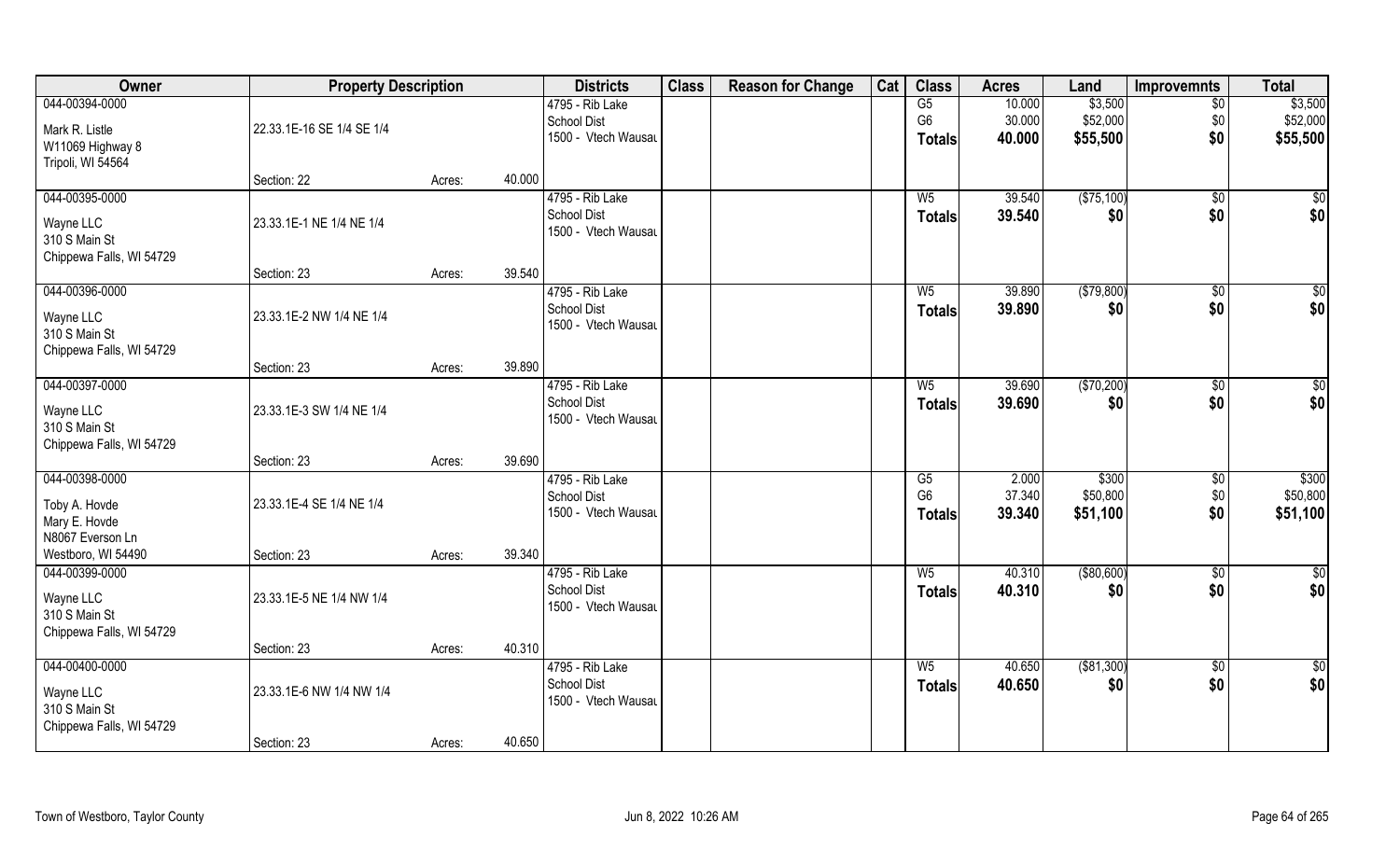| Owner                                                                                      | <b>Property Description</b>                                                                           |        | <b>Districts</b>                                                | <b>Class</b> | <b>Reason for Change</b> | Cat | <b>Class</b>                          | <b>Acres</b>               | Land                            | <b>Improvemnts</b>    | <b>Total</b>                    |
|--------------------------------------------------------------------------------------------|-------------------------------------------------------------------------------------------------------|--------|-----------------------------------------------------------------|--------------|--------------------------|-----|---------------------------------------|----------------------------|---------------------------------|-----------------------|---------------------------------|
| 044-00401-0000<br>Wayne LLC<br>310 S Main St                                               | 23.33.1E-7 SW 1/4 NW 1/4                                                                              |        | 4795 - Rib Lake<br><b>School Dist</b><br>1500 - Vtech Wausau    |              |                          |     | W <sub>5</sub><br><b>Totals</b>       | 40.600<br>40.600           | $($ \$81,200)<br>\$0            | $\sqrt{$0}$<br>\$0    | \$0<br>\$0                      |
| Chippewa Falls, WI 54729                                                                   | Section: 23                                                                                           | Acres: | 40.600                                                          |              |                          |     |                                       |                            |                                 |                       |                                 |
| 044-00402-0000<br>Wayne LLC<br>310 S Main St<br>Chippewa Falls, WI 54729                   | 23.33.1E-8 SE 1/4 NW 1/4                                                                              |        | 4795 - Rib Lake<br><b>School Dist</b><br>1500 - Vtech Wausau    |              |                          |     | $W_5$<br><b>Totals</b>                | 40.260<br>40.260           | ( \$80,500)<br>\$0              | \$0<br>\$0            | \$0<br>\$0                      |
|                                                                                            | Section: 23                                                                                           | Acres: | 40.260                                                          |              |                          |     |                                       |                            |                                 |                       |                                 |
| 044-00403-0000<br>Wayne LLC<br>310 S Main St<br>Chippewa Falls, WI 54729                   | 23.33.1E-9 NE 1/4 SW 1/4                                                                              |        | 4795 - Rib Lake<br><b>School Dist</b><br>1500 - Vtech Wausau    |              |                          |     | W <sub>5</sub><br><b>Totals</b>       | 40.460<br>40.460           | ( \$63,400)<br>\$0              | \$0<br>\$0            | $\overline{50}$<br>\$0          |
|                                                                                            | Section: 23                                                                                           | Acres: | 40.460                                                          |              |                          |     |                                       |                            |                                 |                       |                                 |
| 044-00404-0000<br>Wayne LLC<br>310 S Main St<br>Chippewa Falls, WI 54729                   | 23.33.1E-10 NW 1/4 SW 1/4                                                                             |        | 4795 - Rib Lake<br><b>School Dist</b><br>1500 - Vtech Wausau    |              |                          |     | W <sub>5</sub><br><b>Totals</b>       | 40.420<br>40.420           | (\$76,800)<br>\$0               | $\sqrt[6]{3}$<br>\$0  | \$0<br>\$0                      |
|                                                                                            | Section: 23                                                                                           | Acres: | 40.420                                                          |              |                          |     |                                       |                            |                                 |                       |                                 |
| 044-00405-0000<br>Wayne LLC<br>310 S Main St<br>Chippewa Falls, WI 54729                   | 23.33.1E-11 SW 1/4 SW 1/4                                                                             |        | 4795 - Rib Lake<br><b>School Dist</b><br>1500 - Vtech Wausau    |              |                          |     | $W_5$<br><b>Totals</b>                | 40.330<br>40.330           | (\$80,700)<br>\$0               | $\sqrt[6]{30}$<br>\$0 | \$0<br>\$0                      |
|                                                                                            | Section: 23                                                                                           | Acres: | 40.330                                                          |              |                          |     |                                       |                            |                                 |                       |                                 |
| 044-00406-0000<br>Wayne LLC<br>310 S Main St<br>Chippewa Falls, WI 54729                   | 23.33.1E-12 SE 1/4 SW 1/4                                                                             |        | 4795 - Rib Lake<br><b>School Dist</b><br>1500 - Vtech Wausau    |              |                          |     | $W_5$<br><b>Totals</b>                | 40.370<br>40.370           | ( \$80, 700)<br>\$0             | $\sqrt{$0}$<br>\$0    | $\overline{30}$<br>\$0          |
|                                                                                            | Section: 23                                                                                           | Acres: | 40.370                                                          |              |                          |     |                                       |                            |                                 |                       |                                 |
| 044-00407-0000<br>Toby A. Hovde<br>Mary E. Hovde<br>N8067 Everson Ln<br>Westboro, WI 54490 | Everson Ln<br>23.33.1E-13 NE 1/4 SE 1/4 (PERMIT ORDER #345562)<br>EX TN RD R/W (.03AC)<br>Section: 23 | Acres: | 4795 - Rib Lake<br>School Dist<br>1500 - Vtech Wausau<br>39.790 |              |                          |     | G5<br>G <sub>6</sub><br><b>Totals</b> | 11.000<br>28.790<br>39.790 | \$2,200<br>\$55,700<br>\$57,900 | \$0<br>\$0<br>\$0     | \$2,200<br>\$55,700<br>\$57,900 |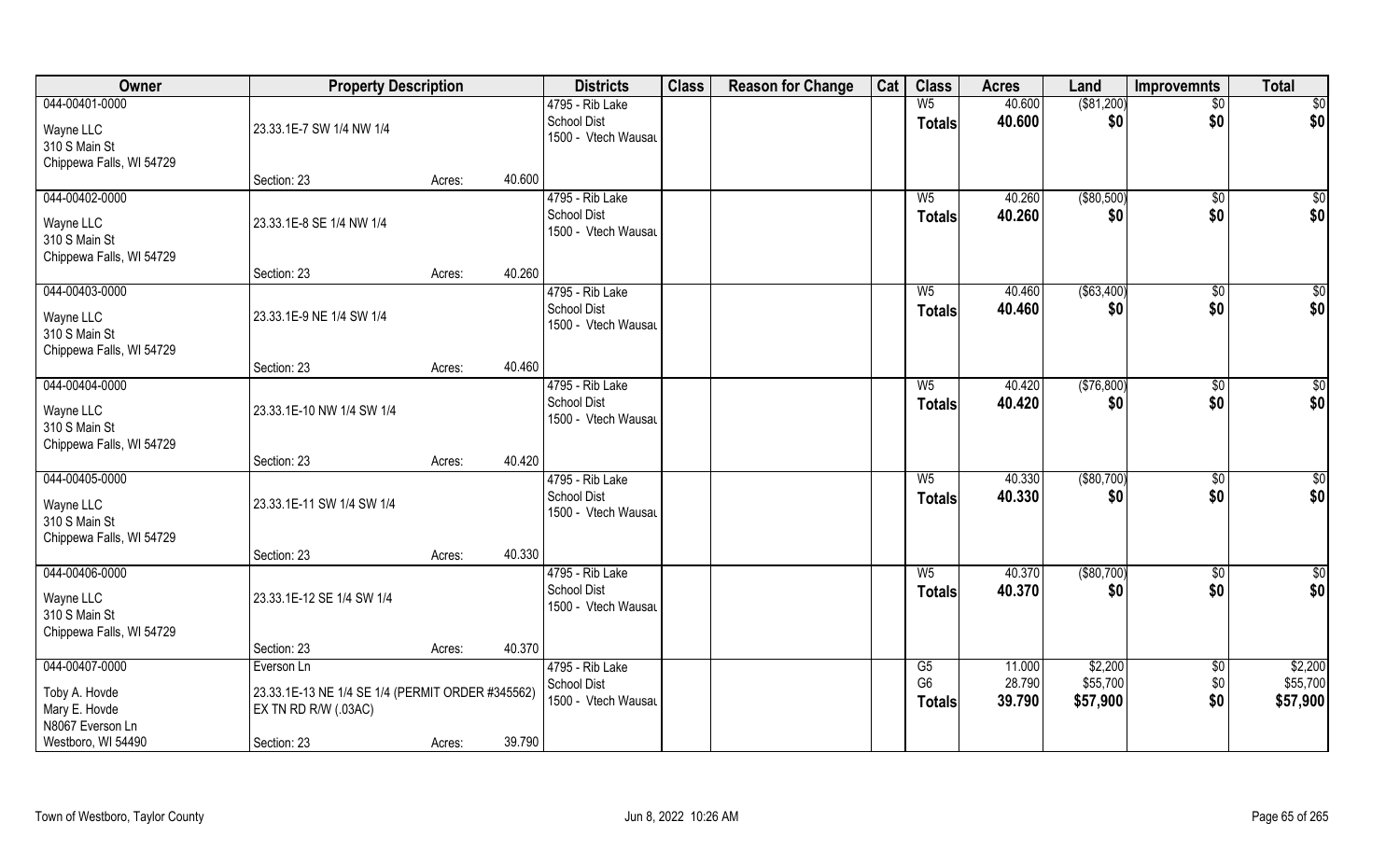| Owner                          | <b>Property Description</b>                                                                     |                  | <b>Districts</b>                          | <b>Class</b> | <b>Reason for Change</b> | Cat | <b>Class</b>         | <b>Acres</b>    | Land                | <b>Improvemnts</b> | <b>Total</b>        |
|--------------------------------|-------------------------------------------------------------------------------------------------|------------------|-------------------------------------------|--------------|--------------------------|-----|----------------------|-----------------|---------------------|--------------------|---------------------|
| 044-00408-0000                 |                                                                                                 |                  | 4795 - Rib Lake                           |              |                          |     | W <sub>5</sub>       | 40.110          | ( \$80,200)         | $\sqrt{$0}$        | $\sqrt{50}$         |
| Wayne LLC                      | 23.33.1E-14 NW 1/4 SE 1/4                                                                       |                  | <b>School Dist</b>                        |              |                          |     | <b>Totals</b>        | 40.110          | \$0                 | \$0                | \$0                 |
| 310 S Main St                  |                                                                                                 |                  | 1500 - Vtech Wausau                       |              |                          |     |                      |                 |                     |                    |                     |
| Chippewa Falls, WI 54729       |                                                                                                 |                  |                                           |              |                          |     |                      |                 |                     |                    |                     |
|                                | Section: 23                                                                                     | 40.110<br>Acres: |                                           |              |                          |     |                      |                 |                     |                    |                     |
| 044-00409-0000                 |                                                                                                 |                  | 4795 - Rib Lake                           |              |                          |     | $W_5$                | 40.160          | ( \$80, 300)        | \$0                | $\sqrt{50}$         |
| Wayne LLC                      | 23.33.1E-15 SW 1/4 SE 1/4 EX ROAD                                                               |                  | <b>School Dist</b>                        |              |                          |     | Totals               | 40.160          | \$0                 | \$0                | \$0                 |
| 310 S Main St                  |                                                                                                 |                  | 1500 - Vtech Wausau                       |              |                          |     |                      |                 |                     |                    |                     |
| Chippewa Falls, WI 54729       |                                                                                                 |                  |                                           |              |                          |     |                      |                 |                     |                    |                     |
|                                | Section: 23                                                                                     | 40.160<br>Acres: |                                           |              |                          |     |                      |                 |                     |                    |                     |
| 044-00410-0001                 | N8067 Everson Ln                                                                                |                  | 4795 - Rib Lake                           |              |                          |     | G1                   | 3.000           | \$28,800            | \$231,200          | \$260,000           |
|                                |                                                                                                 |                  | <b>School Dist</b>                        |              |                          |     | G <sub>5</sub>       | 2.560           | \$500               | \$0                | \$500               |
| Toby A. Hovde<br>Mary E. Hovde | 23.33.1E-16.1 SE 1/4 SE 1/4 EX S 1/2 EX ROAD R/W<br>(.38AC) (SUBJ EASMNT 295/200) (PERMIT ORDER |                  | 1500 - Vtech Wausau                       |              |                          |     | G <sub>6</sub>       | 14.000          | \$26,600            | \$0                | \$26,600            |
| N8067 Everson Ln               | #345562)                                                                                        |                  |                                           |              |                          |     | Totals               | 19.560          | \$55,900            | \$231,200          | \$287,100           |
| Westboro, WI 54490             | Section: 23                                                                                     | 19.560<br>Acres: |                                           |              |                          |     |                      |                 |                     |                    |                     |
| 044-00410-0002                 | Everson Ln                                                                                      |                  | 4795 - Rib Lake                           |              |                          |     | X4                   | 0.410           | \$0                 | \$0                | \$0                 |
|                                |                                                                                                 |                  | <b>School Dist</b>                        |              |                          |     | <b>Totals</b>        | 0.410           | \$0                 | \$0                | \$0                 |
| Westboro Town of               | 23.33.1E-16.2 PT OF SE 1/4 SE 1/4 STRIP 2 RODS                                                  |                  | 1500 - Vtech Wausau                       |              |                          |     |                      |                 |                     |                    |                     |
| PO Box 127                     | WIDE COM 2 RODS N OF LN BETW SE1/4 SE1/4 &                                                      |                  |                                           |              |                          |     |                      |                 |                     |                    |                     |
| Westboro, WI 54490-0127        | NE1/4 SE1/4 & RUNNING SOUTH 500'                                                                | 0.410            |                                           |              |                          |     |                      |                 |                     |                    |                     |
| 044-00410-0003                 | Section: 23                                                                                     | Acres:           | 4795 - Rib Lake                           |              |                          |     | $\overline{G6}$      | 19.940          | \$35,900            | \$0                | \$35,900            |
|                                |                                                                                                 |                  | <b>School Dist</b>                        |              |                          |     |                      | 19.940          | \$35,900            | \$0                | \$35,900            |
| Dean E. Carroll                | 23.33.1E-16.3 PT OF SE 1/4 SE 1/4 S 1/2                                                         |                  | 1500 - Vtech Wausau                       |              |                          |     | <b>Totals</b>        |                 |                     |                    |                     |
| Lonna J. Carroll               |                                                                                                 |                  |                                           |              |                          |     |                      |                 |                     |                    |                     |
| N8064 Everson Ln               |                                                                                                 |                  |                                           |              |                          |     |                      |                 |                     |                    |                     |
| Westboro, WI 54490             | Section: 23                                                                                     | 19.940<br>Acres: |                                           |              |                          |     |                      |                 |                     |                    |                     |
| 044-00411-0000                 | N8367 State Hwy 13                                                                              |                  | 4795 - Rib Lake                           | G4           | Ag use land              |     | G1                   | 1.000           | \$10,000            | \$90,700           | \$100,700           |
| James A. Koch                  | 24.33.1E-1.1 NE 1/4 NE 1/4 (EX HWY 13 R/W 2.46AC)                                               |                  | <b>School Dist</b><br>1500 - Vtech Wausau |              |                          |     | G4<br>G <sub>6</sub> | 30.000<br>6.070 | \$6,700<br>\$10,900 | \$0<br>\$0\$       | \$6,700<br>\$10,900 |
| Kim M. Anderson Koch           |                                                                                                 |                  |                                           |              |                          |     | <b>Totals</b>        | 37.070          | \$27,600            | \$90,700           | \$118,300           |
| PO Box 214                     |                                                                                                 |                  |                                           |              |                          |     |                      |                 |                     |                    |                     |
| Rib Lake, WI 54470-0214        | Section: 24                                                                                     | 37.070<br>Acres: |                                           |              |                          |     |                      |                 |                     |                    |                     |
| 044-00413-0000                 |                                                                                                 |                  | 4795 - Rib Lake                           | G4           | Ag use land              |     | G4                   | 22.560          | \$4,400             | $\sqrt{$0}$        | \$4,400             |
| James A. Koch                  | 24.33.1E-2 NW 1/4 NE 1/4 EX RR R/W (5.88 AC)                                                    |                  | <b>School Dist</b>                        |              |                          |     | G <sub>6</sub>       | 10.000          | \$16,000            | \$0                | \$16,000            |
| Kim M. Anderson Koch           |                                                                                                 |                  | 1500 - Vtech Wausau                       |              |                          |     | <b>Totals</b>        | 32.560          | \$20,400            | \$0                | \$20,400            |
| PO Box 214                     |                                                                                                 |                  |                                           |              |                          |     |                      |                 |                     |                    |                     |
| Rib Lake, WI 54470-0214        | Section: 24                                                                                     | 32.560<br>Acres: |                                           |              |                          |     |                      |                 |                     |                    |                     |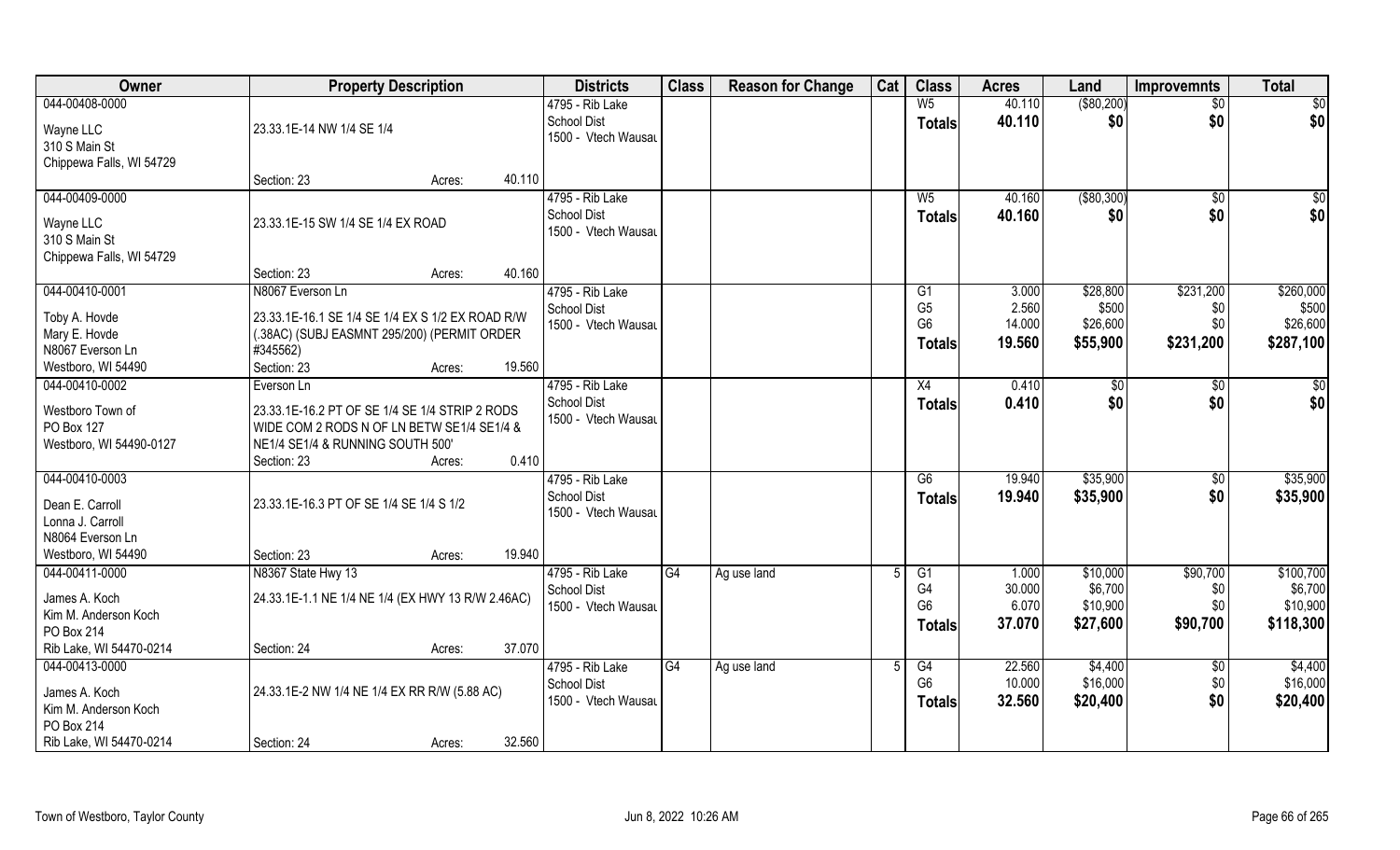| Owner                                         | <b>Property Description</b>                                                               |        | <b>Districts</b>                          | <b>Class</b> | <b>Reason for Change</b> | Cat | <b>Class</b>     | <b>Acres</b> | Land          | <b>Improvemnts</b> | <b>Total</b>    |
|-----------------------------------------------|-------------------------------------------------------------------------------------------|--------|-------------------------------------------|--------------|--------------------------|-----|------------------|--------------|---------------|--------------------|-----------------|
| 044-00414-0000                                | <b>Fischer Creek Rd</b>                                                                   |        | 4795 - Rib Lake                           |              |                          |     | W <sub>6</sub>   | 32.770       | $($ \$65,500) | $\overline{50}$    | $\overline{50}$ |
| Perry & Karen Arndt Revocable Living<br>Trust | 24.33.1E-3 SW 1/4 NE 1/4 INCL PT OF PCL COM<br>INTERS EVERSON LN & FISCHER CREEK RD (DEED |        | <b>School Dist</b><br>1500 - Vtech Wausau |              |                          |     | <b>Totals</b>    | 32.770       | \$0           | \$0                | \$0             |
| W6248 Gengler Ave                             | STATES SE COR NE SW) N ON CTR LN FISCHER                                                  |        |                                           |              |                          |     |                  |              |               |                    |                 |
| Medford, WI 54451                             | Section: 24<br>Acres:                                                                     | 32.770 |                                           |              |                          |     |                  |              |               |                    |                 |
| 044-00415-0000                                | State Hwy 13                                                                              |        | 4795 - Rib Lake                           |              |                          |     | G6               | 3.040        | \$5,500       | \$0                | \$5,500         |
| Perry & Karen Arndt Revocable Living          | 24.33.1E-4 SE 1/4 NE 1/4 EXC HWY R/W (1.75 AC)                                            |        | <b>School Dist</b>                        |              |                          |     | W <sub>6</sub>   | 35.000       | (\$56,000)    | \$0                | \$0             |
| Trust                                         |                                                                                           |        | 1500 - Vtech Wausau                       |              |                          |     | <b>Totals</b>    | 38.040       | \$5,500       | \$0                | \$5,500         |
| W6248 Gengler Ave                             |                                                                                           |        |                                           |              |                          |     |                  |              |               |                    |                 |
| Medford, WI 54451                             | Section: 24<br>Acres:                                                                     | 38.040 |                                           |              |                          |     |                  |              |               |                    |                 |
| 044-00416-0000                                | <b>Fischer Creek Rd</b>                                                                   |        | 4795 - Rib Lake                           | G6           | Correct acreage          |     | G6               | 8.000        | \$12,800      | $\sqrt[6]{3}$      | \$12,800        |
|                                               |                                                                                           |        | <b>School Dist</b>                        |              |                          |     | W <sub>6</sub>   | 14.310       | (\$22,900)    | \$0                | \$0             |
| James Peterson Sons, Inc.                     | 24.33.1E-5 NE 1/4 NW 1/4 EX PT OF LOT 1 CSM 7-S/18                                        |        | 1500 - Vtech Wausau                       |              |                          |     | <b>Totals</b>    | 22.310       | \$12,800      | \$0                | \$12,800        |
| PO Box 120                                    | #1474 (BNG PTLY IN SE 1/4 SW 1/4 & SW 1/4 SE 1/4                                          |        |                                           |              |                          |     |                  |              |               |                    |                 |
| Medford, WI 54451                             | <b>SEC 13 T33NR1E)</b>                                                                    |        |                                           |              |                          |     |                  |              |               |                    |                 |
|                                               | Section: 24<br>Acres:                                                                     | 22.310 |                                           |              |                          |     |                  |              |               |                    |                 |
| 044-00417-0000                                |                                                                                           |        | 4795 - Rib Lake                           |              |                          |     | W <sub>5</sub>   | 39.270       | (\$74,600)    | $\sqrt[6]{3}$      | \$0             |
| Wayne LLC                                     | 24.33.1E-6 NW 1/4 NW 1/4                                                                  |        | <b>School Dist</b>                        |              |                          |     | <b>Totals</b>    | 39.270       | \$0           | \$0                | \$0             |
| 310 S Main St                                 |                                                                                           |        | 1500 - Vtech Wausau                       |              |                          |     |                  |              |               |                    |                 |
| Chippewa Falls, WI 54729                      |                                                                                           |        |                                           |              |                          |     |                  |              |               |                    |                 |
|                                               | Section: 24<br>Acres:                                                                     | 39.270 |                                           |              |                          |     |                  |              |               |                    |                 |
| 044-00418-0000                                |                                                                                           |        | 4795 - Rib Lake                           | G4           | Ag use land              |     | G4               | 15.000       | \$2,900       | $\sqrt[6]{30}$     | \$2,900         |
| Patrick J. Tlusty                             | 24.33.1E-7 SW 1/4 NW 1/4                                                                  |        | <b>School Dist</b>                        |              |                          |     | G <sub>5</sub> M | 24.680       | \$20,200      | \$0                | \$20,200        |
| Stacy A. Tlusty                               |                                                                                           |        | 1500 - Vtech Wausau                       |              |                          |     | <b>Totals</b>    | 39.680       | \$23,100      | \$0                | \$23,100        |
| N8783 Second St                               |                                                                                           |        |                                           |              |                          |     |                  |              |               |                    |                 |
| Westboro, WI 54490                            | Section: 24<br>Acres:                                                                     | 39.680 |                                           |              |                          |     |                  |              |               |                    |                 |
| 044-00419-0000                                | <b>Fischer Creek Rd</b>                                                                   |        | 4795 - Rib Lake                           | G4           | Ag use land              |     | G4               | 14.000       | \$2,100       | $\overline{50}$    | \$2,100         |
|                                               |                                                                                           |        | <b>School Dist</b>                        |              |                          |     | G <sub>5</sub>   | 6.000        | \$1,800       | \$0                | \$1,800         |
| Patrick J. Tlusty                             | 24.33.1E-8.1 SE 1/4 NW 1/4                                                                |        | 1500 - Vtech Wausau                       |              |                          |     | G5M              | 18.720       | \$15,000      | \$0                | \$15,000        |
| Stacy A. Tlusty                               |                                                                                           |        |                                           |              |                          |     | <b>Totals</b>    | 38.720       | \$18,900      | \$0                | \$18,900        |
| N8783 Second St                               |                                                                                           |        |                                           |              |                          |     |                  |              |               |                    |                 |
| Westboro, WI 54490                            | Section: 24<br>Acres:                                                                     | 38.720 |                                           |              |                          |     |                  |              |               |                    |                 |
| 044-00420-0000                                | W5046 Everson Ln                                                                          |        | 4795 - Rib Lake                           |              |                          |     | G4               | 4.530        | \$300         | \$0                | \$300           |
| Donald K. Everson                             | 24.33.1E-9.1 PT OF NE 1/4 SW 1/4 PCL 1 CSM 14-S/56                                        |        | <b>School Dist</b>                        |              |                          |     | G7               | 2.700        | \$12,000      | \$106,800          | \$118,800       |
| Kimberly C. Everson                           | #2686                                                                                     |        | 1500 - Vtech Wausau                       |              |                          |     | <b>Totals</b>    | 7.230        | \$12,300      | \$106,800          | \$119,100       |
| W5046 Everson Ln                              |                                                                                           |        |                                           |              |                          |     |                  |              |               |                    |                 |
| Westboro, WI 54490                            | Section: 24<br>Acres:                                                                     | 7.230  |                                           |              |                          |     |                  |              |               |                    |                 |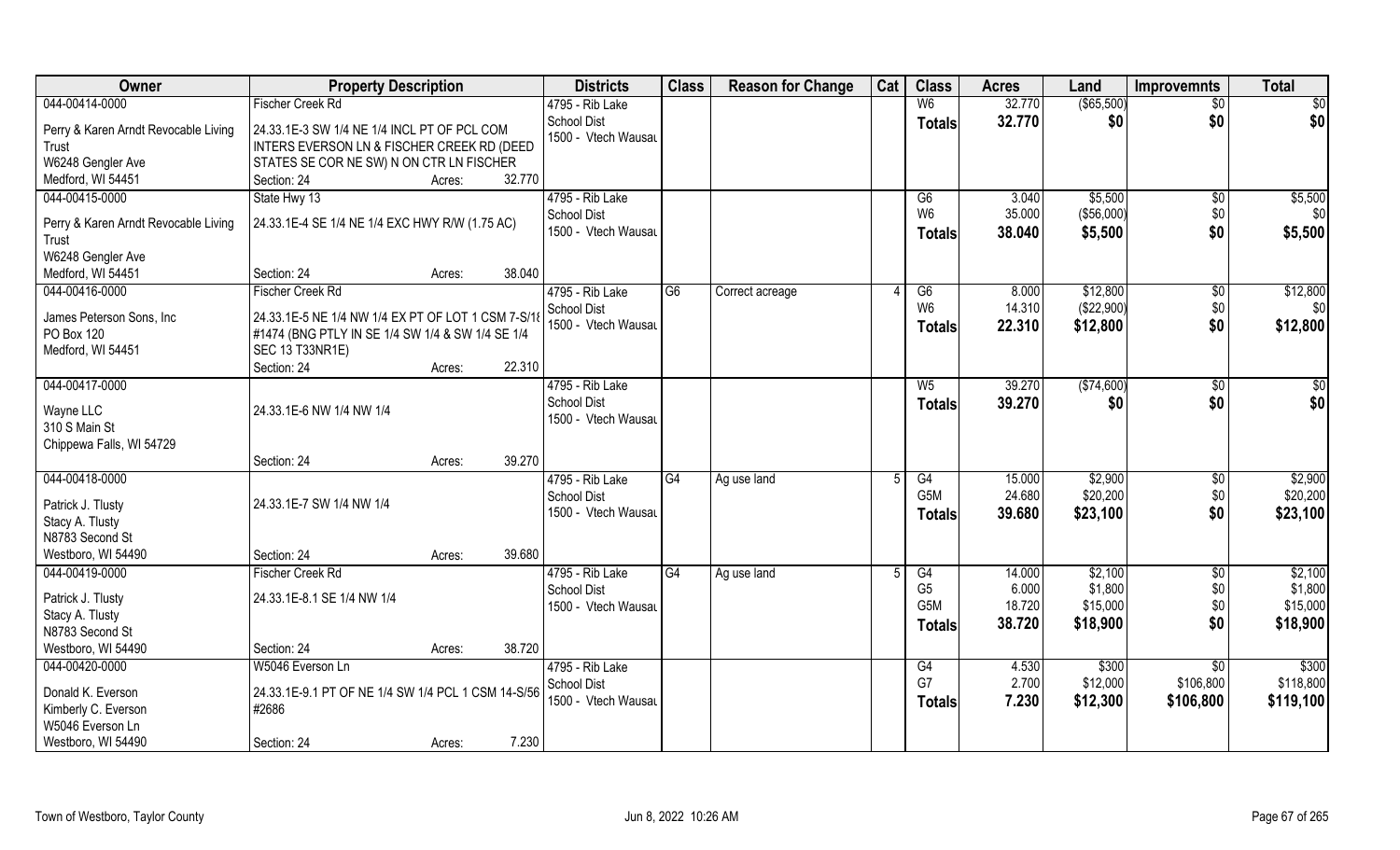| Owner                                          | <b>Property Description</b>                                                                   | <b>Districts</b>                   | <b>Class</b>    | <b>Reason for Change</b> | Cat            | <b>Class</b>     | <b>Acres</b> | Land          | <b>Improvemnts</b> | <b>Total</b> |
|------------------------------------------------|-----------------------------------------------------------------------------------------------|------------------------------------|-----------------|--------------------------|----------------|------------------|--------------|---------------|--------------------|--------------|
| 044-00420-0001                                 |                                                                                               | 4795 - Rib Lake                    | $\overline{G4}$ | Ag use land              |                | G4               | 33.470       | \$5,700       | \$0                | \$5,700      |
| Patrick J. Tlusty                              | 24.33.1E-9.2 NE 1/4 SW 1/4 PCL 1 CSM 14-S/56 #2686                                            | <b>School Dist</b>                 | G <sub>4</sub>  | Ag use land              | -5             | <b>Totals</b>    | 33.470       | \$5,700       | \$0                | \$5,700      |
| Stacy A. Tlusty                                |                                                                                               | 1500 - Vtech Wausal G4             |                 | Ag use land              |                |                  |              |               |                    |              |
| N8783 Second St                                |                                                                                               |                                    |                 |                          |                |                  |              |               |                    |              |
| Westboro, WI 54490                             | 33.470<br>Section: 24<br>Acres:                                                               |                                    |                 |                          |                |                  |              |               |                    |              |
| 044-00422-0001                                 | W5116 Everson Ln                                                                              | 4795 - Rib Lake                    | G4              | Ag use land              | $\overline{5}$ | $\overline{G1}$  | 1.010        | \$10,000      | \$129,300          | \$139,300    |
|                                                | 24.33.1E-10 NW 1/4 SW 1/4 EX ROAD (1.03 AC)                                                   | <b>School Dist</b>                 |                 |                          |                | G <sub>4</sub>   | 14.000       | \$2,100       | \$0                | \$2,100      |
| <b>Brian Gollhardt</b><br>Linda Gollhardt      |                                                                                               | 1500 - Vtech Wausau                |                 |                          |                | G <sub>5</sub>   | 4.870        | \$1,500       | \$0                | \$1,500      |
| W5116 Everson Ln                               |                                                                                               |                                    |                 |                          |                | G <sub>5</sub> M | 20.000       | \$17,300      | \$0                | \$17,300     |
| Westboro, WI 54490                             | 39.880<br>Section: 24<br>Acres:                                                               |                                    |                 |                          |                | <b>Totals</b>    | 39.880       | \$30,900      | \$129,300          | \$160,200    |
| 044-00423-0000                                 | W5169 Everson Ln                                                                              | 4795 - Rib Lake                    |                 |                          |                | G1               | 5.000        | \$18,300      | \$138,900          | \$157,200    |
|                                                |                                                                                               | School Dist                        |                 |                          |                | G <sub>5</sub>   | 11.000       | \$3,300       | \$0                | \$3,300      |
| Gordon W. Cummings                             | 24.33.1E-11.1 SW 1/4 SW 1/4 EX COM 180' S OF NW                                               | 1500 - Vtech Wausau                |                 |                          |                | G <sub>6</sub>   | 12.110       | \$19,400      | \$0                | \$19,400     |
| W5169 Everson Ln                               | COR; E 400'; SELY TO PT 500' E OF SW COR ON S LN                                              |                                    |                 |                          |                | <b>Totals</b>    | 28.110       | \$41,000      | \$138,900          | \$179,900    |
| Westboro, WI 54490                             | W 500'; N TO POB EX ROAD (1.20 AC)                                                            |                                    |                 |                          |                |                  |              |               |                    |              |
|                                                | 28.110<br>Section: 24<br>Acres:                                                               |                                    |                 |                          |                |                  |              |               |                    |              |
| 044-00424-0001                                 | N8064 Everson Ln                                                                              | 4795 - Rib Lake                    |                 |                          |                | G <sub>1</sub>   | 11.570       | \$29,500      | \$194,200          | \$223,700    |
| Dean E. Carroll                                | 24.33.1E-11.2 PT OF SW 1/4 SW 1/4 COM 180' S OF                                               | School Dist<br>1500 - Vtech Wausau |                 |                          |                | <b>Totals</b>    | 11.570       | \$29,500      | \$194,200          | \$223,700    |
| Lonna J. Carroll                               | NW COR; E 400' SELY TO PT 500' E OF SW COR ON S                                               |                                    |                 |                          |                |                  |              |               |                    |              |
| N8064 Everson Ln                               | LN; W 500'; N TO POB EX ROAD (.22 AC) (SUBJ                                                   |                                    |                 |                          |                |                  |              |               |                    |              |
| Westboro, WI 54490                             | 11.570<br>Section: 24<br>Acres:                                                               |                                    |                 |                          |                |                  |              |               |                    |              |
| 044-00424-0002                                 | Everson Ln                                                                                    | 4795 - Rib Lake                    |                 |                          |                | X4               | 2.440        | $\sqrt[6]{3}$ | $\sqrt[6]{30}$     | \$0          |
| Westboro Town of                               | 24.33.1E-11.3 PT OF SW 1/4 SW 1/4 4 ROD ROAD                                                  | <b>School Dist</b>                 |                 |                          |                | <b>Totals</b>    | 2.440        | \$0           | \$0                | \$0          |
| PO Box 127                                     | RUNNING BETWEEN NW1/4 SW1/4 & SW1/4 SW1/4 &                                                   | 1500 - Vtech Wausau                |                 |                          |                |                  |              |               |                    |              |
| Westboro, WI 54490-0127                        | STRIP 2 RODS WIDE COM AT INTER OF S LN OF                                                     |                                    |                 |                          |                |                  |              |               |                    |              |
|                                                | 2.440<br>Section: 24<br>Acres:                                                                |                                    |                 |                          |                |                  |              |               |                    |              |
| 044-00425-0000                                 | Everson Ln                                                                                    | 4795 - Rib Lake                    | G4              | Ag use land              |                | G4               | 12.000       | \$2,300       | \$0                | \$2,300      |
|                                                |                                                                                               | <b>School Dist</b>                 |                 |                          |                | G <sub>5</sub>   | 22.670       | \$7,500       | \$0                | \$7,500      |
| Ryan J. Nelson<br>c/o John E & Judith K Nelson | 24.33.1E-12.1 SE 1/4 SW 1/4 (LIFE EST JOHN E &<br>JUDITH K NELSON) EXC COM AT NW COR E ON C/L | 1500 - Vtech Wausau                |                 |                          |                | <b>Totals</b>    | 34.670       | \$9,800       | \$0                | \$9,800      |
| W4929 Gunnar Rd                                | OF EVERSON LN 512' S 528' W 512' N TO POB                                                     |                                    |                 |                          |                |                  |              |               |                    |              |
| Westboro, WI 54490                             | 34.670<br>Section: 24<br>Acres:                                                               |                                    |                 |                          |                |                  |              |               |                    |              |
| 044-00426-0000                                 | W5065 Everson Ln                                                                              | 4795 - Rib Lake                    | G1              | Pole shed                | $\mathfrak{p}$ | $\overline{G1}$  | 6.210        | \$20,400      | \$130,400          | \$150,800    |
|                                                |                                                                                               | School Dist                        |                 |                          |                | <b>Totals</b>    | 6.210        | \$20,400      | \$130,400          | \$150,800    |
| Daniel J. Scoles                               | 24.33.1E-12.2 PT OF SE 1/4 SW 1/4 COM AT NW COR                                               | 1500 - Vtech Wausau                |                 |                          |                |                  |              |               |                    |              |
| Nicole M. Scoles                               | E ON C/L OF EVERSON LN 512' S 528' W 512' N TO                                                |                                    |                 |                          |                |                  |              |               |                    |              |
| W5065 Everson Ln                               | <b>POB</b>                                                                                    |                                    |                 |                          |                |                  |              |               |                    |              |
| Westboro, WI 54490                             | 6.210<br>Section: 24<br>Acres:                                                                |                                    |                 |                          |                |                  |              |               |                    |              |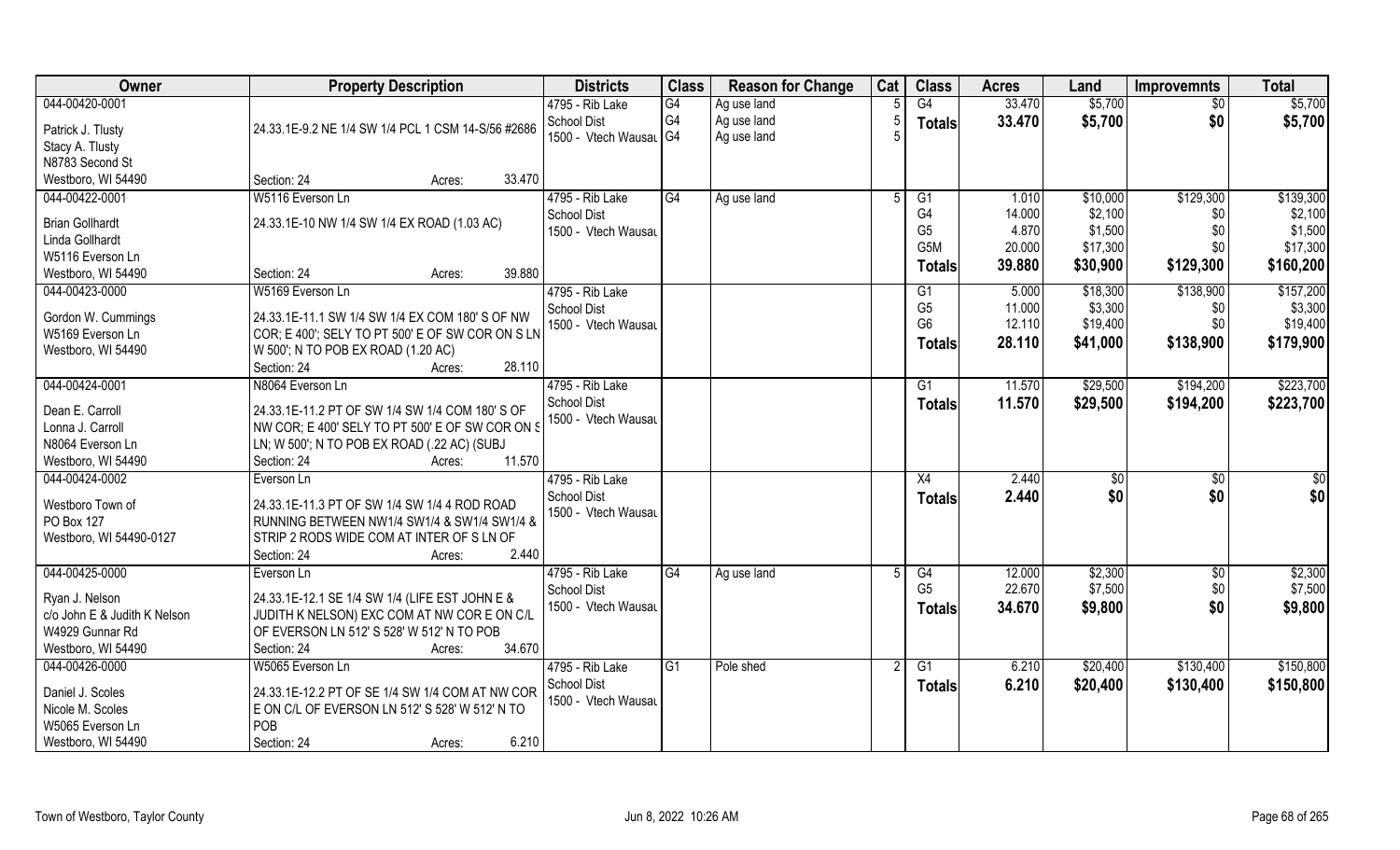| Owner                        | <b>Property Description</b>                         | <b>Districts</b>    | <b>Class</b> | <b>Reason for Change</b> | Cat | <b>Class</b>     | <b>Acres</b> | Land     | <b>Improvemnts</b> | <b>Total</b> |
|------------------------------|-----------------------------------------------------|---------------------|--------------|--------------------------|-----|------------------|--------------|----------|--------------------|--------------|
| 044-00427-0000               | N8196 State Hwy 13                                  | 4795 - Rib Lake     |              |                          |     | G1               | 2.470        | \$13,900 | \$156,900          | \$170,800    |
| Gregory F. Waldon            | 24.33.1E-13.1 NE 1/4 SE 1/4 EXC E OF RD & EXC CON   | School Dist         |              |                          |     | G <sub>5</sub>   | 12.750       | \$4,200  | \$0                | \$4,200      |
| Rosemary Waldon              | AT C/L OF HWY "13" 453' S OF INT OF EXTN OF N       | 1500 - Vtech Wausau |              |                          |     | G <sub>6</sub>   | 20.250       | \$32,400 | \$0                | \$32,400     |
| 14824 W Horseman Ln          | FENCE LN & C/L OF HWY W 300' S 300' E TO C/L OF     |                     |              |                          |     | <b>Totals</b>    | 35.470       | \$50,500 | \$156,900          | \$207,400    |
| Sun City West, AZ 85375      | 35.470<br>Section: 24<br>Acres:                     |                     |              |                          |     |                  |              |          |                    |              |
| 044-00429-0000               | N8151 State Hwy 13                                  | 4795 - Rib Lake     |              |                          |     | G1               | 1.400        | \$11,200 | \$95,200           | \$106,400    |
|                              |                                                     | School Dist         |              |                          |     |                  | 1.400        | \$11,200 |                    | \$106,400    |
| Mark A. Berger               | 24.33.1E-13.3 PT OF NE 1/4 SE 1/4 COM AT PT         | 1500 - Vtech Wausau |              |                          |     | Totals           |              |          | \$95,200           |              |
| Debbie Berger                | INTERS OF EXT OF N BNDY LN FENCE LN OF SAID         |                     |              |                          |     |                  |              |          |                    |              |
| N8151 State Hwy 13           | FORTY WITH CTR LN STH 13, SLY ON CTR LN HWY         |                     |              |                          |     |                  |              |          |                    |              |
| Westboro, WI 54490           | 1.400<br>Section: 24<br>Acres:                      |                     |              |                          |     |                  |              |          |                    |              |
| 044-00430-0000               | Fischer Creek Rd                                    | 4795 - Rib Lake     |              |                          |     | G5               | 8.500        | \$2,600  | $\sqrt[6]{30}$     | \$2,600      |
|                              |                                                     | <b>School Dist</b>  |              |                          |     | G <sub>6</sub>   | 25.790       | \$44,600 | \$0                | \$44,600     |
| Gregory F. Waldon            | 24.33.1E-14 NW 1/4 SE 1/4 INCLUDES PT OF PCL        | 1500 - Vtech Wausau |              |                          |     | <b>Totals</b>    | 34.290       | \$47,200 | \$0                | \$47,200     |
| Rosemary Waldon              | COM INTERS EVERSON LN & FISCHER CREEK RD            |                     |              |                          |     |                  |              |          |                    |              |
| 14824 W Horseman Ln          | (DEED STATES SE COR NE SW) N ON CTR LN<br>34.290    |                     |              |                          |     |                  |              |          |                    |              |
| Sun City West, AZ 85375      | Section: 24<br>Acres:                               |                     |              |                          |     |                  |              |          |                    |              |
| 044-00431-0000               | <b>Fischer Creek Rd</b>                             | 4795 - Rib Lake     | G4           | Ag use land              |     | G4               | 15.000       | \$2,300  | \$0                | \$2,300      |
| Ryan J. Nelson               | 24.33.1E-15 SW 1/4 SE 1/4 (LIFE EST JOHN E &        | School Dist         |              |                          |     | G <sub>5</sub>   | 9.000        | \$2,700  | \$0                | \$2,700      |
| c/o John E & Judith K Nelson | JUDITH K NELSON) EX RR R/W (6.05 AC)                | 1500 - Vtech Wausau |              |                          |     | G5M              | 10.600       | \$8,500  | \$0                | \$8,500      |
| W4929 Gunnar Rd              |                                                     |                     |              |                          |     | <b>Totals</b>    | 34.600       | \$13,500 | \$0                | \$13,500     |
| Westboro, WI 54490           | 34.600<br>Section: 24<br>Acres:                     |                     |              |                          |     |                  |              |          |                    |              |
| 044-00432-0000               | Gunnar Rd                                           | $4795$ - Rib Lake   | G4           | Ag use land              |     | G4               | 7.000        | \$1,100  | $\sqrt[6]{30}$     | \$1,100      |
|                              |                                                     | <b>School Dist</b>  |              |                          |     | G <sub>5</sub> M | 10.470       | \$8,400  | \$0                | \$8,400      |
| Ryan J. Nelson               | 24.33.1E-16.1 SE 1/4 SE 1/4 (LIFE EST JOHN E &      | 1500 - Vtech Wausau |              |                          |     | Totals           | 17.470       | \$9,500  | \$0                | \$9,500      |
| c/o John E & Judith K Nelson | JUDITH K NELSON) EX E OF HWY & EX COM ON N LN       |                     |              |                          |     |                  |              |          |                    |              |
| W4929 Gunnar Rd              | OF 40 & W LN OF HWY; S ALG HWY 624'; W=N LN 416     |                     |              |                          |     |                  |              |          |                    |              |
| Westboro, WI 54490           | 17.470<br>Section: 24<br>Acres:                     |                     |              |                          |     |                  |              |          |                    |              |
| 044-00433-0000               | State Hwy 13                                        | 4795 - Rib Lake     |              |                          |     | X3               | 0.990        | \$0      | \$0                | \$0          |
| Taylor County of             | 24.33.1E-16.2 PT OF SE 1/4 SE 1/4 THAT PT LYG E OF  | School Dist         |              |                          |     | <b>Totals</b>    | 0.990        | \$0      | \$0                | \$0          |
| c/o Wayside                  | ROAD (BNG PTLY IN NE 1/4 NE 1/4)                    | 1500 - Vtech Wausau |              |                          |     |                  |              |          |                    |              |
| 224 S Second St              |                                                     |                     |              |                          |     |                  |              |          |                    |              |
| Medford, WI 54451            | 0.990<br>Section: 24<br>Acres:                      |                     |              |                          |     |                  |              |          |                    |              |
| 044-00434-0000               | State Hwy 13                                        | 4795 - Rib Lake     |              |                          |     | X2               | 16.550       | \$0      | $\sqrt{$0}$        | \$0          |
|                              |                                                     | <b>School Dist</b>  |              |                          |     | <b>Totals</b>    | 16.550       | \$0      | \$0                | \$0          |
| Wisconsin State of           | 24.33.1E-16.3 PT OF SE 1/4 SE 1/4 HWY 13 R/W IN     | 1500 - Vtech Wausau |              |                          |     |                  |              |          |                    |              |
| PO Box 7910                  | NE1/4 NE1/4, NE1/4 SE1/4, SE1/4 NE1/4 & SE1/4 SE1/4 |                     |              |                          |     |                  |              |          |                    |              |
| Madison, WI 53707-7910       |                                                     |                     |              |                          |     |                  |              |          |                    |              |
|                              | 16.550<br>Section: 24<br>Acres:                     |                     |              |                          |     |                  |              |          |                    |              |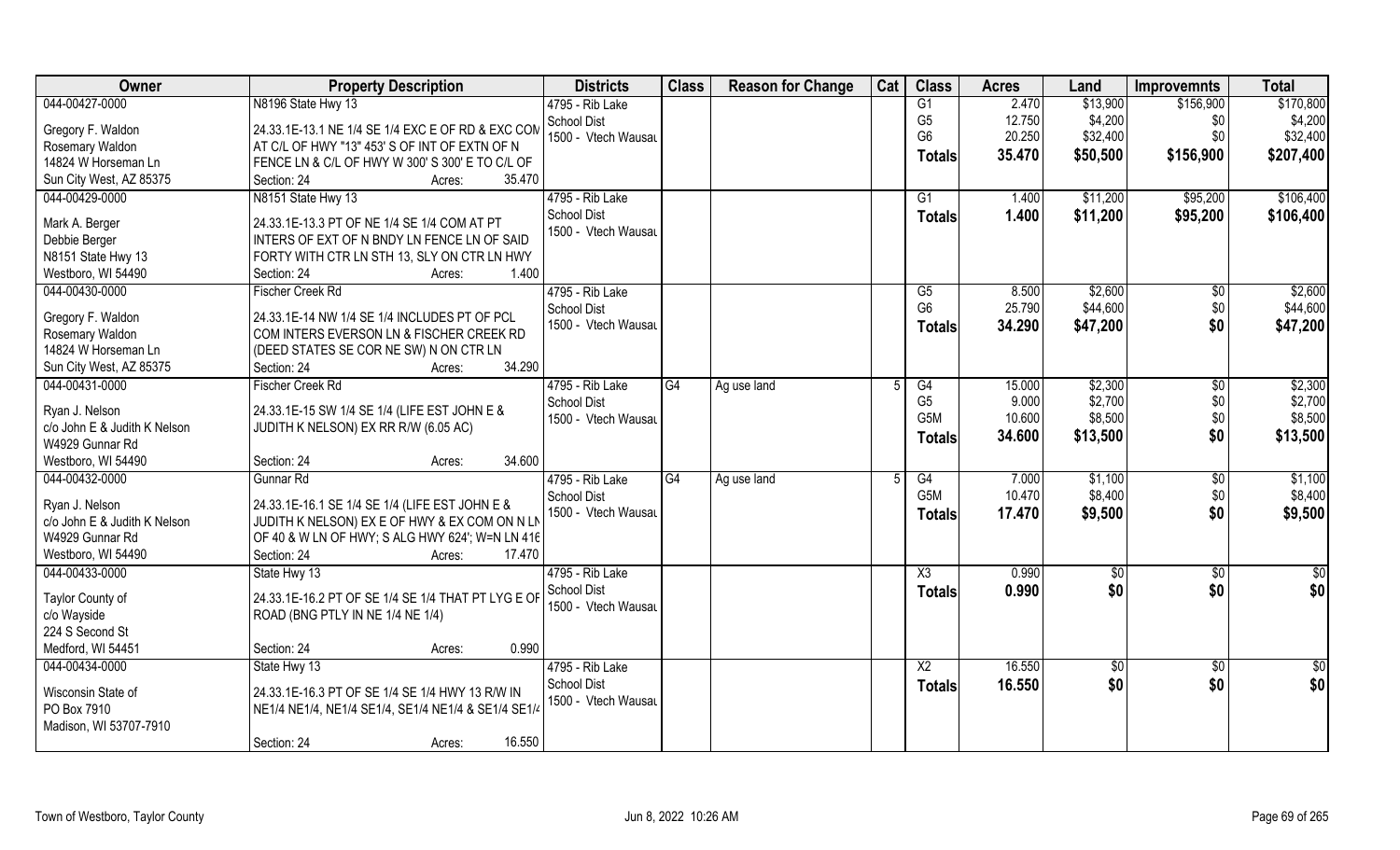| Owner                                                                                                     | <b>Property Description</b>                                                                                                                                                    | <b>Districts</b>                                             | <b>Class</b> | <b>Reason for Change</b> | Cat | <b>Class</b>                         | <b>Acres</b>                       | Land                                      | <b>Improvemnts</b>                           | <b>Total</b>                                 |
|-----------------------------------------------------------------------------------------------------------|--------------------------------------------------------------------------------------------------------------------------------------------------------------------------------|--------------------------------------------------------------|--------------|--------------------------|-----|--------------------------------------|------------------------------------|-------------------------------------------|----------------------------------------------|----------------------------------------------|
| 044-00435-0000                                                                                            | N8118 State Hwy 13                                                                                                                                                             | 4795 - Rib Lake                                              |              |                          |     | G1                                   | 4.470                              | \$17,400                                  | \$121,800                                    | \$139,200                                    |
| Michael Matyka<br>N8118 State Hwy 13<br>Westboro, WI 54490                                                | 24.33.1E-16.4 PT OF SE 1/4 SE 1/4 COM ON N LN OF<br>40 & W LN OF HWY S ALG HWY 624' W=N LN 416' NE<br>ON LN TO PT 208' W OF POB E TO POB                                       | <b>School Dist</b><br>1500 - Vtech Wausau                    |              |                          |     | <b>Totals</b>                        | 4.470                              | \$17,400                                  | \$121,800                                    | \$139,200                                    |
|                                                                                                           | 4.470<br>Section: 24<br>Acres:                                                                                                                                                 |                                                              |              |                          |     |                                      |                                    |                                           |                                              |                                              |
| 044-00436-0001<br>Mark E. Kapfhamer<br>W4822 Gunnar Rd<br>Westboro, WI 54490                              | W4822 Gunnar Rd<br>24.33.1E-16.5 PT OF SE 1/4 SE 1/4 PCL COM AT INT<br>OF S LN & W R/W OF HWY 13; N ALG R/W TO PT 624<br>S OF N 40 LN; W 600'; SLY IN STRAIGHT LN TO PT        | 4795 - Rib Lake<br><b>School Dist</b><br>1500 - Vtech Wausau |              |                          |     | G1<br>Totals                         | 9.120<br>9.120                     | \$25,300<br>\$25,300                      | \$77,200<br>\$77,200                         | \$102,500<br>\$102,500                       |
|                                                                                                           | 9.120<br>Section: 24<br>Acres:                                                                                                                                                 |                                                              |              |                          |     |                                      |                                    |                                           |                                              |                                              |
| 044-00436-0002<br>County Of Taylor & Price<br>c/o Forestry Recreation<br>224 S Second St                  | 24.33.1E-16.6 PT OF SE 1/4 SE 1/4 200' R/W THRU W<br>1/2 NE1/4 & W 1/2 SE1/4                                                                                                   | 4795 - Rib Lake<br><b>School Dist</b><br>1500 - Vtech Wausau |              |                          |     | X3<br><b>Totals</b>                  | 24.130<br>24.130                   | \$0<br>\$0                                | $\sqrt{50}$<br>\$0                           | \$0<br>\$0                                   |
| Medford, WI 54451                                                                                         | 24.130<br>Section: 24<br>Acres:                                                                                                                                                |                                                              |              |                          |     |                                      |                                    |                                           |                                              |                                              |
| 044-00437-0000                                                                                            | Gunnar Rd                                                                                                                                                                      | 4795 - Rib Lake<br><b>School Dist</b>                        | G4           | Ag use land              |     | G4<br>G5M                            | 11.000<br>11.280                   | \$1,700<br>\$9,700                        | \$0<br>\$0                                   | \$1,700<br>\$9,700                           |
| Ryan J. Nelson<br>c/o John E & Judith K Nelson<br>W4929 Gunnar Rd<br>Westboro, WI 54490                   | 25.33.1E-1.1 NE 1/4 NE 1/4 (LIFE EST JOHN E &<br>JUDITH K NELSON) EX E OF HWY 13, EX HWY 13 R/W<br>(8.65) & EX LOT 1 & 2 CSM 13-S/199 #2591<br>22.280<br>Section: 25<br>Acres: | 1500 - Vtech Wausau                                          |              |                          |     | <b>Totals</b>                        | 22.280                             | \$11,400                                  | \$0                                          | \$11,400                                     |
| 044-00437-0001<br>Anthony J. Matyka<br>N7951 State Hwy 13<br>Westboro, WI 54490                           | N7951 State Hwy 13<br>25.33.1E-1.2 PT OF NE 1/4 NE 1/4 LOT 1 CSM<br>13-S/199 #2591 (SUBJ EASMNT 260/8)<br>2.280                                                                | 4795 - Rib Lake<br><b>School Dist</b><br>1500 - Vtech Wausau |              |                          |     | G2<br><b>Totals</b>                  | 2.280<br>2.280                     | \$15,700<br>\$15,700                      | \$117,700<br>\$117,700                       | \$133,400<br>\$133,400                       |
| 044-00437-0002                                                                                            | Section: 25<br>Acres:                                                                                                                                                          | 4795 - Rib Lake                                              |              |                          |     | G6                                   | 4.700                              | \$8,500                                   |                                              | \$8,500                                      |
| Anthony J. Matyka<br>N7951 State Hwy 13<br>Westboro, WI 54490                                             | 25.33.1E-1.3 PT OF NE 1/4 NE 1/4 LOT 2 CSM<br>13-S/199 #2591 (SUBJ EASMNT 260/8)                                                                                               | <b>School Dist</b><br>1500 - Vtech Wausau                    |              |                          |     | <b>Totals</b>                        | 4.700                              | \$8,500                                   | \$0<br>\$0                                   | \$8,500                                      |
|                                                                                                           | 4.700<br>Section: 25<br>Acres:                                                                                                                                                 |                                                              |              |                          |     |                                      |                                    |                                           |                                              |                                              |
| 044-00439-0000<br>Ryan J. Nelson<br>c/o John E & Judith K Nelson<br>W4929 Gunnar Rd<br>Westboro, WI 54490 | W4929 Gunnar Rd<br>25.33.1E-2 NW 1/4 NE 1/4 (LIFE EST JOHN E &<br>JUDITH K NELSON) EX RR R/W (4.23 AC)<br>36.480<br>Section: 25                                                | 4795 - Rib Lake<br><b>School Dist</b><br>1500 - Vtech Wausau | G4           | Ag use land              |     | G4<br>G <sub>5</sub><br>G7<br>Totals | 30.480<br>4.000<br>2.000<br>36.480 | \$4,600<br>\$1,300<br>\$9,400<br>\$15,300 | $\sqrt{$0}$<br>\$0<br>\$104,200<br>\$104,200 | \$4,600<br>\$1,300<br>\$113,600<br>\$119,500 |
|                                                                                                           | Acres:                                                                                                                                                                         |                                                              |              |                          |     |                                      |                                    |                                           |                                              |                                              |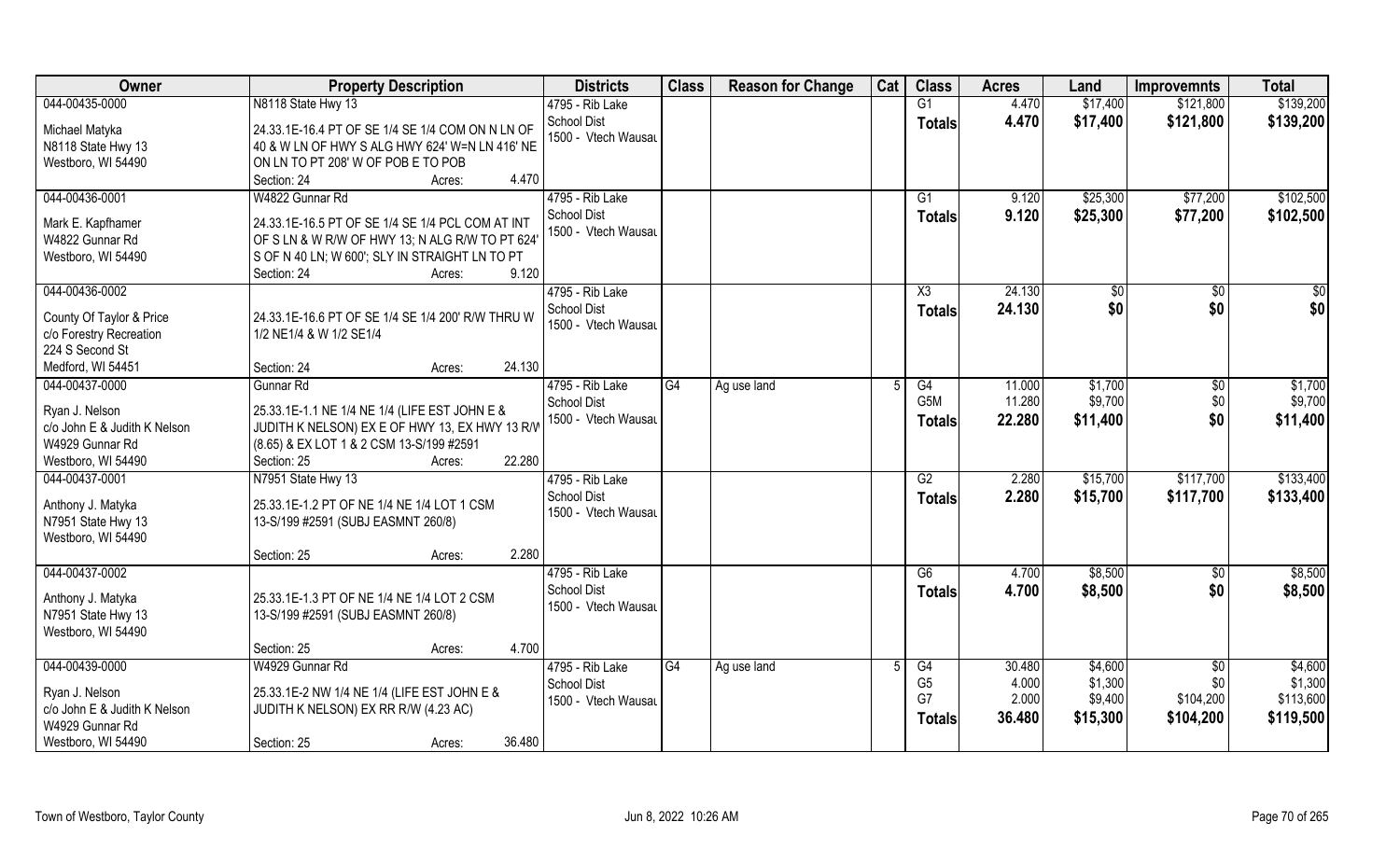| Owner                                       | <b>Property Description</b>                                                                          | <b>Districts</b>    | <b>Class</b>   | <b>Reason for Change</b> | Cat | <b>Class</b>     | <b>Acres</b> | Land     | <b>Improvemnts</b> | <b>Total</b> |
|---------------------------------------------|------------------------------------------------------------------------------------------------------|---------------------|----------------|--------------------------|-----|------------------|--------------|----------|--------------------|--------------|
| 044-00440-0000                              | N7866 Fischer Creek Rd                                                                               | 4795 - Rib Lake     | G4             | Ag use land              |     | $\overline{G4}$  | 34.670       | \$5,100  | $\overline{50}$    | \$5,100      |
| Daniel J. Czerniak et al                    | 25.33.1E-3 SW 1/4 NE 1/4 (LIFE EST REGINA M                                                          | <b>School Dist</b>  | G <sub>4</sub> | Ag use land              |     | G <sub>5</sub>   | 1.000        | \$200    | \$0                | \$200        |
| c/o Regina M. Czerniak                      | CZERNIAK) EX RR R/W (.46 AC)                                                                         | 1500 - Vtech Wausau |                |                          |     | G7               | 4.000        | \$16,800 | \$114,000          | \$130,800    |
| N7866 Fischer Creek Rd                      |                                                                                                      |                     |                |                          |     | <b>Totals</b>    | 39.670       | \$22,100 | \$114,000          | \$136,100    |
| Westboro, WI 54490                          | 39.670<br>Section: 25<br>Acres:                                                                      |                     |                |                          |     |                  |              |          |                    |              |
| 044-00441-0000                              | State Hwy 13                                                                                         | 4795 - Rib Lake     | G4             | Ag use land              |     | G4               | 17.500       | \$3,400  | \$0                | \$3,400      |
|                                             |                                                                                                      | <b>School Dist</b>  |                |                          |     | G <sub>5</sub>   | 14.820       | \$3,500  | \$0                | \$3,500      |
| Daniel J. Czerniak et al                    | 25.33.1E-4.1 PT OF SE 1/4 NE 1/4 THAT PT LYG W OF                                                    | 1500 - Vtech Wausau |                |                          |     | Totals           | 32.320       | \$6,900  | \$0                | \$6,900      |
| N7866 Fischer Creek Rd                      | ROAD EX HWY 13 R/W (7.69 AC)                                                                         |                     |                |                          |     |                  |              |          |                    |              |
| Westboro, WI 54490                          |                                                                                                      |                     |                |                          |     |                  |              |          |                    |              |
|                                             | 32.320<br>Section: 25<br>Acres:                                                                      |                     |                |                          |     |                  |              |          |                    |              |
| 044-00443-0000                              | <b>Fischer Creek Rd</b>                                                                              | 4795 - Rib Lake     | G4             | Ag use land              |     | G4               | 6.500        | \$1,000  | \$0                | \$1,000      |
| Ryan J. Nelson                              | 25.33.1E-5.1 NE 1/4 NW 1/4 (LIFE EST JOHN E &                                                        | School Dist         |                |                          |     | G <sub>5</sub>   | 11.940       | \$4,200  | \$0                | \$4,200      |
| c/o John E & Judith K Nelson                | JUDITH K NELSON) EX COM 569'S OF NE COR ON                                                           | 1500 - Vtech Wausau |                |                          |     | <b>Totals</b>    | 18.440       | \$5,200  | \$0                | \$5,200      |
| W4929 Gunnar Rd                             | C/L OF TN RD; W 182'; SW 370' TO N LN OF S 1/2 NE                                                    |                     |                |                          |     |                  |              |          |                    |              |
| Westboro, WI 54490                          | Section: 25<br>18.440<br>Acres:                                                                      |                     |                |                          |     |                  |              |          |                    |              |
| 044-00444-0000                              | N7957 Fischer Creek Rd                                                                               | 4795 - Rib Lake     |                |                          |     | G1               | 1.000        | \$10,000 | \$35,100           | \$45,100     |
|                                             |                                                                                                      | <b>School Dist</b>  |                |                          |     | G4               | 6.000        | \$600    | \$0                | \$600        |
| Cory J. Niggemann<br>N7957 Fischer Creek Rd | 25.33.1E-5.2 PT OF NE 1/4 NW 1/4 COM 569' S OF NE<br>COR ON C/L OF TN RD W 182' SW 370' TO N LN OF S | 1500 - Vtech Wausau |                |                          |     | G <sub>5</sub>   | 8.000        | \$2,800  | \$0                | \$2,800      |
| Westboro, WI 54490                          | 1/2 NE NW W TO W LN S TO SW COR E TO C/L OF TN                                                       |                     |                |                          |     | G <sub>5</sub> M | 5.740        | \$5,200  | \$0                | \$5,200      |
|                                             | 20.740<br>Section: 25<br>Acres:                                                                      |                     |                |                          |     | <b>Totals</b>    | 20.740       | \$18,600 | \$35,100           | \$53,700     |
| 044-00445-0000                              |                                                                                                      | 4795 - Rib Lake     |                |                          |     | G4               | 5.770        | \$1,100  | $\overline{50}$    | \$1,100      |
|                                             |                                                                                                      | <b>School Dist</b>  |                |                          |     | G <sub>5</sub>   | 35.000       | \$10,500 | \$0                | \$10,500     |
| Kevin F. Mayer                              | 25.33.1E-6 NW 1/4 NW 1/4                                                                             | 1500 - Vtech Wausau |                |                          |     | Totals           | 40.770       | \$11,600 | \$0                | \$11,600     |
| Nancy J. Mayer                              |                                                                                                      |                     |                |                          |     |                  |              |          |                    |              |
| W5079 Mayer Ln                              |                                                                                                      |                     |                |                          |     |                  |              |          |                    |              |
| Westboro, WI 54490                          | 40.770<br>Section: 25<br>Acres:                                                                      |                     |                |                          |     |                  |              |          |                    |              |
| 044-00446-0000                              |                                                                                                      | 4795 - Rib Lake     |                |                          |     | G5               | 9.000        | \$2,700  | \$0                | \$2,700      |
| Matthew W. Foate et al                      | 25.33.1E-7 SW 1/4 NW 1/4 (SUBJ EASMNT 287/658)                                                       | <b>School Dist</b>  |                |                          |     | G <sub>6</sub>   | 31.560       | \$50,500 | \$0                | \$50,500     |
| 9393 Oakwood Dr                             |                                                                                                      | 1500 - Vtech Wausau |                |                          |     | <b>Totals</b>    | 40.560       | \$53,200 | \$0                | \$53,200     |
| Hortonville, WI 54944                       |                                                                                                      |                     |                |                          |     |                  |              |          |                    |              |
|                                             | 40.560<br>Section: 25<br>Acres:                                                                      |                     |                |                          |     |                  |              |          |                    |              |
| 044-00447-0000                              | <b>Fischer Creek Rd</b>                                                                              | 4795 - Rib Lake     | G4             | Ag use land              |     | G4               | 10.000       | \$2,000  | $\sqrt{6}$         | \$2,000      |
|                                             |                                                                                                      | <b>School Dist</b>  |                |                          |     | G5M              | 20.520       | \$16,400 | \$0                | \$16,400     |
| Kimberly K. Nelson                          | 25.33.1E-8.1 SE 1/4 NW 1/4 EX RR R/W (5.59 AC) & EX                                                  | 1500 - Vtech Wausau |                |                          |     | <b>Totals</b>    | 30.520       | \$18,400 | \$0                | \$18,400     |
| 972 105th Ave NE                            | PCL COM AT SW COR; E ON C/L OF TN RD 680'; N                                                         |                     |                |                          |     |                  |              |          |                    |              |
| <b>Blaine, MN 55434</b>                     | 300'; W 680'; S ON W LN 300' TO POB                                                                  |                     |                |                          |     |                  |              |          |                    |              |
|                                             | 30.520<br>Section: 25<br>Acres:                                                                      |                     |                |                          |     |                  |              |          |                    |              |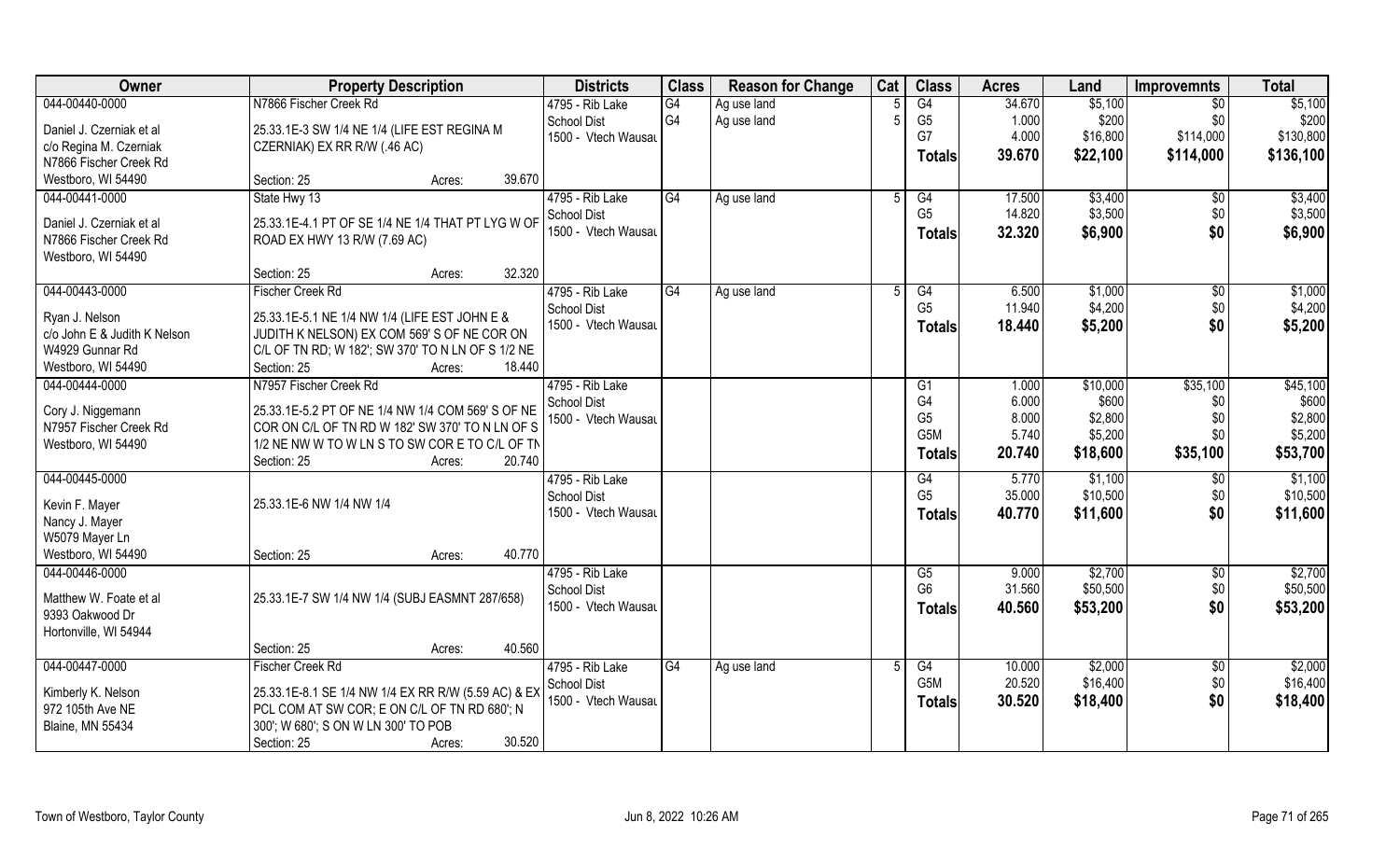| 044-00447-0001<br>W5082 Mayer Ln<br>0.500<br>\$3,900<br>4795 - Rib Lake<br>G1<br>\$2,900<br>G <sub>6</sub><br>4.180<br><b>School Dist</b><br>\$7,500<br>\$0<br>Matthew W. Foate et al<br>25.33.1E-8.2 PT OF SE 1/4 NW 1/4 PCL COM AT SW<br>1500 - Vtech Wausau<br>4.680<br>\$2,900<br>\$14,300<br>\$11,400<br><b>Totals</b><br>9393 Oakwood Dr<br>COR; E ON C/L OF TN RD 680'; N 300'; W 680'; S ON W<br>LN 300' TO POB<br>Hortonville, WI 54944<br>4.680<br>Section: 25<br>Acres:<br>044-00448-0000<br>4795 - Rib Lake<br>G4<br>G4<br>19.280<br>\$3,400<br>\$3,400<br><b>Fischer Creek Rd</b><br>Ag use land<br>\$0<br>G4<br>Ag use land<br>\$3,400<br>\$0<br><b>School Dist</b><br>19.280<br>\$3,400<br><b>Totals</b><br>25.33.1E-9.1 NE 1/4 SW 1/4 THAT PT LYING W OF RR<br>Daniel J. Czerniak<br>1500 - Vtech Wausau<br>Anthony J. Czerniak<br>R/W - EX N 400'<br>N7866 Fischer Creek Rd<br>19.280<br>Westboro, WI 54490<br>Section: 25<br>Acres:<br>4795 - Rib Lake<br>044-00449-0000<br>G4<br>2.000<br>\$13,000<br>\$88,600<br>W5079 Mayer Ln<br>G <sub>1</sub><br>Ag use land<br>5<br>G4<br>7.640<br>\$1,500<br>\$0<br><b>School Dist</b><br>25.33.1E-9.2 PT OF NE 1/4 SW 1/4 N 400' LYING WEST<br>Kevin F. Mayer<br>1500 - Vtech Wausau<br>9.640<br>\$14,500<br>\$88,600<br>\$103,100<br><b>Totals</b><br>OF RR R/W<br>Nancy J. Mayer<br>W5079 Mayer Ln<br>9.640<br>Westboro, WI 54490<br>Section: 25<br>Acres:<br>4795 - Rib Lake<br>\$300<br>044-00450-0000<br>\$300<br>G4<br>5.570<br>\$0<br><b>School Dist</b><br>5.570<br>\$300<br>\$0<br>\$300<br><b>Totals</b><br>Daniel J. Czerniak et al<br>25.33.1E-9.3 PT OF NE 1/4 SW 1/4 THAT PART LYG<br>1500 - Vtech Wausau<br>N7866 Fischer Creek Rd<br>EAST OF RR R/W<br>Westboro, WI 54490<br>5.570<br>Section: 25<br>Acres:<br>044-00451-0000<br>9.000<br>\$1,800<br>\$1,800<br>4795 - Rib Lake<br>G4<br>G4<br>\$0<br>Ag use land<br>G <sub>5</sub><br>\$3,900<br>\$0<br>\$3,900<br>12.970<br><b>School Dist</b><br>25.33.1E-10.1 NW 1/4 SW 1/4 EX N 400'<br>Daniel J. Czerniak<br>\$0<br>G5M<br>6.000<br>\$4,800<br>\$4,800<br>1500 - Vtech Wausau<br>Anthony J. Czerniak<br>\$0<br>\$10,500<br>27.970<br>\$10,500<br><b>Totals</b><br>N7866 Fischer Creek Rd<br>Westboro, WI 54490<br>27.970<br>Section: 25<br>Acres:<br>\$1,000<br>044-00452-0000<br>4795 - Rib Lake<br>G4<br>G4<br>\$1,000<br>$\overline{50}$<br>5.000<br>Ag use land<br>G <sub>5</sub><br>\$600<br>\$0<br>2.000<br><b>School Dist</b><br>Kevin F. Mayer<br>25.33.1E-10.2 PT OF NW 1/4 SW 1/4 N 400' THRF<br>G <sub>5</sub> M<br>\$0<br>\$4,300<br>5.370<br>\$4,300<br>1500 - Vtech Wausau<br>Nancy J. Mayer<br>\$0<br>12.370<br>\$5,900<br>\$5,900<br>Totals<br>W5079 Mayer Ln<br>12.370<br>Westboro, WI 54490<br>Section: 25<br>Acres:<br>\$2,400<br>044-00453-0000<br>4795 - Rib Lake<br>\$2,400<br>G4<br>G4<br>12.500<br>$\overline{50}$<br>Fawn Ave<br>Ag use land<br>G <sub>5</sub><br>11.630<br>\$3,500<br>\$0<br>\$3,500<br><b>School Dist</b><br>25.33.1E-11 SW 1/4 SW 1/4<br>Daniel J. Czerniak et al<br>G <sub>5</sub> M<br>\$12,800<br>\$0<br>\$12,800<br>16.000<br>1500 - Vtech Wausau<br>N7866 Fischer Creek Rd<br>\$0<br>\$18,700<br>40.130<br>\$18,700<br><b>Totals</b><br>Westboro, WI 54490 | Owner | <b>Property Description</b>     | <b>Districts</b> | <b>Class</b> | <b>Reason for Change</b> | Cat | <b>Class</b> | <b>Acres</b> | Land | <b>Improvemnts</b> | <b>Total</b> |
|----------------------------------------------------------------------------------------------------------------------------------------------------------------------------------------------------------------------------------------------------------------------------------------------------------------------------------------------------------------------------------------------------------------------------------------------------------------------------------------------------------------------------------------------------------------------------------------------------------------------------------------------------------------------------------------------------------------------------------------------------------------------------------------------------------------------------------------------------------------------------------------------------------------------------------------------------------------------------------------------------------------------------------------------------------------------------------------------------------------------------------------------------------------------------------------------------------------------------------------------------------------------------------------------------------------------------------------------------------------------------------------------------------------------------------------------------------------------------------------------------------------------------------------------------------------------------------------------------------------------------------------------------------------------------------------------------------------------------------------------------------------------------------------------------------------------------------------------------------------------------------------------------------------------------------------------------------------------------------------------------------------------------------------------------------------------------------------------------------------------------------------------------------------------------------------------------------------------------------------------------------------------------------------------------------------------------------------------------------------------------------------------------------------------------------------------------------------------------------------------------------------------------------------------------------------------------------------------------------------------------------------------------------------------------------------------------------------------------------------------------------------------------------------------------------------------------------------------------------------------------------------------------------------------------------------------------------------------------------------------------------------------------------------------------------------------------------------------------------------------------------------------------------------------------------------------------------------------------------------------|-------|---------------------------------|------------------|--------------|--------------------------|-----|--------------|--------------|------|--------------------|--------------|
| \$7,500<br>\$101,600<br>\$1,500<br>\$600                                                                                                                                                                                                                                                                                                                                                                                                                                                                                                                                                                                                                                                                                                                                                                                                                                                                                                                                                                                                                                                                                                                                                                                                                                                                                                                                                                                                                                                                                                                                                                                                                                                                                                                                                                                                                                                                                                                                                                                                                                                                                                                                                                                                                                                                                                                                                                                                                                                                                                                                                                                                                                                                                                                                                                                                                                                                                                                                                                                                                                                                                                                                                                                                     |       |                                 |                  |              |                          |     |              |              |      |                    | \$6,800      |
|                                                                                                                                                                                                                                                                                                                                                                                                                                                                                                                                                                                                                                                                                                                                                                                                                                                                                                                                                                                                                                                                                                                                                                                                                                                                                                                                                                                                                                                                                                                                                                                                                                                                                                                                                                                                                                                                                                                                                                                                                                                                                                                                                                                                                                                                                                                                                                                                                                                                                                                                                                                                                                                                                                                                                                                                                                                                                                                                                                                                                                                                                                                                                                                                                                              |       |                                 |                  |              |                          |     |              |              |      |                    |              |
|                                                                                                                                                                                                                                                                                                                                                                                                                                                                                                                                                                                                                                                                                                                                                                                                                                                                                                                                                                                                                                                                                                                                                                                                                                                                                                                                                                                                                                                                                                                                                                                                                                                                                                                                                                                                                                                                                                                                                                                                                                                                                                                                                                                                                                                                                                                                                                                                                                                                                                                                                                                                                                                                                                                                                                                                                                                                                                                                                                                                                                                                                                                                                                                                                                              |       |                                 |                  |              |                          |     |              |              |      |                    |              |
|                                                                                                                                                                                                                                                                                                                                                                                                                                                                                                                                                                                                                                                                                                                                                                                                                                                                                                                                                                                                                                                                                                                                                                                                                                                                                                                                                                                                                                                                                                                                                                                                                                                                                                                                                                                                                                                                                                                                                                                                                                                                                                                                                                                                                                                                                                                                                                                                                                                                                                                                                                                                                                                                                                                                                                                                                                                                                                                                                                                                                                                                                                                                                                                                                                              |       |                                 |                  |              |                          |     |              |              |      |                    |              |
|                                                                                                                                                                                                                                                                                                                                                                                                                                                                                                                                                                                                                                                                                                                                                                                                                                                                                                                                                                                                                                                                                                                                                                                                                                                                                                                                                                                                                                                                                                                                                                                                                                                                                                                                                                                                                                                                                                                                                                                                                                                                                                                                                                                                                                                                                                                                                                                                                                                                                                                                                                                                                                                                                                                                                                                                                                                                                                                                                                                                                                                                                                                                                                                                                                              |       |                                 |                  |              |                          |     |              |              |      |                    |              |
|                                                                                                                                                                                                                                                                                                                                                                                                                                                                                                                                                                                                                                                                                                                                                                                                                                                                                                                                                                                                                                                                                                                                                                                                                                                                                                                                                                                                                                                                                                                                                                                                                                                                                                                                                                                                                                                                                                                                                                                                                                                                                                                                                                                                                                                                                                                                                                                                                                                                                                                                                                                                                                                                                                                                                                                                                                                                                                                                                                                                                                                                                                                                                                                                                                              |       |                                 |                  |              |                          |     |              |              |      |                    |              |
|                                                                                                                                                                                                                                                                                                                                                                                                                                                                                                                                                                                                                                                                                                                                                                                                                                                                                                                                                                                                                                                                                                                                                                                                                                                                                                                                                                                                                                                                                                                                                                                                                                                                                                                                                                                                                                                                                                                                                                                                                                                                                                                                                                                                                                                                                                                                                                                                                                                                                                                                                                                                                                                                                                                                                                                                                                                                                                                                                                                                                                                                                                                                                                                                                                              |       |                                 |                  |              |                          |     |              |              |      |                    |              |
|                                                                                                                                                                                                                                                                                                                                                                                                                                                                                                                                                                                                                                                                                                                                                                                                                                                                                                                                                                                                                                                                                                                                                                                                                                                                                                                                                                                                                                                                                                                                                                                                                                                                                                                                                                                                                                                                                                                                                                                                                                                                                                                                                                                                                                                                                                                                                                                                                                                                                                                                                                                                                                                                                                                                                                                                                                                                                                                                                                                                                                                                                                                                                                                                                                              |       |                                 |                  |              |                          |     |              |              |      |                    |              |
|                                                                                                                                                                                                                                                                                                                                                                                                                                                                                                                                                                                                                                                                                                                                                                                                                                                                                                                                                                                                                                                                                                                                                                                                                                                                                                                                                                                                                                                                                                                                                                                                                                                                                                                                                                                                                                                                                                                                                                                                                                                                                                                                                                                                                                                                                                                                                                                                                                                                                                                                                                                                                                                                                                                                                                                                                                                                                                                                                                                                                                                                                                                                                                                                                                              |       |                                 |                  |              |                          |     |              |              |      |                    |              |
|                                                                                                                                                                                                                                                                                                                                                                                                                                                                                                                                                                                                                                                                                                                                                                                                                                                                                                                                                                                                                                                                                                                                                                                                                                                                                                                                                                                                                                                                                                                                                                                                                                                                                                                                                                                                                                                                                                                                                                                                                                                                                                                                                                                                                                                                                                                                                                                                                                                                                                                                                                                                                                                                                                                                                                                                                                                                                                                                                                                                                                                                                                                                                                                                                                              |       |                                 |                  |              |                          |     |              |              |      |                    |              |
|                                                                                                                                                                                                                                                                                                                                                                                                                                                                                                                                                                                                                                                                                                                                                                                                                                                                                                                                                                                                                                                                                                                                                                                                                                                                                                                                                                                                                                                                                                                                                                                                                                                                                                                                                                                                                                                                                                                                                                                                                                                                                                                                                                                                                                                                                                                                                                                                                                                                                                                                                                                                                                                                                                                                                                                                                                                                                                                                                                                                                                                                                                                                                                                                                                              |       |                                 |                  |              |                          |     |              |              |      |                    |              |
|                                                                                                                                                                                                                                                                                                                                                                                                                                                                                                                                                                                                                                                                                                                                                                                                                                                                                                                                                                                                                                                                                                                                                                                                                                                                                                                                                                                                                                                                                                                                                                                                                                                                                                                                                                                                                                                                                                                                                                                                                                                                                                                                                                                                                                                                                                                                                                                                                                                                                                                                                                                                                                                                                                                                                                                                                                                                                                                                                                                                                                                                                                                                                                                                                                              |       |                                 |                  |              |                          |     |              |              |      |                    |              |
|                                                                                                                                                                                                                                                                                                                                                                                                                                                                                                                                                                                                                                                                                                                                                                                                                                                                                                                                                                                                                                                                                                                                                                                                                                                                                                                                                                                                                                                                                                                                                                                                                                                                                                                                                                                                                                                                                                                                                                                                                                                                                                                                                                                                                                                                                                                                                                                                                                                                                                                                                                                                                                                                                                                                                                                                                                                                                                                                                                                                                                                                                                                                                                                                                                              |       |                                 |                  |              |                          |     |              |              |      |                    |              |
|                                                                                                                                                                                                                                                                                                                                                                                                                                                                                                                                                                                                                                                                                                                                                                                                                                                                                                                                                                                                                                                                                                                                                                                                                                                                                                                                                                                                                                                                                                                                                                                                                                                                                                                                                                                                                                                                                                                                                                                                                                                                                                                                                                                                                                                                                                                                                                                                                                                                                                                                                                                                                                                                                                                                                                                                                                                                                                                                                                                                                                                                                                                                                                                                                                              |       |                                 |                  |              |                          |     |              |              |      |                    |              |
|                                                                                                                                                                                                                                                                                                                                                                                                                                                                                                                                                                                                                                                                                                                                                                                                                                                                                                                                                                                                                                                                                                                                                                                                                                                                                                                                                                                                                                                                                                                                                                                                                                                                                                                                                                                                                                                                                                                                                                                                                                                                                                                                                                                                                                                                                                                                                                                                                                                                                                                                                                                                                                                                                                                                                                                                                                                                                                                                                                                                                                                                                                                                                                                                                                              |       |                                 |                  |              |                          |     |              |              |      |                    |              |
|                                                                                                                                                                                                                                                                                                                                                                                                                                                                                                                                                                                                                                                                                                                                                                                                                                                                                                                                                                                                                                                                                                                                                                                                                                                                                                                                                                                                                                                                                                                                                                                                                                                                                                                                                                                                                                                                                                                                                                                                                                                                                                                                                                                                                                                                                                                                                                                                                                                                                                                                                                                                                                                                                                                                                                                                                                                                                                                                                                                                                                                                                                                                                                                                                                              |       |                                 |                  |              |                          |     |              |              |      |                    |              |
|                                                                                                                                                                                                                                                                                                                                                                                                                                                                                                                                                                                                                                                                                                                                                                                                                                                                                                                                                                                                                                                                                                                                                                                                                                                                                                                                                                                                                                                                                                                                                                                                                                                                                                                                                                                                                                                                                                                                                                                                                                                                                                                                                                                                                                                                                                                                                                                                                                                                                                                                                                                                                                                                                                                                                                                                                                                                                                                                                                                                                                                                                                                                                                                                                                              |       |                                 |                  |              |                          |     |              |              |      |                    |              |
|                                                                                                                                                                                                                                                                                                                                                                                                                                                                                                                                                                                                                                                                                                                                                                                                                                                                                                                                                                                                                                                                                                                                                                                                                                                                                                                                                                                                                                                                                                                                                                                                                                                                                                                                                                                                                                                                                                                                                                                                                                                                                                                                                                                                                                                                                                                                                                                                                                                                                                                                                                                                                                                                                                                                                                                                                                                                                                                                                                                                                                                                                                                                                                                                                                              |       |                                 |                  |              |                          |     |              |              |      |                    |              |
|                                                                                                                                                                                                                                                                                                                                                                                                                                                                                                                                                                                                                                                                                                                                                                                                                                                                                                                                                                                                                                                                                                                                                                                                                                                                                                                                                                                                                                                                                                                                                                                                                                                                                                                                                                                                                                                                                                                                                                                                                                                                                                                                                                                                                                                                                                                                                                                                                                                                                                                                                                                                                                                                                                                                                                                                                                                                                                                                                                                                                                                                                                                                                                                                                                              |       |                                 |                  |              |                          |     |              |              |      |                    |              |
|                                                                                                                                                                                                                                                                                                                                                                                                                                                                                                                                                                                                                                                                                                                                                                                                                                                                                                                                                                                                                                                                                                                                                                                                                                                                                                                                                                                                                                                                                                                                                                                                                                                                                                                                                                                                                                                                                                                                                                                                                                                                                                                                                                                                                                                                                                                                                                                                                                                                                                                                                                                                                                                                                                                                                                                                                                                                                                                                                                                                                                                                                                                                                                                                                                              |       |                                 |                  |              |                          |     |              |              |      |                    |              |
|                                                                                                                                                                                                                                                                                                                                                                                                                                                                                                                                                                                                                                                                                                                                                                                                                                                                                                                                                                                                                                                                                                                                                                                                                                                                                                                                                                                                                                                                                                                                                                                                                                                                                                                                                                                                                                                                                                                                                                                                                                                                                                                                                                                                                                                                                                                                                                                                                                                                                                                                                                                                                                                                                                                                                                                                                                                                                                                                                                                                                                                                                                                                                                                                                                              |       |                                 |                  |              |                          |     |              |              |      |                    |              |
|                                                                                                                                                                                                                                                                                                                                                                                                                                                                                                                                                                                                                                                                                                                                                                                                                                                                                                                                                                                                                                                                                                                                                                                                                                                                                                                                                                                                                                                                                                                                                                                                                                                                                                                                                                                                                                                                                                                                                                                                                                                                                                                                                                                                                                                                                                                                                                                                                                                                                                                                                                                                                                                                                                                                                                                                                                                                                                                                                                                                                                                                                                                                                                                                                                              |       |                                 |                  |              |                          |     |              |              |      |                    |              |
|                                                                                                                                                                                                                                                                                                                                                                                                                                                                                                                                                                                                                                                                                                                                                                                                                                                                                                                                                                                                                                                                                                                                                                                                                                                                                                                                                                                                                                                                                                                                                                                                                                                                                                                                                                                                                                                                                                                                                                                                                                                                                                                                                                                                                                                                                                                                                                                                                                                                                                                                                                                                                                                                                                                                                                                                                                                                                                                                                                                                                                                                                                                                                                                                                                              |       |                                 |                  |              |                          |     |              |              |      |                    |              |
|                                                                                                                                                                                                                                                                                                                                                                                                                                                                                                                                                                                                                                                                                                                                                                                                                                                                                                                                                                                                                                                                                                                                                                                                                                                                                                                                                                                                                                                                                                                                                                                                                                                                                                                                                                                                                                                                                                                                                                                                                                                                                                                                                                                                                                                                                                                                                                                                                                                                                                                                                                                                                                                                                                                                                                                                                                                                                                                                                                                                                                                                                                                                                                                                                                              |       |                                 |                  |              |                          |     |              |              |      |                    |              |
|                                                                                                                                                                                                                                                                                                                                                                                                                                                                                                                                                                                                                                                                                                                                                                                                                                                                                                                                                                                                                                                                                                                                                                                                                                                                                                                                                                                                                                                                                                                                                                                                                                                                                                                                                                                                                                                                                                                                                                                                                                                                                                                                                                                                                                                                                                                                                                                                                                                                                                                                                                                                                                                                                                                                                                                                                                                                                                                                                                                                                                                                                                                                                                                                                                              |       |                                 |                  |              |                          |     |              |              |      |                    |              |
|                                                                                                                                                                                                                                                                                                                                                                                                                                                                                                                                                                                                                                                                                                                                                                                                                                                                                                                                                                                                                                                                                                                                                                                                                                                                                                                                                                                                                                                                                                                                                                                                                                                                                                                                                                                                                                                                                                                                                                                                                                                                                                                                                                                                                                                                                                                                                                                                                                                                                                                                                                                                                                                                                                                                                                                                                                                                                                                                                                                                                                                                                                                                                                                                                                              |       |                                 |                  |              |                          |     |              |              |      |                    |              |
|                                                                                                                                                                                                                                                                                                                                                                                                                                                                                                                                                                                                                                                                                                                                                                                                                                                                                                                                                                                                                                                                                                                                                                                                                                                                                                                                                                                                                                                                                                                                                                                                                                                                                                                                                                                                                                                                                                                                                                                                                                                                                                                                                                                                                                                                                                                                                                                                                                                                                                                                                                                                                                                                                                                                                                                                                                                                                                                                                                                                                                                                                                                                                                                                                                              |       |                                 |                  |              |                          |     |              |              |      |                    |              |
|                                                                                                                                                                                                                                                                                                                                                                                                                                                                                                                                                                                                                                                                                                                                                                                                                                                                                                                                                                                                                                                                                                                                                                                                                                                                                                                                                                                                                                                                                                                                                                                                                                                                                                                                                                                                                                                                                                                                                                                                                                                                                                                                                                                                                                                                                                                                                                                                                                                                                                                                                                                                                                                                                                                                                                                                                                                                                                                                                                                                                                                                                                                                                                                                                                              |       |                                 |                  |              |                          |     |              |              |      |                    |              |
|                                                                                                                                                                                                                                                                                                                                                                                                                                                                                                                                                                                                                                                                                                                                                                                                                                                                                                                                                                                                                                                                                                                                                                                                                                                                                                                                                                                                                                                                                                                                                                                                                                                                                                                                                                                                                                                                                                                                                                                                                                                                                                                                                                                                                                                                                                                                                                                                                                                                                                                                                                                                                                                                                                                                                                                                                                                                                                                                                                                                                                                                                                                                                                                                                                              |       |                                 |                  |              |                          |     |              |              |      |                    |              |
|                                                                                                                                                                                                                                                                                                                                                                                                                                                                                                                                                                                                                                                                                                                                                                                                                                                                                                                                                                                                                                                                                                                                                                                                                                                                                                                                                                                                                                                                                                                                                                                                                                                                                                                                                                                                                                                                                                                                                                                                                                                                                                                                                                                                                                                                                                                                                                                                                                                                                                                                                                                                                                                                                                                                                                                                                                                                                                                                                                                                                                                                                                                                                                                                                                              |       |                                 |                  |              |                          |     |              |              |      |                    |              |
|                                                                                                                                                                                                                                                                                                                                                                                                                                                                                                                                                                                                                                                                                                                                                                                                                                                                                                                                                                                                                                                                                                                                                                                                                                                                                                                                                                                                                                                                                                                                                                                                                                                                                                                                                                                                                                                                                                                                                                                                                                                                                                                                                                                                                                                                                                                                                                                                                                                                                                                                                                                                                                                                                                                                                                                                                                                                                                                                                                                                                                                                                                                                                                                                                                              |       |                                 |                  |              |                          |     |              |              |      |                    |              |
|                                                                                                                                                                                                                                                                                                                                                                                                                                                                                                                                                                                                                                                                                                                                                                                                                                                                                                                                                                                                                                                                                                                                                                                                                                                                                                                                                                                                                                                                                                                                                                                                                                                                                                                                                                                                                                                                                                                                                                                                                                                                                                                                                                                                                                                                                                                                                                                                                                                                                                                                                                                                                                                                                                                                                                                                                                                                                                                                                                                                                                                                                                                                                                                                                                              |       |                                 |                  |              |                          |     |              |              |      |                    |              |
|                                                                                                                                                                                                                                                                                                                                                                                                                                                                                                                                                                                                                                                                                                                                                                                                                                                                                                                                                                                                                                                                                                                                                                                                                                                                                                                                                                                                                                                                                                                                                                                                                                                                                                                                                                                                                                                                                                                                                                                                                                                                                                                                                                                                                                                                                                                                                                                                                                                                                                                                                                                                                                                                                                                                                                                                                                                                                                                                                                                                                                                                                                                                                                                                                                              |       |                                 |                  |              |                          |     |              |              |      |                    |              |
|                                                                                                                                                                                                                                                                                                                                                                                                                                                                                                                                                                                                                                                                                                                                                                                                                                                                                                                                                                                                                                                                                                                                                                                                                                                                                                                                                                                                                                                                                                                                                                                                                                                                                                                                                                                                                                                                                                                                                                                                                                                                                                                                                                                                                                                                                                                                                                                                                                                                                                                                                                                                                                                                                                                                                                                                                                                                                                                                                                                                                                                                                                                                                                                                                                              |       |                                 |                  |              |                          |     |              |              |      |                    |              |
|                                                                                                                                                                                                                                                                                                                                                                                                                                                                                                                                                                                                                                                                                                                                                                                                                                                                                                                                                                                                                                                                                                                                                                                                                                                                                                                                                                                                                                                                                                                                                                                                                                                                                                                                                                                                                                                                                                                                                                                                                                                                                                                                                                                                                                                                                                                                                                                                                                                                                                                                                                                                                                                                                                                                                                                                                                                                                                                                                                                                                                                                                                                                                                                                                                              |       |                                 |                  |              |                          |     |              |              |      |                    |              |
|                                                                                                                                                                                                                                                                                                                                                                                                                                                                                                                                                                                                                                                                                                                                                                                                                                                                                                                                                                                                                                                                                                                                                                                                                                                                                                                                                                                                                                                                                                                                                                                                                                                                                                                                                                                                                                                                                                                                                                                                                                                                                                                                                                                                                                                                                                                                                                                                                                                                                                                                                                                                                                                                                                                                                                                                                                                                                                                                                                                                                                                                                                                                                                                                                                              |       |                                 |                  |              |                          |     |              |              |      |                    |              |
|                                                                                                                                                                                                                                                                                                                                                                                                                                                                                                                                                                                                                                                                                                                                                                                                                                                                                                                                                                                                                                                                                                                                                                                                                                                                                                                                                                                                                                                                                                                                                                                                                                                                                                                                                                                                                                                                                                                                                                                                                                                                                                                                                                                                                                                                                                                                                                                                                                                                                                                                                                                                                                                                                                                                                                                                                                                                                                                                                                                                                                                                                                                                                                                                                                              |       |                                 |                  |              |                          |     |              |              |      |                    |              |
|                                                                                                                                                                                                                                                                                                                                                                                                                                                                                                                                                                                                                                                                                                                                                                                                                                                                                                                                                                                                                                                                                                                                                                                                                                                                                                                                                                                                                                                                                                                                                                                                                                                                                                                                                                                                                                                                                                                                                                                                                                                                                                                                                                                                                                                                                                                                                                                                                                                                                                                                                                                                                                                                                                                                                                                                                                                                                                                                                                                                                                                                                                                                                                                                                                              |       | 40.130<br>Section: 25<br>Acres: |                  |              |                          |     |              |              |      |                    |              |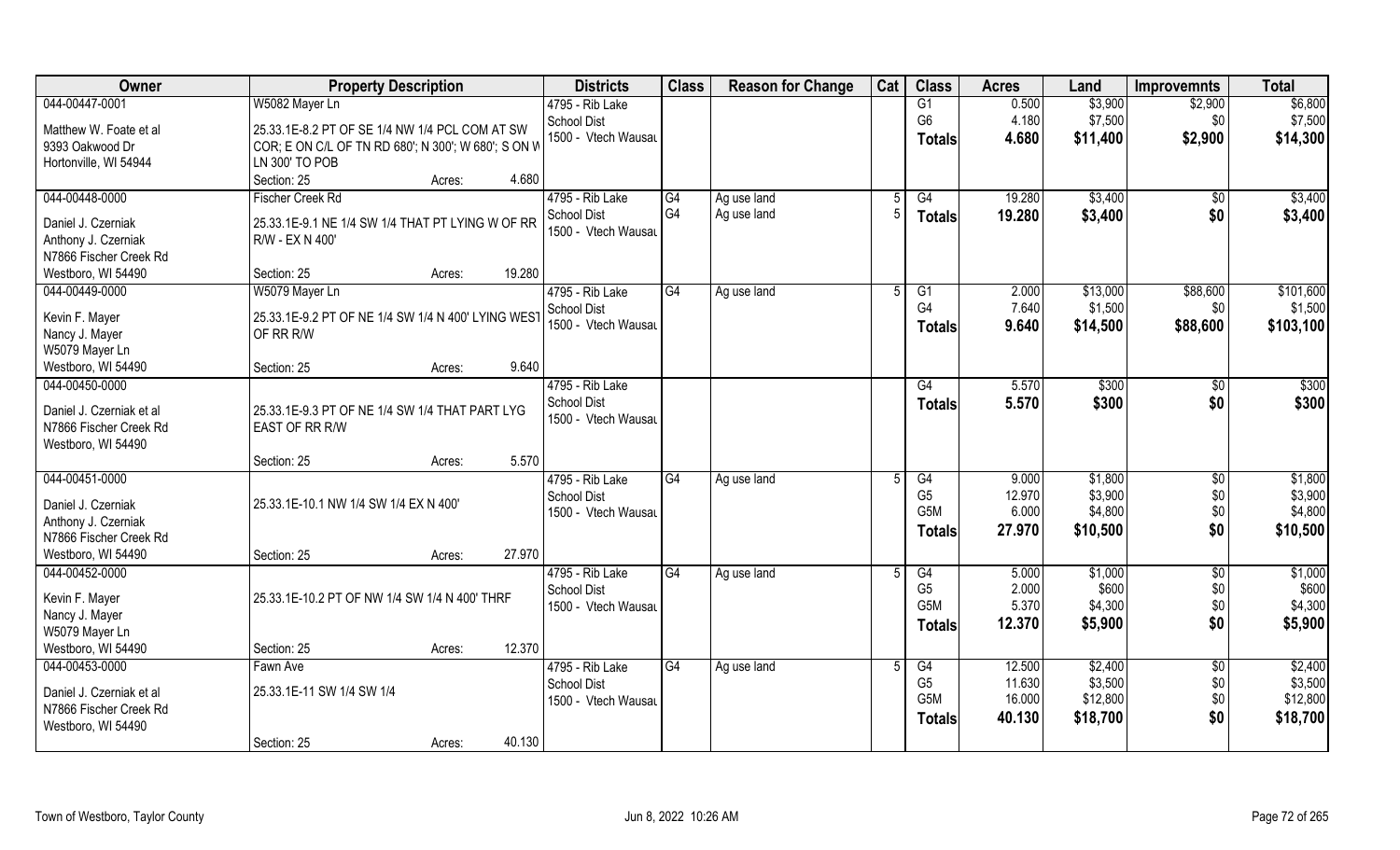| Owner                             | <b>Property Description</b>                                                                              |        |        | <b>Districts</b>    | <b>Class</b> | <b>Reason for Change</b> | Cat | <b>Class</b>    | <b>Acres</b> | Land            | Improvemnts     | <b>Total</b>    |
|-----------------------------------|----------------------------------------------------------------------------------------------------------|--------|--------|---------------------|--------------|--------------------------|-----|-----------------|--------------|-----------------|-----------------|-----------------|
| 044-00454-0000                    | <b>Fischer Creek Rd</b>                                                                                  |        |        | 4795 - Rib Lake     | G4           | Ag use land              |     | G4              | 32.000       | \$5,900         | $\overline{50}$ | \$5,900         |
| Daniel J. Czerniak                | 25.33.1E-12.1 SE 1/4 SW 1/4 EX R R R/W (6.05 AC)                                                         |        |        | <b>School Dist</b>  |              |                          |     | G <sub>5</sub>  | 2.280        | \$700           | \$0             | \$700           |
| Anthony J. Czerniak               |                                                                                                          |        |        | 1500 - Vtech Wausau |              |                          |     | <b>Totals</b>   | 34.280       | \$6,600         | \$0             | \$6,600         |
| N7866 Fischer Creek Rd            |                                                                                                          |        |        |                     |              |                          |     |                 |              |                 |                 |                 |
| Westboro, WI 54490                | Section: 25                                                                                              | Acres: | 34.280 |                     |              |                          |     |                 |              |                 |                 |                 |
| 044-00455-0000                    | <b>Fischer Creek Rd</b>                                                                                  |        |        | 4795 - Rib Lake     |              |                          |     | X3              | 24.200       | $\overline{50}$ | \$0             | \$0             |
|                                   |                                                                                                          |        |        | <b>School Dist</b>  |              |                          |     | Totals          | 24.200       | \$0             | \$0             | \$0             |
| County Of Taylor & Price          | 25.33.1E-12.2 PT OF SE 1/4 SW 1/4 200' R/W THRU W                                                        |        |        | 1500 - Vtech Wausau |              |                          |     |                 |              |                 |                 |                 |
| c/o Forestry Recreation           | 1/2 NE1/4, E 1/2 NW1/4 & E 1/2 SW1/4                                                                     |        |        |                     |              |                          |     |                 |              |                 |                 |                 |
| 224 S Second St                   |                                                                                                          |        | 24.200 |                     |              |                          |     |                 |              |                 |                 |                 |
| Medford, WI 54451                 | Section: 25                                                                                              | Acres: |        |                     |              |                          |     |                 |              |                 |                 |                 |
| 044-00456-0000                    | State Hwy 13                                                                                             |        |        | 4795 - Rib Lake     |              |                          |     | G6              | 32.260       | \$58,100        | $\sqrt[6]{30}$  | \$58,100        |
| David L. Mayer                    | 25.33.1E-13.1 NE 1/4 SE 1/4 EX HWY 13 R/W (7.74 AC)                                                      |        |        | <b>School Dist</b>  |              |                          |     | <b>Totals</b>   | 32.260       | \$58,100        | \$0             | \$58,100        |
| Melissa P. Mayer                  |                                                                                                          |        |        | 1500 - Vtech Wausau |              |                          |     |                 |              |                 |                 |                 |
| 530 Fairy Chasm Rd                |                                                                                                          |        |        |                     |              |                          |     |                 |              |                 |                 |                 |
| Bayside, WI 53217                 | Section: 25                                                                                              | Acres: | 32.260 |                     |              |                          |     |                 |              |                 |                 |                 |
| 044-00458-0000                    |                                                                                                          |        |        | 4795 - Rib Lake     | G4           | Ag use land              |     | G4              | 39.940       | \$2,300         | \$0             | \$2,300         |
| Richard L. Czerniak               | 25.33.1E-14 NW 1/4 SE 1/4                                                                                |        |        | <b>School Dist</b>  |              |                          |     | <b>Totals</b>   | 39.940       | \$2,300         | \$0             | \$2,300         |
| Anthony J. Czerniak               |                                                                                                          |        |        | 1500 - Vtech Wausau |              |                          |     |                 |              |                 |                 |                 |
| N7866 Fischer Creek Rd            |                                                                                                          |        |        |                     |              |                          |     |                 |              |                 |                 |                 |
| Westboro, WI 54490                | Section: 25                                                                                              | Acres: | 39.940 |                     |              |                          |     |                 |              |                 |                 |                 |
| 044-00459-0000                    |                                                                                                          |        |        | 4795 - Rib Lake     |              |                          |     | X4              | 40.050       | \$0             | \$0             | $\overline{50}$ |
|                                   |                                                                                                          |        |        | <b>School Dist</b>  |              |                          |     | <b>Totals</b>   | 40.050       | \$0             | \$0             | \$0             |
| Ice Age Trail Foundation Inc      | 25.33.1E-15 SW 1/4 SE 1/4                                                                                |        |        | 1500 - Vtech Wausau |              |                          |     |                 |              |                 |                 |                 |
| 2110 Main St                      |                                                                                                          |        |        |                     |              |                          |     |                 |              |                 |                 |                 |
| Cross Plains, WI 53528            |                                                                                                          |        |        |                     |              |                          |     |                 |              |                 |                 |                 |
|                                   | Section: 25                                                                                              | Acres: | 40.050 |                     |              |                          |     |                 |              |                 |                 |                 |
| 044-00460-0000                    | State Hwy 13                                                                                             |        |        | 4795 - Rib Lake     |              |                          |     | X4              | 31.930       | \$0             | \$0             | $rac{1}{6}$     |
| Ice Age Trail Foundation Inc      | 25.33.1E-16.1 SE 1/4 SE 1/4 EX HWY 13 R/W (7.79 AC)                                                      |        |        | School Dist         |              |                          |     | <b>Totals</b>   | 31.930       | \$0             | \$0             | \$0             |
| 2110 Main St                      | & EX PCL BEG 300' N OF SE COR, W 63.82', SWLY                                                            |        |        | 1500 - Vtech Wausau |              |                          |     |                 |              |                 |                 |                 |
| Cross Plains, WI 53528            | 136.89', SELY 139.23', E 41.51' TO PT ON E LN, N                                                         |        |        |                     |              |                          |     |                 |              |                 |                 |                 |
|                                   | Section: 25                                                                                              | Acres: | 31.930 |                     |              |                          |     |                 |              |                 |                 |                 |
| 044-00461-0000                    | State Hwy 13                                                                                             |        |        | 4795 - Rib Lake     |              |                          |     | $\overline{X2}$ | 31.870       | $\overline{50}$ | $\sqrt{$0}$     | \$0             |
|                                   |                                                                                                          |        |        | School Dist         |              |                          |     | Totals          | 31.870       | \$0             | \$0             | \$0             |
| Wisconsin State of<br>PO Box 7910 | 25.33.1E-16.2 PT OF SE 1/4 SE 1/4 HWY 13 R/W THRL<br>NE1/4 NE 1/4 (8.65 AC) SE1/4 NE1/4 (7.69 AC); NE1/4 |        |        | 1500 - Vtech Wausau |              |                          |     |                 |              |                 |                 |                 |
| Madison, WI 53707-7910            | SE1/4 (7.74 AC); SE1/4 SE1/4 (7.79 AC) EX PCL SOLD                                                       |        |        |                     |              |                          |     |                 |              |                 |                 |                 |
|                                   | Section: 25                                                                                              | Acres: | 31.870 |                     |              |                          |     |                 |              |                 |                 |                 |
|                                   |                                                                                                          |        |        |                     |              |                          |     |                 |              |                 |                 |                 |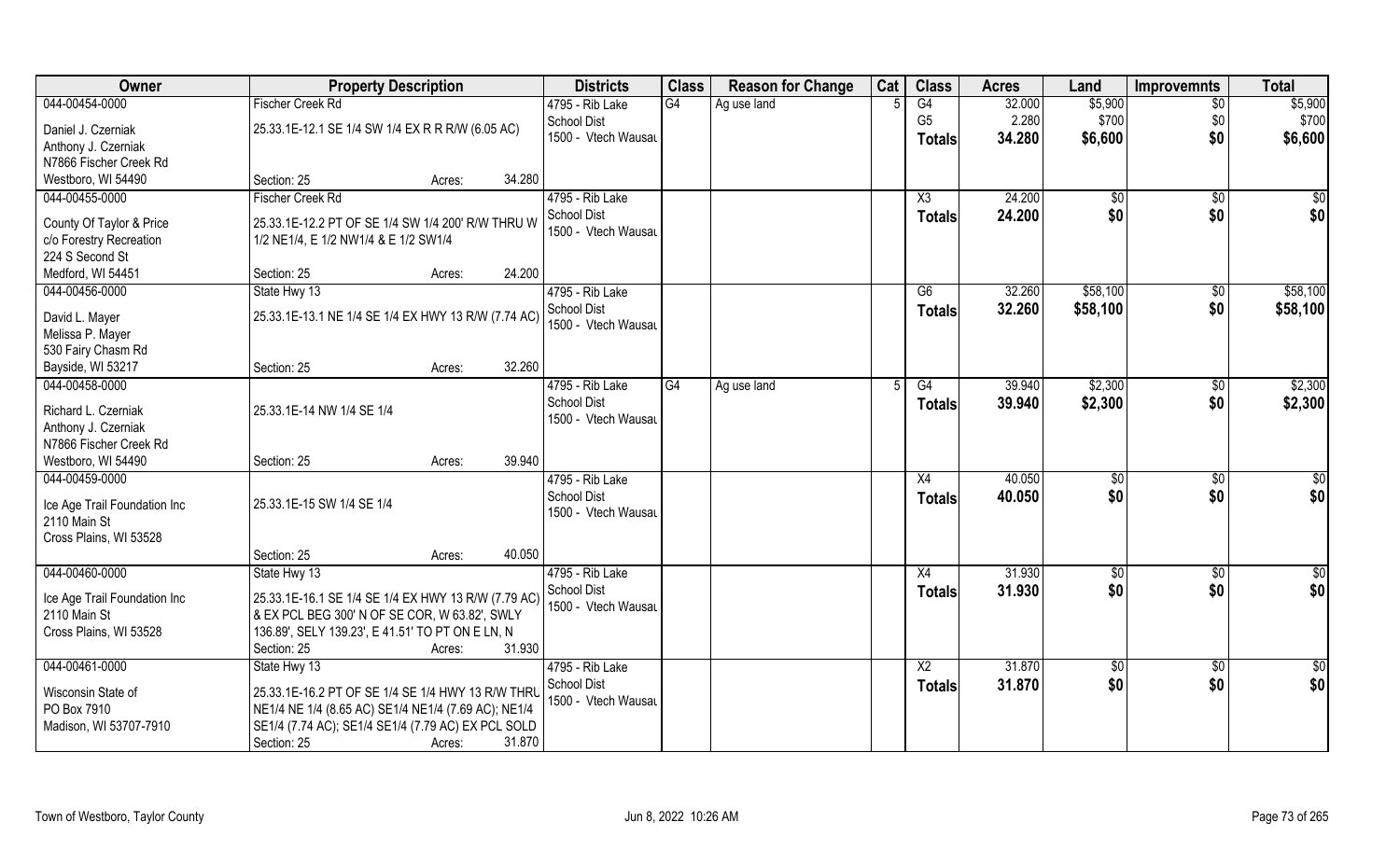| Owner                                                                           | <b>Property Description</b>                                                                                                               |                  | <b>Districts</b>                                             | <b>Class</b> | <b>Reason for Change</b> | Cat | <b>Class</b>                                            | <b>Acres</b>                       | Land                                   | <b>Improvemnts</b>                   | <b>Total</b>                           |
|---------------------------------------------------------------------------------|-------------------------------------------------------------------------------------------------------------------------------------------|------------------|--------------------------------------------------------------|--------------|--------------------------|-----|---------------------------------------------------------|------------------------------------|----------------------------------------|--------------------------------------|----------------------------------------|
| 044-00462-0000                                                                  | W4802 Fawn Ave                                                                                                                            |                  | 4795 - Rib Lake                                              |              |                          |     | X4                                                      | 0.390                              | \$0                                    | $\overline{50}$                      | \$0                                    |
| Northern States Power Co<br>PO Box 8<br>Eau Claire, WI 54702-0008               | 25.33.1E-16.3 PT OF SE 1/4 SE 1/4 BEG AT PT 300' N<br>OF SE COR W 63.82' SW 136.89' SE 139.23' E 41.51'<br>TO PT ON E LN N 267.29' TO POB |                  | <b>School Dist</b><br>1500 - Vtech Wausau                    |              |                          |     | <b>Totals</b>                                           | 0.390                              | \$0                                    | \$0                                  | \$0                                    |
|                                                                                 | Section: 25                                                                                                                               | 0.390<br>Acres:  |                                                              |              |                          |     |                                                         |                                    |                                        |                                      |                                        |
| 044-00463-0000<br>Lana S. Thums et al<br>N8824 Harper Dr<br>Westboro, WI 54490  | 26.33.1E-1 NE 1/4 NE 1/4                                                                                                                  |                  | 4795 - Rib Lake<br><b>School Dist</b><br>1500 - Vtech Wausau |              |                          |     | G4<br>G <sub>5</sub><br>G <sub>6</sub><br><b>Totals</b> | 2.000<br>4.000<br>33.630<br>39.630 | \$300<br>\$600<br>\$56,200<br>\$57,100 | $\overline{50}$<br>\$0<br>\$0<br>\$0 | \$300<br>\$600<br>\$56,200<br>\$57,100 |
|                                                                                 | Section: 26                                                                                                                               | 39.630<br>Acres: |                                                              |              |                          |     |                                                         |                                    |                                        |                                      |                                        |
| 044-00464-0000<br>Kevin E. Kalepp et al<br>W5506 Fawn Ave<br>Westboro, WI 54490 | 26.33.1E-2 NW 1/4 NE 1/4                                                                                                                  |                  | 4795 - Rib Lake<br><b>School Dist</b><br>1500 - Vtech Wausau |              |                          |     | W <sub>6</sub><br><b>Totals</b>                         | 40.130<br>40.130                   | ( \$80, 300)<br>\$0                    | $\overline{50}$<br>\$0               | \$0<br>\$0                             |
|                                                                                 | Section: 26                                                                                                                               | 40.130<br>Acres: |                                                              |              |                          |     |                                                         |                                    |                                        |                                      |                                        |
| 044-00465-0000<br>Kevin E. Kalepp et al                                         | 26.33.1E-3 SW 1/4 NE 1/4                                                                                                                  |                  | 4795 - Rib Lake<br><b>School Dist</b><br>1500 - Vtech Wausau |              |                          |     | W <sub>6</sub><br><b>Totals</b>                         | 40.370<br>40.370                   | ( \$80,500)<br>\$0                     | $\sqrt[6]{3}$<br>\$0                 | \$0<br>\$0                             |
| W5506 Fawn Ave<br>Westboro, WI 54490                                            |                                                                                                                                           | 40.370           |                                                              |              |                          |     |                                                         |                                    |                                        |                                      |                                        |
| 044-00466-0000                                                                  | Section: 26                                                                                                                               | Acres:           | 4795 - Rib Lake                                              | G4           | Ag use land              | 5   | G4                                                      | 36.000                             | \$7,000                                | \$0                                  | \$7,000                                |
| Kevin F. Mayer<br>W5079 Mayer Ln<br>Westboro, WI 54490                          | 26.33.1E-4 SE 1/4 NE 1/4                                                                                                                  |                  | <b>School Dist</b><br>1500 - Vtech Wausau                    |              |                          |     | G <sub>5</sub><br>Totals                                | 3.890<br>39.890                    | \$1,400<br>\$8,400                     | \$0<br>\$0                           | \$1,400<br>\$8,400                     |
|                                                                                 | Section: 26                                                                                                                               | 39.890<br>Acres: |                                                              |              |                          |     |                                                         |                                    |                                        |                                      |                                        |
| 044-00467-0000<br>Kevin E. Kalepp et al<br>W5506 Fawn Ave<br>Westboro, WI 54490 | 26.33.1E-5 NE 1/4 NW 1/4                                                                                                                  |                  | 4795 - Rib Lake<br><b>School Dist</b><br>1500 - Vtech Wausau |              |                          |     | W <sub>6</sub><br><b>Totals</b>                         | 40.910<br>40.910                   | ( \$81, 800)<br>\$0                    | \$0<br>\$0                           | \$0<br>\$0                             |
|                                                                                 | Section: 26                                                                                                                               | 40.910<br>Acres: |                                                              |              |                          |     |                                                         |                                    |                                        |                                      |                                        |
| 044-00468-0000<br>Kevin E. Kalepp et al<br>W5506 Fawn Ave<br>Westboro, WI 54490 | 26.33.1E-6 NW 1/4 NW 1/4                                                                                                                  |                  | 4795 - Rib Lake<br><b>School Dist</b><br>1500 - Vtech Wausau |              |                          |     | W <sub>6</sub><br><b>Totals</b>                         | 41.760<br>41.760                   | $($ \$81,500)<br>\$0                   | $\sqrt{$0}$<br>\$0                   | $\overline{50}$<br>\$0                 |
|                                                                                 | Section: 26                                                                                                                               | 41.760<br>Acres: |                                                              |              |                          |     |                                                         |                                    |                                        |                                      |                                        |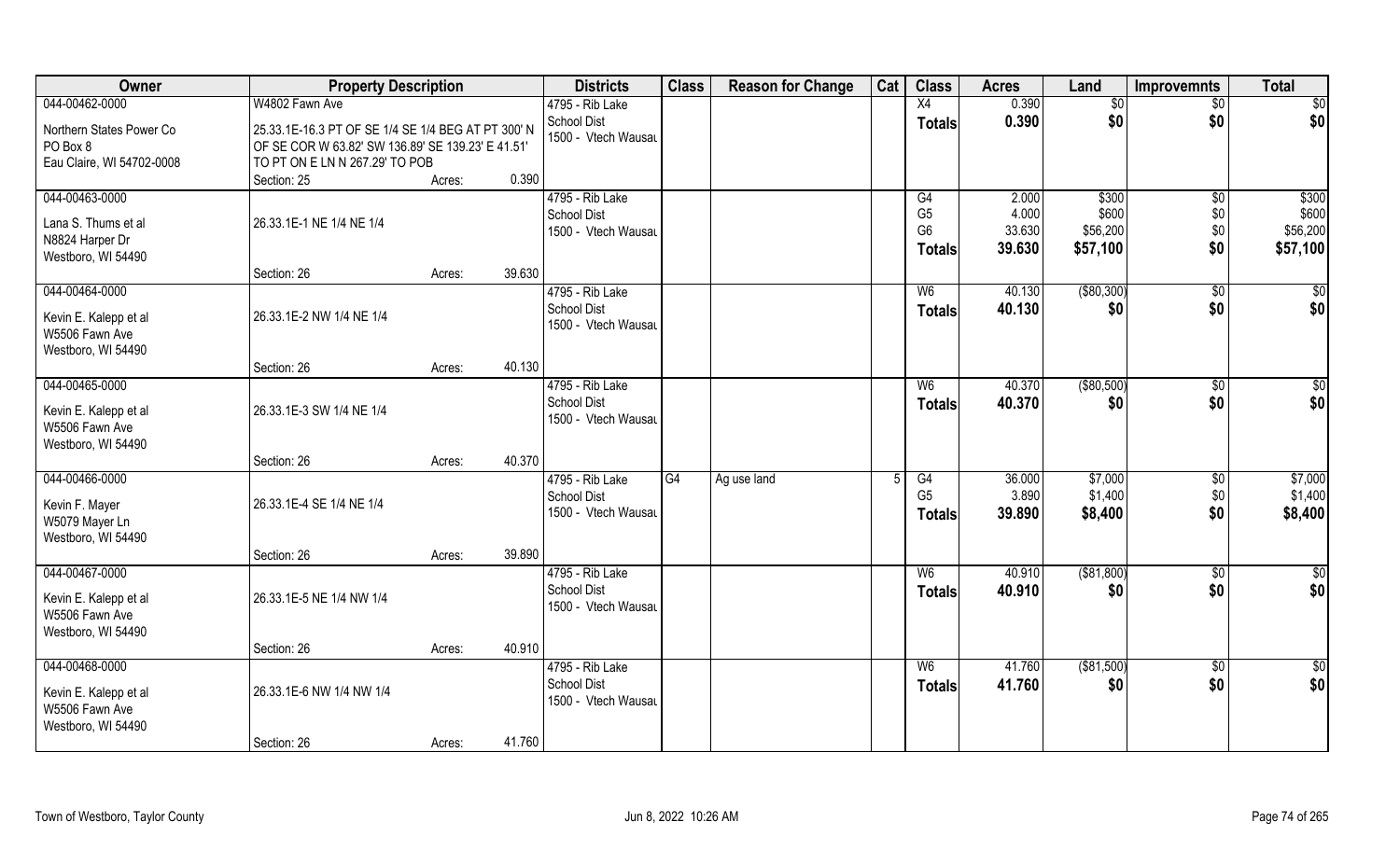| 044-00469-0000<br>(\$70,200)<br>4795 - Rib Lake<br>42.160<br>\$0<br>W <sub>6</sub><br>$\overline{50}$<br>\$0<br>\$0<br><b>School Dist</b><br>42.160<br>\$0<br><b>Totals</b><br>Kevin E. Kalepp et al<br>26.33.1E-7 SW 1/4 NW 1/4<br>1500 - Vtech Wausau<br>W5506 Fawn Ave<br>Westboro, WI 54490<br>42.160<br>Section: 26<br>Acres:<br>044-00470-0000<br>W5438 Fawn Ave Unit SHED<br>4795 - Rib Lake<br>\$37,700<br>\$47,700<br>1.000<br>\$10,000<br>G1<br>G <sub>6</sub><br>\$7,200<br><b>School Dist</b><br>4.000<br>\$0<br>26.33.1E-8 SE 1/4 NW 1/4 (.04AC BELOW OHWM)<br>Kevin E. Kalepp et al<br>W <sub>6</sub><br>35.310<br>( \$63,600)<br>\$0<br>1500 - Vtech Wausau<br>\$0<br>W5506 Fawn Ave<br>\$54,900<br>\$17,200<br>\$37,700<br>40.310<br><b>Totals</b><br>Westboro, WI 54490<br>40.310<br>Section: 26<br>Acres:<br>044-00471-0000<br>W5436 Fawn Ave<br>4795 - Rib Lake<br>\$12,000<br>\$90,700<br>G1<br>1.000<br>G <sub>5</sub><br>14.830<br>\$3,000<br>\$3,000<br>School Dist<br>\$0<br>26.33.1E-9.1 NE 1/4 SW 1/4 EX COM NE COR, S ALG E<br>Lloyd Kalepp Revocable Trust<br>G <sub>6</sub><br>24.580<br>\$49,200<br>\$0<br>1500 - Vtech Wausau<br>LN 284' M/L TO SHORE OF HALFMOON LAKE, NWLY<br>3381 County Rd A<br>\$64,200<br>40.410<br>\$90,700<br>\$154,900<br><b>Totals</b><br>Dorchester, WI 54425<br>ALG SHORELINE TO N LN NE 1/4 SW 1/4, E 532' M/L<br>Section: 26<br>40.410<br>Acres:<br>044-00471-0001<br>\$2,600<br>4795 - Rib Lake<br>1.420<br>\$2,600<br>G6<br>\$0<br><b>School Dist</b><br>1.420<br>\$2,600<br>\$0<br>\$2,600<br>Totals<br>Kevin E. Kalepp<br>26.33.1E-9.2 PT OF NE 1/4 SW 1/4 COM NE COR, S<br>1500 - Vtech Wausau<br>Donna K. Kalepp<br>ALG E LN 284' M/L TO SHORE OF HALFMOON LAKE,<br>NWLY ALG SHORELINE TO N LN NE 1/4 SW 1/4, E<br>W5506 Fawn Ave<br>1.420<br>Westboro, WI 54490<br>Section: 26<br>Acres:<br>044-00472-0000<br>\$2,000<br>\$2,000<br>4795 - Rib Lake<br>$\overline{\text{G5}}$<br>13.470<br>$\overline{50}$<br>G <sub>6</sub><br>28.100<br>\$53,400<br>\$0<br><b>School Dist</b><br>Lloyd Kalepp Revocable Trust<br>26.33.1E-10.1 NW 1/4 SW 1/4 EX E 30' (SUBJ EASMNT<br>\$0<br>\$55,400<br>1500 - Vtech Wausau<br>41.570<br>\$55,400<br><b>Totals</b><br>3381 County Rd A<br>#365576)<br>Dorchester, WI 54425<br>41.570<br>Section: 26<br>Acres:<br>044-00473-0000<br>4795 - Rib Lake<br>G6<br>\$1,900<br>0.950<br>\$0<br>\$0<br><b>School Dist</b><br>\$1,900<br>0.950<br><b>Totals</b><br>Kevin E. Kalepp et al<br>26.33.1E-10.2 PT OF NW 1/4 SW 1/4 E 30' THRF (SUBJ<br>1500 - Vtech Wausau<br>W5506 Fawn Ave<br>EASMNT #365575)<br>Westboro, WI 54490<br>0.950<br>Section: 26<br>Acres:<br>044-00474-0000<br>4795 - Rib Lake<br>\$300<br>\$300<br>G5<br>1.600<br>$\overline{30}$<br>Fawn Ave<br>G <sub>6</sub><br>26.330<br>\$50,000<br>\$50,000<br>\$0<br><b>School Dist</b><br>26.33.1E-11.1 PT OF SW 1/4 SW 1/4 THAT PT LYG N<br>Lloyd Kalepp Revocable Trust<br>\$0<br>\$50,300<br>1500 - Vtech Wausau<br>27.930<br>\$50,300<br><b>Totals</b><br>3381 County Rd A<br>OF TN RD EX E 30' & EX PCL BNG 450' E & W 340' N 8<br>Dorchester, WI 54425<br>S IN SE COR (SUBJ EASMNT #365576) | Owner | <b>Property Description</b> | <b>Districts</b> | <b>Class</b> | <b>Reason for Change</b> | Cat | <b>Class</b> | <b>Acres</b> | Land | <b>Improvemnts</b> | <b>Total</b> |
|------------------------------------------------------------------------------------------------------------------------------------------------------------------------------------------------------------------------------------------------------------------------------------------------------------------------------------------------------------------------------------------------------------------------------------------------------------------------------------------------------------------------------------------------------------------------------------------------------------------------------------------------------------------------------------------------------------------------------------------------------------------------------------------------------------------------------------------------------------------------------------------------------------------------------------------------------------------------------------------------------------------------------------------------------------------------------------------------------------------------------------------------------------------------------------------------------------------------------------------------------------------------------------------------------------------------------------------------------------------------------------------------------------------------------------------------------------------------------------------------------------------------------------------------------------------------------------------------------------------------------------------------------------------------------------------------------------------------------------------------------------------------------------------------------------------------------------------------------------------------------------------------------------------------------------------------------------------------------------------------------------------------------------------------------------------------------------------------------------------------------------------------------------------------------------------------------------------------------------------------------------------------------------------------------------------------------------------------------------------------------------------------------------------------------------------------------------------------------------------------------------------------------------------------------------------------------------------------------------------------------------------------------------------------------------------------------------------------------------------------------------------------------------------------------------------------------------------------------------------------------------------------------------------------------------------------------------------------------------------------------------------------------------------------------------------------------------------------------------------------------------------------------------------|-------|-----------------------------|------------------|--------------|--------------------------|-----|--------------|--------------|------|--------------------|--------------|
|                                                                                                                                                                                                                                                                                                                                                                                                                                                                                                                                                                                                                                                                                                                                                                                                                                                                                                                                                                                                                                                                                                                                                                                                                                                                                                                                                                                                                                                                                                                                                                                                                                                                                                                                                                                                                                                                                                                                                                                                                                                                                                                                                                                                                                                                                                                                                                                                                                                                                                                                                                                                                                                                                                                                                                                                                                                                                                                                                                                                                                                                                                                                                                  |       |                             |                  |              |                          |     |              |              |      |                    |              |
|                                                                                                                                                                                                                                                                                                                                                                                                                                                                                                                                                                                                                                                                                                                                                                                                                                                                                                                                                                                                                                                                                                                                                                                                                                                                                                                                                                                                                                                                                                                                                                                                                                                                                                                                                                                                                                                                                                                                                                                                                                                                                                                                                                                                                                                                                                                                                                                                                                                                                                                                                                                                                                                                                                                                                                                                                                                                                                                                                                                                                                                                                                                                                                  |       |                             |                  |              |                          |     |              |              |      |                    |              |
|                                                                                                                                                                                                                                                                                                                                                                                                                                                                                                                                                                                                                                                                                                                                                                                                                                                                                                                                                                                                                                                                                                                                                                                                                                                                                                                                                                                                                                                                                                                                                                                                                                                                                                                                                                                                                                                                                                                                                                                                                                                                                                                                                                                                                                                                                                                                                                                                                                                                                                                                                                                                                                                                                                                                                                                                                                                                                                                                                                                                                                                                                                                                                                  |       |                             |                  |              |                          |     |              |              |      |                    |              |
|                                                                                                                                                                                                                                                                                                                                                                                                                                                                                                                                                                                                                                                                                                                                                                                                                                                                                                                                                                                                                                                                                                                                                                                                                                                                                                                                                                                                                                                                                                                                                                                                                                                                                                                                                                                                                                                                                                                                                                                                                                                                                                                                                                                                                                                                                                                                                                                                                                                                                                                                                                                                                                                                                                                                                                                                                                                                                                                                                                                                                                                                                                                                                                  |       |                             |                  |              |                          |     |              |              |      |                    |              |
|                                                                                                                                                                                                                                                                                                                                                                                                                                                                                                                                                                                                                                                                                                                                                                                                                                                                                                                                                                                                                                                                                                                                                                                                                                                                                                                                                                                                                                                                                                                                                                                                                                                                                                                                                                                                                                                                                                                                                                                                                                                                                                                                                                                                                                                                                                                                                                                                                                                                                                                                                                                                                                                                                                                                                                                                                                                                                                                                                                                                                                                                                                                                                                  |       |                             |                  |              |                          |     |              |              |      |                    |              |
| \$7,200<br>\$102,700<br>\$49,200<br>\$53,400<br>\$1,900<br>\$1,900                                                                                                                                                                                                                                                                                                                                                                                                                                                                                                                                                                                                                                                                                                                                                                                                                                                                                                                                                                                                                                                                                                                                                                                                                                                                                                                                                                                                                                                                                                                                                                                                                                                                                                                                                                                                                                                                                                                                                                                                                                                                                                                                                                                                                                                                                                                                                                                                                                                                                                                                                                                                                                                                                                                                                                                                                                                                                                                                                                                                                                                                                               |       |                             |                  |              |                          |     |              |              |      |                    |              |
|                                                                                                                                                                                                                                                                                                                                                                                                                                                                                                                                                                                                                                                                                                                                                                                                                                                                                                                                                                                                                                                                                                                                                                                                                                                                                                                                                                                                                                                                                                                                                                                                                                                                                                                                                                                                                                                                                                                                                                                                                                                                                                                                                                                                                                                                                                                                                                                                                                                                                                                                                                                                                                                                                                                                                                                                                                                                                                                                                                                                                                                                                                                                                                  |       |                             |                  |              |                          |     |              |              |      |                    |              |
|                                                                                                                                                                                                                                                                                                                                                                                                                                                                                                                                                                                                                                                                                                                                                                                                                                                                                                                                                                                                                                                                                                                                                                                                                                                                                                                                                                                                                                                                                                                                                                                                                                                                                                                                                                                                                                                                                                                                                                                                                                                                                                                                                                                                                                                                                                                                                                                                                                                                                                                                                                                                                                                                                                                                                                                                                                                                                                                                                                                                                                                                                                                                                                  |       |                             |                  |              |                          |     |              |              |      |                    |              |
|                                                                                                                                                                                                                                                                                                                                                                                                                                                                                                                                                                                                                                                                                                                                                                                                                                                                                                                                                                                                                                                                                                                                                                                                                                                                                                                                                                                                                                                                                                                                                                                                                                                                                                                                                                                                                                                                                                                                                                                                                                                                                                                                                                                                                                                                                                                                                                                                                                                                                                                                                                                                                                                                                                                                                                                                                                                                                                                                                                                                                                                                                                                                                                  |       |                             |                  |              |                          |     |              |              |      |                    |              |
|                                                                                                                                                                                                                                                                                                                                                                                                                                                                                                                                                                                                                                                                                                                                                                                                                                                                                                                                                                                                                                                                                                                                                                                                                                                                                                                                                                                                                                                                                                                                                                                                                                                                                                                                                                                                                                                                                                                                                                                                                                                                                                                                                                                                                                                                                                                                                                                                                                                                                                                                                                                                                                                                                                                                                                                                                                                                                                                                                                                                                                                                                                                                                                  |       |                             |                  |              |                          |     |              |              |      |                    |              |
|                                                                                                                                                                                                                                                                                                                                                                                                                                                                                                                                                                                                                                                                                                                                                                                                                                                                                                                                                                                                                                                                                                                                                                                                                                                                                                                                                                                                                                                                                                                                                                                                                                                                                                                                                                                                                                                                                                                                                                                                                                                                                                                                                                                                                                                                                                                                                                                                                                                                                                                                                                                                                                                                                                                                                                                                                                                                                                                                                                                                                                                                                                                                                                  |       |                             |                  |              |                          |     |              |              |      |                    |              |
|                                                                                                                                                                                                                                                                                                                                                                                                                                                                                                                                                                                                                                                                                                                                                                                                                                                                                                                                                                                                                                                                                                                                                                                                                                                                                                                                                                                                                                                                                                                                                                                                                                                                                                                                                                                                                                                                                                                                                                                                                                                                                                                                                                                                                                                                                                                                                                                                                                                                                                                                                                                                                                                                                                                                                                                                                                                                                                                                                                                                                                                                                                                                                                  |       |                             |                  |              |                          |     |              |              |      |                    |              |
|                                                                                                                                                                                                                                                                                                                                                                                                                                                                                                                                                                                                                                                                                                                                                                                                                                                                                                                                                                                                                                                                                                                                                                                                                                                                                                                                                                                                                                                                                                                                                                                                                                                                                                                                                                                                                                                                                                                                                                                                                                                                                                                                                                                                                                                                                                                                                                                                                                                                                                                                                                                                                                                                                                                                                                                                                                                                                                                                                                                                                                                                                                                                                                  |       |                             |                  |              |                          |     |              |              |      |                    |              |
|                                                                                                                                                                                                                                                                                                                                                                                                                                                                                                                                                                                                                                                                                                                                                                                                                                                                                                                                                                                                                                                                                                                                                                                                                                                                                                                                                                                                                                                                                                                                                                                                                                                                                                                                                                                                                                                                                                                                                                                                                                                                                                                                                                                                                                                                                                                                                                                                                                                                                                                                                                                                                                                                                                                                                                                                                                                                                                                                                                                                                                                                                                                                                                  |       |                             |                  |              |                          |     |              |              |      |                    |              |
|                                                                                                                                                                                                                                                                                                                                                                                                                                                                                                                                                                                                                                                                                                                                                                                                                                                                                                                                                                                                                                                                                                                                                                                                                                                                                                                                                                                                                                                                                                                                                                                                                                                                                                                                                                                                                                                                                                                                                                                                                                                                                                                                                                                                                                                                                                                                                                                                                                                                                                                                                                                                                                                                                                                                                                                                                                                                                                                                                                                                                                                                                                                                                                  |       |                             |                  |              |                          |     |              |              |      |                    |              |
|                                                                                                                                                                                                                                                                                                                                                                                                                                                                                                                                                                                                                                                                                                                                                                                                                                                                                                                                                                                                                                                                                                                                                                                                                                                                                                                                                                                                                                                                                                                                                                                                                                                                                                                                                                                                                                                                                                                                                                                                                                                                                                                                                                                                                                                                                                                                                                                                                                                                                                                                                                                                                                                                                                                                                                                                                                                                                                                                                                                                                                                                                                                                                                  |       |                             |                  |              |                          |     |              |              |      |                    |              |
|                                                                                                                                                                                                                                                                                                                                                                                                                                                                                                                                                                                                                                                                                                                                                                                                                                                                                                                                                                                                                                                                                                                                                                                                                                                                                                                                                                                                                                                                                                                                                                                                                                                                                                                                                                                                                                                                                                                                                                                                                                                                                                                                                                                                                                                                                                                                                                                                                                                                                                                                                                                                                                                                                                                                                                                                                                                                                                                                                                                                                                                                                                                                                                  |       |                             |                  |              |                          |     |              |              |      |                    |              |
|                                                                                                                                                                                                                                                                                                                                                                                                                                                                                                                                                                                                                                                                                                                                                                                                                                                                                                                                                                                                                                                                                                                                                                                                                                                                                                                                                                                                                                                                                                                                                                                                                                                                                                                                                                                                                                                                                                                                                                                                                                                                                                                                                                                                                                                                                                                                                                                                                                                                                                                                                                                                                                                                                                                                                                                                                                                                                                                                                                                                                                                                                                                                                                  |       |                             |                  |              |                          |     |              |              |      |                    |              |
|                                                                                                                                                                                                                                                                                                                                                                                                                                                                                                                                                                                                                                                                                                                                                                                                                                                                                                                                                                                                                                                                                                                                                                                                                                                                                                                                                                                                                                                                                                                                                                                                                                                                                                                                                                                                                                                                                                                                                                                                                                                                                                                                                                                                                                                                                                                                                                                                                                                                                                                                                                                                                                                                                                                                                                                                                                                                                                                                                                                                                                                                                                                                                                  |       |                             |                  |              |                          |     |              |              |      |                    |              |
|                                                                                                                                                                                                                                                                                                                                                                                                                                                                                                                                                                                                                                                                                                                                                                                                                                                                                                                                                                                                                                                                                                                                                                                                                                                                                                                                                                                                                                                                                                                                                                                                                                                                                                                                                                                                                                                                                                                                                                                                                                                                                                                                                                                                                                                                                                                                                                                                                                                                                                                                                                                                                                                                                                                                                                                                                                                                                                                                                                                                                                                                                                                                                                  |       |                             |                  |              |                          |     |              |              |      |                    |              |
|                                                                                                                                                                                                                                                                                                                                                                                                                                                                                                                                                                                                                                                                                                                                                                                                                                                                                                                                                                                                                                                                                                                                                                                                                                                                                                                                                                                                                                                                                                                                                                                                                                                                                                                                                                                                                                                                                                                                                                                                                                                                                                                                                                                                                                                                                                                                                                                                                                                                                                                                                                                                                                                                                                                                                                                                                                                                                                                                                                                                                                                                                                                                                                  |       |                             |                  |              |                          |     |              |              |      |                    |              |
|                                                                                                                                                                                                                                                                                                                                                                                                                                                                                                                                                                                                                                                                                                                                                                                                                                                                                                                                                                                                                                                                                                                                                                                                                                                                                                                                                                                                                                                                                                                                                                                                                                                                                                                                                                                                                                                                                                                                                                                                                                                                                                                                                                                                                                                                                                                                                                                                                                                                                                                                                                                                                                                                                                                                                                                                                                                                                                                                                                                                                                                                                                                                                                  |       |                             |                  |              |                          |     |              |              |      |                    |              |
|                                                                                                                                                                                                                                                                                                                                                                                                                                                                                                                                                                                                                                                                                                                                                                                                                                                                                                                                                                                                                                                                                                                                                                                                                                                                                                                                                                                                                                                                                                                                                                                                                                                                                                                                                                                                                                                                                                                                                                                                                                                                                                                                                                                                                                                                                                                                                                                                                                                                                                                                                                                                                                                                                                                                                                                                                                                                                                                                                                                                                                                                                                                                                                  |       |                             |                  |              |                          |     |              |              |      |                    |              |
|                                                                                                                                                                                                                                                                                                                                                                                                                                                                                                                                                                                                                                                                                                                                                                                                                                                                                                                                                                                                                                                                                                                                                                                                                                                                                                                                                                                                                                                                                                                                                                                                                                                                                                                                                                                                                                                                                                                                                                                                                                                                                                                                                                                                                                                                                                                                                                                                                                                                                                                                                                                                                                                                                                                                                                                                                                                                                                                                                                                                                                                                                                                                                                  |       |                             |                  |              |                          |     |              |              |      |                    |              |
|                                                                                                                                                                                                                                                                                                                                                                                                                                                                                                                                                                                                                                                                                                                                                                                                                                                                                                                                                                                                                                                                                                                                                                                                                                                                                                                                                                                                                                                                                                                                                                                                                                                                                                                                                                                                                                                                                                                                                                                                                                                                                                                                                                                                                                                                                                                                                                                                                                                                                                                                                                                                                                                                                                                                                                                                                                                                                                                                                                                                                                                                                                                                                                  |       |                             |                  |              |                          |     |              |              |      |                    |              |
|                                                                                                                                                                                                                                                                                                                                                                                                                                                                                                                                                                                                                                                                                                                                                                                                                                                                                                                                                                                                                                                                                                                                                                                                                                                                                                                                                                                                                                                                                                                                                                                                                                                                                                                                                                                                                                                                                                                                                                                                                                                                                                                                                                                                                                                                                                                                                                                                                                                                                                                                                                                                                                                                                                                                                                                                                                                                                                                                                                                                                                                                                                                                                                  |       |                             |                  |              |                          |     |              |              |      |                    |              |
|                                                                                                                                                                                                                                                                                                                                                                                                                                                                                                                                                                                                                                                                                                                                                                                                                                                                                                                                                                                                                                                                                                                                                                                                                                                                                                                                                                                                                                                                                                                                                                                                                                                                                                                                                                                                                                                                                                                                                                                                                                                                                                                                                                                                                                                                                                                                                                                                                                                                                                                                                                                                                                                                                                                                                                                                                                                                                                                                                                                                                                                                                                                                                                  |       |                             |                  |              |                          |     |              |              |      |                    |              |
|                                                                                                                                                                                                                                                                                                                                                                                                                                                                                                                                                                                                                                                                                                                                                                                                                                                                                                                                                                                                                                                                                                                                                                                                                                                                                                                                                                                                                                                                                                                                                                                                                                                                                                                                                                                                                                                                                                                                                                                                                                                                                                                                                                                                                                                                                                                                                                                                                                                                                                                                                                                                                                                                                                                                                                                                                                                                                                                                                                                                                                                                                                                                                                  |       |                             |                  |              |                          |     |              |              |      |                    |              |
|                                                                                                                                                                                                                                                                                                                                                                                                                                                                                                                                                                                                                                                                                                                                                                                                                                                                                                                                                                                                                                                                                                                                                                                                                                                                                                                                                                                                                                                                                                                                                                                                                                                                                                                                                                                                                                                                                                                                                                                                                                                                                                                                                                                                                                                                                                                                                                                                                                                                                                                                                                                                                                                                                                                                                                                                                                                                                                                                                                                                                                                                                                                                                                  |       |                             |                  |              |                          |     |              |              |      |                    |              |
|                                                                                                                                                                                                                                                                                                                                                                                                                                                                                                                                                                                                                                                                                                                                                                                                                                                                                                                                                                                                                                                                                                                                                                                                                                                                                                                                                                                                                                                                                                                                                                                                                                                                                                                                                                                                                                                                                                                                                                                                                                                                                                                                                                                                                                                                                                                                                                                                                                                                                                                                                                                                                                                                                                                                                                                                                                                                                                                                                                                                                                                                                                                                                                  |       |                             |                  |              |                          |     |              |              |      |                    |              |
|                                                                                                                                                                                                                                                                                                                                                                                                                                                                                                                                                                                                                                                                                                                                                                                                                                                                                                                                                                                                                                                                                                                                                                                                                                                                                                                                                                                                                                                                                                                                                                                                                                                                                                                                                                                                                                                                                                                                                                                                                                                                                                                                                                                                                                                                                                                                                                                                                                                                                                                                                                                                                                                                                                                                                                                                                                                                                                                                                                                                                                                                                                                                                                  |       |                             |                  |              |                          |     |              |              |      |                    |              |
|                                                                                                                                                                                                                                                                                                                                                                                                                                                                                                                                                                                                                                                                                                                                                                                                                                                                                                                                                                                                                                                                                                                                                                                                                                                                                                                                                                                                                                                                                                                                                                                                                                                                                                                                                                                                                                                                                                                                                                                                                                                                                                                                                                                                                                                                                                                                                                                                                                                                                                                                                                                                                                                                                                                                                                                                                                                                                                                                                                                                                                                                                                                                                                  |       |                             |                  |              |                          |     |              |              |      |                    |              |
|                                                                                                                                                                                                                                                                                                                                                                                                                                                                                                                                                                                                                                                                                                                                                                                                                                                                                                                                                                                                                                                                                                                                                                                                                                                                                                                                                                                                                                                                                                                                                                                                                                                                                                                                                                                                                                                                                                                                                                                                                                                                                                                                                                                                                                                                                                                                                                                                                                                                                                                                                                                                                                                                                                                                                                                                                                                                                                                                                                                                                                                                                                                                                                  |       |                             |                  |              |                          |     |              |              |      |                    |              |
|                                                                                                                                                                                                                                                                                                                                                                                                                                                                                                                                                                                                                                                                                                                                                                                                                                                                                                                                                                                                                                                                                                                                                                                                                                                                                                                                                                                                                                                                                                                                                                                                                                                                                                                                                                                                                                                                                                                                                                                                                                                                                                                                                                                                                                                                                                                                                                                                                                                                                                                                                                                                                                                                                                                                                                                                                                                                                                                                                                                                                                                                                                                                                                  |       |                             |                  |              |                          |     |              |              |      |                    |              |
|                                                                                                                                                                                                                                                                                                                                                                                                                                                                                                                                                                                                                                                                                                                                                                                                                                                                                                                                                                                                                                                                                                                                                                                                                                                                                                                                                                                                                                                                                                                                                                                                                                                                                                                                                                                                                                                                                                                                                                                                                                                                                                                                                                                                                                                                                                                                                                                                                                                                                                                                                                                                                                                                                                                                                                                                                                                                                                                                                                                                                                                                                                                                                                  |       |                             |                  |              |                          |     |              |              |      |                    |              |
|                                                                                                                                                                                                                                                                                                                                                                                                                                                                                                                                                                                                                                                                                                                                                                                                                                                                                                                                                                                                                                                                                                                                                                                                                                                                                                                                                                                                                                                                                                                                                                                                                                                                                                                                                                                                                                                                                                                                                                                                                                                                                                                                                                                                                                                                                                                                                                                                                                                                                                                                                                                                                                                                                                                                                                                                                                                                                                                                                                                                                                                                                                                                                                  |       |                             |                  |              |                          |     |              |              |      |                    |              |
| 27.930<br>Acres:                                                                                                                                                                                                                                                                                                                                                                                                                                                                                                                                                                                                                                                                                                                                                                                                                                                                                                                                                                                                                                                                                                                                                                                                                                                                                                                                                                                                                                                                                                                                                                                                                                                                                                                                                                                                                                                                                                                                                                                                                                                                                                                                                                                                                                                                                                                                                                                                                                                                                                                                                                                                                                                                                                                                                                                                                                                                                                                                                                                                                                                                                                                                                 |       | Section: 26                 |                  |              |                          |     |              |              |      |                    |              |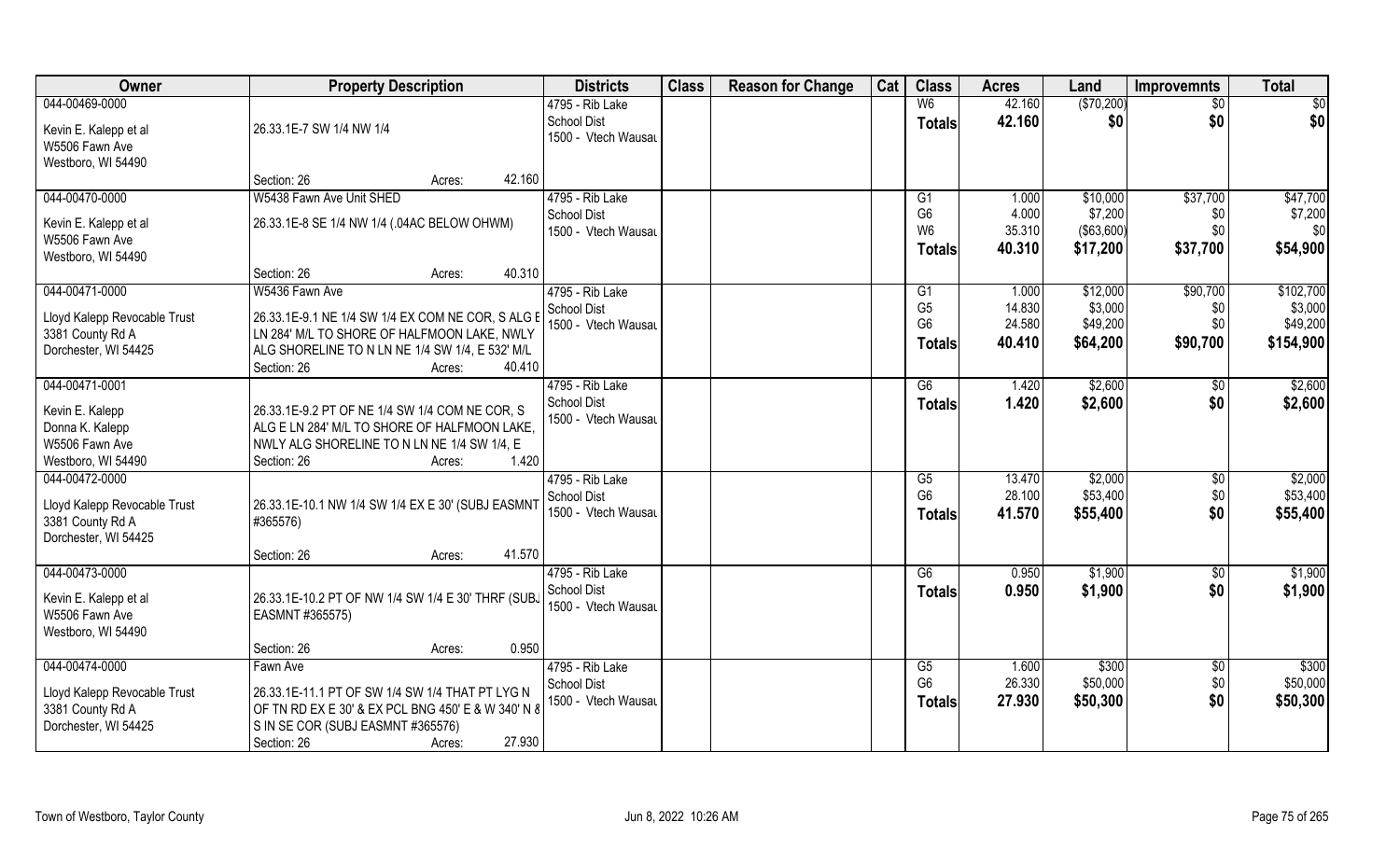| <b>Owner</b>                                                             | <b>Property Description</b>                                                                       |        | <b>Districts</b>                          | <b>Class</b> | <b>Reason for Change</b> | Cat | <b>Class</b>                    | <b>Acres</b>     | Land                 | <b>Improvemnts</b> | <b>Total</b>         |
|--------------------------------------------------------------------------|---------------------------------------------------------------------------------------------------|--------|-------------------------------------------|--------------|--------------------------|-----|---------------------------------|------------------|----------------------|--------------------|----------------------|
| 044-00476-0000                                                           | W5506 Fawn Ave                                                                                    |        | 4795 - Rib Lake                           |              |                          |     | G1                              | 3.510            | \$15,800             | \$135,600          | \$151,400            |
| Kevin E. Kalepp<br>Donna K. Kalepp                                       | 26.33.1E-11.2 PT OF SW 1/4 SW 1/4 BEG 30' W OF SE<br>COR; W 450'; N 340'; E 450'; S ALG PD TO BEG |        | School Dist<br>1500 - Vtech Wausau        |              |                          |     | <b>Totals</b>                   | 3.510            | \$15,800             | \$135,600          | \$151,400            |
| W5506 Fawn Ave                                                           |                                                                                                   |        |                                           |              |                          |     |                                 |                  |                      |                    |                      |
| Westboro, WI 54490                                                       | Section: 26                                                                                       | Acres: | 3.510                                     |              |                          |     |                                 |                  |                      |                    |                      |
| 044-00477-0000                                                           | Fawn Ave                                                                                          |        | 4795 - Rib Lake                           |              |                          |     | G6                              | 10.400           | \$18,700             | \$0                | \$18,700             |
| Brett B. Phillips<br>W5342 Fawn Ave<br>Westboro, WI 54490                | 26.33.1E-11.4 PT OF SW 1/4 SW 1/4 THAT PT LYG S<br>OF TOWN ROAD (SUBJ EASMNT #379356)             |        | <b>School Dist</b><br>1500 - Vtech Wausau |              |                          |     | <b>Totals</b>                   | 10.400           | \$18,700             | \$0                | \$18,700             |
|                                                                          | Section: 26                                                                                       | Acres: | 10.400                                    |              |                          |     |                                 |                  |                      |                    |                      |
| 044-00478-0000                                                           | Fawn Ave                                                                                          |        | 4795 - Rib Lake                           |              |                          |     | G6                              | 0.750            | \$1,500              | $\sqrt[6]{30}$     | \$1,500              |
| Kevin E. Kalepp et al<br>W5506 Fawn Ave<br>Westboro, WI 54490            | 26.33.1E-11.5 PT OF SW 1/4 SW 1/4 E 30' THRF (SUBJ<br>EASMNT #365575)                             |        | School Dist<br>1500 - Vtech Wausau        |              |                          |     | <b>Totals</b>                   | 0.750            | \$1,500              | \$0                | \$1,500              |
|                                                                          | Section: 26                                                                                       | Acres: | 0.750                                     |              |                          |     |                                 |                  |                      |                    |                      |
| 044-00479-0000                                                           | Fawn Ave                                                                                          |        | 4795 - Rib Lake                           |              |                          |     | G5                              | 12.240           | \$2,500              | \$0                | \$2,500              |
| Lloyd Kalepp Revocable Trust<br>3381 County Rd A<br>Dorchester, WI 54425 | 26.33.1E-12.1 SE 1/4 SW 1/4 EX PCL S OF TN RD<br>(SUBJ EASMNT #365576)                            |        | <b>School Dist</b><br>1500 - Vtech Wausau |              |                          |     | G <sub>6</sub><br><b>Totals</b> | 22.000<br>34.240 | \$41,800<br>\$44,300 | \$0<br>\$0         | \$41,800<br>\$44,300 |
|                                                                          | Section: 26                                                                                       | Acres: | 34.240                                    |              |                          |     |                                 |                  |                      |                    |                      |
| 044-00480-0000                                                           | Fawn Ave                                                                                          |        | 4795 - Rib Lake                           |              |                          |     | $\overline{G6}$                 | 7.650            | \$13,300             | $\sqrt[6]{30}$     | \$13,300             |
| Brett B. Phillips<br>W5342 Fawn Ave<br>Westboro, WI 54490                | 26.33.1E-12.2 PT OF SE 1/4 SW 1/4 THAT PT LYG S<br>OF TN RD                                       |        | <b>School Dist</b><br>1500 - Vtech Wausau |              |                          |     | <b>Totals</b>                   | 7.650            | \$13,300             | \$0                | \$13,300             |
|                                                                          | Section: 26                                                                                       | Acres: | 7.650                                     |              |                          |     |                                 |                  |                      |                    |                      |
| 044-00481-0000                                                           |                                                                                                   |        | 4795 - Rib Lake                           | G4           | Ag use land              |     | G4                              | 40.190           | \$7,800              | \$0                | \$7,800              |
| Kevin F. Mayer<br>W5079 Mayer Ln<br>Westboro, WI 54490                   | 26.33.1E-13 NE 1/4 SE 1/4                                                                         |        | <b>School Dist</b><br>1500 - Vtech Wausau |              |                          |     | <b>Totals</b>                   | 40.190           | \$7,800              | \$0                | \$7,800              |
|                                                                          | Section: 26                                                                                       | Acres: | 40.190                                    |              |                          |     |                                 |                  |                      |                    |                      |
| 044-00482-0000                                                           |                                                                                                   |        | 4795 - Rib Lake                           |              |                          |     | G5                              | 5.880            | \$1,800              | $\overline{50}$    | \$1,800              |
| Lloyd Kalepp Revocable Trust<br>3381 County Rd A<br>Dorchester, WI 54425 | 26.33.1E-14 NW 1/4 SE 1/4 (.39AC BELOW OHWM)                                                      |        | <b>School Dist</b><br>1500 - Vtech Wausau |              |                          |     | G <sub>6</sub><br>Totals        | 35.000<br>40.880 | \$63,000<br>\$64,800 | \$0<br>\$0         | \$63,000<br>\$64,800 |
|                                                                          | Section: 26                                                                                       | Acres: | 40.880                                    |              |                          |     |                                 |                  |                      |                    |                      |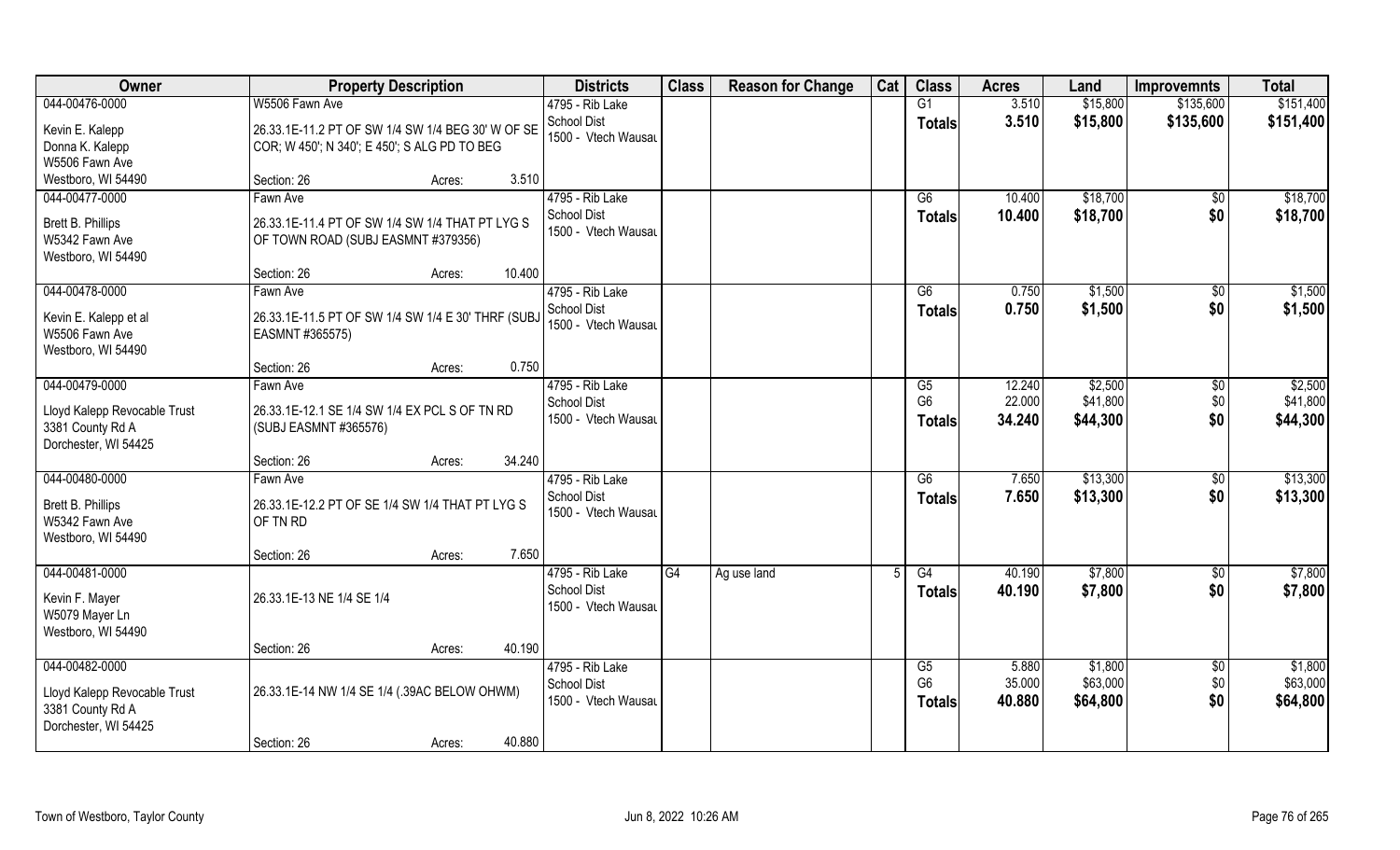| 044-00483-0000<br>W5394 Fawn Ave<br>4795 - Rib Lake<br>1.000<br>\$10,000<br>\$3,500<br>$\overline{G1}$<br>4.150<br>\$600<br>G <sub>5</sub><br><b>School Dist</b><br>\$0<br>26.33.1E-15.1 SW 1/4 SE 1/4 EX BEG AT SE COR W<br>Lloyd Kalepp Revocable Trust<br>G <sub>6</sub><br>25.370<br>\$0<br>\$48,200<br>1500 - Vtech Wausau<br>ALG SEC LN 50' N 700' E 50' S TO BEG EX BEG 50' W<br>3381 County Rd A<br>\$58,800<br>\$3,500<br>30.520 | \$13,500  |
|-------------------------------------------------------------------------------------------------------------------------------------------------------------------------------------------------------------------------------------------------------------------------------------------------------------------------------------------------------------------------------------------------------------------------------------------|-----------|
|                                                                                                                                                                                                                                                                                                                                                                                                                                           |           |
|                                                                                                                                                                                                                                                                                                                                                                                                                                           | \$600     |
|                                                                                                                                                                                                                                                                                                                                                                                                                                           | \$48,200  |
| <b>Totals</b><br>Dorchester, WI 54425<br>OF SE COR W 610' N 700' E 610' S TO BEG                                                                                                                                                                                                                                                                                                                                                          | \$62,300  |
| Section: 26<br>30.520<br>Acres:                                                                                                                                                                                                                                                                                                                                                                                                           |           |
| 044-00484-0000<br>W5342 Fawn Ave<br>4795 - Rib Lake<br>G1<br>Garage at 75%<br>\$41,300<br>\$190,200<br>G1<br>7.800                                                                                                                                                                                                                                                                                                                        | \$231,500 |
| G <sub>5</sub><br>2.000<br>\$400<br><b>School Dist</b><br>\$0                                                                                                                                                                                                                                                                                                                                                                             | \$400     |
| Brett B. Phillips<br>26.33.1E-15.2 PT OF SW 1/4 SE 1/4 BEG ON S LN 50'<br>1500 - Vtech Wausau<br>9.800<br>\$190,200<br>\$41,700<br><b>Totals</b>                                                                                                                                                                                                                                                                                          | \$231,900 |
| W5342 Fawn Ave<br>W OF SE COR; W 610'; N 700'; E 610'; S 700' TO BEG                                                                                                                                                                                                                                                                                                                                                                      |           |
| (NOT TO BE SOLD WITHOUT 044-00487-0000 PER<br>Westboro, WI 54490                                                                                                                                                                                                                                                                                                                                                                          |           |
| 9.800<br>Section: 26<br>Acres:                                                                                                                                                                                                                                                                                                                                                                                                            |           |
| 044-00485-0000<br>W5342 Fawn Ave<br>4795 - Rib Lake<br>G1<br>0.800<br>\$79,000<br>\$0                                                                                                                                                                                                                                                                                                                                                     | \$79,000  |
| \$0<br><b>School Dist</b><br>0.800<br>\$79,000<br><b>Totals</b><br>Brett B. Phillips<br>26.33.1E-15.3 PT OF SW 1/4 SE 1/4 BEG SE COR W 5                                                                                                                                                                                                                                                                                                  | \$79,000  |
| 1500 - Vtech Wausau<br>N 700' E 50' TO E LN S 700' TO BEG<br>W5342 Fawn Ave                                                                                                                                                                                                                                                                                                                                                               |           |
| Westboro, WI 54490                                                                                                                                                                                                                                                                                                                                                                                                                        |           |
| 0.800<br>Section: 26<br>Acres:                                                                                                                                                                                                                                                                                                                                                                                                            |           |
| 044-00486-0000<br>4795 - Rib Lake<br>W5240 Fawn Ave<br>\$28,800<br>\$58,000<br>3.000<br>G1                                                                                                                                                                                                                                                                                                                                                | \$86,800  |
| G <sub>5</sub><br>3.500<br>\$700<br>School Dist<br>\$0                                                                                                                                                                                                                                                                                                                                                                                    | \$700     |
| RI Nordin Trust<br>26.33.1E-16.1 SE 1/4 SE 1/4 EX BEG AT SW COR N<br>31.860<br>\$0<br>G <sub>6</sub><br>\$61,500<br>1500 - Vtech Wausau                                                                                                                                                                                                                                                                                                   | \$61,500  |
| N8851 Wm Severson Rd<br>700' E 135' S 700' S TO S LN W 135' TO BEG & EX<br>38.360<br>\$91,000<br>\$58,000<br><b>Totals</b>                                                                                                                                                                                                                                                                                                                | \$149,000 |
| Holmen, WI 54636<br>THAT PT LYG S OF FAWN AVE & INCL PCL COM 135'                                                                                                                                                                                                                                                                                                                                                                         |           |
| 38.360<br>Section: 26<br>Acres:                                                                                                                                                                                                                                                                                                                                                                                                           |           |
| 044-00487-0000<br>\$2,200<br>4795 - Rib Lake<br>$\overline{G1}$<br>0.860<br>Fawn Ave<br>\$0                                                                                                                                                                                                                                                                                                                                               | \$2,200   |
| School Dist<br>\$2,200<br>\$0<br>0.860<br><b>Totals</b><br>Brett B. Phillips<br>26.33.1E-16.2 PT OF SE 1/4 SE 1/4 BEG SW COR N                                                                                                                                                                                                                                                                                                            | \$2,200   |
| 1500 - Vtech Wausau<br>W5342 Fawn Ave<br>700' E 135' S 700' TO S LN W 135' TO BEG EX COM                                                                                                                                                                                                                                                                                                                                                  |           |
| Westboro, WI 54490<br>135' E OF SW COR SE 1/4 SE 1/4, W 61.76', N 200', NW                                                                                                                                                                                                                                                                                                                                                                |           |
| 0.860<br>Section: 26<br>Acres:                                                                                                                                                                                                                                                                                                                                                                                                            |           |
| 044-00487-0001<br>4795 - Rib Lake<br>G6<br>1.210<br>\$1,900<br>\$0                                                                                                                                                                                                                                                                                                                                                                        | \$1,900   |
| \$0<br>School Dist<br>1.210<br>\$1,900<br><b>Totals</b>                                                                                                                                                                                                                                                                                                                                                                                   | \$1,900   |
| James A. Gray<br>26.33.1E-16.3 PT OF SE 1/4 SE 1/4 THAT PT LYG S OF<br>1500 - Vtech Wausau                                                                                                                                                                                                                                                                                                                                                |           |
| Kristine M. Gray<br>FAWN AVE EX W 135' THRF                                                                                                                                                                                                                                                                                                                                                                                               |           |
| W5245 Fawn Ave                                                                                                                                                                                                                                                                                                                                                                                                                            |           |
| 1.210<br>Westboro, WI 54490<br>Section: 26<br>Acres:                                                                                                                                                                                                                                                                                                                                                                                      |           |
| 4795 - Rib Lake<br>\$2,100<br>044-00488-0000<br>$\overline{60}$<br>G5<br>7.000                                                                                                                                                                                                                                                                                                                                                            | \$2,100   |
| W <sub>5</sub><br>(\$66,000)<br>\$0\$<br>33.000<br><b>School Dist</b><br>27.33.1E-1 NE 1/4 NE 1/4<br>Gary L. Lynch                                                                                                                                                                                                                                                                                                                        | \$0       |
| \$0<br>1500 - Vtech Wausau<br>40.000<br>\$2,100<br><b>Totals</b><br>Steven W. Rhyner                                                                                                                                                                                                                                                                                                                                                      | \$2,100   |
| W7466 Point Rd                                                                                                                                                                                                                                                                                                                                                                                                                            |           |
| 40.000<br>Phillips, WI 54555<br>Section: 27<br>Acres:                                                                                                                                                                                                                                                                                                                                                                                     |           |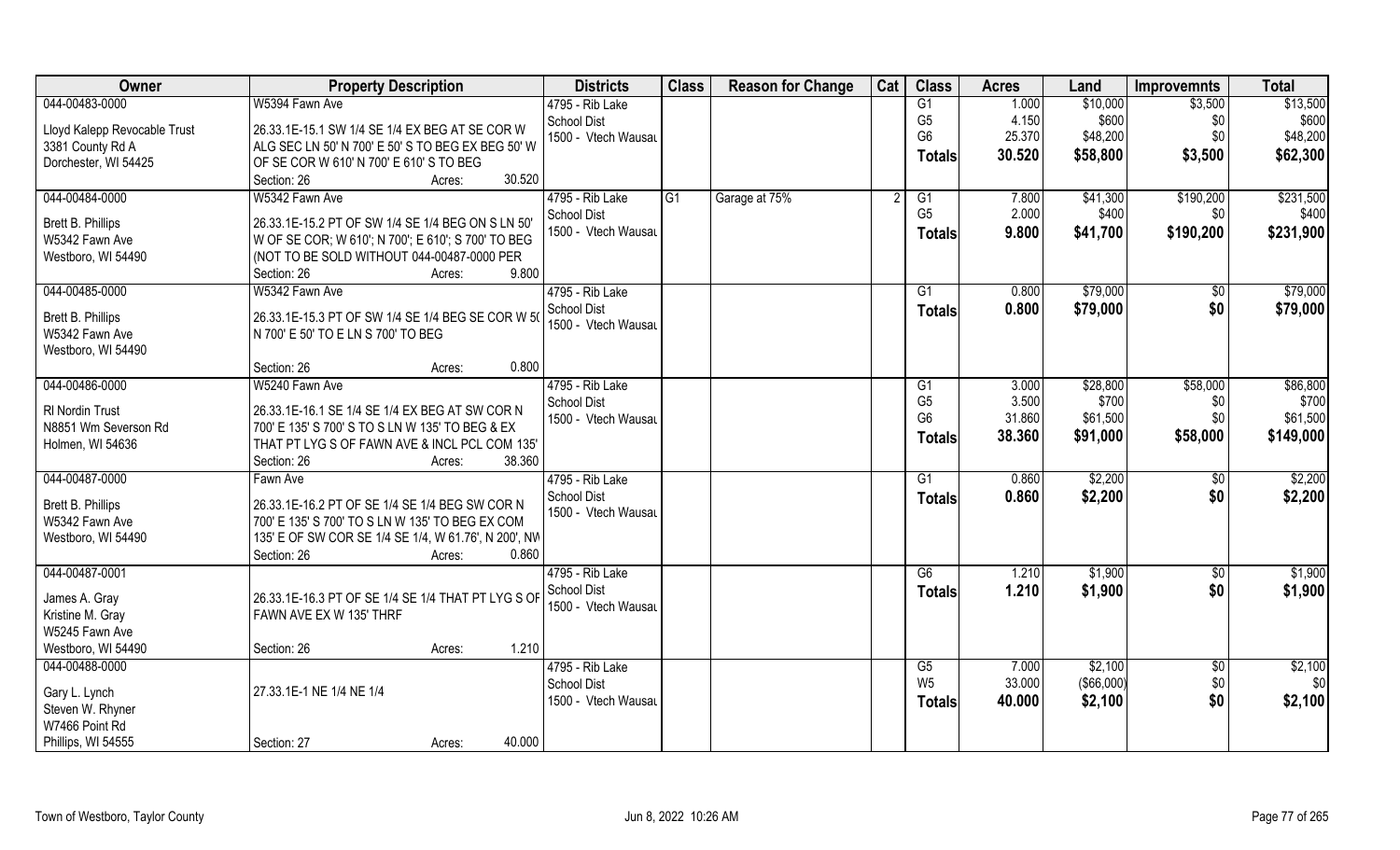| Owner                                                                                            | <b>Property Description</b>                                                                                                                                                            | <b>Districts</b>                                             | <b>Class</b> | <b>Reason for Change</b> | Cat | <b>Class</b>                          | <b>Acres</b>                        | Land                                        | <b>Improvemnts</b>                   | <b>Total</b>                                  |
|--------------------------------------------------------------------------------------------------|----------------------------------------------------------------------------------------------------------------------------------------------------------------------------------------|--------------------------------------------------------------|--------------|--------------------------|-----|---------------------------------------|-------------------------------------|---------------------------------------------|--------------------------------------|-----------------------------------------------|
| 044-00489-0000                                                                                   | <b>Rindt Rd</b>                                                                                                                                                                        | 4795 - Rib Lake                                              |              |                          |     | G6                                    | 34.600                              | \$60,300                                    | $\overline{50}$                      | \$60,300                                      |
| Mark R. Listle<br>W11069 Highway 8<br>Tripoli, WI 54564                                          | 27.33.1E-2 NW 1/4 NE 1/4 EX PT OF PCL COM SE<br>COR OF W 1/2 NE 1/4, N 1812', W 478', S TO S LN, E<br>ALG S LN TO POB (BNG PTLY IN SW 1/4 NE 1/4)<br>34.600<br>Section: 27<br>Acres:   | School Dist<br>1500 - Vtech Wausau                           |              |                          |     | <b>Totals</b>                         | 34.600                              | \$60,300                                    | \$0                                  | \$60,300                                      |
| 044-00491-0000                                                                                   |                                                                                                                                                                                        | 4795 - Rib Lake                                              |              |                          |     | G5                                    | 8.500                               | \$2,600                                     | $\overline{50}$                      | \$2,600                                       |
| Mark R. Listle<br>W11069 Highway 8<br>Tripoli, WI 54564                                          | 27.33.1E-3.1 SW 1/4 NE 1/4 EX PT OF PCL COM SE<br>COR OF W 1/2 NE 1/4, N 1812', W 478', S TO S LN, E<br>ALG S LN TO POB (BNG PTLY IN NW 1/4 NE 1/4)<br>25.500<br>Section: 27<br>Acres: | <b>School Dist</b><br>1500 - Vtech Wausau                    |              |                          |     | G <sub>6</sub><br><b>Totals</b>       | 17.000<br>25.500                    | \$30,600<br>\$33,200                        | \$0<br>\$0                           | \$30,600<br>\$33,200                          |
| 044-00492-0000                                                                                   |                                                                                                                                                                                        | 4795 - Rib Lake                                              |              |                          |     | G5                                    | 0.900                               | \$300                                       | $\sqrt[6]{30}$                       | \$300                                         |
| Gary L. Lynch<br>Steven W. Rhyner<br>W7466 Point Rd                                              | 27.33.1E-3.2 SW 1/4 NE 1/4 PCL AT SE COR OF SW<br>NE; N ON E LN 1812'; W 478'; S TO S LN; E TO POB.<br>BEING PARTLY IN NW 1/4 NE 1/4                                                   | <b>School Dist</b><br>1500 - Vtech Wausau                    |              |                          |     | W <sub>5</sub><br><b>Totals</b>       | 19.000<br>19.900                    | ( \$38,000)<br>\$300                        | \$0<br>\$0                           | \$0<br>\$300                                  |
| Phillips, WI 54555                                                                               | 19.900<br>Section: 27<br>Acres:                                                                                                                                                        |                                                              |              |                          |     |                                       |                                     |                                             |                                      |                                               |
| 044-00493-0000<br>Gary L. Lynch<br>Steven W. Rhyner<br>W7466 Point Rd                            | 27.33.1E-4 SE 1/4 NE 1/4                                                                                                                                                               | 4795 - Rib Lake<br>School Dist<br>1500 - Vtech Wausau        |              |                          |     | G5<br>W <sub>5</sub><br><b>Totals</b> | 7.000<br>33.000<br>40.000           | \$2,100<br>(\$51,200)<br>\$2,100            | \$0<br>\$0<br>\$0                    | \$2,100<br>\$0<br>\$2,100                     |
| Phillips, WI 54555                                                                               | 40.000<br>Section: 27<br>Acres:                                                                                                                                                        |                                                              |              |                          |     |                                       |                                     |                                             |                                      |                                               |
| 044-00494-0000<br>Robert L. Pipkorn<br>W5885 Rindt Rd<br>Westboro, WI 54490                      | W5885 Rindt Rd<br>27.33.1E-5 NE 1/4 NW 1/4<br>40.000<br>Section: 27<br>Acres:                                                                                                          | 4795 - Rib Lake<br>School Dist<br>1500 - Vtech Wausau        | G4           | Ag use land              | 5   | G1<br>G4<br>G5M<br><b>Totals</b>      | 3.000<br>13.000<br>24.000<br>40.000 | \$14,900<br>\$2,900<br>\$22,800<br>\$40,600 | \$140,800<br>\$0<br>\$0<br>\$140,800 | \$155,700<br>\$2,900<br>\$22,800<br>\$181,400 |
| 044-00495-0000                                                                                   | <b>Rindt Rd</b>                                                                                                                                                                        | 4795 - Rib Lake                                              | G4           | Ag use land              | 5   | G4                                    | 32.150                              | \$6,000                                     | \$0                                  | \$6,000                                       |
| Donald G. Zimmerman<br>Helen M. Zimmerman<br>W6058 Rindt Rd                                      | 27.33.1E-6.1 NW 1/4 NW 1/4 EX LOT 1 CSM 5-S/311<br>#1206                                                                                                                               | <b>School Dist</b><br>1500 - Vtech Wausau                    |              |                          |     | G <sub>5</sub><br><b>Totals</b>       | 5.700<br>37.850                     | \$3,100<br>\$9,100                          | \$0<br>\$0                           | \$3,100<br>\$9,100                            |
| Westboro, WI 54490                                                                               | 37.850<br>Section: 27<br>Acres:                                                                                                                                                        |                                                              |              |                          |     |                                       |                                     |                                             |                                      |                                               |
| 044-00495-0001<br>Mark A. Zimmerman<br>Dana S. Zimmerman<br>W5913 Rindt Rd<br>Westboro, WI 54490 | W5913 Rindt Rd<br>27.33.1E-6.2 PT OF NW 1/4 NW 1/4 LOT 1 CSM 5-S/31<br>#1206<br>2.150<br>Section: 27<br>Acres:                                                                         | 4795 - Rib Lake<br><b>School Dist</b><br>1500 - Vtech Wausau |              |                          |     | G1<br><b>Totals</b>                   | 2.150<br>2.150                      | \$13,300<br>\$13,300                        | \$161,600<br>\$161,600               | \$174,900<br>\$174,900                        |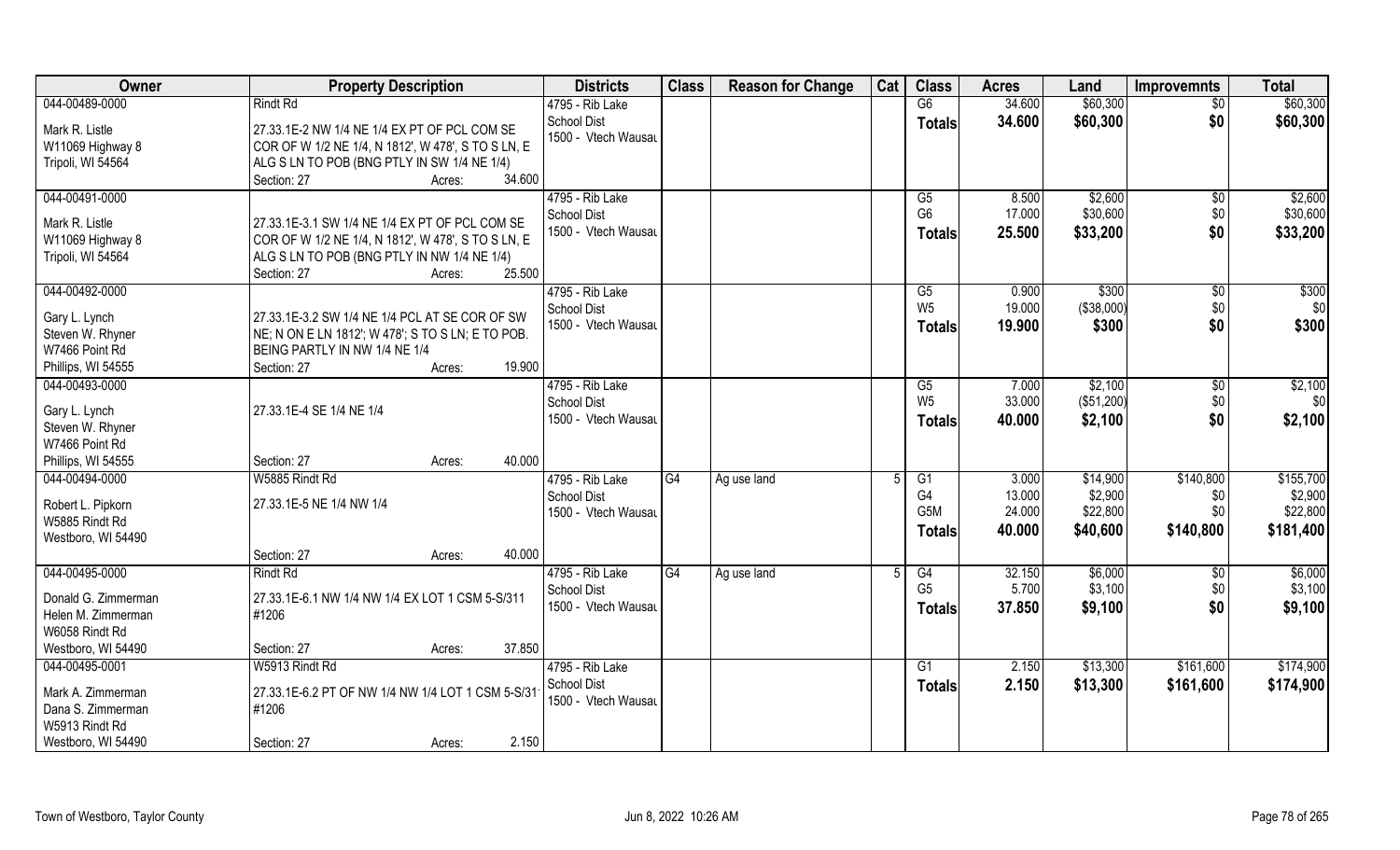| Owner                                              | <b>Property Description</b>                        |        |        | <b>Districts</b>                      | <b>Class</b> | <b>Reason for Change</b> | Cat | <b>Class</b>     | <b>Acres</b> | Land     | <b>Improvemnts</b> | <b>Total</b>    |
|----------------------------------------------------|----------------------------------------------------|--------|--------|---------------------------------------|--------------|--------------------------|-----|------------------|--------------|----------|--------------------|-----------------|
| 044-00496-0000                                     | N7896 Zimmerman Rd                                 |        |        | 4795 - Rib Lake                       | G4           | Ag use land              |     | $\overline{G1}$  | 1.000        | \$10,000 | \$10,500           | \$20,500        |
| Poplawski Trust                                    | 27.33.1E-7 SW 1/4 NW 1/4                           |        |        | <b>School Dist</b>                    |              |                          |     | G4               | 8.000        | \$1,600  | \$0                | \$1,600         |
| 3810 Pine Hill                                     |                                                    |        |        | 1500 - Vtech Wausau                   |              |                          |     | G <sub>5</sub> M | 31.000       | \$26,800 | \$0                | \$26,800        |
| Mount Pleasant, WI 53403                           |                                                    |        |        |                                       |              |                          |     | Totals           | 40.000       | \$38,400 | \$10,500           | \$48,900        |
|                                                    | Section: 27                                        | Acres: | 40.000 |                                       |              |                          |     |                  |              |          |                    |                 |
| 044-00497-0000                                     |                                                    |        |        | 4795 - Rib Lake                       |              |                          |     | G4               | 4.000        | \$600    | \$0                | \$600           |
| Robert L. Pipkorn                                  | 27.33.1E-8 SE 1/4 NW 1/4                           |        |        | <b>School Dist</b>                    |              |                          |     | G <sub>5</sub> M | 36.000       | \$34,200 | \$0                | \$34,200        |
| W5885 Rindt Rd                                     |                                                    |        |        | 1500 - Vtech Wausau                   |              |                          |     | <b>Totals</b>    | 40.000       | \$34,800 | \$0                | \$34,800        |
| Westboro, WI 54490                                 |                                                    |        |        |                                       |              |                          |     |                  |              |          |                    |                 |
|                                                    | Section: 27                                        | Acres: | 40.000 |                                       |              |                          |     |                  |              |          |                    |                 |
| 044-00498-0000                                     |                                                    |        |        | 4795 - Rib Lake                       |              |                          |     | G5               | 19.000       | \$4,400  | $\sqrt[6]{}$       | \$4,400         |
|                                                    | 27.33.1E-9 NE 1/4 SW 1/4                           |        |        | School Dist                           |              |                          |     | G <sub>6</sub>   | 21.000       | \$40,400 | \$0                | \$40,400        |
| Dennis Lee Rosenberg<br>Christine Lehrer-Rosenberg |                                                    |        |        | 1500 - Vtech Wausau                   |              |                          |     | <b>Totals</b>    | 40.000       | \$44,800 | \$0                | \$44,800        |
| 16404 Jambo Creek Rd                               |                                                    |        |        |                                       |              |                          |     |                  |              |          |                    |                 |
| Mishicot, WI 54228                                 | Section: 27                                        | Acres: | 40.000 |                                       |              |                          |     |                  |              |          |                    |                 |
| 044-00499-0000                                     | N7722 Zimmerman Rd                                 |        |        | 4795 - Rib Lake                       | G4           | Ag use land              |     | G1               | 7.500        | \$22,600 | \$85,600           | \$108,200       |
|                                                    |                                                    |        |        | <b>School Dist</b>                    |              |                          |     | G4               | 7.000        | \$1,100  | \$0                | \$1,100         |
| Donald Nelson                                      | 27.33.1E-10.1 NW 1/4 SW 1/4 EX PCL 50' X 50' IN SW |        |        | 1500 - Vtech Wausau                   |              |                          |     | G <sub>5</sub>   | 7.000        | \$2,500  | \$0                | \$2,500         |
| VI M. Nelson                                       | <b>COR</b>                                         |        |        |                                       |              |                          |     | G <sub>5</sub> M | 18.450       | \$14,800 | \$0\$              | \$14,800        |
| N7722 Zimmerman Rd                                 |                                                    |        |        |                                       |              |                          |     | Totals           | 39.950       | \$41,000 | \$85,600           | \$126,600       |
| Westboro, WI 54490<br>044-00500-0000               | Section: 27<br>Zimmerman Rd                        | Acres: | 39.950 |                                       |              |                          |     |                  | 0.050        |          |                    |                 |
|                                                    |                                                    |        |        | 4795 - Rib Lake<br><b>School Dist</b> |              |                          |     | X4               | 0.050        | \$0      | $\overline{50}$    | $\overline{50}$ |
| Northern States Power Co                           | 27.33.1E-10.2 PT OF NW 1/4 SW 1/4 PCL 50' X 50' IN |        |        | 1500 - Vtech Wausau                   |              |                          |     | <b>Totals</b>    |              | \$0      | \$0                | \$0             |
| PO Box 8                                           | SW COR THRF                                        |        |        |                                       |              |                          |     |                  |              |          |                    |                 |
| Eau Claire, WI 54702-0008                          |                                                    |        |        |                                       |              |                          |     |                  |              |          |                    |                 |
|                                                    | Section: 27                                        | Acres: | 0.050  |                                       |              |                          |     |                  |              |          |                    |                 |
| 044-00501-0000                                     | Zimmerman Rd                                       |        |        | 4795 - Rib Lake                       |              |                          |     | G5               | 3.000        | \$1,100  | $\overline{50}$    | \$1,100         |
| Dennis Lee Rosenberg                               | 27.33.1E-11 SW 1/4 SW 1/4                          |        |        | <b>School Dist</b>                    |              |                          |     | G <sub>6</sub>   | 37.000       | \$62,600 | \$0                | \$62,600        |
| Christine Lehrer-Rosenberg                         |                                                    |        |        | 1500 - Vtech Wausau                   |              |                          |     | <b>Totals</b>    | 40.000       | \$63,700 | \$0                | \$63,700        |
| 16404 Jambo Creek Rd                               |                                                    |        |        |                                       |              |                          |     |                  |              |          |                    |                 |
| Mishicot, WI 54228                                 | Section: 27                                        | Acres: | 40.000 |                                       |              |                          |     |                  |              |          |                    |                 |
| 044-00502-0000                                     | Fawn Rd                                            |        |        | 4795 - Rib Lake                       |              |                          |     | G5               | 3.000        | \$600    | $\sqrt[6]{30}$     | \$600           |
| Dennis Lee Rosenberg                               | 27.33.1E-12 SE 1/4 SW 1/4                          |        |        | <b>School Dist</b>                    |              |                          |     | G <sub>6</sub>   | 37.000       | \$68,100 | \$0                | \$68,100        |
| <b>Christine Lehrer-Rosenberg</b>                  |                                                    |        |        | 1500 - Vtech Wausau                   |              |                          |     | <b>Totals</b>    | 40.000       | \$68,700 | \$0                | \$68,700        |
| 16404 Jambo Creek Rd                               |                                                    |        |        |                                       |              |                          |     |                  |              |          |                    |                 |
| Mishicot, WI 54228                                 | Section: 27                                        | Acres: | 40.000 |                                       |              |                          |     |                  |              |          |                    |                 |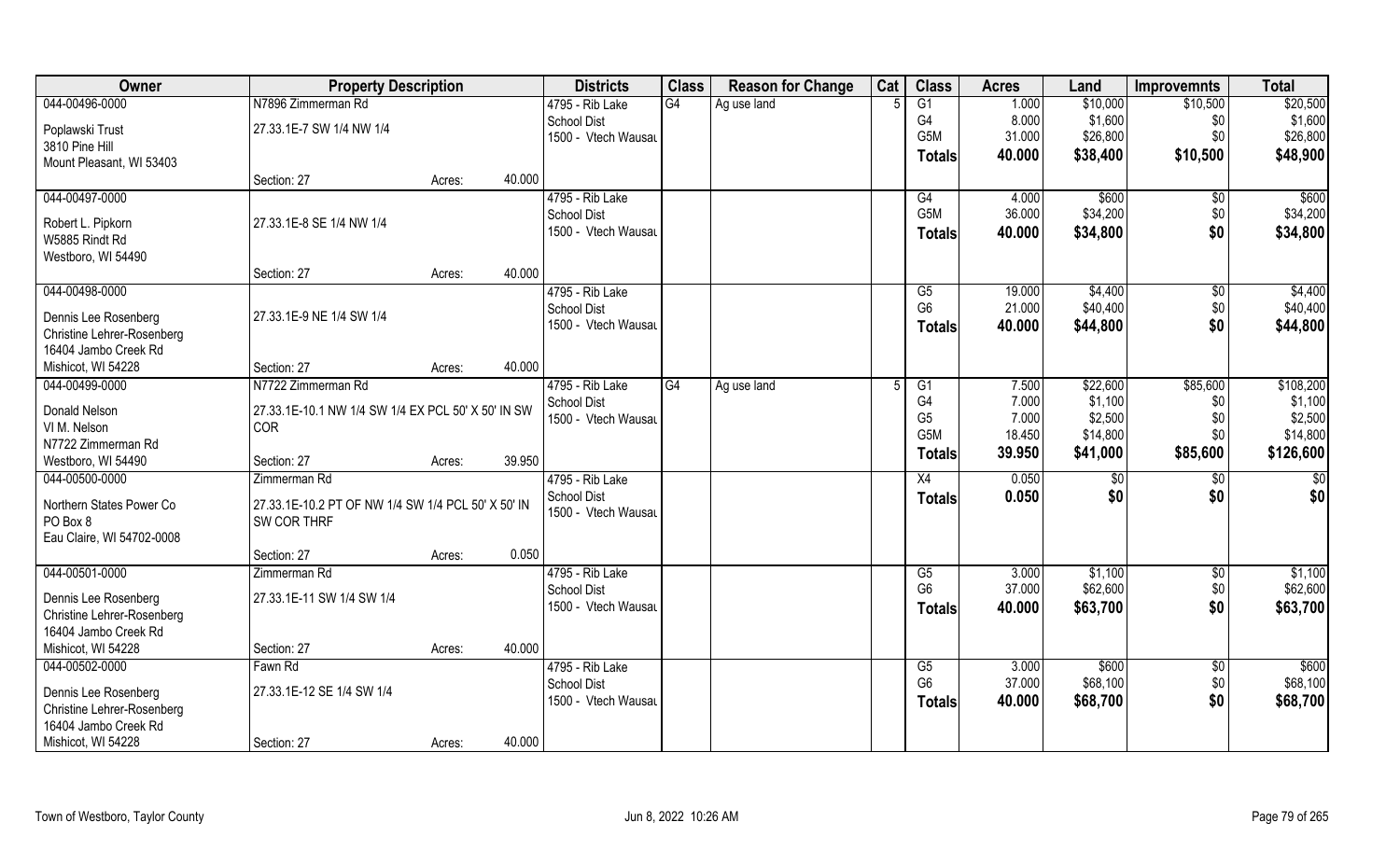| Owner                                | <b>Property Description</b>                      |        |        | <b>Districts</b>    | <b>Class</b>    | <b>Reason for Change</b> | Cat | <b>Class</b>         | <b>Acres</b>   | Land               | <b>Improvemnts</b> | <b>Total</b>       |
|--------------------------------------|--------------------------------------------------|--------|--------|---------------------|-----------------|--------------------------|-----|----------------------|----------------|--------------------|--------------------|--------------------|
| 044-00503-0000                       |                                                  |        |        | 4795 - Rib Lake     | $\overline{G4}$ | Ag use land              |     | $\overline{G4}$      | 5.000          | \$800              | $\overline{50}$    | \$800              |
| Michael C & Margaret Czerniak Living | 27.33.1E-13 NE 1/4 SE 1/4                        |        |        | <b>School Dist</b>  |                 |                          |     | G <sub>5</sub>       | 6.000          | \$1,800            | \$0                | \$1,800            |
| Trust                                |                                                  |        |        | 1500 - Vtech Wausau |                 |                          |     | G <sub>5</sub> M     | 29.000         | \$25,400           | \$0                | \$25,400           |
| N5080 Highland Dr                    |                                                  |        |        |                     |                 |                          |     | <b>Totals</b>        | 40.000         | \$28,000           | \$0                | \$28,000           |
| Medford, WI 54451                    | Section: 27                                      | Acres: | 40.000 |                     |                 |                          |     |                      |                |                    |                    |                    |
| 044-00504-0000                       |                                                  |        |        | 4795 - Rib Lake     | G4              | Ag use land              |     | G4                   | 21.000         | \$4,200            | \$0                | \$4,200            |
|                                      |                                                  |        |        | <b>School Dist</b>  |                 |                          |     | G <sub>5</sub> M     | 19.000         | \$17,100           | \$0                | \$17,100           |
| Daniel J. Czerniak et al             | 27.33.1E-14 NW 1/4 SE 1/4                        |        |        | 1500 - Vtech Wausau |                 |                          |     | <b>Totals</b>        | 40.000         | \$21,300           | \$0                | \$21,300           |
| N7866 Fischer Creek Rd               |                                                  |        |        |                     |                 |                          |     |                      |                |                    |                    |                    |
| Westboro, WI 54490                   |                                                  |        |        |                     |                 |                          |     |                      |                |                    |                    |                    |
|                                      | Section: 27                                      | Acres: | 40.000 |                     |                 |                          |     |                      |                |                    |                    |                    |
| 044-00505-0000                       | W5718 Fawn Ave                                   |        |        | 4795 - Rib Lake     |                 |                          |     | G1                   | 8.460          | \$24,200           | \$45,500           | \$69,700           |
| Jeanene L. Kelly                     | 27.33.1E-15.1 PT OF SW 1/4 SE 1/4 LOT 1 CSM      |        |        | <b>School Dist</b>  |                 |                          |     | G <sub>5</sub>       | 4.110          | \$3,300            | \$0                | \$3,300            |
| Philip F. Schlosser                  | 12-S/263 #2475                                   |        |        | 1500 - Vtech Wausau |                 |                          |     | <b>Totals</b>        | 12.570         | \$27,500           | \$45,500           | \$73,000           |
| W5718 Fawn Ave                       |                                                  |        |        |                     |                 |                          |     |                      |                |                    |                    |                    |
| Westboro, WI 54490                   | Section: 27                                      | Acres: | 12.570 |                     |                 |                          |     |                      |                |                    |                    |                    |
| 044-00506-0000                       |                                                  |        |        | 4795 - Rib Lake     | G4              | Ag use land              |     | G4                   | 23.790         | \$4,600            | $\sqrt[6]{3}$      | \$4,600            |
|                                      |                                                  |        |        | <b>School Dist</b>  |                 |                          |     | G5M                  | 3.000          | \$2,700            | \$0                | \$2,700            |
| Daniel J. Czerniak et al             | 27.33.1E-15.2 SW 1/4 SE 1/4 EX LOT 1 & OUTLOTS 1 |        |        | 1500 - Vtech Wausau |                 |                          |     | <b>Totals</b>        | 26.790         | \$7,300            | \$0                | \$7,300            |
| N7866 Fischer Creek Rd               | &2 CSM 12-S/263 #2475                            |        |        |                     |                 |                          |     |                      |                |                    |                    |                    |
| Westboro, WI 54490                   |                                                  |        |        |                     |                 |                          |     |                      |                |                    |                    |                    |
|                                      | Section: 27                                      | Acres: | 26.790 |                     |                 |                          |     |                      |                |                    |                    |                    |
| 044-00506-0001                       | W5718 Fawn Ave                                   |        |        | 4795 - Rib Lake     |                 |                          |     | G4                   | 0.490          | \$100              | $\overline{50}$    | \$100              |
| Daniel J. Czerniak et al             | 27.33.1E-15.3 PT OF SW 1/4 SE 1/4 OUTLOT 1 CSM   |        |        | <b>School Dist</b>  |                 |                          |     | Totals               | 0.490          | \$100              | \$0                | \$100              |
| N7866 Fischer Creek Rd               | 12-S/263 #2475 (CANNOT BE TRANSFERRED            |        |        | 1500 - Vtech Wausau |                 |                          |     |                      |                |                    |                    |                    |
| Westboro, WI 54490                   | WITHOUT 27.33.1E-15.2)                           |        |        |                     |                 |                          |     |                      |                |                    |                    |                    |
|                                      | Section: 27                                      | Acres: | 0.490  |                     |                 |                          |     |                      |                |                    |                    |                    |
| 044-00506-0002                       | W5718 Fawn Ave                                   |        |        | 4795 - Rib Lake     |                 |                          |     | G5                   | 0.150          | \$100              | $\overline{50}$    | \$100              |
|                                      |                                                  |        |        | <b>School Dist</b>  |                 |                          |     | <b>Totals</b>        | 0.150          | \$100              | \$0                | \$100              |
| Daniel J. Czerniak et al             | 27.33.1E-15.4 PT OF SW 1/4 SE 1/4 OUTLOT 2 CSM   |        |        | 1500 - Vtech Wausau |                 |                          |     |                      |                |                    |                    |                    |
| N7866 Fischer Creek Rd               | 12-S/263 #2475 (CANNOT BE TRANSFERRED            |        |        |                     |                 |                          |     |                      |                |                    |                    |                    |
| Westboro, WI 54490                   | WITHOUT 34.33.1E-2)                              |        |        |                     |                 |                          |     |                      |                |                    |                    |                    |
|                                      | Section: 27                                      | Acres: | 0.150  |                     |                 |                          |     |                      |                |                    |                    |                    |
| 044-00507-0000                       | Fawn Ave                                         |        |        | 4795 - Rib Lake     | G4              | Ag use land              |     | G4<br>G <sub>5</sub> | 28,000         | \$5,400            | $\sqrt{$0}$        | \$5,400            |
| Michael C & Margaret Czerniak Living | 27.33.1E-16.1 SE 1/4 SE 1/4 THAT PT LYG N OF THE |        |        | <b>School Dist</b>  |                 |                          |     | G <sub>5</sub> M     | 9.500<br>2.000 | \$5,400<br>\$1,800 | \$0                | \$5,400<br>\$1,800 |
| Trust                                | TN ROAD                                          |        |        | 1500 - Vtech Wausau |                 |                          |     |                      |                |                    | \$0                |                    |
| N5080 Highland Dr                    |                                                  |        |        |                     |                 |                          |     | <b>Totals</b>        | 39.500         | \$12,600           | \$0                | \$12,600           |
| Medford, WI 54451                    | Section: 27                                      | Acres: | 39.500 |                     |                 |                          |     |                      |                |                    |                    |                    |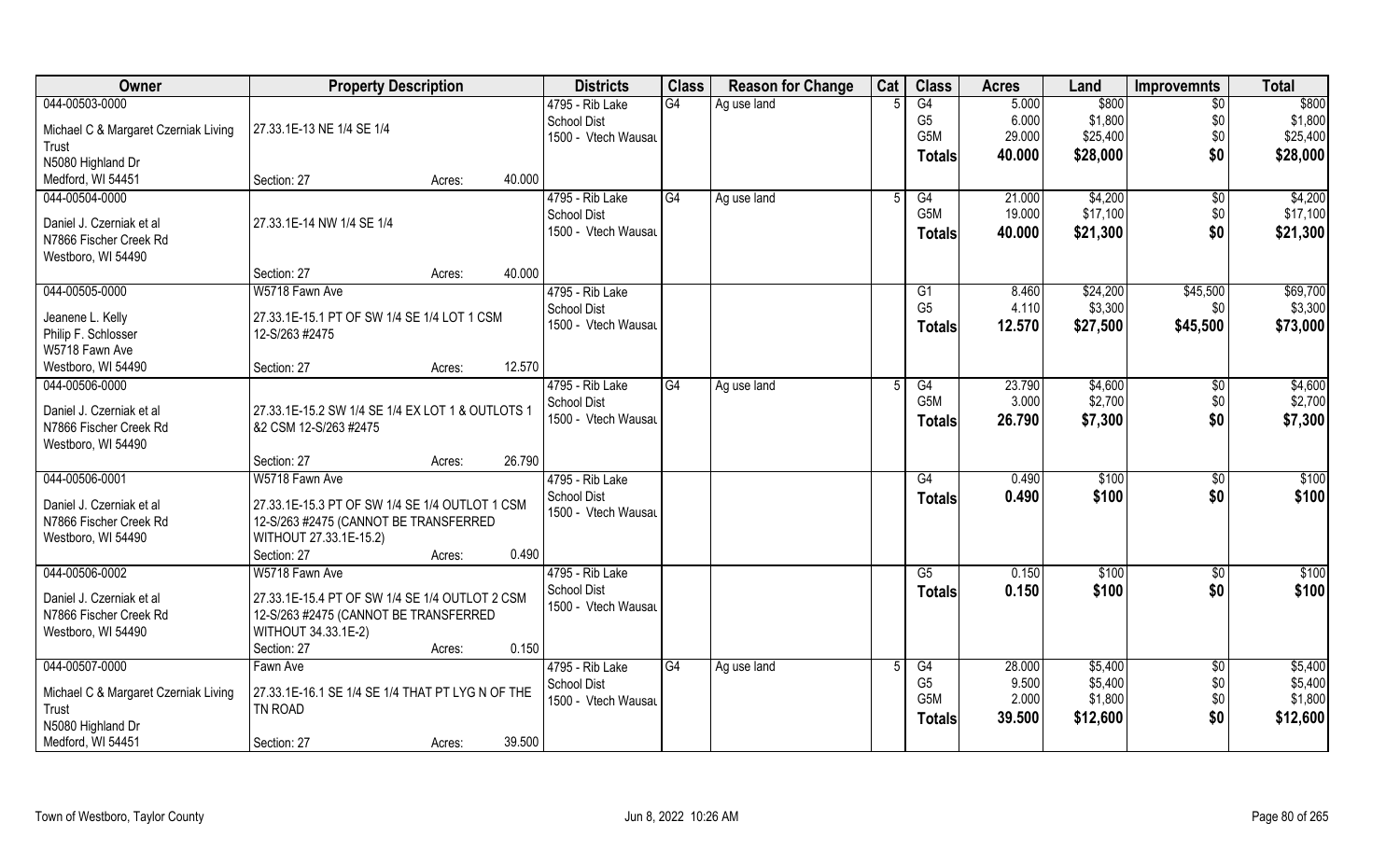| <b>Owner</b>                                                                                       | <b>Property Description</b>                                                                  | <b>Districts</b>                                                       | <b>Class</b> | <b>Reason for Change</b> | Cat            | <b>Class</b>                                        | <b>Acres</b>               | Land                            | <b>Improvemnts</b>           | <b>Total</b>                    |
|----------------------------------------------------------------------------------------------------|----------------------------------------------------------------------------------------------|------------------------------------------------------------------------|--------------|--------------------------|----------------|-----------------------------------------------------|----------------------------|---------------------------------|------------------------------|---------------------------------|
| 044-00508-0000                                                                                     | Fawn Ave                                                                                     | 4795 - Rib Lake                                                        |              |                          |                | G6                                                  | 0.500                      | \$800                           | $\overline{30}$              | \$800                           |
| Helen M Dums Living Trust<br>N5080 Highland Dr<br>Medford, WI 54451                                | 27.33.1E-16.2 PT OF SE 1/4 SE 1/4 THAT PT LYG S OF<br>TN RD                                  | School Dist<br>1500 - Vtech Wausau                                     |              |                          |                | <b>Totals</b>                                       | 0.500                      | \$800                           | \$0                          | \$800                           |
|                                                                                                    | Section: 27<br>Acres:                                                                        | 0.500                                                                  |              |                          |                |                                                     |                            |                                 |                              |                                 |
| 044-00509-0001                                                                                     | N7975 Zimmerman Rd                                                                           | 4795 - Rib Lake                                                        | G4           | Ag use land              | $\overline{5}$ | G1                                                  | 3.000                      | \$14,900                        | \$45,400                     | \$60,300                        |
| Eric D. Zuleger<br>Rebecca A. Zuleger<br>N7975 Zimmerman Rd                                        | 28.33.1E-1.2 NE 1/4 NE 1/4 EX W 330'                                                         | School Dist<br>1500 - Vtech Wausau                                     |              |                          |                | G4<br>Totals                                        | 28.020<br>31.020           | \$5,500<br>\$20,400             | \$0<br>\$45,400              | \$5,500<br>\$65,800             |
| Westboro, WI 54490                                                                                 | Section: 28<br>Acres:                                                                        | 31.020                                                                 |              |                          |                |                                                     |                            |                                 |                              |                                 |
| 044-00509-0002<br>Jeffrey B. Peterson<br>Susan L. Peterson<br>W6438 Rindt Rd                       | <b>Rindt Rd</b><br>28.33.1E-1.3 PT OF NE 1/4 NE 1/4 W 330'                                   | 4795 - Rib Lake<br><b>School Dist</b><br>1500 - Vtech Wausau           | G4           | Ag use land              | 5              | G4<br>G <sub>5</sub> M<br><b>Totals</b>             | 4.000<br>6.200<br>10.200   | \$800<br>\$5,000<br>\$5,800     | $\sqrt[6]{30}$<br>\$0<br>\$0 | \$800<br>\$5,000<br>\$5,800     |
| Westboro, WI 54490                                                                                 | Section: 28<br>Acres:                                                                        | 10.200                                                                 |              |                          |                |                                                     |                            |                                 |                              |                                 |
| 044-00510-0000<br>William A. Peterson<br>Joann M. Peterson<br>N7964 Shady Dr                       | <b>Rindt Rd</b><br>28.33.1E-2.1 NW 1/4 NE 1/4 EX E 2 RODS                                    | 4795 - Rib Lake<br><b>School Dist</b><br>1500 - Vtech Wausau           | G6           | Out of MFL               |                | G6<br><b>Totals</b>                                 | 39.790<br>39.790           | \$79,600<br>\$79,600            | $\sqrt[6]{3}$<br>\$0         | \$79,600<br>\$79,600            |
| Westboro, WI 54490                                                                                 | Section: 28<br>Acres:                                                                        | 39.790                                                                 |              |                          |                |                                                     |                            |                                 |                              |                                 |
| 044-00511-0000<br>Jeffrey B. Peterson<br>Susan L. Peterson<br>W6438 Rindt Rd<br>Westboro, WI 54490 | <b>Rindt Rd</b><br>28.33.1E-2.2 PT OF NW 1/4 NE 1/4 E 2 RODS THRF<br>Section: 28<br>Acres:   | 4795 - Rib Lake<br><b>School Dist</b><br>1500 - Vtech Wausau<br>1.020  |              |                          |                | $\overline{G5}$<br><b>Totals</b>                    | 1.020<br>1.020             | \$400<br>\$400                  | \$0<br>\$0                   | \$400<br>\$400                  |
| 044-00512-0000<br>Susan L. Peterson<br>Jeffrey B. Peterson<br>W6438 Rindt Rd<br>Westboro, WI 54490 | 28.33.1E-3 SW 1/4 NE 1/4<br>Section: 28<br>Acres:                                            | 4795 - Rib Lake<br><b>School Dist</b><br>1500 - Vtech Wausau<br>40.810 |              |                          |                | G5<br>G <sub>6</sub><br><b>Totals</b>               | 15.000<br>25.810<br>40.810 | \$5,300<br>\$35,100<br>\$40,400 | \$0<br>\$0<br>\$0            | \$5,300<br>\$35,100<br>\$40,400 |
| 044-00513-0000                                                                                     | Zimmerman Rd                                                                                 | 4795 - Rib Lake                                                        | G4           | Ag use land              |                | G4                                                  | 29.000                     | \$5,700                         | $\overline{50}$              | \$5,700                         |
| <b>Bruce Peterson</b><br>Cheryl Peterson<br>N7735 Zimmerman Rd<br>Westboro, WI 54490               | 28.33.1E-4 SE 1/4 NE 1/4 (SUBJ TO EASEMENT<br>DESCRIBED IN 234/342)<br>Section: 28<br>Acres: | <b>School Dist</b><br>1500 - Vtech Wausau<br>41.210                    |              |                          |                | G <sub>5</sub><br>G <sub>5</sub> M<br><b>Totals</b> | 1.000<br>11.210<br>41.210  | \$100<br>\$10,100<br>\$15,900   | \$0<br>\$0<br>\$0            | \$100<br>\$10,100<br>\$15,900   |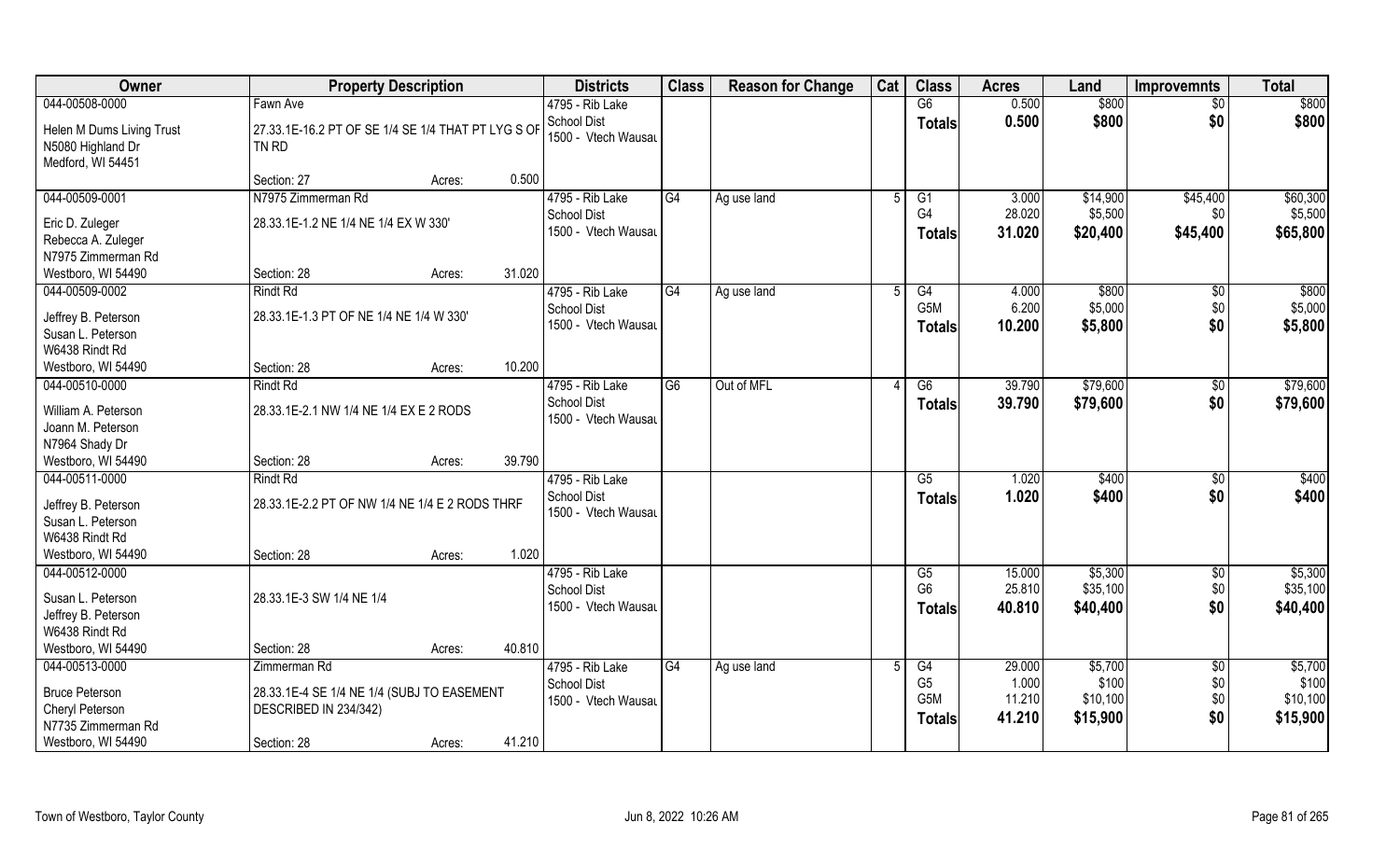| Owner                               | <b>Property Description</b> |        |        | <b>Districts</b>                          | <b>Class</b> | <b>Reason for Change</b> | Cat | <b>Class</b>           | <b>Acres</b> | Land       | <b>Improvemnts</b> | <b>Total</b> |
|-------------------------------------|-----------------------------|--------|--------|-------------------------------------------|--------------|--------------------------|-----|------------------------|--------------|------------|--------------------|--------------|
| 044-00514-0000                      | <b>Rindt Rd</b>             |        |        | 4795 - Rib Lake                           |              |                          |     | W8                     | 40.660       | (\$77,300) | $\sqrt{6}$         | \$0          |
| Jeff Peterson<br>Darrel L. Greening | 28.33.1E-5 NE 1/4 NW 1/4    |        |        | <b>School Dist</b><br>1500 - Vtech Wausau |              |                          |     | <b>Totals</b>          | 40.660       | \$0        | \$0                | \$0          |
| W6438 Rindt Rd                      |                             |        |        |                                           |              |                          |     |                        |              |            |                    |              |
| Westboro, WI 54490                  | Section: 28                 | Acres: | 40.660 |                                           |              |                          |     |                        |              |            |                    |              |
| 044-00515-0000                      | N7964 Shady Dr              |        |        | 4795 - Rib Lake                           |              |                          |     | G1                     | 1.000        | \$10,000   | \$107,300          | \$117,300    |
| William A. Peterson                 | 28.33.1E-6 NW 1/4 NW 1/4    |        |        | <b>School Dist</b>                        |              |                          |     | G <sub>6</sub>         | 39.590       | \$70,500   | \$0                | \$70,500     |
| Joann M. Peterson                   |                             |        |        | 1500 - Vtech Wausau                       |              |                          |     | <b>Totals</b>          | 40.590       | \$80,500   | \$107,300          | \$187,800    |
| N7964 Shady Dr                      |                             |        |        |                                           |              |                          |     |                        |              |            |                    |              |
| Westboro, WI 54490                  | Section: 28                 | Acres: | 40.590 |                                           |              |                          |     |                        |              |            |                    |              |
| 044-00516-0000                      | Shady Dr                    |        |        | 4795 - Rib Lake                           |              |                          |     | X1                     | 40.840       | \$0        | \$0                | \$0          |
| <b>United States of America</b>     | 28.33.1E-7 SW 1/4 NW 1/4    |        |        | <b>School Dist</b>                        |              |                          |     | <b>Totals</b>          | 40.840       | \$0        | \$0                | \$0          |
| c/o Forest Service                  |                             |        |        | 1500 - Vtech Wausau                       |              |                          |     |                        |              |            |                    |              |
| 850 N Eighth St                     |                             |        |        |                                           |              |                          |     |                        |              |            |                    |              |
| Medford, WI 54451                   | Section: 28                 | Acres: | 40.840 |                                           |              |                          |     |                        |              |            |                    |              |
| 044-00517-0000                      |                             |        |        | 4795 - Rib Lake                           |              |                          |     | W8                     | 40.910       | (\$79,700) | \$0                | \$0          |
| Jeff Peterson                       | 28.33.1E-8 SE 1/4 NW 1/4    |        |        | <b>School Dist</b>                        |              |                          |     | <b>Totals</b>          | 40.910       | \$0        | \$0                | \$0          |
| Darrel L. Greening                  |                             |        |        | 1500 - Vtech Wausau                       |              |                          |     |                        |              |            |                    |              |
| W6438 Rindt Rd                      |                             |        |        |                                           |              |                          |     |                        |              |            |                    |              |
| Westboro, WI 54490                  | Section: 28                 | Acres: | 40.910 |                                           |              |                          |     |                        |              |            |                    |              |
| 044-00518-0000                      |                             |        |        | 4795 - Rib Lake                           |              |                          |     | $\overline{\text{G5}}$ | 10.000       | \$3,500    | $\overline{50}$    | \$3,500      |
| John Peterson Jr                    | 28.33.1E-9 NE 1/4 SW 1/4    |        |        | <b>School Dist</b>                        |              |                          |     | G <sub>6</sub>         | 30.960       | \$44,600   | \$0                | \$44,600     |
| W6354 Fawn Ave                      |                             |        |        | 1500 - Vtech Wausau                       |              |                          |     | Totals                 | 40.960       | \$48,100   | \$0                | \$48,100     |
| Westboro, WI 54490                  |                             |        |        |                                           |              |                          |     |                        |              |            |                    |              |
|                                     | Section: 28                 | Acres: | 40.960 |                                           |              |                          |     |                        |              |            |                    |              |
| 044-00519-0000                      | Shady Dr                    |        |        | 4795 - Rib Lake                           |              |                          |     | G5                     | 10.000       | \$3,500    | $\sqrt{50}$        | \$3,500      |
| Mark Allen Zimmerman                | 28.33.1E-10 NW 1/4 SW 1/4   |        |        | <b>School Dist</b>                        |              |                          |     | G <sub>6</sub>         | 30.740       | \$49,200   | $$0$$              | \$49,200     |
| W5913 Rindt Rd                      |                             |        |        | 1500 - Vtech Wausau                       |              |                          |     | <b>Totals</b>          | 40.740       | \$52,700   | \$0                | \$52,700     |
| Westboro, WI 54490                  |                             |        |        |                                           |              |                          |     |                        |              |            |                    |              |
|                                     | Section: 28                 | Acres: | 40.740 |                                           |              |                          |     |                        |              |            |                    |              |
| 044-00520-0000                      | W6354 Fawn Ave              |        |        | 4795 - Rib Lake                           |              |                          |     | G1                     | 3.000        | \$14,900   | \$140,000          | \$154,900    |
| John C. Peterson Jr                 | 28.33.1E-11 SW 1/4 SW 1/4   |        |        | <b>School Dist</b>                        |              |                          |     | G <sub>5</sub>         | 16.000       | \$4,700    | \$0                | \$4,700      |
| W6354 Fawn Ave                      |                             |        |        | 1500 - Vtech Wausau                       |              |                          |     | G <sub>6</sub>         | 21.900       | \$39,400   | \$0                | \$39,400     |
| Westboro, WI 54490                  |                             |        |        |                                           |              |                          |     | <b>Totals</b>          | 40.900       | \$59,000   | \$140,000          | \$199,000    |
|                                     | Section: 28                 | Acres: | 40.900 |                                           |              |                          |     |                        |              |            |                    |              |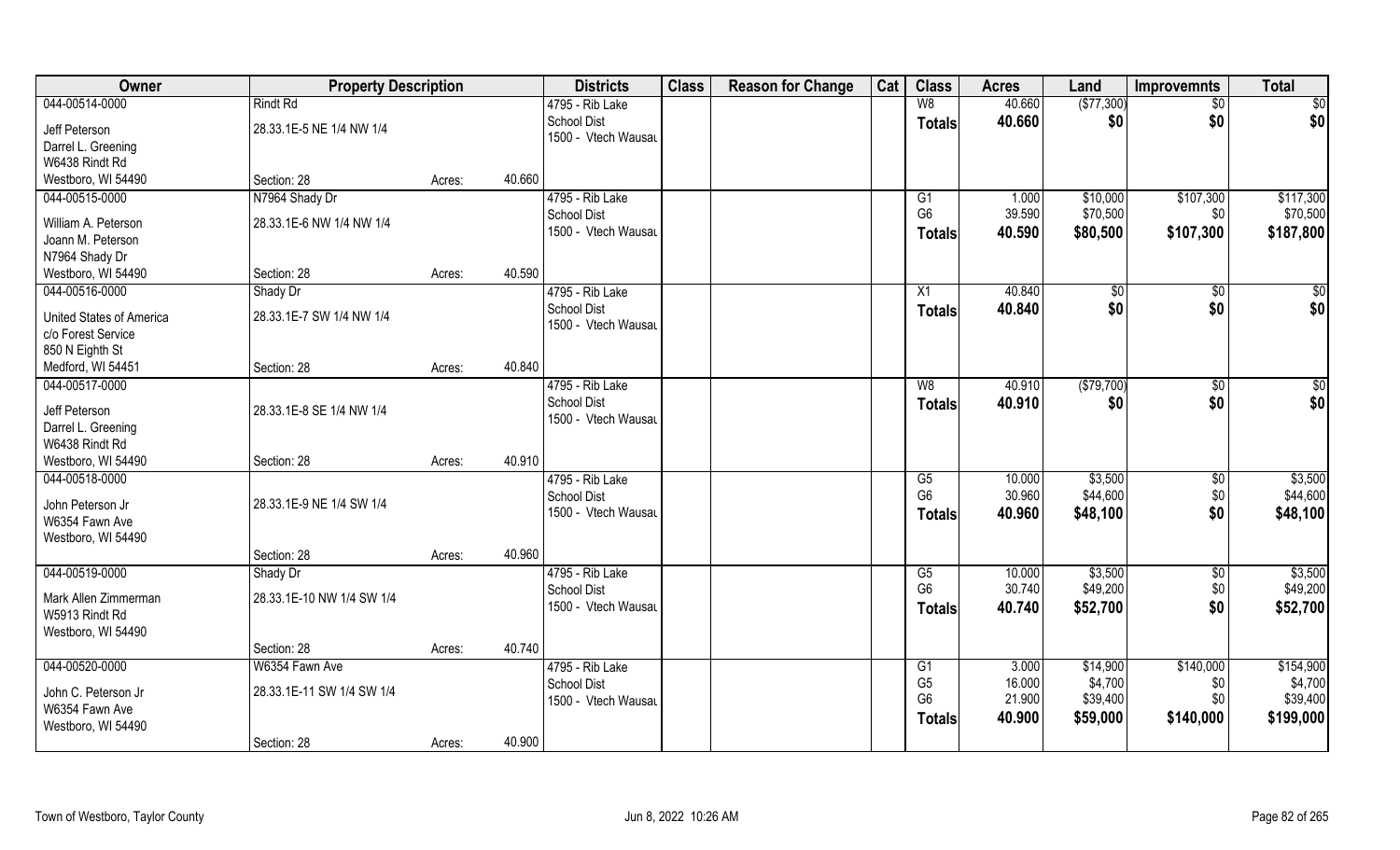| \$157,300<br>W6210 Fawn Ave<br>G1<br>2.120<br>\$13,200<br>\$144,100<br>4795 - Rib Lake<br>W8<br>39.000<br>(\$74,100)<br><b>School Dist</b><br>\$0<br>28.33.1E-12 SE 1/4 SW 1/4<br>Gregory D. Wagenknecht<br>1500 - Vtech Wausau<br>41.120<br>\$13,200<br>\$144,100<br>\$157,300<br>Totals<br>Mary L. Wagenknecht<br>W6210 Fawn Ave<br>Westboro, WI 54490<br>41.120<br>Section: 28<br>Acres:<br>4795 - Rib Lake<br>\$167,500<br>044-00522-0000<br>N7735 Zimmerman Rd<br>G4<br>3.000<br>\$28,800<br>Ag use land<br>G1<br>G4<br>4.000<br>\$800<br><b>School Dist</b><br>\$0<br><b>Bruce Peterson</b><br>28.33.1E-13 NE 1/4 SE 1/4 (SUBJ TO EASEMENT<br>G <sub>5</sub><br>14.930<br>\$5,000<br>\$0<br>1500 - Vtech Wausau<br>Cheryl Peterson<br>DESCRIBED IN 234/342)<br>G <sub>5</sub> M<br>19.000<br>\$18,100<br>\$0<br>N7735 Zimmerman Rd<br>40.930<br>\$52,700<br>\$167,500<br>\$220,200<br><b>Totals</b><br>40.930<br>Westboro, WI 54490<br>Section: 28<br>Acres:<br>044-00523-0000<br>4795 - Rib Lake<br>G6<br>\$69,000<br>40.640<br>$\sqrt[6]{30}$<br>School Dist<br>\$0<br>40.640<br>\$69,000<br><b>Totals</b><br>28.33.1E-14 NW 1/4 SE 1/4 (SURVEY PER A SIMPSON<br>Bruce R. Peterson Sr<br>1500 - Vtech Wausau<br>S-1792 FOUND IN T. C. SURVEYOR'S FILE 33-1E-28)<br>Cheryl Peterson<br>40.640<br>Westboro, WI 54490<br>Section: 28<br>Acres:<br>4795 - Rib Lake<br>81.470<br>\$0<br>$\sqrt[6]{3}$<br>Fawn Ave<br>X1<br><b>School Dist</b><br>81.470<br>\$0<br>\$0<br><b>Totals</b><br>28.33.1E-15 S 1/2 SE 1/4<br>United States of America<br>1500 - Vtech Wausau<br>c/o Forest Service<br>850 N Eighth St<br>81.470<br>Medford, WI 54451<br>Section: 28<br>Acres:<br>044-00525-0000<br>W6<br>41.410<br>( \$82, 800)<br>$\overline{50}$<br><b>Rindt Rd</b><br>4795 - Rib Lake<br><b>School Dist</b><br>41.410<br>\$0<br>\$0<br><b>Totals</b><br>29.33.1E-1 NE 1/4 NE 1/4<br>Jeffrey L. Ludwig<br>1500 - Vtech Wausau<br>Cynthia J. Ludwig<br>12944 Raven St NW<br>41.410<br>Coon Rapids, MN 55448<br>Section: 29<br>Acres:<br>\$41,700<br>044-00526-0001<br>W6517 Rindt Rd<br>4795 - Rib Lake<br>10.580<br>\$93,800<br>G1<br><b>School Dist</b><br>10.580<br>\$41,700<br>\$93,800<br><b>Totals</b><br>29.33.1E-2.1 NE 1/4 OF NW 1/4 NE 1/4, EX E 2 RDS<br>Tress W. Vojtasek<br>1500 - Vtech Wausau<br>W6517 Rindt Rd<br>Westboro, WI 54490<br>10.580<br>Section: 29<br>Acres:<br>4795 - Rib Lake<br>W6517 Rindt Rd<br>G6<br>1.060<br>\$1,900<br>$\sqrt{$0}$<br><b>School Dist</b><br>1.060<br>\$1,900<br>\$0<br><b>Totals</b><br>29.33.1E-2.2 PT OF NW 1/4 NE 1/4 E 2 RDS<br>Susan (Beard M. Hornung | Owner              | <b>Property Description</b> | <b>Districts</b>    | <b>Class</b> | <b>Reason for Change</b> | Cat | <b>Class</b> | <b>Acres</b> | Land | <b>Improvemnts</b> | <b>Total</b> |
|-------------------------------------------------------------------------------------------------------------------------------------------------------------------------------------------------------------------------------------------------------------------------------------------------------------------------------------------------------------------------------------------------------------------------------------------------------------------------------------------------------------------------------------------------------------------------------------------------------------------------------------------------------------------------------------------------------------------------------------------------------------------------------------------------------------------------------------------------------------------------------------------------------------------------------------------------------------------------------------------------------------------------------------------------------------------------------------------------------------------------------------------------------------------------------------------------------------------------------------------------------------------------------------------------------------------------------------------------------------------------------------------------------------------------------------------------------------------------------------------------------------------------------------------------------------------------------------------------------------------------------------------------------------------------------------------------------------------------------------------------------------------------------------------------------------------------------------------------------------------------------------------------------------------------------------------------------------------------------------------------------------------------------------------------------------------------------------------------------------------------------------------------------------------------------------------------------------------------------------------------------------------------------------------------------------------------------------------------------------------------------------------------------------------------------------------------------------------------------------------------------------------------------------------------------------------------------------------------------------|--------------------|-----------------------------|---------------------|--------------|--------------------------|-----|--------------|--------------|------|--------------------|--------------|
|                                                                                                                                                                                                                                                                                                                                                                                                                                                                                                                                                                                                                                                                                                                                                                                                                                                                                                                                                                                                                                                                                                                                                                                                                                                                                                                                                                                                                                                                                                                                                                                                                                                                                                                                                                                                                                                                                                                                                                                                                                                                                                                                                                                                                                                                                                                                                                                                                                                                                                                                                                                                             | 044-00521-0000     |                             |                     |              |                          |     |              |              |      |                    |              |
| \$196,300<br>\$800<br>\$5,000<br>\$18,100<br>\$69,000<br>\$69,000<br>$\sqrt{50}$<br>\$0 <br>$\overline{50}$<br>\$0 <br>\$135,500<br>\$135,500<br>\$1,900<br>\$1,900                                                                                                                                                                                                                                                                                                                                                                                                                                                                                                                                                                                                                                                                                                                                                                                                                                                                                                                                                                                                                                                                                                                                                                                                                                                                                                                                                                                                                                                                                                                                                                                                                                                                                                                                                                                                                                                                                                                                                                                                                                                                                                                                                                                                                                                                                                                                                                                                                                         |                    |                             |                     |              |                          |     |              |              |      |                    | \$0          |
|                                                                                                                                                                                                                                                                                                                                                                                                                                                                                                                                                                                                                                                                                                                                                                                                                                                                                                                                                                                                                                                                                                                                                                                                                                                                                                                                                                                                                                                                                                                                                                                                                                                                                                                                                                                                                                                                                                                                                                                                                                                                                                                                                                                                                                                                                                                                                                                                                                                                                                                                                                                                             |                    |                             |                     |              |                          |     |              |              |      |                    |              |
|                                                                                                                                                                                                                                                                                                                                                                                                                                                                                                                                                                                                                                                                                                                                                                                                                                                                                                                                                                                                                                                                                                                                                                                                                                                                                                                                                                                                                                                                                                                                                                                                                                                                                                                                                                                                                                                                                                                                                                                                                                                                                                                                                                                                                                                                                                                                                                                                                                                                                                                                                                                                             |                    |                             |                     |              |                          |     |              |              |      |                    |              |
|                                                                                                                                                                                                                                                                                                                                                                                                                                                                                                                                                                                                                                                                                                                                                                                                                                                                                                                                                                                                                                                                                                                                                                                                                                                                                                                                                                                                                                                                                                                                                                                                                                                                                                                                                                                                                                                                                                                                                                                                                                                                                                                                                                                                                                                                                                                                                                                                                                                                                                                                                                                                             |                    |                             |                     |              |                          |     |              |              |      |                    |              |
|                                                                                                                                                                                                                                                                                                                                                                                                                                                                                                                                                                                                                                                                                                                                                                                                                                                                                                                                                                                                                                                                                                                                                                                                                                                                                                                                                                                                                                                                                                                                                                                                                                                                                                                                                                                                                                                                                                                                                                                                                                                                                                                                                                                                                                                                                                                                                                                                                                                                                                                                                                                                             |                    |                             |                     |              |                          |     |              |              |      |                    |              |
|                                                                                                                                                                                                                                                                                                                                                                                                                                                                                                                                                                                                                                                                                                                                                                                                                                                                                                                                                                                                                                                                                                                                                                                                                                                                                                                                                                                                                                                                                                                                                                                                                                                                                                                                                                                                                                                                                                                                                                                                                                                                                                                                                                                                                                                                                                                                                                                                                                                                                                                                                                                                             |                    |                             |                     |              |                          |     |              |              |      |                    |              |
|                                                                                                                                                                                                                                                                                                                                                                                                                                                                                                                                                                                                                                                                                                                                                                                                                                                                                                                                                                                                                                                                                                                                                                                                                                                                                                                                                                                                                                                                                                                                                                                                                                                                                                                                                                                                                                                                                                                                                                                                                                                                                                                                                                                                                                                                                                                                                                                                                                                                                                                                                                                                             |                    |                             |                     |              |                          |     |              |              |      |                    |              |
|                                                                                                                                                                                                                                                                                                                                                                                                                                                                                                                                                                                                                                                                                                                                                                                                                                                                                                                                                                                                                                                                                                                                                                                                                                                                                                                                                                                                                                                                                                                                                                                                                                                                                                                                                                                                                                                                                                                                                                                                                                                                                                                                                                                                                                                                                                                                                                                                                                                                                                                                                                                                             |                    |                             |                     |              |                          |     |              |              |      |                    |              |
|                                                                                                                                                                                                                                                                                                                                                                                                                                                                                                                                                                                                                                                                                                                                                                                                                                                                                                                                                                                                                                                                                                                                                                                                                                                                                                                                                                                                                                                                                                                                                                                                                                                                                                                                                                                                                                                                                                                                                                                                                                                                                                                                                                                                                                                                                                                                                                                                                                                                                                                                                                                                             |                    |                             |                     |              |                          |     |              |              |      |                    |              |
|                                                                                                                                                                                                                                                                                                                                                                                                                                                                                                                                                                                                                                                                                                                                                                                                                                                                                                                                                                                                                                                                                                                                                                                                                                                                                                                                                                                                                                                                                                                                                                                                                                                                                                                                                                                                                                                                                                                                                                                                                                                                                                                                                                                                                                                                                                                                                                                                                                                                                                                                                                                                             |                    |                             |                     |              |                          |     |              |              |      |                    |              |
|                                                                                                                                                                                                                                                                                                                                                                                                                                                                                                                                                                                                                                                                                                                                                                                                                                                                                                                                                                                                                                                                                                                                                                                                                                                                                                                                                                                                                                                                                                                                                                                                                                                                                                                                                                                                                                                                                                                                                                                                                                                                                                                                                                                                                                                                                                                                                                                                                                                                                                                                                                                                             |                    |                             |                     |              |                          |     |              |              |      |                    |              |
|                                                                                                                                                                                                                                                                                                                                                                                                                                                                                                                                                                                                                                                                                                                                                                                                                                                                                                                                                                                                                                                                                                                                                                                                                                                                                                                                                                                                                                                                                                                                                                                                                                                                                                                                                                                                                                                                                                                                                                                                                                                                                                                                                                                                                                                                                                                                                                                                                                                                                                                                                                                                             |                    |                             |                     |              |                          |     |              |              |      |                    |              |
|                                                                                                                                                                                                                                                                                                                                                                                                                                                                                                                                                                                                                                                                                                                                                                                                                                                                                                                                                                                                                                                                                                                                                                                                                                                                                                                                                                                                                                                                                                                                                                                                                                                                                                                                                                                                                                                                                                                                                                                                                                                                                                                                                                                                                                                                                                                                                                                                                                                                                                                                                                                                             |                    |                             |                     |              |                          |     |              |              |      |                    |              |
|                                                                                                                                                                                                                                                                                                                                                                                                                                                                                                                                                                                                                                                                                                                                                                                                                                                                                                                                                                                                                                                                                                                                                                                                                                                                                                                                                                                                                                                                                                                                                                                                                                                                                                                                                                                                                                                                                                                                                                                                                                                                                                                                                                                                                                                                                                                                                                                                                                                                                                                                                                                                             | N7735 Zimmerman Rd |                             |                     |              |                          |     |              |              |      |                    |              |
|                                                                                                                                                                                                                                                                                                                                                                                                                                                                                                                                                                                                                                                                                                                                                                                                                                                                                                                                                                                                                                                                                                                                                                                                                                                                                                                                                                                                                                                                                                                                                                                                                                                                                                                                                                                                                                                                                                                                                                                                                                                                                                                                                                                                                                                                                                                                                                                                                                                                                                                                                                                                             |                    |                             |                     |              |                          |     |              |              |      |                    |              |
|                                                                                                                                                                                                                                                                                                                                                                                                                                                                                                                                                                                                                                                                                                                                                                                                                                                                                                                                                                                                                                                                                                                                                                                                                                                                                                                                                                                                                                                                                                                                                                                                                                                                                                                                                                                                                                                                                                                                                                                                                                                                                                                                                                                                                                                                                                                                                                                                                                                                                                                                                                                                             | 044-00524-0000     |                             |                     |              |                          |     |              |              |      |                    |              |
|                                                                                                                                                                                                                                                                                                                                                                                                                                                                                                                                                                                                                                                                                                                                                                                                                                                                                                                                                                                                                                                                                                                                                                                                                                                                                                                                                                                                                                                                                                                                                                                                                                                                                                                                                                                                                                                                                                                                                                                                                                                                                                                                                                                                                                                                                                                                                                                                                                                                                                                                                                                                             |                    |                             |                     |              |                          |     |              |              |      |                    |              |
|                                                                                                                                                                                                                                                                                                                                                                                                                                                                                                                                                                                                                                                                                                                                                                                                                                                                                                                                                                                                                                                                                                                                                                                                                                                                                                                                                                                                                                                                                                                                                                                                                                                                                                                                                                                                                                                                                                                                                                                                                                                                                                                                                                                                                                                                                                                                                                                                                                                                                                                                                                                                             |                    |                             |                     |              |                          |     |              |              |      |                    |              |
|                                                                                                                                                                                                                                                                                                                                                                                                                                                                                                                                                                                                                                                                                                                                                                                                                                                                                                                                                                                                                                                                                                                                                                                                                                                                                                                                                                                                                                                                                                                                                                                                                                                                                                                                                                                                                                                                                                                                                                                                                                                                                                                                                                                                                                                                                                                                                                                                                                                                                                                                                                                                             |                    |                             |                     |              |                          |     |              |              |      |                    |              |
|                                                                                                                                                                                                                                                                                                                                                                                                                                                                                                                                                                                                                                                                                                                                                                                                                                                                                                                                                                                                                                                                                                                                                                                                                                                                                                                                                                                                                                                                                                                                                                                                                                                                                                                                                                                                                                                                                                                                                                                                                                                                                                                                                                                                                                                                                                                                                                                                                                                                                                                                                                                                             |                    |                             |                     |              |                          |     |              |              |      |                    |              |
|                                                                                                                                                                                                                                                                                                                                                                                                                                                                                                                                                                                                                                                                                                                                                                                                                                                                                                                                                                                                                                                                                                                                                                                                                                                                                                                                                                                                                                                                                                                                                                                                                                                                                                                                                                                                                                                                                                                                                                                                                                                                                                                                                                                                                                                                                                                                                                                                                                                                                                                                                                                                             |                    |                             |                     |              |                          |     |              |              |      |                    |              |
|                                                                                                                                                                                                                                                                                                                                                                                                                                                                                                                                                                                                                                                                                                                                                                                                                                                                                                                                                                                                                                                                                                                                                                                                                                                                                                                                                                                                                                                                                                                                                                                                                                                                                                                                                                                                                                                                                                                                                                                                                                                                                                                                                                                                                                                                                                                                                                                                                                                                                                                                                                                                             |                    |                             |                     |              |                          |     |              |              |      |                    |              |
|                                                                                                                                                                                                                                                                                                                                                                                                                                                                                                                                                                                                                                                                                                                                                                                                                                                                                                                                                                                                                                                                                                                                                                                                                                                                                                                                                                                                                                                                                                                                                                                                                                                                                                                                                                                                                                                                                                                                                                                                                                                                                                                                                                                                                                                                                                                                                                                                                                                                                                                                                                                                             |                    |                             |                     |              |                          |     |              |              |      |                    |              |
|                                                                                                                                                                                                                                                                                                                                                                                                                                                                                                                                                                                                                                                                                                                                                                                                                                                                                                                                                                                                                                                                                                                                                                                                                                                                                                                                                                                                                                                                                                                                                                                                                                                                                                                                                                                                                                                                                                                                                                                                                                                                                                                                                                                                                                                                                                                                                                                                                                                                                                                                                                                                             |                    |                             |                     |              |                          |     |              |              |      |                    |              |
|                                                                                                                                                                                                                                                                                                                                                                                                                                                                                                                                                                                                                                                                                                                                                                                                                                                                                                                                                                                                                                                                                                                                                                                                                                                                                                                                                                                                                                                                                                                                                                                                                                                                                                                                                                                                                                                                                                                                                                                                                                                                                                                                                                                                                                                                                                                                                                                                                                                                                                                                                                                                             |                    |                             |                     |              |                          |     |              |              |      |                    |              |
|                                                                                                                                                                                                                                                                                                                                                                                                                                                                                                                                                                                                                                                                                                                                                                                                                                                                                                                                                                                                                                                                                                                                                                                                                                                                                                                                                                                                                                                                                                                                                                                                                                                                                                                                                                                                                                                                                                                                                                                                                                                                                                                                                                                                                                                                                                                                                                                                                                                                                                                                                                                                             |                    |                             |                     |              |                          |     |              |              |      |                    |              |
|                                                                                                                                                                                                                                                                                                                                                                                                                                                                                                                                                                                                                                                                                                                                                                                                                                                                                                                                                                                                                                                                                                                                                                                                                                                                                                                                                                                                                                                                                                                                                                                                                                                                                                                                                                                                                                                                                                                                                                                                                                                                                                                                                                                                                                                                                                                                                                                                                                                                                                                                                                                                             |                    |                             |                     |              |                          |     |              |              |      |                    |              |
|                                                                                                                                                                                                                                                                                                                                                                                                                                                                                                                                                                                                                                                                                                                                                                                                                                                                                                                                                                                                                                                                                                                                                                                                                                                                                                                                                                                                                                                                                                                                                                                                                                                                                                                                                                                                                                                                                                                                                                                                                                                                                                                                                                                                                                                                                                                                                                                                                                                                                                                                                                                                             |                    |                             |                     |              |                          |     |              |              |      |                    |              |
|                                                                                                                                                                                                                                                                                                                                                                                                                                                                                                                                                                                                                                                                                                                                                                                                                                                                                                                                                                                                                                                                                                                                                                                                                                                                                                                                                                                                                                                                                                                                                                                                                                                                                                                                                                                                                                                                                                                                                                                                                                                                                                                                                                                                                                                                                                                                                                                                                                                                                                                                                                                                             |                    |                             |                     |              |                          |     |              |              |      |                    |              |
|                                                                                                                                                                                                                                                                                                                                                                                                                                                                                                                                                                                                                                                                                                                                                                                                                                                                                                                                                                                                                                                                                                                                                                                                                                                                                                                                                                                                                                                                                                                                                                                                                                                                                                                                                                                                                                                                                                                                                                                                                                                                                                                                                                                                                                                                                                                                                                                                                                                                                                                                                                                                             |                    |                             |                     |              |                          |     |              |              |      |                    |              |
|                                                                                                                                                                                                                                                                                                                                                                                                                                                                                                                                                                                                                                                                                                                                                                                                                                                                                                                                                                                                                                                                                                                                                                                                                                                                                                                                                                                                                                                                                                                                                                                                                                                                                                                                                                                                                                                                                                                                                                                                                                                                                                                                                                                                                                                                                                                                                                                                                                                                                                                                                                                                             |                    |                             |                     |              |                          |     |              |              |      |                    |              |
|                                                                                                                                                                                                                                                                                                                                                                                                                                                                                                                                                                                                                                                                                                                                                                                                                                                                                                                                                                                                                                                                                                                                                                                                                                                                                                                                                                                                                                                                                                                                                                                                                                                                                                                                                                                                                                                                                                                                                                                                                                                                                                                                                                                                                                                                                                                                                                                                                                                                                                                                                                                                             | 044-00526-0002     |                             |                     |              |                          |     |              |              |      |                    |              |
|                                                                                                                                                                                                                                                                                                                                                                                                                                                                                                                                                                                                                                                                                                                                                                                                                                                                                                                                                                                                                                                                                                                                                                                                                                                                                                                                                                                                                                                                                                                                                                                                                                                                                                                                                                                                                                                                                                                                                                                                                                                                                                                                                                                                                                                                                                                                                                                                                                                                                                                                                                                                             |                    |                             |                     |              |                          |     |              |              |      |                    |              |
|                                                                                                                                                                                                                                                                                                                                                                                                                                                                                                                                                                                                                                                                                                                                                                                                                                                                                                                                                                                                                                                                                                                                                                                                                                                                                                                                                                                                                                                                                                                                                                                                                                                                                                                                                                                                                                                                                                                                                                                                                                                                                                                                                                                                                                                                                                                                                                                                                                                                                                                                                                                                             | W9986 State Hwy 64 |                             | 1500 - Vtech Wausau |              |                          |     |              |              |      |                    |              |
| Merrill, WI 54452                                                                                                                                                                                                                                                                                                                                                                                                                                                                                                                                                                                                                                                                                                                                                                                                                                                                                                                                                                                                                                                                                                                                                                                                                                                                                                                                                                                                                                                                                                                                                                                                                                                                                                                                                                                                                                                                                                                                                                                                                                                                                                                                                                                                                                                                                                                                                                                                                                                                                                                                                                                           |                    |                             |                     |              |                          |     |              |              |      |                    |              |
| 1.060<br>Section: 29<br>Acres:                                                                                                                                                                                                                                                                                                                                                                                                                                                                                                                                                                                                                                                                                                                                                                                                                                                                                                                                                                                                                                                                                                                                                                                                                                                                                                                                                                                                                                                                                                                                                                                                                                                                                                                                                                                                                                                                                                                                                                                                                                                                                                                                                                                                                                                                                                                                                                                                                                                                                                                                                                              |                    |                             |                     |              |                          |     |              |              |      |                    |              |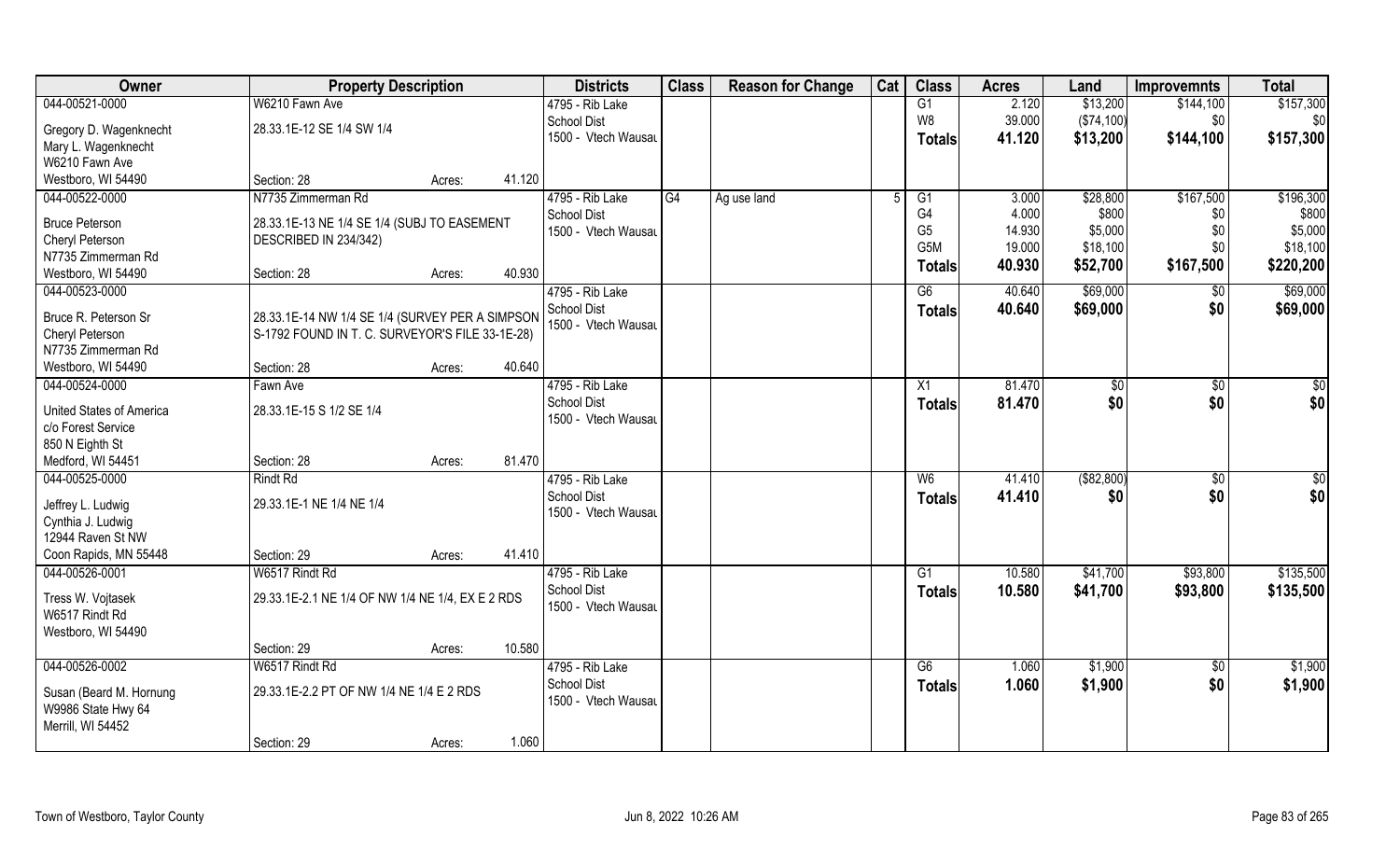| Owner                                                                                | <b>Property Description</b>                                      |        | <b>Districts</b>                                             | <b>Class</b> | <b>Reason for Change</b> | Cat | <b>Class</b>                    | <b>Acres</b>     | Land                 | <b>Improvemnts</b>   | <b>Total</b>           |
|--------------------------------------------------------------------------------------|------------------------------------------------------------------|--------|--------------------------------------------------------------|--------------|--------------------------|-----|---------------------------------|------------------|----------------------|----------------------|------------------------|
| 044-00526-0003                                                                       |                                                                  |        | 4795 - Rib Lake                                              |              |                          |     | G6                              | 32.030           | \$57,700             | $\overline{50}$      | \$57,700               |
| Susan (Beard M. Hornung<br>W9986 State Hwy 64<br>Merrill, WI 54452                   | 29.33.1E-2.3 NW 1/4 NE 1/4 EX NE 1/4 THRF & EX E 2<br><b>RDS</b> |        | <b>School Dist</b><br>1500 - Vtech Wausau                    |              |                          |     | <b>Totals</b>                   | 32.030           | \$57,700             | \$0                  | \$57,700               |
|                                                                                      | Section: 29                                                      | Acres: | 32.030                                                       |              |                          |     |                                 |                  |                      |                      |                        |
| 044-00527-0000<br>Susan (Beard M. Hornung<br>W9986 State Hwy 64<br>Merrill, WI 54452 | 29.33.1E-3 SW 1/4 NE 1/4                                         |        | 4795 - Rib Lake<br><b>School Dist</b><br>1500 - Vtech Wausau |              |                          |     | G6<br><b>Totals</b>             | 43.600<br>43.600 | \$82,800<br>\$82,800 | $\sqrt{$0}$<br>\$0   | \$82,800<br>\$82,800   |
|                                                                                      | Section: 29                                                      | Acres: | 43.600                                                       |              |                          |     |                                 |                  |                      |                      |                        |
| 044-00528-0000                                                                       | Shady Dr                                                         |        | 4795 - Rib Lake                                              |              |                          |     | X1                              | 41.330           | \$0                  | $\sqrt[6]{30}$       | \$0                    |
| United States of America<br>c/o Forest Service<br>850 N Eighth St                    | 29.33.1E-4 SE 1/4 NE 1/4                                         |        | <b>School Dist</b><br>1500 - Vtech Wausau                    |              |                          |     | <b>Totals</b>                   | 41.330           | \$0                  | \$0                  | \$0                    |
| Medford, WI 54451                                                                    | Section: 29                                                      | Acres: | 41.330                                                       |              |                          |     |                                 |                  |                      |                      |                        |
| 044-00529-0000                                                                       | <b>Rindt Rd</b>                                                  |        | 4795 - Rib Lake                                              |              |                          |     | W <sub>6</sub>                  | 22.550           | (\$49,600)           | $\sqrt[6]{3}$        | \$0                    |
| Jesse W. Brunner<br>Candy R. Brunner<br>N3410 Castle Rd                              | 29.33.1E-5.1 E 1/2 NE 1/4 NW 1/4                                 |        | <b>School Dist</b><br>1500 - Vtech Wausau                    |              |                          |     | <b>Totals</b>                   | 22.550           | \$0                  | \$0                  | \$0                    |
| Medford, WI 54451                                                                    | Section: 29                                                      | Acres: | 22.550                                                       |              |                          |     |                                 |                  |                      |                      |                        |
| 044-00530-0000<br>Jesse W. Brunner<br>Candy R. Brunner<br>N3410 Castle Rd            | <b>Rindt Rd</b><br>29.33.1E-5.2 W 1/2 OF NE 1/4 NW 1/4           |        | 4795 - Rib Lake<br><b>School Dist</b><br>1500 - Vtech Wausau |              |                          |     | W <sub>6</sub><br><b>Totals</b> | 22.200<br>22.200 | (\$48,800)<br>\$0    | $\sqrt[6]{3}$<br>\$0 | \$0<br>\$0             |
| Medford, WI 54451                                                                    | Section: 29                                                      | Acres: | 22.200                                                       |              |                          |     |                                 |                  |                      |                      |                        |
| 044-00531-0000                                                                       | <b>Rindt Rd</b>                                                  |        | 4795 - Rib Lake                                              |              |                          |     | W <sub>6</sub>                  | 43.380           | ( \$88, 800)         | \$0                  | \$0                    |
| William D. Brunner<br>Kathryn A. Brunner<br>N3392 River Dr                           | 29.33.1E-6 NW 1/4 NW 1/4                                         |        | <b>School Dist</b><br>1500 - Vtech Wausau                    |              |                          |     | <b>Totals</b>                   | 43.380           | \$0                  | \$0                  | \$0                    |
| Medford, WI 54451                                                                    | Section: 29                                                      | Acres: | 43.380                                                       |              |                          |     |                                 |                  |                      |                      |                        |
| 044-00532-0000<br>William D. Brunner<br>Kathryn A. Brunner<br>N3392 River Dr         | 29.33.1E-7 SW 1/4 NW 1/4                                         |        | 4795 - Rib Lake<br><b>School Dist</b><br>1500 - Vtech Wausau |              |                          |     | W <sub>6</sub><br><b>Totals</b> | 42.480<br>42.480 | ( \$83,700)<br>\$0   | $\sqrt{$0}$<br>\$0   | $\overline{50}$<br>\$0 |
| Medford, WI 54451                                                                    | Section: 29                                                      | Acres: | 42.480                                                       |              |                          |     |                                 |                  |                      |                      |                        |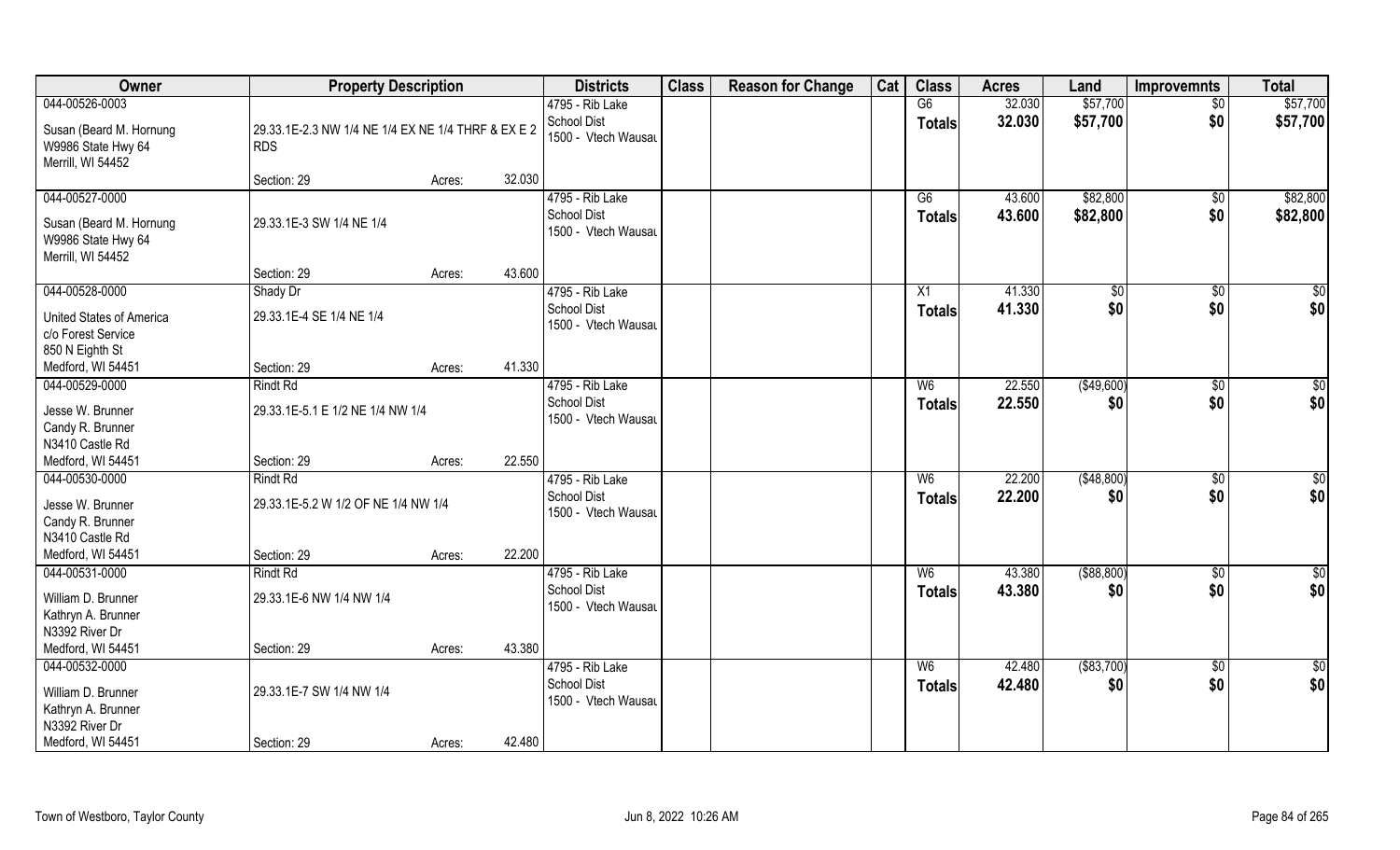| Owner                    | <b>Property Description</b>         |        |        | <b>Districts</b>                   | <b>Class</b> | <b>Reason for Change</b> | Cat | <b>Class</b>   | <b>Acres</b> | Land        | <b>Improvemnts</b> | <b>Total</b>    |
|--------------------------|-------------------------------------|--------|--------|------------------------------------|--------------|--------------------------|-----|----------------|--------------|-------------|--------------------|-----------------|
| 044-00533-0000           |                                     |        |        | 4795 - Rib Lake                    |              |                          |     | W6             | 22.100       | ( \$48,600) | $\sqrt{$0}$        | \$0             |
| Jesse W. Brunner         | 29.33.1E-8.1 E 1/2 OF SE 1/4 NW 1/4 |        |        | School Dist<br>1500 - Vtech Wausau |              |                          |     | <b>Totals</b>  | 22.100       | \$0         | \$0                | \$0             |
| Candy R. Brunner         |                                     |        |        |                                    |              |                          |     |                |              |             |                    |                 |
| N3410 Castle Rd          |                                     |        |        |                                    |              |                          |     |                |              |             |                    |                 |
| Medford, WI 54451        | Section: 29                         | Acres: | 22.100 |                                    |              |                          |     |                |              |             |                    |                 |
| 044-00534-0000           |                                     |        |        | 4795 - Rib Lake                    |              |                          |     | W <sub>6</sub> | 21.750       | ( \$47,900) | $\sqrt{$0}$        | $\sqrt{50}$     |
| Jesse W. Brunner         | 29.33.1E-8.2 W 1/2 OF SE 1/4 NW 1/4 |        |        | <b>School Dist</b>                 |              |                          |     | <b>Totals</b>  | 21.750       | \$0         | \$0                | \$0             |
| Candy R. Brunner         |                                     |        |        | 1500 - Vtech Wausau                |              |                          |     |                |              |             |                    |                 |
| N3410 Castle Rd          |                                     |        |        |                                    |              |                          |     |                |              |             |                    |                 |
| Medford, WI 54451        | Section: 29                         | Acres: | 21.750 |                                    |              |                          |     |                |              |             |                    |                 |
| 044-00535-0000           |                                     |        |        | 4795 - Rib Lake                    |              |                          |     | W <sub>6</sub> | 20.000       | ( \$44,000) | $\sqrt[6]{3}$      | \$0             |
|                          |                                     |        |        | <b>School Dist</b>                 |              |                          |     | <b>Totals</b>  | 20.000       | \$0         | \$0                | \$0             |
| Jesse W. Brunner         | 29.33.1E-9.1 E 1/2 OF NE 1/4 SW 1/4 |        |        | 1500 - Vtech Wausau                |              |                          |     |                |              |             |                    |                 |
| Candy R. Brunner         |                                     |        |        |                                    |              |                          |     |                |              |             |                    |                 |
| N3410 Castle Rd          |                                     |        |        |                                    |              |                          |     |                |              |             |                    |                 |
| Medford, WI 54451        | Section: 29                         | Acres: | 20.000 |                                    |              |                          |     |                |              |             |                    |                 |
| 044-00536-0000           |                                     |        |        | 4795 - Rib Lake                    |              |                          |     | W <sub>6</sub> | 20.120       | (\$44,300)  | $\sqrt[6]{3}$      | $\overline{50}$ |
| Jesse W. Brunner         | 29.33.1E-9.2 W 1/2 NE 1/4 SW 1/4    |        |        | <b>School Dist</b>                 |              |                          |     | <b>Totals</b>  | 20.120       | \$0         | \$0                | \$0             |
| Candy R. Brunner         |                                     |        |        | 1500 - Vtech Wausau                |              |                          |     |                |              |             |                    |                 |
| N3410 Castle Rd          |                                     |        |        |                                    |              |                          |     |                |              |             |                    |                 |
| Medford, WI 54451        | Section: 29                         | Acres: | 20.120 |                                    |              |                          |     |                |              |             |                    |                 |
| 044-00537-0000           |                                     |        |        | 4795 - Rib Lake                    |              |                          |     | X1             | 40.630       | \$0         | \$0                | \$0             |
|                          |                                     |        |        | <b>School Dist</b>                 |              |                          |     | <b>Totals</b>  | 40.630       | \$0         | \$0                | \$0             |
| United States of America | 29.33.1E-10 NW 1/4 SW 1/4           |        |        | 1500 - Vtech Wausau                |              |                          |     |                |              |             |                    |                 |
| c/o Forest Service       |                                     |        |        |                                    |              |                          |     |                |              |             |                    |                 |
| 850 N Eighth St          |                                     |        |        |                                    |              |                          |     |                |              |             |                    |                 |
| Medford, WI 54451        | Section: 29                         | Acres: | 40.630 |                                    |              |                          |     |                |              |             |                    |                 |
| 044-00538-0000           | Fawn Ave                            |        |        | 4795 - Rib Lake                    |              |                          |     | X1             | 79.150       | \$0         | \$0                | \$0             |
| United States of America | 29.33.1E-11 S 1/2 SW 1/4            |        |        | School Dist                        |              |                          |     | <b>Totals</b>  | 79.150       | \$0         | \$0                | \$0             |
| c/o Forest Service       |                                     |        |        | 1500 - Vtech Wausau                |              |                          |     |                |              |             |                    |                 |
| 850 N Eighth St          |                                     |        |        |                                    |              |                          |     |                |              |             |                    |                 |
| Medford, WI 54451        | Section: 29                         | Acres: | 79.150 |                                    |              |                          |     |                |              |             |                    |                 |
| 044-00539-0000           | Shady Dr                            |        |        | 4795 - Rib Lake                    |              |                          |     | X1             | 80.640       | $\sqrt{6}$  | $\sqrt{$0}$        | \$0             |
|                          |                                     |        |        | School Dist                        |              |                          |     | <b>Totals</b>  | 80.640       | \$0         | \$0                | \$0             |
| United States of America | 29.33.1E-13 N 1/2 SE 1/4            |        |        | 1500 - Vtech Wausau                |              |                          |     |                |              |             |                    |                 |
| c/o Forest Service       |                                     |        |        |                                    |              |                          |     |                |              |             |                    |                 |
| 850 N Eighth St          |                                     |        |        |                                    |              |                          |     |                |              |             |                    |                 |
| Medford, WI 54451        | Section: 29                         | Acres: | 80.640 |                                    |              |                          |     |                |              |             |                    |                 |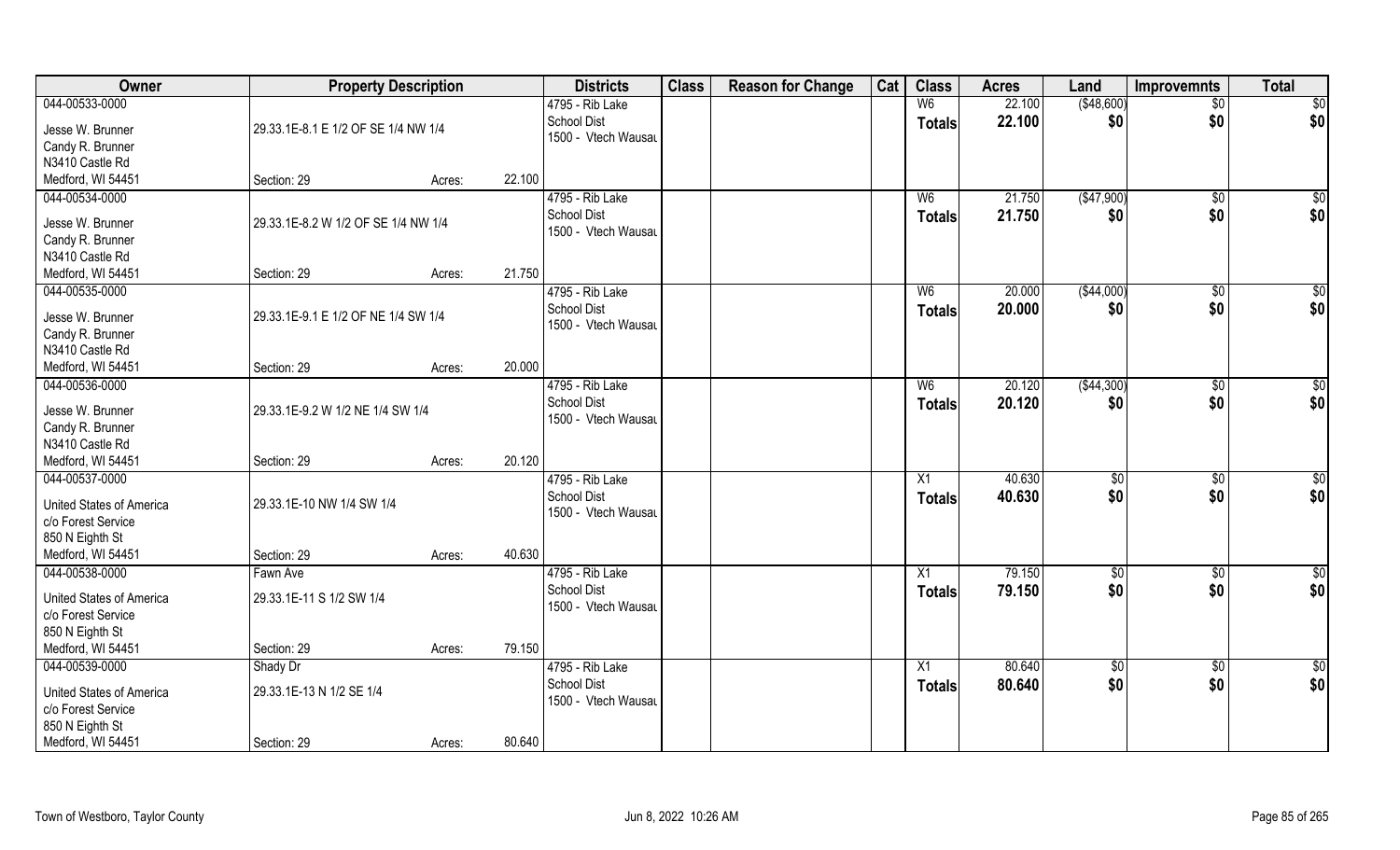| Owner                           | <b>Property Description</b>                         |        |         | <b>Districts</b>    | <b>Class</b> | <b>Reason for Change</b> | Cat | <b>Class</b>    | <b>Acres</b> | Land       | <b>Improvemnts</b> | <b>Total</b>  |
|---------------------------------|-----------------------------------------------------|--------|---------|---------------------|--------------|--------------------------|-----|-----------------|--------------|------------|--------------------|---------------|
| 044-00540-0000                  | Fawn Ave                                            |        |         | 4795 - Rib Lake     |              |                          |     | X1              | 40.600       | \$0        | $\sqrt{6}$         | \$0           |
| United States of America        | 29.33.1E-15 SW 1/4 SE 1/4                           |        |         | <b>School Dist</b>  |              |                          |     | <b>Totals</b>   | 40.600       | \$0        | \$0                | \$0           |
| c/o Forest Service              |                                                     |        |         | 1500 - Vtech Wausau |              |                          |     |                 |              |            |                    |               |
| 850 N Eighth St                 |                                                     |        |         |                     |              |                          |     |                 |              |            |                    |               |
| Medford, WI 54451               | Section: 29                                         | Acres: | 40.600  |                     |              |                          |     |                 |              |            |                    |               |
| 044-00541-0001                  | W6464 Fawn Ave                                      |        |         | 4795 - Rib Lake     | G6           | Revalue                  |     | G6              | 33.670       | \$64,000   | \$0                | \$64,000      |
|                                 |                                                     |        |         | <b>School Dist</b>  |              |                          |     | Totals          | 33.670       | \$64,000   | \$0                | \$64,000      |
| Steven J. Peterson              | 29.33.1E-16.1 SE 1/4 SE 1/4 EX LOT 1 CSM 14-S/84    |        |         | 1500 - Vtech Wausau |              |                          |     |                 |              |            |                    |               |
| PO Box 185                      | #2696                                               |        |         |                     |              |                          |     |                 |              |            |                    |               |
| Westboro, WI 54490-0185         |                                                     |        |         |                     |              |                          |     |                 |              |            |                    |               |
|                                 | Section: 29                                         | Acres: | 33.670  |                     |              |                          |     |                 |              |            |                    |               |
| 044-00541-0002                  | W6422 Fawn Ave                                      |        |         | 4795 - Rib Lake     |              |                          |     | G1              | 1.800        | \$12,400   | \$145,300          | \$157,700     |
| James N. Knott et al            | 29.33.1E-16.2 PT OF SE 1/4 SE 1/4 LOT 1 CSM 14-S/84 |        |         | School Dist         |              |                          |     | G <sub>6</sub>  | 3.200        | \$6,100    | \$0                | \$6,100       |
| c/o David A & Colleen M Knott   | #2696 (RES LEASE #382920 DAVID A & COLLEEN M        |        |         | 1500 - Vtech Wausau |              |                          |     | <b>Totals</b>   | 5.000        | \$18,500   | \$145,300          | \$163,800     |
| W6422 Fawn Ave                  | KNOTT)                                              |        |         |                     |              |                          |     |                 |              |            |                    |               |
| Westboro, WI 54490              | Section: 29                                         | Acres: | 5.000   |                     |              |                          |     |                 |              |            |                    |               |
| 044-00541-0003                  |                                                     |        |         | 4795 - Rib Lake     |              |                          |     | G6              | 1.410        | \$2,700    | \$0                | \$2,700       |
| Steven J. Peterson              | 29.33.1E-16.3 PT OF SE 1/4 SE 1/4 OUTLOT 1 CSM      |        |         | <b>School Dist</b>  |              |                          |     | <b>Totals</b>   | 1.410        | \$2,700    | \$0                | \$2,700       |
| PO Box 185                      | 14-S/84 #2696                                       |        |         | 1500 - Vtech Wausau |              |                          |     |                 |              |            |                    |               |
| Westboro, WI 54490-0185         |                                                     |        |         |                     |              |                          |     |                 |              |            |                    |               |
|                                 | Section: 29                                         | Acres: | 1.410   |                     |              |                          |     |                 |              |            |                    |               |
| 044-00542-0000                  | Mondeaux Dr                                         |        |         | 4795 - Rib Lake     |              |                          |     | $\overline{X1}$ | 946.600      | \$0        | \$0                | \$0           |
|                                 |                                                     |        |         | <b>School Dist</b>  |              |                          |     |                 | 946.600      | \$0        | \$0                | \$0           |
| United States of America        | 30.33.1E-GL.1 GOVT LOTS 1 THRU 24                   |        |         | 1500 - Vtech Wausau |              |                          |     | <b>Totals</b>   |              |            |                    |               |
| c/o Forest Service Tower        |                                                     |        |         |                     |              |                          |     |                 |              |            |                    |               |
| 850 N Eighth St                 |                                                     |        |         |                     |              |                          |     |                 |              |            |                    |               |
| Medford, WI 54451               | Section: 30                                         | Acres: | 946.600 |                     |              |                          |     |                 |              |            |                    |               |
| 044-00543-0000                  | <b>Rindt Rd</b>                                     |        |         | 4795 - Rib Lake     |              |                          |     | $\overline{X1}$ | 160.000      | \$0        | $\sqrt{6}$         | $\frac{1}{2}$ |
| United States of America        | 30.33.1E-1 NE 1/4                                   |        |         | <b>School Dist</b>  |              |                          |     | <b>Totals</b>   | 160.000      | \$0        | \$0                | \$0           |
| c/o Forest Service              |                                                     |        |         | 1500 - Vtech Wausau |              |                          |     |                 |              |            |                    |               |
| 850 N Eighth St                 |                                                     |        |         |                     |              |                          |     |                 |              |            |                    |               |
| Medford, WI 54451               | Section: 30                                         | Acres: | 160.000 |                     |              |                          |     |                 |              |            |                    |               |
| 044-00544-0000                  |                                                     |        |         | 4795 - Rib Lake     |              |                          |     | $\overline{X1}$ | 160.000      | $\sqrt{6}$ | $\overline{50}$    | $\frac{1}{2}$ |
|                                 |                                                     |        |         | <b>School Dist</b>  |              |                          |     | <b>Totals</b>   | 160.000      | \$0        | \$0                | \$0           |
| <b>United States of America</b> | 30.33.1E-13 SE 1/4                                  |        |         | 1500 - Vtech Wausau |              |                          |     |                 |              |            |                    |               |
| c/o Forest Service              |                                                     |        |         |                     |              |                          |     |                 |              |            |                    |               |
| 850 N Eighth St                 |                                                     |        |         |                     |              |                          |     |                 |              |            |                    |               |
| Medford, WI 54451               | Section: 30                                         | Acres: | 160.000 |                     |              |                          |     |                 |              |            |                    |               |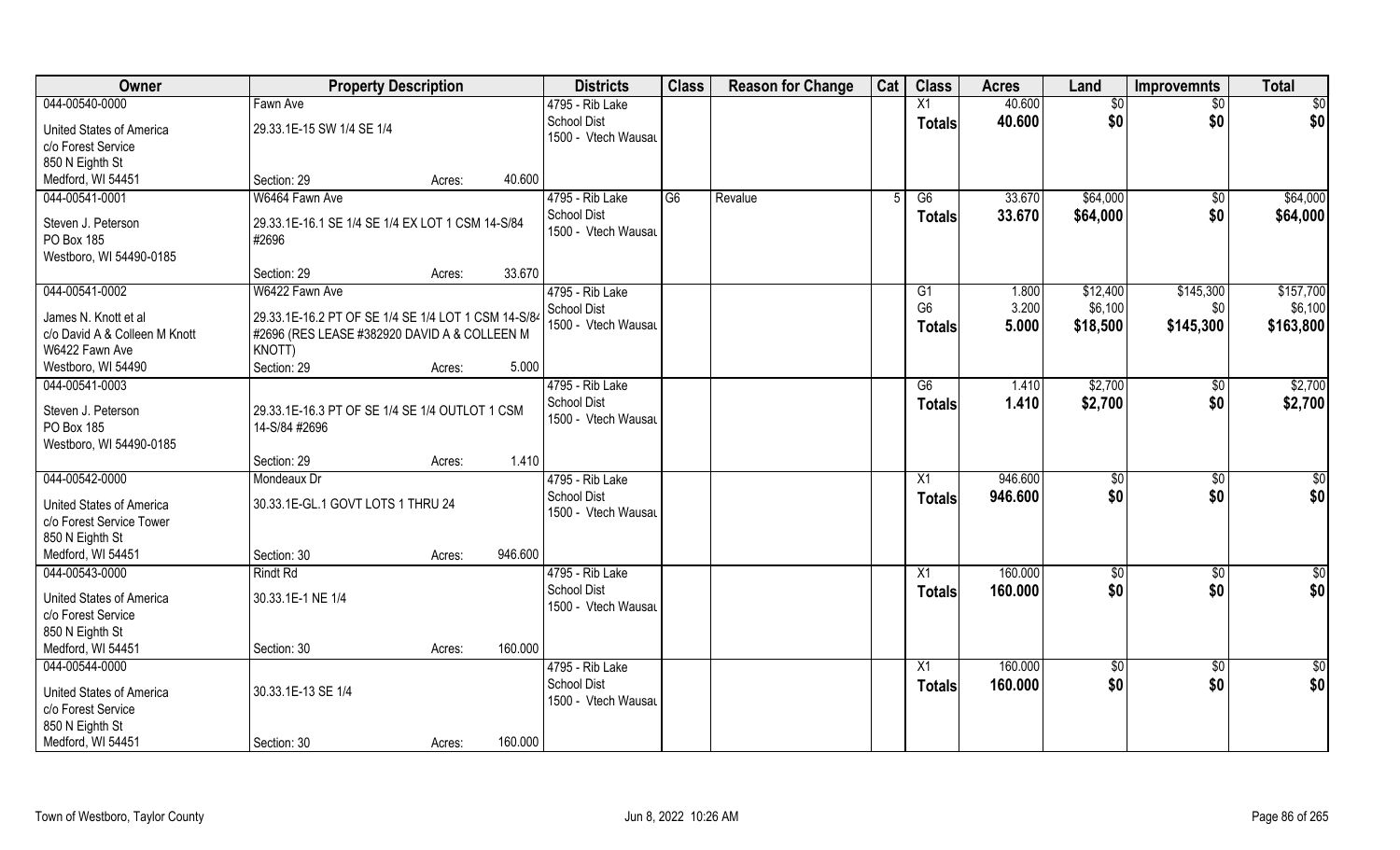| Owner                                                                                      |                                          | <b>Property Description</b> |         | <b>Districts</b>                                             | <b>Class</b> | <b>Reason for Change</b> | Cat | <b>Class</b>                     | <b>Acres</b>       | Land                 | <b>Improvemnts</b>     | <b>Total</b>         |
|--------------------------------------------------------------------------------------------|------------------------------------------|-----------------------------|---------|--------------------------------------------------------------|--------------|--------------------------|-----|----------------------------------|--------------------|----------------------|------------------------|----------------------|
| 044-00545-0000                                                                             | Mondeaux Dr                              |                             |         | 4795 - Rib Lake                                              |              |                          |     | X1                               | 710.970            | \$0                  | $\sqrt{6}$             | \$0                  |
| <b>United States of America</b><br>c/o Forest Service<br>850 N Eighth St                   | 31.33.1E-GL.1 GOVT LOTS 1 THRU 19        |                             |         | <b>School Dist</b><br>1500 - Vtech Wausau                    |              |                          |     | <b>Totals</b>                    | 710.970            | \$0                  | \$0                    | \$0                  |
| Medford, WI 54451                                                                          | Section: 31                              | Acres:                      | 710.970 |                                                              |              |                          |     |                                  |                    |                      |                        |                      |
| 044-00546-0000                                                                             | N7211 Mondeaux Dr                        |                             |         | 4795 - Rib Lake<br><b>School Dist</b>                        |              |                          |     | G1<br>G <sub>6</sub>             | 1.000<br>11.060    | \$29,000<br>\$19,900 | \$17,000<br>\$0        | \$46,000<br>\$19,900 |
| John R. Genskow et al<br>3645 Sharon Dr<br>Eau Claire, WI 54701                            | 31.33.1E-GL.20.1 S 1/2 GOVT LOT 20       |                             |         | 1500 - Vtech Wausau                                          |              |                          |     | <b>Totals</b>                    | 12.060             | \$48,900             | \$17,000               | \$65,900             |
|                                                                                            | Section: 31                              | Acres:                      | 12.060  |                                                              |              |                          |     |                                  |                    |                      |                        |                      |
| 044-00547-0000                                                                             | Mondeaux Dr                              |                             |         | 4795 - Rib Lake                                              |              |                          |     | G6                               | 6.030              | \$12,100             | \$0                    | \$12,100             |
| John R. Genskow<br>Deborah A. Genskow<br>3645 Sharon Dr                                    | 31.33.1E-GL.20.2 N 1/2 N 1/2 GOVT LOT 20 |                             |         | <b>School Dist</b><br>1500 - Vtech Wausau                    |              |                          |     | <b>Totals</b>                    | 6.030              | \$12,100             | \$0                    | \$12,100             |
| Eau Claire, WI 54701                                                                       | Section: 31                              | Acres:                      | 6.030   |                                                              |              |                          |     |                                  |                    |                      |                        |                      |
| 044-00548-0000                                                                             | Mondeaux Dr                              |                             |         | 4795 - Rib Lake                                              |              |                          |     | G6                               | 6.030              | \$12,100             | $\sqrt{50}$            | \$12,100             |
| John R. Genskow<br>Deborah A. Genskow<br>3645 Sharon Dr                                    | 31.33.1E-GL.20.3 S 1/2 N 1/2 GOVT LOT 20 |                             |         | <b>School Dist</b><br>1500 - Vtech Wausau                    |              |                          |     | Totals                           | 6.030              | \$12,100             | \$0                    | \$12,100             |
| Eau Claire, WI 54701                                                                       | Section: 31                              | Acres:                      | 6.030   |                                                              |              |                          |     |                                  |                    |                      |                        |                      |
| 044-00549-0000                                                                             | Mondeaux Ave                             |                             |         | 4795 - Rib Lake                                              |              |                          |     | X1                               | 160.000            | \$0                  | $\overline{50}$        | \$0                  |
| United States of America<br>c/o Forest Service<br>850 N Eighth St                          | 31.33.1E-GL.21 GOVT LOTS 21 THRU 24      |                             |         | <b>School Dist</b><br>1500 - Vtech Wausau                    |              |                          |     | Totals                           | 160.000            | \$0                  | \$0                    | \$0                  |
| Medford, WI 54451                                                                          | Section: 31                              | Acres:                      | 160.000 |                                                              |              |                          |     |                                  |                    |                      |                        |                      |
| 044-00550-0000<br><b>United States of America</b><br>c/o Forest Service<br>850 N Eighth St | 31.33.1E-1 NE 1/4                        |                             |         | 4795 - Rib Lake<br><b>School Dist</b><br>1500 - Vtech Wausau |              |                          |     | $\overline{X1}$<br><b>Totals</b> | 160.000<br>160.000 | \$0<br>\$0           | $\overline{50}$<br>\$0 | $\frac{1}{2}$<br>\$0 |
| Medford, WI 54451                                                                          | Section: 31                              | Acres:                      | 160.000 |                                                              |              |                          |     |                                  |                    |                      |                        |                      |
| 044-00551-0000                                                                             | Mondeaux Ave                             |                             |         | 4795 - Rib Lake                                              |              |                          |     | $\overline{X1}$                  | 160.000            | $\sqrt{$0}$          | $\overline{50}$        | $\frac{1}{2}$        |
| <b>United States of America</b><br>c/o Forest Service<br>850 N Eighth St                   | 31.33.1E-13 SE 1/4                       |                             |         | <b>School Dist</b><br>1500 - Vtech Wausau                    |              |                          |     | <b>Totals</b>                    | 160.000            | \$0                  | \$0                    | \$0                  |
| Medford, WI 54451                                                                          | Section: 31                              | Acres:                      | 160.000 |                                                              |              |                          |     |                                  |                    |                      |                        |                      |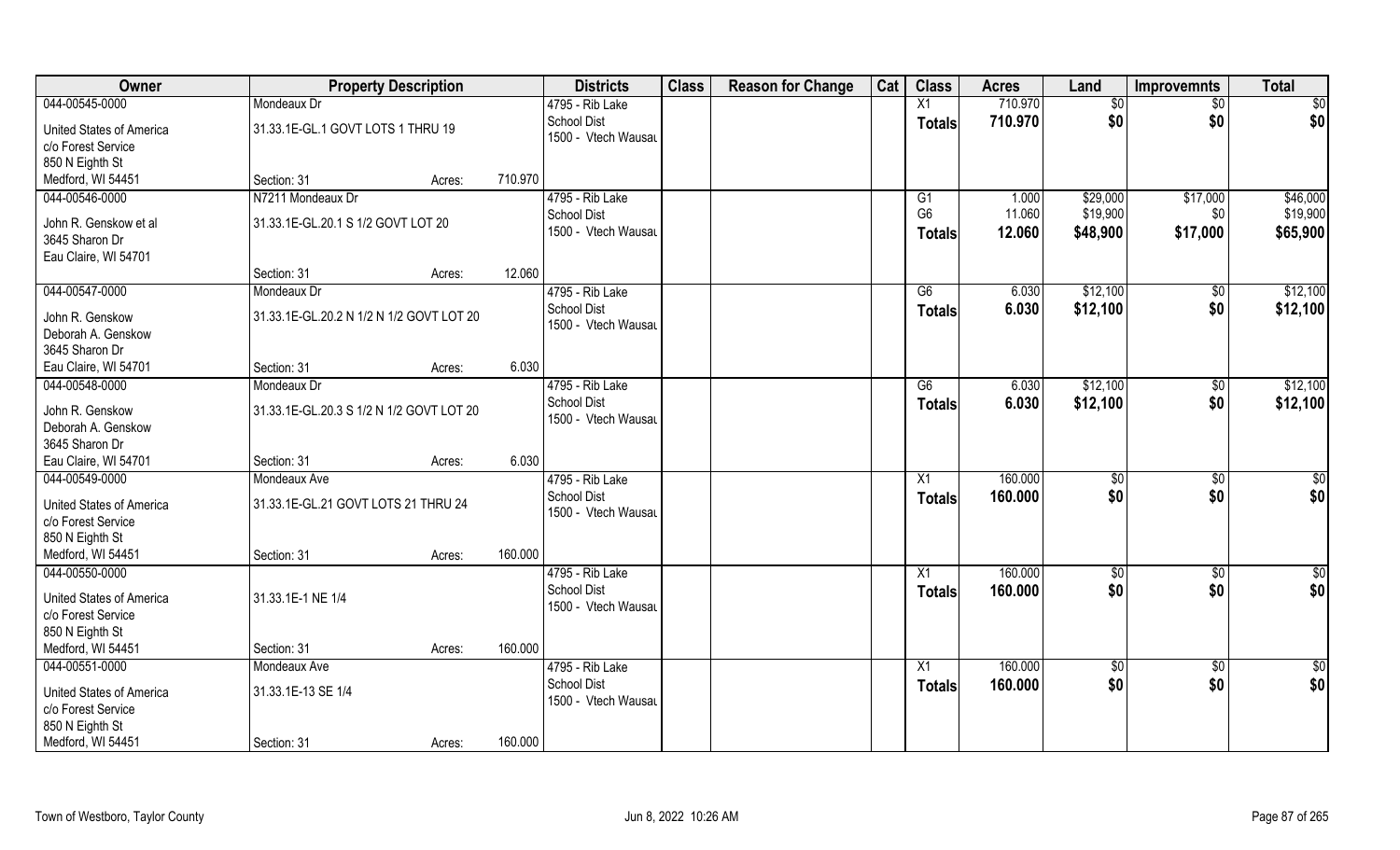| Owner                    | <b>Property Description</b> |                  | <b>Districts</b>                          | <b>Class</b> | <b>Reason for Change</b> | Cat | <b>Class</b>          | <b>Acres</b>    | Land                  | <b>Improvemnts</b> | <b>Total</b>   |
|--------------------------|-----------------------------|------------------|-------------------------------------------|--------------|--------------------------|-----|-----------------------|-----------------|-----------------------|--------------------|----------------|
| 044-00552-0000           | Fawn Ave                    |                  | 4795 - Rib Lake                           |              |                          |     | $\overline{X1}$       | 80.000          | $\overline{50}$       | $\overline{50}$    | \$0            |
| United States of America | 32.33.1E-1 N 1/2 NE 1/4     |                  | <b>School Dist</b>                        |              |                          |     | <b>Totals</b>         | 80.000          | \$0                   | \$0                | \$0            |
| c/o Forest Service       |                             |                  | 1500 - Vtech Wausau                       |              |                          |     |                       |                 |                       |                    |                |
| 850 N Eighth St          |                             |                  |                                           |              |                          |     |                       |                 |                       |                    |                |
| Medford, WI 54451        | Section: 32                 | 80.000<br>Acres: |                                           |              |                          |     |                       |                 |                       |                    |                |
| 044-00553-0000           |                             |                  | 4795 - Rib Lake                           |              |                          |     | G4                    | 5.000           | \$1,100               | \$0                | \$1,100        |
|                          |                             |                  | <b>School Dist</b>                        |              |                          |     | W <sub>6</sub>        | 35.000          | ( \$38,500)           | \$0                | \$0            |
| <b>Elaine Tessmer</b>    | 32.33.1E-3 SW 1/4 NE 1/4    |                  | 1500 - Vtech Wausau                       |              |                          |     | <b>Totals</b>         | 40.000          | \$1,100               | \$0                | \$1,100        |
| 534 N Third St           |                             |                  |                                           |              |                          |     |                       |                 |                       |                    |                |
| Dorchester, WI 54425     |                             |                  |                                           |              |                          |     |                       |                 |                       |                    |                |
|                          | Section: 32                 | 40.000<br>Acres: |                                           |              |                          |     |                       |                 |                       |                    |                |
| 044-00554-0000           | Shady Dr                    |                  | 4795 - Rib Lake                           | G4           | Ag use land              | .5  | G4                    | 15.000          | \$2,900               | \$0                | \$2,900        |
| <b>Elaine Tessmer</b>    | 32.33.1E-4 SE 1/4 NE 1/4    |                  | <b>School Dist</b><br>1500 - Vtech Wausau |              |                          |     | G5M<br>W <sub>6</sub> | 4.000<br>21.000 | \$3,800<br>(\$20,000) | \$0<br>\$0         | \$3,800<br>\$0 |
| 534 N Third St           |                             |                  |                                           |              |                          |     |                       |                 |                       |                    |                |
| Dorchester, WI 54425     |                             |                  |                                           |              |                          |     | <b>Totals</b>         | 40.000          | \$6,700               | \$0                | \$6,700        |
|                          | Section: 32                 | 40.000<br>Acres: |                                           |              |                          |     |                       |                 |                       |                    |                |
| 044-00555-0000           | Fawn Ave                    |                  | 4795 - Rib Lake                           |              |                          |     | W <sub>6</sub>        | 40.000          | ( \$80,000)           | \$0                | \$0            |
| <b>Elaine Tessmer</b>    | 32.33.1E-5 NE 1/4 NW 1/4    |                  | <b>School Dist</b>                        |              |                          |     | <b>Totals</b>         | 40.000          | \$0                   | \$0                | \$0            |
| 534 N Third St           |                             |                  | 1500 - Vtech Wausau                       |              |                          |     |                       |                 |                       |                    |                |
| Dorchester, WI 54425     |                             |                  |                                           |              |                          |     |                       |                 |                       |                    |                |
|                          | Section: 32                 | 40.000<br>Acres: |                                           |              |                          |     |                       |                 |                       |                    |                |
| 044-00556-0000           |                             |                  | 4795 - Rib Lake                           | G4           | Ag use land              |     | $\overline{G4}$       | 7.000           | \$1,400               | $\sqrt[6]{30}$     | \$1,400        |
|                          |                             |                  | <b>School Dist</b>                        |              |                          |     | W <sub>6</sub>        | 33.000          | (\$36,300)            | \$0                | \$0            |
| <b>Elaine Tessmer</b>    | 32.33.1E-6 NW 1/4 NW 1/4    |                  | 1500 - Vtech Wausau                       |              |                          |     | <b>Totals</b>         | 40.000          | \$1,400               | \$0                | \$1,400        |
| 534 N Third St           |                             |                  |                                           |              |                          |     |                       |                 |                       |                    |                |
| Dorchester, WI 54425     |                             |                  |                                           |              |                          |     |                       |                 |                       |                    |                |
|                          | Section: 32                 | 40.000<br>Acres: |                                           |              |                          |     |                       |                 |                       |                    |                |
| 044-00557-0000           |                             |                  | 4795 - Rib Lake                           |              |                          |     | G6                    | 40.000          | \$76,000              | \$0                | \$76,000       |
| <b>Elaine Tessmer</b>    | 32.33.1E-7 SW 1/4 NW 1/4    |                  | <b>School Dist</b><br>1500 - Vtech Wausau |              |                          |     | <b>Totals</b>         | 40.000          | \$76,000              | \$0                | \$76,000       |
| 534 N Third St           |                             |                  |                                           |              |                          |     |                       |                 |                       |                    |                |
| Dorchester, WI 54425     |                             |                  |                                           |              |                          |     |                       |                 |                       |                    |                |
|                          | Section: 32                 | 40.000<br>Acres: |                                           |              |                          |     |                       |                 |                       |                    |                |
| 044-00558-0000           | W6623 Fawn Ave              |                  | 4795 - Rib Lake                           | G4           | Ag use land              |     | G1                    | 1.300           | \$10,900              | \$12,600           | \$23,500       |
| <b>Elaine Tessmer</b>    | 32.33.1E-8 SE 1/4 NW 1/4    |                  | <b>School Dist</b>                        |              |                          |     | G <sub>4</sub>        | 14.000          | \$2,700               | \$0                | \$2,700        |
| 534 N Third St           |                             |                  | 1500 - Vtech Wausau                       |              |                          |     | G <sub>5</sub>        | 2.700           | \$400                 | \$0                | \$400          |
| Dorchester, WI 54425     |                             |                  |                                           |              |                          |     | G5M                   | 22.000          | \$19,800              | \$0                | \$19,800       |
|                          | Section: 32                 | 40.000<br>Acres: |                                           |              |                          |     | <b>Totals</b>         | 40.000          | \$33,800              | \$12,600           | \$46,400       |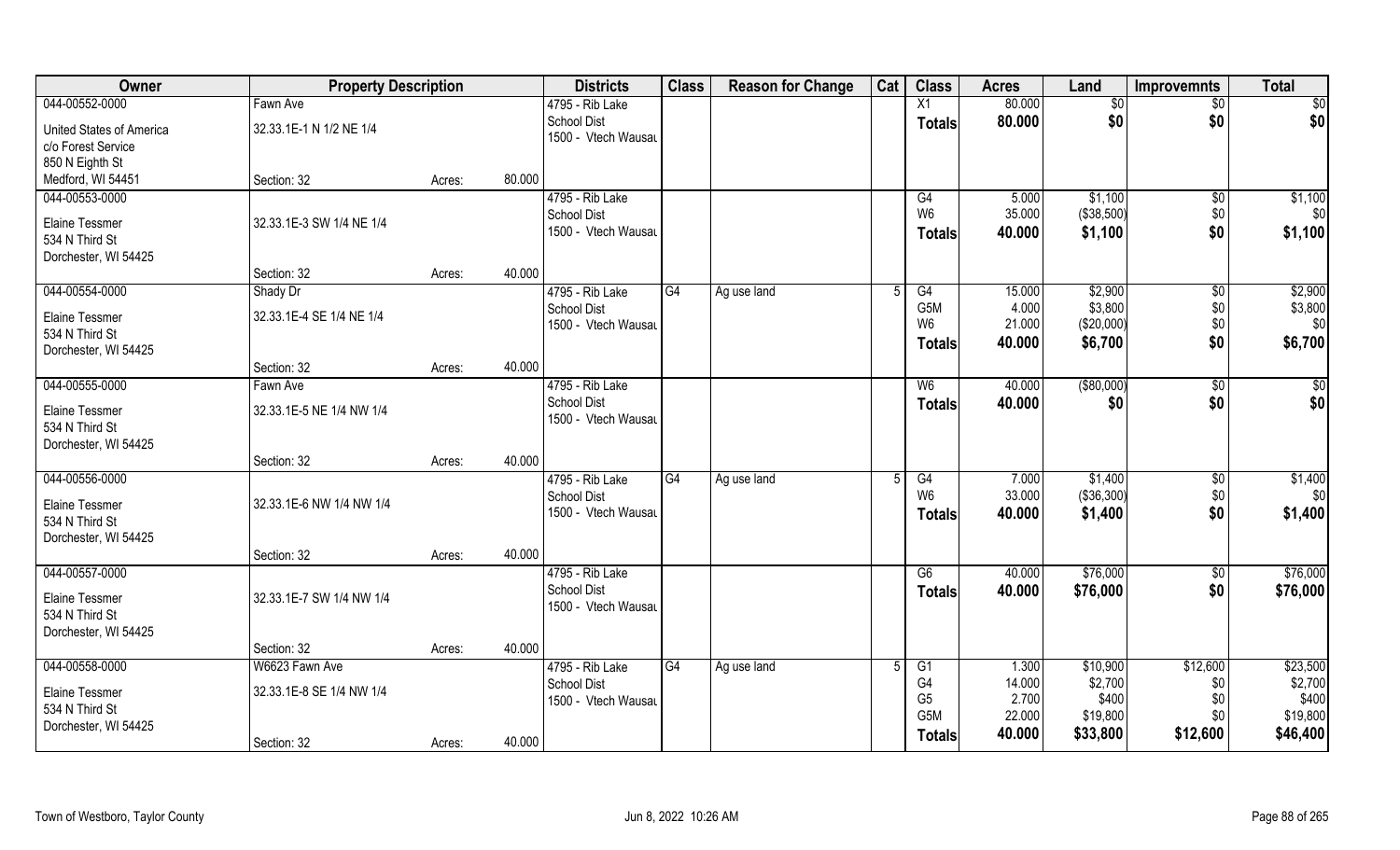| Owner                                                                                      | <b>Property Description</b>                       |        |        | <b>Districts</b>                                             | <b>Class</b> | <b>Reason for Change</b> | Cat | <b>Class</b>                    | <b>Acres</b>     | Land                | <b>Improvemnts</b> | <b>Total</b>        |
|--------------------------------------------------------------------------------------------|---------------------------------------------------|--------|--------|--------------------------------------------------------------|--------------|--------------------------|-----|---------------------------------|------------------|---------------------|--------------------|---------------------|
| 044-00559-0000<br>Kay Mclees                                                               | 32.33.1E-9 NE 1/4 SW 1/4                          |        |        | 4795 - Rib Lake<br><b>School Dist</b><br>1500 - Vtech Wausau |              |                          |     | W <sub>6</sub><br><b>Totals</b> | 40.000<br>40.000 | ( \$80,000)<br>\$0  | $\sqrt{$0}$<br>\$0 | $\sqrt{50}$<br> \$0 |
| 1029 Ochoco Ave<br>Prineville, OR 97754                                                    | Section: 32                                       | Acres: | 40.000 |                                                              |              |                          |     |                                 |                  |                     |                    |                     |
| 044-00560-0000<br><b>United States of America</b><br>c/o Forest Service<br>850 N Eighth St | 32.33.1E-10 NW 1/4 SW 1/4                         |        |        | 4795 - Rib Lake<br><b>School Dist</b><br>1500 - Vtech Wausau |              |                          |     | X1<br>Totals                    | 40.000<br>40.000 | $\sqrt[6]{}$<br>\$0 | $\sqrt{$0}$<br>\$0 | \$0<br>\$0          |
| Medford, WI 54451                                                                          | Section: 32                                       | Acres: | 40.000 |                                                              |              |                          |     |                                 |                  |                     |                    |                     |
| 044-00561-0000                                                                             | Mondeaux Ave                                      |        |        | 4795 - Rib Lake                                              |              |                          |     | X1                              | 80.000           | \$0                 | $\overline{50}$    | $\sqrt{50}$         |
| United States of America<br>c/o Forest Service Tower<br>850 N Eighth St                    | 32.33.1E-11 S 1/2 SW 1/4                          |        |        | <b>School Dist</b><br>1500 - Vtech Wausau                    |              |                          |     | <b>Totals</b>                   | 80.000           | \$0                 | \$0                | \$0                 |
| Medford, WI 54451                                                                          | Section: 32                                       | Acres: | 80.000 |                                                              |              |                          |     |                                 |                  |                     |                    |                     |
| 044-00562-0000                                                                             | Shady Dr                                          |        |        | 4795 - Rib Lake                                              |              |                          |     | W <sub>6</sub>                  | 40.000           | (\$78,000)          | \$0                | $\sqrt{50}$         |
| Kay Mclees<br>1029 Ochoco Ave<br>Prineville, OR 97754                                      | 32.33.1E-13 NE 1/4 SE 1/4                         |        |        | <b>School Dist</b><br>1500 - Vtech Wausau                    |              |                          |     | <b>Totals</b>                   | 40.000           | \$0                 | \$0                | \$0                 |
|                                                                                            | Section: 32                                       | Acres: | 40.000 |                                                              |              |                          |     |                                 |                  |                     |                    |                     |
| 044-00563-0000                                                                             | N7321 Shady Dr                                    |        |        | 4795 - Rib Lake                                              |              |                          |     | W6                              | 40.000           | ( \$84,000)         | $\overline{50}$    | $\sqrt{50}$         |
| Kay Mclees<br>1029 Ochoco Ave<br>Prineville, OR 97754                                      | 32.33.1E-14 NW 1/4 SE 1/4                         |        |        | <b>School Dist</b><br>1500 - Vtech Wausau                    |              |                          |     | <b>Totals</b>                   | 40.000           | \$0                 | \$0                | \$0                 |
|                                                                                            | Section: 32                                       | Acres: | 40.000 |                                                              |              |                          |     |                                 |                  |                     |                    |                     |
| 044-00564-0000                                                                             | Mondeaux Ave                                      |        |        | 4795 - Rib Lake                                              |              |                          |     | $\overline{X1}$                 | 80.000           | \$0                 | $\sqrt{$0}$        | \$0                 |
| United States of America<br>c/o Forest Service<br>850 N Eighth St                          | 32.33.1E-15 S 1/2 SE 1/4                          |        |        | <b>School Dist</b><br>1500 - Vtech Wausau                    |              |                          |     | <b>Totals</b>                   | 80.000           | \$0                 | \$0                | \$0                 |
| Medford, WI 54451                                                                          | Section: 32                                       | Acres: | 80.000 |                                                              |              |                          |     |                                 |                  |                     |                    |                     |
| 044-00565-0000                                                                             | Fawn Ave                                          |        |        | 4795 - Rib Lake                                              |              |                          |     | $\overline{X1}$                 | 39.940           | $\sqrt{6}$          | $\overline{60}$    | $\overline{50}$     |
| <b>United States of America</b><br>c/o Forest Service<br>850 N Eighth St                   | 33.33.1E-1.1 NE 1/4 NE 1/4 EX PT CSM 4-S/174 #959 |        |        | <b>School Dist</b><br>1500 - Vtech Wausau                    |              |                          |     | <b>Totals</b>                   | 39.940           | \$0                 | \$0                | \$0                 |
| Medford, WI 54451                                                                          | Section: 33                                       | Acres: | 39.940 |                                                              |              |                          |     |                                 |                  |                     |                    |                     |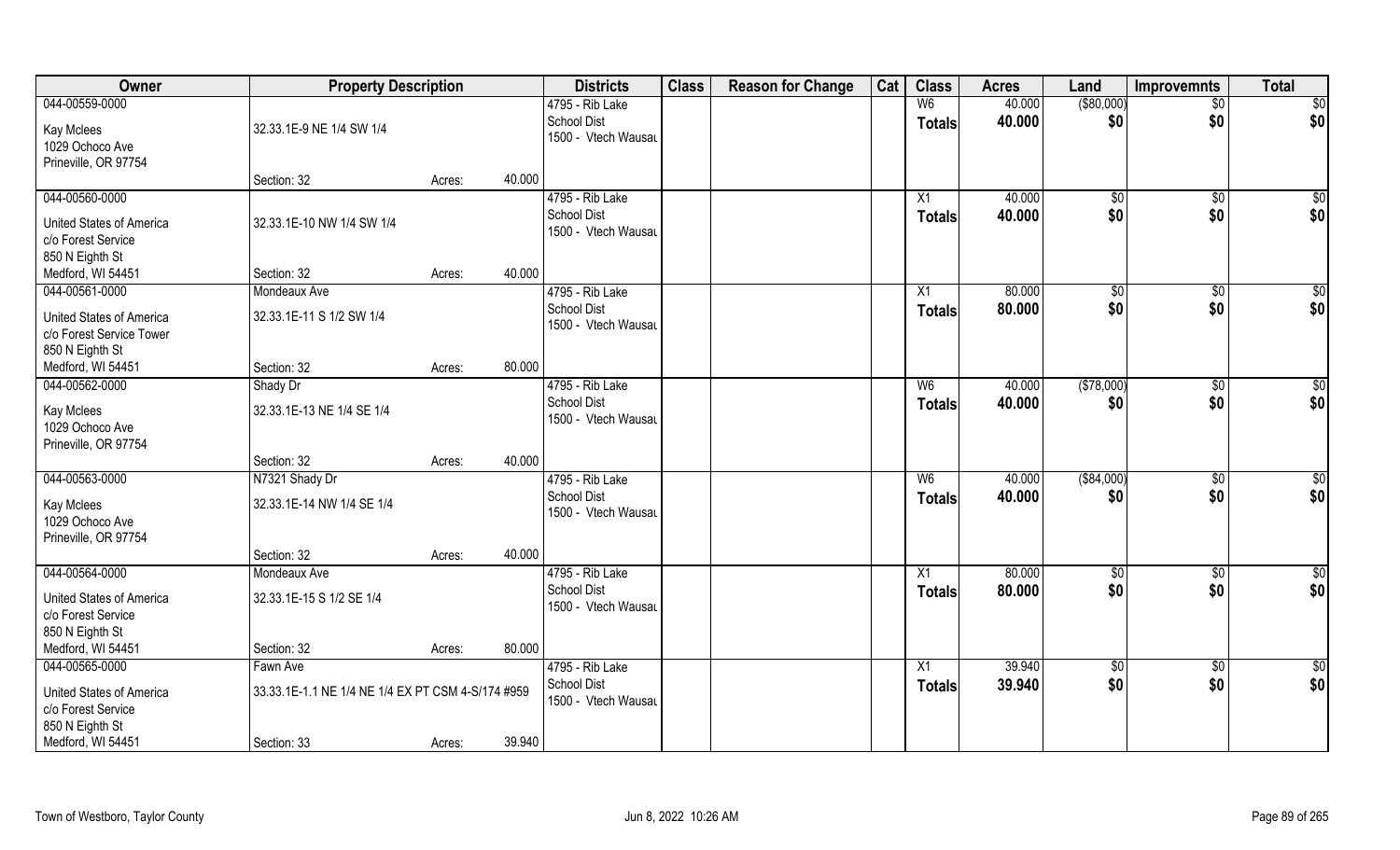| Owner                                          | <b>Property Description</b>                             |                  | <b>Districts</b>                      | <b>Class</b>    | <b>Reason for Change</b> | Cat | <b>Class</b>         | <b>Acres</b>     | Land               | <b>Improvemnts</b>     | <b>Total</b>       |
|------------------------------------------------|---------------------------------------------------------|------------------|---------------------------------------|-----------------|--------------------------|-----|----------------------|------------------|--------------------|------------------------|--------------------|
| 044-00565-0001                                 | Fawn Ave                                                |                  | 4795 - Rib Lake                       |                 |                          |     | G6                   | 0.060            | \$100              | $\overline{50}$        | \$100              |
| Edward L. Peterson                             | 33.33.1E-1.2 PT OF NE 1/4 NE 1/4 PT OF CSM 4-S/174      |                  | <b>School Dist</b>                    |                 |                          |     | <b>Totals</b>        | 0.060            | \$100              | \$0                    | \$100              |
| Richard A. Peterson                            | #959 (BNG PTLY IN SE 1/4 NE 1/4 & NE 1/4 SE 1/4)        |                  | 1500 - Vtech Wausau                   |                 |                          |     |                      |                  |                    |                        |                    |
| W4876 County Rd D                              |                                                         |                  |                                       |                 |                          |     |                      |                  |                    |                        |                    |
| Westboro, WI 54490                             | Section: 33                                             | 0.060<br>Acres:  |                                       |                 |                          |     |                      |                  |                    |                        |                    |
| 044-00566-0000                                 | W6149 Fawn Ave                                          |                  | 4795 - Rib Lake                       |                 |                          |     | G <sub>1</sub>       | 1.000            | \$6,400            | \$24,700               | \$31,100           |
| Edward L. Peterson                             | 33.33.1E-2 NW 1/4 NE 1/4                                |                  | <b>School Dist</b>                    |                 |                          |     | G <sub>5</sub>       | 10.000           | \$4,000            | \$0                    | \$4,000            |
| Richard A. Peterson                            |                                                         |                  | 1500 - Vtech Wausau                   |                 |                          |     | G <sub>6</sub>       | 29.000           | \$37,000           | \$0                    | \$37,000           |
| W4876 County Rd D                              |                                                         |                  |                                       |                 |                          |     | <b>Totals</b>        | 40.000           | \$47,400           | \$24,700               | \$72,100           |
| Westboro, WI 54490                             | Section: 33                                             | 40.000<br>Acres: |                                       |                 |                          |     |                      |                  |                    |                        |                    |
| 044-00567-0000                                 |                                                         |                  | 4795 - Rib Lake                       |                 |                          |     | G5                   | 12.000           | \$4,200            | $\sqrt[6]{30}$         | \$4,200            |
| Edward L. Peterson                             | 33.33.1E-3 SW 1/4 NE 1/4                                |                  | <b>School Dist</b>                    |                 |                          |     | G <sub>6</sub>       | 28.000           | \$35,800           | \$0                    | \$35,800           |
| Richard A. Peterson                            |                                                         |                  | 1500 - Vtech Wausau                   |                 |                          |     | <b>Totals</b>        | 40.000           | \$40,000           | \$0                    | \$40,000           |
| W4876 County Rd D                              |                                                         |                  |                                       |                 |                          |     |                      |                  |                    |                        |                    |
| Westboro, WI 54490                             | Section: 33                                             | 40.000<br>Acres: |                                       |                 |                          |     |                      |                  |                    |                        |                    |
| 044-00568-0000                                 |                                                         |                  | 4795 - Rib Lake                       |                 |                          |     | X1                   | 39.820           | $\sqrt[6]{3}$      | $\sqrt[6]{3}$          | \$0                |
|                                                |                                                         |                  | <b>School Dist</b>                    |                 |                          |     | <b>Totals</b>        | 39.820           | \$0                | \$0                    | \$0                |
| United States of America<br>c/o Forest Service | 33.33.1E-4.1 SE 1/4 NE 1/4 EX PT OF CSM 4-S/174<br>#959 |                  | 1500 - Vtech Wausau                   |                 |                          |     |                      |                  |                    |                        |                    |
| 850 N Eighth St                                |                                                         |                  |                                       |                 |                          |     |                      |                  |                    |                        |                    |
| Medford, WI 54451                              | Section: 33                                             | 39.820<br>Acres: |                                       |                 |                          |     |                      |                  |                    |                        |                    |
| 044-00568-0001                                 |                                                         |                  | 4795 - Rib Lake                       |                 |                          |     | $\overline{G6}$      | 0.180            | \$300              | $\sqrt[6]{30}$         | \$300              |
|                                                |                                                         |                  | <b>School Dist</b>                    |                 |                          |     | <b>Totals</b>        | 0.180            | \$300              | \$0                    | \$300              |
| Edward L. Peterson                             | 33.33.1E-4.2 PT OF SE 1/4 NE 1/4 PT OF CSM 4-S/174      |                  | 1500 - Vtech Wausau                   |                 |                          |     |                      |                  |                    |                        |                    |
| Richard A. Peterson                            | #959 (BNG PTLY IN NE 1/4 NE 1/4 & NE 1/4 SE 1/4)        |                  |                                       |                 |                          |     |                      |                  |                    |                        |                    |
| W4876 County Rd D<br>Westboro, WI 54490        | Section: 33                                             | 0.180            |                                       |                 |                          |     |                      |                  |                    |                        |                    |
| 044-00569-0000                                 | Fawn Ave                                                | Acres:           | 4795 - Rib Lake                       | G4              | Ag use land              |     | G4                   | 23.000           | \$4,500            | \$0                    | \$4,500            |
|                                                |                                                         |                  | <b>School Dist</b>                    |                 |                          |     | G <sub>5</sub>       | 7.000            | \$2,100            | \$0                    | \$2,100            |
| Jeff Barr                                      | 33.33.1E-5 NE 1/4 NW 1/4                                |                  | 1500 - Vtech Wausau                   |                 |                          |     | G5M                  | 10.000           | \$8,700            | \$0                    | \$8,700            |
| Kathy A. Barr                                  |                                                         |                  |                                       |                 |                          |     | <b>Totals</b>        | 40.000           | \$15,300           | \$0                    | \$15,300           |
| N7592 Shady Dr                                 |                                                         |                  |                                       |                 |                          |     |                      |                  |                    |                        |                    |
| Westboro, WI 54490                             | Section: 33                                             | 40.000<br>Acres: |                                       |                 |                          |     |                      |                  |                    |                        |                    |
| 044-00570-0000                                 | N7592 Shady Dr                                          |                  | 4795 - Rib Lake<br><b>School Dist</b> | $\overline{G4}$ | Ag use land              | 5   | G4<br>G <sub>5</sub> | 25.000<br>12.000 | \$4,900<br>\$6,100 | $\overline{50}$<br>\$0 | \$4,900<br>\$6,100 |
| Jeff Barr                                      | 33.33.1E-6 NW 1/4 NW 1/4                                |                  | 1500 - Vtech Wausau                   |                 |                          |     | G7                   | 3.000            | \$13,100           | \$146,800              | \$159,900          |
| Kathy A. Barr                                  |                                                         |                  |                                       |                 |                          |     | <b>Totals</b>        | 40.000           | \$24,100           | \$146,800              | \$170,900          |
| N7592 Shady Dr                                 |                                                         |                  |                                       |                 |                          |     |                      |                  |                    |                        |                    |
| Westboro, WI 54490                             | Section: 33                                             | 40.000<br>Acres: |                                       |                 |                          |     |                      |                  |                    |                        |                    |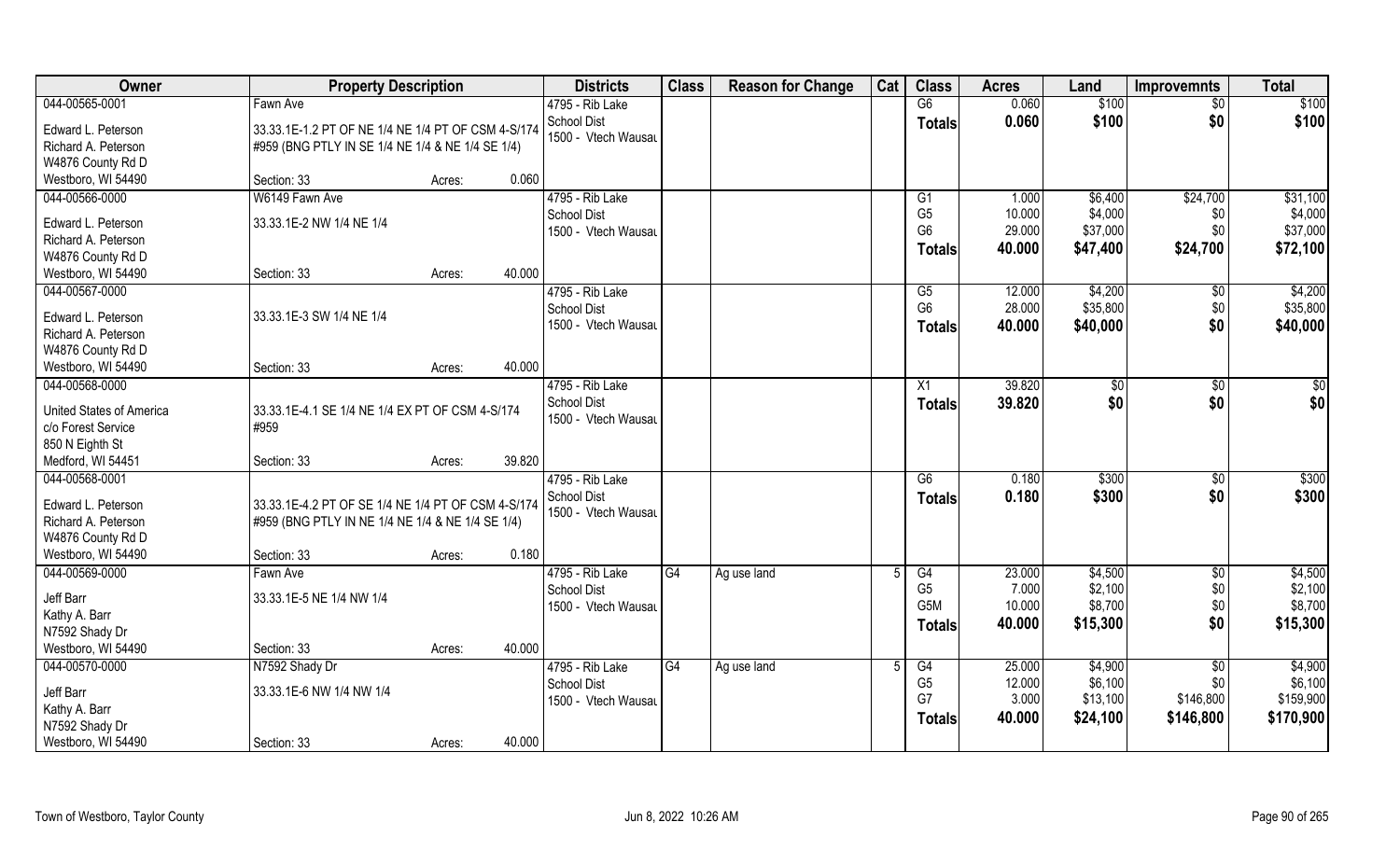| Owner                              | <b>Property Description</b>                  |                  | <b>Districts</b>                      | <b>Class</b> | <b>Reason for Change</b> | Cat | <b>Class</b>     | <b>Acres</b> | Land            | <b>Improvemnts</b> | <b>Total</b>     |
|------------------------------------|----------------------------------------------|------------------|---------------------------------------|--------------|--------------------------|-----|------------------|--------------|-----------------|--------------------|------------------|
| 044-00571-0000                     | Shady Dr                                     |                  | 4795 - Rib Lake                       | G4           | Ag use land              |     | G4               | 10.000       | \$2,000         | $\overline{50}$    | \$2,000          |
| Michael L. Rindt                   | 33.33.1E-7 SW 1/4 NW 1/4                     |                  | <b>School Dist</b>                    |              |                          |     | G <sub>5</sub>   | 6.000        | \$4,500         | \$0                | \$4,500          |
| 903 Adams St                       |                                              |                  | 1500 - Vtech Wausau                   |              |                          |     | G5M              | 24.000       | \$21,600        | \$0                | \$21,600         |
| Merrill, WI 54452                  |                                              |                  |                                       |              |                          |     | <b>Totals</b>    | 40.000       | \$28,100        | \$0                | \$28,100         |
|                                    | Section: 33                                  | 40.000<br>Acres: |                                       |              |                          |     |                  |              |                 |                    |                  |
| 044-00572-0000                     |                                              |                  | 4795 - Rib Lake                       | G4           | Ag use land              |     | G4               | 6.000        | \$1,200         | $\overline{50}$    | \$1,200          |
| Jeff Barr                          | 33.33.1E-8 SE 1/4 NW 1/4                     |                  | <b>School Dist</b>                    |              |                          |     | G <sub>5</sub>   | 3.000        | \$1,500         | \$0                | \$1,500          |
| Kathy A. Barr                      |                                              |                  | 1500 - Vtech Wausau                   |              |                          |     | G <sub>5</sub> M | 31.000       | \$27,200        | \$0                | \$27,200         |
| N7592 Shady Dr                     |                                              |                  |                                       |              |                          |     | <b>Totals</b>    | 40.000       | \$29,900        | \$0                | \$29,900         |
| Westboro, WI 54490                 | Section: 33                                  | 40.000<br>Acres: |                                       |              |                          |     |                  |              |                 |                    |                  |
| 044-00573-0000                     |                                              |                  | 4795 - Rib Lake                       |              |                          |     | W <sub>8</sub>   | 20.000       | ( \$41,000)     | $\sqrt[6]{30}$     | $\overline{\$0}$ |
| Mark A and Linda S Stibbe          | 33.33.1E-9.1 NE 1/4 SW 1/4 EX S 1/2 THRF     |                  | <b>School Dist</b>                    |              |                          |     | <b>Totals</b>    | 20.000       | \$0             | \$0                | \$0              |
| W12905 Moccasin Lake Rd            |                                              |                  | 1500 - Vtech Wausau                   |              |                          |     |                  |              |                 |                    |                  |
| Elcho, WI 54428                    |                                              |                  |                                       |              |                          |     |                  |              |                 |                    |                  |
|                                    | Section: 33                                  | 20.000<br>Acres: |                                       |              |                          |     |                  |              |                 |                    |                  |
| 044-00573-0001                     |                                              |                  | 4795 - Rib Lake                       |              |                          |     | W <sub>6</sub>   | 20.000       | ( \$38,000)     | $\sqrt[6]{3}$      | \$0              |
|                                    |                                              |                  | School Dist                           |              |                          |     | <b>Totals</b>    | 20.000       | \$0             | \$0                | \$0              |
| Robert R. Rindt<br>103 Forrest Ave | 33.33.1E-9.2 PT OF NE 1/4 SW 1/4 S 1/2 THRF  |                  | 1500 - Vtech Wausau                   |              |                          |     |                  |              |                 |                    |                  |
| Antigo, WI 54409-9109              |                                              |                  |                                       |              |                          |     |                  |              |                 |                    |                  |
|                                    | Section: 33                                  | 20.000<br>Acres: |                                       |              |                          |     |                  |              |                 |                    |                  |
| 044-00574-0000                     | Shady Dr                                     |                  | 4795 - Rib Lake                       |              |                          |     | W8               | 20.000       | (\$40,000)      | $\sqrt[6]{3}$      | \$0              |
|                                    |                                              |                  | <b>School Dist</b>                    |              |                          |     | <b>Totals</b>    | 20.000       | \$0             | \$0                | \$0              |
| Mark A and Linda S Stibbe          | 33.33.1E-10.1 NW 1/4 SW 1/4 EX S 1/2 THRF    |                  | 1500 - Vtech Wausau                   |              |                          |     |                  |              |                 |                    |                  |
| W12905 Moccasin Lake Rd            |                                              |                  |                                       |              |                          |     |                  |              |                 |                    |                  |
| Elcho, WI 54428                    |                                              |                  |                                       |              |                          |     |                  |              |                 |                    |                  |
|                                    | Section: 33                                  | 20.000<br>Acres: |                                       |              |                          |     |                  |              |                 |                    |                  |
| 044-00574-0001                     | Shady Dr                                     |                  | 4795 - Rib Lake<br><b>School Dist</b> |              |                          |     | W <sub>6</sub>   | 20.000       | ( \$38,000)     | \$0                | \$0              |
| Robert R. Rindt                    | 33.33.1E-10.2 PT OF NW 1/4 SW 1/4 S 1/2 THRF |                  | 1500 - Vtech Wausau                   |              |                          |     | <b>Totals</b>    | 20.000       | \$0             | \$0                | \$0              |
| 103 Forrest Ave                    |                                              |                  |                                       |              |                          |     |                  |              |                 |                    |                  |
| Antigo, WI 54409-9109              |                                              |                  |                                       |              |                          |     |                  |              |                 |                    |                  |
|                                    | Section: 33                                  | 20.000<br>Acres: |                                       |              |                          |     |                  |              |                 |                    |                  |
| 044-00575-0000                     | Shady Dr                                     |                  | 4795 - Rib Lake                       |              |                          |     | X1               | 40.000       | $\overline{50}$ | $\overline{50}$    | $\overline{50}$  |
| United States of America           | 33.33.1E-11 SW 1/4 SW 1/4                    |                  | <b>School Dist</b>                    |              |                          |     | <b>Totals</b>    | 40.000       | \$0             | \$0                | \$0              |
| c/o Forest Service                 |                                              |                  | 1500 - Vtech Wausau                   |              |                          |     |                  |              |                 |                    |                  |
| 850 N Eighth St                    |                                              |                  |                                       |              |                          |     |                  |              |                 |                    |                  |
| Medford, WI 54451                  | Section: 33                                  | 40.000<br>Acres: |                                       |              |                          |     |                  |              |                 |                    |                  |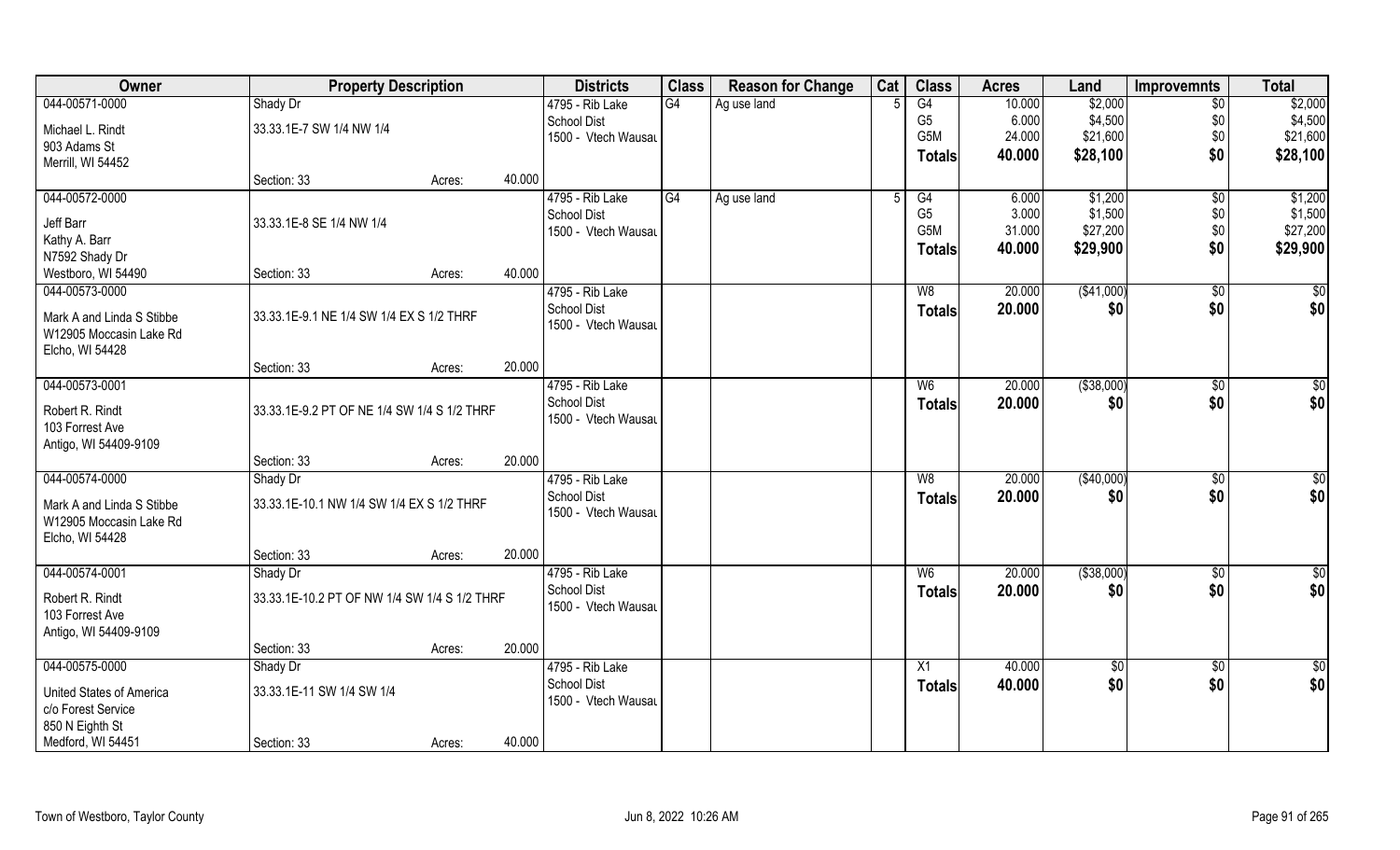| Owner                           | <b>Property Description</b>                       |        |        | <b>Districts</b>               | <b>Class</b> | <b>Reason for Change</b> | Cat | <b>Class</b>         | <b>Acres</b>     | Land                | <b>Improvemnts</b>     | <b>Total</b>        |
|---------------------------------|---------------------------------------------------|--------|--------|--------------------------------|--------------|--------------------------|-----|----------------------|------------------|---------------------|------------------------|---------------------|
| 044-00576-0000                  |                                                   |        |        | 4795 - Rib Lake                |              |                          |     | G5                   | 5.180            | \$1,600             | $\overline{50}$        | \$1,600             |
| James A. Peterson               | 33.33.1E-12.1 PT OF SE 1/4 SW 1/4 EAST 17.2 ACRES |        |        | School Dist                    |              |                          |     | G <sub>6</sub>       | 13.000           | \$20,800            | \$0                    | \$20,800            |
| W6400 Quarter Ln                | THRF & PCL SHOWN CSM 4-S/173 #958                 |        |        | 1500 - Vtech Wausau            |              |                          |     | <b>Totals</b>        | 18.180           | \$22,400            | \$0                    | \$22,400            |
| Westboro, WI 54490              |                                                   |        |        |                                |              |                          |     |                      |                  |                     |                        |                     |
|                                 | Section: 33                                       | Acres: | 18.180 |                                |              |                          |     |                      |                  |                     |                        |                     |
| 044-00577-0000                  |                                                   |        |        | 4795 - Rib Lake                |              |                          |     | X1                   | 21.820           | \$0                 | \$0                    | \$0                 |
| <b>United States of America</b> | 33.33.1E-12.2 PT OF SE 1/4 SW 1/4 WEST 22.8 ACRES |        |        | <b>School Dist</b>             |              |                          |     | <b>Totals</b>        | 21.820           | \$0                 | \$0                    | \$0                 |
| c/o Forest Service              | THRF EX PCL CSM 4-S/173 #958                      |        |        | 1500 - Vtech Wausau            |              |                          |     |                      |                  |                     |                        |                     |
| 850 N Eighth St                 |                                                   |        |        |                                |              |                          |     |                      |                  |                     |                        |                     |
| Medford, WI 54451               | Section: 33                                       | Acres: | 21.820 |                                |              |                          |     |                      |                  |                     |                        |                     |
| 044-00578-0000                  |                                                   |        |        | 4795 - Rib Lake                |              |                          |     | X1                   | 39.600           | $\sqrt{6}$          | $\sqrt{6}$             | \$0                 |
| <b>United States of America</b> | 33.33.1E-13.1 NE 1/4 SE 1/4 EX PT OF CSM 4-S/174  |        |        | School Dist                    |              |                          |     | <b>Totals</b>        | 39.600           | \$0                 | \$0                    | \$0                 |
| c/o Forest Service              | #959                                              |        |        | 1500 - Vtech Wausau            |              |                          |     |                      |                  |                     |                        |                     |
| 850 N Eighth St                 |                                                   |        |        |                                |              |                          |     |                      |                  |                     |                        |                     |
| Medford, WI 54451               | Section: 33                                       | Acres: | 39.600 |                                |              |                          |     |                      |                  |                     |                        |                     |
| 044-00578-0001                  |                                                   |        |        | 4795 - Rib Lake                |              |                          |     | G6                   | 0.600            | \$1,100             | \$0                    | \$1,100             |
| Edward L. Peterson              | 33.33.1E-13.2 PT OF NE 1/4 SE 1/4 PT OF CSM       |        |        | School Dist                    |              |                          |     | <b>Totals</b>        | 0.600            | \$1,100             | \$0                    | \$1,100             |
| Richard A. Peterson             | 4-S/174 #959 (BNG PTLY IN NE 1/4 NE 1/4 & SE 1/4  |        |        | 1500 - Vtech Wausau            |              |                          |     |                      |                  |                     |                        |                     |
| W4876 County Rd D               | NE 1/4)                                           |        |        |                                |              |                          |     |                      |                  |                     |                        |                     |
| Westboro, WI 54490              | Section: 33                                       | Acres: | 0.600  |                                |              |                          |     |                      |                  |                     |                        |                     |
| 044-00579-0000                  |                                                   |        |        | 4795 - Rib Lake                |              |                          |     | G6                   | 40.000           | \$64,000            | $\sqrt[6]{30}$         | \$64,000            |
|                                 |                                                   |        |        | <b>School Dist</b>             |              |                          |     | <b>Totals</b>        | 40.000           | \$64,000            | \$0                    | \$64,000            |
| Edward L. Peterson              | 33.33.1E-14 NW 1/4 SE 1/4                         |        |        | 1500 - Vtech Wausau            |              |                          |     |                      |                  |                     |                        |                     |
| Richard A. Peterson             |                                                   |        |        |                                |              |                          |     |                      |                  |                     |                        |                     |
| W4876 County Rd D               |                                                   |        |        |                                |              |                          |     |                      |                  |                     |                        |                     |
| Westboro, WI 54490              | Section: 33                                       | Acres: | 40.000 |                                |              |                          |     |                      |                  |                     |                        |                     |
| 044-00580-0000                  |                                                   |        |        | 4795 - Rib Lake<br>School Dist |              |                          |     | G5<br>G <sub>6</sub> | 28.000<br>12.000 | \$9,800<br>\$19,200 | $\overline{50}$<br>\$0 | \$9,800<br>\$19,200 |
| James A. Peterson               | 33.33.1E-15 SW 1/4 SE 1/4                         |        |        | 1500 - Vtech Wausau            |              |                          |     |                      |                  | \$29,000            | \$0                    |                     |
| W6400 Quarter Ln                |                                                   |        |        |                                |              |                          |     | <b>Totals</b>        | 40.000           |                     |                        | \$29,000            |
| Westboro, WI 54490              |                                                   |        |        |                                |              |                          |     |                      |                  |                     |                        |                     |
|                                 | Section: 33                                       | Acres: | 40.000 |                                |              |                          |     |                      |                  |                     |                        |                     |
| 044-00581-0000                  |                                                   |        |        | 4795 - Rib Lake                |              |                          |     | X1                   | 39.120           | $\overline{50}$     | $\overline{50}$        | \$0                 |
| <b>United States of America</b> | 33.33.1E-16.1 SE 1/4 SE 1/4 EX PCL CSM 4-S/175    |        |        | School Dist                    |              |                          |     | <b>Totals</b>        | 39.120           | \$0                 | \$0                    | \$0                 |
| c/o Forest Service              | #960                                              |        |        | 1500 - Vtech Wausau            |              |                          |     |                      |                  |                     |                        |                     |
| 850 N Eighth St                 |                                                   |        |        |                                |              |                          |     |                      |                  |                     |                        |                     |
| Medford, WI 54451               | Section: 33                                       | Acres: | 39.120 |                                |              |                          |     |                      |                  |                     |                        |                     |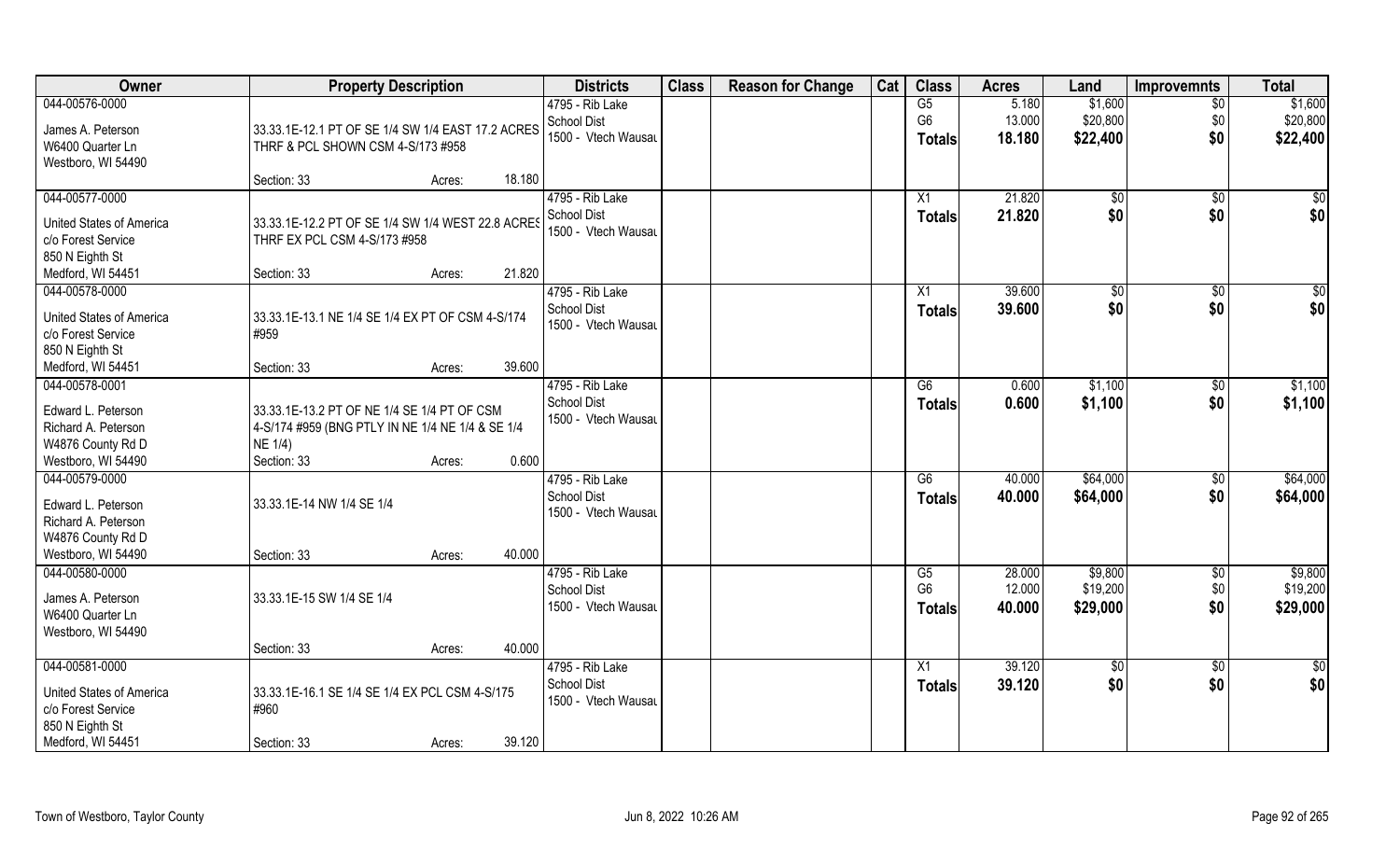| Owner                                | <b>Property Description</b>                                                                         | <b>Districts</b>                          | <b>Class</b> | <b>Reason for Change</b> | Cat | <b>Class</b>     | <b>Acres</b> | Land      | <b>Improvemnts</b> | <b>Total</b>  |
|--------------------------------------|-----------------------------------------------------------------------------------------------------|-------------------------------------------|--------------|--------------------------|-----|------------------|--------------|-----------|--------------------|---------------|
| 044-00581-0001                       |                                                                                                     | 4795 - Rib Lake                           |              |                          |     | G6               | 0.880        | \$1,400   | \$0                | \$1,400       |
| James A. Peterson                    | 33.33.1E-16.2 PT OF SE 1/4 SE 1/4 PCL CSM 4-S/175                                                   | <b>School Dist</b><br>1500 - Vtech Wausau |              |                          |     | <b>Totals</b>    | 0.880        | \$1,400   | \$0                | \$1,400       |
| W6400 Quarter Ln                     | #960                                                                                                |                                           |              |                          |     |                  |              |           |                    |               |
| Westboro, WI 54490                   |                                                                                                     |                                           |              |                          |     |                  |              |           |                    |               |
|                                      | 0.880<br>Section: 33<br>Acres:                                                                      |                                           |              |                          |     |                  |              |           |                    |               |
| 044-00582-0000                       | W5646 Chelsea Ave                                                                                   | 4795 - Rib Lake                           |              |                          |     | G <sub>1</sub>   | 5.000        | \$65,800  | \$198,500          | \$264,300     |
| John J. Huff                         | 34.33.1E-GL.1 GOVT LOT 1                                                                            | <b>School Dist</b>                        |              |                          |     | G <sub>5</sub>   | 4.000        | \$1,200   | \$0                | \$1,200       |
| Paula Rogers Huff                    |                                                                                                     | 1500 - Vtech Wausau                       |              |                          |     | G <sub>6</sub>   | 29.800       | \$51,600  | \$0                | \$51,600      |
| 5701 Tolman Ter                      |                                                                                                     |                                           |              |                          |     | <b>Totals</b>    | 38.800       | \$118,600 | \$198,500          | \$317,100     |
| Madison, WI 53711                    | 38.800<br>Section: 34<br>Acres:                                                                     |                                           |              |                          |     |                  |              |           |                    |               |
| 044-00582-0100                       | Easement                                                                                            | 4795 - Rib Lake                           |              |                          |     |                  |              |           |                    |               |
| Note                                 | 34.33.1E-GL.2.0 PT OF GOVT LOT 2 EASEMENT                                                           | <b>School Dist</b>                        |              |                          |     | <b>Totals</b>    |              |           |                    |               |
| Na Na                                | GRANTED FOR USE OF PUBLIC ACCESS TO LAKE                                                            | 1500 - Vtech Wausau                       |              |                          |     |                  |              |           |                    |               |
| Na, WI 99999                         |                                                                                                     |                                           |              |                          |     |                  |              |           |                    |               |
|                                      | 0.000<br>Section: 34<br>Acres:                                                                      |                                           |              |                          |     |                  |              |           |                    |               |
| 044-00583-0000                       | W5643 Chelsea Ave                                                                                   | 4795 - Rib Lake                           |              |                          |     | G6               | 36.570       | \$74,200  | $\sqrt[6]{3}$      | \$74,200      |
| Valerie L. Viergutz                  | 34.33.1E-GL.2.1 GOVT LOT 2 SUBJ TO EASEMENT                                                         | <b>School Dist</b>                        |              |                          |     | <b>Totals</b>    | 36.570       | \$74,200  | \$0                | \$74,200      |
| N1953 Eagle Ln                       | RECD IN 128/185 & EX PCL COM NW COR; S 70' TO                                                       | 1500 - Vtech Wausau                       |              |                          |     |                  |              |           |                    |               |
| Medford, WI 54451                    | CL TN RD; E 1170' ON CL TN RD TO LAKE; NW 125'                                                      |                                           |              |                          |     |                  |              |           |                    |               |
|                                      | 36.570<br>Section: 34<br>Acres:                                                                     |                                           |              |                          |     |                  |              |           |                    |               |
| 044-00583-0001                       | Chelsea Ave                                                                                         | 4795 - Rib Lake                           |              |                          |     | $\overline{G6}$  | 2.600        | \$4,900   | $\sqrt[6]{30}$     | \$4,900       |
|                                      |                                                                                                     | School Dist                               |              |                          |     | <b>Totals</b>    | 2.600        | \$4,900   | \$0                | \$4,900       |
| John J. Huff                         | 34.33.1E-GL.2.3 PT GOVT LOT 2 PCL COM NW COR; {<br>70' TO CL TN RD; E 1170' ON CL TN RD TO LAKE; NW | 1500 - Vtech Wausau                       |              |                          |     |                  |              |           |                    |               |
| Paula Rogers Huff<br>5701 Tolman Ter | 125' TO N LN; W 1130' TO POB                                                                        |                                           |              |                          |     |                  |              |           |                    |               |
| Madison, WI 53711                    | 2.600<br>Section: 34<br>Acres:                                                                      |                                           |              |                          |     |                  |              |           |                    |               |
| 044-00584-0001                       |                                                                                                     | 4795 - Rib Lake                           |              |                          |     | $\overline{X2}$  | 1.630        | \$0       | \$0                | $\frac{6}{3}$ |
|                                      |                                                                                                     | School Dist                               |              |                          |     | <b>Totals</b>    | 1.630        | \$0       | \$0                | \$0           |
| Wisconsin State of                   | 34.33.1E-GL.2.4 PT OF GOVT LOT 2 PT OF SHEARER                                                      | 1500 - Vtech Wausau                       |              |                          |     |                  |              |           |                    |               |
| c/o Shearer Lake                     | LAKE (BNG PTLY IN GOVT LOT 1)                                                                       |                                           |              |                          |     |                  |              |           |                    |               |
| PO Box 7910                          |                                                                                                     |                                           |              |                          |     |                  |              |           |                    |               |
| Madison, WI 53707-7910               | 1.630<br>Section: 34<br>Acres:                                                                      |                                           |              |                          |     |                  |              |           |                    |               |
| 044-00585-0000                       | Fawn Ave                                                                                            | 4795 - Rib Lake                           | G4           | Ag use land              | 5   | G4               | 10.000       | \$2,200   | $\overline{50}$    | \$2,200       |
| Helen M Dums Living Trust            | 34.33.1E-1 NE 1/4 NE 1/4                                                                            | <b>School Dist</b>                        |              |                          |     | G <sub>5</sub> M | 28.610       | \$25,800  | \$0                | \$25,800      |
| N5080 Highland Dr                    |                                                                                                     | 1500 - Vtech Wausau                       |              |                          |     | <b>Totals</b>    | 38.610       | \$28,000  | \$0                | \$28,000      |
| Medford, WI 54451                    |                                                                                                     |                                           |              |                          |     |                  |              |           |                    |               |
|                                      | 38.610<br>Section: 34<br>Acres:                                                                     |                                           |              |                          |     |                  |              |           |                    |               |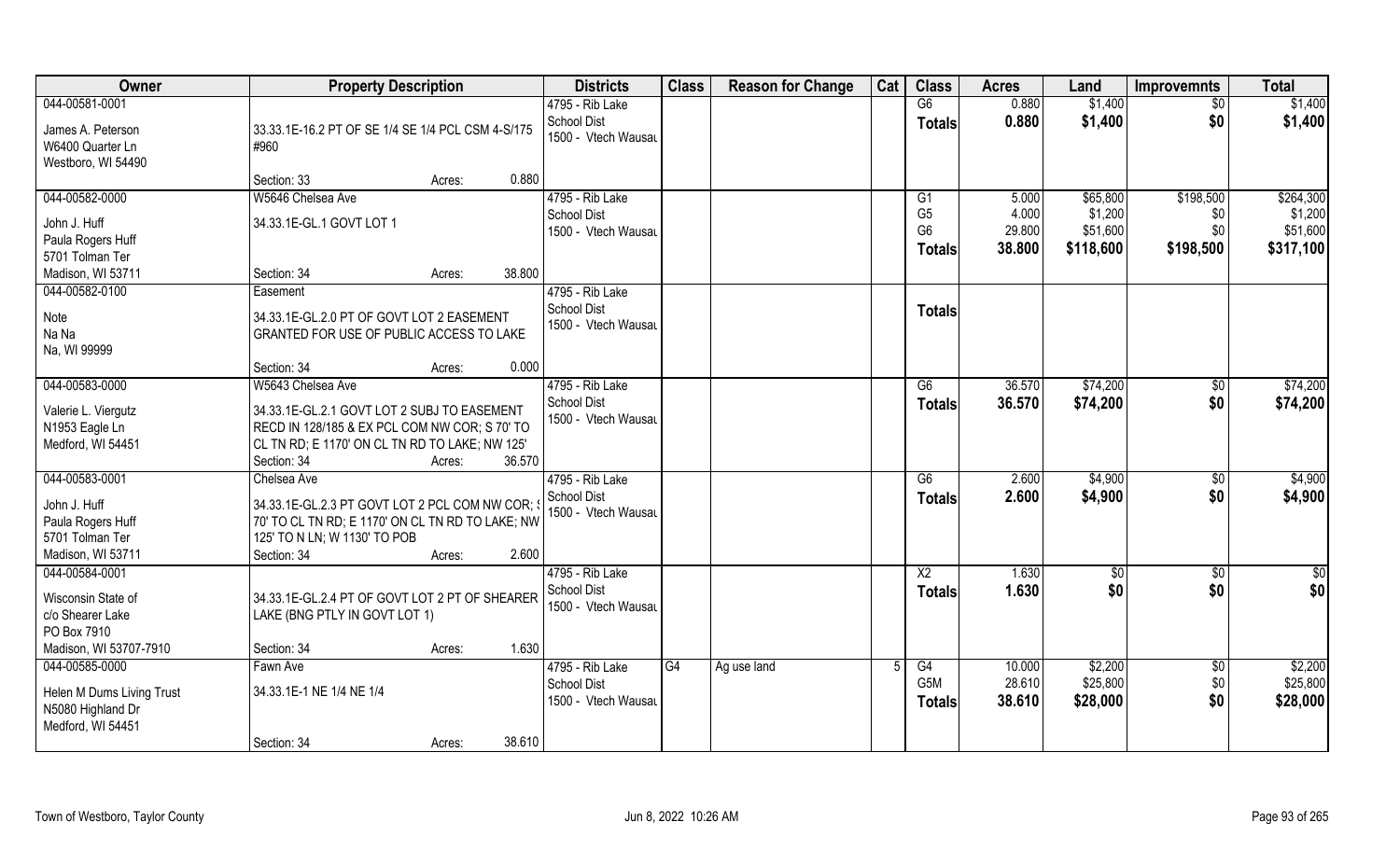| Owner                                | <b>Property Description</b>                       |        | <b>Districts</b>    | <b>Class</b>    | <b>Reason for Change</b> | Cat | <b>Class</b>     | <b>Acres</b> | Land     | <b>Improvemnts</b> | <b>Total</b> |
|--------------------------------------|---------------------------------------------------|--------|---------------------|-----------------|--------------------------|-----|------------------|--------------|----------|--------------------|--------------|
| 044-00587-0000                       | Fawn Ave                                          |        | 4795 - Rib Lake     | $\overline{G4}$ | Ag use land              |     | G4               | 11.000       | \$2,400  | $\sqrt{6}$         | \$2,400      |
| Daniel J. Czerniak et al             | 34.33.1E-2 NW 1/4 NE 1/4                          |        | <b>School Dist</b>  |                 |                          |     | G <sub>6</sub>   | 27.210       | \$49,000 | \$0                | \$49,000     |
| N7866 Fischer Creek Rd               |                                                   |        | 1500 - Vtech Wausau |                 |                          |     | <b>Totals</b>    | 38.210       | \$51,400 | \$0                | \$51,400     |
| Westboro, WI 54490                   |                                                   |        |                     |                 |                          |     |                  |              |          |                    |              |
|                                      | Section: 34<br>Acres:                             | 38.210 |                     |                 |                          |     |                  |              |          |                    |              |
| 044-00588-0000                       | N7446 Chelsea Ave                                 |        | 4795 - Rib Lake     |                 |                          |     | G1               | 2.000        | \$13,000 | \$55,000           | \$68,000     |
|                                      |                                                   |        | <b>School Dist</b>  |                 |                          |     | G <sub>6</sub>   | 32.850       | \$62,400 | \$0                | \$62,400     |
| Michael Handel                       | 34.33.1E-3.1 SW 1/4 NE 1/4 EX THAT PT OF SW 1/4   |        | 1500 - Vtech Wausau |                 |                          |     | <b>Totals</b>    | 34.850       | \$75,400 | \$55,000           | \$130,400    |
| Rhonda Handel                        | THRF & NW 1/4 THRF LYG W OF CHELSEA AVE AS        |        |                     |                 |                          |     |                  |              |          |                    |              |
| W5231 Perkins St                     | <b>CURRENTLY SITUATED</b>                         |        |                     |                 |                          |     |                  |              |          |                    |              |
| Medford, WI 54451                    | Section: 34<br>Acres:                             | 34.850 |                     |                 |                          |     |                  |              |          |                    |              |
| 044-00588-0001                       | Chelsea Ave                                       |        | 4795 - Rib Lake     |                 |                          |     | G1               | 0.590        | \$7,100  | $\sqrt{6}$         | \$7,100      |
| Roxanne M. Thompson                  | 34.33.1E-3.2 PT OF SW 1/4 NE 1/4 THAT PT OF SW 1/ |        | <b>School Dist</b>  |                 |                          |     | <b>Totals</b>    | 0.590        | \$7,100  | \$0                | \$7,100      |
| N7431 Chelsea Ave                    | THRF LYG W OF CHELSEA AVE AS CURRENTLY            |        | 1500 - Vtech Wausau |                 |                          |     |                  |              |          |                    |              |
| Westboro, WI 54490                   | <b>SITUATED</b>                                   |        |                     |                 |                          |     |                  |              |          |                    |              |
|                                      | Section: 34<br>Acres:                             | 0.590  |                     |                 |                          |     |                  |              |          |                    |              |
| 044-00588-0002                       | Chelsea Ave                                       |        | 4795 - Rib Lake     |                 |                          |     | G1               | 2.820        | \$14,600 | $\sqrt[6]{3}$      | \$14,600     |
|                                      |                                                   |        | <b>School Dist</b>  |                 |                          |     | <b>Totals</b>    | 2.820        | \$14,600 | \$0                | \$14,600     |
| Ronald R. Roder                      | 34.33.1E-3.3 PT OF SW 1/4 NE 1/4 THAT PT OF NW    |        | 1500 - Vtech Wausau |                 |                          |     |                  |              |          |                    |              |
| Victoria L. Roder                    | 1/4 THRF LYG W OF CHELSEA AVE AS CURRENTLY        |        |                     |                 |                          |     |                  |              |          |                    |              |
| 102670 County Rd C                   | <b>SITUATED</b>                                   |        |                     |                 |                          |     |                  |              |          |                    |              |
| Spencer, WI 54479                    | Section: 34<br>Acres:                             | 2.820  |                     |                 |                          |     |                  |              |          |                    |              |
| 044-00589-0000                       | Fawn Ave                                          |        | 4795 - Rib Lake     | G4              | Ag use land              |     | G4               | 10.000       | \$2,200  | \$0                | \$2,200      |
| Anthony J. Czerniak                  | 34.33.1E-5 NE 1/4 NW 1/4                          |        | <b>School Dist</b>  |                 |                          |     | G <sub>5</sub> M | 28.290       | \$26,900 | \$0                | \$26,900     |
| N7866 Fischer Creek Rd               |                                                   |        | 1500 - Vtech Wausau |                 |                          |     | <b>Totals</b>    | 38.290       | \$29,100 | \$0                | \$29,100     |
| Westboro, WI 54490                   |                                                   |        |                     |                 |                          |     |                  |              |          |                    |              |
|                                      | Section: 34<br>Acres:                             | 38.290 |                     |                 |                          |     |                  |              |          |                    |              |
| 044-00590-0000                       | Fawn Ave                                          |        | 4795 - Rib Lake     |                 |                          |     | G6               | 39.430       | \$74,900 | $\sqrt{$0}$        | \$74,900     |
|                                      | 34.33.1E-6.1 NW 1/4 NW 1/4 EX PCL BEG AT NW COR   |        | <b>School Dist</b>  |                 |                          |     | <b>Totals</b>    | 39.430       | \$74,900 | \$0                | \$74,900     |
| Michael C & Margaret Czerniak Living |                                                   |        | 1500 - Vtech Wausau |                 |                          |     |                  |              |          |                    |              |
| Trust<br>N5080 Highland Dr           | S 83' E 100' N TO N LN W ON N LN TO BEG           |        |                     |                 |                          |     |                  |              |          |                    |              |
|                                      |                                                   | 39.430 |                     |                 |                          |     |                  |              |          |                    |              |
| Medford, WI 54451                    | Section: 34<br>Acres:                             |        |                     |                 |                          |     |                  |              |          |                    |              |
| 044-00591-0000                       | Fawn Ave                                          |        | 4795 - Rib Lake     |                 |                          |     | X4               | 0.190        | \$0      | $\overline{50}$    | \$0          |
| Northern States Power Co             | 34.33.1E-6.2 PT OF NW 1/4 NW 1/4 BEG AT NW COR \$ |        | <b>School Dist</b>  |                 |                          |     | Totals           | 0.190        | \$0      | \$0                | \$0          |
| PO Box 8                             | 83' E 100' N TO N LN W TO BEG                     |        | 1500 - Vtech Wausau |                 |                          |     |                  |              |          |                    |              |
| Eau Claire, WI 54702-0008            |                                                   |        |                     |                 |                          |     |                  |              |          |                    |              |
|                                      | Section: 34<br>Acres:                             | 0.190  |                     |                 |                          |     |                  |              |          |                    |              |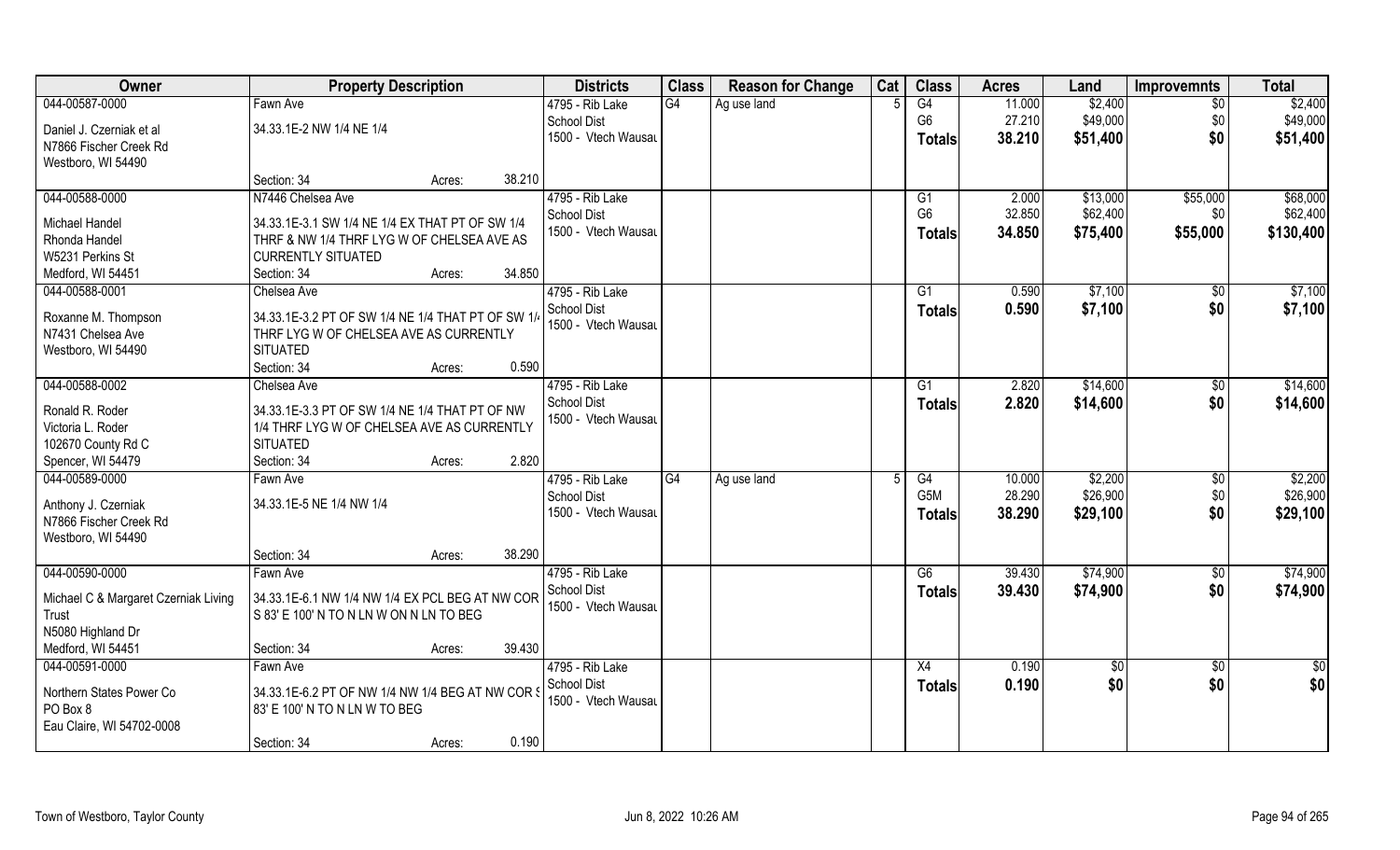| <b>Owner</b>        | <b>Property Description</b>                        | <b>Districts</b>    | <b>Class</b> | <b>Reason for Change</b> | Cat | <b>Class</b>     | <b>Acres</b> | Land     | <b>Improvemnts</b> | <b>Total</b> |
|---------------------|----------------------------------------------------|---------------------|--------------|--------------------------|-----|------------------|--------------|----------|--------------------|--------------|
| 044-00592-0000      |                                                    | 4795 - Rib Lake     |              |                          |     | G6               | 40.100       | \$64,200 | $\overline{50}$    | \$64,200     |
| Edward L. Peterson  | 34.33.1E-7 SW 1/4 NW 1/4                           | School Dist         |              |                          |     | <b>Totals</b>    | 40.100       | \$64,200 | \$0                | \$64,200     |
| Richard A. Peterson |                                                    | 1500 - Vtech Wausau |              |                          |     |                  |              |          |                    |              |
| W4876 County Rd D   |                                                    |                     |              |                          |     |                  |              |          |                    |              |
| Westboro, WI 54490  | Section: 34<br>40.100<br>Acres:                    |                     |              |                          |     |                  |              |          |                    |              |
| 044-00593-0000      | N7431 Chelsea Ave                                  | 4795 - Rib Lake     |              |                          |     | G1               | 5.000        | \$18,300 | \$240,400          | \$258,700    |
|                     |                                                    | <b>School Dist</b>  |              |                          |     | G <sub>6</sub>   | 24.070       | \$43,300 | \$0                | \$43,300     |
| Roxanne M. Thompson | 34.33.1E-8.1 SE 1/4 NW 1/4 EX THE NE 1/4           | 1500 - Vtech Wausau |              |                          |     | <b>Totals</b>    | 29.070       | \$61,600 | \$240,400          | \$302,000    |
| N7431 Chelsea Ave   |                                                    |                     |              |                          |     |                  |              |          |                    |              |
| Westboro, WI 54490  | 29.070                                             |                     |              |                          |     |                  |              |          |                    |              |
| 044-00593-0001      | Section: 34<br>Acres:                              | 4795 - Rib Lake     |              |                          |     | G6               | 9.690        | \$17,400 |                    | \$17,400     |
|                     |                                                    | <b>School Dist</b>  |              |                          |     |                  |              |          | \$0                |              |
| Ronald R. Roder     | 34.33.1E-8.2 PT OF SE 1/4 NW 1/4 THE NE 1/4        | 1500 - Vtech Wausau |              |                          |     | <b>Totals</b>    | 9.690        | \$17,400 | \$0                | \$17,400     |
| Victoria L. Roder   |                                                    |                     |              |                          |     |                  |              |          |                    |              |
| 102670 County Rd C  |                                                    |                     |              |                          |     |                  |              |          |                    |              |
| Spencer, WI 54479   | 9.690<br>Section: 34<br>Acres:                     |                     |              |                          |     |                  |              |          |                    |              |
| 044-00594-0000      | W5865 Chelsea Ave                                  | 4795 - Rib Lake     |              |                          |     | G <sub>1</sub>   | 13.930       | \$33,500 | \$160,600          | \$194,100    |
| Anthony J. Matyka   | 34.33.1E-9.1 PT OF NE 1/4 SW 1/4 PT OF PCL COM A   | <b>School Dist</b>  |              |                          |     | G <sub>4</sub>   | 1.000        | \$200    | \$0                | \$200        |
| N7951 State Hwy 13  | W 1/4 COR 34.33.1E, ELY ALG N LN TO CTR PT SEC     | 1500 - Vtech Wausau |              |                          |     | <b>Totals</b>    | 14.930       | \$33,700 | \$160,600          | \$194,300    |
| Westboro, WI 54490  | 34 & NE COR OF SW 1/4, SLY 370' TO PT, SWLY 70.7'  |                     |              |                          |     |                  |              |          |                    |              |
|                     | 14.930<br>Section: 34<br>Acres:                    |                     |              |                          |     |                  |              |          |                    |              |
| 044-00594-0001      | W5815 Chelsea Ave                                  | 4795 - Rib Lake     | G1           | Covered deck             | 2   | G1               | 10.000       | \$26,800 | \$143,900          | \$170,700    |
|                     |                                                    | School Dist         |              |                          |     |                  | 10.000       | \$26,800 | \$143,900          | \$170,700    |
| Steven M. Bryan     | 34.33.1E-9.2 PT OF NE 1/4 SW 1/4 PCL COM SE COR    | 1500 - Vtech Wausau |              |                          |     | <b>Totals</b>    |              |          |                    |              |
| W5815 Chelsea Ave   | W 495', N 880', E 495', S 880' TO POB (SUBJ EASMNT |                     |              |                          |     |                  |              |          |                    |              |
| Westboro, WI 54490  | #310091)                                           |                     |              |                          |     |                  |              |          |                    |              |
|                     | Section: 34<br>10.000<br>Acres:                    |                     |              |                          |     |                  |              |          |                    |              |
| 044-00594-0002      |                                                    | 4795 - Rib Lake     | G4           | Ag use land              |     | G1               | 2.000        | \$3,400  | $\overline{50}$    | \$3,400      |
| Michael V. Matyka   | 34.33.1E-9.3 NE 1/4 SW 1/4 EX PCL COM SE COR, W    | School Dist         |              |                          |     | G4               | 7.000        | \$1,100  | \$0                | \$1,100      |
| N8118 State Hwy 13  | 495', N 880', E 495', S 880' TO POB EX PT OF PCL   | 1500 - Vtech Wausau |              |                          |     | G <sub>5</sub> M | 7.140        | \$6,500  | \$0                | \$6,500      |
| Westboro, WI 54490  | COM AT W 1/4 COR 34.33.1E, ELY ALG N LN TO CTR     |                     |              |                          |     | <b>Totals</b>    | 16.140       | \$11,000 | \$0                | \$11,000     |
|                     | Section: 34<br>16.140<br>Acres:                    |                     |              |                          |     |                  |              |          |                    |              |
| 044-00595-0000      |                                                    | 4795 - Rib Lake     | G4           | Ag use land              |     | G4               | 4.000        | \$800    | $\overline{50}$    | \$800        |
|                     |                                                    | School Dist         |              |                          |     | G <sub>5</sub> M | 27.090       | \$24,200 | \$0                | \$24,200     |
| Michael V. Matyka   | 34.33.1E-10.1 NW 1/4 SW 1/4 EX PT OF PCL COM AT    | 1500 - Vtech Wausau |              |                          |     | <b>Totals</b>    | 31.090       | \$25,000 | \$0                | \$25,000     |
| N8118 State Hwy 13  | W 1/4 COR 34.33.1E, ELY ALG N LN TO CTR PT SEC     |                     |              |                          |     |                  |              |          |                    |              |
| Westboro, WI 54490  | 34 & NE COR OF SW 1/4, SLY 370' TO PT, SWLY 70.7'  |                     |              |                          |     |                  |              |          |                    |              |
|                     | 31.090<br>Section: 34<br>Acres:                    |                     |              |                          |     |                  |              |          |                    |              |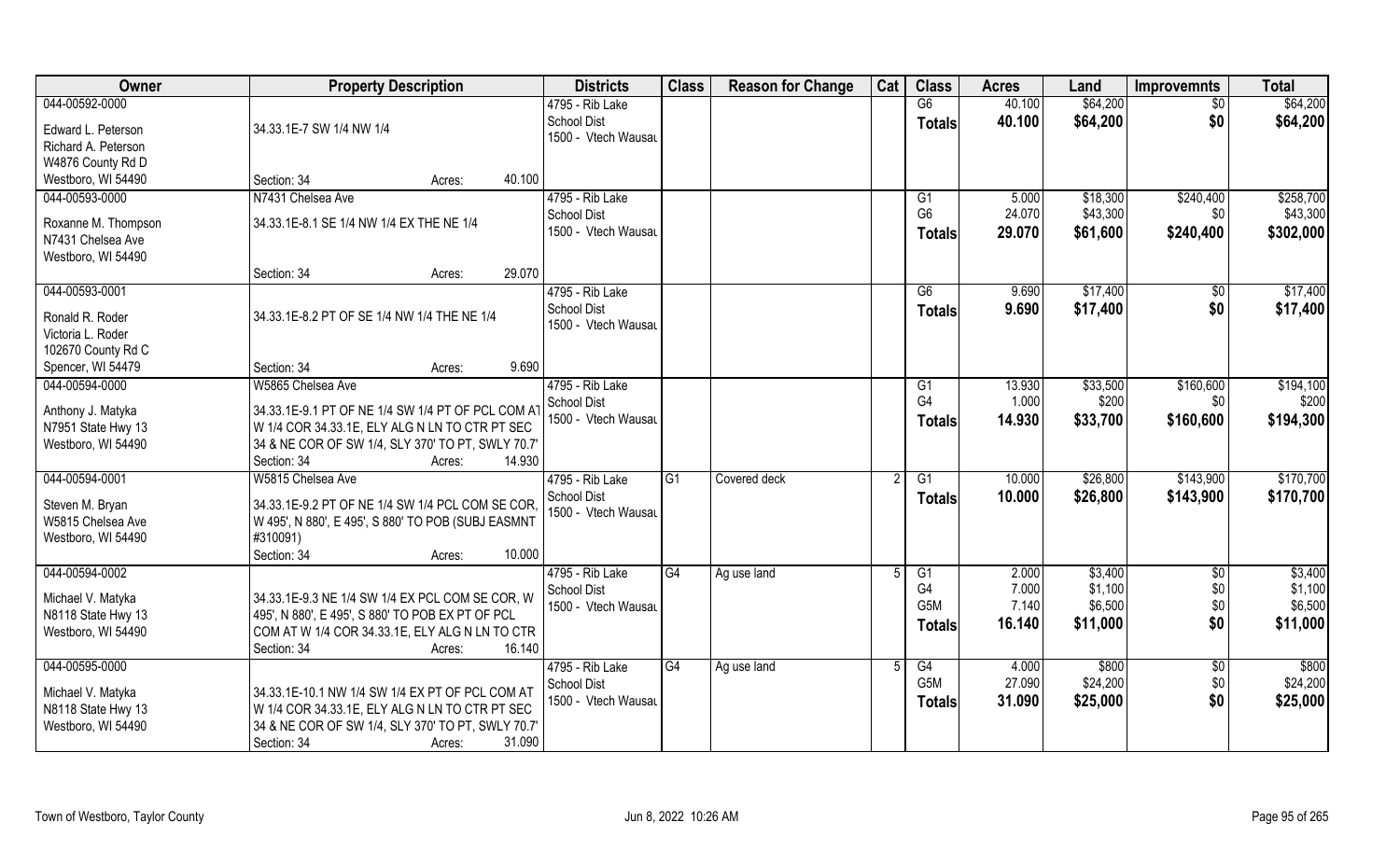| Owner                                                                                               | <b>Property Description</b>                                                                                                                                                                            | <b>Districts</b>                                             | <b>Class</b>    | <b>Reason for Change</b> | Cat | <b>Class</b>                                                              | <b>Acres</b>                                | Land                                                 | <b>Improvemnts</b>                        | <b>Total</b>                                          |
|-----------------------------------------------------------------------------------------------------|--------------------------------------------------------------------------------------------------------------------------------------------------------------------------------------------------------|--------------------------------------------------------------|-----------------|--------------------------|-----|---------------------------------------------------------------------------|---------------------------------------------|------------------------------------------------------|-------------------------------------------|-------------------------------------------------------|
| 044-00595-0001                                                                                      |                                                                                                                                                                                                        | 4795 - Rib Lake                                              |                 |                          |     | G6                                                                        | 10.230                                      | \$18,400                                             | $\overline{50}$                           | \$18,400                                              |
| Anthony J. Matyka<br>N7951 State Hwy 13<br>Westboro, WI 54490                                       | 34.33.1E-10.2 PT OF NW 1/4 SW 1/4 PT OF PCL COM<br>$\vert$ AT W 1/4 COR 34.33.1E, ELY ALG N LN TO CTR PT<br>SEC 34 & NE COR OF SW 1/4, SLY 370' TO PT, SWLY<br>Section: 34<br>10.230<br>Acres:         | <b>School Dist</b><br>1500 - Vtech Wausau                    |                 |                          |     | <b>Totals</b>                                                             | 10.230                                      | \$18,400                                             | \$0                                       | \$18,400                                              |
| 044-00596-0000                                                                                      |                                                                                                                                                                                                        | 4795 - Rib Lake                                              |                 |                          |     | G5                                                                        | 6.000                                       | \$1,500                                              | $\overline{50}$                           | \$1,500                                               |
| Michael A. Johnson et al<br>c/o Johnson Associates<br>W4441 Apple Ave                               | 34.33.1E-11 SW 1/4 SW 1/4                                                                                                                                                                              | <b>School Dist</b><br>1500 - Vtech Wausau                    |                 |                          |     | G <sub>6</sub><br><b>Totals</b>                                           | 34.460<br>40.460                            | \$61,000<br>\$62,500                                 | \$0<br>\$0                                | \$61,000<br>\$62,500                                  |
| Medford, WI 54451                                                                                   | 40.460<br>Section: 34<br>Acres:                                                                                                                                                                        |                                                              |                 |                          |     |                                                                           |                                             |                                                      |                                           |                                                       |
| 044-00597-0000<br>Chris Buehler<br>Karen Johnson (Buehler<br>W4617 County Rd O                      | 34.33.1E-12 SE 1/4 SW 1/4                                                                                                                                                                              | 4795 - Rib Lake<br><b>School Dist</b><br>1500 - Vtech Wausau |                 |                          |     | W <sub>6</sub><br><b>Totals</b>                                           | 41.860<br>41.860                            | $($ \$66,200)<br>\$0                                 | $\sqrt[6]{30}$<br>\$0                     | \$0<br>\$0                                            |
| Medford, WI 54451                                                                                   | 41.860<br>Section: 34<br>Acres:                                                                                                                                                                        |                                                              |                 |                          |     |                                                                           |                                             |                                                      |                                           |                                                       |
| 044-00598-0000                                                                                      | W5715 Chelsea Ave                                                                                                                                                                                      | 4795 - Rib Lake                                              |                 |                          |     | G <sub>1</sub>                                                            | 10.270                                      | \$27,300                                             | \$138,500                                 | \$165,800                                             |
| Gregory M. Smith<br>Candice C. Smith<br>W5715 Chelsea Ave                                           | 34.33.1E-14.1 PT OF NW 1/4 SE 1/4 NE 1/4                                                                                                                                                               | <b>School Dist</b><br>1500 - Vtech Wausau                    |                 |                          |     | <b>Totals</b>                                                             | 10.270                                      | \$27,300                                             | \$138,500                                 | \$165,800                                             |
| Westboro, WI 54490                                                                                  | 10.270<br>Section: 34<br>Acres:                                                                                                                                                                        |                                                              |                 |                          |     |                                                                           |                                             |                                                      |                                           |                                                       |
| 044-00598-0001<br>Jessica Bryan<br>W5759 Chelsea Ave<br>Westboro, WI 54490                          | W5759 Chelsea Ave<br>34.33.1E-14.2 NW 1/4 SE 1/4 EX NE 1/4 EX PCL COM<br>AT NW COR, E 90' BNG POB, RETRACING TO NW<br>COR, SLY ALG W LN NW 1/4 SE 1/4 125', NELY TO<br>Section: 34<br>30.670<br>Acres: | 4795 - Rib Lake<br><b>School Dist</b><br>1500 - Vtech Wausau | $\overline{G4}$ | Ag use land              | 5   | G1<br>G <sub>4</sub><br>G <sub>5</sub><br>G <sub>6</sub><br><b>Totals</b> | 3.000<br>5.000<br>2.000<br>20.670<br>30.670 | \$14,900<br>\$1,000<br>\$300<br>\$39,300<br>\$55,500 | \$67,600<br>\$0<br>\$0<br>\$0<br>\$67,600 | \$82,500<br>\$1,000<br>\$300<br>\$39,300<br>\$123,100 |
| 044-00598-0002                                                                                      |                                                                                                                                                                                                        | 4795 - Rib Lake                                              |                 |                          |     | G6                                                                        | 0.130                                       | \$200                                                | \$0                                       | \$200                                                 |
| Anthony J. Matyka<br>N7951 State Hwy 13<br>Westboro, WI 54490                                       | 34.33.1E-14.3 PT OF NW 1/4 SE 1/4 PCL COM AT NW<br>COR, E 90' BNG POB, RETRACING TO NW COR, SLY<br>ALG W LN NW 1/4 SE 1/4 125', NELY TO POB<br>0.130<br>Section: 34<br>Acres:                          | School Dist<br>1500 - Vtech Wausau                           |                 |                          |     | <b>Totals</b>                                                             | 0.130                                       | \$200                                                | \$0                                       | \$200                                                 |
| 044-00599-0000<br>Chris Buehler<br>Karen Johnson (Buehler<br>W4617 County Rd O<br>Medford, WI 54451 | 34.33.1E-15 SW 1/4 SE 1/4<br>41.500<br>Section: 34<br>Acres:                                                                                                                                           | 4795 - Rib Lake<br><b>School Dist</b><br>1500 - Vtech Wausau |                 |                          |     | W6<br><b>Totals</b>                                                       | 41.500<br>41.500                            | (\$79,300)<br>\$0                                    | $\overline{50}$<br>\$0                    | $\overline{50}$<br>\$0                                |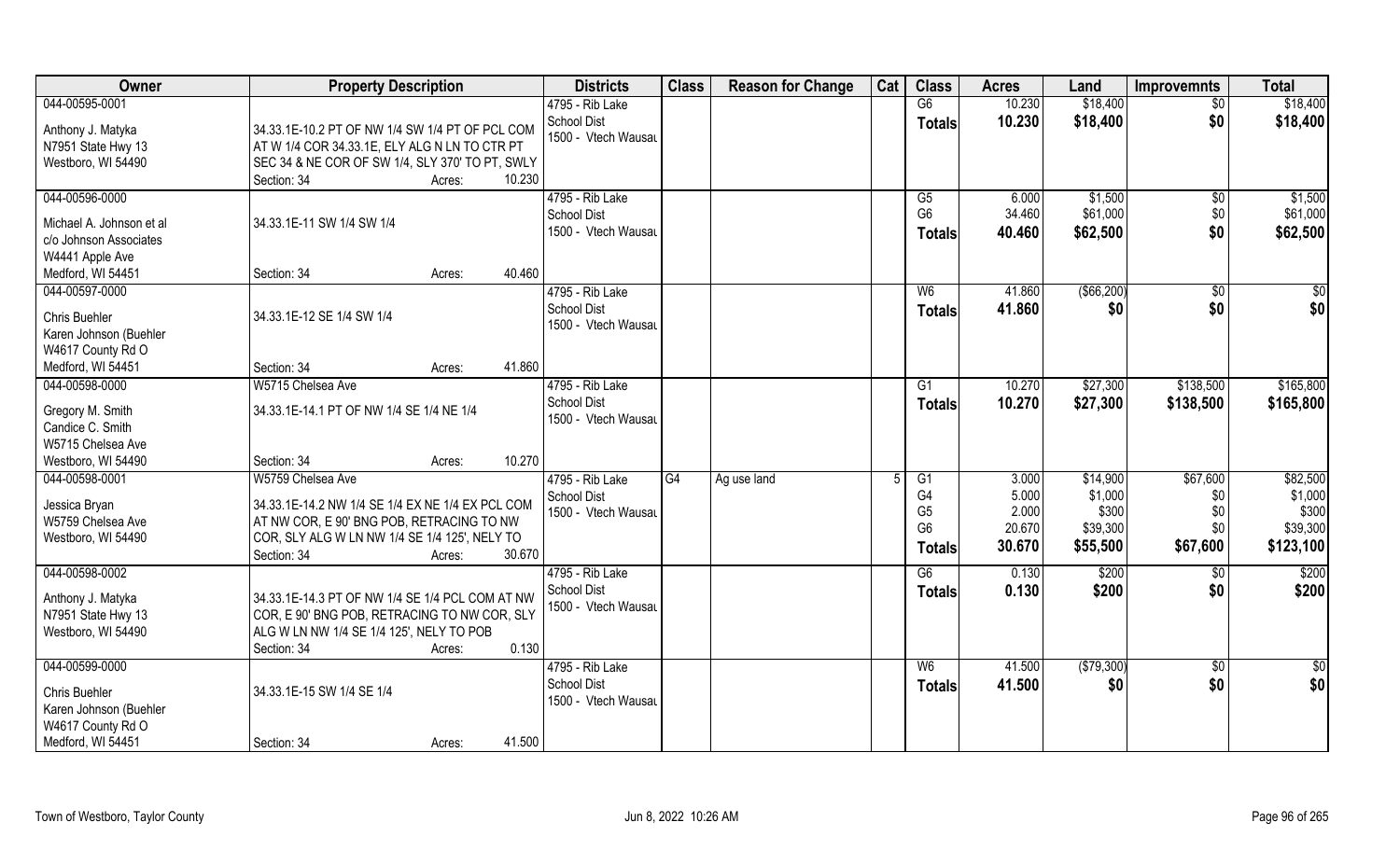| Owner                                | <b>Property Description</b>                     |        |        | <b>Districts</b>    | <b>Class</b> | <b>Reason for Change</b> | Cat | <b>Class</b>   | <b>Acres</b> | Land       | <b>Improvemnts</b> | <b>Total</b>         |
|--------------------------------------|-------------------------------------------------|--------|--------|---------------------|--------------|--------------------------|-----|----------------|--------------|------------|--------------------|----------------------|
| 044-00600-0000                       | N7227 Chelsea Ave                               |        |        | 4795 - Rib Lake     |              |                          |     | G1             | 5.000        | \$18,300   | \$88,900           | \$107,200            |
| Marlene F. Ziemski                   | 34.33.1E-16 SE 1/4 SE 1/4                       |        |        | <b>School Dist</b>  |              |                          |     | G <sub>5</sub> | 15.000       | \$5,300    | \$0                | \$5,300              |
| 1179 Lakewood Dr S                   |                                                 |        |        | 1500 - Vtech Wausau |              |                          |     | G <sub>6</sub> | 20.770       | \$33,200   | \$0                | \$33,200             |
| Maplewood, MN 55119                  |                                                 |        |        |                     |              |                          |     | <b>Totals</b>  | 40.770       | \$56,800   | \$88,900           | \$145,700            |
|                                      | Section: 34                                     | Acres: | 40.770 |                     |              |                          |     |                |              |            |                    |                      |
| 044-00601-0000                       |                                                 |        |        | 4795 - Rib Lake     |              |                          |     | G6             | 54.310       | \$101,700  | \$0                | \$101,700            |
| Brett B. Phillips                    | 35.33.1E-GL.1 GOVT LOT 1 (3.11 AC BELOW OHWM)   |        |        | <b>School Dist</b>  |              |                          |     | <b>Totals</b>  | 54.310       | \$101,700  | \$0                | \$101,700            |
| W5342 Fawn Ave                       | (SUBJ EASMNT #379356)                           |        |        | 1500 - Vtech Wausau |              |                          |     |                |              |            |                    |                      |
| Westboro, WI 54490                   |                                                 |        |        |                     |              |                          |     |                |              |            |                    |                      |
|                                      | Section: 35                                     | Acres: | 54.310 |                     |              |                          |     |                |              |            |                    |                      |
| 044-00602-0000                       | Fawn Ave                                        |        |        | 4795 - Rib Lake     |              |                          |     | G6             | 27.040       | \$51,400   | \$0                | \$51,400             |
| Brett B. Phillips                    | 35.33.1E-GL.2 GOVT LOT 2                        |        |        | <b>School Dist</b>  |              |                          |     | <b>Totals</b>  | 27.040       | \$51,400   | \$0                | \$51,400             |
| W5342 Fawn Ave                       |                                                 |        |        | 1500 - Vtech Wausau |              |                          |     |                |              |            |                    |                      |
| Westboro, WI 54490                   |                                                 |        |        |                     |              |                          |     |                |              |            |                    |                      |
|                                      | Section: 35                                     | Acres: | 27.040 |                     |              |                          |     |                |              |            |                    |                      |
| 044-00603-0000                       | Fawn Ave                                        |        |        | 4795 - Rib Lake     |              |                          |     | G6             | 37.650       | \$71,500   | \$0                | \$71,500             |
| Brett B. Phillips                    | 35.33.1E-GL.3 GOVT LOT 3                        |        |        | <b>School Dist</b>  |              |                          |     | <b>Totals</b>  | 37.650       | \$71,500   | \$0                | \$71,500             |
| W5342 Fawn Ave                       |                                                 |        |        | 1500 - Vtech Wausau |              |                          |     |                |              |            |                    |                      |
| Westboro, WI 54490                   |                                                 |        |        |                     |              |                          |     |                |              |            |                    |                      |
|                                      | Section: 35                                     | Acres: | 37.650 |                     |              |                          |     |                |              |            |                    |                      |
| 044-00604-0000                       | W5300 Chelsea Ave                               |        |        | 4795 - Rib Lake     |              |                          |     | G1             | 4.250        | \$119,000  | \$212,200          | \$331,200            |
|                                      |                                                 |        |        | <b>School Dist</b>  |              |                          |     | G <sub>6</sub> | 15.550       | \$28,000   | \$0                | \$28,000             |
| Debra A. Koehler et al               | 35.33.1E-GL.4.1 GOVT LOT 4 (LIFE EST REGINALD W |        |        | 1500 - Vtech Wausau |              |                          |     | <b>Totals</b>  | 19.800       | \$147,000  | \$212,200          | \$359,200            |
| c/o Reginald W & Marlene Rymer       | & MARLENE A RYMER) EX RD & EX BEG AT SE COR     |        |        |                     |              |                          |     |                |              |            |                    |                      |
| W5300 Chelsea Ave                    | W ON S LN TO CHELSEA LAKE BEG AT SE COR N TO    |        |        |                     |              |                          |     |                |              |            |                    |                      |
| Westboro, WI 54490<br>044-00605-0000 | Section: 35                                     | Acres: | 19.800 | 4795 - Rib Lake     |              |                          |     | X3             |              |            |                    |                      |
|                                      |                                                 |        |        | School Dist         |              |                          |     |                | 10.000       | \$0<br>\$0 | \$0<br>\$0         | $\frac{1}{2}$<br>\$0 |
| Taylor County of                     | 35.33.1E-GL.4.2 PT OF GOVT LOT 4 BEG AT SE COR  |        |        | 1500 - Vtech Wausau |              |                          |     | <b>Totals</b>  | 10.000       |            |                    |                      |
| c/o Highway Dept                     | W ON S LN TO CHELSEA LAKE BEG AT POB N TO       |        |        |                     |              |                          |     |                |              |            |                    |                      |
| 224 S Second St                      | 1/16 POST W 8 CHNS S 90 DEG TO LAKE S ALG LAKE  |        |        |                     |              |                          |     |                |              |            |                    |                      |
| Medford, WI 54451                    | Section: 35                                     | Acres: | 10.000 |                     |              |                          |     |                |              |            |                    |                      |
| 044-00606-0000                       |                                                 |        |        | 4795 - Rib Lake     |              |                          |     | G5             | 4.640        | \$1,000    | $\sqrt[6]{}$       | \$1,000              |
| James A. Gray                        | 35.33.1E-GL.4.3 PT OF GOVT LOT 4 NORTH 150'     |        |        | <b>School Dist</b>  |              |                          |     | <b>Totals</b>  | 4.640        | \$1,000    | \$0                | \$1,000              |
| Kristine M. Gray                     | THRF (ALL BELOW OHWM)                           |        |        | 1500 - Vtech Wausau |              |                          |     |                |              |            |                    |                      |
| W5245 Fawn Ave                       |                                                 |        |        |                     |              |                          |     |                |              |            |                    |                      |
| Westboro, WI 54490                   | Section: 35                                     | Acres: | 4.640  |                     |              |                          |     |                |              |            |                    |                      |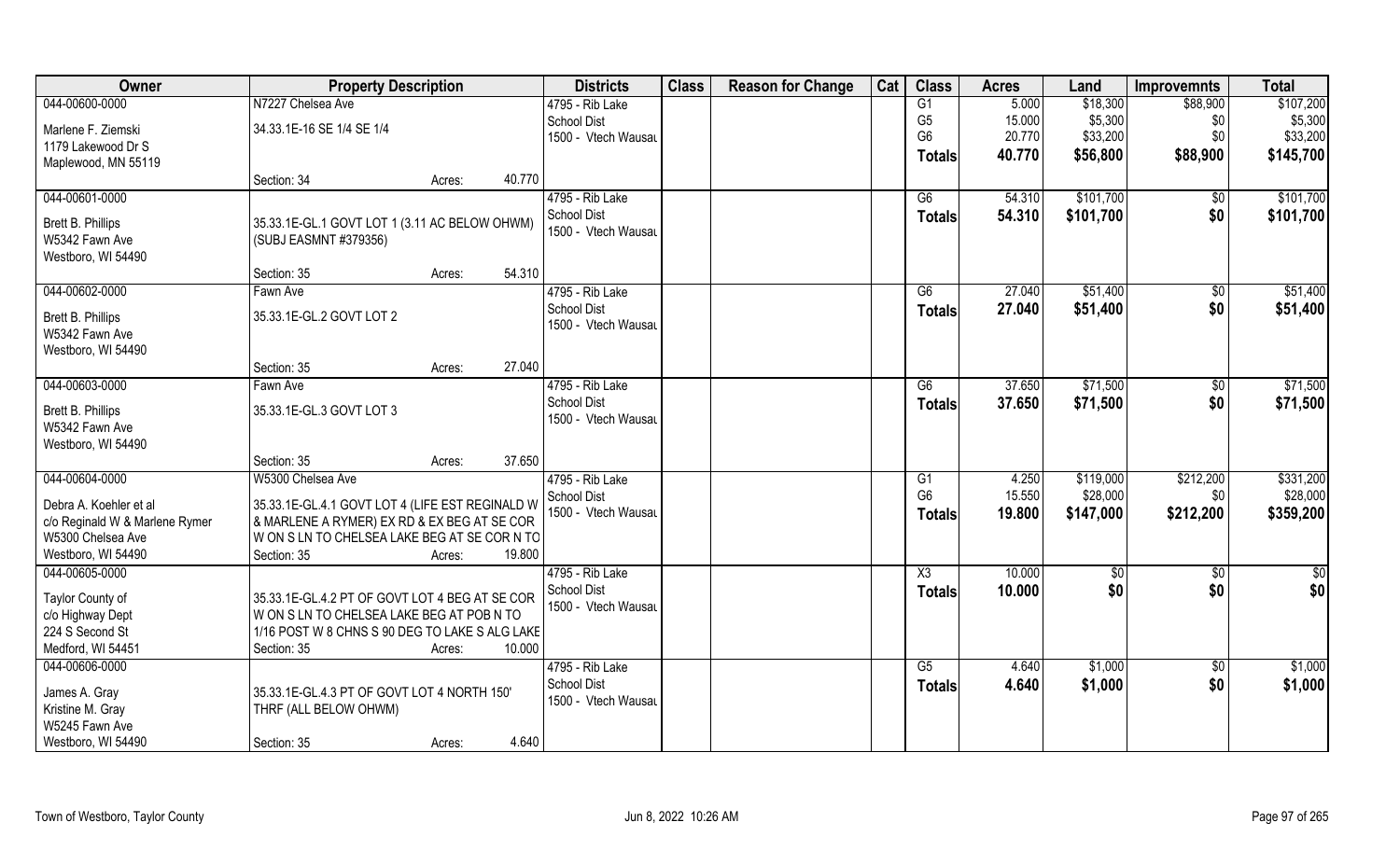| Owner                                            | <b>Property Description</b>                                    | <b>Districts</b>                          | <b>Class</b> | <b>Reason for Change</b> | Cat | <b>Class</b>   | <b>Acres</b>   | Land                 | <b>Improvemnts</b>     | <b>Total</b>           |
|--------------------------------------------------|----------------------------------------------------------------|-------------------------------------------|--------------|--------------------------|-----|----------------|----------------|----------------------|------------------------|------------------------|
| 044-00607-0000                                   | Chelsea Ave                                                    | 4795 - Rib Lake                           |              |                          |     | G6             | 37.180         | \$70,600             | $\overline{50}$        | \$70,600               |
| Debra A. Koehler et al                           | 35.33.1E-GL.5.1 GOVT LOT 5 (LIFE EST REGINALD W                | <b>School Dist</b><br>1500 - Vtech Wausau |              |                          |     | Totals         | 37.180         | \$70,600             | \$0                    | \$70,600               |
| c/o Reginald W & Marlene Rymer                   | & MARLENE A RYMER) EX LOT 1 CSM 6-S/242 #1390                  |                                           |              |                          |     |                |                |                      |                        |                        |
| W5300 Chelsea Ave                                | (NOTICE OF EASMNT RIGHTS #294241) (CERTIF OF                   |                                           |              |                          |     |                |                |                      |                        |                        |
| Westboro, WI 54490                               | 37.180<br>Section: 35<br>Acres:                                |                                           |              |                          |     |                |                |                      |                        |                        |
| 044-00607-0001                                   | W5322 Chelsea Ave                                              | 4795 - Rib Lake<br><b>School Dist</b>     |              |                          |     | G <sub>1</sub> | 1.220<br>1.220 | \$14,200<br>\$14,200 | \$139,300<br>\$139,300 | \$153,500<br>\$153,500 |
| Roger J. Ritzel                                  | 35.33.1E-GL.5.2 PT OF GOVT LOT 5 LOT 1 CSM                     | 1500 - Vtech Wausau                       |              |                          |     | Totals         |                |                      |                        |                        |
| Lynn M. Ritzel                                   | 6-S/242 #1390 (CERTIF OF RECORDS #334433)                      |                                           |              |                          |     |                |                |                      |                        |                        |
| W5322 Chelsea Ave                                |                                                                |                                           |              |                          |     |                |                |                      |                        |                        |
| Westboro, WI 54490                               | 1.220<br>Section: 35<br>Acres:                                 |                                           |              |                          |     |                |                |                      |                        |                        |
| 044-00608-0000                                   |                                                                | 4795 - Rib Lake                           |              |                          |     | G6             | 13.410         | \$25,500             | \$0                    | \$25,500               |
| Dylan B. Phillips                                | 35.33.1E-GL.6 GOVT LOT 6                                       | <b>School Dist</b><br>1500 - Vtech Wausau |              |                          |     | <b>Totals</b>  | 13.410         | \$25,500             | \$0                    | \$25,500               |
| Kasey L. Phillips                                |                                                                |                                           |              |                          |     |                |                |                      |                        |                        |
| W5541 Fawn Ave                                   |                                                                |                                           |              |                          |     |                |                |                      |                        |                        |
| Westboro, WI 54490                               | 13.410<br>Section: 35<br>Acres:                                |                                           |              |                          |     |                |                |                      |                        |                        |
| 044-00609-0000                                   | N7342 Chelsea Ave                                              | 4795 - Rib Lake                           |              |                          |     | G1             | 3.500          | \$61,900             | \$82,400               | \$144,300              |
| Adam J. Tlusty                                   | 35.33.1E-GL.7.1 PT OF GOVT LOT 7 THAT PART LYG                 | <b>School Dist</b>                        |              |                          |     | G <sub>6</sub> | 15.620         | \$32,800             | \$0                    | \$32,800               |
| Elizabeth M. Tlusty                              | S OF SHEARER LAKE (CERTIF OF RECORDS                           | 1500 - Vtech Wausau                       |              |                          |     | <b>Totals</b>  | 19.120         | \$94,700             | \$82,400               | \$177,100              |
| 3512 Turner Dr SW                                | #334433)                                                       |                                           |              |                          |     |                |                |                      |                        |                        |
| Prior Lake, MN 55372                             | 19.120<br>Section: 35<br>Acres:                                |                                           |              |                          |     |                |                |                      |                        |                        |
| 044-00609-0001                                   |                                                                | 4795 - Rib Lake                           |              |                          |     | G6             | 1.750          | \$3,700              | \$0                    | \$3,700                |
|                                                  |                                                                | <b>School Dist</b>                        |              |                          |     | <b>Totals</b>  | 1.750          | \$3,700              | \$0                    | \$3,700                |
| Clifford J. Monroe et al<br>c/o Thomas O. Monroe | 35.33.1E-GL.7.2 GOVT LOT 7 EX THAT PT LYG S OF<br>SHEARER LAKE | 1500 - Vtech Wausau                       |              |                          |     |                |                |                      |                        |                        |
|                                                  |                                                                |                                           |              |                          |     |                |                |                      |                        |                        |
| W6319 County Rd M                                | 1.750                                                          |                                           |              |                          |     |                |                |                      |                        |                        |
| Ogema, WI 54459                                  | Section: 35<br>Acres:                                          |                                           |              |                          |     |                |                |                      |                        |                        |
| 044-00610-0000                                   |                                                                | 4795 - Rib Lake                           |              |                          |     | G6             | 27.930         | \$55,900             | \$0                    | \$55,900               |
| Michael W & Sandra L Wolf Trust                  | 35.33.1E-GL.8 GOVT LOT 8 (SUBJ EASMNT 1/689 &                  | <b>School Dist</b>                        |              |                          |     | <b>Totals</b>  | 27.930         | \$55,900             | \$0                    | \$55,900               |
| Agreement et al                                  | #303422) (CERTIF OF RECORDS #334433)                           | 1500 - Vtech Wausau                       |              |                          |     |                |                |                      |                        |                        |
| PO Box 233                                       |                                                                |                                           |              |                          |     |                |                |                      |                        |                        |
| Dewey, AZ 86327                                  | 27.930<br>Section: 35<br>Acres:                                |                                           |              |                          |     |                |                |                      |                        |                        |
| 044-00611-0000                                   | Chelsea Ave                                                    | 4795 - Rib Lake                           |              |                          |     | G6             | 8.250          | \$16,500             | $\overline{50}$        | \$16,500               |
| Bighorn Lodge LLC                                | 35.33.1E-GL.9.1 GOVT LOT 9 EX THT PT LYG N OF                  | <b>School Dist</b>                        |              |                          |     | <b>Totals</b>  | 8.250          | \$16,500             | \$0                    | \$16,500               |
| 1535 Edgewater Ave                               | CHELSEA AVE (SUBJ EASMNT AW/458 & #299246 &                    | 1500 - Vtech Wausau                       |              |                          |     |                |                |                      |                        |                        |
| Arden Hills, MN 55112                            | #303806) (SURVEY PER E. HAUGE S-2805 FOUND IN                  |                                           |              |                          |     |                |                |                      |                        |                        |
|                                                  | 8.250<br>Section: 35<br>Acres:                                 |                                           |              |                          |     |                |                |                      |                        |                        |
|                                                  |                                                                |                                           |              |                          |     |                |                |                      |                        |                        |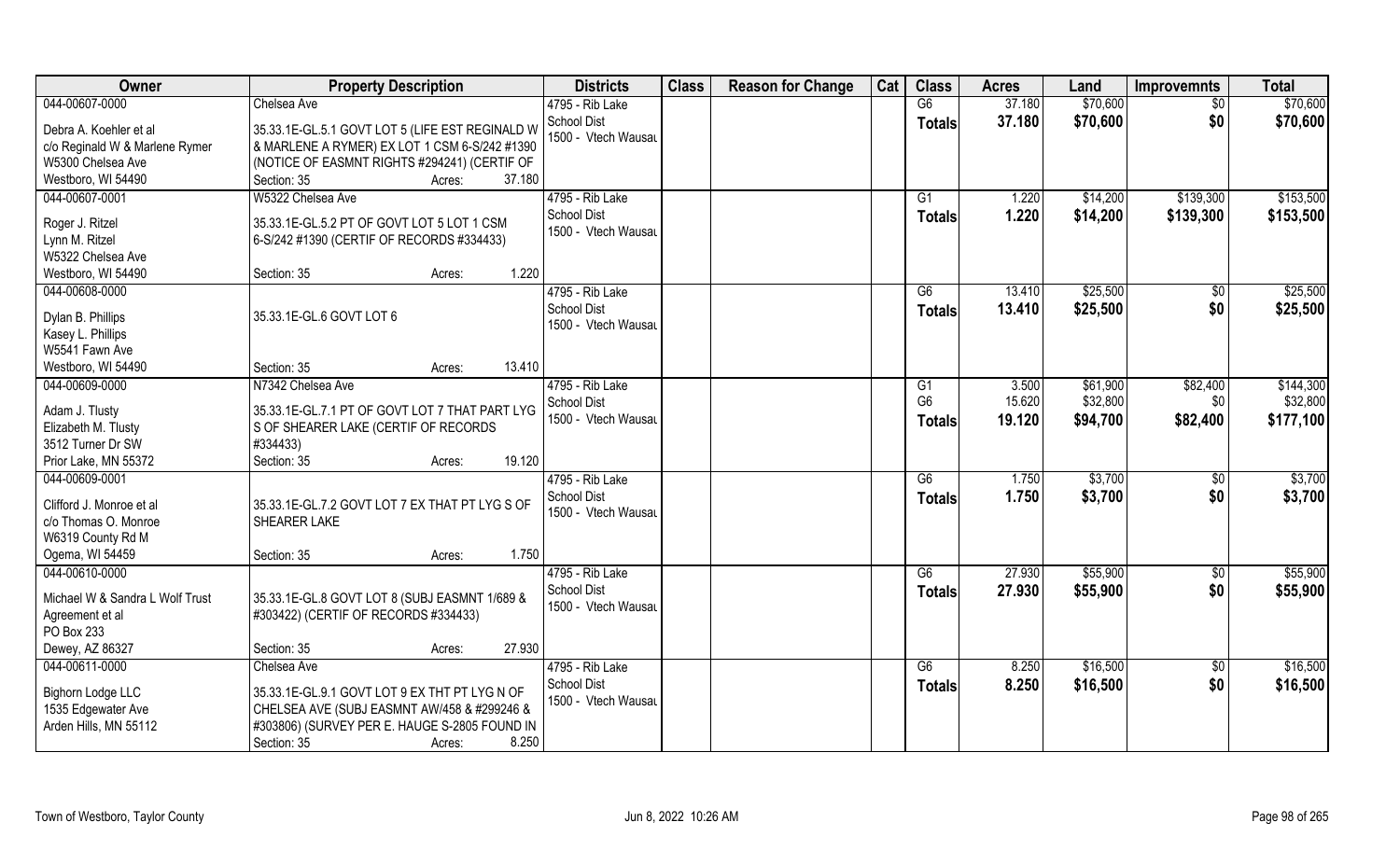| Owner                                   | <b>Property Description</b>                                                                 | <b>Districts</b>    | <b>Class</b>   | <b>Reason for Change</b> | Cat | <b>Class</b>  | <b>Acres</b> | Land     | <b>Improvemnts</b> | <b>Total</b> |
|-----------------------------------------|---------------------------------------------------------------------------------------------|---------------------|----------------|--------------------------|-----|---------------|--------------|----------|--------------------|--------------|
| 044-00611-0001                          |                                                                                             | 4795 - Rib Lake     |                |                          |     | G6            | 24.890       | \$49,800 | \$0                | \$49,800     |
| D David Sebold                          | 35.33.1E-GL.9.2 PT OF GOVT LOT 9 THT PT LYG N                                               | <b>School Dist</b>  |                |                          |     | <b>Totals</b> | 24.890       | \$49,800 | \$0                | \$49,800     |
| 104 Bluestone Dr                        | OF CHELSEA AVE                                                                              | 1500 - Vtech Wausau |                |                          |     |               |              |          |                    |              |
| Wausau, WI 54401                        |                                                                                             |                     |                |                          |     |               |              |          |                    |              |
|                                         | 24.890<br>Section: 35<br>Acres:                                                             |                     |                |                          |     |               |              |          |                    |              |
| 044-00612-0000                          | N7231 Apple Tree Ln                                                                         | 4795 - Rib Lake     |                |                          |     | G1            | 2.420        | \$30,000 | $\overline{50}$    | \$30,000     |
|                                         | 35.33.1E-GL.10.1 GOVT LOT 10 LOT 1 CSM 7-S/216                                              | <b>School Dist</b>  |                |                          |     | Totals        | 2.420        | \$30,000 | \$0                | \$30,000     |
| Connie L. Hedrington<br>W13283 South St | #1581 & UNDIV 1/11 INT OUTLOT 1 CSM 7-S/214                                                 | 1500 - Vtech Wausau |                |                          |     |               |              |          |                    |              |
| Lublin, WI 54447                        | #1580 (1.75AC) (SUBJ EASMNT #306135) (CERTIF                                                |                     |                |                          |     |               |              |          |                    |              |
|                                         | 2.420<br>Section: 35<br>Acres:                                                              |                     |                |                          |     |               |              |          |                    |              |
| 044-00612-0001                          | N7253 Apple Tree Ln                                                                         | 4795 - Rib Lake     |                |                          |     | G1            | 1.510        | \$59,000 | \$10,900           | \$69,900     |
|                                         |                                                                                             | School Dist         |                |                          |     | <b>Totals</b> | 1.510        | \$59,000 | \$10,900           | \$69,900     |
| Steven E. Bambrough                     | 35.33.1E-GL.10.2 GOVT LOT 10 LOT 2 CSM 7-S/216                                              | 1500 - Vtech Wausau |                |                          |     |               |              |          |                    |              |
| Linda J. Krugjohann-Bambrough           | #1581 & UNDIV 1/11 INT OUTLOT 1 CSM 7-S/214                                                 |                     |                |                          |     |               |              |          |                    |              |
| N5610 County Rd H                       | #1580 (1.75AC) (SUBJ EASMNT #306135) (CERTIF                                                |                     |                |                          |     |               |              |          |                    |              |
| Kendall, WI 54638                       | 1.510<br>Section: 35<br>Acres:                                                              |                     |                |                          |     |               |              |          |                    |              |
| 044-00612-0002                          | N7263 Apple Tree Ln                                                                         | 4795 - Rib Lake     | G <sub>1</sub> | Septic                   |     | G1            | 1.510        | \$29,300 | \$11,700           | \$41,000     |
| Harvey R. Suckow                        | 35.33.1E-GL.10.3 PT OF GOVT LOT 10 LOT 3 CSM                                                | School Dist         |                |                          |     | <b>Totals</b> | 1.510        | \$29,300 | \$11,700           | \$41,000     |
| Marilyn A. Suckow                       | 7-S/216 #1581 & UNDIV 1/11 INT OUTLOT 1 CSM                                                 | 1500 - Vtech Wausau |                |                          |     |               |              |          |                    |              |
| 213233 Perennial Ln                     | 7-S/214 #1580 (1.75AC) (SUBJ EASMNT #306135)                                                |                     |                |                          |     |               |              |          |                    |              |
| Stratford, WI 54484                     | 1.510<br>Section: 35<br>Acres:                                                              |                     |                |                          |     |               |              |          |                    |              |
| 044-00612-0003                          | N7273 Apple Tree Ln                                                                         | 4795 - Rib Lake     |                |                          |     | G1            | 1.510        | \$43,600 | \$0                | \$43,600     |
| H David & Bronda L Smeltzer Joint       | 35.33.1E-GL.10.4 PT OF GOVT LOT 10 LOT 4 CSM                                                | School Dist         |                |                          |     | <b>Totals</b> | 1.510        | \$43,600 | \$0                | \$43,600     |
| Revocable Trust                         | 7-S/216 #1581 & UNDIV 1/11 INT OUTLOT 1 CSM                                                 | 1500 - Vtech Wausau |                |                          |     |               |              |          |                    |              |
| 1775 Audreys Ln                         | 7-S/214 #1580 (1.75AC) (SUBJ EASMNT #306135)                                                |                     |                |                          |     |               |              |          |                    |              |
| Stevens Point, WI 54482                 | 1.510<br>Section: 35<br>Acres:                                                              |                     |                |                          |     |               |              |          |                    |              |
| 044-00612-0004                          | N7277 Apple Tree Ln                                                                         | 4795 - Rib Lake     |                |                          |     | G1            | 0.820        | \$54,700 | \$56,300           | \$111,000    |
|                                         |                                                                                             | <b>School Dist</b>  |                |                          |     | <b>Totals</b> | 0.820        | \$54,700 | \$56,300           | \$111,000    |
| Jeffrey A & Cheryl R Goodman Living     | 35.33.1E-GL.10.5 PT OF GOVT LOT 10 LOT 5 CSM<br>7-S/218 #1582 & UNDIV 1/11 INT OUTLOT 1 CSM | 1500 - Vtech Wausau |                |                          |     |               |              |          |                    |              |
| Trust<br>S84 W23265 Sherman Ln          | 7-S/214 #1580 (1.75AC) (SUBJ EASMNT #306135)                                                |                     |                |                          |     |               |              |          |                    |              |
| Big Bend, WI 53103                      | 0.820<br>Section: 35<br>Acres:                                                              |                     |                |                          |     |               |              |          |                    |              |
| 044-00612-0005                          | N7279 Apple Tree Ln                                                                         | 4795 - Rib Lake     |                |                          |     | G1            | 0.670        | \$55,900 | \$193,500          | \$249,400    |
|                                         |                                                                                             | <b>School Dist</b>  |                |                          |     | <b>Totals</b> | 0.670        | \$55,900 | \$193,500          | \$249,400    |
| James A. Dobbs                          | 35.33.1E-GL.10.6 PT OF GOVT LOT 10 LOT 6 CSM                                                | 1500 - Vtech Wausau |                |                          |     |               |              |          |                    |              |
| Dena K. Dobbs                           | 7-S/218 #1582 & UNDIV 1/11 INT OUTLOT 1 CSM                                                 |                     |                |                          |     |               |              |          |                    |              |
| N7279 Apple Tree Ln                     | 7-S/214 #1580 (1.75AC) (SUBJ EASMNT #306135)                                                |                     |                |                          |     |               |              |          |                    |              |
| Westboro, WI 54490                      | 0.670<br>Section: 35<br>Acres:                                                              |                     |                |                          |     |               |              |          |                    |              |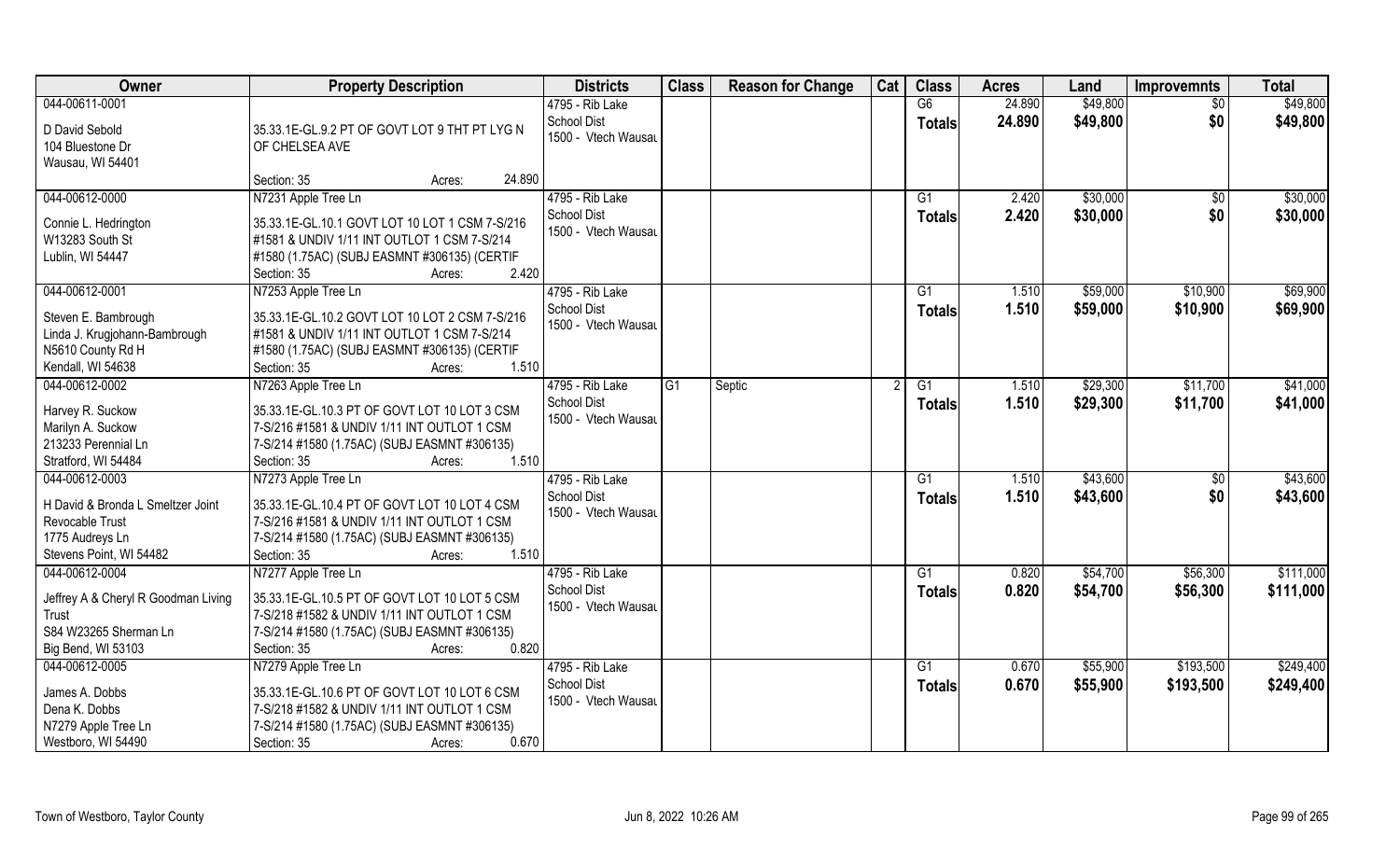| Owner                               | <b>Property Description</b>                                                                      | <b>Districts</b>    | <b>Class</b>   | <b>Reason for Change</b> | Cat  | <b>Class</b>   | <b>Acres</b> | Land      | <b>Improvemnts</b> | <b>Total</b> |
|-------------------------------------|--------------------------------------------------------------------------------------------------|---------------------|----------------|--------------------------|------|----------------|--------------|-----------|--------------------|--------------|
| 044-00612-0006                      | N7285 Apple Tree Ln                                                                              | 4795 - Rib Lake     | G1             | Water level low on lake  | $-5$ | G1             | 1.250        | \$50,300  | \$210,200          | \$260,500    |
| Shawn M. Mcsherry                   | 35.33.1E-GL.10.7 PT OF GOVT LOT 10 LOT 1 CSM                                                     | <b>School Dist</b>  | G <sub>1</sub> | <b>NSF</b>               |      | <b>Totals</b>  | 1.250        | \$50,300  | \$210,200          | \$260,500    |
| Jackie Francque                     | 12-S/28 #2366 & UNDIV 1/11 INT OUTLOT 1 CSM                                                      | 1500 - Vtech Wausau |                |                          |      |                |              |           |                    |              |
| N7285 Appletree Ln                  | 7-S/214 #1580 (1.75AC) (SUBJ EASMNT #306135)                                                     |                     |                |                          |      |                |              |           |                    |              |
| Westboro, WI 54490                  | 1.250<br>Section: 35<br>Acres:                                                                   |                     |                |                          |      |                |              |           |                    |              |
| 044-00612-0008                      | N7292 Apple Tree Ln                                                                              | 4795 - Rib Lake     |                |                          |      | G1             | 8.610        | \$24,400  | $\sqrt{$0}$        | \$24,400     |
|                                     |                                                                                                  | <b>School Dist</b>  |                |                          |      | <b>Totals</b>  | 8.610        | \$24,400  | \$0                | \$24,400     |
| Kenneth & Cynthia Lusian Revocable  | 35.33.1E-GL.10.9 PT OF GOVT LOT 10 LOT 10 &                                                      | 1500 - Vtech Wausau |                |                          |      |                |              |           |                    |              |
| <b>Living Trust</b><br>406 S 1st St | OUTLOT 2 CSM 7-S/222 #1584 (BNG PTLY IN SW 1/4<br>SW 1/4 SEC 36.33.1E) & UNDIV 1/11 INT OUTLOT 1 |                     |                |                          |      |                |              |           |                    |              |
| Evansville, WI 53536                | 8.610<br>Section: 35<br>Acres:                                                                   |                     |                |                          |      |                |              |           |                    |              |
| 044-00612-0009                      | N7210 Apple Tree Ln                                                                              | 4795 - Rib Lake     | G1             |                          |      | G1             | 2.500        | \$14,000  | \$37,300           | \$51,300     |
|                                     |                                                                                                  | <b>School Dist</b>  |                | Garage                   |      |                |              |           |                    |              |
| Steven P. Waszkiewicz               | 35.33.1E-GL.10.10 PT OF GOVT LOT 10 LOT 11 &                                                     | 1500 - Vtech Wausau |                |                          |      | <b>Totals</b>  | 2.500        | \$14,000  | \$37,300           | \$51,300     |
| N7210 Apple Tree Ln                 | OUTLOT 3 CSM 7-S/222 #1584 (BNG PTLY IN SW 1/4                                                   |                     |                |                          |      |                |              |           |                    |              |
| Westboro, WI 54490                  | SW 1/4 SEC 36.33.1E) & UNDIV 1/11 INT OUTLOT 1                                                   |                     |                |                          |      |                |              |           |                    |              |
|                                     | 2.500<br>Section: 35<br>Acres:                                                                   |                     |                |                          |      |                |              |           |                    |              |
| 044-00612-0010                      |                                                                                                  | 4795 - Rib Lake     |                |                          |      |                |              |           |                    |              |
| Note                                | 35.33.1E-GL.10.11 PT OF GOVT LOT 10 *FOR                                                         | <b>School Dist</b>  |                |                          |      | <b>Totals</b>  |              |           |                    |              |
| Na Na                               | ASSESSOR INFO* APPLE TREE LN AKA OUTLOT 1                                                        | 1500 - Vtech Wausau |                |                          |      |                |              |           |                    |              |
| Na, WI 99999                        | CSM 7-S/214-222 INTEREST DIVIDED AMONG LOTS                                                      |                     |                |                          |      |                |              |           |                    |              |
|                                     | 0.000<br>Section: 35<br>Acres:                                                                   |                     |                |                          |      |                |              |           |                    |              |
| 044-00612-0500                      | W5541 Fawn Ave                                                                                   | 4795 - Rib Lake     |                |                          |      | G1             | 5.000        | \$65,800  | \$255,900          | \$321,700    |
|                                     |                                                                                                  | <b>School Dist</b>  |                |                          |      | G <sub>6</sub> | 29.860       | \$62,700  | \$0                | \$62,700     |
| Dylan B. Phillips                   | 35.33.1E-GL.11 GOVT LOT 11 (2.28 AC BELOW                                                        | 1500 - Vtech Wausau |                |                          |      | <b>Totals</b>  | 34.860       | \$128,500 | \$255,900          | \$384,400    |
| Kasey L. Phillips                   | OHWM)                                                                                            |                     |                |                          |      |                |              |           |                    |              |
| W5541 Fawn Ave                      |                                                                                                  |                     |                |                          |      |                |              |           |                    |              |
| Westboro, WI 54490                  | 34.860<br>Section: 35<br>Acres:                                                                  |                     |                |                          |      |                |              |           |                    |              |
| 044-00612-0700                      |                                                                                                  | 4795 - Rib Lake     |                |                          |      | G6             | 43.230       | \$78,800  | \$0                | \$78,800     |
| Dylan B. Phillips                   | 35.33.1E-GL.12 GOVT LOT 12                                                                       | <b>School Dist</b>  |                |                          |      | <b>Totals</b>  | 43.230       | \$78,800  | \$0                | \$78,800     |
| Kasey L. Phillips                   |                                                                                                  | 1500 - Vtech Wausau |                |                          |      |                |              |           |                    |              |
| W5541 Fawn Ave                      |                                                                                                  |                     |                |                          |      |                |              |           |                    |              |
| Westboro, WI 54490                  | 43.230<br>Section: 35<br>Acres:                                                                  |                     |                |                          |      |                |              |           |                    |              |
| 044-00613-0000                      | W5245 Fawn Ave                                                                                   | 4795 - Rib Lake     |                |                          |      | G1             | 7.000        | \$76,300  | \$171,800          | \$248,100    |
|                                     | 35.33.1E-1 NE 1/4 NE 1/4 (14.59 AC BELOW OHWM)                                                   | <b>School Dist</b>  |                |                          |      | G <sub>5</sub> | 10.250       | \$4,100   | \$0                | \$4,100      |
| James A. Gray<br>Kristine M. Gray   |                                                                                                  | 1500 - Vtech Wausau |                |                          |      | G <sub>6</sub> | 24.000       | \$43,200  | \$0                | \$43,200     |
| W5245 Fawn Ave                      |                                                                                                  |                     |                |                          |      | <b>Totals</b>  | 41.250       | \$123,600 | \$171,800          | \$295,400    |
| Westboro, WI 54490                  | 41.250<br>Section: 35<br>Acres:                                                                  |                     |                |                          |      |                |              |           |                    |              |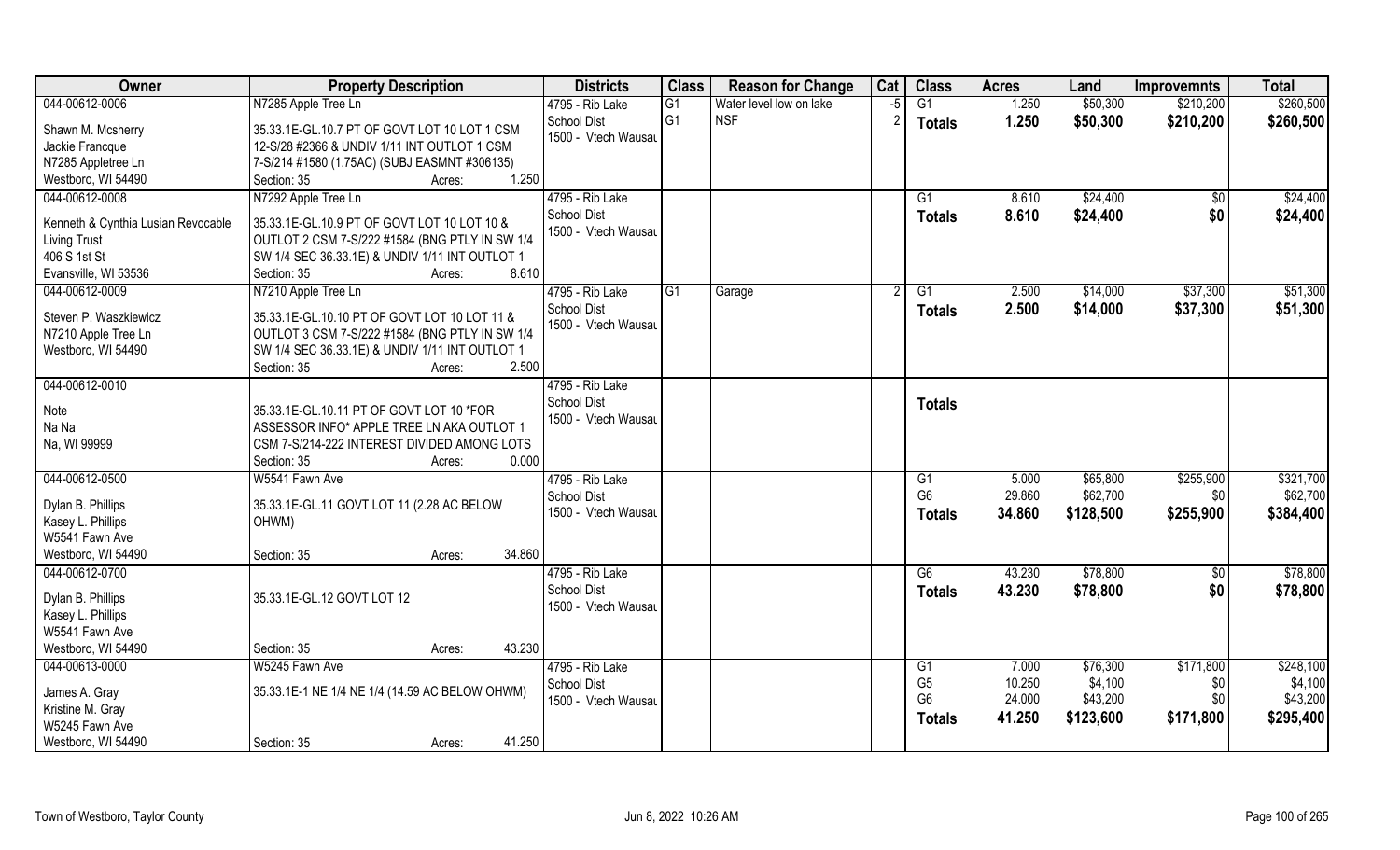| Owner                                  | <b>Property Description</b>                                                             | <b>Districts</b>                          | <b>Class</b> | <b>Reason for Change</b> | Cat  | <b>Class</b>     | <b>Acres</b> | Land     | <b>Improvemnts</b> | <b>Total</b> |
|----------------------------------------|-----------------------------------------------------------------------------------------|-------------------------------------------|--------------|--------------------------|------|------------------|--------------|----------|--------------------|--------------|
| 044-00614-0000                         |                                                                                         | 4795 - Rib Lake                           |              |                          |      | G6               | 11.190       | \$23,500 | \$0                | \$23,500     |
| Jay & Karen Klemm Trust Agreement      | 35.33.1E-9.1 PT OF NE 1/4 SW 1/4 LOT 1 CSM 9-S/124                                      | <b>School Dist</b>                        |              |                          |      | <b>Totals</b>    | 11.190       | \$23,500 | \$0                | \$23,500     |
| W5418 Chelsea Ave                      | #1903                                                                                   | 1500 - Vtech Wausau                       |              |                          |      |                  |              |          |                    |              |
| Westboro, WI 54490                     |                                                                                         |                                           |              |                          |      |                  |              |          |                    |              |
|                                        | Section: 35<br>11.190<br>Acres:                                                         |                                           |              |                          |      |                  |              |          |                    |              |
| 044-00615-0001                         | W5480 Chelsea Ave                                                                       | 4795 - Rib Lake                           |              |                          |      | G <sub>1</sub>   | 2.100        | \$51,100 | \$183,700          | \$234,800    |
|                                        |                                                                                         | <b>School Dist</b>                        |              |                          |      | G <sub>5</sub>   | 2.000        | \$700    | \$0                | \$700        |
| Thomas N. Thielke<br>Linda L. Thielke  | 35.33.1E-9.2 PT OF NE 1/4 SW 1/4 PCL 1 OF CSM REC                                       | 1500 - Vtech Wausau                       |              |                          |      | G <sub>6</sub>   | 5.770        | \$12,100 | \$0                | \$12,100     |
| W5480 Chelsea Ave                      | IN 2-S/437 #437, EX THAT PT OF NW COR PCL 1<br>INCL IN GOVT LOT 12 AS SHWN ON DEPENDENT |                                           |              |                          |      | <b>Totals</b>    | 9.870        | \$63,900 | \$183,700          | \$247,600    |
| Westboro, WI 54490                     | 9.870<br>Section: 35                                                                    |                                           |              |                          |      |                  |              |          |                    |              |
|                                        | Acres:                                                                                  |                                           |              |                          |      |                  |              |          |                    |              |
| 044-00616-0000                         | W5450 Chelsea Ave                                                                       | 4795 - Rib Lake                           | G1           | <b>Revalue NSF</b>       | $-2$ | G1               | 4.000        | \$63,200 | \$358,800          | \$422,000    |
| Susan K. Thielke et al                 | 35.33.1E-9.3 PT OF NE 1/4 SW 1/4 BEG 300' N OF SE                                       | <b>School Dist</b><br>1500 - Vtech Wausau |              |                          |      | G <sub>6</sub>   | 9.730        | \$20,400 | \$0                | \$20,400     |
| c/o Allan P & Margaret Thielke         | COR N TO PT 300'S OF NE COR W TO PT 500'E OF                                            |                                           |              |                          |      | <b>Totals</b>    | 13.730       | \$83,600 | \$358,800          | \$442,400    |
| 124 S Third St                         | WLN S TO PT 300' N OF S LN E TO POB                                                     |                                           |              |                          |      |                  |              |          |                    |              |
| Medford, WI 54451                      | 13.730<br>Section: 35<br>Acres:                                                         |                                           |              |                          |      |                  |              |          |                    |              |
| 044-00617-0000                         | W5578 Chelsea Ave                                                                       | 4795 - Rib Lake                           |              |                          |      | G1               | 4.160        | \$16,900 | \$87,100           | \$104,000    |
|                                        |                                                                                         | <b>School Dist</b>                        |              |                          |      | G <sub>4</sub>   | 1.500        | \$300    | \$0                | \$300        |
| Michelle M. Grimm<br>W5578 Chelsea Ave | 35.33.1E-11.1 PT OF SW 1/4 SW 1/4 LOT 1 CSM<br>10-S/46 #2036                            | 1500 - Vtech Wausau                       |              |                          |      | <b>Totals</b>    | 5.660        | \$17,200 | \$87,100           | \$104,300    |
| Westboro, WI 54490                     |                                                                                         |                                           |              |                          |      |                  |              |          |                    |              |
|                                        | 5.660<br>Section: 35<br>Acres:                                                          |                                           |              |                          |      |                  |              |          |                    |              |
| 044-00617-0001                         | Chelsea Ave                                                                             | 4795 - Rib Lake                           | G4           | Ag use land              |      | G4               | 7.000        | \$1,400  | \$0                | \$1,400      |
|                                        |                                                                                         | <b>School Dist</b>                        |              |                          |      | G <sub>5</sub> M | 4.000        | \$3,800  | \$0                | \$3,800      |
| Gordon W. Thielke                      | 35.33.1E-11.2 PT OF SW 1/4 SW 1/4 ELY 11 AC COM                                         | 1500 - Vtech Wausau                       |              |                          |      |                  | 11.000       | \$5,200  | \$0                | \$5,200      |
| Diane L. Thielke                       | AT SW COR SEC 35, E 970.79' TO POB, E 358.58' TO                                        |                                           |              |                          |      | <b>Totals</b>    |              |          |                    |              |
| 336 N Third St                         | SE COR SAID FORTY, N 1342.37' TO NE COR, W                                              |                                           |              |                          |      |                  |              |          |                    |              |
| Medford, WI 54451                      | Section: 35<br>11.000<br>Acres:                                                         |                                           |              |                          |      |                  |              |          |                    |              |
| 044-00617-0002                         | Chelsea Ave                                                                             | 4795 - Rib Lake                           | G4           | Ag use land              |      | G4               | 18.300       | \$3,600  | \$0                | \$3,600      |
| Donavon & Joan Mitchell Living Trust   | 35.33.1E-11.3 SW 1/4 SW 1/4 EX LOT 1 CSM 10-S/46                                        | School Dist                               |              |                          |      | G <sub>5</sub>   | 0.890        | \$800    | \$0                | \$800        |
| Carol Roeber                           | #2036 & EX ELY 11 AC COM AT SW COR SEC 35, E                                            | 1500 - Vtech Wausau                       |              |                          |      | G5M              | 5.000        | \$4,500  | \$0                | \$4,500      |
| 6103 Parkview Ln                       | 970.79' TO POB, E 358.58' TO SE COR SAID FORTY, N                                       |                                           |              |                          |      | Totals           | 24.190       | \$8,900  | \$0                | \$8,900      |
| Spokane, WA 99208                      | 24.190<br>Section: 35<br>Acres:                                                         |                                           |              |                          |      |                  |              |          |                    |              |
| 044-00618-0000                         | W5482 Chelsea Ave                                                                       | 4795 - Rib Lake                           |              |                          |      | G <sub>1</sub>   | 2.000        | \$13,000 | \$46,600           | \$59,600     |
|                                        |                                                                                         | <b>School Dist</b>                        |              |                          |      | G4               | 6.360        | \$1,200  | \$0                | \$1,200      |
| Scott E. Rathe                         | 35.33.1E-12.1 SE 1/4 SW 1/4 EX THAT PT LYG S OF S                                       | 1500 - Vtech Wausau                       |              |                          |      | G <sub>5</sub>   | 1.000        | \$200    | \$0                | \$200        |
| 30995 Spring Ave                       | R/W CHELSEA AVE AS PRESENTLY USED & EX N                                                |                                           |              |                          |      | G5M              | 21.300       | \$19,400 | \$0                | \$19,400     |
| New Hartford, IA 50660                 | 330' THRF (2.97 AC BELOW OHWM)                                                          |                                           |              |                          |      | <b>Totals</b>    | 30.660       | \$33,800 | \$46,600           | \$80,400     |
|                                        | 30.660<br>Section: 35<br>Acres:                                                         |                                           |              |                          |      |                  |              |          |                    |              |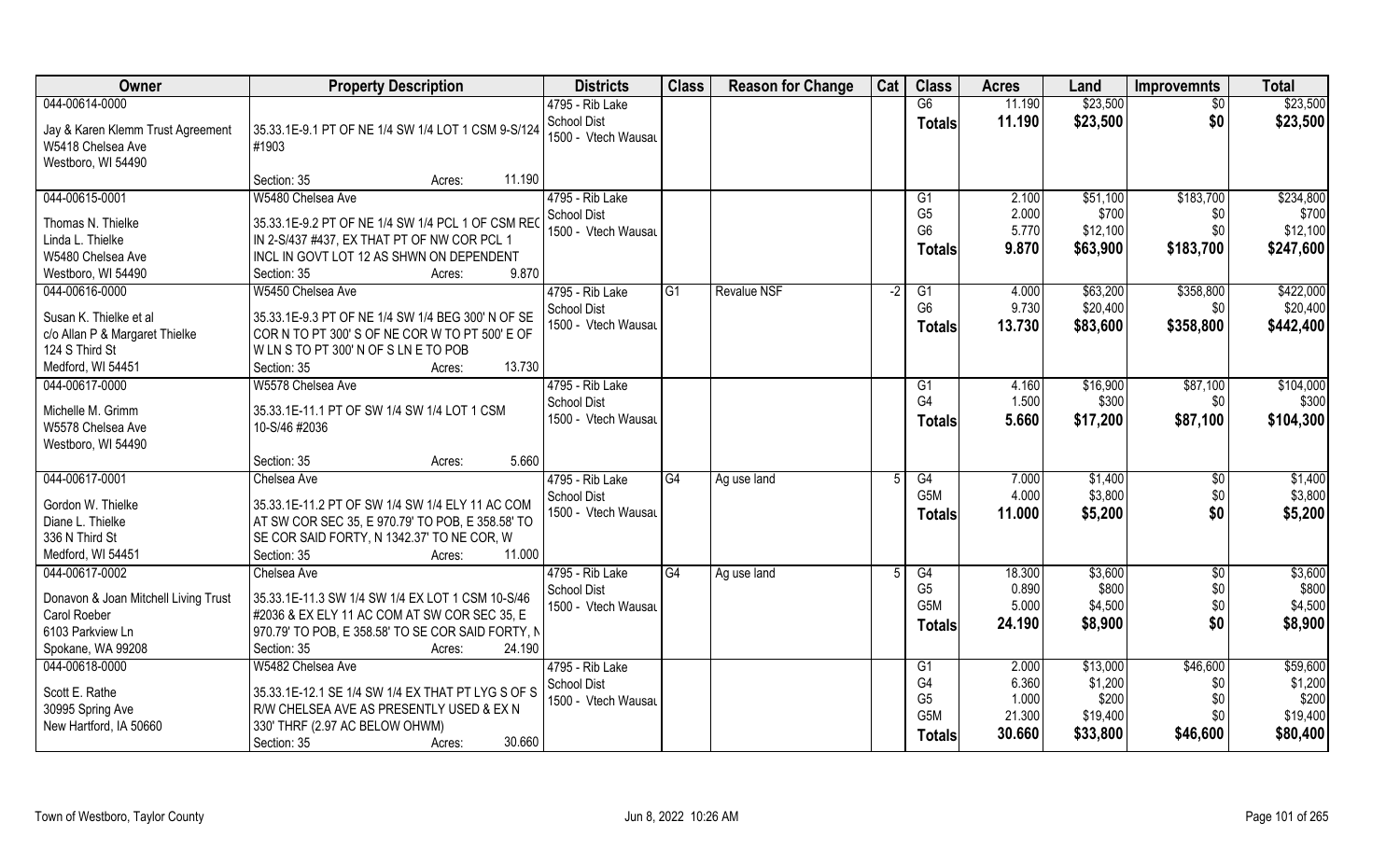| Owner                                                            | <b>Property Description</b>                                                                          | <b>Districts</b>                          | <b>Class</b> | <b>Reason for Change</b> | Cat | <b>Class</b>                    | <b>Acres</b>    | Land                 | <b>Improvemnts</b> | <b>Total</b>          |
|------------------------------------------------------------------|------------------------------------------------------------------------------------------------------|-------------------------------------------|--------------|--------------------------|-----|---------------------------------|-----------------|----------------------|--------------------|-----------------------|
| 044-00618-0001                                                   | Chelsea Ave                                                                                          | 4795 - Rib Lake                           |              |                          |     | G1                              | 0.090           | \$900                | \$0                | \$900                 |
| Bighorn Lodge LLC<br>1535 Edgewater Ave<br>Arden Hills, MN 55112 | 35.33.1E-12.2 PT OF SE 1/4 SW 1/4 THAT PT LYG S<br>OF S R/W CHELSEA AVE AS PRESENTLY USED            | <b>School Dist</b><br>1500 - Vtech Wausau |              |                          |     | <b>Totals</b>                   | 0.090           | \$900                | \$0                | \$900                 |
|                                                                  | 0.090<br>Section: 35<br>Acres:                                                                       |                                           |              |                          |     |                                 |                 |                      |                    |                       |
| 044-00618-0002                                                   | W5418 Chelsea Ave                                                                                    | 4795 - Rib Lake                           |              |                          |     | G1                              | 0.500           | \$6,500              | \$235,700          | \$242,200             |
| Jay & Karen Klemm Trust Agreement<br>W5418 Chelsea Ave           | 35.33.1E-12.3 PT OF SE 1/4 SW 1/4 N 330' THRF                                                        | <b>School Dist</b><br>1500 - Vtech Wausau |              |                          |     | G <sub>6</sub><br><b>Totals</b> | 9.600<br>10.100 | \$17,300<br>\$23,800 | \$0<br>\$235,700   | \$17,300<br>\$259,500 |
| Westboro, WI 54490                                               | 10.100<br>Section: 35<br>Acres:                                                                      |                                           |              |                          |     |                                 |                 |                      |                    |                       |
| 044-00619-0000                                                   |                                                                                                      | 4795 - Rib Lake                           |              |                          |     | X3                              | 0.140           | \$0                  | $\sqrt{50}$        | $\sqrt{50}$           |
| Taylor County of                                                 | 35.33.1E-13.1 PT OF NE 1/4 SE 1/4 PT OF PCL 1 CSM                                                    | <b>School Dist</b><br>1500 - Vtech Wausau |              |                          |     | <b>Totals</b>                   | 0.140           | \$0                  | \$0                | \$0                   |
| c/o Chelsea Lake Park<br>224 S Second St                         | 3-S/98 #696 BEG A N COR, S 212.46', W 43' MORE OR<br>LESS TO SHORE CHELSEA LAKE, N ALG LAKE TO       |                                           |              |                          |     |                                 |                 |                      |                    |                       |
| Medford, WI 54451                                                | 0.140<br>Section: 35<br>Acres:                                                                       |                                           |              |                          |     |                                 |                 |                      |                    |                       |
| 044-00619-0001                                                   |                                                                                                      | 4795 - Rib Lake                           |              |                          |     | G1                              | 0.100           | \$1,300              | \$0                | \$1,300               |
| James W. Edwards<br>Barbara J. Edwards                           | 35.33.1E-13.2 PT OF NE 1/4 SE 1/4 PCL 1 CSM 3-S/98<br>#696 EX BEG AT N COR, S 212.46', W 43' MORE OR | <b>School Dist</b><br>1500 - Vtech Wausau |              |                          |     | Totals                          | 0.100           | \$1,300              | \$0                | \$1,300               |
| PO Box 266                                                       | LESS TO SHORE CHELSEA LAKE, N ALG LAKE TO                                                            |                                           |              |                          |     |                                 |                 |                      |                    |                       |
| Rochester, WI 53167-0266                                         | 0.100<br>Section: 35<br>Acres:                                                                       |                                           |              |                          |     |                                 |                 |                      |                    |                       |
| 044-00620-0000                                                   | N7301 Fischer Creek Rd                                                                               | 4795 - Rib Lake                           |              |                          |     | G1                              | 2.620           | \$46,300             | \$107,300          | \$153,600             |
| Tracy E. Heier<br>Kathleen D. Heier<br>N7301 Fischer Creek Rd    | 36.33.1E-GL.1.1 PT OF GOVT LOT 1 PCL 2 CSM<br>5-S/420 #1261                                          | <b>School Dist</b><br>1500 - Vtech Wausau |              |                          |     | Totals                          | 2.620           | \$46,300             | \$107,300          | \$153,600             |
| Westboro, WI 54490                                               | 2.620<br>Section: 36<br>Acres:                                                                       |                                           |              |                          |     |                                 |                 |                      |                    |                       |
| 044-00620-0010                                                   | W5183 Chelsea Lake Ln                                                                                | 4795 - Rib Lake                           |              |                          |     | G1                              | 3.810           | \$121,900            | \$183,200          | \$305,100             |
| James W. Edwards<br>Barbara J. Edwards<br>PO Box 266             | 36.33.1E-GL.1.2 PT OF GOVT LOT 1 PCL 4 CSM<br>5-S/233 #1167                                          | <b>School Dist</b><br>1500 - Vtech Wausau |              |                          |     | <b>Totals</b>                   | 3.810           | \$121,900            | \$183,200          | \$305,100             |
| Rochester, WI 53167-0266                                         | 3.810<br>Section: 36<br>Acres:                                                                       |                                           |              |                          |     |                                 |                 |                      |                    |                       |
| 044-00620-0012                                                   | W5195 Chelsea Lake Ln Unit SHELT                                                                     | 4795 - Rib Lake                           |              |                          |     | X3                              | 0.630           | \$0                  | $\sqrt{$0}$        | \$0                   |
| Taylor County of<br>c/o Chelsea Lake Park<br>224 S Second St     | 36.33.1E-GL.1.3 PT OF GOVT LOT 1 PCL 2 CSM<br>3-S/98 #696 (SEE 35.31.1E-13.1)                        | <b>School Dist</b><br>1500 - Vtech Wausau |              |                          |     | <b>Totals</b>                   | 0.630           | \$0                  | \$0                | \$0                   |
| Medford, WI 54451                                                | 0.630<br>Section: 36<br>Acres:                                                                       |                                           |              |                          |     |                                 |                 |                      |                    |                       |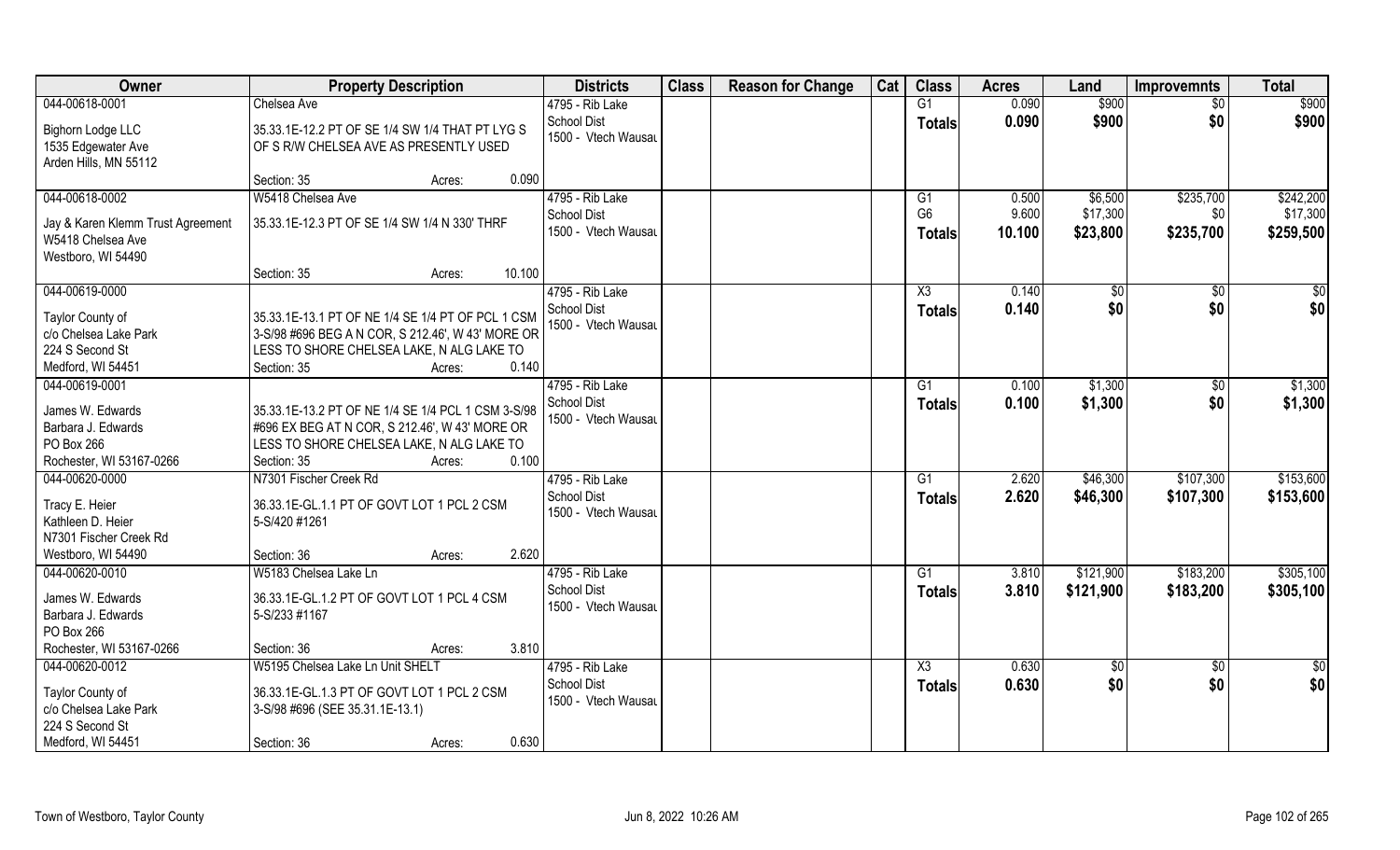| Owner                         | <b>Property Description</b>                        | <b>Districts</b>       | <b>Class</b>   | <b>Reason for Change</b> | Cat | <b>Class</b>     | <b>Acres</b> | Land      | <b>Improvemnts</b> | <b>Total</b> |
|-------------------------------|----------------------------------------------------|------------------------|----------------|--------------------------|-----|------------------|--------------|-----------|--------------------|--------------|
| 044-00620-0014                | N7345 Fischer Creek Rd                             | 4795 - Rib Lake        | G1             | Shed                     |     | $\overline{G1}$  | 4.000        | \$90,500  | \$109,900          | \$200,400    |
| Coby D. Johnson               | 36.33.1E-GL.1.4 PT OF GOVT LOT 1 PCL 1 CSM         | <b>School Dist</b>     | G <sub>4</sub> | Ag use land              |     | G4               | 20.000       | \$4,300   | \$0                | \$4,300      |
| Denise M. Johnson             | 5-S/420 #1261 (BNG PTLY IN NE 1/4 SW 1/4) EX LOT 1 | 1500 - Vtech Wausal G4 |                | Ag use land              |     | G <sub>5</sub> M | 9.900        | \$8,900   | \$0                | \$8,900      |
| N7345 Fischer Creek Rd        | CSM 6-S/300 #1419 (BNG PTLY IN NE 1/4 SW 1/4)      |                        |                |                          |     | <b>Totals</b>    | 33.900       | \$103,700 | \$109,900          | \$213,600    |
| Westboro, WI 54490            | 33.900<br>Section: 36<br>Acres:                    |                        |                |                          |     |                  |              |           |                    |              |
| 044-00620-0015                | W5103 Chelsea Lake Ln                              | 4795 - Rib Lake        |                |                          |     | G <sub>1</sub>   | 2.930        | \$14,800  | \$157,600          | \$172,400    |
|                               |                                                    | <b>School Dist</b>     |                |                          |     | <b>Totals</b>    | 2.930        | \$14,800  | \$157,600          | \$172,400    |
| Ronald J. Oberley             | 36.33.1E-GL.1.5 PT OF GOVT LOT 1 LOT 1 CSM         | 1500 - Vtech Wausau    |                |                          |     |                  |              |           |                    |              |
| <b>Bernadette Oberley</b>     | 6-S/300 #1419 (BNG PTLY IN NE 1/4 SW 1/4)          |                        |                |                          |     |                  |              |           |                    |              |
| W5103 Chelsea Lake Ln         |                                                    |                        |                |                          |     |                  |              |           |                    |              |
| Westboro, WI 54490            | 2.930<br>Section: 36<br>Acres:                     |                        |                |                          |     |                  |              |           |                    |              |
| 044-00621-0000                | State Hwy 13                                       | 4795 - Rib Lake        |                |                          |     | G5               | 4.790        | \$1,500   | $\sqrt[6]{}$       | \$1,500      |
| <b>Black River Pines, LLC</b> | 36.33.1E-1.1 PT OF NE 1/4 NE 1/4 THAT PT LYG E OF  | <b>School Dist</b>     |                |                          |     | G <sub>6</sub>   | 8.000        | \$12,800  | \$0                | \$12,800     |
| 1061 Antelope Trail Ct        | HWY "13" (HWY 13 R/W 5.21)                         | 1500 - Vtech Wausau    |                |                          |     | <b>Totals</b>    | 12.790       | \$14,300  | \$0                | \$14,300     |
| Neenah, WI 54956              |                                                    |                        |                |                          |     |                  |              |           |                    |              |
|                               | 12.790<br>Section: 36<br>Acres:                    |                        |                |                          |     |                  |              |           |                    |              |
| 044-00622-0000                | W4875 Fawn Ave                                     | 4795 - Rib Lake        |                |                          |     | G1               | 5.000        | \$18,300  | \$28,000           | \$46,300     |
|                               |                                                    | <b>School Dist</b>     |                |                          |     | G <sub>6</sub>   | 7.320        | \$13,900  | \$0                | \$13,900     |
| Dale R. Hartfield             | 36.33.1E-1.2 PT OF NE 1/4 NE 1/4 PCL LYG W OF HW   | 1500 - Vtech Wausau    |                |                          |     | <b>Totals</b>    | 12.320       | \$32,200  | \$28,000           | \$60,200     |
| 267 S Pine St                 | "13" EX HWY 13 R/W (0.42) EX PCL COM AT INT OF     |                        |                |                          |     |                  |              |           |                    |              |
| Burlington, WI 53105          | C/L FAWN AVE & HWY 13, S 742'; W TO W LN OF R/W    |                        |                |                          |     |                  |              |           |                    |              |
|                               | 12.320<br>Section: 36<br>Acres:                    |                        |                |                          |     |                  |              |           |                    |              |
| 044-00623-0000                | N7523 State Hwy 13                                 | 4795 - Rib Lake        |                |                          |     | G1               | 3.000        | \$14,900  | \$110,500          | \$125,400    |
| Sanel Karic                   | 36.33.1E-1.3 PT OF NE 1/4 NE 1/4 COM AT            | <b>School Dist</b>     |                |                          |     | G <sub>5</sub>   | 5.000        | \$1,800   | \$0                | \$1,800      |
| N7523 State Hwy 13            | INTERSECTION OF C/L OF FAWN AVE & HWY 13; S        | 1500 - Vtech Wausau    |                |                          |     | G <sub>6</sub>   | 6.110        | \$11,000  | \$0                | \$11,000     |
| Westboro, WI 54490            | 742'; W TO W LN OF R/W (POB); W 1100'; S TO S LN   |                        |                |                          |     | <b>Totals</b>    | 14.110       | \$27,700  | \$110,500          | \$138,200    |
|                               | 14.110<br>Section: 36<br>Acres:                    |                        |                |                          |     |                  |              |           |                    |              |
| 044-00624-0000                |                                                    | 4795 - Rib Lake        |                |                          |     | G5               | 18.000       | \$5,400   | \$0                | \$5,400      |
|                               |                                                    | <b>School Dist</b>     |                |                          |     | G <sub>6</sub>   | 15.150       | \$27,300  | \$0                | \$27,300     |
| Dale R. Hartfield             | 36.33.1E-2.1 NW 1/4 NE 1/4 EX N 200' OF E 400'     | 1500 - Vtech Wausau    |                |                          |     | <b>Totals</b>    | 33.150       | \$32,700  | \$0                | \$32,700     |
| 267 S Pine St                 |                                                    |                        |                |                          |     |                  |              |           |                    |              |
| Burlington, WI 53105          |                                                    |                        |                |                          |     |                  |              |           |                    |              |
|                               | 33.150<br>Section: 36<br>Acres:                    |                        |                |                          |     |                  |              |           |                    |              |
| 044-00625-0000                | W4901 Fawn Ave                                     | 4795 - Rib Lake        |                |                          |     | G1               | 2.000        | \$13,000  | \$82,700           | \$95,700     |
| Emily A. Ziembo               | 36.33.1E-2.2 PT OF NW 1/4 NE 1/4 N 200' OF E 400'  | <b>School Dist</b>     |                |                          |     | <b>Totals</b>    | 2.000        | \$13,000  | \$82,700           | \$95,700     |
| W4901 Fawn Ave                | <b>THRF</b>                                        | 1500 - Vtech Wausau    |                |                          |     |                  |              |           |                    |              |
| Rib Lake, WI 54470            |                                                    |                        |                |                          |     |                  |              |           |                    |              |
|                               | 2.000<br>Section: 36<br>Acres:                     |                        |                |                          |     |                  |              |           |                    |              |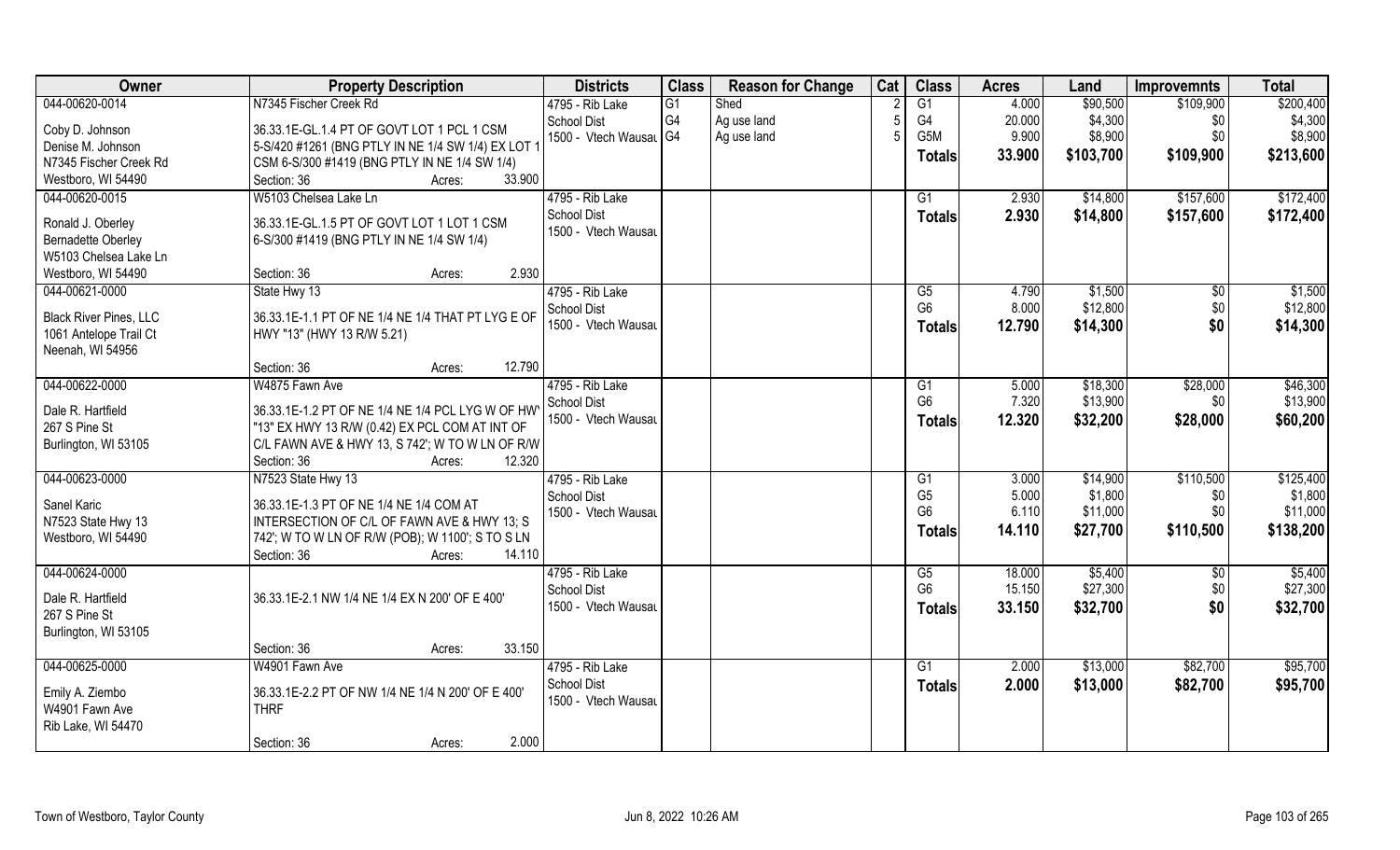| Owner                           | <b>Property Description</b>                        | <b>Districts</b>    | <b>Class</b>         | <b>Reason for Change</b> | Cat | <b>Class</b>     | <b>Acres</b> | Land     | <b>Improvemnts</b> | <b>Total</b> |
|---------------------------------|----------------------------------------------------|---------------------|----------------------|--------------------------|-----|------------------|--------------|----------|--------------------|--------------|
| 044-00626-0000                  | N7433 State Hwy 13                                 | 4795 - Rib Lake     |                      |                          |     | G1               | 1.000        | \$10,000 | \$22,400           | \$32,400     |
| Jonathan D. Prescott            | 36.33.1E-3.1 PT OF SW 1/4 NE 1/4 PCL W OF HWY "13  | <b>School Dist</b>  |                      |                          |     | G <sub>5</sub>   | 26.000       | \$9,100  | \$0                | \$9,100      |
| Luanne Prescott                 | EX PT OF LOT 1 CSM 9-S/250 #1972 (BNG PTLY IN      | 1500 - Vtech Wausau |                      |                          |     | G <sub>6</sub>   | 3.030        | \$4,800  | \$0                | \$4,800      |
| 521 Elm St                      | NW 1/4 SE 1/4) (HWY 13 R/W 3.67)                   |                     |                      |                          |     | <b>Totals</b>    | 30.030       | \$23,900 | \$22,400           | \$46,300     |
| Tigerton, WI 54486              | 30.030<br>Section: 36<br>Acres:                    |                     |                      |                          |     |                  |              |          |                    |              |
| 044-00627-0000                  | N7382 State Hwy 13                                 | 4795 - Rib Lake     |                      |                          |     | G2               | 2.560        | \$16,400 | \$64,000           | \$80,400     |
|                                 |                                                    | <b>School Dist</b>  |                      |                          |     | Totals           | 2.560        | \$16,400 | \$64,000           | \$80,400     |
| Free Spirit of Medford          | 36.33.1E-3.2 PT OF SW 1/4 NE 1/4 PT LYG E OF HWY   | 1500 - Vtech Wausau |                      |                          |     |                  |              |          |                    |              |
| PO Box 46                       | "13" & N OF OLD HWY "102" (HWY 13 R/W 2.00)        |                     |                      |                          |     |                  |              |          |                    |              |
| Stetsonville, WI 54480-0046     |                                                    |                     |                      |                          |     |                  |              |          |                    |              |
|                                 | 2.560<br>Section: 36<br>Acres:                     |                     |                      |                          |     |                  |              |          |                    |              |
| 044-00627-0001                  | N7405 State Hwy 13                                 | 4795 - Rib Lake     |                      |                          |     | G1               | 1.940        | \$12,800 | \$80,000           | \$92,800     |
| Adam T. Schaffer                | 36.33.1E-3.3 PT OF SW 1/4 NE 1/4 LOT 1 CSM 9-S/250 | <b>School Dist</b>  |                      |                          |     | <b>Totals</b>    | 1.940        | \$12,800 | \$80,000           | \$92,800     |
| Jennifer M. Schaffer            | #1972 (BNG PTLY IN NW 1/4 SE 1/4)                  | 1500 - Vtech Wausau |                      |                          |     |                  |              |          |                    |              |
| N7405 State Hwy 13              |                                                    |                     |                      |                          |     |                  |              |          |                    |              |
| Westboro, WI 54490              | 1.940<br>Section: 36<br>Acres:                     |                     |                      |                          |     |                  |              |          |                    |              |
| 044-00629-0000                  | State Hwy 13                                       | 4795 - Rib Lake     |                      |                          |     | G5               | 25.340       | \$7,600  | \$0                | \$7,600      |
|                                 |                                                    | <b>School Dist</b>  |                      |                          |     | G <sub>6</sub>   | 11.140       | \$17,800 | \$0                | \$17,800     |
| Robert P Murzyn Revocable Trust | 36.33.1E-4.1 SE 1/4 NE 1/4 (EX HWY 13 R/W 2.00 &   | 1500 - Vtech Wausau |                      |                          |     | <b>Totals</b>    | 36.480       | \$25,400 | \$0                | \$25,400     |
| Paula S Murzyn Revocable Trust  | HWY 102 R/W 1.52)                                  |                     |                      |                          |     |                  |              |          |                    |              |
| 1310 Little John Dr             |                                                    |                     |                      |                          |     |                  |              |          |                    |              |
| Elgin, IL 60120                 | 36.480<br>Section: 36<br>Acres:                    |                     |                      |                          |     |                  |              |          |                    |              |
| 044-00631-0000                  | N7541 Fischer Creek Rd                             | 4795 - Rib Lake     | G4<br>G <sub>4</sub> | Ag use land              |     | G4               | 33.910       | \$5,900  | \$0                | \$5,900      |
| Mayer Farms Inc                 | 36.33.1E-5 NE 1/4 NW 1/4 EX RR R/W, EX PCL 1 CSM   | <b>School Dist</b>  |                      | Ag use land              |     | G <sub>5</sub>   | 1.000        | \$100    | \$0                | \$100        |
| PO Box 83                       | 5-S/116 #1112 (BNG PTLY IN NW 1/4 NW 1/4, SW 1/4   | 1500 - Vtech Wausau |                      |                          |     | G7               | 2.000        | \$9,400  | \$38,000           | \$47,400     |
| Stetsonville, WI 54480-0083     | NW 1/4 & SE 1/4 NW 1/4)                            |                     |                      |                          |     | <b>Totals</b>    | 36.910       | \$15,400 | \$38,000           | \$53,400     |
|                                 | Section: 36<br>36.910<br>Acres:                    |                     |                      |                          |     |                  |              |          |                    |              |
| 044-00632-0000                  | Fawn Ave                                           | 4795 - Rib Lake     | G4                   | Ag use land              |     | G4               | 17.000       | \$2,600  | $\overline{50}$    | \$2,600      |
|                                 | 36.33.1E-6.1 NW 1/4 NW 1/4 EX PCL 1 CSM 5-S/116    | <b>School Dist</b>  |                      |                          |     | G <sub>5</sub>   | 13.500       | \$5,300  | \$0                | \$5,300      |
| Mayer Farms Inc<br>PO Box 83    | #1112 (BNG PTLY IN NE 1/4 NW 1/4, SW 1/4 NW 1/4 &  | 1500 - Vtech Wausau |                      |                          |     | G <sub>5</sub> M | 8.380        | \$7,600  | \$0                | \$7,600      |
| Stetsonville, WI 54480-0083     | SE 1/4 NW 1/4) EX PCL 1 CSM 7-S/111 #1525          |                     |                      |                          |     | Totals           | 38.880       | \$15,500 | \$0                | \$15,500     |
|                                 | 38.880<br>Section: 36<br>Acres:                    |                     |                      |                          |     |                  |              |          |                    |              |
| 044-00632-0001                  | Fawn Ave                                           | 4795 - Rib Lake     |                      |                          |     | G4               | 1.090        | \$200    | $\overline{50}$    | \$200        |
|                                 |                                                    | School Dist         |                      |                          |     |                  | 1.090        | \$200    | \$0                | \$200        |
| Mayer Farms Inc                 | 36.33.1E-6.2 PT OF NW 1/4 NW 1/4 PCL 1 CSM 7-S/11  | 1500 - Vtech Wausau |                      |                          |     | <b>Totals</b>    |              |          |                    |              |
| PO Box 83                       | #1525                                              |                     |                      |                          |     |                  |              |          |                    |              |
| Stetsonville, WI 54480-0083     |                                                    |                     |                      |                          |     |                  |              |          |                    |              |
|                                 | 1.090<br>Section: 36<br>Acres:                     |                     |                      |                          |     |                  |              |          |                    |              |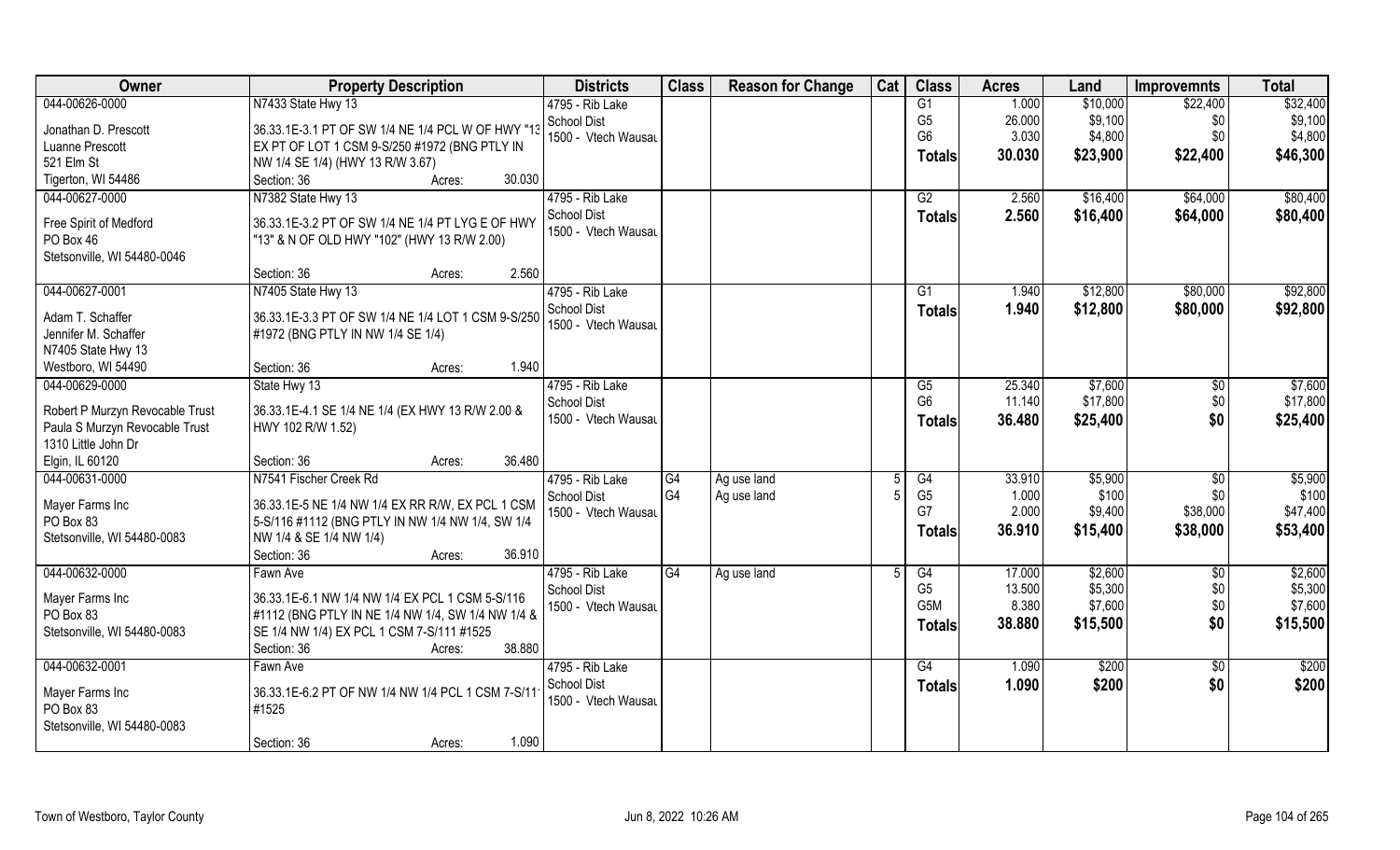| <b>Owner</b>                    | <b>Property Description</b>                         | <b>Districts</b>    | <b>Class</b> | <b>Reason for Change</b> | Cat | <b>Class</b>     | <b>Acres</b> | Land     | <b>Improvemnts</b> | <b>Total</b> |
|---------------------------------|-----------------------------------------------------|---------------------|--------------|--------------------------|-----|------------------|--------------|----------|--------------------|--------------|
| 044-00633-0000                  | Chelsea Lake Ln                                     | 4795 - Rib Lake     | G4           | Ag use land              |     | G4               | 15.000       | \$2,300  | $\overline{30}$    | \$2,300      |
| Mayer Farms Inc                 | 36.33.1E-7.1 PT OF S 1/2 NW 1/4 BEG AT SE COR OF    | School Dist         |              |                          |     | G <sub>5</sub>   | 8.420        | \$3,900  | \$0                | \$3,900      |
| PO Box 83                       | NW 1/4 W 2287' N TO 1/8 LN E TO RR R/W S TO S 1/4   | 1500 - Vtech Wausau |              |                          |     | <b>Totals</b>    | 23.420       | \$6,200  | \$0                | \$6,200      |
| Stetsonville, WI 54480-0083     | LN OF SE1/4 NW1/4 E TO BEG (THAT PT BNG IN SW       |                     |              |                          |     |                  |              |          |                    |              |
|                                 | 23.420<br>Section: 36<br>Acres:                     |                     |              |                          |     |                  |              |          |                    |              |
| 044-00634-0000                  | Chelsea Lake Ln                                     | 4795 - Rib Lake     |              |                          |     | X3               | 16.000       | \$0      | $\overline{50}$    | \$0          |
|                                 |                                                     | School Dist         |              |                          |     | <b>Totals</b>    | 16.000       | \$0      | \$0                | \$0          |
| Taylor County of                | 36.33.1E-7.2 PT OF SW 1/4 NW 1/4 COM AT SE COR      | 1500 - Vtech Wausau |              |                          |     |                  |              |          |                    |              |
| c/o Highway Dept                | OF NW 1/4 W ON 1/4 LN 2287' TO ST (POB) NE TO 1/8   |                     |              |                          |     |                  |              |          |                    |              |
| 224 S Second St                 | LN W TO NW COR OF SW1/4 NW1/4 S TO SW COR E         |                     |              |                          |     |                  |              |          |                    |              |
| Medford, WI 54451               | 16.000<br>Section: 36<br>Acres:                     |                     |              |                          |     |                  |              |          |                    |              |
| 044-00635-0000                  | Fischer Creek Rd                                    | 4795 - Rib Lake     | G4           | Ag use land              | 5   | G4               | 13.000       | \$2,500  | $\sqrt[6]{30}$     | \$2,500      |
| Mayer Farms Inc                 | 36.33.1E-8.1 SE 1/4 NW 1/4 BEG AT SE COR OF NW      | School Dist         |              |                          |     | G <sub>5</sub>   | 21.320       | \$9,100  | \$0                | \$9,100      |
| PO Box 83                       | 1/4, W 2287', N TO 1/8TH LN, E TO RR R/W S TO S 1/4 | 1500 - Vtech Wausau |              |                          |     | <b>Totals</b>    | 34.320       | \$11,600 | \$0                | \$11,600     |
| Stetsonville, WI 54480-0083     | LN OF SE 1/4 NW 1/4, E TO BEG (THAT PT BNG IN SE    |                     |              |                          |     |                  |              |          |                    |              |
|                                 | Section: 36<br>34.320<br>Acres:                     |                     |              |                          |     |                  |              |          |                    |              |
| 044-00635-0001                  | N7495 Fischer Creek Rd                              | 4795 - Rib Lake     |              |                          |     | G1               | 3.350        | \$15,500 | \$73,500           | \$89,000     |
|                                 |                                                     | <b>School Dist</b>  |              |                          |     | <b>Totals</b>    | 3.350        | \$15,500 | \$73,500           | \$89,000     |
| Jeffrey G. Graumann             | 36.33.1E-8.2 PT OF SE 1/4 NW 1/4 PCL 1 CSM 5-S/116  | 1500 - Vtech Wausau |              |                          |     |                  |              |          |                    |              |
| Andrea L. Graumann              | #1112 (BNG PTLY IN NE 1/4 NW 1/4, NW 1/4 NW 1/4,    |                     |              |                          |     |                  |              |          |                    |              |
| N7495 Fischer Creek Rd          | SW 1/4 NW 1/4)                                      |                     |              |                          |     |                  |              |          |                    |              |
| Westboro, WI 54490              | 3.350<br>Section: 36<br>Acres:                      |                     |              |                          |     |                  |              |          |                    |              |
| 044-00636-0001                  |                                                     | 4795 - Rib Lake     | G4           | Ag use land              |     | $\overline{G4}$  | 7.000        | \$1,400  | \$0                | \$1,400      |
| Robert P Murzyn Revocable Trust | 36.33.1E-9.1.1 PT OF NE 1/4 SW 1/4 THAT PT E OF     | <b>School Dist</b>  |              |                          |     | G <sub>5</sub>   | 3.670        | \$1,100  | \$0                | \$1,100      |
| Paula S Murzyn Revocable Trust  | RR R/W EX PT LYING NWLY OF BRANCH LN & PT           | 1500 - Vtech Wausau |              |                          |     | G <sub>5</sub> M | 5.000        | \$4,000  | \$0                | \$4,000      |
| 1310 Little John Dr             | LYING NELY OF LINE CONNECTING BRANCH LINE &         |                     |              |                          |     | Totals           | 15.670       | \$6,500  | \$0                | \$6,500      |
| Elgin, IL 60120                 | Section: 36<br>15.670<br>Acres:                     |                     |              |                          |     |                  |              |          |                    |              |
| 044-00636-0002                  |                                                     | 4795 - Rib Lake     |              |                          |     | G5               | 5.000        | \$1,500  | \$0                | \$1,500      |
|                                 |                                                     | School Dist         |              |                          |     | G <sub>6</sub>   | 4.500        | \$7,200  | \$0                | \$7,200      |
| Jonathan D. Prescott            | 36.33.1E-9.1.2 PT OF NE 1/4 SW 1/4 THAT PT LYING E  | 1500 - Vtech Wausau |              |                          |     | <b>Totals</b>    | 9.500        | \$8,700  | \$0                | \$8,700      |
| Luanne Prescott                 | OF E LINE OF MAIN SOO LINE R/W & NWLY OF N          |                     |              |                          |     |                  |              |          |                    |              |
| 521 Elm St                      | LINE OF R.L. BRANCH & NELY OF LINE                  |                     |              |                          |     |                  |              |          |                    |              |
| Tigerton, WI 54486              | 9.500<br>Section: 36<br>Acres:                      |                     |              |                          |     |                  |              |          |                    |              |
| 044-00639-0000                  | N7225 Fischer Creek Rd                              | 4795 - Rib Lake     | G4           | Ag use land              |     | G <sub>1</sub>   | 3.000        | \$14,900 | \$81,100           | \$96,000     |
| Jeanne Tlusty                   | 36.33.1E-11.1 SW 1/4 SW 1/4 EX LOT 8 CSM 7-S/218    | School Dist         |              |                          |     | G4               | 11.000       | \$2,100  | \$0                | \$2,100      |
| W5118 Chelsea Ave               | #1582, EX LOT 9 CSM 7-S/220 #1583, EX OUTLOTS 2     | 1500 - Vtech Wausau |              |                          |     | G <sub>5</sub>   | 16.000       | \$5,600  | \$0                | \$5,600      |
| Westboro, WI 54490              | & 3 & LOTS 10 & 11 CSM 7-S/222 #1584                |                     |              |                          |     | <b>Totals</b>    | 30.000       | \$22,600 | \$81,100           | \$103,700    |
|                                 | 30.000<br>Section: 36<br>Acres:                     |                     |              |                          |     |                  |              |          |                    |              |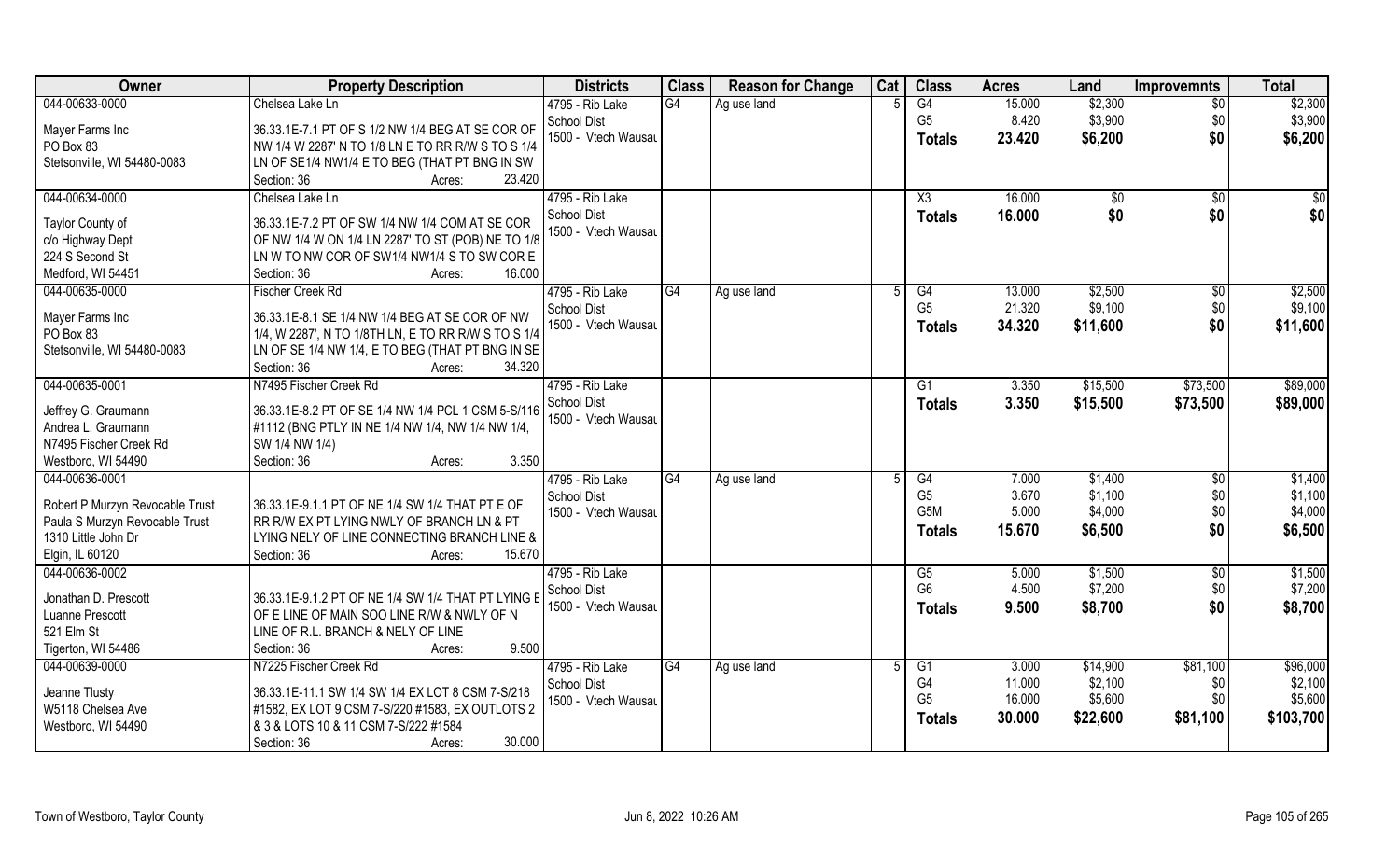| <b>Owner</b>                                                                                      | <b>Property Description</b>                                                                                                                                                                                      | <b>Districts</b>                                                                     | <b>Class</b> | <b>Reason for Change</b> | Cat | <b>Class</b>                                            | <b>Acres</b>                       | Land                                   | <b>Improvemnts</b>       | <b>Total</b>                           |
|---------------------------------------------------------------------------------------------------|------------------------------------------------------------------------------------------------------------------------------------------------------------------------------------------------------------------|--------------------------------------------------------------------------------------|--------------|--------------------------|-----|---------------------------------------------------------|------------------------------------|----------------------------------------|--------------------------|----------------------------------------|
| 044-00640-0000                                                                                    | N7292 Apple Tree Ln Unit CABIN                                                                                                                                                                                   | 4795 - Rib Lake                                                                      |              |                          |     | G1                                                      | 5.990                              | \$69,800                               | $\overline{50}$          | \$69,800                               |
| Kenneth & Cynthia Lusian Revocable<br><b>Living Trust</b><br>406 S 1st St<br>Evansville, WI 53536 | 36.33.1E-11.2 PT OF SW 1/4 SW 1/4 LOT 9 CSM<br>7-S/220 #1583 (BNG PTLY IN GL 10 SEC 35.33.1E) &<br>UNDIV 1/11 INT OUTLOT 1 CSM 7-S/214 #1580<br>5.990<br>Section: 36<br>Acres:                                   | School Dist<br>1500 - Vtech Wausau                                                   |              |                          |     | <b>Totals</b>                                           | 5.990                              | \$69,800                               | \$0                      | \$69,800                               |
| 044-00641-0001<br>Mark A. Olson<br>Melanie A. Olson<br>W5050 Chelsea Ave<br>Medford, WI 54451     | State Hwy 13<br>36.33.1E-12.1.1 PT OF SE 1/4 SW 1/4 THAT PT LYG E<br>OF RR R/W EX HWY (.43) & EX PCL COM AT NE COR<br>W 463'; S 417'; E 533'; N 410' TO POB & EX SOUTH<br>Section: 36<br>15.940<br>Acres:        | 4795 - Rib Lake<br><b>School Dist</b><br>1500 - Vtech Wausau                         | G4           | Ag use land              |     | G4<br>G <sub>5</sub><br>G <sub>6</sub><br><b>Totals</b> | 11.000<br>2.000<br>2.940<br>15.940 | \$2,400<br>\$600<br>\$4,700<br>\$7,700 | \$0<br>\$0<br>\$0<br>\$0 | \$2,400<br>\$600<br>\$4,700<br>\$7,700 |
| 044-00641-0002<br>Mark A. Olson<br>Melanie A. Olson<br>W5050 Chelsea Ave<br>Medford, WI 54451     | Chelsea Ave<br>36.33.1E-12.1.2 PT OF SE 1/4 SW 1/4 THE S 200' EX<br>COM ON S SEC LN IN CEN OF RR R/W; E 134' TO<br>POB; N 320'; E 400'; S 320'; W TO POB & PT LYING E<br>Section: 36<br>1.400<br>Acres:          | 7040 - Sanitary Dist<br>4795 - Rib Lake<br>School Dist<br>1500 - Vtech Wausau        |              |                          |     | G1<br><b>Totals</b>                                     | 1.400<br>1.400                     | \$11,200<br>\$11,200                   | $\sqrt{6}$<br>\$0        | \$11,200<br>\$11,200                   |
| 044-00642-0001<br>Mark A. Olson<br>W5050 Chelsea Ave<br>Medford, WI 54451                         | W5078 Chelsea Ave<br>36.33.1E-12.2.1 PT OF SE 1/4 SW 1/4 THE SOUTH 200<br>OF PCL DESC AS COM ON S SEC LN IN CEN OF RR<br>R/W; E 134' TO POB; N 320'; E 200'; S 320'; W 200' TO<br>0.920<br>Section: 36<br>Acres: | 7040 - Sanitary Dist<br>4795 - Rib Lake<br>School Dist<br>1500 - Vtech Wausau        |              |                          |     | G2<br><b>Totals</b>                                     | 0.920<br>0.920                     | \$9,200<br>\$9,200                     | \$32,300<br>\$32,300     | \$41,500<br>\$41,500                   |
| 044-00642-0002<br>Mark A. Olson<br>W5050 Chelsea Ave<br>Medford, WI 54451                         | Chelsea Ave<br>36.33.1E-12.2.2 PT OF SE 1/4 SW 1/4 PCL COM IN S<br>SEC LN IN CEN OF RR R/W; E 134' TO POB; N 320'; E<br>200'; S 320'; W 200' TO POB EX SOUTH 200' THEREOF<br>Section: 36<br>0.550<br>Acres:      | 4795 - Rib Lake<br>School Dist<br>1500 - Vtech Wausau                                |              |                          |     | $\overline{G2}$<br><b>Totals</b>                        | 0.550<br>0.550                     | \$3,200<br>\$3,200                     | \$0<br>\$0               | \$3,200<br>\$3,200                     |
| 044-00643-0000<br>Jeanne Tlusty<br>W5118 Chelsea Ave<br>Westboro, WI 54490                        | <b>Fischer Creek Rd</b><br>36.33.1E-12.3 PT OF SE 1/4 SW 1/4 THAT PT LYG W<br>OF RR R/W<br>7.070<br>Section: 36<br>Acres:                                                                                        | 4795 - Rib Lake<br>School Dist<br>1500 - Vtech Wausau                                | G4           | Ag use land              |     | G4<br>G <sub>5</sub><br><b>Totals</b>                   | 2.070<br>5.000<br>7.070            | \$500<br>\$1,300<br>\$1,800            | \$0<br>\$0<br>\$0        | \$500<br>\$1,300<br>\$1,800            |
| 044-00644-0001<br>Mark A. Olson<br>W5050 Chelsea Ave<br>Medford, WI 54451                         | W5050 Chelsea Ave<br>36.33.1E-12.4.1 PT OF SE 1/4 SW 1/4 THE S 200' OF<br>PCL DESC AS COM AT S SEC LN & CEN OF RR R/W;<br>E 334' TO POB; N 320'; E 200'; S 320'; W TO POB<br>0.920<br>Section: 36<br>Acres:      | 7040 - Sanitary Dist<br>4795 - Rib Lake<br><b>School Dist</b><br>1500 - Vtech Wausau |              |                          |     | G1<br><b>Totals</b>                                     | 0.920<br>0.920                     | \$8,400<br>\$8,400                     | \$92,900<br>\$92,900     | \$101,300<br>\$101,300                 |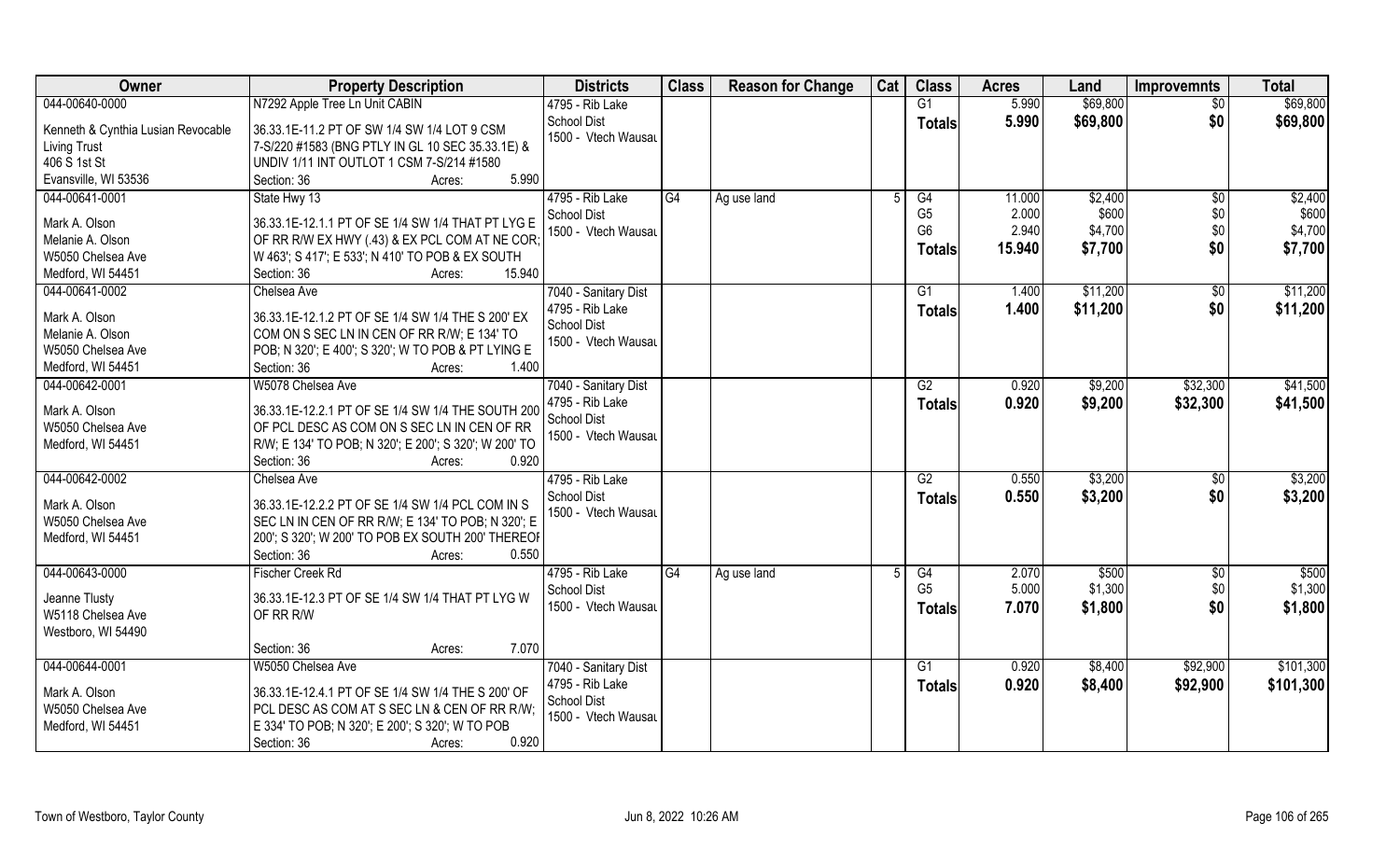| <b>Owner</b>                                                                                                                  | <b>Property Description</b>                                                                                                                                                              | <b>Districts</b>                                             | <b>Class</b> | <b>Reason for Change</b> | Cat | <b>Class</b>                                              | <b>Acres</b>                         | Land                                       | <b>Improvemnts</b>                   | <b>Total</b>                               |
|-------------------------------------------------------------------------------------------------------------------------------|------------------------------------------------------------------------------------------------------------------------------------------------------------------------------------------|--------------------------------------------------------------|--------------|--------------------------|-----|-----------------------------------------------------------|--------------------------------------|--------------------------------------------|--------------------------------------|--------------------------------------------|
| 044-00644-0002                                                                                                                |                                                                                                                                                                                          | 4795 - Rib Lake                                              |              |                          |     | G1                                                        | 0.550                                | \$6,300                                    | \$0                                  | \$6,300                                    |
| Mark A. Olson<br>W5050 Chelsea Ave<br>Medford, WI 54451                                                                       | 36.33.1E-12.4.2 PT OF SE 1/4 SW 1/4 PCL COM AT S<br>SEC LN & CEN OF RR R/W; E 334' TO POB; N 320'; E<br>200'; S 320'; W TO POB EX SOUTH 200' THEREOF                                     | <b>School Dist</b><br>1500 - Vtech Wausau                    |              |                          |     | <b>Totals</b>                                             | 0.550                                | \$6,300                                    | \$0                                  | \$6,300                                    |
|                                                                                                                               | 0.550<br>Section: 36<br>Acres:                                                                                                                                                           |                                                              |              |                          |     |                                                           |                                      |                                            |                                      |                                            |
| 044-00645-0001<br>Robert P Murzyn Revocable Trust<br>Paula S Murzyn Revocable Trust<br>1310 Little John Dr<br>Elgin, IL 60120 | 36.33.1E-12.5 PT OF SE 1/4 SW 1/4 PCL COM AT NE<br>COR; WLY 463'; SLY 417'; ELY 533'; NLY 410' TO POB<br>ALSO THAT PT LYING EAST OF CO RD (ABOUT 1 AC)<br>Section: 36<br>5.700<br>Acres: | 4795 - Rib Lake<br>School Dist<br>1500 - Vtech Wausau        |              |                          |     | G4<br>Totals                                              | 5.700<br>5.700                       | \$1,100<br>\$1,100                         | \$0<br>\$0                           | \$1,100<br>\$1,100                         |
| 044-00645-0002                                                                                                                |                                                                                                                                                                                          | 4795 - Rib Lake                                              |              |                          |     | X3                                                        | 12.950                               | $\sqrt[6]{}$                               | $\sqrt{6}$                           | \$0                                        |
| County Of Taylor & Price<br>c/o Forestry Recreation<br>224 S Second St                                                        | 36.33.1E-12.6 PT OF SE 1/4 SW 1/4 100' RR R/W THRL<br>E 1/2 NW1/4 & NE1/4 SW1/4 & SE1/4 SW1/4                                                                                            | School Dist<br>1500 - Vtech Wausau                           |              |                          |     | <b>Totals</b>                                             | 12.950                               | \$0                                        | \$0                                  | \$0                                        |
| Medford, WI 54451                                                                                                             | 12.950<br>Section: 36<br>Acres:                                                                                                                                                          |                                                              |              |                          |     |                                                           |                                      |                                            |                                      |                                            |
| 044-00645-0003<br>Robert P Murzyn Revocable Trust<br>Paula S Murzyn Revocable Trust<br>1310 Little John Dr<br>Elgin, IL 60120 | 36.33.1E-12.7 PT OF SE 1/4 SW 1/4 RR R/W PCL LYG<br>E OF 100' R/W (50' EITHER SIDE CTR LN) MAIN LINE<br>S 1/2 SEC 36.33.11E (REF: 199/548)<br>2.200<br>Section: 36<br>Acres:             | 4795 - Rib Lake<br><b>School Dist</b><br>1500 - Vtech Wausau |              |                          |     | G5<br><b>Totals</b>                                       | 2.200<br>2.200                       | \$800<br>\$800                             | \$0<br>\$0                           | \$800<br>\$800                             |
| 044-00645-0004                                                                                                                |                                                                                                                                                                                          | 4795 - Rib Lake                                              |              |                          |     | G1                                                        | 1.330                                | \$11,000                                   | \$0                                  | \$11,000                                   |
| Kent E. Peterman<br>Nancy R. Peterman<br>W5042 N Chelsea Ave<br>Medford, WI 54451                                             | 36.33.1E-12.8 PT OF SE 1/4 SW 1/4 LOT 1 CSM<br>6-S/152 #1346 EX S 200' THRF (SANITARY DIST 704 -<br>SEE 36.33.1E-12.9)<br>Section: 36<br>1.330<br>Acres:                                 | <b>School Dist</b><br>1500 - Vtech Wausau                    |              |                          |     | <b>Totals</b>                                             | 1.330                                | \$11,000                                   | \$0                                  | \$11,000                                   |
| 044-00645-0005                                                                                                                | W5042 N Chelsea Ave                                                                                                                                                                      | 7040 - Sanitary Dist                                         |              |                          |     | G1                                                        | 1.100                                | \$10,300                                   | \$159,600                            | \$169,900                                  |
| Kent E. Peterman<br>Nancy R. Peterman<br>W5042 N Chelsea Ave<br>Medford, WI 54451                                             | 36.33.1E-12.9 PT OF SE 1/4 SW 1/4 LOT 1 CSM<br>6-S/152 #1346 S 200' THRF IN SANITARY DIST #704<br>(SEE 36.33.1E-12.8)<br>Section: 36<br>1.100<br>Acres:                                  | 4795 - Rib Lake<br><b>School Dist</b><br>1500 - Vtech Wausau |              |                          |     | <b>Totals</b>                                             | 1.100                                | \$10,300                                   | \$159,600                            | \$169,900                                  |
| 044-00646-0000<br>Robert P Murzyn Revocable Trust<br>Paula S Murzyn Revocable Trust<br>1310 Little John Dr<br>Elgin, IL 60120 | State Hwy 102<br>36.33.1E-13 NE 1/4 SE 1/4 EX HWY "102" R/W (1.67AC)<br>38.330<br>Section: 36<br>Acres:                                                                                  | 4795 - Rib Lake<br>School Dist<br>1500 - Vtech Wausau        | G4           | Ag use land              |     | G4<br>G <sub>5</sub><br>G <sub>5</sub> M<br><b>Totals</b> | 15.000<br>10.000<br>13.330<br>38.330 | \$2,900<br>\$3,500<br>\$10,700<br>\$17,100 | $\overline{50}$<br>\$0<br>\$0<br>\$0 | \$2,900<br>\$3,500<br>\$10,700<br>\$17,100 |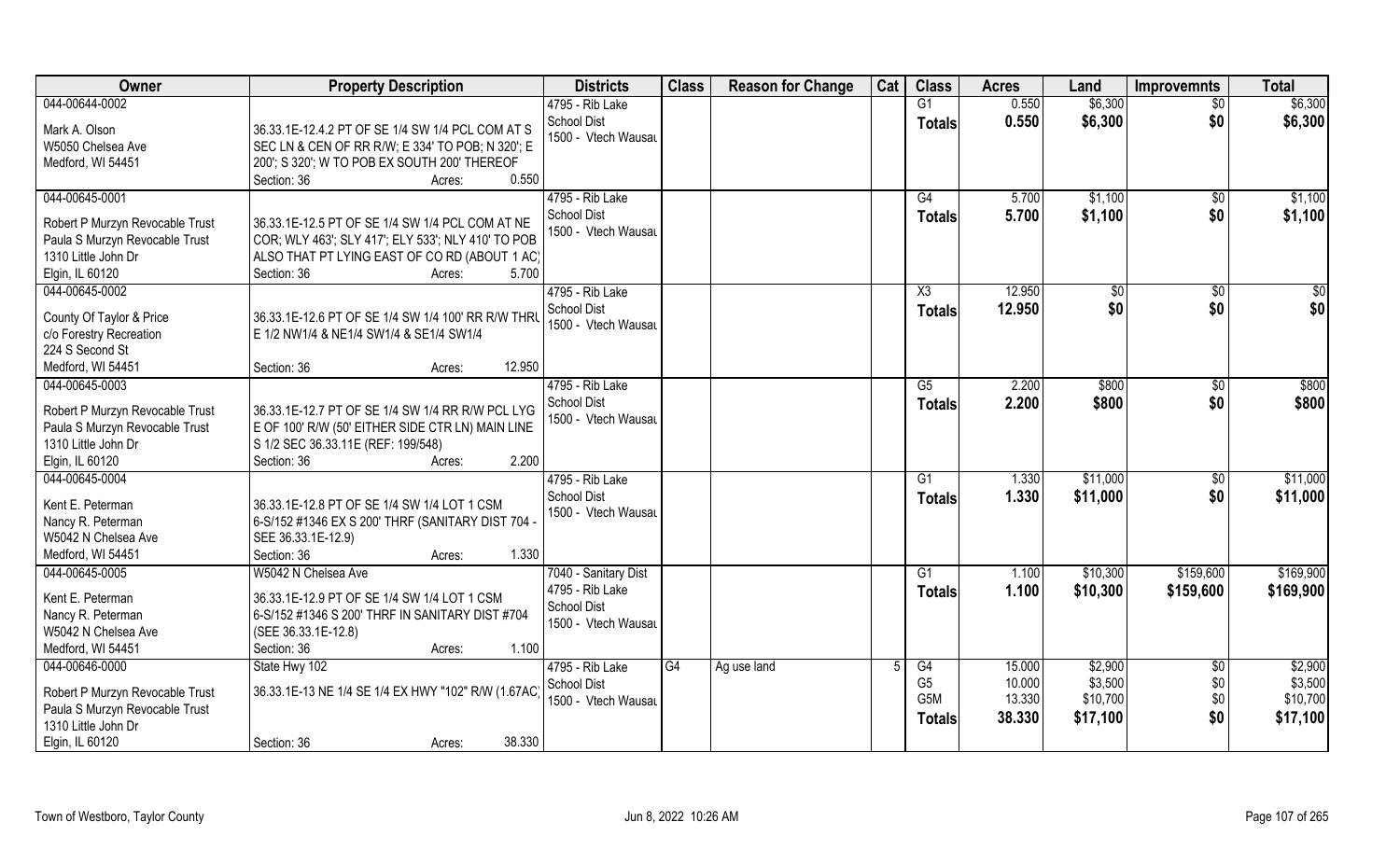| <b>Owner</b>                                                                                                                  | <b>Property Description</b>                                                                                                                                                                                 | <b>Districts</b>                                             | <b>Class</b> | <b>Reason for Change</b> | Cat | <b>Class</b>                                                    | <b>Acres</b>                                 | Land                                                 | <b>Improvemnts</b>                        | <b>Total</b>                                          |
|-------------------------------------------------------------------------------------------------------------------------------|-------------------------------------------------------------------------------------------------------------------------------------------------------------------------------------------------------------|--------------------------------------------------------------|--------------|--------------------------|-----|-----------------------------------------------------------------|----------------------------------------------|------------------------------------------------------|-------------------------------------------|-------------------------------------------------------|
| 044-00646-0001                                                                                                                |                                                                                                                                                                                                             | 4795 - Rib Lake                                              |              |                          |     | X3                                                              | 4.210                                        | \$0                                                  | \$0                                       | $\overline{50}$                                       |
| Taylor County of<br>c/o Highway Dept<br>224 S Second St                                                                       | 36.33.1E-13.2 PT OF NE 1/4 SE 1/4 HWY "102" R/W<br>THRU NE 1/4 SE 1/4, NW 1/4 SE 1/4 & SE 1/4 NE 1/4                                                                                                        | <b>School Dist</b><br>1500 - Vtech Wausau                    |              |                          |     | <b>Totals</b>                                                   | 4.210                                        | \$0                                                  | \$0                                       | \$0                                                   |
| Medford, WI 54451                                                                                                             | Section: 36<br>4.210<br>Acres:                                                                                                                                                                              |                                                              |              |                          |     |                                                                 |                                              |                                                      |                                           |                                                       |
| 044-00648-0001<br>Robert P Murzyn Revocable Trust<br>Paula S Murzyn Revocable Trust<br>1310 Little John Dr<br>Elgin, IL 60120 | N7313 State Hwy 13<br>36.33.1E-14.1 NW 1/4 SE 1/4 EX THAT PT LYING W OF<br>W LN OF HWY 13 & N OF N LN OF R. L. BRANCH OF<br>SOO LN RR EX HWY "13" R/W (3.15 AC) & EX HWY<br>28.830<br>Section: 36<br>Acres: | 4795 - Rib Lake<br>School Dist<br>1500 - Vtech Wausau        | G4           | Ag use land              |     | G4<br>G <sub>5</sub><br>G <sub>5</sub> M<br>G7<br><b>Totals</b> | 11.000<br>5.000<br>11.830<br>1.000<br>28.830 | \$2,100<br>\$2,000<br>\$9,500<br>\$4,700<br>\$18,300 | \$0<br>\$0<br>\$0<br>\$43,700<br>\$43,700 | \$2,100<br>\$2,000<br>\$9,500<br>\$48,400<br>\$62,000 |
| 044-00648-0002                                                                                                                | State Hwy 13                                                                                                                                                                                                | 4795 - Rib Lake                                              |              |                          |     | G5                                                              | 6.800                                        | \$2,400                                              | \$0                                       | \$2,400                                               |
| Jonathan D. Prescott<br>Luanne Prescott<br>521 Elm St<br>Tigerton, WI 54486                                                   | 36.33.1E-14.2 PT OF NW 1/4 SE 1/4 THAT PT LYING W<br>OF W LN OF HWY 13 & N OF N LN OF R. L. BRANCH<br>OF SOO LINE RR EX PT OF LOT 1 CSM 9-S/250 #1972<br>Section: 36<br>6.800<br>Acres:                     | School Dist<br>1500 - Vtech Wausau                           |              |                          |     | <b>Totals</b>                                                   | 6.800                                        | \$2,400                                              | \$0                                       | \$2,400                                               |
| 044-00651-0000                                                                                                                | State Hwy 13                                                                                                                                                                                                | 4795 - Rib Lake                                              |              |                          |     | G4                                                              | 1.300                                        | \$300                                                | \$0                                       | \$300                                                 |
| Robert P Murzyn Revocable Trust<br>Paula S Murzyn Revocable Trust<br>1310 Little John Dr                                      | 36.33.1E-15.1 PT OF SW 1/4 SE 1/4 (EX HWY 13 R/W<br>3.47)                                                                                                                                                   | <b>School Dist</b><br>1500 - Vtech Wausau                    |              |                          |     | G <sub>5</sub><br>G <sub>6</sub><br><b>Totals</b>               | 13.530<br>21.700<br>36.530                   | \$4,100<br>\$39,100<br>\$43,500                      | \$0<br>\$0<br>\$0                         | \$4,100<br>\$39,100<br>\$43,500                       |
| Elgin, IL 60120                                                                                                               | 36.530<br>Section: 36<br>Acres:                                                                                                                                                                             |                                                              |              |                          |     |                                                                 |                                              |                                                      |                                           |                                                       |
| 044-00652-0000<br>Wisconsin State of<br>PO Box 7910<br>Madison, WI 53707-7910                                                 | State Hwy 13<br>36.33.1E-15.2 PT OF SW 1/4 SE 1/4 RELOCATED HWY<br>13 THRU NE1/4 NE1/4, S 1/2 NE1/4, SE1/4 SW1/4, E<br>1/2 SE1/4 & HWY 102 R/W - SE1/4 NE1/4<br>Section: 36<br>22.210<br>Acres:             | 4795 - Rib Lake<br>School Dist<br>1500 - Vtech Wausau        |              |                          |     | X2<br><b>Totals</b>                                             | 22.210<br>22.210                             | $\sqrt[6]{}$<br>\$0                                  | \$0<br>\$0                                | \$0<br>\$0                                            |
| 044-00653-0000                                                                                                                | W4838 Chelsea Ave                                                                                                                                                                                           | 4795 - Rib Lake                                              |              |                          |     | G1                                                              | 1.000                                        | \$10,000                                             | \$102,700                                 | \$112,700                                             |
| Derek M. Rohde<br>Kiley L. Higgins<br>W4838 Chelsea Ave                                                                       | 36.33.1E-16 SE 1/4 SE 1/4                                                                                                                                                                                   | <b>School Dist</b><br>1500 - Vtech Wausau                    |              |                          |     | G <sub>6</sub><br><b>Totals</b>                                 | 39.000<br>40.000                             | \$62,400<br>\$72,400                                 | \$0<br>\$102,700                          | \$62,400<br>\$175,100                                 |
| Medford, WI 54451                                                                                                             | 40.000<br>Section: 36<br>Acres:                                                                                                                                                                             |                                                              |              |                          |     |                                                                 |                                              |                                                      |                                           |                                                       |
| 044-00655-0000<br>United States of America<br>c/o Forest Service<br>850 N Eighth St<br>Medford, WI 54451                      | 01.33.1W-1 NE 1/4 (SURVEY PER R. ERICKSON<br>S-1897 FOUND IN T.C. SURVEYORS FILE 33-1W-1-5)<br>158.990<br>Section: 1<br>Acres:                                                                              | 4795 - Rib Lake<br><b>School Dist</b><br>1500 - Vtech Wausau |              |                          |     | X <sub>1</sub><br><b>Totals</b>                                 | 158,990<br>158.990                           | $\overline{50}$<br>\$0                               | $\overline{50}$<br>\$0                    | \$0<br>\$0                                            |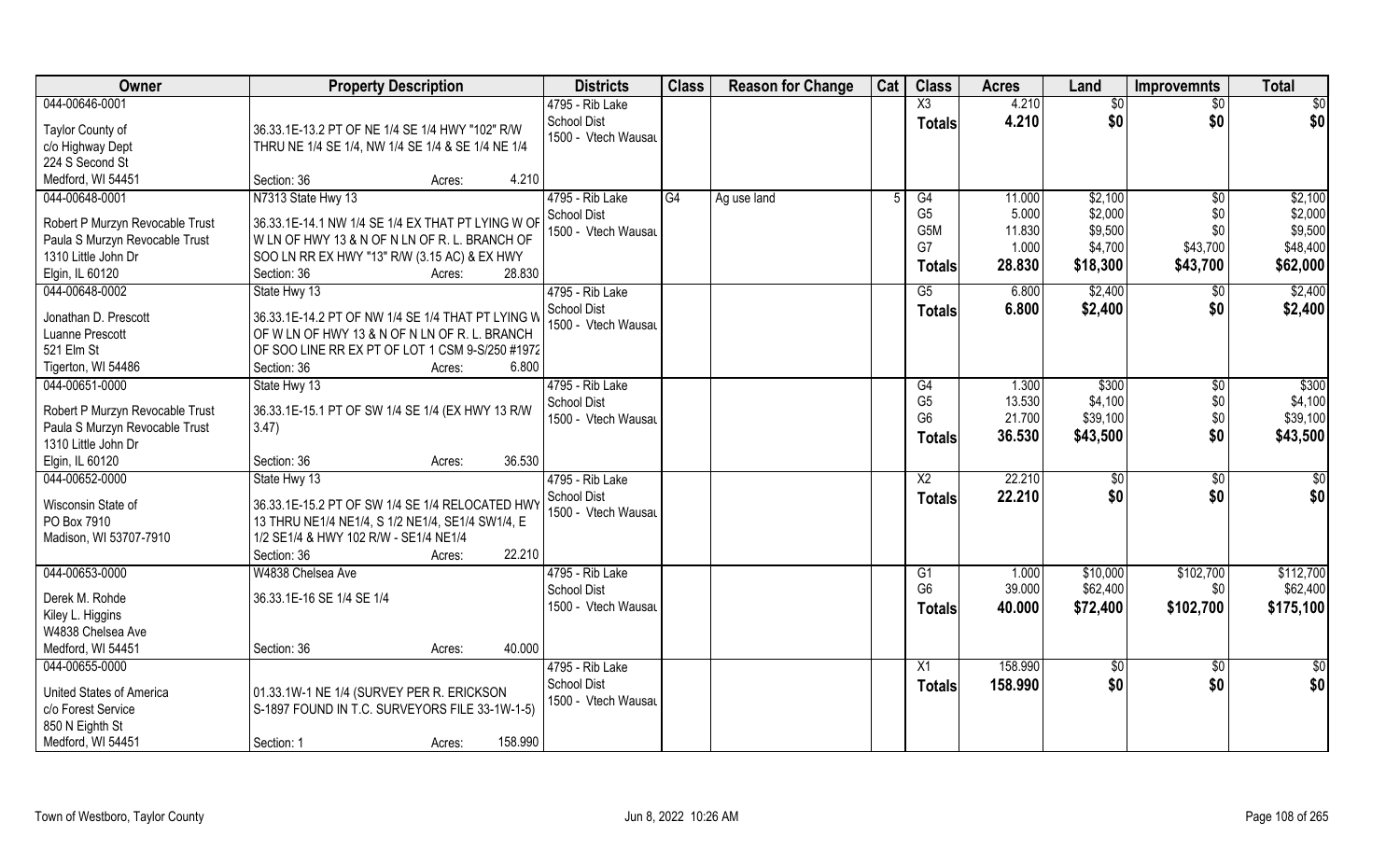| Owner                                                                                         | <b>Property Description</b>                                                                                                  |                   | <b>Districts</b>                                             | <b>Class</b> | <b>Reason for Change</b> | Cat | <b>Class</b>                     | <b>Acres</b>       | Land                  | <b>Improvemnts</b>     | <b>Total</b>           |
|-----------------------------------------------------------------------------------------------|------------------------------------------------------------------------------------------------------------------------------|-------------------|--------------------------------------------------------------|--------------|--------------------------|-----|----------------------------------|--------------------|-----------------------|------------------------|------------------------|
| 044-00656-0000                                                                                | W7870 Old County D Rd                                                                                                        |                   | 4795 - Rib Lake                                              |              |                          |     | G1                               | 7.770              | \$12,000              | \$9,900                | \$21,900               |
| Tristan Jourdan<br>3795 Oak Park Rd<br>Deerfield, WI 53531-9708                               | 01.33.1W-5.1 PT OF FRL NE 1/4 NW 1/4 THAT PT S OF<br>SILVER CREEK (SUBJECT TO EASEMENT)                                      |                   | <b>School Dist</b><br>1500 - Vtech Wausau                    |              |                          |     | <b>Totals</b>                    | 7.770              | \$12,000              | \$9,900                | \$21,900               |
|                                                                                               | Section: 1                                                                                                                   | Acres:            | 7.770                                                        |              |                          |     |                                  |                    |                       |                        |                        |
| 044-00657-0000                                                                                |                                                                                                                              |                   | 4795 - Rib Lake<br><b>School Dist</b>                        |              |                          |     | G1<br>G <sub>6</sub>             | 1.000<br>1.120     | \$6,400<br>\$1,900    | \$11,100<br>\$0        | \$17,500<br>\$1,900    |
| Joseph C. Schwarz<br>S8113 Stones Pocket Rd<br>North Freedom, WI 53951                        | 01.33.1W-5.2 PT OF FRL NE 1/4 NW 1/4 THAT PT N<br>OF SILVER CREEK (SUBJ EASMNTS 238/523, 204/365<br>& 164/506)<br>Section: 1 | 32.120<br>Acres:  | 1500 - Vtech Wausau                                          |              |                          |     | W <sub>6</sub><br><b>Totals</b>  | 30.000<br>32.120   | (\$63,000)<br>\$8,300 | \$0<br>\$11,100        | \$0<br>\$19,400        |
| 044-00658-0000                                                                                |                                                                                                                              |                   | 4795 - Rib Lake                                              |              |                          |     | X1                               | 39.970             | \$0                   | $\sqrt{50}$            | $\sqrt{50}$            |
| <b>United States of America</b><br>c/o Forest Service<br>850 N Eighth St<br>Medford, WI 54451 | 01.33.1W-6 NW 1/4 NW 1/4 (SURVEY PER R.<br>ERICKSON S-1897 FOUND IN T.C. SURVEYORS FILE<br>$33-1W-1-5$<br>Section: 1         | 39.970<br>Acres:  | <b>School Dist</b><br>1500 - Vtech Wausau                    |              |                          |     | <b>Totals</b>                    | 39.970             | \$0                   | \$0                    | \$0                    |
| 044-00659-0000                                                                                |                                                                                                                              |                   | 4795 - Rib Lake                                              |              |                          |     | X1                               | 79.080             | $\sqrt[6]{3}$         | $\sqrt[6]{3}$          | \$0                    |
| United States of America<br>c/o Forest Service<br>850 N Eighth St                             | 01.33.1W-7 S 1/2 NW 1/4 (SURVEY PER R. ERICKSON<br>S-1897 FOUND IN T.C. SURVEYORS FILE 33-1W-1-5)                            |                   | <b>School Dist</b><br>1500 - Vtech Wausau                    |              |                          |     | <b>Totals</b>                    | 79.080             | \$0                   | \$0                    | \$0                    |
| Medford, WI 54451                                                                             | Section: 1                                                                                                                   | 79.080<br>Acres:  |                                                              |              |                          |     |                                  |                    |                       |                        |                        |
| 044-00660-0000<br><b>United States of America</b><br>c/o Forest Service<br>850 N Eighth St    | 01.33.1W-9 SW 1/4                                                                                                            |                   | 4795 - Rib Lake<br><b>School Dist</b><br>1500 - Vtech Wausau |              |                          |     | X1<br><b>Totals</b>              | 158.640<br>158.640 | \$0<br>\$0            | $\overline{30}$<br>\$0 | $\overline{50}$<br>\$0 |
| Medford, WI 54451                                                                             | Section: 1                                                                                                                   | 158.640<br>Acres: |                                                              |              |                          |     |                                  |                    |                       |                        |                        |
| 044-00661-0000<br><b>United States of America</b><br>c/o Forest Service<br>850 N Eighth St    | 01.33.1W-13 SE 1/4                                                                                                           |                   | 4795 - Rib Lake<br><b>School Dist</b><br>1500 - Vtech Wausau |              |                          |     | X1<br><b>Totals</b>              | 159.340<br>159.340 | \$0<br>\$0            | $\sqrt{$0}$<br>\$0     | \$0<br>\$0             |
| Medford, WI 54451                                                                             | Section: 1                                                                                                                   | 159.340<br>Acres: |                                                              |              |                          |     |                                  |                    |                       |                        |                        |
| 044-00662-0000<br>United States of America<br>c/o Forest Service<br>850 N Eighth St           | 02.33.1W-1 NE 1/4                                                                                                            |                   | 4795 - Rib Lake<br><b>School Dist</b><br>1500 - Vtech Wausau |              |                          |     | $\overline{X1}$<br><b>Totals</b> | 161.300<br>161.300 | $\sqrt{50}$<br>\$0    | $\sqrt{$0}$<br>\$0     | $\overline{50}$<br>\$0 |
| Medford, WI 54451                                                                             | Section: 2                                                                                                                   | 161.300<br>Acres: |                                                              |              |                          |     |                                  |                    |                       |                        |                        |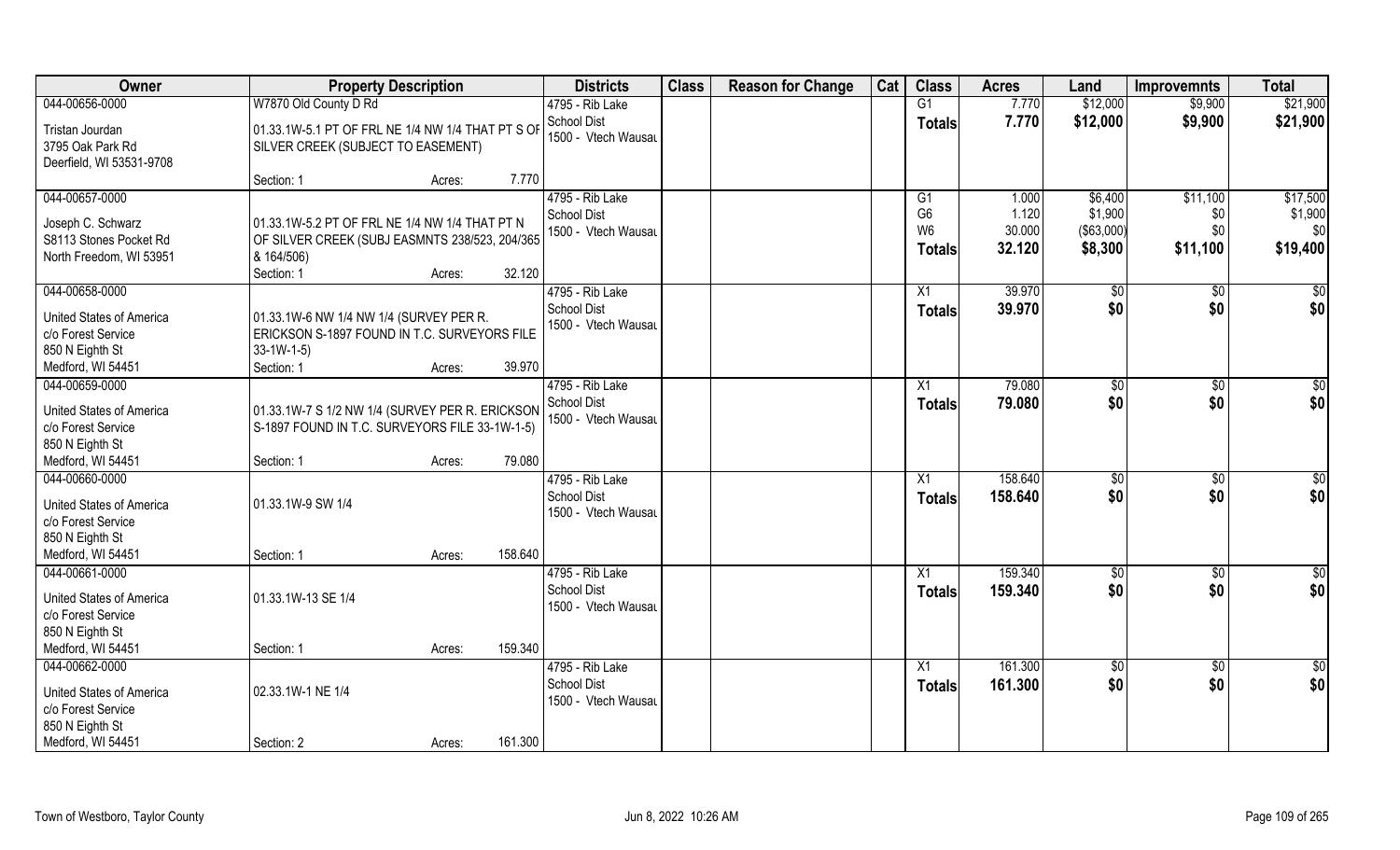| Owner                    | <b>Property Description</b> |        |         | <b>Districts</b>    | <b>Class</b> | <b>Reason for Change</b> | Cat | <b>Class</b>  | <b>Acres</b> | Land            | <b>Improvemnts</b> | <b>Total</b>    |
|--------------------------|-----------------------------|--------|---------|---------------------|--------------|--------------------------|-----|---------------|--------------|-----------------|--------------------|-----------------|
| 044-00663-0000           |                             |        |         | 4795 - Rib Lake     |              |                          |     | X1            | 161.570      | $\overline{50}$ | $\overline{50}$    | \$0             |
| United States of America | 02.33.1W-5 NW 1/4           |        |         | <b>School Dist</b>  |              |                          |     | <b>Totals</b> | 161.570      | \$0             | \$0                | \$0             |
| c/o Forest Service       |                             |        |         | 1500 - Vtech Wausau |              |                          |     |               |              |                 |                    |                 |
| 850 N Eighth St          |                             |        |         |                     |              |                          |     |               |              |                 |                    |                 |
| Medford, WI 54451        | Section: 2                  | Acres: | 161.570 |                     |              |                          |     |               |              |                 |                    |                 |
| 044-00664-0000           |                             |        |         | 4795 - Rib Lake     |              |                          |     | X1            | 160.000      | \$0             | \$0                | \$0             |
|                          |                             |        |         | <b>School Dist</b>  |              |                          |     | <b>Totals</b> | 160.000      | \$0             | \$0                | \$0             |
| United States of America | 02.33.1W-9 SW 1/4           |        |         | 1500 - Vtech Wausau |              |                          |     |               |              |                 |                    |                 |
| c/o Forest Service       |                             |        |         |                     |              |                          |     |               |              |                 |                    |                 |
| 850 N Eighth St          |                             |        |         |                     |              |                          |     |               |              |                 |                    |                 |
| Medford, WI 54451        | Section: 2                  | Acres: | 160.000 |                     |              |                          |     |               |              |                 |                    |                 |
| 044-00665-0000           |                             |        |         | 4795 - Rib Lake     |              |                          |     | X1            | 160.000      | $\sqrt[6]{3}$   | $\sqrt[6]{3}$      | \$0             |
| United States of America | 02.33.1W-13 SE 1/4          |        |         | <b>School Dist</b>  |              |                          |     | <b>Totals</b> | 160.000      | \$0             | \$0                | \$0             |
| c/o Forest Service       |                             |        |         | 1500 - Vtech Wausau |              |                          |     |               |              |                 |                    |                 |
| 850 N Eighth St          |                             |        |         |                     |              |                          |     |               |              |                 |                    |                 |
| Medford, WI 54451        | Section: 2                  | Acres: | 160.000 |                     |              |                          |     |               |              |                 |                    |                 |
| 044-00666-0000           |                             |        |         | 4795 - Rib Lake     |              |                          |     | X1            | 81.380       | $\frac{1}{20}$  | \$0                | \$0             |
|                          |                             |        |         | <b>School Dist</b>  |              |                          |     | <b>Totals</b> | 81.380       | \$0             | \$0                | \$0             |
| United States of America | 03.33.1W-1 N 1/2 NE 1/4     |        |         | 1500 - Vtech Wausau |              |                          |     |               |              |                 |                    |                 |
| c/o Forest Service       |                             |        |         |                     |              |                          |     |               |              |                 |                    |                 |
| 850 N Eighth St          |                             |        |         |                     |              |                          |     |               |              |                 |                    |                 |
| Medford, WI 54451        | Section: 3                  | Acres: | 81.380  |                     |              |                          |     |               |              |                 |                    |                 |
| 044-00667-0000           |                             |        |         | 4795 - Rib Lake     |              |                          |     | X1            | 40.000       | \$0             | \$0                | \$0             |
| United States of America | 03.33.1W03 SW 1/4 NE 1/4    |        |         | <b>School Dist</b>  |              |                          |     | <b>Totals</b> | 40.000       | \$0             | \$0                | \$0             |
| c/o Forest Service       |                             |        |         | 1500 - Vtech Wausau |              |                          |     |               |              |                 |                    |                 |
| 850 N Eighth St          |                             |        |         |                     |              |                          |     |               |              |                 |                    |                 |
| Medford, WI 54451        | Section: 3                  | Acres: | 40.000  |                     |              |                          |     |               |              |                 |                    |                 |
| 044-00668-0000           |                             |        |         | 4795 - Rib Lake     |              |                          |     | X1            | 40.000       | $\overline{50}$ | \$0                | $\overline{50}$ |
|                          |                             |        |         | <b>School Dist</b>  |              |                          |     | <b>Totals</b> | 40.000       | \$0             | \$0                | \$0             |
| United States of America | 03.33.1W-4 SE 1/4 NE 1/4    |        |         | 1500 - Vtech Wausau |              |                          |     |               |              |                 |                    |                 |
| c/o Forest Service       |                             |        |         |                     |              |                          |     |               |              |                 |                    |                 |
| 850 N Eighth St          |                             |        | 40.000  |                     |              |                          |     |               |              |                 |                    |                 |
| Medford, WI 54451        | Section: 3                  | Acres: |         |                     |              |                          |     |               |              |                 |                    |                 |
| 044-00669-0000           |                             |        |         | 4795 - Rib Lake     |              |                          |     | X1            | 160.860      | $\overline{50}$ | $\sqrt{$0}$        | \$0             |
| United States of America | 03.33.1W-5 NW 1/4           |        |         | <b>School Dist</b>  |              |                          |     | <b>Totals</b> | 160.860      | \$0             | \$0                | \$0             |
| c/o Forest Service       |                             |        |         | 1500 - Vtech Wausau |              |                          |     |               |              |                 |                    |                 |
| 850 N Eighth St          |                             |        |         |                     |              |                          |     |               |              |                 |                    |                 |
| Medford, WI 54451        | Section: 3                  | Acres: | 160.860 |                     |              |                          |     |               |              |                 |                    |                 |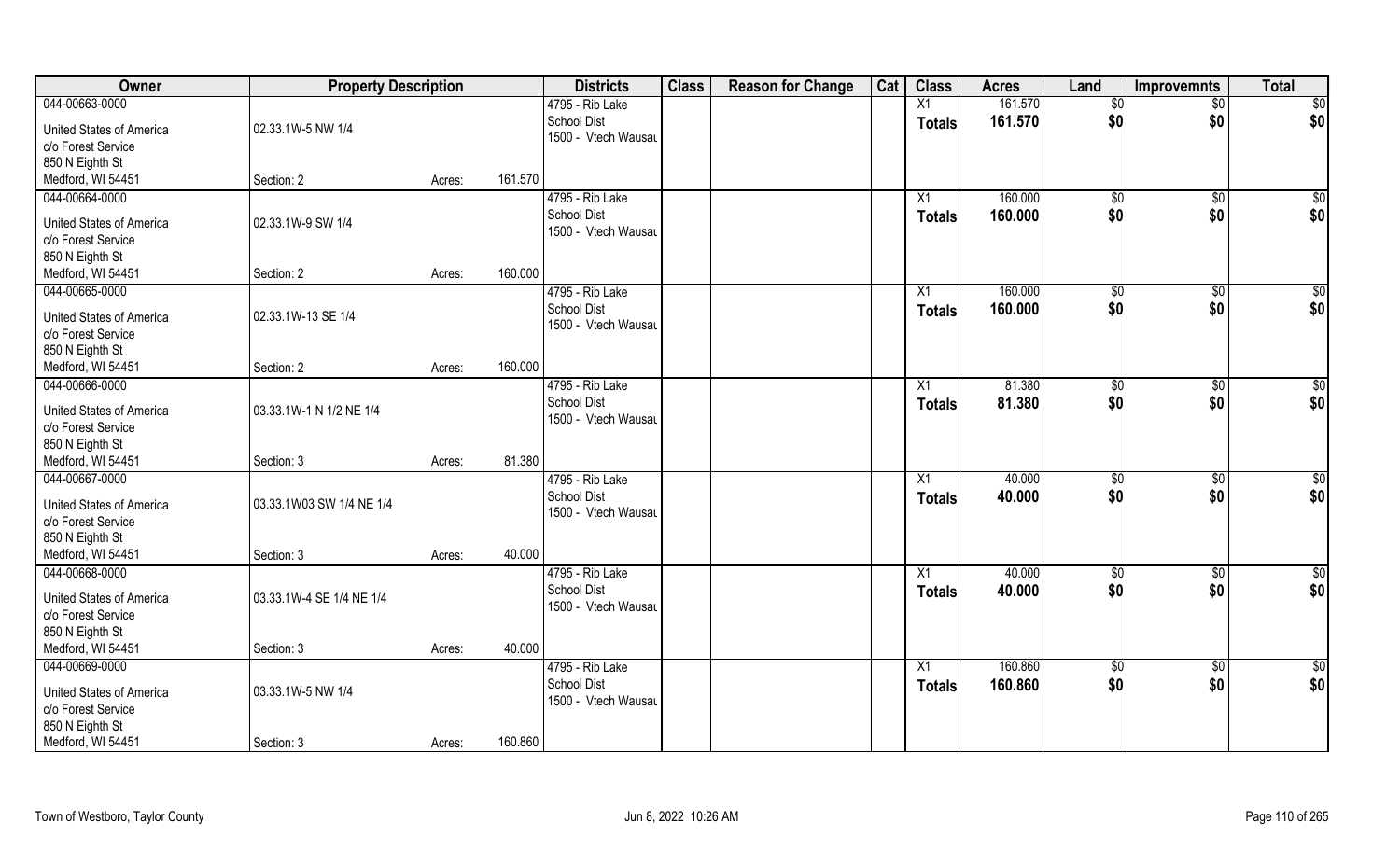| Owner                                                 | <b>Property Description</b>  |                   | <b>Districts</b>                          | <b>Class</b> | <b>Reason for Change</b> | Cat | <b>Class</b>     | <b>Acres</b> | Land     | <b>Improvemnts</b> | <b>Total</b>    |
|-------------------------------------------------------|------------------------------|-------------------|-------------------------------------------|--------------|--------------------------|-----|------------------|--------------|----------|--------------------|-----------------|
| 044-00670-0000                                        |                              |                   | 4795 - Rib Lake                           |              |                          |     | X1               | 160.000      | \$0      | $\sqrt{$0}$        | $\sqrt{50}$     |
| <b>United States of America</b><br>c/o Forest Service | 03.33.1W-9 SW 1/4            |                   | <b>School Dist</b><br>1500 - Vtech Wausau |              |                          |     | <b>Totals</b>    | 160.000      | \$0      | \$0                | \$0             |
| 850 N Eighth St                                       |                              |                   |                                           |              |                          |     |                  |              |          |                    |                 |
| Medford, WI 54451                                     | Section: 3                   | 160.000<br>Acres: |                                           |              |                          |     |                  |              |          |                    |                 |
| 044-00671-0000                                        |                              |                   | 4795 - Rib Lake                           |              |                          |     | X1               | 40.000       | \$0      | \$0                | \$0             |
|                                                       |                              |                   | <b>School Dist</b>                        |              |                          |     | Totals           | 40.000       | \$0      | \$0                | \$0             |
| United States of America                              | 03.33.1W-13 NE 1/4 SE 1/4    |                   | 1500 - Vtech Wausau                       |              |                          |     |                  |              |          |                    |                 |
| c/o Forest Service                                    |                              |                   |                                           |              |                          |     |                  |              |          |                    |                 |
| 850 N Eighth St                                       |                              |                   |                                           |              |                          |     |                  |              |          |                    |                 |
| Medford, WI 54451                                     | Section: 3                   | Acres:            | 40.000                                    |              |                          |     |                  |              |          |                    |                 |
| 044-00672-0000                                        |                              |                   | 4795 - Rib Lake                           |              |                          |     | X1               | 40.000       | \$0      | \$0                | $\sqrt{50}$     |
| <b>United States of America</b>                       | 03.33.1W-14 NW 1/4 SE 1/4    |                   | <b>School Dist</b>                        |              |                          |     | <b>Totals</b>    | 40.000       | \$0      | \$0                | \$0             |
| c/o Forest Service                                    |                              |                   | 1500 - Vtech Wausau                       |              |                          |     |                  |              |          |                    |                 |
| 850 N Eighth St                                       |                              |                   |                                           |              |                          |     |                  |              |          |                    |                 |
| Medford, WI 54451                                     | Section: 3                   | Acres:            | 40.000                                    |              |                          |     |                  |              |          |                    |                 |
| 044-00673-0000                                        |                              |                   | 4795 - Rib Lake                           |              |                          |     | X1               | 40.000       | \$0      | $\sqrt[6]{3}$      | $\sqrt{50}$     |
|                                                       |                              |                   | School Dist                               |              |                          |     | <b>Totals</b>    | 40.000       | \$0      | \$0                | \$0             |
| <b>United States of America</b>                       | 03.33.1W-15 SW 1/4 SE 1/4    |                   | 1500 - Vtech Wausau                       |              |                          |     |                  |              |          |                    |                 |
| c/o Forest Service                                    |                              |                   |                                           |              |                          |     |                  |              |          |                    |                 |
| 850 N Eighth St                                       |                              |                   |                                           |              |                          |     |                  |              |          |                    |                 |
| Medford, WI 54451                                     | Section: 3                   | Acres:            | 40.000                                    |              |                          |     |                  |              |          |                    |                 |
| 044-00674-0000                                        |                              |                   | 4795 - Rib Lake                           |              |                          |     | X1               | 40.000       | \$0      | \$0                | $\overline{50}$ |
| <b>United States of America</b>                       | 03.33.1W-16 SE 1/4 SE 1/4    |                   | <b>School Dist</b>                        |              |                          |     | <b>Totals</b>    | 40.000       | \$0      | \$0                | \$0             |
| c/o Forest Service                                    |                              |                   | 1500 - Vtech Wausau                       |              |                          |     |                  |              |          |                    |                 |
| 850 N Eighth St                                       |                              |                   |                                           |              |                          |     |                  |              |          |                    |                 |
| Medford, WI 54451                                     | Section: 3                   | Acres:            | 40.000                                    |              |                          |     |                  |              |          |                    |                 |
| 044-00675-0000                                        |                              |                   | 4795 - Rib Lake                           |              |                          |     | $\overline{X1}$  | 39.970       | \$0      | $\sqrt{$0}$        | $\overline{50}$ |
|                                                       |                              |                   | <b>School Dist</b>                        |              |                          |     | <b>Totals</b>    | 39.970       | \$0      | \$0                | \$0             |
| <b>United States of America</b>                       | 04.33.1W-1 FRL NE 1/4 NE 1/4 |                   | 1500 - Vtech Wausau                       |              |                          |     |                  |              |          |                    |                 |
| c/o Forest Service                                    |                              |                   |                                           |              |                          |     |                  |              |          |                    |                 |
| 850 N Eighth St                                       |                              |                   |                                           |              |                          |     |                  |              |          |                    |                 |
| Medford, WI 54451                                     | Section: 4                   | Acres:            | 39.970                                    |              |                          |     |                  |              |          |                    |                 |
| 044-00676-0000                                        | N9570 Cummings Rd            |                   | 4795 - Rib Lake                           | G4           | Ag use land              |     | G1               | 1.000        | \$10,000 | \$7,900            | \$17,900        |
| Eugene A. Cummings                                    | 04.33.1W-2 FRL NW 1/4 NE 1/4 |                   | <b>School Dist</b>                        |              |                          |     | G <sub>4</sub>   | 4.000        | \$900    | \$0                | \$900           |
| N4352 Galkin Rd                                       |                              |                   | 1500 - Vtech Wausau                       |              |                          |     | G <sub>5</sub>   | 3.000        | \$500    | \$0                | \$500           |
| Gleason, WI 54435                                     |                              |                   |                                           |              |                          |     | G <sub>5</sub> M | 31.870       | \$30,300 | \$0                | \$30,300        |
|                                                       | Section: 4                   | Acres:            | 39.870                                    |              |                          |     | Totals           | 39.870       | \$41,700 | \$7,900            | \$49,600        |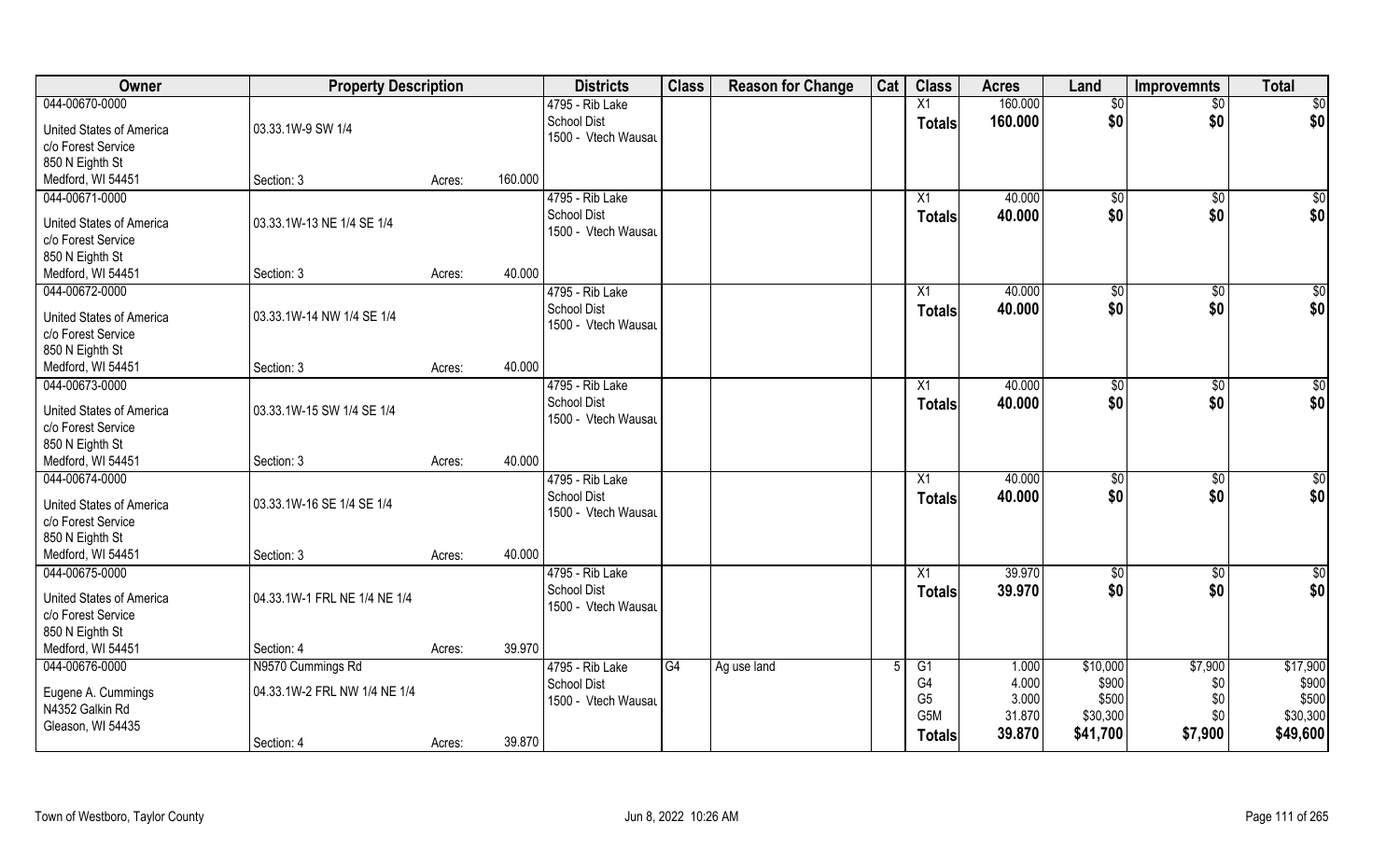| Owner                                 | <b>Property Description</b>                      |        |        | <b>Districts</b>                          | <b>Class</b> | <b>Reason for Change</b> | Cat | <b>Class</b>     | <b>Acres</b>    | Land     | <b>Improvemnts</b>     | <b>Total</b> |
|---------------------------------------|--------------------------------------------------|--------|--------|-------------------------------------------|--------------|--------------------------|-----|------------------|-----------------|----------|------------------------|--------------|
| 044-00677-0000                        | Cummings Rd                                      |        |        | 4795 - Rib Lake                           |              |                          |     | G6               | 30.000          | \$57,000 | $\sqrt{6}$             | \$57,000     |
| Eugene A. Cummings<br>N4352 Galkin Rd | 04.33.1W-3.1 SW 1/4 NE 1/4 EX 10 AC IN SW COR    |        |        | <b>School Dist</b><br>1500 - Vtech Wausau |              |                          |     | <b>Totals</b>    | 30.000          | \$57,000 | \$0                    | \$57,000     |
| Gleason, WI 54435                     |                                                  |        |        |                                           |              |                          |     |                  |                 |          |                        |              |
|                                       | Section: 4                                       | Acres: | 30.000 |                                           |              |                          |     |                  |                 |          |                        |              |
| 044-00678-0000                        | N9440 Cummings Rd                                |        |        | 4795 - Rib Lake                           |              |                          |     | G1               | 5.000           | \$18,300 | \$26,000               | \$44,300     |
| Thomas Dacquisto                      | 04.33.1W-3.2 PT OF SW 1/4 NE 1/4 BEG 20 RDS N OF |        |        | School Dist                               |              |                          |     | Totals           | 5.000           | \$18,300 | \$26,000               | \$44,300     |
| S71 W24730 Wildwood Dr                | SW COR N ON W LN 20 RDS E 40 RDS S 20 RDS W      |        |        | 1500 - Vtech Wausau                       |              |                          |     |                  |                 |          |                        |              |
| Waukesha, WI 53189                    | TO POB                                           |        |        |                                           |              |                          |     |                  |                 |          |                        |              |
|                                       | Section: 4                                       | Acres: | 5.000  |                                           |              |                          |     |                  |                 |          |                        |              |
| 044-00679-0000                        | Cummings Rd                                      |        |        | 4795 - Rib Lake                           |              |                          |     | G1               | 5.000           | \$18,300 | \$0                    | \$18,300     |
| Larry D. Cummins                      | 04.33.1W-3.3 PT OF SW 1/4 NE 1/4 BEG AT SW COR N |        |        | <b>School Dist</b>                        |              |                          |     | <b>Totals</b>    | 5.000           | \$18,300 | \$0                    | \$18,300     |
| PO Box 16                             | 20 RDS E 40 RDS S 20 RDS W 40 RDS TO POB         |        |        | 1500 - Vtech Wausau                       |              |                          |     |                  |                 |          |                        |              |
| Spencer, WI 54479-0016                |                                                  |        |        |                                           |              |                          |     |                  |                 |          |                        |              |
|                                       | Section: 4                                       | Acres: | 5.000  |                                           |              |                          |     |                  |                 |          |                        |              |
| 044-00680-0000                        |                                                  |        |        | 4795 - Rib Lake                           |              |                          |     | X1               | 40.000          | \$0      | $\frac{1}{30}$         | $rac{1}{2}$  |
| United States of America              | 04.33.1W-4 SE 1/4 NE 1/4                         |        |        | <b>School Dist</b>                        |              |                          |     | <b>Totals</b>    | 40.000          | \$0      | \$0                    | \$0          |
| c/o Forest Service                    |                                                  |        |        | 1500 - Vtech Wausau                       |              |                          |     |                  |                 |          |                        |              |
| 850 N Eighth St                       |                                                  |        |        |                                           |              |                          |     |                  |                 |          |                        |              |
| Medford, WI 54451                     | Section: 4                                       | Acres: | 40.000 |                                           |              |                          |     |                  |                 |          |                        |              |
| 044-00681-0000                        | W9039 County Line Rd                             |        |        | 4795 - Rib Lake                           | G4           | Ag use land              | .5  | $\overline{G1}$  | 3.000           | \$14,900 | \$263,300              | \$278,200    |
| Ginger L. Logan                       | 04.33.1W-5 FRL NE 1/4 NW 1/4                     |        |        | <b>School Dist</b>                        |              |                          |     | G4               | 15.000          | \$2,900  | \$0                    | \$2,900      |
| W9039 County Line Rd                  |                                                  |        |        | 1500 - Vtech Wausau                       |              |                          |     | G <sub>5</sub> M | 21.770          | \$17,400 | \$0                    | \$17,400     |
| Westboro, WI 54490                    |                                                  |        |        |                                           |              |                          |     | <b>Totals</b>    | 39.770          | \$35,200 | \$263,300              | \$298,500    |
|                                       | Section: 4                                       | Acres: | 39.770 |                                           |              |                          |     |                  |                 |          |                        |              |
| 044-00682-0000                        | W9139 County Line Rd                             |        |        | 4795 - Rib Lake                           | G4           | Ag use land              |     | G4               | 19.670          | \$3,000  | \$0                    | \$3,000      |
| Michele Firnstahl                     | 04.33.1W-6 FRL NW 1/4 NW 1/4 (SUBJ EASMNT        |        |        | <b>School Dist</b>                        |              |                          |     | G <sub>5</sub> M | 16.000          | \$14,400 | \$0                    | \$14,400     |
| Dale R. Firnstahl                     | #327971)                                         |        |        | 1500 - Vtech Wausau                       |              |                          |     | G7               | 4.000<br>39.670 | \$16,800 | \$125,800<br>\$125,800 | \$142,600    |
| W9139 County Line Rd                  |                                                  |        |        |                                           |              |                          |     | <b>Totals</b>    |                 | \$34,200 |                        | \$160,000    |
| Westboro, WI 54490                    | Section: 4                                       | Acres: | 39.670 |                                           |              |                          |     |                  |                 |          |                        |              |
| 044-00683-0000                        |                                                  |        |        | 4795 - Rib Lake                           | G4           | Ag use land              |     | G4               | 15.000          | \$2,900  | $\sqrt[6]{}$           | \$2,900      |
| Ginger L. Logan                       | 04.33.1W-7 SW 1/4 NW 1/4                         |        |        | <b>School Dist</b>                        |              |                          |     | G <sub>5</sub> M | 25.000          | \$20,000 | \$0                    | \$20,000     |
| W9039 County Line Rd                  |                                                  |        |        | 1500 - Vtech Wausau                       |              |                          |     | <b>Totals</b>    | 40.000          | \$22,900 | \$0                    | \$22,900     |
| Westboro, WI 54490                    |                                                  |        |        |                                           |              |                          |     |                  |                 |          |                        |              |
|                                       | Section: 4                                       | Acres: | 40.000 |                                           |              |                          |     |                  |                 |          |                        |              |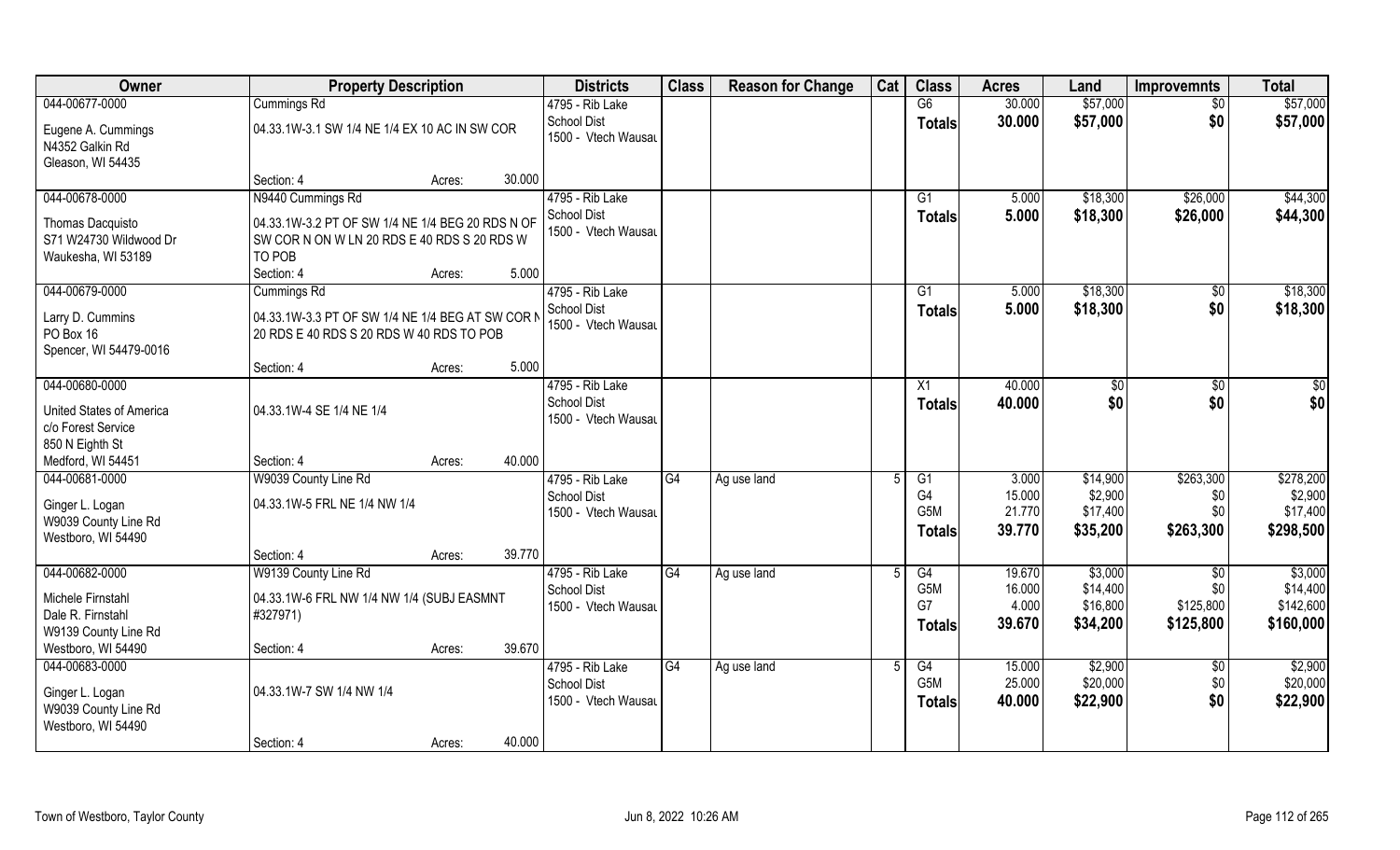| Owner                                    | <b>Property Description</b>      |                  | <b>Districts</b>    | <b>Class</b> | <b>Reason for Change</b> | Cat | <b>Class</b>     | <b>Acres</b> | Land         | <b>Improvemnts</b> | <b>Total</b>    |
|------------------------------------------|----------------------------------|------------------|---------------------|--------------|--------------------------|-----|------------------|--------------|--------------|--------------------|-----------------|
| 044-00684-0000                           | N9435 Cummings Rd                |                  | 4795 - Rib Lake     |              |                          |     | G1               | 1.000        | \$10,000     | \$3,800            | \$13,800        |
| June Cummings Testamentary Tr            | 04.33.1W-8.1 S 1/2 SE 1/4 NW 1/4 |                  | <b>School Dist</b>  |              |                          |     | G <sub>6</sub>   | 19.000       | \$36,100     | \$0                | \$36,100        |
| c/o Elaine & Edwa Cummings               |                                  |                  | 1500 - Vtech Wausau |              |                          |     | Totals           | 20.000       | \$46,100     | \$3,800            | \$49,900        |
| W13720 Berry Dr                          |                                  |                  |                     |              |                          |     |                  |              |              |                    |                 |
| Sheldon, WI 54766                        | Section: 4                       | 20.000<br>Acres: |                     |              |                          |     |                  |              |              |                    |                 |
| 044-00685-0000                           | <b>Cummings Rd</b>               |                  | 4795 - Rib Lake     | G4           | Ag use land              |     | G4               | 15.000       | \$2,900      | \$0                | \$2,900         |
|                                          |                                  |                  | <b>School Dist</b>  |              |                          |     | G5M              | 5.000        | \$4,000      | \$0                | \$4,000         |
| Ginger L. Logan                          | 04.33.1W-8.2 N 1/2 SE 1/4 NW 1/4 |                  | 1500 - Vtech Wausau |              |                          |     | <b>Totals</b>    | 20.000       | \$6,900      | \$0                | \$6,900         |
| W9039 County Line Rd                     |                                  |                  |                     |              |                          |     |                  |              |              |                    |                 |
| Westboro, WI 54490                       |                                  |                  |                     |              |                          |     |                  |              |              |                    |                 |
|                                          | Section: 4                       | 20.000<br>Acres: |                     |              |                          |     |                  |              |              |                    |                 |
| 044-00686-0000                           | Cummings Rd                      |                  | 4795 - Rib Lake     | G4           | Ag use land              | 5   | G4               | 15.000       | \$2,900      | \$0                | \$2,900         |
| Ginger L. Logan                          | 04.33.1W-9 NE 1/4 SW 1/4         |                  | <b>School Dist</b>  |              |                          |     | G <sub>5</sub> M | 25.000       | \$20,000     | \$0                | \$20,000        |
| W9039 County Line Rd                     |                                  |                  | 1500 - Vtech Wausau |              |                          |     | <b>Totals</b>    | 40.000       | \$22,900     | \$0                | \$22,900        |
| Westboro, WI 54490                       |                                  |                  |                     |              |                          |     |                  |              |              |                    |                 |
|                                          | Section: 4                       | 40.000<br>Acres: |                     |              |                          |     |                  |              |              |                    |                 |
| 044-00687-0000                           |                                  |                  | 4795 - Rib Lake     | G4           | Ag use land              |     | G4               | 15.000       | \$2,900      | $\sqrt[6]{3}$      | \$2,900         |
| Ginger L. Logan                          | 04.33.1W-10 NW 1/4 SW 1/4        |                  | <b>School Dist</b>  |              |                          |     | G5M              | 25.000       | \$20,000     | \$0                | \$20,000        |
| W9039 County Line Rd                     |                                  |                  | 1500 - Vtech Wausau |              |                          |     | <b>Totals</b>    | 40.000       | \$22,900     | \$0                | \$22,900        |
| Westboro, WI 54490                       |                                  |                  |                     |              |                          |     |                  |              |              |                    |                 |
|                                          | Section: 4                       | 40.000<br>Acres: |                     |              |                          |     |                  |              |              |                    |                 |
| 044-00688-0000                           | <b>Heldstab Rd</b>               |                  | 4795 - Rib Lake     |              |                          |     | X1               | 80.000       | $\sqrt[6]{}$ | $\overline{50}$    | $\overline{50}$ |
|                                          |                                  |                  | <b>School Dist</b>  |              |                          |     | Totals           | 80.000       | \$0          | \$0                | \$0             |
| United States of America                 | 04.33.1W-11 S 1/2 SW 1/4         |                  | 1500 - Vtech Wausau |              |                          |     |                  |              |              |                    |                 |
| c/o Forest Service                       |                                  |                  |                     |              |                          |     |                  |              |              |                    |                 |
| 850 N Eighth St                          |                                  |                  |                     |              |                          |     |                  |              |              |                    |                 |
| Medford, WI 54451                        | Section: 4                       | 80.000<br>Acres: |                     |              |                          |     |                  |              |              |                    |                 |
| 044-00689-0000                           |                                  |                  | 4795 - Rib Lake     |              |                          |     | X1               | 40.000       | $\sqrt{6}$   | \$0                | \$0             |
| <b>United States of America</b>          | 04.33.1W-13 NE 1/4 SE 1/4        |                  | <b>School Dist</b>  |              |                          |     | <b>Totals</b>    | 40.000       | \$0          | \$0                | \$0             |
| c/o Forest Service                       |                                  |                  | 1500 - Vtech Wausau |              |                          |     |                  |              |              |                    |                 |
| 850 N Eighth St                          |                                  |                  |                     |              |                          |     |                  |              |              |                    |                 |
| Medford, WI 54451                        | Section: 4                       | 40.000<br>Acres: |                     |              |                          |     |                  |              |              |                    |                 |
| 044-00690-0000                           | N9338 Cummings Rd                |                  | 4795 - Rib Lake     |              |                          |     | G1               | 1.000        | \$10,000     | \$70,200           | \$80,200        |
|                                          | 04.33.1W-14 NW 1/4 SE 1/4        |                  | <b>School Dist</b>  |              |                          |     | G <sub>5</sub>   | 2.000        | \$600        | \$0                | \$600           |
| Andrew T. Gilbert                        |                                  |                  | 1500 - Vtech Wausau |              |                          |     | W <sub>6</sub>   | 37.000       | (\$74,000)   | \$0                | \$0             |
| Kathryn K. Gilbert<br>142642 Woodland Dr |                                  |                  |                     |              |                          |     | <b>Totals</b>    | 40.000       | \$10,600     | \$70,200           | \$80,800        |
| Wausau, WI 54401                         | Section: 4                       | 40.000<br>Acres: |                     |              |                          |     |                  |              |              |                    |                 |
|                                          |                                  |                  |                     |              |                          |     |                  |              |              |                    |                 |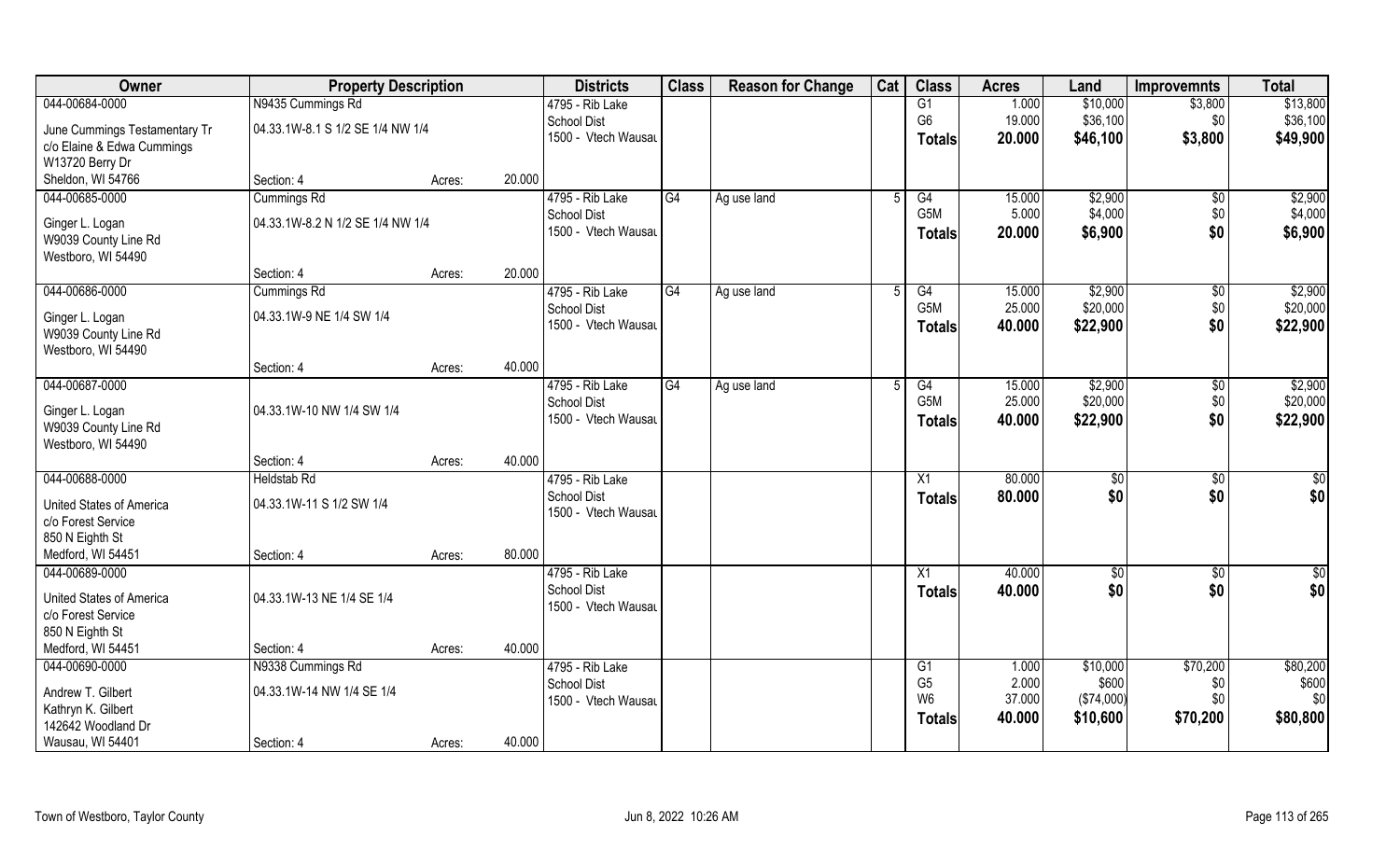| Owner                           | <b>Property Description</b>                     |                   | <b>Districts</b>    | <b>Class</b> | <b>Reason for Change</b> | Cat | <b>Class</b>     | <b>Acres</b> | Land        | <b>Improvemnts</b> | <b>Total</b>    |
|---------------------------------|-------------------------------------------------|-------------------|---------------------|--------------|--------------------------|-----|------------------|--------------|-------------|--------------------|-----------------|
| 044-00691-0000                  | Cummings Rd                                     |                   | 4795 - Rib Lake     |              |                          |     | G6               | 3.000        | \$4,800     | $\overline{50}$    | \$4,800         |
| Matthew J. Gilbert              | 04.33.1W-15 SW 1/4 SE 1/4                       |                   | School Dist         |              |                          |     | W <sub>6</sub>   | 37.000       | (\$81,400)  | \$0                | \$0             |
| Danielle R. Gilbert             |                                                 |                   | 1500 - Vtech Wausau |              |                          |     | <b>Totals</b>    | 40.000       | \$4,800     | \$0                | \$4,800         |
| W4815 County Rd J               |                                                 |                   |                     |              |                          |     |                  |              |             |                    |                 |
| Irma, WI 54442                  | Section: 4                                      | 40.000<br>Acres:  |                     |              |                          |     |                  |              |             |                    |                 |
| 044-00692-0000                  | W8880 Heldstab Rd                               |                   | 4795 - Rib Lake     | G4           | Ag use land              |     | G1               | 1.000        | \$10,000    | \$3,500            | \$13,500        |
| Highway D Hunting Club          | 04.33.1W-16 SE 1/4 SE 1/4                       |                   | School Dist         |              |                          |     | G4               | 7.000        | \$1,400     | \$0                | \$1,400         |
| c/o Mike & Kelly Loertscher     |                                                 |                   | 1500 - Vtech Wausau |              |                          |     | G <sub>6</sub>   | 32.000       | \$60,800    | \$0                | \$60,800        |
| N5600 County Rd C               |                                                 |                   |                     |              |                          |     | <b>Totals</b>    | 40.000       | \$72,200    | \$3,500            | \$75,700        |
| Rib Lake, WI 54470              | Section: 4                                      | 40.000<br>Acres:  |                     |              |                          |     |                  |              |             |                    |                 |
| 044-00693-0000                  | W9225 County Line Rd                            |                   | 4795 - Rib Lake     | G4           | Ag use land              | .5  | G4               | 15.000       | \$2,900     | \$0                | \$2,900         |
| Ginger L. Logan                 | 05.33.1W-1 FRL NE 1/4 NE 1/4                    |                   | <b>School Dist</b>  |              |                          |     | G <sub>5</sub> M | 24.460       | \$19,600    | \$0                | \$19,600        |
| W9039 County Line Rd            |                                                 |                   | 1500 - Vtech Wausau |              |                          |     | <b>Totals</b>    | 39.460       | \$22,500    | \$0                | \$22,500        |
| Westboro, WI 54490              |                                                 |                   |                     |              |                          |     |                  |              |             |                    |                 |
|                                 | Section: 5                                      | 39.460<br>Acres:  |                     |              |                          |     |                  |              |             |                    |                 |
| 044-00695-0000                  | W9319 County Line Rd                            |                   | 4795 - Rib Lake     |              |                          |     | G1               | 1.000        | \$10,000    | \$84,000           | \$94,000        |
| Thomas W. Adair                 | 05.33.1W-2 FRL NW 1/4 NE 1/4                    |                   | <b>School Dist</b>  |              |                          |     | G4               | 3.000        | \$600       | \$0                | \$600           |
| 5509 Beechwood Ct               |                                                 |                   | 1500 - Vtech Wausau |              |                          |     | G <sub>6</sub>   | 35.110       | \$66,700    | \$0                | \$66,700        |
| Hartford, WI 53027              |                                                 |                   |                     |              |                          |     | <b>Totals</b>    | 39.110       | \$77,300    | \$84,000           | \$161,300       |
|                                 | Section: 5                                      | 39.110<br>Acres:  |                     |              |                          |     |                  |              |             |                    |                 |
| 044-00696-0000                  | N Park Rd                                       |                   | 4795 - Rib Lake     |              |                          |     | X1               | 80.000       | \$0         | \$0                | \$0             |
| <b>United States of America</b> | 05.33.1W-3 S 1/2 NE 1/4 (SURVEY PER R. ERICKSON |                   | School Dist         |              |                          |     | <b>Totals</b>    | 80.000       | \$0         | \$0                | \$0             |
| c/o Forest Service              | S-1897 FOUND IN T.C. SURVEYORS FILE 33-1W-5-5)  |                   | 1500 - Vtech Wausau |              |                          |     |                  |              |             |                    |                 |
| 850 N Eighth St                 |                                                 |                   |                     |              |                          |     |                  |              |             |                    |                 |
| Medford, WI 54451               | Section: 5                                      | 80.000<br>Acres:  |                     |              |                          |     |                  |              |             |                    |                 |
| 044-00697-0000                  | N Park Rd                                       |                   | 4795 - Rib Lake     |              |                          |     | X1               | 157.170      | \$0         | \$0                | \$0             |
| <b>United States of America</b> | 05.33.1W-5 NW 1/4 (SURVEY PER R. ERICKSON       |                   | <b>School Dist</b>  |              |                          |     | <b>Totals</b>    | 157.170      | \$0         | \$0                | \$0             |
| c/o Forest Service              | S-1897 FOUND IN T.C. SURVEYORS FILE 33-1W-5-5)  |                   | 1500 - Vtech Wausau |              |                          |     |                  |              |             |                    |                 |
| 850 N Eighth St                 |                                                 |                   |                     |              |                          |     |                  |              |             |                    |                 |
| Medford, WI 54451               | Section: 5                                      | 157.170<br>Acres: |                     |              |                          |     |                  |              |             |                    |                 |
| 044-00698-0000                  | N Park Rd                                       |                   | 4795 - Rib Lake     |              |                          |     | W <sub>6</sub>   | 40.000       | ( \$84,000) | $\sqrt{$0}$        | $\overline{50}$ |
| David C & Brenda K Newman       | 05.33.1W-9 NE 1/4 SW 1/4                        |                   | School Dist         |              |                          |     | <b>Totals</b>    | 40.000       | \$0         | \$0                | \$0             |
| Revocable Trust                 |                                                 |                   | 1500 - Vtech Wausau |              |                          |     |                  |              |             |                    |                 |
| W1646 Kington Rd                |                                                 |                   |                     |              |                          |     |                  |              |             |                    |                 |
| Unity, WI 54488                 | Section: 5                                      | 40.000<br>Acres:  |                     |              |                          |     |                  |              |             |                    |                 |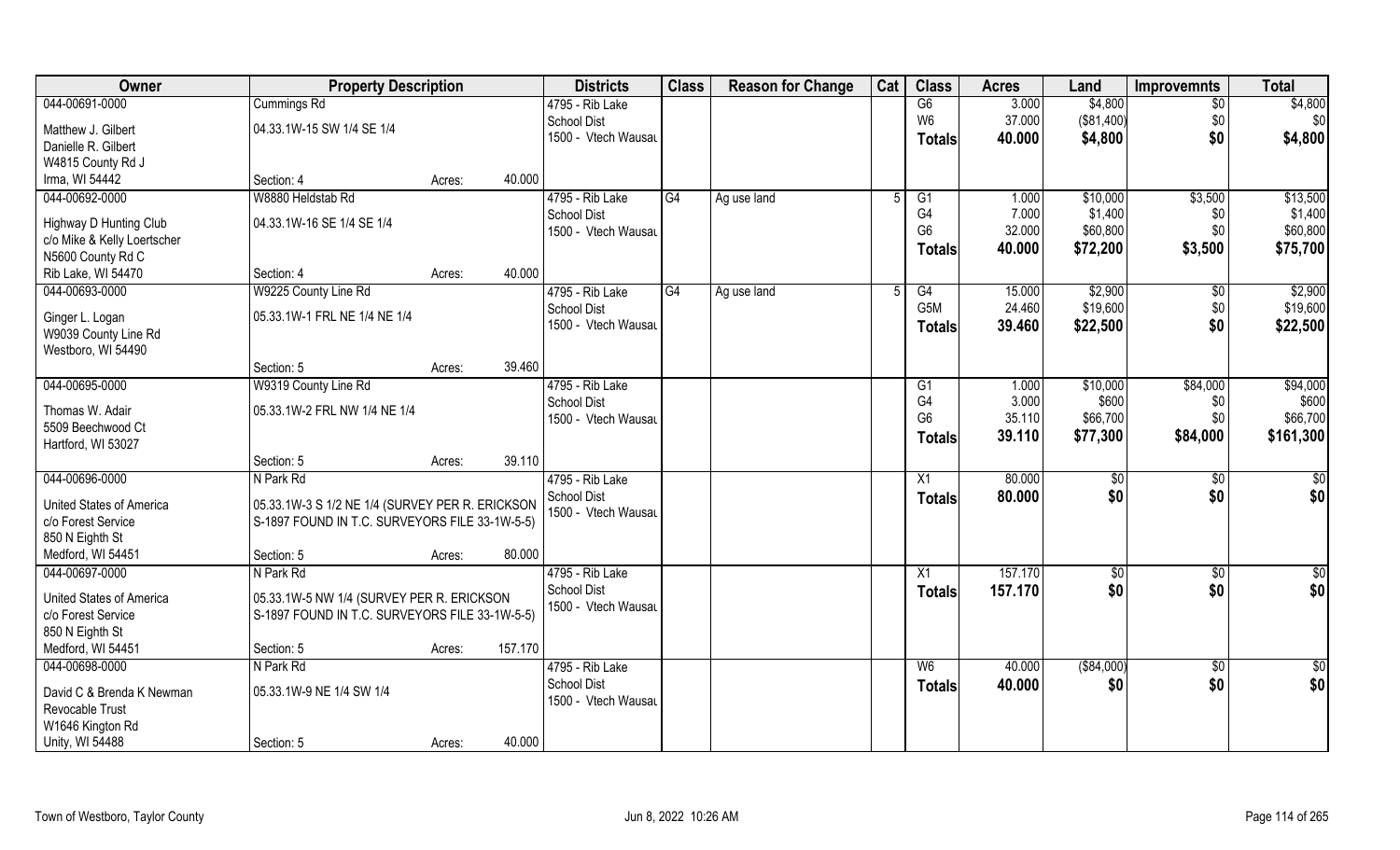| Owner                           | <b>Property Description</b>                  |                  | <b>Districts</b>    | <b>Class</b> | <b>Reason for Change</b> | Cat  | <b>Class</b>   | <b>Acres</b> | Land        | <b>Improvemnts</b> | <b>Total</b>    |
|---------------------------------|----------------------------------------------|------------------|---------------------|--------------|--------------------------|------|----------------|--------------|-------------|--------------------|-----------------|
| 044-00699-0000                  |                                              |                  | 4795 - Rib Lake     |              |                          |      | W <sub>5</sub> | 40.000       | ( \$88,000) | $\overline{50}$    | \$0             |
| Donald D. Winchel               | 05.33.1W-10 NW 1/4 SW 1/4                    |                  | <b>School Dist</b>  |              |                          |      | <b>Totals</b>  | 40.000       | \$0         | \$0                | \$0             |
| Phyllis A. Winchel              |                                              |                  | 1500 - Vtech Wausau |              |                          |      |                |              |             |                    |                 |
| 251 W Adams St                  |                                              |                  |                     |              |                          |      |                |              |             |                    |                 |
| Wisconsin Dells, WI 53965       | Section: 5                                   | 40.000<br>Acres: |                     |              |                          |      |                |              |             |                    |                 |
| 044-00700-0000                  | <b>Heldstab Rd</b>                           |                  | 4795 - Rib Lake     |              |                          |      | W <sub>5</sub> | 40.000       | ( \$88,000) | \$0                | \$0             |
|                                 |                                              |                  | <b>School Dist</b>  |              |                          |      |                |              |             | \$0                |                 |
| Donald D. Winchel               | 05.33.1W-11 SW 1/4 SW 1/4                    |                  | 1500 - Vtech Wausau |              |                          |      | Totals         | 40.000       | \$0         |                    | \$0             |
| Phyllis A. Winchel              |                                              |                  |                     |              |                          |      |                |              |             |                    |                 |
| 251 W Adams St                  |                                              |                  |                     |              |                          |      |                |              |             |                    |                 |
| Wisconsin Dells, WI 53965       | Section: 5                                   | 40.000<br>Acres: |                     |              |                          |      |                |              |             |                    |                 |
| 044-00702-0000                  | W9416 Heldstab Rd                            |                  | 4795 - Rib Lake     |              |                          |      | G1             | 1.000        | \$10,000    | \$61,500           | \$71,500        |
|                                 |                                              |                  | <b>School Dist</b>  |              |                          |      | W <sub>6</sub> | 39.000       | (\$78,000)  | \$0                | \$0             |
| David C & Brenda K Newman       | 05.33.1W-12 SE 1/4 SW 1/4 (CABIN ON MFL PP   |                  | 1500 - Vtech Wausau |              |                          |      | <b>Totals</b>  | 40.000       | \$10,000    | \$61,500           | \$71,500        |
| Revocable Trust                 | 44-95040-0000)                               |                  |                     |              |                          |      |                |              |             |                    |                 |
| W1646 Kington Rd                |                                              |                  |                     |              |                          |      |                |              |             |                    |                 |
| Unity, WI 54488                 | Section: 5                                   | 40.000<br>Acres: |                     |              |                          |      |                |              |             |                    |                 |
| 044-00703-0000                  |                                              |                  | 4795 - Rib Lake     |              |                          |      | X1             | 40.000       | \$0         | \$0                | \$0             |
| <b>United States of America</b> | 05.33.1W-13 NE 1/4 SE 1/4 (SURVEY PER R.     |                  | School Dist         |              |                          |      | <b>Totals</b>  | 40.000       | \$0         | \$0                | \$0             |
| c/o Forest Service              | ERICKSON S-1897 FOUND IN T.C. SURVEYORS FILE |                  | 1500 - Vtech Wausau |              |                          |      |                |              |             |                    |                 |
| 850 N Eighth St                 | $33-1W-5-5$                                  |                  |                     |              |                          |      |                |              |             |                    |                 |
| Medford, WI 54451               | Section: 5                                   | 40.000<br>Acres: |                     |              |                          |      |                |              |             |                    |                 |
| 044-00704-0000                  | N Park Rd                                    |                  | 4795 - Rib Lake     | G6           | To MFL                   | $-4$ | W <sub>6</sub> | 40.000       | (\$76,000)  | \$0                | $\overline{50}$ |
|                                 |                                              |                  | <b>School Dist</b>  |              |                          |      | <b>Totals</b>  | 40.000       | \$0         | \$0                | \$0             |
| Philip L. Tom                   | 05.33.1W-14 NW 1/4 SE 1/4                    |                  | 1500 - Vtech Wausau |              |                          |      |                |              |             |                    |                 |
| Susan M. Tom                    |                                              |                  |                     |              |                          |      |                |              |             |                    |                 |
| W9137 County Rd D               |                                              |                  |                     |              |                          |      |                |              |             |                    |                 |
| Westboro, WI 54490              | Section: 5                                   | 40.000<br>Acres: |                     |              |                          |      |                |              |             |                    |                 |
| 044-00705-0000                  | <b>Heldstab Rd</b>                           |                  | 4795 - Rib Lake     |              |                          |      | G6             | 40.000       | \$76,000    | \$0                | \$76,000        |
| Jerrell Carstensen              | 05.33.1W-15 SW 1/4 SE 1/4                    |                  | School Dist         |              |                          |      | <b>Totals</b>  | 40.000       | \$76,000    | \$0                | \$76,000        |
| Jelaine Carstensen              |                                              |                  | 1500 - Vtech Wausau |              |                          |      |                |              |             |                    |                 |
| W4162 State Hwy 64              |                                              |                  |                     |              |                          |      |                |              |             |                    |                 |
| Medford, WI 54451               | Section: 5                                   | 40.000<br>Acres: |                     |              |                          |      |                |              |             |                    |                 |
| 044-00706-0000                  | <b>Heldstab Rd</b>                           |                  | 4795 - Rib Lake     |              |                          |      | G5             | 9.000        | \$3,200     | $\sqrt{$0}$        | \$3,200         |
|                                 |                                              |                  | <b>School Dist</b>  |              |                          |      | G <sub>6</sub> | 31.000       | \$42,200    | \$0                | \$42,200        |
| Jerrell Carstensen              | 05.33.1W-16 SE 1/4 SE 1/4                    |                  | 1500 - Vtech Wausau |              |                          |      |                | 40.000       | \$45,400    | \$0                | \$45,400        |
| Jelaine Carstensen              |                                              |                  |                     |              |                          |      | <b>Totals</b>  |              |             |                    |                 |
| W4162 State Hwy 64              |                                              |                  |                     |              |                          |      |                |              |             |                    |                 |
| Medford, WI 54451               | Section: 5                                   | 40.000<br>Acres: |                     |              |                          |      |                |              |             |                    |                 |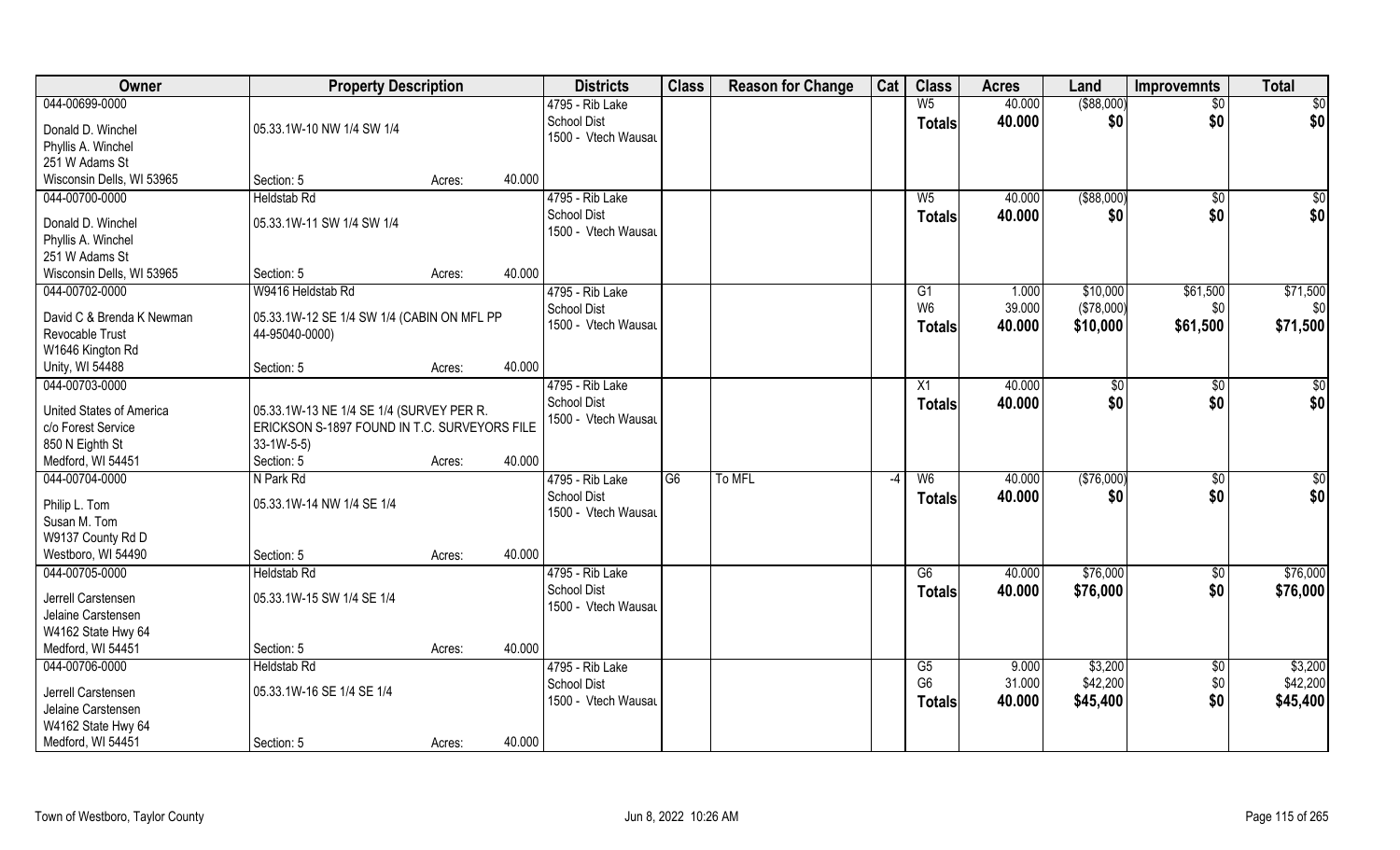| Owner                                          | <b>Property Description</b>                |        |         | <b>Districts</b>    | <b>Class</b> | <b>Reason for Change</b> | Cat | <b>Class</b>    | <b>Acres</b> | Land           | <b>Improvemnts</b> | <b>Total</b>    |
|------------------------------------------------|--------------------------------------------|--------|---------|---------------------|--------------|--------------------------|-----|-----------------|--------------|----------------|--------------------|-----------------|
| 044-00707-0000                                 |                                            |        |         | 4795 - Rib Lake     |              |                          |     | X1              | 156.110      | \$0            | $\sqrt{$0}$        | $\sqrt{50}$     |
| United States of America                       | 06.33.1W-1 NE 1/4                          |        |         | <b>School Dist</b>  |              |                          |     | <b>Totals</b>   | 156.110      | \$0            | \$0                | \$0             |
| c/o Forest Service                             |                                            |        |         | 1500 - Vtech Wausau |              |                          |     |                 |              |                |                    |                 |
| 850 N Eighth St                                |                                            |        |         |                     |              |                          |     |                 |              |                |                    |                 |
| Medford, WI 54451                              | Section: 6                                 | Acres: | 156.110 |                     |              |                          |     |                 |              |                |                    |                 |
| 044-00708-0000                                 |                                            |        |         | 4795 - Rib Lake     |              |                          |     | X1              | 165.630      | \$0            | $\sqrt{$0}$        | \$0             |
| <b>United States of America</b>                | 06.33.1W-5 NW 1/4                          |        |         | <b>School Dist</b>  |              |                          |     | Totals          | 165.630      | \$0            | \$0                | \$0             |
| c/o Forest Service                             |                                            |        |         | 1500 - Vtech Wausau |              |                          |     |                 |              |                |                    |                 |
| 850 N Eighth St                                |                                            |        |         |                     |              |                          |     |                 |              |                |                    |                 |
| Medford, WI 54451                              | Section: 6                                 | Acres: | 165.630 |                     |              |                          |     |                 |              |                |                    |                 |
| 044-00709-0000                                 |                                            |        |         | 4795 - Rib Lake     |              |                          |     | W <sub>6</sub>  | 40.000       | ( \$88,000)    | \$0                | $\sqrt{50}$     |
| Russell P. Wanke                               | 06.33.1W-9 NE 1/4 SW 1/4                   |        |         | <b>School Dist</b>  |              |                          |     | <b>Totals</b>   | 40.000       | \$0            | \$0                | \$0             |
| 2375 Bridgette Way                             |                                            |        |         | 1500 - Vtech Wausau |              |                          |     |                 |              |                |                    |                 |
| Fleming Island, FL 32003                       |                                            |        |         |                     |              |                          |     |                 |              |                |                    |                 |
|                                                | Section: 6                                 | Acres: | 40.000  |                     |              |                          |     |                 |              |                |                    |                 |
| 044-00710-0000                                 |                                            |        |         | 4795 - Rib Lake     |              |                          |     | X1              | 44.140       | $\frac{1}{20}$ | \$0                | $\sqrt{50}$     |
| <b>United States of America</b>                | 06.33.1W-10 NW 1/4 SW 1/4                  |        |         | <b>School Dist</b>  |              |                          |     | <b>Totals</b>   | 44.140       | \$0            | \$0                | \$0             |
| c/o Forest Service                             |                                            |        |         | 1500 - Vtech Wausau |              |                          |     |                 |              |                |                    |                 |
| 850 N Eighth St                                |                                            |        |         |                     |              |                          |     |                 |              |                |                    |                 |
| Medford, WI 54451                              | Section: 6                                 | Acres: | 44.140  |                     |              |                          |     |                 |              |                |                    |                 |
| 044-00711-0000                                 | <b>Heldstab Rd</b>                         |        |         | 4795 - Rib Lake     |              |                          |     | W6              | 43.410       | (\$95,500)     | $\overline{50}$    | $\sqrt{50}$     |
|                                                |                                            |        |         | <b>School Dist</b>  |              |                          |     | <b>Totals</b>   | 43.410       | \$0            | \$0                | \$0             |
| Russell P. Wanke                               | 06.33.1W-11 FRL SW 1/4 SW 1/4              |        |         | 1500 - Vtech Wausau |              |                          |     |                 |              |                |                    |                 |
| 2375 Bridgette Way<br>Fleming Island, FL 32003 |                                            |        |         |                     |              |                          |     |                 |              |                |                    |                 |
|                                                | Section: 6                                 | Acres: | 43.410  |                     |              |                          |     |                 |              |                |                    |                 |
| 044-00712-0000                                 | <b>Heldstab Rd</b>                         |        |         | 4795 - Rib Lake     | G4           | Ag use land              |     | G4              | 15.000       | \$2,900        | $\sqrt{$0}$        | \$2,900         |
|                                                |                                            |        |         | School Dist         |              |                          |     | G5M             | 25.000       | \$22,300       | \$0                | \$22,300        |
| Russell P. Wanke                               | 044.06.33.1W-12 SE 1/4 SW 1/4 (SUBJ EASMNT |        |         | 1500 - Vtech Wausau |              |                          |     | <b>Totals</b>   | 40.000       | \$25,200       | \$0                | \$25,200        |
| 2375 Bridgette Way                             | 152/604)                                   |        |         |                     |              |                          |     |                 |              |                |                    |                 |
| Fleming Island, FL 32003                       |                                            |        | 40.000  |                     |              |                          |     |                 |              |                |                    |                 |
| 044-00713-0000                                 | Section: 6<br><b>Heldstab Rd</b>           | Acres: |         | 4795 - Rib Lake     |              |                          |     | $\overline{X1}$ | 160.000      | $\sqrt{6}$     | $\sqrt{$0}$        | $\overline{50}$ |
|                                                |                                            |        |         | <b>School Dist</b>  |              |                          |     | <b>Totals</b>   | 160.000      | \$0            | \$0                | \$0             |
| <b>United States of America</b>                | 06.33.1W-13 SE 1/4                         |        |         | 1500 - Vtech Wausau |              |                          |     |                 |              |                |                    |                 |
| c/o Forest Service                             |                                            |        |         |                     |              |                          |     |                 |              |                |                    |                 |
| 850 N Eighth St                                |                                            |        |         |                     |              |                          |     |                 |              |                |                    |                 |
| Medford, WI 54451                              | Section: 6                                 | Acres: | 160.000 |                     |              |                          |     |                 |              |                |                    |                 |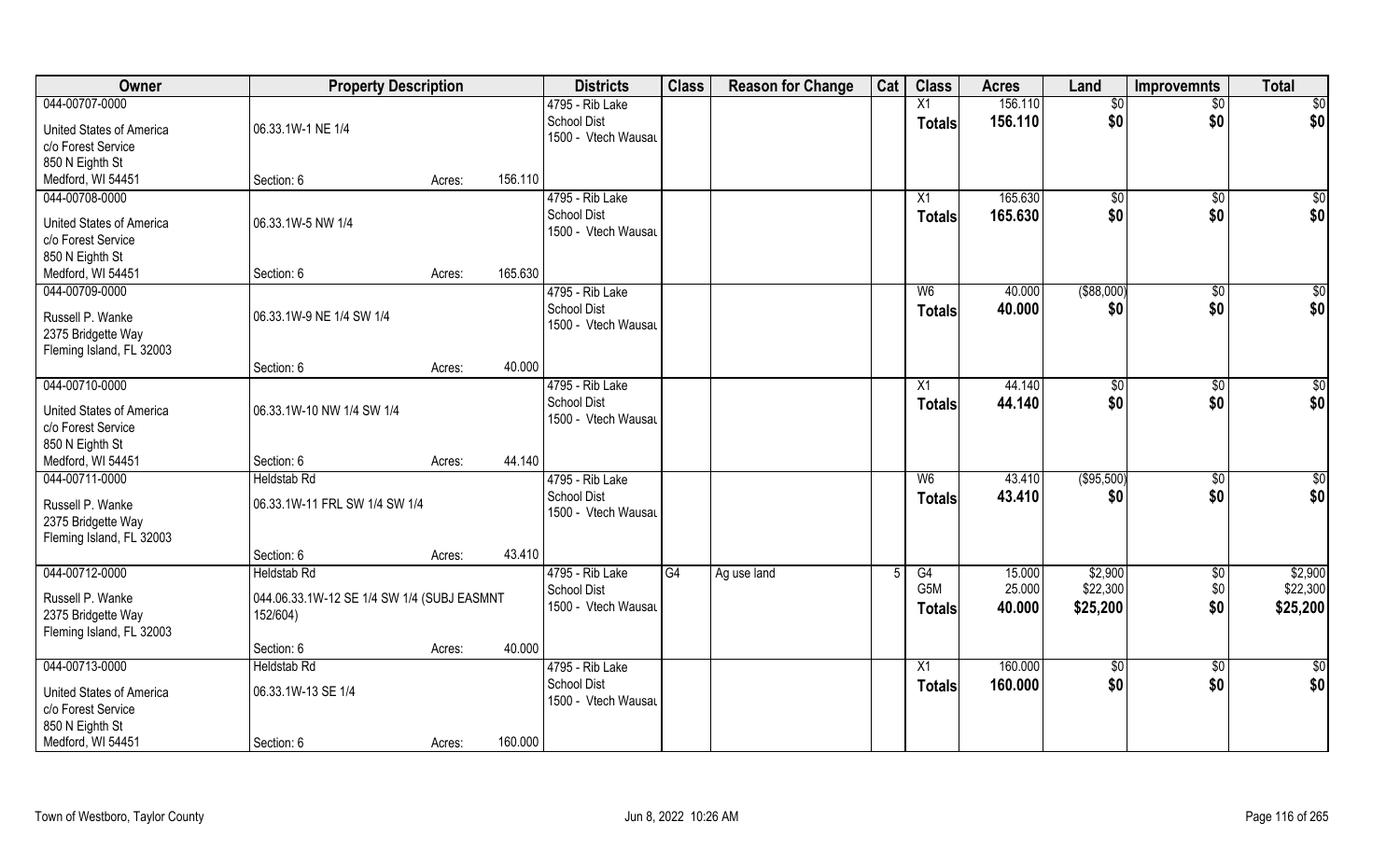| Owner                                                 | <b>Property Description</b>                    |                  | <b>Districts</b>                          | <b>Class</b> | <b>Reason for Change</b> | Cat | <b>Class</b>   | <b>Acres</b> | Land        | <b>Improvemnts</b> | <b>Total</b>    |
|-------------------------------------------------------|------------------------------------------------|------------------|-------------------------------------------|--------------|--------------------------|-----|----------------|--------------|-------------|--------------------|-----------------|
| 044-00714-0000                                        | <b>Heldstab Rd</b>                             |                  | 4795 - Rib Lake                           |              |                          |     | W <sub>5</sub> | 39.700       | ( \$81,600) | $\sqrt{$0}$        | $\sqrt{50}$     |
| Donald D. Winchel                                     | 07.33.1W-1 NE 1/4 NE 1/4                       |                  | <b>School Dist</b><br>1500 - Vtech Wausau |              |                          |     | <b>Totals</b>  | 39.700       | \$0         | \$0                | \$0             |
| Phyllis A. Winchel                                    |                                                |                  |                                           |              |                          |     |                |              |             |                    |                 |
| 251 W Adams St                                        |                                                |                  |                                           |              |                          |     |                |              |             |                    |                 |
| Wisconsin Dells, WI 53965                             | Section: 7                                     | 39.700<br>Acres: |                                           |              |                          |     |                |              |             |                    |                 |
| 044-00715-0000                                        | <b>Heldstab Rd</b>                             |                  | 4795 - Rib Lake                           |              |                          |     | X1             | 39.750       | \$0         | \$0                | $\sqrt{50}$     |
| United States of America                              | 07.33.1W-2 NW 1/4 NE 1/4                       |                  | <b>School Dist</b>                        |              |                          |     | <b>Totals</b>  | 39.750       | \$0         | \$0                | \$0             |
| c/o Forest Service                                    |                                                |                  | 1500 - Vtech Wausau                       |              |                          |     |                |              |             |                    |                 |
| 850 N Eighth St                                       |                                                |                  |                                           |              |                          |     |                |              |             |                    |                 |
| Medford, WI 54451                                     | Section: 7                                     | 39.750<br>Acres: |                                           |              |                          |     |                |              |             |                    |                 |
| 044-00716-0000                                        |                                                |                  | 4795 - Rib Lake                           |              |                          |     | X1             | 39.680       | \$0         | \$0                | $\sqrt{50}$     |
|                                                       | 07.33.1W-3 SW 1/4 NE 1/4                       |                  | <b>School Dist</b>                        |              |                          |     | <b>Totals</b>  | 39.680       | \$0         | \$0                | \$0             |
| <b>United States of America</b><br>c/o Forest Service |                                                |                  | 1500 - Vtech Wausau                       |              |                          |     |                |              |             |                    |                 |
| 850 N Eighth St                                       |                                                |                  |                                           |              |                          |     |                |              |             |                    |                 |
| Medford, WI 54451                                     | Section: 7                                     | 39.680<br>Acres: |                                           |              |                          |     |                |              |             |                    |                 |
| 044-00717-0000                                        |                                                |                  | 4795 - Rib Lake                           |              |                          |     | $W_5$          | 39.640       | ( \$87,200) | $\sqrt[6]{3}$      | \$0             |
|                                                       |                                                |                  | <b>School Dist</b>                        |              |                          |     |                | 39.640       | \$0         | \$0                | \$0             |
| Donald D. Winchel                                     | 07.33.1W-4 SE 1/4 NE 1/4                       |                  | 1500 - Vtech Wausau                       |              |                          |     | <b>Totals</b>  |              |             |                    |                 |
| Phyllis A. Winchel                                    |                                                |                  |                                           |              |                          |     |                |              |             |                    |                 |
| 251 W Adams St                                        |                                                |                  |                                           |              |                          |     |                |              |             |                    |                 |
| Wisconsin Dells, WI 53965                             | Section: 7                                     | 39.640<br>Acres: |                                           |              |                          |     |                |              |             |                    |                 |
| 044-00718-0000                                        | <b>Heldstab Rd</b>                             |                  | 4795 - Rib Lake                           |              |                          |     | X1             | 39.820       | \$0         | \$0                | $\overline{50}$ |
| <b>United States of America</b>                       | 07.33.1W-5 NE 1/4 NW 1/4                       |                  | <b>School Dist</b>                        |              |                          |     | <b>Totals</b>  | 39.820       | \$0         | \$0                | \$0             |
| c/o Forest Service                                    |                                                |                  | 1500 - Vtech Wausau                       |              |                          |     |                |              |             |                    |                 |
| 850 N Eighth St                                       |                                                |                  |                                           |              |                          |     |                |              |             |                    |                 |
| Medford, WI 54451                                     | Section: 7                                     | 39.820<br>Acres: |                                           |              |                          |     |                |              |             |                    |                 |
| 044-00719-0000                                        | <b>Heldstab Rd</b>                             |                  | 4795 - Rib Lake                           | G4           | Ag use land              |     | G4             | 21.000       | \$4,100     | \$0                | \$4,100         |
|                                                       |                                                |                  | School Dist                               |              |                          |     | G5M            | 3.490        | \$3,200     | \$0                | \$3,200         |
| Richard R. Wanke                                      | 07.33.1W-6.1 FRL NW 1/4 NW 1/4 EX LOT 5 CSM    |                  | 1500 - Vtech Wausau                       |              |                          |     | <b>Totals</b>  | 24.490       | \$7,300     | \$0                | \$7,300         |
| Kathleen M. Wanke                                     | 3-S/428 #860                                   |                  |                                           |              |                          |     |                |              |             |                    |                 |
| 1428 Frederic St                                      |                                                |                  |                                           |              |                          |     |                |              |             |                    |                 |
| Eau Claire, WI 54701                                  | Section: 7                                     | 24.490<br>Acres: |                                           |              |                          |     |                |              |             |                    |                 |
| 044-00719-0001                                        | <b>Heldstab Rd</b>                             |                  | 4795 - Rib Lake                           |              |                          |     | W <sub>6</sub> | 18.690       | ( \$37,400) | $\sqrt{$0}$        | \$0             |
| Richard R. Wanke                                      | 07.33.1W-6.2 PT OF FRL NW 1/4 NW 1/4 LOT 5 CSM |                  | School Dist<br>1500 - Vtech Wausau        |              |                          |     | <b>Totals</b>  | 18.690       | \$0         | \$0                | \$0             |
| Kathleen M. Wanke                                     | 3-S/428 #860                                   |                  |                                           |              |                          |     |                |              |             |                    |                 |
| 1428 Frederic St                                      |                                                |                  |                                           |              |                          |     |                |              |             |                    |                 |
| Eau Claire, WI 54701                                  | Section: 7                                     | 18.690<br>Acres: |                                           |              |                          |     |                |              |             |                    |                 |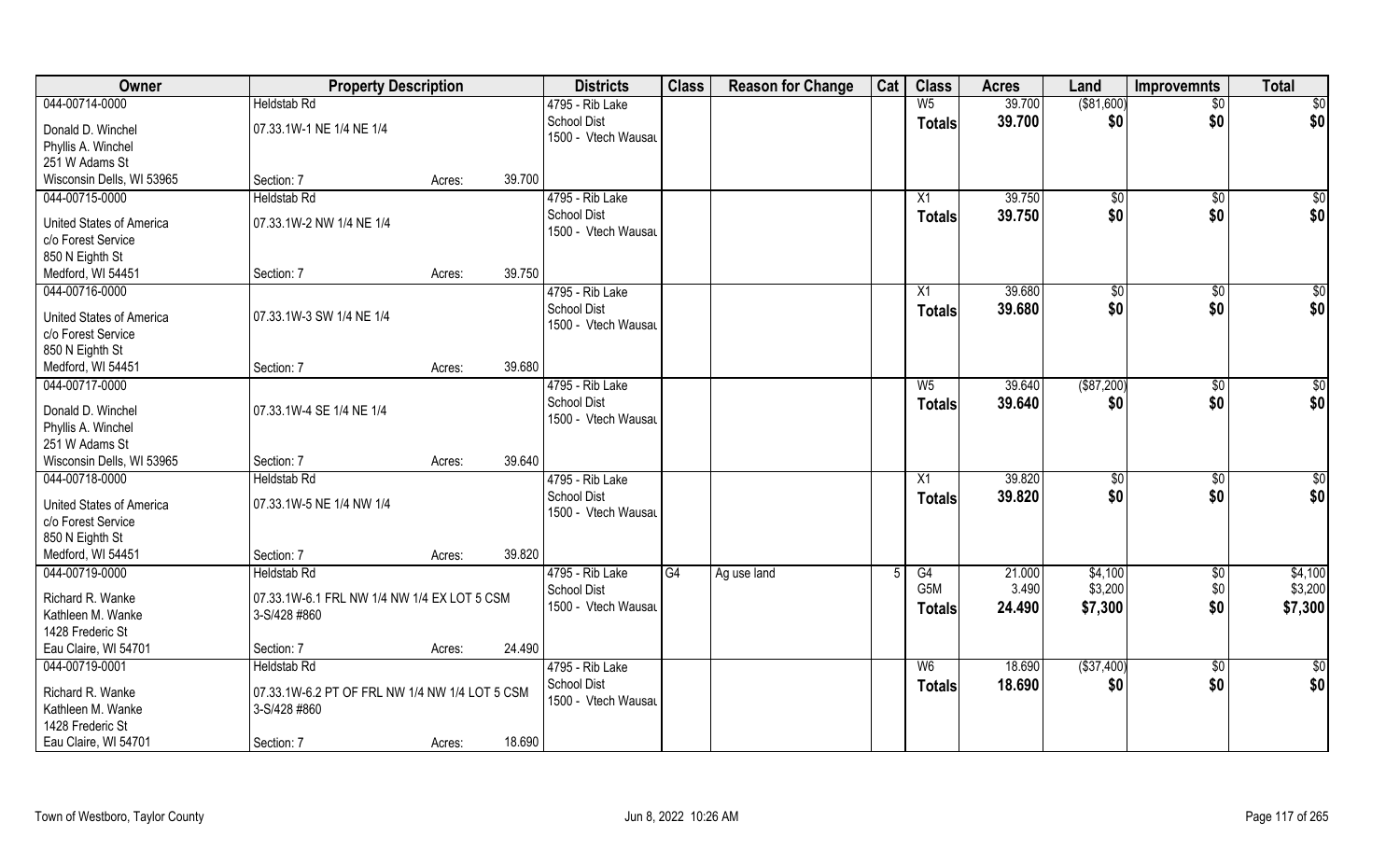| Owner                           | <b>Property Description</b>                       | <b>Districts</b>                   | <b>Class</b> | <b>Reason for Change</b> | Cat | <b>Class</b>           | <b>Acres</b> | Land            | <b>Improvemnts</b> | <b>Total</b>  |
|---------------------------------|---------------------------------------------------|------------------------------------|--------------|--------------------------|-----|------------------------|--------------|-----------------|--------------------|---------------|
| 044-00720-0000                  |                                                   | 4795 - Rib Lake                    |              |                          |     | W <sub>6</sub>         | 43.540       | ( \$87,100)     | $\overline{50}$    | \$0           |
| Richard R. Wanke                | 07.33.1W-7 FRL SW 1/4 NW 1/4 LOT 4 CSM 3-S/428    | <b>School Dist</b>                 |              |                          |     | <b>Totals</b>          | 43.540       | \$0             | \$0                | \$0           |
| Kathleen M. Wanke               | #860                                              | 1500 - Vtech Wausau                |              |                          |     |                        |              |                 |                    |               |
| 1428 Frederic St                |                                                   |                                    |              |                          |     |                        |              |                 |                    |               |
| Eau Claire, WI 54701            | 43.540<br>Section: 7<br>Acres:                    |                                    |              |                          |     |                        |              |                 |                    |               |
| 044-00721-0000                  |                                                   | 4795 - Rib Lake                    |              |                          |     | X1                     | 39.770       | $\overline{50}$ | \$0                | \$0           |
|                                 |                                                   | <b>School Dist</b>                 |              |                          |     | <b>Totals</b>          | 39.770       | \$0             | \$0                | \$0           |
| United States of America        | 07.33.1W-8 SE 1/4 NW 1/4                          | 1500 - Vtech Wausau                |              |                          |     |                        |              |                 |                    |               |
| c/o Forest Service              |                                                   |                                    |              |                          |     |                        |              |                 |                    |               |
| 850 N Eighth St                 | 39.770                                            |                                    |              |                          |     |                        |              |                 |                    |               |
| Medford, WI 54451               | Section: 7<br>Acres:                              |                                    |              |                          |     |                        |              |                 |                    |               |
| 044-00722-0000                  |                                                   | 4795 - Rib Lake                    |              |                          |     | X1                     | 83.740       | $\sqrt[6]{}$    | $\sqrt{6}$         | \$0           |
| <b>United States of America</b> | 07.33.1W-9 N 1/2 SW 1/4                           | School Dist<br>1500 - Vtech Wausau |              |                          |     | <b>Totals</b>          | 83.740       | \$0             | \$0                | \$0           |
| c/o Forest Service              |                                                   |                                    |              |                          |     |                        |              |                 |                    |               |
| 850 N Eighth St                 |                                                   |                                    |              |                          |     |                        |              |                 |                    |               |
| Medford, WI 54451               | 83.740<br>Section: 7<br>Acres:                    |                                    |              |                          |     |                        |              |                 |                    |               |
| 044-00723-0000                  | W9908 County Rd D                                 | 4795 - Rib Lake                    | G4           | Ag use land              |     | G1                     | 1.000        | \$10,000        | \$15,300           | \$25,300      |
| David E. Gumz et al             | 07.33.1W-11.1 FRL SW 1/4 SW 1/4 (LIFE EST LENA    | School Dist                        |              |                          |     | G4                     | 5.000        | \$1,000         | \$0                | \$1,000       |
| c/o Lena Gumz                   | GUMZ) EX BEG C/L CTH "D"; NORTH 417.43' TO PIPE;  | 1500 - Vtech Wausau                |              |                          |     | G <sub>6</sub>         | 32.790       | \$59,000        | \$0                | \$59,000      |
| W9908 County Rd D               | E 417.43' TO PIPE; S 417.43' TO CEN CTH "D"; W TO |                                    |              |                          |     | <b>Totals</b>          | 38.790       | \$70,000        | \$15,300           | \$85,300      |
| Westboro, WI 54490              | Section: 7<br>38.790<br>Acres:                    |                                    |              |                          |     |                        |              |                 |                    |               |
| 044-00724-0000                  | W9930 County Rd D                                 | 4795 - Rib Lake                    |              |                          |     | G1                     | 3.510        | \$15,800        | \$16,300           | \$32,100      |
|                                 |                                                   | School Dist                        |              |                          |     | <b>Totals</b>          | 3.510        | \$15,800        | \$16,300           | \$32,100      |
| Lynn G. Ertl et al              | 07.33.1W-11.2 PT OF FRL SW 1/4 SW 1/4 (LIFE EST   | 1500 - Vtech Wausau                |              |                          |     |                        |              |                 |                    |               |
| c/o Donna Lindau                | ELSIE V ERTL) BEG C/L CTH "D" N 417.43' TO PIPE E |                                    |              |                          |     |                        |              |                 |                    |               |
| W8083 Forest Rd 103             | 417.43' TO PIPE S 417.43' TO CEN CTH "D" W TO POB |                                    |              |                          |     |                        |              |                 |                    |               |
| Medford, WI 54451               | 3.510<br>Section: 7<br>Acres:                     |                                    |              |                          |     |                        |              |                 |                    |               |
| 044-00724-0001                  | County Rd D                                       | 4795 - Rib Lake                    |              |                          |     | $\overline{\text{X3}}$ | 2.000        | $\sqrt{$0}$     | \$0                | $\frac{6}{3}$ |
| Taylor County of                | 07.33.1W-11.3 PT OF SW 1/4 SW 1/4 HWY "D" R/W     | School Dist                        |              |                          |     | <b>Totals</b>          | 2.000        | \$0             | \$0                | \$0           |
| c/o Highway Dept                | THRU SW 1/4 SW 1/4                                | 1500 - Vtech Wausau                |              |                          |     |                        |              |                 |                    |               |
| 224 S Second St                 |                                                   |                                    |              |                          |     |                        |              |                 |                    |               |
| Medford, WI 54451               | 2.000<br>Section: 7<br>Acres:                     |                                    |              |                          |     |                        |              |                 |                    |               |
| 044-00725-0000                  | County Rd D                                       | 4795 - Rib Lake                    |              |                          |     | G5                     | 2.000        | \$400           | \$0                | \$400         |
|                                 |                                                   | <b>School Dist</b>                 |              |                          |     | G <sub>6</sub>         | 32.740       | \$60,200        | \$0                | \$60,200      |
| Ricky M. Griesbach et al        | 07.33.1W-12.1 SE 1/4 SW 1/4 EX PCL 1 CSM 5-S/108  | 1500 - Vtech Wausau                |              |                          |     | <b>Totals</b>          | 34.740       | \$60,600        | \$0                | \$60,600      |
| W9794 County Rd D               | #1108                                             |                                    |              |                          |     |                        |              |                 |                    |               |
| Westboro, WI 54490              | 34.740<br>Section: 7                              |                                    |              |                          |     |                        |              |                 |                    |               |
|                                 | Acres:                                            |                                    |              |                          |     |                        |              |                 |                    |               |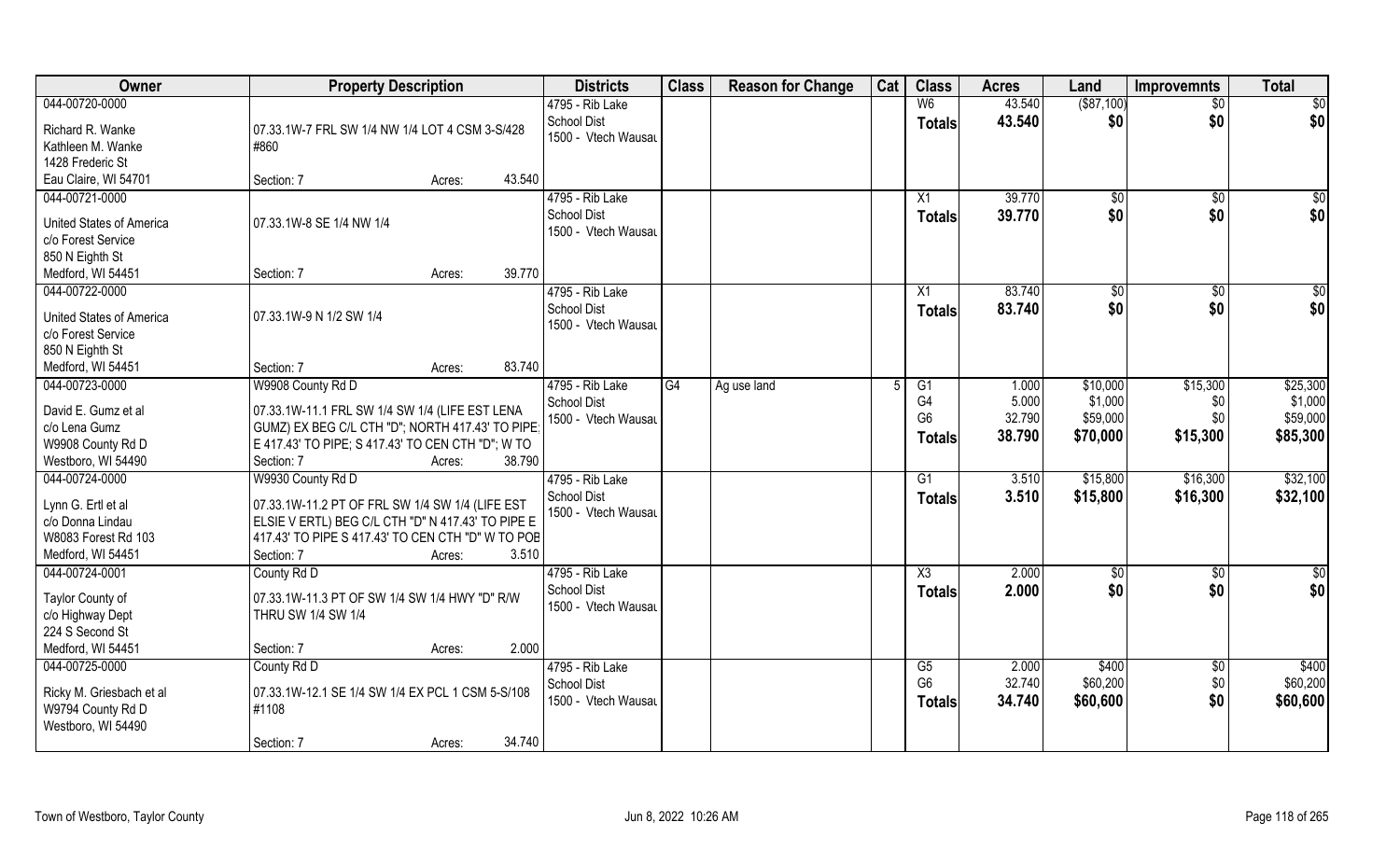| Owner                                                                                           | <b>Property Description</b>                                          |                  | <b>Districts</b>                                             | <b>Class</b> | <b>Reason for Change</b> | Cat | <b>Class</b>                          | <b>Acres</b>              | Land                             | <b>Improvemnts</b>          | <b>Total</b>                      |
|-------------------------------------------------------------------------------------------------|----------------------------------------------------------------------|------------------|--------------------------------------------------------------|--------------|--------------------------|-----|---------------------------------------|---------------------------|----------------------------------|-----------------------------|-----------------------------------|
| 044-00725-0001                                                                                  | County Rd D                                                          |                  | 4795 - Rib Lake                                              |              |                          |     | $\overline{G6}$                       | 5.000                     | \$8,000                          | $\sqrt{$0}$                 | \$8,000                           |
| Ricky M. Griesbach<br>W9794 County Rd D<br>Westboro, WI 54490                                   | 07.33.1W-12.2 PT OF SE 1/4 SW 1/4 PCL 1 CSM<br>5-S/108 #1108         |                  | <b>School Dist</b><br>1500 - Vtech Wausau                    |              |                          |     | <b>Totals</b>                         | 5.000                     | \$8,000                          | \$0                         | \$8,000                           |
|                                                                                                 | Section: 7                                                           | 5.000<br>Acres:  |                                                              |              |                          |     |                                       |                           |                                  |                             |                                   |
| 044-00726-0000<br>Catherine M. Scheithauer (Peterson<br>W2477 Rustic Rd 1<br>Rib Lake, WI 54470 | 07.33.1W-13 NE 1/4 SE 1/4                                            |                  | 4795 - Rib Lake<br><b>School Dist</b><br>1500 - Vtech Wausau |              |                          |     | G6<br>Totals                          | 39.850<br>39.850          | \$57,400<br>\$57,400             | \$0<br>\$0                  | \$57,400<br>\$57,400              |
|                                                                                                 | Section: 7                                                           | 39.850<br>Acres: |                                                              |              |                          |     |                                       |                           |                                  |                             |                                   |
| 044-00727-0000<br><b>United States of America</b><br>c/o Forest Service<br>850 N Eighth St      | 07.33.1W-14 NW 1/4 SE 1/4                                            |                  | 4795 - Rib Lake<br><b>School Dist</b><br>1500 - Vtech Wausau |              |                          |     | X1<br><b>Totals</b>                   | 39.790<br>39.790          | \$0<br>\$0                       | \$0<br>\$0                  | \$0<br>\$0                        |
| Medford, WI 54451                                                                               | Section: 7                                                           | 39.790<br>Acres: |                                                              |              |                          |     |                                       |                           |                                  |                             |                                   |
| 044-00728-0000                                                                                  | W9794 County Rd D                                                    |                  | 4795 - Rib Lake                                              |              |                          |     | G1                                    | 1.000                     | \$10,000                         | \$81,200                    | \$91,200                          |
| Ricky M. Griesbach et al<br>W9794 County Rd D<br>Westboro, WI 54490                             | 07.33.1W-15.1 W 1/2 SW 1/4 SE 1/4                                    |                  | <b>School Dist</b><br>1500 - Vtech Wausau                    |              |                          |     | G <sub>6</sub><br><b>Totals</b>       | 18.870<br>19.870          | \$30,200<br>\$40,200             | \$0<br>\$81,200             | \$30,200<br>\$121,400             |
|                                                                                                 | Section: 7                                                           | 19.870<br>Acres: |                                                              |              |                          |     |                                       |                           |                                  |                             |                                   |
| 044-00728-0001<br>Alvin H. Griesbach<br>W9744 County Rd D                                       | W9744 County Rd D<br>07.33.1W-15.2 E 1/2 SW 1/4 SE 1/4               |                  | 4795 - Rib Lake<br><b>School Dist</b><br>1500 - Vtech Wausau |              |                          |     | G1<br>G <sub>6</sub><br><b>Totals</b> | 1.000<br>18.870<br>19.870 | \$10,000<br>\$30,200<br>\$40,200 | \$25,800<br>\$0<br>\$25,800 | \$35,800<br>\$30,200<br>\$66,000  |
| Westboro, WI 54490                                                                              |                                                                      |                  |                                                              |              |                          |     |                                       |                           |                                  |                             |                                   |
|                                                                                                 | Section: 7                                                           | 19.870<br>Acres: |                                                              |              |                          |     |                                       |                           |                                  |                             |                                   |
| 044-00729-0000<br>Donald A. Kucej<br>Margaret A. Kucej<br>5404 S 7th St                         | W9646 County Rd D<br>07.33.1W-16 SE 1/4 SE 1/4 (SUBJ EASMNT #327399) |                  | 4795 - Rib Lake<br><b>School Dist</b><br>1500 - Vtech Wausau |              |                          |     | G1<br>G <sub>6</sub><br><b>Totals</b> | 1.000<br>38.800<br>39.800 | \$10,000<br>\$46,600<br>\$56,600 | \$85,400<br>\$0<br>\$85,400 | \$95,400<br>\$46,600<br>\$142,000 |
| Milwaukee, WI 53221                                                                             | Section: 7                                                           | 39.800<br>Acres: |                                                              |              |                          |     |                                       |                           |                                  |                             |                                   |
| 044-00730-0000<br><b>United States of America</b><br>c/o Forest Service<br>850 N Eighth St      | <b>Heldstab Rd</b><br>08.33.1W-1 NE 1/4 NE 1/4                       |                  | 4795 - Rib Lake<br><b>School Dist</b><br>1500 - Vtech Wausau |              |                          |     | X1<br><b>Totals</b>                   | 40.000<br>40.000          | \$0<br>\$0                       | $\sqrt{$0}$<br>\$0          | \$0<br>\$0                        |
| Medford, WI 54451                                                                               | Section: 8                                                           | 40.000<br>Acres: |                                                              |              |                          |     |                                       |                           |                                  |                             |                                   |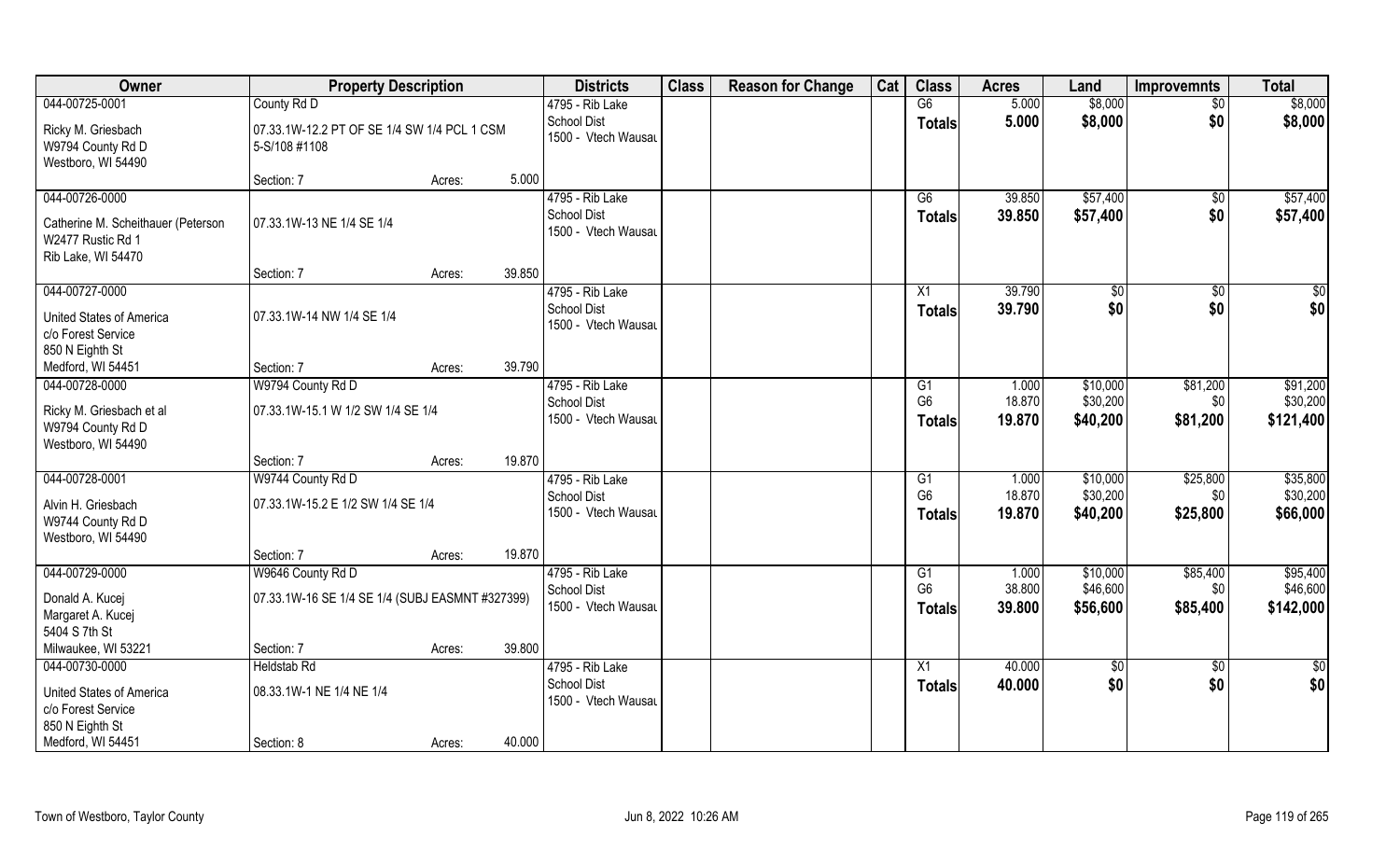| Owner                                | <b>Property Description</b>                         | <b>Districts</b>    | <b>Class</b> | <b>Reason for Change</b> | Cat | <b>Class</b>    | <b>Acres</b> | Land        | <b>Improvemnts</b> | <b>Total</b>  |
|--------------------------------------|-----------------------------------------------------|---------------------|--------------|--------------------------|-----|-----------------|--------------|-------------|--------------------|---------------|
| 044-00731-0000                       | W9323 Heldstab Rd                                   | 4795 - Rib Lake     |              |                          |     | $\overline{G1}$ | 3.000        | \$14,900    | \$28,800           | \$43,700      |
| Elaine Dellvon (Uerliing             | 08.33.1W-2.1 NW 1/4 NE 1/4 EX PCL BEG AT PT 33' S   | <b>School Dist</b>  |              |                          |     | G <sub>5</sub>  | 7.000        | \$2,400     | \$0                | \$2,400       |
| 1210 N 16th Ave                      | OF 1/4 POST OF SEC 5 & 8; S 208 3/20'; E 642.64'; N | 1500 - Vtech Wausau |              |                          |     | G <sub>6</sub>  | 27.000       | \$48,300    | \$0                | \$48,300      |
| Wausau, WI 54401                     | 208 3/20'; W TO POB                                 |                     |              |                          |     | <b>Totals</b>   | 37.000       | \$65,600    | \$28,800           | \$94,400      |
|                                      | Section: 8<br>Acres:                                | 37.000              |              |                          |     |                 |              |             |                    |               |
| 044-00732-0000                       | N9176 N Park Rd                                     | 4795 - Rib Lake     |              |                          |     | G1              | 1.000        | \$10,000    | \$16,700           | \$26,700      |
|                                      |                                                     | <b>School Dist</b>  |              |                          |     | <b>Totals</b>   | 1.000        | \$10,000    | \$16,700           | \$26,700      |
| James R & Sarah N Slye Revocable     | 08.33.1W-2.2 PT OF NW 1/4 NE 1/4 BEG AT PT 33' S    | 1500 - Vtech Wausau |              |                          |     |                 |              |             |                    |               |
| Trust                                | OF 1/4 PST S 208 3/20' E 224 3/4' N 208 3/20' W TO  |                     |              |                          |     |                 |              |             |                    |               |
| 8620 W Belouit-Newark Rd             | POB                                                 |                     |              |                          |     |                 |              |             |                    |               |
| Beloit, WI 53511                     | Section: 8<br>Acres:                                | 1.000               |              |                          |     |                 |              |             |                    |               |
| 044-00733-0000                       | W9331 Heldstab Rd                                   | 4795 - Rib Lake     |              |                          |     | G1              | 2.000        | \$13,000    | \$13,200           | \$26,200      |
| Brian Baumgartner et al              | 08.33.1W-2.3 PT OF NW 1/4 NE 1/4 (LIFE LEA JAMES    | School Dist         |              |                          |     | <b>Totals</b>   | 2.000        | \$13,000    | \$13,200           | \$26,200      |
| c/o James R & Patricia E Baumgartner | R & PATRICIA E BAUMGARTNER #343785 & #346607)       | 1500 - Vtech Wausau |              |                          |     |                 |              |             |                    |               |
| 514 N Second St                      | PCL BEG 33' S OF 1/4 PST & 222 3/4' E TO POB S 208  |                     |              |                          |     |                 |              |             |                    |               |
| Colby, WI 54421                      | Section: 8<br>Acres:                                | 2.000               |              |                          |     |                 |              |             |                    |               |
| 044-00734-0000                       | N Park Rd                                           | 4795 - Rib Lake     |              |                          |     | W <sub>5</sub>  | 40.000       | ( \$83,500) | \$0                | \$0           |
| Elaine Dellvon (Uerling              | 08.33.1W-3 SW 1/4 NE 1/4                            | School Dist         |              |                          |     | <b>Totals</b>   | 40.000       | \$0         | \$0                | \$0           |
| 1210 N 16th Ave                      |                                                     | 1500 - Vtech Wausau |              |                          |     |                 |              |             |                    |               |
| Wausau, WI 54401                     |                                                     |                     |              |                          |     |                 |              |             |                    |               |
|                                      | Section: 8<br>Acres:                                | 40.000              |              |                          |     |                 |              |             |                    |               |
| 044-00735-0000                       |                                                     | 4795 - Rib Lake     |              |                          |     | $\overline{X1}$ | 40.000       | \$0         | \$0                | $\frac{6}{3}$ |
|                                      |                                                     | <b>School Dist</b>  |              |                          |     | <b>Totals</b>   | 40.000       | \$0         | \$0                | \$0           |
| United States of America             | 08.33.1W-4 SE 1/4 NE 1/4                            | 1500 - Vtech Wausau |              |                          |     |                 |              |             |                    |               |
| c/o Forest Service                   |                                                     |                     |              |                          |     |                 |              |             |                    |               |
| 850 N Eighth St                      |                                                     |                     |              |                          |     |                 |              |             |                    |               |
| Medford, WI 54451                    | Section: 8<br>Acres:                                | 40.000              |              |                          |     |                 |              |             |                    |               |
| 044-00736-0000                       | <b>Heldstab Rd</b>                                  | 4795 - Rib Lake     |              |                          |     | $\overline{X1}$ | 160.000      | \$0         | $\sqrt{50}$        | $\frac{6}{3}$ |
| United States of America             | 08.33.1W-5 NW 1/4 (SURVEY PER R. ERICKSON           | <b>School Dist</b>  |              |                          |     | <b>Totals</b>   | 160.000      | \$0         | \$0                | \$0           |
| c/o Forest Service                   | S-1897 FOUND IN T.C. SURVEYORS FILE                 | 1500 - Vtech Wausau |              |                          |     |                 |              |             |                    |               |
| 850 N Eighth St                      | $33-1W-8-13$                                        |                     |              |                          |     |                 |              |             |                    |               |
| Medford, WI 54451                    | 160.000<br>Section: 8<br>Acres:                     |                     |              |                          |     |                 |              |             |                    |               |
| 044-00737-0000                       | N8907 N Park Rd                                     | 4795 - Rib Lake     |              |                          |     | G1              | 1.000        | \$10,000    | \$3,100            | \$13,100      |
|                                      | 08.33.1W-9 NE 1/4 SW 1/4                            | <b>School Dist</b>  |              |                          |     | G <sub>6</sub>  | 39.000       | \$62,400    | \$0                | \$62,400      |
| Bradley D. Gumz<br>Carrie P. Gumz    |                                                     | 1500 - Vtech Wausau |              |                          |     | <b>Totals</b>   | 40.000       | \$72,400    | \$3,100            | \$75,500      |
| W9404 County Rd D                    |                                                     |                     |              |                          |     |                 |              |             |                    |               |
| Westboro, WI 54490                   | Section: 8                                          | 40.000              |              |                          |     |                 |              |             |                    |               |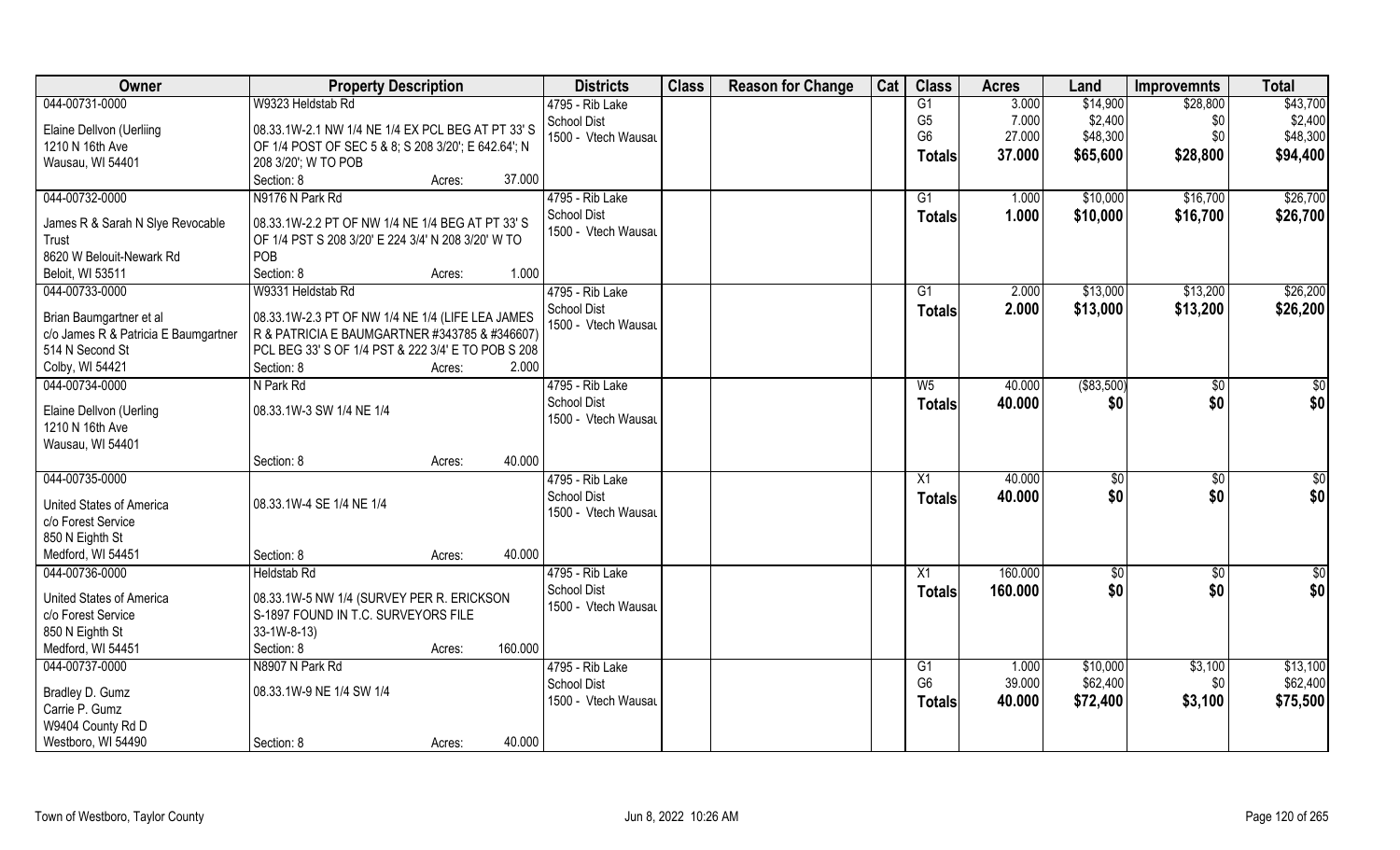| Owner                                                                   | <b>Property Description</b>                                                               | <b>Districts</b>                          | <b>Class</b> | <b>Reason for Change</b>    | Cat | <b>Class</b>  | <b>Acres</b> | Land     | <b>Improvemnts</b> | <b>Total</b> |
|-------------------------------------------------------------------------|-------------------------------------------------------------------------------------------|-------------------------------------------|--------------|-----------------------------|-----|---------------|--------------|----------|--------------------|--------------|
| 044-00738-0000                                                          | Forest Edge Rd                                                                            | 4795 - Rib Lake                           | G6           | Correct acreage after split |     | G6            | 2.150        | \$3,900  | $\sqrt{6}$         | \$3,900      |
| PCM Income Trust<br>W5537 County Rd M<br>Medford, WI 54451              | 08.33.1W-10.1 PT OF NW 1/4 SW 1/4 OUTLOT 1 CSM<br>13-S/316 #2646 (SUBJ EASMNT #373563)    | School Dist<br>1500 - Vtech Wausau        |              |                             |     | <b>Totals</b> | 2.150        | \$3,900  | \$0                | \$3,900      |
|                                                                         | 2.150<br>Section: 8<br>Acres:                                                             |                                           |              |                             |     |               |              |          |                    |              |
| 044-00738-0001                                                          | N8910 Forest Edge Rd                                                                      | 4795 - Rib Lake                           |              |                             |     | G1            | 4.500        | \$17,500 | \$163,000          | \$180,500    |
| Teresa M. Brown Mogenson<br>PO Box 388<br>Medford, WI 54451             | 08.33.1W-10.2 PT OF NW 1/4 SW 1/4 PCL 6 CSM<br>6-S/79 #1305 (BNG PTLY IN SW 1/4 SW 1/4)   | <b>School Dist</b><br>1500 - Vtech Wausau |              |                             |     | <b>Totals</b> | 4.500        | \$17,500 | \$163,000          | \$180,500    |
|                                                                         | 4.500<br>Section: 8<br>Acres:                                                             |                                           |              |                             |     |               |              |          |                    |              |
| 044-00738-0002                                                          | N8980 Forest Edge Rd                                                                      | 4795 - Rib Lake                           | G1           | Shed                        |     | G1            | 5.010        | \$18,300 | \$2,300            | \$20,600     |
| Dale N. Hugo<br>Nancy A. Hugo<br>231540 County Rd O                     | 08.33.1W-10.3 PT OF NW 1/4 SW 1/4 PCL 9 CSM<br>7-S/208 #1577                              | <b>School Dist</b><br>1500 - Vtech Wausau |              |                             |     | <b>Totals</b> | 5.010        | \$18,300 | \$2,300            | \$20,600     |
| Wausau, WI 54401                                                        | 5.010<br>Section: 8<br>Acres:                                                             |                                           |              |                             |     |               |              |          |                    |              |
| 044-00738-0003                                                          | Forest Edge Rd                                                                            | 4795 - Rib Lake                           |              |                             |     | G1            | 6.970        | \$21,600 | $\sqrt[6]{3}$      | \$21,600     |
| Legacy Outdoors, LLC<br>256 Vine St<br>West Bend, WI 53095              | 08.33.1W-10.4 PT OF NW 1/4 SW 1/4 PCL 10 CSM<br>9-S/8 #1844                               | <b>School Dist</b><br>1500 - Vtech Wausau |              |                             |     | <b>Totals</b> | 6.970        | \$21,600 | \$0                | \$21,600     |
|                                                                         | 6.970<br>Section: 8<br>Acres:                                                             |                                           |              |                             |     |               |              |          |                    |              |
| 044-00738-0004                                                          | Forest Edge Rd                                                                            | 4795 - Rib Lake                           |              |                             |     | G1            | 4.500        | \$17,500 | \$0                | \$17,500     |
| David E. Scheuermann<br>Carol E. Scheuermann<br>N72 W15215 Good Hope Rd | 08.33.1W-10.5 PT OF NW 1/4 SW 1/4 PCL 13 CSM<br>9-S/166 #1926 (BNG PTLY IN SW 1/4 SW 1/4) | <b>School Dist</b><br>1500 - Vtech Wausau |              |                             |     | <b>Totals</b> | 4.500        | \$17,500 | \$0                | \$17,500     |
| Menomonee Falls, WI 53501                                               | 4.500<br>Section: 8<br>Acres:                                                             |                                           |              |                             |     |               |              |          |                    |              |
| 044-00738-0005                                                          | N8952 Forest Edge Rd Unit 8                                                               | 4795 - Rib Lake                           |              |                             |     | G6            | 5.080        | \$9,100  | \$0                | \$9,100      |
| Robert A. Stenzel<br>415 N Lincoln Ave<br>Beaver Dam, WI 53916          | 08.33.1W-10.6 PT OF NW 1/4 SW 1/4 PCL 8 CSM<br>13-S/280 #2628 (CSM CORRECTION # 378223)   | <b>School Dist</b><br>1500 - Vtech Wausau |              |                             |     | <b>Totals</b> | 5.080        | \$9,100  | \$0                | \$9,100      |
|                                                                         | 5.080<br>Section: 8<br>Acres:                                                             |                                           |              |                             |     |               |              |          |                    |              |
| 044-00738-0006                                                          | N8934 Forest Edge Rd                                                                      | 4795 - Rib Lake                           |              |                             |     | G6            | 5.080        | \$9,100  | $\sqrt{$0}$        | \$9,100      |
| Jonathan M. Lubahn<br>Rhiannon Lubahn<br>E4694 State Hwy 82             | 08.33.1W-10.7 PT OF NW 1/4 SW 1/4 PCL 7 CSM<br>13-S/288 #2632 (CSM CORRECTION #378222)    | <b>School Dist</b><br>1500 - Vtech Wausau |              |                             |     | <b>Totals</b> | 5.080        | \$9,100  | \$0                | \$9,100      |
| Viroqua, WI 54665                                                       | 5.080<br>Section: 8<br>Acres:                                                             |                                           |              |                             |     |               |              |          |                    |              |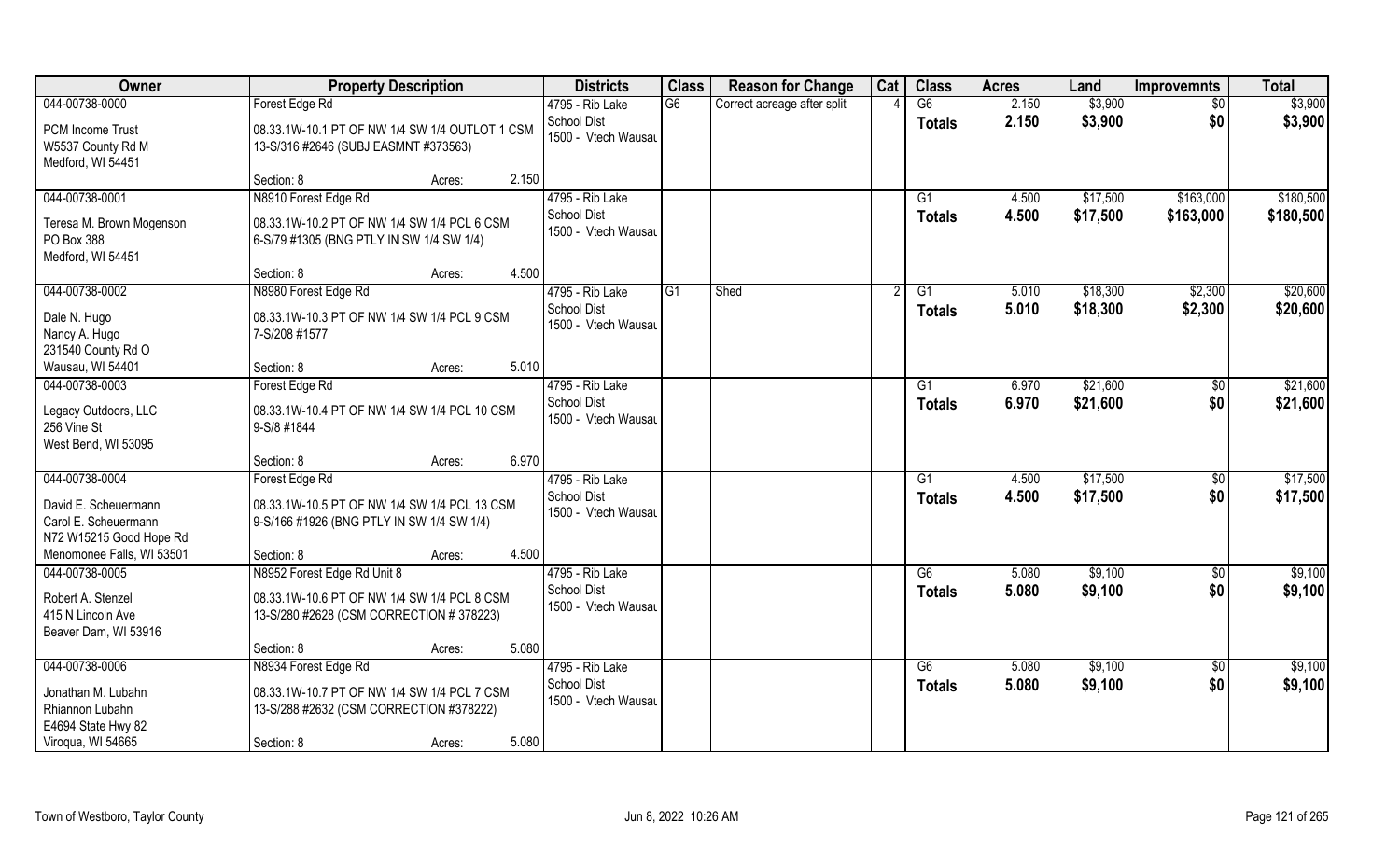| Owner                                      | <b>Property Description</b>                                    | <b>Districts</b>                          | <b>Class</b> | <b>Reason for Change</b> | Cat | <b>Class</b>   | <b>Acres</b>   | Land               | <b>Improvemnts</b> | <b>Total</b>       |
|--------------------------------------------|----------------------------------------------------------------|-------------------------------------------|--------------|--------------------------|-----|----------------|----------------|--------------------|--------------------|--------------------|
| 044-00738-0007                             |                                                                | 4795 - Rib Lake                           |              |                          |     | G6             | 4.500          | \$8,100            | $\overline{50}$    | \$8,100            |
| Nicholas J. Gaudet<br>Angela M. Gaudet     | 08.33.1W-10.8 PT OF NW 1/4 SW 1/4 PCL 11 CSM<br>13-S/316 #2646 | School Dist<br>1500 - Vtech Wausau        |              |                          |     | <b>Totals</b>  | 4.500          | \$8,100            | \$0                | \$8,100            |
| 615 Grant Ct                               | 4.500                                                          |                                           |              |                          |     |                |                |                    |                    |                    |
| Chippewa Falls, WI 54729<br>044-00738-0008 | Section: 8<br>Acres:                                           | 4795 - Rib Lake                           |              |                          |     |                |                |                    |                    |                    |
|                                            |                                                                | <b>School Dist</b>                        |              |                          |     | G6<br>Totals   | 4.500<br>4.500 | \$8,100<br>\$8,100 | \$0<br>\$0         | \$8,100<br>\$8,100 |
| Thomas N. Scott                            | 08.33.1W-10.9 PT OF NW 1/4 SW 1/4 PCL 12 CSM                   | 1500 - Vtech Wausau                       |              |                          |     |                |                |                    |                    |                    |
| Jo A. Scott                                | 13-S/316 #2646                                                 |                                           |              |                          |     |                |                |                    |                    |                    |
| W8515 230th Ave                            |                                                                |                                           |              |                          |     |                |                |                    |                    |                    |
| Hager City, WI 54014                       | 4.500<br>Section: 8<br>Acres:                                  |                                           |              |                          |     |                |                |                    |                    |                    |
| 044-00739-0000                             | County Rd D                                                    | 4795 - Rib Lake                           |              |                          |     | G6             | 10.710         | \$20,300           | $\sqrt[6]{3}$      | \$20,300           |
| <b>PCM Income Trust</b>                    | 08.33.1W-11.1 SW 1/4 SW 1/4 EX PCLS 16 & 17 CSM                | <b>School Dist</b><br>1500 - Vtech Wausau |              |                          |     | <b>Totals</b>  | 10.710         | \$20,300           | \$0                | \$20,300           |
| W5537 County Rd M                          | 13-S/320 #2648, EX PT OF PCL CSM 6-S/79 #1305                  |                                           |              |                          |     |                |                |                    |                    |                    |
| Medford, WI 54451                          | (BNG PTLY IN NW 1/4 SW 1/4) EX PCL 3 CSM 7-S/137               |                                           |              |                          |     |                |                |                    |                    |                    |
|                                            | 10.710<br>Section: 8<br>Acres:                                 |                                           |              |                          |     |                |                |                    |                    |                    |
| 044-00740-0000                             | N8813 Forest Edge Rd Unit 17                                   | 4795 - Rib Lake                           |              |                          |     | G <sub>1</sub> | 4.340          | \$17,200           | \$0                | \$17,200           |
| Alberto R. Avila                           | 08.33.1W-11.2 PT OF SW 1/4 SW 1/4 PCL 17 CSM                   | <b>School Dist</b>                        |              |                          |     | G <sub>6</sub> | 1.520          | \$2,900            | \$0                | \$2,900            |
| Esperanza Avila                            | 13-S/320 #2648                                                 | 1500 - Vtech Wausau                       |              |                          |     | <b>Totals</b>  | 5.860          | \$20,100           | \$0                | \$20,100           |
| 1207 Wayland St                            |                                                                |                                           |              |                          |     |                |                |                    |                    |                    |
| Beaver Dam, WI 53916                       | 5.860<br>Section: 8<br>Acres:                                  |                                           |              |                          |     |                |                |                    |                    |                    |
| 044-00740-0001                             | County Rd D                                                    | 4795 - Rib Lake                           |              |                          |     | X3             | 1.520          | \$0                | \$0                | \$0                |
|                                            |                                                                | <b>School Dist</b>                        |              |                          |     | <b>Totals</b>  | 1.520          | \$0                | \$0                | \$0                |
| Taylor County of                           | 08.33.1W-11.3 PT OF SW 1/4 SW 1/4 HWY "D" R/W                  | 1500 - Vtech Wausau                       |              |                          |     |                |                |                    |                    |                    |
| c/o Highway Dept<br>224 S Second St        | THRU SW 1/4 SW 1/4                                             |                                           |              |                          |     |                |                |                    |                    |                    |
| Medford, WI 54451                          | 1.520<br>Section: 8<br>Acres:                                  |                                           |              |                          |     |                |                |                    |                    |                    |
| 044-00740-0002                             |                                                                | 4795 - Rib Lake                           |              |                          |     | G1             | 4.550          | \$7,700            | \$3,100            | \$10,800           |
|                                            |                                                                | School Dist                               |              |                          |     | <b>Totals</b>  | 4.550          | \$7,700            | \$3,100            | \$10,800           |
| David G. Eldred                            | 08.33.1W-11.4 PT OF SW 1/4 SW 1/4 PCL 3 CSM                    | 1500 - Vtech Wausau                       |              |                          |     |                |                |                    |                    |                    |
| Sue A. Eldred                              | 7-S/137 #1539                                                  |                                           |              |                          |     |                |                |                    |                    |                    |
| N7444 Irish Rd                             |                                                                |                                           |              |                          |     |                |                |                    |                    |                    |
| Hilbert, WI 54129                          | 4.550<br>Section: 8<br>Acres:                                  |                                           |              |                          |     |                |                |                    |                    |                    |
| 044-00740-0003                             | W9524 County Rd D                                              | 4795 - Rib Lake                           |              |                          |     | G1             | 3.350          | \$24,000           | \$28,500           | \$52,500           |
| David G. Eldred                            | 08.33.1W-11.5 PT OF SW 1/4 SW 1/4 PCL 1 CSM                    | <b>School Dist</b>                        |              |                          |     | <b>Totals</b>  | 3.350          | \$24,000           | \$28,500           | \$52,500           |
| Sue A. Eldred                              | 7-S/194 #1571 & PCL 2 CSM 10-S/121 #2079                       | 1500 - Vtech Wausau                       |              |                          |     |                |                |                    |                    |                    |
| N7444 Irish Rd                             |                                                                |                                           |              |                          |     |                |                |                    |                    |                    |
| Hilbert, WI 54129                          | 3.350<br>Section: 8<br>Acres:                                  |                                           |              |                          |     |                |                |                    |                    |                    |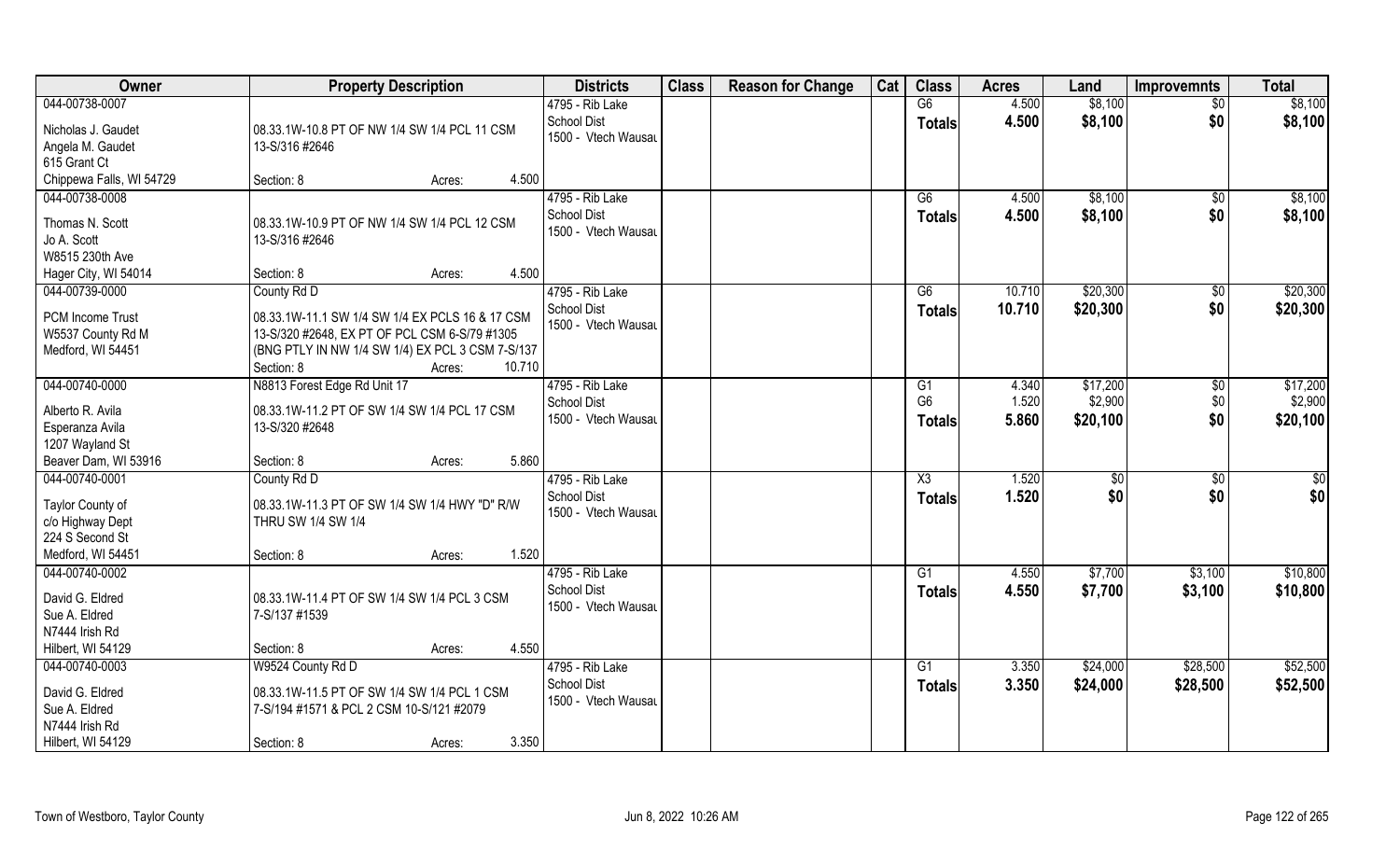| Owner                                                                                                    | <b>Property Description</b>                                                                                                                    |        | <b>Districts</b>                                             | <b>Class</b> | <b>Reason for Change</b> | Cat | <b>Class</b>                           | <b>Acres</b>              | Land                           | <b>Improvemnts</b>       | <b>Total</b>                   |
|----------------------------------------------------------------------------------------------------------|------------------------------------------------------------------------------------------------------------------------------------------------|--------|--------------------------------------------------------------|--------------|--------------------------|-----|----------------------------------------|---------------------------|--------------------------------|--------------------------|--------------------------------|
| 044-00740-0005                                                                                           |                                                                                                                                                |        | 4795 - Rib Lake                                              |              |                          |     | G1                                     | 4.550                     | \$17,500                       | $\overline{50}$          | \$17,500                       |
| David G. Eldred<br>Sue A. Eldred<br>N7444 Irish Rd                                                       | 08.33.1W-11.7 PT OF SW 1/4 SW 1/4 PCL 5 CSM<br>11-S/196 #2293                                                                                  |        | School Dist<br>1500 - Vtech Wausau                           |              |                          |     | <b>Totals</b>                          | 4.550                     | \$17,500                       | \$0                      | \$17,500                       |
| Hilbert, WI 54129                                                                                        | Section: 8<br>Acres:                                                                                                                           | 4.550  |                                                              |              |                          |     |                                        |                           |                                |                          |                                |
| 044-00740-0006<br>David G. Eldred                                                                        | 08.33.1W-11.8 PT OF SW 1/4 SW 1/4 PCL 4 CSM                                                                                                    |        | 4795 - Rib Lake<br><b>School Dist</b><br>1500 - Vtech Wausau |              |                          |     | G <sub>1</sub><br><b>Totals</b>        | 4.500<br>4.500            | \$17,500<br>\$17,500           | \$0<br>\$0               | \$17,500<br>\$17,500           |
| Sue A. Eldred<br>N7444 Irish Rd<br>Hilbert, WI 54129                                                     | 12-S/59 #2331<br>Section: 8<br>Acres:                                                                                                          | 4.500  |                                                              |              |                          |     |                                        |                           |                                |                          |                                |
| 044-00740-0007                                                                                           | N8833 Forest Edge Rd                                                                                                                           |        | 4795 - Rib Lake                                              |              |                          |     | G6                                     | 2.820                     | \$5,400                        | $\sqrt[6]{30}$           | \$5,400                        |
| Eric S. Schlender<br>Katie J. Schlender<br>S4616 Durwards Glen Rd                                        | 08.33.1W-11.9 PT OF SW 1/4 SW 1/4 PCL 16 CSM<br>13-S/320 #2648                                                                                 |        | <b>School Dist</b><br>1500 - Vtech Wausau                    |              |                          |     | <b>Totals</b>                          | 2.820                     | \$5,400                        | \$0                      | \$5,400                        |
| Baraboo, WI 53913                                                                                        | Section: 8<br>Acres:                                                                                                                           | 2.820  |                                                              |              |                          |     |                                        |                           |                                |                          |                                |
| 044-00741-0000                                                                                           | W9404 County Rd D                                                                                                                              |        | 4795 - Rib Lake<br>School Dist                               | G4           | Ag use land              | 5   | G1<br>G4                               | 3.500<br>18.500           | \$15,800<br>\$2,800            | \$230,500<br>\$0         | \$246,300<br>\$2,800           |
| Bradley D. Gumz<br>Carrie P. Gumz<br>W9404 County Rd D                                                   | 08.33.1W-12 SE 1/4 SW 1/4                                                                                                                      |        | 1500 - Vtech Wausau                                          |              |                          |     | G5M<br><b>Totals</b>                   | 18.000<br>40.000          | \$14,700<br>\$33,300           | \$0<br>\$230,500         | \$14,700<br>\$263,800          |
| Westboro, WI 54490                                                                                       | Section: 8<br>Acres:                                                                                                                           | 40.000 |                                                              |              |                          |     |                                        |                           |                                |                          |                                |
| 044-00742-0000                                                                                           | N Park Rd                                                                                                                                      |        | 4795 - Rib Lake<br><b>School Dist</b>                        |              |                          |     | X1<br><b>Totals</b>                    | 80.000<br>80.000          | $\sqrt[6]{3}$<br>\$0           | \$0<br>\$0               | $\overline{50}$<br>\$0         |
| United States of America<br>c/o Forest Service<br>850 N Eighth St                                        | 08.33.1W-13 N 1/2 SE 1/4 (SURVEY PER R. ERICKSON<br>S-1897 FOUND IN T.C. SURVEYORS FILE<br>33-1W-8-13)                                         |        | 1500 - Vtech Wausau                                          |              |                          |     |                                        |                           |                                |                          |                                |
| Medford, WI 54451<br>044-00743-0000                                                                      | Section: 8<br>Acres:<br>County Rd D                                                                                                            | 80.000 | 4795 - Rib Lake                                              | G4           |                          | .5  | G4                                     | 11.000                    | \$1,700                        |                          | \$1,700                        |
| David E. Gumz<br>Judith C. Gumz<br>W9463 County Rd D                                                     | 08.33.1W-15 SW 1/4 SE 1/4                                                                                                                      |        | <b>School Dist</b><br>1500 - Vtech Wausau                    |              | Ag use land              |     | G <sub>5</sub><br>G5M<br><b>Totals</b> | 23.000<br>6.000<br>40.000 | \$7,800<br>\$4,800<br>\$14,300 | \$0<br>\$0<br>\$0<br>\$0 | \$7,800<br>\$4,800<br>\$14,300 |
| Westboro, WI 54490                                                                                       | Section: 8<br>Acres:                                                                                                                           | 40.000 |                                                              |              |                          |     |                                        |                           |                                |                          |                                |
| 044-00744-0000<br>United States of America<br>c/o Forest Service<br>850 N Eighth St<br>Medford, WI 54451 | County Rd D<br>08.33.1W-16 SE 1/4 SE 1/4 (SURVEY PER R.<br>ERICKSON S-1897 FOUND IN T.C. SURVEYORS FILE<br>33-1W-8-13)<br>Section: 8<br>Acres: | 40.000 | 4795 - Rib Lake<br><b>School Dist</b><br>1500 - Vtech Wausau |              |                          |     | X1<br><b>Totals</b>                    | 40.000<br>40.000          | $\overline{50}$<br>\$0         | $\sqrt{$0}$<br>\$0       | $\overline{\$0}$<br>\$0        |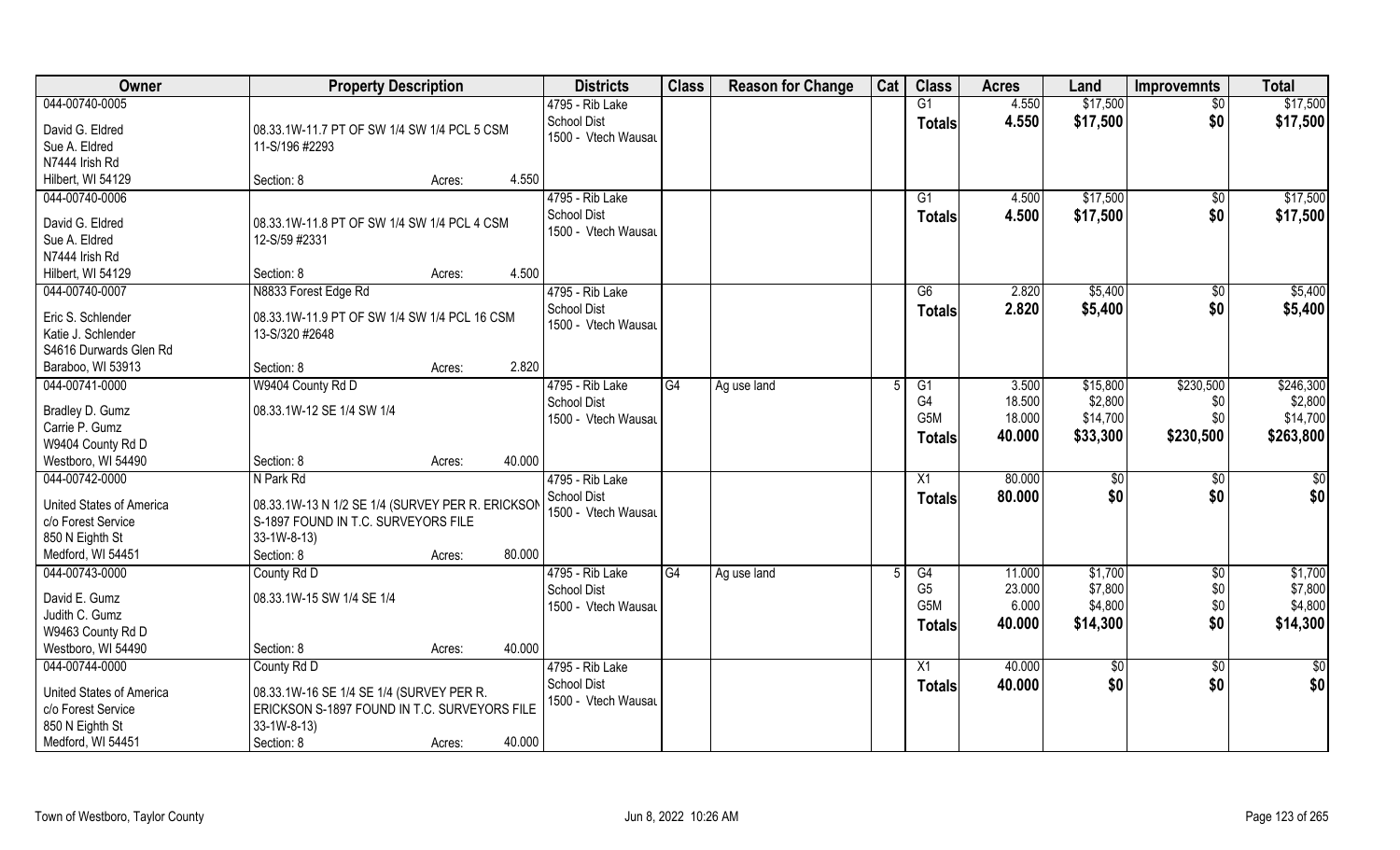| Owner                                                                                  | <b>Property Description</b>                                                                                          |        |        | <b>Districts</b>                                             | <b>Class</b> | <b>Reason for Change</b> | Cat | <b>Class</b>                          | <b>Acres</b>              | Land                             | <b>Improvemnts</b> | <b>Total</b>              |
|----------------------------------------------------------------------------------------|----------------------------------------------------------------------------------------------------------------------|--------|--------|--------------------------------------------------------------|--------------|--------------------------|-----|---------------------------------------|---------------------------|----------------------------------|--------------------|---------------------------|
| 044-00745-0001                                                                         | <b>Heldstab Rd</b>                                                                                                   |        |        | 4795 - Rib Lake                                              |              |                          |     | W <sub>6</sub>                        | 35.000                    | (\$77,000)                       | \$0                | \$0                       |
| William D. Brunner<br>N3392 River Dr<br>Medford, WI 54451                              | 09.33.1W-1.1 NE 1/4 NE 1/4 EX PCL COM AT NE COR<br>W 466.8', S 466.8', E466.8' N 466.8' TO POB                       |        |        | <b>School Dist</b><br>1500 - Vtech Wausau                    |              |                          |     | <b>Totals</b>                         | 35.000                    | \$0                              | \$0                | \$0                       |
|                                                                                        | Section: 9                                                                                                           | Acres: | 35.000 |                                                              |              |                          |     |                                       |                           |                                  |                    |                           |
| 044-00745-0002                                                                         | W8821 Heldstab Rd Unit CABIN                                                                                         |        |        | 4795 - Rib Lake                                              |              |                          |     | G1                                    | 5.000                     | \$18,300                         | \$10,000           | \$28,300                  |
| Kalem R. Lekie<br>Rory U. Lekie II<br>9601 N 10th St Lot 14                            | 09.33.1W-1.2 PT OF NE 1/4 NE 1/4 PCL COM AT NE<br>COR W 466.8' S 466.8', E 466.8', N 466.8' TO POB                   |        |        | School Dist<br>1500 - Vtech Wausau                           |              |                          |     | <b>Totals</b>                         | 5.000                     | \$18,300                         | \$10,000           | \$28,300                  |
| Mcallen, TX 78504                                                                      | Section: 9                                                                                                           | Acres: | 5.000  |                                                              |              |                          |     |                                       |                           |                                  |                    |                           |
| 044-00746-0000<br>William D. Brunner<br>N3392 River Dr<br>Medford, WI 54451            | <b>Heldstab Rd</b><br>09.33.1W-2 NW 1/4 NE 1/4                                                                       |        |        | 4795 - Rib Lake<br><b>School Dist</b><br>1500 - Vtech Wausau | G4           | Ag use land              |     | G4<br>W <sub>6</sub><br><b>Totals</b> | 5.000<br>35.000<br>40.000 | \$1,000<br>(\$77,000)<br>\$1,000 | \$0<br>\$0<br>\$0  | \$1,000<br>\$0<br>\$1,000 |
|                                                                                        | Section: 9                                                                                                           | Acres: | 40.000 |                                                              |              |                          |     |                                       |                           |                                  |                    |                           |
| 044-00747-0000                                                                         | Cummings Rd                                                                                                          |        |        | 4795 - Rib Lake                                              |              |                          |     | W <sub>6</sub>                        | 40.000                    | $($ \$88,000)                    | \$0                | \$0                       |
| William D. Brunner<br>N3392 River Dr<br>Medford, WI 54451                              | 09.33.1W-3 SW 1/4 NE 1/4                                                                                             |        |        | <b>School Dist</b><br>1500 - Vtech Wausau                    |              |                          |     | <b>Totals</b>                         | 40.000                    | \$0                              | \$0                | \$0                       |
|                                                                                        | Section: 9                                                                                                           | Acres: | 40.000 |                                                              |              |                          |     |                                       |                           |                                  |                    |                           |
| 044-00748-0000<br>William D. Brunner<br>N3392 River Dr<br>Medford, WI 54451            | 09.33.1W-4 SE 1/4 NE 1/4                                                                                             |        |        | 4795 - Rib Lake<br><b>School Dist</b><br>1500 - Vtech Wausau |              |                          |     | W6<br><b>Totals</b>                   | 40.000<br>40.000          | ( \$88,000)<br>\$0               | \$0<br>\$0         | \$0<br>\$0                |
|                                                                                        | Section: 9                                                                                                           | Acres: | 40.000 |                                                              |              |                          |     |                                       |                           |                                  |                    |                           |
| 044-00749-0000                                                                         | W9045 Heldstab Rd                                                                                                    |        |        | 4795 - Rib Lake                                              |              |                          |     | G1                                    | 5.000                     | \$18,300                         | \$77,100           | \$95,400                  |
| Kenneth D. Gilbert<br>Dawn M. Gilbert<br>N10840 Spring Creek Dr                        | 09.33.1W-5 NE 1/4 NW 1/4                                                                                             |        |        | <b>School Dist</b><br>1500 - Vtech Wausau                    |              |                          |     | G <sub>6</sub><br>Totals              | 35.000<br>40.000          | \$56,000<br>\$74,300             | \$0<br>\$77,100    | \$56,000<br>\$151,400     |
| Tomahawk, WI 54487                                                                     | Section: 9                                                                                                           | Acres: | 40.000 |                                                              |              |                          |     |                                       |                           |                                  |                    |                           |
| 044-00750-0000                                                                         | <b>Heldstab Rd</b>                                                                                                   |        |        | 4795 - Rib Lake                                              |              |                          |     | X1                                    | 40.000                    | \$0                              | $\overline{50}$    | $\frac{1}{2}$             |
| United States of America<br>c/o Forest Service<br>850 N Eighth St<br>Medford, WI 54451 | 09.33.1W-6 NW 1/4 NW 1/4 (SURVEY PER R.<br>ERICKSON S-1897 FOUND IN T.C. SURVEYORS FILE<br>$33-1W-9-3$<br>Section: 9 | Acres: | 40.000 | <b>School Dist</b><br>1500 - Vtech Wausau                    |              |                          |     | <b>Totals</b>                         | 40.000                    | \$0                              | \$0                | \$0                       |
|                                                                                        |                                                                                                                      |        |        |                                                              |              |                          |     |                                       |                           |                                  |                    |                           |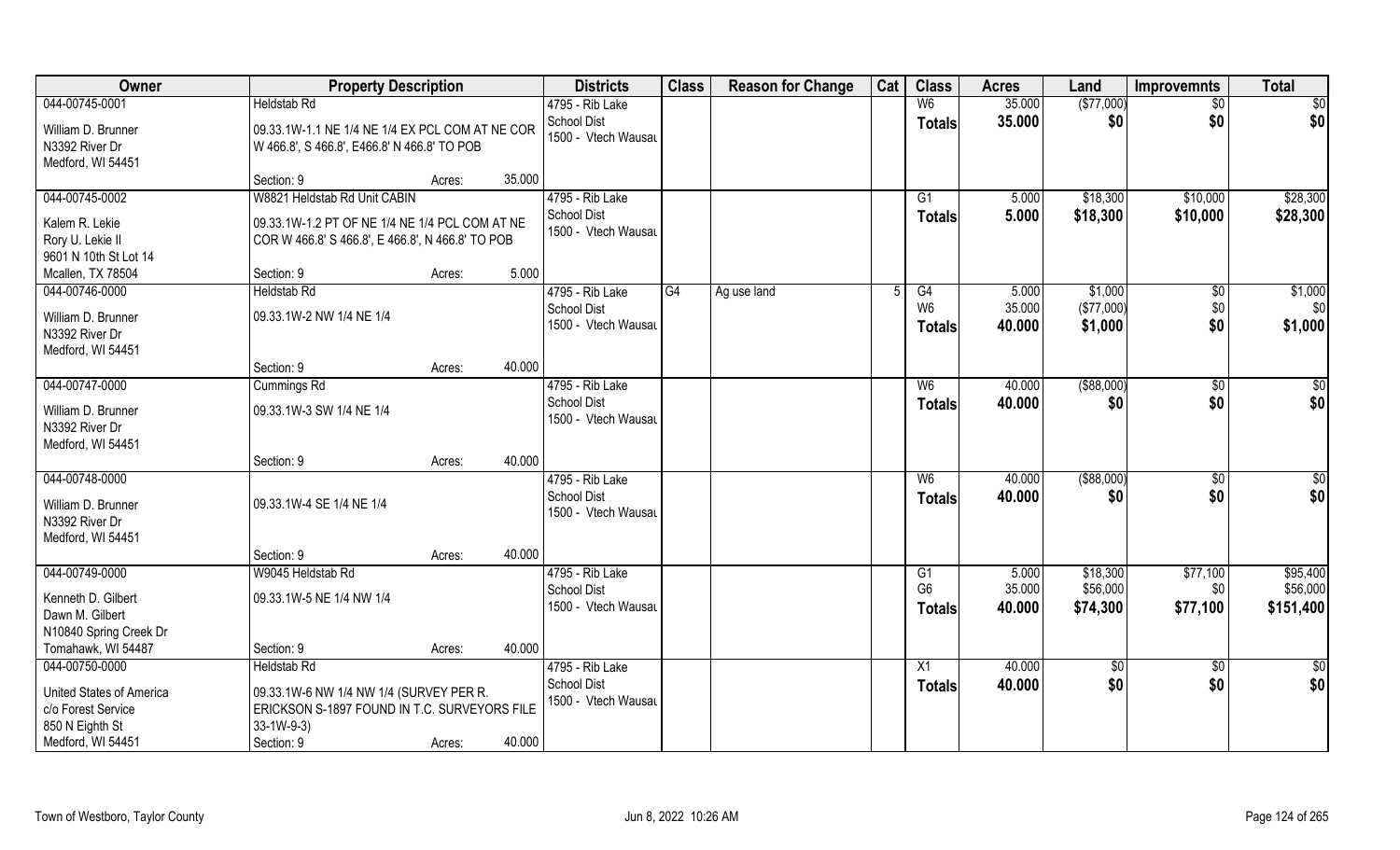| <b>Class</b><br>Owner<br><b>Class</b><br><b>Reason for Change</b><br>Cat<br><b>Property Description</b><br><b>Districts</b><br><b>Acres</b><br>Land<br><b>Improvemnts</b> | <b>Total</b>    |
|---------------------------------------------------------------------------------------------------------------------------------------------------------------------------|-----------------|
| 40.000<br>044-00751-0000<br>X1<br>4795 - Rib Lake<br>\$0<br>$\sqrt{6}$                                                                                                    | $\overline{50}$ |
| <b>School Dist</b><br>40.000<br>\$0<br>\$0<br><b>Totals</b><br><b>United States of America</b><br>09.33.1W-7 SW 1/4 NW 1/4 (SURVEY PER R.                                 | \$0             |
| 1500 - Vtech Wausau<br>c/o Forest Service<br>ERICKSON S-1897 FOUND IN T.C. SURVEYORS FILE                                                                                 |                 |
| 850 N Eighth St<br>$33-1W-9-3$                                                                                                                                            |                 |
| Section: 9<br>40.000<br>Medford, WI 54451<br>Acres:                                                                                                                       |                 |
| \$68,000<br>044-00752-0000<br>Cummings Rd<br>4795 - Rib Lake<br>$\overline{G6}$<br>40.000<br>\$0                                                                          | \$68,000        |
| <b>School Dist</b><br>40.000<br>\$68,000<br>\$0<br><b>Totals</b>                                                                                                          | \$68,000        |
| 09.33.1W-8 SE 1/4 NW 1/4<br>Kenneth D. Gilbert<br>1500 - Vtech Wausau                                                                                                     |                 |
| Dawn M. Gilbert                                                                                                                                                           |                 |
| N10840 Spring Creek Dr                                                                                                                                                    |                 |
| 40.000<br>Tomahawk, WI 54487<br>Section: 9<br>Acres:                                                                                                                      |                 |
| 044-00753-0000<br>N8949 Cummings Rd<br>4795 - Rib Lake<br>1.000<br>\$10,000<br>$\sqrt[6]{3}$<br>G1                                                                        | \$10,000        |
| G <sub>6</sub><br>39.000<br>\$62,400<br>\$0<br><b>School Dist</b><br>Kenneth D. Gilbert<br>09.33.1W-9 NE 1/4 SW 1/4                                                       | \$62,400        |
| 1500 - Vtech Wausau<br>40.000<br>\$72,400<br>\$0<br><b>Totals</b><br>Dawn M. Gilbert                                                                                      | \$72,400        |
| N10840 Spring Creek Dr                                                                                                                                                    |                 |
| 40.000<br>Tomahawk, WI 54487<br>Section: 9<br>Acres:                                                                                                                      |                 |
| \$54,300<br>044-00754-0000<br>4795 - Rib Lake<br>G6<br>40.000<br>\$0                                                                                                      | \$54,300        |
| <b>School Dist</b><br>\$54,300<br>\$0<br>40.000<br><b>Totals</b><br>Paula J. Denfeld et al<br>09.33.1W-10 NW 1/4 SW 1/4 (LIFE EST NORBERT G &                             | \$54,300        |
| 1500 - Vtech Wausau<br>c/o Norbert G & Janet S Lake<br>JANET S LAKE)                                                                                                      |                 |
| 128558 Thomas Hill Rd                                                                                                                                                     |                 |
| 40.000<br>Edgar, WI 54426<br>Section: 9<br>Acres:                                                                                                                         |                 |
| 044-00755-0000<br>W9170 County Rd D<br>G1<br>$\overline{G1}$<br>2.000<br>\$13,000<br>\$56,600<br>4795 - Rib Lake<br>Garage to house                                       | \$69,600        |
| G <sub>6</sub><br>\$72,200<br>38.000<br><b>School Dist</b><br>\$0                                                                                                         | \$72,200        |
| 09.33.1W-11 SW 1/4 SW 1/4 (LIFE EST NORBERT G &<br>Paula J. Denfeld et al<br>\$85,200<br>1500 - Vtech Wausau<br>40.000<br>\$56,600<br>Totals                              | \$141,800       |
| c/o Norbert G & Janet S Lake<br>JANET S LAKE) EXC HWY                                                                                                                     |                 |
| 128558 Thomas Hill Rd                                                                                                                                                     |                 |
| 40.000<br>Edgar, WI 54426<br>Section: 9<br>Acres:                                                                                                                         |                 |
| \$72,400<br>044-00756-0000<br>County Rd D<br>4795 - Rib Lake<br>G6<br>40.000<br>\$0                                                                                       | \$72,400        |
| <b>School Dist</b><br>\$0<br>40.000<br>\$72,400<br><b>Totals</b><br>Kenneth D. Gilbert<br>09.33.1W-12 SE 1/4 SW 1/4 EXC HWY                                               | \$72,400        |
| 1500 - Vtech Wausau<br>Dawn M. Gilbert                                                                                                                                    |                 |
| N10840 Spring Creek Dr                                                                                                                                                    |                 |
| Tomahawk, WI 54487<br>40.000<br>Section: 9<br>Acres:                                                                                                                      |                 |
| 044-00757-0000<br>4795 - Rib Lake<br>$($ \$69,000)<br>W6<br>40.000<br>$\sqrt{$0}$                                                                                         | $\overline{50}$ |
| <b>School Dist</b><br>\$0<br>40.000<br>\$0<br><b>Totals</b><br>09.33.1W-13 NE 1/4 SE 1/4<br>William D. Brunner                                                            | \$0             |
| 1500 - Vtech Wausau<br>Kathryn A. Brunner                                                                                                                                 |                 |
| N3392 River Dr                                                                                                                                                            |                 |
| 40.000<br>Medford, WI 54451<br>Section: 9<br>Acres:                                                                                                                       |                 |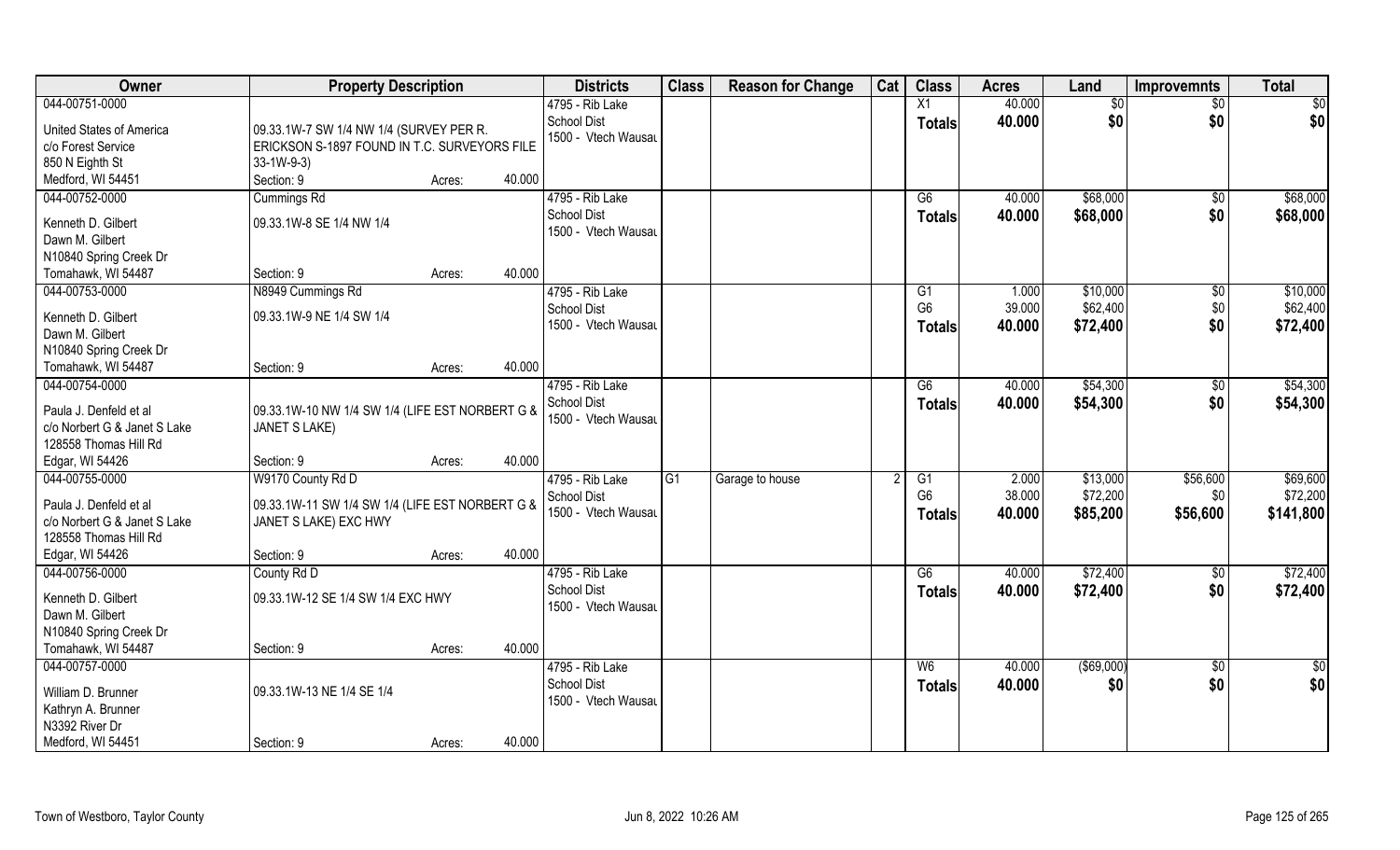| Owner                    | <b>Property Description</b>                        |        |         | <b>Districts</b>    | <b>Class</b> | <b>Reason for Change</b> | Cat | <b>Class</b>   | <b>Acres</b> | Land          | Improvemnts     | <b>Total</b>    |
|--------------------------|----------------------------------------------------|--------|---------|---------------------|--------------|--------------------------|-----|----------------|--------------|---------------|-----------------|-----------------|
| 044-00758-0000           |                                                    |        |         | 4795 - Rib Lake     | G4           | Ag use land              |     | G4             | 15.000       | \$2,900       | $\overline{50}$ | \$2,900         |
| William D. Brunner       | 09.33.1W-14 NW 1/4 SE 1/4                          |        |         | <b>School Dist</b>  |              |                          |     | W <sub>6</sub> | 25.000       | (\$55,000)    | \$0             | \$0             |
| Kathryn A. Brunner       |                                                    |        |         | 1500 - Vtech Wausau |              |                          |     | <b>Totals</b>  | 40.000       | \$2,900       | \$0             | \$2,900         |
| N3392 River Dr           |                                                    |        |         |                     |              |                          |     |                |              |               |                 |                 |
| Medford, WI 54451        | Section: 9                                         | Acres: | 40.000  |                     |              |                          |     |                |              |               |                 |                 |
| 044-00759-0000           | W8938 County Rd D                                  |        |         | 4795 - Rib Lake     | G4           | Ag use land              | -5  | G1             | 1.000        | \$10,000      | \$500           | \$10,500        |
|                          |                                                    |        |         | School Dist         |              |                          |     | G4             | 33.280       | \$5,000       | \$0             | \$5,000         |
| William D. Brunner       | 09.33.1W-15.1 SW 1/4 SE 1/4 EX HWY "D" R/W (.72 AC |        |         | 1500 - Vtech Wausau |              |                          |     | G <sub>5</sub> | 5.000        | \$4,000       | \$0             | \$4,000         |
| Kathryn A. Brunner       |                                                    |        |         |                     |              |                          |     | <b>Totals</b>  | 39.280       | \$19,000      | \$500           | \$19,500        |
| N3392 River Dr           |                                                    |        |         |                     |              |                          |     |                |              |               |                 |                 |
| Medford, WI 54451        | Section: 9                                         | Acres: | 39.280  |                     |              |                          |     |                |              |               |                 |                 |
| 044-00759-0001           |                                                    |        |         | 4795 - Rib Lake     |              |                          |     | X3             | 0.720        | $\sqrt[6]{2}$ | $\sqrt[6]{3}$   | \$0             |
| Taylor County of         | 09.33.1W-15.2 PT OF SW 1/4 SE 1/4 HWY "D" R/W      |        |         | <b>School Dist</b>  |              |                          |     | <b>Totals</b>  | 0.720        | \$0           | \$0             | \$0             |
| c/o Highway Dept         | THRU SW 1/4 SE 1/4                                 |        |         | 1500 - Vtech Wausau |              |                          |     |                |              |               |                 |                 |
| 224 S Second St          |                                                    |        |         |                     |              |                          |     |                |              |               |                 |                 |
| Medford, WI 54451        | Section: 9                                         | Acres: | 0.720   |                     |              |                          |     |                |              |               |                 |                 |
| 044-00760-0000           | W8850 County Rd D                                  |        |         | 4795 - Rib Lake     |              |                          |     | G1             | 1.000        | \$10,000      | \$23,200        | \$33,200        |
|                          |                                                    |        |         | <b>School Dist</b>  |              |                          |     | G <sub>5</sub> | 7.000        | \$4,200       | \$0             | \$4,200         |
| Scott D. Jicinsky        | 09.33.1W-16 SE 1/4 SE 1/4                          |        |         | 1500 - Vtech Wausau |              |                          |     | G <sub>6</sub> | 32.000       | \$53,200      | \$0             | \$53,200        |
| 119566 Big Rapids Rd     |                                                    |        |         |                     |              |                          |     | <b>Totals</b>  | 40.000       | \$67,400      | \$23,200        | \$90,600        |
| Stratford, WI 54484      |                                                    |        |         |                     |              |                          |     |                |              |               |                 |                 |
|                          | Section: 9                                         | Acres: | 40.000  |                     |              |                          |     |                |              |               |                 |                 |
| 044-00761-0000           |                                                    |        |         | 4795 - Rib Lake     |              |                          |     | X1             | 160.000      | \$0           | \$0             | \$0             |
| United States of America | 10.33.1W-1 NE 1/4                                  |        |         | <b>School Dist</b>  |              |                          |     | <b>Totals</b>  | 160.000      | \$0           | \$0             | \$0             |
| c/o Forest Service       |                                                    |        |         | 1500 - Vtech Wausau |              |                          |     |                |              |               |                 |                 |
| 850 N Eighth St          |                                                    |        |         |                     |              |                          |     |                |              |               |                 |                 |
| Medford, WI 54451        | Section: 10                                        | Acres: | 160.000 |                     |              |                          |     |                |              |               |                 |                 |
| 044-00762-0000           |                                                    |        |         | 4795 - Rib Lake     |              |                          |     | X1             | 80.000       | \$0           | \$0             | \$0             |
|                          |                                                    |        |         | School Dist         |              |                          |     | <b>Totals</b>  | 80.000       | \$0           | \$0             | \$0             |
| United States of America | 10.33.1W-5 N 1/2 NW 1/4                            |        |         | 1500 - Vtech Wausau |              |                          |     |                |              |               |                 |                 |
| c/o Forest Service       |                                                    |        |         |                     |              |                          |     |                |              |               |                 |                 |
| 850 N Eighth St          |                                                    |        |         |                     |              |                          |     |                |              |               |                 |                 |
| Medford, WI 54451        | Section: 10                                        | Acres: | 80.000  |                     |              |                          |     |                |              |               |                 |                 |
| 044-00763-0000           |                                                    |        |         | 4795 - Rib Lake     |              |                          |     | W <sub>6</sub> | 40.000       | ( \$85,000)   | $\sqrt{$0}$     | $\overline{50}$ |
| William D. Brunner       | 10.33.1W-7 SW 1/4 NW 1/4                           |        |         | <b>School Dist</b>  |              |                          |     | <b>Totals</b>  | 40.000       | \$0           | \$0             | \$0             |
| Kathryn A. Brunner       |                                                    |        |         | 1500 - Vtech Wausau |              |                          |     |                |              |               |                 |                 |
| N3392 River Dr           |                                                    |        |         |                     |              |                          |     |                |              |               |                 |                 |
| Medford, WI 54451        | Section: 10                                        | Acres: | 40.000  |                     |              |                          |     |                |              |               |                 |                 |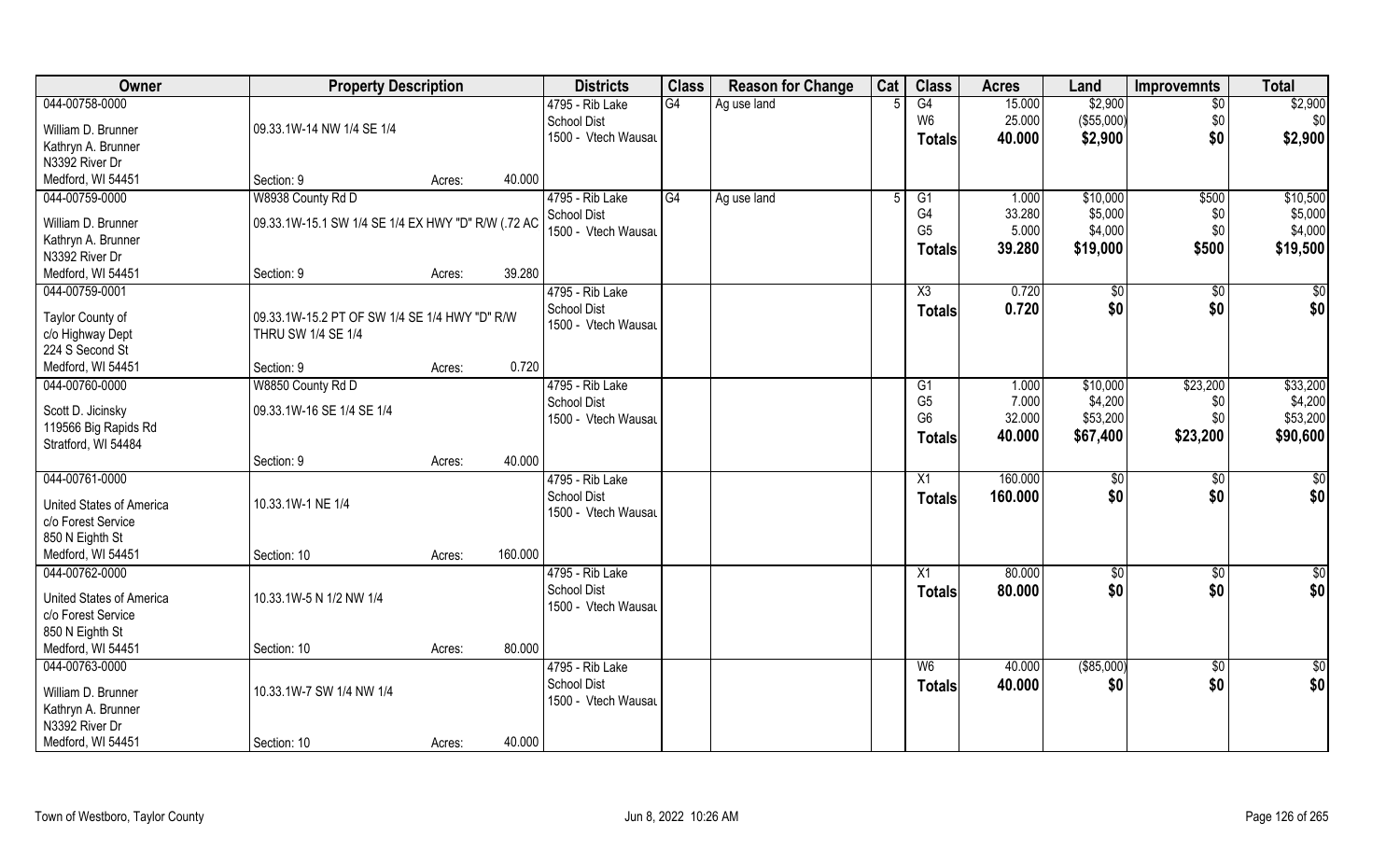| Owner                           | <b>Property Description</b>                        |                  | <b>Districts</b>    | <b>Class</b> | <b>Reason for Change</b> | Cat | <b>Class</b>    | <b>Acres</b> | Land            | Improvemnts     | <b>Total</b>    |
|---------------------------------|----------------------------------------------------|------------------|---------------------|--------------|--------------------------|-----|-----------------|--------------|-----------------|-----------------|-----------------|
| 044-00764-0000                  |                                                    |                  | 4795 - Rib Lake     |              |                          |     | X1              | 40.000       | $\overline{50}$ | $\overline{50}$ | \$0             |
| <b>United States of America</b> | 10.33.1W-8 SE 1/4 NW 1/4                           |                  | <b>School Dist</b>  |              |                          |     | <b>Totals</b>   | 40.000       | \$0             | \$0             | \$0             |
| c/o Forest Service              |                                                    |                  | 1500 - Vtech Wausau |              |                          |     |                 |              |                 |                 |                 |
| 850 N Eighth St                 |                                                    |                  |                     |              |                          |     |                 |              |                 |                 |                 |
| Medford, WI 54451               | Section: 10                                        | 40.000<br>Acres: |                     |              |                          |     |                 |              |                 |                 |                 |
| 044-00765-0000                  |                                                    |                  | 4795 - Rib Lake     |              |                          |     | $\overline{X1}$ | 40.000       | \$0             | $\overline{50}$ | \$0             |
|                                 |                                                    |                  | <b>School Dist</b>  |              |                          |     | Totals          | 40.000       | \$0             | \$0             | \$0             |
| United States of America        | 10.33.1W-9 NE 1/4 SW 1/4                           |                  | 1500 - Vtech Wausau |              |                          |     |                 |              |                 |                 |                 |
| c/o Forest Service              |                                                    |                  |                     |              |                          |     |                 |              |                 |                 |                 |
| 850 N Eighth St                 |                                                    |                  |                     |              |                          |     |                 |              |                 |                 |                 |
| Medford, WI 54451               | Section: 10                                        | 40.000<br>Acres: |                     |              |                          |     |                 |              |                 |                 |                 |
| 044-00766-0000                  |                                                    |                  | 4795 - Rib Lake     |              |                          |     | W <sub>6</sub>  | 40.000       | $($ \$88,000)   | $\sqrt[6]{30}$  | \$0             |
| William D. Brunner              | 10.33.1W-10 NW 1/4 SW 1/4 (SUBJ EASMNT #360736)    |                  | School Dist         |              |                          |     | <b>Totals</b>   | 40.000       | \$0             | \$0             | \$0             |
| Kathryn A. Brunner              |                                                    |                  | 1500 - Vtech Wausau |              |                          |     |                 |              |                 |                 |                 |
| N3392 River Dr                  |                                                    |                  |                     |              |                          |     |                 |              |                 |                 |                 |
| Medford, WI 54451               | Section: 10                                        | 40.000<br>Acres: |                     |              |                          |     |                 |              |                 |                 |                 |
| 044-00767-0000                  | W8708 County Rd D                                  |                  | 4795 - Rib Lake     |              |                          |     | G1              | 1.000        | \$10,000        | \$76,800        | \$86,800        |
|                                 |                                                    |                  | School Dist         |              |                          |     | G <sub>6</sub>  | 38.120       | \$68,200        | \$0             | \$68,200        |
| Russell D. Anderson Jr          | 10.33.1W-11.1 SW 1/4 SW 1/4 EX HWY "D" R/W (.88 AC |                  | 1500 - Vtech Wausau |              |                          |     | <b>Totals</b>   | 39.120       | \$78,200        | \$76,800        | \$155,000       |
| Lorraine M. Ankney              |                                                    |                  |                     |              |                          |     |                 |              |                 |                 |                 |
| W8708 County Rd D               |                                                    |                  |                     |              |                          |     |                 |              |                 |                 |                 |
| Westboro, WI 54490              | Section: 10                                        | 39.120<br>Acres: |                     |              |                          |     |                 |              |                 |                 |                 |
| 044-00767-0001                  | County Rd D                                        |                  | 4795 - Rib Lake     |              |                          |     | X3              | 0.880        | $\sqrt[6]{}$    | \$0             | $\overline{50}$ |
| Taylor County of                | 10.33.1W-11.2 PT OF SW 1/4 SW 1/4 HWY "D" R/W      |                  | <b>School Dist</b>  |              |                          |     | <b>Totals</b>   | 0.880        | \$0             | \$0             | \$0             |
| c/o Highway Dept                | THRU SW 1/4 SW 1/4                                 |                  | 1500 - Vtech Wausau |              |                          |     |                 |              |                 |                 |                 |
| 224 S Second St                 |                                                    |                  |                     |              |                          |     |                 |              |                 |                 |                 |
| Medford, WI 54451               | Section: 10                                        | 0.880<br>Acres:  |                     |              |                          |     |                 |              |                 |                 |                 |
| 044-00769-0000                  | County Rd D                                        |                  | 4795 - Rib Lake     |              |                          |     | G6              | 30.840       | \$58,600        | \$0             | \$58,600        |
|                                 |                                                    |                  | <b>School Dist</b>  |              |                          |     | <b>Totals</b>   | 30.840       | \$58,600        | \$0             | \$58,600        |
| Robert C. Grasser               | 10.33.1W-12.1 SE 1/4 SW 1/4 EX BEG IN SE COR N TO  |                  | 1500 - Vtech Wausau |              |                          |     |                 |              |                 |                 |                 |
| Gertrude M. Grasser             | N LN W 234' S 920' W 200' S 450' E TO POB          |                  |                     |              |                          |     |                 |              |                 |                 |                 |
| 204 Woodland Beach Rd           |                                                    |                  |                     |              |                          |     |                 |              |                 |                 |                 |
| Lake Mills, WI 53551            | Section: 10                                        | 30.840<br>Acres: |                     |              |                          |     |                 |              |                 |                 |                 |
| 044-00770-0000                  | W8606 County Rd D                                  |                  | 4795 - Rib Lake     |              |                          |     | G <sub>1</sub>  | 2.160        | \$13,300        | \$13,300        | \$26,600        |
| Glen Doman et al                | 10.33.1W-12.2 PT OF SE 1/4 SW 1/4 BEG IN SE COR N  |                  | School Dist         |              |                          |     | <b>Totals</b>   | 2.160        | \$13,300        | \$13,300        | \$26,600        |
| N4291 Ostrander Rd              | 400' W 234' S 400' E 234' TO POB                   |                  | 1500 - Vtech Wausau |              |                          |     |                 |              |                 |                 |                 |
| New London, WI 54961            |                                                    |                  |                     |              |                          |     |                 |              |                 |                 |                 |
|                                 | Section: 10                                        | 2.160<br>Acres:  |                     |              |                          |     |                 |              |                 |                 |                 |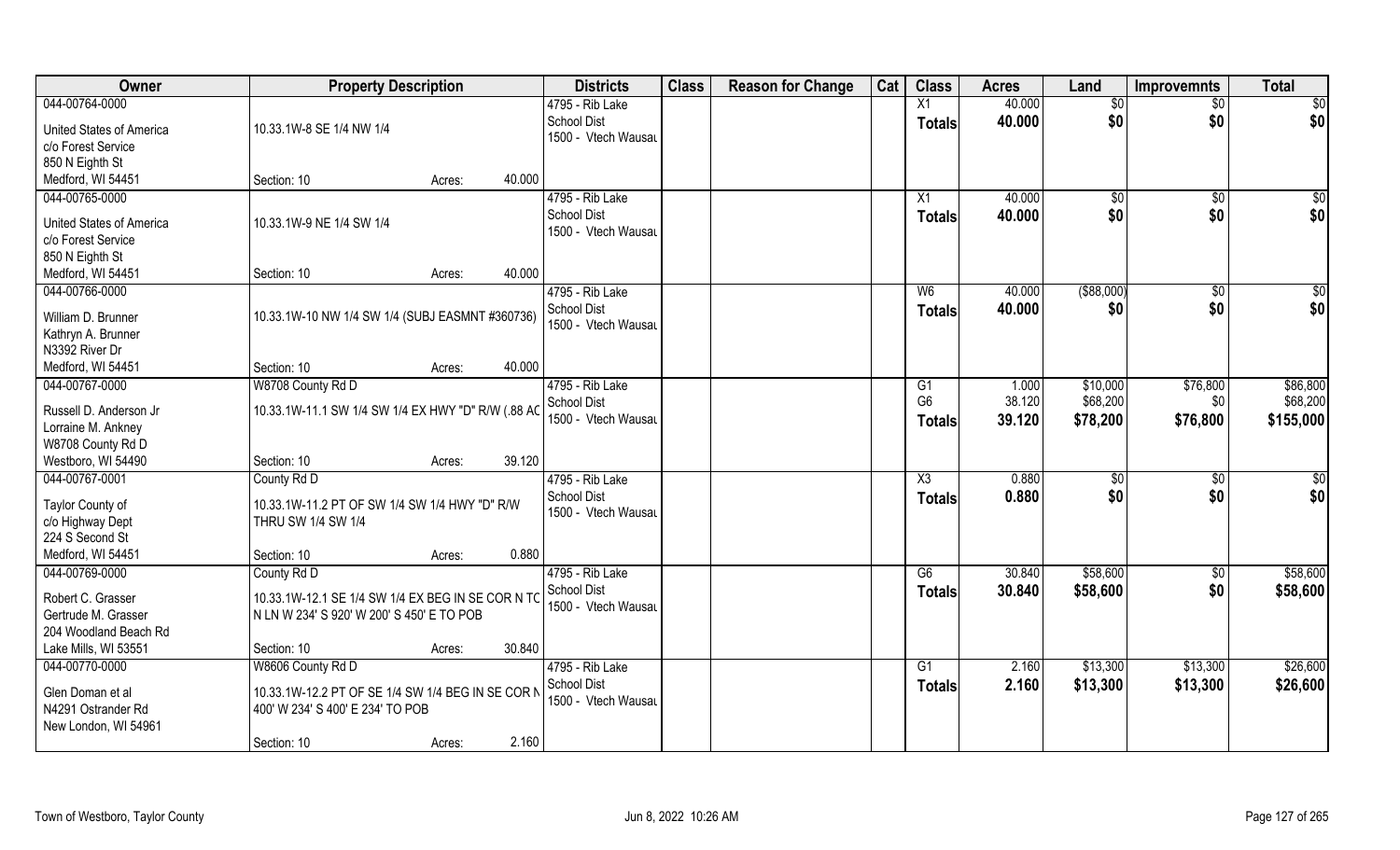| \$10,000<br>\$11,500<br>044-00771-0000<br>W8630 County Rd D<br>1.000<br>4795 - Rib Lake<br>G1<br>\$1,500<br>G <sub>6</sub><br>\$11,400<br>\$11,400<br><b>School Dist</b><br>6.000<br>\$0<br>Daniel Grasser et al<br>10.33.1W-12.3 PT OF SE 1/4 SW 1/4 COM 234' W OF<br>1500 - Vtech Wausau<br>7.000<br>\$22,900<br>\$21,400<br>\$1,500<br>Totals<br>SE COR CONT W 200' N 450' E 200' S TO POB & E 234<br>204 Woodland Beach Rd<br><b>EX S 400'</b><br>Lake Mills, WI 53551<br>Section: 10<br>7.000<br>Acres:<br>044-00772-0000<br>4795 - Rib Lake<br>Wolf Ln<br>\$64,000<br>\$64,000<br>G6<br>40.000<br>\$0<br>\$64,000<br><b>School Dist</b><br>40.000<br>\$0<br>\$64,000<br><b>Totals</b><br>10.33.1W-13 NE 1/4 SE 1/4 (SUBJ EASMNT #347133)<br>Larry L. Zimmerman<br>1500 - Vtech Wausau<br>c/o Donald R. Mielke<br>W5484 Mielke Rd<br>40.000<br>Menasha, WI 54952<br>Section: 10<br>Acres: |
|------------------------------------------------------------------------------------------------------------------------------------------------------------------------------------------------------------------------------------------------------------------------------------------------------------------------------------------------------------------------------------------------------------------------------------------------------------------------------------------------------------------------------------------------------------------------------------------------------------------------------------------------------------------------------------------------------------------------------------------------------------------------------------------------------------------------------------------------------------------------------------------------|
|                                                                                                                                                                                                                                                                                                                                                                                                                                                                                                                                                                                                                                                                                                                                                                                                                                                                                                |
|                                                                                                                                                                                                                                                                                                                                                                                                                                                                                                                                                                                                                                                                                                                                                                                                                                                                                                |
|                                                                                                                                                                                                                                                                                                                                                                                                                                                                                                                                                                                                                                                                                                                                                                                                                                                                                                |
|                                                                                                                                                                                                                                                                                                                                                                                                                                                                                                                                                                                                                                                                                                                                                                                                                                                                                                |
|                                                                                                                                                                                                                                                                                                                                                                                                                                                                                                                                                                                                                                                                                                                                                                                                                                                                                                |
|                                                                                                                                                                                                                                                                                                                                                                                                                                                                                                                                                                                                                                                                                                                                                                                                                                                                                                |
|                                                                                                                                                                                                                                                                                                                                                                                                                                                                                                                                                                                                                                                                                                                                                                                                                                                                                                |
|                                                                                                                                                                                                                                                                                                                                                                                                                                                                                                                                                                                                                                                                                                                                                                                                                                                                                                |
|                                                                                                                                                                                                                                                                                                                                                                                                                                                                                                                                                                                                                                                                                                                                                                                                                                                                                                |
|                                                                                                                                                                                                                                                                                                                                                                                                                                                                                                                                                                                                                                                                                                                                                                                                                                                                                                |
|                                                                                                                                                                                                                                                                                                                                                                                                                                                                                                                                                                                                                                                                                                                                                                                                                                                                                                |
| 044-00773-0000<br>4795 - Rib Lake<br>( \$76,000)<br>W <sub>2</sub><br>40.000<br>$\sqrt[6]{30}$<br>\$0                                                                                                                                                                                                                                                                                                                                                                                                                                                                                                                                                                                                                                                                                                                                                                                          |
| \$0<br>\$0<br><b>School Dist</b><br>40.000<br>\$0<br><b>Totals</b>                                                                                                                                                                                                                                                                                                                                                                                                                                                                                                                                                                                                                                                                                                                                                                                                                             |
| 10.33.1W-14 NW 1/4 SE 1/4<br>Larry L. Zimmerman<br>1500 - Vtech Wausau                                                                                                                                                                                                                                                                                                                                                                                                                                                                                                                                                                                                                                                                                                                                                                                                                         |
| c/o Donald R. Mielke                                                                                                                                                                                                                                                                                                                                                                                                                                                                                                                                                                                                                                                                                                                                                                                                                                                                           |
| W5484 Mielke Rd                                                                                                                                                                                                                                                                                                                                                                                                                                                                                                                                                                                                                                                                                                                                                                                                                                                                                |
| 40.000<br>Menasha, WI 54952<br>Section: 10<br>Acres:                                                                                                                                                                                                                                                                                                                                                                                                                                                                                                                                                                                                                                                                                                                                                                                                                                           |
| \$63,800<br>\$63,800<br>County Rd D<br>4795 - Rib Lake<br>24.000<br>044-00774-0000<br>G6<br>\$0                                                                                                                                                                                                                                                                                                                                                                                                                                                                                                                                                                                                                                                                                                                                                                                                |
| <b>School Dist</b><br>\$63,800<br>\$0<br>24.000<br>\$63,800<br><b>Totals</b><br>Carol L Schulke Revocable Trust<br>10.33.1W-15.1 SW 1/4 SE 1/4 EX BEG AT SW COR N 3                                                                                                                                                                                                                                                                                                                                                                                                                                                                                                                                                                                                                                                                                                                            |
| 1500 - Vtech Wausau<br>PO Box 2266<br>RDS E 6 RDS S 32 RDS W TO POB & EX BEG 330' W                                                                                                                                                                                                                                                                                                                                                                                                                                                                                                                                                                                                                                                                                                                                                                                                            |
|                                                                                                                                                                                                                                                                                                                                                                                                                                                                                                                                                                                                                                                                                                                                                                                                                                                                                                |
| Oshkosh, WI 54903<br>OF SE COR N&S 660' & E&W 330' & EX E 330'<br>24.000                                                                                                                                                                                                                                                                                                                                                                                                                                                                                                                                                                                                                                                                                                                                                                                                                       |
| Section: 10<br>Acres:                                                                                                                                                                                                                                                                                                                                                                                                                                                                                                                                                                                                                                                                                                                                                                                                                                                                          |
| \$12,300<br>044-00775-0000<br>W8594 County Rd D<br>4795 - Rib Lake<br>1.000<br>\$10,000<br>G1<br>\$2,300                                                                                                                                                                                                                                                                                                                                                                                                                                                                                                                                                                                                                                                                                                                                                                                       |
| <b>School Dist</b><br>1.000<br>\$10,000<br>\$2,300<br>\$12,300<br><b>Totals</b><br>Keith O. Haverland et al<br>10.33.1W-15.2 PT OF SW 1/4 SE 1/4 BEG AT SW COR                                                                                                                                                                                                                                                                                                                                                                                                                                                                                                                                                                                                                                                                                                                                 |
| 1500 - Vtech Wausau<br>ALG N LN OF CTH "D" N 32 RDS E 6 RDS S 32 RDS<br>105 Tennyson St                                                                                                                                                                                                                                                                                                                                                                                                                                                                                                                                                                                                                                                                                                                                                                                                        |
| Potosi, WI 53820<br>TO N LN OF CTH "D" W TO POB                                                                                                                                                                                                                                                                                                                                                                                                                                                                                                                                                                                                                                                                                                                                                                                                                                                |
| 1.000<br>Section: 10<br>Acres:                                                                                                                                                                                                                                                                                                                                                                                                                                                                                                                                                                                                                                                                                                                                                                                                                                                                 |
| \$22,000<br>\$127,600<br>044-00776-0000<br>W8558 County Rd D<br>4795 - Rib Lake<br>\$105,600<br>G1<br>5.000                                                                                                                                                                                                                                                                                                                                                                                                                                                                                                                                                                                                                                                                                                                                                                                    |
| School Dist<br>5.000<br>\$22,000<br>\$105,600<br>\$127,600<br><b>Totals</b>                                                                                                                                                                                                                                                                                                                                                                                                                                                                                                                                                                                                                                                                                                                                                                                                                    |
| 10.33.1W-15.3 PT OF SW 1/4 SE 1/4 COM 330' W OF<br>Carol L Schulke Revocable Trust<br>1500 - Vtech Wausau                                                                                                                                                                                                                                                                                                                                                                                                                                                                                                                                                                                                                                                                                                                                                                                      |
| PO Box 2266<br>SE COR N 660' W 330' S 660' E TO POB                                                                                                                                                                                                                                                                                                                                                                                                                                                                                                                                                                                                                                                                                                                                                                                                                                            |
| Oshkosh, WI 54903                                                                                                                                                                                                                                                                                                                                                                                                                                                                                                                                                                                                                                                                                                                                                                                                                                                                              |
| 5.000<br>Section: 10<br>Acres:                                                                                                                                                                                                                                                                                                                                                                                                                                                                                                                                                                                                                                                                                                                                                                                                                                                                 |
| 044-00777-0000<br>W8524 County Rd D<br>4795 - Rib Lake<br>\$33,800<br>\$43,800<br>\$10,000<br>G1<br>1.000                                                                                                                                                                                                                                                                                                                                                                                                                                                                                                                                                                                                                                                                                                                                                                                      |
| G <sub>5</sub><br>2.000<br>\$300<br>\$300<br><b>School Dist</b><br>\$0<br>10.33.1W-15.4 PT OF SW 1/4 SE 1/4 E 330' THRF<br>John A. Brunner                                                                                                                                                                                                                                                                                                                                                                                                                                                                                                                                                                                                                                                                                                                                                     |
| G <sub>6</sub><br>7.000<br>\$13,300<br>\$13,300<br>\$0<br>1500 - Vtech Wausau<br>Valeri J. Brunner                                                                                                                                                                                                                                                                                                                                                                                                                                                                                                                                                                                                                                                                                                                                                                                             |
| 10.000<br>\$23,600<br>\$33,800<br>\$57,400<br><b>Totals</b><br>W8524 County Rd D                                                                                                                                                                                                                                                                                                                                                                                                                                                                                                                                                                                                                                                                                                                                                                                                               |
| 10.000<br>Westboro, WI 54490<br>Section: 10<br>Acres:                                                                                                                                                                                                                                                                                                                                                                                                                                                                                                                                                                                                                                                                                                                                                                                                                                          |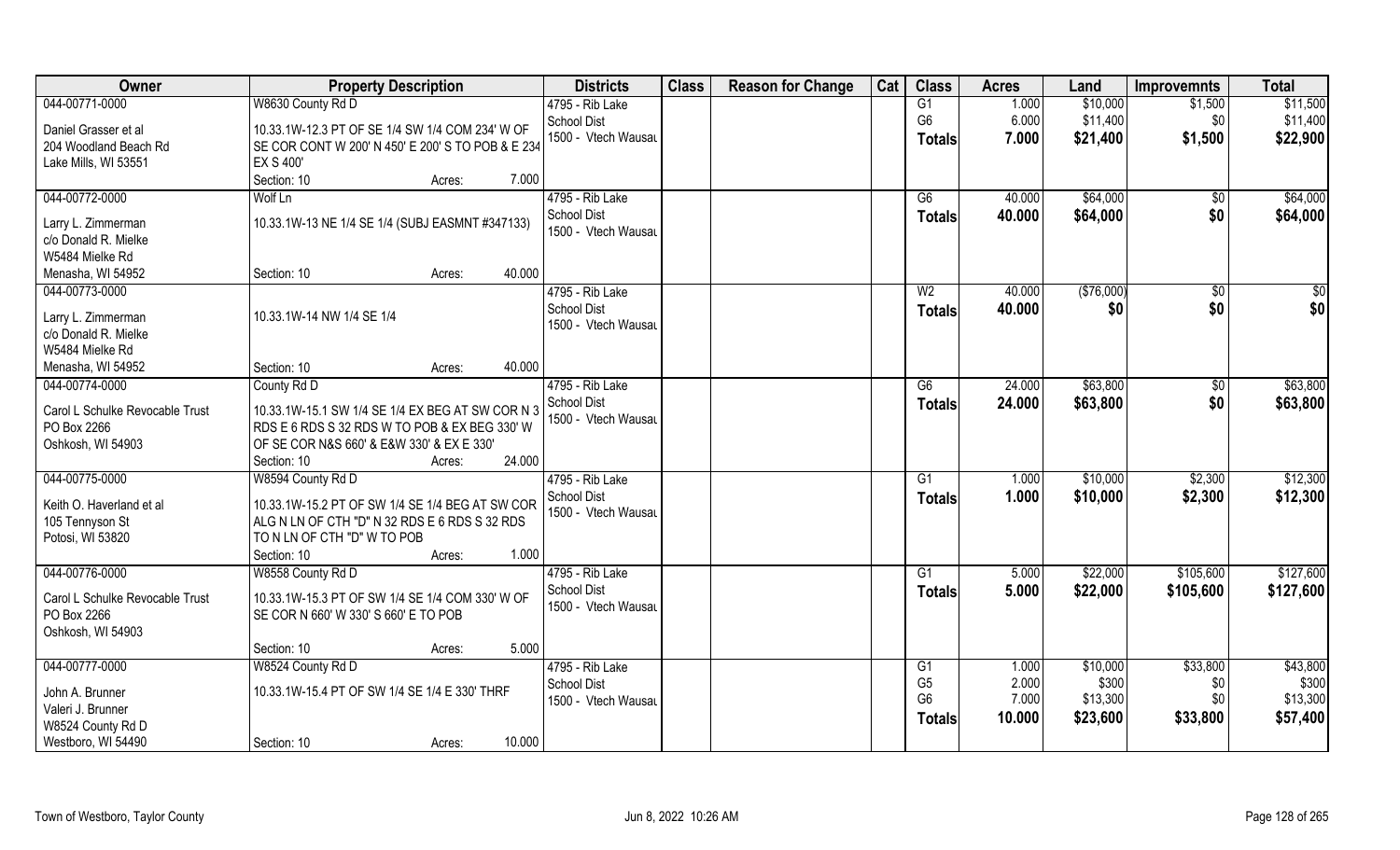| Owner                           | <b>Property Description</b>                      |        |         | <b>Districts</b>    | <b>Class</b> | <b>Reason for Change</b> | Cat | <b>Class</b>    | <b>Acres</b> | Land          | <b>Improvemnts</b> | <b>Total</b>    |
|---------------------------------|--------------------------------------------------|--------|---------|---------------------|--------------|--------------------------|-----|-----------------|--------------|---------------|--------------------|-----------------|
| 044-00779-0000                  | W8454 County Rd D                                |        |         | 4795 - Rib Lake     | G4           | Ag use land              |     | $\overline{G1}$ | 1.000        | \$10,000      | \$34,600           | \$44,600        |
| Donald R. Mielke                | 10.33.1W-16.2 PT OF SE 1/4 SE 1/4 S 60 RDS THRF  |        |         | <b>School Dist</b>  |              |                          |     | G <sub>4</sub>  | 10.000       | \$2,000       | \$0                | \$2,000         |
| W5484 Mielke Rd                 | EX HWY                                           |        |         | 1500 - Vtech Wausau |              |                          |     | G5M             | 19.000       | \$16,100      | \$0                | \$16,100        |
| Menasha, WI 54952               |                                                  |        |         |                     |              |                          |     | Totals          | 30.000       | \$28,100      | \$34,600           | \$62,700        |
|                                 | Section: 10                                      | Acres: | 30.000  |                     |              |                          |     |                 |              |               |                    |                 |
| 044-00780-0000                  | Wolf Ln                                          |        |         | 4795 - Rib Lake     |              |                          |     | G6              | 10.000       | \$16,000      | $\overline{50}$    | \$16,000        |
|                                 |                                                  |        |         | <b>School Dist</b>  |              |                          |     | Totals          | 10.000       | \$16,000      | \$0                | \$16,000        |
| Larry L. Zimmerman              | 10.33.1W-16.3 SE 1/4 SE 1/4 EX S 60 RDS (SUBJ    |        |         | 1500 - Vtech Wausau |              |                          |     |                 |              |               |                    |                 |
| c/o Donald R. Mielke            | EASMNT #347133)                                  |        |         |                     |              |                          |     |                 |              |               |                    |                 |
| W5484 Mielke Rd                 |                                                  |        |         |                     |              |                          |     |                 |              |               |                    |                 |
| Menasha, WI 54952               | Section: 10                                      | Acres: | 10.000  |                     |              |                          |     |                 |              |               |                    |                 |
| 044-00781-0000                  |                                                  |        |         | 4795 - Rib Lake     |              |                          |     | $\overline{X1}$ | 160.000      | \$0           | $\sqrt[6]{30}$     | $\overline{50}$ |
| <b>United States of America</b> | 11.33.1W-1 NE 1/4                                |        |         | School Dist         |              |                          |     | <b>Totals</b>   | 160.000      | \$0           | \$0                | \$0             |
| c/o Forest Service              |                                                  |        |         | 1500 - Vtech Wausau |              |                          |     |                 |              |               |                    |                 |
| 850 N Eighth St                 |                                                  |        |         |                     |              |                          |     |                 |              |               |                    |                 |
| Medford, WI 54451               | Section: 11                                      | Acres: | 160.000 |                     |              |                          |     |                 |              |               |                    |                 |
| 044-00782-0000                  |                                                  |        |         | 4795 - Rib Lake     |              |                          |     | X1              | 160.000      | $\sqrt[6]{3}$ | $\sqrt[6]{3}$      | \$0             |
|                                 |                                                  |        |         | <b>School Dist</b>  |              |                          |     | <b>Totals</b>   | 160.000      | \$0           | \$0                | \$0             |
| <b>United States of America</b> | 11.33.1W-5 NW 1/4                                |        |         | 1500 - Vtech Wausau |              |                          |     |                 |              |               |                    |                 |
| c/o Forest Service              |                                                  |        |         |                     |              |                          |     |                 |              |               |                    |                 |
| 850 N Eighth St                 |                                                  |        |         |                     |              |                          |     |                 |              |               |                    |                 |
| Medford, WI 54451               | Section: 11                                      | Acres: | 160.000 |                     |              |                          |     |                 |              |               |                    |                 |
| 044-00783-0000                  | Old County D Rd                                  |        |         | 4795 - Rib Lake     |              |                          |     | X1              | 80.000       | $\sqrt[6]{}$  | \$0                | $\overline{50}$ |
| <b>United States of America</b> | 11.33.1W-9 N 1/2 SW 1/4                          |        |         | <b>School Dist</b>  |              |                          |     | <b>Totals</b>   | 80.000       | \$0           | \$0                | \$0             |
| c/o Forest Service              |                                                  |        |         | 1500 - Vtech Wausau |              |                          |     |                 |              |               |                    |                 |
| 850 N Eighth St                 |                                                  |        |         |                     |              |                          |     |                 |              |               |                    |                 |
| Medford, WI 54451               | Section: 11                                      | Acres: | 80.000  |                     |              |                          |     |                 |              |               |                    |                 |
| 044-00784-0000                  | W8369 Wolf Ln                                    |        |         | 4795 - Rib Lake     |              |                          |     | G1              | 2.000        | \$13,000      | \$32,500           | \$45,500        |
| Joseph P. Savino                | 11.33.1W-11.1 SW 1/4 SW 1/4 EX THAT PT OF NE 1/4 |        |         | <b>School Dist</b>  |              |                          |     | G <sub>5</sub>  | 26.000       | \$9,000       | \$0                | \$9,000         |
| W8369 Wolf Ln                   | LYG NE OF RIVER                                  |        |         | 1500 - Vtech Wausau |              |                          |     | G <sub>6</sub>  | 10.530       | \$16,800      | \$0                | \$16,800        |
| Westboro, WI 54490              |                                                  |        |         |                     |              |                          |     | <b>Totals</b>   | 38.530       | \$38,800      | \$32,500           | \$71,300        |
|                                 | Section: 11                                      | Acres: | 38.530  |                     |              |                          |     |                 |              |               |                    |                 |
| 044-00784-0001                  | W8301 Old County D Rd                            |        |         | 4795 - Rib Lake     |              |                          |     | G1              | 1.470        | \$11,400      | \$28,100           | \$39,500        |
|                                 |                                                  |        |         | School Dist         |              |                          |     |                 | 1.470        | \$11,400      | \$28,100           | \$39,500        |
| Robert D. Young                 | 11.33.1W-11.2 PT OF SW 1/4 SW 1/4 THAT PT OF NE  |        |         | 1500 - Vtech Wausau |              |                          |     | <b>Totals</b>   |              |               |                    |                 |
| Christine M. Young              | 1/4 LYG NE OF RIVER                              |        |         |                     |              |                          |     |                 |              |               |                    |                 |
| 5609 Riverview Dr               |                                                  |        |         |                     |              |                          |     |                 |              |               |                    |                 |
| Rhinelander, WI 54501           | Section: 11                                      | Acres: | 1.470   |                     |              |                          |     |                 |              |               |                    |                 |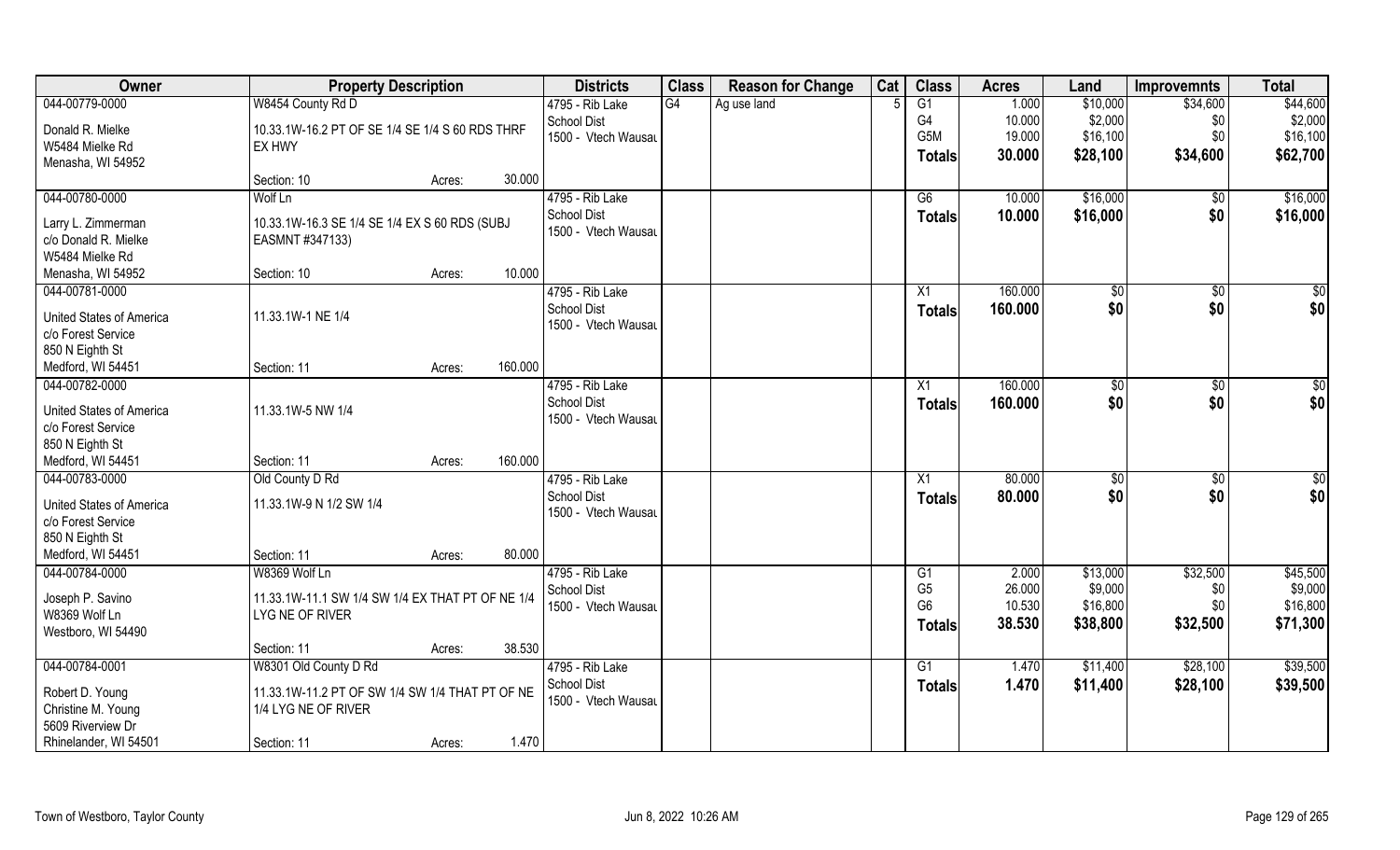| Owner                                                              | <b>Property Description</b>                    |                  | <b>Districts</b>    | <b>Class</b> | <b>Reason for Change</b> | Cat | <b>Class</b>                       | <b>Acres</b> | Land        | <b>Improvemnts</b> | <b>Total</b>    |
|--------------------------------------------------------------------|------------------------------------------------|------------------|---------------------|--------------|--------------------------|-----|------------------------------------|--------------|-------------|--------------------|-----------------|
| 044-00790-0000                                                     | County Rd D                                    |                  | 4795 - Rib Lake     |              |                          |     | X1                                 | 40.000       | \$0         | $\sqrt{$0}$        | $\overline{50}$ |
| <b>United States of America</b>                                    | 11.33.1W-12 SE 1/4 SW 1/4                      |                  | <b>School Dist</b>  |              |                          |     | <b>Totals</b>                      | 40.000       | \$0         | \$0                | \$0             |
| c/o Forest Service                                                 |                                                |                  | 1500 - Vtech Wausau |              |                          |     |                                    |              |             |                    |                 |
| 850 N Eighth St                                                    |                                                |                  |                     |              |                          |     |                                    |              |             |                    |                 |
| Medford, WI 54451                                                  | Section: 11                                    | 40.000<br>Acres: |                     |              |                          |     |                                    |              |             |                    |                 |
| 044-00791-0000                                                     |                                                |                  | 4795 - Rib Lake     |              |                          |     | X1                                 | 40.000       | $\sqrt{50}$ | \$0                | \$0             |
|                                                                    |                                                |                  | <b>School Dist</b>  |              |                          |     | Totals                             | 40.000       | \$0         | \$0                | \$0             |
| <b>United States of America</b>                                    | 11.33.1W-13 NE 1/4 SE 1/4                      |                  | 1500 - Vtech Wausau |              |                          |     |                                    |              |             |                    |                 |
| c/o Forest Service                                                 |                                                |                  |                     |              |                          |     |                                    |              |             |                    |                 |
| 850 N Eighth St                                                    |                                                |                  |                     |              |                          |     |                                    |              |             |                    |                 |
| Medford, WI 54451                                                  | Section: 11                                    | 40.000<br>Acres: |                     |              |                          |     |                                    |              |             |                    |                 |
| 044-00792-0000                                                     | N8900 Old County D Rd                          |                  | 4795 - Rib Lake     | G4           | Ag use land              |     | G1                                 | 1.000        | \$10,000    | \$38,800           | \$48,800        |
| Arnold Koeppe                                                      | 11.33.1W-14.1 NW 1/4 SE 1/4 EX E 15 AC THRF    |                  | <b>School Dist</b>  |              |                          |     | G <sub>4</sub><br>G <sub>5</sub> M | 8.000        | \$1,600     | \$0                | \$1,600         |
| Refugia F. Koeppe                                                  |                                                |                  | 1500 - Vtech Wausau |              |                          |     |                                    | 16.000       | \$12,800    | \$0                | \$12,800        |
| N8900 Old County D Rd                                              |                                                |                  |                     |              |                          |     | Totals                             | 25.000       | \$24,400    | \$38,800           | \$63,200        |
| Westboro, WI 54490                                                 | Section: 11                                    | 25.000<br>Acres: |                     |              |                          |     |                                    |              |             |                    |                 |
| 044-00792-0001                                                     |                                                |                  | 4795 - Rib Lake     |              |                          |     | W <sub>6</sub>                     | 15.000       | (\$25,500)  | \$0                | \$0             |
|                                                                    |                                                |                  | <b>School Dist</b>  |              |                          |     | <b>Totals</b>                      | 15.000       | \$0         | \$0                | \$0             |
| <b>Bramstedt Irrevocable Trust</b><br>16217 Little Elkhart Lake Rd | 11.33.1W-14.2 PT OF NW 1/4 SE 1/4 E 15 AC THRF |                  | 1500 - Vtech Wausau |              |                          |     |                                    |              |             |                    |                 |
| Kiel, WI 53042                                                     |                                                |                  |                     |              |                          |     |                                    |              |             |                    |                 |
|                                                                    | Section: 11                                    | 15.000<br>Acres: |                     |              |                          |     |                                    |              |             |                    |                 |
| 044-00793-0000                                                     | County Rd D                                    |                  | 4795 - Rib Lake     |              |                          |     | $\overline{G6}$                    | 9.190        | \$17,500    | \$0                | \$17,500        |
|                                                                    |                                                |                  | <b>School Dist</b>  |              |                          |     |                                    | 9.190        |             |                    |                 |
| David B & Arnita K Elleman Rev Trust                               | 11.33.1W-15.1 SW 1/4 SE 1/4 LOT 1 CSM 6-S/301  |                  | 1500 - Vtech Wausau |              |                          |     | Totals                             |              | \$17,500    | \$0                | \$17,500        |
| 925 Upjohn Rd                                                      | #1420 EX HWY R/W (.51 AC)                      |                  |                     |              |                          |     |                                    |              |             |                    |                 |
| Rib Lake, WI 54470                                                 |                                                |                  |                     |              |                          |     |                                    |              |             |                    |                 |
|                                                                    | Section: 11                                    | 9.190<br>Acres:  |                     |              |                          |     |                                    |              |             |                    |                 |
| 044-00793-0001                                                     | W8128 County Rd D                              |                  | 4795 - Rib Lake     |              |                          |     | G1                                 | 1.000        | \$10,000    | \$11,800           | \$21,800        |
| Gregory M. Lile                                                    | 11.33.1W-15.2 PT OF SW 1/4 SE 1/4 LOT 1 CSM    |                  | <b>School Dist</b>  |              |                          |     | G <sub>6</sub>                     | 8.450        | \$16,100    | \$0                | \$16,100        |
| 6327 W Wells St                                                    | 6-S/132 #1335 EX HWY R/W (.51 AC)              |                  | 1500 - Vtech Wausau |              |                          |     | <b>Totals</b>                      | 9.450        | \$26,100    | \$11,800           | \$37,900        |
| Wauwatosa, WI 53213                                                |                                                |                  |                     |              |                          |     |                                    |              |             |                    |                 |
|                                                                    | Section: 11                                    | 9.450<br>Acres:  |                     |              |                          |     |                                    |              |             |                    |                 |
| 044-00793-0002                                                     | W8110 County Rd D                              |                  | 4795 - Rib Lake     |              |                          |     | $\overline{G1}$                    | 1.000        | \$10,000    | \$14,900           | \$24,900        |
|                                                                    |                                                |                  | <b>School Dist</b>  |              |                          |     | W <sub>6</sub>                     | 8.470        | (\$16,900)  | \$0                | \$0             |
| <b>Bramstedt Irrevocable Trust</b>                                 | 11.33.1W-15.3 PT OF SW 1/4 SE 1/4 LOT 2 CSM    |                  | 1500 - Vtech Wausau |              |                          |     | <b>Totals</b>                      | 9.470        | \$10,000    | \$14,900           | \$24,900        |
| 16217 Little Elkhart Lake Rd                                       | 6-S/132 #1335 EX HWY R/W (.49 AC)              |                  |                     |              |                          |     |                                    |              |             |                    |                 |
| Kiel, WI 53042                                                     |                                                |                  |                     |              |                          |     |                                    |              |             |                    |                 |
|                                                                    | Section: 11                                    | 9.470<br>Acres:  |                     |              |                          |     |                                    |              |             |                    |                 |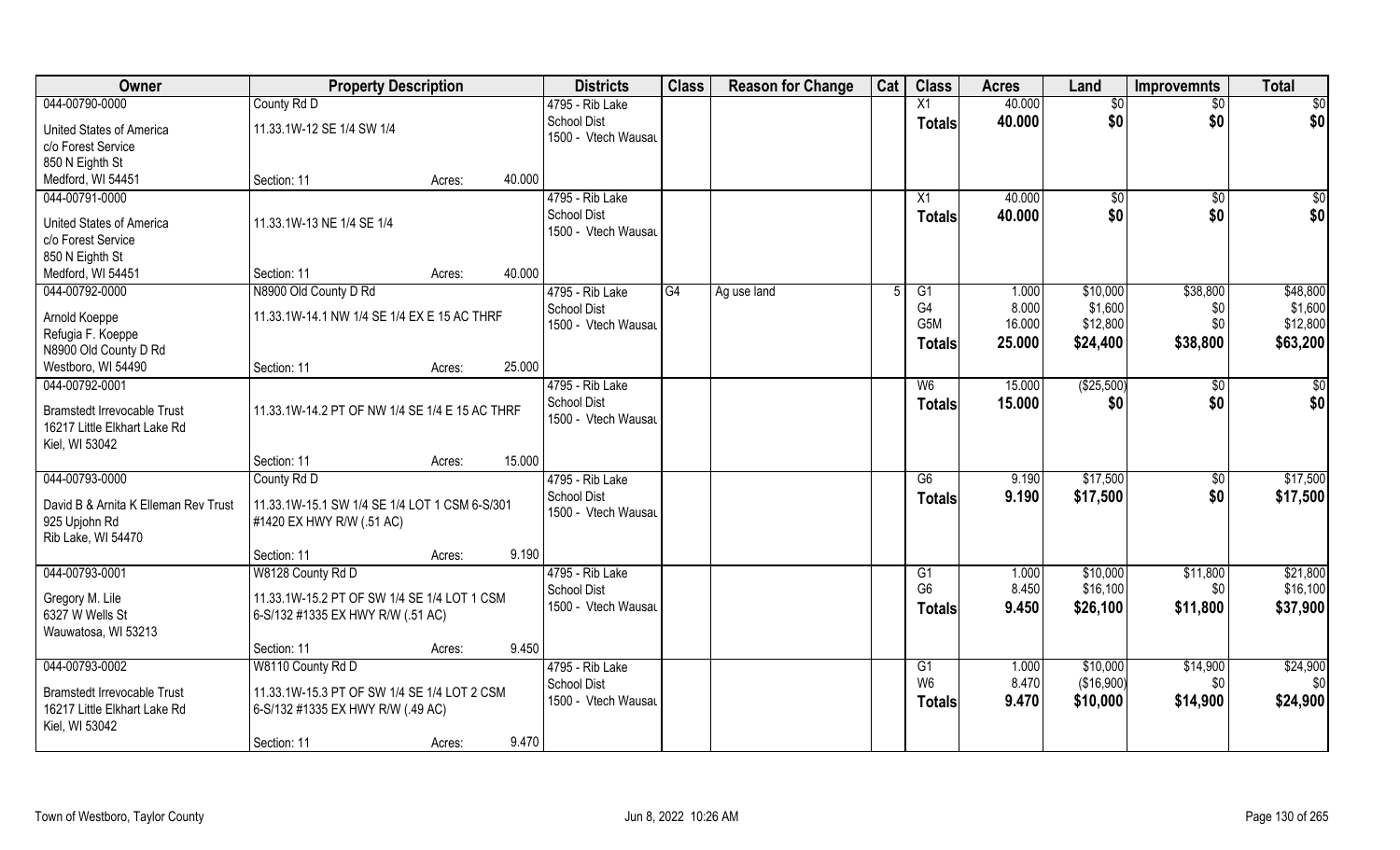| Owner                                                                          | <b>Property Description</b>                                                      |        |         | <b>Districts</b>                                             | <b>Class</b> | <b>Reason for Change</b> | Cat | <b>Class</b>                                 | <b>Acres</b>                       | Land                                   | <b>Improvemnts</b>                   | <b>Total</b>                           |
|--------------------------------------------------------------------------------|----------------------------------------------------------------------------------|--------|---------|--------------------------------------------------------------|--------------|--------------------------|-----|----------------------------------------------|------------------------------------|----------------------------------------|--------------------------------------|----------------------------------------|
| 044-00793-0003                                                                 | County Rd D                                                                      |        |         | 4795 - Rib Lake                                              |              |                          |     | G6                                           | 9.200                              | \$17,500                               | $\overline{50}$                      | \$17,500                               |
| Gregory M. Lile<br>6327 W Wells St<br>Wauwatosa, WI 53213                      | 11.33.1W-15.4 PT OF SW 1/4 SE 1/4 LOT 2 CSM<br>6-S/301 #1420 EX HWY R/W (.51 AC) |        |         | <b>School Dist</b><br>1500 - Vtech Wausau                    |              |                          |     | <b>Totals</b>                                | 9.200                              | \$17,500                               | \$0                                  | \$17,500                               |
|                                                                                | Section: 11                                                                      | Acres: | 9.200   |                                                              |              |                          |     |                                              |                                    |                                        |                                      |                                        |
| 044-00794-0000                                                                 | County Rd D                                                                      |        |         | 4795 - Rib Lake                                              |              |                          |     | $\overline{X1}$                              | 40.000                             | $\sqrt[6]{}$                           | $\sqrt{$0}$                          | $\sqrt{50}$                            |
| <b>United States of America</b><br>c/o Forest Service<br>850 N Eighth St       | 11.33.1W-16 SE 1/4 SE 1/4                                                        |        |         | <b>School Dist</b><br>1500 - Vtech Wausau                    |              |                          |     | <b>Totals</b>                                | 40.000                             | \$0                                    | \$0                                  | \$0                                    |
| Medford, WI 54451                                                              | Section: 11                                                                      | Acres: | 40.000  |                                                              |              |                          |     |                                              |                                    |                                        |                                      |                                        |
| 044-00795-0000                                                                 |                                                                                  |        |         | 4795 - Rib Lake                                              |              |                          |     | X1                                           | 159.540                            | \$0                                    | $\sqrt[6]{30}$                       | \$0                                    |
| <b>United States of America</b><br>c/o Forest Service                          | 12.33.1W-1 NE 1/4                                                                |        |         | <b>School Dist</b><br>1500 - Vtech Wausau                    |              |                          |     | <b>Totals</b>                                | 159.540                            | \$0                                    | \$0                                  | \$0                                    |
| 850 N Eighth St<br>Medford, WI 54451                                           | Section: 12                                                                      | Acres: | 159.540 |                                                              |              |                          |     |                                              |                                    |                                        |                                      |                                        |
| 044-00796-0000                                                                 |                                                                                  |        |         | 4795 - Rib Lake                                              |              |                          |     | X1                                           | 160.870                            | $\sqrt[6]{3}$                          | $\sqrt[6]{3}$                        | \$0                                    |
| <b>United States of America</b><br>c/o Forest Service                          | 12.33.1W-5 NW 1/4                                                                |        |         | <b>School Dist</b><br>1500 - Vtech Wausau                    |              |                          |     | <b>Totals</b>                                | 160.870                            | \$0                                    | \$0                                  | \$0                                    |
| 850 N Eighth St<br>Medford, WI 54451                                           | Section: 12                                                                      | Acres: | 160.870 |                                                              |              |                          |     |                                              |                                    |                                        |                                      |                                        |
| 044-00797-0000<br>Ardin Wiitala Jr<br>Nancy Wiitala<br>W7978 County Rd D       | 12.33.1W-9 NE 1/4 SW 1/4                                                         |        |         | 4795 - Rib Lake<br><b>School Dist</b><br>1500 - Vtech Wausau |              |                          |     | $\overline{G6}$<br><b>Totals</b>             | 40.310<br>40.310                   | \$76,600<br>\$76,600                   | $\sqrt[6]{3}$<br>\$0                 | \$76,600<br>\$76,600                   |
| Westboro, WI 54490                                                             | Section: 12                                                                      | Acres: | 40.310  |                                                              |              |                          |     |                                              |                                    |                                        |                                      |                                        |
| 044-00798-0000<br>Ardin L. Wiitala Jr<br>Nancy D. Wiitala<br>W7978 County Rd D | 12.33.1W-10.1 W 1/2 OF NW 1/4 SW 1/4                                             |        |         | 4795 - Rib Lake<br><b>School Dist</b><br>1500 - Vtech Wausau | G4           | Ag use land              | 5   | G4<br><b>Totals</b>                          | 20.110<br>20.110                   | \$3,900<br>\$3,900                     | \$0<br>\$0                           | \$3,900<br>\$3,900                     |
| Westboro, WI 54490                                                             | Section: 12                                                                      | Acres: | 20.110  |                                                              |              |                          |     |                                              |                                    |                                        |                                      |                                        |
| 044-00799-0000<br>David A. Brown<br>W6365 Lakeview Ct<br>Menasha, WI 54952     | 12.33.1W-10.2 E 1/2 OF NW 1/4 SW 1/4                                             |        | 20.110  | 4795 - Rib Lake<br><b>School Dist</b><br>1500 - Vtech Wausau |              |                          |     | G4<br>G <sub>5</sub><br>G5M<br><b>Totals</b> | 4.140<br>2.360<br>13.610<br>20.110 | \$800<br>\$400<br>\$13,000<br>\$14,200 | $\overline{50}$<br>\$0<br>\$0<br>\$0 | \$800<br>\$400<br>\$13,000<br>\$14,200 |
|                                                                                | Section: 12                                                                      | Acres: |         |                                                              |              |                          |     |                                              |                                    |                                        |                                      |                                        |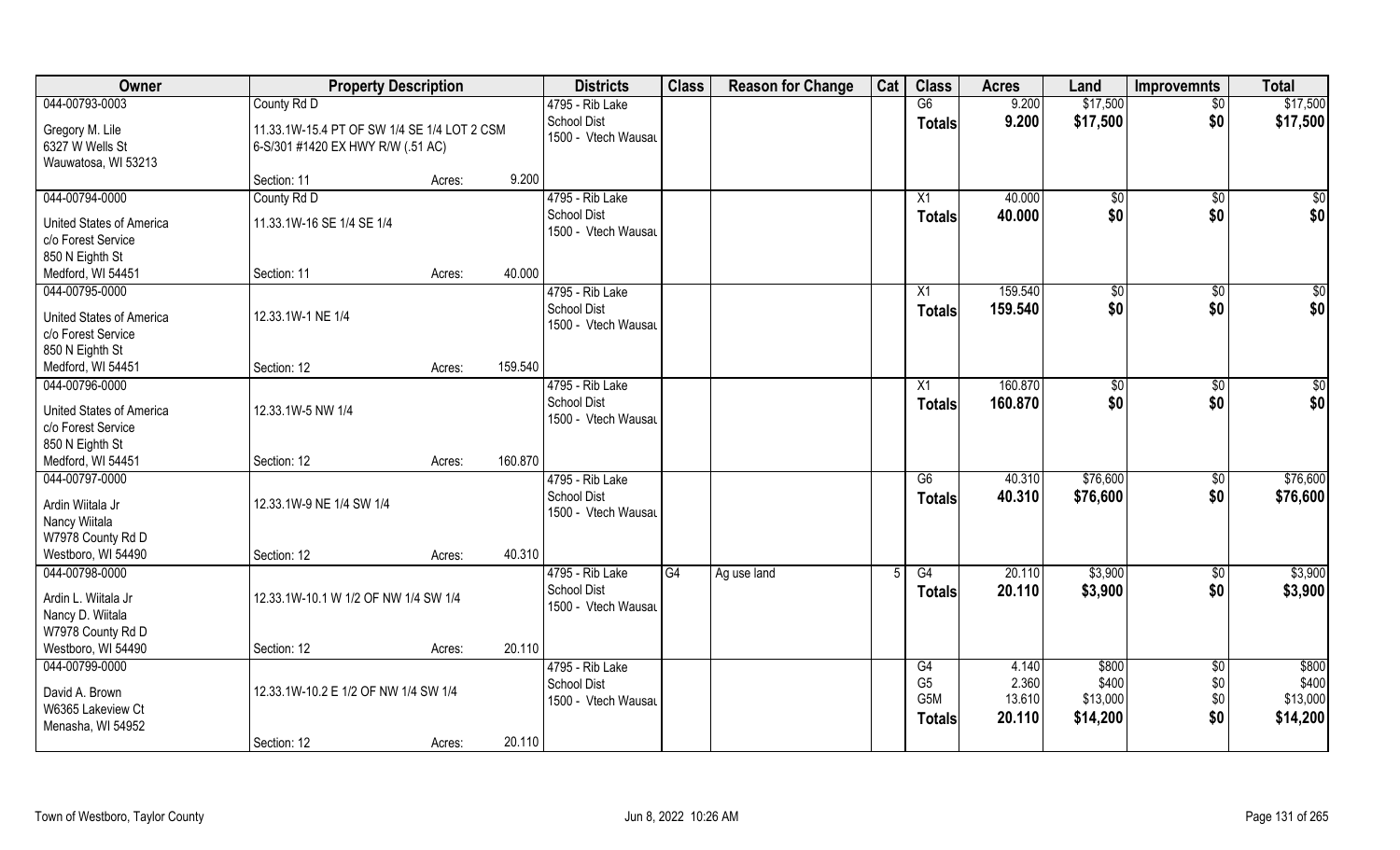| Owner                           | <b>Property Description</b>                         | <b>Districts</b>                   | <b>Class</b> | <b>Reason for Change</b> | Cat | <b>Class</b>         | <b>Acres</b>   | Land               | <b>Improvemnts</b> | <b>Total</b>        |
|---------------------------------|-----------------------------------------------------|------------------------------------|--------------|--------------------------|-----|----------------------|----------------|--------------------|--------------------|---------------------|
| 044-00800-0000                  | County Rd D                                         | 4795 - Rib Lake                    |              |                          |     | G4                   | 3.000          | \$600              | $\overline{50}$    | \$600               |
| Ardin L. Wiitala Jr             | 12.33.1W-11.1 W 1/2 OF SW 1/4 SW 1/4 EX THE         | School Dist                        |              |                          |     | G <sub>5</sub> M     | 12.040         | \$11,500           | \$0                | \$11,500            |
| Nancy D. Wiitala                | SOUTH 435.6' OF THE WEST 500' EX HWY D R/W (.11     | 1500 - Vtech Wausau                |              |                          |     | <b>Totals</b>        | 15.040         | \$12,100           | \$0                | \$12,100            |
| W7978 County Rd D               | AC)                                                 |                                    |              |                          |     |                      |                |                    |                    |                     |
| Westboro, WI 54490              | Section: 12<br>15.040<br>Acres:                     |                                    |              |                          |     |                      |                |                    |                    |                     |
| 044-00801-0000                  | W7928 County Rd D                                   | 4795 - Rib Lake                    |              |                          |     | G1                   | 1.000          | \$10,000           | \$41,300           | \$51,300            |
|                                 |                                                     | <b>School Dist</b>                 |              |                          |     | G <sub>6</sub>       | 18.690         | \$35,500           | \$0                | \$35,500            |
| David A. Brown                  | 12.33.1W-11.2 E 1/2 OF SW1/4 SW 1/4 EX HWY D R/W    | 1500 - Vtech Wausau                |              |                          |     |                      | 19.690         | \$45,500           | \$41,300           | \$86,800            |
| W6365 Lakeview Ct               | (.46 AC)                                            |                                    |              |                          |     | <b>Totals</b>        |                |                    |                    |                     |
| Menasha, WI 54952               |                                                     |                                    |              |                          |     |                      |                |                    |                    |                     |
|                                 | 19.690<br>Section: 12<br>Acres:                     |                                    |              |                          |     |                      |                |                    |                    |                     |
| 044-00802-0000                  | W7978 County Rd D                                   | 4795 - Rib Lake                    |              |                          |     | G <sub>1</sub>       | 4.650          | \$17,700           | \$157,800          | \$175,500           |
| Ardin L. Wiitala Jr             | 12.33.1W-11.3 PT OF SW 1/4 SW 1/4 THE SOUTH         | School Dist                        |              |                          |     | <b>Totals</b>        | 4.650          | \$17,700           | \$157,800          | \$175,500           |
| Nancy D. Wiitala                | 435.6' OF THE WEST 500' EX HWY D R/W (.35 AC)       | 1500 - Vtech Wausau                |              |                          |     |                      |                |                    |                    |                     |
| W7978 County Rd D               |                                                     |                                    |              |                          |     |                      |                |                    |                    |                     |
| Westboro, WI 54490              | 4.650<br>Section: 12<br>Acres:                      |                                    |              |                          |     |                      |                |                    |                    |                     |
| 044-00803-0000                  |                                                     |                                    | G4           |                          |     |                      |                |                    |                    |                     |
|                                 | County Rd D                                         | 4795 - Rib Lake                    |              | Ag use land              |     | G4<br>G <sub>5</sub> | 9.000<br>7.000 | \$1,800<br>\$2,500 | $\sqrt{6}$         | \$1,800             |
| Ardin Wiitala Jr                | 12.33.1W-12 SE 1/4 SW 1/4                           | School Dist<br>1500 - Vtech Wausau |              |                          |     | G <sub>6</sub>       | 24.390         | \$46,300           | \$0<br>\$0         | \$2,500<br>\$46,300 |
| Nancy Wiitala                   |                                                     |                                    |              |                          |     |                      |                |                    |                    |                     |
| W7978 County Rd D               |                                                     |                                    |              |                          |     | <b>Totals</b>        | 40.390         | \$50,600           | \$0                | \$50,600            |
| Westboro, WI 54490              | 40.390<br>Section: 12<br>Acres:                     |                                    |              |                          |     |                      |                |                    |                    |                     |
| 044-00804-0000                  |                                                     | 4795 - Rib Lake                    |              |                          |     | X1                   | 79.380         | $\sqrt[6]{}$       | \$0                | \$0                 |
| <b>United States of America</b> |                                                     | <b>School Dist</b>                 |              |                          |     | <b>Totals</b>        | 79.380         | \$0                | \$0                | \$0                 |
|                                 | 12.33.1W-13 N 1/2 SE 1/4                            | 1500 - Vtech Wausau                |              |                          |     |                      |                |                    |                    |                     |
| c/o Forest Service              |                                                     |                                    |              |                          |     |                      |                |                    |                    |                     |
| 850 N Eighth St                 | 79.380                                              |                                    |              |                          |     |                      |                |                    |                    |                     |
| Medford, WI 54451               | Section: 12<br>Acres:                               |                                    |              |                          |     |                      |                |                    |                    |                     |
| 044-00805-0000                  | County Rd D                                         | 4795 - Rib Lake                    |              |                          |     | X1                   | 39.610         | \$0                | \$0                | $\frac{6}{3}$       |
| <b>United States of America</b> | 12.33.1W-15 SW 1/4 SE 1/4                           | <b>School Dist</b>                 |              |                          |     | <b>Totals</b>        | 39.610         | \$0                | \$0                | \$0                 |
| c/o Forest Service              |                                                     | 1500 - Vtech Wausau                |              |                          |     |                      |                |                    |                    |                     |
| 850 N Eighth St                 |                                                     |                                    |              |                          |     |                      |                |                    |                    |                     |
| Medford, WI 54451               | 39.610<br>Section: 12<br>Acres:                     |                                    |              |                          |     |                      |                |                    |                    |                     |
| 044-00806-0000                  | W7620 County Rd D                                   | 4795 - Rib Lake                    |              |                          |     | G1                   | 1.000          | \$10,000           | $\sqrt{6}$         | \$10,000            |
|                                 |                                                     | School Dist                        |              |                          |     | G <sub>5</sub>       | 3.490          | \$2,800            | \$0                | \$2,800             |
| Diana M. Ertl                   | 12.33.1W-16.1 SE 1/4 SE 1/4 EX W 100' & EX BEG 100  | 1500 - Vtech Wausau                |              |                          |     | G <sub>6</sub>       | 2.000          | \$3,200            | \$0                | \$3,200             |
| Kurtis G. Ertl                  | E OF SW COR; N 436'; E 600'; S 436' TO S LN; W 600' |                                    |              |                          |     | W <sub>6</sub>       | 24.000         | ( \$45,600)        | \$0                | \$0                 |
| W6750 Rindt Rd                  | TO POB                                              |                                    |              |                          |     | <b>Totals</b>        | 30.490         | \$16,000           | \$0                | \$16,000            |
| Westboro, WI 54490              | 30.490<br>Section: 12<br>Acres:                     |                                    |              |                          |     |                      |                |                    |                    |                     |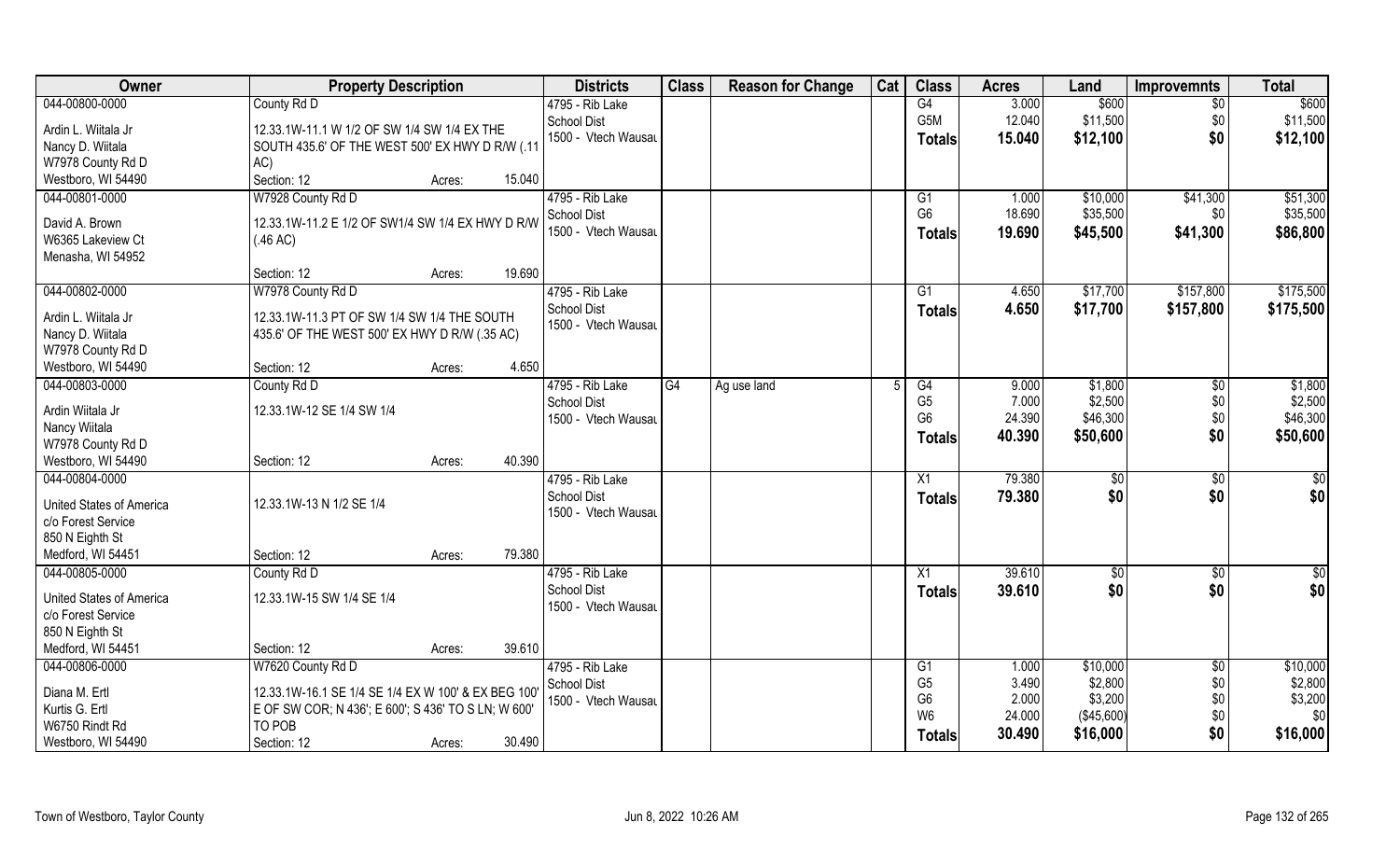| Owner                                | <b>Property Description</b>                         |                  | <b>Districts</b>                          | <b>Class</b> | <b>Reason for Change</b> | Cat | <b>Class</b>     | <b>Acres</b> | Land          | <b>Improvemnts</b> | <b>Total</b>    |
|--------------------------------------|-----------------------------------------------------|------------------|-------------------------------------------|--------------|--------------------------|-----|------------------|--------------|---------------|--------------------|-----------------|
| 044-00807-0001                       | County Rd D                                         |                  | 4795 - Rib Lake                           |              |                          |     | G6               | 3.040        | \$5,800       | $\sqrt{6}$         | \$5,800         |
| Elmer Sauder                         | 12.33. WW-16.2 PT OF SE 1/4 SE 1/4 W 100' THEREOF   |                  | School Dist                               |              |                          |     | <b>Totals</b>    | 3.040        | \$5,800       | \$0                | \$5,800         |
| Lucille Sauder                       |                                                     |                  | 1500 - Vtech Wausau                       |              |                          |     |                  |              |               |                    |                 |
| 3430 Kentucky St                     |                                                     |                  |                                           |              |                          |     |                  |              |               |                    |                 |
| Racine, WI 53405-4622                | Section: 12                                         | 3.040<br>Acres:  |                                           |              |                          |     |                  |              |               |                    |                 |
| 044-00807-0002                       | W7650 County Rd D                                   |                  | 4795 - Rib Lake                           |              |                          |     | G1               | 3.320        | \$15,400      | \$19,200           | \$34,600        |
| Lynn G. Ertl                         | 12.33.1W-16.3 PT OF SE 1/4 SE 1/4 PCL 2 CSM         |                  | <b>School Dist</b>                        |              |                          |     | <b>Totals</b>    | 3.320        | \$15,400      | \$19,200           | \$34,600        |
| Kimberly G. Ertl                     | 5-S/317 #1209                                       |                  | 1500 - Vtech Wausau                       |              |                          |     |                  |              |               |                    |                 |
| W7650 County Rd D                    |                                                     |                  |                                           |              |                          |     |                  |              |               |                    |                 |
| Westboro, WI 54490                   | Section: 12                                         | 3.320<br>Acres:  |                                           |              |                          |     |                  |              |               |                    |                 |
| 044-00807-0003                       | W7688 County Rd D                                   |                  | 4795 - Rib Lake                           |              |                          |     | G1               | 2.680        | \$14,300      | \$102,400          | \$116,700       |
| Gene H. Ertl                         | 12.33.1W-16.4 PT OF SE 1/4 SE 1/4 PCL 1 CSM         |                  | <b>School Dist</b>                        |              |                          |     | <b>Totals</b>    | 2.680        | \$14,300      | \$102,400          | \$116,700       |
| Diana M. Ertl                        | 5-S/317 #1209                                       |                  | 1500 - Vtech Wausau                       |              |                          |     |                  |              |               |                    |                 |
| W7688 County Rd D                    |                                                     |                  |                                           |              |                          |     |                  |              |               |                    |                 |
| Westboro, WI 54490                   | Section: 12                                         | 2.680<br>Acres:  |                                           |              |                          |     |                  |              |               |                    |                 |
| 044-00808-0000                       | W7627 County Rd D                                   |                  | 4795 - Rib Lake                           | G4           | Ag use land              |     | G1               | 3.000        | \$14,900      | \$185,800          | \$200,700       |
|                                      |                                                     |                  | School Dist                               |              |                          |     | G <sub>4</sub>   | 24.210       | \$3,700       | \$0                | \$3,700         |
| Bernard M. Wahl                      | 13.33.1W-1.1 NE 1/4 NE 1/4 EX HWY "D" R/W (1.79 AC) |                  | 1500 - Vtech Wausau                       |              |                          |     | G <sub>5</sub>   | 7.000        | \$2,100       | \$0                | \$2,100         |
| Mary Wahl<br>1720 N Palmetto Ave     |                                                     |                  |                                           |              |                          |     | G <sub>5</sub> M | 4.000        | \$3,800       | \$0                | \$3,800         |
| Marshfield, WI 54449                 | Section: 13                                         | 38.210<br>Acres: |                                           |              |                          |     | <b>Totals</b>    | 38.210       | \$24,500      | \$185,800          | \$210,300       |
| 044-00808-0001                       |                                                     |                  | 4795 - Rib Lake                           |              |                          |     | X3               | 1.790        | \$0           | \$0                | $\overline{50}$ |
|                                      |                                                     |                  | <b>School Dist</b>                        |              |                          |     | <b>Totals</b>    | 1.790        | \$0           | \$0                | \$0             |
| Taylor County of                     | 13.33.1W-1.2 PT OF NE 1/4 NE 1/4 HWY "D" R/W THRU   |                  | 1500 - Vtech Wausau                       |              |                          |     |                  |              |               |                    |                 |
| c/o Highway Dept                     | NE 1/4 NE 1/4                                       |                  |                                           |              |                          |     |                  |              |               |                    |                 |
| 224 S Second St<br>Medford, WI 54451 | Section: 13                                         | 1.790            |                                           |              |                          |     |                  |              |               |                    |                 |
| 044-00809-0000                       | County Rd D                                         | Acres:           | 4795 - Rib Lake                           |              |                          |     | G6               | 5.000        | \$8,000       | $\sqrt{6}$         | \$8,000         |
|                                      |                                                     |                  | <b>School Dist</b>                        |              |                          |     | W <sub>8</sub>   | 35.000       | (\$66,500)    | \$0                | \$0             |
| Jeffrey T. Krause                    | 13.33.1W-2 NW 1/4 NE 1/4                            |                  | 1500 - Vtech Wausau                       |              |                          |     | Totals           | 40.000       | \$8,000       | \$0                | \$8,000         |
| Heidi A. Krause                      |                                                     |                  |                                           |              |                          |     |                  |              |               |                    |                 |
| N3668 River Dr                       |                                                     |                  |                                           |              |                          |     |                  |              |               |                    |                 |
| Medford, WI 54451                    | Section: 13                                         | 40.000<br>Acres: |                                           |              |                          |     |                  |              |               |                    |                 |
| 044-00810-0000                       |                                                     |                  | 4795 - Rib Lake                           |              |                          |     | W8               | 40.000       | $($ \$88,000) | \$0                | $\frac{1}{6}$   |
| Jeffrey T. Krause                    | 13.33.1W-3 SW 1/4 NE 1/4                            |                  | <b>School Dist</b><br>1500 - Vtech Wausau |              |                          |     | <b>Totals</b>    | 40.000       | \$0           | \$0                | \$0             |
| Heidi A. Krause                      |                                                     |                  |                                           |              |                          |     |                  |              |               |                    |                 |
| N3668 River Dr                       |                                                     |                  |                                           |              |                          |     |                  |              |               |                    |                 |
| Medford, WI 54451                    | Section: 13                                         | 40.000<br>Acres: |                                           |              |                          |     |                  |              |               |                    |                 |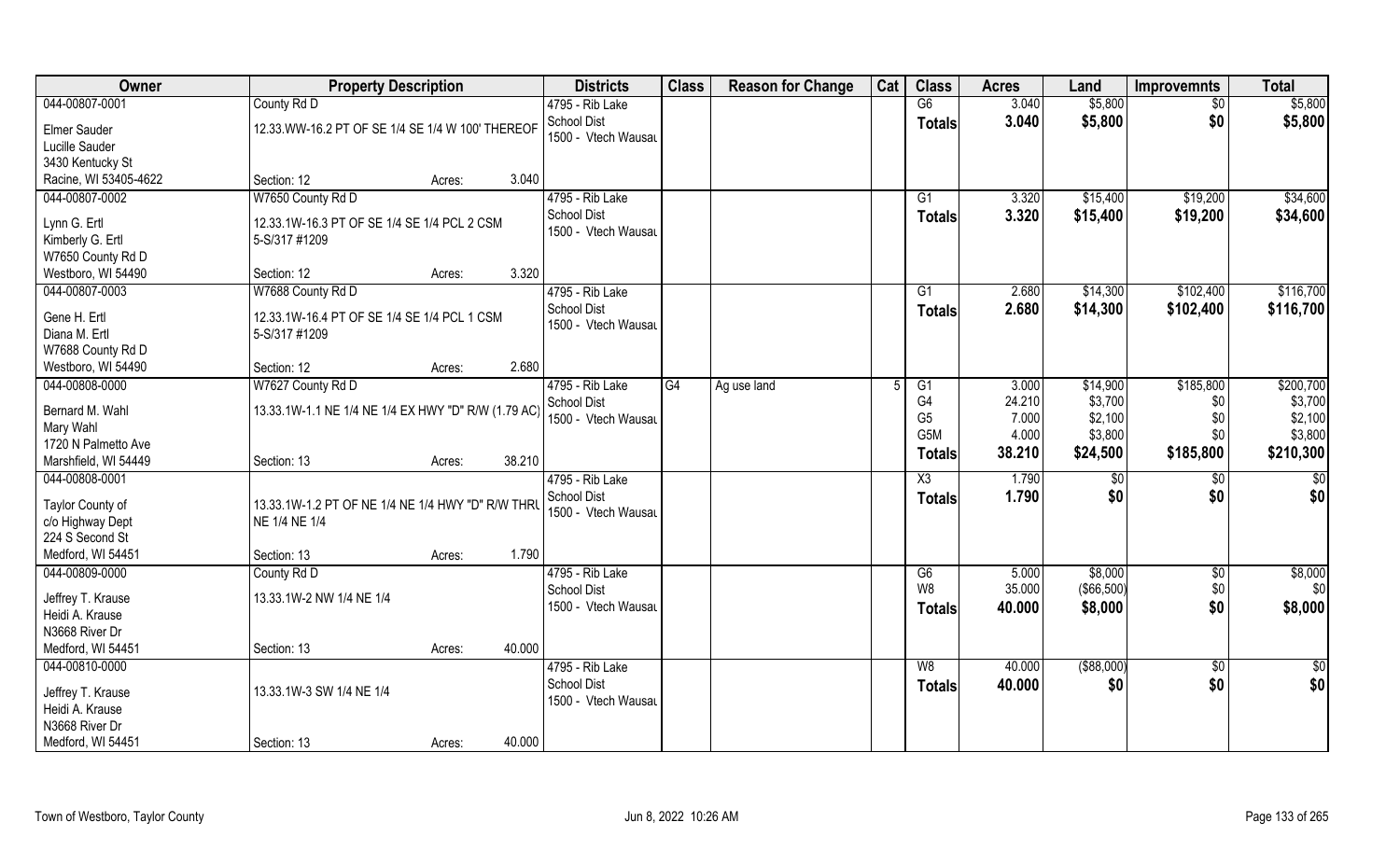| Owner                           | <b>Property Description</b>                       | <b>Districts</b>    | <b>Class</b> | <b>Reason for Change</b> | Cat | <b>Class</b>   | <b>Acres</b> | Land     | <b>Improvemnts</b> | <b>Total</b>    |
|---------------------------------|---------------------------------------------------|---------------------|--------------|--------------------------|-----|----------------|--------------|----------|--------------------|-----------------|
| 044-00811-0000                  | N8693 Mondeaux Dr                                 | 4795 - Rib Lake     |              |                          |     | G1             | 0.500        | \$6,500  | $\overline{50}$    | \$6,500         |
| Bernard M. Wahl                 | 13.33.1W-4.1 SE 1/4 NE 1/4 EX LOT 1 & 2 CSM       | <b>School Dist</b>  |              |                          |     | G <sub>6</sub> | 33.500       | \$63,700 | \$0                | \$63,700        |
| Mary Wahl                       | 12-S/145 #2421                                    | 1500 - Vtech Wausau |              |                          |     | <b>Totals</b>  | 34.000       | \$70,200 | \$0                | \$70,200        |
| 1720 N Palmetto Ave             |                                                   |                     |              |                          |     |                |              |          |                    |                 |
| Marshfield, WI 54449            | 34.000<br>Section: 13<br>Acres:                   |                     |              |                          |     |                |              |          |                    |                 |
| 044-00812-0000                  | N8606 Mondeaux Dr                                 | 4795 - Rib Lake     |              |                          |     | G1             | 3.020        | \$14,900 | \$12,700           | \$27,600        |
|                                 |                                                   | <b>School Dist</b>  |              |                          |     | Totals         | 3.020        | \$14,900 | \$12,700           | \$27,600        |
| Jsf Income Trust                | 13.33.1W-4.2 PT OF SE 1/4 NE 1/4 LOT 1 CSM        | 1500 - Vtech Wausau |              |                          |     |                |              |          |                    |                 |
| 232416 County Rd E              | 12-S/145 #2421                                    |                     |              |                          |     |                |              |          |                    |                 |
| Athens, WI 54411                |                                                   |                     |              |                          |     |                |              |          |                    |                 |
|                                 | 3.020<br>Section: 13<br>Acres:                    |                     |              |                          |     |                |              |          |                    |                 |
| 044-00813-0000                  | N8608 Mondeaux Dr                                 | 4795 - Rib Lake     |              |                          |     | G1             | 2.940        | \$14,800 | \$106,000          | \$120,800       |
| Angie Becker et al              | 13.33.1W-4.3 PT OF SE 1/4 NE 1/4 (LIFE LEA FRAN & | <b>School Dist</b>  |              |                          |     | <b>Totals</b>  | 2.940        | \$14,800 | \$106,000          | \$120,800       |
| c/o Fran & Sharon Coenen        | SHARON A COENEN #339493) LOT 2 CSM 12-S/145       | 1500 - Vtech Wausau |              |                          |     |                |              |          |                    |                 |
| PO Box 66                       | #2421                                             |                     |              |                          |     |                |              |          |                    |                 |
| Medford, WI 54451-0066          | Section: 13<br>2.940<br>Acres:                    |                     |              |                          |     |                |              |          |                    |                 |
| 044-00814-0000                  | County Rd D                                       | 4795 - Rib Lake     |              |                          |     | X1             | 160.000      | \$0      | \$0                | \$0             |
|                                 |                                                   | <b>School Dist</b>  |              |                          |     | <b>Totals</b>  | 160.000      | \$0      | \$0                | \$0             |
| <b>United States of America</b> | 13.33.1W-5 NW 1/4 (SURVEY PER R. ERICKSON         | 1500 - Vtech Wausau |              |                          |     |                |              |          |                    |                 |
| c/o Forest Service              | S-1897 FOUND IN T.C. SURVEYORS FILE               |                     |              |                          |     |                |              |          |                    |                 |
| 850 N Eighth St                 | $33-1W-13-8$                                      |                     |              |                          |     |                |              |          |                    |                 |
| Medford, WI 54451               | 160.000<br>Section: 13<br>Acres:                  |                     |              |                          |     |                |              |          |                    |                 |
| 044-00815-0000                  |                                                   | 4795 - Rib Lake     |              |                          |     | X1             | 80.000       | \$0      | \$0                | $\overline{50}$ |
| United States of America        | 13.33.1W-9 N 1/2 SW 1/4 (SURVEY PER R. ERICKSON   | <b>School Dist</b>  |              |                          |     | <b>Totals</b>  | 80.000       | \$0      | \$0                | \$0             |
| c/o Forest Service              | S-1897 FOUND IN T.C. SURVEYORS FILE               | 1500 - Vtech Wausau |              |                          |     |                |              |          |                    |                 |
| 850 N Eighth St                 | $33-1W-13-8$                                      |                     |              |                          |     |                |              |          |                    |                 |
| Medford, WI 54451               | 80.000<br>Section: 13<br>Acres:                   |                     |              |                          |     |                |              |          |                    |                 |
| 044-00816-0000                  | Park Rd                                           | 4795 - Rib Lake     |              |                          |     | X1             | 36.250       | \$0      | \$0                | \$0             |
|                                 |                                                   | <b>School Dist</b>  |              |                          |     | <b>Totals</b>  | 36.250       | \$0      | \$0                | \$0             |
| United States of America        | 13.33.1W-11.1 SW 1/4 SW 1/4 EX OUTLOT 1 & EX      | 1500 - Vtech Wausau |              |                          |     |                |              |          |                    |                 |
| c/o Forest Service              | PCLS 1,2, & 3 CSM 2-S/576 #576 (SURVEY PER R.     |                     |              |                          |     |                |              |          |                    |                 |
| 850 N Eighth St                 | ERICKSON S-1897 FOUND IN T.C. SURVEYORS FILE      |                     |              |                          |     |                |              |          |                    |                 |
| Medford, WI 54451               | 36.250<br>Section: 13<br>Acres:                   |                     |              |                          |     |                |              |          |                    |                 |
| 044-00817-0000                  | Park Rd                                           | 4795 - Rib Lake     |              |                          |     | G1             | 0.540        | \$11,900 | $\sqrt{6}$         | \$11,900        |
| Steven R. Endreas et al         | 13.33.1W-11.2 PT OF SW 1/4 SW 1/4 PCL 3 CSM       | <b>School Dist</b>  |              |                          |     | <b>Totals</b>  | 0.540        | \$11,900 | \$0                | \$11,900        |
| N8969 9th Ave                   | 2-S/576 #576 (SUBJECT TO EASMNT)                  | 1500 - Vtech Wausau |              |                          |     |                |              |          |                    |                 |
| New Lisbon, WI 53950            |                                                   |                     |              |                          |     |                |              |          |                    |                 |
|                                 | 0.540<br>Section: 13<br>Acres:                    |                     |              |                          |     |                |              |          |                    |                 |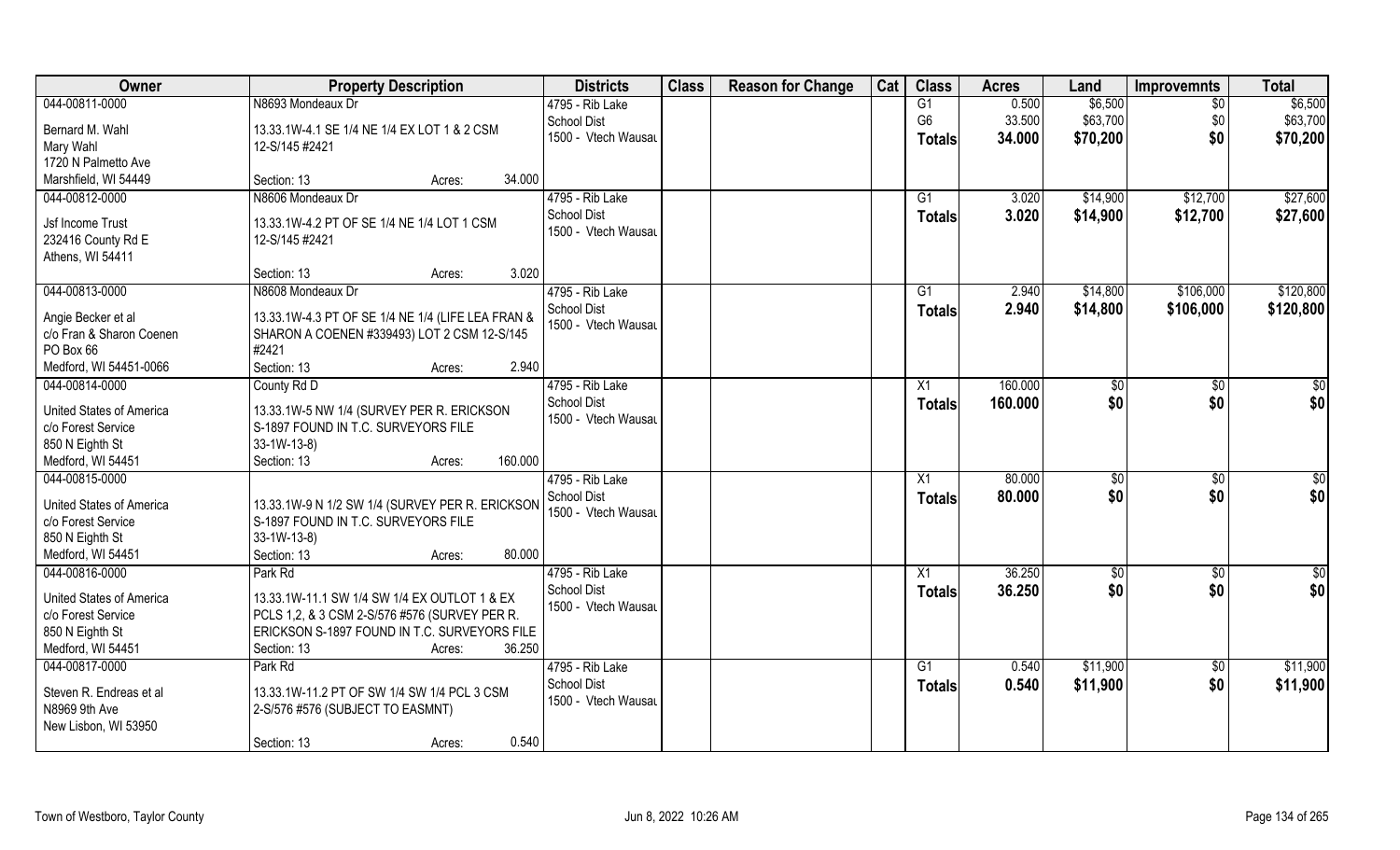| Owner                           | <b>Property Description</b>                                                              |         | <b>Districts</b>                          | <b>Class</b> | <b>Reason for Change</b> | Cat | <b>Class</b>    | <b>Acres</b> | Land          | <b>Improvemnts</b> | <b>Total</b>    |
|---------------------------------|------------------------------------------------------------------------------------------|---------|-------------------------------------------|--------------|--------------------------|-----|-----------------|--------------|---------------|--------------------|-----------------|
| 044-00817-0001                  | W7934 Park Rd                                                                            |         | 4795 - Rib Lake                           |              |                          |     | G1              | 1.800        | \$32,200      | \$41,800           | \$74,000        |
| Richard D & Susan E Jacobson    | 13.33.1W-11.3 PT OF SW 1/4 SW 1/4 PCLS 1 & O.L. 1                                        |         | <b>School Dist</b><br>1500 - Vtech Wausau |              |                          |     | <b>Totals</b>   | 1.800        | \$32,200      | \$41,800           | \$74,000        |
| Revocable Trust                 | DESC IN CSM 2-S/576 #576 (EASEMENT FOR                                                   |         |                                           |              |                          |     |                 |              |               |                    |                 |
| 3382 Autumn Ln                  | <b>INGRESS &amp; EGRESS)</b>                                                             |         |                                           |              |                          |     |                 |              |               |                    |                 |
| Janesville, WI 53546            | Section: 13<br>Acres:                                                                    | 1.800   |                                           |              |                          |     |                 |              |               |                    |                 |
| 044-00817-0002                  | W7930 Park Rd                                                                            |         | 4795 - Rib Lake                           |              |                          |     | G1              | 1.140        | \$23,800      | \$24,700           | \$48,500        |
| Roger R. Staab                  | 13.33.1W-11.4 PT OF SW 1/4 SW 1/4 PCL 2 CSM                                              |         | <b>School Dist</b>                        |              |                          |     | <b>Totals</b>   | 1.140        | \$23,800      | \$24,700           | \$48,500        |
| N335 Nickelatti Ln              | 2-S/576 #576                                                                             |         | 1500 - Vtech Wausau                       |              |                          |     |                 |              |               |                    |                 |
| Genoa, WI 54632                 |                                                                                          |         |                                           |              |                          |     |                 |              |               |                    |                 |
|                                 | Section: 13<br>Acres:                                                                    | 1.140   |                                           |              |                          |     |                 |              |               |                    |                 |
| 044-00818-0000                  | Park Rd                                                                                  |         | 4795 - Rib Lake                           |              |                          |     | X1              | 40.000       | \$0           | $\sqrt[6]{30}$     | $\sqrt{50}$     |
| United States of America        |                                                                                          |         | <b>School Dist</b>                        |              |                          |     | <b>Totals</b>   | 40.000       | \$0           | \$0                | \$0             |
| c/o Forest Service              | 13.33.1W-12 SE 1/4 SW 1/4 (SURVEY PER R.<br>ERICKSON S-1897 FOUND IN T.C. SURVEYORS FILE |         | 1500 - Vtech Wausau                       |              |                          |     |                 |              |               |                    |                 |
| 850 N Eighth St                 | $33-1W-13-8$                                                                             |         |                                           |              |                          |     |                 |              |               |                    |                 |
| Medford, WI 54451               | Section: 13<br>Acres:                                                                    | 40.000  |                                           |              |                          |     |                 |              |               |                    |                 |
| 044-00819-0000                  | Park Rd                                                                                  |         | 4795 - Rib Lake                           |              |                          |     | X1              | 160.000      | $\sqrt[6]{3}$ | $\sqrt[6]{3}$      | \$0             |
|                                 |                                                                                          |         | <b>School Dist</b>                        |              |                          |     |                 | 160.000      | \$0           | \$0                |                 |
| <b>United States of America</b> | 13.33.1W-13 SE 1/4 (SURVEY PER R. ERICKSON                                               |         | 1500 - Vtech Wausau                       |              |                          |     | <b>Totals</b>   |              |               |                    | \$0             |
| c/o Forest Service              | S-1897 FOUND IN T.C. SURVEYORS FILE                                                      |         |                                           |              |                          |     |                 |              |               |                    |                 |
| 850 N Eighth St                 | $33-1W-13-8$                                                                             |         |                                           |              |                          |     |                 |              |               |                    |                 |
| Medford, WI 54451               | Section: 13<br>Acres:                                                                    | 160.000 |                                           |              |                          |     |                 |              |               |                    |                 |
| 044-00820-0000                  | County Rd D                                                                              |         | 4795 - Rib Lake                           |              |                          |     | $\overline{W5}$ | 40.000       | ( \$88,000)   | $\overline{50}$    | $\overline{50}$ |
| Scott D. Mertens et al          | 14.33.1W-1 NE 1/4 NE 1/4 (LIFE EST DENNIS A &                                            |         | <b>School Dist</b>                        |              |                          |     | <b>Totals</b>   | 40.000       | \$0           | \$0                | \$0             |
| c/o Dennis A & Agnes A Mertens  | <b>AGNES A MERTENS)</b>                                                                  |         | 1500 - Vtech Wausau                       |              |                          |     |                 |              |               |                    |                 |
| 125 Conans Cv                   |                                                                                          |         |                                           |              |                          |     |                 |              |               |                    |                 |
| Medford, WI 54451               | Section: 14<br>Acres:                                                                    | 40.000  |                                           |              |                          |     |                 |              |               |                    |                 |
| 044-00821-0000                  | County Rd D                                                                              |         | 4795 - Rib Lake                           |              |                          |     | X1              | 40.000       | \$0           | $\sqrt{$0}$        | \$0             |
|                                 |                                                                                          |         | <b>School Dist</b>                        |              |                          |     | <b>Totals</b>   | 40.000       | \$0           | \$0                | \$0             |
| <b>United States of America</b> | 14.33.1W-2 NW 1/4 NE 1/4                                                                 |         | 1500 - Vtech Wausau                       |              |                          |     |                 |              |               |                    |                 |
| c/o Forest Service              |                                                                                          |         |                                           |              |                          |     |                 |              |               |                    |                 |
| 850 N Eighth St                 |                                                                                          |         |                                           |              |                          |     |                 |              |               |                    |                 |
| Medford, WI 54451               | Section: 14<br>Acres:                                                                    | 40.000  |                                           |              |                          |     |                 |              |               |                    |                 |
| 044-00822-0000                  | Schaak Ln                                                                                |         | 4795 - Rib Lake                           |              |                          |     | $W_5$           | 40.000       | ( \$52,000)   | $\sqrt{$0}$        | $\overline{50}$ |
| Scott D. Mertens et al          | 14.33.1W-3 SW 1/4 NE 1/4 (LIFE EST DENNIS A &                                            |         | <b>School Dist</b>                        |              |                          |     | <b>Totals</b>   | 40.000       | \$0           | \$0                | \$0             |
| c/o Dennis A & Agnes A Mertens  | <b>AGNES A MERTENS)</b>                                                                  |         | 1500 - Vtech Wausau                       |              |                          |     |                 |              |               |                    |                 |
| 125 Conans Cv                   |                                                                                          |         |                                           |              |                          |     |                 |              |               |                    |                 |
| Medford, WI 54451               | Section: 14<br>Acres:                                                                    | 40.000  |                                           |              |                          |     |                 |              |               |                    |                 |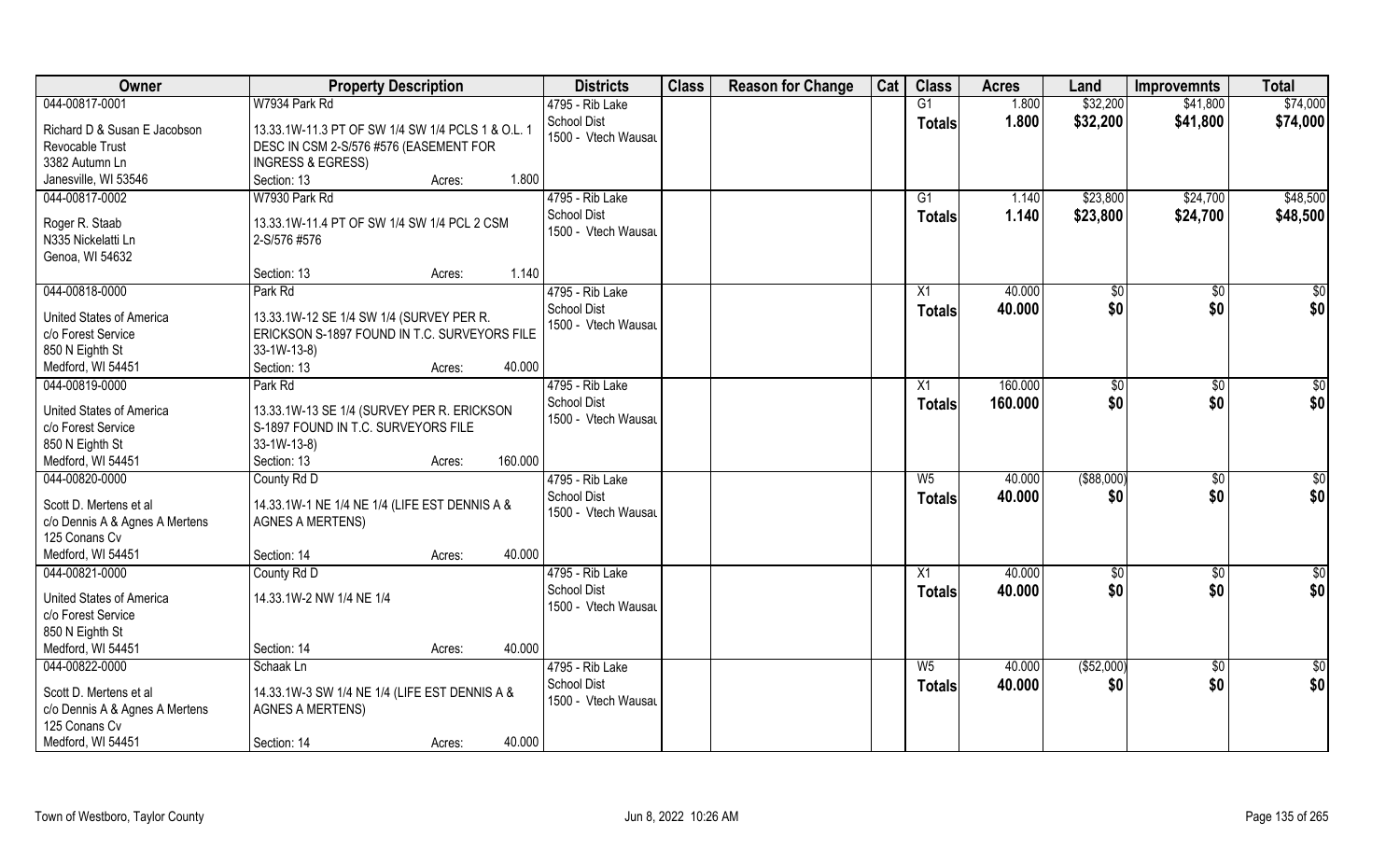| 044-00823-0000<br>W <sub>5</sub><br>40.000<br>Schaak Ln<br>4795 - Rib Lake<br><b>School Dist</b><br>40.000<br><b>Totals</b><br>Scott D. Mertens et al<br>14.33.1W-4 SE 1/4 NE 1/4 (LIFE EST DENNIS A &<br>1500 - Vtech Wausau<br>c/o Dennis A & Agnes A Mertens<br><b>AGNES A MERTENS)</b><br>125 Conans Cv<br>Medford, WI 54451<br>40.000<br>Section: 14<br>Acres:<br>044-00824-0000<br>W8263 County Rd D<br>4795 - Rib Lake<br>1.000<br>G1<br>G <sub>5</sub><br><b>School Dist</b><br>21.470<br>14.33.1W-5 NE 1/4 NW 1/4 EXC HWY "D" R/W (1.53 AC<br>Gary L. Zielske<br>G <sub>6</sub><br>16.000<br>1500 - Vtech Wausau<br>PO Box 601<br>38.470<br><b>Totals</b><br>Ellsworth, WI 54011-0601<br>38.470<br>Section: 14<br>Acres:<br>044-00825-0000<br>4795 - Rib Lake<br>\$6,100<br>County Rd D<br>G5<br>17.370<br>G <sub>6</sub><br>10.000<br>School Dist<br>Luann Gehrke<br>14.33.1W-6.1 NW 1/4 NW 1/4 EX E 330'; EX HWY "D" &<br>1500 - Vtech Wausau<br>27.370<br><b>Totals</b><br>W8313 County Rd D<br>"E" R/W (2.63 AC) | Owner | <b>Total</b><br>Cat<br><b>Class</b><br><b>Acres</b><br>Land<br><b>Improvemnts</b>                                                |
|-------------------------------------------------------------------------------------------------------------------------------------------------------------------------------------------------------------------------------------------------------------------------------------------------------------------------------------------------------------------------------------------------------------------------------------------------------------------------------------------------------------------------------------------------------------------------------------------------------------------------------------------------------------------------------------------------------------------------------------------------------------------------------------------------------------------------------------------------------------------------------------------------------------------------------------------------------------------------------------------------------------------------------|-------|----------------------------------------------------------------------------------------------------------------------------------|
|                                                                                                                                                                                                                                                                                                                                                                                                                                                                                                                                                                                                                                                                                                                                                                                                                                                                                                                                                                                                                               |       | $($ \$88,000)<br>\$0<br>$\overline{50}$                                                                                          |
|                                                                                                                                                                                                                                                                                                                                                                                                                                                                                                                                                                                                                                                                                                                                                                                                                                                                                                                                                                                                                               |       | \$0<br>\$0<br>\$0                                                                                                                |
|                                                                                                                                                                                                                                                                                                                                                                                                                                                                                                                                                                                                                                                                                                                                                                                                                                                                                                                                                                                                                               |       |                                                                                                                                  |
|                                                                                                                                                                                                                                                                                                                                                                                                                                                                                                                                                                                                                                                                                                                                                                                                                                                                                                                                                                                                                               |       | \$14,200<br>\$24,200<br>\$10,000<br>\$7,500<br>\$7,500<br>\$0<br>\$25,600<br>\$25,600<br>\$0<br>\$14,200<br>\$57,300<br>\$43,100 |
|                                                                                                                                                                                                                                                                                                                                                                                                                                                                                                                                                                                                                                                                                                                                                                                                                                                                                                                                                                                                                               |       |                                                                                                                                  |
| Westboro, WI 54490                                                                                                                                                                                                                                                                                                                                                                                                                                                                                                                                                                                                                                                                                                                                                                                                                                                                                                                                                                                                            |       | \$6,100<br>$\sqrt[6]{}$<br>\$16,000<br>\$0<br>\$16,000<br>\$22,100<br>\$0<br>\$22,100                                            |
| 27.370<br>Section: 14<br>Acres:                                                                                                                                                                                                                                                                                                                                                                                                                                                                                                                                                                                                                                                                                                                                                                                                                                                                                                                                                                                               |       |                                                                                                                                  |
| 044-00825-0001<br>W8313 County Rd D<br>4795 - Rib Lake<br>4.000<br>G <sub>1</sub><br>G <sub>6</sub><br>5.620<br>School Dist<br>Luann Gehrke<br>14.33.1W-6.2 PT OF NW 1/4 NW 1/4 THE E 330' THRF<br>1500 - Vtech Wausau<br>9.620<br><b>Totals</b><br>W8313 County Rd D<br>EX HWY "D" R/W (.38 AC)<br>Westboro, WI 54490                                                                                                                                                                                                                                                                                                                                                                                                                                                                                                                                                                                                                                                                                                        |       | \$191,800<br>\$16,600<br>\$175,200<br>\$9,000<br>\$9,000<br>\$0<br>\$175,200<br>\$200,800<br>\$25,600                            |
| 9.620<br>Section: 14<br>Acres:                                                                                                                                                                                                                                                                                                                                                                                                                                                                                                                                                                                                                                                                                                                                                                                                                                                                                                                                                                                                |       |                                                                                                                                  |
| 044-00825-0002<br>1.490<br>County Rd E<br>4795 - Rib Lake<br>X3<br>1.490<br><b>School Dist</b><br><b>Totals</b><br>Taylor County of<br>14.33.1W-6.3 PT OF NW 1/4 NW 1/4 HWY E R/W THRL<br>1500 - Vtech Wausau<br>c/o Highway Dept<br>NW 1/4 NW 1/4<br>224 S Second St                                                                                                                                                                                                                                                                                                                                                                                                                                                                                                                                                                                                                                                                                                                                                         |       | $\overline{50}$<br>$\sqrt[6]{}$<br>\$0<br>\$0<br>\$0<br>\$0                                                                      |
| Medford, WI 54451<br>1.490<br>Section: 14<br>Acres:                                                                                                                                                                                                                                                                                                                                                                                                                                                                                                                                                                                                                                                                                                                                                                                                                                                                                                                                                                           |       |                                                                                                                                  |
| 044-00825-0003<br>4795 - Rib Lake<br>County Rd D<br>X3<br>3.050<br>3.050<br>School Dist<br><b>Totals</b><br>Taylor County of<br>14.33.1W-6.4 PT OF NW 1/4 NW 1/4 HWY D R/W THRU<br>1500 - Vtech Wausau<br>c/o Highway Dept<br>NE 1/4 NW 1/4 & NW 1/4 NW 1/4<br>224 S Second St<br>Medford, WI 54451<br>3.050<br>Section: 14                                                                                                                                                                                                                                                                                                                                                                                                                                                                                                                                                                                                                                                                                                   |       | \$0<br>\$0<br>\$0<br>\$0<br>\$0<br>\$0                                                                                           |
| Acres:<br>044-00826-0000<br>N8660 County Rd E<br>4795 - Rib Lake<br>1.000                                                                                                                                                                                                                                                                                                                                                                                                                                                                                                                                                                                                                                                                                                                                                                                                                                                                                                                                                     |       | \$89,800<br>\$99,800<br>\$10,000                                                                                                 |
| G <sub>1</sub><br>G <sub>5</sub><br>5.000<br><b>School Dist</b><br>14.33.1W-7.1 N 1/2 SW 1/4 NW 1/4<br>Daniel A. Zutavern<br>G <sub>6</sub><br>14.000<br>1500 - Vtech Wausau<br>Candice S. Zutavern<br>20.000<br><b>Totals</b><br>N8660 County Rd E<br>Westboro, WI 54490<br>20.000<br>Section: 14<br>Acres:                                                                                                                                                                                                                                                                                                                                                                                                                                                                                                                                                                                                                                                                                                                  |       | \$1,500<br>\$1,500<br>\$0<br>\$23,000<br>\$23,000<br>\$0<br>\$34,500<br>\$124,300<br>\$89,800                                    |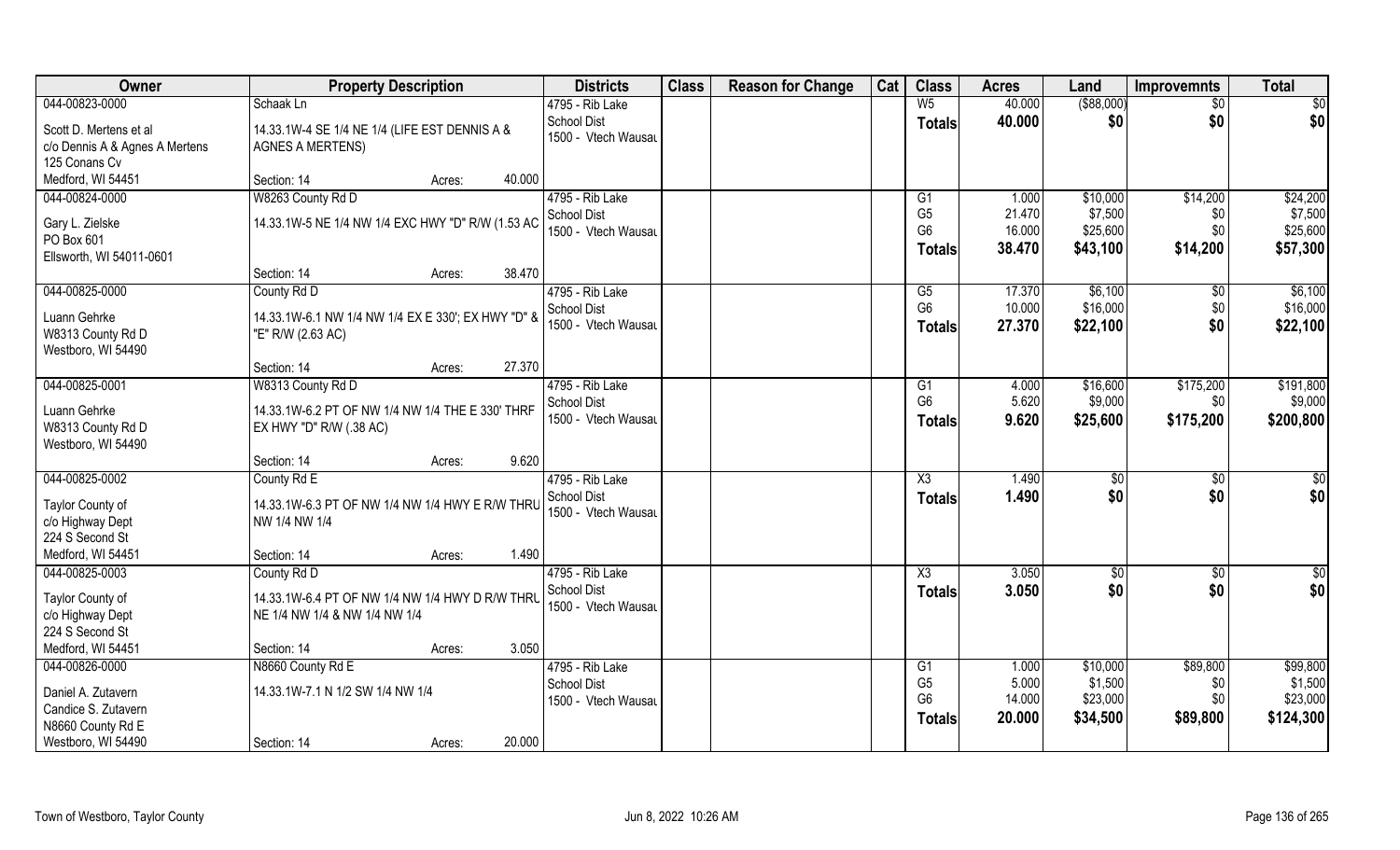| Owner                                  | <b>Property Description</b>                       |                  | <b>Districts</b>                          | <b>Class</b> | <b>Reason for Change</b> | Cat | <b>Class</b>     | <b>Acres</b> | Land        | <b>Improvemnts</b> | <b>Total</b> |
|----------------------------------------|---------------------------------------------------|------------------|-------------------------------------------|--------------|--------------------------|-----|------------------|--------------|-------------|--------------------|--------------|
| 044-00827-0000                         | County Rd E                                       |                  | 4795 - Rib Lake                           |              |                          |     | $\overline{G6}$  | 20.000       | \$32,000    | $\sqrt{$0}$        | \$32,000     |
| I Becker LLC<br>3739 W Forest Hill Ave | 14.33.1W-7.2 S 1/2 SW 1/4 NW 1/4                  |                  | <b>School Dist</b><br>1500 - Vtech Wausau |              |                          |     | <b>Totals</b>    | 20.000       | \$32,000    | \$0                | \$32,000     |
| Franklin, WI 53132                     | Section: 14                                       | 20.000<br>Acres: |                                           |              |                          |     |                  |              |             |                    |              |
| 044-00828-0000                         |                                                   |                  | 4795 - Rib Lake                           |              |                          |     | $W_5$            | 40.000       | (\$76,000)  | \$0                | $\sqrt{50}$  |
|                                        |                                                   |                  | <b>School Dist</b>                        |              |                          |     |                  | 40.000       | \$0         | \$0                | \$0          |
| Scott D. Mertens et al                 | 14.33.1W-8 SE 1/4 NW 1/4 (LIFE EST DENNIS A &     |                  | 1500 - Vtech Wausau                       |              |                          |     | Totals           |              |             |                    |              |
| c/o Dennis A & Agnes A Mertens         | <b>AGNES A MERTENS)</b>                           |                  |                                           |              |                          |     |                  |              |             |                    |              |
| 125 Conans Cv                          |                                                   |                  |                                           |              |                          |     |                  |              |             |                    |              |
| Medford, WI 54451                      | Section: 14                                       | 40.000<br>Acres: |                                           |              |                          |     |                  |              |             |                    |              |
| 044-00829-0000                         |                                                   |                  | 4795 - Rib Lake                           |              |                          |     | $W_5$            | 40.000       | ( \$82,000) | $\sqrt[6]{30}$     | $\sqrt{50}$  |
| Scott D. Mertens et al                 | 14.33.1W-9 NE 1/4 SW 1/4 (LIFE EST DENNIS A &     |                  | <b>School Dist</b>                        |              |                          |     | <b>Totals</b>    | 40.000       | \$0         | \$0                | \$0          |
| c/o Dennis A & Agnes A Mertens         | <b>AGNES A MERTENS)</b>                           |                  | 1500 - Vtech Wausau                       |              |                          |     |                  |              |             |                    |              |
| 125 Conans Cv                          |                                                   |                  |                                           |              |                          |     |                  |              |             |                    |              |
| Medford, WI 54451                      | Section: 14                                       | 40.000<br>Acres: |                                           |              |                          |     |                  |              |             |                    |              |
| 044-00830-0000                         | N8584 County Rd E                                 |                  | 4795 - Rib Lake                           |              |                          |     | G1               | 1.000        | \$10,000    | \$193,400          | \$203,400    |
| John P. Rief                           | 14.33.1W-10.1 N 1/2 NW 1/4 SW 1/4                 |                  | <b>School Dist</b>                        |              |                          |     | G <sub>6</sub>   | 19.000       | \$27,400    | \$0                | \$27,400     |
| Yvonne M. Rief                         |                                                   |                  | 1500 - Vtech Wausau                       |              |                          |     | <b>Totals</b>    | 20.000       | \$37,400    | \$193,400          | \$230,800    |
| N8584 County Rd E                      |                                                   |                  |                                           |              |                          |     |                  |              |             |                    |              |
| Westboro, WI 54490                     | Section: 14                                       | 20.000<br>Acres: |                                           |              |                          |     |                  |              |             |                    |              |
| 044-00831-0000                         | County Rd E                                       |                  | 4795 - Rib Lake                           |              |                          |     | $\overline{G6}$  | 27.000       | \$45,300    | $\sqrt[6]{30}$     | \$45,300     |
|                                        |                                                   |                  | <b>School Dist</b>                        |              |                          |     | <b>Totals</b>    | 27,000       | \$45,300    | \$0                | \$45,300     |
| Stanley A. Doman                       | 14.33.1W-10.2 PT OF NW 1/4 SW 1/4 PCL 1 CSM       |                  | 1500 - Vtech Wausau                       |              |                          |     |                  |              |             |                    |              |
| Teri L. Doman<br>N4123 Faskell Rd      | 6-S/33 #1278 (BNG PTLY IN SW 1/4 SW 1/4)          |                  |                                           |              |                          |     |                  |              |             |                    |              |
| New London, WI 54961                   | Section: 14                                       | 27.000           |                                           |              |                          |     |                  |              |             |                    |              |
| 044-00832-0000                         | N8434 County Rd E                                 | Acres:           | 4795 - Rib Lake                           |              |                          |     | G1               | 1.000        | \$10,000    | \$11,700           | \$21,700     |
|                                        |                                                   |                  | School Dist                               |              |                          |     | G <sub>6</sub>   | 8.700        | \$16,500    | \$0                | \$16,500     |
| Larry J. Sladek                        | 14.33.1W-11.1 SW 1/4 SW 1/4 PCL 3 CSM 6-S/54 #129 |                  | 1500 - Vtech Wausau                       |              |                          |     | <b>Totals</b>    | 9.700        | \$26,500    | \$11,700           | \$38,200     |
| Kim M. Sladek                          |                                                   |                  |                                           |              |                          |     |                  |              |             |                    |              |
| 11205 8th Ave                          |                                                   |                  |                                           |              |                          |     |                  |              |             |                    |              |
| Pleasant Prairie, WI 53158             | Section: 14                                       | 9.700<br>Acres:  |                                           |              |                          |     |                  |              |             |                    |              |
| 044-00833-0000                         | N8402 County Rd E                                 |                  | 4795 - Rib Lake                           | G4           | Ag use land              |     | G1               | 1.000        | \$10,000    | \$10,400           | \$20,400     |
| Jon S. Olson                           | 14.33.1W-11.2 PT OF SW 1/4 SW 1/4 THE SOUTH 396'  |                  | <b>School Dist</b>                        |              |                          |     | G <sub>4</sub>   | 8.000        | \$1,600     | \$0                | \$1,600      |
| PO Box 75                              | <b>THEREOF</b>                                    |                  | 1500 - Vtech Wausau                       |              |                          |     | G <sub>5</sub> M | 3.000        | \$2,700     | \$0                | \$2,700      |
| Stetsonville, WI 54480-0075            |                                                   |                  |                                           |              |                          |     | Totals           | 12.000       | \$14,300    | \$10,400           | \$24,700     |
|                                        | Section: 14                                       | 12.000<br>Acres: |                                           |              |                          |     |                  |              |             |                    |              |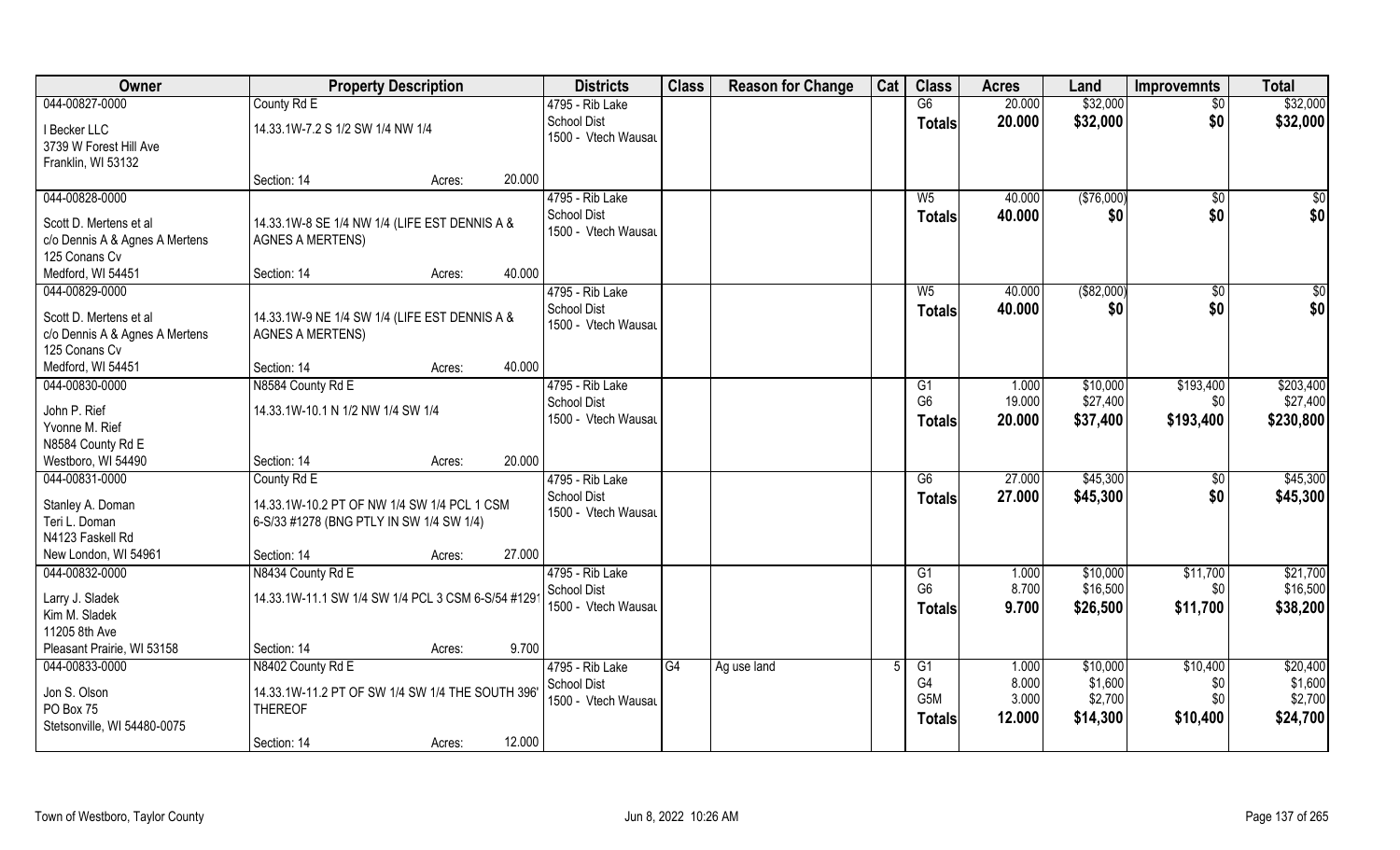| Owner                                                                                             | <b>Property Description</b>                                                                                                             |        | <b>Districts</b>                                             | <b>Class</b> | <b>Reason for Change</b> | Cat | <b>Class</b>                    | <b>Acres</b>            | Land                             | <b>Improvemnts</b>          | <b>Total</b>                     |
|---------------------------------------------------------------------------------------------------|-----------------------------------------------------------------------------------------------------------------------------------------|--------|--------------------------------------------------------------|--------------|--------------------------|-----|---------------------------------|-------------------------|----------------------------------|-----------------------------|----------------------------------|
| 044-00834-0000                                                                                    | N8446 County Rd E                                                                                                                       |        | 4795 - Rib Lake                                              |              |                          |     | G1                              | 0.480                   | \$6,300                          | \$34,300                    | \$40,600                         |
| <b>Trent Trustee Gengler</b><br>6967 178th St<br>Chippewa Falls, WI 54729                         | 14.33.1W-11.3 PT OF SW 1/4 SW 1/4 PCL BEG 660' N<br>OF SW COR; ELY 240'; SLY 88'; WLY 240'; NLY 88' TO<br>POB (T/W EASEMENT FOR ACCESS) |        | <b>School Dist</b><br>1500 - Vtech Wausau                    |              |                          |     | <b>Totals</b>                   | 0.480                   | \$6,300                          | \$34,300                    | \$40,600                         |
|                                                                                                   | Section: 14<br>Acres:                                                                                                                   | 0.480  |                                                              |              |                          |     |                                 |                         |                                  |                             |                                  |
| 044-00834-0001<br>Kyle P. Devillers<br>Leah J. Devillers<br>965 Woodview Ct                       | N8470 County Rd E<br>14.33.1W-11.4 PT OF SW 1/4 SW 1/4 PCL 2 CSM 6-S/5<br>#1291                                                         |        | 4795 - Rib Lake<br><b>School Dist</b><br>1500 - Vtech Wausau |              |                          |     | G1<br>G <sub>6</sub><br>Totals  | 1.000<br>8.700<br>9.700 | \$10,000<br>\$16,500<br>\$26,500 | \$15,900<br>\$0<br>\$15,900 | \$25,900<br>\$16,500<br>\$42,400 |
| Carver, MN 55315                                                                                  | Section: 14<br>Acres:                                                                                                                   | 9.700  |                                                              |              |                          |     |                                 |                         |                                  |                             |                                  |
| 044-00835-0000<br><b>United States of America</b><br>c/o Forest Service<br>850 N Eighth St        | 14.33.1W-12 SE 1/4 SW 1/4                                                                                                               |        | 4795 - Rib Lake<br><b>School Dist</b><br>1500 - Vtech Wausau |              |                          |     | X1<br><b>Totals</b>             | 40.000<br>40.000        | \$0<br>\$0                       | $\sqrt{50}$<br>\$0          | $\sqrt{50}$<br>\$0               |
| Medford, WI 54451                                                                                 | Section: 14<br>Acres:                                                                                                                   | 40.000 |                                                              |              |                          |     |                                 |                         |                                  |                             |                                  |
| 044-00836-0000<br>Scott D. Mertens et al<br>c/o Dennis A & Agnes A Mertens<br>125 Conans Cv       | 14.33.1W-13 NE 1/4 SE 1/4 (LIFE EST DENNIS A &<br><b>AGNES A MERTENS)</b>                                                               |        | 4795 - Rib Lake<br><b>School Dist</b><br>1500 - Vtech Wausau |              |                          |     | W <sub>5</sub><br><b>Totals</b> | 40.000<br>40.000        | $($ \$69,500)<br>\$0             | $\sqrt[6]{3}$<br>\$0        | $\sqrt{50}$<br>\$0               |
| Medford, WI 54451                                                                                 | Section: 14<br>Acres:                                                                                                                   | 40.000 |                                                              |              |                          |     |                                 |                         |                                  |                             |                                  |
| 044-00837-0000<br>Scott D. Mertens et al<br>c/o Dennis A & Agnes A Mertens<br>125 Conans Cv       | 14.33.1W-14 NW 1/4 SE 1/4 (LIFE EST DENNIS A &<br><b>AGNES A MERTENS)</b>                                                               |        | 4795 - Rib Lake<br><b>School Dist</b><br>1500 - Vtech Wausau |              |                          |     | $W_5$<br><b>Totals</b>          | 40.000<br>40.000        | (\$47,800)<br>\$0                | \$0<br>\$0                  | $\overline{50}$<br>\$0           |
| Medford, WI 54451                                                                                 | Section: 14<br>Acres:                                                                                                                   | 40.000 |                                                              |              |                          |     |                                 |                         |                                  |                             |                                  |
| 044-00838-0000<br><b>United States of America</b><br>c/o Forest Service<br>850 N Eighth St        | W8000 Park Rd Unit MAINT<br>14.33.1W-15 S 1/2 SE 1/4                                                                                    |        | 4795 - Rib Lake<br><b>School Dist</b><br>1500 - Vtech Wausau |              |                          |     | X1<br><b>Totals</b>             | 80.000<br>80.000        | \$0<br>\$0                       | $\sqrt{$0}$<br>\$0          | \$0<br>\$0                       |
| Medford, WI 54451                                                                                 | Section: 14<br>Acres:                                                                                                                   | 80.000 |                                                              |              |                          |     |                                 |                         |                                  |                             |                                  |
| 044-00839-0000<br>Lee C Wade Revocable Trust<br>S51 W25151 Glendale Rd<br>Waukesha, WI 53189-9694 | W8437 County Rd D<br>15.33.1W-1 NE 1/4 NE 1/4<br>Section: 15<br>Acres:                                                                  | 40.000 | 4795 - Rib Lake<br><b>School Dist</b><br>1500 - Vtech Wausau |              |                          |     | $W_5$<br><b>Totals</b>          | 40.000<br>40.000        | ( \$85,000)<br>\$0               | $\sqrt{$0}$<br>\$0          | $\overline{50}$<br>\$0           |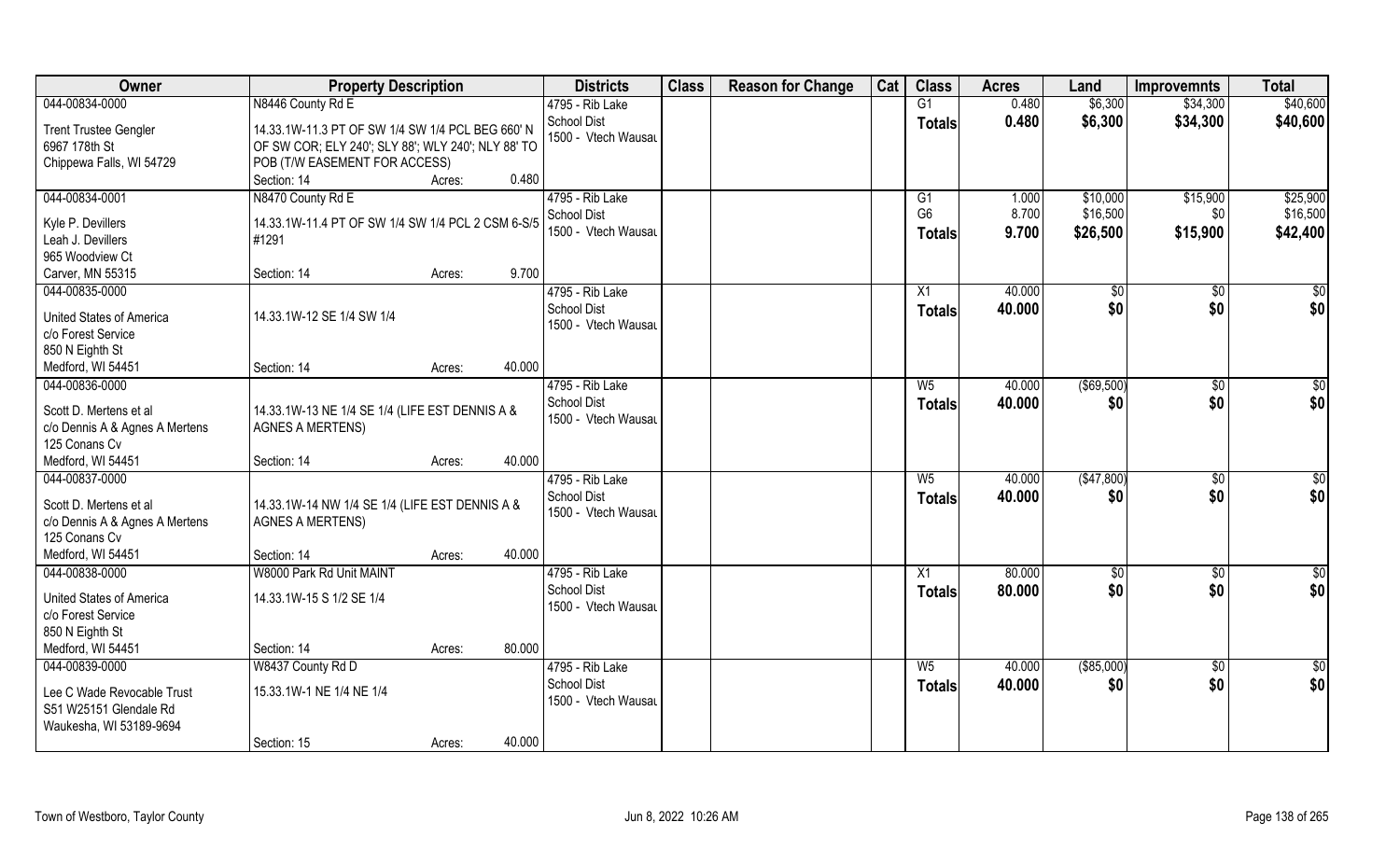| Owner                                                                                         | <b>Property Description</b>                                         |        |        | <b>Districts</b>                                             | <b>Class</b> | <b>Reason for Change</b> | Cat | <b>Class</b>                     | <b>Acres</b>              | Land                            | <b>Improvemnts</b>        | <b>Total</b>                    |
|-----------------------------------------------------------------------------------------------|---------------------------------------------------------------------|--------|--------|--------------------------------------------------------------|--------------|--------------------------|-----|----------------------------------|---------------------------|---------------------------------|---------------------------|---------------------------------|
| 044-00840-0000                                                                                | County Rd D                                                         |        |        | 4795 - Rib Lake                                              |              |                          |     | W <sub>5</sub>                   | 40.000                    | ( \$88,000)                     | $\sqrt{6}$                | \$0                             |
| Lee C Wade Revocable Trust<br>S51 W25151 Glendale Rd<br>Waukesha, WI 53189-9694               | 15.33.1W-2 NW 1/4 NE 1/4                                            |        |        | <b>School Dist</b><br>1500 - Vtech Wausau                    |              |                          |     | <b>Totals</b>                    | 40.000                    | \$0                             | \$0                       | \$0                             |
|                                                                                               | Section: 15                                                         | Acres: | 40.000 |                                                              |              |                          |     |                                  |                           |                                 |                           |                                 |
| 044-00841-0000<br>United States of America<br>c/o Forest Service                              | 15.33.1W-3 SW 1/4 NE 1/4                                            |        |        | 4795 - Rib Lake<br><b>School Dist</b><br>1500 - Vtech Wausau |              |                          |     | X1<br><b>Totals</b>              | 40.000<br>40.000          | $\sqrt{$0}$<br>\$0              | \$0<br>\$0                | \$0<br>\$0                      |
| 850 N Eighth St<br>Medford, WI 54451                                                          | Section: 15                                                         | Acres: | 40.000 |                                                              |              |                          |     |                                  |                           |                                 |                           |                                 |
| 044-00842-0000                                                                                | County Rd E                                                         |        |        | 4795 - Rib Lake                                              |              |                          |     | W <sub>6</sub>                   | 38.510                    | ( \$80, 900)                    | \$0                       | \$0                             |
| Gregory L. Werner<br>Randi J. Werner<br>604 E Conrad Dr                                       | 15.33.1W-4 SE 1/4 NE 1/4 EX HWY "D" R/W (1.49 AC)                   |        |        | School Dist<br>1500 - Vtech Wausau                           |              |                          |     | <b>Totals</b>                    | 38.510                    | \$0                             | \$0                       | \$0                             |
| Medford, WI 54451                                                                             | Section: 15                                                         | Acres: | 38.510 |                                                              |              |                          |     |                                  |                           |                                 |                           |                                 |
| 044-00843-0000                                                                                | County Rd D                                                         |        |        | 4795 - Rib Lake                                              |              |                          |     | X1                               | 40.000                    | \$0                             | \$0                       | \$0                             |
| United States of America<br>1170 4th Ave S<br>Park Falls, WI 54552                            | 15.33.1W-5 NE 1/4 NW 1/4 (SUBJ MINERAL RIGHTS<br>220/313 & #308793) |        |        | School Dist<br>1500 - Vtech Wausau                           |              |                          |     | <b>Totals</b>                    | 40.000                    | \$0                             | \$0                       | \$0                             |
|                                                                                               | Section: 15                                                         | Acres: | 40.000 |                                                              |              |                          |     |                                  |                           |                                 |                           |                                 |
| 044-00844-0000<br>Jack Hartwig Forest Products Inc                                            | W8721 County Rd D<br>15.33.1W-6 NW 1/4 NW 1/4                       |        |        | 4795 - Rib Lake<br><b>School Dist</b><br>1500 - Vtech Wausau |              |                          |     | G1<br>G <sub>6</sub>             | 0.600<br>39.400<br>40.000 | \$7,200<br>\$74,900<br>\$82,100 | \$2,000<br>\$0<br>\$2,000 | \$9,200<br>\$74,900<br>\$84,100 |
| 113040 County Hwy L<br>Athens, WI 54411                                                       |                                                                     |        |        |                                                              |              |                          |     | Totals                           |                           |                                 |                           |                                 |
|                                                                                               | Section: 15                                                         | Acres: | 40.000 |                                                              |              |                          |     |                                  |                           |                                 |                           |                                 |
| 044-00845-0000<br>Jack Hartwig Forest Products Inc<br>113040 County Hwy L<br>Athens, WI 54411 | 15.33.1W-7 SW 1/4 NW 1/4                                            |        |        | 4795 - Rib Lake<br>School Dist<br>1500 - Vtech Wausau        |              |                          |     | G6<br><b>Totals</b>              | 40.000<br>40.000          | \$76,000<br>\$76,000            | $\sqrt{50}$<br>\$0        | \$76,000<br>\$76,000            |
|                                                                                               | Section: 15                                                         | Acres: | 40.000 |                                                              |              |                          |     |                                  |                           |                                 |                           |                                 |
| 044-00846-0000<br>United States of America<br>1170 4th Ave S<br>Park Falls, WI 54552          | 15.33.1W-8 SE 1/4 NW 1/4 (SUBJ MINERAL RIGHTS<br>220/313 & #308793) |        | 40.000 | 4795 - Rib Lake<br><b>School Dist</b><br>1500 - Vtech Wausau |              |                          |     | $\overline{X1}$<br><b>Totals</b> | 40.000<br>40.000          | $\sqrt{6}$<br>\$0               | $\sqrt{6}$<br>\$0         | \$0<br>\$0                      |
|                                                                                               | Section: 15                                                         | Acres: |        |                                                              |              |                          |     |                                  |                           |                                 |                           |                                 |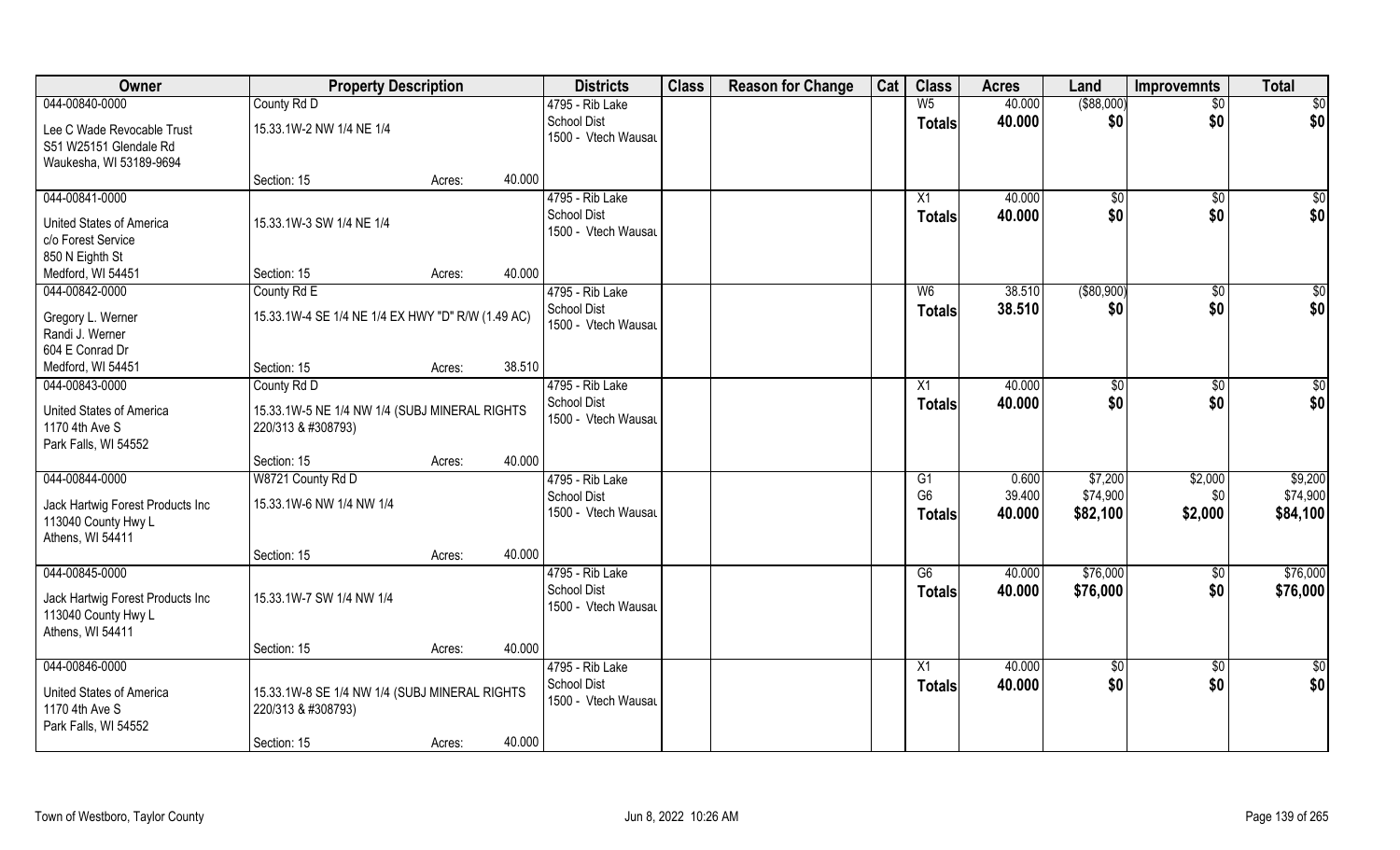| Owner                           | <b>Property Description</b>                        |        |        | <b>Districts</b>                   | <b>Class</b> | <b>Reason for Change</b> | Cat | <b>Class</b>         | <b>Acres</b>   | Land                 | <b>Improvemnts</b> | <b>Total</b>          |
|---------------------------------|----------------------------------------------------|--------|--------|------------------------------------|--------------|--------------------------|-----|----------------------|----------------|----------------------|--------------------|-----------------------|
| 044-00847-0000                  |                                                    |        |        | 4795 - Rib Lake                    |              |                          |     | $\overline{X1}$      | 40.000         | $\overline{50}$      | $\overline{50}$    | \$0                   |
| <b>United States of America</b> | 15.33.1W-9 NE 1/4 SW 1/4 (SUBJ MINERAL RIGHTS      |        |        | School Dist                        |              |                          |     | <b>Totals</b>        | 40.000         | \$0                  | \$0                | \$0                   |
| 1170 4th Ave S                  | 220/313 &308793)                                   |        |        | 1500 - Vtech Wausau                |              |                          |     |                      |                |                      |                    |                       |
| Park Falls, WI 54552            |                                                    |        |        |                                    |              |                          |     |                      |                |                      |                    |                       |
|                                 | Section: 15                                        | Acres: | 40.000 |                                    |              |                          |     |                      |                |                      |                    |                       |
| 044-00848-0000                  |                                                    |        |        | 4795 - Rib Lake                    |              |                          |     | X1                   | 40.000         | \$0                  | \$0                | \$0                   |
| United States of America        | 15.33.1W-10 NW 1/4 SW 1/4                          |        |        | <b>School Dist</b>                 |              |                          |     | Totals               | 40.000         | \$0                  | \$0                | \$0                   |
| c/o Forest Service              |                                                    |        |        | 1500 - Vtech Wausau                |              |                          |     |                      |                |                      |                    |                       |
| 850 N Eighth St                 |                                                    |        |        |                                    |              |                          |     |                      |                |                      |                    |                       |
| Medford, WI 54451               | Section: 15                                        | Acres: | 40.000 |                                    |              |                          |     |                      |                |                      |                    |                       |
| 044-00849-0000                  |                                                    |        |        | 4795 - Rib Lake                    |              |                          |     | W8                   | 40.000         | (\$75,100)           | \$0                | $\overline{50}$       |
| Brian L. Bell                   | 15.33.1W-11 SW 1/4 SW 1/4                          |        |        | School Dist                        |              |                          |     | <b>Totals</b>        | 40.000         | \$0                  | \$0                | \$0                   |
| Kelly M. Bell                   |                                                    |        |        | 1500 - Vtech Wausau                |              |                          |     |                      |                |                      |                    |                       |
| 2707 NW 21 St                   |                                                    |        |        |                                    |              |                          |     |                      |                |                      |                    |                       |
| Ankeny, IA 50023                | Section: 15                                        | Acres: | 40.000 |                                    |              |                          |     |                      |                |                      |                    |                       |
| 044-00850-0000                  |                                                    |        |        | 4795 - Rib Lake                    |              |                          |     | X1                   | 40.000         | $\sqrt[6]{3}$        | $\sqrt[6]{3}$      | \$0                   |
|                                 |                                                    |        |        | School Dist                        |              |                          |     | <b>Totals</b>        | 40.000         | \$0                  | \$0                | \$0                   |
| <b>United States of America</b> | 15.33.1W-12 SE 1/4 SW 1/4                          |        |        | 1500 - Vtech Wausau                |              |                          |     |                      |                |                      |                    |                       |
| c/o Forest Service              |                                                    |        |        |                                    |              |                          |     |                      |                |                      |                    |                       |
| 850 N Eighth St                 |                                                    |        |        |                                    |              |                          |     |                      |                |                      |                    |                       |
| Medford, WI 54451               | Section: 15                                        | Acres: | 40.000 |                                    |              |                          |     |                      |                |                      |                    |                       |
| 044-00851-0000                  | N8581 County Rd E                                  |        |        | 4795 - Rib Lake                    |              |                          |     | G1<br>G <sub>6</sub> | 4.000<br>8.320 | \$16,600<br>\$15,800 | \$135,900<br>\$0   | \$152,500<br>\$15,800 |
| Kylene Abbiehl                  | 15.33.1W-13.1 NE 1/4 SE 1/4 EX S 900' THRF & EX    |        |        | School Dist<br>1500 - Vtech Wausau |              |                          |     |                      | 12.320         |                      |                    |                       |
| N8581 County Rd E               | <b>HWY R/W (.41AC)</b>                             |        |        |                                    |              |                          |     | Totals               |                | \$32,400             | \$135,900          | \$168,300             |
| Westboro, WI 54490              |                                                    |        |        |                                    |              |                          |     |                      |                |                      |                    |                       |
|                                 | Section: 15                                        | Acres: | 12.320 |                                    |              |                          |     |                      |                |                      |                    |                       |
| 044-00851-0001                  | N8515 County Rd E                                  |        |        | 4795 - Rib Lake                    |              |                          |     | G1                   | 1.000          | \$10,000             | \$110,600          | \$120,600             |
| Patrick C. Bell                 | 15.33.1W-13.2 PT OF NE 1/4 SE 1/4 S 500' THRF & EX |        |        | <b>School Dist</b>                 |              |                          |     | G <sub>6</sub>       | 13.650         | \$25,900             | \$0                | \$25,900              |
| Danielle K. Ryan                | <b>HWY R/W (.50AC)</b>                             |        |        | 1500 - Vtech Wausau                |              |                          |     | <b>Totals</b>        | 14.650         | \$35,900             | \$110,600          | \$146,500             |
| N2643 Potato Ridge Rd           |                                                    |        |        |                                    |              |                          |     |                      |                |                      |                    |                       |
| Lacrosse, WI 54601              | Section: 15                                        | Acres: | 14.650 |                                    |              |                          |     |                      |                |                      |                    |                       |
| 044-00851-0002                  | County Rd E                                        |        |        | 4795 - Rib Lake                    |              |                          |     | G6                   | 11.750         | \$22,300             | $\sqrt{$0}$        | \$22,300              |
| Patrick C. Bell                 | 15.33.1W-13.3 PT OF NE 1/4 SE 1/4 N 400' OF S 900' |        |        | <b>School Dist</b>                 |              |                          |     | <b>Totals</b>        | 11.750         | \$22,300             | \$0                | \$22,300              |
| Danielle K. Ryan                | EX HWY R/W (.37AC)                                 |        |        | 1500 - Vtech Wausau                |              |                          |     |                      |                |                      |                    |                       |
| N2643 Potato Ridge Rd           |                                                    |        |        |                                    |              |                          |     |                      |                |                      |                    |                       |
| Lacrosse, WI 54601              | Section: 15                                        | Acres: | 11.750 |                                    |              |                          |     |                      |                |                      |                    |                       |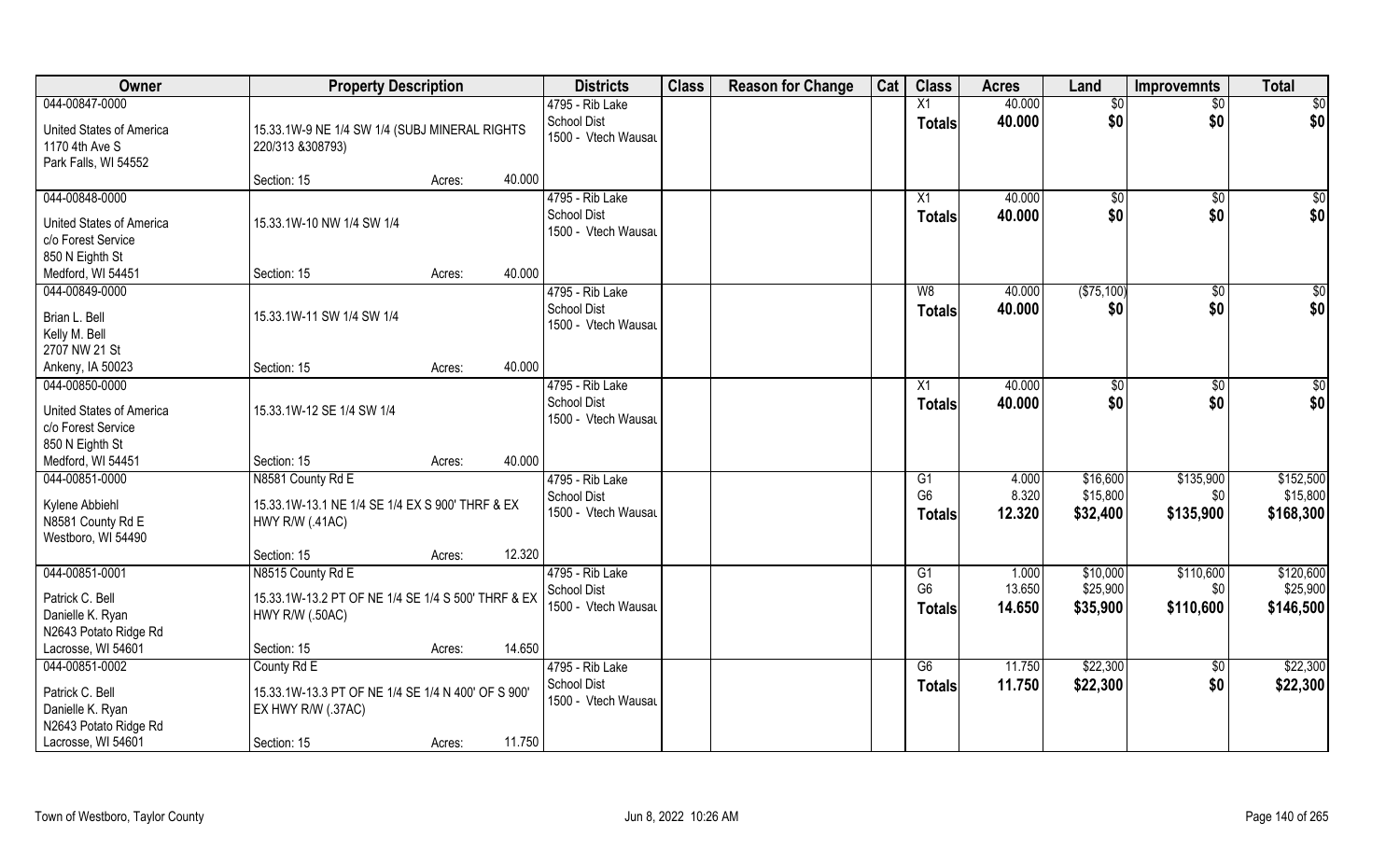| Owner                               | <b>Property Description</b>                        |                  | <b>Districts</b>    | <b>Class</b>   | <b>Reason for Change</b> | Cat | <b>Class</b>           | <b>Acres</b> | Land         | <b>Improvemnts</b> | <b>Total</b>    |
|-------------------------------------|----------------------------------------------------|------------------|---------------------|----------------|--------------------------|-----|------------------------|--------------|--------------|--------------------|-----------------|
| 044-00852-0000                      |                                                    |                  | 4795 - Rib Lake     |                |                          |     | X1                     | 40.000       | \$0          | \$0                | $\overline{50}$ |
| United States of America            | 15.33.1W-14 NW 1/4 SE 1/4                          |                  | <b>School Dist</b>  |                |                          |     | Totals                 | 40.000       | \$0          | \$0                | \$0             |
| c/o Forest Service                  |                                                    |                  | 1500 - Vtech Wausau |                |                          |     |                        |              |              |                    |                 |
| 850 N Eighth St                     |                                                    |                  |                     |                |                          |     |                        |              |              |                    |                 |
| Medford, WI 54451                   | Section: 15                                        | 40.000<br>Acres: |                     |                |                          |     |                        |              |              |                    |                 |
| 044-00853-0000                      |                                                    |                  | 4795 - Rib Lake     |                |                          |     | X1                     | 40.000       | $\sqrt[6]{}$ | $\sqrt{$0}$        | \$0             |
|                                     |                                                    |                  | <b>School Dist</b>  |                |                          |     |                        | 40.000       | \$0          | \$0                |                 |
| <b>United States of America</b>     | 15.33.1W-15 SW 1/4 SE 1/4                          |                  | 1500 - Vtech Wausau |                |                          |     | Totals                 |              |              |                    | \$0             |
| c/o Forest Service                  |                                                    |                  |                     |                |                          |     |                        |              |              |                    |                 |
| 850 N Eighth St                     |                                                    |                  |                     |                |                          |     |                        |              |              |                    |                 |
| Medford, WI 54451                   | Section: 15                                        | 40.000<br>Acres: |                     |                |                          |     |                        |              |              |                    |                 |
| 044-00854-0000                      | N8491 County Rd E                                  |                  | 4795 - Rib Lake     |                |                          |     | G1                     | 4.920        | \$19,100     | \$98,800           | \$117,900       |
|                                     |                                                    |                  | <b>School Dist</b>  |                |                          |     | <b>Totals</b>          | 4.920        | \$19,100     | \$98,800           | \$117,900       |
| Anthony L. Jedrejczyk               | 15.33.1W-16.1 PT OF SE 1/4 SE 1/4 THE NORTH 5.01   |                  | 1500 - Vtech Wausau |                |                          |     |                        |              |              |                    |                 |
| Mary A. Jedrejczyk<br>32906 75th St | AC THEREOF EX HWY D R/W (.09 AC)                   |                  |                     |                |                          |     |                        |              |              |                    |                 |
|                                     | Section: 15                                        | 4.920            |                     |                |                          |     |                        |              |              |                    |                 |
| Burlington, WI 53105                |                                                    | Acres:           |                     |                |                          |     |                        |              |              |                    |                 |
| 044-00854-0001                      | N8469 County Rd E                                  |                  | 4795 - Rib Lake     |                |                          |     | G1                     | 0.500        | \$3,900      | \$1,900            | \$5,800         |
| Robert M. Schaff                    | 15.33.1W.16.2 PT OF SE 1/4 SE 1/4 PCL 3 CSM        |                  | <b>School Dist</b>  |                |                          |     | G <sub>6</sub>         | 8.500        | \$16,200     | \$0                | \$16,200        |
| 3401 S El Sirroco Dr                | 6-S/133 #1336                                      |                  | 1500 - Vtech Wausau |                |                          |     | <b>Totals</b>          | 9.000        | \$20,100     | \$1,900            | \$22,000        |
| New Berlin, WI 53151                |                                                    |                  |                     |                |                          |     |                        |              |              |                    |                 |
|                                     | Section: 15                                        | 9.000<br>Acres:  |                     |                |                          |     |                        |              |              |                    |                 |
| 044-00854-0002                      | N8449 County Rd E                                  |                  | 4795 - Rib Lake     | G1             | Partial garage @75%      |     | G1                     | 2.000        | \$13,000     | \$82,600           | \$95,600        |
|                                     |                                                    |                  | <b>School Dist</b>  | G <sub>4</sub> | Ag use land              |     | G4                     | 7.000        | \$1,600      | \$0                | \$1,600         |
| Matthew J. Phillips                 | 15.33.1W-16.3 PT OF SE 1/4 SE 1/4 PCL 2 CSM        |                  | 1500 - Vtech Wausau |                |                          |     | <b>Totals</b>          | 9.000        | \$14,600     | \$82,600           | \$97,200        |
| <b>Birgit Phillips</b>              | 6-S/133 #1336 (SUBJ EASMNT 304/418 & 309/402)      |                  |                     |                |                          |     |                        |              |              |                    |                 |
| N1872 County Hwy K                  |                                                    |                  |                     |                |                          |     |                        |              |              |                    |                 |
| Waupaca, WI 54981                   | Section: 15                                        | 9.000<br>Acres:  |                     |                |                          |     |                        |              |              |                    |                 |
| 044-00854-0003                      | County Rd E                                        |                  | 4795 - Rib Lake     |                |                          |     | $\overline{\text{X3}}$ | 3.510        | \$0          | \$0                | \$0             |
| Taylor County of                    | 15.33.1W-16.4 PT OF SE 1/4 SE 1/4 HWY R/W THRU     |                  | <b>School Dist</b>  |                |                          |     | <b>Totals</b>          | 3.510        | \$0          | \$0                | \$0             |
| c/o Highway Dept                    | SE 1/4 SE 1/4, NE 1/4 SE 1/4 & SE 1/4 NE 1/4       |                  | 1500 - Vtech Wausau |                |                          |     |                        |              |              |                    |                 |
| 224 S Second St                     |                                                    |                  |                     |                |                          |     |                        |              |              |                    |                 |
| Medford, WI 54451                   | Section: 15                                        | 3.510<br>Acres:  |                     |                |                          |     |                        |              |              |                    |                 |
| 044-00854-0004                      | N8409 County Rd E                                  |                  | 4795 - Rib Lake     | G4             | Ag use land              |     | G1                     | 1.000        | \$10,000     | \$62,500           | \$72,500        |
|                                     |                                                    |                  | School Dist         |                |                          |     | G4                     | 13.550       | \$3,000      | \$0                | \$3,000         |
| Jon G. Knoll et al                  | 15.33.1W-16.5 PT OF SE 1/4 SE 1/4 PCL 1 CSM 6-S/83 |                  | 1500 - Vtech Wausau |                |                          |     | <b>Totals</b>          | 14.550       | \$13,000     | \$62,500           | \$75,500        |
| 405 E South St                      | #1307                                              |                  |                     |                |                          |     |                        |              |              |                    |                 |
| Medford, WI 54451                   |                                                    |                  |                     |                |                          |     |                        |              |              |                    |                 |
|                                     | Section: 15                                        | 14.550<br>Acres: |                     |                |                          |     |                        |              |              |                    |                 |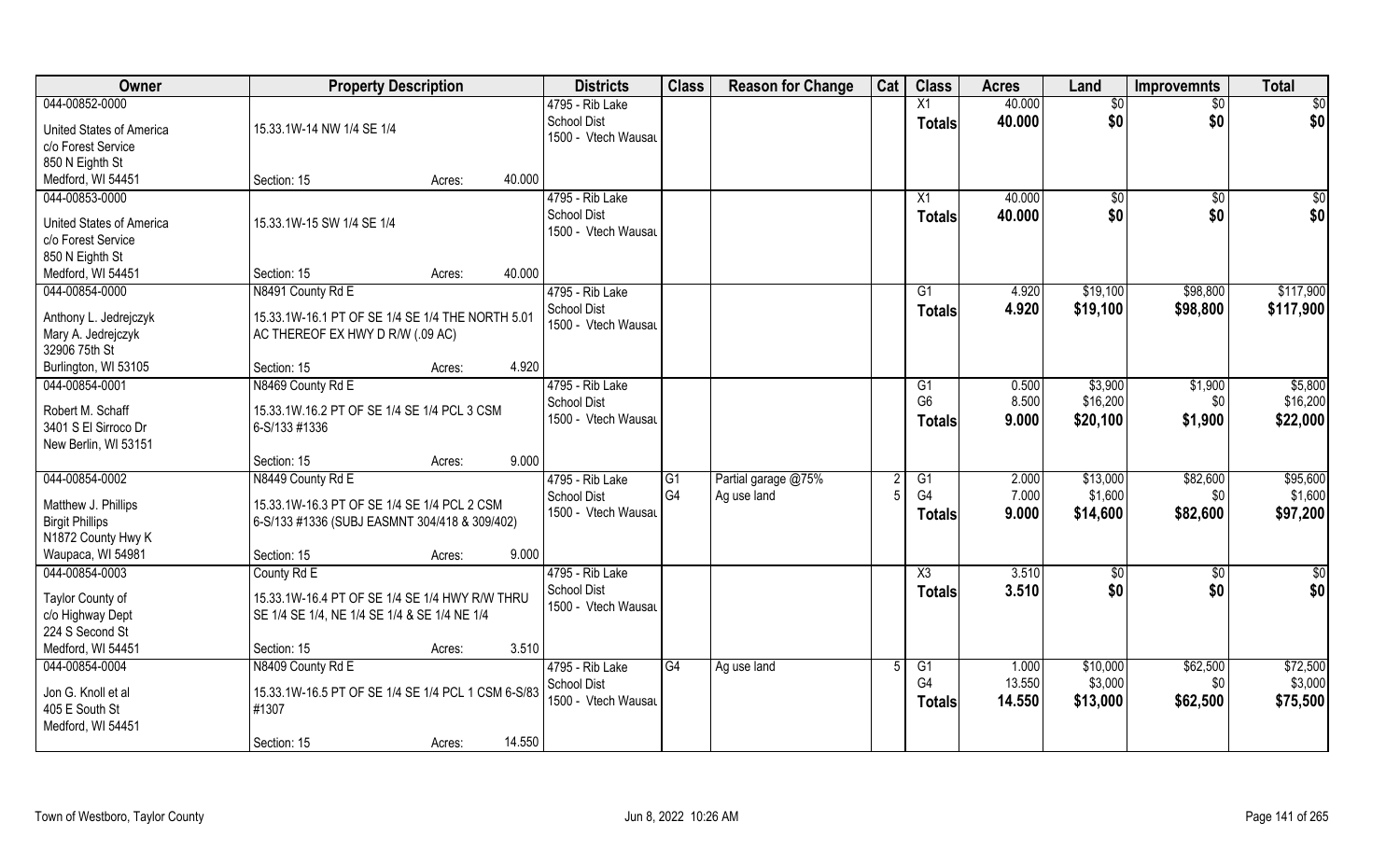| Owner                            | <b>Property Description</b>                       |                  | <b>Districts</b>    | <b>Class</b> | <b>Reason for Change</b> | Cat | <b>Class</b>     | <b>Acres</b> | Land         | <b>Improvemnts</b> | <b>Total</b>    |
|----------------------------------|---------------------------------------------------|------------------|---------------------|--------------|--------------------------|-----|------------------|--------------|--------------|--------------------|-----------------|
| 044-00855-0000                   | W8839 County Rd D                                 |                  | 4795 - Rib Lake     |              |                          |     | G1               | 1.000        | \$10,000     | \$4,700            | \$14,700        |
| <b>Terry Frahman</b>             | 16.33.1W-1 NE 1/4 NE 1/4                          |                  | <b>School Dist</b>  |              |                          |     | G <sub>6</sub>   | 4.000        | \$7,600      | \$0                | \$7,600         |
| Julie Frahman                    |                                                   |                  | 1500 - Vtech Wausau |              |                          |     | W <sub>6</sub>   | 35.000       | (\$66,500)   | \$0                | \$0             |
| W192 S7548 Racine Ave            |                                                   |                  |                     |              |                          |     | <b>Totals</b>    | 40.000       | \$17,600     | \$4,700            | \$22,300        |
| Muskego, WI 53150                | Section: 16                                       | 40.000<br>Acres: |                     |              |                          |     |                  |              |              |                    |                 |
| 044-00856-0000                   | County Rd D                                       |                  | 4795 - Rib Lake     |              |                          |     | G6               | 3.000        | \$5,700      | \$0                | \$5,700         |
|                                  |                                                   |                  | <b>School Dist</b>  |              |                          |     | W <sub>6</sub>   | 37.000       | (\$70,300)   | \$0                | \$0             |
| Wayne C. Bixby                   | 16.33.1W-2 NW 1/4 NE 1/4                          |                  | 1500 - Vtech Wausau |              |                          |     | <b>Totals</b>    | 40.000       | \$5,700      | \$0                | \$5,700         |
| Mary B. Bixby<br>M213 Davis Ln   |                                                   |                  |                     |              |                          |     |                  |              |              |                    |                 |
| Marshfield, WI 54449             | Section: 16                                       | 40.000<br>Acres: |                     |              |                          |     |                  |              |              |                    |                 |
| 044-00857-0000                   |                                                   |                  | 4795 - Rib Lake     |              |                          |     | X1               | 80.000       | $\sqrt[6]{}$ | $\overline{50}$    | $\overline{50}$ |
|                                  |                                                   |                  | <b>School Dist</b>  |              |                          |     |                  | 80.000       | \$0          | \$0                | \$0             |
| <b>United States of America</b>  | 16.33.1W-3 S 1/2 NE 1/4                           |                  | 1500 - Vtech Wausau |              |                          |     | <b>Totals</b>    |              |              |                    |                 |
| c/o Forest Service               |                                                   |                  |                     |              |                          |     |                  |              |              |                    |                 |
| 850 N Eighth St                  |                                                   |                  |                     |              |                          |     |                  |              |              |                    |                 |
| Medford, WI 54451                | Section: 16                                       | 80.000<br>Acres: |                     |              |                          |     |                  |              |              |                    |                 |
| 044-00858-0000                   | W9091 County Rd D                                 |                  | 4795 - Rib Lake     |              |                          |     | G1               | 1.000        | \$10,000     | \$28,400           | \$38,400        |
| Wade D. Hebert                   | 16.33.1W-5.1 NE 1/4 NW 1/4 EX N 300' OF E 660'    |                  | <b>School Dist</b>  |              |                          |     | G <sub>6</sub>   | 34.500       | \$64,600     | \$0                | \$64,600        |
| 210 N Hendren Ave                |                                                   |                  | 1500 - Vtech Wausau |              |                          |     | <b>Totals</b>    | 35.500       | \$74,600     | \$28,400           | \$103,000       |
| Greenwood, WI 54437              |                                                   |                  |                     |              |                          |     |                  |              |              |                    |                 |
|                                  | Section: 16                                       | 35.500<br>Acres: |                     |              |                          |     |                  |              |              |                    |                 |
| 044-00859-0000                   | W9041 County Rd D                                 |                  | 4795 - Rib Lake     |              |                          |     | G1               | 1.000        | \$10,000     | \$36,000           | \$46,000        |
|                                  | 16.33.1W-5.2 PT OF NE 1/4 NW 1/4 N 300' OF E 660' |                  | <b>School Dist</b>  |              |                          |     | G <sub>6</sub>   | 3.500        | \$6,700      | \$0                | \$6,700         |
| Jeremy R. Lapp<br>c/o Peter Lapp | <b>THRF</b>                                       |                  | 1500 - Vtech Wausau |              |                          |     | <b>Totals</b>    | 4.500        | \$16,700     | \$36,000           | \$52,700        |
| N16891 Catlin Ave                |                                                   |                  |                     |              |                          |     |                  |              |              |                    |                 |
| Dorchester, WI 54425             | Section: 16                                       | Acres:           | 4.500               |              |                          |     |                  |              |              |                    |                 |
| 044-00860-0000                   | W9177 County Rd D                                 |                  | 4795 - Rib Lake     | G4           | Ag use land              |     | G1               | 2.000        | \$13,000     | \$174,600          | \$187,600       |
|                                  |                                                   |                  | <b>School Dist</b>  |              |                          |     | G <sub>4</sub>   | 19.430       | \$3,500      | \$0                | \$3,500         |
| Wayne A. Blumenstein             | 16.33.1W-6.1 NW 1/4 NW 1/4 EX LOT 1 & 2 CSM       |                  | 1500 - Vtech Wausau |              |                          |     | G <sub>5</sub>   | 7.000        | \$2,500      | \$0                | \$2,500         |
| Betty L. Blumenstein             | 4-S/279 #1013                                     |                  |                     |              |                          |     | G <sub>5</sub> M | 7.000        | \$5,600      | \$0                | \$5,600         |
| W9177 County Rd D                |                                                   |                  |                     |              |                          |     | <b>Totals</b>    | 35.430       | \$24,600     | \$174,600          | \$199,200       |
| Westboro, WI 54490               | Section: 16                                       | 35.430<br>Acres: |                     |              |                          |     |                  |              |              |                    |                 |
| 044-00860-0001                   | W9137 County Rd D                                 |                  | 4795 - Rib Lake     |              |                          |     | G1               | 4.570        | \$17,600     | \$104,700          | \$122,300       |
| Philip L. Tom                    | 16.33.1W-6.2 PT OF NW 1/4 NW 1/4 LOT 1 & 2 CSM    |                  | <b>School Dist</b>  |              |                          |     | <b>Totals</b>    | 4.570        | \$17,600     | \$104,700          | \$122,300       |
| Susan M. Tom                     | 4-S/279 #1013                                     |                  | 1500 - Vtech Wausau |              |                          |     |                  |              |              |                    |                 |
| W9137 County Rd D                |                                                   |                  |                     |              |                          |     |                  |              |              |                    |                 |
| Westboro, WI 54490               | Section: 16                                       | Acres:           | 4.570               |              |                          |     |                  |              |              |                    |                 |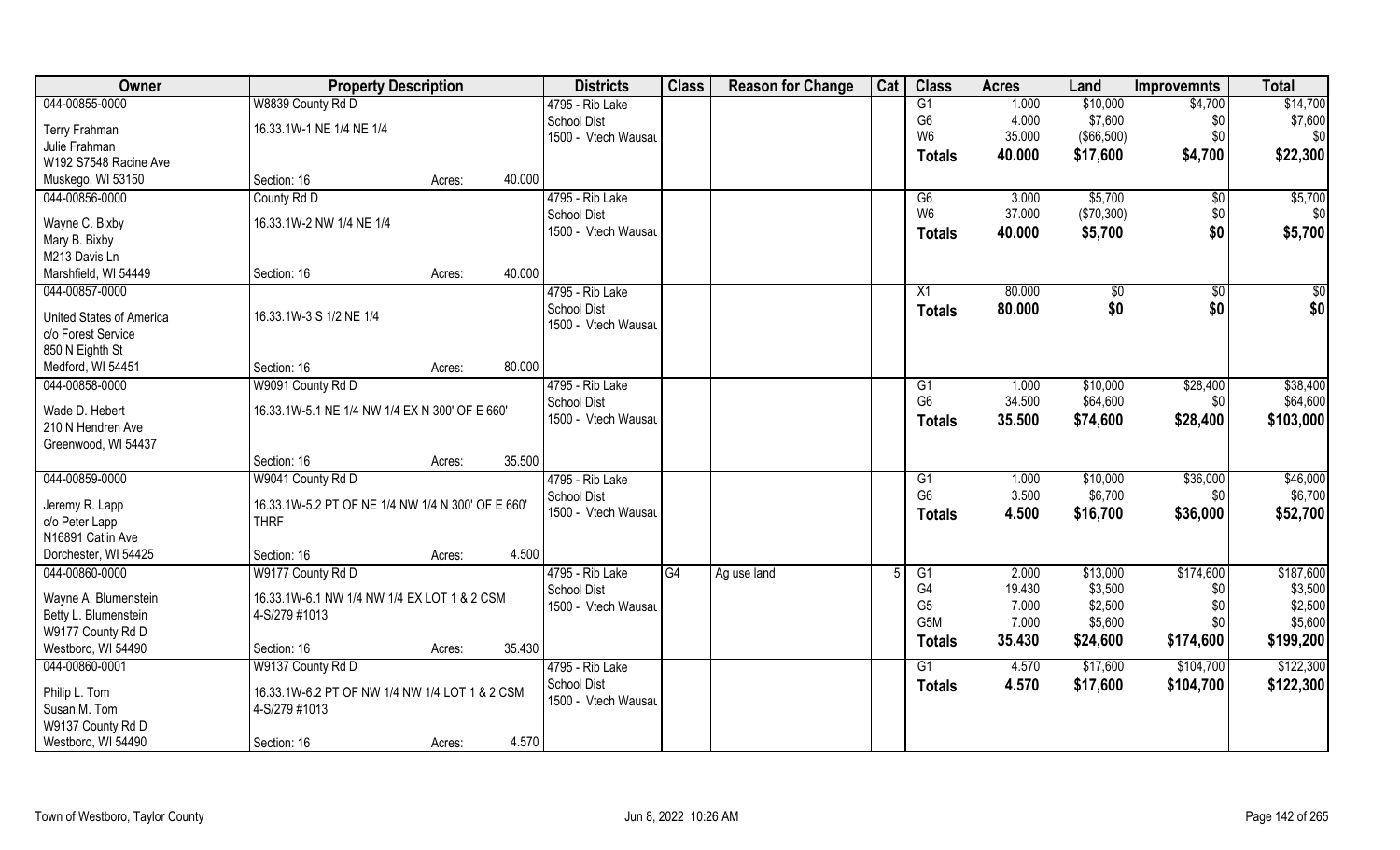| Owner                           | <b>Property Description</b>            |        |         | <b>Districts</b>    | <b>Class</b> | <b>Reason for Change</b> | Cat | <b>Class</b>     | <b>Acres</b> | Land           | <b>Improvemnts</b> | <b>Total</b>     |
|---------------------------------|----------------------------------------|--------|---------|---------------------|--------------|--------------------------|-----|------------------|--------------|----------------|--------------------|------------------|
| 044-00861-0000                  |                                        |        |         | 4795 - Rib Lake     |              |                          |     | G4               | 1.000        | \$200          | $\overline{50}$    | \$200            |
| Wayne A. Blumenstein            | 16.33.1W-7 SW 1/4 NW 1/4               |        |         | School Dist         |              |                          |     | G <sub>5</sub> M | 39.000       | \$34,100       | \$0                | \$34,100         |
| Betty L. Blumenstein            |                                        |        |         | 1500 - Vtech Wausau |              |                          |     | <b>Totals</b>    | 40.000       | \$34,300       | \$0                | \$34,300         |
| W9177 County Rd D               |                                        |        |         |                     |              |                          |     |                  |              |                |                    |                  |
| Westboro, WI 54490              | Section: 16                            | Acres: | 40.000  |                     |              |                          |     |                  |              |                |                    |                  |
| 044-00862-0000                  |                                        |        |         | 4795 - Rib Lake     |              |                          |     | X1               | 40.000       | $\sqrt[6]{}$   | $\sqrt{$0}$        | $\overline{\$0}$ |
|                                 |                                        |        |         | <b>School Dist</b>  |              |                          |     |                  | 40.000       | \$0            | \$0                | \$0              |
| <b>United States of America</b> | 16.33.1W-8 SE 1/4 NW 1/4               |        |         | 1500 - Vtech Wausau |              |                          |     | <b>Totals</b>    |              |                |                    |                  |
| c/o Forest Service              |                                        |        |         |                     |              |                          |     |                  |              |                |                    |                  |
| 850 N Eighth St                 |                                        |        |         |                     |              |                          |     |                  |              |                |                    |                  |
| Medford, WI 54451               | Section: 16                            | Acres: | 40.000  |                     |              |                          |     |                  |              |                |                    |                  |
| 044-00863-0000                  | Forest Rd 568                          |        |         | 4795 - Rib Lake     |              |                          |     | X1               | 160.000      | \$0            | $\sqrt[6]{30}$     | \$0              |
|                                 |                                        |        |         | <b>School Dist</b>  |              |                          |     | <b>Totals</b>    | 160.000      | \$0            | \$0                | \$0              |
| <b>United States of America</b> | 16.33.1W-9 SW 1/4                      |        |         | 1500 - Vtech Wausau |              |                          |     |                  |              |                |                    |                  |
| c/o Forest Service              |                                        |        |         |                     |              |                          |     |                  |              |                |                    |                  |
| 850 N Eighth St                 |                                        |        | 160.000 |                     |              |                          |     |                  |              |                |                    |                  |
| Medford, WI 54451               | Section: 16                            | Acres: |         |                     |              |                          |     |                  |              |                |                    |                  |
| 044-00864-0000                  |                                        |        |         | 4795 - Rib Lake     |              |                          |     | X1               | 160.000      | $\sqrt[6]{3}$  | $\sqrt[6]{3}$      | \$0              |
| <b>United States of America</b> | 16.33.1W-13 SE 1/4                     |        |         | <b>School Dist</b>  |              |                          |     | <b>Totals</b>    | 160.000      | \$0            | \$0                | \$0              |
| c/o Forest Service              |                                        |        |         | 1500 - Vtech Wausau |              |                          |     |                  |              |                |                    |                  |
| 850 N Eighth St                 |                                        |        |         |                     |              |                          |     |                  |              |                |                    |                  |
| Medford, WI 54451               | Section: 16                            | Acres: | 160.000 |                     |              |                          |     |                  |              |                |                    |                  |
| 044-00865-0000                  | County Rd D                            |        |         | 4795 - Rib Lake     |              |                          |     | X1               | 30.000       | $\frac{1}{20}$ | \$0                | \$0              |
|                                 |                                        |        |         | <b>School Dist</b>  |              |                          |     | <b>Totals</b>    | 30.000       | \$0            | \$0                | \$0              |
| <b>United States of America</b> | 17.33.1W-1.1 NE 1/4 NE 1/4 EXC NW 1/4  |        |         | 1500 - Vtech Wausau |              |                          |     |                  |              |                |                    |                  |
| c/o Forest Service              |                                        |        |         |                     |              |                          |     |                  |              |                |                    |                  |
| 850 N Eighth St                 |                                        |        |         |                     |              |                          |     |                  |              |                |                    |                  |
| Medford, WI 54451               | Section: 17                            | Acres: | 30.000  |                     |              |                          |     |                  |              |                |                    |                  |
| 044-00866-0000                  | W9267 County Rd D                      |        |         | 4795 - Rib Lake     |              |                          |     | G1               | 3.500        | \$15,800       | \$11,300           | \$27,100         |
| Randy J. Ertl                   | 17.33.1W-1.2 NE 1/4 NE 1/4 NW 1/4 THRF |        |         | School Dist         |              |                          |     | G <sub>6</sub>   | 6.500        | \$12,400       | \$0                | \$12,400         |
| Darlene M. Van Gorden           |                                        |        |         | 1500 - Vtech Wausau |              |                          |     | <b>Totals</b>    | 10.000       | \$28,200       | \$11,300           | \$39,500         |
| W9267 County Rd D               |                                        |        |         |                     |              |                          |     |                  |              |                |                    |                  |
| Westboro, WI 54490              | Section: 17                            | Acres: | 10.000  |                     |              |                          |     |                  |              |                |                    |                  |
| 044-00867-0000                  | County Rd D                            |        |         | 4795 - Rib Lake     |              |                          |     | W <sub>7</sub>   | 40.000       | ( \$82,000)    | $\sqrt{$0}$        | $\overline{50}$  |
|                                 |                                        |        |         | <b>School Dist</b>  |              |                          |     | <b>Totals</b>    | 40.000       | \$0            | \$0                | \$0              |
| Jack T. Hartwig                 | 17.33.1W-2 NW 1/4 NE 1/4               |        |         | 1500 - Vtech Wausau |              |                          |     |                  |              |                |                    |                  |
| Jack H. Hartwig                 |                                        |        |         |                     |              |                          |     |                  |              |                |                    |                  |
| 113040 County Rd L              |                                        |        |         |                     |              |                          |     |                  |              |                |                    |                  |
| Athens, WI 54411                | Section: 17                            | Acres: | 40.000  |                     |              |                          |     |                  |              |                |                    |                  |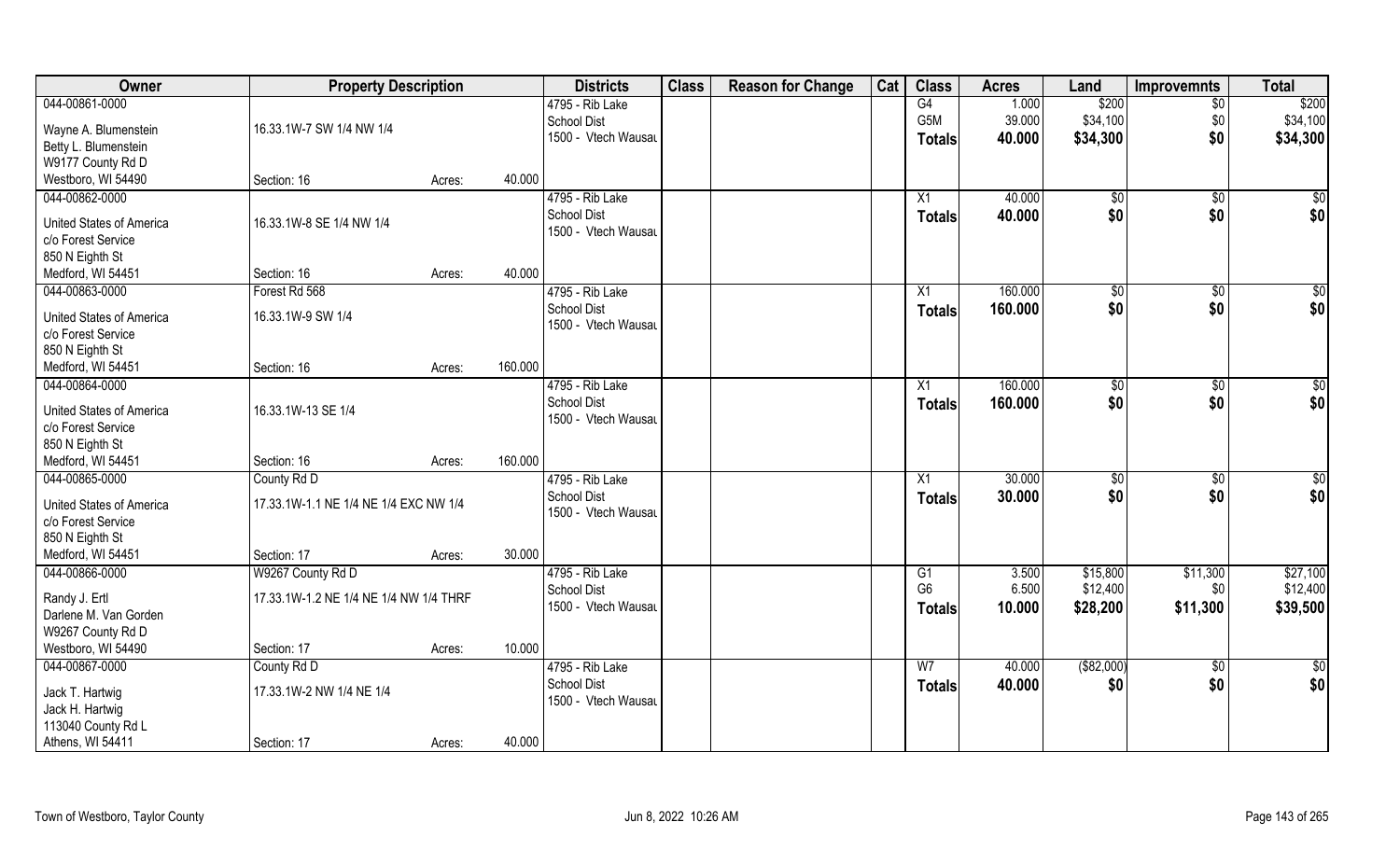| Owner                               | <b>Property Description</b>                         |        |        | <b>Districts</b>                          | <b>Class</b> | <b>Reason for Change</b> | Cat | <b>Class</b>           | <b>Acres</b> | Land          | <b>Improvemnts</b> | <b>Total</b>    |
|-------------------------------------|-----------------------------------------------------|--------|--------|-------------------------------------------|--------------|--------------------------|-----|------------------------|--------------|---------------|--------------------|-----------------|
| 044-00868-0000                      |                                                     |        |        | 4795 - Rib Lake                           |              |                          |     | W <sub>7</sub>         | 40.000       | $($ \$88,000) | $\sqrt{$0}$        | $\sqrt{50}$     |
| Jack T. Hartwig                     | 17.33.1W-3 SW 1/4 NE 1/4                            |        |        | <b>School Dist</b><br>1500 - Vtech Wausau |              |                          |     | <b>Totals</b>          | 40.000       | \$0           | \$0                | \$0             |
| Jack H. Hartwig                     |                                                     |        |        |                                           |              |                          |     |                        |              |               |                    |                 |
| 113040 County Rd L                  |                                                     |        |        |                                           |              |                          |     |                        |              |               |                    |                 |
| Athens, WI 54411                    | Section: 17                                         | Acres: | 40.000 |                                           |              |                          |     |                        |              |               |                    |                 |
| 044-00869-0000                      |                                                     |        |        | 4795 - Rib Lake                           |              |                          |     | X1                     | 40.000       | $\sqrt[6]{}$  | \$0                | $\sqrt{50}$     |
| <b>United States of America</b>     | 17.33.1W-4 SE 1/4 NE 1/4                            |        |        | <b>School Dist</b>                        |              |                          |     | Totals                 | 40.000       | \$0           | \$0                | \$0             |
| c/o Forest Service                  |                                                     |        |        | 1500 - Vtech Wausau                       |              |                          |     |                        |              |               |                    |                 |
| 850 N Eighth St                     |                                                     |        |        |                                           |              |                          |     |                        |              |               |                    |                 |
| Medford, WI 54451                   | Section: 17                                         | Acres: | 40.000 |                                           |              |                          |     |                        |              |               |                    |                 |
| 044-00870-0000                      | W9463 County Rd D                                   |        |        | 4795 - Rib Lake                           | G4           | Ag use land              |     | G1                     | 1.000        | \$10,000      | \$105,700          | \$115,700       |
|                                     |                                                     |        |        | <b>School Dist</b>                        |              |                          |     | G4                     | 11.000       | \$2,100       | \$0                | \$2,100         |
| David E. Gumz                       | 17.33.1W-5 NE 1/4 NW 1/4                            |        |        | 1500 - Vtech Wausau                       |              |                          |     | G <sub>5</sub>         | 1.000        | \$300         | \$0                | \$300           |
| Judith C. Gumz<br>W9463 County Rd D |                                                     |        |        |                                           |              |                          |     | G5M                    | 27.000       | \$24,300      | \$0                | \$24,300        |
| Westboro, WI 54490                  | Section: 17                                         | Acres: | 40.000 |                                           |              |                          |     | <b>Totals</b>          | 40.000       | \$36,700      | \$105,700          | \$142,400       |
| 044-00871-0000                      | County Rd D                                         |        |        | 4795 - Rib Lake                           |              |                          |     | $W_5$                  | 37.390       | ( \$82, 300)  | \$0                | \$0             |
|                                     |                                                     |        |        | <b>School Dist</b>                        |              |                          |     |                        | 37.390       | \$0           | \$0                | \$0             |
| Jack T. Hartwig                     | 17.33.1W-6.1 NW 1/4 NW 1/4 EX BEG AT PT ON N LN     |        |        | 1500 - Vtech Wausau                       |              |                          |     | <b>Totals</b>          |              |               |                    |                 |
| 113040 County Rd L                  | 414' E OF NW COR; S 300'; E 208'; N 300'; W 208' TO |        |        |                                           |              |                          |     |                        |              |               |                    |                 |
| Athens, WI 54411                    | POB EX HWY "D" R/W (1.18AC)                         |        |        |                                           |              |                          |     |                        |              |               |                    |                 |
|                                     | Section: 17                                         | Acres: | 37.390 |                                           |              |                          |     |                        |              |               |                    |                 |
| 044-00872-0000                      | W9557 County Rd D                                   |        |        | 4795 - Rib Lake                           |              |                          |     | $\overline{G1}$        | 1.240        | \$10,700      | \$10,200           | \$20,900        |
| Douglas K. Schmidt                  | 17.33.1W-6.2 PT OF NW 1/4 NW 1/4 BEG 414' E OF NV   |        |        | School Dist                               |              |                          |     | <b>Totals</b>          | 1.240        | \$10,700      | \$10,200           | \$20,900        |
| Lucy M. Schmidt                     | COR; S 300'; E 208'; N 300'; W 208' TO POB EX HWY   |        |        | 1500 - Vtech Wausau                       |              |                          |     |                        |              |               |                    |                 |
| 813 Pine St                         | "D" R/W (.19AC)                                     |        |        |                                           |              |                          |     |                        |              |               |                    |                 |
| Athens, WI 54411                    | Section: 17                                         | Acres: | 1.240  |                                           |              |                          |     |                        |              |               |                    |                 |
| 044-00872-0001                      |                                                     |        |        | 4795 - Rib Lake                           |              |                          |     | $\overline{\text{X3}}$ | 1.370        | \$0           | \$0                | \$0             |
| Taylor County of                    | 17.33.1W-6.3 PT OF NW 1/4 NW 1/4 HWY "D" R/W        |        |        | School Dist                               |              |                          |     | <b>Totals</b>          | 1.370        | \$0           | \$0                | \$0             |
| c/o Highway Dept                    | THRU NW 1/4 NW 1/4                                  |        |        | 1500 - Vtech Wausau                       |              |                          |     |                        |              |               |                    |                 |
| 224 S Second St                     |                                                     |        |        |                                           |              |                          |     |                        |              |               |                    |                 |
| Medford, WI 54451                   | Section: 17                                         | Acres: | 1.370  |                                           |              |                          |     |                        |              |               |                    |                 |
| 044-00873-0000                      | Lake 19 Rd                                          |        |        | 4795 - Rib Lake                           |              |                          |     | $\overline{X1}$        | 40.000       | $\sqrt{6}$    | $\sqrt{$0}$        | $\overline{50}$ |
|                                     |                                                     |        |        | <b>School Dist</b>                        |              |                          |     | <b>Totals</b>          | 40.000       | \$0           | \$0                | \$0             |
| <b>United States of America</b>     | 17.33.1W-7 SW 1/4 NW 1/4                            |        |        | 1500 - Vtech Wausau                       |              |                          |     |                        |              |               |                    |                 |
| c/o Forest Service                  |                                                     |        |        |                                           |              |                          |     |                        |              |               |                    |                 |
| 850 N Eighth St                     |                                                     |        |        |                                           |              |                          |     |                        |              |               |                    |                 |
| Medford, WI 54451                   | Section: 17                                         | Acres: | 40.000 |                                           |              |                          |     |                        |              |               |                    |                 |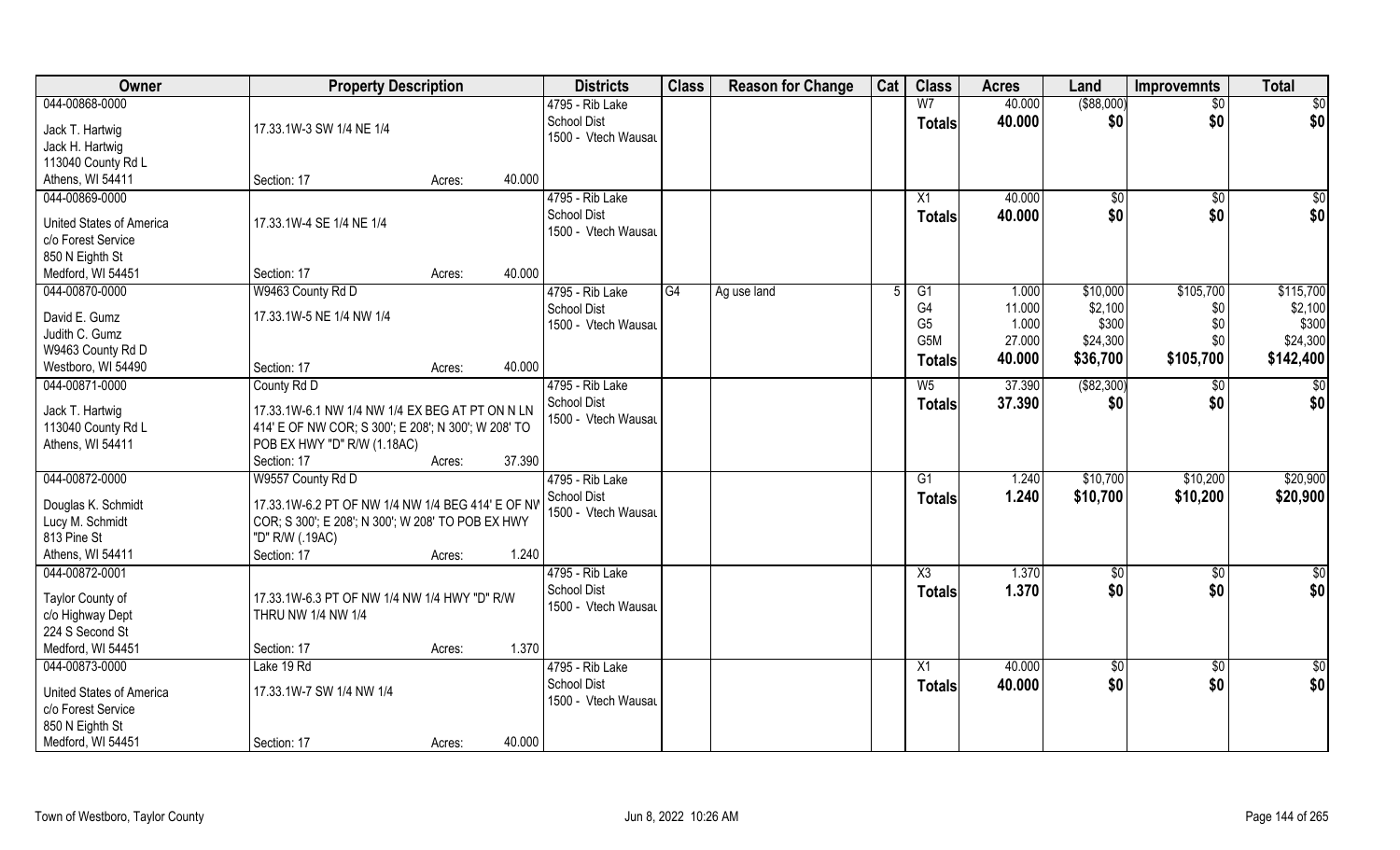| Owner                                | <b>Property Description</b>                          |                  | <b>Districts</b>                   | <b>Class</b> | <b>Reason for Change</b> | Cat | <b>Class</b>   | <b>Acres</b> | Land                 | <b>Improvemnts</b> | <b>Total</b> |
|--------------------------------------|------------------------------------------------------|------------------|------------------------------------|--------------|--------------------------|-----|----------------|--------------|----------------------|--------------------|--------------|
| 044-00874-0000                       |                                                      |                  | 4795 - Rib Lake                    | G4           | Ag use land              |     | G4             | 18.570       | \$3,600              | $\overline{50}$    | \$3,600      |
| David E. Gumz                        | 17.33.1W-8 SE 1/4 NW 1/4                             |                  | School Dist                        |              |                          |     | G5M            | 21.430       | \$20,400             | \$0                | \$20,400     |
| Judith C. Gumz                       |                                                      |                  | 1500 - Vtech Wausau                |              |                          |     | <b>Totals</b>  | 40.000       | \$24,000             | \$0                | \$24,000     |
| W9463 County Rd D                    |                                                      |                  |                                    |              |                          |     |                |              |                      |                    |              |
| Westboro, WI 54490                   | Section: 17                                          | 40.000<br>Acres: |                                    |              |                          |     |                |              |                      |                    |              |
| 044-00875-0000                       | Lake 19 Rd                                           |                  | 4795 - Rib Lake                    |              |                          |     | X1             | 160.000      | \$0                  | \$0                | $\sqrt{50}$  |
|                                      |                                                      |                  | <b>School Dist</b>                 |              |                          |     | Totals         | 160.000      | \$0                  | \$0                | \$0          |
| United States of America             | 17.33.1W-9 SW 1/4                                    |                  | 1500 - Vtech Wausau                |              |                          |     |                |              |                      |                    |              |
| c/o Forest Service                   |                                                      |                  |                                    |              |                          |     |                |              |                      |                    |              |
| 850 N Eighth St<br>Medford, WI 54451 | Section: 17                                          | 160.000          |                                    |              |                          |     |                |              |                      |                    |              |
| 044-00876-0000                       |                                                      | Acres:           | 4795 - Rib Lake                    |              |                          |     | X1             | 40.000       |                      | $\sqrt{6}$         | \$0          |
|                                      |                                                      |                  | <b>School Dist</b>                 |              |                          |     |                | 40.000       | $\sqrt[6]{2}$<br>\$0 | \$0                | \$0          |
| <b>United States of America</b>      | 17.33.1W-13 NE 1/4 SE 1/4                            |                  | 1500 - Vtech Wausau                |              |                          |     | <b>Totals</b>  |              |                      |                    |              |
| c/o Forest Service                   |                                                      |                  |                                    |              |                          |     |                |              |                      |                    |              |
| 850 N Eighth St                      |                                                      |                  |                                    |              |                          |     |                |              |                      |                    |              |
| Medford, WI 54451                    | Section: 17                                          | 40.000<br>Acres: |                                    |              |                          |     |                |              |                      |                    |              |
| 044-00877-0000                       | W9366 Forest Rd 568                                  |                  | 4795 - Rib Lake                    |              |                          |     | G1             | 1.000        | \$10,000             | \$3,900            | \$13,900     |
| <b>Bje Income Trust</b>              | 17.33.1W-14 NW 1/4 SE 1/4                            |                  | <b>School Dist</b>                 |              |                          |     | G <sub>6</sub> | 39.000       | \$74,100             | \$0                | \$74,100     |
| W5736 County Rd M                    |                                                      |                  | 1500 - Vtech Wausau                |              |                          |     | <b>Totals</b>  | 40.000       | \$84,100             | \$3,900            | \$88,000     |
| Medford, WI 54451                    |                                                      |                  |                                    |              |                          |     |                |              |                      |                    |              |
|                                      | Section: 17                                          | 40.000<br>Acres: |                                    |              |                          |     |                |              |                      |                    |              |
| 044-00878-0000                       | Forest Rd 568                                        |                  | 4795 - Rib Lake                    |              |                          |     | X1             | 80.000       | \$0                  | \$0                | \$0          |
| <b>United States of America</b>      | 17.33.1W-15 S 1/2 SE 1/4                             |                  | <b>School Dist</b>                 |              |                          |     | <b>Totals</b>  | 80.000       | \$0                  | \$0                | \$0          |
| c/o Forest Service                   |                                                      |                  | 1500 - Vtech Wausau                |              |                          |     |                |              |                      |                    |              |
| 850 N Eighth St                      |                                                      |                  |                                    |              |                          |     |                |              |                      |                    |              |
| Medford, WI 54451                    | Section: 17                                          | 80.000<br>Acres: |                                    |              |                          |     |                |              |                      |                    |              |
| 044-00879-0000                       | County Rd D                                          |                  | 4795 - Rib Lake                    |              |                          |     | G6             | 38.680       | \$73,500             | \$0                | \$73,500     |
|                                      |                                                      |                  | School Dist                        |              |                          |     | <b>Totals</b>  | 38.680       | \$73,500             | \$0                | \$73,500     |
| Rick G. Zenner et al                 | 18.33.1W-1.1 NE 1/4 NE 1/4 EX PCL APPROX 1 SQ AC     |                  | 1500 - Vtech Wausau                |              |                          |     |                |              |                      |                    |              |
| W7034 Perkinstown Ave                | IN NE COR THRF DESC AS COM NE COR, W 198', S         |                  |                                    |              |                          |     |                |              |                      |                    |              |
| Medford, WI 54451                    | 216'3", E 198' TO E LN, N 216'3" TO POB EX HWY D     |                  |                                    |              |                          |     |                |              |                      |                    |              |
|                                      | Section: 18                                          | 38.680<br>Acres: |                                    |              |                          |     |                |              |                      |                    |              |
| 044-00880-0000                       | W9615 County Rd D                                    |                  | 4795 - Rib Lake                    |              |                          |     | G1             | 0.970        | \$9,600              | \$14,600           | \$24,200     |
| Mark D. Downing                      | 18.33.1W-1.2 PT OF NE 1/4 NE 1/4 PCL APPROX 1 SQ     |                  | School Dist<br>1500 - Vtech Wausau |              |                          |     | <b>Totals</b>  | 0.970        | \$9,600              | \$14,600           | \$24,200     |
| 911 Prairie Ave                      | AC IN NE COR THRF DESC AS COM NE COR, W 198'         |                  |                                    |              |                          |     |                |              |                      |                    |              |
| Hillsboro, WI 54634                  | S 216' 3", E 198' TO E LN, N 216' 3" TO POB EX HWY D |                  |                                    |              |                          |     |                |              |                      |                    |              |
|                                      | Section: 18                                          | 0.970<br>Acres:  |                                    |              |                          |     |                |              |                      |                    |              |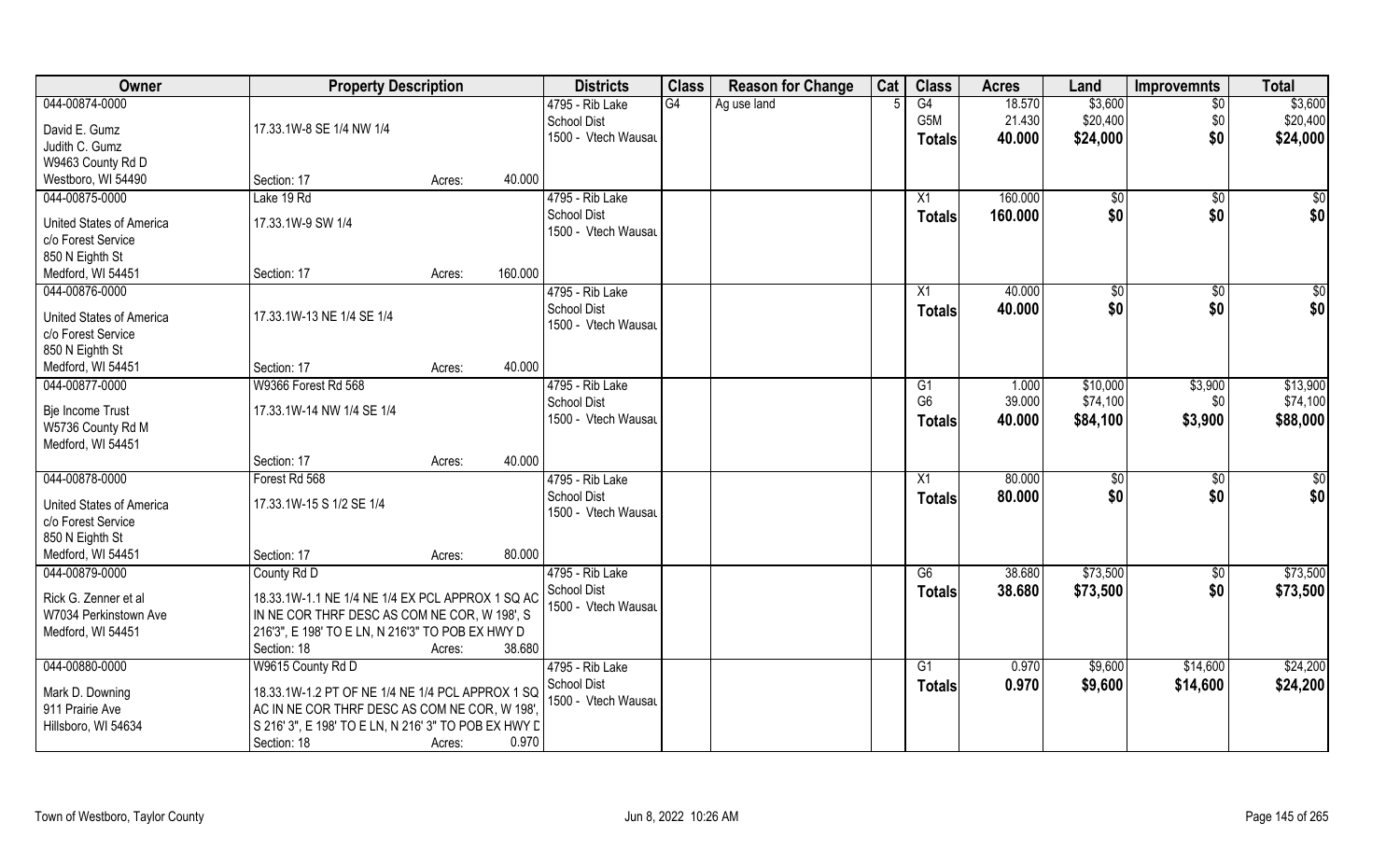| Owner                              | <b>Property Description</b>                       |                  | <b>Districts</b>    | <b>Class</b> | <b>Reason for Change</b> | Cat | <b>Class</b>    | <b>Acres</b> | Land          | <b>Improvemnts</b> | <b>Total</b>    |
|------------------------------------|---------------------------------------------------|------------------|---------------------|--------------|--------------------------|-----|-----------------|--------------|---------------|--------------------|-----------------|
| 044-00880-0002                     | County Rd D                                       |                  | 4795 - Rib Lake     |              |                          |     | X3              | 1.200        | \$0           | $\sqrt{6}$         | $\sqrt{50}$     |
| Taylor County of                   | 18.33.1W-1.4 PT OF NE 1/4 NE 1/4 HWY D R/W THRU   |                  | <b>School Dist</b>  |              |                          |     | <b>Totals</b>   | 1.200        | \$0           | \$0                | \$0             |
| c/o Highway Dept                   | NE 1/4 NE 1/4, NW 1/4 NE 1/4, NE 1/4 NW 1/4       |                  | 1500 - Vtech Wausau |              |                          |     |                 |              |               |                    |                 |
| 224 S Second St                    |                                                   |                  |                     |              |                          |     |                 |              |               |                    |                 |
| Medford, WI 54451                  | Section: 18                                       | 1.200<br>Acres:  |                     |              |                          |     |                 |              |               |                    |                 |
| 044-00881-0000                     | County Rd D                                       |                  | 4795 - Rib Lake     |              |                          |     | G1              | 1.000        | \$12,000      | \$1,000            | \$13,000        |
|                                    |                                                   |                  | <b>School Dist</b>  |              |                          |     | G <sub>5</sub>  | 5.640        | \$1,200       | \$0                | \$1,200         |
| John Ryberg                        | 18.33.1W-2.1 NW 1/4 NE 1/4 EX PCL 1 CSM 3-S/315   |                  | 1500 - Vtech Wausau |              |                          |     | W <sub>6</sub>  | 32.000       | (\$57,700)    | \$0\$              | \$0             |
| Katie Ryberg<br>4955 Verner Ave NE | #807 EX HWY D R/W (.36 AC)                        |                  |                     |              |                          |     | <b>Totals</b>   | 38.640       | \$13,200      | \$1,000            | \$14,200        |
| Grand Rapids, MI 49525             | Section: 18                                       | 38.640<br>Acres: |                     |              |                          |     |                 |              |               |                    |                 |
| 044-00881-0001                     | W9763 County Rd D                                 |                  | 4795 - Rib Lake     |              |                          |     | G1              | 1.000        | \$10,000      | \$95,400           | \$105,400       |
|                                    |                                                   |                  | School Dist         |              |                          |     |                 |              |               |                    |                 |
| Adam R. Jochimsen                  | 18.33.1W-2.2 PT OF NW 1/4 NE 1/4 PCL 1 CSM 3-S/31 |                  | 1500 - Vtech Wausau |              |                          |     | <b>Totals</b>   | 1.000        | \$10,000      | \$95,400           | \$105,400       |
| W9763 County Rd D                  | #807                                              |                  |                     |              |                          |     |                 |              |               |                    |                 |
| Westboro, WI 54490                 |                                                   |                  |                     |              |                          |     |                 |              |               |                    |                 |
|                                    | Section: 18                                       | 1.000<br>Acres:  |                     |              |                          |     |                 |              |               |                    |                 |
| 044-00882-0000                     |                                                   |                  | 4795 - Rib Lake     |              |                          |     | X1              | 80.000       | $\sqrt[6]{3}$ | $\sqrt[6]{3}$      | $\sqrt{50}$     |
| United States of America           | 18.33.1W-3 S 1/2 NE 1/4                           |                  | <b>School Dist</b>  |              |                          |     | <b>Totals</b>   | 80.000       | \$0           | \$0                | \$0             |
| c/o Forest Service                 |                                                   |                  | 1500 - Vtech Wausau |              |                          |     |                 |              |               |                    |                 |
| 850 N Eighth St                    |                                                   |                  |                     |              |                          |     |                 |              |               |                    |                 |
| Medford, WI 54451                  | Section: 18                                       | 80.000<br>Acres: |                     |              |                          |     |                 |              |               |                    |                 |
| 044-00883-0000                     | W9863 County Rd D                                 |                  | 4795 - Rib Lake     | G1           | Garage complete          |     | G1              | 1.000        | \$10,000      | \$48,600           | \$58,600        |
|                                    |                                                   |                  | <b>School Dist</b>  |              |                          |     | G4              | 1.000        | \$200         | \$0                | \$200           |
| Jason K. Lynch                     | 18.33.1W-5 NE 1/4 NW 1/4 EX HWY D R/W (.49 AC)    |                  | 1500 - Vtech Wausau |              |                          |     | G <sub>6</sub>  | 37.510       | \$61,400      | \$0\$              | \$61,400        |
| W9863 County Rd D                  |                                                   |                  |                     |              |                          |     | <b>Totals</b>   | 39.510       | \$71,600      | \$48,600           | \$120,200       |
| Westboro, WI 54490                 | Section: 18                                       | 39.510           |                     |              |                          |     |                 |              |               |                    |                 |
| 044-00884-0000                     |                                                   | Acres:           | 4795 - Rib Lake     |              |                          |     | X1              | 45.050       |               |                    |                 |
|                                    | County Rd D                                       |                  | <b>School Dist</b>  |              |                          |     |                 |              | \$0<br>\$0    | \$0<br>\$0         | \$0<br>\$0      |
| <b>United States of America</b>    | 18.33.1W-6 NW 1/4 NW 1/4                          |                  | 1500 - Vtech Wausau |              |                          |     | <b>Totals</b>   | 45.050       |               |                    |                 |
| c/o Forest Service                 |                                                   |                  |                     |              |                          |     |                 |              |               |                    |                 |
| 850 N Eighth St                    |                                                   |                  |                     |              |                          |     |                 |              |               |                    |                 |
| Medford, WI 54451                  | Section: 18                                       | 45.050<br>Acres: |                     |              |                          |     |                 |              |               |                    |                 |
| 044-00885-0000                     |                                                   |                  | 4795 - Rib Lake     |              |                          |     | $\overline{X1}$ | 85.680       | $\sqrt{6}$    | $\sqrt{$0}$        | $\overline{50}$ |
| United States of America           | 18.33.1W-7 S 1/2 NW 1/4                           |                  | <b>School Dist</b>  |              |                          |     | <b>Totals</b>   | 85.680       | \$0           | \$0                | \$0             |
| c/o Forest Service                 |                                                   |                  | 1500 - Vtech Wausau |              |                          |     |                 |              |               |                    |                 |
| 850 N Eighth St                    |                                                   |                  |                     |              |                          |     |                 |              |               |                    |                 |
| Medford, WI 54451                  | Section: 18                                       | 85.680<br>Acres: |                     |              |                          |     |                 |              |               |                    |                 |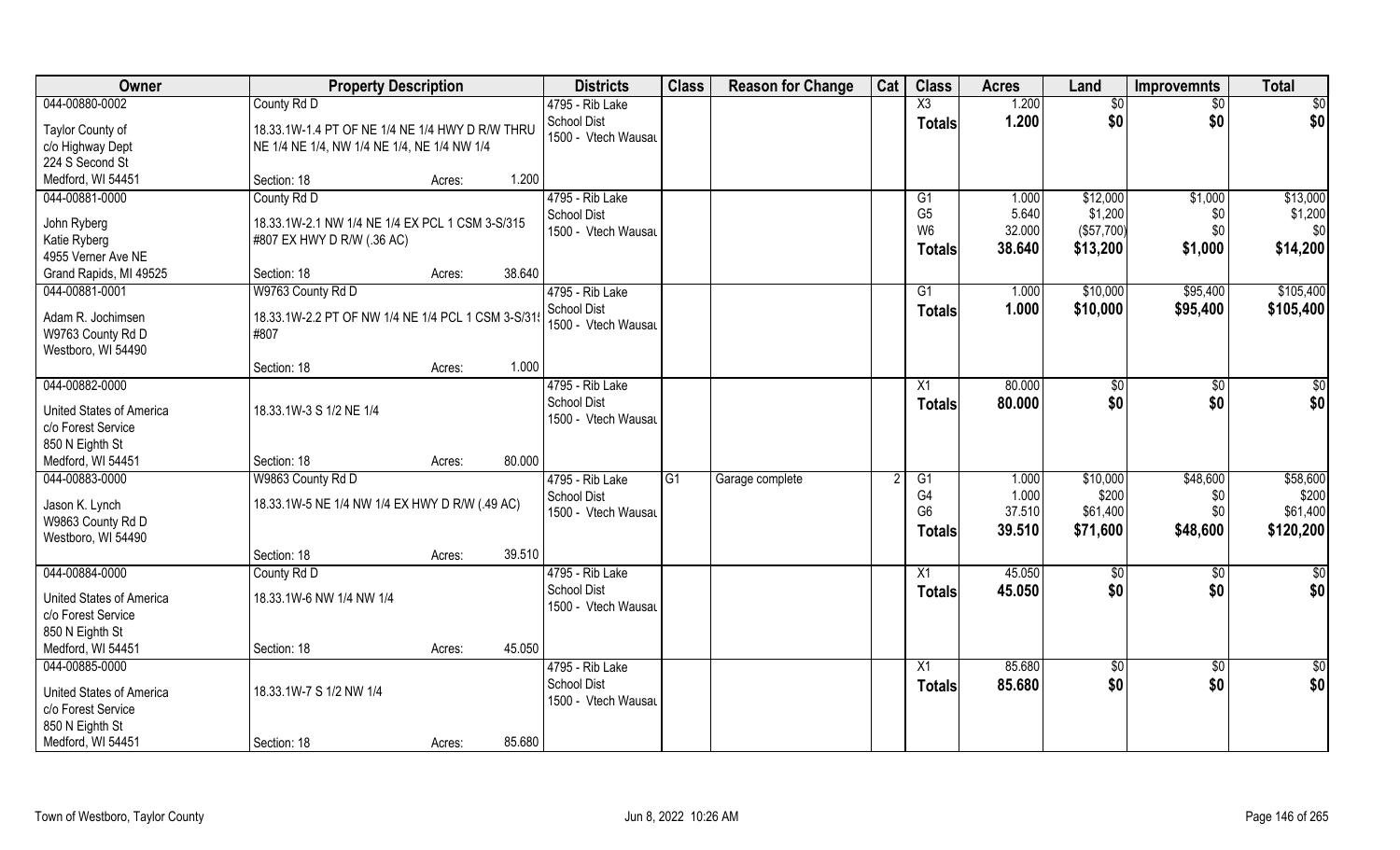| Owner                    | <b>Property Description</b> |        |         | <b>Districts</b>    | <b>Class</b> | <b>Reason for Change</b> | Cat | <b>Class</b>  | <b>Acres</b> | Land            | <b>Improvemnts</b> | <b>Total</b>    |
|--------------------------|-----------------------------|--------|---------|---------------------|--------------|--------------------------|-----|---------------|--------------|-----------------|--------------------|-----------------|
| 044-00886-0000           |                             |        |         | 4795 - Rib Lake     |              |                          |     | X1            | 168.230      | \$0             | $\overline{50}$    | $\overline{50}$ |
| United States of America | 18.33.1W-9 SW 1/4           |        |         | <b>School Dist</b>  |              |                          |     | <b>Totals</b> | 168.230      | \$0             | \$0                | \$0             |
| c/o Forest Service       |                             |        |         | 1500 - Vtech Wausau |              |                          |     |               |              |                 |                    |                 |
| 850 N Eighth St          |                             |        |         |                     |              |                          |     |               |              |                 |                    |                 |
| Medford, WI 54451        | Section: 18                 | Acres: | 168.230 |                     |              |                          |     |               |              |                 |                    |                 |
| 044-00887-0000           | Lake 19 Rd                  |        |         | 4795 - Rib Lake     |              |                          |     | X1            | 160.000      | $\sqrt[6]{}$    | $\sqrt{$0}$        | $\sqrt{50}$     |
|                          |                             |        |         | <b>School Dist</b>  |              |                          |     | <b>Totals</b> | 160.000      | \$0             | \$0                | \$0             |
| United States of America | 18.33.1W-13 SE 1/4          |        |         | 1500 - Vtech Wausau |              |                          |     |               |              |                 |                    |                 |
| c/o Forest Service       |                             |        |         |                     |              |                          |     |               |              |                 |                    |                 |
| 850 N Eighth St          |                             |        |         |                     |              |                          |     |               |              |                 |                    |                 |
| Medford, WI 54451        | Section: 18                 | Acres: | 160.000 |                     |              |                          |     |               |              |                 |                    |                 |
| 044-00888-0000           | Lake 19 Rd                  |        |         | 4795 - Rib Lake     |              |                          |     | X1            | 160.000      | \$0             | $\sqrt[6]{3}$      | \$0             |
| United States of America | 19.33.1W-1 NE 1/4           |        |         | <b>School Dist</b>  |              |                          |     | <b>Totals</b> | 160.000      | \$0             | \$0                | \$0             |
| c/o Forest Service       |                             |        |         | 1500 - Vtech Wausau |              |                          |     |               |              |                 |                    |                 |
| 850 N Eighth St          |                             |        |         |                     |              |                          |     |               |              |                 |                    |                 |
| Medford, WI 54451        | Section: 19                 | Acres: | 160.000 |                     |              |                          |     |               |              |                 |                    |                 |
| 044-00889-0000           |                             |        |         | 4795 - Rib Lake     |              |                          |     | X1            | 174.810      | $\frac{1}{20}$  | $\sqrt[6]{3}$      | \$0             |
|                          |                             |        |         | School Dist         |              |                          |     | <b>Totals</b> | 174.810      | \$0             | \$0                | \$0             |
| United States of America | 19.33.1W-5 NW 1/4           |        |         | 1500 - Vtech Wausau |              |                          |     |               |              |                 |                    |                 |
| c/o Forest Service       |                             |        |         |                     |              |                          |     |               |              |                 |                    |                 |
| 850 N Eighth St          |                             |        |         |                     |              |                          |     |               |              |                 |                    |                 |
| Medford, WI 54451        | Section: 19                 | Acres: | 174.810 |                     |              |                          |     |               |              |                 |                    |                 |
| 044-00890-0000           |                             |        |         | 4795 - Rib Lake     |              |                          |     | X1            | 175.490      | \$0             | $\sqrt[6]{3}$      | \$0             |
| United States of America | 19.33.1W-9 SW 1/4           |        |         | <b>School Dist</b>  |              |                          |     | <b>Totals</b> | 175.490      | \$0             | \$0                | \$0             |
| c/o Forest Service       |                             |        |         | 1500 - Vtech Wausau |              |                          |     |               |              |                 |                    |                 |
| 850 N Eighth St          |                             |        |         |                     |              |                          |     |               |              |                 |                    |                 |
| Medford, WI 54451        | Section: 19                 | Acres: | 175.490 |                     |              |                          |     |               |              |                 |                    |                 |
| 044-00891-0000           | Lake 19 Rd                  |        |         | 4795 - Rib Lake     |              |                          |     | X1            | 160.000      | \$0             | \$0                | \$0             |
| United States of America | 19.33.1W-13 SE 1/4          |        |         | <b>School Dist</b>  |              |                          |     | <b>Totals</b> | 160.000      | \$0             | \$0                | \$0             |
| c/o Forest Service       |                             |        |         | 1500 - Vtech Wausau |              |                          |     |               |              |                 |                    |                 |
| 850 N Eighth St          |                             |        |         |                     |              |                          |     |               |              |                 |                    |                 |
| Medford, WI 54451        | Section: 19                 | Acres: | 160.000 |                     |              |                          |     |               |              |                 |                    |                 |
| 044-00892-0000           | Forest Rd 568               |        |         | 4795 - Rib Lake     |              |                          |     | X1            | 160.000      | $\overline{50}$ | $\sqrt{$0}$        | \$0             |
|                          |                             |        |         | <b>School Dist</b>  |              |                          |     | <b>Totals</b> | 160.000      | \$0             | \$0                | \$0             |
| United States of America | 20.33.1W-1 NE 1/4           |        |         | 1500 - Vtech Wausau |              |                          |     |               |              |                 |                    |                 |
| c/o Forest Service       |                             |        |         |                     |              |                          |     |               |              |                 |                    |                 |
| 850 N Eighth St          |                             |        |         |                     |              |                          |     |               |              |                 |                    |                 |
| Medford, WI 54451        | Section: 20                 | Acres: | 160.000 |                     |              |                          |     |               |              |                 |                    |                 |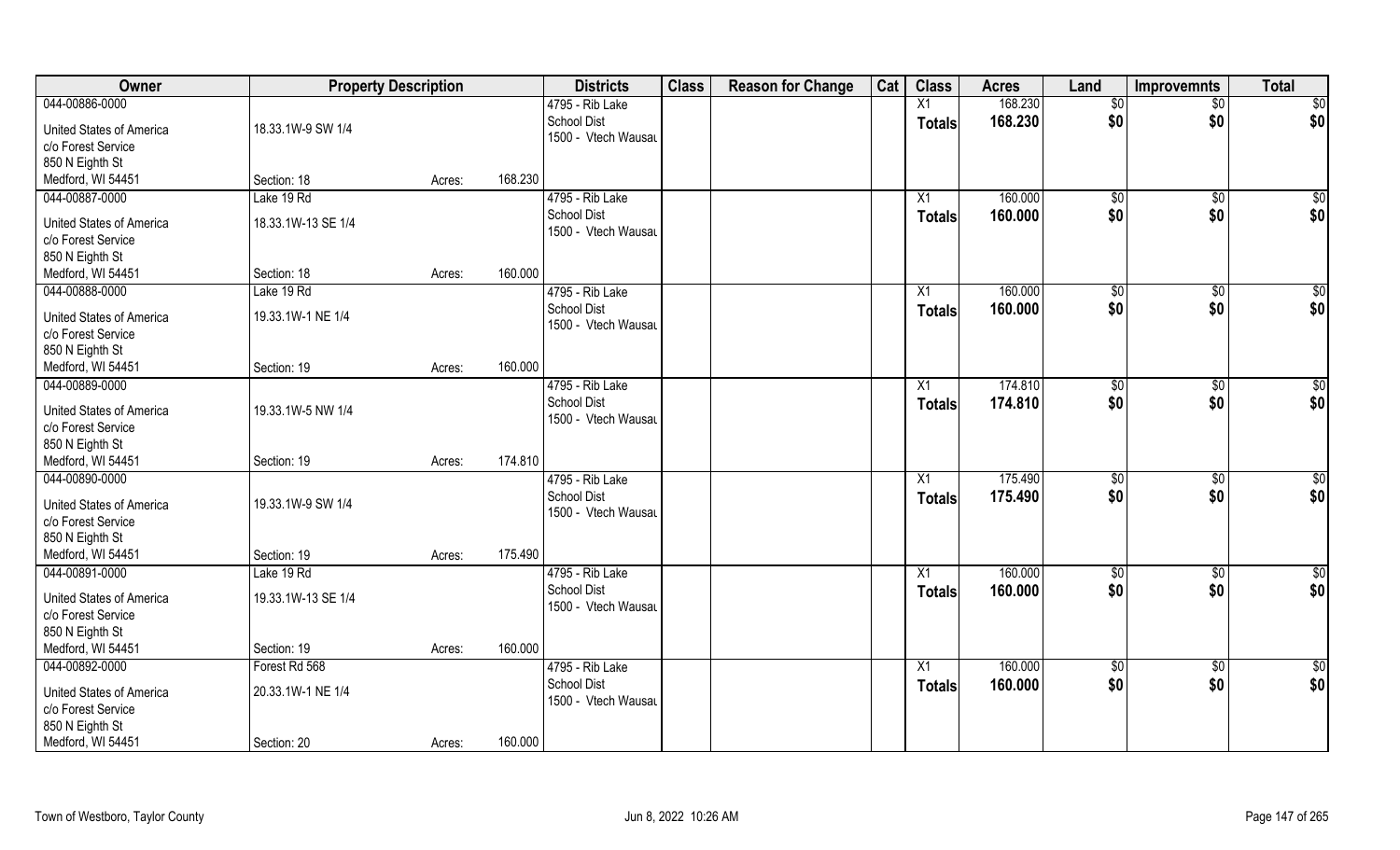| Owner                    | <b>Property Description</b> |        |         | <b>Districts</b>                          | <b>Class</b> | <b>Reason for Change</b> | Cat | <b>Class</b>    | <b>Acres</b> | Land            | <b>Improvemnts</b> | <b>Total</b>    |
|--------------------------|-----------------------------|--------|---------|-------------------------------------------|--------------|--------------------------|-----|-----------------|--------------|-----------------|--------------------|-----------------|
| 044-00893-0000           | Lake 19 Rd                  |        |         | 4795 - Rib Lake                           |              |                          |     | $\overline{X1}$ | 160.000      | $\overline{60}$ | $\overline{50}$    | \$0             |
| United States of America | 20.33.1W-5 NW 1/4           |        |         | <b>School Dist</b><br>1500 - Vtech Wausau |              |                          |     | <b>Totals</b>   | 160,000      | \$0             | \$0                | \$0             |
| c/o Forest Service       |                             |        |         |                                           |              |                          |     |                 |              |                 |                    |                 |
| 850 N Eighth St          |                             |        |         |                                           |              |                          |     |                 |              |                 |                    |                 |
| Medford, WI 54451        | Section: 20                 | Acres: | 160.000 |                                           |              |                          |     |                 |              |                 |                    |                 |
| 044-00894-0000           | Lake 19 Rd                  |        |         | 4795 - Rib Lake                           |              |                          |     | X1              | 160.000      | \$0             | \$0                | $\sqrt{50}$     |
| United States of America | 20.33.1W-9 SW 1/4           |        |         | <b>School Dist</b>                        |              |                          |     | <b>Totals</b>   | 160.000      | \$0             | \$0                | \$0             |
| c/o Forest Service       |                             |        |         | 1500 - Vtech Wausau                       |              |                          |     |                 |              |                 |                    |                 |
| 850 N Eighth St          |                             |        |         |                                           |              |                          |     |                 |              |                 |                    |                 |
| Medford, WI 54451        | Section: 20                 | Acres: | 160.000 |                                           |              |                          |     |                 |              |                 |                    |                 |
| 044-00895-0000           |                             |        |         | 4795 - Rib Lake                           |              |                          |     | X1              | 160.000      | $\sqrt[6]{3}$   | $\sqrt[6]{3}$      | \$0             |
|                          |                             |        |         | <b>School Dist</b>                        |              |                          |     | <b>Totals</b>   | 160.000      | \$0             | \$0                | \$0             |
| United States of America | 20.33.1W-13 SE 1/4          |        |         | 1500 - Vtech Wausau                       |              |                          |     |                 |              |                 |                    |                 |
| c/o Forest Service       |                             |        |         |                                           |              |                          |     |                 |              |                 |                    |                 |
| 850 N Eighth St          |                             |        |         |                                           |              |                          |     |                 |              |                 |                    |                 |
| Medford, WI 54451        | Section: 20                 | Acres: | 160.000 |                                           |              |                          |     |                 |              |                 |                    |                 |
| 044-00896-0000           |                             |        |         | 4795 - Rib Lake                           |              |                          |     | X1              | 160.000      | $\sqrt[6]{3}$   | \$0                | \$0             |
| United States of America | 21.33.1W-1 NE 1/4           |        |         | <b>School Dist</b>                        |              |                          |     | <b>Totals</b>   | 160.000      | \$0             | \$0                | \$0             |
| c/o Forest Service       |                             |        |         | 1500 - Vtech Wausau                       |              |                          |     |                 |              |                 |                    |                 |
| 850 N Eighth St          |                             |        |         |                                           |              |                          |     |                 |              |                 |                    |                 |
| Medford, WI 54451        | Section: 21                 | Acres: | 160.000 |                                           |              |                          |     |                 |              |                 |                    |                 |
| 044-00897-0000           | Forest Rd 568               |        |         | 4795 - Rib Lake                           |              |                          |     | X1              | 160.000      | \$0             | \$0                | \$0             |
|                          |                             |        |         | <b>School Dist</b>                        |              |                          |     | <b>Totals</b>   | 160.000      | \$0             | \$0                | \$0             |
| United States of America | 21.33.1W-5 NW 1/4           |        |         | 1500 - Vtech Wausau                       |              |                          |     |                 |              |                 |                    |                 |
| c/o Forest Service       |                             |        |         |                                           |              |                          |     |                 |              |                 |                    |                 |
| 850 N Eighth St          |                             |        |         |                                           |              |                          |     |                 |              |                 |                    |                 |
| Medford, WI 54451        | Section: 21                 | Acres: | 160.000 |                                           |              |                          |     |                 |              |                 |                    |                 |
| 044-00898-0000           | Forest Rd 568               |        |         | 4795 - Rib Lake                           |              |                          |     | X1              | 160.000      | $\overline{60}$ | \$0                | $\overline{50}$ |
| United States of America | 21.33.1W-9 SW 1/4           |        |         | <b>School Dist</b>                        |              |                          |     | <b>Totals</b>   | 160.000      | \$0             | \$0                | \$0             |
| c/o Forest Service       |                             |        |         | 1500 - Vtech Wausau                       |              |                          |     |                 |              |                 |                    |                 |
| 850 N Eighth St          |                             |        |         |                                           |              |                          |     |                 |              |                 |                    |                 |
| Medford, WI 54451        | Section: 21                 | Acres: | 160.000 |                                           |              |                          |     |                 |              |                 |                    |                 |
| 044-00899-0000           |                             |        |         | 4795 - Rib Lake                           |              |                          |     | X1              | 160.000      | $\overline{50}$ | $\sqrt{$0}$        | \$0             |
|                          |                             |        |         | <b>School Dist</b>                        |              |                          |     | <b>Totals</b>   | 160.000      | \$0             | \$0                | \$0             |
| United States of America | 21.33.1W-13 SE 1/4          |        |         | 1500 - Vtech Wausau                       |              |                          |     |                 |              |                 |                    |                 |
| c/o Forest Service       |                             |        |         |                                           |              |                          |     |                 |              |                 |                    |                 |
| 850 N Eighth St          |                             |        |         |                                           |              |                          |     |                 |              |                 |                    |                 |
| Medford, WI 54451        | Section: 21                 | Acres: | 160.000 |                                           |              |                          |     |                 |              |                 |                    |                 |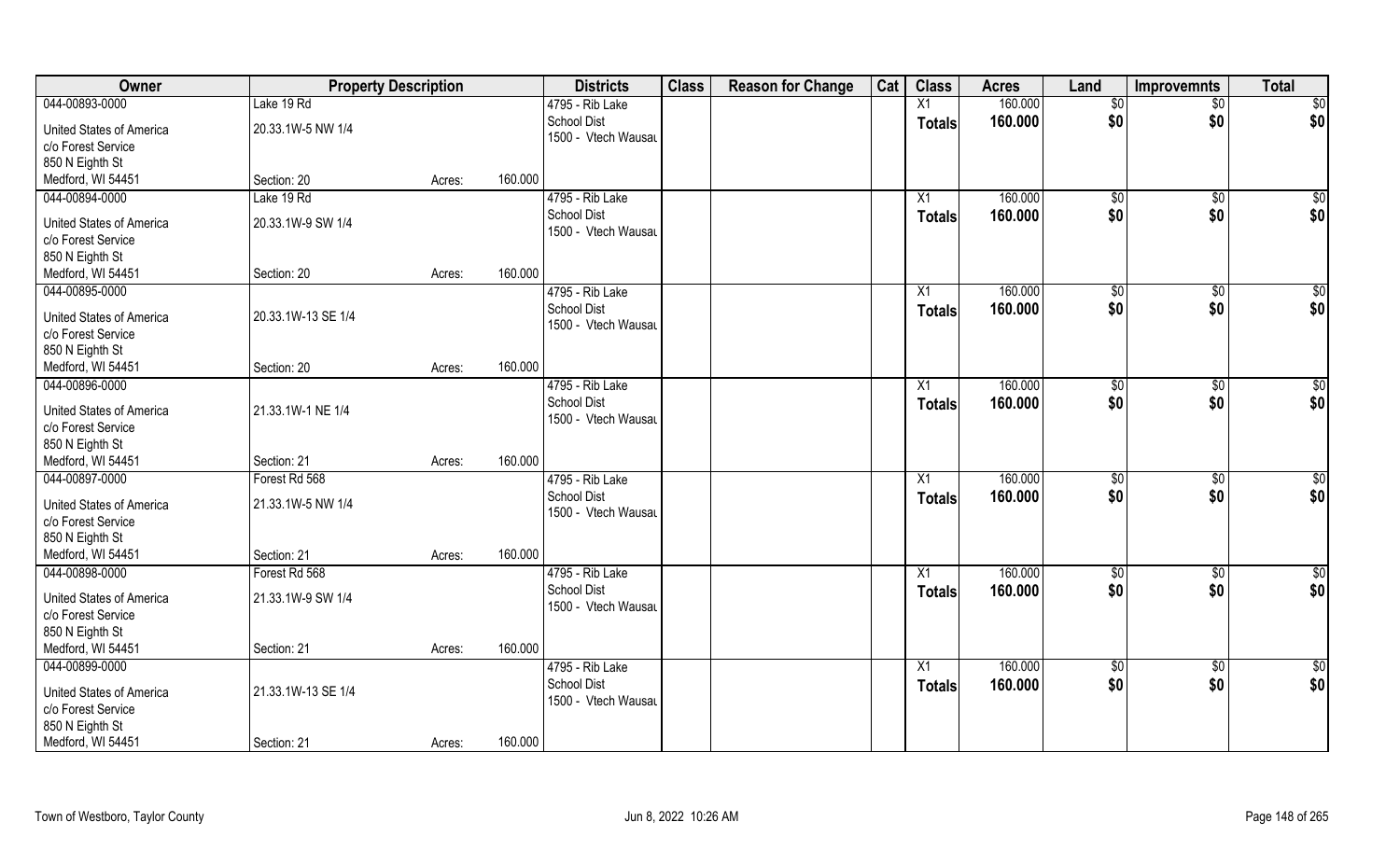| Owner                                                 | <b>Property Description</b>                  |        |         | <b>Districts</b>                          | <b>Class</b> | <b>Reason for Change</b> | Cat | <b>Class</b>    | <b>Acres</b> | Land                 | Improvemnts           | <b>Total</b>    |
|-------------------------------------------------------|----------------------------------------------|--------|---------|-------------------------------------------|--------------|--------------------------|-----|-----------------|--------------|----------------------|-----------------------|-----------------|
| 044-00900-0000                                        | County Rd E                                  |        |         | 4795 - Rib Lake                           |              |                          |     | X1              | 160.000      | $\sqrt[6]{}$         | $\overline{50}$       | \$0             |
| <b>United States of America</b><br>c/o Forest Service | 22.33.1W-1 NE 1/4                            |        |         | <b>School Dist</b><br>1500 - Vtech Wausau |              |                          |     | <b>Totals</b>   | 160.000      | \$0                  | \$0                   | \$0             |
| 850 N Eighth St                                       |                                              |        |         |                                           |              |                          |     |                 |              |                      |                       |                 |
| Medford, WI 54451                                     | Section: 22                                  | Acres: | 160.000 |                                           |              |                          |     |                 |              |                      |                       |                 |
| 044-00901-0000                                        |                                              |        |         | 4795 - Rib Lake                           |              |                          |     | $\overline{X1}$ | 160.000      | \$0                  | \$0                   | \$0             |
| United States of America                              | 22.33.1W-5 NW 1/4                            |        |         | <b>School Dist</b>                        |              |                          |     | Totals          | 160.000      | \$0                  | \$0                   | \$0             |
| c/o Forest Service                                    |                                              |        |         | 1500 - Vtech Wausau                       |              |                          |     |                 |              |                      |                       |                 |
| 850 N Eighth St                                       |                                              |        |         |                                           |              |                          |     |                 |              |                      |                       |                 |
| Medford, WI 54451                                     | Section: 22                                  | Acres: | 160.000 |                                           |              |                          |     |                 |              |                      |                       |                 |
| 044-00902-0000                                        |                                              |        |         | 4795 - Rib Lake                           |              |                          |     | X1              | 160.000      | $\sqrt[6]{3}$        | $\sqrt[6]{30}$        | \$0             |
| United States of America                              | 22.33.1W-9 SW 1/4                            |        |         | <b>School Dist</b>                        |              |                          |     | <b>Totals</b>   | 160.000      | \$0                  | \$0                   | \$0             |
| c/o Forest Service                                    |                                              |        |         | 1500 - Vtech Wausau                       |              |                          |     |                 |              |                      |                       |                 |
| 850 N Eighth St                                       |                                              |        |         |                                           |              |                          |     |                 |              |                      |                       |                 |
| Medford, WI 54451                                     | Section: 22                                  | Acres: | 160.000 |                                           |              |                          |     |                 |              |                      |                       |                 |
| 044-00903-0000                                        | County Rd E                                  |        |         | 4795 - Rib Lake                           |              |                          |     | X1              | 160.000      | $\sqrt[6]{3}$        | \$0                   | \$0             |
|                                                       |                                              |        |         | School Dist                               |              |                          |     | <b>Totals</b>   | 160.000      | \$0                  | \$0                   | \$0             |
| <b>United States of America</b>                       | 22.33.1W-13 SE 1/4                           |        |         | 1500 - Vtech Wausau                       |              |                          |     |                 |              |                      |                       |                 |
| c/o Forest Service                                    |                                              |        |         |                                           |              |                          |     |                 |              |                      |                       |                 |
| 850 N Eighth St<br>Medford, WI 54451                  | Section: 22                                  |        | 160.000 |                                           |              |                          |     |                 |              |                      |                       |                 |
| 044-00904-0000                                        | Park Rd                                      | Acres: |         | 4795 - Rib Lake                           |              |                          |     | X1              | 160.000      |                      |                       | $\overline{50}$ |
|                                                       |                                              |        |         | <b>School Dist</b>                        |              |                          |     |                 | 160.000      | $\sqrt[6]{3}$<br>\$0 | $\sqrt[6]{30}$<br>\$0 | \$0             |
| <b>United States of America</b>                       | 23.33.1W-1 NE 1/4                            |        |         | 1500 - Vtech Wausau                       |              |                          |     | <b>Totals</b>   |              |                      |                       |                 |
| c/o Forest Service                                    |                                              |        |         |                                           |              |                          |     |                 |              |                      |                       |                 |
| 850 N Eighth St                                       |                                              |        |         |                                           |              |                          |     |                 |              |                      |                       |                 |
| Medford, WI 54451                                     | Section: 23                                  | Acres: | 160.000 |                                           |              |                          |     |                 |              |                      |                       |                 |
| 044-00905-0000                                        |                                              |        |         | 4795 - Rib Lake                           |              |                          |     | X1              | 40.000       | \$0                  | \$0                   | \$0             |
| <b>United States of America</b>                       | 23.33.1W-5 NE 1/4 NW 1/4                     |        |         | <b>School Dist</b>                        |              |                          |     | <b>Totals</b>   | 40.000       | \$0                  | \$0                   | \$0             |
| c/o Forest Service                                    |                                              |        |         | 1500 - Vtech Wausau                       |              |                          |     |                 |              |                      |                       |                 |
| 850 N Eighth St                                       |                                              |        |         |                                           |              |                          |     |                 |              |                      |                       |                 |
| Medford, WI 54451                                     | Section: 23                                  | Acres: | 40.000  |                                           |              |                          |     |                 |              |                      |                       |                 |
| 044-00906-0000                                        | N8356 County Rd E                            |        |         | 4795 - Rib Lake                           |              |                          |     | G1              | 1.000        | \$10,000             | \$15,700              | \$25,700        |
| Robert K. Kinner et al                                | 23.33.1W-6.1 NW 1/4 NW 1/4 (LIFE EST SALLY J |        |         | <b>School Dist</b>                        |              |                          |     | G <sub>6</sub>  | 19.000       | \$36,100             | \$0                   | \$36,100        |
| 735 Hunters run                                       | KINNER) N 1/2 THRF                           |        |         | 1500 - Vtech Wausau                       |              |                          |     | <b>Totals</b>   | 20.000       | \$46,100             | \$15,700              | \$61,800        |
| Hobart, WI 54155                                      |                                              |        |         |                                           |              |                          |     |                 |              |                      |                       |                 |
|                                                       | Section: 23                                  | Acres: | 20.000  |                                           |              |                          |     |                 |              |                      |                       |                 |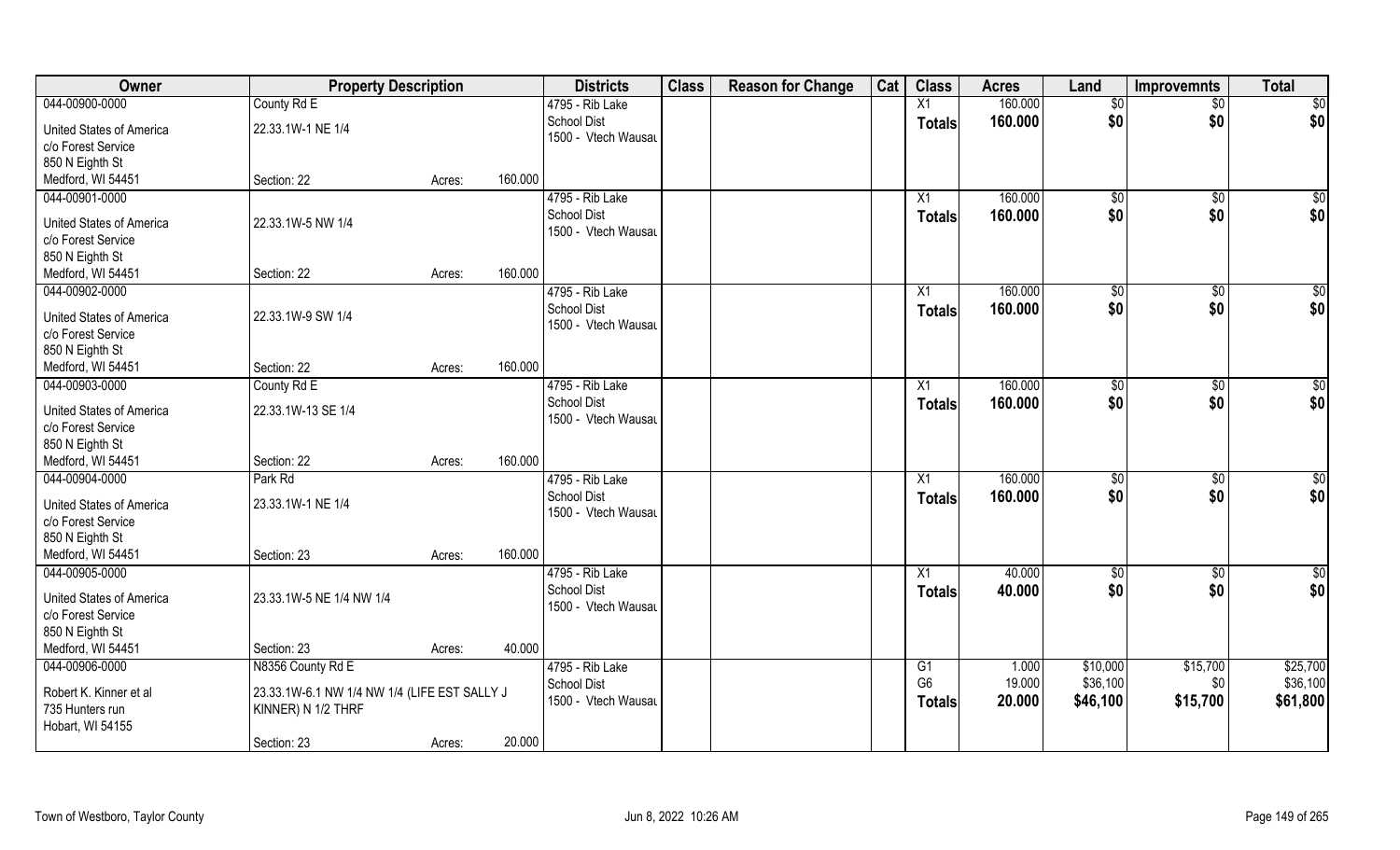| Owner                                | <b>Property Description</b>                           |                   | <b>Districts</b>    | <b>Class</b> | <b>Reason for Change</b> | Cat | <b>Class</b>   | <b>Acres</b> | Land            | <b>Improvemnts</b> | <b>Total</b>    |
|--------------------------------------|-------------------------------------------------------|-------------------|---------------------|--------------|--------------------------|-----|----------------|--------------|-----------------|--------------------|-----------------|
| 044-00907-0000                       | N8318 County Rd E                                     |                   | 4795 - Rib Lake     |              |                          |     | G1             | 1.000        | \$10,000        | \$84,200           | \$94,200        |
| Charles W. Peterson (Trustee         | 23.33.1W-6.2 S 1/2 NW 1/4 NW 1/4 EX PCL COM SW        |                   | <b>School Dist</b>  |              |                          |     | G <sub>6</sub> | 9.000        | \$17,100        | \$0                | \$17,100        |
| 600 N Shattuck St                    | COR, N 290', E 660', N 80', E 660' TO E LN, S 370', W |                   | 1500 - Vtech Wausau |              |                          |     | Totals         | 10.000       | \$27,100        | \$84,200           | \$111,300       |
| Medford, WI 54451                    | TO POB                                                |                   |                     |              |                          |     |                |              |                 |                    |                 |
|                                      | Section: 23                                           | 10.000<br>Acres:  |                     |              |                          |     |                |              |                 |                    |                 |
| 044-00907-0001                       | N8306 County Rd E                                     |                   | 4795 - Rib Lake     |              |                          |     | G1             | 1.000        | \$10,000        | \$51,800           | \$61,800        |
|                                      |                                                       |                   | <b>School Dist</b>  |              |                          |     | G <sub>6</sub> | 9.000        | \$17,100        | \$0                | \$17,100        |
| Scott A. Higgins (Trustee            | 23.33.1W-6.3 PT OF S 1/2 NW 1/4 NW 1/4 PCL COM SV     |                   | 1500 - Vtech Wausau |              |                          |     | <b>Totals</b>  | 10.000       | \$27,100        | \$51,800           | \$78,900        |
| N5316 Norway Dr                      | COR, N 290', E 660', N 80', E 660' TO E LN, S 370', W |                   |                     |              |                          |     |                |              |                 |                    |                 |
| Medford, WI 54451                    | TO POB                                                |                   |                     |              |                          |     |                |              |                 |                    |                 |
|                                      | Section: 23                                           | 10.000<br>Acres:  |                     |              |                          |     |                |              |                 |                    |                 |
| 044-00908-0000                       | County Rd E                                           |                   | 4795 - Rib Lake     |              |                          |     | X1             | 80.000       | $\sqrt[6]{3}$   | $\sqrt[6]{30}$     | \$0             |
| United States of America             | 23.33.1W-7 S 1/2 NW 1/4                               |                   | <b>School Dist</b>  |              |                          |     | <b>Totals</b>  | 80.000       | \$0             | \$0                | \$0             |
| c/o Forest Service                   |                                                       |                   | 1500 - Vtech Wausau |              |                          |     |                |              |                 |                    |                 |
| 850 N Eighth St                      |                                                       |                   |                     |              |                          |     |                |              |                 |                    |                 |
| Medford, WI 54451                    | Section: 23                                           | 80.000<br>Acres:  |                     |              |                          |     |                |              |                 |                    |                 |
| 044-00909-0000                       | County Rd E                                           |                   | 4795 - Rib Lake     |              |                          |     | X1             | 160.000      | $\frac{1}{20}$  | $\sqrt[6]{3}$      | \$0             |
|                                      |                                                       |                   | <b>School Dist</b>  |              |                          |     | <b>Totals</b>  | 160.000      | \$0             | \$0                | \$0             |
| United States of America             | 23.33.1W-9 SW 1/4                                     |                   | 1500 - Vtech Wausau |              |                          |     |                |              |                 |                    |                 |
| c/o Forest Service                   |                                                       |                   |                     |              |                          |     |                |              |                 |                    |                 |
| 850 N Eighth St<br>Medford, WI 54451 | Section: 23                                           | 160.000           |                     |              |                          |     |                |              |                 |                    |                 |
| 044-00910-0000                       | Park Rd                                               | Acres:            | 4795 - Rib Lake     |              |                          |     | X1             | 160.000      |                 |                    | \$0             |
|                                      |                                                       |                   | <b>School Dist</b>  |              |                          |     |                |              | $\sqrt[6]{3}$   | $\sqrt[6]{30}$     |                 |
| United States of America             | 23.33.1W-13 SE 1/4                                    |                   | 1500 - Vtech Wausau |              |                          |     | <b>Totals</b>  | 160.000      | \$0             | \$0                | \$0             |
| c/o Forest Service                   |                                                       |                   |                     |              |                          |     |                |              |                 |                    |                 |
| 850 N Eighth St                      |                                                       |                   |                     |              |                          |     |                |              |                 |                    |                 |
| Medford, WI 54451                    | Section: 23                                           | 160.000<br>Acres: |                     |              |                          |     |                |              |                 |                    |                 |
| 044-00911-0000                       | Park Rd                                               |                   | 4795 - Rib Lake     |              |                          |     | X1             | 160.000      | \$0             | \$0                | $\frac{6}{3}$   |
| United States of America             | 24.33.1W-1 NE 1/4                                     |                   | <b>School Dist</b>  |              |                          |     | <b>Totals</b>  | 160.000      | \$0             | \$0                | \$0             |
| c/o Forest Service                   |                                                       |                   | 1500 - Vtech Wausau |              |                          |     |                |              |                 |                    |                 |
| 850 N Eighth St                      |                                                       |                   |                     |              |                          |     |                |              |                 |                    |                 |
| Medford, WI 54451                    | Section: 24                                           | 160.000<br>Acres: |                     |              |                          |     |                |              |                 |                    |                 |
| 044-00912-0000                       | W7969 Park Rd Unit CONCE                              |                   | 4795 - Rib Lake     |              |                          |     | X1             | 160.000      | $\overline{50}$ | $\overline{50}$    | $\overline{50}$ |
|                                      |                                                       |                   | <b>School Dist</b>  |              |                          |     | <b>Totals</b>  | 160.000      | \$0             | \$0                | \$0             |
| United States of America             | 24.33.1W-5 NW 1/4                                     |                   | 1500 - Vtech Wausau |              |                          |     |                |              |                 |                    |                 |
| c/o Forest Service                   |                                                       |                   |                     |              |                          |     |                |              |                 |                    |                 |
| 850 N Eighth St                      |                                                       |                   |                     |              |                          |     |                |              |                 |                    |                 |
| Medford, WI 54451                    | Section: 24                                           | 160.000<br>Acres: |                     |              |                          |     |                |              |                 |                    |                 |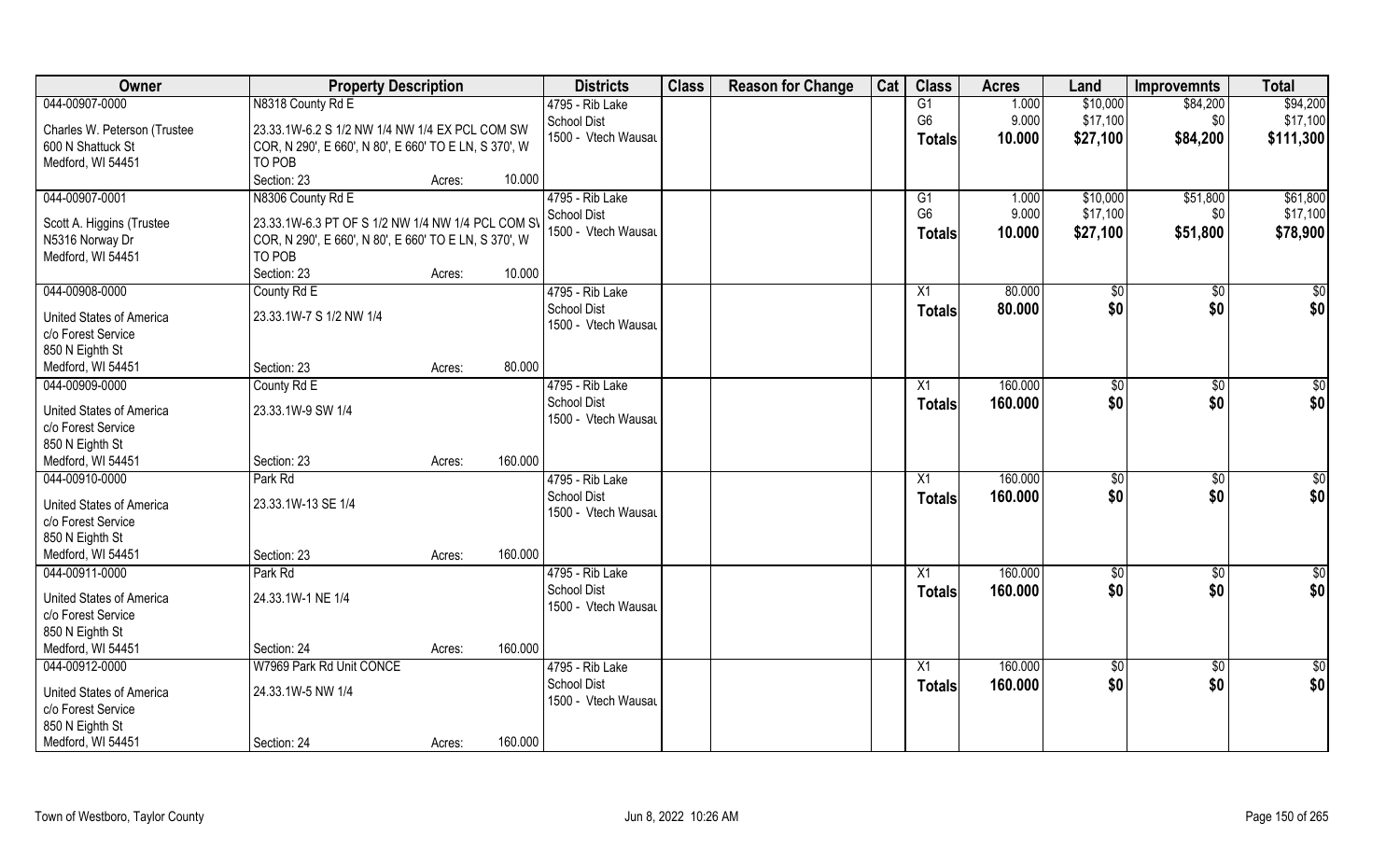| Owner                                | <b>Property Description</b> |        |         | <b>Districts</b>                      | <b>Class</b> | <b>Reason for Change</b> | Cat | <b>Class</b>  | <b>Acres</b> | Land            | <b>Improvemnts</b> | <b>Total</b>    |
|--------------------------------------|-----------------------------|--------|---------|---------------------------------------|--------------|--------------------------|-----|---------------|--------------|-----------------|--------------------|-----------------|
| 044-00913-0000                       | Campers Rd                  |        |         | 4795 - Rib Lake                       |              |                          |     | X1            | 160.000      | \$0             | $\overline{50}$    | \$0             |
| United States of America             | 24.33.1W-9 SW 1/4           |        |         | <b>School Dist</b>                    |              |                          |     | <b>Totals</b> | 160.000      | \$0             | \$0                | \$0             |
| c/o Forest Service                   |                             |        |         | 1500 - Vtech Wausau                   |              |                          |     |               |              |                 |                    |                 |
| 850 N Eighth St                      |                             |        |         |                                       |              |                          |     |               |              |                 |                    |                 |
| Medford, WI 54451                    | Section: 24                 | Acres: | 160.000 |                                       |              |                          |     |               |              |                 |                    |                 |
| 044-00914-0000                       | Mondeaux Rd                 |        |         | 4795 - Rib Lake                       |              |                          |     | X1            | 160.000      | $\sqrt[6]{}$    | $\sqrt{$0}$        | \$0             |
|                                      |                             |        |         | <b>School Dist</b>                    |              |                          |     | <b>Totals</b> | 160.000      | \$0             | \$0                | \$0             |
| United States of America             | 24.33.1W-13 SE 1/4          |        |         | 1500 - Vtech Wausau                   |              |                          |     |               |              |                 |                    |                 |
| c/o Forest Service                   |                             |        |         |                                       |              |                          |     |               |              |                 |                    |                 |
| 850 N Eighth St                      |                             |        |         |                                       |              |                          |     |               |              |                 |                    |                 |
| Medford, WI 54451                    | Section: 24                 | Acres: | 160.000 |                                       |              |                          |     |               |              |                 |                    |                 |
| 044-00915-0000                       | Campers Rd                  |        |         | 4795 - Rib Lake                       |              |                          |     | X1            | 160.000      | \$0             | $\sqrt[6]{3}$      | \$0             |
| United States of America             | 25.33.1W-1 NE 1/4           |        |         | <b>School Dist</b>                    |              |                          |     | <b>Totals</b> | 160.000      | \$0             | \$0                | \$0             |
| c/o Forest Service                   |                             |        |         | 1500 - Vtech Wausau                   |              |                          |     |               |              |                 |                    |                 |
| 850 N Eighth St                      |                             |        |         |                                       |              |                          |     |               |              |                 |                    |                 |
| Medford, WI 54451                    | Section: 25                 | Acres: | 160.000 |                                       |              |                          |     |               |              |                 |                    |                 |
| 044-00916-0000                       | Campers Rd                  |        |         | 4795 - Rib Lake                       |              |                          |     | X1            | 160.000      | $\frac{1}{20}$  | $\sqrt[6]{3}$      | \$0             |
|                                      |                             |        |         | School Dist                           |              |                          |     | <b>Totals</b> | 160.000      | \$0             | \$0                | \$0             |
| United States of America             | 25.33.1W-5 NW 1/4           |        |         | 1500 - Vtech Wausau                   |              |                          |     |               |              |                 |                    |                 |
| c/o Forest Service                   |                             |        |         |                                       |              |                          |     |               |              |                 |                    |                 |
| 850 N Eighth St<br>Medford, WI 54451 | Section: 25                 |        | 160.000 |                                       |              |                          |     |               |              |                 |                    |                 |
| 044-00917-0000                       |                             | Acres: |         |                                       |              |                          |     |               | 160.000      |                 |                    |                 |
|                                      |                             |        |         | 4795 - Rib Lake<br><b>School Dist</b> |              |                          |     | X1            |              | \$0             | $\sqrt[6]{3}$      | \$0             |
| United States of America             | 25.33.1W-9 SW 1/4           |        |         | 1500 - Vtech Wausau                   |              |                          |     | <b>Totals</b> | 160.000      | \$0             | \$0                | \$0             |
| c/o Forest Service                   |                             |        |         |                                       |              |                          |     |               |              |                 |                    |                 |
| 850 N Eighth St                      |                             |        |         |                                       |              |                          |     |               |              |                 |                    |                 |
| Medford, WI 54451                    | Section: 25                 | Acres: | 160.000 |                                       |              |                          |     |               |              |                 |                    |                 |
| 044-00918-0000                       | Campers Rd                  |        |         | 4795 - Rib Lake                       |              |                          |     | X1            | 160.000      | \$0             | \$0                | \$0             |
| United States of America             | 25.33.1W-13 SE 1/4          |        |         | <b>School Dist</b>                    |              |                          |     | <b>Totals</b> | 160.000      | \$0             | \$0                | \$0             |
| c/o Forest Service                   |                             |        |         | 1500 - Vtech Wausau                   |              |                          |     |               |              |                 |                    |                 |
| 850 N Eighth St                      |                             |        |         |                                       |              |                          |     |               |              |                 |                    |                 |
| Medford, WI 54451                    | Section: 25                 | Acres: | 160.000 |                                       |              |                          |     |               |              |                 |                    |                 |
| 044-00919-0000                       |                             |        |         | 4795 - Rib Lake                       |              |                          |     | X1            | 160.000      | $\overline{50}$ | $\sqrt{$0}$        | $\overline{50}$ |
|                                      |                             |        |         | <b>School Dist</b>                    |              |                          |     | <b>Totals</b> | 160.000      | \$0             | \$0                | \$0             |
| United States of America             | 26.33.1W-1 NE 1/4           |        |         | 1500 - Vtech Wausau                   |              |                          |     |               |              |                 |                    |                 |
| c/o Forest Service                   |                             |        |         |                                       |              |                          |     |               |              |                 |                    |                 |
| 850 N Eighth St                      |                             |        |         |                                       |              |                          |     |               |              |                 |                    |                 |
| Medford, WI 54451                    | Section: 26                 | Acres: | 160.000 |                                       |              |                          |     |               |              |                 |                    |                 |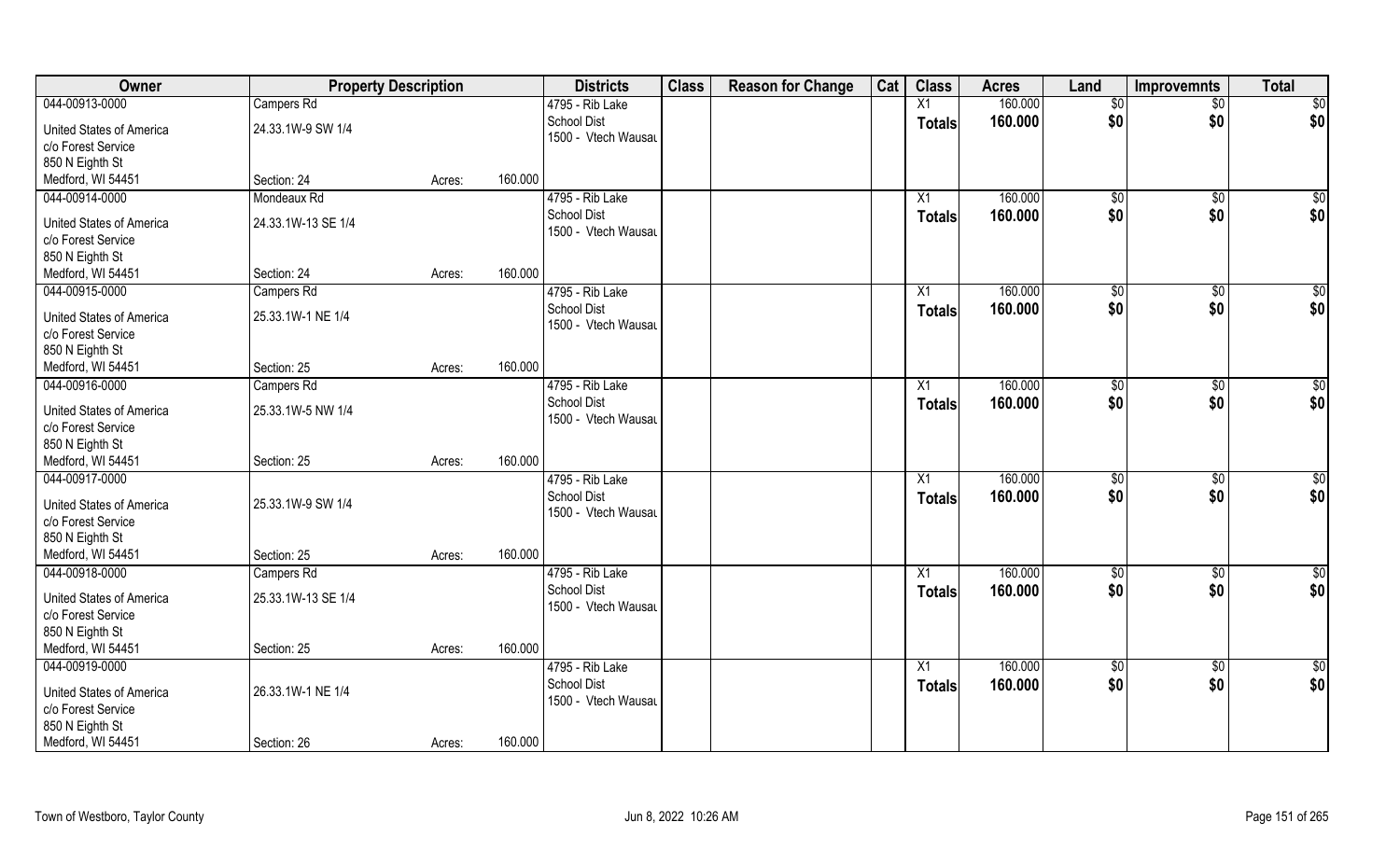| 160.000<br>\$0<br>044-00920-0000<br>County Rd E<br>4795 - Rib Lake<br>$\overline{X1}$<br>$\overline{50}$<br>$\overline{50}$<br>\$0<br>\$0<br>School Dist<br>160.000<br>\$0<br><b>Totals</b><br>26.33.1W-5 NW 1/4<br><b>United States of America</b><br>1500 - Vtech Wausau<br>c/o Forest Service<br>850 N Eighth St<br>Medford, WI 54451<br>160.000<br>Section: 26<br>Acres:<br>044-00921-0000<br>160.000<br>County Rd E<br>4795 - Rib Lake<br>\$0<br>\$0<br>\$0<br>X1<br>\$0<br>School Dist<br>\$0<br>\$0<br>160.000<br>Totals<br>26.33.1W-9 SW 1/4<br><b>United States of America</b><br>1500 - Vtech Wausau<br>c/o Forest Service<br>850 N Eighth St<br>160.000<br>Medford, WI 54451<br>Section: 26<br>Acres:<br>044-00922-0000<br>160.000<br>\$0<br>4795 - Rib Lake<br>$\sqrt[6]{2}$<br>$\sqrt[6]{3}$<br>X1<br>\$0<br>\$0<br>\$0<br><b>School Dist</b><br>160.000<br><b>Totals</b><br>United States of America<br>26.33.1W-13 SE 1/4<br>1500 - Vtech Wausau<br>c/o Forest Service<br>850 N Eighth St<br>160.000<br>Medford, WI 54451<br>Section: 26<br>Acres:<br>160.000<br>\$0<br>044-00923-0000<br>County Rd E<br>4795 - Rib Lake<br>\$0<br>\$0<br>X1<br>\$0<br>\$0<br><b>School Dist</b><br>\$0<br>160.000<br><b>Totals</b><br>27.33.1W-1 NE 1/4<br>United States of America<br>1500 - Vtech Wausau<br>c/o Forest Service |
|----------------------------------------------------------------------------------------------------------------------------------------------------------------------------------------------------------------------------------------------------------------------------------------------------------------------------------------------------------------------------------------------------------------------------------------------------------------------------------------------------------------------------------------------------------------------------------------------------------------------------------------------------------------------------------------------------------------------------------------------------------------------------------------------------------------------------------------------------------------------------------------------------------------------------------------------------------------------------------------------------------------------------------------------------------------------------------------------------------------------------------------------------------------------------------------------------------------------------------------------------------------------------------------------------------------------------------|
|                                                                                                                                                                                                                                                                                                                                                                                                                                                                                                                                                                                                                                                                                                                                                                                                                                                                                                                                                                                                                                                                                                                                                                                                                                                                                                                                  |
|                                                                                                                                                                                                                                                                                                                                                                                                                                                                                                                                                                                                                                                                                                                                                                                                                                                                                                                                                                                                                                                                                                                                                                                                                                                                                                                                  |
|                                                                                                                                                                                                                                                                                                                                                                                                                                                                                                                                                                                                                                                                                                                                                                                                                                                                                                                                                                                                                                                                                                                                                                                                                                                                                                                                  |
|                                                                                                                                                                                                                                                                                                                                                                                                                                                                                                                                                                                                                                                                                                                                                                                                                                                                                                                                                                                                                                                                                                                                                                                                                                                                                                                                  |
|                                                                                                                                                                                                                                                                                                                                                                                                                                                                                                                                                                                                                                                                                                                                                                                                                                                                                                                                                                                                                                                                                                                                                                                                                                                                                                                                  |
|                                                                                                                                                                                                                                                                                                                                                                                                                                                                                                                                                                                                                                                                                                                                                                                                                                                                                                                                                                                                                                                                                                                                                                                                                                                                                                                                  |
|                                                                                                                                                                                                                                                                                                                                                                                                                                                                                                                                                                                                                                                                                                                                                                                                                                                                                                                                                                                                                                                                                                                                                                                                                                                                                                                                  |
|                                                                                                                                                                                                                                                                                                                                                                                                                                                                                                                                                                                                                                                                                                                                                                                                                                                                                                                                                                                                                                                                                                                                                                                                                                                                                                                                  |
|                                                                                                                                                                                                                                                                                                                                                                                                                                                                                                                                                                                                                                                                                                                                                                                                                                                                                                                                                                                                                                                                                                                                                                                                                                                                                                                                  |
|                                                                                                                                                                                                                                                                                                                                                                                                                                                                                                                                                                                                                                                                                                                                                                                                                                                                                                                                                                                                                                                                                                                                                                                                                                                                                                                                  |
|                                                                                                                                                                                                                                                                                                                                                                                                                                                                                                                                                                                                                                                                                                                                                                                                                                                                                                                                                                                                                                                                                                                                                                                                                                                                                                                                  |
|                                                                                                                                                                                                                                                                                                                                                                                                                                                                                                                                                                                                                                                                                                                                                                                                                                                                                                                                                                                                                                                                                                                                                                                                                                                                                                                                  |
|                                                                                                                                                                                                                                                                                                                                                                                                                                                                                                                                                                                                                                                                                                                                                                                                                                                                                                                                                                                                                                                                                                                                                                                                                                                                                                                                  |
|                                                                                                                                                                                                                                                                                                                                                                                                                                                                                                                                                                                                                                                                                                                                                                                                                                                                                                                                                                                                                                                                                                                                                                                                                                                                                                                                  |
|                                                                                                                                                                                                                                                                                                                                                                                                                                                                                                                                                                                                                                                                                                                                                                                                                                                                                                                                                                                                                                                                                                                                                                                                                                                                                                                                  |
|                                                                                                                                                                                                                                                                                                                                                                                                                                                                                                                                                                                                                                                                                                                                                                                                                                                                                                                                                                                                                                                                                                                                                                                                                                                                                                                                  |
|                                                                                                                                                                                                                                                                                                                                                                                                                                                                                                                                                                                                                                                                                                                                                                                                                                                                                                                                                                                                                                                                                                                                                                                                                                                                                                                                  |
|                                                                                                                                                                                                                                                                                                                                                                                                                                                                                                                                                                                                                                                                                                                                                                                                                                                                                                                                                                                                                                                                                                                                                                                                                                                                                                                                  |
|                                                                                                                                                                                                                                                                                                                                                                                                                                                                                                                                                                                                                                                                                                                                                                                                                                                                                                                                                                                                                                                                                                                                                                                                                                                                                                                                  |
| 850 N Eighth St                                                                                                                                                                                                                                                                                                                                                                                                                                                                                                                                                                                                                                                                                                                                                                                                                                                                                                                                                                                                                                                                                                                                                                                                                                                                                                                  |
| 160.000<br>Medford, WI 54451<br>Section: 27<br>Acres:                                                                                                                                                                                                                                                                                                                                                                                                                                                                                                                                                                                                                                                                                                                                                                                                                                                                                                                                                                                                                                                                                                                                                                                                                                                                            |
| 044-00924-0000<br>160.000<br>$\overline{50}$<br>4795 - Rib Lake<br>\$0<br>\$0<br>X1                                                                                                                                                                                                                                                                                                                                                                                                                                                                                                                                                                                                                                                                                                                                                                                                                                                                                                                                                                                                                                                                                                                                                                                                                                              |
| \$0<br>\$0<br>\$0<br><b>School Dist</b><br>160.000<br><b>Totals</b><br>United States of America<br>27.33.1W-5 NW 1/4                                                                                                                                                                                                                                                                                                                                                                                                                                                                                                                                                                                                                                                                                                                                                                                                                                                                                                                                                                                                                                                                                                                                                                                                             |
| 1500 - Vtech Wausau<br>c/o Forest Service                                                                                                                                                                                                                                                                                                                                                                                                                                                                                                                                                                                                                                                                                                                                                                                                                                                                                                                                                                                                                                                                                                                                                                                                                                                                                        |
| 850 N Eighth St                                                                                                                                                                                                                                                                                                                                                                                                                                                                                                                                                                                                                                                                                                                                                                                                                                                                                                                                                                                                                                                                                                                                                                                                                                                                                                                  |
| Medford, WI 54451<br>160.000<br>Section: 27<br>Acres:                                                                                                                                                                                                                                                                                                                                                                                                                                                                                                                                                                                                                                                                                                                                                                                                                                                                                                                                                                                                                                                                                                                                                                                                                                                                            |
| 044-00925-0000<br>160.000<br>$\overline{50}$<br>4795 - Rib Lake<br>X1                                                                                                                                                                                                                                                                                                                                                                                                                                                                                                                                                                                                                                                                                                                                                                                                                                                                                                                                                                                                                                                                                                                                                                                                                                                            |
| $\sqrt{$0}$<br>\$0<br>\$0<br>\$0<br><b>School Dist</b>                                                                                                                                                                                                                                                                                                                                                                                                                                                                                                                                                                                                                                                                                                                                                                                                                                                                                                                                                                                                                                                                                                                                                                                                                                                                           |
| \$0<br>160.000<br><b>Totals</b><br>United States of America<br>27.33.1W-9 SW 1/4<br>1500 - Vtech Wausau                                                                                                                                                                                                                                                                                                                                                                                                                                                                                                                                                                                                                                                                                                                                                                                                                                                                                                                                                                                                                                                                                                                                                                                                                          |
| c/o Forest Service                                                                                                                                                                                                                                                                                                                                                                                                                                                                                                                                                                                                                                                                                                                                                                                                                                                                                                                                                                                                                                                                                                                                                                                                                                                                                                               |
| 850 N Eighth St                                                                                                                                                                                                                                                                                                                                                                                                                                                                                                                                                                                                                                                                                                                                                                                                                                                                                                                                                                                                                                                                                                                                                                                                                                                                                                                  |
| 160.000<br>Medford, WI 54451<br>Section: 27<br>Acres:                                                                                                                                                                                                                                                                                                                                                                                                                                                                                                                                                                                                                                                                                                                                                                                                                                                                                                                                                                                                                                                                                                                                                                                                                                                                            |
| 044-00926-0000<br>4795 - Rib Lake<br>160.000<br>$\overline{50}$<br>County Rd E<br>$\overline{X1}$<br>$\overline{50}$<br>$\sqrt{$0}$                                                                                                                                                                                                                                                                                                                                                                                                                                                                                                                                                                                                                                                                                                                                                                                                                                                                                                                                                                                                                                                                                                                                                                                              |
| \$0<br>\$0<br><b>School Dist</b><br>\$0<br>160.000<br><b>Totals</b><br>27.33.1W-13 SE 1/4<br><b>United States of America</b>                                                                                                                                                                                                                                                                                                                                                                                                                                                                                                                                                                                                                                                                                                                                                                                                                                                                                                                                                                                                                                                                                                                                                                                                     |
| 1500 - Vtech Wausau<br>c/o Forest Service                                                                                                                                                                                                                                                                                                                                                                                                                                                                                                                                                                                                                                                                                                                                                                                                                                                                                                                                                                                                                                                                                                                                                                                                                                                                                        |
| 850 N Eighth St                                                                                                                                                                                                                                                                                                                                                                                                                                                                                                                                                                                                                                                                                                                                                                                                                                                                                                                                                                                                                                                                                                                                                                                                                                                                                                                  |
| Medford, WI 54451<br>160.000<br>Section: 27<br>Acres:                                                                                                                                                                                                                                                                                                                                                                                                                                                                                                                                                                                                                                                                                                                                                                                                                                                                                                                                                                                                                                                                                                                                                                                                                                                                            |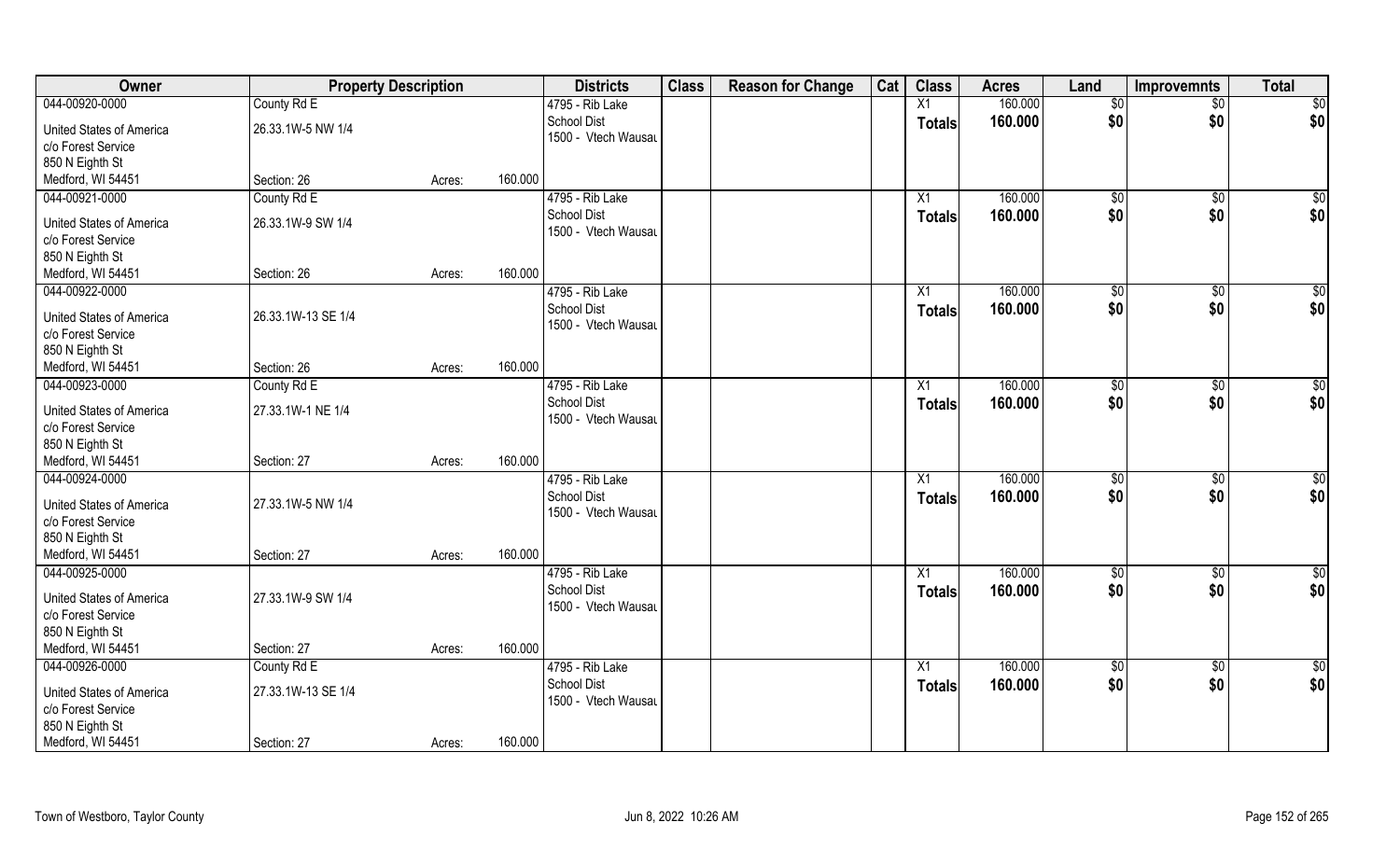| Owner                    |                    | <b>Property Description</b> |         | <b>Districts</b>                          | <b>Class</b> | <b>Reason for Change</b> | Cat | <b>Class</b>  | <b>Acres</b> | Land            | <b>Improvemnts</b> | <b>Total</b>    |
|--------------------------|--------------------|-----------------------------|---------|-------------------------------------------|--------------|--------------------------|-----|---------------|--------------|-----------------|--------------------|-----------------|
| 044-00927-0000           | Forest Rd 568      |                             |         | 4795 - Rib Lake                           |              |                          |     | X1            | 160.000      | $\overline{50}$ | $\overline{50}$    | \$0             |
| United States of America | 28.33.1W-1 NE 1/4  |                             |         | <b>School Dist</b><br>1500 - Vtech Wausau |              |                          |     | <b>Totals</b> | 160,000      | \$0             | \$0                | \$0             |
| c/o Forest Service       |                    |                             |         |                                           |              |                          |     |               |              |                 |                    |                 |
| 850 N Eighth St          |                    |                             |         |                                           |              |                          |     |               |              |                 |                    |                 |
| Medford, WI 54451        | Section: 28        | Acres:                      | 160.000 |                                           |              |                          |     |               |              |                 |                    |                 |
| 044-00928-0000           | Forest Rd 568      |                             |         | 4795 - Rib Lake                           |              |                          |     | X1            | 160.000      | \$0             | \$0                | \$0             |
| United States of America | 28.33.1W-5 NW 1/4  |                             |         | <b>School Dist</b>                        |              |                          |     | <b>Totals</b> | 160.000      | \$0             | \$0                | \$0             |
| c/o Forest Service       |                    |                             |         | 1500 - Vtech Wausau                       |              |                          |     |               |              |                 |                    |                 |
| 850 N Eighth St          |                    |                             |         |                                           |              |                          |     |               |              |                 |                    |                 |
| Medford, WI 54451        | Section: 28        | Acres:                      | 160.000 |                                           |              |                          |     |               |              |                 |                    |                 |
| 044-00929-0000           | Forest Rd 568      |                             |         | 4795 - Rib Lake                           |              |                          |     | X1            | 160.000      | $\sqrt[6]{3}$   | $\sqrt[6]{3}$      | \$0             |
| United States of America | 28.33.1W-9 SW 1/4  |                             |         | <b>School Dist</b><br>1500 - Vtech Wausau |              |                          |     | <b>Totals</b> | 160.000      | \$0             | \$0                | \$0             |
| c/o Forest Service       |                    |                             |         |                                           |              |                          |     |               |              |                 |                    |                 |
| 850 N Eighth St          |                    |                             |         |                                           |              |                          |     |               |              |                 |                    |                 |
| Medford, WI 54451        | Section: 28        | Acres:                      | 160.000 |                                           |              |                          |     |               |              |                 |                    |                 |
| 044-00930-0000           | Forest Rd 568      |                             |         | 4795 - Rib Lake                           |              |                          |     | X1            | 160.000      | $\sqrt[6]{3}$   | \$0                | \$0             |
| United States of America | 28.33.1W-13 SE 1/4 |                             |         | <b>School Dist</b>                        |              |                          |     | <b>Totals</b> | 160.000      | \$0             | \$0                | \$0             |
| c/o Forest Service       |                    |                             |         | 1500 - Vtech Wausau                       |              |                          |     |               |              |                 |                    |                 |
| 850 N Eighth St          |                    |                             |         |                                           |              |                          |     |               |              |                 |                    |                 |
| Medford, WI 54451        | Section: 28        | Acres:                      | 160.000 |                                           |              |                          |     |               |              |                 |                    |                 |
| 044-00931-0000           |                    |                             |         | 4795 - Rib Lake                           |              |                          |     | X1            | 160.000      | \$0             | \$0                | \$0             |
|                          |                    |                             |         | <b>School Dist</b>                        |              |                          |     | <b>Totals</b> | 160.000      | \$0             | \$0                | \$0             |
| United States of America | 29.33.1W-1 NE 1/4  |                             |         | 1500 - Vtech Wausau                       |              |                          |     |               |              |                 |                    |                 |
| c/o Forest Service       |                    |                             |         |                                           |              |                          |     |               |              |                 |                    |                 |
| 850 N Eighth St          |                    |                             |         |                                           |              |                          |     |               |              |                 |                    |                 |
| Medford, WI 54451        | Section: 29        | Acres:                      | 160.000 |                                           |              |                          |     |               |              |                 |                    |                 |
| 044-00932-0000           | Lake 19 Rd         |                             |         | 4795 - Rib Lake                           |              |                          |     | X1            | 160.000      | $\overline{60}$ | \$0                | $\overline{50}$ |
| United States of America | 29.33.1W-5 NW 1/4  |                             |         | <b>School Dist</b>                        |              |                          |     | <b>Totals</b> | 160.000      | \$0             | \$0                | \$0             |
| c/o Forest Service       |                    |                             |         | 1500 - Vtech Wausau                       |              |                          |     |               |              |                 |                    |                 |
| 850 N Eighth St          |                    |                             |         |                                           |              |                          |     |               |              |                 |                    |                 |
| Medford, WI 54451        | Section: 29        | Acres:                      | 160.000 |                                           |              |                          |     |               |              |                 |                    |                 |
| 044-00933-0000           | Lake 19 Rd         |                             |         | 4795 - Rib Lake                           |              |                          |     | X1            | 160.000      | $\overline{50}$ | $\sqrt{$0}$        | \$0             |
| United States of America | 29.33.1W-9 SW 1/4  |                             |         | <b>School Dist</b>                        |              |                          |     | <b>Totals</b> | 160.000      | \$0             | \$0                | \$0             |
| c/o Forest Service       |                    |                             |         | 1500 - Vtech Wausau                       |              |                          |     |               |              |                 |                    |                 |
| 850 N Eighth St          |                    |                             |         |                                           |              |                          |     |               |              |                 |                    |                 |
| Medford, WI 54451        | Section: 29        |                             | 160.000 |                                           |              |                          |     |               |              |                 |                    |                 |
|                          |                    | Acres:                      |         |                                           |              |                          |     |               |              |                 |                    |                 |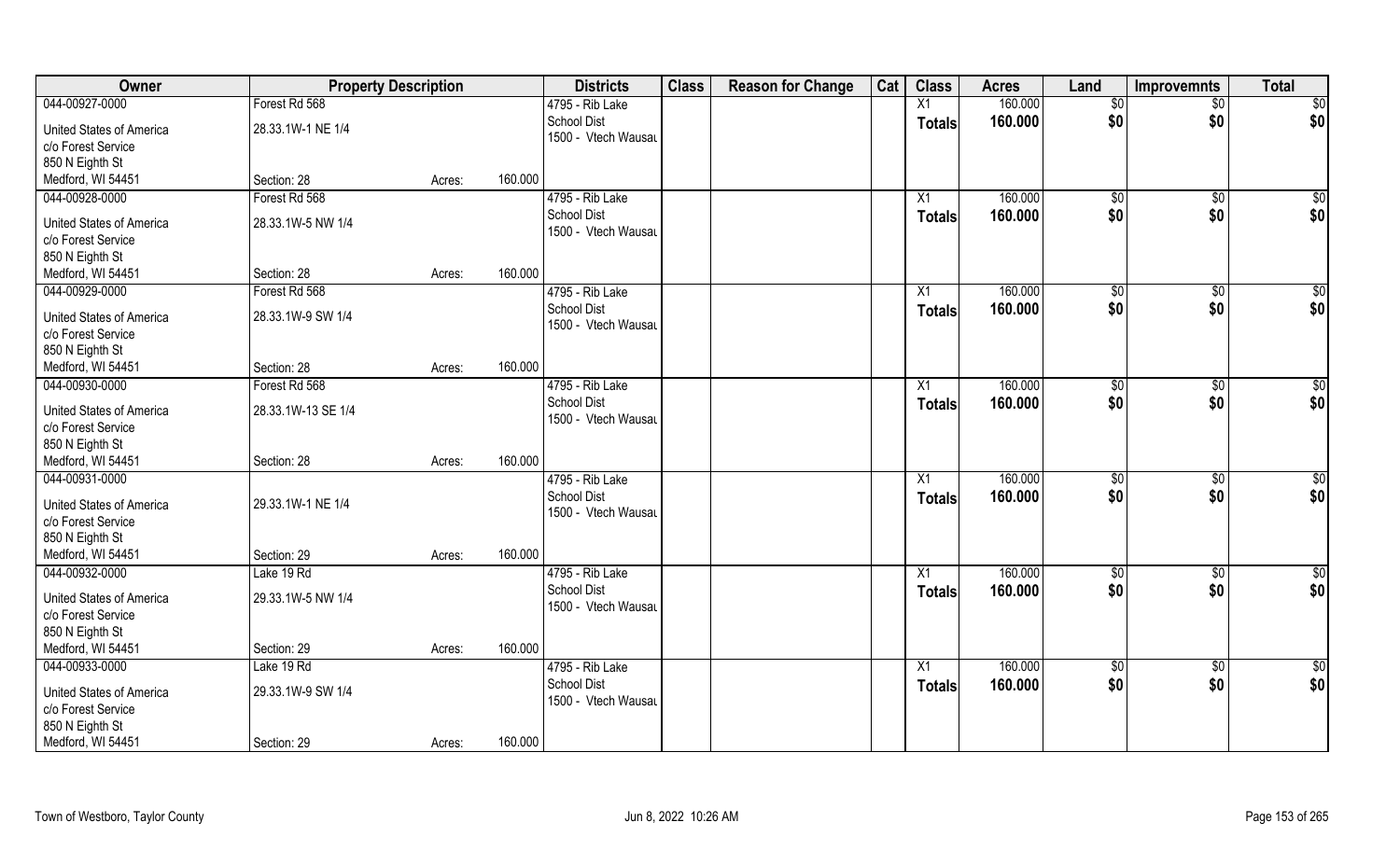| Owner                           | <b>Property Description</b> |        |         | <b>Districts</b>                          | <b>Class</b> | <b>Reason for Change</b> | Cat | <b>Class</b>    | <b>Acres</b> | Land        | <b>Improvemnts</b> | <b>Total</b>    |
|---------------------------------|-----------------------------|--------|---------|-------------------------------------------|--------------|--------------------------|-----|-----------------|--------------|-------------|--------------------|-----------------|
| 044-00934-0000                  |                             |        |         | 4795 - Rib Lake                           |              |                          |     | X1              | 160.000      | \$0         | $\sqrt{$0}$        | \$0             |
| <b>United States of America</b> | 29.33.1W-13 SE 1/4          |        |         | <b>School Dist</b><br>1500 - Vtech Wausau |              |                          |     | <b>Totals</b>   | 160.000      | \$0         | \$0                | \$0             |
| c/o Forest Service              |                             |        |         |                                           |              |                          |     |                 |              |             |                    |                 |
| 850 N Eighth St                 |                             |        |         |                                           |              |                          |     |                 |              |             |                    |                 |
| Medford, WI 54451               | Section: 29                 | Acres: | 160.000 |                                           |              |                          |     |                 |              |             |                    |                 |
| 044-00935-0000                  | Lake 19 Rd                  |        |         | 4795 - Rib Lake<br><b>School Dist</b>     |              |                          |     | X1              | 160.000      | \$0         | $\sqrt[6]{}$       | $\sqrt{50}$     |
| <b>United States of America</b> | 30.33.1W-1 NE 1/4           |        |         | 1500 - Vtech Wausau                       |              |                          |     | Totals          | 160.000      | \$0         | \$0                | \$0             |
| c/o Forest Service              |                             |        |         |                                           |              |                          |     |                 |              |             |                    |                 |
| 850 N Eighth St                 |                             |        |         |                                           |              |                          |     |                 |              |             |                    |                 |
| Medford, WI 54451               | Section: 30                 | Acres: | 160.000 |                                           |              |                          |     |                 |              |             |                    |                 |
| 044-00936-0000                  |                             |        |         | 4795 - Rib Lake                           |              |                          |     | X1              | 175.390      | \$0         | $\overline{50}$    | $\sqrt{50}$     |
| <b>United States of America</b> | 30.33.1W-5 NW 1/4           |        |         | <b>School Dist</b>                        |              |                          |     | <b>Totals</b>   | 175.390      | \$0         | \$0                | \$0             |
| c/o Forest Service              |                             |        |         | 1500 - Vtech Wausau                       |              |                          |     |                 |              |             |                    |                 |
| 850 N Eighth St                 |                             |        |         |                                           |              |                          |     |                 |              |             |                    |                 |
| Medford, WI 54451               | Section: 30                 | Acres: | 175.390 |                                           |              |                          |     |                 |              |             |                    |                 |
| 044-00937-0000                  |                             |        |         | 4795 - Rib Lake                           |              |                          |     | X1              | 174.470      | \$0         | $\sqrt[6]{3}$      | $\sqrt{50}$     |
| <b>United States of America</b> | 30.33.1W-9 SW 1/4           |        |         | <b>School Dist</b>                        |              |                          |     | <b>Totals</b>   | 174.470      | \$0         | \$0                | \$0             |
| c/o Forest Service              |                             |        |         | 1500 - Vtech Wausau                       |              |                          |     |                 |              |             |                    |                 |
| 850 N Eighth St                 |                             |        |         |                                           |              |                          |     |                 |              |             |                    |                 |
| Medford, WI 54451               | Section: 30                 | Acres: | 174.470 |                                           |              |                          |     |                 |              |             |                    |                 |
| 044-00938-0000                  | Lake 19 Rd                  |        |         | 4795 - Rib Lake                           |              |                          |     | X1              | 160.000      | \$0         | $\overline{50}$    | $\overline{50}$ |
|                                 |                             |        |         | <b>School Dist</b>                        |              |                          |     | <b>Totals</b>   | 160.000      | \$0         | \$0                | \$0             |
| <b>United States of America</b> | 30.33.1W-13 SE 1/4          |        |         | 1500 - Vtech Wausau                       |              |                          |     |                 |              |             |                    |                 |
| c/o Forest Service              |                             |        |         |                                           |              |                          |     |                 |              |             |                    |                 |
| 850 N Eighth St                 |                             |        |         |                                           |              |                          |     |                 |              |             |                    |                 |
| Medford, WI 54451               | Section: 30                 | Acres: | 160.000 |                                           |              |                          |     |                 |              |             |                    |                 |
| 044-00939-0000                  | Lake 19 Rd                  |        |         | 4795 - Rib Lake                           |              |                          |     | X1              | 160.000      | \$0         | $\sqrt{$0}$        | \$0             |
| <b>United States of America</b> | 31.33.1W-1 NE 1/4           |        |         | <b>School Dist</b>                        |              |                          |     | Totals          | 160.000      | \$0         | \$0                | \$0             |
| c/o Forest Service              |                             |        |         | 1500 - Vtech Wausau                       |              |                          |     |                 |              |             |                    |                 |
| 850 N Eighth St                 |                             |        |         |                                           |              |                          |     |                 |              |             |                    |                 |
| Medford, WI 54451               | Section: 31                 | Acres: | 160.000 |                                           |              |                          |     |                 |              |             |                    |                 |
| 044-00940-0000                  |                             |        |         | 4795 - Rib Lake                           |              |                          |     | $\overline{X1}$ | 173.690      | $\sqrt{50}$ | $\overline{60}$    | \$0             |
|                                 |                             |        |         | <b>School Dist</b>                        |              |                          |     | <b>Totals</b>   | 173.690      | \$0         | \$0                | \$0             |
| United States of America        | 31.33.1W-5 NW 1/4           |        |         | 1500 - Vtech Wausau                       |              |                          |     |                 |              |             |                    |                 |
| c/o Forest Service              |                             |        |         |                                           |              |                          |     |                 |              |             |                    |                 |
| 850 N Eighth St                 |                             |        |         |                                           |              |                          |     |                 |              |             |                    |                 |
| Medford, WI 54451               | Section: 31                 | Acres: | 173.690 |                                           |              |                          |     |                 |              |             |                    |                 |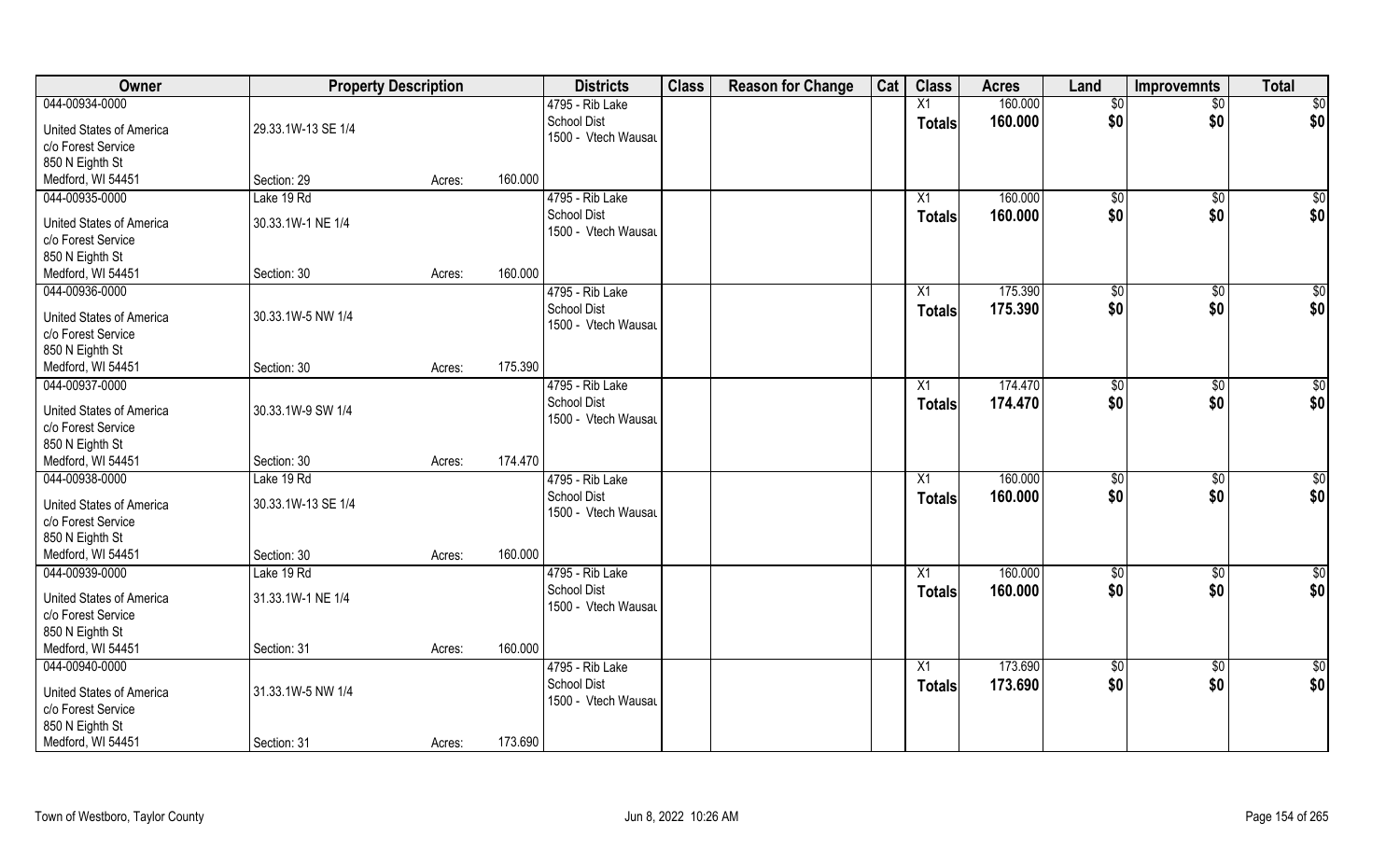| Owner                           | <b>Property Description</b> |        |         | <b>Districts</b>                          | <b>Class</b> | <b>Reason for Change</b> | Cat | <b>Class</b>    | <b>Acres</b> | Land        | <b>Improvemnts</b> | <b>Total</b>    |
|---------------------------------|-----------------------------|--------|---------|-------------------------------------------|--------------|--------------------------|-----|-----------------|--------------|-------------|--------------------|-----------------|
| 044-00941-0000                  |                             |        |         | 4795 - Rib Lake                           |              |                          |     | X1              | 173.070      | \$0         | $\overline{50}$    | $\sqrt{50}$     |
| <b>United States of America</b> | 31.33.1W-9 SW 1/4           |        |         | <b>School Dist</b><br>1500 - Vtech Wausau |              |                          |     | <b>Totals</b>   | 173.070      | \$0         | \$0                | \$0             |
| c/o Forest Service              |                             |        |         |                                           |              |                          |     |                 |              |             |                    |                 |
| 850 N Eighth St                 |                             |        |         |                                           |              |                          |     |                 |              |             |                    |                 |
| Medford, WI 54451               | Section: 31                 | Acres: | 173.070 |                                           |              |                          |     |                 |              |             |                    |                 |
| 044-00942-0000                  | Lake 19 Rd                  |        |         | 4795 - Rib Lake<br><b>School Dist</b>     |              |                          |     | X1              | 160.000      | $\sqrt{50}$ | \$0                | \$0             |
| <b>United States of America</b> | 31.33.1W-13 SE 1/4          |        |         |                                           |              |                          |     | Totals          | 160.000      | \$0         | \$0                | \$0             |
| c/o Forest Service              |                             |        |         | 1500 - Vtech Wausau                       |              |                          |     |                 |              |             |                    |                 |
| 850 N Eighth St                 |                             |        |         |                                           |              |                          |     |                 |              |             |                    |                 |
| Medford, WI 54451               | Section: 31                 | Acres: | 160.000 |                                           |              |                          |     |                 |              |             |                    |                 |
| 044-00943-0000                  |                             |        |         | 4795 - Rib Lake                           |              |                          |     | X1              | 160.000      | \$0         | $\sqrt[6]{3}$      | \$0             |
| United States of America        | 32.33.1W-1 NE 1/4           |        |         | <b>School Dist</b>                        |              |                          |     | <b>Totals</b>   | 160.000      | \$0         | \$0                | \$0             |
| c/o Forest Service              |                             |        |         | 1500 - Vtech Wausau                       |              |                          |     |                 |              |             |                    |                 |
| 850 N Eighth St                 |                             |        |         |                                           |              |                          |     |                 |              |             |                    |                 |
| Medford, WI 54451               | Section: 32                 | Acres: | 160.000 |                                           |              |                          |     |                 |              |             |                    |                 |
| 044-00944-0000                  | Lake 19 Rd                  |        |         | 4795 - Rib Lake                           |              |                          |     | X1              | 160.000      | \$0         | $\sqrt[6]{3}$      | \$0             |
| <b>United States of America</b> | 32.33.1W-5 NW 1/4           |        |         | <b>School Dist</b>                        |              |                          |     | Totals          | 160.000      | \$0         | \$0                | \$0             |
| c/o Forest Service              |                             |        |         | 1500 - Vtech Wausau                       |              |                          |     |                 |              |             |                    |                 |
| 850 N Eighth St                 |                             |        |         |                                           |              |                          |     |                 |              |             |                    |                 |
| Medford, WI 54451               | Section: 32                 | Acres: | 160.000 |                                           |              |                          |     |                 |              |             |                    |                 |
| 044-00945-0000                  | Lake 19 Rd                  |        |         | 4795 - Rib Lake                           |              |                          |     | $\overline{X1}$ | 160.000      | $\sqrt{50}$ | \$0                | $\overline{50}$ |
|                                 |                             |        |         | <b>School Dist</b>                        |              |                          |     | <b>Totals</b>   | 160.000      | \$0         | \$0                | \$0             |
| <b>United States of America</b> | 32.33.1W-9 SW 1/4           |        |         | 1500 - Vtech Wausau                       |              |                          |     |                 |              |             |                    |                 |
| c/o Forest Service              |                             |        |         |                                           |              |                          |     |                 |              |             |                    |                 |
| 850 N Eighth St                 |                             |        |         |                                           |              |                          |     |                 |              |             |                    |                 |
| Medford, WI 54451               | Section: 32                 | Acres: | 160.000 |                                           |              |                          |     |                 |              |             |                    |                 |
| 044-00946-0000                  | Mondeaux Ave                |        |         | 4795 - Rib Lake                           |              |                          |     | $\overline{X1}$ | 160.000      | \$0         | $\sqrt{$0}$        | \$0             |
| <b>United States of America</b> | 32.33.1W-13 SE 1/4          |        |         | <b>School Dist</b>                        |              |                          |     | <b>Totals</b>   | 160.000      | \$0         | \$0                | \$0             |
| c/o Forest Service              |                             |        |         | 1500 - Vtech Wausau                       |              |                          |     |                 |              |             |                    |                 |
| 850 N Eighth St                 |                             |        |         |                                           |              |                          |     |                 |              |             |                    |                 |
| Medford, WI 54451               | Section: 32                 | Acres: | 160.000 |                                           |              |                          |     |                 |              |             |                    |                 |
| 044-00947-0000                  | Forest Rd 568               |        |         | 4795 - Rib Lake                           |              |                          |     | $\overline{X1}$ | 160.000      | $\sqrt{50}$ | $\overline{60}$    | \$0             |
|                                 |                             |        |         | <b>School Dist</b>                        |              |                          |     | <b>Totals</b>   | 160.000      | \$0         | \$0                | \$0             |
| United States of America        | 33.33.1W-1 NE 1/4           |        |         | 1500 - Vtech Wausau                       |              |                          |     |                 |              |             |                    |                 |
| c/o Forest Service              |                             |        |         |                                           |              |                          |     |                 |              |             |                    |                 |
| 850 N Eighth St                 |                             |        |         |                                           |              |                          |     |                 |              |             |                    |                 |
| Medford, WI 54451               | Section: 33                 | Acres: | 160.000 |                                           |              |                          |     |                 |              |             |                    |                 |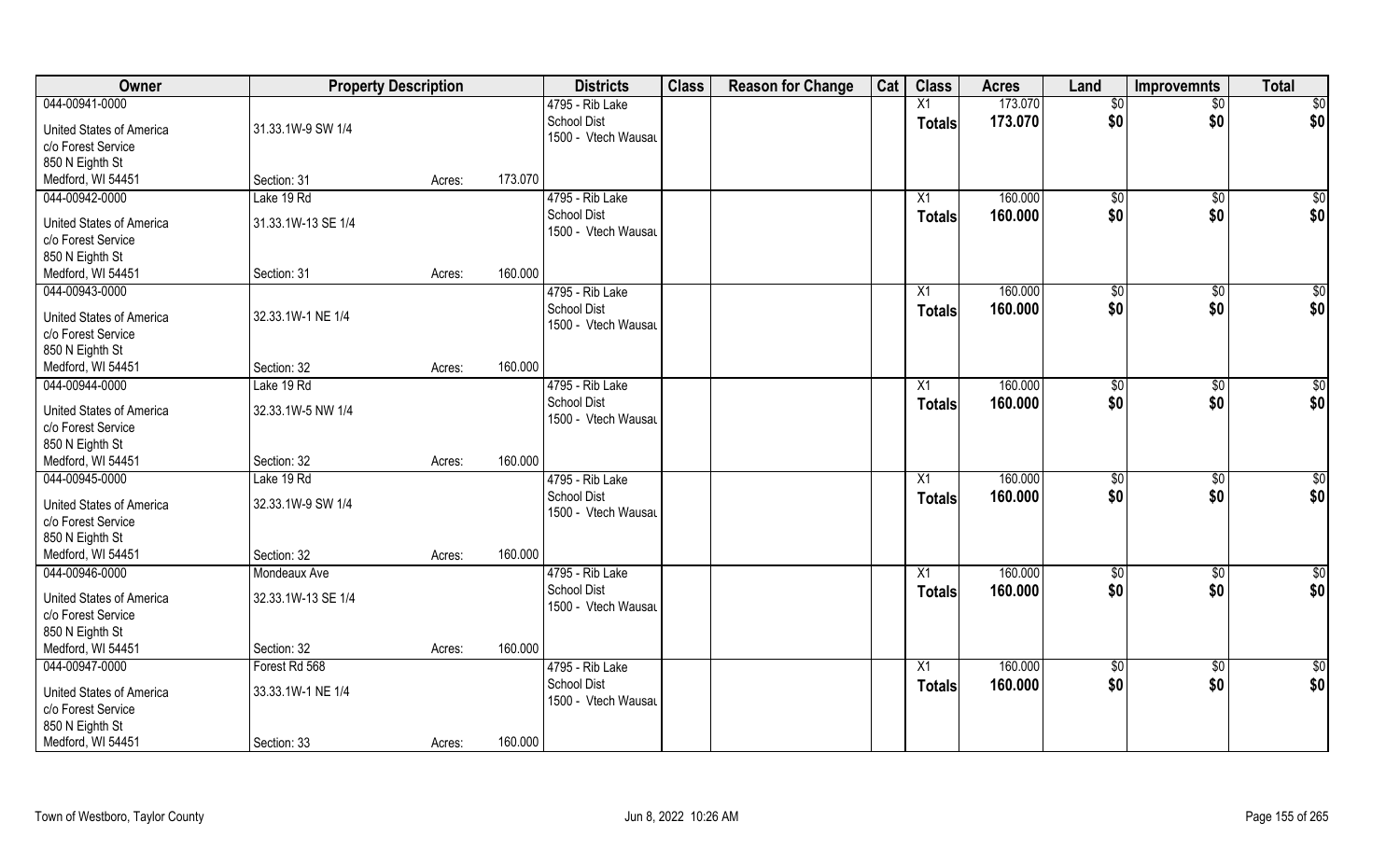| Owner                                                 | <b>Property Description</b>                                 |        |         | <b>Districts</b>                          | <b>Class</b> | <b>Reason for Change</b> | Cat | <b>Class</b>    | <b>Acres</b> | Land            | <b>Improvemnts</b> | <b>Total</b>    |
|-------------------------------------------------------|-------------------------------------------------------------|--------|---------|-------------------------------------------|--------------|--------------------------|-----|-----------------|--------------|-----------------|--------------------|-----------------|
| 044-00948-0000                                        |                                                             |        |         | 4795 - Rib Lake                           |              |                          |     | X1              | 160.000      | \$0             | $\sqrt{$0}$        | \$0             |
| <b>United States of America</b><br>c/o Forest Service | 33.33.1W-5 NW 1/4                                           |        |         | <b>School Dist</b><br>1500 - Vtech Wausau |              |                          |     | <b>Totals</b>   | 160.000      | \$0             | \$0                | \$0             |
| 850 N Eighth St                                       |                                                             |        |         |                                           |              |                          |     |                 |              |                 |                    |                 |
| Medford, WI 54451                                     | Section: 33                                                 |        | 160.000 |                                           |              |                          |     |                 |              |                 |                    |                 |
|                                                       |                                                             | Acres: |         |                                           |              |                          |     |                 |              |                 |                    |                 |
| 044-00949-0000                                        | Mondeaux Ave                                                |        |         | 4795 - Rib Lake                           |              |                          |     | $\overline{X1}$ | 160.000      | $\sqrt[6]{}$    | $\sqrt{$0}$        | $\sqrt{50}$     |
| <b>United States of America</b>                       | 33.33.1W-9 SW 1/4                                           |        |         | <b>School Dist</b>                        |              |                          |     | Totals          | 160.000      | \$0             | \$0                | \$0             |
| c/o Forest Service                                    |                                                             |        |         | 1500 - Vtech Wausau                       |              |                          |     |                 |              |                 |                    |                 |
| 850 N Eighth St                                       |                                                             |        |         |                                           |              |                          |     |                 |              |                 |                    |                 |
| Medford, WI 54451                                     | Section: 33                                                 | Acres: | 160.000 |                                           |              |                          |     |                 |              |                 |                    |                 |
| 044-00950-0000                                        | Mondeaux Ave                                                |        |         | 4795 - Rib Lake                           |              |                          |     | X1              | 160.000      | \$0             | $\sqrt[6]{3}$      | \$0             |
|                                                       |                                                             |        |         | <b>School Dist</b>                        |              |                          |     | <b>Totals</b>   | 160.000      | \$0             | \$0                | \$0             |
| <b>United States of America</b>                       | 33.33.1W-13 SE 1/4                                          |        |         | 1500 - Vtech Wausau                       |              |                          |     |                 |              |                 |                    |                 |
| c/o Forest Service                                    |                                                             |        |         |                                           |              |                          |     |                 |              |                 |                    |                 |
| 850 N Eighth St                                       |                                                             |        |         |                                           |              |                          |     |                 |              |                 |                    |                 |
| Medford, WI 54451                                     | Section: 33                                                 | Acres: | 160.000 |                                           |              |                          |     |                 |              |                 |                    |                 |
| 044-00951-0000                                        | N7585 County Rd E                                           |        |         | 4795 - Rib Lake                           |              |                          |     | W <sub>5</sub>  | 40.000       | ( \$84,000)     | $\sqrt[6]{3}$      | $\overline{50}$ |
| Theodore J & Helen C Kolka Income<br>Trust            | 34.33.1W-1 NE 1/4 NE 1/4 (CABIN ON MFL PP<br>44-95200-0000) |        |         | <b>School Dist</b><br>1500 - Vtech Wausau |              |                          |     | <b>Totals</b>   | 40.000       | \$0             | \$0                | \$0             |
| 2229 Bryce Ln                                         |                                                             |        |         |                                           |              |                          |     |                 |              |                 |                    |                 |
| Mosinee, WI 54455                                     | Section: 34                                                 | Acres: | 40.000  |                                           |              |                          |     |                 |              |                 |                    |                 |
| 044-00952-0000                                        |                                                             |        |         | 4795 - Rib Lake                           |              |                          |     | $W_5$           | 40.000       | $($ \$88,000)   | \$0                | \$0             |
| Theodore J & Helen C Kolka Income                     | 34.33.1W-2 NW 1/4 NE 1/4                                    |        |         | <b>School Dist</b>                        |              |                          |     | <b>Totals</b>   | 40.000       | \$0             | \$0                | \$0             |
| Trust                                                 |                                                             |        |         | 1500 - Vtech Wausau                       |              |                          |     |                 |              |                 |                    |                 |
| 2229 Bryce Ln                                         |                                                             |        |         |                                           |              |                          |     |                 |              |                 |                    |                 |
| Mosinee, WI 54455                                     | Section: 34                                                 | Acres: | 40.000  |                                           |              |                          |     |                 |              |                 |                    |                 |
| 044-00953-0000                                        |                                                             |        |         |                                           |              |                          |     |                 |              |                 |                    |                 |
|                                                       | County Rd E                                                 |        |         | 4795 - Rib Lake                           |              |                          |     | X1              | 80.000       | \$0             | \$0                | \$0             |
| <b>United States of America</b>                       | 34.33.1W-3 S 1/2 NE 1/4                                     |        |         | <b>School Dist</b>                        |              |                          |     | <b>Totals</b>   | 80.000       | \$0             | \$0                | \$0             |
| c/o Forest Service                                    |                                                             |        |         | 1500 - Vtech Wausau                       |              |                          |     |                 |              |                 |                    |                 |
| 850 N Eighth St                                       |                                                             |        |         |                                           |              |                          |     |                 |              |                 |                    |                 |
| Medford, WI 54451                                     | Section: 34                                                 | Acres: | 80.000  |                                           |              |                          |     |                 |              |                 |                    |                 |
| 044-00954-0000                                        | Forest Rd 568                                               |        |         | 4795 - Rib Lake                           |              |                          |     | X1              | 160.000      | $\overline{50}$ | $\sqrt{$0}$        | $\overline{50}$ |
|                                                       |                                                             |        |         | <b>School Dist</b>                        |              |                          |     | <b>Totals</b>   | 160.000      | \$0             | \$0                | \$0             |
| <b>United States of America</b>                       | 34.33.1W-5 NW 1/4                                           |        |         | 1500 - Vtech Wausau                       |              |                          |     |                 |              |                 |                    |                 |
| c/o Forest Service                                    |                                                             |        |         |                                           |              |                          |     |                 |              |                 |                    |                 |
| 850 N Eighth St                                       |                                                             |        |         |                                           |              |                          |     |                 |              |                 |                    |                 |
| Medford, WI 54451                                     | Section: 34                                                 | Acres: | 160.000 |                                           |              |                          |     |                 |              |                 |                    |                 |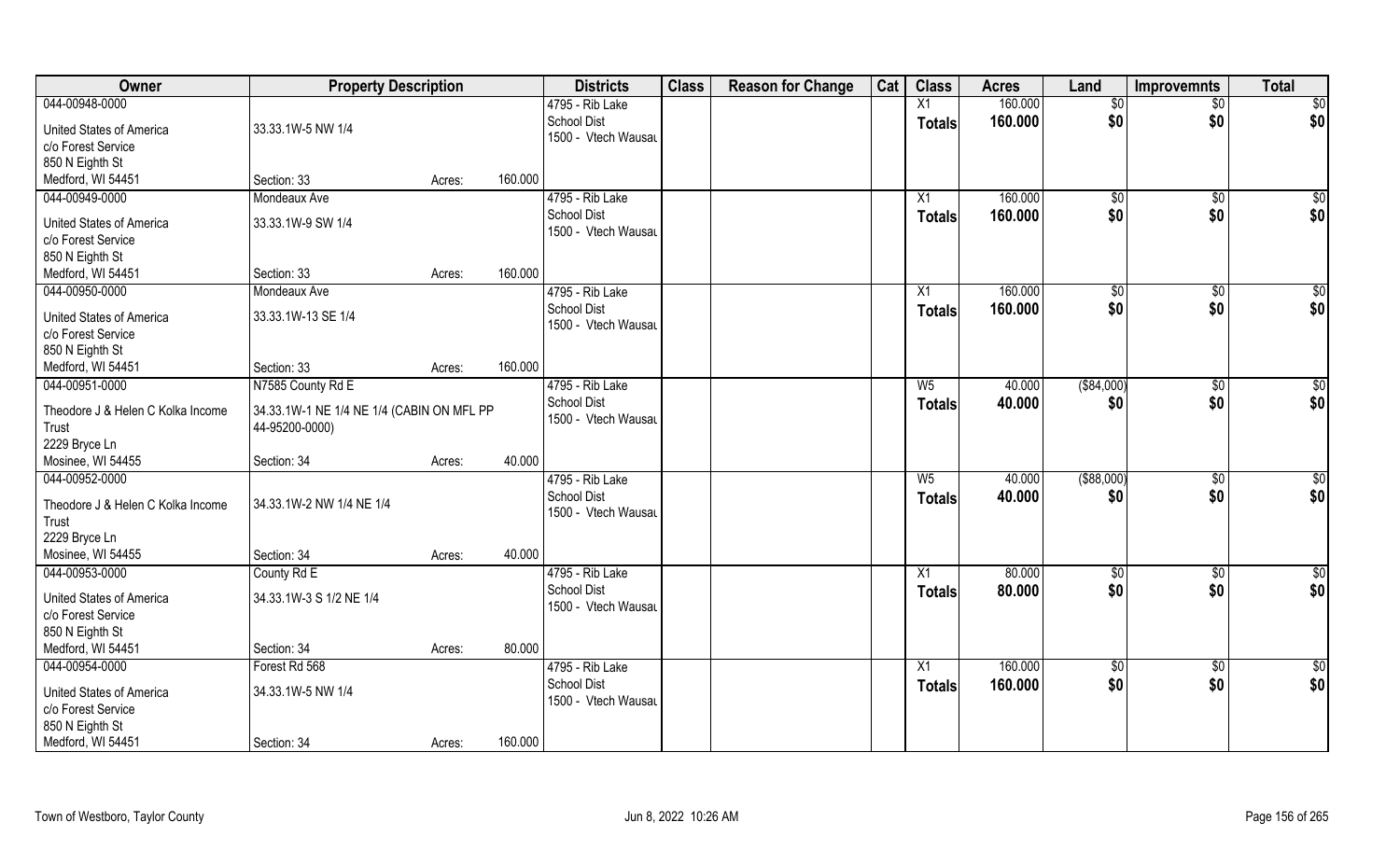| Owner                                                                    | <b>Property Description</b>                    |        |         | <b>Districts</b>                          | <b>Class</b> | <b>Reason for Change</b> | Cat | <b>Class</b>    | <b>Acres</b> | Land          | <b>Improvemnts</b> | <b>Total</b>    |
|--------------------------------------------------------------------------|------------------------------------------------|--------|---------|-------------------------------------------|--------------|--------------------------|-----|-----------------|--------------|---------------|--------------------|-----------------|
| 044-00955-0000                                                           | Mondeaux Ave                                   |        |         | 4795 - Rib Lake                           |              |                          |     | $\overline{X1}$ | 160.000      | \$0           | $\overline{50}$    | \$0             |
| <b>United States of America</b><br>c/o Forest Service                    | 34.33.1W-9 SW 1/4                              |        |         | <b>School Dist</b><br>1500 - Vtech Wausau |              |                          |     | <b>Totals</b>   | 160.000      | \$0           | \$0                | \$0             |
| 850 N Eighth St                                                          |                                                |        |         |                                           |              |                          |     |                 |              |               |                    |                 |
| Medford, WI 54451                                                        | Section: 34                                    | Acres: | 160.000 |                                           |              |                          |     |                 |              |               |                    |                 |
| 044-00956-0000                                                           | County Rd E                                    |        |         | 4795 - Rib Lake                           |              |                          |     | $\overline{X1}$ | 160.000      | $\sqrt{6}$    | $\sqrt{6}$         | $\sqrt{50}$     |
| <b>United States of America</b>                                          | 34.33.1W-13 SE 1/4                             |        |         | <b>School Dist</b>                        |              |                          |     | Totals          | 160.000      | \$0           | \$0                | \$0             |
| c/o Forest Service                                                       |                                                |        |         | 1500 - Vtech Wausau                       |              |                          |     |                 |              |               |                    |                 |
| 850 N Eighth St                                                          |                                                |        |         |                                           |              |                          |     |                 |              |               |                    |                 |
| Medford, WI 54451                                                        | Section: 34                                    | Acres: | 160.000 |                                           |              |                          |     |                 |              |               |                    |                 |
| 044-00957-0000                                                           |                                                |        |         | 4795 - Rib Lake                           |              |                          |     | X1              | 160.000      | \$0           | $\sqrt[6]{3}$      | \$0             |
|                                                                          |                                                |        |         | <b>School Dist</b>                        |              |                          |     | <b>Totals</b>   | 160.000      | \$0           | \$0                | \$0             |
| <b>United States of America</b><br>c/o Forest Service                    | 35.33.1W-1 NE 1/4                              |        |         | 1500 - Vtech Wausau                       |              |                          |     |                 |              |               |                    |                 |
| 850 N Eighth St                                                          |                                                |        |         |                                           |              |                          |     |                 |              |               |                    |                 |
| Medford, WI 54451                                                        | Section: 35                                    | Acres: | 160.000 |                                           |              |                          |     |                 |              |               |                    |                 |
| 044-00958-0000                                                           | County Rd E                                    |        |         | 4795 - Rib Lake                           |              |                          |     | X1              | 160.000      | $\sqrt[6]{3}$ | $\sqrt[6]{3}$      | $\overline{50}$ |
|                                                                          |                                                |        |         | School Dist                               |              |                          |     | <b>Totals</b>   | 160.000      | \$0           | \$0                | \$0             |
| <b>United States of America</b>                                          | 35.33.1W-5 NW 1/4                              |        |         | 1500 - Vtech Wausau                       |              |                          |     |                 |              |               |                    |                 |
| c/o Forest Service                                                       |                                                |        |         |                                           |              |                          |     |                 |              |               |                    |                 |
| 850 N Eighth St                                                          |                                                |        |         |                                           |              |                          |     |                 |              |               |                    |                 |
| Medford, WI 54451                                                        | Section: 35                                    | Acres: | 160.000 |                                           |              |                          |     |                 |              |               |                    |                 |
| 044-00959-0000                                                           | County Rd E                                    |        |         | 4795 - Rib Lake                           |              |                          |     | X1              | 160.000      | $\sqrt[6]{3}$ | $\sqrt[6]{3}$      | \$0             |
| <b>United States of America</b>                                          | 35.33.1W-9 SW 1/4                              |        |         | School Dist                               |              |                          |     | <b>Totals</b>   | 160.000      | \$0           | \$0                | \$0             |
| c/o Forest Service                                                       |                                                |        |         | 1500 - Vtech Wausau                       |              |                          |     |                 |              |               |                    |                 |
| 850 N Eighth St                                                          |                                                |        |         |                                           |              |                          |     |                 |              |               |                    |                 |
| Medford, WI 54451                                                        | Section: 35                                    | Acres: | 160.000 |                                           |              |                          |     |                 |              |               |                    |                 |
| 044-00960-0000                                                           | Mondeaux Ave                                   |        |         | 4795 - Rib Lake                           |              |                          |     | X1              | 160.000      | \$0           | \$0                | \$0             |
| <b>United States of America</b><br>c/o Forest Service<br>850 N Eighth St | 35.33.1W-13 SE 1/4                             |        |         | <b>School Dist</b><br>1500 - Vtech Wausau |              |                          |     | <b>Totals</b>   | 160.000      | \$0           | \$0                | \$0             |
| Medford, WI 54451                                                        | Section: 35                                    | Acres: | 160.000 |                                           |              |                          |     |                 |              |               |                    |                 |
| 044-00961-0000                                                           |                                                |        |         | 4795 - Rib Lake                           |              |                          |     |                 |              |               |                    |                 |
|                                                                          |                                                |        |         | School Dist                               |              |                          |     | <b>Totals</b>   |              |               |                    |                 |
| Note                                                                     | 36.33.1W-0 NE 1/4 NE 1/4 DAM SITE EASMNT S/283 |        |         | 1500 - Vtech Wausau                       |              |                          |     |                 |              |               |                    |                 |
| Na Na                                                                    |                                                |        |         |                                           |              |                          |     |                 |              |               |                    |                 |
| Na, WI 99999                                                             |                                                |        |         |                                           |              |                          |     |                 |              |               |                    |                 |
|                                                                          | Section: 36                                    | Acres: | 0.000   |                                           |              |                          |     |                 |              |               |                    |                 |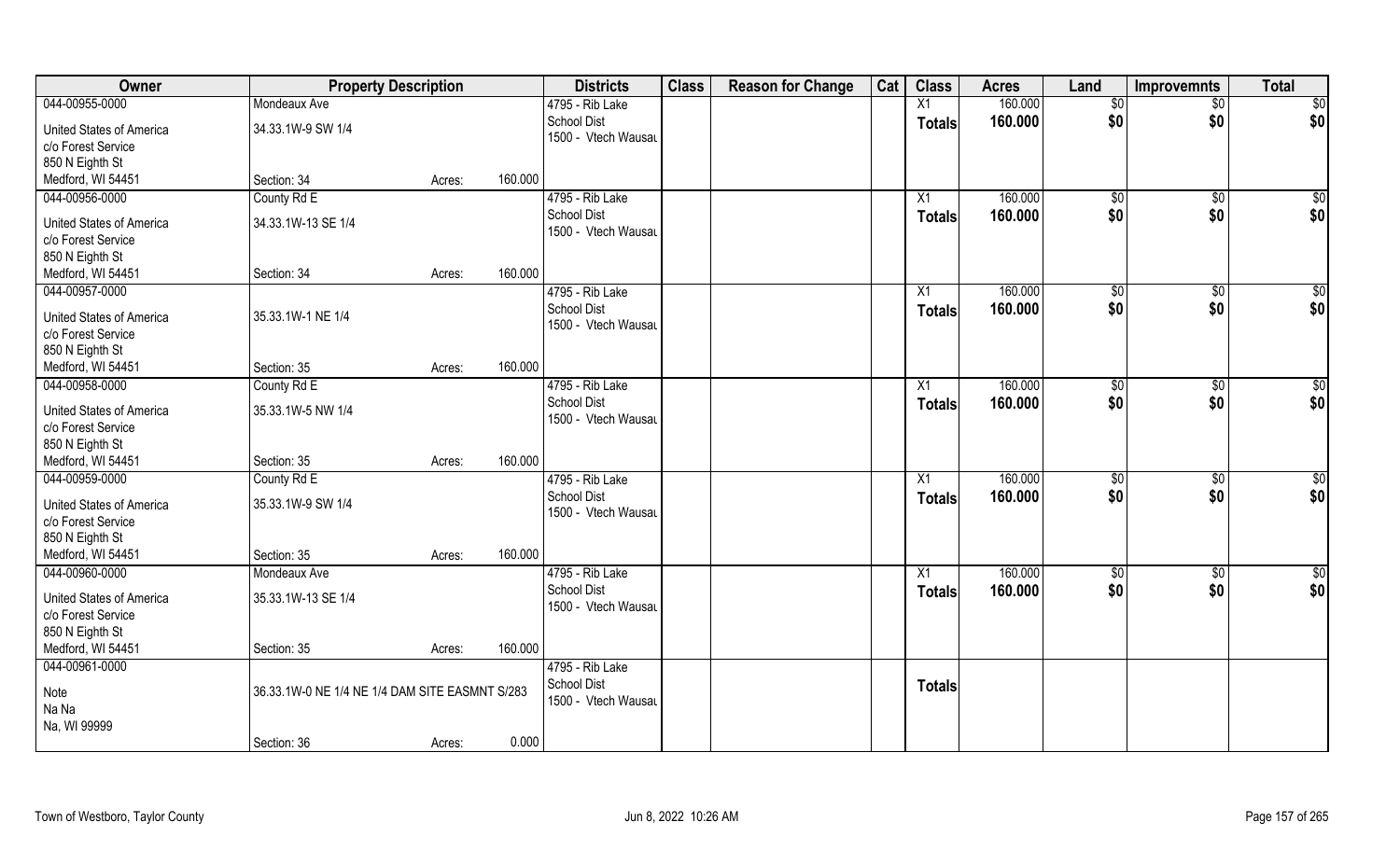| Owner                          | <b>Property Description</b>                     | <b>Districts</b>    | <b>Class</b> | <b>Reason for Change</b> | Cat | <b>Class</b>   | <b>Acres</b> | Land       | <b>Improvemnts</b> | <b>Total</b> |
|--------------------------------|-------------------------------------------------|---------------------|--------------|--------------------------|-----|----------------|--------------|------------|--------------------|--------------|
| 044-00962-0000                 | N7546 Campers Rd                                | 4795 - Rib Lake     |              |                          |     | G1             | 1.000        | \$22,000   | \$47,800           | \$69,800     |
| Stephan M. Pipkorn et al       | 36.33.1W-1 NE 1/4 NE 1/4 (SUBJ DAM SITE EASMNT  | School Dist         |              |                          |     | G <sub>5</sub> | 17.000       | \$3,400    | \$0                | \$3,400      |
| c/o Ruth A. Pipkorn            | S/283) (LIFE LEA RUTH ANNE PIPKORN & B MARTIN   | 1500 - Vtech Wausau |              |                          |     | G <sub>6</sub> | 22.000       | \$39,600   | \$0                | \$39,600     |
| N9211 Business Hwy 13          | STEPHAN #371561)                                |                     |              |                          |     | <b>Totals</b>  | 40.000       | \$65,000   | \$47,800           | \$112,800    |
| Westboro, WI 54490             | 40.000<br>Section: 36<br>Acres:                 |                     |              |                          |     |                |              |            |                    |              |
| 044-00963-0000                 | Campers Rd                                      | 4795 - Rib Lake     |              |                          |     | G6             | 40.000       | \$70,000   | $\sqrt{$0}$        | \$70,000     |
|                                |                                                 | <b>School Dist</b>  |              |                          |     |                | 40.000       | \$70,000   | \$0                |              |
| Stephan M. Pipkorn et al       | 36.33.1W-2 NW 1/4 NE 1/4 (LIFE LEA RUTHE ANNE   | 1500 - Vtech Wausau |              |                          |     | <b>Totals</b>  |              |            |                    | \$70,000     |
| c/o Ruth A. Pipkorn            | PIPKORN & B MARTIN STEPHAN #371561)             |                     |              |                          |     |                |              |            |                    |              |
| N9211 Business Hwy 13          |                                                 |                     |              |                          |     |                |              |            |                    |              |
| Westboro, WI 54490             | 40.000<br>Section: 36<br>Acres:                 |                     |              |                          |     |                |              |            |                    |              |
| 044-00964-0000                 | Campers Rd                                      | 4795 - Rib Lake     |              |                          |     | W <sub>5</sub> | 40.000       | (\$76,000) | $\overline{50}$    | \$0          |
|                                |                                                 | School Dist         |              |                          |     | <b>Totals</b>  | 40.000       | \$0        | \$0                | \$0          |
| Haenel Farms & Logging Inc     | 36.33.1W-3 SW 1/4 NE 1/4                        | 1500 - Vtech Wausau |              |                          |     |                |              |            |                    |              |
| N6260 Settlement Dr            |                                                 |                     |              |                          |     |                |              |            |                    |              |
| Medford, WI 54451              | 40.000                                          |                     |              |                          |     |                |              |            |                    |              |
|                                | Section: 36<br>Acres:                           |                     |              |                          |     |                |              |            |                    |              |
| 044-00965-0000                 | N7488 Campers Rd                                | 4795 - Rib Lake     |              |                          |     | G1             | 3.010        | \$35,500   | \$142,500          | \$178,000    |
| Daniel J. Haenel et al         | 36.33.1W-4.1 PT OF SE 1/4 NE 1/4 LOT 1 CSM      | School Dist         |              |                          |     | G <sub>5</sub> | 2.000        | \$400      | \$0                | \$400        |
| N5844 Settlement Dr            | 11-S/155 #2274                                  | 1500 - Vtech Wausau |              |                          |     | <b>Totals</b>  | 5.010        | \$35,900   | \$142,500          | \$178,400    |
| Medford, WI 54451              |                                                 |                     |              |                          |     |                |              |            |                    |              |
|                                | 5.010<br>Section: 36<br>Acres:                  |                     |              |                          |     |                |              |            |                    |              |
| 044-00965-0001                 | N7468 Campers Rd                                | 4795 - Rib Lake     |              |                          |     | G1             | 1.000        | \$22,000   | \$159,500          | \$181,500    |
|                                |                                                 | School Dist         |              |                          |     | G <sub>5</sub> | 2.500        | \$1,000    | \$0                | \$1,000      |
| David G & Jayne E Haenel Trust | 36.33.1W-4.2 PT OF SE 1/4 NE 1/4 LOT 2 CSM      | 1500 - Vtech Wausau |              |                          |     | G <sub>6</sub> | 6.520        | \$12,400   | \$0                | \$12,400     |
| Agreement                      | 11-S/155 #2274                                  |                     |              |                          |     | Totals         | 10.020       | \$35,400   | \$159,500          | \$194,900    |
| N6260 Settlement Dr            |                                                 |                     |              |                          |     |                |              |            |                    |              |
| Medford, WI 54451              | 10.020<br>Section: 36<br>Acres:                 |                     |              |                          |     |                |              |            |                    |              |
| 044-00965-0002                 |                                                 | 4795 - Rib Lake     |              |                          |     | G5             | 5.010        | \$2,000    | \$0                | \$2,000      |
| Daniel J. Haenel et al         | 36.33.1W-4.3 PT OF SE 1/4 NE 1/4 LOT 3 CSM      | School Dist         |              |                          |     | <b>Totals</b>  | 5.010        | \$2,000    | \$0                | \$2,000      |
| N5844 Settlement Dr            | 11-S/155 #2274                                  | 1500 - Vtech Wausau |              |                          |     |                |              |            |                    |              |
| Medford, WI 54451              |                                                 |                     |              |                          |     |                |              |            |                    |              |
|                                | 5.010<br>Section: 36<br>Acres:                  |                     |              |                          |     |                |              |            |                    |              |
| 044-00965-0003                 |                                                 | 4795 - Rib Lake     |              |                          |     | W <sub>7</sub> | 20.000       | (\$44,000) | $\sqrt{6}$         | \$0          |
|                                |                                                 | <b>School Dist</b>  |              |                          |     | <b>Totals</b>  | 20.000       | \$0        | \$0                | \$0          |
| Haenel Farms & Logging Inc     | 36.33.1W-4.4 SE 1/4 NE 1/4 EX LOT 1, 2, & 3 CSM | 1500 - Vtech Wausau |              |                          |     |                |              |            |                    |              |
| N6260 Settlement Dr            | 11-S/155 #2274                                  |                     |              |                          |     |                |              |            |                    |              |
| Medford, WI 54451              |                                                 |                     |              |                          |     |                |              |            |                    |              |
|                                | 20.000<br>Section: 36<br>Acres:                 |                     |              |                          |     |                |              |            |                    |              |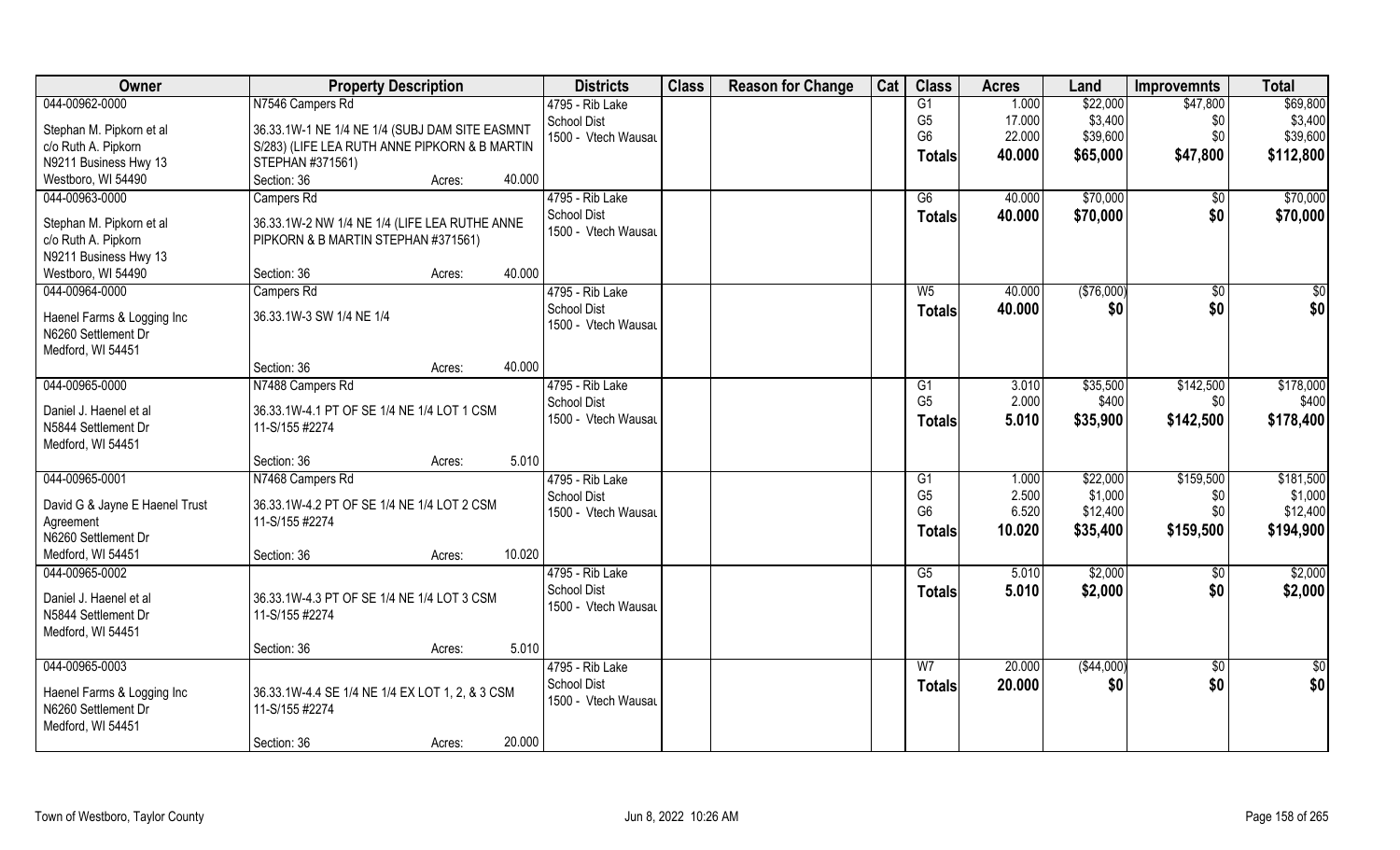| Owner                                    | <b>Property Description</b>                  |                  | <b>Districts</b>                          | <b>Class</b> | <b>Reason for Change</b> | Cat | <b>Class</b>   | <b>Acres</b> | Land         | <b>Improvemnts</b> | <b>Total</b>     |
|------------------------------------------|----------------------------------------------|------------------|-------------------------------------------|--------------|--------------------------|-----|----------------|--------------|--------------|--------------------|------------------|
| 044-00966-0000                           |                                              |                  | 4795 - Rib Lake                           |              |                          |     | G6             | 40.000       | \$70,000     | $\overline{50}$    | \$70,000         |
| Stephan M. Pipkorn et al                 | 36.33.1W-5 NE 1/4 NW 1/4 (LIFE LEA RUTH ANNE |                  | <b>School Dist</b><br>1500 - Vtech Wausau |              |                          |     | <b>Totals</b>  | 40.000       | \$70,000     | \$0                | \$70,000         |
| c/o Ruth A. Pipkorn                      | PIPKORN & B MARTIN STEPHAN #371561)          |                  |                                           |              |                          |     |                |              |              |                    |                  |
| N9211 Business Hwy 13                    |                                              |                  |                                           |              |                          |     |                |              |              |                    |                  |
| Westboro, WI 54490                       | Section: 36                                  | 40.000<br>Acres: |                                           |              |                          |     |                |              |              |                    |                  |
| 044-00967-0000                           |                                              |                  | 4795 - Rib Lake                           |              |                          |     | X1             | 40.000       | $\sqrt[6]{}$ | $\sqrt{$0}$        | $\overline{\$0}$ |
| United States of America                 | 36.33.1W-6 NW 1/4 NW 1/4                     |                  | <b>School Dist</b><br>1500 - Vtech Wausau |              |                          |     | <b>Totals</b>  | 40.000       | \$0          | \$0                | \$0              |
| c/o Forest Service                       |                                              |                  |                                           |              |                          |     |                |              |              |                    |                  |
| 850 N Eighth St                          |                                              |                  |                                           |              |                          |     |                |              |              |                    |                  |
| Medford, WI 54451                        | Section: 36                                  | Acres:           | 40.000                                    |              |                          |     |                |              |              |                    |                  |
| 044-00968-0000                           |                                              |                  | 4795 - Rib Lake                           |              |                          |     | X1             | 40.000       | \$0          | $\sqrt[6]{30}$     | \$0              |
| <b>United States of America</b>          | 36.33.1W-7 SW 1/4 NW 1/4                     |                  | <b>School Dist</b>                        |              |                          |     | <b>Totals</b>  | 40.000       | \$0          | \$0                | \$0              |
| c/o Forest Service                       |                                              |                  | 1500 - Vtech Wausau                       |              |                          |     |                |              |              |                    |                  |
| 850 N Eighth St                          |                                              |                  |                                           |              |                          |     |                |              |              |                    |                  |
| Medford, WI 54451                        | Section: 36                                  | 40.000<br>Acres: |                                           |              |                          |     |                |              |              |                    |                  |
| 044-00969-0000                           |                                              |                  | 4795 - Rib Lake                           |              |                          |     | W <sub>5</sub> | 40.000       | (\$76,000)   | $\sqrt[6]{3}$      | \$0              |
| Haenel Farms & Logging Inc               | 36.33.1W-8 SE 1/4 NW 1/4                     |                  | <b>School Dist</b>                        |              |                          |     | <b>Totals</b>  | 40.000       | \$0          | \$0                | \$0              |
| N6260 Settlement Dr                      |                                              |                  | 1500 - Vtech Wausau                       |              |                          |     |                |              |              |                    |                  |
| Medford, WI 54451                        |                                              |                  |                                           |              |                          |     |                |              |              |                    |                  |
|                                          | Section: 36                                  | Acres:           | 40.000                                    |              |                          |     |                |              |              |                    |                  |
| 044-00970-0000                           |                                              |                  | 4795 - Rib Lake                           |              |                          |     | $W_5$          | 40.000       | (\$78,000)   | $\sqrt[6]{3}$      | \$0              |
|                                          |                                              |                  | <b>School Dist</b>                        |              |                          |     | <b>Totals</b>  | 40.000       | \$0          | \$0                | \$0              |
| Haenel Farms & Logging Inc               | 36.33.1W-9 NE 1/4 SW 1/4                     |                  | 1500 - Vtech Wausau                       |              |                          |     |                |              |              |                    |                  |
| N6260 Settlement Dr<br>Medford, WI 54451 |                                              |                  |                                           |              |                          |     |                |              |              |                    |                  |
|                                          | Section: 36                                  | Acres:           | 40.000                                    |              |                          |     |                |              |              |                    |                  |
| 044-00971-0000                           |                                              |                  | 4795 - Rib Lake                           |              |                          |     | X1             | 40.000       | \$0          | \$0                | \$0              |
|                                          |                                              |                  | <b>School Dist</b>                        |              |                          |     | <b>Totals</b>  | 40.000       | \$0          | \$0                | \$0              |
| United States of America                 | 36.33.1W-10 NW 1/4 SW 1/4                    |                  | 1500 - Vtech Wausau                       |              |                          |     |                |              |              |                    |                  |
| c/o Forest Service                       |                                              |                  |                                           |              |                          |     |                |              |              |                    |                  |
| 850 N Eighth St                          |                                              |                  |                                           |              |                          |     |                |              |              |                    |                  |
| Medford, WI 54451                        | Section: 36                                  | Acres:           | 40.000                                    |              |                          |     |                |              |              |                    |                  |
| 044-00972-0000                           |                                              |                  | 4795 - Rib Lake                           |              |                          |     | X1             | 20.000       | $\sqrt{6}$   | $\sqrt{$0}$        | $\overline{50}$  |
| United States of America                 | 36.33.1W-11.1 N 1/2 SW 1/4 SW 1/4            |                  | <b>School Dist</b>                        |              |                          |     | <b>Totals</b>  | 20.000       | \$0          | \$0                | \$0              |
| c/o Forest Service                       |                                              |                  | 1500 - Vtech Wausau                       |              |                          |     |                |              |              |                    |                  |
| 850 N Eighth St                          |                                              |                  |                                           |              |                          |     |                |              |              |                    |                  |
| Medford, WI 54451                        | Section: 36                                  | Acres:           | 20.000                                    |              |                          |     |                |              |              |                    |                  |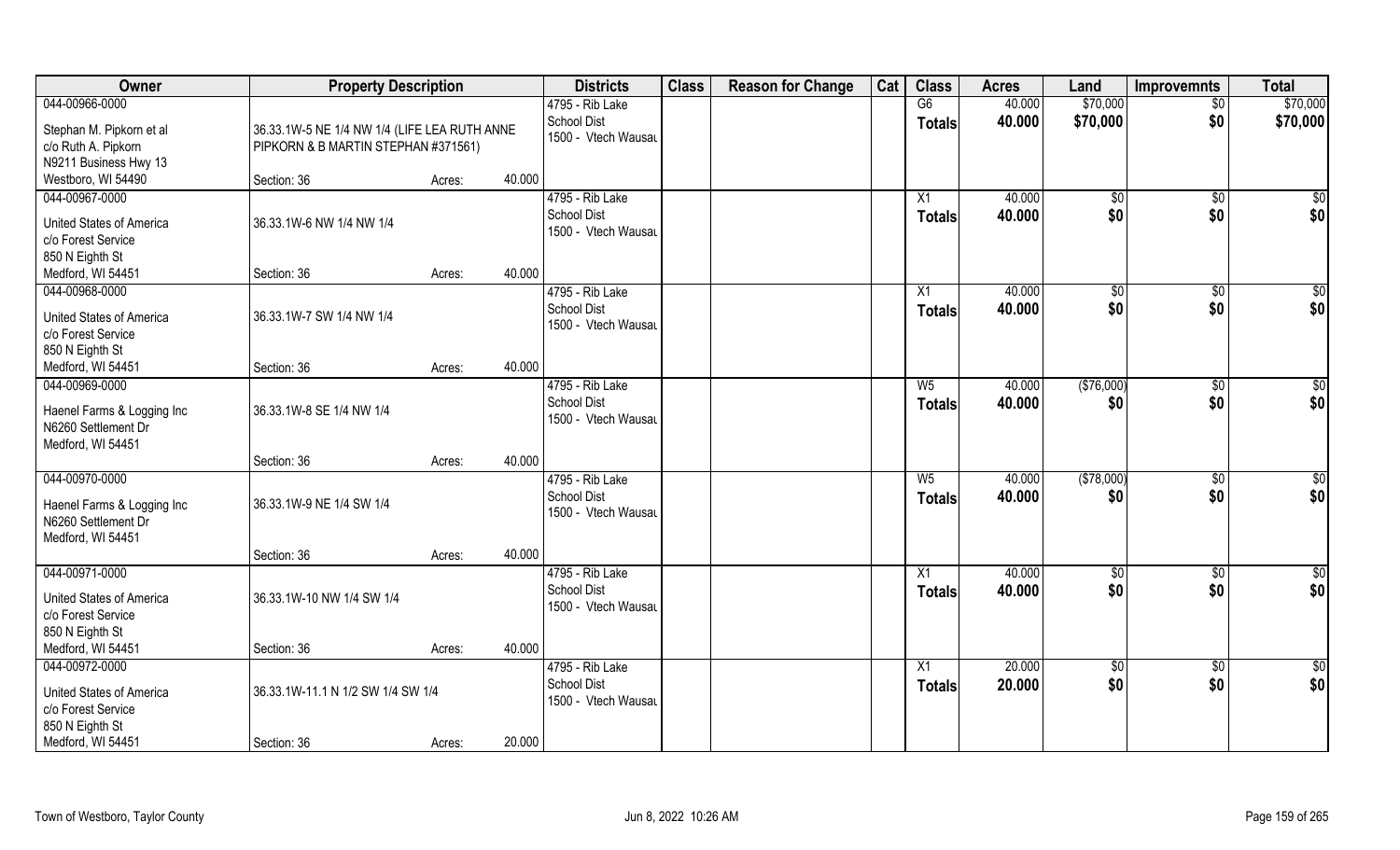| Owner                                                                  | <b>Property Description</b>              |        |        | <b>Districts</b>                                      | <b>Class</b> | <b>Reason for Change</b> | Cat | <b>Class</b>           | <b>Acres</b>     | Land              | <b>Improvemnts</b> | <b>Total</b>       |
|------------------------------------------------------------------------|------------------------------------------|--------|--------|-------------------------------------------------------|--------------|--------------------------|-----|------------------------|------------------|-------------------|--------------------|--------------------|
| 044-00973-0000                                                         | Mondeaux Ave                             |        |        | 4795 - Rib Lake                                       |              |                          |     | W <sub>7</sub>         | 20.000           | (\$40,000)        | $\sqrt{$0}$        | $\overline{50}$    |
| Haenel Farms & Logging Inc<br>N6260 Settlement Dr<br>Medford, WI 54451 | 36.33.1W-11.2 S 1/2 SW 1/4 SW 1/4        |        |        | <b>School Dist</b><br>1500 - Vtech Wausau             |              |                          |     | <b>Totals</b>          | 20.000           | \$0               | \$0                | \$0                |
|                                                                        | Section: 36                              | Acres: | 20.000 |                                                       |              |                          |     |                        |                  |                   |                    |                    |
| 044-00974-0000                                                         | Mondeaux Ave                             |        |        | 4795 - Rib Lake                                       |              |                          |     | $W_5$                  | 40.000           | ( \$85,000)       | \$0                | \$0                |
| Haenel Farms & Logging Inc<br>N6260 Settlement Dr<br>Medford, WI 54451 | 36.33.1W-12 SE 1/4 SW 1/4                |        |        | <b>School Dist</b><br>1500 - Vtech Wausau             |              |                          |     | Totals                 | 40.000           | \$0               | \$0                | \$0                |
|                                                                        | Section: 36                              | Acres: | 40.000 |                                                       |              |                          |     |                        |                  |                   |                    |                    |
| 044-00975-0000                                                         | Campers Rd                               |        |        | 4795 - Rib Lake                                       |              |                          |     | $W_5$                  | 40.000           | ( \$59,500)       | $\frac{1}{2}$      | \$0                |
| Haenel Farms & Logging Inc<br>N6260 Settlement Dr<br>Medford, WI 54451 | 36.33.1W-13 NE 1/4 SE 1/4                |        |        | <b>School Dist</b><br>1500 - Vtech Wausau             |              |                          |     | <b>Totals</b>          | 40.000           | \$0               | \$0                | \$0                |
|                                                                        | Section: 36                              | Acres: | 40.000 |                                                       |              |                          |     |                        |                  |                   |                    |                    |
| 044-00976-0000<br>Haenel Farms & Logging Inc<br>N6260 Settlement Dr    | 36.33.1W-14 NW 1/4 SE 1/4                |        |        | 4795 - Rib Lake<br>School Dist<br>1500 - Vtech Wausau |              |                          |     | $W_5$<br><b>Totals</b> | 40.000<br>40.000 | (\$78,500)<br>\$0 | \$0<br>\$0         | $\sqrt{50}$<br>\$0 |
| Medford, WI 54451                                                      |                                          |        |        |                                                       |              |                          |     |                        |                  |                   |                    |                    |
|                                                                        | Section: 36                              | Acres: | 40.000 |                                                       |              |                          |     |                        |                  |                   |                    |                    |
| 044-00977-0000                                                         | Mondeaux Ave                             |        |        | 4795 - Rib Lake                                       |              |                          |     | $W_5$                  | 40.000           | $($ \$88,000)     | $\overline{50}$    | $\overline{50}$    |
| Haenel Farms & Logging Inc<br>N6260 Settlement Dr<br>Medford, WI 54451 | 36.33.1W-15 SW 1/4 SE 1/4                |        |        | <b>School Dist</b><br>1500 - Vtech Wausau             |              |                          |     | <b>Totals</b>          | 40.000           | \$0               | \$0                | \$0                |
|                                                                        | Section: 36                              | Acres: | 40.000 |                                                       |              |                          |     |                        |                  |                   |                    |                    |
| 044-00978-0000                                                         | Campers Rd                               |        |        | 4795 - Rib Lake                                       |              |                          |     | $W_5$                  | 40.000           | (\$72,000)        | $\sqrt{$0}$        | \$0                |
| Haenel Farms & Logging Inc<br>N6260 Settlement Dr<br>Medford, WI 54451 | 36.33.1W-16 SE 1/4 SE 1/4                |        |        | School Dist<br>1500 - Vtech Wausau                    |              |                          |     | <b>Totals</b>          | 40.000           | \$0               | \$0                | \$0                |
|                                                                        | Section: 36                              | Acres: | 40.000 |                                                       |              |                          |     |                        |                  |                   |                    |                    |
| 044-00979-0000                                                         |                                          |        |        | 4795 - Rib Lake                                       |              |                          |     | W <sub>6</sub>         | 41.120           | (\$78,100)        | $\overline{60}$    | $\overline{50}$    |
| Dennis J. Henrichs                                                     | 05.33.2E-1 FRL NE 1/4 NE 1/4 (SUBJECT TO |        |        | <b>School Dist</b>                                    |              |                          |     | <b>Totals</b>          | 41.120           | \$0               | \$0                | \$0                |
| Donald J. Henrichs                                                     | <b>EASEMENTS)</b>                        |        |        | 1500 - Vtech Wausau                                   |              |                          |     |                        |                  |                   |                    |                    |
| 222655 County Rd B                                                     |                                          |        |        |                                                       |              |                          |     |                        |                  |                   |                    |                    |
| Marathon, WI 54448                                                     | Section: 5                               | Acres: | 41.120 |                                                       |              |                          |     |                        |                  |                   |                    |                    |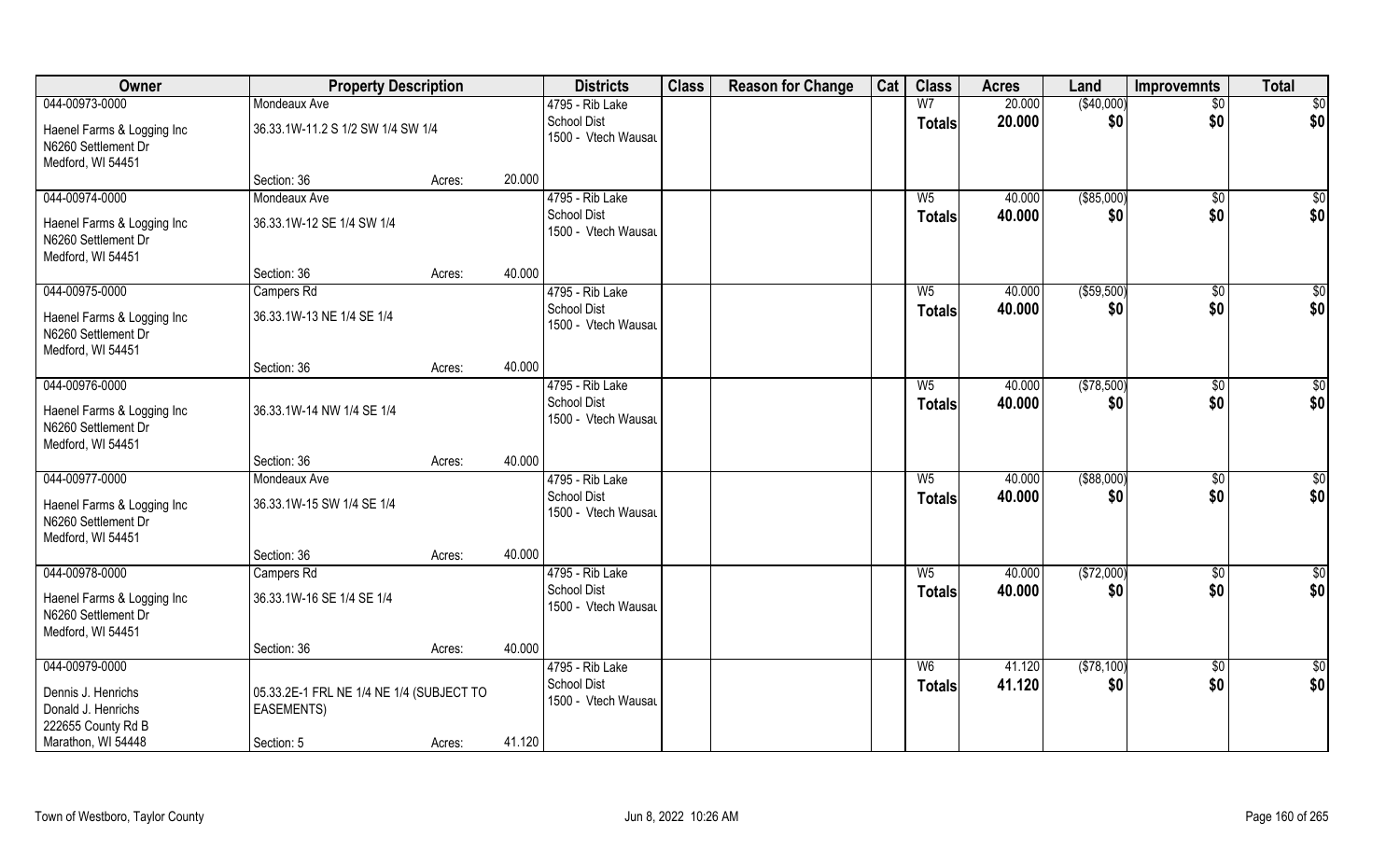| 044-00980-0000<br>\$3,500<br>\$3,500<br>G5<br>10.000<br>4795 - Rib Lake<br>$\overline{50}$<br>G <sub>6</sub><br>31.030<br>\$49,600<br>\$49,600<br>\$0<br><b>School Dist</b><br>William W. Kennedy<br>05.33.2E-2 FRL NW 1/4 NE 1/4 (SUBJECT EASMNT<br>\$0<br>1500 - Vtech Wausau<br>\$53,100<br>41.030<br>\$53,100<br><b>Totals</b><br>N8964 Lucia Rd<br>321/395)<br>Westboro, WI 54490<br>41.030<br>Section: 5<br>Acres:<br>044-00981-0000<br>42.100<br>4795 - Rib Lake<br>W <sub>4</sub><br>$\overline{50}$<br>\$0<br>\$0<br>\$0<br><b>School Dist</b><br>\$0<br>\$0<br>42.100<br>Totals<br>05.33.2E-3 SW 1/4 NE 1/4 (CFL)<br>Taylor County of<br>1500 - Vtech Wausau<br>c/o Highway Dept<br>224 S Second St<br>42.100<br>Medford, WI 54451<br>Section: 5<br>Acres:<br>$($ \$80,000)<br>$\overline{50}$<br>044-00982-0000<br>4795 - Rib Lake<br>42.090<br>\$0<br>W <sub>6</sub><br>\$0<br>\$0<br><b>School Dist</b><br>42.090<br>\$0<br><b>Totals</b><br>Dennis J. Henrichs<br>05.33.2E-4 SE 1/4 NE 1/4 (SUBJECT TO EASEMENTS)<br>1500 - Vtech Wausau<br>Donald J. Henrichs<br>222655 County Rd B<br>42.090 |
|--------------------------------------------------------------------------------------------------------------------------------------------------------------------------------------------------------------------------------------------------------------------------------------------------------------------------------------------------------------------------------------------------------------------------------------------------------------------------------------------------------------------------------------------------------------------------------------------------------------------------------------------------------------------------------------------------------------------------------------------------------------------------------------------------------------------------------------------------------------------------------------------------------------------------------------------------------------------------------------------------------------------------------------------------------------------------------------------------------------|
|                                                                                                                                                                                                                                                                                                                                                                                                                                                                                                                                                                                                                                                                                                                                                                                                                                                                                                                                                                                                                                                                                                              |
|                                                                                                                                                                                                                                                                                                                                                                                                                                                                                                                                                                                                                                                                                                                                                                                                                                                                                                                                                                                                                                                                                                              |
|                                                                                                                                                                                                                                                                                                                                                                                                                                                                                                                                                                                                                                                                                                                                                                                                                                                                                                                                                                                                                                                                                                              |
|                                                                                                                                                                                                                                                                                                                                                                                                                                                                                                                                                                                                                                                                                                                                                                                                                                                                                                                                                                                                                                                                                                              |
|                                                                                                                                                                                                                                                                                                                                                                                                                                                                                                                                                                                                                                                                                                                                                                                                                                                                                                                                                                                                                                                                                                              |
|                                                                                                                                                                                                                                                                                                                                                                                                                                                                                                                                                                                                                                                                                                                                                                                                                                                                                                                                                                                                                                                                                                              |
|                                                                                                                                                                                                                                                                                                                                                                                                                                                                                                                                                                                                                                                                                                                                                                                                                                                                                                                                                                                                                                                                                                              |
|                                                                                                                                                                                                                                                                                                                                                                                                                                                                                                                                                                                                                                                                                                                                                                                                                                                                                                                                                                                                                                                                                                              |
|                                                                                                                                                                                                                                                                                                                                                                                                                                                                                                                                                                                                                                                                                                                                                                                                                                                                                                                                                                                                                                                                                                              |
|                                                                                                                                                                                                                                                                                                                                                                                                                                                                                                                                                                                                                                                                                                                                                                                                                                                                                                                                                                                                                                                                                                              |
|                                                                                                                                                                                                                                                                                                                                                                                                                                                                                                                                                                                                                                                                                                                                                                                                                                                                                                                                                                                                                                                                                                              |
|                                                                                                                                                                                                                                                                                                                                                                                                                                                                                                                                                                                                                                                                                                                                                                                                                                                                                                                                                                                                                                                                                                              |
|                                                                                                                                                                                                                                                                                                                                                                                                                                                                                                                                                                                                                                                                                                                                                                                                                                                                                                                                                                                                                                                                                                              |
|                                                                                                                                                                                                                                                                                                                                                                                                                                                                                                                                                                                                                                                                                                                                                                                                                                                                                                                                                                                                                                                                                                              |
|                                                                                                                                                                                                                                                                                                                                                                                                                                                                                                                                                                                                                                                                                                                                                                                                                                                                                                                                                                                                                                                                                                              |
| Marathon, WI 54448<br>Section: 5<br>Acres:                                                                                                                                                                                                                                                                                                                                                                                                                                                                                                                                                                                                                                                                                                                                                                                                                                                                                                                                                                                                                                                                   |
| \$3,900<br>044-00983-0000<br>4795 - Rib Lake<br>\$3,900<br>G5<br>13.000<br>\$0                                                                                                                                                                                                                                                                                                                                                                                                                                                                                                                                                                                                                                                                                                                                                                                                                                                                                                                                                                                                                               |
| \$37,900<br>\$37,900<br>G <sub>6</sub><br>19.970<br>\$0<br>School Dist                                                                                                                                                                                                                                                                                                                                                                                                                                                                                                                                                                                                                                                                                                                                                                                                                                                                                                                                                                                                                                       |
| William W. Kennedy<br>05.33.2E-5.1 FRL NE 1/4 NW 1/4 EXC COM 200'S OF<br>1500 - Vtech Wausau<br>\$0<br>\$41,800<br>\$41,800<br>32.970<br><b>Totals</b>                                                                                                                                                                                                                                                                                                                                                                                                                                                                                                                                                                                                                                                                                                                                                                                                                                                                                                                                                       |
| NW COR E 522' S 522' W 522' N TO POB (SUBJECT<br>Rebecca M. Kennedy                                                                                                                                                                                                                                                                                                                                                                                                                                                                                                                                                                                                                                                                                                                                                                                                                                                                                                                                                                                                                                          |
| N8964 Lucia Rd<br>EASMNT 321/395 & 321/397)                                                                                                                                                                                                                                                                                                                                                                                                                                                                                                                                                                                                                                                                                                                                                                                                                                                                                                                                                                                                                                                                  |
| Westboro, WI 54490<br>32.970<br>Section: 5<br>Acres:                                                                                                                                                                                                                                                                                                                                                                                                                                                                                                                                                                                                                                                                                                                                                                                                                                                                                                                                                                                                                                                         |
| \$58,300<br>044-00984-0000<br>N9560 Lucia Rd<br>\$16,600<br>\$41,700<br>$\overline{G1}$<br>4.000<br>4795 - Rib Lake                                                                                                                                                                                                                                                                                                                                                                                                                                                                                                                                                                                                                                                                                                                                                                                                                                                                                                                                                                                          |
| G <sub>5</sub><br>2.250<br>\$700<br>\$700<br>\$0<br>School Dist<br>05.33.2E-5.2 PT OF FRL NE 1/4 NW 1/4 COM 200' S OF<br>Jason Rademacher                                                                                                                                                                                                                                                                                                                                                                                                                                                                                                                                                                                                                                                                                                                                                                                                                                                                                                                                                                    |
| 1500 - Vtech Wausau<br>6.250<br>\$41,700<br>\$59,000<br>\$17,300<br><b>Totals</b><br>Duane H. Rademacher<br>NW COR E 522' S 522' W 522' N TO POB (SUBJECT                                                                                                                                                                                                                                                                                                                                                                                                                                                                                                                                                                                                                                                                                                                                                                                                                                                                                                                                                    |
| N9560 Lucia Rd<br>EASMNT 321/393)                                                                                                                                                                                                                                                                                                                                                                                                                                                                                                                                                                                                                                                                                                                                                                                                                                                                                                                                                                                                                                                                            |
| 6.250<br>Westboro, WI 54490<br>Section: 5<br>Acres:                                                                                                                                                                                                                                                                                                                                                                                                                                                                                                                                                                                                                                                                                                                                                                                                                                                                                                                                                                                                                                                          |
| \$6,300<br>4795 - Rib Lake<br>G5<br>19.570<br>\$6,300<br>044-00985-0000<br>Lucia Rd<br>\$0                                                                                                                                                                                                                                                                                                                                                                                                                                                                                                                                                                                                                                                                                                                                                                                                                                                                                                                                                                                                                   |
| \$0<br><b>School Dist</b><br>\$6,300<br>\$6,300<br>19.570<br><b>Totals</b>                                                                                                                                                                                                                                                                                                                                                                                                                                                                                                                                                                                                                                                                                                                                                                                                                                                                                                                                                                                                                                   |
| Jason Rademacher<br>05.33.2E-6.1 FRL NW 1/4 NW 1/4 EX S 1/2 (SUBJ<br>1500 - Vtech Wausau                                                                                                                                                                                                                                                                                                                                                                                                                                                                                                                                                                                                                                                                                                                                                                                                                                                                                                                                                                                                                     |
| Duane H. Rademacher<br>EASMNT 293/431, 321/393, 321/395 & 321/397)                                                                                                                                                                                                                                                                                                                                                                                                                                                                                                                                                                                                                                                                                                                                                                                                                                                                                                                                                                                                                                           |
| N9560 Lucia Rd                                                                                                                                                                                                                                                                                                                                                                                                                                                                                                                                                                                                                                                                                                                                                                                                                                                                                                                                                                                                                                                                                               |
| 19.570<br>Westboro, WI 54490<br>Section: 5<br>Acres:                                                                                                                                                                                                                                                                                                                                                                                                                                                                                                                                                                                                                                                                                                                                                                                                                                                                                                                                                                                                                                                         |
| 044-00985-0001<br>N9522 Lucia Rd<br>\$13,000<br>\$32,000<br>\$45,000<br>4795 - Rib Lake<br>G1<br>2.000                                                                                                                                                                                                                                                                                                                                                                                                                                                                                                                                                                                                                                                                                                                                                                                                                                                                                                                                                                                                       |
| \$1,800<br>G <sub>5</sub><br>6.000<br>\$1,800<br><b>School Dist</b><br>\$0<br>05.33.2E-6.2 PT OF FRL NW 1/4 NW 1/4 S 1/2 (SUBJ<br>Jason O. Rademacher                                                                                                                                                                                                                                                                                                                                                                                                                                                                                                                                                                                                                                                                                                                                                                                                                                                                                                                                                        |
| 11.660<br>\$21,000<br>\$21,000<br>G <sub>6</sub><br>\$0<br>1500 - Vtech Wausau<br>N9522 Lucia Rd<br>EASMNT 293/431, 321/393, 321/395 & 321/397 &                                                                                                                                                                                                                                                                                                                                                                                                                                                                                                                                                                                                                                                                                                                                                                                                                                                                                                                                                             |
| \$67,800<br>19.660<br>\$35,800<br>\$32,000<br><b>Totals</b><br>Westboro, WI 54490<br>#310281)                                                                                                                                                                                                                                                                                                                                                                                                                                                                                                                                                                                                                                                                                                                                                                                                                                                                                                                                                                                                                |
| 19.660<br>Section: 5<br>Acres:                                                                                                                                                                                                                                                                                                                                                                                                                                                                                                                                                                                                                                                                                                                                                                                                                                                                                                                                                                                                                                                                               |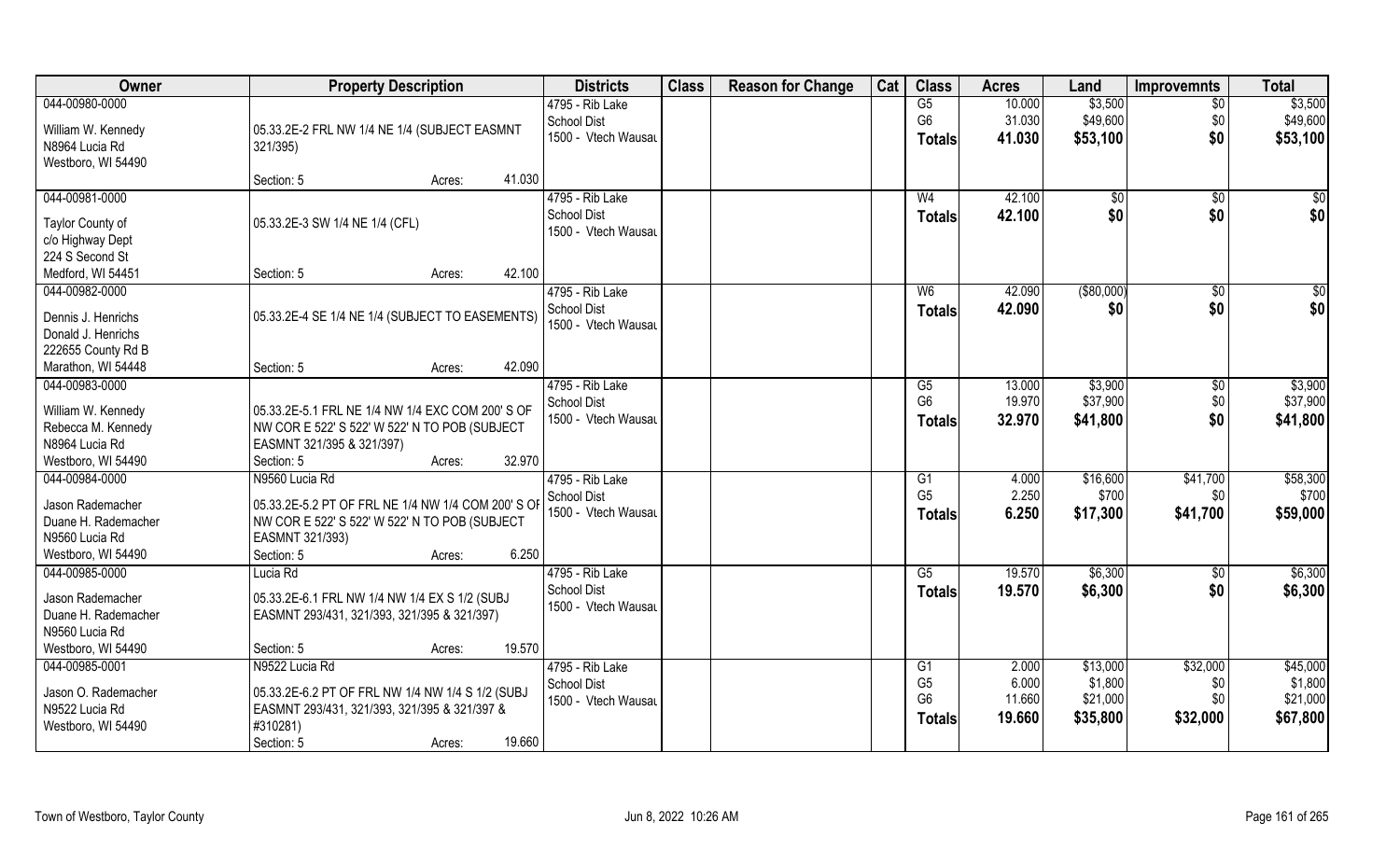| Owner                       | <b>Property Description</b>                                                                               |                  | <b>Districts</b>    | <b>Class</b> | <b>Reason for Change</b> | Cat | <b>Class</b>  | <b>Acres</b> | Land     | <b>Improvemnts</b> | <b>Total</b> |
|-----------------------------|-----------------------------------------------------------------------------------------------------------|------------------|---------------------|--------------|--------------------------|-----|---------------|--------------|----------|--------------------|--------------|
| 044-00986-0000              | N9460 Lucia Rd                                                                                            |                  | 4795 - Rib Lake     | G4           | Ag use land              |     | G1            | 2.000        | \$13,000 | \$147,700          | \$160,700    |
| Timothy S. Klimpke          | 05.33.2E-7 SW 1/4 NW 1/4 (SUBJ EASMNT #369069)                                                            |                  | <b>School Dist</b>  |              |                          |     | G4            | 7.000        | \$1,100  | \$0                | \$1,100      |
| Gayle K. Klimpke            |                                                                                                           |                  | 1500 - Vtech Wausau |              |                          |     | G5M           | 30.280       | \$27,300 | \$0                | \$27,300     |
| N9460 Lucia Rd              |                                                                                                           |                  |                     |              |                          |     | <b>Totals</b> | 39.280       | \$41,400 | \$147,700          | \$189,100    |
| Westboro, WI 54490          | Section: 5                                                                                                | 39.280<br>Acres: |                     |              |                          |     |               |              |          |                    |              |
| 044-00987-0000              | N9430 Lucia Rd                                                                                            |                  | 4795 - Rib Lake     |              |                          |     | G6            | 39.190       | \$62,700 | \$0                | \$62,700     |
|                             |                                                                                                           |                  | <b>School Dist</b>  |              |                          |     | Totals        | 39.190       | \$62,700 | \$0                | \$62,700     |
| Timothy S. Klimpke          | 05.33.2E-8 SE 1/4 NW 1/4                                                                                  |                  | 1500 - Vtech Wausau |              |                          |     |               |              |          |                    |              |
| Gayle K. Klimpke            |                                                                                                           |                  |                     |              |                          |     |               |              |          |                    |              |
| N9460 Lucia Rd              |                                                                                                           | 39.190           |                     |              |                          |     |               |              |          |                    |              |
| Westboro, WI 54490          | Section: 5                                                                                                | Acres:           |                     |              |                          |     |               |              |          |                    |              |
| 044-00988-0000              |                                                                                                           |                  | 4795 - Rib Lake     |              |                          |     | G6            | 38.200       | \$68,800 | $\sqrt[6]{30}$     | \$68,800     |
| Michael David Lucia         | 05.33.2E-9 NE 1/4 SW 1/4                                                                                  |                  | <b>School Dist</b>  |              |                          |     | <b>Totals</b> | 38.200       | \$68,800 | \$0                | \$68,800     |
| W4448 Bucher Ln             |                                                                                                           |                  | 1500 - Vtech Wausau |              |                          |     |               |              |          |                    |              |
| Westboro, WI 54490          |                                                                                                           |                  |                     |              |                          |     |               |              |          |                    |              |
|                             | Section: 5                                                                                                | 38.200<br>Acres: |                     |              |                          |     |               |              |          |                    |              |
| 044-00989-0000              | Lucia Rd                                                                                                  |                  | 4795 - Rib Lake     | G4           | Ag use land              |     | G4            | 7.000        | \$1,400  | \$0                | \$1,400      |
| Michael David Lucia         | 05.33.2E-10.1 NW 1/4 SW 1/4 EX COM AT NW COR; E                                                           |                  | <b>School Dist</b>  |              |                          |     | G5M           | 26.320       | \$23,700 | \$0                | \$23,700     |
| W4448 Bucher Ln             |                                                                                                           |                  | 1500 - Vtech Wausau |              |                          |     | <b>Totals</b> | 33.320       | \$25,100 | \$0                | \$25,100     |
| Westboro, WI 54490          | 250'; S 400'; W 250'; N TO POB & EX PCL COM 400' S<br>OF NW COR; E 250'; N 400' TO N LN; E 10'; S 820'; W |                  |                     |              |                          |     |               |              |          |                    |              |
|                             | Section: 5                                                                                                | 33.320<br>Acres: |                     |              |                          |     |               |              |          |                    |              |
| 044-00990-0000              | N9380 Lucia Rd                                                                                            |                  | 4795 - Rib Lake     |              |                          |     | G1            | 4.890        | \$18,100 | \$107,600          | \$125,700    |
|                             |                                                                                                           |                  | <b>School Dist</b>  |              |                          |     |               |              |          |                    |              |
| Eric Stolhammer             | 05.33.2E-10.2 PT OF NW 1/4 SW 1/4 COM AT NW COR                                                           |                  | 1500 - Vtech Wausau |              |                          |     | <b>Totals</b> | 4.890        | \$18,100 | \$107,600          | \$125,700    |
| Genevieve Stolhammer        | E 260'; S 820'; W 260'; N TO POB                                                                          |                  |                     |              |                          |     |               |              |          |                    |              |
| N9380 Lucia Rd              |                                                                                                           |                  |                     |              |                          |     |               |              |          |                    |              |
| Westboro, WI 54490          | Section: 5                                                                                                | 4.890<br>Acres:  |                     |              |                          |     |               |              |          |                    |              |
| 044-00991-0000              | N9254 Lucia Rd                                                                                            |                  | 4795 - Rib Lake     |              |                          |     | G6            | 38.660       | \$69,600 | \$0                | \$69,600     |
| Elliott J. Reams et al      | 05.33.2E-11 SW 1/4 SW 1/4 (SUBJ EASMNTS ON                                                                |                  | <b>School Dist</b>  |              |                          |     | <b>Totals</b> | 38.660       | \$69,600 | \$0                | \$69,600     |
| 5 Krystana Way              | 148/222 & #349167 & #369172)                                                                              |                  | 1500 - Vtech Wausau |              |                          |     |               |              |          |                    |              |
| Madison, WI 53711           |                                                                                                           |                  |                     |              |                          |     |               |              |          |                    |              |
|                             | Section: 5                                                                                                | 38.660<br>Acres: |                     |              |                          |     |               |              |          |                    |              |
| 044-00992-0000              |                                                                                                           |                  | 4795 - Rib Lake     |              |                          |     | G5            | 2.000        | \$600    | \$0                | \$600        |
|                             |                                                                                                           |                  | <b>School Dist</b>  |              |                          |     | G5M           | 36.650       | \$33,000 | \$0                | \$33,000     |
| Michael David Lucia         | 05.33.2E-12 SE 1/4 SW 1/4 (LIFE EST ROBERT &                                                              |                  | 1500 - Vtech Wausau |              |                          |     | <b>Totals</b> | 38.650       | \$33,600 | \$0                | \$33,600     |
| c/o Robert & Marcella Lucia | MARCELLA LUCIA) (SUBJ EASMNT #351087)                                                                     |                  |                     |              |                          |     |               |              |          |                    |              |
| PO Box 135                  |                                                                                                           |                  |                     |              |                          |     |               |              |          |                    |              |
| Westboro, WI 54490-0135     | Section: 5                                                                                                | 38.650<br>Acres: |                     |              |                          |     |               |              |          |                    |              |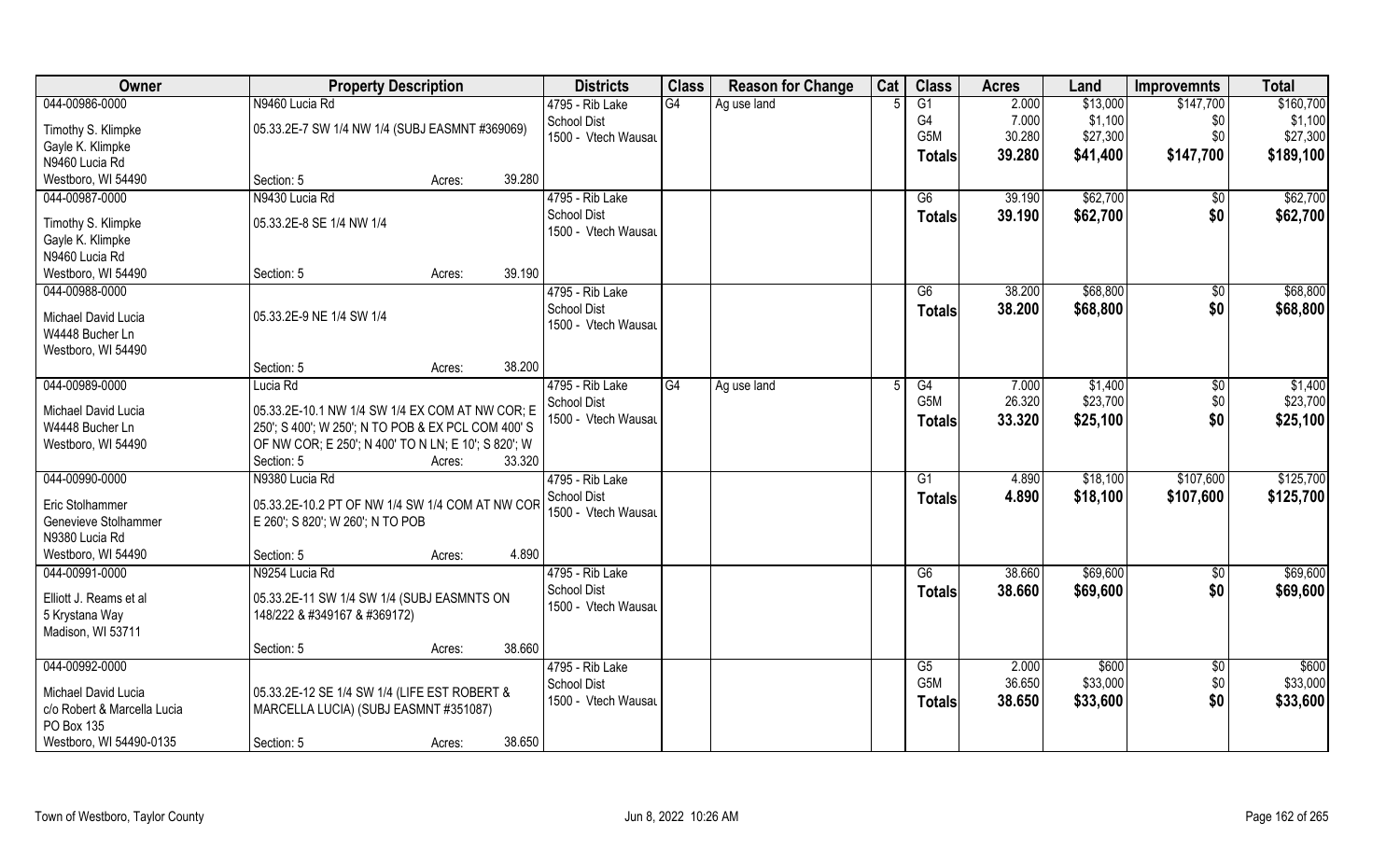| Owner                                    | <b>Property Description</b>                  |        |        | <b>Districts</b>                          | <b>Class</b>    | <b>Reason for Change</b> | Cat | <b>Class</b>         | <b>Acres</b>    | Land            | <b>Improvemnts</b> | <b>Total</b>      |
|------------------------------------------|----------------------------------------------|--------|--------|-------------------------------------------|-----------------|--------------------------|-----|----------------------|-----------------|-----------------|--------------------|-------------------|
| 044-00993-0000                           |                                              |        |        | 4795 - Rib Lake                           |                 |                          |     | W <sub>4</sub>       | 41.630          | $\overline{50}$ | $\overline{50}$    | \$0               |
| Taylor County of                         | 05.33.2E-13 NE 1/4 SE 1/4 (CFL)              |        |        | <b>School Dist</b>                        |                 |                          |     | <b>Totals</b>        | 41.630          | \$0             | \$0                | \$0               |
| c/o Highway Dept                         |                                              |        |        | 1500 - Vtech Wausau                       |                 |                          |     |                      |                 |                 |                    |                   |
| 224 S Second St                          |                                              |        |        |                                           |                 |                          |     |                      |                 |                 |                    |                   |
| Medford, WI 54451                        | Section: 5                                   | Acres: | 41.630 |                                           |                 |                          |     |                      |                 |                 |                    |                   |
| 044-00994-0000                           |                                              |        |        | 4795 - Rib Lake                           |                 |                          |     | W <sub>4</sub>       | 41.040          | \$0             | \$0                | $\sqrt{50}$       |
|                                          |                                              |        |        | <b>School Dist</b>                        |                 |                          |     | <b>Totals</b>        | 41.040          | \$0             | \$0                | \$0               |
| Taylor County of                         | 05.33.2E-14 NW 1/4 SE 1/4 (CFL)              |        |        | 1500 - Vtech Wausau                       |                 |                          |     |                      |                 |                 |                    |                   |
| c/o Highway Dept                         |                                              |        |        |                                           |                 |                          |     |                      |                 |                 |                    |                   |
| 224 S Second St                          |                                              |        |        |                                           |                 |                          |     |                      |                 |                 |                    |                   |
| Medford, WI 54451                        | Section: 5                                   | Acres: | 41.040 |                                           |                 |                          |     |                      |                 |                 |                    |                   |
| 044-00995-0000                           |                                              |        |        | 4795 - Rib Lake                           |                 |                          |     | G4<br>G <sub>5</sub> | 1.000           | \$200<br>\$800  | $\sqrt{6}$         | \$200             |
| Daniel M. Hensley                        | 05.33.2E-15 SW 1/4 SE 1/4 (LIFE EST ROBERT & |        |        | <b>School Dist</b><br>1500 - Vtech Wausau |                 |                          |     | G <sub>5</sub> M     | 5.000<br>33.740 | \$30,400        | \$0<br>\$0         | \$800<br>\$30,400 |
| Debra E. Hensley                         | MARCELLA LUCIA) (SUBJ EASMNT #351087)        |        |        |                                           |                 |                          |     |                      | 39.740          | \$31,400        | \$0                |                   |
| 815 Nova Ln                              |                                              |        |        |                                           |                 |                          |     | <b>Totals</b>        |                 |                 |                    | \$31,400          |
| Medford, WI 54451                        | Section: 5                                   | Acres: | 39.740 |                                           |                 |                          |     |                      |                 |                 |                    |                   |
| 044-00996-0000                           |                                              |        |        | 4795 - Rib Lake                           |                 |                          |     | G5                   | 11.330          | \$3,800         | \$0                | \$3,800           |
| Damian M. Lucia et al                    | 05.33.2E-16 SE 1/4 SE 1/4 (LIFE EST ROBERT & |        |        | <b>School Dist</b>                        |                 |                          |     | G <sub>6</sub>       | 29.000          | \$50,400        | \$0                | \$50,400          |
| c/o Robert Lucia                         | MARCELLA LUCIA)                              |        |        | 1500 - Vtech Wausau                       |                 |                          |     | <b>Totals</b>        | 40.330          | \$54,200        | \$0                | \$54,200          |
| PO Box 135                               |                                              |        |        |                                           |                 |                          |     |                      |                 |                 |                    |                   |
| Westboro, WI 54490-0135                  | Section: 5                                   | Acres: | 40.330 |                                           |                 |                          |     |                      |                 |                 |                    |                   |
| 044-00997-0000                           | N9507 Lucia Rd                               |        |        | 4795 - Rib Lake                           |                 |                          |     | $\overline{G5}$      | 36.000          | \$11,300        | \$0                | \$11,300          |
|                                          |                                              |        |        | <b>School Dist</b>                        |                 |                          |     | G <sub>6</sub>       | 4.320           | \$6,900         | \$0                | \$6,900           |
| Lyle R. Burt                             | 06.33.2E-1 FRL NE 1/4 NE 1/4                 |        |        | 1500 - Vtech Wausau                       |                 |                          |     | <b>Totals</b>        | 40.320          | \$18,200        | \$0                | \$18,200          |
| Deanna R. Burt<br>216373 Yellowstone Trl |                                              |        |        |                                           |                 |                          |     |                      |                 |                 |                    |                   |
| Unity, WI 54488                          | Section: 6                                   |        | 40.320 |                                           |                 |                          |     |                      |                 |                 |                    |                   |
| 044-00998-0000                           |                                              | Acres: |        | 4795 - Rib Lake                           |                 |                          |     | G5                   | 12.950          | \$3,900         | \$0                | \$3,900           |
|                                          |                                              |        |        | <b>School Dist</b>                        |                 |                          |     | G <sub>6</sub>       | 27.000          | \$47,200        | \$0                | \$47,200          |
| Dale Niemi                               | 06.33.2E-2 FRL NW 1/4 NE 1/4                 |        |        | 1500 - Vtech Wausau                       |                 |                          |     |                      | 39.950          | \$51,100        | \$0                | \$51,100          |
| N254 Clearview Rd                        |                                              |        |        |                                           |                 |                          |     | <b>Totals</b>        |                 |                 |                    |                   |
| Ogema, WI 54459                          |                                              |        |        |                                           |                 |                          |     |                      |                 |                 |                    |                   |
|                                          | Section: 6                                   | Acres: | 39.950 |                                           |                 |                          |     |                      |                 |                 |                    |                   |
| 044-00999-0000                           |                                              |        |        | 4795 - Rib Lake                           | $\overline{G4}$ | Ag use land              | -5  | G4                   | 13.470          | \$2,000         | $\overline{50}$    | \$2,000           |
| Ronald M. Arkola                         | 06.33.2E-3 SW 1/4 NE 1/4                     |        |        | <b>School Dist</b>                        |                 |                          |     | G <sub>5</sub>       | 20.000          | \$6,000         | \$0                | \$6,000           |
| Kristine R. Arkola                       |                                              |        |        | 1500 - Vtech Wausau                       |                 |                          |     | G5M                  | 7.000           | \$5,600         | \$0                | \$5,600           |
| N9327 Lucia Rd                           |                                              |        |        |                                           |                 |                          |     | <b>Totals</b>        | 40.470          | \$13,600        | \$0                | \$13,600          |
| Westboro, WI 54490                       | Section: 6                                   | Acres: | 40.470 |                                           |                 |                          |     |                      |                 |                 |                    |                   |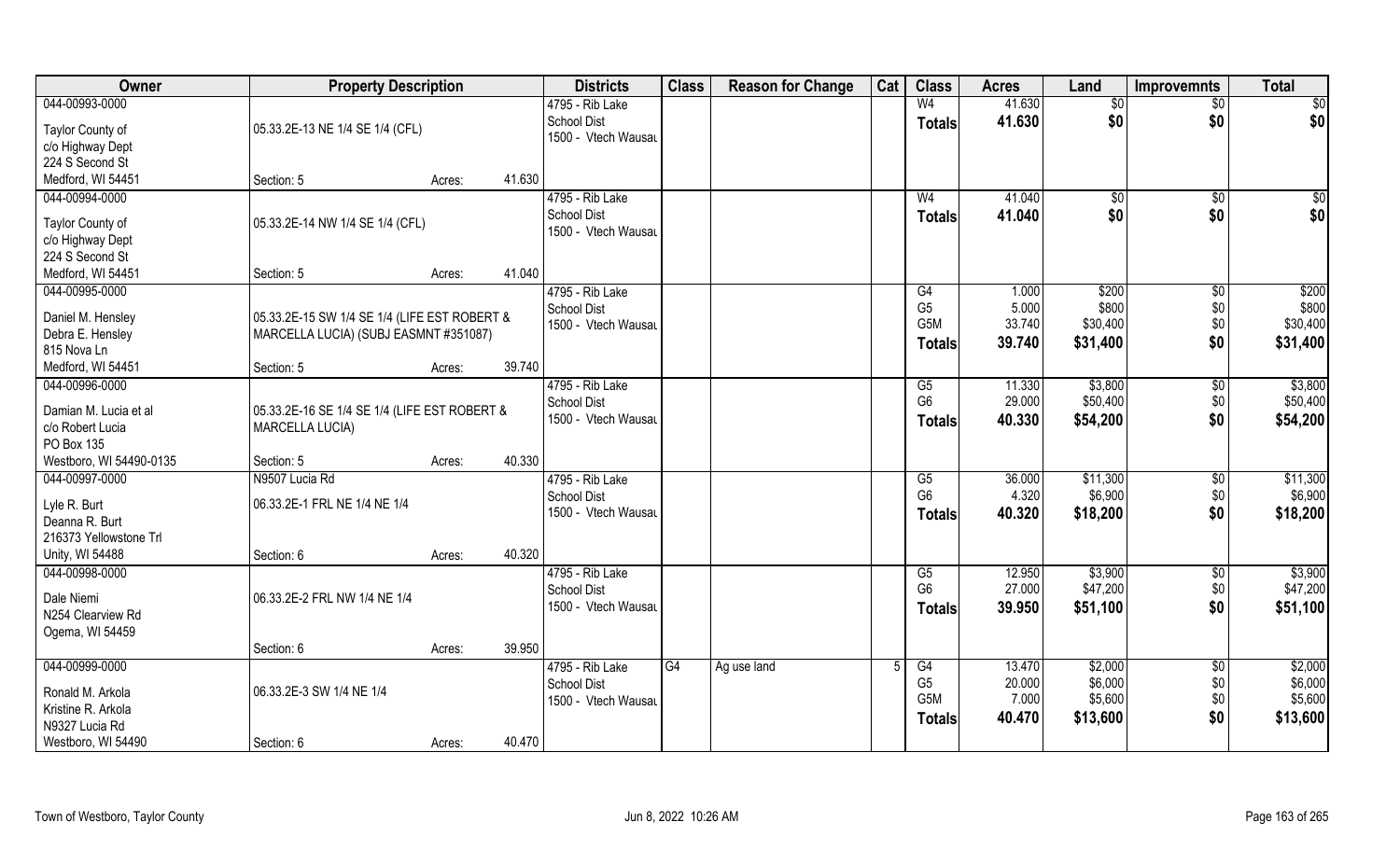| Owner                  | <b>Property Description</b>                          |        |        | <b>Districts</b>                          | <b>Class</b> | <b>Reason for Change</b> | Cat | <b>Class</b>     | <b>Acres</b> | Land       | <b>Improvemnts</b> | <b>Total</b>    |
|------------------------|------------------------------------------------------|--------|--------|-------------------------------------------|--------------|--------------------------|-----|------------------|--------------|------------|--------------------|-----------------|
| 044-01000-0000         | N9463 Lucia Rd                                       |        |        | 4795 - Rib Lake                           |              |                          |     | G1               | 2.000        | \$13,000   | \$105,500          | \$118,500       |
| Judy Arkola            | 06.33.2E-4.1 SE 1/4 NE 1/4 EXC BEG NE COR S 585'     |        |        | School Dist                               |              |                          |     | G4               | 10.840       | \$1,600    | \$0                | \$1,600         |
| N9463 Lucia Rd         | TO POB W 200' S 150' E 200' TO E LN N TO POB         |        |        | 1500 - Vtech Wausau                       |              |                          |     | G <sub>5</sub>   | 17.000       | \$7,700    | \$0                | \$7,700         |
| Westboro, WI 54490     |                                                      |        |        |                                           |              |                          |     | G <sub>5</sub> M | 10.000       | \$9,000    | \$0                | \$9,000         |
|                        | Section: 6                                           | Acres: | 39.840 |                                           |              |                          |     | <b>Totals</b>    | 39.840       | \$31,300   | \$105,500          | \$136,800       |
| 044-01001-0000         | N9445 Lucia Rd                                       |        |        | 4795 - Rib Lake                           |              |                          |     | $\overline{G1}$  | 0.690        | \$7,800    | \$50,000           | \$57,800        |
| Travis A. Kostick      | 06.33.2E-4.2 PT OF SE 1/4 NE 1/4 BEG NE COR; S       |        |        | <b>School Dist</b>                        |              |                          |     | Totals           | 0.690        | \$7,800    | \$50,000           | \$57,800        |
| N9445 Lucia Rd         | ALG E LN 585' TO POB; W 200'; S 150'; E 200' TO E LN |        |        | 1500 - Vtech Wausau                       |              |                          |     |                  |              |            |                    |                 |
| Westboro, WI 54490     | N TO POB                                             |        |        |                                           |              |                          |     |                  |              |            |                    |                 |
|                        | Section: 6                                           | Acres: | 0.690  |                                           |              |                          |     |                  |              |            |                    |                 |
| 044-01002-0000         |                                                      |        |        | 4795 - Rib Lake                           |              |                          |     | G5               | 10.000       | \$3,000    | $\sqrt[6]{3}$      | \$3,000         |
| Kevin M. Nikkila       | 06.33.2E-5 FRL NE 1/4 NW 1/4 (ROAD EASMNT            |        |        | <b>School Dist</b>                        |              |                          |     | G <sub>6</sub>   | 28.760       | \$51,800   | \$0                | \$51,800        |
| N1040 Harrison Rd      | #369666)                                             |        |        | 1500 - Vtech Wausau                       |              |                          |     | <b>Totals</b>    | 38.760       | \$54,800   | \$0                | \$54,800        |
| Ogema, WI 54459        |                                                      |        |        |                                           |              |                          |     |                  |              |            |                    |                 |
|                        | Section: 6                                           | Acres: | 38.760 |                                           |              |                          |     |                  |              |            |                    |                 |
| 044-01003-0000         |                                                      |        |        | 4795 - Rib Lake                           |              |                          |     | G5               | 5.000        | \$1,500    | \$0                | \$1,500         |
| Timothy J. Hartwig     | 06.33.2E-6 FRL NW 1/4 NW 1/4                         |        |        | School Dist                               |              |                          |     | G <sub>6</sub>   | 38.670       | \$61,900   | \$0                | \$61,900        |
| Jack H. Hartwig        |                                                      |        |        | 1500 - Vtech Wausau                       |              |                          |     | <b>Totals</b>    | 43.670       | \$63,400   | \$0                | \$63,400        |
| 113040 County Rd L     |                                                      |        |        |                                           |              |                          |     |                  |              |            |                    |                 |
| Athens, WI 54411       | Section: 6                                           | Acres: | 43.670 |                                           |              |                          |     |                  |              |            |                    |                 |
| 044-01004-0000         |                                                      |        |        | 4795 - Rib Lake                           |              |                          |     | W6               | 45.060       | (\$72,800) | \$0                | $\overline{50}$ |
|                        |                                                      |        |        | School Dist                               |              |                          |     | <b>Totals</b>    | 45.060       | \$0        | \$0                | \$0             |
| Jason Belter           | 06.33.2E-7 FRL SW 1/4 NW 1/4                         |        |        | 1500 - Vtech Wausau                       |              |                          |     |                  |              |            |                    |                 |
| April Belter           |                                                      |        |        |                                           |              |                          |     |                  |              |            |                    |                 |
| 244211 Beaver Creek Rd |                                                      |        |        |                                           |              |                          |     |                  |              |            |                    |                 |
| Athens, WI 54411       | Section: 6                                           | Acres: | 45.060 |                                           |              |                          |     |                  |              |            |                    |                 |
| 044-01005-0000         |                                                      |        |        | 4795 - Rib Lake                           |              |                          |     | W <sub>6</sub>   | 39.730       | (\$67,500) | $\sqrt{$0}$        | \$0             |
| Jason Belter           | 06.33.2E-8 SE 1/4 NW 1/4                             |        |        | <b>School Dist</b><br>1500 - Vtech Wausau |              |                          |     | <b>Totals</b>    | 39.730       | \$0        | \$0                | \$0             |
| April Belter           |                                                      |        |        |                                           |              |                          |     |                  |              |            |                    |                 |
| 244211 Beaver Creek Rd |                                                      |        |        |                                           |              |                          |     |                  |              |            |                    |                 |
| Athens, WI 54411       | Section: 6                                           | Acres: | 39.730 |                                           |              |                          |     |                  |              |            |                    |                 |
| 044-01006-0000         |                                                      |        |        | 4795 - Rib Lake                           |              |                          |     | G5               | 34.570       | \$10,400   | $\sqrt{$0}$        | \$10,400        |
| Ronald M. Arkola       | 06.33.2E-9 NE 1/4 SW 1/4                             |        |        | <b>School Dist</b>                        |              |                          |     | G <sub>6</sub>   | 5.000        | \$8,000    | \$0                | \$8,000         |
| Kristine R. Arkola     |                                                      |        |        | 1500 - Vtech Wausau                       |              |                          |     | <b>Totals</b>    | 39.570       | \$18,400   | \$0                | \$18,400        |
| N9327 Lucia Rd         |                                                      |        |        |                                           |              |                          |     |                  |              |            |                    |                 |
| Westboro, WI 54490     | Section: 6                                           | Acres: | 39.570 |                                           |              |                          |     |                  |              |            |                    |                 |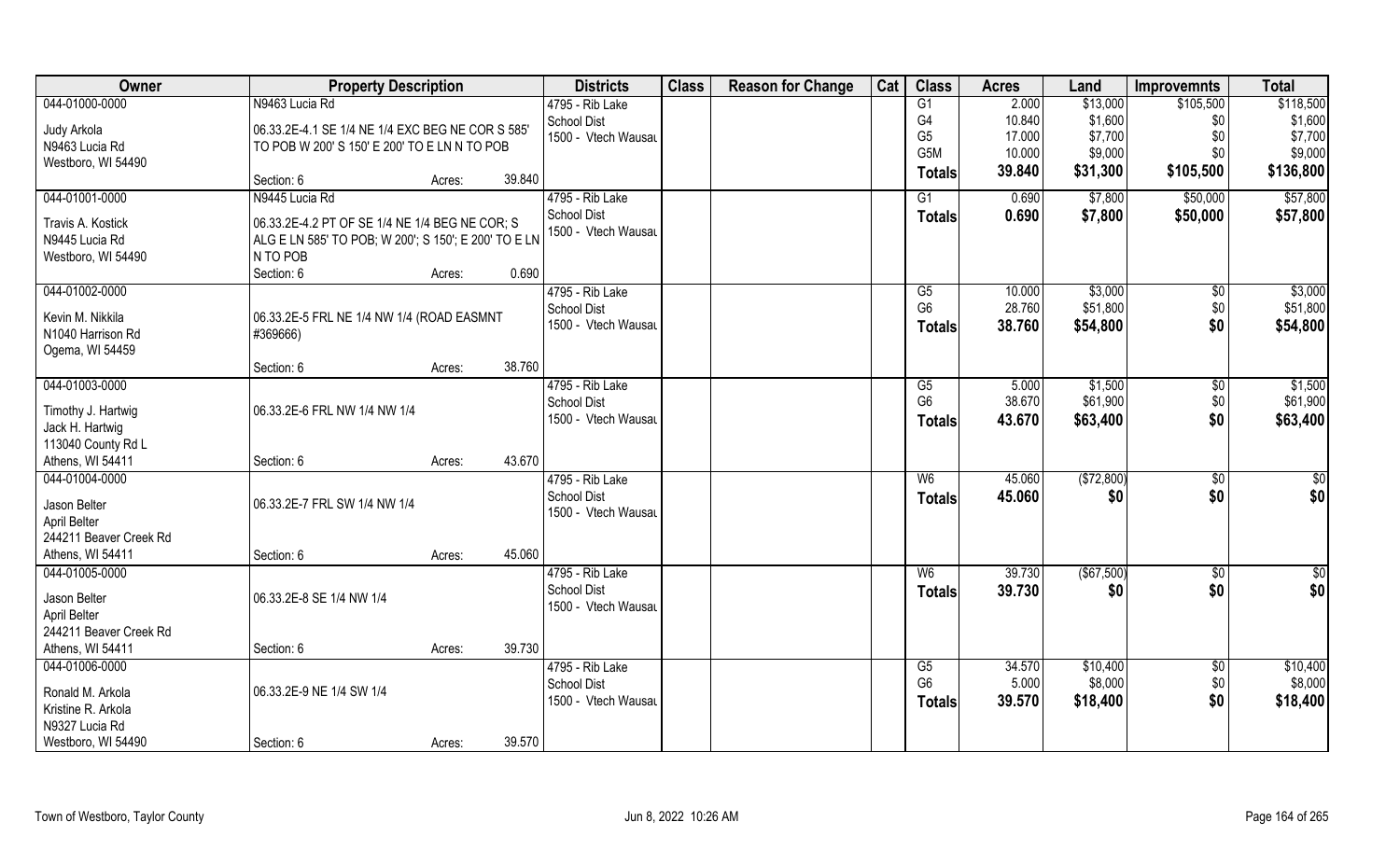| Owner                  | <b>Property Description</b>                   |                  | <b>Districts</b>                          | <b>Class</b> | <b>Reason for Change</b> | Cat | <b>Class</b>         | <b>Acres</b> | Land                | <b>Improvemnts</b> | <b>Total</b> |
|------------------------|-----------------------------------------------|------------------|-------------------------------------------|--------------|--------------------------|-----|----------------------|--------------|---------------------|--------------------|--------------|
| 044-01007-0000         |                                               |                  | 4795 - Rib Lake                           |              |                          |     | W <sub>6</sub>       | 45.320       | $($ \$68,100)       | $\overline{50}$    | \$0          |
| Jason Belter           | 06.33.2E-10 FRL NW 1/4 SW 1/4                 |                  | <b>School Dist</b>                        |              |                          |     | <b>Totals</b>        | 45.320       | \$0                 | \$0                | \$0          |
| April Belter           |                                               |                  | 1500 - Vtech Wausau                       |              |                          |     |                      |              |                     |                    |              |
| 244211 Beaver Creek Rd |                                               |                  |                                           |              |                          |     |                      |              |                     |                    |              |
| Athens, WI 54411       | Section: 6                                    | 45.320<br>Acres: |                                           |              |                          |     |                      |              |                     |                    |              |
| 044-01008-0000         |                                               |                  | 4795 - Rib Lake                           |              |                          |     | $\overline{G5}$      | 9.000        | \$2,700             | $\sqrt{$0}$        | \$2,700      |
|                        |                                               |                  | <b>School Dist</b>                        |              |                          |     | W <sub>6</sub>       | 36.860       | (\$43,100)          | \$0                | \$0          |
| Jason Belter           | 06.33.2E-11 FRL SW 1/4 SW 1/4                 |                  | 1500 - Vtech Wausau                       |              |                          |     | <b>Totals</b>        | 45.860       | \$2,700             | \$0                | \$2,700      |
| April Belter           |                                               |                  |                                           |              |                          |     |                      |              |                     |                    |              |
| 244211 Beaver Creek Rd |                                               |                  |                                           |              |                          |     |                      |              |                     |                    |              |
| Athens, WI 54411       | Section: 6                                    | 45.860<br>Acres: |                                           |              |                          |     |                      |              |                     |                    |              |
| 044-01009-0000         |                                               |                  | 4795 - Rib Lake                           |              |                          |     | G5<br>G <sub>6</sub> | 35.080       | \$10,500<br>\$8,000 | $\sqrt[6]{3}$      | \$10,500     |
| Alexander D. Prestidge | 06.33.2E-12 SE 1/4 SW 1/4                     |                  | <b>School Dist</b><br>1500 - Vtech Wausau |              |                          |     |                      | 5.000        |                     | \$0                | \$8,000      |
| Carla M. Prestidge     |                                               |                  |                                           |              |                          |     | <b>Totals</b>        | 40.080       | \$18,500            | \$0                | \$18,500     |
| N4651 County Rd V      |                                               |                  |                                           |              |                          |     |                      |              |                     |                    |              |
| Poynette, WI 53955     | Section: 6                                    | 40.080<br>Acres: |                                           |              |                          |     |                      |              |                     |                    |              |
| 044-01010-0000         | N9327 Lucia Rd                                |                  | 4795 - Rib Lake                           | G4           | Ag use land              |     | G1                   | 2.500        | \$14,000            | \$167,400          | \$181,400    |
| Ronald M. Arkola       | 06.33.2E-13 NE 1/4 SE 1/4                     |                  | School Dist                               |              |                          |     | G4                   | 17.420       | \$3,400             | \$0                | \$3,400      |
| Kristine R. Arkola     |                                               |                  | 1500 - Vtech Wausau                       |              |                          |     | G <sub>5</sub>       | 6.000        | \$4,800             | \$0                | \$4,800      |
| N9327 Lucia Rd         |                                               |                  |                                           |              |                          |     | G <sub>5</sub> M     | 13.500       | \$12,200            | \$0                | \$12,200     |
| Westboro, WI 54490     | Section: 6                                    | 39.420<br>Acres: |                                           |              |                          |     | <b>Totals</b>        | 39.420       | \$34,400            | \$167,400          | \$201,800    |
| 044-01011-0000         |                                               |                  | 4795 - Rib Lake                           | G4           | Ag use land              | -5  | G4                   | 15.700       | \$3,100             | \$0                | \$3,100      |
|                        |                                               |                  | <b>School Dist</b>                        |              |                          |     | G <sub>5</sub>       | 2.000        | \$600               | \$0                | \$600        |
| Ronald M. Arkola       | 06.33.2E-14 NW 1/4 SE 1/4                     |                  | 1500 - Vtech Wausau                       |              |                          |     | G5M                  | 22.000       | \$19,800            | \$0                | \$19,800     |
| Kristine R. Arkola     |                                               |                  |                                           |              |                          |     | <b>Totals</b>        | 39.700       | \$23,500            | \$0                | \$23,500     |
| N9327 Lucia Rd         |                                               |                  |                                           |              |                          |     |                      |              |                     |                    |              |
| Westboro, WI 54490     | Section: 6                                    | 39.700<br>Acres: |                                           |              |                          |     |                      |              |                     |                    |              |
| 044-01012-0000         | N9293 Lucia Rd                                |                  | 4795 - Rib Lake                           |              |                          |     | G6                   | 39.910       | \$63,900            | \$0                | \$63,900     |
| Alexander D. Prestidge | 06.33.2E-15 SW 1/4 SE 1/4                     |                  | <b>School Dist</b>                        |              |                          |     | <b>Totals</b>        | 39.910       | \$63,900            | \$0                | \$63,900     |
| Carla M. Prestidge     |                                               |                  | 1500 - Vtech Wausau                       |              |                          |     |                      |              |                     |                    |              |
| N4651 County Rd V      |                                               |                  |                                           |              |                          |     |                      |              |                     |                    |              |
| Poynette, WI 53955     | Section: 6                                    | 39.910<br>Acres: |                                           |              |                          |     |                      |              |                     |                    |              |
| 044-01013-0000         | Lucia Rd                                      |                  | 4795 - Rib Lake                           |              |                          |     | G6                   | 1.020        | \$1,600             | $\sqrt{$0}$        | \$1,600      |
| Alexander D. Prestidge | 06.33.2E-16.1 PT OF SE 1/4 SE 1/4 NORTH 2 RDS |                  | <b>School Dist</b>                        |              |                          |     | <b>Totals</b>        | 1.020        | \$1,600             | \$0                | \$1,600      |
| Carla M. Prestidge     | THRF (SURVEY PER K WALKOWSKI S-2717 FOUND     |                  | 1500 - Vtech Wausau                       |              |                          |     |                      |              |                     |                    |              |
| N4651 County Rd V      | IN T.C. SURVEYOR'S FILE NO 33-2E-6-4)         |                  |                                           |              |                          |     |                      |              |                     |                    |              |
| Poynette, WI 53955     | Section: 6                                    | 1.020<br>Acres:  |                                           |              |                          |     |                      |              |                     |                    |              |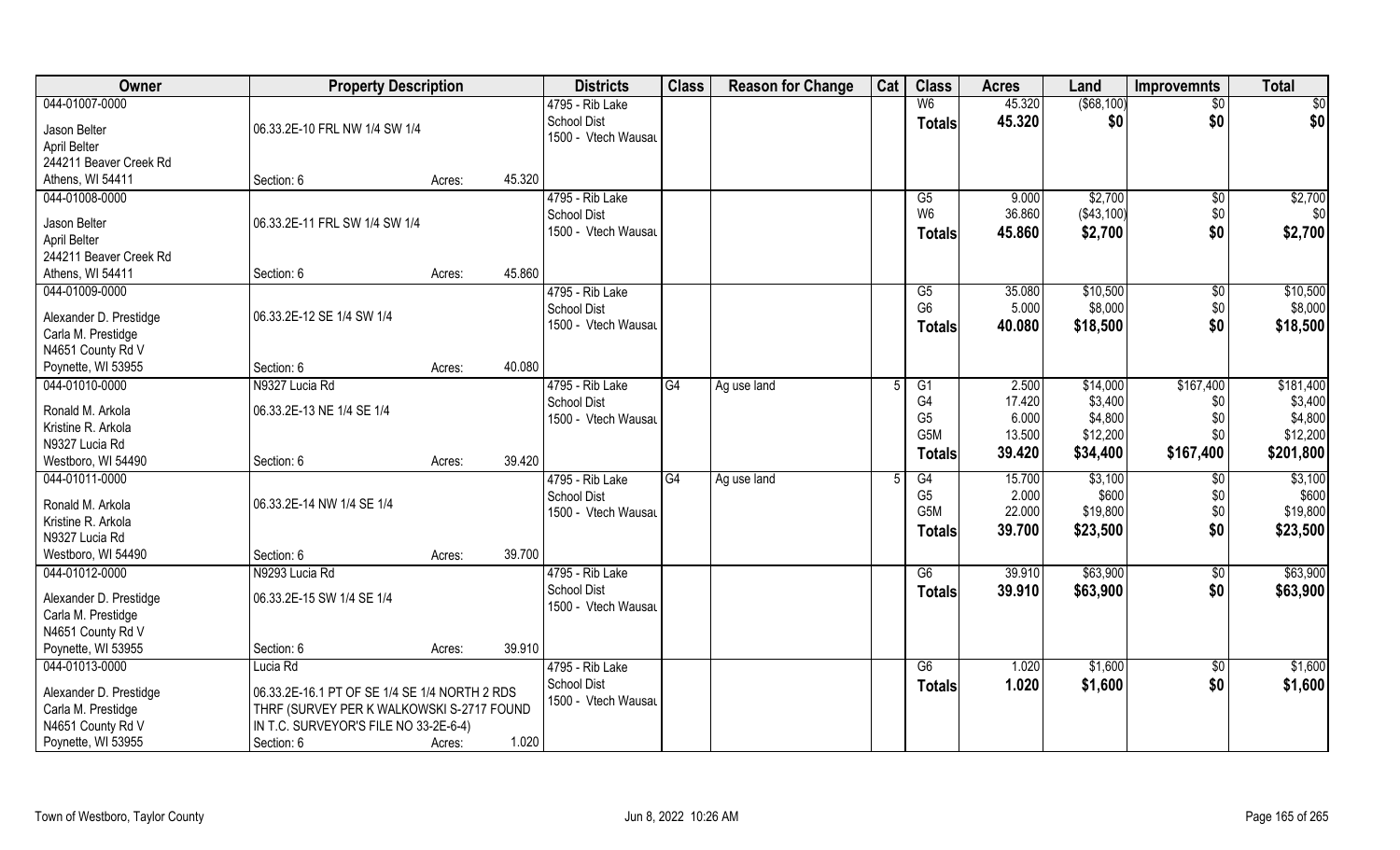| Owner                                 | <b>Property Description</b>                        |        |        | <b>Districts</b>                          | <b>Class</b> | <b>Reason for Change</b> | Cat | <b>Class</b>         | <b>Acres</b>     | Land                 | <b>Improvemnts</b>    | <b>Total</b>         |
|---------------------------------------|----------------------------------------------------|--------|--------|-------------------------------------------|--------------|--------------------------|-----|----------------------|------------------|----------------------|-----------------------|----------------------|
| 044-01014-0000                        | Lucia Rd                                           |        |        | 4795 - Rib Lake                           | G4           | Ag use land              |     | G4                   | 5.000            | \$1,000              | \$0                   | \$1,000              |
| Michael M. Lucia<br>W4448 Bucher Ln   | 06.33.2E-16.2 SE 1/4 SE 1/4 EXC NORTH 2 RODS       |        |        | <b>School Dist</b><br>1500 - Vtech Wausau |              |                          |     | G5M<br><b>Totals</b> | 33.610<br>38.610 | \$30,300<br>\$31,300 | \$0<br>\$0            | \$30,300<br>\$31,300 |
| Westboro, WI 54490                    | Section: 6                                         | Acres: | 38.610 |                                           |              |                          |     |                      |                  |                      |                       |                      |
| 044-01015-0000                        | Bucher Ln                                          |        |        | 4795 - Rib Lake                           | G4           |                          |     | G4                   | 6.000            | \$1,200              |                       |                      |
|                                       |                                                    |        |        | <b>School Dist</b>                        |              | Ag use land              |     | G5M                  | 27.400           | \$24,700             | $\sqrt[6]{30}$<br>\$0 | \$1,200<br>\$24,700  |
| Michael D. Lucia                      | 07.33.2E-1.1 NE 1/4 NE 1/4 EX THE EAST 800' OF THE |        |        | 1500 - Vtech Wausau                       |              |                          |     |                      |                  |                      | \$0                   |                      |
| W4448 Bucher Ln<br>Westboro, WI 54490 | SOUTH 400' THEREOF                                 |        |        |                                           |              |                          |     | <b>Totals</b>        | 33.400           | \$25,900             |                       | \$25,900             |
|                                       | Section: 7                                         | Acres: | 33.400 |                                           |              |                          |     |                      |                  |                      |                       |                      |
| 044-01015-0001                        | W4448 Bucher Ln                                    |        |        | 4795 - Rib Lake                           |              |                          |     | G1                   | 1.300            | \$10,900             | \$122,800             | \$133,700            |
|                                       |                                                    |        |        | <b>School Dist</b>                        |              |                          |     | G <sub>6</sub>       | 6.000            | \$11,400             | \$0                   | \$11,400             |
| Michael D. Lucia                      | 07.33.2E-1.2 PT OF NE 1/4 NE 1/4 THE EAST 800' OF  |        |        | 1500 - Vtech Wausau                       |              |                          |     |                      | 7.300            |                      |                       |                      |
| W4448 Bucher Ln                       | THE SOUTH 400' THEREOF                             |        |        |                                           |              |                          |     | <b>Totals</b>        |                  | \$22,300             | \$122,800             | \$145,100            |
| Westboro, WI 54490                    |                                                    |        |        |                                           |              |                          |     |                      |                  |                      |                       |                      |
|                                       | Section: 7                                         | Acres: | 7.300  |                                           |              |                          |     |                      |                  |                      |                       |                      |
| 044-01016-0000                        | W4537 Bucher Ln                                    |        |        | 4795 - Rib Lake                           |              |                          |     | G <sub>1</sub>       | 1.000            | \$10,000             | \$92,300              | \$102,300            |
| Ronald R. Penning                     | 07.33.2E-2 NW 1/4 NE 1/4                           |        |        | <b>School Dist</b>                        |              |                          |     | G <sub>5</sub>       | 6.000            | \$4,800              | \$0                   | \$4,800              |
| Arlene A. Penning                     |                                                    |        |        | 1500 - Vtech Wausau                       |              |                          |     | G <sub>5</sub> M     | 33.800           | \$30,400             | \$0                   | \$30,400             |
| W4537 Bucher Ln                       |                                                    |        |        |                                           |              |                          |     | <b>Totals</b>        | 40.800           | \$45,200             | \$92,300              | \$137,500            |
| Westboro, WI 54490                    | Section: 7                                         |        | 40.800 |                                           |              |                          |     |                      |                  |                      |                       |                      |
| 044-01017-0000                        | Bucher Ln                                          | Acres: |        | 4795 - Rib Lake                           |              |                          |     | $\overline{G6}$      | 40.800           | \$72,300             | \$0                   | \$72,300             |
|                                       |                                                    |        |        | <b>School Dist</b>                        |              |                          |     |                      |                  |                      |                       |                      |
| Ronald R. Penning                     | 07.33.2E-3 SW 1/4 NE 1/4                           |        |        | 1500 - Vtech Wausau                       |              |                          |     | <b>Totals</b>        | 40.800           | \$72,300             | \$0                   | \$72,300             |
| Arlene A. Penning                     |                                                    |        |        |                                           |              |                          |     |                      |                  |                      |                       |                      |
| W4537 Bucher Ln                       |                                                    |        |        |                                           |              |                          |     |                      |                  |                      |                       |                      |
| Westboro, WI 54490                    | Section: 7                                         | Acres: | 40.800 |                                           |              |                          |     |                      |                  |                      |                       |                      |
| 044-01018-0000                        | N9018 Lucia Rd                                     |        |        | 4795 - Rib Lake                           |              |                          |     | G1                   | 1.000            | \$10,000             | \$78,400              | \$88,400             |
| Robert E. Lucia                       | 07.33.2E-4 SE 1/4 NE 1/4                           |        |        | <b>School Dist</b>                        |              |                          |     | G4                   | 3.000            | \$600                | \$0                   | \$600                |
| N9018 Lucia Rd Po Box 135             |                                                    |        |        | 1500 - Vtech Wausau                       |              |                          |     | G <sub>5</sub>       | 3.000            | \$500                | \$0                   | \$500                |
| Westboro, WI 54490-0135               |                                                    |        |        |                                           |              |                          |     | G <sub>5</sub> M     | 33.700           | \$30,400             | \$0                   | \$30,400             |
|                                       | Section: 7                                         | Acres: | 40.700 |                                           |              |                          |     | Totals               | 40.700           | \$41,500             | \$78,400              | \$119,900            |
| 044-01019-0000                        |                                                    |        |        | 4795 - Rib Lake                           |              |                          |     | G5                   | 24.000           | \$7,200              | $\sqrt[6]{}$          | \$7,200              |
|                                       |                                                    |        |        | <b>School Dist</b>                        |              |                          |     | G <sub>6</sub>       | 17.090           | \$30,800             | \$0                   | \$30,800             |
| Andrew C. Marshall                    | 07.33.2E-5 NE 1/4 NW 1/4                           |        |        | 1500 - Vtech Wausau                       |              |                          |     | Totals               | 41.090           | \$38,000             | \$0                   | \$38,000             |
| Danielle M. Marshall                  |                                                    |        |        |                                           |              |                          |     |                      |                  |                      |                       |                      |
| 7856 Whitetail Dr                     |                                                    |        |        |                                           |              |                          |     |                      |                  |                      |                       |                      |
| Racine, WI 53406                      | Section: 7                                         | Acres: | 41.090 |                                           |              |                          |     |                      |                  |                      |                       |                      |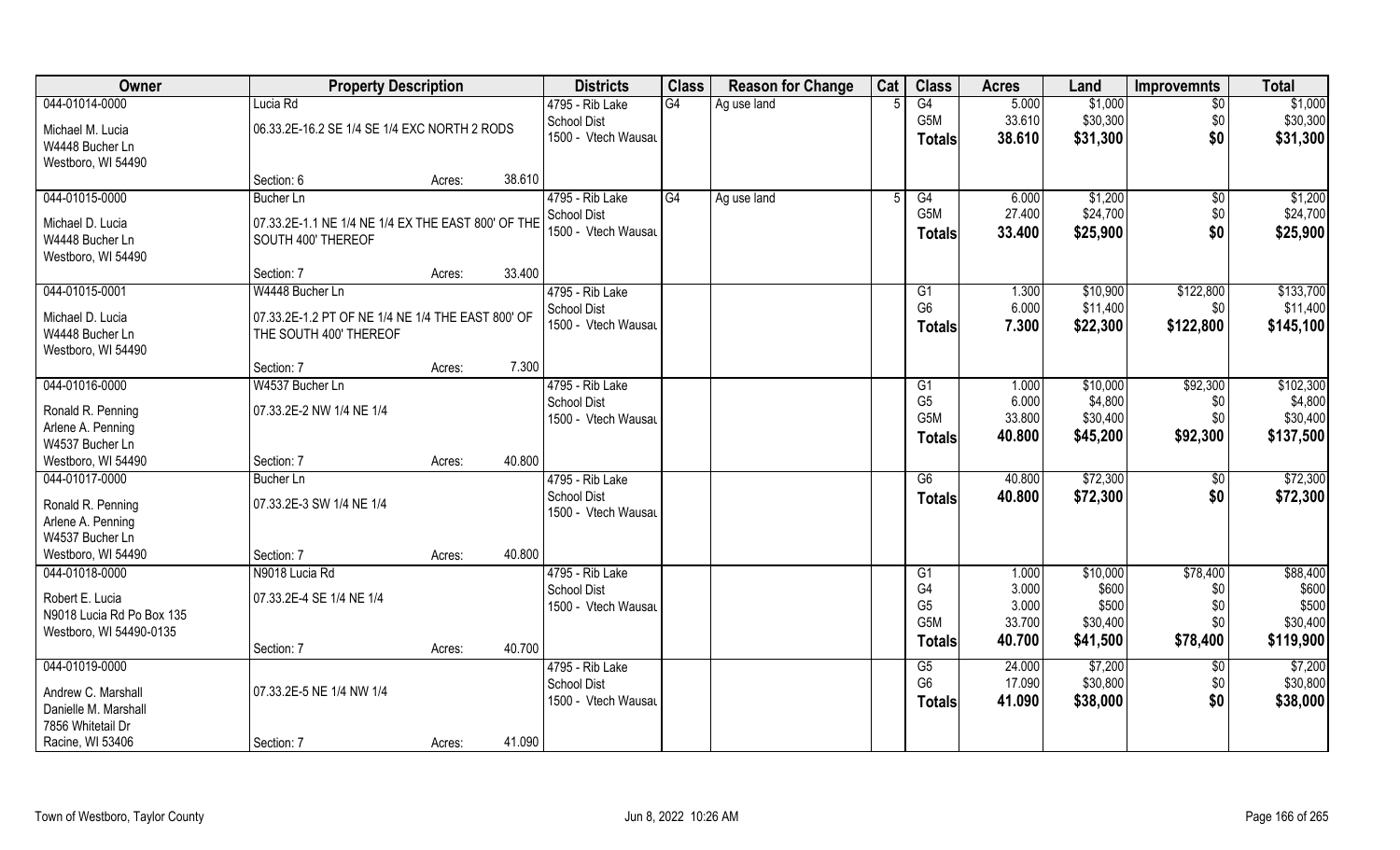| Owner                      | <b>Property Description</b>                          |                  | <b>Districts</b>    | <b>Class</b> | <b>Reason for Change</b> | Cat | <b>Class</b>    | <b>Acres</b> | Land     | <b>Improvemnts</b> | <b>Total</b> |
|----------------------------|------------------------------------------------------|------------------|---------------------|--------------|--------------------------|-----|-----------------|--------------|----------|--------------------|--------------|
| 044-01020-0000             |                                                      |                  | 4795 - Rib Lake     |              |                          |     | G5              | 23.180       | \$8,100  | $\overline{50}$    | \$8,100      |
| <b>Timothy Filipiak</b>    | 07.33.2E-6 FRL NW 1/4 NW 1/4                         |                  | <b>School Dist</b>  |              |                          |     | G <sub>6</sub>  | 23.170       | \$41,700 | \$0                | \$41,700     |
| N9108 Business Hwy 13      |                                                      |                  | 1500 - Vtech Wausau |              |                          |     | <b>Totals</b>   | 46.350       | \$49,800 | \$0                | \$49,800     |
| Westboro, WI 54490         |                                                      |                  |                     |              |                          |     |                 |              |          |                    |              |
|                            | Section: 7                                           | 46.350<br>Acres: |                     |              |                          |     |                 |              |          |                    |              |
| 044-01021-0000             |                                                      |                  | 4795 - Rib Lake     |              |                          |     | $\overline{G5}$ | 16.370       | \$4,900  | $\overline{50}$    | \$4,900      |
|                            |                                                      |                  | <b>School Dist</b>  |              |                          |     | G <sub>6</sub>  | 30.000       | \$52,000 | \$0                | \$52,000     |
| Silver Creek Ranch, LLC    | 07.33.2E-7 FRL SW 1/4 NW 1/4                         |                  | 1500 - Vtech Wausau |              |                          |     | Totals          | 46.370       | \$56,900 | \$0                | \$56,900     |
| W352 N6681 Road J          |                                                      |                  |                     |              |                          |     |                 |              |          |                    |              |
| Oconomowoc, WI 53066       | Section: 7                                           | 46.370<br>Acres: |                     |              |                          |     |                 |              |          |                    |              |
| 044-01022-0000             |                                                      |                  | 4795 - Rib Lake     |              |                          |     | G5              | 20.550       | \$6,200  | $\sqrt[6]{30}$     | \$6,200      |
|                            |                                                      |                  | <b>School Dist</b>  |              |                          |     | G <sub>6</sub>  | 20.540       | \$32,900 | \$0                | \$32,900     |
| Andrew C. Marshall         | 07.33.2E-8 SE 1/4 NW 1/4                             |                  | 1500 - Vtech Wausau |              |                          |     | <b>Totals</b>   | 41.090       | \$39,100 | \$0                | \$39,100     |
| Danielle M. Marshall       |                                                      |                  |                     |              |                          |     |                 |              |          |                    |              |
| 7856 Whitetail Dr          |                                                      |                  |                     |              |                          |     |                 |              |          |                    |              |
| Racine, WI 53406           | Section: 7                                           | 41.090<br>Acres: |                     |              |                          |     |                 |              |          |                    |              |
| 044-01023-0000             |                                                      |                  | 4795 - Rib Lake     |              |                          |     | G4              | 3.000        | \$600    | $\sqrt{6}$         | \$600        |
| Silver Creek Ranch, LLC    | 07.33.2E-9.1 NE 1/4 SW 1/4 & PT OF FRL NW 1/4 SW     |                  | <b>School Dist</b>  |              |                          |     | G <sub>5</sub>  | 5.750        | \$1,800  | \$0                | \$1,800      |
| W352 N6681 Road J          | 1/4 COM AT S 1/4 COR OF SEC7, N 1053.07' TO IP, N    |                  | 1500 - Vtech Wausau |              |                          |     | G <sub>6</sub>  | 34.440       | \$62,000 | \$0                | \$62,000     |
| Oconomowoc, WI 53066       | 285.42' TO POB, N 1337.13' TO E-W 1/4 LN, W 1335.68  |                  |                     |              |                          |     | <b>Totals</b>   | 43.190       | \$64,400 | \$0                | \$64,400     |
|                            | Section: 7                                           | 43.190<br>Acres: |                     |              |                          |     |                 |              |          |                    |              |
| 044-01023-0001             |                                                      |                  | 4795 - Rib Lake     |              |                          |     | $\overline{G6}$ | 4.210        | \$7,600  | \$0                | \$7,600      |
| Tracy A & Rhonda L Sackman | 07.33.2E-9.2 PT OF NE 1/4 SW 1/4 PT OF OUTLOT 1      |                  | <b>School Dist</b>  |              |                          |     | <b>Totals</b>   | 4.210        | \$7,600  | \$0                | \$7,600      |
| W4620 County Rd D          | CSM 10-S/305 #2179 (BNG PTLY IN SE 1/4 SW 1/4)       |                  | 1500 - Vtech Wausau |              |                          |     |                 |              |          |                    |              |
| Westboro, WI 54490         |                                                      |                  |                     |              |                          |     |                 |              |          |                    |              |
|                            | Section: 7                                           | 4.210<br>Acres:  |                     |              |                          |     |                 |              |          |                    |              |
| 044-01024-0000             |                                                      |                  | 4795 - Rib Lake     | G4           | Ag use land              |     | G4              | 13.300       | \$2,000  | \$0                | \$2,000      |
|                            |                                                      |                  | <b>School Dist</b>  |              |                          |     | G <sub>5</sub>  | 27.250       | \$8,200  | \$0                | \$8,200      |
| Silver Creek Ranch, LLC    | 07.33.2E-10 FRL NW 1/4 SW 1/4 EX COM AT S 1/4        |                  | 1500 - Vtech Wausau |              |                          |     | <b>Totals</b>   | 40.550       | \$10,200 | \$0                | \$10,200     |
| W352 N6681 Road J          | COR OF SEC 7, N 1053.07' TO IP, N 285.42' TO POB, N  |                  |                     |              |                          |     |                 |              |          |                    |              |
| Oconomowoc, WI 53066       | 1337.13' TO E-W 1/4 LN, W 1335.68' TO IP, S 1058.03' |                  |                     |              |                          |     |                 |              |          |                    |              |
| 044-01025-0001             | Section: 7                                           | 40.550<br>Acres: | 4795 - Rib Lake     | G4           |                          |     | G4              | 9.030        | \$1,800  |                    | \$1,800      |
|                            |                                                      |                  | <b>School Dist</b>  |              | Ag use land              |     | G <sub>5</sub>  | 2.000        | \$600    | $\sqrt{6}$<br>\$0  | \$600        |
| Silver Creek Ranch, LLC    | 07.33.2E-11.1.1 PT OF SW 1/4 SW 1/4 EAST OF          |                  | 1500 - Vtech Wausau |              |                          |     |                 | 11.030       | \$2,400  | \$0                | \$2,400      |
| W352 N6681 Road J          | SILVER CREEK & NORTH OF ROAD EX SOUTH 825'           |                  |                     |              |                          |     | <b>Totals</b>   |              |          |                    |              |
| Oconomowoc, WI 53066       | EX BEG AT S 1/4 COR OF SEC 7, W 1312.41', N 60.37'   |                  |                     |              |                          |     |                 |              |          |                    |              |
|                            | Section: 7                                           | 11.030<br>Acres: |                     |              |                          |     |                 |              |          |                    |              |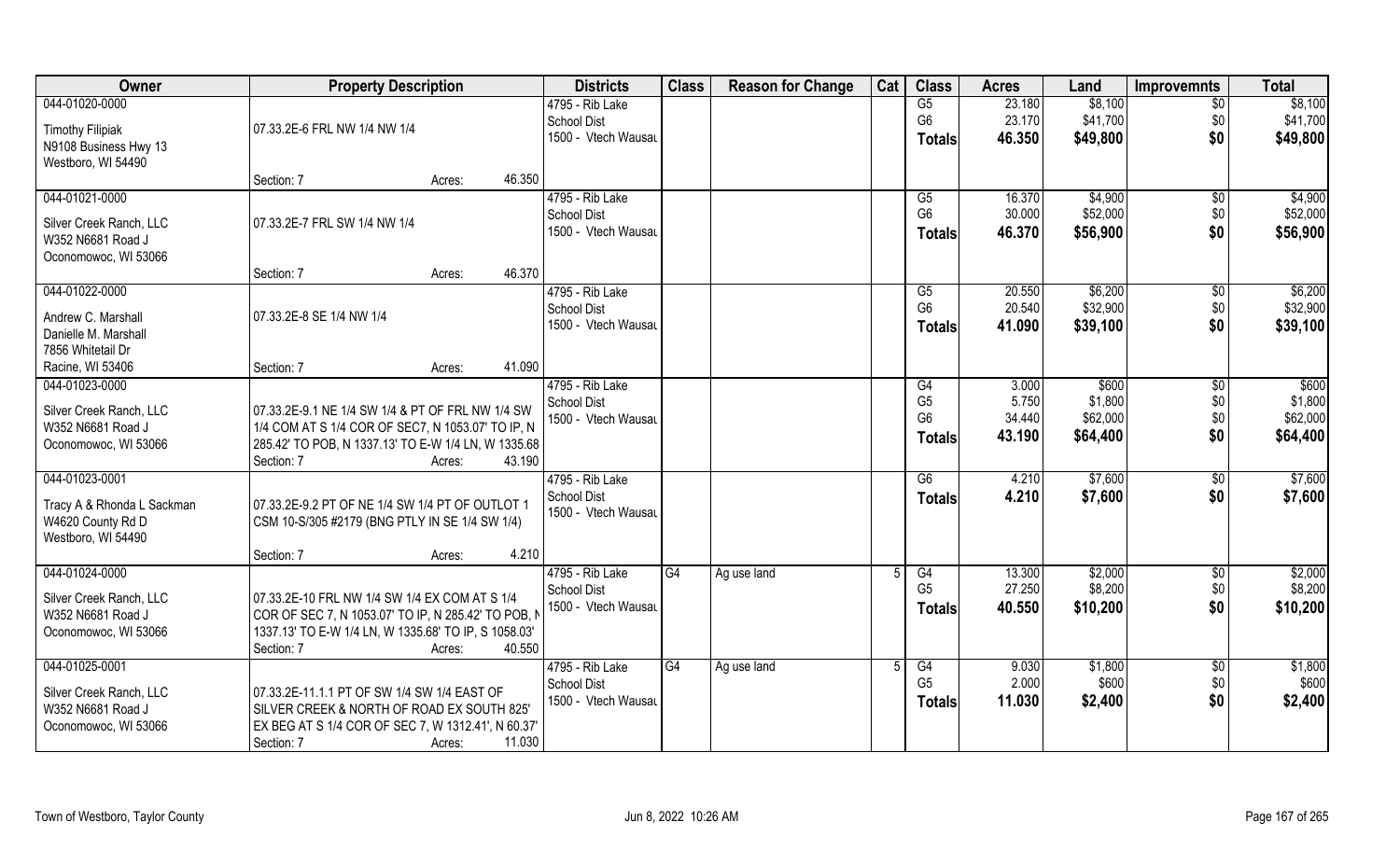| Owner                                   | <b>Property Description</b>                         | <b>Districts</b>     | <b>Class</b> | <b>Reason for Change</b> | Cat | <b>Class</b>                     | <b>Acres</b>    | Land     | <b>Improvemnts</b> | <b>Total</b> |
|-----------------------------------------|-----------------------------------------------------|----------------------|--------------|--------------------------|-----|----------------------------------|-----------------|----------|--------------------|--------------|
| 044-01025-0002                          | County Rd D                                         | 7020 - Sanitary Dist |              |                          |     | G4                               | 2.110           | \$400    | $\overline{50}$    | \$400        |
| Silver Creek Ranch, LLC                 | 07.33.2E-11.1.2 PT OF SW 1/4 SW 1/4 THE SOUTH       | 4795 - Rib Lake      |              |                          |     | G <sub>5</sub>                   | 2.000           | \$600    | \$0                | \$600        |
| W352 N6681 Road J                       | 825' OF THAT PT EAST OF SILVER CREEK & NORTH        | <b>School Dist</b>   |              |                          |     | <b>Totals</b>                    | 4.110           | \$1,000  | \$0                | \$1,000      |
| Oconomowoc, WI 53066                    | OF ROAD EX PLATTED & EX BEG AT S 1/4 COR OF         | 1500 - Vtech Wausau  |              |                          |     |                                  |                 |          |                    |              |
|                                         | 4.110<br>Section: 7<br>Acres:                       |                      |              |                          |     |                                  |                 |          |                    |              |
| 044-01026-0000                          | W4792 County Rd D Unit PUMP                         | 7020 - Sanitary Dist |              |                          |     | $\overline{G1}$                  | 0.990           | \$9,900  | \$0                | \$9,900      |
|                                         | 07.33.2E-11.2 PT OF SW 1/4 SW 1/4 BEG AT NW COR     | 4795 - Rib Lake      |              |                          |     | <b>Totals</b>                    | 0.990           | \$9,900  | \$0                | \$9,900      |
| Robert J. Filipiak                      | OF LOT 1 BLK 1 QUEENS AD W 150' TO CREEK SLY        | School Dist          |              |                          |     |                                  |                 |          |                    |              |
| Deborah I. Filipiak<br>W5065 Everson Ln | ALG CREEK TO CENTER ST ELY TO SW COR OF LOT         | 1500 - Vtech Wausau  |              |                          |     |                                  |                 |          |                    |              |
| Westboro, WI 54490                      | 0.990<br>Section: 7<br>Acres:                       |                      |              |                          |     |                                  |                 |          |                    |              |
| 044-01027-0000                          | County Rd D                                         | 7020 - Sanitary Dist |              |                          |     | G5                               | 0.130           | \$100    | \$0                | \$100        |
|                                         |                                                     | 4795 - Rib Lake      |              |                          |     | <b>Totals</b>                    | 0.130           | \$100    | \$0                | \$100        |
| Terry M. Voltz                          | 07.33.2E-11.3.1 PT OF SW 1/4 SW 1/4 BEG AT SE COI   | School Dist          |              |                          |     |                                  |                 |          |                    |              |
| Karen L. Voltz                          | OF LOT 23 JOSEPHS 1ST AD; E TO SILVER CREEK; N      | 1500 - Vtech Wausau  |              |                          |     |                                  |                 |          |                    |              |
| PO Box 245                              | ALG CREEK TO HWY; W ALG HWY TO NE COR LOT           |                      |              |                          |     |                                  |                 |          |                    |              |
| Westboro, WI 54490-0245                 | 0.130<br>Section: 7<br>Acres:                       |                      |              |                          |     |                                  |                 |          |                    |              |
| 044-01028-0000                          |                                                     | 7020 - Sanitary Dist |              |                          |     | G <sub>1</sub>                   | 2.000           | \$13,000 | \$0                | \$13,000     |
| James A. Klimeck                        | 07.33.2E-11.4 PT OF SW 1/4 SW 1/4 PCL E OF SILVER   | 4795 - Rib Lake      |              |                          |     | <b>Totals</b>                    | 2.000           | \$13,000 | \$0                | \$13,000     |
| W4765 County Rd D                       | CREEK & SW OF BLK 3                                 | School Dist          |              |                          |     |                                  |                 |          |                    |              |
| Westboro, WI 54490                      |                                                     | 1500 - Vtech Wausau  |              |                          |     |                                  |                 |          |                    |              |
|                                         | 2.000<br>Section: 7<br>Acres:                       |                      |              |                          |     |                                  |                 |          |                    |              |
| 044-01029-0001                          |                                                     | 4795 - Rib Lake      |              |                          |     | G6                               | 2.370           | \$3,800  | \$0                | \$3,800      |
| Brian J. Marx                           | 07.33.2E-11.5.1 PT OF SW 1/4 SW 1/4 PCL WEST OF     | School Dist          |              |                          |     | <b>Totals</b>                    | 2.370           | \$3,800  | \$0                | \$3,800      |
| Kimberly A. Marx                        | SILVER CREEK & NORTH OF ROAD EX THAT PT             | 1500 - Vtech Wausau  |              |                          |     |                                  |                 |          |                    |              |
| W2836 Trout Ave                         | SOUTH OF A POINT 825' NORTH OF SOUTH SEC            |                      |              |                          |     |                                  |                 |          |                    |              |
| Rib Lake, WI 54470                      | 2.370<br>Section: 7<br>Acres:                       |                      |              |                          |     |                                  |                 |          |                    |              |
| 044-01029-0002                          | County Rd D                                         | 7020 - Sanitary Dist |              |                          |     | G6                               | 0.570           | \$1,000  | \$0                | \$1,000      |
|                                         |                                                     | 4795 - Rib Lake      |              |                          |     | <b>Totals</b>                    | 0.570           | \$1,000  | \$0                | \$1,000      |
| Brian J. Marx                           | 07.33.2E-11.5.2 PT OF SW 1/4 SW 1/4 THAT PT OF      | School Dist          |              |                          |     |                                  |                 |          |                    |              |
| Kimberly A. Marx                        | PCL W OF SILVER CREEK & NORTH OF ROAD & LYG         | 1500 - Vtech Wausau  |              |                          |     |                                  |                 |          |                    |              |
| W2836 Trout Ave                         | SOUTH OF A POINT 825' NORTH OF SOUTH SEC LN         |                      |              |                          |     |                                  |                 |          |                    |              |
| Rib Lake, WI 54470                      | Section: 7<br>0.570<br>Acres:                       |                      |              |                          |     |                                  |                 |          |                    |              |
| 044-01030-0000                          | W4658 County Rd D                                   | 4795 - Rib Lake      | G4           | Ag use land              | 5   | G1                               | 1.000           | \$10,000 | \$13,900           | \$23,900     |
| Silver Creek Ranch, LLC                 | 07.33.2E-12.1 SE 1/4 SW 1/4 & PT OF SW 1/4 SW 1/4   | <b>School Dist</b>   |              |                          |     | G4                               | 19.550          | \$3,800  | \$0                | \$3,800      |
| W352 N6681 Road J                       | BEG AT S 1/4 COR SEC 7, W 1312.41', N 60.37' TO IP, | 1500 - Vtech Wausau  |              |                          |     | G <sub>5</sub><br>G <sub>6</sub> | 12.800<br>8.580 | \$10,300 | \$0                | \$10,300     |
| Oconomowoc, WI 53066                    | N 345.49' TO IP, N 922.81' TO N LN SW 1/4 SW 1/4, E |                      |              |                          |     |                                  |                 | \$13,700 | \$0                | \$13,700     |
|                                         | 41.930<br>Section: 7<br>Acres:                      |                      |              |                          |     | <b>Totals</b>                    | 41.930          | \$37,800 | \$13,900           | \$51,700     |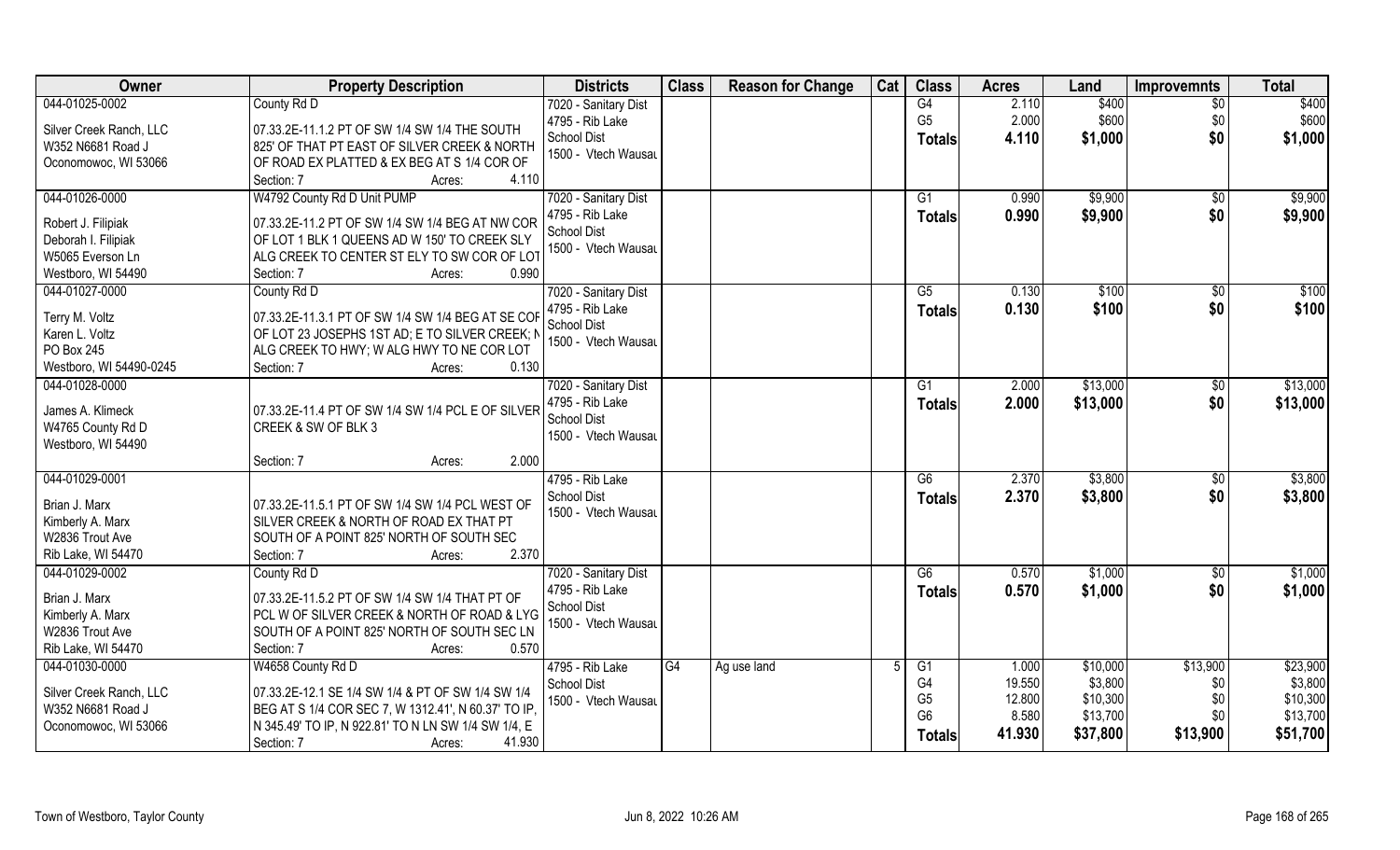| Owner                                   | <b>Property Description</b>                          | <b>Districts</b>    | <b>Class</b> | <b>Reason for Change</b> | Cat | <b>Class</b>         | <b>Acres</b>    | Land                 | <b>Improvemnts</b> | <b>Total</b>          |
|-----------------------------------------|------------------------------------------------------|---------------------|--------------|--------------------------|-----|----------------------|-----------------|----------------------|--------------------|-----------------------|
| 044-01030-0001                          |                                                      | 4795 - Rib Lake     |              |                          |     | X3                   | 3.420           | \$0                  | $\overline{50}$    | $\overline{50}$       |
| Taylor County of                        | 07.33.2E-12.2 PT OF SE 1/4 SW 1/4 HWY "D" R/W ON     | <b>School Dist</b>  |              |                          |     | <b>Totals</b>        | 3.420           | \$0                  | \$0                | \$0                   |
| c/o Highway Dept                        | PROJECT 8900-06-06 & PROJ 8900-5-71 THRU SE 1/4      | 1500 - Vtech Wausau |              |                          |     |                      |                 |                      |                    |                       |
| 224 S Second St                         | SW 1/4, SW 1/4 SE 1/4, SE 1/4 SE 1/4 & SW 1/4 SW 1/4 |                     |              |                          |     |                      |                 |                      |                    |                       |
| Medford, WI 54451                       | 3.420<br>Section: 7<br>Acres:                        |                     |              |                          |     |                      |                 |                      |                    |                       |
| 044-01030-0002                          |                                                      | 4795 - Rib Lake     |              |                          |     | G4                   | 1.540           | \$300                | \$0                | \$300                 |
|                                         |                                                      | <b>School Dist</b>  |              |                          |     |                      | 1.540           | \$300                | \$0                | \$300                 |
| Tracy A & Rhonda L Sackman              | 07.33.2E-12.3 PT OF SE 1/4 SW 1/4 PT OF OUTLOT 1     | 1500 - Vtech Wausau |              |                          |     | <b>Totals</b>        |                 |                      |                    |                       |
| W4620 County Rd D                       | CSM 10-S/305 #2179 (BNG PTLY IN NE 1/4 SW 1/4)       |                     |              |                          |     |                      |                 |                      |                    |                       |
| Westboro, WI 54490                      |                                                      |                     |              |                          |     |                      |                 |                      |                    |                       |
|                                         | 1.540<br>Section: 7<br>Acres:                        |                     |              |                          |     |                      |                 |                      |                    |                       |
| 044-01031-0000                          | Lucia Rd                                             | 4795 - Rib Lake     |              |                          |     | G6                   | 3.020           | \$5,700              | $\sqrt[6]{3}$      | \$5,700               |
|                                         | 07.33.2E-13 NE 1/4 SE 1/4                            | <b>School Dist</b>  |              |                          |     | W <sub>5</sub>       | 38.000          | (\$72,200)           | \$0                | \$0                   |
| Geraldine Spanbauer<br>204 S Lincoln St |                                                      | 1500 - Vtech Wausau |              |                          |     | <b>Totals</b>        | 41.020          | \$5,700              | \$0                | \$5,700               |
| Stetsonville, WI 54480                  |                                                      |                     |              |                          |     |                      |                 |                      |                    |                       |
|                                         | 41.020<br>Section: 7                                 |                     |              |                          |     |                      |                 |                      |                    |                       |
|                                         | Acres:                                               |                     |              |                          |     |                      |                 |                      |                    |                       |
| 044-01032-0000                          |                                                      | 4795 - Rib Lake     | G4           | Ag use land              |     | G4<br>G <sub>5</sub> | 5.000<br>4.000  | \$1,000<br>\$1,400   | $\sqrt[6]{}$       | \$1,000<br>\$1,400    |
| Tracy A & Rhonda L Sackman              | 07.33.2E-14 NW 1/4 SE 1/4                            | <b>School Dist</b>  |              |                          |     | G5M                  | 32.350          | \$29,100             | \$0                | \$29,100              |
| W4620 County Rd D                       |                                                      | 1500 - Vtech Wausau |              |                          |     |                      |                 |                      | \$0                |                       |
| Westboro, WI 54490                      |                                                      |                     |              |                          |     | <b>Totals</b>        | 41.350          | \$31,500             | \$0                | \$31,500              |
|                                         | 41.350<br>Section: 7<br>Acres:                       |                     |              |                          |     |                      |                 |                      |                    |                       |
| 044-01033-0000                          | W4620 County Rd D                                    | 4795 - Rib Lake     | G4           | Ag use land              | F   | $\overline{G4}$      | 14.660          | \$2,300              | $\overline{50}$    | \$2,300               |
|                                         |                                                      | <b>School Dist</b>  |              |                          |     | G <sub>5</sub>       | 1.000           | \$400                | \$0                | \$400                 |
| Tracy A & Rhonda L Sackman              | 07.33.2E-15.1 PT OF SW 1/4 SE 1/4 EX E 755' EX HWY   | 1500 - Vtech Wausau |              |                          |     | G7                   | 2.000           | \$9,400              | \$124,900          | \$134,300             |
| W4620 County Rd D                       | "D" R/W ON PROJECT 8900-06-06 (.71AC)                |                     |              |                          |     | <b>Totals</b>        | 17.660          | \$12,100             | \$124,900          | \$137,000             |
| Westboro, WI 54490                      | 17.660                                               |                     |              |                          |     |                      |                 |                      |                    |                       |
|                                         | Section: 7<br>Acres:                                 |                     |              |                          |     |                      |                 |                      |                    |                       |
| 044-01034-0000                          | W4548 County Rd D                                    | 4795 - Rib Lake     |              |                          |     | G1<br>G <sub>6</sub> | 1.000<br>21.430 | \$10,000<br>\$36,400 | \$102,300<br>\$0   | \$112,300<br>\$36,400 |
| <b>Russell Blennert</b>                 | 07.33.2E-15.2 PT OF SW 1/4 SE 1/4 E 755' EX HWY "D   | <b>School Dist</b>  |              |                          |     |                      |                 |                      |                    |                       |
| W4548 County Rd D                       | R/W ON PROJECT 8900-06-06 (.55AC)                    | 1500 - Vtech Wausau |              |                          |     | Totals               | 22.430          | \$46,400             | \$102,300          | \$148,700             |
| Westboro, WI 54490                      |                                                      |                     |              |                          |     |                      |                 |                      |                    |                       |
|                                         | 22.430<br>Section: 7<br>Acres:                       |                     |              |                          |     |                      |                 |                      |                    |                       |
| 044-01035-0001                          | County Rd D                                          | 4795 - Rib Lake     |              |                          |     | G5                   | 2.210           | \$700                | \$0                | \$700                 |
|                                         |                                                      | <b>School Dist</b>  |              |                          |     | W <sub>5</sub>       | 36.000          | $($ \$67,800) $ $    | \$0                | \$0                   |
| Geraldine Spanbauer                     | 07.33.2E-16.1 SE 1/4 SE 1/4 EX PCL COM 132' E OF     | 1500 - Vtech Wausau |              |                          |     | <b>Totals</b>        | 38.210          | \$700                | \$0                | \$700                 |
| 204 S Lincoln St                        | SW COR ON C/L OF HWY D; N 360'; E 242'; S 360' TO    |                     |              |                          |     |                      |                 |                      |                    |                       |
| Stetsonville, WI 54480                  | S LN; W TO POB EX HWY "D" R/W ON PROJECT             |                     |              |                          |     |                      |                 |                      |                    |                       |
|                                         | 38.210<br>Section: 7<br>Acres:                       |                     |              |                          |     |                      |                 |                      |                    |                       |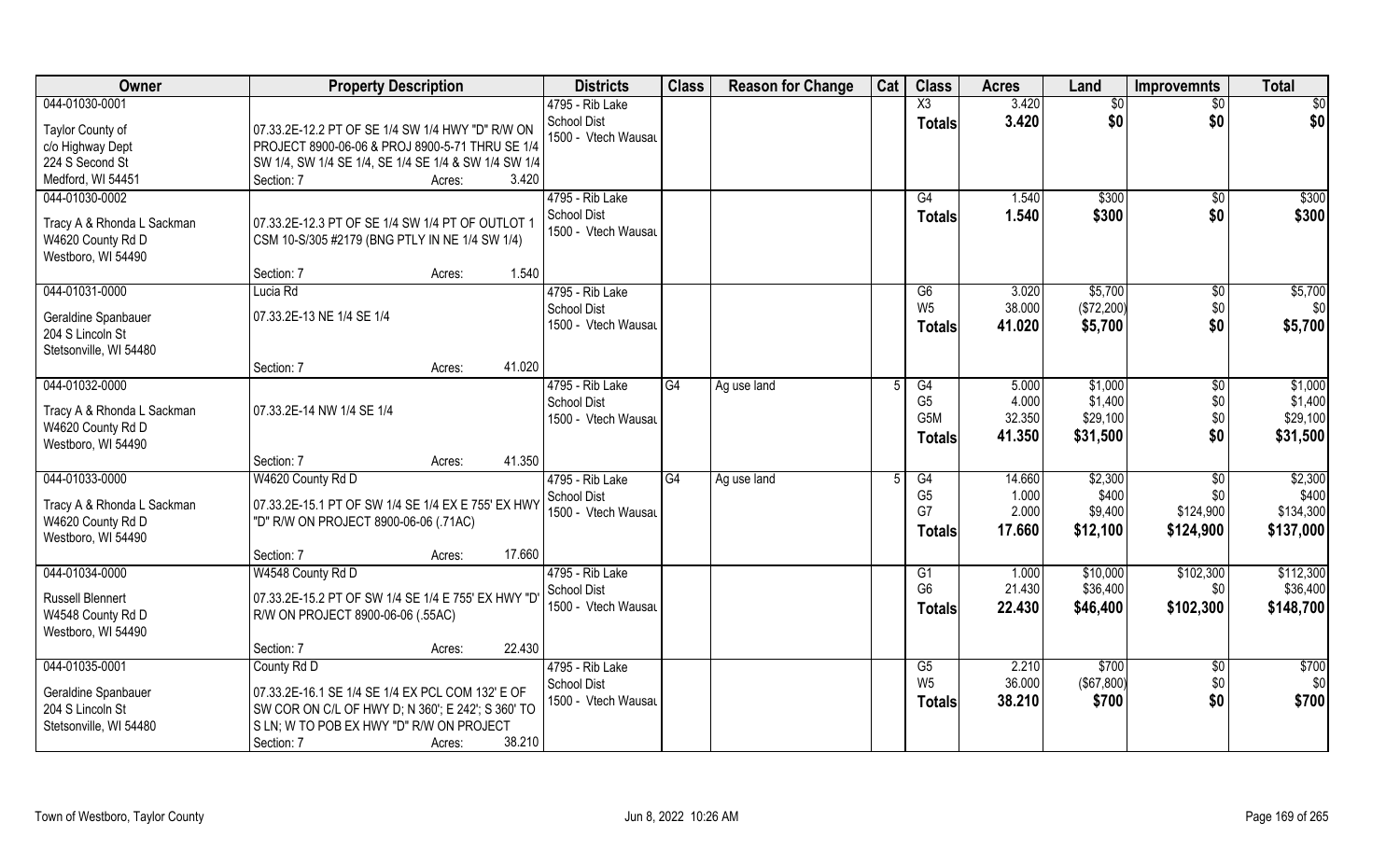| Owner                                   | <b>Property Description</b>                                                                         |                  | <b>Districts</b>                   | <b>Class</b> | <b>Reason for Change</b> | Cat | <b>Class</b>   | <b>Acres</b> | Land          | <b>Improvemnts</b> | <b>Total</b> |
|-----------------------------------------|-----------------------------------------------------------------------------------------------------|------------------|------------------------------------|--------------|--------------------------|-----|----------------|--------------|---------------|--------------------|--------------|
| 044-01035-0002                          | W4492 County Rd D                                                                                   |                  | 4795 - Rib Lake                    |              |                          |     | G1             | 1.800        | \$12,400      | \$64,700           | \$77,100     |
| Linda Ann Noziska<br>c/o John Chojnacki | 07.33.2E-16.2 PT OF SE 1/4 SE 1/4 (LIFE EST JOHN A<br>CHOJNACKI) PCL COM 132' E OF SW COR ON C/L OF |                  | School Dist<br>1500 - Vtech Wausau |              |                          |     | <b>Totals</b>  | 1.800        | \$12,400      | \$64,700           | \$77,100     |
| W4492 County Rd D                       | HWY D; N 360'; E 242' S 360' TO S LN; W TO POB EX                                                   |                  |                                    |              |                          |     |                |              |               |                    |              |
| Westboro, WI 54490                      | Section: 7                                                                                          | 1.800<br>Acres:  |                                    |              |                          |     |                |              |               |                    |              |
| 044-01036-0000                          |                                                                                                     |                  | 4795 - Rib Lake                    |              |                          |     | W <sub>4</sub> | 39.660       | \$0           | \$0                | $\sqrt{50}$  |
| Taylor County of<br>c/o Highway Dept    | 08.33.2E-1 NE 1/4 NE 1/4 (CFL)                                                                      |                  | School Dist<br>1500 - Vtech Wausau |              |                          |     | Totals         | 39.660       | \$0           | \$0                | \$0          |
| 224 S Second St                         |                                                                                                     |                  |                                    |              |                          |     |                |              |               |                    |              |
| Medford, WI 54451                       | Section: 8                                                                                          | 39.660<br>Acres: |                                    |              |                          |     |                |              |               |                    |              |
| 044-01037-0000                          |                                                                                                     |                  | 4795 - Rib Lake                    |              |                          |     | W <sub>4</sub> | 40.020       | $\sqrt{6}$    | $\sqrt[6]{3}$      | \$0          |
| Taylor County of                        | 08.33.2E-2 NW 1/4 NE 1/4 (CFL)                                                                      |                  | <b>School Dist</b>                 |              |                          |     | <b>Totals</b>  | 40.020       | \$0           | \$0                | \$0          |
| c/o Highway Dept                        |                                                                                                     |                  | 1500 - Vtech Wausau                |              |                          |     |                |              |               |                    |              |
| 224 S Second St                         |                                                                                                     |                  |                                    |              |                          |     |                |              |               |                    |              |
| Medford, WI 54451                       | Section: 8                                                                                          | 40.020<br>Acres: |                                    |              |                          |     |                |              |               |                    |              |
| 044-01038-0000                          |                                                                                                     |                  | 4795 - Rib Lake                    |              |                          |     | W4             | 39.900       | $\sqrt[6]{3}$ | \$0                | \$0          |
| Taylor County of                        | 08.33.2E-3 SW 1/4 NE 1/4 (CFL)                                                                      |                  | <b>School Dist</b>                 |              |                          |     | <b>Totals</b>  | 39.900       | \$0           | \$0                | \$0          |
| c/o Highway Dept                        |                                                                                                     |                  | 1500 - Vtech Wausau                |              |                          |     |                |              |               |                    |              |
| 224 S Second St                         |                                                                                                     |                  |                                    |              |                          |     |                |              |               |                    |              |
| Medford, WI 54451                       | Section: 8                                                                                          | 39.900<br>Acres: |                                    |              |                          |     |                |              |               |                    |              |
| 044-01039-0000                          |                                                                                                     |                  | 4795 - Rib Lake                    |              |                          |     | W <sub>4</sub> | 39.530       | \$0           | \$0                | \$0          |
| Taylor County of                        | 08.33.2E-4 SE 1/4 NE 1/4 (CFL)                                                                      |                  | <b>School Dist</b>                 |              |                          |     | <b>Totals</b>  | 39.530       | \$0           | \$0                | \$0          |
| c/o Highway Dept                        |                                                                                                     |                  | 1500 - Vtech Wausau                |              |                          |     |                |              |               |                    |              |
| 224 S Second St                         |                                                                                                     |                  |                                    |              |                          |     |                |              |               |                    |              |
| Medford, WI 54451                       | Section: 8                                                                                          | 39.530<br>Acres: |                                    |              |                          |     |                |              |               |                    |              |
| 044-01040-0000                          |                                                                                                     |                  | 4795 - Rib Lake                    | G4           | Ag use land              | 5   | G4             | 40.280       | \$2,300       | \$0                | \$2,300      |
| William W. Kennedy                      | 08.33.2E-5 NE 1/4 NW 1/4 (SUBJ EASMNT 142/685)                                                      |                  | <b>School Dist</b>                 |              |                          |     | <b>Totals</b>  | 40.280       | \$2,300       | \$0                | \$2,300      |
| Rebecca M. Kennedy                      |                                                                                                     |                  | 1500 - Vtech Wausau                |              |                          |     |                |              |               |                    |              |
| N8964 Lucia Rd                          |                                                                                                     |                  |                                    |              |                          |     |                |              |               |                    |              |
| Westboro, WI 54490                      | Section: 8                                                                                          | 40.280<br>Acres: |                                    |              |                          |     |                |              |               |                    |              |
| 044-01041-0000                          | N9118 Lucia Rd                                                                                      |                  | 4795 - Rib Lake                    | G4           | Ag use land              | 5   | G1             | 1.000        | \$10,000      | \$1,000            | \$11,000     |
| William W. Kennedy                      | 08.33.2E-6.1 NW 1/4 NW 1/4 EX PCL IN NW COR 209'                                                    |                  | <b>School Dist</b>                 |              |                          |     | G <sub>4</sub> | 38.070       | \$2,700       | \$0                | \$2,700      |
| Rebecca M. Kennedy                      | E&W & 209' N&S (SUBJ EASMNT 142/685)                                                                |                  | 1500 - Vtech Wausau                |              |                          |     | <b>Totals</b>  | 39.070       | \$12,700      | \$1,000            | \$13,700     |
| N8964 Lucia Rd                          |                                                                                                     |                  |                                    |              |                          |     |                |              |               |                    |              |
| Westboro, WI 54490                      | Section: 8                                                                                          | 39.070<br>Acres: |                                    |              |                          |     |                |              |               |                    |              |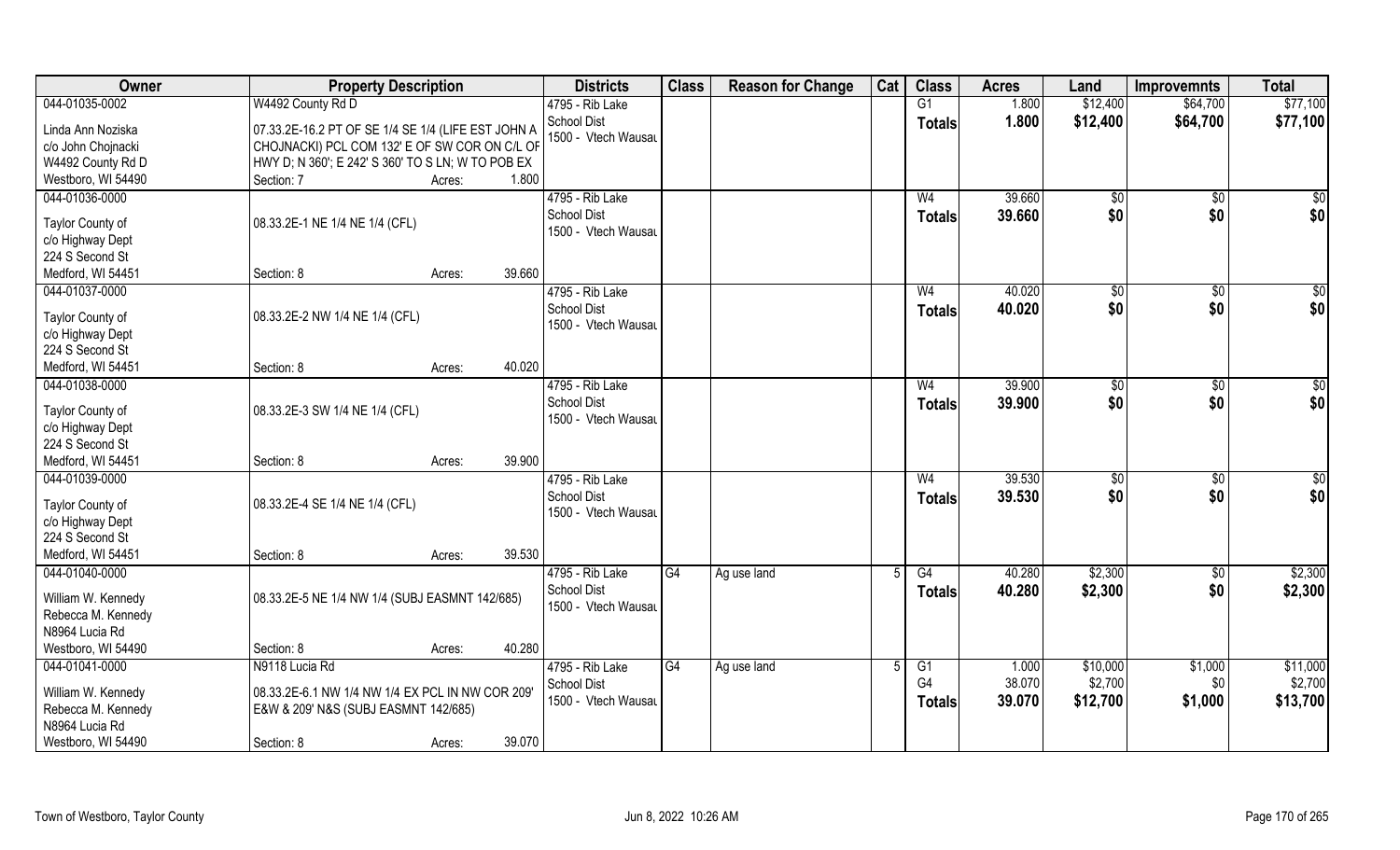| Owner                                | <b>Property Description</b>                       | <b>Districts</b>                          | <b>Class</b>    | <b>Reason for Change</b> | Cat | <b>Class</b>   | <b>Acres</b> | Land           | <b>Improvemnts</b> | <b>Total</b> |
|--------------------------------------|---------------------------------------------------|-------------------------------------------|-----------------|--------------------------|-----|----------------|--------------|----------------|--------------------|--------------|
| 044-01042-0000                       | N9198 Lucia Rd                                    | 4795 - Rib Lake                           |                 |                          |     | G1             | 1.000        | \$10,000       | \$8,700            | \$18,700     |
| William W. Kennedy                   | 08.33.2E-6.2 PT OF NW 1/4 NW 1/4 PCL IN NW COR    | <b>School Dist</b>                        |                 |                          |     | <b>Totals</b>  | 1.000        | \$10,000       | \$8,700            | \$18,700     |
| Rebecca M. Kennedy                   | 209' E & W & 209' N & S (SUBJ EASMNT 142/685)     | 1500 - Vtech Wausau                       |                 |                          |     |                |              |                |                    |              |
| N8964 Lucia Rd                       |                                                   |                                           |                 |                          |     |                |              |                |                    |              |
| Westboro, WI 54490                   | 1.000<br>Section: 8<br>Acres:                     |                                           |                 |                          |     |                |              |                |                    |              |
| 044-01043-0000                       | N9084 Lucia Rd                                    | 4795 - Rib Lake                           | G4              | Ag use land              |     | G <sub>1</sub> | 7.500        | \$22,600       | \$97,900           | \$120,500    |
|                                      |                                                   | <b>School Dist</b>                        |                 |                          |     | G4             | 19.000       | \$3,700        | \$0                | \$3,700      |
| Michael M. Kennedy                   | 08.33.2E-7 SW 1/4 NW 1/4 (SUBJ 3 YR (2020) GRAVEL | 1500 - Vtech Wausau                       |                 |                          |     | G <sub>5</sub> | 13.810       | \$9,800        | \$0                | \$9,800      |
| Jolene K. Kennedy                    | & SOIL LEASE #377036)                             |                                           |                 |                          |     | <b>Totals</b>  | 40.310       | \$36,100       | \$97,900           | \$134,000    |
| N9084 Lucia Rd                       | 40.310                                            |                                           |                 |                          |     |                |              |                |                    |              |
| Westboro, WI 54490                   | Section: 8<br>Acres:                              |                                           |                 |                          |     |                |              |                |                    |              |
| 044-01044-0000                       |                                                   | 4795 - Rib Lake                           | G4              | Ag use land              | 5   | G4             | 40.520       | \$3,100        | $\sqrt[6]{30}$     | \$3,100      |
| William W. Kennedy                   | 08.33.2E-8 SE 1/4 NW 1/4                          | <b>School Dist</b><br>1500 - Vtech Wausau |                 |                          |     | <b>Totals</b>  | 40.520       | \$3,100        | \$0                | \$3,100      |
| N8964 Lucia Rd                       |                                                   |                                           |                 |                          |     |                |              |                |                    |              |
| Westboro, WI 54490                   |                                                   |                                           |                 |                          |     |                |              |                |                    |              |
|                                      | 40.520<br>Section: 8<br>Acres:                    |                                           |                 |                          |     |                |              |                |                    |              |
| 044-01045-0000                       |                                                   | 4795 - Rib Lake                           | G4              | Ag use land              |     | G4             | 38.000       | \$2,200        | \$0                | \$2,200      |
|                                      | 08.33.2E-9 NE 1/4 SW 1/4                          | <b>School Dist</b>                        |                 |                          |     | G <sub>5</sub> | 2.040        | \$600          | \$0                | \$600        |
| William W. Kennedy<br>N8964 Lucia Rd |                                                   | 1500 - Vtech Wausau                       |                 |                          |     | <b>Totals</b>  | 40.040       | \$2,800        | \$0                | \$2,800      |
| Westboro, WI 54490                   |                                                   |                                           |                 |                          |     |                |              |                |                    |              |
|                                      | 40.040<br>Section: 8<br>Acres:                    |                                           |                 |                          |     |                |              |                |                    |              |
| 044-01046-0000                       | N8964 Lucia Rd                                    | 4795 - Rib Lake                           | $\overline{G4}$ | Ag use land              |     | G1             | 2.000        | \$13,000       | \$267,600          | \$280,600    |
|                                      |                                                   | <b>School Dist</b>                        | G4              | Ag use land              |     | G <sub>4</sub> | 38.410       | \$3,600        | \$0                | \$3,600      |
| William W. Kennedy                   | 08.33.2E-10 NW 1/4 SW 1/4                         | 1500 - Vtech Wausau                       |                 |                          |     | <b>Totals</b>  | 40.410       | \$16,600       | \$267,600          | \$284,200    |
| N8964 Lucia Rd                       |                                                   |                                           |                 |                          |     |                |              |                |                    |              |
| Westboro, WI 54490                   |                                                   |                                           |                 |                          |     |                |              |                |                    |              |
|                                      | 40.410<br>Section: 8<br>Acres:                    |                                           |                 |                          |     |                |              |                |                    |              |
| 044-01047-0000                       | W4356 County Rd D                                 | 4795 - Rib Lake                           | G4              | Ag use land              |     | G1             | 1.000        | \$10,000       | \$19,000           | \$29,000     |
| Jacqualine F. Miicke                 | 08.33.2E-11.1 SW 1/4 SW 1/4 EX HWY "D" R/W ON     | <b>School Dist</b>                        |                 |                          |     | G4             | 10.000       | \$600          | \$0                | \$600        |
| Shyrlee D. Putman                    | PROJECT 8900-06-06 (1.33AC)                       | 1500 - Vtech Wausau                       |                 |                          |     | G <sub>5</sub> | 3.000        | \$900          | \$0                | \$900        |
| W4356 County Rd D                    |                                                   |                                           |                 |                          |     | G <sub>6</sub> | 24.790       | \$47,100       | \$0                | \$47,100     |
| Westboro, WI 54490                   | 38.790<br>Section: 8<br>Acres:                    |                                           |                 |                          |     | <b>Totals</b>  | 38.790       | \$58,600       | \$19,000           | \$77,600     |
| 044-01047-0001                       |                                                   | 4795 - Rib Lake                           |                 |                          |     | X3             | 5.670        | $\sqrt[6]{30}$ | \$0                | $rac{1}{6}$  |
|                                      |                                                   | <b>School Dist</b>                        |                 |                          |     | <b>Totals</b>  | 5.670        | \$0            | \$0                | \$0          |
| Taylor County of                     | 08.33.2E-11.2 PT OF SW 1/4 SW 1/4 HWY "D" R/W ON  | 1500 - Vtech Wausau                       |                 |                          |     |                |              |                |                    |              |
| c/o Highway Dept                     | PROJECT 8900-06-06 THRU SW 1/4 SW 1/4, SE 1/4 SV  |                                           |                 |                          |     |                |              |                |                    |              |
| 224 S Second St                      | 1/4, SW 1/4 SE 1/4, SE 1/4 SE 1/4 (SUBJ           |                                           |                 |                          |     |                |              |                |                    |              |
| Medford, WI 54451                    | 5.670<br>Section: 8<br>Acres:                     |                                           |                 |                          |     |                |              |                |                    |              |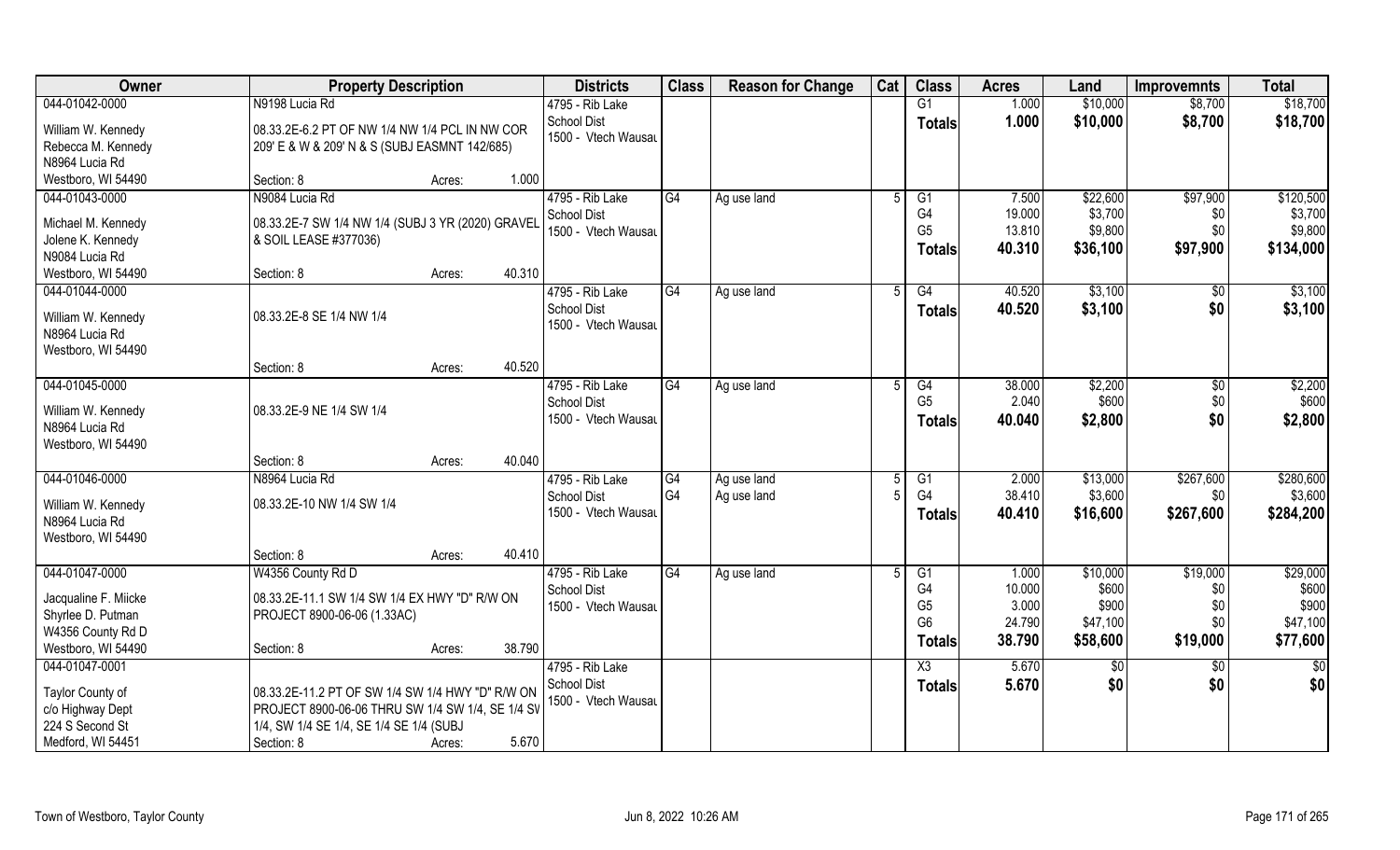| Owner                             | <b>Property Description</b>                       |        |        | <b>Districts</b>                          | <b>Class</b> | <b>Reason for Change</b> | Cat | <b>Class</b>                     | <b>Acres</b>    | Land              | <b>Improvemnts</b>   | <b>Total</b>       |
|-----------------------------------|---------------------------------------------------|--------|--------|-------------------------------------------|--------------|--------------------------|-----|----------------------------------|-----------------|-------------------|----------------------|--------------------|
| 044-01049-0000                    | W4220 County Rd D                                 |        |        | 4795 - Rib Lake                           |              |                          |     | G1                               | 1.960           | \$12,900          | \$145,200            | \$158,100          |
| Delbert R. Kroeker                | 08.33.2E-12.2 SE 1/4 SW 1/4 EX HWY "D" R/W ON     |        |        | <b>School Dist</b>                        |              |                          |     | G <sub>6</sub>                   | 36.200          | \$65,200          | \$0                  | \$65,200           |
| Nancy L. Kroeker                  | PROJECT 8900-06-06 (.03AC)                        |        |        | 1500 - Vtech Wausau                       |              |                          |     | <b>Totals</b>                    | 38.160          | \$78,100          | \$145,200            | \$223,300          |
| W4220 County Rd D                 |                                                   |        |        |                                           |              |                          |     |                                  |                 |                   |                      |                    |
| Westboro, WI 54490                | Section: 8                                        | Acres: | 38.160 |                                           |              |                          |     |                                  |                 |                   |                      |                    |
| 044-01050-0000                    |                                                   |        |        | 4795 - Rib Lake                           |              |                          |     | W <sub>5</sub>                   | 39.230          | ( \$71,100)       | \$0                  | \$0                |
|                                   |                                                   |        |        | <b>School Dist</b>                        |              |                          |     | <b>Totals</b>                    | 39.230          | \$0               | \$0                  | \$0                |
| Robert H Prigge Trust No 1        | 08.33.2E-13 NE 1/4 SE 1/4                         |        |        | 1500 - Vtech Wausau                       |              |                          |     |                                  |                 |                   |                      |                    |
| Shirley I Prigge Trust No 1       |                                                   |        |        |                                           |              |                          |     |                                  |                 |                   |                      |                    |
| 8n465 Shady Ln                    | Section: 8                                        |        | 39.230 |                                           |              |                          |     |                                  |                 |                   |                      |                    |
| Elgin, IL 60124<br>044-01051-0000 |                                                   | Acres: |        | 4795 - Rib Lake                           |              |                          |     |                                  |                 |                   |                      | \$900              |
|                                   |                                                   |        |        | <b>School Dist</b>                        |              |                          |     | G5<br>G <sub>6</sub>             | 3.000<br>11.780 | \$900<br>\$22,400 | $\sqrt[6]{3}$<br>\$0 | \$22,400           |
| Francis C. Dums                   | 08.33.2E-14.1 NW 1/4 SE 1/4 EX E 825' THRF        |        |        | 1500 - Vtech Wausau                       |              |                          |     |                                  | 14.780          | \$23,300          | \$0                  | \$23,300           |
| Lori A. Dums                      |                                                   |        |        |                                           |              |                          |     | <b>Totals</b>                    |                 |                   |                      |                    |
| W4178 County Rd D                 |                                                   |        |        |                                           |              |                          |     |                                  |                 |                   |                      |                    |
| Westboro, WI 54490                | Section: 8                                        | Acres: | 14.780 |                                           |              |                          |     |                                  |                 |                   |                      |                    |
| 044-01051-0001                    |                                                   |        |        | 4795 - Rib Lake                           |              |                          |     | $W_5$                            | 24.450          | ( \$44, 300)      | \$0                  | \$0                |
| <b>Ruesch Living Trust</b>        | 08.33.2E-14.2 PT OF NW 1/4 SE 1/4 E 825' THRF     |        |        | <b>School Dist</b>                        |              |                          |     | <b>Totals</b>                    | 24.450          | \$0               | \$0                  | \$0                |
| W4106 County Rd D                 |                                                   |        |        | 1500 - Vtech Wausau                       |              |                          |     |                                  |                 |                   |                      |                    |
| Westboro, WI 54490                |                                                   |        |        |                                           |              |                          |     |                                  |                 |                   |                      |                    |
|                                   | Section: 8                                        | Acres: | 24.450 |                                           |              |                          |     |                                  |                 |                   |                      |                    |
| 044-01052-0000                    | W4178 County Rd D                                 |        |        | 4795 - Rib Lake                           |              |                          |     | G1                               | 2.500           | \$14,000          | \$70,200             | \$84,200           |
|                                   |                                                   |        |        | <b>School Dist</b>                        |              |                          |     | G <sub>5</sub>                   | 2.500           | \$900             | \$0                  | \$900              |
| Francis C. Dums                   | 08.33.2E-15.1 SW 1/4 SE 1/4 EX E 825' THRF EX HWY |        |        | 1500 - Vtech Wausau                       |              |                          |     | G <sub>6</sub>                   | 9.100           | \$16,400          | \$0                  | \$16,400           |
| Lori A. Dums                      | "D" R/W ON PROJECT 8900-06-06 (.56AC)             |        |        |                                           |              |                          |     | <b>Totals</b>                    | 14.100          | \$31,300          | \$70,200             | \$101,500          |
| W4178 County Rd D                 |                                                   |        | 14.100 |                                           |              |                          |     |                                  |                 |                   |                      |                    |
| Westboro, WI 54490                | Section: 8                                        | Acres: |        |                                           |              |                          |     |                                  |                 |                   |                      |                    |
| 044-01052-0001                    | W4106 County Rd D                                 |        |        | 4795 - Rib Lake                           |              |                          |     | G <sub>1</sub><br>G <sub>4</sub> | 2.000<br>2.000  | \$13,000<br>\$400 | \$258,500            | \$271,500<br>\$400 |
| Ruesch Living Trust               | 08.33.2E-15.2 PT OF SW 1/4 SE 1/4 E 825' THRF EX  |        |        | <b>School Dist</b><br>1500 - Vtech Wausau |              |                          |     | G <sub>5</sub>                   | 4.620           | \$1,600           | \$0<br>\$0           | \$1,600            |
| W4106 County Rd D                 | HWY "D" R/W ON PROJECT 8900-06-06                 |        |        |                                           |              |                          |     | W <sub>5</sub>                   | 15.000          | (\$30,000)        | \$0                  | \$0                |
| Westboro, WI 54490                |                                                   |        |        |                                           |              |                          |     |                                  | 23.620          | \$15,000          | \$258,500            | \$273,500          |
|                                   | Section: 8                                        | Acres: | 23.620 |                                           |              |                          |     | Totals                           |                 |                   |                      |                    |
| 044-01053-0000                    | County Rd D                                       |        |        | 4795 - Rib Lake                           |              |                          |     | G5                               | 4.110           | \$1,500           | \$0                  | \$1,500            |
| Robert H Prigge Trust No 1        | 08.33.2E-16 SE 1/4 SE 1/4 EX HWY "D" R/W ON       |        |        | <b>School Dist</b>                        |              |                          |     | W <sub>5</sub>                   | 33.640          | (\$63,900)        | \$0                  | \$0                |
| Shirley I Prigge Trust No 1       | PROJECT 8900-06-06 (1.36 AC)                      |        |        | 1500 - Vtech Wausau                       |              |                          |     | Totals                           | 37.750          | \$1,500           | \$0                  | \$1,500            |
| 8n465 Shady Ln                    |                                                   |        |        |                                           |              |                          |     |                                  |                 |                   |                      |                    |
| Elgin, IL 60124                   | Section: 8                                        | Acres: | 37.750 |                                           |              |                          |     |                                  |                 |                   |                      |                    |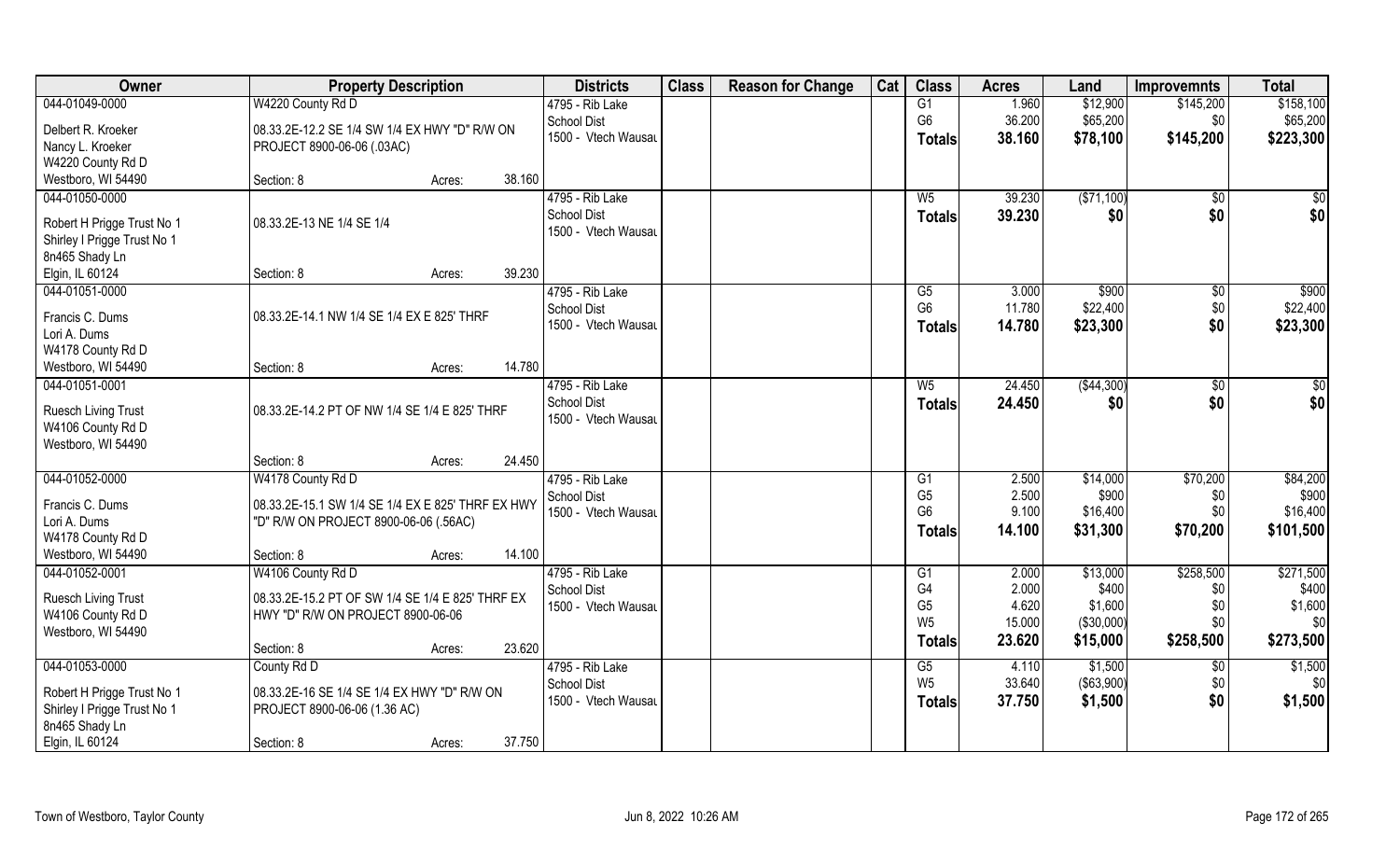| Owner                                    |                                                | <b>Property Description</b> |        | <b>Districts</b>    | <b>Class</b> | <b>Reason for Change</b> | Cat | <b>Class</b>    | <b>Acres</b> | Land     | <b>Improvemnts</b> | <b>Total</b> |
|------------------------------------------|------------------------------------------------|-----------------------------|--------|---------------------|--------------|--------------------------|-----|-----------------|--------------|----------|--------------------|--------------|
| 044-01054-0000                           | W4260 Skinner Ln                               |                             |        | 4795 - Rib Lake     |              |                          |     | G1              | 1.000        | \$10,000 | \$42,500           | \$52,500     |
| Dennis J. Labinski                       | 17.33.2E-GL.1 GOVT LOT 1 (NE 1/4 SW 1/4)       |                             |        | <b>School Dist</b>  |              |                          |     | G <sub>5</sub>  | 12.000       | \$3,600  | \$0                | \$3,600      |
| 15065 W Lisbon Rd                        |                                                |                             |        | 1500 - Vtech Wausau |              |                          |     | G <sub>6</sub>  | 24.400       | \$43,900 | \$0                | \$43,900     |
| Brookfield, WI 53005                     |                                                |                             |        |                     |              |                          |     | <b>Totals</b>   | 37.400       | \$57,500 | \$42,500           | \$100,000    |
|                                          | Section: 17                                    | Acres:                      | 37.400 |                     |              |                          |     |                 |              |          |                    |              |
| 044-01055-0000                           |                                                |                             |        | 4795 - Rib Lake     |              |                          |     | G6              | 19.100       | \$30,600 | $\overline{50}$    | \$30,600     |
|                                          |                                                |                             |        | <b>School Dist</b>  |              |                          |     | Totals          | 19.100       | \$30,600 | \$0                | \$30,600     |
| Nancy J. Allen et al                     | 17.33.2E-GL.2 GOVT LOT 2 (NW 1/4 SE 1/4)       |                             |        | 1500 - Vtech Wausau |              |                          |     |                 |              |          |                    |              |
| c/o Rodney R. Galica<br>5185 County Rd N |                                                |                             |        |                     |              |                          |     |                 |              |          |                    |              |
| Pickett, WI 54964                        | Section: 17                                    | Acres:                      | 19.100 |                     |              |                          |     |                 |              |          |                    |              |
| 044-01056-0000                           |                                                |                             |        | 4795 - Rib Lake     |              |                          |     | G5              | 5.000        | \$1,800  | \$0                | \$1,800      |
|                                          |                                                |                             |        | School Dist         |              |                          |     | G <sub>6</sub>  | 24.500       | \$46,600 | \$0                | \$46,600     |
| Steven J. Gloeckle et al                 | 17.33.2E-GL.3 GOVT LOT 3 (NE 1/4 SE 1/4)       |                             |        | 1500 - Vtech Wausau |              |                          |     | Totals          | 29.500       | \$48,400 | \$0                | \$48,400     |
| 6343 W Fitch                             |                                                |                             |        |                     |              |                          |     |                 |              |          |                    |              |
| Chicago, IL 60646                        |                                                |                             |        |                     |              |                          |     |                 |              |          |                    |              |
|                                          | Section: 17                                    | Acres:                      | 29.500 |                     |              |                          |     |                 |              |          |                    |              |
| 044-01057-0000                           | W4025 Skinner Ln                               |                             |        | 4795 - Rib Lake     |              |                          |     | G1              | 1.000        | \$12,000 | \$110,200          | \$122,200    |
| Steven J. Gloeckle et al                 | 17.33.2E-GL.4 GOVT LOT 4                       |                             |        | <b>School Dist</b>  |              |                          |     | G <sub>5</sub>  | 4.000        | \$1,000  | \$0                | \$1,000      |
| 6343 W Fitch                             |                                                |                             |        | 1500 - Vtech Wausau |              |                          |     | G <sub>6</sub>  | 19.850       | \$37,700 | \$0                | \$37,700     |
| Chicago, IL 60646                        |                                                |                             |        |                     |              |                          |     | <b>Totals</b>   | 24.850       | \$50,700 | \$110,200          | \$160,900    |
|                                          | Section: 17                                    | Acres:                      | 24.850 |                     |              |                          |     |                 |              |          |                    |              |
| 044-01058-0000                           | Skinner Ln                                     |                             |        | 4795 - Rib Lake     |              |                          |     | $\overline{G1}$ | 1.000        | \$10,000 | \$14,200           | \$24,200     |
|                                          |                                                |                             |        | <b>School Dist</b>  |              |                          |     | G <sub>6</sub>  | 46.300       | \$74,100 | \$0                | \$74,100     |
| Steven J. Spencer                        | 17.33.2E-GL.5 GOVT LOT 5                       |                             |        | 1500 - Vtech Wausau |              |                          |     | <b>Totals</b>   | 47.300       | \$84,100 | \$14,200           | \$98,300     |
| Sharon L. Spencer                        |                                                |                             |        |                     |              |                          |     |                 |              |          |                    |              |
| W4143 Skinner Ln                         |                                                |                             |        |                     |              |                          |     |                 |              |          |                    |              |
| Westboro, WI 54490                       | Section: 17                                    | Acres:                      | 47.300 |                     |              |                          |     |                 |              |          |                    |              |
| 044-01059-0000                           | W4164 Skinner Ln                               |                             |        | 4795 - Rib Lake     |              |                          |     | G1              | 1.000        | \$10,000 | \$6,400            | \$16,400     |
| Nancy J. Allen et al                     | 17.33.2E-GL.6.1 PT OF GOVT LOT 6 EX THAT PT    |                             |        | <b>School Dist</b>  |              |                          |     | G <sub>6</sub>  | 20.470       | \$38,900 | \$0                | \$38,900     |
| c/o Rodney R. Galica                     | LYING W OF SLY EXT OF BDY LN COMMON TO GOVT    |                             |        | 1500 - Vtech Wausau |              |                          |     | <b>Totals</b>   | 21.470       | \$48,900 | \$6,400            | \$55,300     |
| 5185 County Rd N                         | LOT 1 & 2 & SLY TO C/L OF TN RD                |                             |        |                     |              |                          |     |                 |              |          |                    |              |
| Pickett, WI 54964                        | Section: 17                                    | Acres:                      | 21.470 |                     |              |                          |     |                 |              |          |                    |              |
| 044-01060-0001                           | Skinner Ln                                     |                             |        | 4795 - Rib Lake     |              |                          |     | G1              | 1.400        | \$11,200 | $\sqrt{6}$         | \$11,200     |
|                                          | 17.33.2E-GL.6.2 PT OF GOVT LOT 6 THAT PT LYING |                             |        | <b>School Dist</b>  |              |                          |     | <b>Totals</b>   | 1.400        | \$11,200 | \$0                | \$11,200     |
| Dennis J. Labinski<br>15065 W Lisbon Rd  | W OF SLY EXT OF BDY LN COMMON TO GOVT LOT 1    |                             |        | 1500 - Vtech Wausau |              |                          |     |                 |              |          |                    |              |
| Brookfield, WI 53005                     | & 2 TO C/L OF RD RUNNING ELY & N OF SAID TN RD |                             |        |                     |              |                          |     |                 |              |          |                    |              |
|                                          |                                                |                             | 1.400  |                     |              |                          |     |                 |              |          |                    |              |
|                                          | Section: 17                                    | Acres:                      |        |                     |              |                          |     |                 |              |          |                    |              |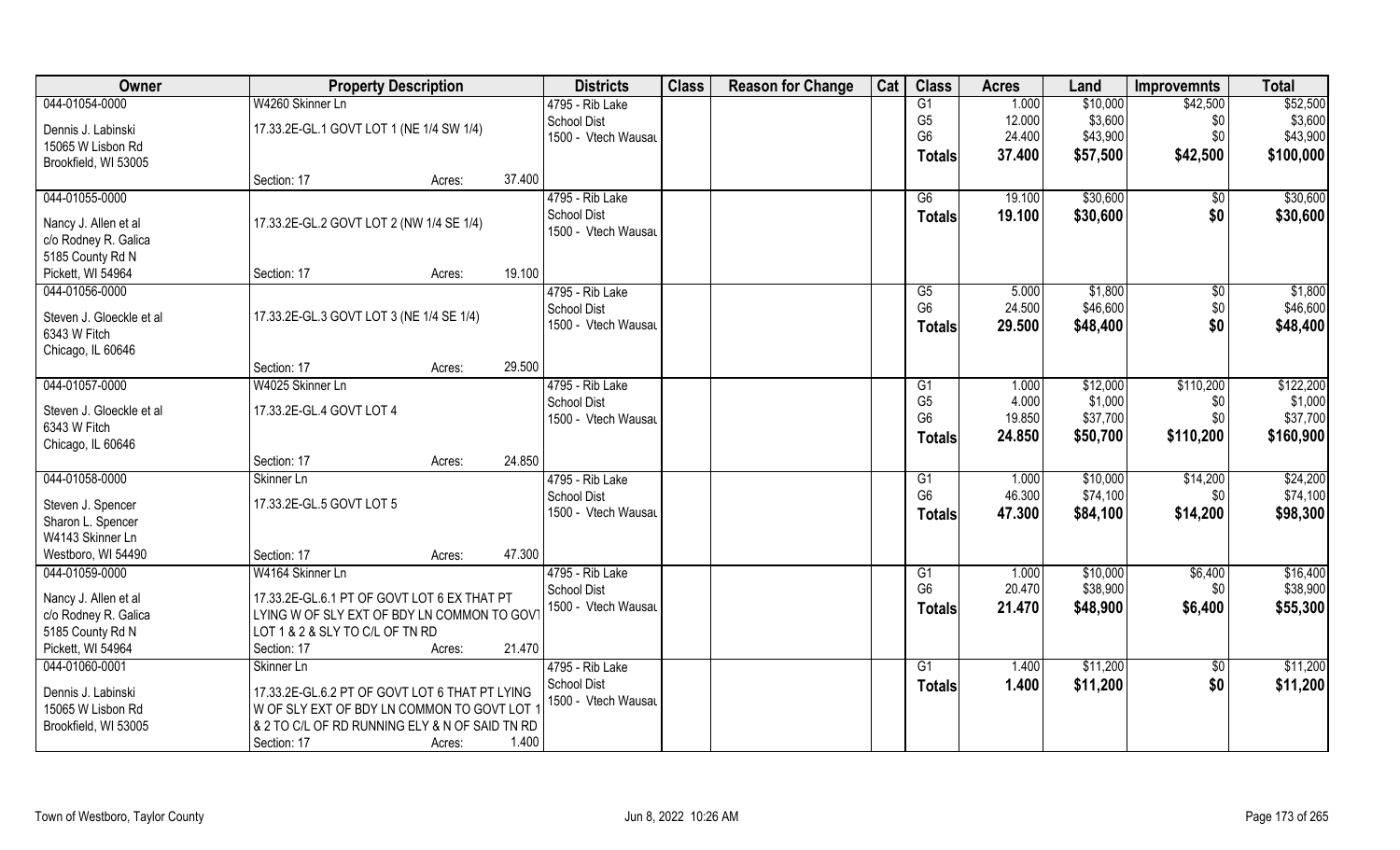| Owner                                                                                       | <b>Property Description</b>                                                                                                                                                      | <b>Districts</b>                                             | <b>Class</b> | <b>Reason for Change</b> | Cat | <b>Class</b>                                            | <b>Acres</b>                        | Land                                        | <b>Improvemnts</b>                   | <b>Total</b>                                  |
|---------------------------------------------------------------------------------------------|----------------------------------------------------------------------------------------------------------------------------------------------------------------------------------|--------------------------------------------------------------|--------------|--------------------------|-----|---------------------------------------------------------|-------------------------------------|---------------------------------------------|--------------------------------------|-----------------------------------------------|
| 044-01060-0002                                                                              | Skinner Ln                                                                                                                                                                       | 4795 - Rib Lake                                              |              |                          |     | G6                                                      | 0.320                               | \$700                                       | \$0                                  | \$700                                         |
| Steven J. Spencer<br>Sharon L. Spencer<br>W4143 Skinner Ln                                  | 17.33.2E-GL.6.3 PT OF GOVT LOT 6 THAT PART<br>LYING SLY OF C/L OF TN RD & WEST OF SLY EXT OF<br>BDY LINE COMMON TO G. L. 1 & 2                                                   | <b>School Dist</b><br>1500 - Vtech Wausau                    |              |                          |     | <b>Totals</b>                                           | 0.320                               | \$700                                       | \$0                                  | \$700                                         |
| Westboro, WI 54490                                                                          | 0.320<br>Section: 17<br>Acres:                                                                                                                                                   |                                                              |              |                          |     |                                                         |                                     |                                             |                                      |                                               |
| 044-01061-0000<br>Steven J. Gloeckle et al<br>6343 W Fitch<br>Chicago, IL 60646             | 17.33.2E-GL.7 GOVT LOT 7                                                                                                                                                         | 4795 - Rib Lake<br><b>School Dist</b><br>1500 - Vtech Wausau |              |                          |     | G6<br>Totals                                            | 26.500<br>26.500                    | \$42,400<br>\$42,400                        | \$0<br>\$0                           | \$42,400<br>\$42,400                          |
|                                                                                             | 26.500<br>Section: 17<br>Acres:                                                                                                                                                  |                                                              |              |                          |     |                                                         |                                     |                                             |                                      |                                               |
| 044-01062-0000<br>Steven J. Spencer<br>Sharon L. Spencer<br>W4143 Skinner Ln                | W4143 Skinner Ln<br>17.33.2E-GL.8.1 PT OF GOVT LOT 8 EX THE ELY 300'                                                                                                             | 4795 - Rib Lake<br>School Dist<br>1500 - Vtech Wausau        |              |                          |     | G1<br>G <sub>6</sub><br><b>Totals</b>                   | 1.000<br>18.590<br>19.590           | \$12,000<br>\$37,200<br>\$49,200            | \$95,800<br>\$0<br>\$95,800          | \$107,800<br>\$37,200<br>\$145,000            |
| Westboro, WI 54490                                                                          | 19.590<br>Section: 17<br>Acres:                                                                                                                                                  |                                                              |              |                          |     |                                                         |                                     |                                             |                                      |                                               |
| 044-01063-0000<br>Steven J. Gloeckle et al<br>6343 W Fitch<br>Chicago, IL 60646             | 17.33.2E-GL.8.2 PT OF GOVT LOT 8 THE EASTERLY<br>300' THEREOF                                                                                                                    | 4795 - Rib Lake<br><b>School Dist</b><br>1500 - Vtech Wausau |              |                          |     | G6<br><b>Totals</b>                                     | 6.200<br>6.200                      | \$11,800<br>\$11,800                        | \$0<br>\$0                           | \$11,800<br>\$11,800                          |
|                                                                                             | 6.200<br>Section: 17<br>Acres:                                                                                                                                                   |                                                              |              |                          |     |                                                         |                                     |                                             |                                      |                                               |
| 044-01064-0000<br>Theodore A. Thums<br>Dawn Thums                                           | W4065 County Rd D<br>17.33.2E-1 NE 1/4 NE 1/4 EX HWY "D" R/W ON<br>PROJECT 8900-06-06 (1.11 AC)                                                                                  | 4795 - Rib Lake<br><b>School Dist</b><br>1500 - Vtech Wausau |              |                          |     | G1<br>G <sub>5</sub><br>G <sub>6</sub><br><b>Totals</b> | 1.000<br>10.000<br>27.890<br>38.890 | \$10,000<br>\$3,000<br>\$37,900<br>\$50,900 | \$124,800<br>\$0<br>\$0<br>\$124,800 | \$134,800<br>\$3,000<br>\$37,900<br>\$175,700 |
| W4065 County Rd D                                                                           | 38.890                                                                                                                                                                           |                                                              |              |                          |     |                                                         |                                     |                                             |                                      |                                               |
| Westboro, WI 54490<br>044-01064-0001                                                        | Section: 17<br>Acres:                                                                                                                                                            | 4795 - Rib Lake                                              |              |                          |     | $\overline{\text{X3}}$                                  | 4.550                               | \$0                                         | $\overline{30}$                      | \$0                                           |
| Taylor County of<br>c/o Highway Dept<br>224 S Second St<br>Medford, WI 54451                | 17.33.2E-1.2 PT OF NE 1/4 NE 1/4 HWY "D" R/W ON<br>PROJECT 8900-06-06 THRU NE 1/4 NE 1/4, NW 1/4 NE<br>1/4, NE 1/4 NW 1/4, NW 1/4 NW 1/4 (SUBJ<br>4.550<br>Section: 17<br>Acres: | <b>School Dist</b><br>1500 - Vtech Wausau                    |              |                          |     | <b>Totals</b>                                           | 4.550                               | \$0                                         | \$0                                  | \$0                                           |
| 044-01065-0000<br>Roy L. Points<br>Joan R. Points<br>N8722 Walters Ln<br>Westboro, WI 54490 | N8722 Walters Ln<br>17.33.2E-2.1 PT OF NW 1/4 NE 1/4 PCL 1 AS SHOWN<br>DESC IN CSM REC IN VOL 1-S/309 #309<br>0.920<br>Section: 17<br>Acres:                                     | 4795 - Rib Lake<br>School Dist<br>1500 - Vtech Wausau        |              |                          |     | G1<br><b>Totals</b>                                     | 0.920<br>0.920                      | \$9,300<br>\$9,300                          | \$101,700<br>\$101,700               | \$111,000<br>\$111,000                        |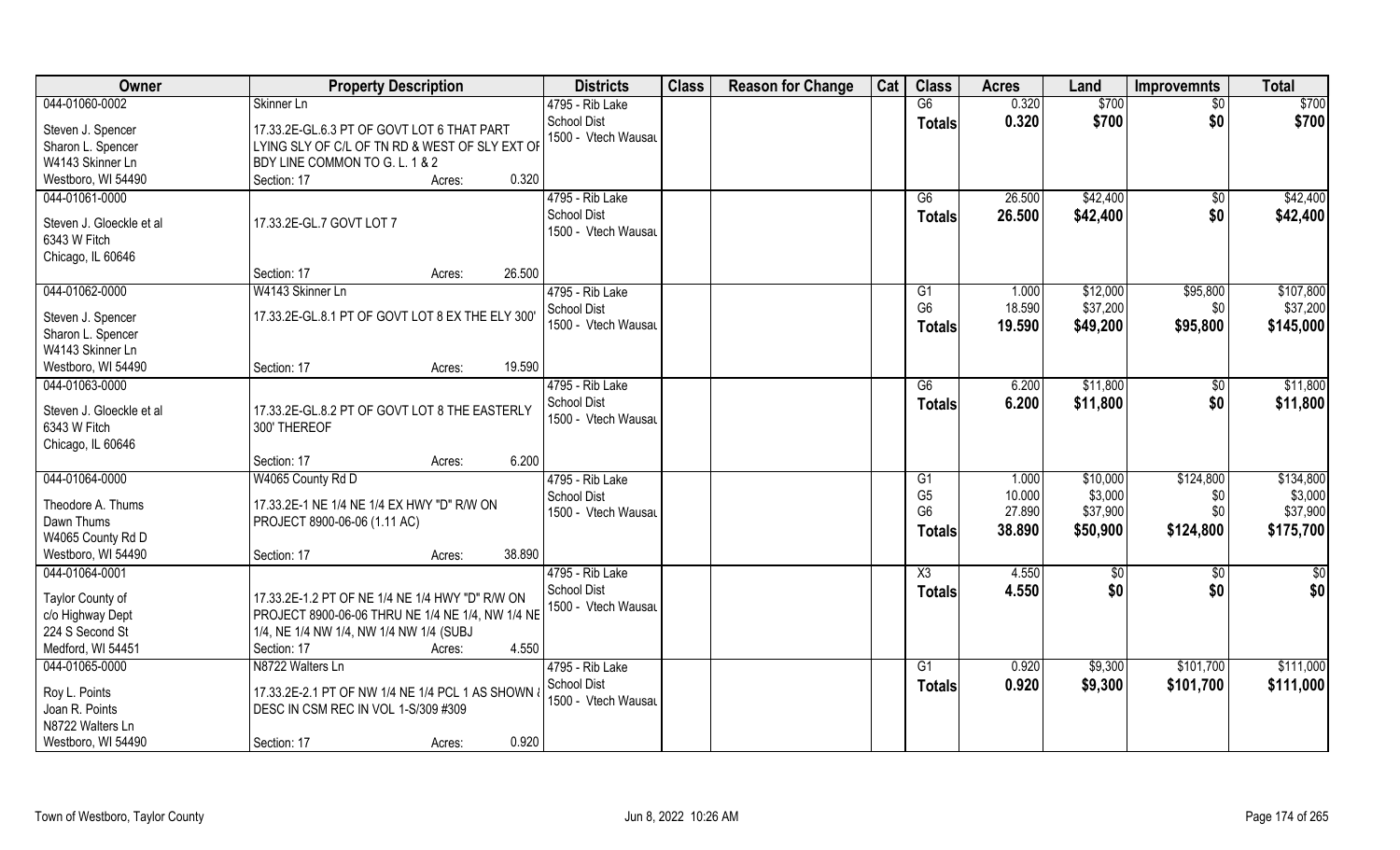| Owner                                                                           | <b>Property Description</b>                                                                                                            |        | <b>Districts</b>                                             | <b>Class</b> | <b>Reason for Change</b> | Cat | <b>Class</b>                                   | <b>Acres</b>                      | Land                                       | <b>Improvemnts</b>             | <b>Total</b>                                |
|---------------------------------------------------------------------------------|----------------------------------------------------------------------------------------------------------------------------------------|--------|--------------------------------------------------------------|--------------|--------------------------|-----|------------------------------------------------|-----------------------------------|--------------------------------------------|--------------------------------|---------------------------------------------|
| 044-01066-0000                                                                  | <b>Walters Ln</b>                                                                                                                      |        | 4795 - Rib Lake                                              |              |                          |     | G6                                             | 37.980                            | \$72,200                                   | \$0                            | \$72,200                                    |
| Roy L. Points<br>Joan R. Points<br>N8722 Walters Ln                             | 17.33.2E-2.2 NW 1/4 NE 1/4 EX PCL 1 AS SHOWN &<br>DESC IN CSM REC IN VOL 1-S/309 #309 EX HWY "D"<br>R/W ON PROJECT 8900-06-06 (1.10AC) |        | School Dist<br>1500 - Vtech Wausau                           |              |                          |     | <b>Totals</b>                                  | 37.980                            | \$72,200                                   | \$0                            | \$72,200                                    |
| Westboro, WI 54490                                                              | Section: 17<br>Acres:                                                                                                                  | 37.980 |                                                              |              |                          |     |                                                |                                   |                                            |                                |                                             |
| 044-01067-0000                                                                  | N8686 Walters Ln                                                                                                                       |        | 4795 - Rib Lake<br>School Dist                               |              |                          |     | G1<br>G <sub>6</sub>                           | 1.000<br>28.910                   | \$10,000<br>\$51,900                       | \$85,100<br>\$0                | \$95,100<br>\$51,900                        |
| Dennis Larson<br>Joann Larson<br>N8686 Walters Ln                               | 17.33.2E-3.1 SW 1/4 NE 1/4 EX PCL COM NW COR; S<br>100'; E 500'; S 375'; E 820' TO E LN; N 475'; W TO POB                              |        | 1500 - Vtech Wausau                                          |              |                          |     | <b>Totals</b>                                  | 29.910                            | \$61,900                                   | \$85,100                       | \$147,000                                   |
| Westboro, WI 54490                                                              | Section: 17<br>Acres:                                                                                                                  | 29.910 |                                                              |              |                          |     |                                                |                                   |                                            |                                |                                             |
| 044-01067-0001<br><b>Todd Larson</b><br>N8694 Walters Ln<br>Westboro, WI 54490  | N8694 Walters Ln<br>17.33.2E-3.2 PT OF SW 1/4 NE 1/4 PCL COM NW COR<br>S 100'; E 500'; S 375'; E 820' TO E LN; N 475'; W TO<br>POB     |        | 4795 - Rib Lake<br>School Dist<br>1500 - Vtech Wausau        |              |                          |     | G1<br>G <sub>6</sub><br><b>Totals</b>          | 1.000<br>9.090<br>10.090          | \$10,000<br>\$17,300<br>\$27,300           | \$41,500<br>\$0<br>\$41,500    | \$51,500<br>\$17,300<br>\$68,800            |
|                                                                                 | Section: 17<br>Acres:                                                                                                                  | 10.090 |                                                              |              |                          |     |                                                |                                   |                                            |                                |                                             |
| 044-01068-0000<br>Steven J. Gloeckle et al<br>6343 W Fitch<br>Chicago, IL 60646 | 17.33.2E-4 SE 1/4 NE 1/4                                                                                                               |        | 4795 - Rib Lake<br><b>School Dist</b><br>1500 - Vtech Wausau |              |                          |     | G6<br><b>Totals</b>                            | 40.000<br>40.000                  | \$64,000<br>\$64,000                       | \$0<br>\$0                     | \$64,000<br>\$64,000                        |
|                                                                                 | Section: 17<br>Acres:                                                                                                                  | 40.000 |                                                              |              |                          |     |                                                |                                   |                                            |                                |                                             |
| 044-01069-0000                                                                  | W4217 County Rd D                                                                                                                      |        | 4795 - Rib Lake<br><b>School Dist</b>                        | G4           | Ag use land              |     | G4<br>G <sub>5</sub> M                         | 17.770<br>19.000                  | \$2,000<br>\$17,100                        | $\overline{60}$<br>\$0         | \$2,000<br>\$17,100                         |
| John H. Pipkorn<br>Irene C. Pipkorn<br>N8638 Hills Ln                           | 17.33.2E-5 NE 1/4 NW 1/4 EX HWY "D" R/W ON<br>PROJECT 8900-06-06 (1.23AC)                                                              |        | 1500 - Vtech Wausau                                          |              |                          |     | G7<br><b>Totals</b>                            | 2.000<br>38.770                   | \$9,400<br>\$28,500                        | \$120,500<br>\$120,500         | \$129,900<br>\$149,000                      |
| Westboro, WI 54490                                                              | Section: 17<br>Acres:                                                                                                                  | 38.770 |                                                              |              |                          |     |                                                |                                   |                                            |                                |                                             |
| 044-01070-0000                                                                  | County Rd D                                                                                                                            |        | 4795 - Rib Lake                                              |              |                          |     | G5                                             | 12.000                            | \$3,600                                    | \$0                            | \$3,600                                     |
| John H. Pipkorn<br>Irene C. Pipkorn<br>N8638 Hills Ln                           | 17.33.2E-6 NW 1/4 NW 1/4 EX HWY "D" R/W ON<br>PROJECT 8900-06-06 (1.11AC)                                                              |        | <b>School Dist</b><br>1500 - Vtech Wausau                    |              |                          |     | G <sub>6</sub><br>Totals                       | 26.890<br>38.890                  | \$48,400<br>\$52,000                       | \$0<br>\$0                     | \$48,400<br>\$52,000                        |
| Westboro, WI 54490                                                              | Section: 17<br>Acres:                                                                                                                  | 38.890 |                                                              |              |                          |     |                                                |                                   |                                            |                                |                                             |
| 044-01071-0000<br>John H. Pipkorn<br>Irene C. Pipkorn                           | N8638 Hills Ln<br>17.33.2E-7 SW 1/4 NW 1/4                                                                                             |        | 4795 - Rib Lake<br><b>School Dist</b><br>1500 - Vtech Wausau | G4           | Ag use land              |     | G1<br>G4<br>G <sub>5</sub><br>G <sub>5</sub> M | 2.000<br>9.000<br>5.000<br>24.000 | \$13,000<br>\$1,800<br>\$1,500<br>\$21,200 | \$216,800<br>\$0<br>\$0<br>\$0 | \$229,800<br>\$1,800<br>\$1,500<br>\$21,200 |
| N8638 Hills Ln<br>Westboro, WI 54490                                            | Section: 17<br>Acres:                                                                                                                  | 40.000 |                                                              |              |                          |     | <b>Totals</b>                                  | 40.000                            | \$37,500                                   | \$216,800                      | \$254,300                                   |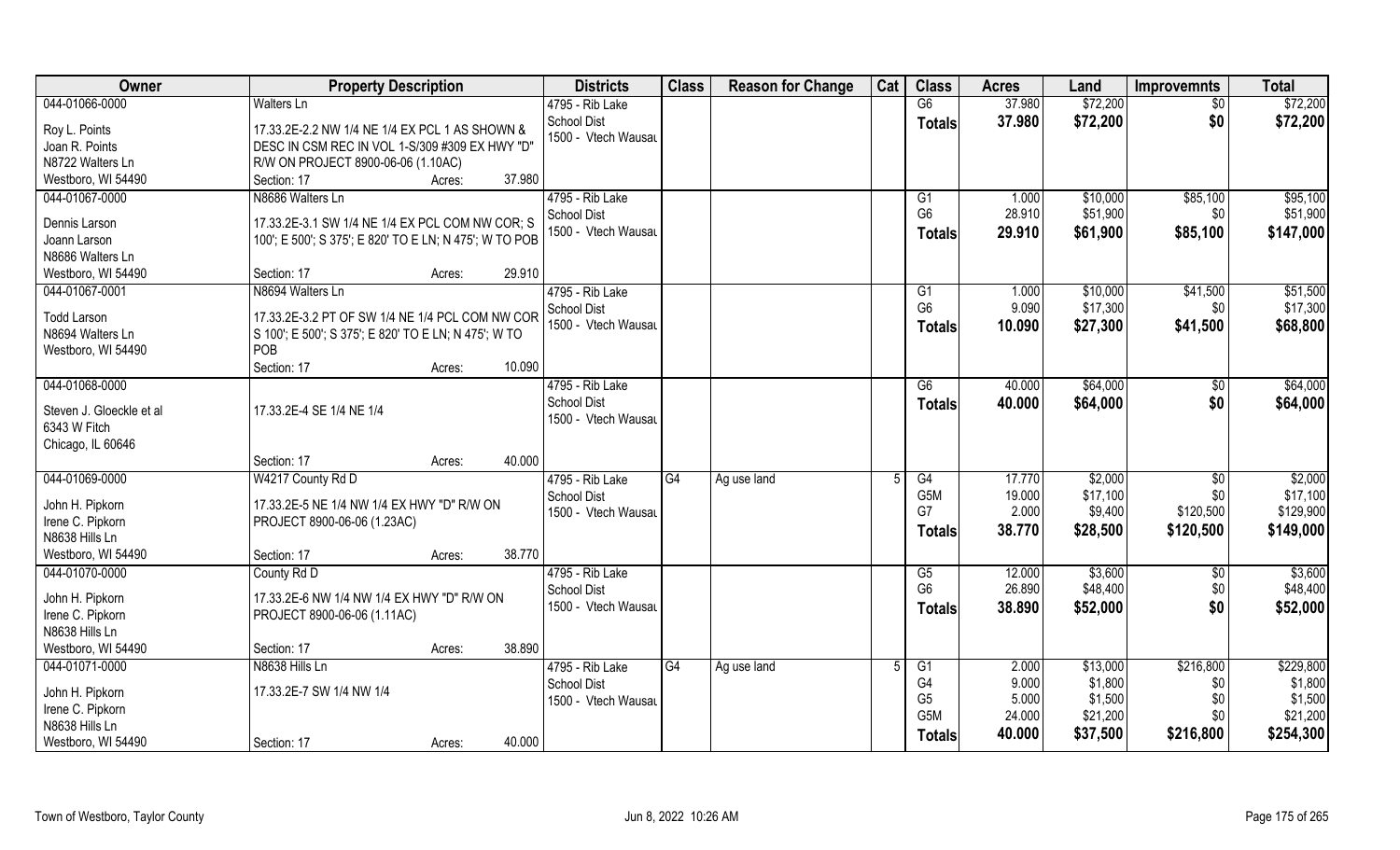| Owner                          | <b>Property Description</b>                         | <b>Districts</b>    | <b>Class</b> | <b>Reason for Change</b> | Cat | <b>Class</b>   | <b>Acres</b> | Land     | <b>Improvemnts</b> | <b>Total</b>  |
|--------------------------------|-----------------------------------------------------|---------------------|--------------|--------------------------|-----|----------------|--------------|----------|--------------------|---------------|
| 044-01072-0001                 | N8685 Walters Ln                                    | 4795 - Rib Lake     | G4           | Ag use land              |     | G1             | 1.000        | \$10,000 | \$35,900           | \$45,900      |
| Dennis Larson                  | 17.33.2E-8.1 SE 1/4 NW 1/4 EX PCL COM 246' S OF NE  | <b>School Dist</b>  |              |                          |     | G4             | 4.000        | \$800    | \$0                | \$800         |
| Joann Larson                   | COR; WEST 100'; SOUTH 435'; EAST 100' TO EAST       | 1500 - Vtech Wausau |              |                          |     | G <sub>5</sub> | 2.000        | \$600    | \$0                | \$600         |
| N8686 Walters Ln               | LN; NORTH 435' TO POB                               |                     |              |                          |     | G <sub>6</sub> | 32.000       | \$53,600 | \$0                | \$53,600      |
| Westboro, WI 54490             | Section: 17<br>Acres:                               | 39.000              |              |                          |     | <b>Totals</b>  | 39.000       | \$65,000 | \$35,900           | \$100,900     |
| 044-01072-0002                 |                                                     | 4795 - Rib Lake     |              |                          |     | G1             | 1.000        | \$10,000 | \$0                | \$10,000      |
|                                |                                                     | School Dist         |              |                          |     |                | 1.000        | \$10,000 | \$0                | \$10,000      |
| Dennis Larson                  | 17.33.2E-8.2 PT OF SE 1/4 NW 1/4 PCL COM 246' S OF  | 1500 - Vtech Wausau |              |                          |     | Totals         |              |          |                    |               |
| Joann Larson                   | NE COR; WEST 100'; SOUTH 435'; EAST 100' TO EAST    |                     |              |                          |     |                |              |          |                    |               |
| N8686 Walters Ln               | LN; NORTH 435' TO POB                               |                     |              |                          |     |                |              |          |                    |               |
| Westboro, WI 54490             | Section: 17<br>Acres:                               | 1.000               |              |                          |     |                |              |          |                    |               |
| 044-01073-0000                 | N8560 Hills Ln                                      | 4795 - Rib Lake     | G4           | Ag use land              |     | G1             | 2.000        | \$13,000 | \$125,600          | \$138,600     |
| Richard Noziska Jr             | 17.33.2E-10 NW 1/4 SW 1/4                           | <b>School Dist</b>  |              |                          |     | G4             | 4.000        | \$800    | \$0                | \$800         |
| 12050 Wren Rd                  |                                                     | 1500 - Vtech Wausau |              |                          |     | G <sub>5</sub> | 8.000        | \$2,400  | \$0                | \$2,400       |
| Marshfield, WI 54449           |                                                     |                     |              |                          |     | G <sub>6</sub> | 26.000       | \$41,600 | \$0                | \$41,600      |
|                                | Section: 17<br>Acres:                               | 40.000              |              |                          |     | <b>Totals</b>  | 40.000       | \$57,800 | \$125,600          | \$183,400     |
| 044-01074-0000                 | W4345 Skinner Ln                                    | 4795 - Rib Lake     |              |                          |     | G1             | 2.000        | \$13,000 | \$172,900          | \$185,900     |
|                                |                                                     | <b>School Dist</b>  |              |                          |     | G <sub>6</sub> | 38.000       | \$69,200 | \$0                | \$69,200      |
| Todd A. Labrec                 | 17.33.2E-11 SW 1/4 SW 1/4                           | 1500 - Vtech Wausau |              |                          |     | <b>Totals</b>  | 40.000       | \$82,200 | \$172,900          | \$255,100     |
| Stacey L. Labrec               |                                                     |                     |              |                          |     |                |              |          |                    |               |
| W4345 Skinner Ln               |                                                     |                     |              |                          |     |                |              |          |                    |               |
| Westboro, WI 54490             | Section: 17<br>Acres:                               | 40.000              |              |                          |     |                |              |          |                    |               |
| 044-01075-0000                 | W4459 County Rd D                                   | 4795 - Rib Lake     | G4           | Ag use land              |     | G1             | 4.000        | \$16,600 | \$70,600           | \$87,200      |
| Brian G. Kraay                 | 18.33.2E-1.1 NE 1/4 NE 1/4 EX COM AT NE COR W       | <b>School Dist</b>  |              |                          |     | G4             | 24.760       | \$1,400  | \$0                | \$1,400       |
| Jessie A. Kraay                | ALG C/L OF TN RD 250' S 200' E 250' TO C/L OF TN    | 1500 - Vtech Wausau |              |                          |     | G <sub>5</sub> | 9.000        | \$2,700  | \$0                | \$2,700       |
| W4459 County Rd D              | RD N TO POB EX HWY "D" R/W ON PROJECT               |                     |              |                          |     | <b>Totals</b>  | 37.760       | \$20,700 | \$70,600           | \$91,300      |
| Westboro, WI 54490             | Section: 18<br>Acres:                               | 37.760              |              |                          |     |                |              |          |                    |               |
| 044-01076-0000                 | W4421 County Rd D                                   | 4795 - Rib Lake     |              |                          |     | G1             | 0.910        | \$9,100  | \$82,300           | \$91,400      |
|                                |                                                     | School Dist         |              |                          |     | <b>Totals</b>  | 0.910        | \$9,100  | \$82,300           | \$91,400      |
| Sheryl A. Kenney               | 18.33.2E-1.2 PT OF NE 1/4 NE 1/4 (LIFE EST EDWARD   | 1500 - Vtech Wausau |              |                          |     |                |              |          |                    |               |
| c/o Edward W & Shirley L Thums | W & SHIRLEY L THUMS) COM AT NE COR W ALG C/L        |                     |              |                          |     |                |              |          |                    |               |
| W4421 County Rd D              | OF TN RD 250' S 200' E 250' TO C/L OF TN RD N TO    |                     |              |                          |     |                |              |          |                    |               |
| Westboro, WI 54490             | Section: 18<br>Acres:                               | 0.910               |              |                          |     |                |              |          |                    |               |
| 044-01076-0001                 |                                                     | 4795 - Rib Lake     |              |                          |     | X3             | 3.500        | \$0      | $\overline{50}$    | $\frac{1}{2}$ |
| Taylor County of               | 18.33.2E-1.3 PT OF NE 1/4 NE 1/4 HWY "D" R/W ON     | School Dist         |              |                          |     | <b>Totals</b>  | 3.500        | \$0      | \$0                | \$0           |
| c/o Highway Dept               | PROJECT 8900-06-06 & PROJ 8900-5-71 THRU NE 1/4     | 1500 - Vtech Wausau |              |                          |     |                |              |          |                    |               |
| 224 S Second St                | NE 1/4, NW 1/4 NE 1/4, NE 1/4 NW 1/4, NW 1/4 NW 1/4 |                     |              |                          |     |                |              |          |                    |               |
| Medford, WI 54451              | Section: 18<br>Acres:                               | 3.500               |              |                          |     |                |              |          |                    |               |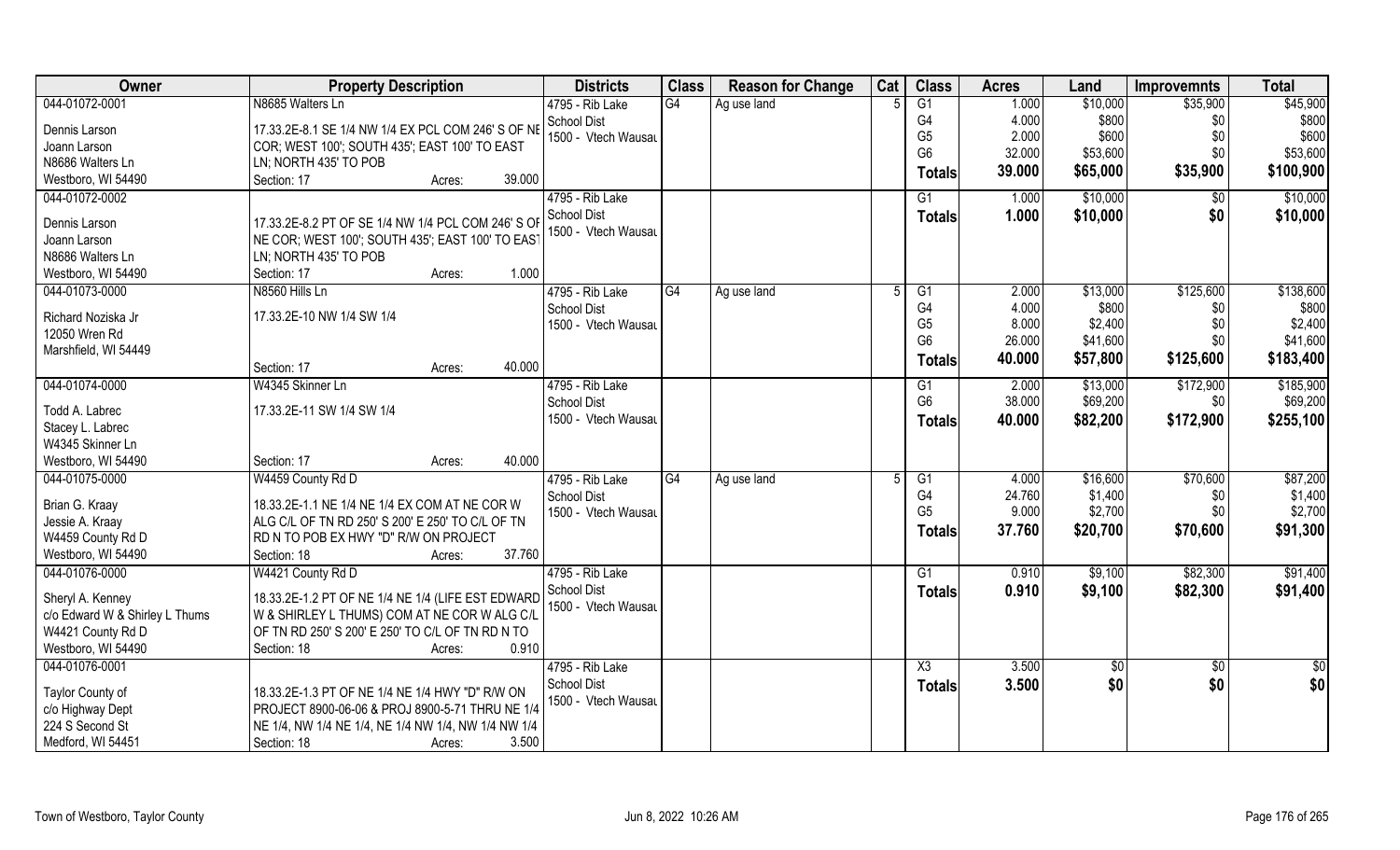| Owner                      | <b>Property Description</b>                       | <b>Districts</b>    | <b>Class</b> | <b>Reason for Change</b> | Cat | <b>Class</b>   | <b>Acres</b> | Land     | <b>Improvemnts</b> | <b>Total</b> |
|----------------------------|---------------------------------------------------|---------------------|--------------|--------------------------|-----|----------------|--------------|----------|--------------------|--------------|
| 044-01077-0000             | W4619 County Rd D                                 | 4795 - Rib Lake     |              |                          |     | G1             | 3.540        | \$15,800 | \$38,000           | \$53,800     |
| Jeffrey P. Reischel        | 18.33.2E-2.1 NW 1/4 NE 1/4 PCL COM AT NW COR; E   | School Dist         |              |                          |     | <b>Totals</b>  | 3.540        | \$15,800 | \$38,000           | \$53,800     |
| W4619 County Rd D          | 20 RDS; S 30 RDS; W 20 RDS TO W LN; N 30 RDS TO   | 1500 - Vtech Wausau |              |                          |     |                |              |          |                    |              |
| Westboro, WI 54490         | POB EX HWY "D" R/W ON PROJECT 8900-06-06          |                     |              |                          |     |                |              |          |                    |              |
|                            | 3.540<br>Section: 18<br>Acres:                    |                     |              |                          |     |                |              |          |                    |              |
| 044-01078-0001             | W4587 County Rd D                                 | 4795 - Rib Lake     |              |                          |     | X4             | 0.170        | \$0      | \$0                | \$0          |
|                            |                                                   | <b>School Dist</b>  |              |                          |     | <b>Totals</b>  | 0.170        | \$0      | \$0                | \$0          |
| Northern Natural Gas Co    | 18.33.2E-2.2 PT OF NW 1/4 NE 1/4 COM AT NE SEC    | 1500 - Vtech Wausau |              |                          |     |                |              |          |                    |              |
| c/o Supervisor; Ad Val Tax | COR; W 2225'; S 37.5' TO S R/W LN OF TN RD & POB; |                     |              |                          |     |                |              |          |                    |              |
| PO Box 1188                | CONT S 100'; W 75'; N 100'; E 75' TO POB          |                     |              |                          |     |                |              |          |                    |              |
| Houston, TX 77251-1188     | 0.170<br>Section: 18<br>Acres:                    |                     |              |                          |     |                |              |          |                    |              |
| 044-01078-0002             | W4581 County Rd D                                 | 4795 - Rib Lake     |              |                          |     | G1             | 1.000        | \$10,000 | \$138,400          | \$148,400    |
| Kyle Von Loh               | 18.33.2E-2.3 NW 1/4 NE 1/4 EX PCL IN NW COR; E 20 | <b>School Dist</b>  |              |                          |     | G <sub>6</sub> | 34.080       | \$59,300 | \$0                | \$59,300     |
| Sarah Beard                | RDS; S 30 RDS; W 20 RDS TO W LN; N 30 RDS TO      | 1500 - Vtech Wausau |              |                          |     | <b>Totals</b>  | 35.080       | \$69,300 | \$138,400          | \$207,700    |
| W4581 County Rd D          | POB & EX COM AT NE SEC COR; W 2225'; S 37.5' TO   |                     |              |                          |     |                |              |          |                    |              |
| Westboro, WI 54490         | 35.080<br>Section: 18<br>Acres:                   |                     |              |                          |     |                |              |          |                    |              |
| 044-01079-0000             |                                                   | 4795 - Rib Lake     |              |                          |     | G <sub>1</sub> | 1.000        | \$10,000 | \$1,600            | \$11,600     |
|                            |                                                   | <b>School Dist</b>  |              |                          |     | G <sub>5</sub> | 12.000       | \$6,500  | \$0                | \$6,500      |
| Travis J. Schilling        | 18.33.2E-3 SW 1/4 NE 1/4                          | 1500 - Vtech Wausau |              |                          |     | G <sub>6</sub> | 27.000       | \$43,200 | \$0                | \$43,200     |
| W1521 County Rd A          |                                                   |                     |              |                          |     |                | 40.000       | \$59,700 | \$1,600            | \$61,300     |
| Dorchester, WI 54425       |                                                   |                     |              |                          |     | <b>Totals</b>  |              |          |                    |              |
|                            | 40.000<br>Section: 18<br>Acres:                   |                     |              |                          |     |                |              |          |                    |              |
| 044-01080-0000             | Hills Ln                                          | 4795 - Rib Lake     |              |                          |     | G1             | 1.000        | \$6,400  | \$44,900           | \$51,300     |
| Travis J. Schilling        | 18.33.2E-4 SE 1/4 NE 1/4                          | <b>School Dist</b>  |              |                          |     | G <sub>5</sub> | 11.000       | \$3,300  | \$0                | \$3,300      |
| W1521 County Rd A          |                                                   | 1500 - Vtech Wausau |              |                          |     | G <sub>6</sub> | 28.000       | \$50,400 | \$0                | \$50,400     |
| Dorchester, WI 54425       |                                                   |                     |              |                          |     | <b>Totals</b>  | 40.000       | \$60,100 | \$44,900           | \$105,000    |
|                            | 40.000<br>Section: 18<br>Acres:                   |                     |              |                          |     |                |              |          |                    |              |
| 044-01081-0000             | W4697 County Rd D                                 | 4795 - Rib Lake     |              |                          |     | G1             | 4.350        | \$17,200 | \$13,000           | \$30,200     |
| Brandon M. Buehler         | 18.33.2E-5.1 PT OF NE 1/4 NW 1/4 PCL COM AT NW    | <b>School Dist</b>  |              |                          |     | <b>Totals</b>  | 4.350        | \$17,200 | \$13,000           | \$30,200     |
|                            | COR; E 330'; S 594'; W 330'; N TO POB; EX HWY "D" | 1500 - Vtech Wausau |              |                          |     |                |              |          |                    |              |
| W4697 County Rd D          |                                                   |                     |              |                          |     |                |              |          |                    |              |
| Westboro, WI 54490         | R/W (.15AC)                                       |                     |              |                          |     |                |              |          |                    |              |
|                            | 4.350<br>Section: 18<br>Acres:                    |                     |              |                          |     |                |              |          |                    |              |
| 044-01082-0000             | County Rd D                                       | 4795 - Rib Lake     |              |                          |     | G <sub>1</sub> | 1.740        | \$3,000  | \$0                | \$3,000      |
| Jeffrey P. Reischel        | 18.33.2E-5.2 PT OF NE 1/4 NW 1/4 PCL COM AT NE    | <b>School Dist</b>  |              |                          |     | <b>Totals</b>  | 1.740        | \$3,000  | \$0                | \$3,000      |
| W4619 County Rd D          | COR OF WEST 35 AC S 30 RDS; E 10 RDS; N 30 RDS;   | 1500 - Vtech Wausau |              |                          |     |                |              |          |                    |              |
| Westboro, WI 54490         | W 10 RDS TO POB EX HWY "D" R/W ON PROJECT         |                     |              |                          |     |                |              |          |                    |              |
|                            | 1.740<br>Section: 18<br>Acres:                    |                     |              |                          |     |                |              |          |                    |              |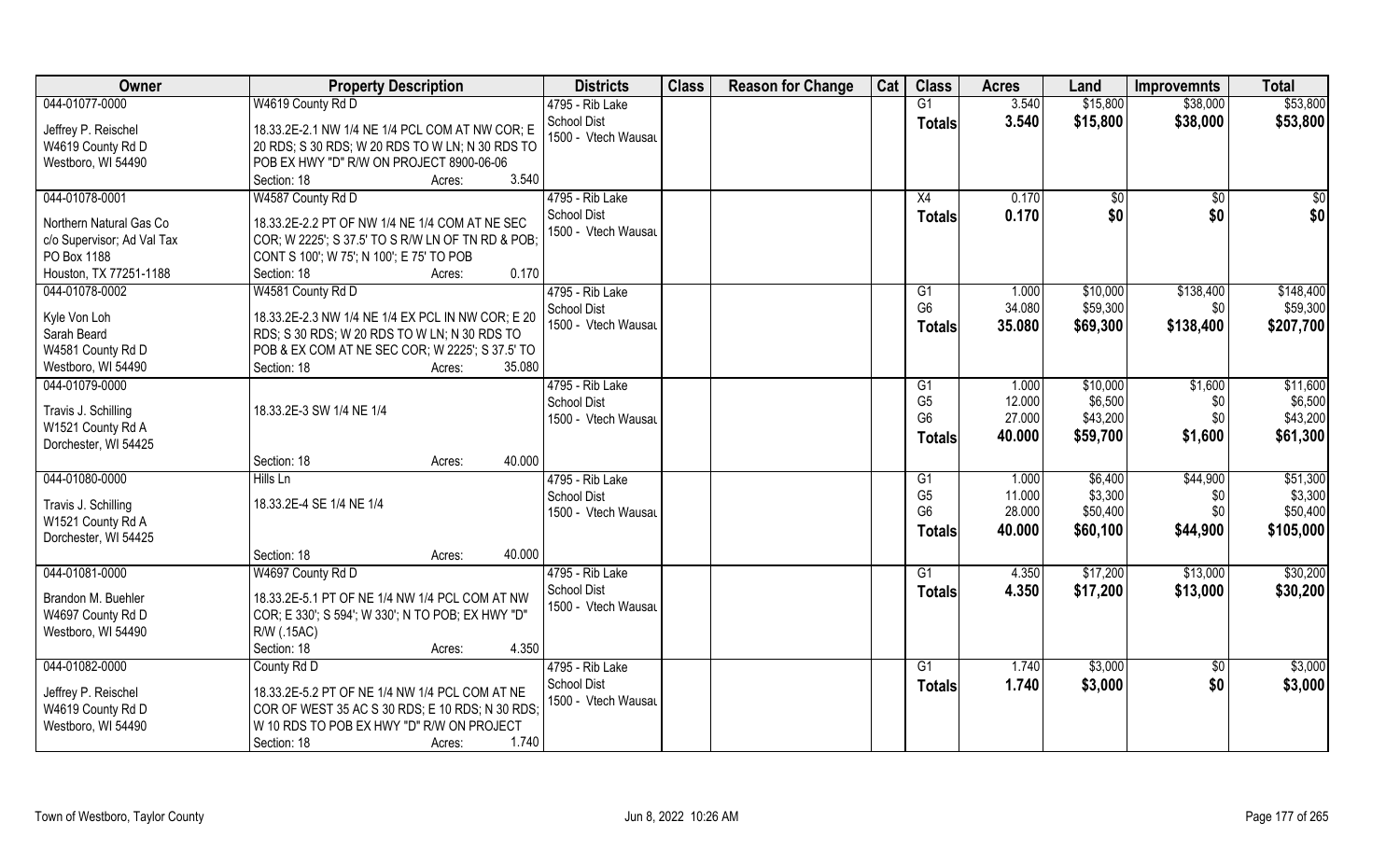| Owner                       | <b>Property Description</b>                        | <b>Districts</b>     | <b>Class</b> | <b>Reason for Change</b> | Cat | <b>Class</b>   | <b>Acres</b> | Land     | <b>Improvemnts</b> | <b>Total</b> |
|-----------------------------|----------------------------------------------------|----------------------|--------------|--------------------------|-----|----------------|--------------|----------|--------------------|--------------|
| 044-01083-0001              | W4675 County Rd D                                  | 4795 - Rib Lake      |              |                          |     | G1             | 1.000        | \$10,000 | \$145,300          | \$155,300    |
| Neil E. Wegerer             | 18.33.2E-5.3 PT OF NE 1/4 NW 1/4 W 35 AC EX COM    | <b>School Dist</b>   |              |                          |     | G <sub>6</sub> | 21.400       | \$40,700 | \$0                | \$40,700     |
| W4675 County Rd D           | AT NW COR E 696' S 594' W 696' N TO POB & EX PCL   | 1500 - Vtech Wausau  |              |                          |     | <b>Totals</b>  | 22.400       | \$50,700 | \$145,300          | \$196,000    |
| Westboro, WI 54490          | COM 696' EAST OF NW COR; S 440'; E 297'; N 440'; W |                      |              |                          |     |                |              |          |                    |              |
|                             | Section: 18<br>22.400<br>Acres:                    |                      |              |                          |     |                |              |          |                    |              |
| 044-01083-0002              | W4683 County Rd D                                  | 4795 - Rib Lake      |              |                          |     | G1             | 4.740        | \$17,900 | \$96,300           | \$114,200    |
|                             |                                                    | <b>School Dist</b>   |              |                          |     | Totals         | 4.740        | \$17,900 | \$96,300           | \$114,200    |
| Michael S. Drackley         | 18.33.2E-5.4 PT OF NE 1/4 NW 1/4 PCL COM 330'      | 1500 - Vtech Wausau  |              |                          |     |                |              |          |                    |              |
| W4683 County Rd D           | EAST OF NW COR; S 594'; E 366'; N 594'; W 366' TO  |                      |              |                          |     |                |              |          |                    |              |
| Westboro, WI 54490          | POB EX HWY "D" R/W ON PROJECT 8900-06-06           |                      |              |                          |     |                |              |          |                    |              |
|                             | 4.740<br>Section: 18<br>Acres:                     |                      |              |                          |     |                |              |          |                    |              |
| 044-01083-0003              | County Rd D                                        | 4795 - Rib Lake      |              |                          |     | G6             | 3.130        | \$5,900  | $\sqrt[6]{30}$     | \$5,900      |
| Kyle Von Loh                | 18.33.2E-5.5 PT OF NE 1/4 NW 1/4 EX WEST 35        | <b>School Dist</b>   |              |                          |     | <b>Totals</b>  | 3.130        | \$5,900  | \$0                | \$5,900      |
| Sarah Beard                 | ACRES & EX BEG AT NE COR OF WEST 35 AC; S 30       | 1500 - Vtech Wausau  |              |                          |     |                |              |          |                    |              |
| W4581 County Rd D           | RDS; E 10 RDS; N 30 RDS; W 10 RDS TO POB           |                      |              |                          |     |                |              |          |                    |              |
| Westboro, WI 54490          | 3.130<br>Section: 18<br>Acres:                     |                      |              |                          |     |                |              |          |                    |              |
| 044-01083-0004              | W4679 County Rd D                                  | 4795 - Rib Lake      |              |                          |     | G <sub>1</sub> | 2.730        | \$14,400 | \$138,600          | \$153,000    |
|                             |                                                    | <b>School Dist</b>   |              |                          |     | <b>Totals</b>  | 2.730        | \$14,400 | \$138,600          | \$153,000    |
| Todd J. Peche               | 18.33.2E-5.6 PT OF NE 1/4 NW 1/4 PCL COM 696'      | 1500 - Vtech Wausau  |              |                          |     |                |              |          |                    |              |
| Lisa A. Peche               | EAST OF NW COR; S 440'; E 297'; N 440'; W ALG      |                      |              |                          |     |                |              |          |                    |              |
| W4679 County Rd D           | NORTH 297' TO POB EX HWY "D" R/W ON PROJECT        |                      |              |                          |     |                |              |          |                    |              |
| Westboro, WI 54490          | 2.730<br>Section: 18<br>Acres:                     |                      |              |                          |     |                |              |          |                    |              |
| 044-01084-0001              | N8715 Old 13 Rd Unit SALT                          | 4795 - Rib Lake      |              |                          |     | X4             | 19.000       | \$0      | \$0                | \$0          |
| Westboro Town of            | 18.33.2E-6.1.1 PT OF FRL NW 1/4 NW 1/4 THAT PT     | School Dist          |              |                          |     | <b>Totals</b>  | 19.000       | \$0      | \$0                | \$0          |
| PO Box 127                  | LYG W OF OLD HWY 13 EX PLATTED PT & EX THAT        | 1500 - Vtech Wausau  |              |                          |     |                |              |          |                    |              |
| Westboro, WI 54490-0127     | PT W OF BLK 4 QUEENSTOWN ADD & EX THAT PT          |                      |              |                          |     |                |              |          |                    |              |
|                             | 19.000<br>Section: 18<br>Acres:                    |                      |              |                          |     |                |              |          |                    |              |
| 044-01084-0002              | Old 13 Rd                                          | 7020 - Sanitary Dist |              |                          |     | X4             | 3.500        | \$0      | \$0                | \$0          |
|                             |                                                    | 4795 - Rib Lake      |              |                          |     | <b>Totals</b>  | 3.500        | \$0      | \$0                | \$0          |
| Westboro Town of            | 18.33.2E-6.1.2 PT OF FRL NW 1/4 NW 1/4 THAT PT OF  | School Dist          |              |                          |     |                |              |          |                    |              |
| PO Box 127                  | PCL LYG WEST OF OLD HWY 13 EX PLATTED PT &         | 1500 - Vtech Wausau  |              |                          |     |                |              |          |                    |              |
| Westboro, WI 54490-0127     | EX WEST OF BLK 4 QUEENSTOWN ADD & LYG              |                      |              |                          |     |                |              |          |                    |              |
|                             | 3.500<br>Section: 18<br>Acres:                     |                      |              |                          |     |                |              |          |                    |              |
| 044-01085-0000              | W4714 Pooh Ln                                      | 4795 - Rib Lake      |              |                          |     | G1             | 5.000        | \$18,300 | \$105,700          | \$124,000    |
| Patricia A. Thiede (Quednow | 18.33.2E-6.2 PT OF FRL NW 1/4 NW 1/4 BEG AT SE     | <b>School Dist</b>   |              |                          |     | <b>Totals</b>  | 5.000        | \$18,300 | \$105,700          | \$124,000    |
| W4714 Pooh Ln               | COR; N ON E LN 40 RDS; W TO HWY; S TO S LN; E TO   | 1500 - Vtech Wausau  |              |                          |     |                |              |          |                    |              |
| Westboro, WI 54490          | BEG                                                |                      |              |                          |     |                |              |          |                    |              |
|                             | 5.000<br>Section: 18<br>Acres:                     |                      |              |                          |     |                |              |          |                    |              |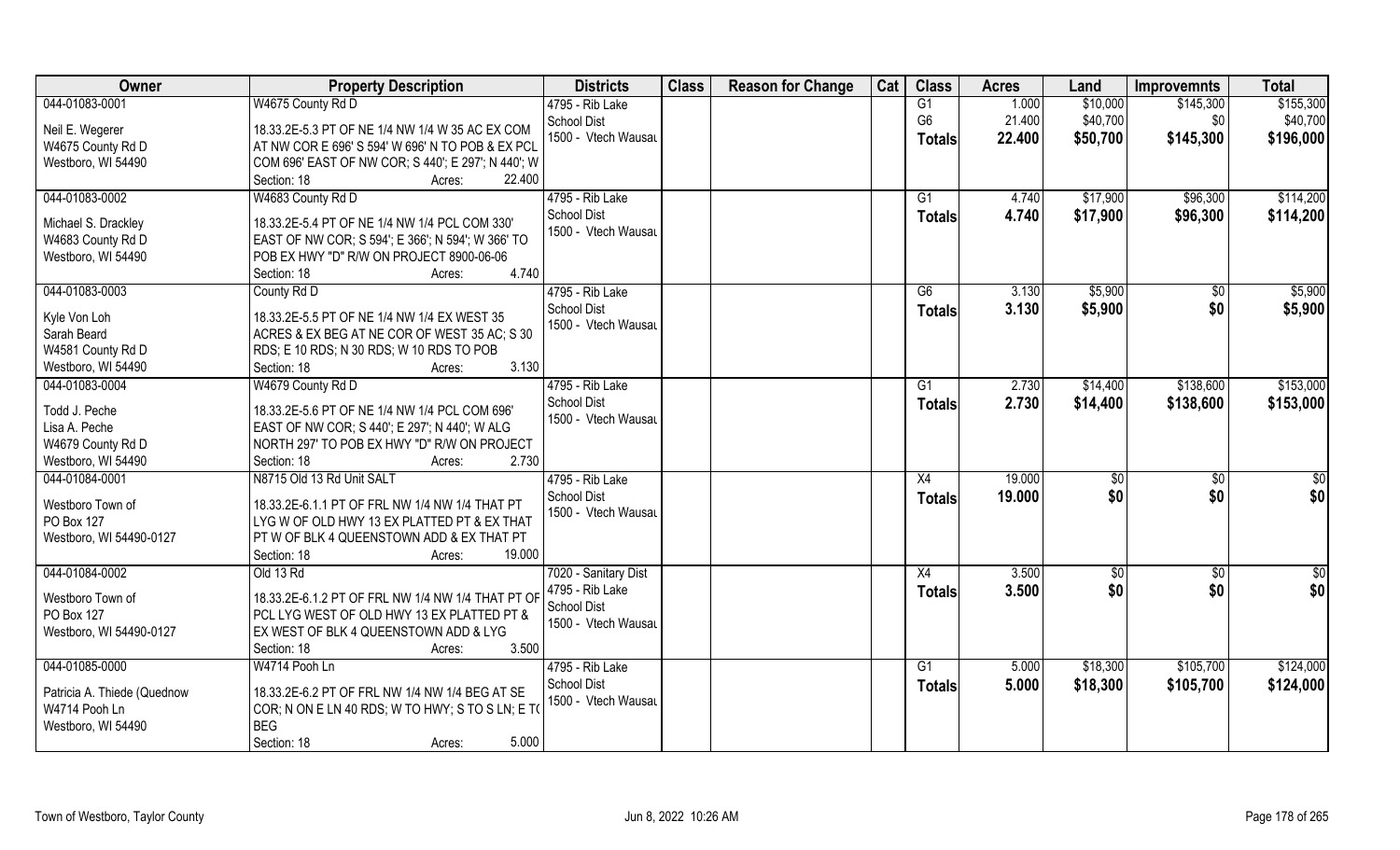| Owner                                                                                | <b>Property Description</b>                                                                    | <b>Districts</b>     | <b>Class</b> | <b>Reason for Change</b> | Cat | <b>Class</b>    | <b>Acres</b> | Land     | <b>Improvemnts</b> | <b>Total</b>    |
|--------------------------------------------------------------------------------------|------------------------------------------------------------------------------------------------|----------------------|--------------|--------------------------|-----|-----------------|--------------|----------|--------------------|-----------------|
| 044-01086-0000                                                                       | W4721 County Rd D                                                                              | 7020 - Sanitary Dist |              |                          |     | G1              | 5.320        | \$18,800 | \$16,700           | \$35,500        |
| Robert A. Marschke                                                                   | 18.33.2E-6.3 PT OF FRL NW 1/4 NW 1/4 ALL THAT PT                                               | 4795 - Rib Lake      |              |                          |     | <b>Totals</b>   | 5.320        | \$18,800 | \$16,700           | \$35,500        |
| N9580 State Hwy 102                                                                  | LYG & BEG E OF CTY RD & N OF LN DESC AS COM                                                    | <b>School Dist</b>   |              |                          |     |                 |              |          |                    |                 |
| Rib Lake, WI 54470                                                                   | AT PT 40 RDS N OF SE COR NW1/4 NW1/4, W TO CTY                                                 | 1500 - Vtech Wausau  |              |                          |     |                 |              |          |                    |                 |
|                                                                                      | 5.320<br>Section: 18<br>Acres:                                                                 |                      |              |                          |     |                 |              |          |                    |                 |
| 044-01087-0000                                                                       | N8779 Old 13 Rd                                                                                | 4795 - Rib Lake      |              |                          |     | G1              | 6.620        | \$21,100 | \$121,500          | \$142,600       |
| Steven J. Thums                                                                      | 18.33.2E-6.4 PT OF FRL NW 1/4 NW 1/4 PT LYG W OF                                               | <b>School Dist</b>   |              |                          |     | Totals          | 6.620        | \$21,100 | \$121,500          | \$142,600       |
| Wendolyn A. Thums                                                                    | BLK 4 QUEENSTOWN ADD EX PCL BEG AT SW COR                                                      | 1500 - Vtech Wausau  |              |                          |     |                 |              |          |                    |                 |
| N8779 Old 13 Rd                                                                      | LOT 11, BLK 4 QUEENSTOWN ADD; W 80'; N 200' TO                                                 |                      |              |                          |     |                 |              |          |                    |                 |
| Westboro, WI 54490                                                                   | 6.620<br>Section: 18<br>Acres:                                                                 |                      |              |                          |     |                 |              |          |                    |                 |
| 044-01087-0001                                                                       | Old 13 Rd                                                                                      | 7020 - Sanitary Dist |              |                          |     | X4              | 0.180        | \$0      | \$0                | $\sqrt{50}$     |
|                                                                                      |                                                                                                | 4795 - Rib Lake      |              |                          |     | <b>Totals</b>   | 0.180        | \$0      | \$0                | \$0             |
| Westboro Town of                                                                     | 18.33.2E-6.5 PT OF FRL NW 1/4 NW 1/4 PCL BEG AT                                                | School Dist          |              |                          |     |                 |              |          |                    |                 |
| PO Box 127<br>Westboro, WI 54490-0127                                                | SW COR LOT 11, BLK 4 QUEENSTOWN ADD; W 80'; N<br>200' TO SW COR LOT 7, BLK 4; SELY ALG W LN OF | 1500 - Vtech Wausau  |              |                          |     |                 |              |          |                    |                 |
|                                                                                      | Section: 18<br>0.180<br>Acres:                                                                 |                      |              |                          |     |                 |              |          |                    |                 |
| 044-01088-0000                                                                       | Old 13 Rd                                                                                      | 4795 - Rib Lake      |              |                          |     | G5              | 6.980        | \$2,100  | $\sqrt[6]{3}$      | \$2,100         |
|                                                                                      |                                                                                                | <b>School Dist</b>   |              |                          |     | G <sub>6</sub>  | 29.000       | \$51,600 | \$0                | \$51,600        |
|                                                                                      | Industrial Development of Dorchester LF   18.33.2E-7.1 FRL SW 1/4 NW 1/4 EXC PT W OF OLD       | 1500 - Vtech Wausau  |              |                          |     | <b>Totals</b>   | 35.980       | \$53,700 | \$0                | \$53,700        |
| Duane P. Meyer                                                                       | <b>HWY 13</b>                                                                                  |                      |              |                          |     |                 |              |          |                    |                 |
| PO Box 405                                                                           |                                                                                                |                      |              |                          |     |                 |              |          |                    |                 |
| Dorchester, WI 54425                                                                 | 35.980<br>Section: 18<br>Acres:                                                                |                      |              |                          |     |                 |              |          |                    |                 |
| 044-01089-0000                                                                       | Old 13 Rd                                                                                      | 4795 - Rib Lake      |              |                          |     | $\overline{X4}$ | 7.500        | \$0      | \$0                | $\overline{50}$ |
| Westboro Town of                                                                     | 18.33.2E-7.2 PT OF FRL SW 1/4 NW 1/4 W OF OLD                                                  | <b>School Dist</b>   |              |                          |     | <b>Totals</b>   | 7.500        | \$0      | \$0                | \$0             |
| PO Box 127                                                                           | HWY 13 EXC COM AT SW COR N 700' E TO W R/W OF                                                  | 1500 - Vtech Wausau  |              |                          |     |                 |              |          |                    |                 |
| Westboro, WI 54490-0127                                                              | TN RD KNOWN AS OLD HWY 13 SWLY ALG R/W TO                                                      |                      |              |                          |     |                 |              |          |                    |                 |
|                                                                                      | Section: 18<br>7.500<br>Acres:                                                                 |                      |              |                          |     |                 |              |          |                    |                 |
| 044-01090-0000                                                                       | N8625 Old 13 Rd                                                                                | 4795 - Rib Lake      |              |                          |     | G1              | 1.200        | \$18,600 | \$170,500          | \$189,100       |
| James E. Cook                                                                        | 18.33.2E-7.3 PT OF FRL SW 1/4 NW 1/4 W OF OLD                                                  | <b>School Dist</b>   |              |                          |     | <b>Totals</b>   | 1.200        | \$18,600 | \$170,500          | \$189,100       |
| Courtney N. Cook                                                                     | HWY 13 COM AT SW COR; N 700'; E TO W R/W LN OF                                                 | 1500 - Vtech Wausau  |              |                          |     |                 |              |          |                    |                 |
| N8625 Old 13 Rd                                                                      | OLD HWY 13; SWLY ALG R/W TO POB                                                                |                      |              |                          |     |                 |              |          |                    |                 |
| Westboro, WI 54490                                                                   | 1.200<br>Section: 18<br>Acres:                                                                 |                      |              |                          |     |                 |              |          |                    |                 |
| 044-01091-0000                                                                       |                                                                                                | 4795 - Rib Lake      |              |                          |     | G5              | 8.000        | \$1,200  | $\sqrt{6}$         | \$1,200         |
|                                                                                      |                                                                                                | <b>School Dist</b>   |              |                          |     | G <sub>6</sub>  | 32.000       | \$60,400 | \$0                | \$60,400        |
| Industrial Development of Dorchester LF   18.33.2E-8 SE 1/4 NW 1/4<br>Duane P. Meyer |                                                                                                | 1500 - Vtech Wausau  |              |                          |     | <b>Totals</b>   | 40.000       | \$61,600 | \$0                | \$61,600        |
| PO Box 405                                                                           |                                                                                                |                      |              |                          |     |                 |              |          |                    |                 |
| Dorchester, WI 54425                                                                 | 40.000<br>Section: 18<br>Acres:                                                                |                      |              |                          |     |                 |              |          |                    |                 |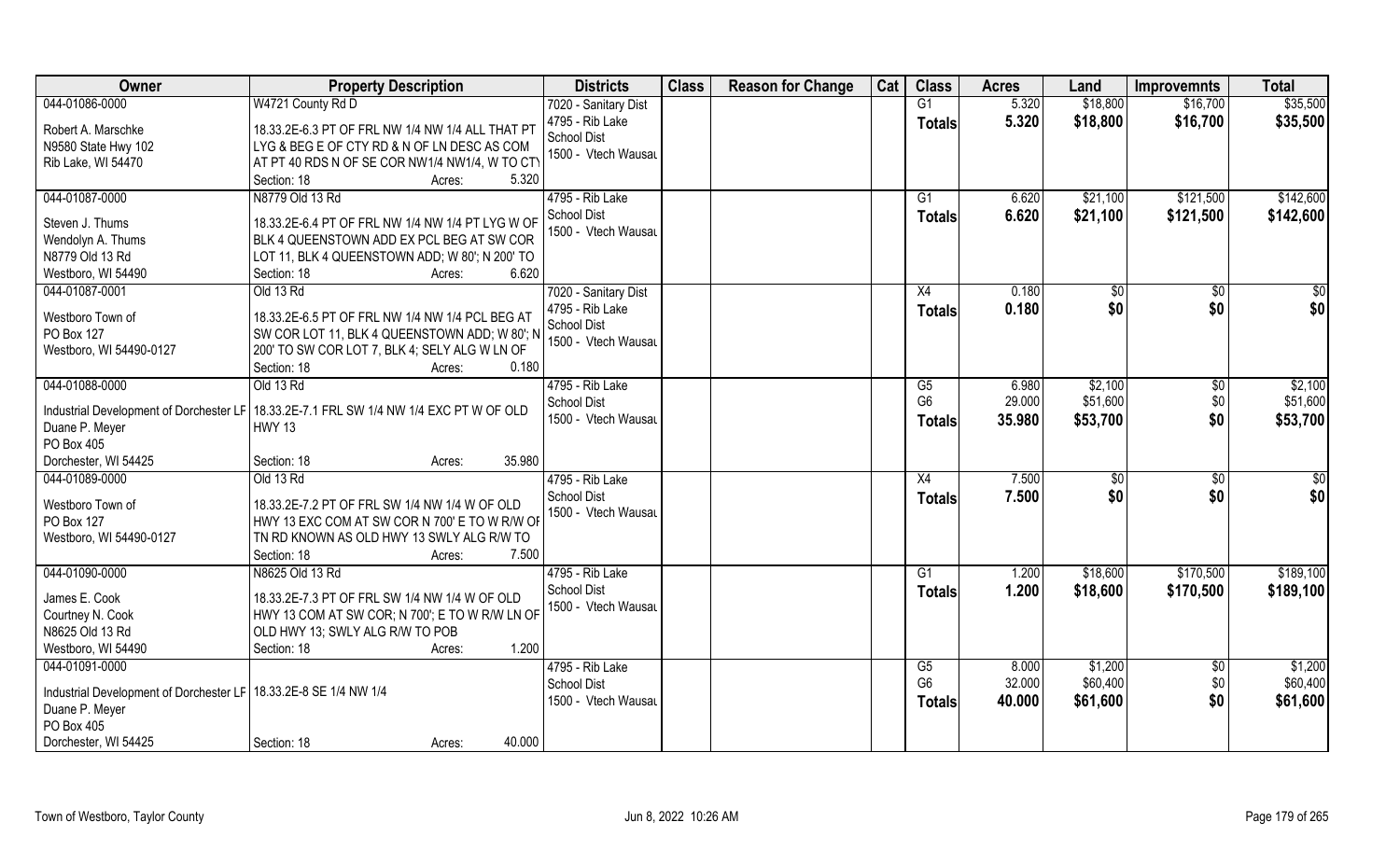| Owner                                                               | <b>Property Description</b>                                                                | <b>Districts</b>                          | <b>Class</b>   | <b>Reason for Change</b> | Cat | <b>Class</b>    | <b>Acres</b> | Land     | <b>Improvemnts</b> | <b>Total</b> |
|---------------------------------------------------------------------|--------------------------------------------------------------------------------------------|-------------------------------------------|----------------|--------------------------|-----|-----------------|--------------|----------|--------------------|--------------|
| 044-01092-0000                                                      |                                                                                            | 4795 - Rib Lake                           |                |                          |     | G5              | 10.000       | \$1,500  | $\overline{50}$    | \$1,500      |
| Industrial Development of Dorchester LF   18.33.2E-9 NE 1/4 SW 1/4  |                                                                                            | <b>School Dist</b>                        |                |                          |     | G <sub>6</sub>  | 30.000       | \$57,000 | \$0                | \$57,000     |
| Duane P. Meyer                                                      |                                                                                            | 1500 - Vtech Wausau                       |                |                          |     | Totals          | 40.000       | \$58,500 | \$0                | \$58,500     |
| PO Box 405                                                          |                                                                                            |                                           |                |                          |     |                 |              |          |                    |              |
| Dorchester, WI 54425                                                | Section: 18<br>40.000<br>Acres:                                                            |                                           |                |                          |     |                 |              |          |                    |              |
| 044-01093-0000                                                      | Old 13 Rd                                                                                  | 4795 - Rib Lake                           |                |                          |     | $\overline{G5}$ | 20.000       | \$3,000  | \$0                | \$3,000      |
|                                                                     |                                                                                            | <b>School Dist</b>                        |                |                          |     | G <sub>6</sub>  | 24.720       | \$47,000 | \$0                | \$47,000     |
| Industrial Development of Dorchester LF   18.33.2E-10 NW 1/4 SW 1/4 |                                                                                            | 1500 - Vtech Wausau                       |                |                          |     | <b>Totals</b>   | 44.720       | \$50,000 | \$0                | \$50,000     |
| Duane P. Meyer                                                      |                                                                                            |                                           |                |                          |     |                 |              |          |                    |              |
| PO Box 405                                                          |                                                                                            |                                           |                |                          |     |                 |              |          |                    |              |
| Dorchester, WI 54425                                                | 44.720<br>Section: 18<br>Acres:                                                            |                                           |                |                          |     |                 |              |          |                    |              |
| 044-01094-0000                                                      | N8464 Old 13 Rd                                                                            | 4795 - Rib Lake                           | G <sub>1</sub> | <b>Partial AFG</b>       |     | G1              | 2.000        | \$13,000 | \$88,800           | \$101,800    |
| Robert & Jo Ann Kobielush Trust                                     | 18.33.2E-11.1 PT OF SW 1/4 SW 1/4 PCL BEG SW COI                                           | <b>School Dist</b>                        |                |                          |     | G <sub>6</sub>  | 14.710       | \$24,700 | \$0                | \$24,700     |
| N8464 Old 13 Rd                                                     | SEC 18, E 615.74', N 575.64', W 87.89', N 720.17', W                                       | 1500 - Vtech Wausau                       |                |                          |     | <b>Totals</b>   | 16.710       | \$37,700 | \$88,800           | \$126,500    |
| Westboro, WI 54490                                                  | 527.85', S 1296.41' TO POB(SUBJ EASMNT #358376)                                            |                                           |                |                          |     |                 |              |          |                    |              |
|                                                                     | Section: 18<br>16.710<br>Acres:                                                            |                                           |                |                          |     |                 |              |          |                    |              |
| 044-01094-0001                                                      |                                                                                            | 4795 - Rib Lake                           |                |                          |     | G5              | 3.440        | \$500    | \$0                | \$500        |
|                                                                     |                                                                                            | <b>School Dist</b>                        |                |                          |     | G <sub>6</sub>  | 11.980       | \$21,600 | \$0                | \$21,600     |
|                                                                     | Industrial Development of Dorchester LF   18.33.2E-11.2 PT OF SW 1/4 SW 1/4 THAT PT OF PCL | 1500 - Vtech Wausau                       |                |                          |     | <b>Totals</b>   | 15.420       | \$22,100 | \$0                | \$22,100     |
| Duane P. Meyer                                                      | DESC AS COM SW COR SEC 18, E ALG S LN 2805.90                                              |                                           |                |                          |     |                 |              |          |                    |              |
| PO Box 405                                                          | TO S QTR COR, N ALG E LN SE 1/4 SW 1/4 573.75' TO<br>15.420                                |                                           |                |                          |     |                 |              |          |                    |              |
| Dorchester, WI 54425                                                | Section: 18<br>Acres:                                                                      |                                           |                |                          |     | $\overline{G6}$ |              |          |                    |              |
| 044-01094-0002                                                      |                                                                                            | 4795 - Rib Lake                           |                |                          |     |                 | 11.360       | \$20,400 | $\overline{50}$    | \$20,400     |
| Donald P. Kobielush                                                 | 18.33.2E-11.4 PT OF SW 1/4 SW 1/4 THAT PT OF PCL                                           | <b>School Dist</b><br>1500 - Vtech Wausau |                |                          |     | <b>Totals</b>   | 11.360       | \$20,400 | \$0                | \$20,400     |
| Juana M. Kobielush                                                  | DESC AS COM AT SW COR SEC 18, E 615.74' TO                                                 |                                           |                |                          |     |                 |              |          |                    |              |
| 139 Olde Towne Dr                                                   | POB, E ALG S LN 2190.16' TO S QTR COR, N ALG E                                             |                                           |                |                          |     |                 |              |          |                    |              |
| Anderson, SC 29621                                                  | Section: 18<br>11.360<br>Acres:                                                            |                                           |                |                          |     |                 |              |          |                    |              |
| 044-01095-0000                                                      | State Hwy 13                                                                               | 4795 - Rib Lake                           |                |                          |     | $\overline{X2}$ | 0.160        | \$0      | \$0                | $rac{1}{6}$  |
| Wisconsin State of                                                  | 044.18.33.2E-11.3 PT OF SW 1/4 SW 1/4 RELOCATED                                            | <b>School Dist</b>                        |                |                          |     | <b>Totals</b>   | 0.160        | \$0      | \$0                | \$0          |
| PO Box 7910                                                         | <b>HWY 13</b>                                                                              | 1500 - Vtech Wausau                       |                |                          |     |                 |              |          |                    |              |
| Madison, WI 53707-7910                                              |                                                                                            |                                           |                |                          |     |                 |              |          |                    |              |
|                                                                     | 0.160<br>Section: 18<br>Acres:                                                             |                                           |                |                          |     |                 |              |          |                    |              |
| 044-01096-0000                                                      |                                                                                            | 4795 - Rib Lake                           |                |                          |     | G6              | 17.370       | \$33,000 | $\overline{30}$    | \$33,000     |
|                                                                     |                                                                                            | <b>School Dist</b>                        |                |                          |     | <b>Totals</b>   | 17.370       | \$33,000 | \$0                | \$33,000     |
| Donald P. Kobielush                                                 | 18.33.2E-12.1 PT OF SE 1/4 SW 1/4 THAT PT OF PCL                                           | 1500 - Vtech Wausau                       |                |                          |     |                 |              |          |                    |              |
| Juana M. Kobielush                                                  | DESC AS COM SW COR SEC 18, E ALG S LN 615.74'                                              |                                           |                |                          |     |                 |              |          |                    |              |
| 139 Olde Towne Dr                                                   | TO POB, E ALG S LN 2190.16' TO S QTR COR, N ALG                                            |                                           |                |                          |     |                 |              |          |                    |              |
| Anderson, SC 29621                                                  | 17.370<br>Section: 18<br>Acres:                                                            |                                           |                |                          |     |                 |              |          |                    |              |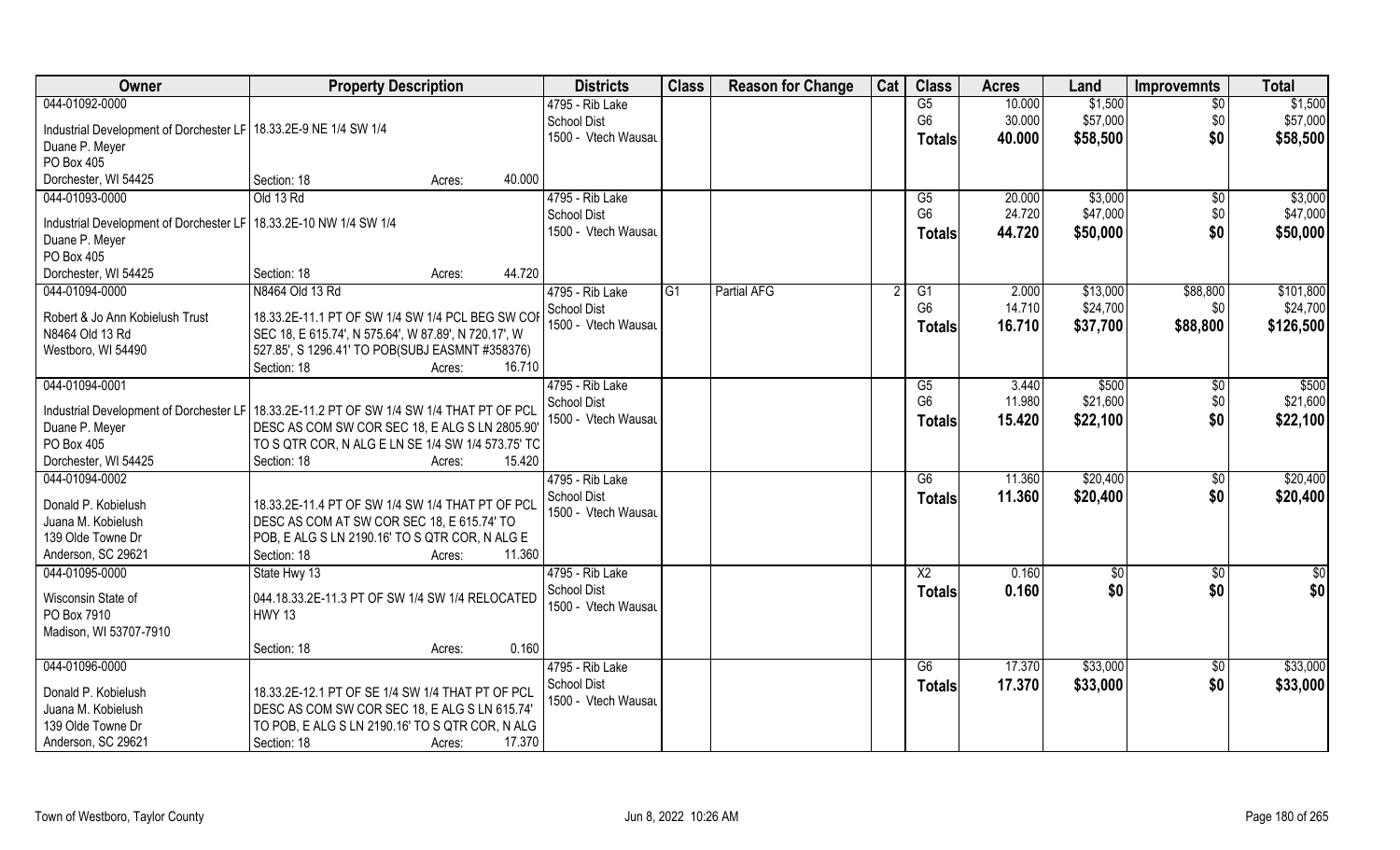| Owner                                                                                                                      | <b>Property Description</b>                                                                                                  |                  | <b>Districts</b>                                                | <b>Class</b>          | <b>Reason for Change</b>               | Cat            | <b>Class</b>                                                               | <b>Acres</b>                                 | Land                                                   | <b>Improvemnts</b>                          | <b>Total</b>                                             |
|----------------------------------------------------------------------------------------------------------------------------|------------------------------------------------------------------------------------------------------------------------------|------------------|-----------------------------------------------------------------|-----------------------|----------------------------------------|----------------|----------------------------------------------------------------------------|----------------------------------------------|--------------------------------------------------------|---------------------------------------------|----------------------------------------------------------|
| 044-01096-0001                                                                                                             |                                                                                                                              |                  | 4795 - Rib Lake                                                 |                       |                                        |                | G6                                                                         | 21.580                                       | \$41,000                                               | $\overline{50}$                             | \$41,000                                                 |
| Industrial Development of Dorchester LF   18.33.2E-12.2 PT OF SE 1/4 SW 1/4 THAT PT OF PCL<br>Duane P. Meyer<br>PO Box 405 | DESC AS COM SW COR SEC 18, E ALG S LN 2805.90'<br>TO S QTR COR, N ALG E LN SE 1/4 SW 1/4 573.75' TO                          |                  | <b>School Dist</b><br>1500 - Vtech Wausau                       |                       |                                        |                | <b>Totals</b>                                                              | 21.580                                       | \$41,000                                               | \$0                                         | \$41,000                                                 |
| Dorchester, WI 54425                                                                                                       | Section: 18                                                                                                                  | 21.580<br>Acres: |                                                                 |                       |                                        |                |                                                                            |                                              |                                                        |                                             |                                                          |
| 044-01097-0000<br>James L. Highfill<br>Melissa J. Highfill<br>N8587 Hills Ln<br>Westboro, WI 54490                         | N8587 Hills Ln<br>18.33.2E-13 NE 1/4 SE 1/4<br>Section: 18                                                                   | 40.000<br>Acres: | 4795 - Rib Lake<br><b>School Dist</b><br>1500 - Vtech Wausal G4 | $\overline{G1}$<br>G4 | Addition<br>Ag use land<br>Ag use land |                | $\overline{G1}$<br>G4<br>G <sub>5</sub><br>G <sub>6</sub><br><b>Totals</b> | 1.000<br>16.000<br>5.000<br>18.000<br>40.000 | \$10,000<br>\$1,600<br>\$1,800<br>\$34,200<br>\$47,600 | \$111,200<br>\$0<br>\$0<br>\$0<br>\$111,200 | \$121,200<br>\$1,600<br>\$1,800<br>\$34,200<br>\$158,800 |
| 044-01098-0000<br>James L. Highfill<br>Melissa J. Highfill<br>N8587 Hills Ln                                               | 18.33.2E-14 NW 1/4 SE 1/4                                                                                                    |                  | 4795 - Rib Lake<br><b>School Dist</b><br>1500 - Vtech Wausau    |                       |                                        |                | G4<br>G <sub>6</sub><br><b>Totals</b>                                      | 1.000<br>39.000<br>40.000                    | \$200<br>\$74,100<br>\$74,300                          | \$0<br>\$0<br>\$0                           | \$200<br>\$74,100<br>\$74,300                            |
| Westboro, WI 54490                                                                                                         | Section: 18                                                                                                                  | 40.000<br>Acres: |                                                                 |                       |                                        |                |                                                                            |                                              |                                                        |                                             |                                                          |
| 044-01099-0000<br>Sandra M. Halada et al<br>514 Phillips Ave E<br>Ladysmith, WI 54848                                      | 18.33.2E-15 SW 1/4 SE 1/4                                                                                                    |                  | 4795 - Rib Lake<br><b>School Dist</b><br>1500 - Vtech Wausau    |                       |                                        |                | W <sub>8</sub><br><b>Totals</b>                                            | 40.000<br>40.000                             | ( \$88,000)<br>\$0                                     | $\sqrt[6]{3}$<br>\$0                        | \$0<br>\$0                                               |
|                                                                                                                            | Section: 18                                                                                                                  | 40.000<br>Acres: |                                                                 |                       |                                        |                |                                                                            |                                              |                                                        |                                             |                                                          |
| 044-01100-0000<br>Sandra M. Halada et al<br>514 Phillips Ave E<br>Ladysmith, WI 54848                                      | Hills Ln<br>18.33.2E-16.1 SE 1/4 SE 1/4 EX BEG 342' N OF SE<br>COR S 416' N 208' E 416' S ON E LN 208' TO BEG<br>Section: 18 | 38.000<br>Acres: | 4795 - Rib Lake<br><b>School Dist</b><br>1500 - Vtech Wausau    |                       |                                        |                | W8<br><b>Totals</b>                                                        | 38.000<br>38.000                             | ( \$83,600)<br>\$0                                     | $\sqrt[6]{30}$<br>\$0                       | \$0<br>\$0                                               |
| 044-01101-0000                                                                                                             | N8439 Hills Ln                                                                                                               |                  | 4795 - Rib Lake                                                 |                       |                                        |                | G1                                                                         | 2.000                                        | \$13,000                                               | \$52,000                                    | \$65,000                                                 |
| Kent J. Schmidtfranz<br>N8439 Hills Ln<br>Westboro, WI 54490                                                               | 18.33.2E-16.2 PT OF SE 1/4 SE 1/4 BEG 342' N OF SE<br>COR W 416' N 208' E 416' S ON E LN 208' TO BEG<br>Section: 18          | 2.000<br>Acres:  | School Dist<br>1500 - Vtech Wausau                              |                       |                                        |                | <b>Totals</b>                                                              | 2.000                                        | \$13,000                                               | \$52,000                                    | \$65,000                                                 |
| 044-01102-0000                                                                                                             | N8393 Hills Ln                                                                                                               |                  | 4795 - Rib Lake                                                 | $\overline{G4}$       | Ag use land                            | $\overline{5}$ | G1                                                                         | 1.000                                        | \$10,000                                               | \$12,000                                    | \$22,000                                                 |
| Renny & Judith A Ohlsson Revocable<br>Trust<br>944 Pierce Ave<br>Oshkosh, WI 54902                                         | 19.33.2E-1 NE 1/4 NE 1/4<br>Section: 19                                                                                      | 40.000<br>Acres: | <b>School Dist</b><br>1500 - Vtech Wausau                       |                       |                                        |                | G4<br>G <sub>5</sub><br>G <sub>6</sub><br><b>Totals</b>                    | 14.000<br>12.000<br>13.000<br>40.000         | \$2,700<br>\$8,400<br>\$20,800<br>\$41,900             | \$0<br>\$0<br>\$0<br>\$12,000               | \$2,700<br>\$8,400<br>\$20,800<br>\$53,900               |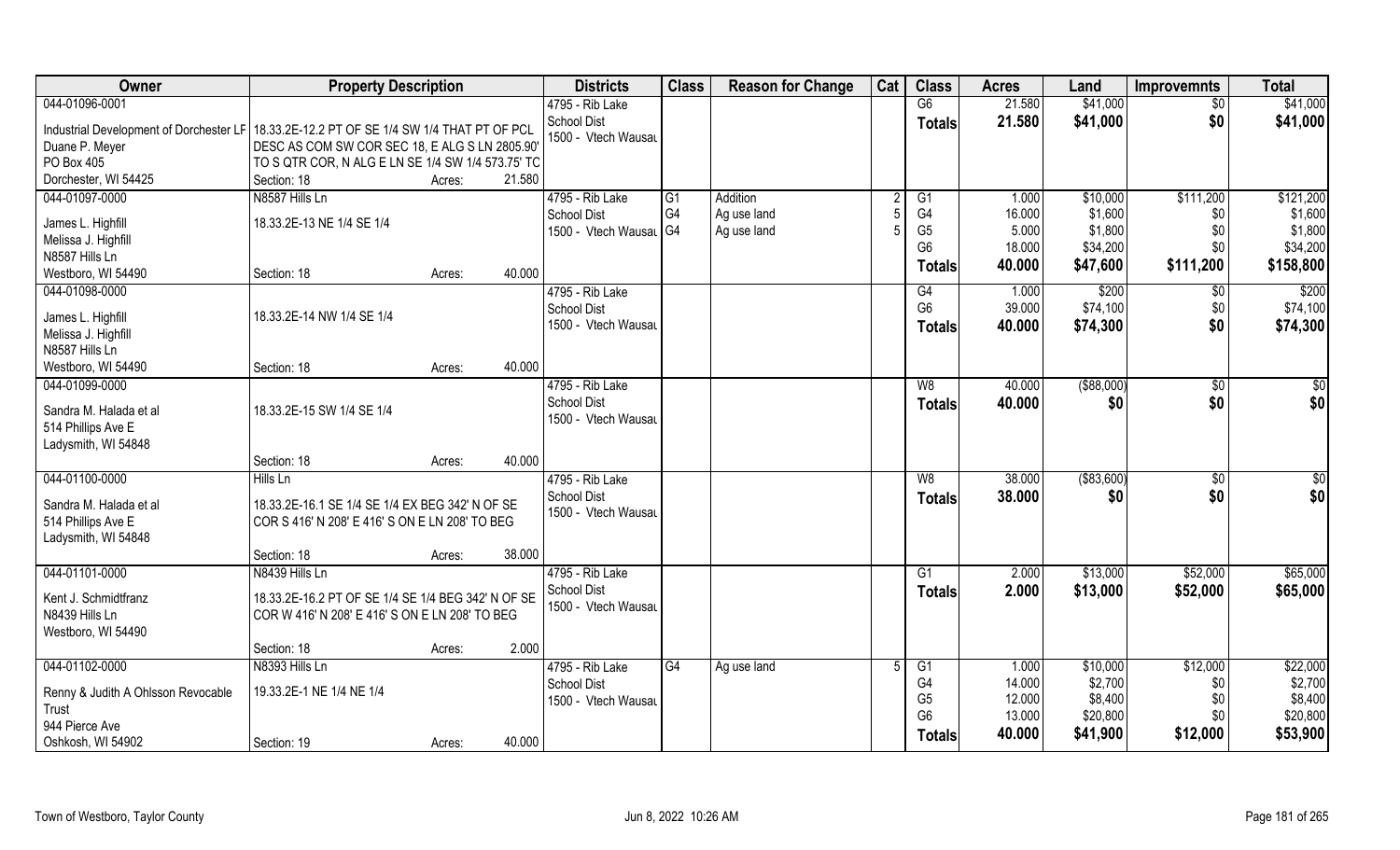| Owner                                              | <b>Property Description</b>                                                         |        | <b>Districts</b>    | <b>Class</b> | <b>Reason for Change</b> | Cat | <b>Class</b>    | <b>Acres</b> | Land       | <b>Improvemnts</b> | <b>Total</b> |
|----------------------------------------------------|-------------------------------------------------------------------------------------|--------|---------------------|--------------|--------------------------|-----|-----------------|--------------|------------|--------------------|--------------|
| 044-01103-0000                                     |                                                                                     |        | 4795 - Rib Lake     |              |                          |     | W <sub>4</sub>  | 40.000       | \$0        | $\sqrt{$0}$        | $\sqrt{50}$  |
| Taylor County of                                   | 19.33.2E-2 NW 1/4 NE 1/4 (CFL)                                                      |        | <b>School Dist</b>  |              |                          |     | <b>Totals</b>   | 40.000       | \$0        | \$0                | \$0          |
| c/o Highway Dept                                   |                                                                                     |        | 1500 - Vtech Wausau |              |                          |     |                 |              |            |                    |              |
| 224 S Second St                                    |                                                                                     |        |                     |              |                          |     |                 |              |            |                    |              |
| Medford, WI 54451                                  | Section: 19                                                                         | Acres: | 40.000              |              |                          |     |                 |              |            |                    |              |
| 044-01104-0000                                     |                                                                                     |        | 4795 - Rib Lake     |              |                          |     | W <sub>4</sub>  | 40.000       | \$0        | \$0                | $\sqrt{50}$  |
|                                                    |                                                                                     |        | <b>School Dist</b>  |              |                          |     | Totals          | 40.000       | \$0        | \$0                | \$0          |
| Taylor County of                                   | 19.33.2E-3 SW 1/4 NE 1/4 (CFL)                                                      |        | 1500 - Vtech Wausau |              |                          |     |                 |              |            |                    |              |
| c/o Highway Dept<br>224 S Second St                |                                                                                     |        |                     |              |                          |     |                 |              |            |                    |              |
| Medford, WI 54451                                  | Section: 19                                                                         | Acres: | 40.000              |              |                          |     |                 |              |            |                    |              |
| 044-01105-0000                                     | Hills Ln                                                                            |        | 4795 - Rib Lake     |              |                          |     | G1              | 1.000        | \$10,000   | \$1,900            | \$11,900     |
|                                                    |                                                                                     |        | <b>School Dist</b>  |              |                          |     | G <sub>5</sub>  | 14.000       | \$4,200    | \$0                | \$4,200      |
| Jacob B. Hatch                                     | 19.33.2E-4 SE 1/4 NE 1/4                                                            |        | 1500 - Vtech Wausau |              |                          |     | W <sub>6</sub>  | 25.000       | (\$50,000) | \$0                | \$0          |
| Kimberly Hatch                                     |                                                                                     |        |                     |              |                          |     | Totals          | 40.000       | \$14,200   | \$1,900            | \$16,100     |
| 615 South St                                       |                                                                                     |        |                     |              |                          |     |                 |              |            |                    |              |
| Deforest, WI 53532                                 | Section: 19                                                                         | Acres: | 40.000              |              |                          |     |                 |              |            |                    |              |
| 044-01106-0000                                     |                                                                                     |        | 4795 - Rib Lake     |              |                          |     | G6              | 40.000       | \$76,000   | $\sqrt[6]{3}$      | \$76,000     |
| Daniel J. Czerniak et al                           | 19.33.2E-5 NE 1/4 NW 1/4                                                            |        | <b>School Dist</b>  |              |                          |     | <b>Totals</b>   | 40.000       | \$76,000   | \$0                | \$76,000     |
| N7866 Fischer Creek Rd                             |                                                                                     |        | 1500 - Vtech Wausau |              |                          |     |                 |              |            |                    |              |
| Westboro, WI 54490                                 |                                                                                     |        |                     |              |                          |     |                 |              |            |                    |              |
|                                                    | Section: 19                                                                         | Acres: | 40.000              |              |                          |     |                 |              |            |                    |              |
| 044-01107-0000                                     | State Hwy 13                                                                        |        | 4795 - Rib Lake     |              |                          |     | $\overline{G6}$ | 34.860       | \$66,200   | \$0                | \$66,200     |
|                                                    |                                                                                     |        | <b>School Dist</b>  |              |                          |     | <b>Totals</b>   | 34.860       | \$66,200   | \$0                | \$66,200     |
| Daniel J. Czerniak et al<br>N7866 Fischer Creek Rd | 19.33.2E-6.1 FRL NW 1/4 NW 1/4 EX LOT 1 CSM<br>5-S/112 #1110 EX HWY 13 R/W (4.45AC) |        | 1500 - Vtech Wausau |              |                          |     |                 |              |            |                    |              |
| Westboro, WI 54490                                 |                                                                                     |        |                     |              |                          |     |                 |              |            |                    |              |
|                                                    | Section: 19                                                                         | Acres: | 34.860              |              |                          |     |                 |              |            |                    |              |
| 044-01107-0001                                     | N8382 State Hwy 13                                                                  |        | 4795 - Rib Lake     |              |                          |     | G1              | 5.510        | \$19,200   | \$108,100          | \$127,300    |
|                                                    |                                                                                     |        | School Dist         |              |                          |     | <b>Totals</b>   | 5.510        | \$19,200   | \$108,100          | \$127,300    |
| Shane Klemm                                        | 19.33.2E-6.2 PT OF FRL NW 1/4 NW 1/4 LOT 1 CSM                                      |        | 1500 - Vtech Wausau |              |                          |     |                 |              |            |                    |              |
| Marlene A. Klemm                                   | 5-S/112 #1110                                                                       |        |                     |              |                          |     |                 |              |            |                    |              |
| N8382 State Hwy 13                                 |                                                                                     |        |                     |              |                          |     |                 |              |            |                    |              |
| Westboro, WI 54490                                 | Section: 19                                                                         | Acres: | 5.510               |              |                          |     |                 |              |            |                    |              |
| 044-01109-0000                                     | N8269 State Hwy 13                                                                  |        | 4795 - Rib Lake     |              |                          |     | G1              | 1.000        | \$10,000   | \$7,600            | \$17,600     |
| Wiitala-Vozka Logging, LLC                         | 19.33.2E-7.1 SW 1/4 NW 1/4 EX PCL 1 CSM 11-S/71                                     |        | School Dist         |              |                          |     | G <sub>6</sub>  | 33.840       | \$54,100   | \$0                | \$54,100     |
| W7978 County Rd D                                  | #2229 & EX HWY 13 R/W (2.99AC)                                                      |        | 1500 - Vtech Wausau |              |                          |     | <b>Totals</b>   | 34.840       | \$64,100   | \$7,600            | \$71,700     |
| Westboro, WI 54490                                 |                                                                                     |        |                     |              |                          |     |                 |              |            |                    |              |
|                                                    | Section: 19                                                                         | Acres: | 34.840              |              |                          |     |                 |              |            |                    |              |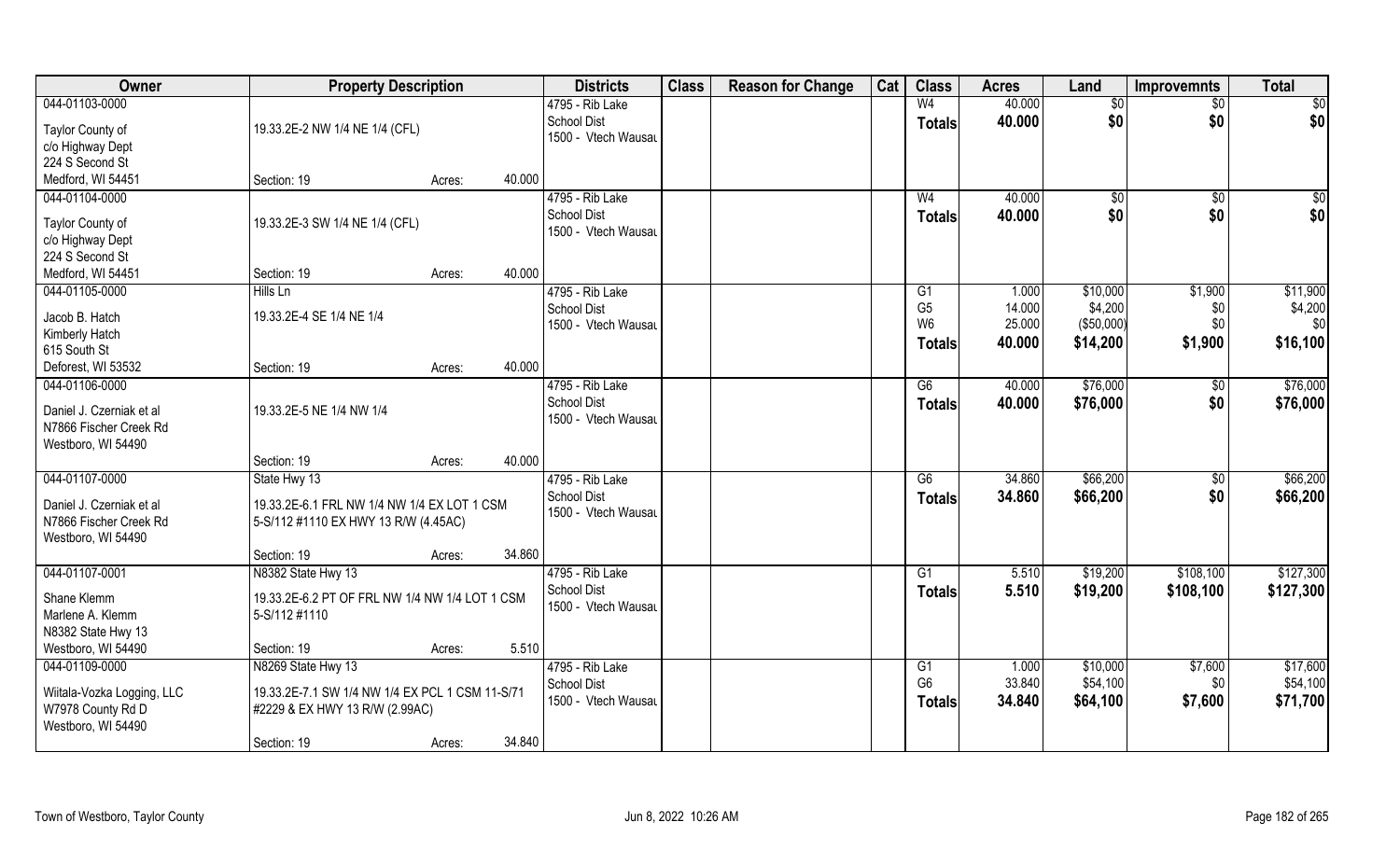| <b>Owner</b>                                                                            | <b>Property Description</b>                                                                               |        |        | <b>Districts</b>                                             | <b>Class</b> | <b>Reason for Change</b> | Cat | <b>Class</b>                                      | <b>Acres</b>              | Land                            | <b>Improvemnts</b>            | <b>Total</b>                    |
|-----------------------------------------------------------------------------------------|-----------------------------------------------------------------------------------------------------------|--------|--------|--------------------------------------------------------------|--------------|--------------------------|-----|---------------------------------------------------|---------------------------|---------------------------------|-------------------------------|---------------------------------|
| 044-01109-0001                                                                          | N8288 State Hwy 13                                                                                        |        |        | 4795 - Rib Lake                                              |              |                          |     | G1                                                | 5.000                     | \$18,300                        | \$189,500                     | \$207,800                       |
| Lucas J. Wiitala<br>Tanya R. Wiitala<br>N8288 State Hwy 13                              | 19.33.2E-7.2 PT OF SW 1/4 NW 1/4 PCL 1 CSM 11-S/7<br>#2229 EX HWY "13" R/W (2.04AC)                       |        |        | <b>School Dist</b><br>1500 - Vtech Wausau                    |              |                          |     | <b>Totals</b>                                     | 5.000                     | \$18,300                        | \$189,500                     | \$207,800                       |
| Westboro, WI 54490-8405                                                                 | Section: 19                                                                                               | Acres: | 5.000  |                                                              |              |                          |     |                                                   |                           |                                 |                               |                                 |
| 044-01111-0000<br>Wiitala-Vozka Logging, LLC<br>W7978 County Rd D<br>Westboro, WI 54490 | 19.33.2E-8 SE 1/4 NW 1/4                                                                                  |        |        | 4795 - Rib Lake<br><b>School Dist</b><br>1500 - Vtech Wausau |              |                          |     | G5<br>G <sub>6</sub><br><b>Totals</b>             | 8.000<br>32.000<br>40.000 | \$1,200<br>\$51,200<br>\$52,400 | $\overline{50}$<br>\$0<br>\$0 | \$1,200<br>\$51,200<br>\$52,400 |
|                                                                                         | Section: 19                                                                                               | Acres: | 40.000 |                                                              |              |                          |     |                                                   |                           |                                 |                               |                                 |
| 044-01112-0000<br>Wiitala-Vozka Logging, LLC<br>W7978 County Rd D<br>Westboro, WI 54490 | 19.33.2E-9 NE 1/4 SW 1/4                                                                                  |        |        | 4795 - Rib Lake<br><b>School Dist</b><br>1500 - Vtech Wausau |              |                          |     | G5<br>G <sub>6</sub><br><b>Totals</b>             | 3.000<br>37.000<br>40.000 | \$500<br>\$62,600<br>\$63,100   | $\sqrt[6]{30}$<br>\$0<br>\$0  | \$500<br>\$62,600<br>\$63,100   |
|                                                                                         | Section: 19                                                                                               | Acres: | 40.000 |                                                              |              |                          |     |                                                   |                           |                                 |                               |                                 |
| 044-01113-0000                                                                          | N8150 State Hwy 13                                                                                        |        |        | 4795 - Rib Lake                                              |              |                          |     | G <sub>1</sub>                                    | 1.000                     | \$10,000                        | $\sqrt[6]{}$                  | \$10,000                        |
| Wiitala-Vozka Logging, LLC<br>W7978 County Rd D<br>Westboro, WI 54490                   | 19.33.2E-10.1 FRL NW 1/4 SW 1/4 (EX HWY 13 R/W<br>3.23)                                                   |        |        | School Dist<br>1500 - Vtech Wausau                           |              |                          |     | G <sub>5</sub><br>G <sub>6</sub><br><b>Totals</b> | 5.690<br>35.000<br>41.690 | \$900<br>\$63,000<br>\$73,900   | \$0<br>\$0<br>\$0             | \$900<br>\$63,000<br>\$73,900   |
|                                                                                         | Section: 19                                                                                               | Acres: | 41.690 |                                                              |              |                          |     |                                                   |                           |                                 |                               |                                 |
| 044-01113-0001<br>Wisconsin State of<br>PO Box 7910                                     | State Hwy 13<br>19.33.2E-10.2 PT OF NW 1/4 SW 1/4 HWY 13 R/W IN<br>NW1/4 NW1/4; SW1/4 NW1/4 & NW1/4 SW1/4 |        |        | 4795 - Rib Lake<br><b>School Dist</b><br>1500 - Vtech Wausau |              |                          |     | X <sub>2</sub><br><b>Totals</b>                   | 12.710<br>12.710          | \$0<br>\$0                      | $\sqrt[6]{30}$<br>\$0         | \$0<br>\$0                      |
| Madison, WI 53707-7910                                                                  | Section: 19                                                                                               | Acres: | 12.710 |                                                              |              |                          |     |                                                   |                           |                                 |                               |                                 |
| 044-01114-0000                                                                          | State Hwy 13                                                                                              |        |        | 4795 - Rib Lake                                              |              |                          |     | W <sub>4</sub>                                    | 44.970                    | \$0                             | \$0                           | $\frac{6}{3}$                   |
| Taylor County of<br>c/o Highway Dept<br>224 S Second St                                 | 19.33.2E-11 FRL SW 1/4 SW 1/4 (CFL)                                                                       |        |        | <b>School Dist</b><br>1500 - Vtech Wausau                    |              |                          |     | <b>Totals</b>                                     | 44.970                    | \$0                             | \$0                           | \$0                             |
| Medford, WI 54451                                                                       | Section: 19                                                                                               | Acres: | 44.970 |                                                              |              |                          |     |                                                   |                           |                                 |                               |                                 |
| 044-01115-0000<br>Taylor County of<br>c/o Highway Dept<br>224 S Second St               | 19.33.2E-12 SE 1/4 SW 1/4 (CFL)                                                                           |        |        | 4795 - Rib Lake<br><b>School Dist</b><br>1500 - Vtech Wausau |              |                          |     | W <sub>4</sub><br><b>Totals</b>                   | 40.000<br>40.000          | $\sqrt{6}$<br>\$0               | $\sqrt{$0}$<br>\$0            | $\overline{50}$<br>\$0          |
| Medford, WI 54451                                                                       | Section: 19                                                                                               | Acres: | 40.000 |                                                              |              |                          |     |                                                   |                           |                                 |                               |                                 |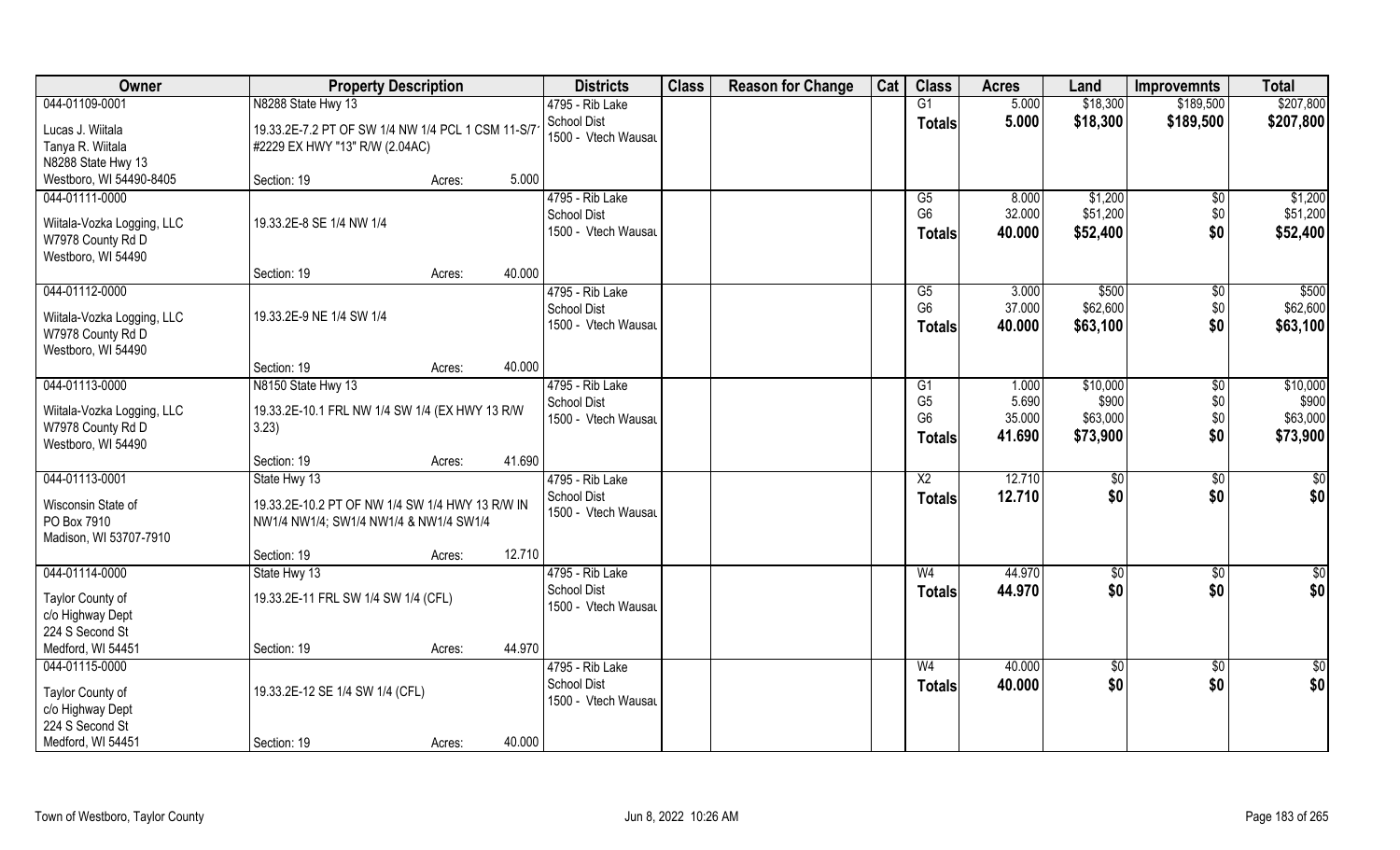| Owner                               | <b>Property Description</b>              |        |        | <b>Districts</b>    | <b>Class</b>    | <b>Reason for Change</b> | Cat | <b>Class</b>     | <b>Acres</b> | Land          | <b>Improvemnts</b> | <b>Total</b> |
|-------------------------------------|------------------------------------------|--------|--------|---------------------|-----------------|--------------------------|-----|------------------|--------------|---------------|--------------------|--------------|
| 044-01116-0000                      | Beards Ln                                |        |        | 4795 - Rib Lake     |                 |                          |     | G4               | 3.000        | \$600         | $\overline{50}$    | \$600        |
| Reuben & Saima Trust                | 19.33.2E-13 NE 1/4 SE 1/4                |        |        | School Dist         |                 |                          |     | G <sub>5</sub> M | 37.000       | \$33,300      | \$0                | \$33,300     |
| c/o David Hill                      |                                          |        |        | 1500 - Vtech Wausau |                 |                          |     | <b>Totals</b>    | 40.000       | \$33,900      | \$0                | \$33,900     |
| 6109 Kayak Dr                       |                                          |        |        |                     |                 |                          |     |                  |              |               |                    |              |
| Weston, WI 54476                    | Section: 19                              | Acres: | 40.000 |                     |                 |                          |     |                  |              |               |                    |              |
| 044-01117-0000                      |                                          |        |        | 4795 - Rib Lake     |                 |                          |     | W <sub>4</sub>   | 40.000       | \$0           | \$0                | \$0          |
|                                     |                                          |        |        | <b>School Dist</b>  |                 |                          |     | Totals           | 40.000       | \$0           | \$0                | \$0          |
| Taylor County of                    | 19.33.2E-14 NW 1/4 SE 1/4 (CFL)          |        |        | 1500 - Vtech Wausau |                 |                          |     |                  |              |               |                    |              |
| c/o Highway Dept                    |                                          |        |        |                     |                 |                          |     |                  |              |               |                    |              |
| 224 S Second St                     |                                          |        |        |                     |                 |                          |     |                  |              |               |                    |              |
| Medford, WI 54451                   | Section: 19                              | Acres: | 40.000 |                     |                 |                          |     |                  |              |               |                    |              |
| 044-01118-0000                      |                                          |        |        | 4795 - Rib Lake     |                 |                          |     | W <sub>4</sub>   | 40.000       | $\sqrt[6]{2}$ | $\sqrt[6]{3}$      | \$0          |
| Taylor County of                    | 19.33.2E-15 SW 1/4 SE 1/4 (CFL)          |        |        | <b>School Dist</b>  |                 |                          |     | <b>Totals</b>    | 40.000       | \$0           | \$0                | \$0          |
| c/o Highway Dept                    |                                          |        |        | 1500 - Vtech Wausau |                 |                          |     |                  |              |               |                    |              |
| 224 S Second St                     |                                          |        |        |                     |                 |                          |     |                  |              |               |                    |              |
| Medford, WI 54451                   | Section: 19                              | Acres: | 40.000 |                     |                 |                          |     |                  |              |               |                    |              |
| 044-01119-0000                      | Beards Ln                                |        |        | 4795 - Rib Lake     |                 |                          |     | W <sub>4</sub>   | 40.000       | \$0           | \$0                | \$0          |
|                                     |                                          |        |        | <b>School Dist</b>  |                 |                          |     | <b>Totals</b>    | 40.000       | \$0           | \$0                | \$0          |
| Taylor County of                    | 19.33.2E-16 SE 1/4 SE 1/4 (CFL)          |        |        | 1500 - Vtech Wausau |                 |                          |     |                  |              |               |                    |              |
| c/o Highway Dept<br>224 S Second St |                                          |        |        |                     |                 |                          |     |                  |              |               |                    |              |
| Medford, WI 54451                   | Section: 19                              | Acres: | 40.000 |                     |                 |                          |     |                  |              |               |                    |              |
| 044-01120-0000                      | Hills Ln                                 |        |        | 4795 - Rib Lake     | $\overline{G4}$ | Ag use land              | 5   | G4               | 28.000       | \$6,200       | \$0                | \$6,200      |
|                                     |                                          |        |        | <b>School Dist</b>  |                 |                          |     | G <sub>5</sub>   | 2.600        | \$500         | \$0                | \$500        |
| Linda A. Noziska                    | 20.33.2E-GL.1 GOVT LOT 1 (NW 1/4 NW 1/4) |        |        | 1500 - Vtech Wausau |                 |                          |     | <b>Totals</b>    | 30.600       | \$6,700       | \$0                | \$6,700      |
| W5819 Jolly Ave                     |                                          |        |        |                     |                 |                          |     |                  |              |               |                    |              |
| Medford, WI 54451                   |                                          |        |        |                     |                 |                          |     |                  |              |               |                    |              |
|                                     | Section: 20                              | Acres: | 30.600 |                     |                 |                          |     |                  |              |               |                    |              |
| 044-01121-0000                      |                                          |        |        | 4795 - Rib Lake     | $\overline{G4}$ | Ag use land              | 5   | G4               | 10.000       | \$2,200       | \$0                | \$2,200      |
| Linda A. Noziska                    | 20.33.2E-GL.2 GOVT LOT 2 (NE 1/4 NW 1/4) |        |        | <b>School Dist</b>  |                 |                          |     | G5M              | 5.150        | \$5,200       | \$0                | \$5,200      |
| W5819 Jolly Ave                     |                                          |        |        | 1500 - Vtech Wausau |                 |                          |     | <b>Totals</b>    | 15.150       | \$7,400       | \$0                | \$7,400      |
| Medford, WI 54451                   |                                          |        |        |                     |                 |                          |     |                  |              |               |                    |              |
|                                     | Section: 20                              | Acres: | 15.150 |                     |                 |                          |     |                  |              |               |                    |              |
| 044-01122-0000                      | Hills Ln                                 |        |        | 4795 - Rib Lake     |                 |                          |     | G5               | 4.550        | \$1,400       | $\sqrt{$0}$        | \$1,400      |
|                                     |                                          |        |        | <b>School Dist</b>  |                 |                          |     | W <sub>6</sub>   | 15.000       | (\$25,500)    | \$0                | \$0          |
| Sandra Kauer                        | 20.33.2E-GL.3 GOVT LOT 3 (NW 1/4 NE 1/4) |        |        | 1500 - Vtech Wausau |                 |                          |     | Totals           | 19.550       | \$1,400       | \$0                | \$1,400      |
| N8317 Newood Ave                    |                                          |        |        |                     |                 |                          |     |                  |              |               |                    |              |
| Rib Lake, WI 54470                  |                                          |        |        |                     |                 |                          |     |                  |              |               |                    |              |
|                                     | Section: 20                              | Acres: | 19.550 |                     |                 |                          |     |                  |              |               |                    |              |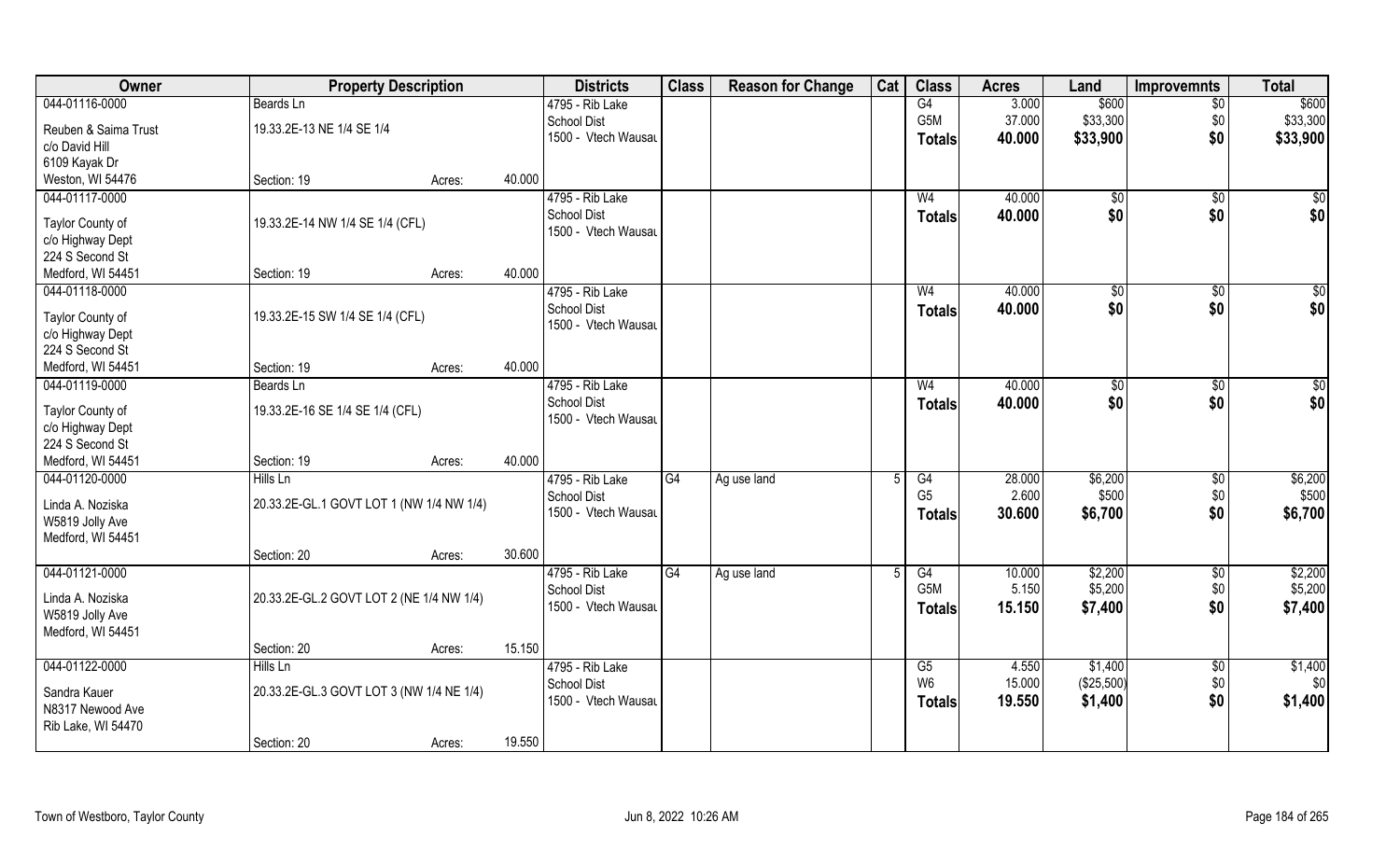| Owner                 | <b>Property Description</b>                        | <b>Districts</b>                      | <b>Class</b> | <b>Reason for Change</b> | Cat | <b>Class</b>   | <b>Acres</b>   | Land           | <b>Improvemnts</b> | <b>Total</b>   |
|-----------------------|----------------------------------------------------|---------------------------------------|--------------|--------------------------|-----|----------------|----------------|----------------|--------------------|----------------|
| 044-01123-0000        |                                                    | 4795 - Rib Lake                       |              |                          |     | W <sub>6</sub> | 37.390         | ( \$82, 300)   | $\sqrt{$0}$        | $\sqrt{50}$    |
| Adam J. Wiitala et al | 20.33.2E-GL.4.1 GOVT LOT 4 (NE 1/4 NE 1/4) EX THAT | School Dist<br>1500 - Vtech Wausau    |              |                          |     | <b>Totals</b>  | 37.390         | \$0            | \$0                | \$0            |
| W7978 County Rd D     | PT LYG IN NW 1/4 NE 1/4 20.33.2E (QTR/QTR DESC     |                                       |              |                          |     |                |                |                |                    |                |
| Westboro, WI 54490    | NOT REFER ON ORIG GOVT SURVEY)                     |                                       |              |                          |     |                |                |                |                    |                |
|                       | 37.390<br>Section: 20<br>Acres:                    |                                       |              |                          |     |                |                |                |                    |                |
| 044-01123-0001        |                                                    | 4795 - Rib Lake<br><b>School Dist</b> |              |                          |     | G6             | 0.110<br>0.110 | \$200<br>\$200 | \$0<br>\$0         | \$200<br>\$200 |
| Sandra Kauer          | 20.33.2E-GL.4.2 PT OF GOVT LOT 4 THAT PY LYG IN    | 1500 - Vtech Wausau                   |              |                          |     | Totals         |                |                |                    |                |
| N8317 Newood Ave      | NW 1/4 NE 1/4 20.33.2E (QTR/QTR DESC NOT REFER     |                                       |              |                          |     |                |                |                |                    |                |
| Rib Lake, WI 54470    | ON ORIG GOVT SURVEY)                               |                                       |              |                          |     |                |                |                |                    |                |
|                       | 0.110<br>Section: 20<br>Acres:                     |                                       |              |                          |     |                |                |                |                    |                |
| 044-01124-0000        |                                                    | 4795 - Rib Lake                       | IG4          | Ag use land              |     | G4             | 7.000          | \$1,400        | $\sqrt[6]{3}$      | \$1,400        |
|                       |                                                    | <b>School Dist</b>                    |              |                          |     | G <sub>5</sub> | 2.800          | \$900          | \$0                | \$900          |
| Adam J. Wiitala et al | 20.33.2E-GL.5 GOVT LOT 5 (S 1/2 NE 1/4)            | 1500 - Vtech Wausau                   |              |                          |     | W <sub>6</sub> | 45.000         | (\$39,800)     | \$0                | \$0            |
| W7978 County Rd D     |                                                    |                                       |              |                          |     | Totals         | 54.800         | \$2,300        | \$0                | \$2,300        |
| Westboro, WI 54490    | 54.800<br>Section: 20                              |                                       |              |                          |     |                |                |                |                    |                |
|                       | Acres:                                             |                                       |              |                          |     |                |                |                |                    |                |
| 044-01125-0000        | Hills Ln                                           | 4795 - Rib Lake                       |              |                          |     | W <sub>6</sub> | 38.220         | (\$76,400)     | $\sqrt[6]{3}$      | \$0            |
| Ronald Wiitala        | 20.33.2E-GL.6.1 GOVT LOT 6 (S 1/2 NW 1/4) EX LOT 1 | School Dist                           |              |                          |     | <b>Totals</b>  | 38.220         | \$0            | \$0                | \$0            |
| Ardin Wiitala Jr      | CSM 6-S/162 #1351                                  | 1500 - Vtech Wausau                   |              |                          |     |                |                |                |                    |                |
| W7978 County Rd D     |                                                    |                                       |              |                          |     |                |                |                |                    |                |
| Westboro, WI 54490    | 38.220<br>Section: 20<br>Acres:                    |                                       |              |                          |     |                |                |                |                    |                |
| 044-01125-0001        | N8216 Hills Ln                                     | 4795 - Rib Lake                       |              |                          |     | G1             | 4.070          | \$16,700       | \$58,200           | \$74,900       |
|                       |                                                    | <b>School Dist</b>                    |              |                          |     | <b>Totals</b>  | 4.070          | \$16,700       | \$58,200           | \$74,900       |
| Lueth, LLC            | 20.33.2E-GL.6.2 PT OF GOVT LOT 6 LOT 1 CSM         | 1500 - Vtech Wausau                   |              |                          |     |                |                |                |                    |                |
| N7909 Beards Ln       | 6-S/162 #1351                                      |                                       |              |                          |     |                |                |                |                    |                |
| Westboro, WI 54490    |                                                    |                                       |              |                          |     |                |                |                |                    |                |
|                       | 4.070<br>Section: 20<br>Acres:                     |                                       |              |                          |     |                |                |                |                    |                |
| 044-01125-0005        |                                                    | 4795 - Rib Lake                       |              |                          |     | G6             | 11.920         | \$21,500       | $\overline{60}$    | \$21,500       |
| Sandra Kauer          | 20.33.2E-GL.7.1 GOVT LOT 7 AS RECORDED &           | <b>School Dist</b>                    |              |                          |     | <b>Totals</b>  | 11.920         | \$21,500       | \$0                | \$21,500       |
| N8317 Newood Ave      | SHOWN IN PLAT OF DEPENDENT RESURVEY &              | 1500 - Vtech Wausau                   |              |                          |     |                |                |                |                    |                |
| Rib Lake, WI 54470    | SURVEY BY U.S. DEPT OF INTERIOR ON 3/27/89 EX      |                                       |              |                          |     |                |                |                |                    |                |
|                       | 11.920<br>Section: 20<br>Acres:                    |                                       |              |                          |     |                |                |                |                    |                |
| 044-01125-0006        |                                                    | 4795 - Rib Lake                       |              |                          |     | W <sub>6</sub> | 3.030          | ( \$5,800)     | $\overline{50}$    | \$0            |
|                       |                                                    | School Dist                           |              |                          |     | <b>Totals</b>  | 3.030          | \$0            | \$0                | \$0            |
| Adam J. Wiitala et al | 20.33.2E-GL.7.2 PT OF GOVT LOT 7 AS RECORDED &     | 1500 - Vtech Wausau                   |              |                          |     |                |                |                |                    |                |
| W7978 County Rd D     | SHOWN IN PLAT OF DEPENDENT RESURVEY &              |                                       |              |                          |     |                |                |                |                    |                |
| Westboro, WI 54490    | SURVEY BY U.S. DEPT OF INTERIOR ON 3/27/89.        |                                       |              |                          |     |                |                |                |                    |                |
|                       | Section: 20<br>3.030<br>Acres:                     |                                       |              |                          |     |                |                |                |                    |                |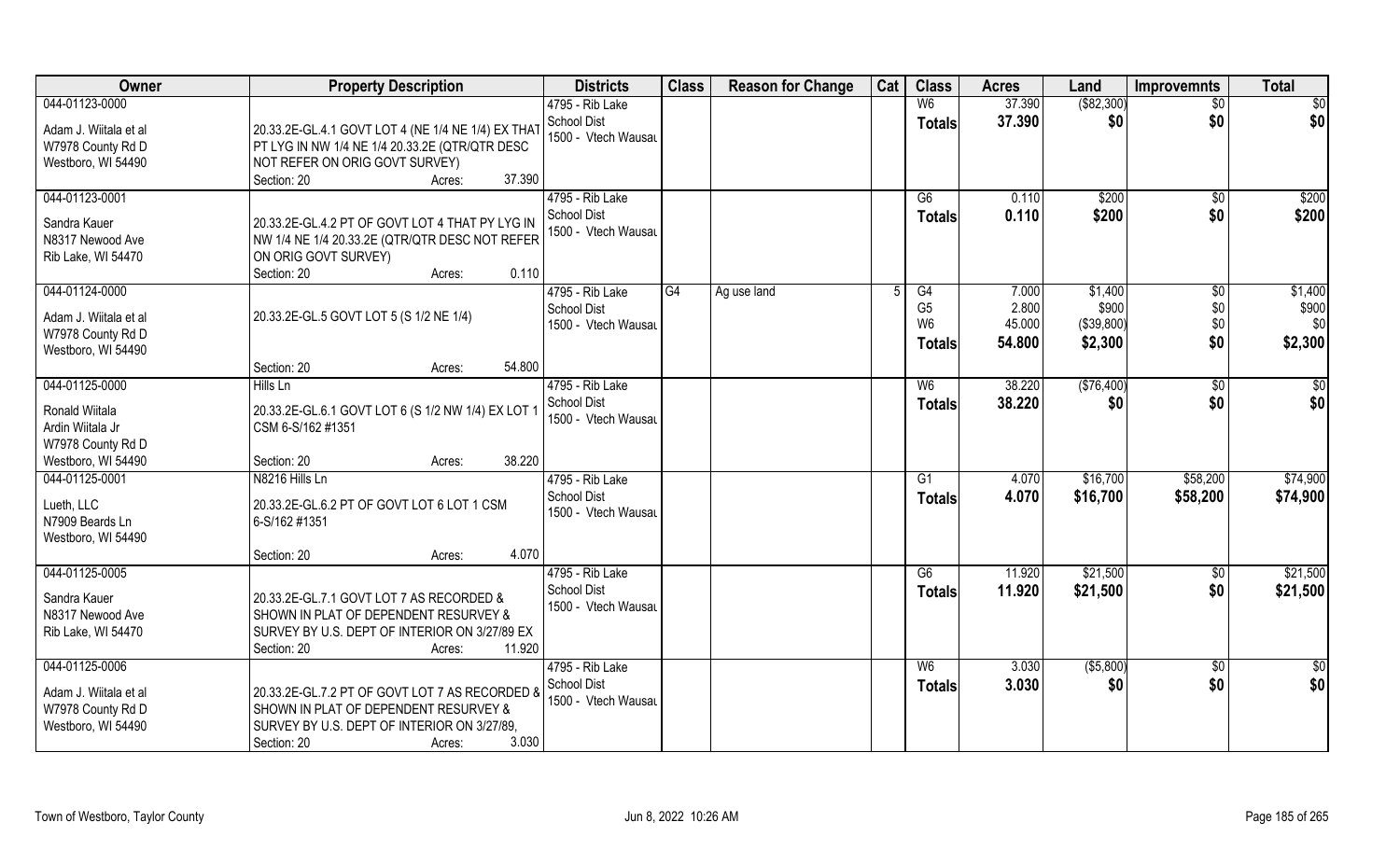| Owner                 | <b>Property Description</b>                        |        |        | <b>Districts</b>                          | <b>Class</b> | <b>Reason for Change</b> | Cat | <b>Class</b>     | <b>Acres</b>    | Land                | <b>Improvemnts</b> | <b>Total</b>        |
|-----------------------|----------------------------------------------------|--------|--------|-------------------------------------------|--------------|--------------------------|-----|------------------|-----------------|---------------------|--------------------|---------------------|
| 044-01125-0010        |                                                    |        |        | 4795 - Rib Lake                           | G4           | Ag use land              |     | G4               | 18.000          | \$4,000             | $\sqrt{6}$         | \$4,000             |
| Linda A. Noziska      | 20.33.2E-GL.8 GOVT LOT 8                           |        |        | <b>School Dist</b>                        |              |                          |     | G5M              | 11.860          | \$10,700            | \$0                | \$10,700            |
| W5819 Jolly Ave       |                                                    |        |        | 1500 - Vtech Wausau                       |              |                          |     | Totals           | 29.860          | \$14,700            | \$0                | \$14,700            |
| Medford, WI 54451     |                                                    |        |        |                                           |              |                          |     |                  |                 |                     |                    |                     |
|                       | Section: 20                                        | Acres: | 29.860 |                                           |              |                          |     |                  |                 |                     |                    |                     |
| 044-01125-0020        |                                                    |        |        | 4795 - Rib Lake                           |              |                          |     | W <sub>6</sub>   | 41.060          | (\$70,300)          | \$0                | $\overline{50}$     |
| Ronald Wiitala        | 20.33.2E-GL.9 GOVT LOT 9 AS RECORDED & SHOWN       |        |        | <b>School Dist</b><br>1500 - Vtech Wausau |              |                          |     | Totals           | 41.060          | \$0                 | \$0                | \$0                 |
| Ardin Wiitala Jr      | IN PLAT OF DEPENDENT RESURVEY & SURVEY BY          |        |        |                                           |              |                          |     |                  |                 |                     |                    |                     |
| W7978 County Rd D     | U.S. DEPT OF INTERIOR ON 3/27/89                   |        |        |                                           |              |                          |     |                  |                 |                     |                    |                     |
| Westboro, WI 54490    | Section: 20                                        | Acres: | 41.060 |                                           |              |                          |     |                  |                 |                     |                    |                     |
| 044-01125-0030        |                                                    |        |        | 4795 - Rib Lake                           |              |                          |     | W <sub>6</sub>   | 22.320          | ( \$44,600)         | $\sqrt[6]{3}$      | \$0                 |
| Adam J. Wiitala et al | 20.33.2E-GL.10 GOVT LOT 10 AS RECORDED &           |        |        | <b>School Dist</b>                        |              |                          |     | <b>Totals</b>    | 22.320          | \$0                 | \$0                | \$0                 |
| W7978 County Rd D     | SHOWN IN PLAT OF DEPENDENT RESURVEY &              |        |        | 1500 - Vtech Wausau                       |              |                          |     |                  |                 |                     |                    |                     |
| Westboro, WI 54490    | SURVEY BY U.S. DEPT OF INTERIOR ON 3/27/89         |        |        |                                           |              |                          |     |                  |                 |                     |                    |                     |
|                       | Section: 20                                        | Acres: | 22.320 |                                           |              |                          |     |                  |                 |                     |                    |                     |
| 044-01126-0000        | Hills Ln                                           |        |        | 4795 - Rib Lake                           | G4           | Ag use land              |     | G4               | 15.190          | \$3,000             | $\sqrt[6]{3}$      | \$3,000             |
| Reuben & Saima Trust  | 20.33.2E-9.1 NE 1/4 SW 1/4 EX PCL 1 CSM 9-S/189    |        |        | <b>School Dist</b>                        |              |                          |     | G <sub>5</sub> M | 22.000          | \$19,800            | \$0                | \$19,800            |
| c/o David Hill        | #1938                                              |        |        | 1500 - Vtech Wausau                       |              |                          |     | <b>Totals</b>    | 37.190          | \$22,800            | \$0                | \$22,800            |
| 6109 Kayak Dr         |                                                    |        |        |                                           |              |                          |     |                  |                 |                     |                    |                     |
| Weston, WI 54476      | Section: 20                                        | Acres: | 37.190 |                                           |              |                          |     |                  |                 |                     |                    |                     |
| 044-01126-0001        | W4273 Hills Ln                                     |        |        | 4795 - Rib Lake                           |              |                          |     | $\overline{G1}$  | 2.810           | \$14,500            | \$95,700           | \$110,200           |
|                       |                                                    |        |        | <b>School Dist</b>                        |              |                          |     | <b>Totals</b>    | 2.810           | \$14,500            | \$95,700           | \$110,200           |
| Jesse Niggemann       | 20.33.2E-9.2 PT OF NE 1/4 SW 1/4 PCL 1 CSM 9-S/189 |        |        | 1500 - Vtech Wausau                       |              |                          |     |                  |                 |                     |                    |                     |
| E7110 830th Ave       | #1938                                              |        |        |                                           |              |                          |     |                  |                 |                     |                    |                     |
| Colfax, WI 54730      |                                                    |        |        |                                           |              |                          |     |                  |                 |                     |                    |                     |
|                       | Section: 20                                        | Acres: | 2.810  |                                           |              |                          |     |                  |                 |                     |                    |                     |
| 044-01127-0000        | Hills Ln                                           |        |        | 4795 - Rib Lake                           | G4           | Ag use land              |     | G4               | 14.000          | \$2,700             | $\overline{50}$    | \$2,700             |
| Reuben & Saima Trust  | 20.33.2E-10 NW 1/4 SW 1/4                          |        |        | <b>School Dist</b>                        |              |                          |     | G5M<br>G7        | 25.500<br>0.500 | \$23,000<br>\$2,400 | \$0<br>\$800       | \$23,000<br>\$3,200 |
| c/o David Hill        |                                                    |        |        | 1500 - Vtech Wausau                       |              |                          |     |                  |                 |                     |                    |                     |
| 6109 Kayak Dr         |                                                    |        |        |                                           |              |                          |     | <b>Totals</b>    | 40.000          | \$28,100            | \$800              | \$28,900            |
| Weston, WI 54476      | Section: 20                                        | Acres: | 40.000 |                                           |              |                          |     |                  |                 |                     |                    |                     |
| 044-01128-0000        | Beards Ln                                          |        |        | 4795 - Rib Lake                           |              |                          |     | G5               | 8.000           | \$2,800             | $\overline{50}$    | \$2,800             |
| Reuben & Saima Trust  | 20.33.2E-11 SW 1/4 SW 1/4                          |        |        | <b>School Dist</b>                        |              |                          |     | G <sub>6</sub>   | 32.000          | \$57,600            | \$0                | \$57,600            |
| c/o David Hill        |                                                    |        |        | 1500 - Vtech Wausau                       |              |                          |     | <b>Totals</b>    | 40.000          | \$60,400            | \$0                | \$60,400            |
| 6109 Kayak Dr         |                                                    |        |        |                                           |              |                          |     |                  |                 |                     |                    |                     |
| Weston, WI 54476      | Section: 20                                        | Acres: | 40.000 |                                           |              |                          |     |                  |                 |                     |                    |                     |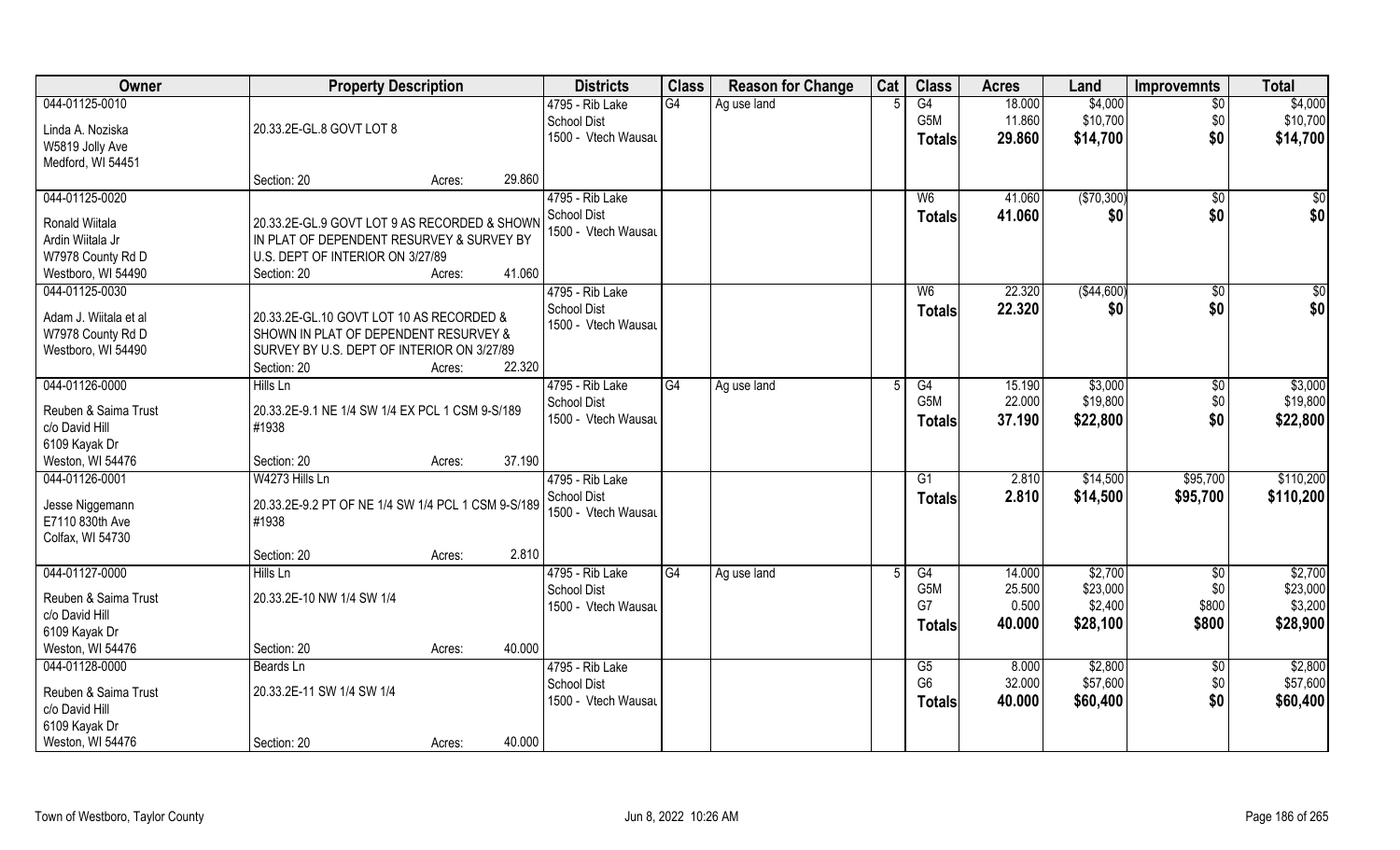| Owner                             | <b>Property Description</b>                        |                  | <b>Districts</b>    | <b>Class</b> | <b>Reason for Change</b> | Cat | <b>Class</b>    | <b>Acres</b> | Land         | <b>Improvemnts</b> | <b>Total</b>    |
|-----------------------------------|----------------------------------------------------|------------------|---------------------|--------------|--------------------------|-----|-----------------|--------------|--------------|--------------------|-----------------|
| 044-01129-0000                    | W4257 Hills Ln                                     |                  | 4795 - Rib Lake     |              |                          |     | G1              | 1.000        | \$6,400      | \$20,300           | \$26,700        |
| Reuben & Saima Trust              | 20.33.2E-12 SE 1/4 SW 1/4                          |                  | <b>School Dist</b>  |              |                          |     | G <sub>5</sub>  | 15.000       | \$6,000      | \$0                | \$6,000         |
| c/o David Hill                    |                                                    |                  | 1500 - Vtech Wausau |              |                          |     | G <sub>6</sub>  | 24.000       | \$43,200     | \$0                | \$43,200        |
| 6109 Kayak Dr                     |                                                    |                  |                     |              |                          |     | Totals          | 40.000       | \$55,600     | \$20,300           | \$75,900        |
| Weston, WI 54476                  | Section: 20                                        | 40.000<br>Acres: |                     |              |                          |     |                 |              |              |                    |                 |
| 044-01130-0000                    |                                                    |                  | 4795 - Rib Lake     |              |                          |     | W <sub>4</sub>  | 40.000       | $\sqrt[6]{}$ | $\sqrt{$0}$        | $\sqrt{50}$     |
|                                   |                                                    |                  | <b>School Dist</b>  |              |                          |     | Totals          | 40.000       | \$0          | \$0                | \$0             |
| Taylor County of                  | 20.33.2E-13 NE 1/4 SE 1/4 (CFL)                    |                  | 1500 - Vtech Wausau |              |                          |     |                 |              |              |                    |                 |
| c/o Highway Dept                  |                                                    |                  |                     |              |                          |     |                 |              |              |                    |                 |
| 224 S Second St                   |                                                    |                  |                     |              |                          |     |                 |              |              |                    |                 |
| Medford, WI 54451                 | Section: 20                                        | 40.000<br>Acres: |                     |              |                          |     |                 |              |              |                    |                 |
| 044-01131-0000                    | W4130 Hills Ln                                     |                  | 4795 - Rib Lake     |              |                          |     | W <sub>6</sub>  | 7.080        | (\$24,800)   | $\sqrt{6}$         | \$0             |
| Adam J. Wiitala et al             | 20.33.2E-14.1 PT OF NW 1/4 SE 1/4 BEG NE COR; S 28 |                  | <b>School Dist</b>  |              |                          |     | <b>Totals</b>   | 7.080        | \$0          | \$0                | \$0             |
| W7978 County Rd D                 | DEG W OF N SHORE OF LAKE NIEMI; NW TO              |                  | 1500 - Vtech Wausau |              |                          |     |                 |              |              |                    |                 |
| Westboro, WI 54490                | OUTLET; NW TO S SHORE OF LAKE DU CHIEN; NLY        |                  |                     |              |                          |     |                 |              |              |                    |                 |
|                                   | Section: 20                                        | 7.080<br>Acres:  |                     |              |                          |     |                 |              |              |                    |                 |
| 044-01132-0001                    | W4145 Hills Ln                                     |                  | 4795 - Rib Lake     |              |                          |     | G1              | 1.000        | \$12,000     | \$429,600          | \$441,600       |
| Donald Arciszewski                | 20.33.2E-14.2 NW 1/4 SE 1/4 EX BEG AT NE COR S 28  |                  | <b>School Dist</b>  |              |                          |     | G <sub>5</sub>  | 11.000       | \$2,200      | \$0                | \$2,200         |
| 742 S River Rd                    | DEG W OF N SHORE OF LAKE NIEMI NW TO OUTLET        |                  | 1500 - Vtech Wausar |              |                          |     | G <sub>6</sub>  | 20.820       | \$41,600     | \$0                | \$41,600        |
| Fremont, WI 54940                 | NW TO S SHORE OF LAKE DUCHIEN NLY TO 1/4 LN E      |                  |                     |              |                          |     | Totals          | 32.820       | \$55,800     | \$429,600          | \$485,400       |
|                                   | Section: 20                                        | 32.820<br>Acres: |                     |              |                          |     |                 |              |              |                    |                 |
| 044-01132-0002                    | Hills Ln                                           |                  | 4795 - Rib Lake     |              |                          |     | $\overline{G1}$ | 0.100        | \$1,300      | \$0                | \$1,300         |
|                                   |                                                    |                  | <b>School Dist</b>  |              |                          |     | <b>Totals</b>   | 0.100        | \$1,300      | \$0                | \$1,300         |
| Westboro Fish & Wildlife Club Inc | 20.33.2E-14.3 PT OF NW 1/4 SE 1/4 COM AT PT 73'    |                  | 1500 - Vtech Wausau |              |                          |     |                 |              |              |                    |                 |
| c/o Robert L. Pipkorn             | WLY OF INT OF NLY LN OF HILLS LN & OUTLET          |                  |                     |              |                          |     |                 |              |              |                    |                 |
| W5885 Rindt Rd                    | CREEK POD NWLY ON STRAIGHT LN TO HIGH              |                  |                     |              |                          |     |                 |              |              |                    |                 |
| Westboro, WI 54490                | Section: 20                                        | 0.100<br>Acres:  |                     |              |                          |     |                 |              |              |                    |                 |
| 044-01133-0000                    | W4153 Hills Ln                                     |                  | 4795 - Rib Lake     |              |                          |     | G5              | 11.000       | \$3,100      | $\sqrt{$0}$        | \$3,100         |
| Reuben & Saima Trust              | 20.33.2E-15 SW 1/4 SE 1/4                          |                  | <b>School Dist</b>  |              |                          |     | G <sub>6</sub>  | 29.000       | \$52,200     | \$0                | \$52,200        |
| c/o David Hill                    |                                                    |                  | 1500 - Vtech Wausau |              |                          |     | <b>Totals</b>   | 40.000       | \$55,300     | \$0                | \$55,300        |
| 6109 Kayak Dr                     |                                                    |                  |                     |              |                          |     |                 |              |              |                    |                 |
| Weston, WI 54476                  | Section: 20                                        | 40.000<br>Acres: |                     |              |                          |     |                 |              |              |                    |                 |
| 044-01134-0000                    |                                                    |                  | 4795 - Rib Lake     |              |                          |     | W <sub>4</sub>  | 40.000       | $\sqrt{6}$   | $\sqrt{$0}$        | $\overline{50}$ |
| Taylor County of                  | 20.33.2E-16 SE 1/4 SE 1/4 (CFL)                    |                  | <b>School Dist</b>  |              |                          |     | <b>Totals</b>   | 40.000       | \$0          | \$0                | \$0             |
| c/o Highway Dept                  |                                                    |                  | 1500 - Vtech Wausau |              |                          |     |                 |              |              |                    |                 |
| 224 S Second St                   |                                                    |                  |                     |              |                          |     |                 |              |              |                    |                 |
| Medford, WI 54451                 | Section: 20                                        | 40.000<br>Acres: |                     |              |                          |     |                 |              |              |                    |                 |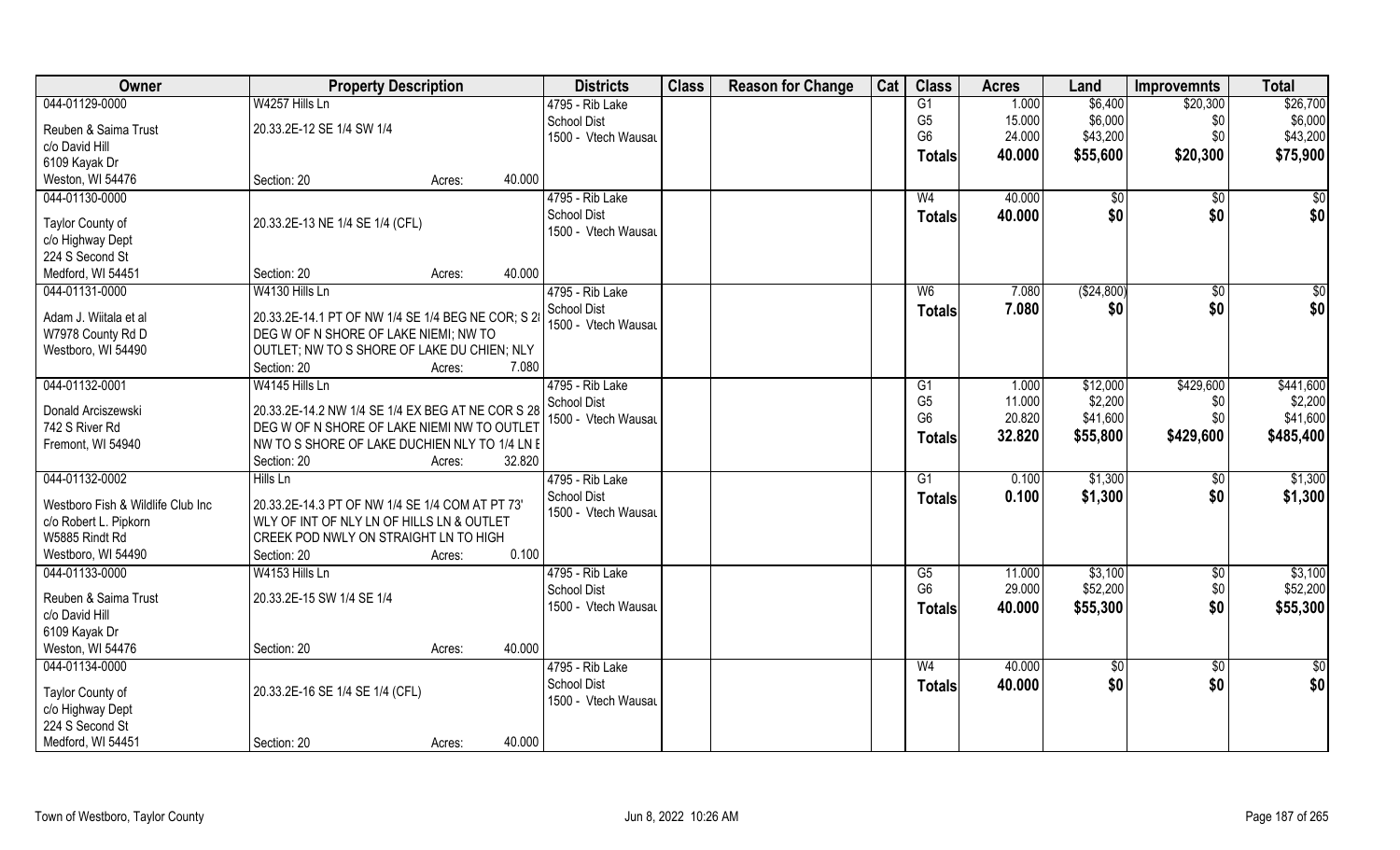| Owner                                | <b>Property Description</b>                     |        |        | <b>Districts</b>    | <b>Class</b>    | <b>Reason for Change</b> | Cat  | <b>Class</b>    | <b>Acres</b> | Land          | <b>Improvemnts</b> | <b>Total</b> |
|--------------------------------------|-------------------------------------------------|--------|--------|---------------------|-----------------|--------------------------|------|-----------------|--------------|---------------|--------------------|--------------|
| 044-01141-0000                       |                                                 |        |        | 4795 - Rib Lake     |                 |                          |      | W <sub>4</sub>  | 40.000       | \$0           | $\overline{50}$    | \$0          |
| Taylor County of                     | 29.33.2E-1 NE 1/4 NE 1/4 (CFL)                  |        |        | School Dist         |                 |                          |      | <b>Totals</b>   | 40.000       | \$0           | \$0                | \$0          |
| c/o Highway Dept                     |                                                 |        |        | 1500 - Vtech Wausau |                 |                          |      |                 |              |               |                    |              |
| 224 S Second St                      |                                                 |        |        |                     |                 |                          |      |                 |              |               |                    |              |
| Medford, WI 54451                    | Section: 29                                     | Acres: | 40.000 |                     |                 |                          |      |                 |              |               |                    |              |
| 044-01142-0000                       | N7950 Beards Ln                                 |        |        | 4795 - Rib Lake     | G4              | Ag use land              | -5   | $\overline{G1}$ | 1.000        | \$10,000      | \$23,200           | \$33,200     |
| Angela J. Hoffman et al              | 29.33.2E-2 NW 1/4 NE 1/4 (LIFE EST RICHARD J    |        |        | <b>School Dist</b>  |                 |                          |      | G <sub>4</sub>  | 8.000        | \$1,600       | \$0                | \$1,600      |
| c/o Richard J. Edens                 | EDENS)                                          |        |        | 1500 - Vtech Wausau |                 |                          |      | G5M             | 31.000       | \$28,900      | \$0                | \$28,900     |
| 621 Brown St                         |                                                 |        |        |                     |                 |                          |      | <b>Totals</b>   | 40.000       | \$40,500      | \$23,200           | \$63,700     |
| Wausau, WI 54403                     | Section: 29                                     | Acres: | 40.000 |                     |                 |                          |      |                 |              |               |                    |              |
| 044-01143-0000                       |                                                 |        |        | 4795 - Rib Lake     |                 |                          |      | G6              | 40.000       | \$76,000      | $\sqrt[6]{30}$     | \$76,000     |
| Angela J. Hoffman et al              | 29.33.2E-3 SW 1/4 NE 1/4 (LIFE EST RICHARD J    |        |        | <b>School Dist</b>  |                 |                          |      | <b>Totals</b>   | 40.000       | \$76,000      | \$0                | \$76,000     |
| c/o Richard J. Edens                 | EDENS)                                          |        |        | 1500 - Vtech Wausau |                 |                          |      |                 |              |               |                    |              |
| 621 Brown St                         |                                                 |        |        |                     |                 |                          |      |                 |              |               |                    |              |
| Wausau, WI 54403                     | Section: 29                                     | Acres: | 40.000 |                     |                 |                          |      |                 |              |               |                    |              |
| 044-01144-0000                       |                                                 |        |        | 4795 - Rib Lake     |                 |                          |      | W <sub>4</sub>  | 40.000       | $\sqrt[6]{3}$ | $\sqrt[6]{3}$      | \$0          |
| Taylor County of                     | 29.33.2E-4 SE 1/4 NE 1/4 (CFL)                  |        |        | <b>School Dist</b>  |                 |                          |      | <b>Totals</b>   | 40.000       | \$0           | \$0                | \$0          |
| c/o Highway Dept                     |                                                 |        |        | 1500 - Vtech Wausau |                 |                          |      |                 |              |               |                    |              |
| 224 S Second St                      |                                                 |        |        |                     |                 |                          |      |                 |              |               |                    |              |
| Medford, WI 54451                    | Section: 29                                     | Acres: | 40.000 |                     |                 |                          |      |                 |              |               |                    |              |
| 044-01145-0000                       |                                                 |        |        | 4795 - Rib Lake     |                 |                          |      | W <sub>4</sub>  | 40.000       | $\sqrt[6]{3}$ | $\sqrt[6]{30}$     | \$0          |
| Taylor County of                     | 29.33.2E-5 NE 1/4 NW 1/4 (CFL)                  |        |        | <b>School Dist</b>  |                 |                          |      | <b>Totals</b>   | 40.000       | \$0           | \$0                | \$0          |
| c/o Highway Dept                     |                                                 |        |        | 1500 - Vtech Wausau |                 |                          |      |                 |              |               |                    |              |
| 224 S Second St                      |                                                 |        |        |                     |                 |                          |      |                 |              |               |                    |              |
| Medford, WI 54451                    | Section: 29                                     | Acres: | 40.000 |                     |                 |                          |      |                 |              |               |                    |              |
| 044-01146-0000                       | Beards Ln                                       |        |        | 4795 - Rib Lake     |                 |                          |      | W <sub>4</sub>  | 40.000       | \$0           | \$0                | \$0          |
|                                      |                                                 |        |        | School Dist         |                 |                          |      | <b>Totals</b>   | 40.000       | \$0           | \$0                | \$0          |
| Taylor County of<br>c/o Highway Dept | 29.33.2E-6 NW 1/4 NW 1/4 (CFL)                  |        |        | 1500 - Vtech Wausau |                 |                          |      |                 |              |               |                    |              |
| 224 S Second St                      |                                                 |        |        |                     |                 |                          |      |                 |              |               |                    |              |
| Medford, WI 54451                    | Section: 29                                     | Acres: | 40.000 |                     |                 |                          |      |                 |              |               |                    |              |
| 044-01147-0000                       |                                                 |        |        | 4795 - Rib Lake     | $\overline{G6}$ | Sale Value               | $-5$ | G4              | 1.500        | \$300         | $\sqrt{$0}$        | \$300        |
|                                      |                                                 |        |        | <b>School Dist</b>  |                 |                          |      | G <sub>6</sub>  | 38.500       | \$59,100      | \$0                | \$59,100     |
| James Metz                           | 29.33.2E-13 NE 1/4 SE 1/4 (SUBJ EASMNT #349704) |        |        | 1500 - Vtech Wausau |                 |                          |      | <b>Totals</b>   | 40.000       | \$59,400      | \$0                | \$59,400     |
| 1533 N Humboldt Ave                  |                                                 |        |        |                     |                 |                          |      |                 |              |               |                    |              |
| Milwaukee, WI 53202                  | Section: 29                                     | Acres: | 40.000 |                     |                 |                          |      |                 |              |               |                    |              |
|                                      |                                                 |        |        |                     |                 |                          |      |                 |              |               |                    |              |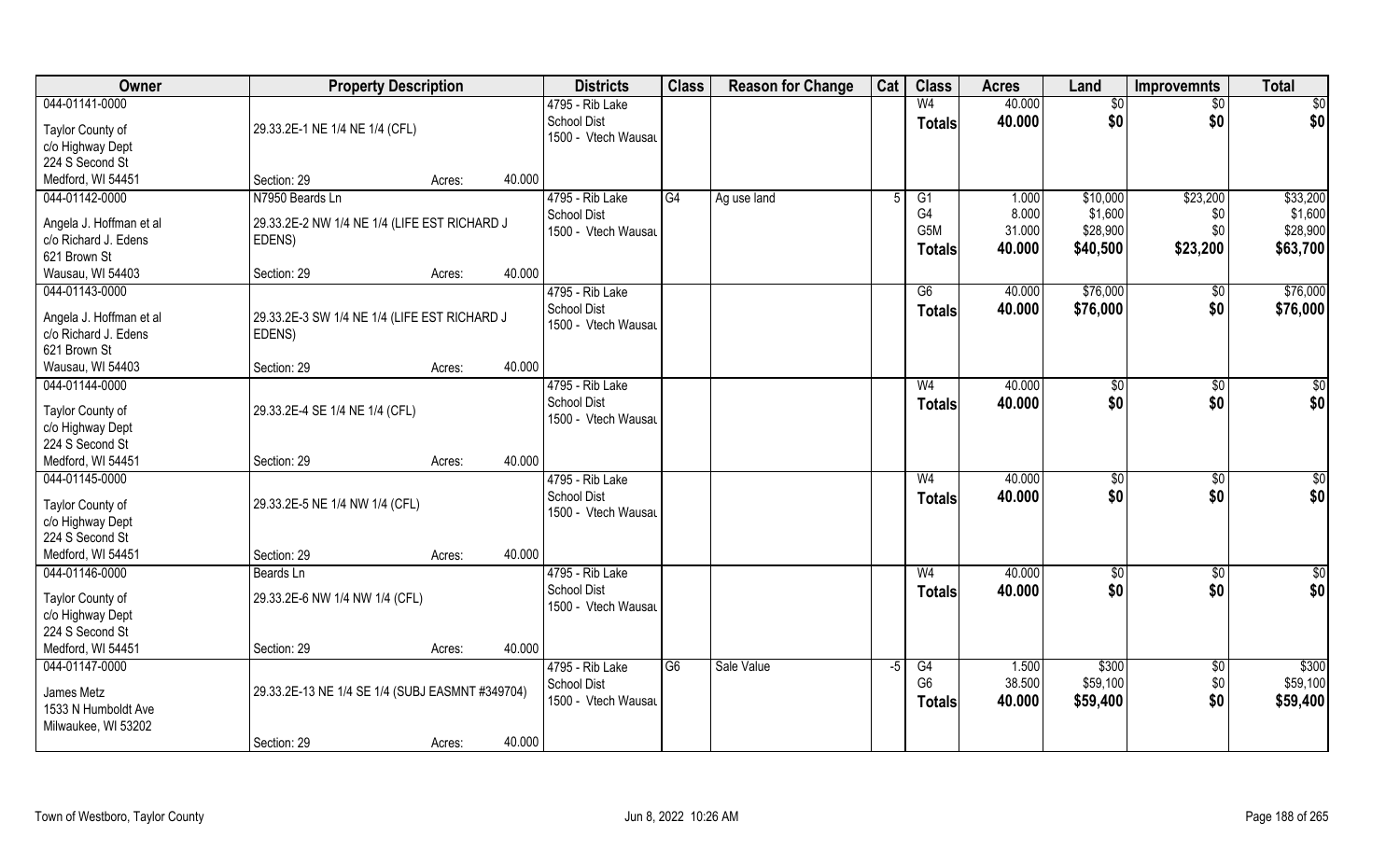| Owner                               | <b>Property Description</b>                                  |                  | <b>Districts</b>    | <b>Class</b> | <b>Reason for Change</b> | Cat | <b>Class</b>     | <b>Acres</b> | Land          | <b>Improvemnts</b> | <b>Total</b>    |
|-------------------------------------|--------------------------------------------------------------|------------------|---------------------|--------------|--------------------------|-----|------------------|--------------|---------------|--------------------|-----------------|
| 044-01148-0000                      | W4030 W Rib Rd                                               |                  | 4795 - Rib Lake     | G4           | Ag use land              |     | G1               | 1.000        | \$10,000      | \$104,200          | \$114,200       |
| <b>Robert Stewart</b>               | 29.33.2E-16 SE 1/4 SE 1/4 (SUBJECT TO EASEMENT)              |                  | School Dist         |              |                          |     | G4               | 5.000        | \$1,000       | \$0                | \$1,000         |
| W4030 W Rib Rd                      |                                                              |                  | 1500 - Vtech Wausau |              |                          |     | G <sub>5</sub> M | 34.000       | \$29,800      | \$0                | \$29,800        |
| Westboro, WI 54490                  |                                                              |                  |                     |              |                          |     | Totals           | 40.000       | \$40,800      | \$104,200          | \$145,000       |
|                                     | Section: 29                                                  | 40.000<br>Acres: |                     |              |                          |     |                  |              |               |                    |                 |
| 044-01149-0000                      | N7909 Beards Ln                                              |                  | 4795 - Rib Lake     |              |                          |     | G1               | 1.000        | \$10,000      | \$64,700           | \$74,700        |
| Greg A. Lueth                       | 30.33.2E-1 NE 1/4 NE 1/4                                     |                  | <b>School Dist</b>  |              |                          |     | W <sub>6</sub>   | 39.000       | (\$78,000)    | \$0                | \$0             |
| N7909 Beards Ln                     |                                                              |                  | 1500 - Vtech Wausau |              |                          |     | <b>Totals</b>    | 40.000       | \$10,000      | \$64,700           | \$74,700        |
| Westboro, WI 54490                  |                                                              |                  |                     |              |                          |     |                  |              |               |                    |                 |
|                                     | Section: 30                                                  | 40.000<br>Acres: |                     |              |                          |     |                  |              |               |                    |                 |
| 044-01150-0000                      |                                                              |                  | 4795 - Rib Lake     | G4           | Ag use land              |     | G4               | 6.000        | \$1,200       | \$0                | \$1,200         |
| Greg A. Lueth                       | 30.33.2E-2 NW 1/4 NE 1/4                                     |                  | School Dist         |              |                          |     | G5M              | 34.000       | \$32,300      | \$0                | \$32,300        |
| N7909 Beards Ln                     |                                                              |                  | 1500 - Vtech Wausau |              |                          |     | <b>Totals</b>    | 40.000       | \$33,500      | \$0                | \$33,500        |
| Westboro, WI 54490                  |                                                              |                  |                     |              |                          |     |                  |              |               |                    |                 |
|                                     | Section: 30                                                  | 40.000<br>Acres: |                     |              |                          |     |                  |              |               |                    |                 |
| 044-01151-0000                      |                                                              |                  | 4795 - Rib Lake     |              |                          |     | W <sub>4</sub>   | 40.000       | \$0           | \$0                | \$0             |
| Taylor County of                    | 30.33.2E-3 SW 1/4 NE 1/4 (CFL)                               |                  | <b>School Dist</b>  |              |                          |     | <b>Totals</b>    | 40.000       | \$0           | \$0                | \$0             |
| c/o Highway Dept                    |                                                              |                  | 1500 - Vtech Wausau |              |                          |     |                  |              |               |                    |                 |
| 224 S Second St                     |                                                              |                  |                     |              |                          |     |                  |              |               |                    |                 |
| Medford, WI 54451                   | Section: 30                                                  | 40.000<br>Acres: |                     |              |                          |     |                  |              |               |                    |                 |
| 044-01152-0000                      |                                                              |                  | 4795 - Rib Lake     |              |                          |     | $W_6$            | 40.000       | $($ \$88,000) | $\overline{50}$    | $\overline{50}$ |
| Greg A. Lueth                       | 30.33.2E-4 SE 1/4 NE 1/4                                     |                  | <b>School Dist</b>  |              |                          |     | <b>Totals</b>    | 40.000       | \$0           | \$0                | \$0             |
| N7909 Beards Ln                     |                                                              |                  | 1500 - Vtech Wausau |              |                          |     |                  |              |               |                    |                 |
| Westboro, WI 54490                  |                                                              |                  |                     |              |                          |     |                  |              |               |                    |                 |
|                                     | Section: 30                                                  | 40.000<br>Acres: |                     |              |                          |     |                  |              |               |                    |                 |
| 044-01153-0000                      |                                                              |                  | 4795 - Rib Lake     |              |                          |     | W <sub>4</sub>   | 40.000       | \$0           | $\overline{50}$    | $\frac{6}{3}$   |
| Taylor County of                    | 30.33.2E-5 NE 1/4 NW 1/4 (CFL)                               |                  | <b>School Dist</b>  |              |                          |     | <b>Totals</b>    | 40.000       | \$0           | \$0                | \$0             |
| c/o Highway Dept                    |                                                              |                  | 1500 - Vtech Wausau |              |                          |     |                  |              |               |                    |                 |
| 224 S Second St                     |                                                              |                  |                     |              |                          |     |                  |              |               |                    |                 |
| Medford, WI 54451                   | Section: 30                                                  | 40.000<br>Acres: |                     |              |                          |     |                  |              |               |                    |                 |
| 044-01154-0000                      | State Hwy 13                                                 |                  | 4795 - Rib Lake     |              |                          |     | W <sub>4</sub>   | 43.190       | \$0           | $\sqrt{6}$         | $\frac{1}{2}$   |
|                                     |                                                              |                  | <b>School Dist</b>  |              |                          |     | Totals           | 43.190       | \$0           | \$0                | \$0             |
| Taylor County of                    | 30.33.2E-6.1 FRL NW 1/4 NW 1/4 (CFL) (EX HWY 13<br>R/W 1.83) |                  | 1500 - Vtech Wausau |              |                          |     |                  |              |               |                    |                 |
| c/o Highway Dept<br>224 S Second St |                                                              |                  |                     |              |                          |     |                  |              |               |                    |                 |
| Medford, WI 54451                   | Section: 30                                                  | 43.190<br>Acres: |                     |              |                          |     |                  |              |               |                    |                 |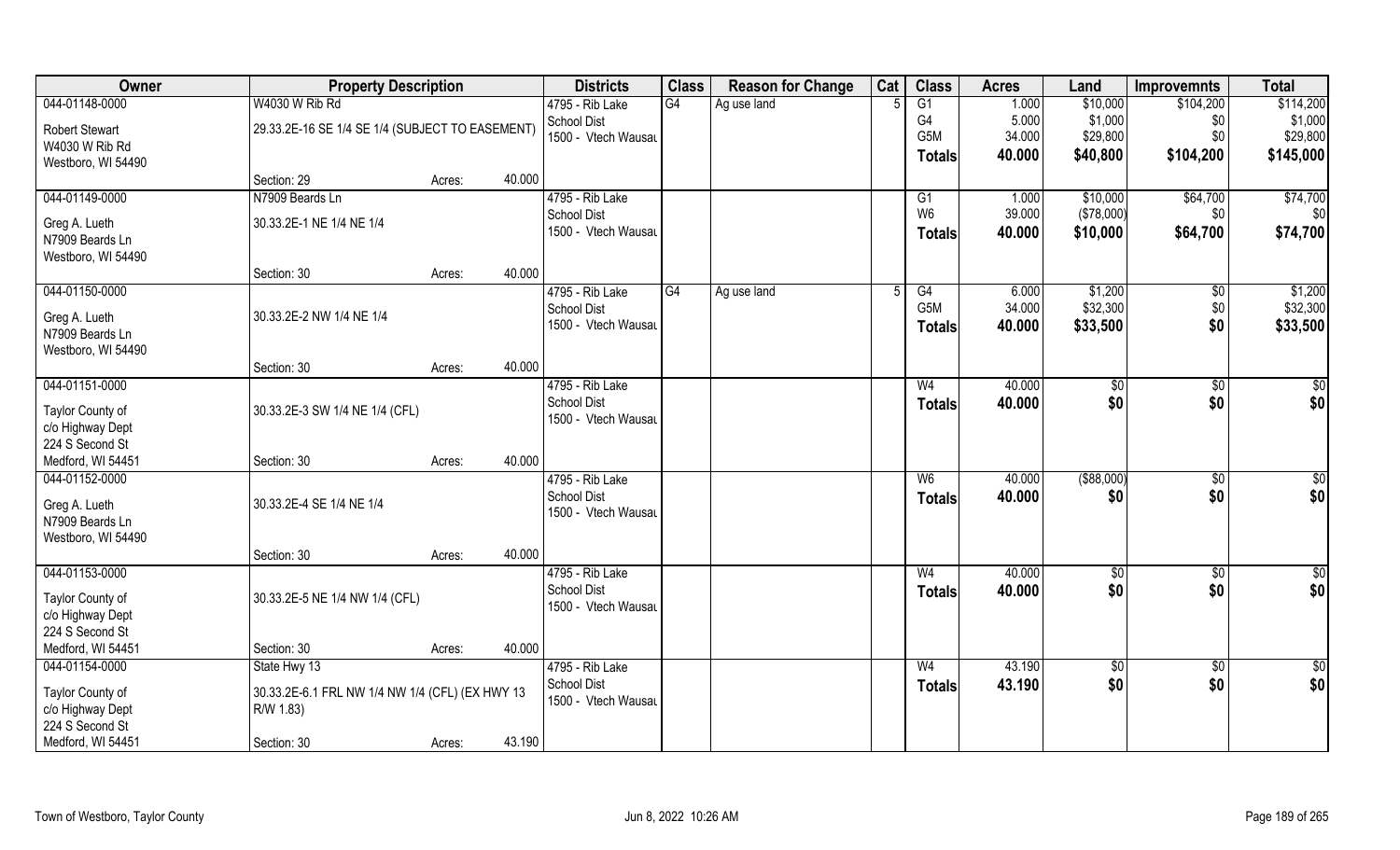| Owner                                                                                           | <b>Property Description</b>                                                                                                       | <b>Districts</b>                                             | <b>Class</b> | <b>Reason for Change</b> | Cat | <b>Class</b>                                      | <b>Acres</b>              | Land                             | <b>Improvemnts</b>            | <b>Total</b>                       |
|-------------------------------------------------------------------------------------------------|-----------------------------------------------------------------------------------------------------------------------------------|--------------------------------------------------------------|--------------|--------------------------|-----|---------------------------------------------------|---------------------------|----------------------------------|-------------------------------|------------------------------------|
| 044-01155-0000                                                                                  | N7910 State Hwy 13                                                                                                                | 4795 - Rib Lake                                              |              |                          |     | $\overline{X2}$                                   | 2.270                     | \$0                              | $\overline{50}$               | \$0                                |
| Wisconsin State of<br>c/o Highway 13 Wayside<br>PO Box 7910                                     | 30.33.2E-6.2 PT OF FRL NW 1/4 NW 1/4 HWY 13 R/W<br>IN NW NW & SW NW & HWY 13 WAYSIDE (BNG PTLY<br>IN NE1/4 NE1/4 SEC. 25 T33NR1E) | School Dist<br>1500 - Vtech Wausau                           |              |                          |     | <b>Totals</b>                                     | 2.270                     | \$0                              | \$0                           | \$0                                |
| Madison, WI 53707-7910                                                                          | 2.270<br>Section: 30<br>Acres:                                                                                                    |                                                              |              |                          |     |                                                   |                           |                                  |                               |                                    |
| 044-01156-0000<br>Taylor County of<br>c/o Highway Dept<br>224 S Second St<br>Medford, WI 54451  | State Hwy 13<br>30.33.2E-7 FRL SW 1/4 NW 1/4 (CFL) (EX HWY 13 R/W<br>0.44)<br>44.620<br>Section: 30<br>Acres:                     | 4795 - Rib Lake<br><b>School Dist</b><br>1500 - Vtech Wausau |              |                          |     | W <sub>4</sub><br>Totals                          | 44.620<br>44.620          | \$0<br>\$0                       | \$0<br>\$0                    | $\sqrt{50}$<br>\$0                 |
| 044-01157-0000                                                                                  |                                                                                                                                   | 4795 - Rib Lake                                              |              |                          |     | W <sub>4</sub>                                    | 40.000                    | $\sqrt{6}$                       | $\sqrt{6}$                    | \$0                                |
| Taylor County of<br>c/o Highway Dept<br>224 S Second St                                         | 30.33.2E-8 SE 1/4 NW 1/4 (CFL)                                                                                                    | <b>School Dist</b><br>1500 - Vtech Wausau                    |              |                          |     | <b>Totals</b>                                     | 40.000                    | \$0                              | \$0                           | \$0                                |
| Medford, WI 54451                                                                               | 40.000<br>Section: 30<br>Acres:                                                                                                   |                                                              |              |                          |     |                                                   |                           |                                  |                               |                                    |
| 044-01158-0000<br>John C. Berlyn<br>W4332 Fawn Ave<br>Westboro, WI 54490-9548                   | 30.33.2E-9 NE 1/4 SW 1/4 (T/W EASEMENT IN 210/728<br>& 730)                                                                       | 4795 - Rib Lake<br><b>School Dist</b><br>1500 - Vtech Wausau |              |                          |     | W <sub>6</sub><br><b>Totals</b>                   | 40.000<br>40.000          | ( \$68, 100)<br>\$0              | \$0<br>\$0                    | \$0<br>\$0                         |
|                                                                                                 | 40.000<br>Section: 30<br>Acres:                                                                                                   |                                                              |              |                          |     |                                                   |                           |                                  |                               |                                    |
| 044-01159-0000<br>John Q. Lewan<br>PO Box 184<br>Westboro, WI 54490-0184                        | N7758 State Hwy 13<br>30.33.2E-10.1 FRL NW 1/4 SW 1/4 EX N 320.81' (AFFID<br>#312313)                                             | 4795 - Rib Lake<br>School Dist<br>1500 - Vtech Wausau        |              |                          |     | G1<br>G <sub>6</sub><br><b>Totals</b>             | 4.000<br>30.120<br>34.120 | \$16,600<br>\$56,600<br>\$73,200 | \$1,600<br>\$0<br>\$1,600     | \$18,200<br>\$56,600<br>\$74,800   |
|                                                                                                 | 34.120<br>Section: 30<br>Acres:                                                                                                   |                                                              |              |                          |     |                                                   |                           |                                  |                               |                                    |
| 044-01159-0001<br>John E. Olson<br>Sherrie M. Olson<br>N7784 State Hwy 13<br>Westboro, WI 54490 | N7784 State Hwy 13<br>30.33.2E-10.2 FRL NW 1/4 SW 1/4 N 320.81' (AFFID<br>#312313)<br>10.980<br>Section: 30<br>Acres:             | 4795 - Rib Lake<br>School Dist<br>1500 - Vtech Wausau        |              |                          |     | G <sub>1</sub><br>G <sub>6</sub><br><b>Totals</b> | 2.000<br>8.980<br>10.980  | \$13,000<br>\$17,100<br>\$30,100 | \$147,300<br>\$0<br>\$147,300 | \$160,300<br>\$17,100<br>\$177,400 |
| 044-01160-0000                                                                                  | State Hwy 13                                                                                                                      | 4795 - Rib Lake                                              | G4           | Ag use land              | 5   | G4                                                | 4.000                     | \$800                            | $\overline{50}$               | \$800                              |
| John E. Olson<br>Sherrie M. Olson<br>N7784 State Hwy 13<br>Westboro, WI 54490                   | 30.33.2E-11.1 PT OF FRL SW 1/4 SW 1/4 S 1178'<br>(AFFID #312313)<br>40.280<br>Section: 30<br>Acres:                               | <b>School Dist</b><br>1500 - Vtech Wausau                    |              |                          |     | G5M<br><b>Totals</b>                              | 36.280<br>40.280          | \$34,500<br>\$35,300             | \$0<br>\$0                    | \$34,500<br>\$35,300               |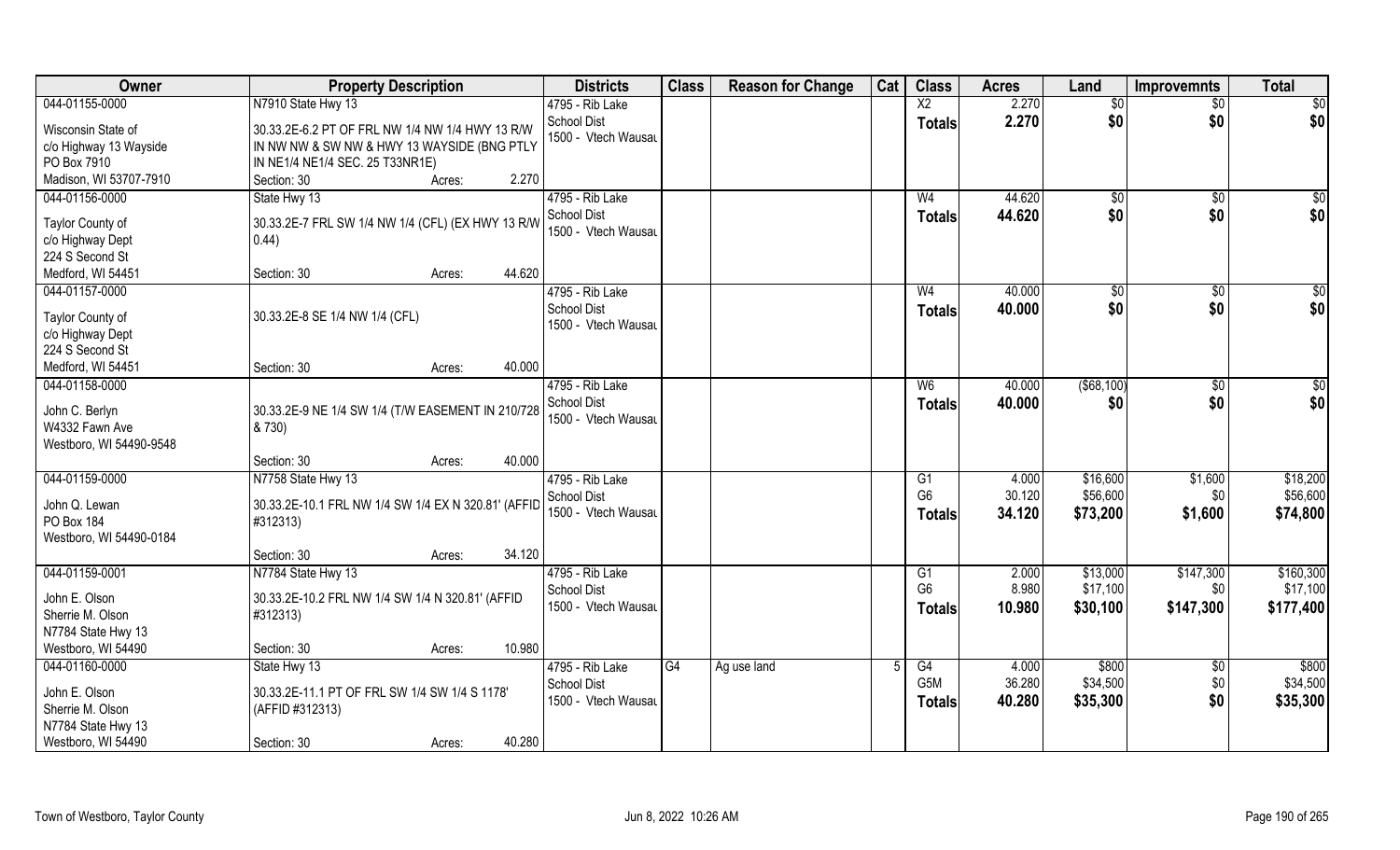| Owner                     | <b>Property Description</b>                        | <b>Districts</b>    | <b>Class</b>    | <b>Reason for Change</b> | Cat | <b>Class</b>    | <b>Acres</b> | Land     | <b>Improvemnts</b> | <b>Total</b> |
|---------------------------|----------------------------------------------------|---------------------|-----------------|--------------------------|-----|-----------------|--------------|----------|--------------------|--------------|
| 044-01160-0001            | State Hwy 13                                       | 4795 - Rib Lake     |                 |                          |     | G6              | 4.860        | \$9,200  | $\sqrt{$0}$        | \$9,200      |
| John Q. Lewan             | 30.33.2E-11.2 FRL SW 1/4 SW 1/4 EX S 1178' (AFFID  | <b>School Dist</b>  |                 |                          |     | <b>Totals</b>   | 4.860        | \$9,200  | \$0                | \$9,200      |
| PO Box 184                | #312313)                                           | 1500 - Vtech Wausau |                 |                          |     |                 |              |          |                    |              |
| Westboro, WI 54490-0184   |                                                    |                     |                 |                          |     |                 |              |          |                    |              |
|                           | 4.860<br>Section: 30<br>Acres:                     |                     |                 |                          |     |                 |              |          |                    |              |
| 044-01161-0000            | W4618 Fawn Ave                                     | 4795 - Rib Lake     |                 |                          |     | G1              | 1.000        | \$10,000 | \$56,600           | \$66,600     |
|                           |                                                    | <b>School Dist</b>  |                 |                          |     | G <sub>6</sub>  | 16.000       | \$27,400 | \$0                | \$27,400     |
| David F. Kestler          | 30.33.2E-12.1 SE 1/4 SW 1/4 (LIFE EST DAVID E &    | 1500 - Vtech Wausau |                 |                          |     | Totals          | 17.000       | \$37,400 | \$56,600           | \$94,000     |
| c/o Kestler David E M. Na | NAOMI M KESTLER) EX W 594' EX LOT 1 CSM 8-S/318    |                     |                 |                          |     |                 |              |          |                    |              |
| W4618 Fawn Ave            | #1831 EX LOT 1 CSM 10-S/155 #2097                  |                     |                 |                          |     |                 |              |          |                    |              |
| Westboro, WI 54490        | 17.000<br>Section: 30<br>Acres:                    |                     |                 |                          |     |                 |              |          |                    |              |
| 044-01162-0000            | W4700 Fawn Ave                                     | 4795 - Rib Lake     |                 |                          |     | G1              | 4.000        | \$16,600 | \$106,200          | \$122,800    |
| Robert L. Meyer           | 30.33.2E-12.2 PT OF SE 1/4 SW 1/4 BEG AT SW COR    | <b>School Dist</b>  |                 |                          |     | <b>Totals</b>   | 4.000        | \$16,600 | \$106,200          | \$122,800    |
| Starla L. Meyer           | ON C/L OF TN RD; E 312'; N 558'; W 312'; S 558' TO | 1500 - Vtech Wausau |                 |                          |     |                 |              |          |                    |              |
| W4700 Fawn Ave            | POB (SUBJ EASMNTS 210/727 & 210/728)               |                     |                 |                          |     |                 |              |          |                    |              |
| Westboro, WI 54490        | 4.000<br>Section: 30<br>Acres:                     |                     |                 |                          |     |                 |              |          |                    |              |
| 044-01162-0001            | W4650 Fawn Ave                                     | 4795 - Rib Lake     | G4              | Ag use land              |     | G4              | 4.000        | \$800    | \$0                | \$800        |
|                           |                                                    | <b>School Dist</b>  |                 |                          |     | G5M             | 10.000       | \$9,000  | \$0                | \$9,000      |
| Robert L. Meyer           | 30.33.2E-12.3 PT OF SE 1/4 SW 1/4 W 594' EX PCL    | 1500 - Vtech Wausau |                 |                          |     | Totals          | 14.000       | \$9,800  | \$0                | \$9,800      |
| Starla L. Meyer           | BEG AT SW COR ON C/L OF TN RD, E 312', N 558', W   |                     |                 |                          |     |                 |              |          |                    |              |
| W4700 Fawn Ave            | 312', S 558' TO POB (SUBJ EASMNT #305643)          |                     |                 |                          |     |                 |              |          |                    |              |
| Westboro, WI 54490        | Section: 30<br>14.000<br>Acres:                    |                     |                 |                          |     |                 |              |          |                    |              |
| 044-01162-0002            | W4650 Fawn Ave                                     | 4795 - Rib Lake     | $\overline{G1}$ | Outbuilding completion   |     | $\overline{G1}$ | 4.000        | \$16,600 | \$102,900          | \$119,500    |
| Gary W. Meyer             | 30.33.2E-12.4 PT OF SE 1/4 SW 1/4 LOT 1 CSM        | <b>School Dist</b>  |                 |                          |     | <b>Totals</b>   | 4.000        | \$16,600 | \$102,900          | \$119,500    |
| W4650 Fawn Ave            | 8-S/318 #1831                                      | 1500 - Vtech Wausau |                 |                          |     |                 |              |          |                    |              |
| Westboro, WI 54490        |                                                    |                     |                 |                          |     |                 |              |          |                    |              |
|                           | 4.000<br>Section: 30<br>Acres:                     |                     |                 |                          |     |                 |              |          |                    |              |
| 044-01162-0003            | W4620 Fawn Ave                                     | 4795 - Rib Lake     |                 |                          |     | G1              | 1.000        | \$10,000 | \$32,100           | \$42,100     |
|                           |                                                    | <b>School Dist</b>  |                 |                          |     |                 |              |          |                    |              |
| Dwen M. Kestler (Tilch    | 30.33.2E-12.5 PT OF SE 1/4 SW 1/4 LOT 1 CSM        |                     |                 |                          |     | <b>Totals</b>   | 1.000        | \$10,000 | \$32,100           | \$42,100     |
| W4620 Fawn Ave            | 10-S/155 #2097                                     | 1500 - Vtech Wausau |                 |                          |     |                 |              |          |                    |              |
| Westboro, WI 54490        |                                                    |                     |                 |                          |     |                 |              |          |                    |              |
|                           | 1.000<br>Section: 30<br>Acres:                     |                     |                 |                          |     |                 |              |          |                    |              |
| 044-01163-0000            | W4416 Fawn Ave                                     | 4795 - Rib Lake     |                 |                          |     | G1              | 1.000        | \$10,000 | \$155,600          | \$165,600    |
|                           |                                                    | <b>School Dist</b>  |                 |                          |     | G <sub>5</sub>  | 5.000        | \$1,500  | \$0                | \$1,500      |
| Mark W. Hommel            | 30.33.2E-13 NE 1/4 SE 1/4 (SUBJ EASMNT 136/454)    | 1500 - Vtech Wausau |                 |                          |     | G <sub>6</sub>  | 34.000       | \$61,200 | \$0                | \$61,200     |
| Deann M. Hommel           |                                                    |                     |                 |                          |     | <b>Totals</b>   | 40.000       | \$72,700 | \$155,600          | \$228,300    |
| W4416 Fawn Ave            |                                                    |                     |                 |                          |     |                 |              |          |                    |              |
| Westboro, WI 54490        | 40.000<br>Section: 30<br>Acres:                    |                     |                 |                          |     |                 |              |          |                    |              |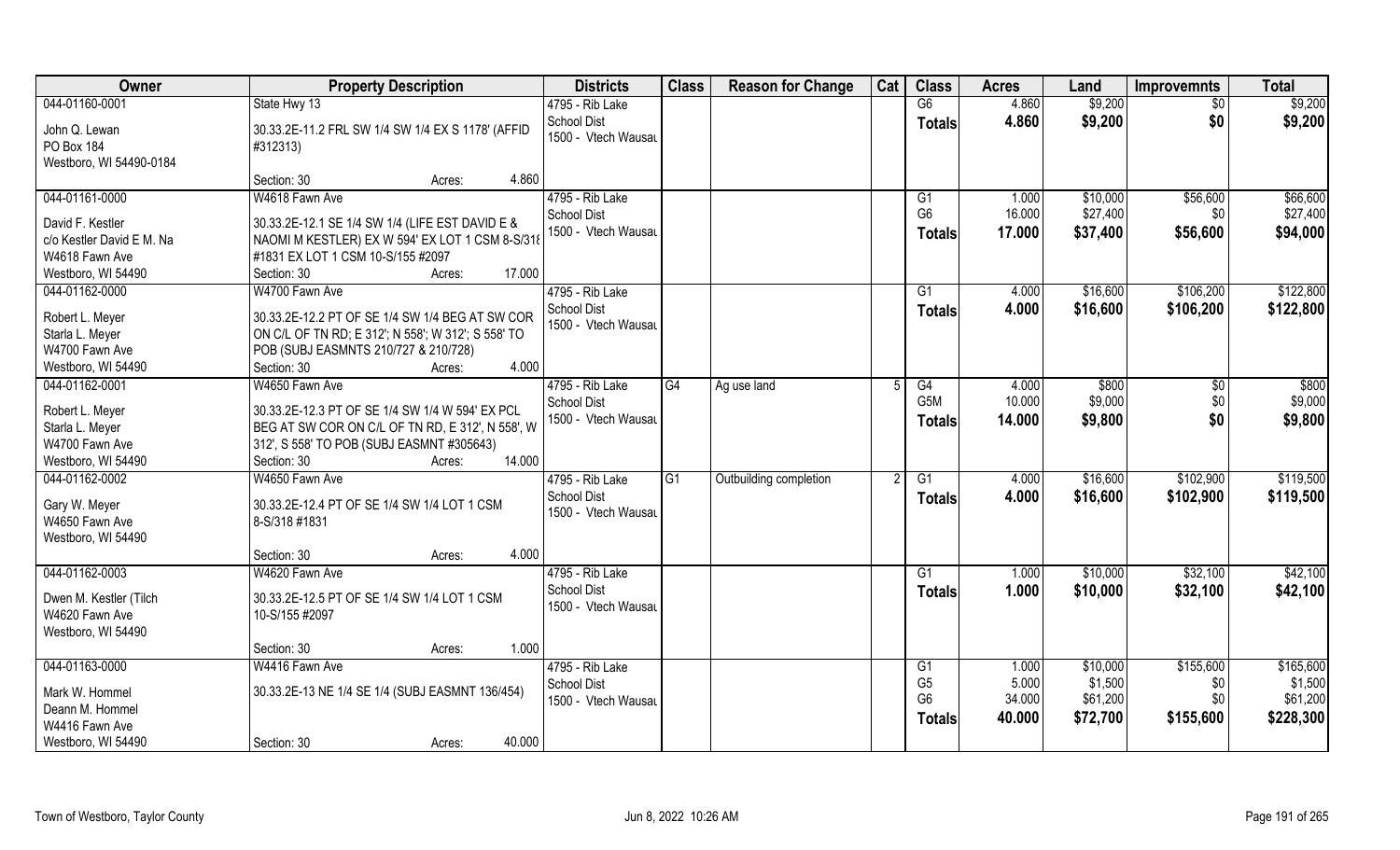| Owner                                                                                    | <b>Property Description</b>                                  |        | <b>Districts</b>                          | <b>Class</b> | <b>Reason for Change</b> | Cat | <b>Class</b>                    | <b>Acres</b>     | Land                  | Improvemnts            | <b>Total</b>         |
|------------------------------------------------------------------------------------------|--------------------------------------------------------------|--------|-------------------------------------------|--------------|--------------------------|-----|---------------------------------|------------------|-----------------------|------------------------|----------------------|
| 044-01164-0000                                                                           |                                                              |        | 4795 - Rib Lake<br><b>School Dist</b>     |              |                          |     | W <sub>6</sub><br><b>Totals</b> | 40.000<br>40.000 | (\$71,500)<br>\$0     | $\overline{50}$<br>\$0 | \$0<br>\$0           |
| John C. Berlyn<br>W4332 Fawn Ave<br>Westboro, WI 54490-9548                              | 30.33.2E-14 NW 1/4 SE 1/4 (T/W EASEMENT IN<br>210/728 & 730) |        | 1500 - Vtech Wausau                       |              |                          |     |                                 |                  |                       |                        |                      |
|                                                                                          | Section: 30<br>Acres:                                        | 40.000 |                                           |              |                          |     |                                 |                  |                       |                        |                      |
| 044-01165-0000                                                                           |                                                              |        | 4795 - Rib Lake                           |              |                          |     | G6                              | 1.000            | \$1,600               | \$0                    | \$1,600              |
| John C. Berlyn<br>W4332 Fawn Ave<br>Westboro, WI 54490-9548                              | 30.33.2E-15 SW 1/4 SE 1/4 (SUBJ EASMNT AB/528 &<br>136/454)  |        | <b>School Dist</b><br>1500 - Vtech Wausau |              |                          |     | W <sub>6</sub><br><b>Totals</b> | 39.000<br>40.000 | (\$50,700)<br>\$1,600 | \$0<br>\$0             | \$0<br>\$1,600       |
|                                                                                          | Section: 30<br>Acres:                                        | 40.000 |                                           |              |                          |     |                                 |                  |                       |                        |                      |
| 044-01166-0000                                                                           |                                                              |        | 4795 - Rib Lake                           |              |                          |     | W <sub>6</sub>                  | 40.000           | (\$76,000)            | \$0                    | \$0                  |
| John C. Berlyn<br>W4332 Fawn Ave<br>Westboro, WI 54490-9548                              | 30.33.2E-16 SE 1/4 SE 1/4 (SUBJ EASMNT AB/528 &<br>136/454)  |        | School Dist<br>1500 - Vtech Wausau        |              |                          |     | <b>Totals</b>                   | 40.000           | \$0                   | \$0                    | \$0                  |
|                                                                                          | Section: 30<br>Acres:                                        | 40.000 |                                           |              |                          |     |                                 |                  |                       |                        |                      |
| 044-01167-0000                                                                           |                                                              |        | 4795 - Rib Lake                           |              |                          |     | G6                              | 40.000           | \$64,000              | $\sqrt[6]{3}$          | \$64,000             |
| Nicholas D. Watt et al<br>c/o Sandra Friedewald<br>6418 N Nordica                        | 31.33.2E-1 NE 1/4 NE 1/4                                     |        | <b>School Dist</b><br>1500 - Vtech Wausau |              |                          |     | <b>Totals</b>                   | 40.000           | \$64,000              | \$0                    | \$64,000             |
| Chicago, IL 60631                                                                        | Section: 31<br>Acres:                                        | 40.000 |                                           |              |                          |     |                                 |                  |                       |                        |                      |
| 044-01168-0000                                                                           |                                                              |        | 4795 - Rib Lake                           |              |                          |     | $\overline{G6}$                 | 40.000           | \$72,000              | \$0                    | \$72,000             |
| Robert P Murzyn Revocable Trust<br>Paula S Murzyn Revocable Trust                        | 31.33.2E-2 NW 1/4 NE 1/4                                     |        | <b>School Dist</b><br>1500 - Vtech Wausau |              |                          |     | <b>Totals</b>                   | 40.000           | \$72,000              | \$0                    | \$72,000             |
| 1310 Little John Dr<br>Elgin, IL 60120                                                   | Section: 31<br>Acres:                                        | 40.000 |                                           |              |                          |     |                                 |                  |                       |                        |                      |
| 044-01169-0000                                                                           | W4512 State Hwy 102                                          |        | 4795 - Rib Lake                           |              |                          |     | G1                              | 1.000            | \$10,000              | \$7,600                | \$17,600             |
| Robert P Murzyn Revocable Trust<br>Paula S Murzyn Revocable Trust<br>1310 Little John Dr | 31.33.2E-3 SW 1/4 NE 1/4 EX HWY "102" R/W (1.89AC)           |        | <b>School Dist</b><br>1500 - Vtech Wausau |              |                          |     | G <sub>6</sub><br><b>Totals</b> | 37.110<br>38.110 | \$61,400<br>\$71,400  | \$0<br>\$7,600         | \$61,400<br>\$79,000 |
| Elgin, IL 60120                                                                          | Section: 31<br>Acres:                                        | 38.110 |                                           |              |                          |     |                                 |                  |                       |                        |                      |
| 044-01170-0000                                                                           | State Hwy 102                                                |        | 4795 - Rib Lake                           |              |                          |     | G6                              | 37.830           | \$60,500              | $\sqrt{$0}$            | \$60,500             |
| Nicholas D. Watt et al<br>c/o Sandra Friedewald                                          | 31.33.2E-4 SE 1/4 NE 1/4 EX HWY "102" R/W (2.17AC)           |        | <b>School Dist</b><br>1500 - Vtech Wausau |              |                          |     | <b>Totals</b>                   | 37.830           | \$60,500              | \$0                    | \$60,500             |
| 6418 N Nordica<br>Chicago, IL 60631                                                      | Section: 31<br>Acres:                                        | 37.830 |                                           |              |                          |     |                                 |                  |                       |                        |                      |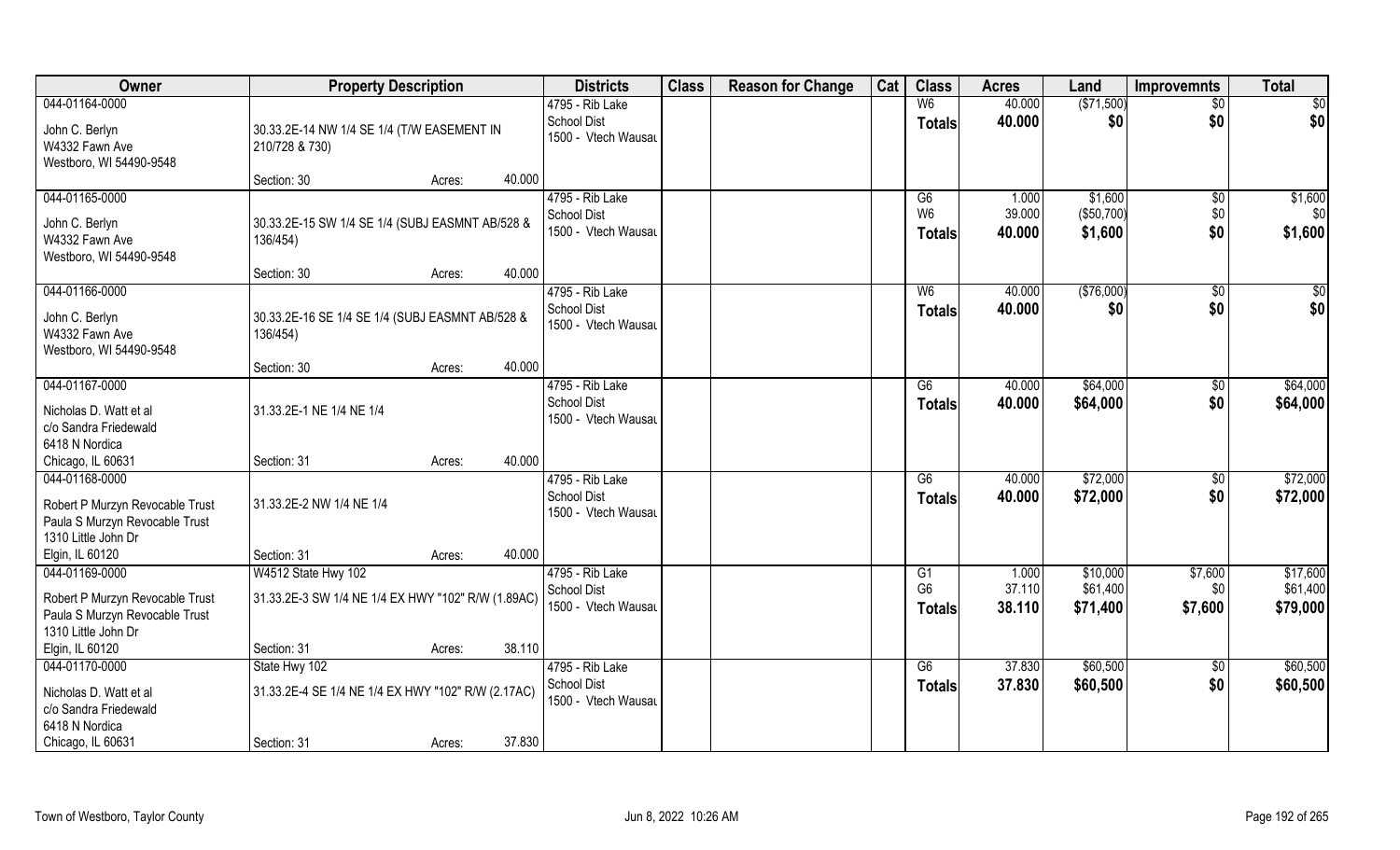| Owner                                                                                                                         | <b>Property Description</b>                                                                                | <b>Districts</b>                                             | <b>Class</b>    | <b>Reason for Change</b> | Cat | <b>Class</b>                                              | <b>Acres</b>                         | Land                                        | <b>Improvemnts</b>                 | <b>Total</b>                                 |
|-------------------------------------------------------------------------------------------------------------------------------|------------------------------------------------------------------------------------------------------------|--------------------------------------------------------------|-----------------|--------------------------|-----|-----------------------------------------------------------|--------------------------------------|---------------------------------------------|------------------------------------|----------------------------------------------|
| 044-01171-0001                                                                                                                | W4650 Fawn Ave                                                                                             | 4795 - Rib Lake                                              |                 |                          |     | G1                                                        | 1.000                                | \$10,000                                    | \$1,800                            | \$11,800                                     |
| Gary W. Meyer<br>W4650 Fawn Ave<br>Westboro, WI 54490                                                                         | 31.33.2E-5.1 NE 1/4 NW 1/4 LOT 2 CSM 8-S/318 #1831<br>(T/W EASEMENT IN 210/728 & 730)                      | School Dist<br>1500 - Vtech Wausau                           |                 |                          |     | <b>Totals</b>                                             | 1.000                                | \$10,000                                    | \$1,800                            | \$11,800                                     |
|                                                                                                                               | Section: 31<br>1.000<br>Acres:                                                                             |                                                              |                 |                          |     |                                                           |                                      |                                             |                                    |                                              |
| 044-01171-0002                                                                                                                | W4679 Fawn Ave                                                                                             | 4795 - Rib Lake                                              |                 |                          |     | G <sub>1</sub>                                            | 1.000                                | \$10,000                                    | \$161,000                          | \$171,000                                    |
| Charles M. Meyer<br>W4679 Fawn Ave<br>Westboro, WI 54490                                                                      | 31.33.2E-5.2 PT OF NE 1/4 NW 1/4 EX LOT 2 CSM<br>8-S/268 #1803                                             | <b>School Dist</b><br>1500 - Vtech Wausau                    |                 |                          |     | G <sub>5</sub><br>G <sub>5</sub> M<br><b>Totals</b>       | 8.000<br>30.000<br>39.000            | \$6,400<br>\$28,500<br>\$44,900             | \$0<br>\$0<br>\$161,000            | \$6,400<br>\$28,500<br>\$205,900             |
|                                                                                                                               | 39.000<br>Section: 31<br>Acres:                                                                            |                                                              |                 |                          |     |                                                           |                                      |                                             |                                    |                                              |
| 044-01172-0000<br><b>Black River Pines, LLC</b><br>1061 Antelope Trail Ct<br>Neenah, WI 54956                                 | W4713 Fawn Ave<br>31.33.2E-6 FRL NW 1/4 NW 1/4                                                             | 4795 - Rib Lake<br><b>School Dist</b><br>1500 - Vtech Wausau |                 |                          |     | G5<br>G <sub>6</sub><br><b>Totals</b>                     | 20.000<br>25.140<br>45.140           | \$6,000<br>\$45,300<br>\$51,300             | \$0<br>\$0<br>\$0                  | \$6,000<br>\$45,300<br>\$51,300              |
|                                                                                                                               | 45.140<br>Section: 31<br>Acres:                                                                            |                                                              |                 |                          |     |                                                           |                                      |                                             |                                    |                                              |
| 044-01173-0000                                                                                                                | W4796 State Hwy 102                                                                                        | 4795 - Rib Lake                                              | G4              | Ag use land              |     | G1                                                        | 2.000                                | \$13,000                                    | \$134,400                          | \$147,400                                    |
| Walter A. Emmerich<br>Elaine R. Emmerich<br>W4796 State Hwy 102                                                               | 31.33.2E-7 FRL SW 1/4 NW 1/4 EX HWY "102" R/W<br>(2.25AC)                                                  | <b>School Dist</b><br>1500 - Vtech Wausau                    |                 |                          |     | G <sub>4</sub><br>G <sub>5</sub><br>G <sub>5</sub> M      | 17.000<br>14.000<br>9.850            | \$3,300<br>\$4,700<br>\$8,900               | \$0<br>\$0<br>\$0                  | \$3,300<br>\$4,700<br>\$8,900                |
| Westboro, WI 54490                                                                                                            | 42.850<br>Section: 31<br>Acres:                                                                            |                                                              |                 |                          |     | <b>Totals</b>                                             | 42.850                               | \$29,900                                    | \$134,400                          | \$164,300                                    |
| 044-01174-0000<br>Robert P Murzyn Revocable Trust<br>Paula S Murzyn Revocable Trust<br>1310 Little John Dr                    | W4634 State Hwy 102<br>31.33.2E-8 SE 1/4 NW 1/4                                                            | 4795 - Rib Lake<br><b>School Dist</b><br>1500 - Vtech Wausau |                 |                          |     | G1<br>G <sub>5</sub><br>G <sub>6</sub><br><b>Totals</b>   | 1.000<br>5.000<br>34.000<br>40.000   | \$10,000<br>\$1,400<br>\$61,900<br>\$73,300 | \$40,300<br>\$0<br>\$0<br>\$40,300 | \$50,300<br>\$1,400<br>\$61,900<br>\$113,600 |
| Elgin, IL 60120                                                                                                               | Section: 31<br>40.000<br>Acres:                                                                            |                                                              |                 |                          |     |                                                           |                                      |                                             |                                    |                                              |
| 044-01175-0000<br>Robert P Murzyn Revocable Trust<br>Paula S Murzyn Revocable Trust<br>1310 Little John Dr                    | State Hwy 102<br>31.33.2E-9.1 NE 1/4 SW 1/4 EXC HWY R/W (2.32AC)                                           | 4795 - Rib Lake<br><b>School Dist</b><br>1500 - Vtech Wausau | $\overline{G4}$ | Ag use land              |     | G4<br>G <sub>5</sub><br>G <sub>5</sub> M<br><b>Totals</b> | 14.000<br>13.400<br>10.280<br>37.680 | \$2,700<br>\$4,000<br>\$9,300<br>\$16,000   | \$0<br>\$0<br>\$0<br>\$0           | \$2,700<br>\$4,000<br>\$9,300<br>\$16,000    |
| Elgin, IL 60120                                                                                                               | 37.680<br>Section: 31<br>Acres:                                                                            |                                                              |                 |                          |     |                                                           |                                      |                                             |                                    |                                              |
| 044-01177-0000<br>Robert P Murzyn Revocable Trust<br>Paula S Murzyn Revocable Trust<br>1310 Little John Dr<br>Elgin, IL 60120 | State Hwy 102<br>31.33.2E-10 FRL NW 1/4 SW 1/4 EX HWY "102"<br>(1.67AC)<br>43.390<br>Section: 31<br>Acres: | 4795 - Rib Lake<br><b>School Dist</b><br>1500 - Vtech Wausau | G4              | Ag use land              | 5   | G4<br>G <sub>5</sub><br><b>Totals</b>                     | 24.060<br>19.330<br>43.390           | \$4,700<br>\$6,200<br>\$10,900              | $\overline{50}$<br>\$0<br>\$0      | \$4,700<br>\$6,200<br>\$10,900               |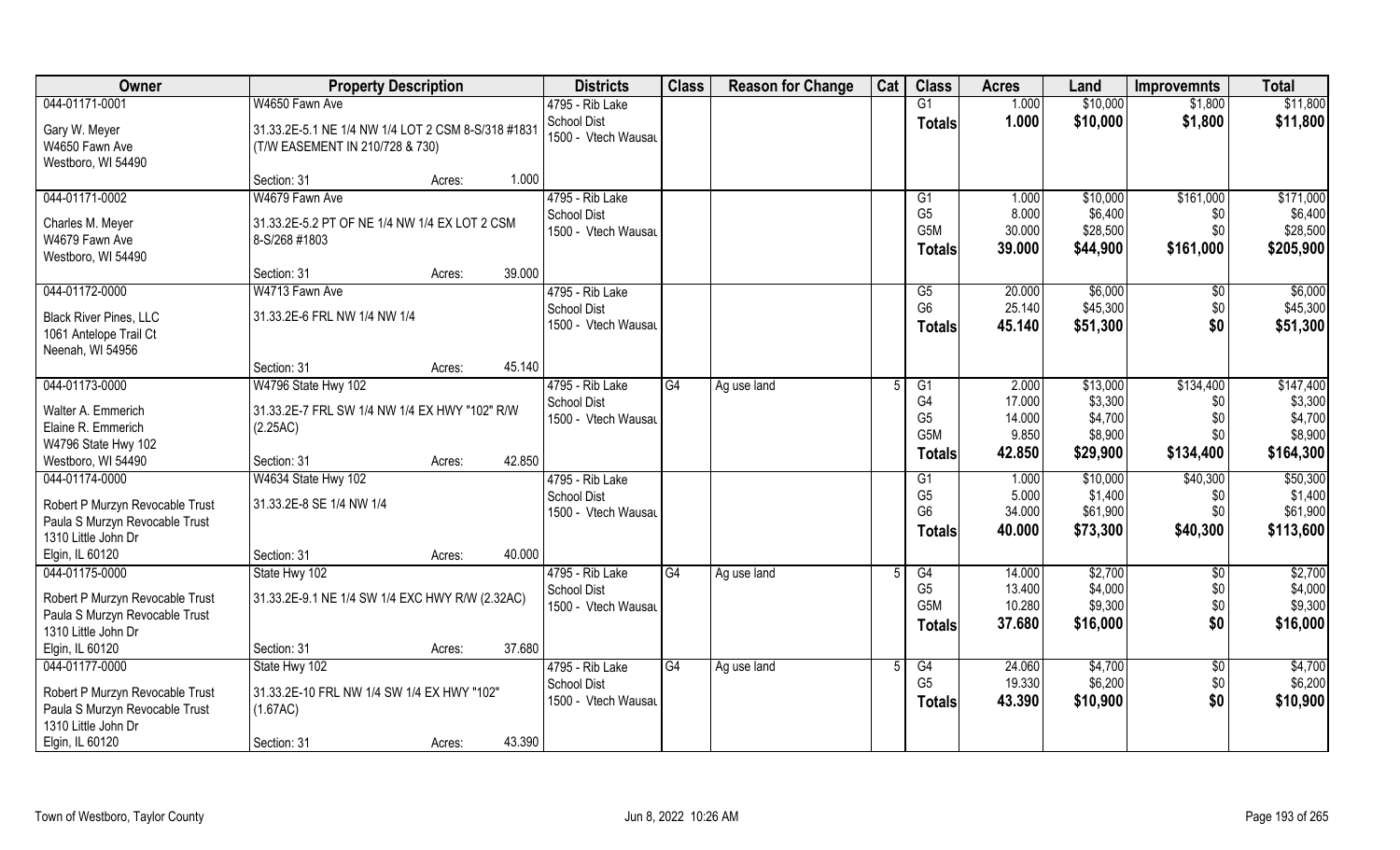| <b>Owner</b>                    | <b>Property Description</b>                              | <b>Districts</b>    | <b>Class</b> | <b>Reason for Change</b> | Cat | <b>Class</b>   | <b>Acres</b> | Land     | <b>Improvemnts</b> | <b>Total</b> |
|---------------------------------|----------------------------------------------------------|---------------------|--------------|--------------------------|-----|----------------|--------------|----------|--------------------|--------------|
| 044-01178-0000                  | Chelsea Ave                                              | 4795 - Rib Lake     |              |                          |     | G5             | 18.000       | \$6,300  | \$0                | \$6,300      |
| John W. Viergutz                | 31.33.2E-11 FRL SW 1/4 SW 1/4                            | <b>School Dist</b>  |              |                          |     | G <sub>6</sub> | 27.020       | \$51,300 | \$0                | \$51,300     |
| Pamela K. Viergutz              |                                                          | 1500 - Vtech Wausau |              |                          |     | <b>Totals</b>  | 45.020       | \$57,600 | \$0                | \$57,600     |
| W6996 Apple Ave                 |                                                          |                     |              |                          |     |                |              |          |                    |              |
| Medford, WI 54451               | 45.020<br>Section: 31<br>Acres:                          |                     |              |                          |     |                |              |          |                    |              |
| 044-01179-0000                  | Chelsea Ave                                              | 4795 - Rib Lake     | G4           | Ag use land              |     | G4             | 7.000        | \$1,100  | $\overline{50}$    | \$1,100      |
|                                 |                                                          | <b>School Dist</b>  |              |                          |     | G <sub>5</sub> | 11.000       | \$3,300  | \$0                | \$3,300      |
| Robert P Murzyn Revocable Trust | 31.33.2E-12 SE 1/4 SW 1/4                                | 1500 - Vtech Wausau |              |                          |     | G <sub>6</sub> | 22.000       | \$38,500 | \$0                | \$38,500     |
| Paula S Murzyn Revocable Trust  |                                                          |                     |              |                          |     | <b>Totals</b>  | 40.000       | \$42,900 | \$0                | \$42,900     |
| 1310 Little John Dr             |                                                          |                     |              |                          |     |                |              |          |                    |              |
| Elgin, IL 60120                 | 40.000<br>Section: 31<br>Acres:                          |                     |              |                          |     |                |              |          |                    |              |
| 044-01180-0000                  | W4443 State Hwy 102                                      | 4795 - Rib Lake     |              |                          |     | G <sub>1</sub> | 2.000        | \$13,000 | \$102,800          | \$115,800    |
| Nicholas D. Watt et al          | 31.33.2E-13.1 NE 1/4 SE 1/4 (LIFE EST VIOLA &            | School Dist         |              |                          |     | G <sub>5</sub> | 4.000        | \$1,400  | \$0                | \$1,400      |
| c/o Sandra Friedewald           | SIDNEY WATT & SYDNEY SPEARS) EX COM 555' E               | 1500 - Vtech Wausau |              |                          |     | G <sub>6</sub> | 12.990       | \$24,700 | \$0                | \$24,700     |
| 6418 N Nordica                  | OF NW COR; E 132'; S 330'; W 132'; N TO POB; EX PCI      |                     |              |                          |     | <b>Totals</b>  | 18.990       | \$39,100 | \$102,800          | \$141,900    |
| Chicago, IL 60631               | 18.990<br>Section: 31<br>Acres:                          |                     |              |                          |     |                |              |          |                    |              |
| 044-01181-0000                  | W4413 State Hwy 102                                      | 4795 - Rib Lake     |              |                          |     | G1             | 0.790        | \$8,400  | \$70,100           | \$78,500     |
|                                 |                                                          | <b>School Dist</b>  |              |                          |     |                | 0.790        | \$8,400  | \$70,100           |              |
| Tammy K. Weiler                 | 31.33.2E-13.2 PT OF NE 1/4 SE 1/4 COM 555' E OF NW       | 1500 - Vtech Wausau |              |                          |     | <b>Totals</b>  |              |          |                    | \$78,500     |
| N4025 County Rd Q               | COR; E 132' S 330'; W 132'; N TO POB; EX HWY R/W         |                     |              |                          |     |                |              |          |                    |              |
| Medford, WI 54451               | (.21 AC) (SUBJ AFFID #295364)                            |                     |              |                          |     |                |              |          |                    |              |
|                                 | Section: 31<br>Acres:                                    | 0.790               |              |                          |     |                |              |          |                    |              |
| 044-01181-0001                  | State Hwy 102                                            | 4795 - Rib Lake     |              |                          |     | G5             | 8.890        | \$2,700  | $\sqrt[6]{30}$     | \$2,700      |
| Gary J. Duszak                  | 31.33.2E-13.3 PT OF NE 1/4 SE 1/4 PCL COM 687' E         | <b>School Dist</b>  |              |                          |     | G <sub>6</sub> | 9.000        | \$17,100 | \$0                | \$17,100     |
| Wendy A. Duszak                 | OF NW COR; S TO S LN; E TO E LN; N TO N LN; W TO         | 1500 - Vtech Wausau |              |                          |     | <b>Totals</b>  | 17.890       | \$19,800 | \$0                | \$19,800     |
| 6720 N Edgebrook Trce           | POB (EX HWY 1.30 AC)                                     |                     |              |                          |     |                |              |          |                    |              |
| Chicago, IL 60646               | 17.890<br>Section: 31<br>Acres:                          |                     |              |                          |     |                |              |          |                    |              |
| 044-01182-0001                  | W4535 State Hwy 102                                      | 4795 - Rib Lake     |              |                          |     | G1             | 1.000        | \$10,000 | \$165,300          | \$175,300    |
|                                 |                                                          | School Dist         |              |                          |     | G <sub>6</sub> | 36.960       | \$64,500 | \$0                | \$64,500     |
| Michael E. Rantanen Sr          | 31.33.2E-14.1 NW 1/4 SE 1/4 EX HWY "102" R/W             | 1500 - Vtech Wausau |              |                          |     |                |              |          |                    |              |
| Michael E. Rantanen Jr          | (2.04AC)                                                 |                     |              |                          |     | <b>Totals</b>  | 37.960       | \$74,500 | \$165,300          | \$239,800    |
| W4535 State Hwy 102             |                                                          |                     |              |                          |     |                |              |          |                    |              |
| Westboro, WI 54490              | 37.960<br>Section: 31<br>Acres:                          |                     |              |                          |     |                |              |          |                    |              |
| 044-01182-0002                  | State Hwy 102                                            | 4795 - Rib Lake     |              |                          |     | X3             | 14.670       | \$0      | $\sqrt{$0}$        | \$0          |
|                                 |                                                          | <b>School Dist</b>  |              |                          |     | <b>Totals</b>  | 14.670       | \$0      | \$0                | \$0          |
| Taylor County of                | 31.33.2E-14.2 PT OF NW 1/4 SE 1/4 HWY "102" R/W          | 1500 - Vtech Wausau |              |                          |     |                |              |          |                    |              |
| c/o Highway Dept                | THRU SW NE, SE NE, SW NW, NE SW, NW SW, NE SE<br>& NW SE |                     |              |                          |     |                |              |          |                    |              |
| 224 S Second St                 |                                                          |                     |              |                          |     |                |              |          |                    |              |
| Medford, WI 54451               | 14.670<br>Section: 31<br>Acres:                          |                     |              |                          |     |                |              |          |                    |              |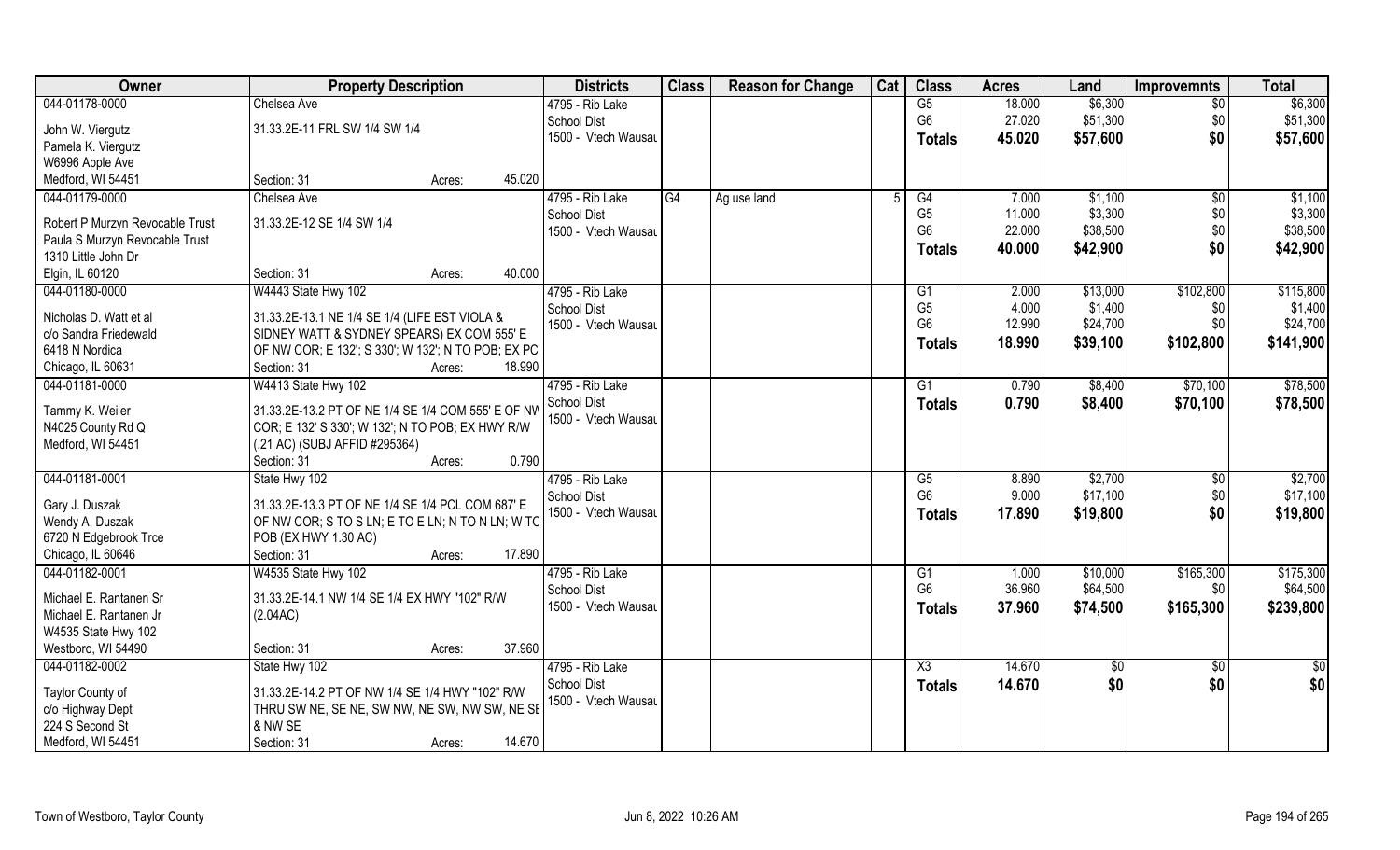| Owner                           | <b>Property Description</b>                         | <b>Districts</b>    | <b>Class</b> | <b>Reason for Change</b> | Cat | <b>Class</b>    | <b>Acres</b> | Land        | <b>Improvemnts</b> | <b>Total</b> |
|---------------------------------|-----------------------------------------------------|---------------------|--------------|--------------------------|-----|-----------------|--------------|-------------|--------------------|--------------|
| 044-01183-0000                  | Chelsea Ave                                         | 4795 - Rib Lake     |              |                          |     | G5              | 4.000        | \$3,000     | $\overline{50}$    | \$3,000      |
| Michael E. Rantanen Sr          | 31.33.2E-15 SW 1/4 SE 1/4                           | <b>School Dist</b>  |              |                          |     | G <sub>6</sub>  | 36.000       | \$51,800    | \$0                | \$51,800     |
| Michael E. Rantanen Jr          |                                                     | 1500 - Vtech Wausau |              |                          |     | <b>Totals</b>   | 40.000       | \$54,800    | \$0                | \$54,800     |
| W4535 State Hwy 102             |                                                     |                     |              |                          |     |                 |              |             |                    |              |
| Westboro, WI 54490              | Section: 31<br>Acres:                               | 40.000              |              |                          |     |                 |              |             |                    |              |
| 044-01184-0000                  |                                                     | 4795 - Rib Lake     |              |                          |     | $\overline{G5}$ | 20.000       | \$6,000     | $\overline{50}$    | \$6,000      |
|                                 |                                                     | <b>School Dist</b>  |              |                          |     | G <sub>6</sub>  | 20.000       | \$38,000    | \$0                | \$38,000     |
| Robert P Murzyn Revocable Trust | 31.33.2E-16 SE 1/4 SE 1/4                           | 1500 - Vtech Wausau |              |                          |     | Totals          | 40.000       | \$44,000    | \$0                | \$44,000     |
| Paula S Murzyn Revocable Trust  |                                                     |                     |              |                          |     |                 |              |             |                    |              |
| 1310 Little John Dr             |                                                     |                     |              |                          |     |                 |              |             |                    |              |
| Elgin, IL 60120                 | Section: 31<br>Acres:                               | 40.000              |              |                          |     |                 |              |             |                    |              |
| 044-01185-0000                  |                                                     | 4795 - Rib Lake     |              |                          |     | G6              | 38.800       | \$71,200    | \$0                | \$71,200     |
| Randall Sackmann                | 32.33.2E-GL.1 GOVT LOT 1 (NW 1/4 NW 1/4)            | <b>School Dist</b>  |              |                          |     | <b>Totals</b>   | 38.800       | \$71,200    | \$0                | \$71,200     |
| Linda Sackmann                  |                                                     | 1500 - Vtech Wausau |              |                          |     |                 |              |             |                    |              |
| W4972 South St                  |                                                     |                     |              |                          |     |                 |              |             |                    |              |
| Westboro, WI 54490              | Section: 32<br>Acres:                               | 38.800              |              |                          |     |                 |              |             |                    |              |
| 044-01186-0000                  |                                                     | 4795 - Rib Lake     |              |                          |     | W <sub>6</sub>  | 37.990       | ( \$83,600) | \$0                | \$           |
|                                 |                                                     | <b>School Dist</b>  |              |                          |     | <b>Totals</b>   | 37.990       | \$0         | \$0                | \$0          |
| Patrick Fur Farm Inc            | 32.33.2E-GL.2.1 GOVT LOT 2 (NE 1/4 NW 1/4) EX WLY   | 1500 - Vtech Wausau |              |                          |     |                 |              |             |                    |              |
| W3746 W Rib Rd                  | 25'                                                 |                     |              |                          |     |                 |              |             |                    |              |
| Westboro, WI 54490              |                                                     |                     |              |                          |     |                 |              |             |                    |              |
|                                 | Section: 32<br>Acres:                               | 37.990              |              |                          |     |                 |              |             |                    |              |
| 044-01187-0000                  |                                                     | 4795 - Rib Lake     |              |                          |     | G6              | 0.750        | \$1,200     | \$0                | \$1,200      |
| Sara Etten et al                | 32.33.2E-GL.2.2 PT OF GOVT LOT 2 (NE 1/4 NW 1/4)    | <b>School Dist</b>  |              |                          |     | <b>Totals</b>   | 0.750        | \$1,200     | \$0                | \$1,200      |
| c/o David L. Etten              | WLY 25' THRF (RES LEA DAVID L ETTEN #369055)        | 1500 - Vtech Wausau |              |                          |     |                 |              |             |                    |              |
| 234 S Seventh St                |                                                     |                     |              |                          |     |                 |              |             |                    |              |
| Medford, WI 54451               | Section: 32<br>Acres:                               | 0.750               |              |                          |     |                 |              |             |                    |              |
| 044-01188-0000                  | State Hwy 102                                       | 4795 - Rib Lake     |              |                          |     | G6              | 19.520       | \$44,600    | \$0                | \$44,600     |
|                                 |                                                     | <b>School Dist</b>  |              |                          |     | <b>Totals</b>   | 19.520       | \$44,600    | \$0                | \$44,600     |
| James G. Clark                  | 32.33.2E-GL.3.1 PT OF GOVT LOT 3 LOT 1 CSM          | 1500 - Vtech Wausau |              |                          |     |                 |              |             |                    |              |
| W4071 State Hwy 102             | 7-S/230 #1588 (E 1/2 SE 1/4) EX HWY "102" R/W (2.29 |                     |              |                          |     |                 |              |             |                    |              |
| Westboro, WI 54490              | AC) (SUBJ EASMNT #332814)                           |                     |              |                          |     |                 |              |             |                    |              |
|                                 | Section: 32<br>Acres:                               | 19.520              |              |                          |     |                 |              |             |                    |              |
| 044-01188-0001                  | W4071 State Hwy 102                                 | 4795 - Rib Lake     |              |                          |     | G1              | 2.000        | \$60,500    | \$311,700          | \$372,200    |
| James G. Clark                  | 32.33.2E-GL.3.2 PT OF GOVT LOT 3 LOT 2 CSM          | <b>School Dist</b>  |              |                          |     | G <sub>6</sub>  | 17.520       | \$42,000    | \$0                | \$42,000     |
| Mary Botticelli-Clark           | 7-S/230 #1588 EX HWY "102" R/W (.12 AC) (SURVEY     | 1500 - Vtech Wausau |              |                          |     | <b>Totals</b>   | 19.520       | \$102,500   | \$311,700          | \$414,200    |
| W4071 State Hwy 102             | PER A. SIMPSON S-1792 FOUND IN T. C.                |                     |              |                          |     |                 |              |             |                    |              |
| Westboro, WI 54490              | Section: 32<br>Acres:                               | 19.520              |              |                          |     |                 |              |             |                    |              |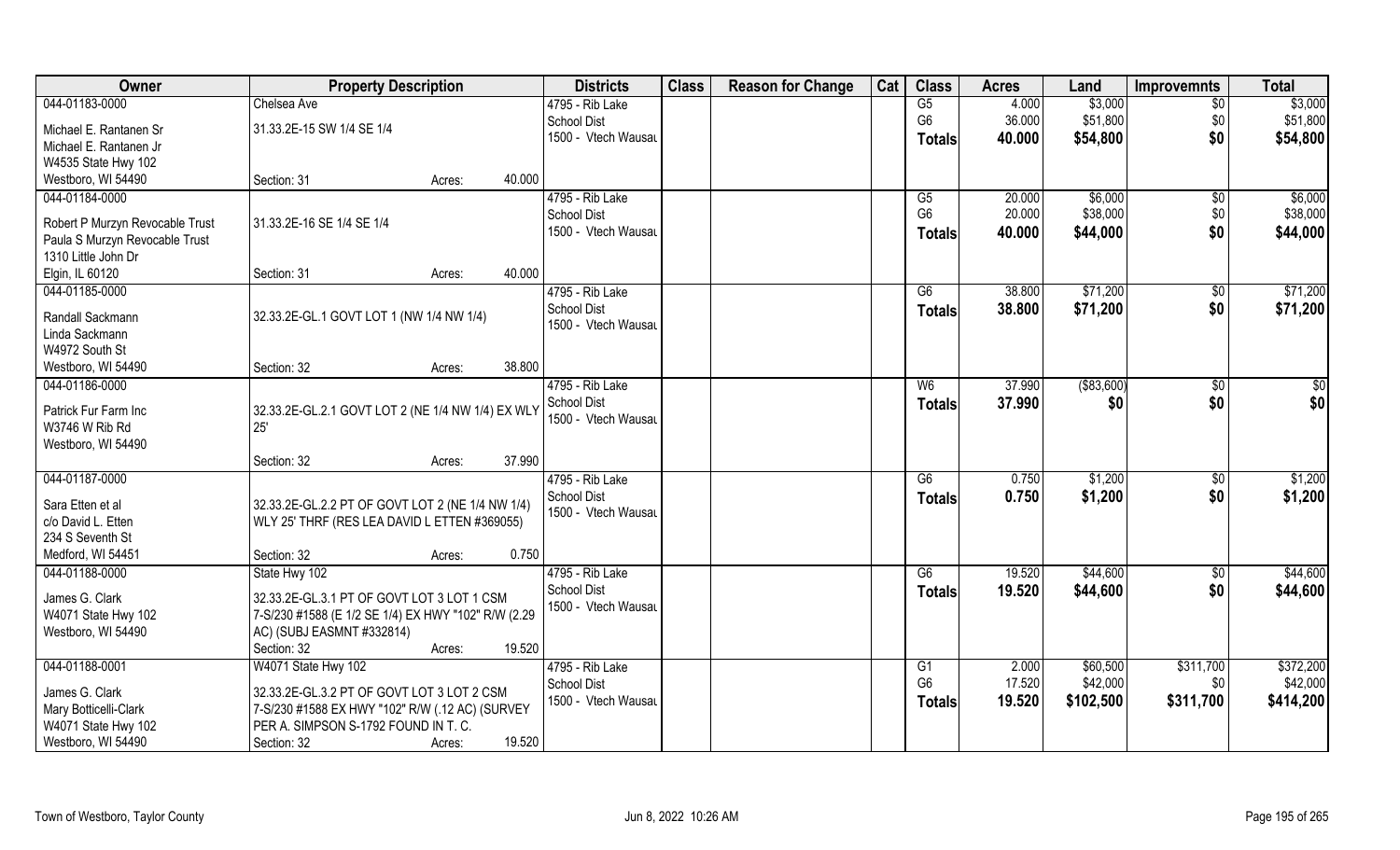| <b>Owner</b>                       | <b>Property Description</b>                         | <b>Districts</b>    | <b>Class</b> | <b>Reason for Change</b> | Cat | <b>Class</b>   | <b>Acres</b> | Land           | <b>Improvemnts</b> | <b>Total</b> |
|------------------------------------|-----------------------------------------------------|---------------------|--------------|--------------------------|-----|----------------|--------------|----------------|--------------------|--------------|
| 044-01188-0002                     | W4035 State Hwy 102                                 | 4795 - Rib Lake     |              |                          |     | G1             | 2.000        | \$60,500       | \$9,800            | \$70,300     |
| Mary Botticelli-Clark              | 32.33.2E-GL.3.3 PT OF GOVT LOT 3 LOT 3 CSM          | School Dist         |              |                          |     | G <sub>6</sub> | 18.790       | \$42,300       | \$0                | \$42,300     |
| James G. Clark                     | 7-S/230 #1588 (SURVEY PER A. SIMPSON S-1792         | 1500 - Vtech Wausau |              |                          |     | <b>Totals</b>  | 20.790       | \$102,800      | \$9,800            | \$112,600    |
| W4071 State Hwy 102                | FOUND IN T. C. SUVEYOR'S FILE 33-2E-32) (SUBJ       |                     |              |                          |     |                |              |                |                    |              |
| Westboro, WI 54490                 | 20.790<br>Section: 32<br>Acres:                     |                     |              |                          |     |                |              |                |                    |              |
| 044-01189-0000                     |                                                     | 4795 - Rib Lake     |              |                          |     | G4             | 1.400        | \$300          | \$0                | \$300        |
|                                    |                                                     | <b>School Dist</b>  |              |                          |     | G5M            | 18.320       | \$19,800       | \$0                | \$19,800     |
| Rodger E. Zondlo                   | 32.33.2E-GL.4.1 GOV LOT 4 (SW 1/4 SE 1/4) (LIFE EST | 1500 - Vtech Wausau |              |                          |     | <b>Totals</b>  | 19.720       | \$20,100       | \$0                | \$20,100     |
| c/o Mary (Jefferson) & G Pawlowicz | MARY JEFFERSON PAWLOWICZ & GARY                     |                     |              |                          |     |                |              |                |                    |              |
| N7169 Wellington Lake Dr           | PAWLOWICZ) EX 100' STRIP OF LAND (FORMER RR         |                     |              |                          |     |                |              |                |                    |              |
| Rib Lake, WI 54470                 | 19.720<br>Section: 32<br>Acres:                     |                     |              |                          |     |                |              |                |                    |              |
| 044-01191-0000                     | W4117 State Hwy 102                                 | 4795 - Rib Lake     |              |                          |     | G1             | 2.000        | \$60,500       | \$152,600          | \$213,100    |
| Jeremy K. Smith                    | 32.33.2E-GL.5.1 PT OF GOVT LOT 5 (NW 1/4 SE 1/4)    | School Dist         |              |                          |     | G <sub>6</sub> | 9.120        | \$21,900       | \$0                | \$21,900     |
| Dionne J. Smith                    | LOT 3 CSM 3-S/380 #839 (BNG PTLY IN G.L. 4 - SW1/4  | 1500 - Vtech Wausau |              |                          |     | <b>Totals</b>  | 11.120       | \$82,400       | \$152,600          | \$235,000    |
| W4117 State Hwy 102                | SE1/4) (SUBJ EASMNT 211/391) (INCLUDES FORMER       |                     |              |                          |     |                |              |                |                    |              |
| Westboro, WI 54490                 | 11.120<br>Section: 32<br>Acres:                     |                     |              |                          |     |                |              |                |                    |              |
| 044-01191-0001                     | W4137 State Hwy 102                                 | 4795 - Rib Lake     |              |                          |     | X4             | 7.930        | $\frac{1}{20}$ | \$0                | \$0          |
|                                    |                                                     | School Dist         |              |                          |     |                |              |                |                    |              |
| Alltel Communications Wireless of  | 32.33.2E-GL.5.2 PT OF GOVT LOT 5 (NW 1/4 SE 1/4)    | 1500 - Vtech Wausau |              |                          |     | <b>Totals</b>  | 7.930        | \$0            | \$0                | \$0          |
| Louisiana Inc                      | PCL 1 CSM REC IN 2-S/609 #609 EX HWY "102" R/W      |                     |              |                          |     |                |              |                |                    |              |
| Attn: Net Re                       | (1.08AC) (TELCO STATE HWY 102 #1210) (SUBJ LEA      |                     |              |                          |     |                |              |                |                    |              |
| 180 Washington Valley Rd           | 7.930<br>Section: 32<br>Acres:                      |                     |              |                          |     |                |              |                |                    |              |
| Bedminister, NJ 07921              |                                                     |                     |              |                          |     |                |              |                |                    |              |
| 044-01191-0002                     |                                                     | 4795 - Rib Lake     | G4           | Ag use land              |     | G <sub>1</sub> | 3.000        | \$72,200       | \$0                | \$72,200     |
| <b>Pjuf Transition Trust</b>       | 32.33.2E-GL.5.3 PT OF GOVT LOT 5 (NW 1/4 SE 1/4)    | <b>School Dist</b>  |              |                          |     | G <sub>4</sub> | 6.320        | \$1,400        | \$0                | \$1,400      |
| c/o Paul Ulm                       | LOT 2 CSM 3-S/380 #839 (BNG PTLY IN GL 4-SW 1/4     | 1500 - Vtech Wausau |              |                          |     | <b>Totals</b>  | 9.320        | \$73,600       | \$0                | \$73,600     |
| 3153 W River Dr                    | SE 1/4) (SUBJ EASMNT 251/352) (INCLUDES             |                     |              |                          |     |                |              |                |                    |              |
| Mequon, WI 53097                   | 9.320<br>Section: 32<br>Acres:                      |                     |              |                          |     |                |              |                |                    |              |
| 044-01191-0003                     | W4199 State Hwy 102                                 | 4795 - Rib Lake     |              |                          |     | G4             | 2.650        | \$600          |                    | \$600        |
|                                    |                                                     | <b>School Dist</b>  |              |                          |     |                | 2.650        | \$600          | \$0<br>\$0         | \$600        |
| Jason C. Smith                     | 32.33.2E-GL.5.4 PT OF GOVT LOT 5 LOT 1 CSM          | 1500 - Vtech Wausau |              |                          |     | <b>Totals</b>  |              |                |                    |              |
| 200 Kaluani Rd                     | 9-S/262 #1979 EX HWY "102" R/W (1.20AC)             |                     |              |                          |     |                |              |                |                    |              |
| Makawao, HI 96768                  |                                                     |                     |              |                          |     |                |              |                |                    |              |
|                                    | 2.650<br>Section: 32<br>Acres:                      |                     |              |                          |     |                |              |                |                    |              |
| 044-01191-0004                     | State Hwy 102                                       | 4795 - Rib Lake     |              |                          |     | G4             | 2.630        | \$600          | $\sqrt{$0}$        | \$600        |
| Jason C. Smith                     | 32.33.2E-GL.5.5 PT OF GOVT LOT 5 LOT 2 CSM          | <b>School Dist</b>  |              |                          |     | <b>Totals</b>  | 2.630        | \$600          | \$0                | \$600        |
| 200 Kaluani Rd                     | 9-S/262 #1979                                       | 1500 - Vtech Wausau |              |                          |     |                |              |                |                    |              |
|                                    |                                                     |                     |              |                          |     |                |              |                |                    |              |
| Makawao, HI 96768                  | 2.630                                               |                     |              |                          |     |                |              |                |                    |              |
|                                    | Section: 32<br>Acres:                               |                     |              |                          |     |                |              |                |                    |              |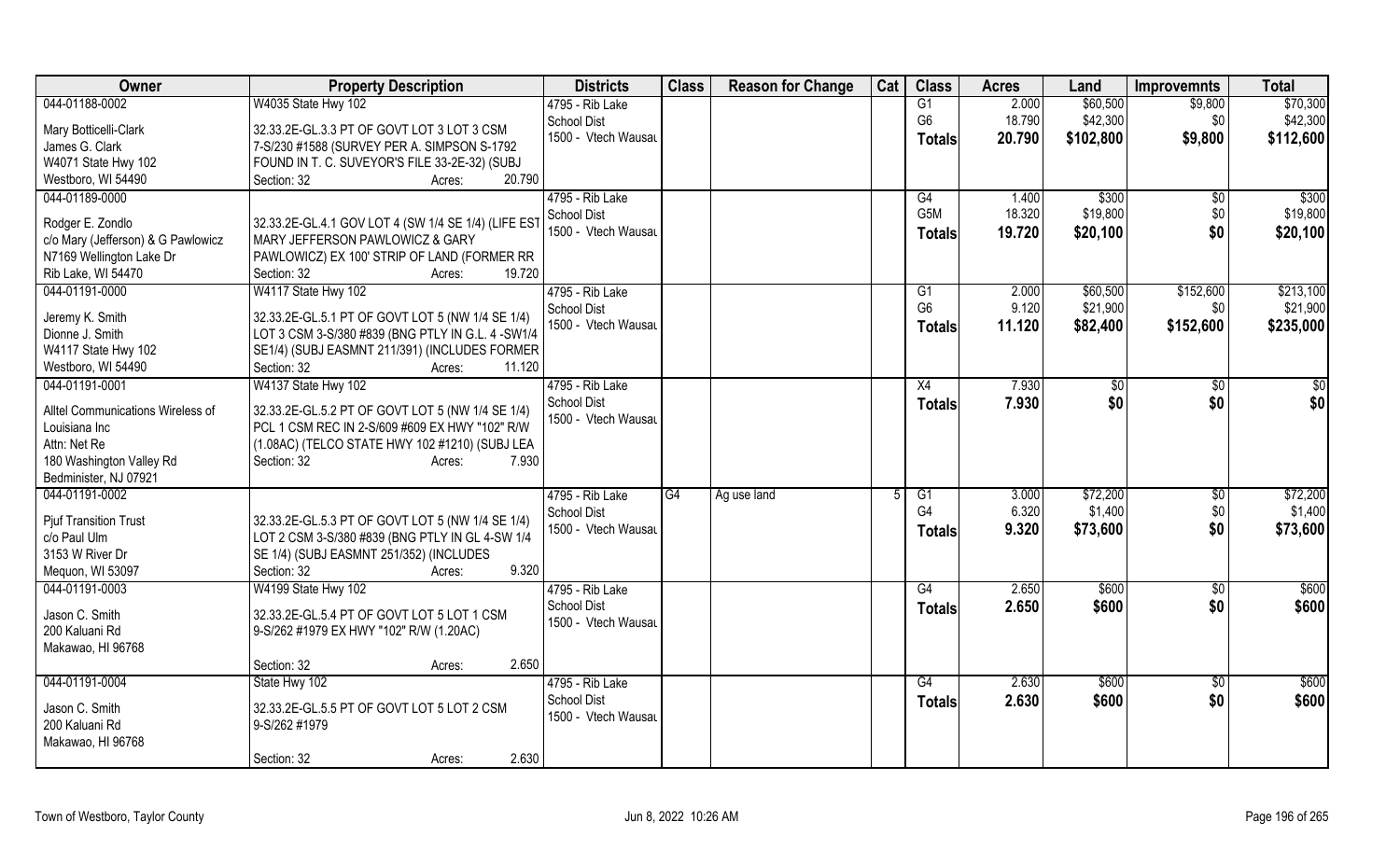| Owner                                       | <b>Property Description</b>                        | <b>Districts</b>                          | <b>Class</b>   | <b>Reason for Change</b>    | Cat | <b>Class</b>         | <b>Acres</b>    | Land        | <b>Improvemnts</b> | <b>Total</b> |
|---------------------------------------------|----------------------------------------------------|-------------------------------------------|----------------|-----------------------------|-----|----------------------|-----------------|-------------|--------------------|--------------|
| 044-01191-0005                              | State Hwy 102                                      | 4795 - Rib Lake                           |                |                             |     | G4                   | 2.620           | \$600       | $\overline{30}$    | \$600        |
| Jason C. Smith                              | 32.33.2E-GL.5.6 PT OF GOVT LOT 5 LOT 3 CSM         | <b>School Dist</b>                        |                |                             |     | <b>Totals</b>        | 2.620           | \$600       | \$0                | \$600        |
| 200 Kaluani Rd                              | 9-S/262 #1979                                      | 1500 - Vtech Wausau                       |                |                             |     |                      |                 |             |                    |              |
| Makawao, HI 96768                           |                                                    |                                           |                |                             |     |                      |                 |             |                    |              |
|                                             | 2.620<br>Section: 32<br>Acres:                     |                                           |                |                             |     |                      |                 |             |                    |              |
| 044-01191-0006                              | W4193 State Hwy 102                                | 4795 - Rib Lake                           | G1             | Garage now assessed as hous |     | G1                   | 2.000           | \$60,500    | \$52,300           | \$112,800    |
|                                             | 32.33.2E-GL.5.7 PT OF GOVT LOT 5 OUTLOTS 1 & 2 &   | <b>School Dist</b>                        | G <sub>1</sub> | Correct acreage             |     | G4                   | 2.500           | \$500       | \$0                | \$500        |
| Jay R & Catherine E Dunston Living<br>Trust | LOT 4 CSM 9-S/269 #1983 (BNG PTLY IN GOVT LOT      | 1500 - Vtech Wausal G4                    |                | Correct acreage             |     | G <sub>6</sub>       | 5.000           | \$12,000    | \$0                | \$12,000     |
| S42 W28449 State Rd 59                      | 4) (INCL FORMER RR R/W) EX HWY "102" R/W           |                                           | G <sub>6</sub> | Correct acreage             |     | <b>Totals</b>        | 9.500           | \$73,000    | \$52,300           | \$125,300    |
| Waukesha, WI 53189                          | 9.500<br>Section: 32<br>Acres:                     |                                           |                |                             |     |                      |                 |             |                    |              |
| 044-01192-0000                              | N7515 W Rib Rd                                     | 4795 - Rib Lake                           | G4             | Ag use land                 | 5   | G <sub>1</sub>       | 2.000           | \$13,000    | \$76,400           | \$89,400     |
|                                             |                                                    | <b>School Dist</b>                        |                |                             |     | G4                   | 37.830          | \$7,400     | \$0                | \$7,400      |
| Patrick Fur Farm Inc                        | 32.33.2E-1 NE 1/4 NE 1/4                           | 1500 - Vtech Wausau                       |                |                             |     | G <sub>5</sub>       | 1.000           | \$400       | \$0                | \$400        |
| W3746 W Rib Rd                              |                                                    |                                           |                |                             |     | Totals               | 40.830          | \$20,800    | \$76,400           | \$97,200     |
| Westboro, WI 54490                          |                                                    |                                           |                |                             |     |                      |                 |             |                    |              |
|                                             | 40.830<br>Section: 32<br>Acres:                    |                                           |                |                             |     |                      |                 |             |                    |              |
| 044-01193-0000                              |                                                    | 4795 - Rib Lake                           | G4             | Ag use land                 |     | G4<br>W <sub>6</sub> | 9.600<br>31.000 | \$1,900     | \$0                | \$1,900      |
| Patrick Fur Farm Inc                        | 32.33.2E-2 NW 1/4 NE 1/4                           | <b>School Dist</b><br>1500 - Vtech Wausau |                |                             |     |                      |                 | ( \$31,000) | \$0                | \$0          |
| W3746 W Rib Rd                              |                                                    |                                           |                |                             |     | <b>Totals</b>        | 40.600          | \$1,900     | \$0                | \$1,900      |
| Westboro, WI 54490                          |                                                    |                                           |                |                             |     |                      |                 |             |                    |              |
|                                             | 40.600<br>Section: 32<br>Acres:                    |                                           |                |                             |     |                      |                 |             |                    |              |
| 044-01194-0000                              | State Hwy 102                                      | 4795 - Rib Lake                           |                |                             |     | G5                   | 4.000           | \$3,400     | \$0                | \$3,400      |
| Douglas W. Maier                            | 32.33.2E-3 SW 1/4 NE 1/4 EX HWY "102" R/W (2.85AC) | <b>School Dist</b>                        |                |                             |     | G <sub>6</sub>       | 34.940          | \$49,200    | \$0                | \$49,200     |
| Janet E. Maier                              |                                                    | 1500 - Vtech Wausau                       |                |                             |     | <b>Totals</b>        | 38.940          | \$52,600    | \$0                | \$52,600     |
| 267 Avery Ave                               |                                                    |                                           |                |                             |     |                      |                 |             |                    |              |
| Park Falls, WI 54552                        | 38.940<br>Section: 32<br>Acres:                    |                                           |                |                             |     |                      |                 |             |                    |              |
| 044-01195-0000                              | N7457 W Rib Rd                                     | 4795 - Rib Lake                           | G4             | Ag use land                 | 5   | G4                   | 26.850          | \$5,500     | \$0                | \$5,500      |
| Patrick Fur Farm Inc                        | 32.33.2E-4 SE 1/4 NE 1/4 EX HWY "102" R/W (5.44AC) | <b>School Dist</b>                        | G <sub>4</sub> | Ag use land                 |     | G5M                  | 7.730           | \$6,200     | \$0                | \$6,200      |
| W3746 W Rib Rd                              |                                                    | 1500 - Vtech Wausau                       |                |                             |     | G7                   | 2.000           | \$9,400     | \$107,000          | \$116,400    |
| Westboro, WI 54490                          |                                                    |                                           |                |                             |     | <b>Totals</b>        | 36.580          | \$21,100    | \$107,000          | \$128,100    |
|                                             | 36.580<br>Section: 32<br>Acres:                    |                                           |                |                             |     |                      |                 |             |                    |              |
| 044-01196-0000                              | State Hwy 102                                      | 4795 - Rib Lake                           |                |                             |     | G5                   | 4.000           | \$1,400     | \$0                | \$1,400      |
|                                             |                                                    | School Dist                               |                |                             |     | G <sub>6</sub>       | 13.880          | \$21,200    | \$0                | \$21,200     |
| Sara Etten et al                            | 32.33.2E-7.1 E 1/2 SW 1/4 NW 1/4 EX PT OF PCL 1    | 1500 - Vtech Wausau                       |                |                             |     | <b>Totals</b>        | 17.880          | \$22,600    | \$0                | \$22,600     |
| c/o David L. Etten                          | CSM 11-S/13 #2201 & EX HWY "102" R/W (1.17 AC)     |                                           |                |                             |     |                      |                 |             |                    |              |
| 234 S Seventh St                            | (RES LEA DAVID L ETTEN #369055)                    |                                           |                |                             |     |                      |                 |             |                    |              |
| Medford, WI 54451                           | 17.880<br>Section: 32<br>Acres:                    |                                           |                |                             |     |                      |                 |             |                    |              |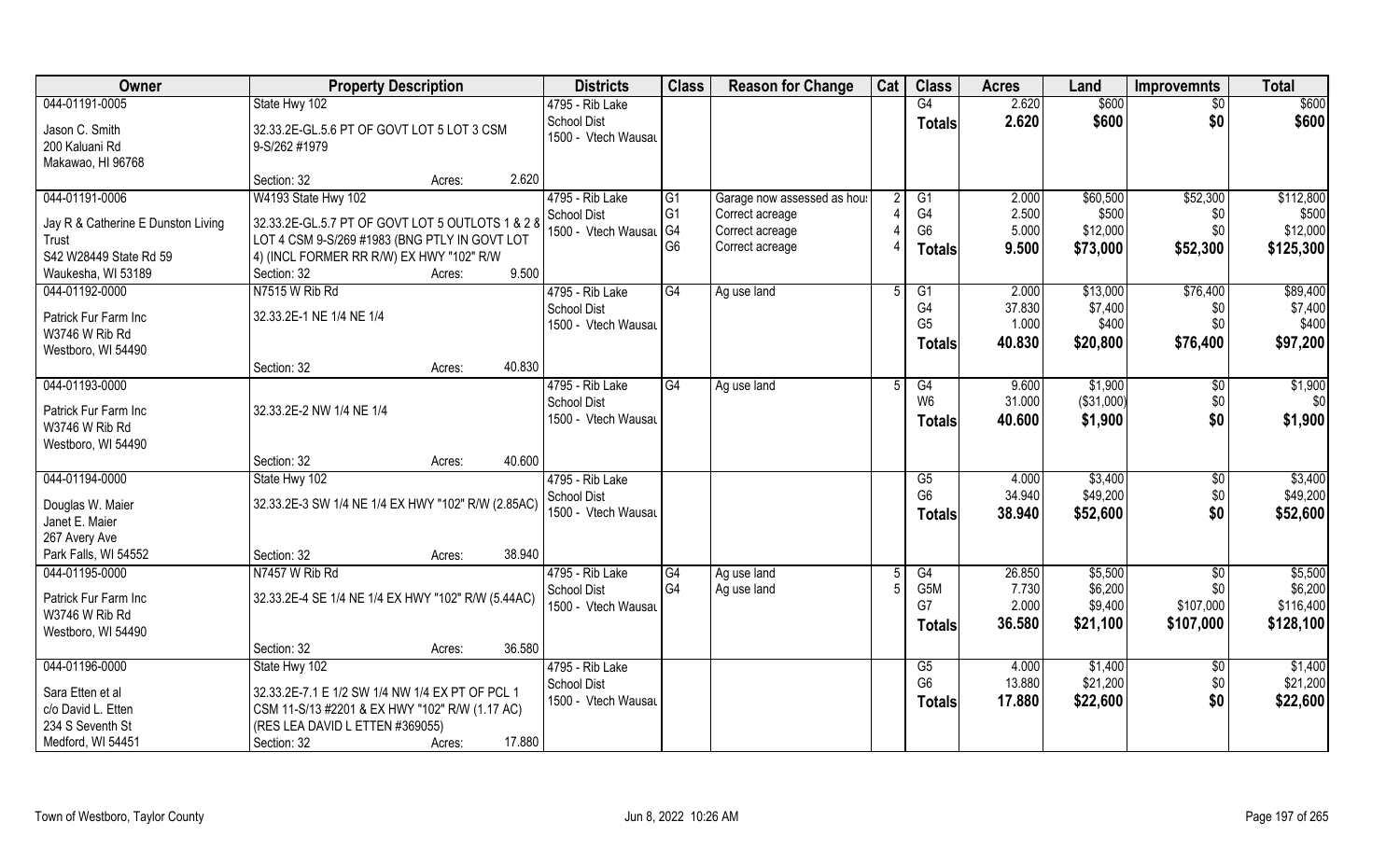| Owner                                                | <b>Property Description</b>                                                           | <b>Districts</b>                      | <b>Class</b>    | <b>Reason for Change</b> | Cat          | <b>Class</b>   | <b>Acres</b>     | Land                 | <b>Improvemnts</b> | <b>Total</b>         |
|------------------------------------------------------|---------------------------------------------------------------------------------------|---------------------------------------|-----------------|--------------------------|--------------|----------------|------------------|----------------------|--------------------|----------------------|
| 044-01197-0000                                       | W4338 State Hwy 102                                                                   | 4795 - Rib Lake                       |                 |                          |              | G1             | 0.770            | \$8,300              | \$29,700           | \$38,000             |
| Alex C. Mann<br>1204 Church St<br>Rib Lake, WI 54470 | 32.33.2E-7.2 PT OF SW 1/4 NW 1/4 PCL 1 CSM 11-S/13<br>#2201 EX HWY "102" R/W (.22 AC) | School Dist<br>1500 - Vtech Wausau    |                 |                          |              | <b>Totals</b>  | 0.770            | \$8,300              | \$29,700           | \$38,000             |
|                                                      | 0.770<br>Section: 32<br>Acres:                                                        |                                       |                 |                          |              |                |                  |                      |                    |                      |
| 044-01198-0000                                       | State Hwy 102                                                                         | 4795 - Rib Lake<br><b>School Dist</b> |                 |                          |              | G6             | 15.230<br>15.230 | \$27,400<br>\$27,400 | \$0<br>\$0         | \$27,400<br>\$27,400 |
| Randall Sackmann                                     | 32.33.2E-7.3 W 1/2 SW 1/4 NW 1/4 EX PT OF PCL 1                                       | 1500 - Vtech Wausau                   |                 |                          |              | <b>Totals</b>  |                  |                      |                    |                      |
| Linda Sackmann                                       | CSM 11-S/13 #2201 & EX PCL 2 CSM 11-S/13 #2201                                        |                                       |                 |                          |              |                |                  |                      |                    |                      |
| W4972 South St                                       | EX HWY "102" R/W (1.41 AC) (SURVEY PER D.                                             |                                       |                 |                          |              |                |                  |                      |                    |                      |
| Westboro, WI 54490                                   | 15.230<br>Section: 32<br>Acres:                                                       |                                       |                 |                          |              |                |                  |                      |                    |                      |
| 044-01198-0001                                       |                                                                                       | 4795 - Rib Lake                       |                 |                          |              | G5             | 1.970            | \$1,900              | \$0                | \$1,900              |
| Shanna Hedrington                                    | 32.33.2E-7.4 PT OF SW 1/4 NW 1/4 PCL 2 CSM 11-S/13                                    | <b>School Dist</b>                    |                 |                          |              | <b>Totals</b>  | 1.970            | \$1,900              | \$0                | \$1,900              |
| Alex Mann                                            | #2201                                                                                 | 1500 - Vtech Wausau                   |                 |                          |              |                |                  |                      |                    |                      |
| W3907 State Hwy 86                                   |                                                                                       |                                       |                 |                          |              |                |                  |                      |                    |                      |
| Ogema, WI 54459                                      | 1.970<br>Section: 32<br>Acres:                                                        |                                       |                 |                          |              |                |                  |                      |                    |                      |
| 044-01199-0000                                       | W4286 State Hwy 102                                                                   | 4795 - Rib Lake                       |                 |                          |              | G <sub>1</sub> | 1.000            | \$10,000             | \$4,000            | \$14,000             |
|                                                      |                                                                                       | <b>School Dist</b>                    |                 |                          |              | G <sub>5</sub> | 4.740            | \$1,700              | \$0                | \$1,700              |
| Sara Etten et al                                     | 32.33.2E-8 SE 1/4 NW 1/4 EX HWY "102" R/W (5.14AC)                                    | 1500 - Vtech Wausau                   |                 |                          |              | G <sub>6</sub> | 28.000           | \$38,100             | \$0                | \$38,100             |
| c/o David L. Etten                                   | (RES LEA DAVID L ETTEN #369055)                                                       |                                       |                 |                          |              | <b>Totals</b>  | 33.740           | \$49,800             | \$4,000            | \$53,800             |
| 234 S Seventh St                                     |                                                                                       |                                       |                 |                          |              |                |                  |                      |                    |                      |
| Medford, WI 54451                                    | 33.740<br>Section: 32<br>Acres:                                                       |                                       |                 |                          |              |                |                  |                      |                    |                      |
| 044-01200-0000                                       | W4229 State Hwy 102                                                                   | 4795 - Rib Lake                       | $\overline{G4}$ | Ag use land              | $\mathbf{5}$ | G1             | 2.000            | \$13,000             | \$114,700          | \$127,700            |
| Kyra Seipel                                          | 32.33.2E-9 NE 1/4 SW 1/4 EX HWY "102" R/W (5.88AC)                                    | <b>School Dist</b>                    |                 |                          |              | G <sub>4</sub> | 3.000            | \$500                | \$0                | \$500                |
| <b>Matthew Seipel</b>                                | (SUBJECT TO EASEMENT)                                                                 | 1500 - Vtech Wausau                   |                 |                          |              | G5M            | 26.680           | \$23,000             | \$0                | \$23,000             |
| W4229 State Hwy 102                                  |                                                                                       |                                       |                 |                          |              | <b>Totals</b>  | 31.680           | \$36,500             | \$114,700          | \$151,200            |
| Westboro, WI 54490                                   | 31.680<br>Section: 32<br>Acres:                                                       |                                       |                 |                          |              |                |                  |                      |                    |                      |
| 044-01201-0001                                       | State Hwy 102                                                                         | 4795 - Rib Lake                       | G4              | Ag use land              |              | G4             | 5.000            | \$1,000              | \$0                | \$1,000              |
|                                                      |                                                                                       | School Dist                           |                 |                          |              | G <sub>5</sub> | 15.000           | \$4,500              | \$0                | \$4,500              |
| Robert P Murzyn Revocable Trust                      | 32.33.2E-10.1 NW 1/4 SW 1/4 EX HWY "102" R/W                                          | 1500 - Vtech Wausau                   |                 |                          |              | G5M            | 13.580           | \$12,200             | \$0                | \$12,200             |
| Paula S Murzyn Revocable Trust                       | (4.11AC)                                                                              |                                       |                 |                          |              | <b>Totals</b>  | 33.580           | \$17,700             | \$0                | \$17,700             |
| 1310 Little John Dr                                  |                                                                                       |                                       |                 |                          |              |                |                  |                      |                    |                      |
| Elgin, IL 60120                                      | 33.580<br>Section: 32<br>Acres:                                                       |                                       |                 |                          |              |                |                  |                      |                    |                      |
| 044-01201-0002                                       | State Hwy 102                                                                         | 4795 - Rib Lake                       |                 |                          |              | X3             | 31.550           | \$0                  | $\overline{50}$    | \$0                  |
| Taylor County of                                     | 32.33.2E-10.2 PT OF NW 1/4 SW 1/4 HWY "102" R/W                                       | <b>School Dist</b>                    |                 |                          |              | <b>Totals</b>  | 31.550           | \$0                  | \$0                | \$0                  |
| c/o Highway Dept                                     | THRU THE NWSW, NE SW, SW NW, SW NE, SE NE, S                                          | 1500 - Vtech Wausau                   |                 |                          |              |                |                  |                      |                    |                      |
| 224 S Second St                                      | NE, NE SE & NW SE                                                                     |                                       |                 |                          |              |                |                  |                      |                    |                      |
| Medford, WI 54451                                    | Section: 32<br>31.550<br>Acres:                                                       |                                       |                 |                          |              |                |                  |                      |                    |                      |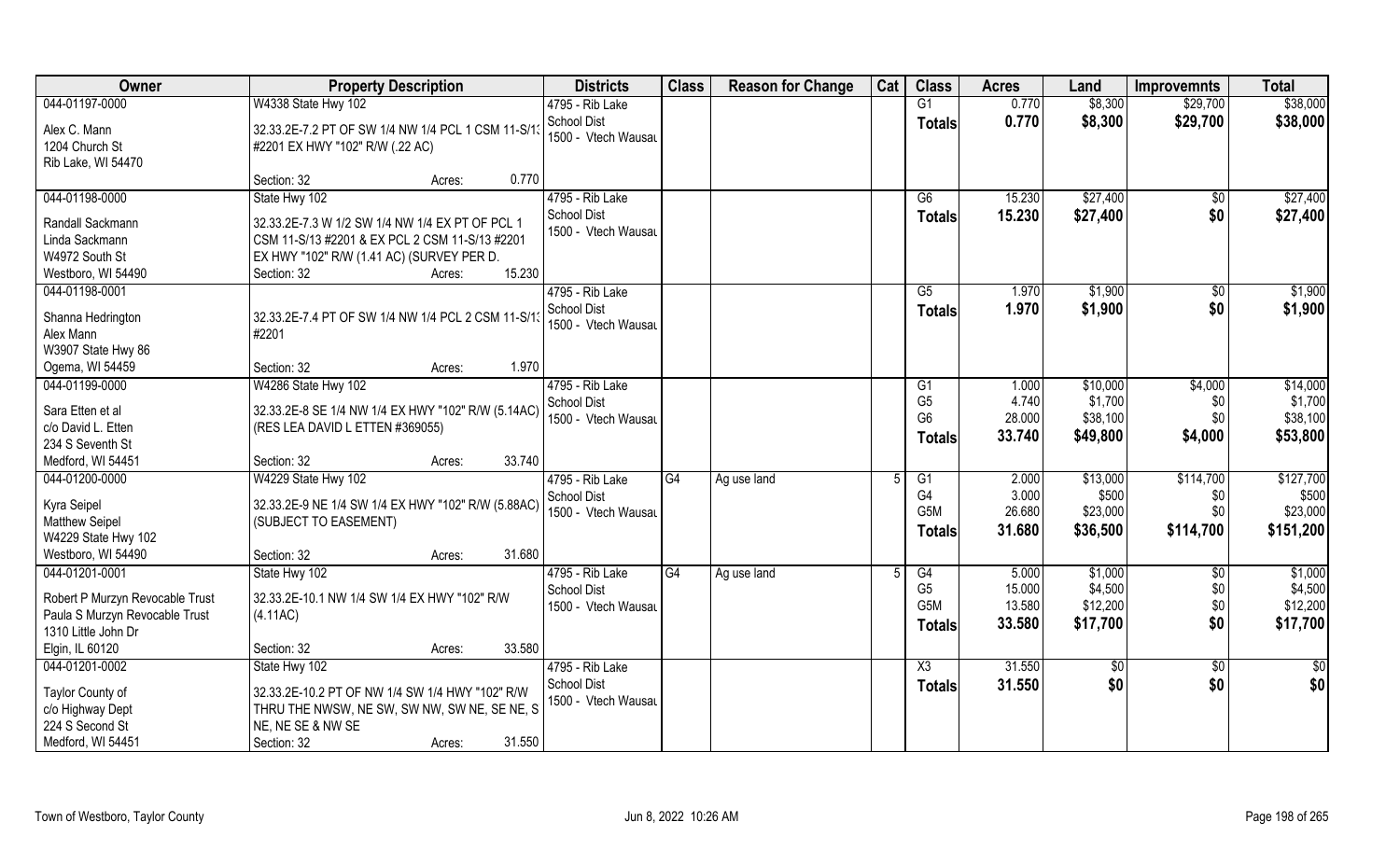| Owner                           | <b>Property Description</b>                      |                   | <b>Districts</b>    | <b>Class</b> | <b>Reason for Change</b> | Cat | <b>Class</b>     | <b>Acres</b> | Land         | <b>Improvemnts</b> | <b>Total</b>    |
|---------------------------------|--------------------------------------------------|-------------------|---------------------|--------------|--------------------------|-----|------------------|--------------|--------------|--------------------|-----------------|
| 044-01202-0000                  |                                                  |                   | 4795 - Rib Lake     | G4           | Ag use land              |     | G4               | 20.000       | \$3,900      | $\sqrt{6}$         | \$3,900         |
| Robert P Murzyn Revocable Trust | 32.33.2E-11 SW 1/4 SW 1/4                        |                   | <b>School Dist</b>  |              |                          |     | G <sub>5</sub>   | 11.000       | \$3,900      | \$0                | \$3,900         |
| Paula S Murzyn Revocable Trust  |                                                  |                   | 1500 - Vtech Wausau |              |                          |     | G5M              | 7.210        | \$6,500      | \$0\$              | \$6,500         |
| 1310 Little John Dr             |                                                  |                   |                     |              |                          |     | <b>Totals</b>    | 38.210       | \$14,300     | \$0                | \$14,300        |
| Elgin, IL 60120                 | Section: 32                                      | 38.210            |                     |              |                          |     |                  |              |              |                    |                 |
| 044-01203-0000                  |                                                  | Acres:            | 4795 - Rib Lake     | G4           |                          |     |                  | 10.000       | \$2,000      |                    |                 |
|                                 |                                                  |                   |                     |              | Ag use land              |     | G4<br>G5M        | 28.080       |              | \$0                | \$2,000         |
| Kyra Seipel                     | 32.33.2E-12 SE 1/4 SW 1/4 (T/W EASEMENT)         |                   | <b>School Dist</b>  |              |                          |     |                  |              | \$24,300     | \$0                | \$24,300        |
| <b>Matthew Seipel</b>           |                                                  |                   | 1500 - Vtech Wausau |              |                          |     | Totals           | 38.080       | \$26,300     | \$0                | \$26,300        |
| W4229 State Hwy 102             |                                                  |                   |                     |              |                          |     |                  |              |              |                    |                 |
| Westboro, WI 54490              | Section: 32                                      | 38.080<br>Acres:  |                     |              |                          |     |                  |              |              |                    |                 |
| 044-01204-0000                  |                                                  |                   | 4795 - Rib Lake     |              |                          |     | X1               | 155.210      | $\sqrt[6]{}$ | $\overline{50}$    | $\overline{50}$ |
|                                 |                                                  |                   | <b>School Dist</b>  |              |                          |     | <b>Totals</b>    | 155.210      | \$0          | \$0                | \$0             |
| United States of America        | 01.33.2W-1 NE 1/4 (SURVEY PER R. ERICKSON        |                   | 1500 - Vtech Wausau |              |                          |     |                  |              |              |                    |                 |
| c/o Forest Service              | S-1897 FOUND IN T. C. SURVEYOR'S FILE 33-2W-1-5  |                   |                     |              |                          |     |                  |              |              |                    |                 |
| 850 N Eighth St                 |                                                  |                   |                     |              |                          |     |                  |              |              |                    |                 |
| Medford, WI 54451               | Section: 1                                       | 155.210<br>Acres: |                     |              |                          |     |                  |              |              |                    |                 |
| 044-01205-0000                  |                                                  |                   | 4795 - Rib Lake     |              |                          |     | X1               | 155.110      | \$0          | \$0                | \$0             |
| United States of America        | 01.33.2W-5 NW 1/4 (SURVEY PER R. ERICKSON        |                   | <b>School Dist</b>  |              |                          |     | <b>Totals</b>    | 155.110      | \$0          | \$0                | \$0             |
| c/o Forest Service              | S-1897 FOUND IN T. C. SURVEYOR'S FILE            |                   | 1500 - Vtech Wausau |              |                          |     |                  |              |              |                    |                 |
| 850 N Eighth St                 | $33-2W-1-5)$                                     |                   |                     |              |                          |     |                  |              |              |                    |                 |
| Medford, WI 54451               | Section: 1                                       | 155.110<br>Acres: |                     |              |                          |     |                  |              |              |                    |                 |
| 044-01206-0000                  |                                                  |                   | 4795 - Rib Lake     |              |                          |     | $\overline{X1}$  | 80.000       | \$0          | $\overline{50}$    | $\overline{30}$ |
|                                 |                                                  |                   | <b>School Dist</b>  |              |                          |     |                  | 80.000       | \$0          | \$0                | \$0             |
| United States of America        | 01.33.2W-9 N 1/2 SW 1/4 (SURVEY PER R. ERICKSON  |                   | 1500 - Vtech Wausau |              |                          |     | Totals           |              |              |                    |                 |
| c/o Forest Service              | S-1897 FOUND IN T. C. SURVEYOR'S FILE 33-2W-1-5) |                   |                     |              |                          |     |                  |              |              |                    |                 |
| 850 N Eighth St                 |                                                  |                   |                     |              |                          |     |                  |              |              |                    |                 |
| Medford, WI 54451               | Section: 1                                       | 80.000<br>Acres:  |                     |              |                          |     |                  |              |              |                    |                 |
| 044-01207-0000                  | W10338 Heldstab Rd                               |                   | 4795 - Rib Lake     | G4           | Ag use land              |     | G1               | 1.000        | \$10,000     | \$40,100           | \$50,100        |
|                                 | 01.33.2W-11 SW 1/4 SW 1/4                        |                   | <b>School Dist</b>  |              |                          |     | G4               | 5.000        | \$1,000      | \$0                | \$1,000         |
| David Barnsdale et al           |                                                  |                   | 1500 - Vtech Wausau |              |                          |     | G <sub>5</sub> M | 34.000       | \$32,300     | \$0                | \$32,300        |
| 4260 County Rd R                |                                                  |                   |                     |              |                          |     | Totals           | 40.000       | \$43,300     | \$40,100           | \$83,400        |
| Stevens Point, WI 54482         |                                                  |                   |                     |              |                          |     |                  |              |              |                    |                 |
|                                 | Section: 1                                       | 40.000<br>Acres:  |                     |              |                          |     |                  |              |              |                    |                 |
| 044-01208-0000                  | <b>Heldstab Rd</b>                               |                   | 4795 - Rib Lake     |              |                          |     | X1               | 40.000       | \$0          | $\sqrt[6]{}$       | $\frac{1}{2}$   |
| United States of America        | 01.33.2W-12 SE 1/4 SW 1/4 (SURVEY PER R.         |                   | <b>School Dist</b>  |              |                          |     | <b>Totals</b>    | 40.000       | \$0          | \$0                | \$0             |
| c/o Forest Service              | ERICKSON S-1897 FOUND IN T. C. SURVEYOR'S        |                   | 1500 - Vtech Wausau |              |                          |     |                  |              |              |                    |                 |
| 850 N Eighth St                 | FILE 33-2W-1-5)                                  |                   |                     |              |                          |     |                  |              |              |                    |                 |
| Medford, WI 54451               | Section: 1                                       | 40.000<br>Acres:  |                     |              |                          |     |                  |              |              |                    |                 |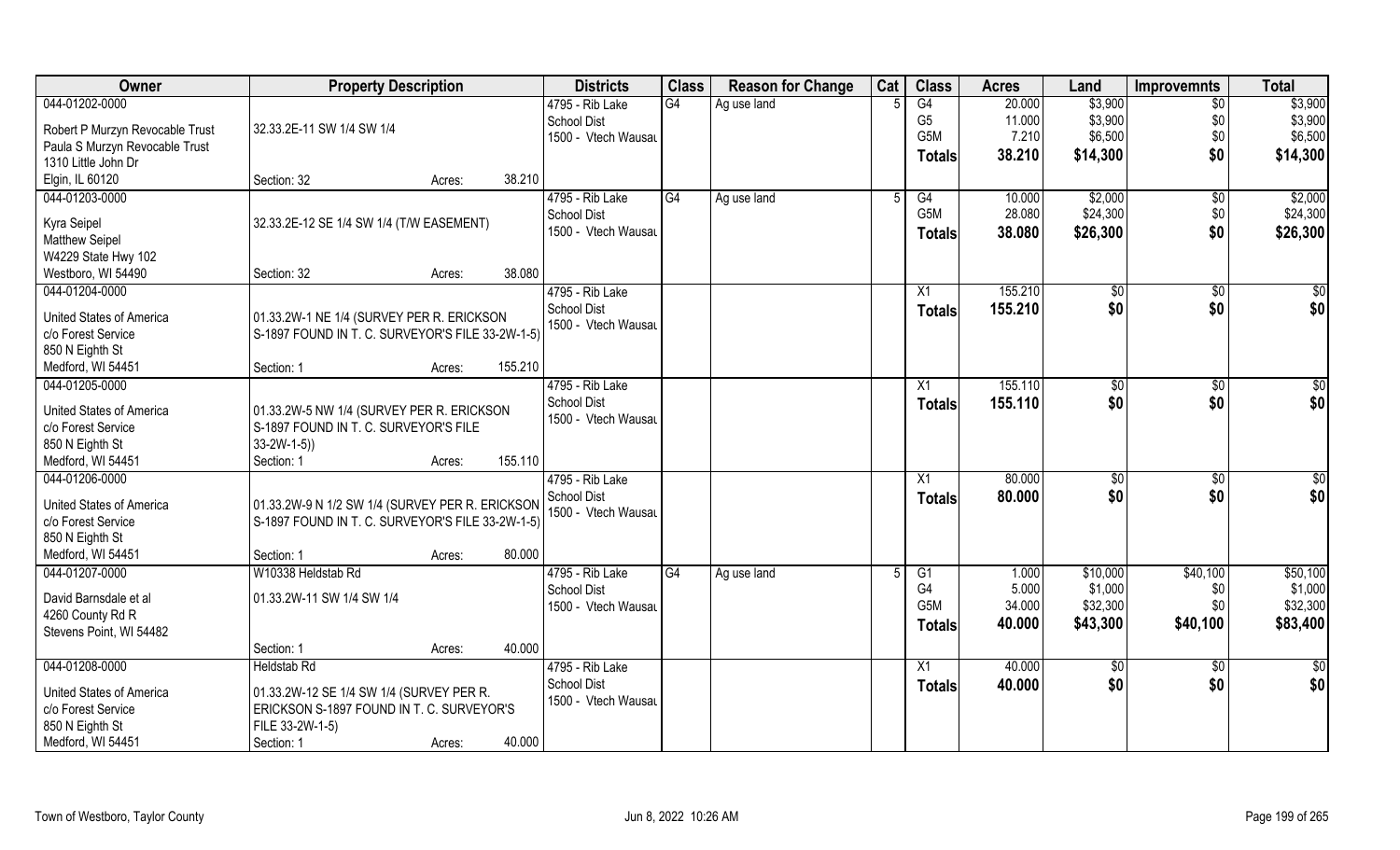| <b>Owner</b>                                                                               | <b>Property Description</b>                                                                              |                   | <b>Districts</b>                                      | <b>Class</b> | <b>Reason for Change</b> | Cat | <b>Class</b>        | <b>Acres</b>       | Land          | <b>Improvemnts</b>   | <b>Total</b>    |
|--------------------------------------------------------------------------------------------|----------------------------------------------------------------------------------------------------------|-------------------|-------------------------------------------------------|--------------|--------------------------|-----|---------------------|--------------------|---------------|----------------------|-----------------|
| 044-01209-0000                                                                             |                                                                                                          |                   | 4795 - Rib Lake                                       |              |                          |     | X1                  | 40.000             | \$0           | $\overline{50}$      | \$0             |
| <b>United States of America</b><br>c/o Forest Service<br>850 N Eighth St                   | 01.33.2W-13 NE 1/4 SE 1/4 (SURVEY PER R.<br>ERICKSON S-1897 FOUND IN T. C. SURVEYOR'S<br>FILE 33-2W-1-5) |                   | <b>School Dist</b><br>1500 - Vtech Wausau             |              |                          |     | <b>Totals</b>       | 40.000             | \$0           | \$0                  | \$0             |
| Medford, WI 54451                                                                          | Section: 1                                                                                               | 40.000<br>Acres:  |                                                       |              |                          |     |                     |                    |               |                      |                 |
| 044-01210-0000                                                                             |                                                                                                          |                   | 4795 - Rib Lake                                       |              |                          |     | W8                  | 40.000             | ( \$51,000)   | $\sqrt{$0}$          | $\sqrt{50}$     |
| <b>Wanke Family Trust</b><br>832 E Perkins St<br>Medford, WI 54451                         | 01.33.2W-14 NW 1/4 SE 1/4                                                                                |                   | <b>School Dist</b><br>1500 - Vtech Wausau             |              |                          |     | <b>Totals</b>       | 40.000             | \$0           | \$0                  | \$0             |
|                                                                                            | Section: 1                                                                                               | 40.000<br>Acres:  |                                                       |              |                          |     |                     |                    |               |                      |                 |
| 044-01211-0000                                                                             | W10162 Heldstab Rd                                                                                       |                   | 4795 - Rib Lake                                       |              |                          |     | W <sub>8</sub>      | 40.000             | ( \$84,000)   | $\sqrt[6]{30}$       | \$0             |
| <b>Wanke Family Trust</b><br>832 E Perkins St<br>Medford, WI 54451                         | 01.33.2W-15 SW 1/4 SE 1/4 (TRLR ON PP<br>44-95410-0000)                                                  |                   | <b>School Dist</b><br>1500 - Vtech Wausau             |              |                          |     | <b>Totals</b>       | 40.000             | \$0           | \$0                  | \$0             |
|                                                                                            | Section: 1                                                                                               | 40.000<br>Acres:  |                                                       |              |                          |     |                     |                    |               |                      |                 |
| 044-01212-0000                                                                             | <b>Heldstab Rd</b>                                                                                       |                   | 4795 - Rib Lake                                       |              |                          |     | X1                  | 40.000             | $\sqrt[6]{3}$ | $\sqrt[6]{3}$        | \$0             |
| United States of America<br>c/o Forest Service<br>850 N Eighth St                          | 01.33.2W-16 SE 1/4 SE 1/4 (SURVEY PER R.<br>ERICKSON S-1897 FOUND IN T. C. SURVEYOR'S<br>FILE 33-2W-1-5) |                   | <b>School Dist</b><br>1500 - Vtech Wausau             |              |                          |     | <b>Totals</b>       | 40.000             | \$0           | \$0                  | \$0             |
| Medford, WI 54451                                                                          | Section: 1                                                                                               | 40.000<br>Acres:  |                                                       |              |                          |     |                     |                    |               |                      |                 |
| 044-01213-0000<br><b>United States of America</b><br>c/o Forest Service<br>850 N Eighth St | 02.33.2W-1 NE 1/4                                                                                        |                   | 4795 - Rib Lake<br>School Dist<br>1500 - Vtech Wausau |              |                          |     | X1<br><b>Totals</b> | 155.650<br>155.650 | \$0<br>\$0    | $\sqrt[6]{3}$<br>\$0 | \$0<br>\$0      |
| Medford, WI 54451                                                                          | Section: 2                                                                                               | 155.650<br>Acres: |                                                       |              |                          |     |                     |                    |               |                      |                 |
| 044-01214-0000                                                                             | County Rd N                                                                                              |                   | 4795 - Rib Lake                                       |              |                          |     | X1                  | 156.950            | \$0           | \$0                  | \$0             |
| <b>United States of America</b><br>c/o Forest Service<br>850 N Eighth St                   | 02.33.2W-5 NW 1/4                                                                                        |                   | <b>School Dist</b><br>1500 - Vtech Wausau             |              |                          |     | <b>Totals</b>       | 156.950            | \$0           | \$0                  | \$0             |
| Medford, WI 54451                                                                          | Section: 2                                                                                               | 156.950<br>Acres: |                                                       |              |                          |     |                     |                    |               |                      |                 |
| 044-01215-0000                                                                             | County Rd N                                                                                              |                   | 4795 - Rib Lake                                       |              |                          |     | X1                  | 160.000            | $\sqrt{6}$    | $\sqrt{$0}$          | $\overline{50}$ |
| United States of America<br>c/o Forest Service<br>850 N Eighth St                          | 02.33.2W-9 SW 1/4                                                                                        |                   | School Dist<br>1500 - Vtech Wausau                    |              |                          |     | <b>Totals</b>       | 160.000            | \$0           | \$0                  | \$0             |
| Medford, WI 54451                                                                          | Section: 2                                                                                               | 160.000<br>Acres: |                                                       |              |                          |     |                     |                    |               |                      |                 |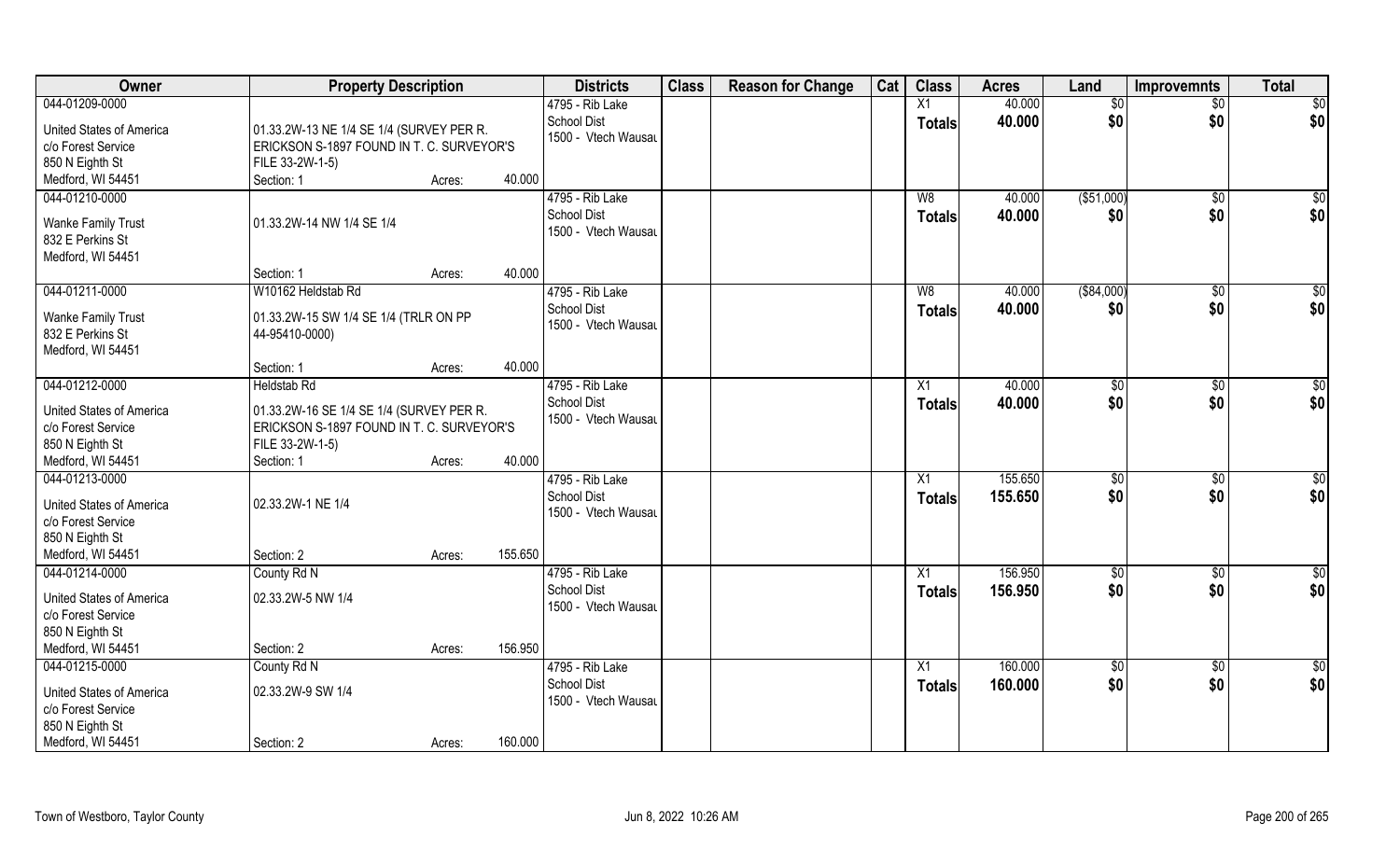| Owner                    | <b>Property Description</b> |        |         | <b>Districts</b>    | <b>Class</b> | <b>Reason for Change</b> | Cat | <b>Class</b>  | <b>Acres</b> | Land            | <b>Improvemnts</b> | <b>Total</b>    |
|--------------------------|-----------------------------|--------|---------|---------------------|--------------|--------------------------|-----|---------------|--------------|-----------------|--------------------|-----------------|
| 044-01216-0000           | County Rd N                 |        |         | 4795 - Rib Lake     |              |                          |     | X1            | 160.000      | \$0             | $\overline{50}$    | \$0             |
| United States of America | 02.33.2W-13 SE 1/4          |        |         | <b>School Dist</b>  |              |                          |     | <b>Totals</b> | 160.000      | \$0             | \$0                | \$0             |
| c/o Forest Service       |                             |        |         | 1500 - Vtech Wausau |              |                          |     |               |              |                 |                    |                 |
| 850 N Eighth St          |                             |        |         |                     |              |                          |     |               |              |                 |                    |                 |
| Medford, WI 54451        | Section: 2                  | Acres: | 160.000 |                     |              |                          |     |               |              |                 |                    |                 |
| 044-01217-0000           | County Rd N                 |        |         | 4795 - Rib Lake     |              |                          |     | X1            | 156.920      | $\sqrt[6]{}$    | $\sqrt{$0}$        | $\sqrt{50}$     |
|                          |                             |        |         | <b>School Dist</b>  |              |                          |     | <b>Totals</b> | 156.920      | \$0             | \$0                | \$0             |
| United States of America | 03.33.2W-1 NE 1/4           |        |         | 1500 - Vtech Wausau |              |                          |     |               |              |                 |                    |                 |
| c/o Forest Service       |                             |        |         |                     |              |                          |     |               |              |                 |                    |                 |
| 850 N Eighth St          |                             |        |         |                     |              |                          |     |               |              |                 |                    |                 |
| Medford, WI 54451        | Section: 3                  | Acres: | 156.920 |                     |              |                          |     |               |              |                 |                    |                 |
| 044-01218-0000           |                             |        |         | 4795 - Rib Lake     |              |                          |     | X1            | 155.620      | \$0             | $\sqrt[6]{3}$      | \$0             |
| United States of America | 03.33.2W-5 NW 1/4           |        |         | <b>School Dist</b>  |              |                          |     | <b>Totals</b> | 155.620      | \$0             | \$0                | \$0             |
| c/o Forest Service       |                             |        |         | 1500 - Vtech Wausau |              |                          |     |               |              |                 |                    |                 |
| 850 N Eighth St          |                             |        |         |                     |              |                          |     |               |              |                 |                    |                 |
| Medford, WI 54451        | Section: 3                  | Acres: | 155.620 |                     |              |                          |     |               |              |                 |                    |                 |
| 044-01219-0000           |                             |        |         | 4795 - Rib Lake     |              |                          |     | X1            | 160.000      | $\frac{1}{20}$  | $\sqrt[6]{3}$      | \$0             |
| United States of America | 03.33.2W-9 SW 1/4           |        |         | School Dist         |              |                          |     | <b>Totals</b> | 160.000      | \$0             | \$0                | \$0             |
| c/o Forest Service       |                             |        |         | 1500 - Vtech Wausau |              |                          |     |               |              |                 |                    |                 |
| 850 N Eighth St          |                             |        |         |                     |              |                          |     |               |              |                 |                    |                 |
| Medford, WI 54451        | Section: 3                  | Acres: | 160.000 |                     |              |                          |     |               |              |                 |                    |                 |
| 044-01220-0000           |                             |        |         | 4795 - Rib Lake     |              |                          |     | X1            | 160.000      | \$0             | $\sqrt[6]{3}$      | \$0             |
|                          |                             |        |         | <b>School Dist</b>  |              |                          |     | <b>Totals</b> | 160.000      | \$0             | \$0                | \$0             |
| United States of America | 03.33.2W-13 SE 1/4          |        |         | 1500 - Vtech Wausau |              |                          |     |               |              |                 |                    |                 |
| c/o Forest Service       |                             |        |         |                     |              |                          |     |               |              |                 |                    |                 |
| 850 N Eighth St          |                             |        |         |                     |              |                          |     |               |              |                 |                    |                 |
| Medford, WI 54451        | Section: 3                  | Acres: | 160.000 |                     |              |                          |     |               |              |                 |                    |                 |
| 044-01221-0000           | Steve Creek Rd              |        |         | 4795 - Rib Lake     |              |                          |     | X1            | 156.210      | \$0             | \$0                | \$0             |
| United States of America | 04.33.2W-1 NE 1/4           |        |         | <b>School Dist</b>  |              |                          |     | <b>Totals</b> | 156.210      | \$0             | \$0                | \$0             |
| c/o Forest Service       |                             |        |         | 1500 - Vtech Wausau |              |                          |     |               |              |                 |                    |                 |
| 850 N Eighth St          |                             |        |         |                     |              |                          |     |               |              |                 |                    |                 |
| Medford, WI 54451        | Section: 4                  | Acres: | 156.210 |                     |              |                          |     |               |              |                 |                    |                 |
| 044-01222-0000           |                             |        |         | 4795 - Rib Lake     |              |                          |     | X1            | 158.710      | $\overline{50}$ | $\sqrt{$0}$        | $\overline{50}$ |
| United States of America | 04.33.2W-5 NW 1/4           |        |         | <b>School Dist</b>  |              |                          |     | <b>Totals</b> | 158.710      | \$0             | \$0                | \$0             |
| c/o Forest Service       |                             |        |         | 1500 - Vtech Wausau |              |                          |     |               |              |                 |                    |                 |
| 850 N Eighth St          |                             |        |         |                     |              |                          |     |               |              |                 |                    |                 |
| Medford, WI 54451        | Section: 4                  | Acres: | 158.710 |                     |              |                          |     |               |              |                 |                    |                 |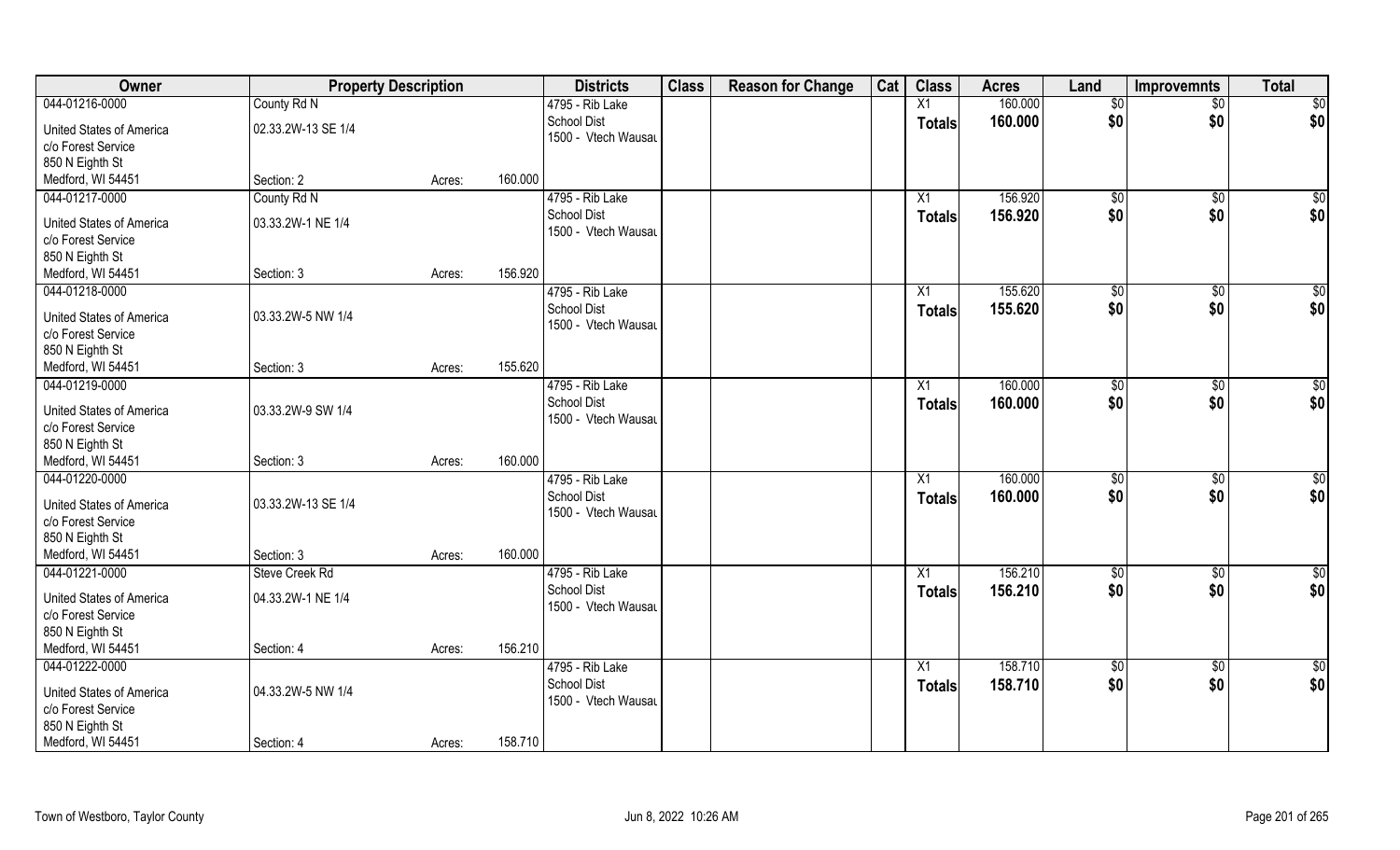| 160.000<br>4795 - Rib Lake<br>X1<br>$\overline{50}$<br>\$0<br><b>School Dist</b><br>160.000<br>\$0<br>\$0<br><b>Totals</b><br>04.33.2W-9 SW 1/4<br><b>United States of America</b><br>1500 - Vtech Wausau<br>c/o Forest Service<br>850 N Eighth St<br>160.000<br>Medford, WI 54451<br>Section: 4<br>Acres:<br>044-01224-0000<br>4795 - Rib Lake<br>160.000<br>Steve Creek Rd<br>$\sqrt{50}$<br>\$0<br>X1<br><b>School Dist</b><br>\$0<br>160.000<br>\$0<br>Totals<br>04.33.2W-13 SE 1/4<br>United States of America<br>1500 - Vtech Wausau<br>c/o Forest Service<br>850 N Eighth St<br>160.000<br>Medford, WI 54451<br>Section: 4<br>Acres:<br>159.490<br>4795 - Rib Lake<br>\$0<br>$\sqrt[6]{3}$<br>X1<br>\$0<br><b>School Dist</b><br>\$0<br>159.490<br><b>Totals</b><br><b>United States of America</b><br>05.33.2W-1 NE 1/4<br>1500 - Vtech Wausau<br>c/o Forest Service<br>850 N Eighth St<br>159.490<br>Medford, WI 54451<br>Section: 5<br>Acres:<br>158.490<br>044-01226-0000<br>4795 - Rib Lake<br>$\sqrt[6]{3}$<br>X1<br>\$0<br><b>School Dist</b><br>\$0<br>\$0<br>158.490<br><b>Totals</b><br><b>United States of America</b><br>05.33.2W-5 NW 1/4<br>1500 - Vtech Wausau<br>850 N Eighth St<br>158.490<br>Section: 5<br>Acres:<br>044-01227-0000<br>160.000<br>4795 - Rib Lake<br>$\overline{X1}$<br>$\sqrt{50}$<br>\$0<br><b>School Dist</b><br>160.000<br>\$0<br>\$0<br><b>Totals</b><br><b>United States of America</b><br>05.33.2W-9 SW 1/4<br>1500 - Vtech Wausau<br>c/o Forest Service<br>850 N Eighth St<br>160.000<br>Medford, WI 54451<br>Section: 5<br>Acres:<br>044-01228-0000<br>160.000<br>4795 - Rib Lake<br>$\overline{X1}$<br>$\sqrt{$0}$<br>\$0<br>\$0<br><b>School Dist</b><br>\$0<br>160.000<br><b>Totals</b><br><b>United States of America</b><br>05.33.2W-13 SE 1/4<br>1500 - Vtech Wausau<br>c/o Forest Service<br>160.000<br>Section: 5<br>Acres:<br>044-01229-0000<br>4795 - Rib Lake<br>157.970<br>$\overline{60}$<br>$\overline{X1}$<br>$\sqrt{50}$<br><b>School Dist</b><br>\$0<br>\$0<br>157.970<br><b>Totals</b><br>06.33.2W-1 NE 1/4<br>United States of America<br>1500 - Vtech Wausau<br>c/o Forest Service | Owner              | <b>Property Description</b> |  | <b>Districts</b> | <b>Class</b> | <b>Reason for Change</b> | Cat | <b>Class</b> | <b>Acres</b> | Land | <b>Improvemnts</b> | <b>Total</b> |
|----------------------------------------------------------------------------------------------------------------------------------------------------------------------------------------------------------------------------------------------------------------------------------------------------------------------------------------------------------------------------------------------------------------------------------------------------------------------------------------------------------------------------------------------------------------------------------------------------------------------------------------------------------------------------------------------------------------------------------------------------------------------------------------------------------------------------------------------------------------------------------------------------------------------------------------------------------------------------------------------------------------------------------------------------------------------------------------------------------------------------------------------------------------------------------------------------------------------------------------------------------------------------------------------------------------------------------------------------------------------------------------------------------------------------------------------------------------------------------------------------------------------------------------------------------------------------------------------------------------------------------------------------------------------------------------------------------------------------------------------------------------------------------------------------------------------------------------------------------------------------------------------------------------------------------------------------------------------------------------------------------------------------------------------------------------------------------------------------------------------------------------------------------|--------------------|-----------------------------|--|------------------|--------------|--------------------------|-----|--------------|--------------|------|--------------------|--------------|
| \$0 <br>$\sqrt{50}$<br>\$0 <br>\$0<br>\$0 <br>\$0<br>\$0 <br>$\overline{50}$<br>\$0 <br>\$0<br>\$0 <br>\$0<br>\$0                                                                                                                                                                                                                                                                                                                                                                                                                                                                                                                                                                                                                                                                                                                                                                                                                                                                                                                                                                                                                                                                                                                                                                                                                                                                                                                                                                                                                                                                                                                                                                                                                                                                                                                                                                                                                                                                                                                                                                                                                                        | 044-01223-0000     |                             |  |                  |              |                          |     |              |              |      |                    | $\sqrt{50}$  |
|                                                                                                                                                                                                                                                                                                                                                                                                                                                                                                                                                                                                                                                                                                                                                                                                                                                                                                                                                                                                                                                                                                                                                                                                                                                                                                                                                                                                                                                                                                                                                                                                                                                                                                                                                                                                                                                                                                                                                                                                                                                                                                                                                          |                    |                             |  |                  |              |                          |     |              |              |      |                    |              |
|                                                                                                                                                                                                                                                                                                                                                                                                                                                                                                                                                                                                                                                                                                                                                                                                                                                                                                                                                                                                                                                                                                                                                                                                                                                                                                                                                                                                                                                                                                                                                                                                                                                                                                                                                                                                                                                                                                                                                                                                                                                                                                                                                          |                    |                             |  |                  |              |                          |     |              |              |      |                    |              |
|                                                                                                                                                                                                                                                                                                                                                                                                                                                                                                                                                                                                                                                                                                                                                                                                                                                                                                                                                                                                                                                                                                                                                                                                                                                                                                                                                                                                                                                                                                                                                                                                                                                                                                                                                                                                                                                                                                                                                                                                                                                                                                                                                          |                    |                             |  |                  |              |                          |     |              |              |      |                    |              |
|                                                                                                                                                                                                                                                                                                                                                                                                                                                                                                                                                                                                                                                                                                                                                                                                                                                                                                                                                                                                                                                                                                                                                                                                                                                                                                                                                                                                                                                                                                                                                                                                                                                                                                                                                                                                                                                                                                                                                                                                                                                                                                                                                          |                    |                             |  |                  |              |                          |     |              |              |      |                    |              |
|                                                                                                                                                                                                                                                                                                                                                                                                                                                                                                                                                                                                                                                                                                                                                                                                                                                                                                                                                                                                                                                                                                                                                                                                                                                                                                                                                                                                                                                                                                                                                                                                                                                                                                                                                                                                                                                                                                                                                                                                                                                                                                                                                          |                    |                             |  |                  |              |                          |     |              |              |      |                    |              |
|                                                                                                                                                                                                                                                                                                                                                                                                                                                                                                                                                                                                                                                                                                                                                                                                                                                                                                                                                                                                                                                                                                                                                                                                                                                                                                                                                                                                                                                                                                                                                                                                                                                                                                                                                                                                                                                                                                                                                                                                                                                                                                                                                          |                    |                             |  |                  |              |                          |     |              |              |      |                    |              |
|                                                                                                                                                                                                                                                                                                                                                                                                                                                                                                                                                                                                                                                                                                                                                                                                                                                                                                                                                                                                                                                                                                                                                                                                                                                                                                                                                                                                                                                                                                                                                                                                                                                                                                                                                                                                                                                                                                                                                                                                                                                                                                                                                          |                    |                             |  |                  |              |                          |     |              |              |      |                    |              |
|                                                                                                                                                                                                                                                                                                                                                                                                                                                                                                                                                                                                                                                                                                                                                                                                                                                                                                                                                                                                                                                                                                                                                                                                                                                                                                                                                                                                                                                                                                                                                                                                                                                                                                                                                                                                                                                                                                                                                                                                                                                                                                                                                          |                    |                             |  |                  |              |                          |     |              |              |      |                    |              |
|                                                                                                                                                                                                                                                                                                                                                                                                                                                                                                                                                                                                                                                                                                                                                                                                                                                                                                                                                                                                                                                                                                                                                                                                                                                                                                                                                                                                                                                                                                                                                                                                                                                                                                                                                                                                                                                                                                                                                                                                                                                                                                                                                          |                    |                             |  |                  |              |                          |     |              |              |      |                    |              |
|                                                                                                                                                                                                                                                                                                                                                                                                                                                                                                                                                                                                                                                                                                                                                                                                                                                                                                                                                                                                                                                                                                                                                                                                                                                                                                                                                                                                                                                                                                                                                                                                                                                                                                                                                                                                                                                                                                                                                                                                                                                                                                                                                          |                    |                             |  |                  |              |                          |     |              |              |      |                    |              |
|                                                                                                                                                                                                                                                                                                                                                                                                                                                                                                                                                                                                                                                                                                                                                                                                                                                                                                                                                                                                                                                                                                                                                                                                                                                                                                                                                                                                                                                                                                                                                                                                                                                                                                                                                                                                                                                                                                                                                                                                                                                                                                                                                          | 044-01225-0000     |                             |  |                  |              |                          |     |              |              |      |                    |              |
|                                                                                                                                                                                                                                                                                                                                                                                                                                                                                                                                                                                                                                                                                                                                                                                                                                                                                                                                                                                                                                                                                                                                                                                                                                                                                                                                                                                                                                                                                                                                                                                                                                                                                                                                                                                                                                                                                                                                                                                                                                                                                                                                                          |                    |                             |  |                  |              |                          |     |              |              |      |                    |              |
|                                                                                                                                                                                                                                                                                                                                                                                                                                                                                                                                                                                                                                                                                                                                                                                                                                                                                                                                                                                                                                                                                                                                                                                                                                                                                                                                                                                                                                                                                                                                                                                                                                                                                                                                                                                                                                                                                                                                                                                                                                                                                                                                                          |                    |                             |  |                  |              |                          |     |              |              |      |                    |              |
|                                                                                                                                                                                                                                                                                                                                                                                                                                                                                                                                                                                                                                                                                                                                                                                                                                                                                                                                                                                                                                                                                                                                                                                                                                                                                                                                                                                                                                                                                                                                                                                                                                                                                                                                                                                                                                                                                                                                                                                                                                                                                                                                                          |                    |                             |  |                  |              |                          |     |              |              |      |                    |              |
|                                                                                                                                                                                                                                                                                                                                                                                                                                                                                                                                                                                                                                                                                                                                                                                                                                                                                                                                                                                                                                                                                                                                                                                                                                                                                                                                                                                                                                                                                                                                                                                                                                                                                                                                                                                                                                                                                                                                                                                                                                                                                                                                                          |                    |                             |  |                  |              |                          |     |              |              |      |                    |              |
|                                                                                                                                                                                                                                                                                                                                                                                                                                                                                                                                                                                                                                                                                                                                                                                                                                                                                                                                                                                                                                                                                                                                                                                                                                                                                                                                                                                                                                                                                                                                                                                                                                                                                                                                                                                                                                                                                                                                                                                                                                                                                                                                                          |                    |                             |  |                  |              |                          |     |              |              |      |                    |              |
|                                                                                                                                                                                                                                                                                                                                                                                                                                                                                                                                                                                                                                                                                                                                                                                                                                                                                                                                                                                                                                                                                                                                                                                                                                                                                                                                                                                                                                                                                                                                                                                                                                                                                                                                                                                                                                                                                                                                                                                                                                                                                                                                                          |                    |                             |  |                  |              |                          |     |              |              |      |                    |              |
|                                                                                                                                                                                                                                                                                                                                                                                                                                                                                                                                                                                                                                                                                                                                                                                                                                                                                                                                                                                                                                                                                                                                                                                                                                                                                                                                                                                                                                                                                                                                                                                                                                                                                                                                                                                                                                                                                                                                                                                                                                                                                                                                                          |                    |                             |  |                  |              |                          |     |              |              |      |                    |              |
|                                                                                                                                                                                                                                                                                                                                                                                                                                                                                                                                                                                                                                                                                                                                                                                                                                                                                                                                                                                                                                                                                                                                                                                                                                                                                                                                                                                                                                                                                                                                                                                                                                                                                                                                                                                                                                                                                                                                                                                                                                                                                                                                                          | c/o Forest Service |                             |  |                  |              |                          |     |              |              |      |                    |              |
|                                                                                                                                                                                                                                                                                                                                                                                                                                                                                                                                                                                                                                                                                                                                                                                                                                                                                                                                                                                                                                                                                                                                                                                                                                                                                                                                                                                                                                                                                                                                                                                                                                                                                                                                                                                                                                                                                                                                                                                                                                                                                                                                                          |                    |                             |  |                  |              |                          |     |              |              |      |                    |              |
|                                                                                                                                                                                                                                                                                                                                                                                                                                                                                                                                                                                                                                                                                                                                                                                                                                                                                                                                                                                                                                                                                                                                                                                                                                                                                                                                                                                                                                                                                                                                                                                                                                                                                                                                                                                                                                                                                                                                                                                                                                                                                                                                                          | Medford, WI 54451  |                             |  |                  |              |                          |     |              |              |      |                    |              |
|                                                                                                                                                                                                                                                                                                                                                                                                                                                                                                                                                                                                                                                                                                                                                                                                                                                                                                                                                                                                                                                                                                                                                                                                                                                                                                                                                                                                                                                                                                                                                                                                                                                                                                                                                                                                                                                                                                                                                                                                                                                                                                                                                          |                    |                             |  |                  |              |                          |     |              |              |      |                    |              |
|                                                                                                                                                                                                                                                                                                                                                                                                                                                                                                                                                                                                                                                                                                                                                                                                                                                                                                                                                                                                                                                                                                                                                                                                                                                                                                                                                                                                                                                                                                                                                                                                                                                                                                                                                                                                                                                                                                                                                                                                                                                                                                                                                          |                    |                             |  |                  |              |                          |     |              |              |      |                    |              |
|                                                                                                                                                                                                                                                                                                                                                                                                                                                                                                                                                                                                                                                                                                                                                                                                                                                                                                                                                                                                                                                                                                                                                                                                                                                                                                                                                                                                                                                                                                                                                                                                                                                                                                                                                                                                                                                                                                                                                                                                                                                                                                                                                          |                    |                             |  |                  |              |                          |     |              |              |      |                    |              |
|                                                                                                                                                                                                                                                                                                                                                                                                                                                                                                                                                                                                                                                                                                                                                                                                                                                                                                                                                                                                                                                                                                                                                                                                                                                                                                                                                                                                                                                                                                                                                                                                                                                                                                                                                                                                                                                                                                                                                                                                                                                                                                                                                          |                    |                             |  |                  |              |                          |     |              |              |      |                    |              |
|                                                                                                                                                                                                                                                                                                                                                                                                                                                                                                                                                                                                                                                                                                                                                                                                                                                                                                                                                                                                                                                                                                                                                                                                                                                                                                                                                                                                                                                                                                                                                                                                                                                                                                                                                                                                                                                                                                                                                                                                                                                                                                                                                          |                    |                             |  |                  |              |                          |     |              |              |      |                    |              |
|                                                                                                                                                                                                                                                                                                                                                                                                                                                                                                                                                                                                                                                                                                                                                                                                                                                                                                                                                                                                                                                                                                                                                                                                                                                                                                                                                                                                                                                                                                                                                                                                                                                                                                                                                                                                                                                                                                                                                                                                                                                                                                                                                          |                    |                             |  |                  |              |                          |     |              |              |      |                    |              |
|                                                                                                                                                                                                                                                                                                                                                                                                                                                                                                                                                                                                                                                                                                                                                                                                                                                                                                                                                                                                                                                                                                                                                                                                                                                                                                                                                                                                                                                                                                                                                                                                                                                                                                                                                                                                                                                                                                                                                                                                                                                                                                                                                          |                    |                             |  |                  |              |                          |     |              |              |      |                    |              |
|                                                                                                                                                                                                                                                                                                                                                                                                                                                                                                                                                                                                                                                                                                                                                                                                                                                                                                                                                                                                                                                                                                                                                                                                                                                                                                                                                                                                                                                                                                                                                                                                                                                                                                                                                                                                                                                                                                                                                                                                                                                                                                                                                          |                    |                             |  |                  |              |                          |     |              |              |      |                    |              |
|                                                                                                                                                                                                                                                                                                                                                                                                                                                                                                                                                                                                                                                                                                                                                                                                                                                                                                                                                                                                                                                                                                                                                                                                                                                                                                                                                                                                                                                                                                                                                                                                                                                                                                                                                                                                                                                                                                                                                                                                                                                                                                                                                          |                    |                             |  |                  |              |                          |     |              |              |      |                    |              |
|                                                                                                                                                                                                                                                                                                                                                                                                                                                                                                                                                                                                                                                                                                                                                                                                                                                                                                                                                                                                                                                                                                                                                                                                                                                                                                                                                                                                                                                                                                                                                                                                                                                                                                                                                                                                                                                                                                                                                                                                                                                                                                                                                          | 850 N Eighth St    |                             |  |                  |              |                          |     |              |              |      |                    |              |
|                                                                                                                                                                                                                                                                                                                                                                                                                                                                                                                                                                                                                                                                                                                                                                                                                                                                                                                                                                                                                                                                                                                                                                                                                                                                                                                                                                                                                                                                                                                                                                                                                                                                                                                                                                                                                                                                                                                                                                                                                                                                                                                                                          | Medford, WI 54451  |                             |  |                  |              |                          |     |              |              |      |                    |              |
|                                                                                                                                                                                                                                                                                                                                                                                                                                                                                                                                                                                                                                                                                                                                                                                                                                                                                                                                                                                                                                                                                                                                                                                                                                                                                                                                                                                                                                                                                                                                                                                                                                                                                                                                                                                                                                                                                                                                                                                                                                                                                                                                                          |                    |                             |  |                  |              |                          |     |              |              |      |                    |              |
|                                                                                                                                                                                                                                                                                                                                                                                                                                                                                                                                                                                                                                                                                                                                                                                                                                                                                                                                                                                                                                                                                                                                                                                                                                                                                                                                                                                                                                                                                                                                                                                                                                                                                                                                                                                                                                                                                                                                                                                                                                                                                                                                                          |                    |                             |  |                  |              |                          |     |              |              |      |                    |              |
|                                                                                                                                                                                                                                                                                                                                                                                                                                                                                                                                                                                                                                                                                                                                                                                                                                                                                                                                                                                                                                                                                                                                                                                                                                                                                                                                                                                                                                                                                                                                                                                                                                                                                                                                                                                                                                                                                                                                                                                                                                                                                                                                                          |                    |                             |  |                  |              |                          |     |              |              |      |                    |              |
|                                                                                                                                                                                                                                                                                                                                                                                                                                                                                                                                                                                                                                                                                                                                                                                                                                                                                                                                                                                                                                                                                                                                                                                                                                                                                                                                                                                                                                                                                                                                                                                                                                                                                                                                                                                                                                                                                                                                                                                                                                                                                                                                                          | 850 N Eighth St    |                             |  |                  |              |                          |     |              |              |      |                    |              |
| 157.970<br>Section: 6<br>Acres:                                                                                                                                                                                                                                                                                                                                                                                                                                                                                                                                                                                                                                                                                                                                                                                                                                                                                                                                                                                                                                                                                                                                                                                                                                                                                                                                                                                                                                                                                                                                                                                                                                                                                                                                                                                                                                                                                                                                                                                                                                                                                                                          | Medford, WI 54451  |                             |  |                  |              |                          |     |              |              |      |                    |              |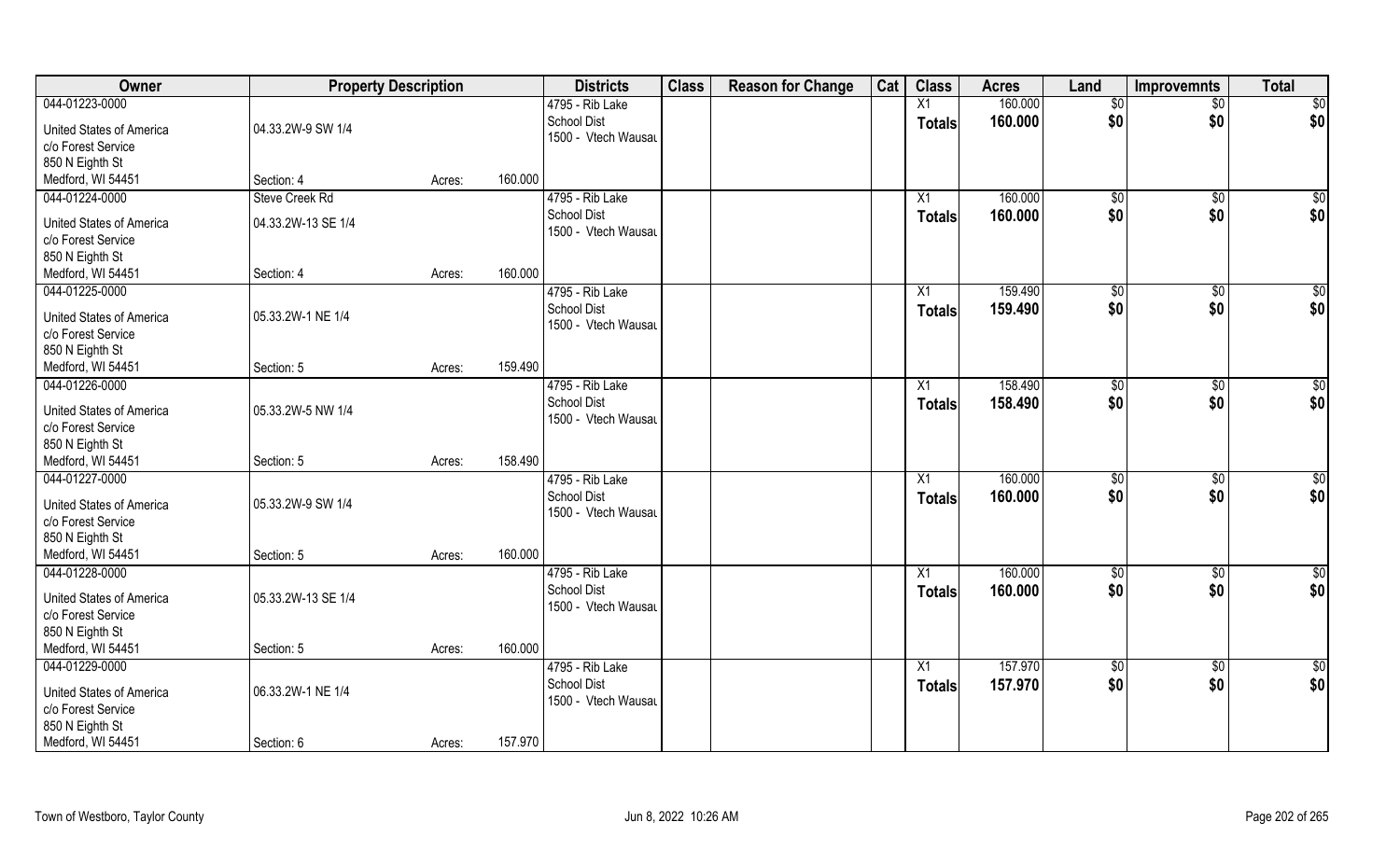| Owner                           | <b>Property Description</b>   |                   | <b>Districts</b>                      | <b>Class</b> | <b>Reason for Change</b> | Cat | <b>Class</b>    | <b>Acres</b> | Land         | <b>Improvemnts</b> | <b>Total</b> |
|---------------------------------|-------------------------------|-------------------|---------------------------------------|--------------|--------------------------|-----|-----------------|--------------|--------------|--------------------|--------------|
| 044-01230-0000                  | Forest Rd 1528                |                   | 4795 - Rib Lake                       |              |                          |     | X1              | 162.200      | \$0          | $\sqrt{$0}$        | \$0          |
| <b>United States of America</b> | 06.33.2W-5 NW 1/4             |                   | <b>School Dist</b>                    |              |                          |     | <b>Totals</b>   | 162.200      | \$0          | \$0                | \$0          |
| c/o Forest Service              |                               |                   | 1500 - Vtech Wausau                   |              |                          |     |                 |              |              |                    |              |
| 850 N Eighth St                 |                               |                   |                                       |              |                          |     |                 |              |              |                    |              |
| Medford, WI 54451               | Section: 6                    | 162.200<br>Acres: |                                       |              |                          |     |                 |              |              |                    |              |
| 044-01231-0000                  | Forest Rd 1528                |                   | 4795 - Rib Lake                       |              |                          |     | X1              | 40.000       | \$0          | $\sqrt[6]{}$       | $\sqrt{50}$  |
|                                 |                               |                   | <b>School Dist</b>                    |              |                          |     | Totals          | 40.000       | \$0          | \$0                | \$0          |
| <b>United States of America</b> | 06.33.2W-9 NE 1/4 SW 1/4      |                   | 1500 - Vtech Wausau                   |              |                          |     |                 |              |              |                    |              |
| c/o Forest Service              |                               |                   |                                       |              |                          |     |                 |              |              |                    |              |
| 850 N Eighth St                 |                               | 40.000            |                                       |              |                          |     |                 |              |              |                    |              |
| Medford, WI 54451               | Section: 6                    | Acres:            |                                       |              |                          |     |                 |              |              |                    |              |
| 044-01232-0000                  |                               |                   | 4795 - Rib Lake<br><b>School Dist</b> |              |                          |     | W8              | 42.400       | ( \$93, 300) | $\overline{50}$    | $\sqrt{50}$  |
| Richard J. Wenk                 | 06.33.2W-10 FRL NW 1/4 SW 1/4 |                   | 1500 - Vtech Wausau                   |              |                          |     | <b>Totals</b>   | 42.400       | \$0          | \$0                | \$0          |
| Robert T. Weber                 |                               |                   |                                       |              |                          |     |                 |              |              |                    |              |
| 4118 Liberty Ct                 |                               |                   |                                       |              |                          |     |                 |              |              |                    |              |
| Eau Claire, WI 54703            | Section: 6                    | 42.400<br>Acres:  |                                       |              |                          |     |                 |              |              |                    |              |
| 044-01233-0000                  | Forest Rd 1528                |                   | 4795 - Rib Lake                       |              |                          |     | X1              | 82.560       | \$0          | $\sqrt[6]{3}$      | $\sqrt{50}$  |
| United States of America        | 06.33.2W-11 S 1/2 SW 1/4      |                   | <b>School Dist</b>                    |              |                          |     | <b>Totals</b>   | 82.560       | \$0          | \$0                | \$0          |
| c/o Forest Service              |                               |                   | 1500 - Vtech Wausau                   |              |                          |     |                 |              |              |                    |              |
| 850 N Eighth St                 |                               |                   |                                       |              |                          |     |                 |              |              |                    |              |
| Medford, WI 54451               | Section: 6                    | 82.560<br>Acres:  |                                       |              |                          |     |                 |              |              |                    |              |
| 044-01234-0000                  |                               |                   | 4795 - Rib Lake                       |              |                          |     | X1              | 160.000      | \$0          | $\overline{50}$    | $\sqrt{50}$  |
|                                 |                               |                   | <b>School Dist</b>                    |              |                          |     | <b>Totals</b>   | 160.000      | \$0          | \$0                | \$0          |
| <b>United States of America</b> | 06.33.2W-13 SE 1/4            |                   | 1500 - Vtech Wausau                   |              |                          |     |                 |              |              |                    |              |
| c/o Forest Service              |                               |                   |                                       |              |                          |     |                 |              |              |                    |              |
| 850 N Eighth St                 |                               |                   |                                       |              |                          |     |                 |              |              |                    |              |
| Medford, WI 54451               | Section: 6                    | 160.000<br>Acres: |                                       |              |                          |     |                 |              |              |                    |              |
| 044-01235-0000                  |                               |                   | 4795 - Rib Lake                       |              |                          |     | X1              | 40.000       | \$0          | $\sqrt{$0}$        | \$0          |
| <b>United States of America</b> | 07.33.2W-1 NE 1/4 NE 1/4      |                   | <b>School Dist</b>                    |              |                          |     | <b>Totals</b>   | 40.000       | \$0          | \$0                | \$0          |
| c/o Forest Service              |                               |                   | 1500 - Vtech Wausau                   |              |                          |     |                 |              |              |                    |              |
| 850 N Eighth St                 |                               |                   |                                       |              |                          |     |                 |              |              |                    |              |
| Medford, WI 54451               | Section: 7                    | 40.000<br>Acres:  |                                       |              |                          |     |                 |              |              |                    |              |
| 044-01236-0000                  |                               |                   | 4795 - Rib Lake                       |              |                          |     | $\overline{X1}$ | 40.000       | $\sqrt{50}$  | $\overline{60}$    | \$0          |
| United States of America        | 07.33.2W-2 NW 1/4 NE 1/4      |                   | <b>School Dist</b>                    |              |                          |     | <b>Totals</b>   | 40.000       | \$0          | \$0                | \$0          |
| c/o Forest Service              |                               |                   | 1500 - Vtech Wausau                   |              |                          |     |                 |              |              |                    |              |
| 850 N Eighth St                 |                               |                   |                                       |              |                          |     |                 |              |              |                    |              |
| Medford, WI 54451               | Section: 7                    | 40.000<br>Acres:  |                                       |              |                          |     |                 |              |              |                    |              |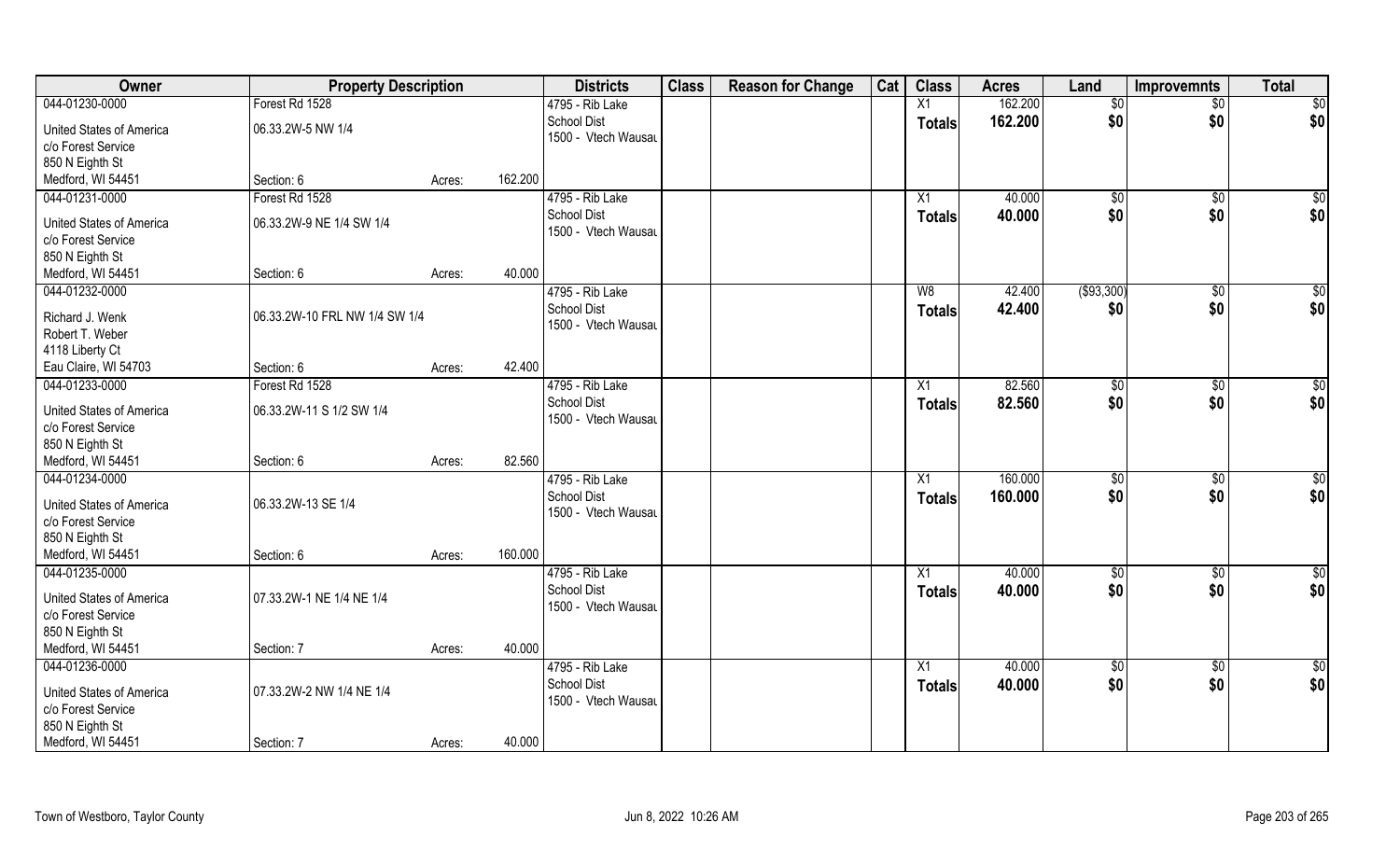| Owner                                  | <b>Property Description</b>                     |                  | <b>Districts</b>    | <b>Class</b> | <b>Reason for Change</b> | Cat | <b>Class</b>    | <b>Acres</b> | Land          | <b>Improvemnts</b> | <b>Total</b> |
|----------------------------------------|-------------------------------------------------|------------------|---------------------|--------------|--------------------------|-----|-----------------|--------------|---------------|--------------------|--------------|
| 044-01237-0000                         |                                                 |                  | 4795 - Rib Lake     |              |                          |     | $\overline{X1}$ | 40.000       | $\sqrt[6]{}$  | $\overline{50}$    | \$0          |
| United States of America               | 07.33.2W-3 SW 1/4 NE 1/4                        |                  | <b>School Dist</b>  |              |                          |     | <b>Totals</b>   | 40.000       | \$0           | \$0                | \$0          |
| c/o Forest Service                     |                                                 |                  | 1500 - Vtech Wausau |              |                          |     |                 |              |               |                    |              |
| 850 N Eighth St                        |                                                 |                  |                     |              |                          |     |                 |              |               |                    |              |
| Medford, WI 54451                      | Section: 7                                      | 40.000<br>Acres: |                     |              |                          |     |                 |              |               |                    |              |
| 044-01238-0000                         |                                                 |                  | 4795 - Rib Lake     |              |                          |     | X1              | 40.000       | \$0           | \$0                | $\sqrt{50}$  |
| United States of America               | 07.33.2W-4 SE 1/4 NE 1/4                        |                  | <b>School Dist</b>  |              |                          |     | Totals          | 40.000       | \$0           | \$0                | \$0          |
| c/o Forest Service                     |                                                 |                  | 1500 - Vtech Wausau |              |                          |     |                 |              |               |                    |              |
| 850 N Eighth St                        |                                                 |                  |                     |              |                          |     |                 |              |               |                    |              |
| Medford, WI 54451                      | Section: 7                                      | 40.000<br>Acres: |                     |              |                          |     |                 |              |               |                    |              |
| 044-01239-0000                         | Forest Rd 1528                                  |                  | 4795 - Rib Lake     |              |                          |     | X1              | 82.680       | $\sqrt[6]{3}$ | $\sqrt[6]{3}$      | \$0          |
| United States of America               | 07.33.2W-5 N 1/2 NW 1/4                         |                  | <b>School Dist</b>  |              |                          |     | <b>Totals</b>   | 82.680       | \$0           | \$0                | \$0          |
| c/o Forest Service                     |                                                 |                  | 1500 - Vtech Wausau |              |                          |     |                 |              |               |                    |              |
| 850 N Eighth St                        |                                                 |                  |                     |              |                          |     |                 |              |               |                    |              |
| Medford, WI 54451                      | Section: 7                                      | 82.680<br>Acres: |                     |              |                          |     |                 |              |               |                    |              |
| 044-01240-0000                         |                                                 |                  | 4795 - Rib Lake     |              |                          |     | G5              | 28.000       | \$9,800       | \$0                | \$9,800      |
| James Peterson Sons, Inc.              | 07.33.2W-7 FRL SW 1/4 NW 1/4                    |                  | <b>School Dist</b>  |              |                          |     | G <sub>6</sub>  | 14.770       | \$28,100      | \$0                | \$28,100     |
| PO Box 120                             |                                                 |                  | 1500 - Vtech Wausau |              |                          |     | <b>Totals</b>   | 42.770       | \$37,900      | \$0                | \$37,900     |
| Medford, WI 54451                      |                                                 |                  |                     |              |                          |     |                 |              |               |                    |              |
|                                        | Section: 7                                      | 42.770<br>Acres: |                     |              |                          |     |                 |              |               |                    |              |
| 044-01241-0000                         |                                                 |                  | 4795 - Rib Lake     |              |                          |     | X1              | 40.000       | \$0           | \$0                | \$0          |
| <b>United States of America</b>        | 07.33.2W-8 SE 1/4 NW 1/4                        |                  | <b>School Dist</b>  |              |                          |     | <b>Totals</b>   | 40.000       | \$0           | \$0                | \$0          |
| c/o Forest Service                     |                                                 |                  | 1500 - Vtech Wausau |              |                          |     |                 |              |               |                    |              |
| 850 N Eighth St                        |                                                 |                  |                     |              |                          |     |                 |              |               |                    |              |
| Medford, WI 54451                      | Section: 7                                      | 40.000<br>Acres: |                     |              |                          |     |                 |              |               |                    |              |
| 044-01242-0000                         |                                                 |                  | 4795 - Rib Lake     |              |                          |     | G5              | 22.000       | \$7,400       | \$0                | \$7,400      |
|                                        |                                                 |                  | <b>School Dist</b>  |              |                          |     | G <sub>6</sub>  | 18.270       | \$34,700      | \$0                | \$34,700     |
| J Robert Helwig                        | 07.33.2W-9 NE 1/4 SW 1/4 PT OF LOT 1 CSM 7-S/69 |                  | 1500 - Vtech Wausau |              |                          |     | <b>Totals</b>   | 40.270       | \$42,100      | \$0                | \$42,100     |
| 1517 Raveen<br>Fort Atkinson, WI 53538 | #1501                                           |                  |                     |              |                          |     |                 |              |               |                    |              |
|                                        | Section: 7                                      | 40.270<br>Acres: |                     |              |                          |     |                 |              |               |                    |              |
| 044-01243-0000                         |                                                 |                  | 4795 - Rib Lake     |              |                          |     | G2              | 5.000        | \$19,300      | $\overline{50}$    | \$19,300     |
|                                        |                                                 |                  | <b>School Dist</b>  |              |                          |     | G <sub>5</sub>  | 20.000       | \$7,600       | \$0                | \$7,600      |
| James Peterson Sons, Inc.              | 07.33.2W-10 FRL NW 1/4 SW 1/4                   |                  | 1500 - Vtech Wausau |              |                          |     | G <sub>6</sub>  | 17.860       | \$32,100      | \$0                | \$32,100     |
| PO Box 120                             |                                                 |                  |                     |              |                          |     | <b>Totals</b>   | 42.860       | \$59,000      | \$0                | \$59,000     |
| Medford, WI 54451                      |                                                 | 42.860           |                     |              |                          |     |                 |              |               |                    |              |
|                                        | Section: 7                                      | Acres:           |                     |              |                          |     |                 |              |               |                    |              |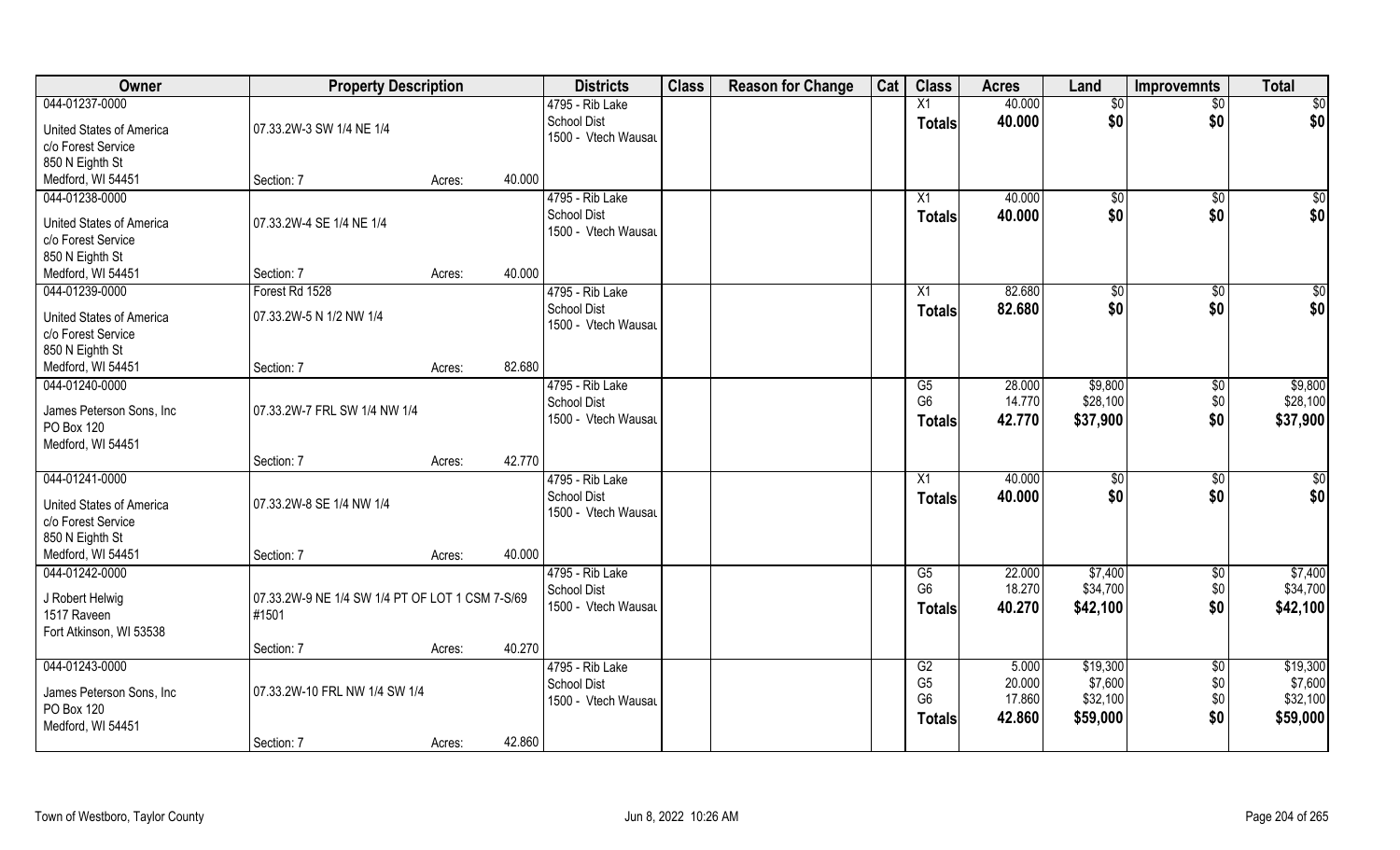| Owner                           | <b>Property Description</b>                      |        |         | <b>Districts</b>    | <b>Class</b> | <b>Reason for Change</b> | Cat | <b>Class</b>    | <b>Acres</b> | Land        | <b>Improvemnts</b> | <b>Total</b>    |
|---------------------------------|--------------------------------------------------|--------|---------|---------------------|--------------|--------------------------|-----|-----------------|--------------|-------------|--------------------|-----------------|
| 044-01244-0000                  | County Rd D                                      |        |         | 4795 - Rib Lake     |              |                          |     | X1              | 42.950       | \$0         | $\sqrt{$0}$        | $\sqrt{50}$     |
| United States of America        | 07.33.2W-11 SW 1/4 SW 1/4                        |        |         | <b>School Dist</b>  |              |                          |     | <b>Totals</b>   | 42.950       | \$0         | \$0                | \$0             |
| c/o Forest Service              |                                                  |        |         | 1500 - Vtech Wausau |              |                          |     |                 |              |             |                    |                 |
| 850 N Eighth St                 |                                                  |        |         |                     |              |                          |     |                 |              |             |                    |                 |
| Medford, WI 54451               | Section: 7                                       | Acres: | 42.950  |                     |              |                          |     |                 |              |             |                    |                 |
| 044-01245-0000                  | W12290 County Rd D                               |        |         | 4795 - Rib Lake     |              |                          |     | G1              | 1.000        | \$10,000    | \$10,200           | \$20,200        |
|                                 |                                                  |        |         | <b>School Dist</b>  |              |                          |     | G <sub>5</sub>  | 4.000        | \$1,200     | \$0                | \$1,200         |
| J Robert Helwig                 | 07.33.2W-12 SE 1/4 SW 1/4 PT OF LOT 1 CSM 7-S/69 |        |         | 1500 - Vtech Wausau |              |                          |     | G <sub>6</sub>  | 34.930       | \$62,900    | \$0                | \$62,900        |
| 1517 Raveen                     | #1501 (CABIN ON PP 44-95190-0000)                |        |         |                     |              |                          |     | <b>Totals</b>   | 39.930       | \$74,100    | \$10,200           | \$84,300        |
| Fort Atkinson, WI 53538         |                                                  |        |         |                     |              |                          |     |                 |              |             |                    |                 |
|                                 | Section: 7                                       | Acres: | 39.930  |                     |              |                          |     |                 |              |             |                    |                 |
| 044-01246-0000                  |                                                  |        |         | 4795 - Rib Lake     |              |                          |     | W7              | 40.000       | ( \$88,000) | $\sqrt{50}$        | $\sqrt{50}$     |
| Steven E. Long                  | 07.33.2W-13 NE 1/4 SE 1/4                        |        |         | <b>School Dist</b>  |              |                          |     | <b>Totals</b>   | 40.000       | \$0         | \$0                | \$0             |
| 1202 Denney Dr                  |                                                  |        |         | 1500 - Vtech Wausau |              |                          |     |                 |              |             |                    |                 |
| Duluth, MN 55805                |                                                  |        |         |                     |              |                          |     |                 |              |             |                    |                 |
|                                 | Section: 7                                       | Acres: | 40.000  |                     |              |                          |     |                 |              |             |                    |                 |
| 044-01247-0000                  |                                                  |        |         | 4795 - Rib Lake     |              |                          |     | W7              | 40.000       | ( \$88,000) | \$0                | $\sqrt{50}$     |
|                                 |                                                  |        |         | <b>School Dist</b>  |              |                          |     | <b>Totals</b>   | 40.000       | \$0         | \$0                | \$0             |
| Steven E. Long                  | 07.33.2W-14 NW 1/4 SE 1/4                        |        |         | 1500 - Vtech Wausau |              |                          |     |                 |              |             |                    |                 |
| 1202 Denney Dr                  |                                                  |        |         |                     |              |                          |     |                 |              |             |                    |                 |
| Duluth, MN 55805                |                                                  |        |         |                     |              |                          |     |                 |              |             |                    |                 |
|                                 | Section: 7                                       | Acres: | 40.000  |                     |              |                          |     |                 |              |             |                    |                 |
| 044-01248-0000                  | County Rd D                                      |        |         | 4795 - Rib Lake     |              |                          |     | W <sub>7</sub>  | 40.000       | (\$72,800)  | $\overline{50}$    | $\overline{50}$ |
| Steven E. Long                  | 07.33.2W-15 SW 1/4 SE 1/4                        |        |         | <b>School Dist</b>  |              |                          |     | <b>Totals</b>   | 40.000       | \$0         | \$0                | \$0             |
| 1202 Denney Dr                  |                                                  |        |         | 1500 - Vtech Wausau |              |                          |     |                 |              |             |                    |                 |
| Duluth, MN 55805                |                                                  |        |         |                     |              |                          |     |                 |              |             |                    |                 |
|                                 | Section: 7                                       | Acres: | 40.000  |                     |              |                          |     |                 |              |             |                    |                 |
| 044-01249-0000                  | W12104 County Rd D                               |        |         | 4795 - Rib Lake     |              |                          |     | W <sub>7</sub>  | 40.000       | (\$74,000)  | $\sqrt{$0}$        | \$0             |
|                                 |                                                  |        |         | <b>School Dist</b>  |              |                          |     | <b>Totals</b>   | 40.000       | \$0         | \$0                | \$0             |
| Steven E. Long                  | 07.33.2W-16 SE 1/4 SE 1/4 (IMPROV ON PP          |        |         | 1500 - Vtech Wausau |              |                          |     |                 |              |             |                    |                 |
| 1202 Denney Dr                  | 44-95100-0000)                                   |        |         |                     |              |                          |     |                 |              |             |                    |                 |
| Duluth, MN 55805                |                                                  |        |         |                     |              |                          |     |                 |              |             |                    |                 |
|                                 | Section: 7                                       | Acres: | 40.000  |                     |              |                          |     |                 |              |             |                    |                 |
| 044-01250-0000                  |                                                  |        |         | 4795 - Rib Lake     |              |                          |     | $\overline{X1}$ | 160.090      | $\sqrt{6}$  | $\overline{60}$    | $\overline{50}$ |
| <b>United States of America</b> | 08.33.2W-1 NE 1/4                                |        |         | <b>School Dist</b>  |              |                          |     | <b>Totals</b>   | 160.090      | \$0         | \$0                | \$0             |
| c/o Forest Service              |                                                  |        |         | 1500 - Vtech Wausau |              |                          |     |                 |              |             |                    |                 |
| 850 N Eighth St                 |                                                  |        |         |                     |              |                          |     |                 |              |             |                    |                 |
| Medford, WI 54451               | Section: 8                                       | Acres: | 160.090 |                     |              |                          |     |                 |              |             |                    |                 |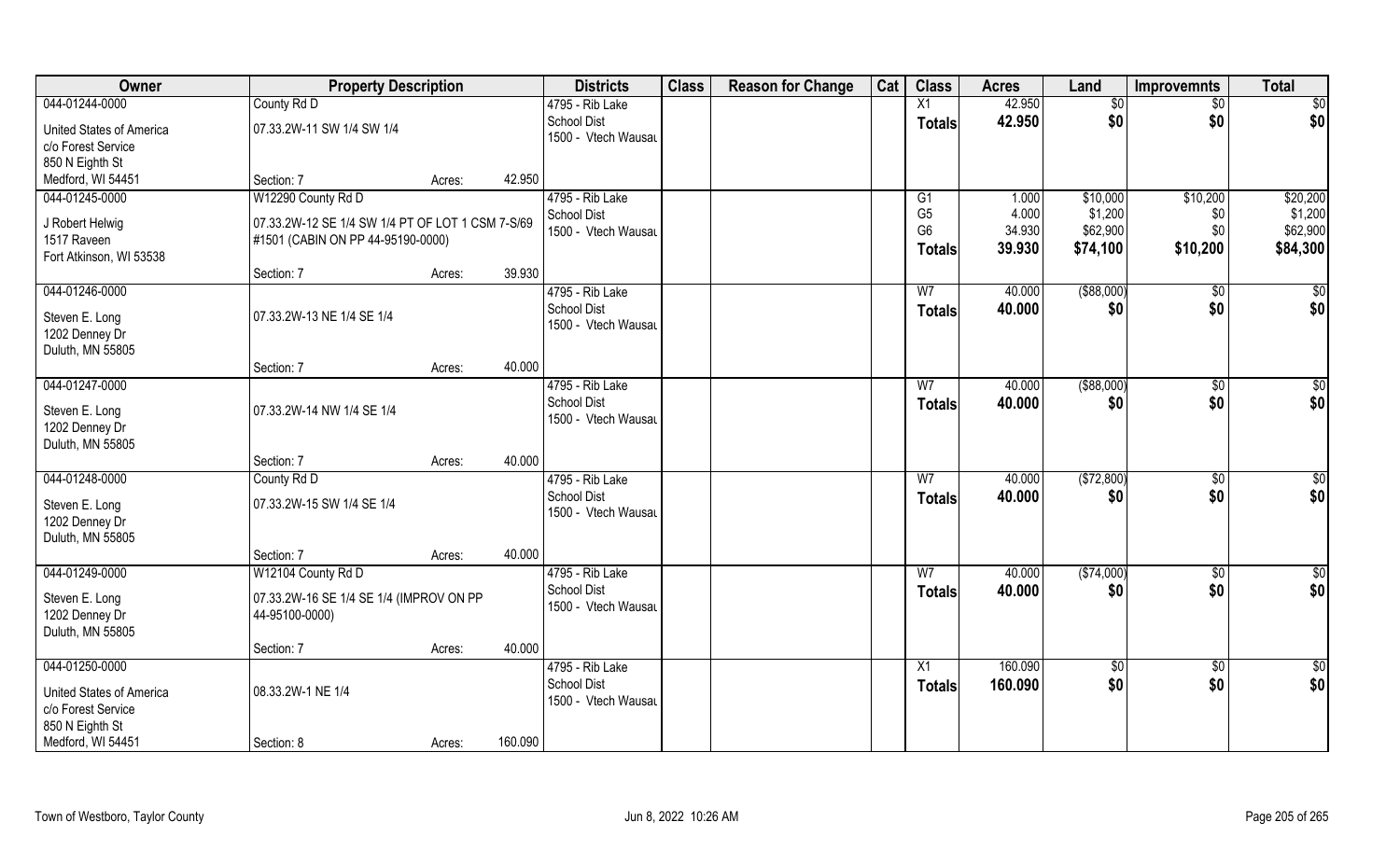| Owner                    | <b>Property Description</b>               |        | <b>Districts</b>    | <b>Class</b> | <b>Reason for Change</b> | Cat | <b>Class</b>  | <b>Acres</b> | Land            | <b>Improvemnts</b> | <b>Total</b>    |
|--------------------------|-------------------------------------------|--------|---------------------|--------------|--------------------------|-----|---------------|--------------|-----------------|--------------------|-----------------|
| 044-01251-0000           |                                           |        | 4795 - Rib Lake     |              |                          |     | X1            | 159.940      | $\sqrt{6}$      | $\overline{50}$    | \$0             |
| United States of America | 08.33.2W-5 NW 1/4                         |        | <b>School Dist</b>  |              |                          |     | <b>Totals</b> | 159.940      | \$0             | \$0                | \$0             |
| c/o Forest Service       |                                           |        | 1500 - Vtech Wausau |              |                          |     |               |              |                 |                    |                 |
| 850 N Eighth St          |                                           |        |                     |              |                          |     |               |              |                 |                    |                 |
| Medford, WI 54451        | Section: 8                                | Acres: | 159.940             |              |                          |     |               |              |                 |                    |                 |
| 044-01252-0000           | County Rd D                               |        | 4795 - Rib Lake     |              |                          |     | X1            | 159.120      | \$0             | \$0                | $\sqrt{50}$     |
|                          |                                           |        | <b>School Dist</b>  |              |                          |     |               | 159.120      | \$0             | \$0                | \$0             |
| United States of America | 08.33.2W-9 SW 1/4                         |        | 1500 - Vtech Wausau |              |                          |     | <b>Totals</b> |              |                 |                    |                 |
| c/o Forest Service       |                                           |        |                     |              |                          |     |               |              |                 |                    |                 |
| 850 N Eighth St          |                                           |        |                     |              |                          |     |               |              |                 |                    |                 |
| Medford, WI 54451        | Section: 8                                | Acres: | 159.120             |              |                          |     |               |              |                 |                    |                 |
| 044-01253-0000           |                                           |        | 4795 - Rib Lake     |              |                          |     | X1            | 39.990       | $\sqrt[6]{3}$   | $\sqrt[6]{3}$      | \$0             |
| United States of America | 08.33.2W-13 NE 1/4 SE 1/4                 |        | <b>School Dist</b>  |              |                          |     | <b>Totals</b> | 39.990       | \$0             | \$0                | \$0             |
| c/o Forest Service       |                                           |        | 1500 - Vtech Wausau |              |                          |     |               |              |                 |                    |                 |
| 850 N Eighth St          |                                           |        |                     |              |                          |     |               |              |                 |                    |                 |
| Medford, WI 54451        | Section: 8                                | Acres: | 39.990              |              |                          |     |               |              |                 |                    |                 |
| 044-01254-0000           | W11700 County Rd D                        |        | 4795 - Rib Lake     |              |                          |     | $W_5$         | 39.880       | (\$77,700)      |                    | \$0             |
|                          |                                           |        | <b>School Dist</b>  |              |                          |     |               |              |                 | \$0                |                 |
| Rick G. Zenner et al     | 08.33.2W-14 NW 1/4 SE 1/4 (SURVEY PER R.  |        | 1500 - Vtech Wausau |              |                          |     | Totals        | 39.880       | \$0             | \$0                | \$0             |
| W7034 Perkinstown Ave    | ERICKSON S-1897 FOUND IN T. C. SURVEYOR'S |        |                     |              |                          |     |               |              |                 |                    |                 |
| Medford, WI 54451        | FILE 33-2W-8) (MOBILE HOME 44-95230)      |        |                     |              |                          |     |               |              |                 |                    |                 |
|                          | Section: 8                                | Acres: | 39.880              |              |                          |     |               |              |                 |                    |                 |
| 044-01255-0000           | County Rd D                               |        | 4795 - Rib Lake     |              |                          |     | X1            | 39.900       | \$0             | \$0                | \$0             |
|                          |                                           |        | <b>School Dist</b>  |              |                          |     | <b>Totals</b> | 39.900       | \$0             | \$0                | \$0             |
| United States of America | 08.33.2W-15 SW 1/4 SE 1/4                 |        | 1500 - Vtech Wausau |              |                          |     |               |              |                 |                    |                 |
| c/o Forest Service       |                                           |        |                     |              |                          |     |               |              |                 |                    |                 |
| 850 N Eighth St          |                                           |        |                     |              |                          |     |               |              |                 |                    |                 |
| Medford, WI 54451        | Section: 8                                | Acres: | 39.900              |              |                          |     |               |              |                 |                    |                 |
| 044-01256-0000           | County Rd D                               |        | 4795 - Rib Lake     |              |                          |     | X1            | 40.010       | $\overline{50}$ | \$0                | $\overline{50}$ |
| United States of America | 08.33.2W-16 SE 1/4 SE 1/4                 |        | <b>School Dist</b>  |              |                          |     | <b>Totals</b> | 40.010       | \$0             | \$0                | \$0             |
| c/o Forest Service       |                                           |        | 1500 - Vtech Wausau |              |                          |     |               |              |                 |                    |                 |
| 850 N Eighth St          |                                           |        |                     |              |                          |     |               |              |                 |                    |                 |
| Medford, WI 54451        | Section: 8                                | Acres: | 40.010              |              |                          |     |               |              |                 |                    |                 |
| 044-01257-0000           |                                           |        | 4795 - Rib Lake     |              |                          |     | X1            | 159.930      | $\overline{50}$ | $\sqrt{$0}$        | $\overline{50}$ |
|                          |                                           |        | <b>School Dist</b>  |              |                          |     | <b>Totals</b> | 159.930      | \$0             | \$0                | \$0             |
| United States of America | 09.33.2W-1 NE 1/4                         |        | 1500 - Vtech Wausau |              |                          |     |               |              |                 |                    |                 |
| c/o Forest Service       |                                           |        |                     |              |                          |     |               |              |                 |                    |                 |
| 850 N Eighth St          |                                           |        |                     |              |                          |     |               |              |                 |                    |                 |
| Medford, WI 54451        | Section: 9                                | Acres: | 159.930             |              |                          |     |               |              |                 |                    |                 |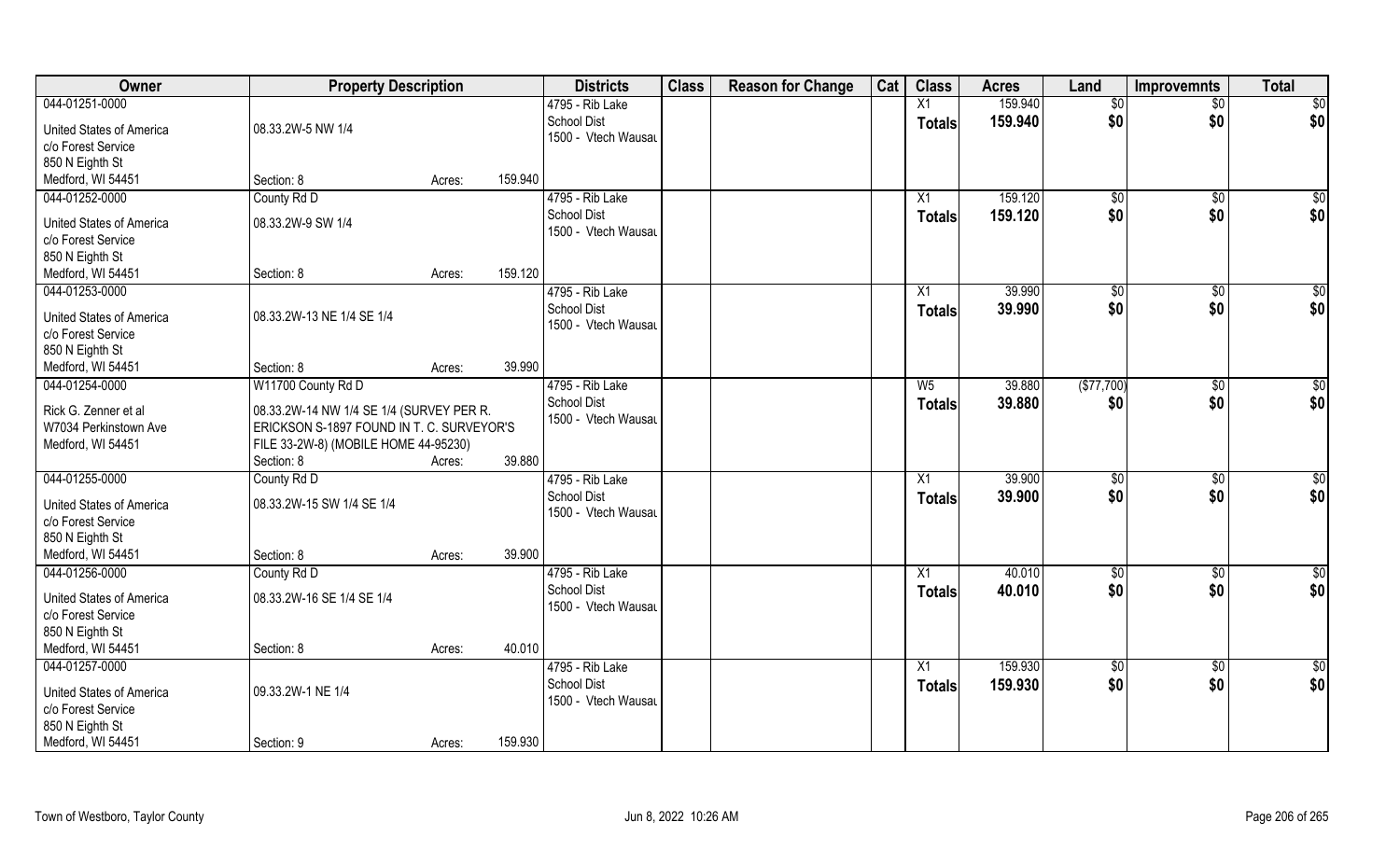| Owner                                                 | <b>Property Description</b> |        |         | <b>Districts</b>                          | <b>Class</b> | <b>Reason for Change</b> | Cat | <b>Class</b>    | <b>Acres</b> | Land        | <b>Improvemnts</b> | <b>Total</b>    |
|-------------------------------------------------------|-----------------------------|--------|---------|-------------------------------------------|--------------|--------------------------|-----|-----------------|--------------|-------------|--------------------|-----------------|
| 044-01258-0000                                        |                             |        |         | 4795 - Rib Lake                           |              |                          |     | X1              | 159.700      | \$0         | $\sqrt{$0}$        | \$0             |
| <b>United States of America</b><br>c/o Forest Service | 09.33.2W-5 NW 1/4           |        |         | <b>School Dist</b><br>1500 - Vtech Wausau |              |                          |     | <b>Totals</b>   | 159.700      | \$0         | \$0                | \$0             |
| 850 N Eighth St                                       |                             |        |         |                                           |              |                          |     |                 |              |             |                    |                 |
| Medford, WI 54451                                     | Section: 9                  | Acres: | 159.700 |                                           |              |                          |     |                 |              |             |                    |                 |
| 044-01259-0000                                        |                             |        |         | 4795 - Rib Lake                           |              |                          |     | X1              | 39.920       | \$0         | $\sqrt{$0}$        | \$0             |
|                                                       | 09.33.2W-9 NE 1/4 SW 1/4    |        |         | <b>School Dist</b>                        |              |                          |     | Totals          | 39.920       | \$0         | \$0                | \$0             |
| United States of America<br>c/o Forest Service        |                             |        |         | 1500 - Vtech Wausau                       |              |                          |     |                 |              |             |                    |                 |
| 850 N Eighth St                                       |                             |        |         |                                           |              |                          |     |                 |              |             |                    |                 |
| Medford, WI 54451                                     | Section: 9                  | Acres: | 39.920  |                                           |              |                          |     |                 |              |             |                    |                 |
| 044-01260-0000                                        |                             |        |         | 4795 - Rib Lake                           |              |                          |     | X1              | 39.970       | \$0         | $\overline{50}$    | $\sqrt{50}$     |
|                                                       |                             |        |         | <b>School Dist</b>                        |              |                          |     | <b>Totals</b>   | 39.970       | \$0         | \$0                | \$0             |
| <b>United States of America</b>                       | 09.33.2W-10 NW 1/4 SW 1/4   |        |         | 1500 - Vtech Wausau                       |              |                          |     |                 |              |             |                    |                 |
| c/o Forest Service                                    |                             |        |         |                                           |              |                          |     |                 |              |             |                    |                 |
| 850 N Eighth St                                       |                             |        |         |                                           |              |                          |     |                 |              |             |                    |                 |
| Medford, WI 54451                                     | Section: 9                  | Acres: | 39.970  |                                           |              |                          |     |                 |              |             |                    |                 |
| 044-01261-0000                                        | County Rd D                 |        |         | 4795 - Rib Lake                           |              |                          |     | X1              | 80.010       | \$0         | \$0                | $\sqrt{50}$     |
| United States of America                              | 09.33.2W-11 S 1/2 SW 1/4    |        |         | <b>School Dist</b>                        |              |                          |     | <b>Totals</b>   | 80.010       | \$0         | \$0                | \$0             |
| c/o Forest Service                                    |                             |        |         | 1500 - Vtech Wausau                       |              |                          |     |                 |              |             |                    |                 |
| 850 N Eighth St                                       |                             |        |         |                                           |              |                          |     |                 |              |             |                    |                 |
| Medford, WI 54451                                     | Section: 9                  | Acres: | 80.010  |                                           |              |                          |     |                 |              |             |                    |                 |
| 044-01262-0000                                        |                             |        |         | 4795 - Rib Lake                           |              |                          |     | X1              | 40.050       | \$0         | $\overline{50}$    | $\overline{50}$ |
| <b>United States of America</b>                       | 09.33.2W-13 NE 1/4 SE 1/4   |        |         | <b>School Dist</b>                        |              |                          |     | <b>Totals</b>   | 40.050       | \$0         | \$0                | \$0             |
| c/o Forest Service                                    |                             |        |         | 1500 - Vtech Wausau                       |              |                          |     |                 |              |             |                    |                 |
| 850 N Eighth St                                       |                             |        |         |                                           |              |                          |     |                 |              |             |                    |                 |
| Medford, WI 54451                                     | Section: 9                  | Acres: | 40.050  |                                           |              |                          |     |                 |              |             |                    |                 |
| 044-01263-0000                                        |                             |        |         | 4795 - Rib Lake                           |              |                          |     | $\overline{X1}$ | 39.950       | \$0         | $\sqrt{$0}$        | \$0             |
|                                                       |                             |        |         | <b>School Dist</b>                        |              |                          |     | Totals          | 39.950       | \$0         | \$0                | \$0             |
| <b>United States of America</b>                       | 09.33.2W-14 NW 1/4 SE 1/4   |        |         | 1500 - Vtech Wausau                       |              |                          |     |                 |              |             |                    |                 |
| c/o Forest Service                                    |                             |        |         |                                           |              |                          |     |                 |              |             |                    |                 |
| 850 N Eighth St                                       |                             |        |         |                                           |              |                          |     |                 |              |             |                    |                 |
| Medford, WI 54451                                     | Section: 9                  | Acres: | 39.950  |                                           |              |                          |     |                 |              |             |                    |                 |
| 044-01264-0000                                        | County Rd D                 |        |         | 4795 - Rib Lake                           |              |                          |     | $\overline{X1}$ | 40.010       | $\sqrt{50}$ | $\overline{60}$    | \$0             |
| United States of America                              | 09.33.2W-15 SW 1/4 SE 1/4   |        |         | <b>School Dist</b>                        |              |                          |     | <b>Totals</b>   | 40.010       | \$0         | \$0                | \$0             |
| c/o Forest Service                                    |                             |        |         | 1500 - Vtech Wausau                       |              |                          |     |                 |              |             |                    |                 |
| 850 N Eighth St                                       |                             |        |         |                                           |              |                          |     |                 |              |             |                    |                 |
| Medford, WI 54451                                     | Section: 9                  | Acres: | 40.010  |                                           |              |                          |     |                 |              |             |                    |                 |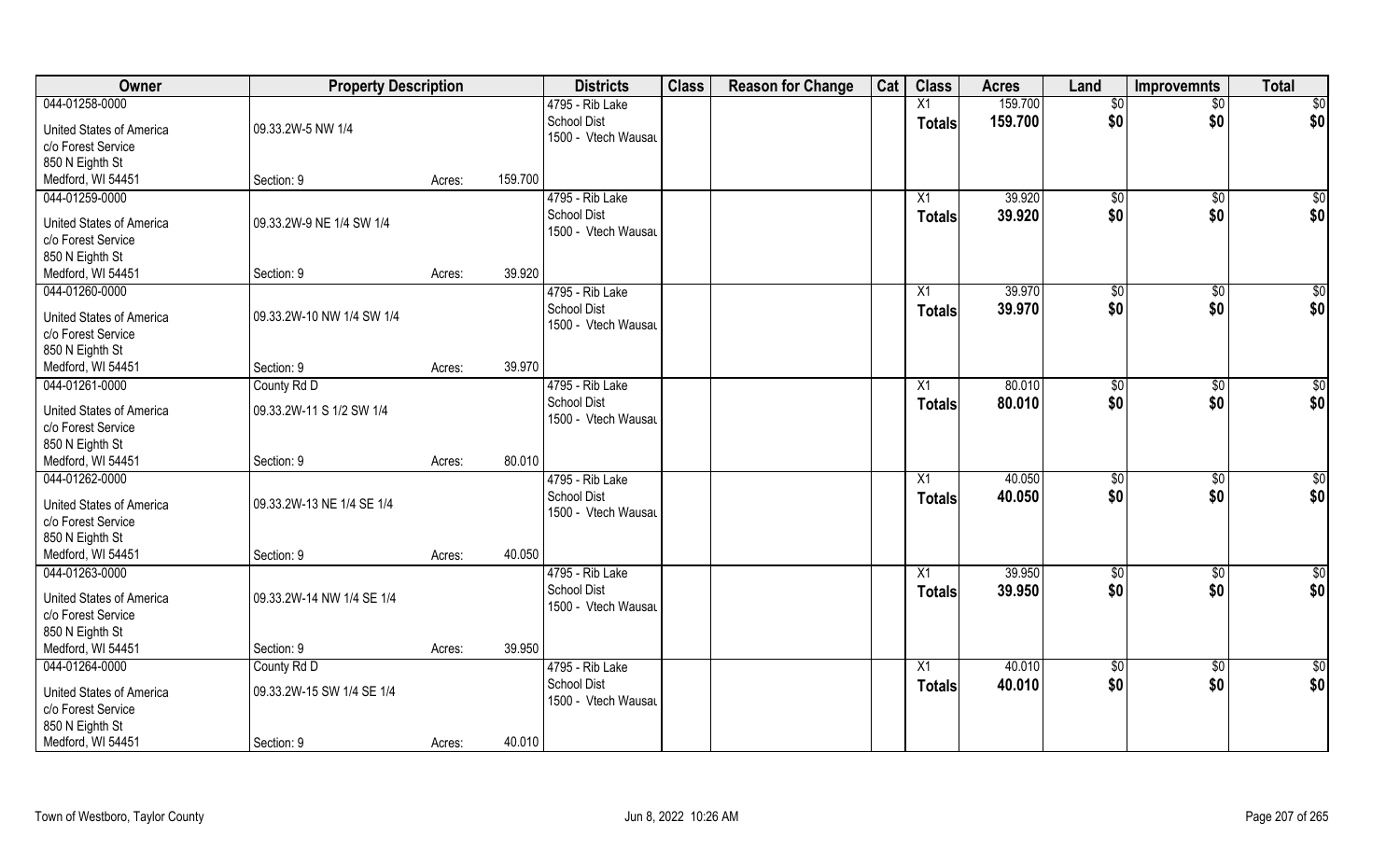| Owner                               | <b>Property Description</b>                                                                   |        |         | <b>Districts</b>                      | <b>Class</b> | <b>Reason for Change</b> | Cat | <b>Class</b>   | <b>Acres</b> | Land          | <b>Improvemnts</b> | <b>Total</b> |
|-------------------------------------|-----------------------------------------------------------------------------------------------|--------|---------|---------------------------------------|--------------|--------------------------|-----|----------------|--------------|---------------|--------------------|--------------|
| 044-01265-0000                      | W11254 County Rd D                                                                            |        |         | 4795 - Rib Lake                       |              |                          |     | G1             | 1.000        | \$10,000      | \$13,600           | \$23,600     |
| Donald Trzinski                     | 09.33.2W-16 SE 1/4 SE 1/4                                                                     |        |         | School Dist                           |              |                          |     | G <sub>6</sub> | 39.110       | \$62,600      | \$0                | \$62,600     |
| Joan E. Trzinski                    |                                                                                               |        |         | 1500 - Vtech Wausau                   |              |                          |     | <b>Totals</b>  | 40.110       | \$72,600      | \$13,600           | \$86,200     |
| 3263 Linwood Springs Rd             |                                                                                               |        |         |                                       |              |                          |     |                |              |               |                    |              |
| Stevens Point, WI 54481             | Section: 9                                                                                    | Acres: | 40.110  |                                       |              |                          |     |                |              |               |                    |              |
| 044-01266-0000                      |                                                                                               |        |         | 4795 - Rib Lake                       |              |                          |     | X1             | 160.000      | \$0           | \$0                | \$0          |
|                                     |                                                                                               |        |         | <b>School Dist</b>                    |              |                          |     | Totals         | 160.000      | \$0           | \$0                | \$0          |
| United States of America            | 10.33.2W-1 NE 1/4                                                                             |        |         | 1500 - Vtech Wausau                   |              |                          |     |                |              |               |                    |              |
| c/o Forest Service                  |                                                                                               |        |         |                                       |              |                          |     |                |              |               |                    |              |
| 850 N Eighth St                     |                                                                                               |        | 160.000 |                                       |              |                          |     |                |              |               |                    |              |
| Medford, WI 54451<br>044-01267-0000 | Section: 10                                                                                   | Acres: |         |                                       |              |                          |     |                | 160.000      |               |                    |              |
|                                     |                                                                                               |        |         | 4795 - Rib Lake<br><b>School Dist</b> |              |                          |     | X1             |              | $\sqrt[6]{2}$ | $\sqrt[6]{3}$      | \$0          |
| <b>United States of America</b>     | 10.33.2W-5 NW 1/4                                                                             |        |         | 1500 - Vtech Wausau                   |              |                          |     | <b>Totals</b>  | 160.000      | \$0           | \$0                | \$0          |
| c/o Forest Service                  |                                                                                               |        |         |                                       |              |                          |     |                |              |               |                    |              |
| 850 N Eighth St                     |                                                                                               |        |         |                                       |              |                          |     |                |              |               |                    |              |
| Medford, WI 54451                   | Section: 10                                                                                   | Acres: | 160.000 |                                       |              |                          |     |                |              |               |                    |              |
| 044-01268-0000                      | County Rd D                                                                                   |        |         | 4795 - Rib Lake                       |              |                          |     | X1             | 160.000      | $\sqrt[6]{3}$ | \$0                | \$0          |
| <b>United States of America</b>     | 10.33.2W-9 SW 1/4                                                                             |        |         | <b>School Dist</b>                    |              |                          |     | <b>Totals</b>  | 160.000      | \$0           | \$0                | \$0          |
| c/o Forest Service                  |                                                                                               |        |         | 1500 - Vtech Wausau                   |              |                          |     |                |              |               |                    |              |
| 850 N Eighth St                     |                                                                                               |        |         |                                       |              |                          |     |                |              |               |                    |              |
| Medford, WI 54451                   | Section: 10                                                                                   | Acres: | 160.000 |                                       |              |                          |     |                |              |               |                    |              |
| 044-01269-0000                      |                                                                                               |        |         | 4795 - Rib Lake                       |              |                          |     | X1             | 40.000       | $\sqrt[6]{3}$ | $\sqrt[6]{30}$     | \$0          |
|                                     |                                                                                               |        |         | <b>School Dist</b>                    |              |                          |     | <b>Totals</b>  | 40.000       | \$0           | \$0                | \$0          |
| <b>United States of America</b>     | 10.33.2W-13 NE 1/4 SE 1/4                                                                     |        |         | 1500 - Vtech Wausau                   |              |                          |     |                |              |               |                    |              |
| c/o Forest Service                  |                                                                                               |        |         |                                       |              |                          |     |                |              |               |                    |              |
| 850 N Eighth St                     |                                                                                               |        |         |                                       |              |                          |     |                |              |               |                    |              |
| Medford, WI 54451                   | Section: 10                                                                                   | Acres: | 40.000  |                                       |              |                          |     |                |              |               |                    |              |
| 044-01270-0000                      |                                                                                               |        |         | 4795 - Rib Lake                       |              |                          |     | X1             | 40.000       | $\sqrt{$0}$   | $\sqrt{$0}$        | \$0          |
| <b>United States of America</b>     | 10.33.2W-14 NW 1/4 SE 1/4                                                                     |        |         | <b>School Dist</b>                    |              |                          |     | <b>Totals</b>  | 40.000       | \$0           | \$0                | \$0          |
| c/o Forest Service                  |                                                                                               |        |         | 1500 - Vtech Wausau                   |              |                          |     |                |              |               |                    |              |
| 850 N Eighth St                     |                                                                                               |        |         |                                       |              |                          |     |                |              |               |                    |              |
| Medford, WI 54451                   | Section: 10                                                                                   | Acres: | 40.000  |                                       |              |                          |     |                |              |               |                    |              |
| 044-01272-0000                      | N8857 Blue Moon Ln                                                                            |        |         | 4795 - Rib Lake                       |              |                          |     | G1             | 5.050        | \$18,400      | \$19,700           | \$38,100     |
| Howard K. Phegley Jr                |                                                                                               |        |         | <b>School Dist</b>                    |              |                          |     | <b>Totals</b>  | 5.050        | \$18,400      | \$19,700           | \$38,100     |
| Britney J. Stevenson                | 10.33.2W-15.2 PT OF SW 1/4 SE 1/4 COM AT NW COR<br>S 440'TO POB E 500' S 440' W 500' N TO POB |        |         | 1500 - Vtech Wausau                   |              |                          |     |                |              |               |                    |              |
| N8857 Blue Moon Ln                  |                                                                                               |        |         |                                       |              |                          |     |                |              |               |                    |              |
| Westboro, WI 54490                  | Section: 10                                                                                   | Acres: | 5.050   |                                       |              |                          |     |                |              |               |                    |              |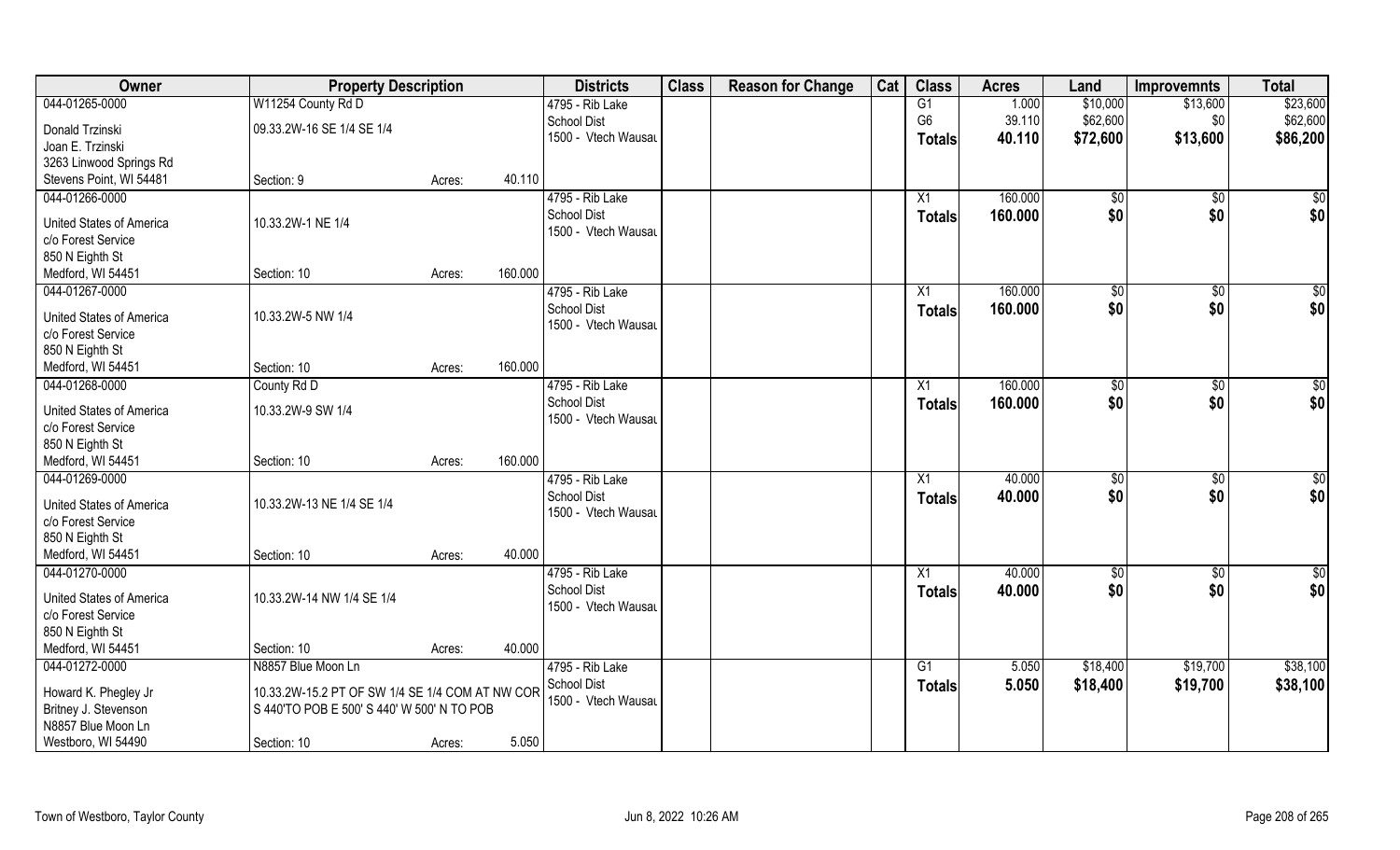| 044-01273-0000<br>N8831 Blue Moon Ln<br>G1<br>5.050<br>\$18,400<br>\$2,300<br>\$20,700<br>4795 - Rib Lake<br><b>School Dist</b><br>5.050<br>\$18,400<br>\$2,300<br>\$20,700<br><b>Totals</b><br>10.33.2W-15.3 PT OF SW 1/4 SE 1/4 BEG AT SW COR<br>Deborah L. Ogrizovich<br>1500 - Vtech Wausau<br>Wendy L. Hanson<br>N 440' E 500' S 440' W TO POB<br>123 N Honey Lake Rd<br>Burlington, WI 53105<br>5.050<br>Section: 10<br>Acres:<br>4795 - Rib Lake<br>\$123,100<br>044-01274-0000<br>N8884 Blue Moon Ln<br>\$104,700<br>G1<br>5.050<br>\$18,400<br><b>School Dist</b><br>5.050<br>\$18,400<br>\$104,700<br>\$123,100<br><b>Totals</b><br>Robert J. Warner<br>10.33.2W-15.4 PT OF SW 1/4 SE 1/4 BEG AT NE COR;<br>1500 - Vtech Wausau<br>Naomi R. Warner (Orlikowski<br>W 500' ALG N LN; S 440'; E 500'; TO E LN; N TO POB<br>N8884 Blue Moon Ln<br>(SUBJ EASMNT VOL 150 PG 449)<br>Westboro, WI 54490<br>5.050<br>Section: 10<br>Acres:<br>4795 - Rib Lake<br>\$43,500<br>044-01275-0000<br>N8881 Blue Moon Ln<br>G1<br>5.050<br>\$18,400<br>\$25,100<br>School Dist<br>5.050<br>\$18,400<br>\$25,100<br>\$43,500<br><b>Totals</b><br>Brad A. Rogers<br>10.33.2W-15.5 PT OF SW 1/4 SE 1/4 COM IN NW COR;<br>1500 - Vtech Wausau<br>S 440'; EAST 500'; N 440'; W TO POB (PERP EASMNT)<br>Sarah S. Rogers<br>E20055 Nd Ct<br>5.050<br>Augusta, WI 54848<br>Section: 10<br>Acres:<br>W10940 County Rd D<br>4795 - Rib Lake<br>\$118,400<br>\$136,700<br>044-01276-0000<br>5.000<br>\$18,300<br>G1<br>G <sub>5</sub><br>5.000<br>\$1,800<br>\$1,800<br><b>School Dist</b><br>\$0<br>Damian Swacker<br>10.33.2W-15.6 SW 1/4 SE 1/4 EX WEST 520' & EX COM<br>4.630<br>G <sub>6</sub><br>\$8,800<br>\$0<br>\$8,800<br>1500 - Vtech Wausau<br>W10940 County Rd D<br>536' E OF SW COR TO E LN OF N-S DWY CONT E<br>\$118,400<br>14.630<br>\$28,900<br>\$147,300<br><b>Totals</b><br>Westboro, WI 54490<br>138'; N 316'; W 138'; S ALG E LN OF DWY TO POB & E.<br>Section: 10<br>14.630<br>Acres:<br>044-01277-0000<br>N8878 Blue Moon Ln<br>3.660<br>\$22,200<br>\$35,500<br>\$57,700<br>4795 - Rib Lake<br>G1<br><b>School Dist</b><br>3.660<br>\$22,200<br>\$35,500<br>\$57,700<br><b>Totals</b><br>John Skolaski<br>10.33.2W-15.7 PT OF SW 1/4 SE 1/4 (LIFE EST<br>1500 - Vtech Wausau<br>RONALD J SKOLASKI) BEG 520' E OF NW COR; S 580<br>c/o Ronald J. Skolaski<br>W7841 Deml Ln<br>E 230'; N 580'; W TO POB (NON EXCL EASMNT) & E<br>Medford, WI 54451<br>3.660<br>Section: 10<br>Acres:<br>\$14,400<br>044-01277-0001<br>N8818 Blue Moon Ln<br>4795 - Rib Lake<br>\$10,000<br>\$4,400<br>G1<br>1.000<br>\$4,400<br><b>School Dist</b><br>1.000<br>\$10,000<br>\$14,400<br><b>Totals</b><br>Alan J. Hraby<br>10.33.2W-15.8 PT OF SW 1/4 SE 1/4 PCL COM 536' E<br>1500 - Vtech Wausau | Owner             | <b>Property Description</b>                  | <b>Districts</b> | <b>Class</b> | <b>Reason for Change</b> | Cat | <b>Class</b> | <b>Acres</b> | Land | <b>Improvemnts</b> | <b>Total</b> |
|-----------------------------------------------------------------------------------------------------------------------------------------------------------------------------------------------------------------------------------------------------------------------------------------------------------------------------------------------------------------------------------------------------------------------------------------------------------------------------------------------------------------------------------------------------------------------------------------------------------------------------------------------------------------------------------------------------------------------------------------------------------------------------------------------------------------------------------------------------------------------------------------------------------------------------------------------------------------------------------------------------------------------------------------------------------------------------------------------------------------------------------------------------------------------------------------------------------------------------------------------------------------------------------------------------------------------------------------------------------------------------------------------------------------------------------------------------------------------------------------------------------------------------------------------------------------------------------------------------------------------------------------------------------------------------------------------------------------------------------------------------------------------------------------------------------------------------------------------------------------------------------------------------------------------------------------------------------------------------------------------------------------------------------------------------------------------------------------------------------------------------------------------------------------------------------------------------------------------------------------------------------------------------------------------------------------------------------------------------------------------------------------------------------------------------------------------------------------------------------------------------------------------------------------------------------------------------------------------------------------------------------------------------------------------------------------------------------------------------------------------------------------------------------------|-------------------|----------------------------------------------|------------------|--------------|--------------------------|-----|--------------|--------------|------|--------------------|--------------|
|                                                                                                                                                                                                                                                                                                                                                                                                                                                                                                                                                                                                                                                                                                                                                                                                                                                                                                                                                                                                                                                                                                                                                                                                                                                                                                                                                                                                                                                                                                                                                                                                                                                                                                                                                                                                                                                                                                                                                                                                                                                                                                                                                                                                                                                                                                                                                                                                                                                                                                                                                                                                                                                                                                                                                                                         |                   |                                              |                  |              |                          |     |              |              |      |                    |              |
|                                                                                                                                                                                                                                                                                                                                                                                                                                                                                                                                                                                                                                                                                                                                                                                                                                                                                                                                                                                                                                                                                                                                                                                                                                                                                                                                                                                                                                                                                                                                                                                                                                                                                                                                                                                                                                                                                                                                                                                                                                                                                                                                                                                                                                                                                                                                                                                                                                                                                                                                                                                                                                                                                                                                                                                         |                   |                                              |                  |              |                          |     |              |              |      |                    |              |
|                                                                                                                                                                                                                                                                                                                                                                                                                                                                                                                                                                                                                                                                                                                                                                                                                                                                                                                                                                                                                                                                                                                                                                                                                                                                                                                                                                                                                                                                                                                                                                                                                                                                                                                                                                                                                                                                                                                                                                                                                                                                                                                                                                                                                                                                                                                                                                                                                                                                                                                                                                                                                                                                                                                                                                                         |                   |                                              |                  |              |                          |     |              |              |      |                    |              |
|                                                                                                                                                                                                                                                                                                                                                                                                                                                                                                                                                                                                                                                                                                                                                                                                                                                                                                                                                                                                                                                                                                                                                                                                                                                                                                                                                                                                                                                                                                                                                                                                                                                                                                                                                                                                                                                                                                                                                                                                                                                                                                                                                                                                                                                                                                                                                                                                                                                                                                                                                                                                                                                                                                                                                                                         |                   |                                              |                  |              |                          |     |              |              |      |                    |              |
|                                                                                                                                                                                                                                                                                                                                                                                                                                                                                                                                                                                                                                                                                                                                                                                                                                                                                                                                                                                                                                                                                                                                                                                                                                                                                                                                                                                                                                                                                                                                                                                                                                                                                                                                                                                                                                                                                                                                                                                                                                                                                                                                                                                                                                                                                                                                                                                                                                                                                                                                                                                                                                                                                                                                                                                         |                   |                                              |                  |              |                          |     |              |              |      |                    |              |
|                                                                                                                                                                                                                                                                                                                                                                                                                                                                                                                                                                                                                                                                                                                                                                                                                                                                                                                                                                                                                                                                                                                                                                                                                                                                                                                                                                                                                                                                                                                                                                                                                                                                                                                                                                                                                                                                                                                                                                                                                                                                                                                                                                                                                                                                                                                                                                                                                                                                                                                                                                                                                                                                                                                                                                                         |                   |                                              |                  |              |                          |     |              |              |      |                    |              |
|                                                                                                                                                                                                                                                                                                                                                                                                                                                                                                                                                                                                                                                                                                                                                                                                                                                                                                                                                                                                                                                                                                                                                                                                                                                                                                                                                                                                                                                                                                                                                                                                                                                                                                                                                                                                                                                                                                                                                                                                                                                                                                                                                                                                                                                                                                                                                                                                                                                                                                                                                                                                                                                                                                                                                                                         |                   |                                              |                  |              |                          |     |              |              |      |                    |              |
|                                                                                                                                                                                                                                                                                                                                                                                                                                                                                                                                                                                                                                                                                                                                                                                                                                                                                                                                                                                                                                                                                                                                                                                                                                                                                                                                                                                                                                                                                                                                                                                                                                                                                                                                                                                                                                                                                                                                                                                                                                                                                                                                                                                                                                                                                                                                                                                                                                                                                                                                                                                                                                                                                                                                                                                         |                   |                                              |                  |              |                          |     |              |              |      |                    |              |
|                                                                                                                                                                                                                                                                                                                                                                                                                                                                                                                                                                                                                                                                                                                                                                                                                                                                                                                                                                                                                                                                                                                                                                                                                                                                                                                                                                                                                                                                                                                                                                                                                                                                                                                                                                                                                                                                                                                                                                                                                                                                                                                                                                                                                                                                                                                                                                                                                                                                                                                                                                                                                                                                                                                                                                                         |                   |                                              |                  |              |                          |     |              |              |      |                    |              |
|                                                                                                                                                                                                                                                                                                                                                                                                                                                                                                                                                                                                                                                                                                                                                                                                                                                                                                                                                                                                                                                                                                                                                                                                                                                                                                                                                                                                                                                                                                                                                                                                                                                                                                                                                                                                                                                                                                                                                                                                                                                                                                                                                                                                                                                                                                                                                                                                                                                                                                                                                                                                                                                                                                                                                                                         |                   |                                              |                  |              |                          |     |              |              |      |                    |              |
|                                                                                                                                                                                                                                                                                                                                                                                                                                                                                                                                                                                                                                                                                                                                                                                                                                                                                                                                                                                                                                                                                                                                                                                                                                                                                                                                                                                                                                                                                                                                                                                                                                                                                                                                                                                                                                                                                                                                                                                                                                                                                                                                                                                                                                                                                                                                                                                                                                                                                                                                                                                                                                                                                                                                                                                         |                   |                                              |                  |              |                          |     |              |              |      |                    |              |
|                                                                                                                                                                                                                                                                                                                                                                                                                                                                                                                                                                                                                                                                                                                                                                                                                                                                                                                                                                                                                                                                                                                                                                                                                                                                                                                                                                                                                                                                                                                                                                                                                                                                                                                                                                                                                                                                                                                                                                                                                                                                                                                                                                                                                                                                                                                                                                                                                                                                                                                                                                                                                                                                                                                                                                                         |                   |                                              |                  |              |                          |     |              |              |      |                    |              |
|                                                                                                                                                                                                                                                                                                                                                                                                                                                                                                                                                                                                                                                                                                                                                                                                                                                                                                                                                                                                                                                                                                                                                                                                                                                                                                                                                                                                                                                                                                                                                                                                                                                                                                                                                                                                                                                                                                                                                                                                                                                                                                                                                                                                                                                                                                                                                                                                                                                                                                                                                                                                                                                                                                                                                                                         |                   |                                              |                  |              |                          |     |              |              |      |                    |              |
|                                                                                                                                                                                                                                                                                                                                                                                                                                                                                                                                                                                                                                                                                                                                                                                                                                                                                                                                                                                                                                                                                                                                                                                                                                                                                                                                                                                                                                                                                                                                                                                                                                                                                                                                                                                                                                                                                                                                                                                                                                                                                                                                                                                                                                                                                                                                                                                                                                                                                                                                                                                                                                                                                                                                                                                         |                   |                                              |                  |              |                          |     |              |              |      |                    |              |
|                                                                                                                                                                                                                                                                                                                                                                                                                                                                                                                                                                                                                                                                                                                                                                                                                                                                                                                                                                                                                                                                                                                                                                                                                                                                                                                                                                                                                                                                                                                                                                                                                                                                                                                                                                                                                                                                                                                                                                                                                                                                                                                                                                                                                                                                                                                                                                                                                                                                                                                                                                                                                                                                                                                                                                                         |                   |                                              |                  |              |                          |     |              |              |      |                    |              |
|                                                                                                                                                                                                                                                                                                                                                                                                                                                                                                                                                                                                                                                                                                                                                                                                                                                                                                                                                                                                                                                                                                                                                                                                                                                                                                                                                                                                                                                                                                                                                                                                                                                                                                                                                                                                                                                                                                                                                                                                                                                                                                                                                                                                                                                                                                                                                                                                                                                                                                                                                                                                                                                                                                                                                                                         |                   |                                              |                  |              |                          |     |              |              |      |                    |              |
|                                                                                                                                                                                                                                                                                                                                                                                                                                                                                                                                                                                                                                                                                                                                                                                                                                                                                                                                                                                                                                                                                                                                                                                                                                                                                                                                                                                                                                                                                                                                                                                                                                                                                                                                                                                                                                                                                                                                                                                                                                                                                                                                                                                                                                                                                                                                                                                                                                                                                                                                                                                                                                                                                                                                                                                         |                   |                                              |                  |              |                          |     |              |              |      |                    |              |
|                                                                                                                                                                                                                                                                                                                                                                                                                                                                                                                                                                                                                                                                                                                                                                                                                                                                                                                                                                                                                                                                                                                                                                                                                                                                                                                                                                                                                                                                                                                                                                                                                                                                                                                                                                                                                                                                                                                                                                                                                                                                                                                                                                                                                                                                                                                                                                                                                                                                                                                                                                                                                                                                                                                                                                                         |                   |                                              |                  |              |                          |     |              |              |      |                    |              |
|                                                                                                                                                                                                                                                                                                                                                                                                                                                                                                                                                                                                                                                                                                                                                                                                                                                                                                                                                                                                                                                                                                                                                                                                                                                                                                                                                                                                                                                                                                                                                                                                                                                                                                                                                                                                                                                                                                                                                                                                                                                                                                                                                                                                                                                                                                                                                                                                                                                                                                                                                                                                                                                                                                                                                                                         |                   |                                              |                  |              |                          |     |              |              |      |                    |              |
|                                                                                                                                                                                                                                                                                                                                                                                                                                                                                                                                                                                                                                                                                                                                                                                                                                                                                                                                                                                                                                                                                                                                                                                                                                                                                                                                                                                                                                                                                                                                                                                                                                                                                                                                                                                                                                                                                                                                                                                                                                                                                                                                                                                                                                                                                                                                                                                                                                                                                                                                                                                                                                                                                                                                                                                         |                   |                                              |                  |              |                          |     |              |              |      |                    |              |
|                                                                                                                                                                                                                                                                                                                                                                                                                                                                                                                                                                                                                                                                                                                                                                                                                                                                                                                                                                                                                                                                                                                                                                                                                                                                                                                                                                                                                                                                                                                                                                                                                                                                                                                                                                                                                                                                                                                                                                                                                                                                                                                                                                                                                                                                                                                                                                                                                                                                                                                                                                                                                                                                                                                                                                                         |                   |                                              |                  |              |                          |     |              |              |      |                    |              |
|                                                                                                                                                                                                                                                                                                                                                                                                                                                                                                                                                                                                                                                                                                                                                                                                                                                                                                                                                                                                                                                                                                                                                                                                                                                                                                                                                                                                                                                                                                                                                                                                                                                                                                                                                                                                                                                                                                                                                                                                                                                                                                                                                                                                                                                                                                                                                                                                                                                                                                                                                                                                                                                                                                                                                                                         |                   |                                              |                  |              |                          |     |              |              |      |                    |              |
|                                                                                                                                                                                                                                                                                                                                                                                                                                                                                                                                                                                                                                                                                                                                                                                                                                                                                                                                                                                                                                                                                                                                                                                                                                                                                                                                                                                                                                                                                                                                                                                                                                                                                                                                                                                                                                                                                                                                                                                                                                                                                                                                                                                                                                                                                                                                                                                                                                                                                                                                                                                                                                                                                                                                                                                         |                   |                                              |                  |              |                          |     |              |              |      |                    |              |
|                                                                                                                                                                                                                                                                                                                                                                                                                                                                                                                                                                                                                                                                                                                                                                                                                                                                                                                                                                                                                                                                                                                                                                                                                                                                                                                                                                                                                                                                                                                                                                                                                                                                                                                                                                                                                                                                                                                                                                                                                                                                                                                                                                                                                                                                                                                                                                                                                                                                                                                                                                                                                                                                                                                                                                                         |                   |                                              |                  |              |                          |     |              |              |      |                    |              |
|                                                                                                                                                                                                                                                                                                                                                                                                                                                                                                                                                                                                                                                                                                                                                                                                                                                                                                                                                                                                                                                                                                                                                                                                                                                                                                                                                                                                                                                                                                                                                                                                                                                                                                                                                                                                                                                                                                                                                                                                                                                                                                                                                                                                                                                                                                                                                                                                                                                                                                                                                                                                                                                                                                                                                                                         |                   |                                              |                  |              |                          |     |              |              |      |                    |              |
|                                                                                                                                                                                                                                                                                                                                                                                                                                                                                                                                                                                                                                                                                                                                                                                                                                                                                                                                                                                                                                                                                                                                                                                                                                                                                                                                                                                                                                                                                                                                                                                                                                                                                                                                                                                                                                                                                                                                                                                                                                                                                                                                                                                                                                                                                                                                                                                                                                                                                                                                                                                                                                                                                                                                                                                         |                   |                                              |                  |              |                          |     |              |              |      |                    |              |
|                                                                                                                                                                                                                                                                                                                                                                                                                                                                                                                                                                                                                                                                                                                                                                                                                                                                                                                                                                                                                                                                                                                                                                                                                                                                                                                                                                                                                                                                                                                                                                                                                                                                                                                                                                                                                                                                                                                                                                                                                                                                                                                                                                                                                                                                                                                                                                                                                                                                                                                                                                                                                                                                                                                                                                                         |                   |                                              |                  |              |                          |     |              |              |      |                    |              |
|                                                                                                                                                                                                                                                                                                                                                                                                                                                                                                                                                                                                                                                                                                                                                                                                                                                                                                                                                                                                                                                                                                                                                                                                                                                                                                                                                                                                                                                                                                                                                                                                                                                                                                                                                                                                                                                                                                                                                                                                                                                                                                                                                                                                                                                                                                                                                                                                                                                                                                                                                                                                                                                                                                                                                                                         |                   |                                              |                  |              |                          |     |              |              |      |                    |              |
|                                                                                                                                                                                                                                                                                                                                                                                                                                                                                                                                                                                                                                                                                                                                                                                                                                                                                                                                                                                                                                                                                                                                                                                                                                                                                                                                                                                                                                                                                                                                                                                                                                                                                                                                                                                                                                                                                                                                                                                                                                                                                                                                                                                                                                                                                                                                                                                                                                                                                                                                                                                                                                                                                                                                                                                         | Peggy Hraby       | OF SW COR TO E LN OF N-S DWY; CONT E 138'; N |                  |              |                          |     |              |              |      |                    |              |
| N2704 Crane Dr<br>316'; W 138'; S ALG E LN OF DWY TO POB (SUBJ                                                                                                                                                                                                                                                                                                                                                                                                                                                                                                                                                                                                                                                                                                                                                                                                                                                                                                                                                                                                                                                                                                                                                                                                                                                                                                                                                                                                                                                                                                                                                                                                                                                                                                                                                                                                                                                                                                                                                                                                                                                                                                                                                                                                                                                                                                                                                                                                                                                                                                                                                                                                                                                                                                                          |                   |                                              |                  |              |                          |     |              |              |      |                    |              |
| Medford, WI 54451<br>1.000<br>Section: 10<br>Acres:                                                                                                                                                                                                                                                                                                                                                                                                                                                                                                                                                                                                                                                                                                                                                                                                                                                                                                                                                                                                                                                                                                                                                                                                                                                                                                                                                                                                                                                                                                                                                                                                                                                                                                                                                                                                                                                                                                                                                                                                                                                                                                                                                                                                                                                                                                                                                                                                                                                                                                                                                                                                                                                                                                                                     |                   |                                              |                  |              |                          |     |              |              |      |                    |              |
| County Rd D<br>4795 - Rib Lake<br>$\overline{X1}$<br>40.000<br>$\overline{50}$<br>$\sqrt{6}$<br>$\frac{1}{2}$                                                                                                                                                                                                                                                                                                                                                                                                                                                                                                                                                                                                                                                                                                                                                                                                                                                                                                                                                                                                                                                                                                                                                                                                                                                                                                                                                                                                                                                                                                                                                                                                                                                                                                                                                                                                                                                                                                                                                                                                                                                                                                                                                                                                                                                                                                                                                                                                                                                                                                                                                                                                                                                                           | 044-01278-0000    |                                              |                  |              |                          |     |              |              |      |                    |              |
| \$0<br>\$0<br><b>School Dist</b><br>40.000<br>\$0<br><b>Totals</b>                                                                                                                                                                                                                                                                                                                                                                                                                                                                                                                                                                                                                                                                                                                                                                                                                                                                                                                                                                                                                                                                                                                                                                                                                                                                                                                                                                                                                                                                                                                                                                                                                                                                                                                                                                                                                                                                                                                                                                                                                                                                                                                                                                                                                                                                                                                                                                                                                                                                                                                                                                                                                                                                                                                      |                   |                                              |                  |              |                          |     |              |              |      |                    |              |
| 10.33.2W-16 SE 1/4 SE 1/4<br><b>United States of America</b><br>1500 - Vtech Wausau<br>c/o Forest Service                                                                                                                                                                                                                                                                                                                                                                                                                                                                                                                                                                                                                                                                                                                                                                                                                                                                                                                                                                                                                                                                                                                                                                                                                                                                                                                                                                                                                                                                                                                                                                                                                                                                                                                                                                                                                                                                                                                                                                                                                                                                                                                                                                                                                                                                                                                                                                                                                                                                                                                                                                                                                                                                               |                   |                                              |                  |              |                          |     |              |              |      |                    |              |
|                                                                                                                                                                                                                                                                                                                                                                                                                                                                                                                                                                                                                                                                                                                                                                                                                                                                                                                                                                                                                                                                                                                                                                                                                                                                                                                                                                                                                                                                                                                                                                                                                                                                                                                                                                                                                                                                                                                                                                                                                                                                                                                                                                                                                                                                                                                                                                                                                                                                                                                                                                                                                                                                                                                                                                                         | 850 N Eighth St   |                                              |                  |              |                          |     |              |              |      |                    |              |
| 40.000<br>Section: 10<br>Acres:                                                                                                                                                                                                                                                                                                                                                                                                                                                                                                                                                                                                                                                                                                                                                                                                                                                                                                                                                                                                                                                                                                                                                                                                                                                                                                                                                                                                                                                                                                                                                                                                                                                                                                                                                                                                                                                                                                                                                                                                                                                                                                                                                                                                                                                                                                                                                                                                                                                                                                                                                                                                                                                                                                                                                         | Medford, WI 54451 |                                              |                  |              |                          |     |              |              |      |                    |              |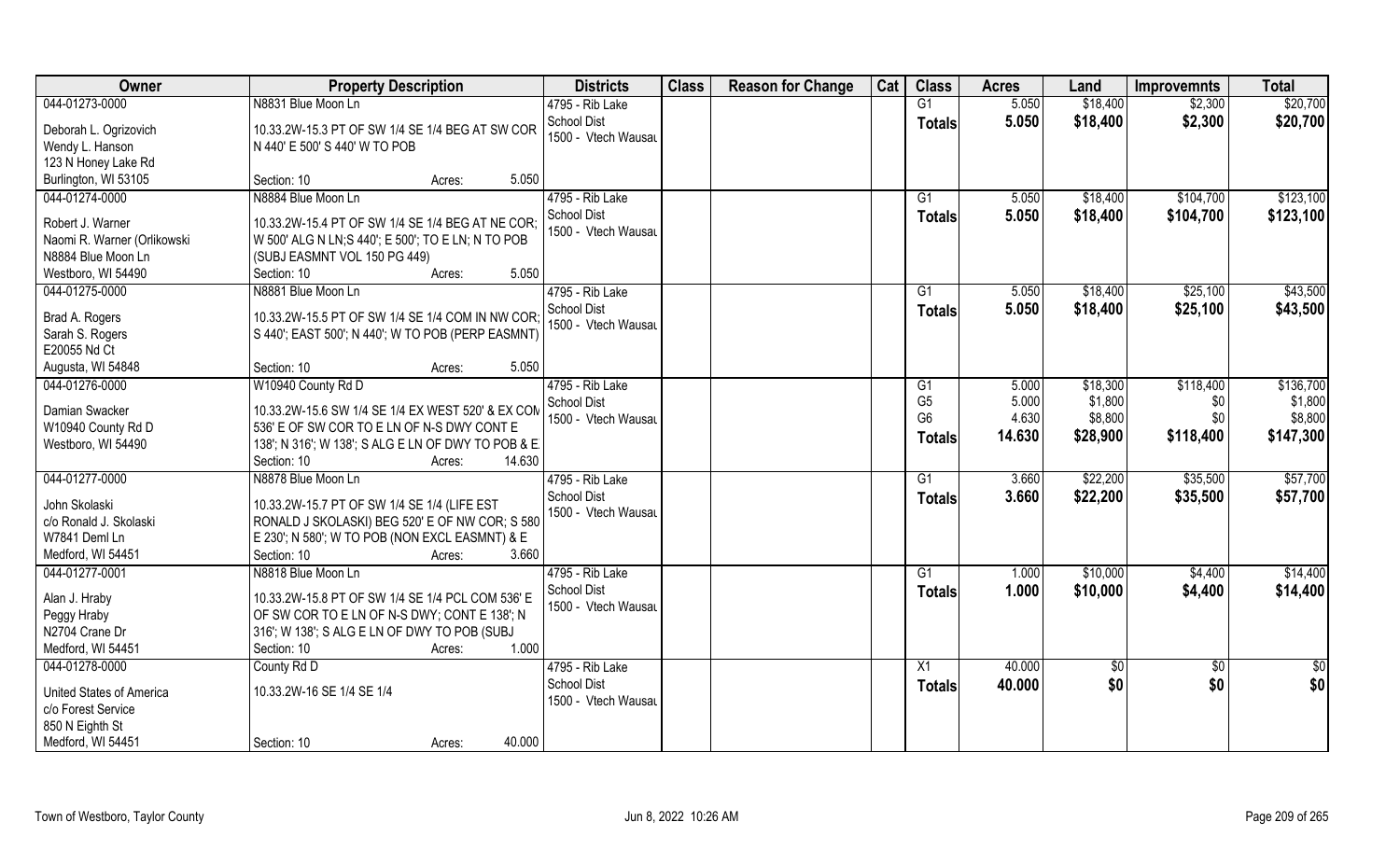| Owner                                                 | <b>Property Description</b>                     |        |         | <b>Districts</b>    | <b>Class</b> | <b>Reason for Change</b> | Cat | <b>Class</b>   | <b>Acres</b> | Land         | <b>Improvemnts</b> | <b>Total</b> |
|-------------------------------------------------------|-------------------------------------------------|--------|---------|---------------------|--------------|--------------------------|-----|----------------|--------------|--------------|--------------------|--------------|
| 044-01279-0000                                        | N9147 County Rd N                               |        |         | 4795 - Rib Lake     |              |                          |     | G1             | 2.000        | \$13,000     | \$59,200           | \$72,200     |
| James W. Schmidt                                      | 11.33.2W-1 NE 1/4 NE 1/4 EX HWY R/W (1.21 AC)   |        |         | <b>School Dist</b>  |              |                          |     | G <sub>5</sub> | 12.000       | \$4,200      | \$0                | \$4,200      |
| Donna L. Schmidt                                      | (CABIN ON MFL PP 44-95170-0000)                 |        |         | 1500 - Vtech Wausau |              |                          |     | G <sub>6</sub> | 24.790       | \$39,700     | \$0                | \$39,700     |
| 201 S 6th St                                          |                                                 |        |         |                     |              |                          |     | Totals         | 38.790       | \$56,900     | \$59,200           | \$116,100    |
| Colby, WI 54421                                       | Section: 11                                     | Acres: | 38.790  |                     |              |                          |     |                |              |              |                    |              |
| 044-01280-0001                                        | N9115 County Rd N                               |        |         | 4795 - Rib Lake     |              |                          |     | G1             | 1.000        | \$10,000     | \$15,600           | \$25,600     |
|                                                       |                                                 |        |         | <b>School Dist</b>  |              |                          |     | W <sub>6</sub> | 37.900       | (\$62,200)   | \$0 <sub>1</sub>   | \$0          |
| Ervin J. Ruge                                         | 11.33.2W-2.1 NW 1/4 NE 1/4 EX THE NORTH 210' OF |        |         | 1500 - Vtech Wausau |              |                          |     | <b>Totals</b>  | 38.900       | \$10,000     | \$15,600           | \$25,600     |
| Eva G. Ruge<br>W9096 County Rd M                      | THE WEST 210'                                   |        |         |                     |              |                          |     |                |              |              |                    |              |
| Medford, WI 54451                                     | Section: 11                                     | Acres: | 38.900  |                     |              |                          |     |                |              |              |                    |              |
| 044-01280-0002                                        | N9193 County Rd N                               |        |         | 4795 - Rib Lake     |              |                          |     | G1             | 1.100        | \$6,400      | \$24,800           | \$31,200     |
|                                                       |                                                 |        |         | School Dist         |              |                          |     |                | 1.100        | \$6,400      | \$24,800           | \$31,200     |
| Roger D. Neubauer et al                               | 11.33.2W-2.2 PT OF NW 1/4 NE 1/4 THE NORTH 210' |        |         | 1500 - Vtech Wausau |              |                          |     | <b>Totals</b>  |              |              |                    |              |
| N3205 Sunset Rd                                       | OF THE WEST 210'                                |        |         |                     |              |                          |     |                |              |              |                    |              |
| Medford, WI 54451                                     |                                                 |        |         |                     |              |                          |     |                |              |              |                    |              |
|                                                       | Section: 11                                     | Acres: | 1.100   |                     |              |                          |     |                |              |              |                    |              |
| 044-01281-0000                                        |                                                 |        |         | 4795 - Rib Lake     |              |                          |     | W <sub>6</sub> | 40.000       | ( \$88,000)  | $\sqrt[6]{3}$      | $\sqrt{50}$  |
| Dsd Family Enterprises LLC                            | 11.33.2W-3 SW 1/4 NE 1/4                        |        |         | <b>School Dist</b>  |              |                          |     | <b>Totals</b>  | 40.000       | \$0          | \$0                | \$0          |
| W3305 State Hwy 64                                    |                                                 |        |         | 1500 - Vtech Wausau |              |                          |     |                |              |              |                    |              |
| Medford, WI 54451                                     |                                                 |        |         |                     |              |                          |     |                |              |              |                    |              |
|                                                       | Section: 11                                     | Acres: | 40.000  |                     |              |                          |     |                |              |              |                    |              |
| 044-01282-0000                                        | County Rd N                                     |        |         | 4795 - Rib Lake     |              |                          |     | W6             | 38.790       | ( \$85, 300) | $\overline{50}$    | $\sqrt{50}$  |
| Dsd Family Enterprises LLC                            | 11.33.2W-4 SE 1/4 NE 1/4 EX HWY R/W (1.21 AC)   |        |         | <b>School Dist</b>  |              |                          |     | <b>Totals</b>  | 38.790       | \$0          | \$0                | \$0          |
| W3305 State Hwy 64                                    |                                                 |        |         | 1500 - Vtech Wausau |              |                          |     |                |              |              |                    |              |
| Medford, WI 54451                                     |                                                 |        |         |                     |              |                          |     |                |              |              |                    |              |
|                                                       | Section: 11                                     | Acres: | 38.790  |                     |              |                          |     |                |              |              |                    |              |
| 044-01283-0000                                        |                                                 |        |         | 4795 - Rib Lake     |              |                          |     | X1             | 160.000      | \$0          | $\sqrt{$0}$        | \$0          |
|                                                       | 11.33.2W-5 NW 1/4                               |        |         | <b>School Dist</b>  |              |                          |     | <b>Totals</b>  | 160.000      | \$0          | \$0                | \$0          |
| <b>United States of America</b><br>c/o Forest Service |                                                 |        |         | 1500 - Vtech Wausau |              |                          |     |                |              |              |                    |              |
| 850 N Eighth St                                       |                                                 |        |         |                     |              |                          |     |                |              |              |                    |              |
| Medford, WI 54451                                     | Section: 11                                     | Acres: | 160.000 |                     |              |                          |     |                |              |              |                    |              |
| 044-01284-0000                                        |                                                 |        |         | 4795 - Rib Lake     |              |                          |     | G5             | 15.000       | \$4,500      | $\sqrt{$0}$        | \$4,500      |
|                                                       |                                                 |        |         | <b>School Dist</b>  |              |                          |     | W <sub>6</sub> | 25.000       | (\$55,000)   | \$0                | \$0          |
| Amy L. Fletcher (Smoczyk et al                        | 11.33.2W-9 NE 1/4 SW 1/4 (LIFE EST MICHAEL &    |        |         | 1500 - Vtech Wausau |              |                          |     | <b>Totals</b>  | 40.000       | \$4,500      | \$0                | \$4,500      |
| c/o Michael & Carol Lee Smoczyk                       | CAROL LEE MARIE SMOCZYK)                        |        |         |                     |              |                          |     |                |              |              |                    |              |
| 1611 S Lincoln                                        |                                                 |        |         |                     |              |                          |     |                |              |              |                    |              |
| Marshfield, WI 54449                                  | Section: 11                                     | Acres: | 40.000  |                     |              |                          |     |                |              |              |                    |              |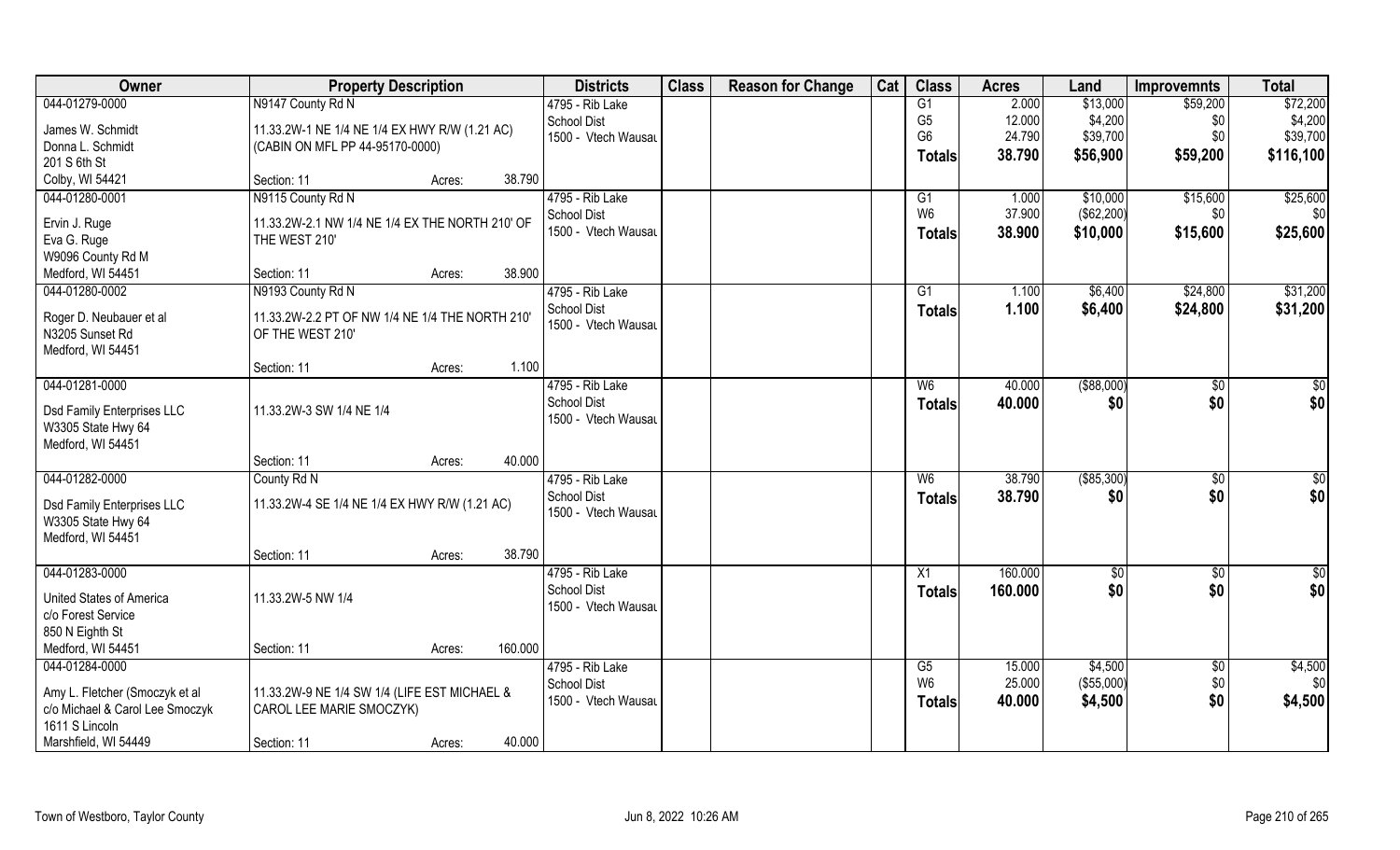| Owner                           | <b>Property Description</b>                       |        |        | <b>Districts</b>                      | <b>Class</b> | <b>Reason for Change</b> | Cat | <b>Class</b>    | <b>Acres</b> | Land            | <b>Improvemnts</b> | <b>Total</b>    |
|---------------------------------|---------------------------------------------------|--------|--------|---------------------------------------|--------------|--------------------------|-----|-----------------|--------------|-----------------|--------------------|-----------------|
| 044-01285-0000                  |                                                   |        |        | 4795 - Rib Lake                       |              |                          |     | X1              | 40.000       | $\overline{50}$ | $\overline{50}$    | \$0             |
| United States of America        | 11.33.2W-10 NW 1/4 SW 1/4                         |        |        | <b>School Dist</b>                    |              |                          |     | <b>Totals</b>   | 40.000       | \$0             | \$0                | \$0             |
| c/o Forest Service              |                                                   |        |        | 1500 - Vtech Wausau                   |              |                          |     |                 |              |                 |                    |                 |
| 850 N Eighth St                 |                                                   |        |        |                                       |              |                          |     |                 |              |                 |                    |                 |
| Medford, WI 54451               | Section: 11                                       | Acres: | 40.000 |                                       |              |                          |     |                 |              |                 |                    |                 |
| 044-01286-0000                  | County Rd D                                       |        |        | 4795 - Rib Lake                       |              |                          |     | X1              | 40.000       | \$0             | $\overline{50}$    | $\sqrt{50}$     |
|                                 |                                                   |        |        | <b>School Dist</b>                    |              |                          |     | <b>Totals</b>   | 40.000       | \$0             | \$0                | \$0             |
| United States of America        | 11.33.2W-11 SW 1/4 SW 1/4                         |        |        | 1500 - Vtech Wausau                   |              |                          |     |                 |              |                 |                    |                 |
| c/o Forest Service              |                                                   |        |        |                                       |              |                          |     |                 |              |                 |                    |                 |
| 850 N Eighth St                 |                                                   |        |        |                                       |              |                          |     |                 |              |                 |                    |                 |
| Medford, WI 54451               | Section: 11                                       | Acres: | 40.000 |                                       |              |                          |     |                 |              |                 |                    |                 |
| 044-01287-0000                  | W10666 County Rd D                                |        |        | 4795 - Rib Lake                       |              |                          |     | G1              | 1.000        | \$10,000        | \$10,400           | \$20,400        |
| Amy L. Fletcher (Smoczyk et al  | 11.33.2W-12.1 W 1/2 OF SE 1/4 SW 1/4 (LIFE EST    |        |        | <b>School Dist</b>                    |              |                          |     | G <sub>5</sub>  | 12.000       | \$3,600         | \$0                | \$3,600         |
| c/o Michael & Carol Lee Smoczyk | MICHAEL & CAROL LEE MARIE SMOCZYK)                |        |        | 1500 - Vtech Wausau                   |              |                          |     | G <sub>6</sub>  | 7.000        | \$13,300        | \$0                | \$13,300        |
| 1611 S Lincoln                  |                                                   |        |        |                                       |              |                          |     | <b>Totals</b>   | 20.000       | \$26,900        | \$10,400           | \$37,300        |
| Marshfield, WI 54449            | Section: 11                                       | Acres: | 20.000 |                                       |              |                          |     |                 |              |                 |                    |                 |
| 044-01288-0000                  | County Rd D                                       |        |        | 4795 - Rib Lake                       |              |                          |     | G5              | 10.000       | \$3,000         | \$0                | \$3,000         |
|                                 |                                                   |        |        | <b>School Dist</b>                    |              |                          |     | G <sub>6</sub>  | 9.000        | \$17,100        | \$0                | \$17,100        |
| A-3-T Camp LLC                  | 11.33.2W-12.2 E 1/2 OF SE 1/4 SW 1/4              |        |        | 1500 - Vtech Wausau                   |              |                          |     | W <sub>8</sub>  | 1.000        | (\$1,900)       | \$0                | \$0             |
| W10418 County Rd D              |                                                   |        |        |                                       |              |                          |     | <b>Totals</b>   | 20.000       | \$20,100        | \$0                | \$20,100        |
| Westboro, WI 54490              |                                                   |        | 20.000 |                                       |              |                          |     |                 |              |                 |                    |                 |
| 044-01289-0000                  | Section: 11                                       | Acres: |        |                                       |              |                          |     | $\overline{W8}$ | 19.400       | ( \$33,200)     |                    |                 |
|                                 | County Rd N                                       |        |        | 4795 - Rib Lake<br><b>School Dist</b> |              |                          |     |                 |              |                 | \$0                | $\overline{50}$ |
| Amy L. Fletcher (Smoczyk et al  | 11.33.2W-13.1 N 1/2 OF NE 1/4 SE 1/4 (LIFE EST    |        |        | 1500 - Vtech Wausau                   |              |                          |     | <b>Totals</b>   | 19.400       | \$0             | \$0                | \$0             |
| c/o Michael & Carol Lee Smoczyk | MICHAEL & CAROL LEE MARIE SMOCZYK) EX HWY         |        |        |                                       |              |                          |     |                 |              |                 |                    |                 |
| 1611 S Lincoln                  | R/W (.60 AC)                                      |        |        |                                       |              |                          |     |                 |              |                 |                    |                 |
| Marshfield, WI 54449            | Section: 11                                       | Acres: | 19.400 |                                       |              |                          |     |                 |              |                 |                    |                 |
| 044-01290-0001                  | County Rd N                                       |        |        | 4795 - Rib Lake                       |              |                          |     | G6              | 9.390        | \$16,000        | \$0                | \$16,000        |
| Brian E. Smoczyk                | 11.33.2W-13.2 E 1/2 S 1/2 OF NE 1/4 SE 1/4 EX HWY |        |        | <b>School Dist</b>                    |              |                          |     | <b>Totals</b>   | 9.390        | \$16,000        | \$0                | \$16,000        |
| 101 S Stuart Dr                 | R/W (.61 AC)                                      |        |        | 1500 - Vtech Wausau                   |              |                          |     |                 |              |                 |                    |                 |
| Jordan, MN 55352                |                                                   |        |        |                                       |              |                          |     |                 |              |                 |                    |                 |
|                                 | Section: 11                                       | Acres: | 9.390  |                                       |              |                          |     |                 |              |                 |                    |                 |
| 044-01290-0002                  |                                                   |        |        | 4795 - Rib Lake                       |              |                          |     | W8              | 10.000       | (\$20,800)      | $\sqrt{6}$         | $\overline{50}$ |
|                                 |                                                   |        |        | <b>School Dist</b>                    |              |                          |     |                 | 10.000       | \$0             | \$0                | \$0             |
| A-3-T Camp LLC                  | 11.33.2W-13.3 W 1/2 S 1/2 OF NE 1/4 SE 1/4        |        |        | 1500 - Vtech Wausau                   |              |                          |     | <b>Totals</b>   |              |                 |                    |                 |
| W10418 County Rd D              |                                                   |        |        |                                       |              |                          |     |                 |              |                 |                    |                 |
| Westboro, WI 54490              |                                                   |        |        |                                       |              |                          |     |                 |              |                 |                    |                 |
|                                 | Section: 11                                       | Acres: | 10.000 |                                       |              |                          |     |                 |              |                 |                    |                 |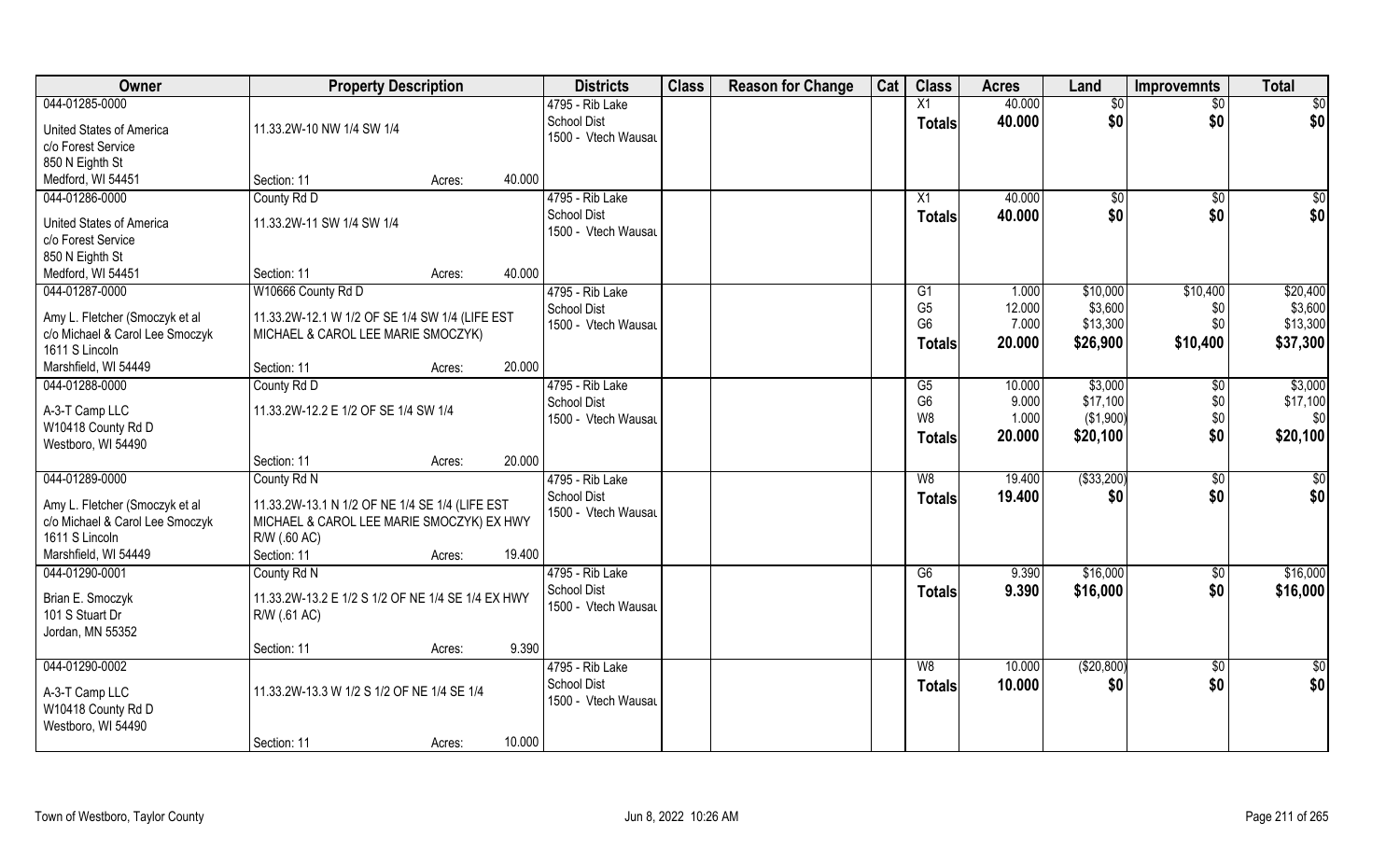| <b>Owner</b>                                                                                         | <b>Property Description</b>                                                                                                                            | <b>Districts</b>                                                       | <b>Class</b> | <b>Reason for Change</b> | Cat | <b>Class</b>                                                         | <b>Acres</b>                      | Land                                         | <b>Improvemnts</b>            | <b>Total</b>                          |
|------------------------------------------------------------------------------------------------------|--------------------------------------------------------------------------------------------------------------------------------------------------------|------------------------------------------------------------------------|--------------|--------------------------|-----|----------------------------------------------------------------------|-----------------------------------|----------------------------------------------|-------------------------------|---------------------------------------|
| 044-01291-0000                                                                                       |                                                                                                                                                        | 4795 - Rib Lake                                                        |              |                          |     | W8                                                                   | 20.000                            | ( \$44,000)                                  | $\overline{50}$               | \$0                                   |
| Amy L. Fletcher (Smoczyk et al<br>c/o Michael & Carol Lee Smoczyk<br>1611 S Lincoln                  | 11.33.2W-14.1 N 1/2 OF NW 1/4 SE 1/4 (LIFE EST<br>MICHAEL & CAROL LEE MARIE SMOCZYK)                                                                   | <b>School Dist</b><br>1500 - Vtech Wausau                              |              |                          |     | <b>Totals</b>                                                        | 20.000                            | \$0                                          | \$0                           | \$0                                   |
| Marshfield, WI 54449                                                                                 | Section: 11<br>Acres:                                                                                                                                  | 20.000                                                                 |              |                          |     |                                                                      |                                   |                                              |                               |                                       |
| 044-01292-0000<br>A-3-T Camp LLC<br>W10418 County Rd D<br>Westboro, WI 54490                         | 11.33.2W-14.2 S 1/2 OF NW 1/4 SE 1/4                                                                                                                   | 4795 - Rib Lake<br>School Dist<br>1500 - Vtech Wausau                  |              |                          |     | G5<br>W8<br><b>Totals</b>                                            | 2.000<br>18.000<br>20.000         | \$600<br>(\$28,200)<br>\$600                 | \$0<br>\$0<br>\$0             | \$600<br>\$0<br>\$600                 |
|                                                                                                      | Section: 11<br>Acres:                                                                                                                                  | 20.000                                                                 |              |                          |     |                                                                      |                                   |                                              |                               |                                       |
| 044-01293-0000<br>A-3-T Camp LLC<br>W10418 County Rd D<br>Westboro, WI 54490                         | W10534 County Rd D<br>11.33.2W-15 SW 1/4 SE 1/4                                                                                                        | 4795 - Rib Lake<br><b>School Dist</b><br>1500 - Vtech Wausau           |              |                          |     | G <sub>1</sub><br>G <sub>5</sub><br>G <sub>6</sub><br>W <sub>8</sub> | 1.000<br>8.000<br>6.000<br>25.000 | \$10,000<br>\$2,400<br>\$9,600<br>(\$47,500) | \$9,500<br>\$0<br>\$0<br>\$0  | \$19,500<br>\$2,400<br>\$9,600<br>\$0 |
|                                                                                                      | Section: 11<br>Acres:                                                                                                                                  | 40.000                                                                 |              |                          |     | <b>Totals</b>                                                        | 40.000                            | \$22,000                                     | \$9,500                       | \$31,500                              |
| 044-01294-0000<br>Allen C & Christine Eldred Irrev Real<br><b>Estate Trust</b><br>W10418 County Rd D | W10418 County Rd D<br>11.33.2W-16.1 SE 1/4 SE 1/4 EX HWY "D" R/W (1.57<br>AC) & EX HWY "N" R/W (1.19 AC)                                               | 4795 - Rib Lake<br>School Dist<br>1500 - Vtech Wausau                  |              |                          |     | G <sub>1</sub><br>W <sub>6</sub><br><b>Totals</b>                    | 2.240<br>35.000<br>37.240         | \$13,500<br>(\$70,000)<br>\$13,500           | \$199,400<br>\$0<br>\$199,400 | \$212,900<br>\$0<br>\$212,900         |
| Westboro, WI 54490                                                                                   | Section: 11<br>Acres:                                                                                                                                  | 37.240                                                                 |              |                          |     |                                                                      |                                   |                                              |                               |                                       |
| 044-01294-0001<br>Taylor County of<br>c/o Highway Dept<br>224 S Second St<br>Medford, WI 54451       | County Rd N<br>11.33.2W-16.2 PT OF SE 1/4 SE 1/4 HWY R/W THRU<br>NE 1/4 NE 1/4, SE 1/4 NE 1/4, NE 1/4 SE 1/4 SE 1/4 SE<br>1/4<br>Section: 11<br>Acres: | 4795 - Rib Lake<br><b>School Dist</b><br>1500 - Vtech Wausau<br>1.570  |              |                          |     | X4<br><b>Totals</b>                                                  | 1.570<br>1.570                    | $\sqrt[6]{}$<br>\$0                          | \$0<br>\$0                    | \$0<br>\$0                            |
| 044-01295-0000<br>Richard R. Wanke<br>Kathleen M. Wanke<br>1428 Frederic St<br>Eau Claire, WI 54701  | W10047 Heldstab Rd<br>12.33.2W-1.1 PT OF NE 1/4 NE 1/4 LOT 1 CSM<br>13-S/105 #2549<br>Section: 12<br>Acres:                                            | 4795 - Rib Lake<br>School Dist<br>1500 - Vtech Wausau<br>2.880         | G4           | Ag use land              |     | G4<br>G7<br><b>Totals</b>                                            | 1.880<br>1.000<br>2.880           | \$400<br>\$4,700<br>\$5,100                  | \$0<br>\$84,200<br>\$84,200   | \$400<br>\$88,900<br>\$89,300         |
| 044-01295-0001<br>Richard R. Wanke<br>Kathleen M. Wanke<br>1428 Frederic St<br>Eau Claire, WI 54701  | 12.33.2W-1.2 NE 1/4 NE 1/4 EX LOT 1 CSM 13-S/105<br>#2549<br>Section: 12<br>Acres:                                                                     | 4795 - Rib Lake<br><b>School Dist</b><br>1500 - Vtech Wausau<br>37.220 | G4           | Ag use land              |     | G4<br>G <sub>5</sub><br>Totals                                       | 30.220<br>7.000<br>37.220         | \$5,900<br>\$2,100<br>\$8,000                | $\sqrt{6}$<br>\$0<br>\$0      | \$5,900<br>\$2,100<br>\$8,000         |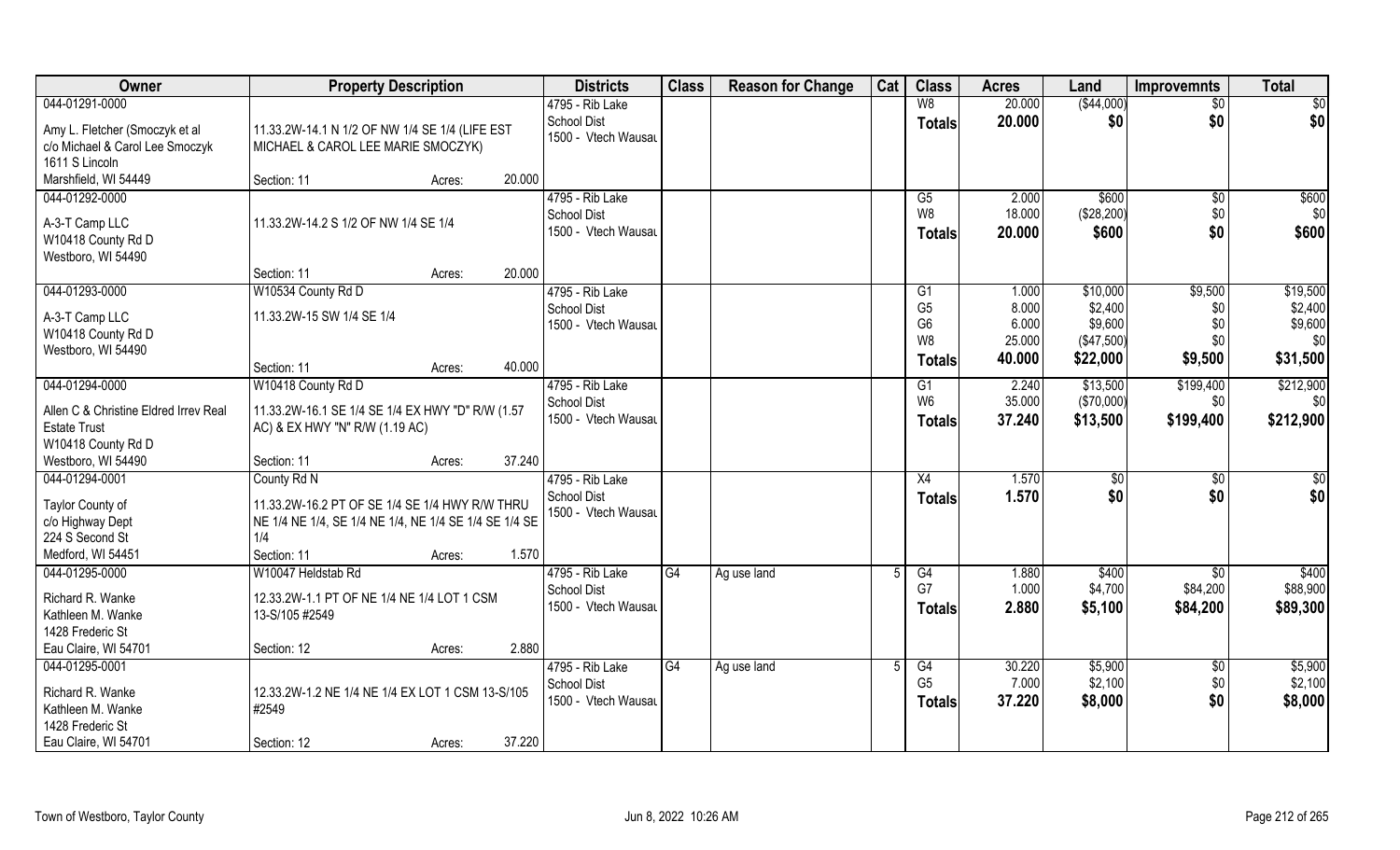| Owner                    | <b>Property Description</b>                     | <b>Districts</b>    | <b>Class</b> | <b>Reason for Change</b> | Cat | <b>Class</b>    | <b>Acres</b> | Land           | <b>Improvemnts</b> | <b>Total</b>    |
|--------------------------|-------------------------------------------------|---------------------|--------------|--------------------------|-----|-----------------|--------------|----------------|--------------------|-----------------|
| 044-01296-0000           | <b>Heldstab Rd</b>                              | 4795 - Rib Lake     |              |                          |     | $\overline{G5}$ | 12.680       | \$10,200       | \$0                | \$10,200        |
| Russell P. Wanke         | 12.33.2W-2 NW 1/4 NE 1/4 LOT 1 CSM 3-S/430 #861 | <b>School Dist</b>  |              |                          |     | G5M             | 26.000       | \$24,700       | \$0                | \$24,700        |
| 2375 Bridgette Way       |                                                 | 1500 - Vtech Wausau |              |                          |     | <b>Totals</b>   | 38.680       | \$34,900       | \$0                | \$34,900        |
| Fleming Island, FL 32003 |                                                 |                     |              |                          |     |                 |              |                |                    |                 |
|                          | Section: 12<br>Acres:                           | 38.680              |              |                          |     |                 |              |                |                    |                 |
| 044-01297-0000           |                                                 | 4795 - Rib Lake     |              |                          |     | G4              | 5.580        | \$800          | $\overline{50}$    | \$800           |
| Russell P. Wanke         | 12.33.2W-3 SW 1/4 NE 1/4 LOT 2 CSM 3-S/430 #861 | <b>School Dist</b>  |              |                          |     | G5M             | 34.000       | \$32,300       | \$0                | \$32,300        |
| 2375 Bridgette Way       |                                                 | 1500 - Vtech Wausau |              |                          |     | <b>Totals</b>   | 39.580       | \$33,100       | \$0                | \$33,100        |
| Fleming Island, FL 32003 |                                                 |                     |              |                          |     |                 |              |                |                    |                 |
|                          | Section: 12<br>Acres:                           | 39.580              |              |                          |     |                 |              |                |                    |                 |
| 044-01298-0000           |                                                 | 4795 - Rib Lake     | G4           | Ag use land              | 5   | G4              | 10.940       | \$1,700        | $\sqrt[6]{30}$     | \$1,700         |
| Russell P. Wanke         | 12.33.2W-4 SE 1/4 NE 1/4 LOT 3 CSM 3-S/430 #861 | <b>School Dist</b>  |              |                          |     | G5M             | 29.000       | \$27,600       | \$0                | \$27,600        |
| 2375 Bridgette Way       |                                                 | 1500 - Vtech Wausau |              |                          |     | <b>Totals</b>   | 39.940       | \$29,300       | \$0                | \$29,300        |
| Fleming Island, FL 32003 |                                                 |                     |              |                          |     |                 |              |                |                    |                 |
|                          | Section: 12<br>Acres:                           | 39.940              |              |                          |     |                 |              |                |                    |                 |
| 044-01299-0000           | <b>Heldstab Rd</b>                              | 4795 - Rib Lake     |              |                          |     | X1              | 80.000       | $\frac{1}{20}$ | \$0                | \$0             |
| United States of America | 12.33.2W-5 N 1/2 NW 1/4 (SURVEY PER R.ERICKSON  | <b>School Dist</b>  |              |                          |     | <b>Totals</b>   | 80.000       | \$0            | \$0                | \$0             |
| c/o Forest Service       | S-1897 FOUND IN T.C. SURVEYOR'S FILE            | 1500 - Vtech Wausau |              |                          |     |                 |              |                |                    |                 |
| 850 N Eighth St          | $33-2W-12-6$                                    |                     |              |                          |     |                 |              |                |                    |                 |
| Medford, WI 54451        | Section: 12<br>Acres:                           | 80.000              |              |                          |     |                 |              |                |                    |                 |
| 044-01300-0000           | County Rd N                                     | 4795 - Rib Lake     |              |                          |     | G5              | 24.000       | \$8,400        | $\sqrt[6]{30}$     | \$8,400         |
| Michael J. Graun         | 12.33.2W-7 SW 1/4 NW 1/4 EX HWY R/W (.35 AC)    | <b>School Dist</b>  |              |                          |     | G <sub>6</sub>  | 15.650       | \$25,000       | \$0                | \$25,000        |
| 580 Medford Ave          |                                                 | 1500 - Vtech Wausau |              |                          |     | Totals          | 39.650       | \$33,400       | \$0                | \$33,400        |
| Medford, WI 54451        |                                                 |                     |              |                          |     |                 |              |                |                    |                 |
|                          | Section: 12<br>Acres:                           | 39.650              |              |                          |     |                 |              |                |                    |                 |
| 044-01301-0000           |                                                 | 4795 - Rib Lake     |              |                          |     | X1              | 40.000       | \$0            | \$0                | $rac{1}{6}$     |
| United States of America | 12.33.2W-8 SE 1/4 NW 1/4 (SURVEY PER R.ERICKSON | School Dist         |              |                          |     | <b>Totals</b>   | 40.000       | \$0            | \$0                | \$0             |
| c/o Forest Service       | S-1897 FOUND IN T.C. SURVEYOR'S FILE            | 1500 - Vtech Wausau |              |                          |     |                 |              |                |                    |                 |
| 850 N Eighth St          | 33-2W-12-6)                                     |                     |              |                          |     |                 |              |                |                    |                 |
| Medford, WI 54451        | Section: 12<br>Acres:                           | 40.000              |              |                          |     |                 |              |                |                    |                 |
| 044-01302-0000           |                                                 | 4795 - Rib Lake     |              |                          |     | W <sub>6</sub>  | 40.000       | ( \$88,000)    | $\overline{50}$    | $\overline{50}$ |
| Michael J. Quednow       | 12.33.2W-9 NE 1/4 SW 1/4                        | <b>School Dist</b>  |              |                          |     | <b>Totals</b>   | 40.000       | \$0            | \$0                | \$0             |
| W2294 County Rd C        |                                                 | 1500 - Vtech Wausau |              |                          |     |                 |              |                |                    |                 |
| Ogema, WI 54459          |                                                 |                     |              |                          |     |                 |              |                |                    |                 |
|                          | Section: 12<br>Acres:                           | 40.000              |              |                          |     |                 |              |                |                    |                 |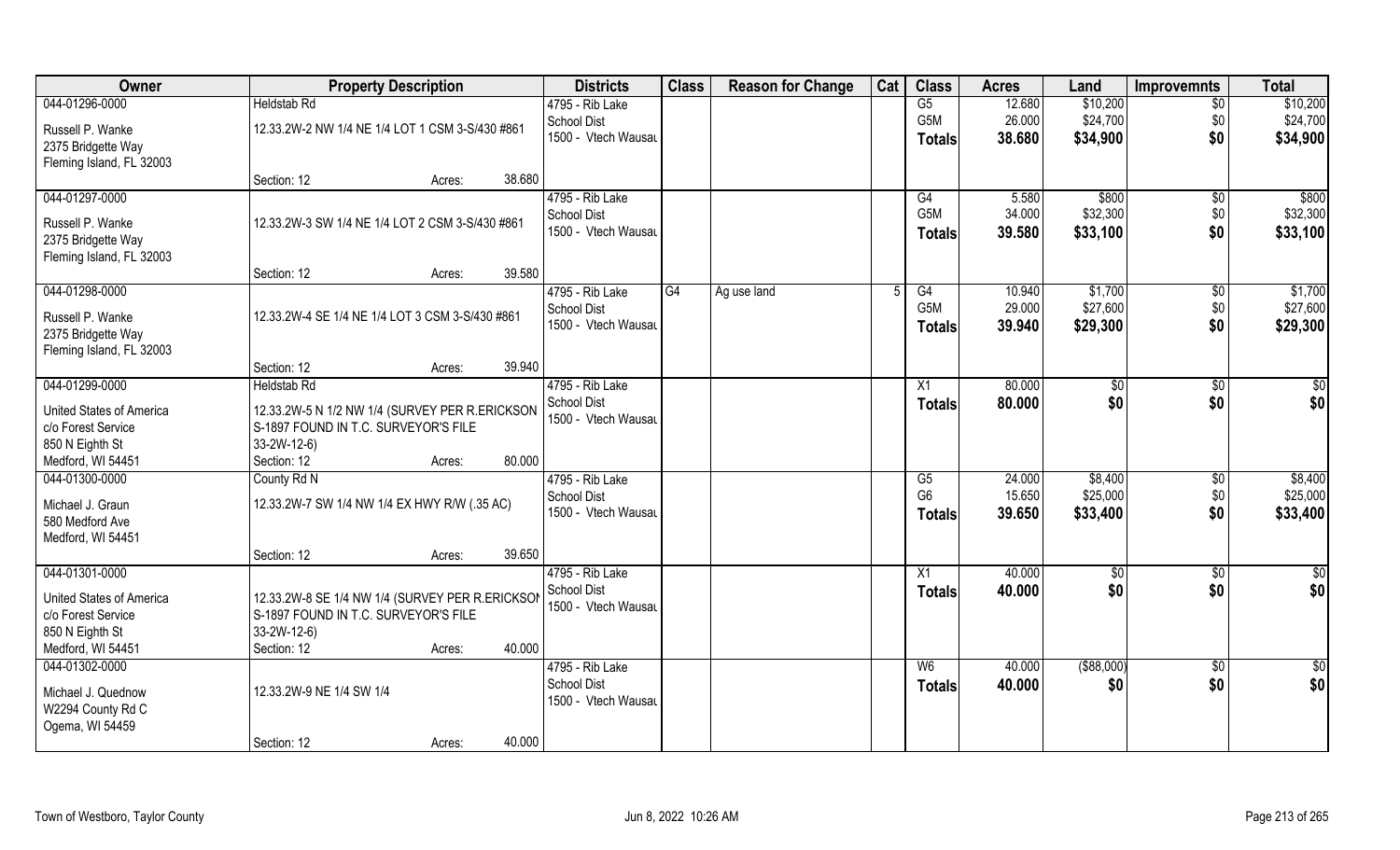| <b>Owner</b>           | <b>Property Description</b>                           | <b>Districts</b>                      | <b>Class</b> | <b>Reason for Change</b> | Cat | <b>Class</b>         | <b>Acres</b>   | Land                | <b>Improvemnts</b> | <b>Total</b>        |
|------------------------|-------------------------------------------------------|---------------------------------------|--------------|--------------------------|-----|----------------------|----------------|---------------------|--------------------|---------------------|
| 044-01303-0000         | County Rd N                                           | 4795 - Rib Lake                       | G4           | Ag use land              |     | G4                   | 15.000         | \$2,300             | $\overline{50}$    | \$2,300             |
| Lynn G. Ertl et al     | 12.33.2W-10.1 NW 1/4 SW 1/4 (LIFE EST ELSIE V         | <b>School Dist</b>                    |              |                          |     | G5M                  | 22.100         | \$17,700            | \$0                | \$17,700            |
| c/o Donna Lindau       | ERTL) EX PCL IN NW COR 256' E&W & 340' N&S EX         | 1500 - Vtech Wausau                   |              |                          |     | <b>Totals</b>        | 37.100         | \$20,000            | \$0                | \$20,000            |
| W8083 Forest Rd 103    | HWY R/W (.90 AC)                                      |                                       |              |                          |     |                      |                |                     |                    |                     |
| Medford, WI 54451      | 37.100<br>Section: 12<br>Acres:                       |                                       |              |                          |     |                      |                |                     |                    |                     |
| 044-01304-0000         | N8980 County Rd N                                     | 4795 - Rib Lake                       |              |                          |     | G1                   | 1.720          | \$12,200            | \$2,100            | \$14,300            |
|                        |                                                       | School Dist                           |              |                          |     | Totals               | 1.720          | \$12,200            | \$2,100            | \$14,300            |
| Michael J. Graun       | 12.33.2W-10.2 PT OF NW 1/4 SW 1/4 PCL IN NW COR       | 1500 - Vtech Wausau                   |              |                          |     |                      |                |                     |                    |                     |
| 580 Medford Ave        | 256' E&W 340' N&S EX HWY R/W (.28 AC)                 |                                       |              |                          |     |                      |                |                     |                    |                     |
| Medford, WI 54451      | Section: 12<br>1.720                                  |                                       |              |                          |     |                      |                |                     |                    |                     |
| 044-01305-0000         | Acres:<br>N8862 County Rd N                           | 4795 - Rib Lake                       |              |                          |     | G1                   | 1.500          | \$11,500            | \$74,100           | \$85,600            |
|                        |                                                       | School Dist                           |              |                          |     | G <sub>4</sub>       | 1.000          | \$200               | \$0                | \$200               |
| Kevin Baumgartner      | 12.33.2W-11.1 SW 1/4 SW 1/4 EX PCL 300' N&S & 180     | 1500 - Vtech Wausau                   |              |                          |     | G <sub>5</sub>       | 2.500          | \$800               | \$0                | \$800               |
| Gail Baumgartner       | E&W IN SW COR, EX LOT 1 CSM 8-S/212 #1773 EX          |                                       |              |                          |     | G <sub>6</sub>       | 4.880          | \$7,800             | \$0                | \$7,800             |
| 5293 Sycamore St       | HWY N R/W (.94 AC) EX PCL COM SW COR, E 492' TC       |                                       |              |                          |     | <b>Totals</b>        | 9.880          | \$20,300            | \$74,100           | \$94,400            |
| Rhinelander, WI 54501  | 9.880<br>Section: 12<br>Acres:                        |                                       |              |                          |     |                      |                |                     |                    |                     |
| 044-01306-0000         | W10382 County Rd D                                    | 4795 - Rib Lake                       |              |                          |     | G1                   | 1.220          | \$10,700            | \$3,800            | \$14,500            |
| Christopher C. Salzman | 12.33.2W-11.2 PT OF SW 1/4 SW 1/4 PCL 300' N&S &      | <b>School Dist</b>                    |              |                          |     | <b>Totals</b>        | 1.220          | \$10,700            | \$3,800            | \$14,500            |
| N583 Castle Dr         | 180' E&W THRF EX HWY R/W (.02) (TRLR ON PP            | 1500 - Vtech Wausau                   |              |                          |     |                      |                |                     |                    |                     |
| Dorchester, WI 54425   | 44-95160-0000)                                        |                                       |              |                          |     |                      |                |                     |                    |                     |
|                        | 1.220<br>Section: 12<br>Acres:                        |                                       |              |                          |     |                      |                |                     |                    |                     |
| 044-01306-0001         | County Rd N                                           | 4795 - Rib Lake                       |              |                          |     | X4                   | 8.600          | $\sqrt[6]{3}$       | \$0                | \$0                 |
|                        |                                                       | School Dist                           |              |                          |     | <b>Totals</b>        | 8.600          | \$0                 | \$0                | \$0                 |
| Taylor County of       | 12.33.2W-11.3 PT OF SW 1/4 SW 1/4 HWY "N" R/W         | 1500 - Vtech Wausau                   |              |                          |     |                      |                |                     |                    |                     |
| c/o Highway Dept       | THRU SW1/4 NW1/4 NW1/4 SW1/4, SW1/4 SW1/4 &           |                                       |              |                          |     |                      |                |                     |                    |                     |
| 224 S Second St        | HWY "D" R/W THRU SW1/4 SW1/4, SE1/4 SW1/4, SW1.       |                                       |              |                          |     |                      |                |                     |                    |                     |
| Medford, WI 54451      | 8.600<br>Section: 12<br>Acres:                        |                                       |              |                          |     |                      |                |                     |                    |                     |
| 044-01306-0002         | W10358 County Rd D                                    | 4795 - Rib Lake<br><b>School Dist</b> |              |                          |     | G1<br>G <sub>5</sub> | 2.000<br>3.980 | \$13,000<br>\$3,200 | \$76,200<br>\$0    | \$89,200<br>\$3,200 |
| Randy A. Michetti      | 12.33.2W-11.4 PT OF SW 1/4 SW 1/4 LOT 1 CSM           | 1500 - Vtech Wausau                   |              |                          |     |                      |                |                     |                    |                     |
| Patricia S. Michetti   | 8-S/212 #1773                                         |                                       |              |                          |     | <b>Totals</b>        | 5.980          | \$16,200            | \$76,200           | \$92,400            |
| W10358 County Rd D     |                                                       |                                       |              |                          |     |                      |                |                     |                    |                     |
| Westboro, WI 54490     | 5.980<br>Section: 12<br>Acres:                        |                                       |              |                          |     |                      |                |                     |                    |                     |
| 044-01306-0003         | County Rd D                                           | 4795 - Rib Lake                       |              |                          |     | G5                   | 11.000         | \$3,900             | \$0                | \$3,900             |
| Kevin Baumgartner      | 12.33.2W-11.5 PT OF SW 1/4 SW 1/4 PCL COM SW          | School Dist                           |              |                          |     | G <sub>6</sub>       | 9.790          | \$18,600            | \$0                | \$18,600            |
| Gail Baumgartner       | COR, E 492' TO POB, N 700', E 268', N 620' TO N LN, E | 1500 - Vtech Wausau                   |              |                          |     | <b>Totals</b>        | 20.790         | \$22,500            | \$0                | \$22,500            |
| 5293 Sycamore St       | TO NE COR, S TO SE COR, W 828' TO POB EX HWY          |                                       |              |                          |     |                      |                |                     |                    |                     |
| Rhinelander, WI 54501  | 20.790<br>Section: 12<br>Acres:                       |                                       |              |                          |     |                      |                |                     |                    |                     |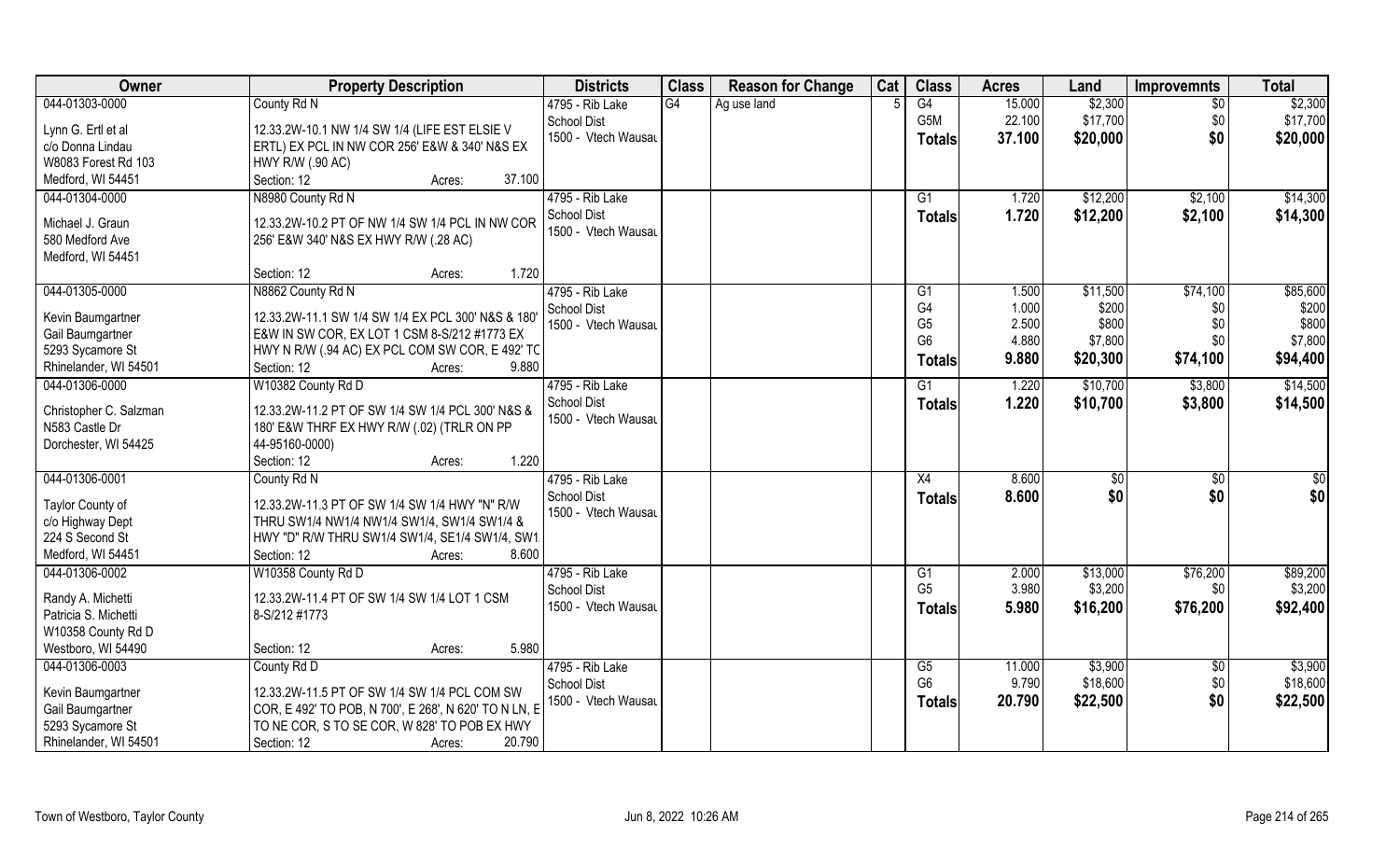| Owner                           | <b>Property Description</b>                      | <b>Districts</b>    | <b>Class</b> | <b>Reason for Change</b> | Cat | <b>Class</b>    | <b>Acres</b> | Land         | <b>Improvemnts</b> | <b>Total</b> |
|---------------------------------|--------------------------------------------------|---------------------|--------------|--------------------------|-----|-----------------|--------------|--------------|--------------------|--------------|
| 044-01307-0000                  | County Rd D                                      | 4795 - Rib Lake     | G4           | Ag use land              |     | $\overline{G4}$ | 6.000        | \$1,200      | $\overline{50}$    | \$1,200      |
| Michael J. Quednow              | 12.33.2W-12 SE 1/4 SW 1/4 EX HWY R/W (1.62 AC)   | <b>School Dist</b>  |              |                          |     | G <sub>5</sub>  | 12.380       | \$4,400      | \$0                | \$4,400      |
| W2294 County Rd C               |                                                  | 1500 - Vtech Wausau |              |                          |     | W <sub>6</sub>  | 20.000       | (\$40,000)   | \$0                | \$0          |
| Ogema, WI 54459                 |                                                  |                     |              |                          |     | <b>Totals</b>   | 38.380       | \$5,600      | \$0                | \$5,600      |
|                                 | 38.380<br>Section: 12<br>Acres:                  |                     |              |                          |     |                 |              |              |                    |              |
| 044-01308-0000                  |                                                  | 4795 - Rib Lake     |              |                          |     | X1              | 40.000       | $\sqrt{50}$  | \$0                | $\sqrt{50}$  |
|                                 |                                                  | <b>School Dist</b>  |              |                          |     | Totals          | 40.000       | \$0          | \$0                | \$0          |
| United States of America        | 12.33.2W-13 NE 1/4 SE 1/4 (SURVEY PER            | 1500 - Vtech Wausau |              |                          |     |                 |              |              |                    |              |
| c/o Forest Service              | R.ERICKSON S-1897 FOUND IN T.C. SURVEYOR'S       |                     |              |                          |     |                 |              |              |                    |              |
| 850 N Eighth St                 | FILE 33-2W-12-6)<br>40.000                       |                     |              |                          |     |                 |              |              |                    |              |
| Medford, WI 54451               | Section: 12<br>Acres:                            |                     |              |                          |     |                 |              |              |                    |              |
| 044-01309-0000                  |                                                  | 4795 - Rib Lake     |              |                          |     | X1              | 20.000       | $\sqrt{50}$  | \$0                | $\sqrt{50}$  |
| <b>United States of America</b> | 12.33.2W-14.1 E 1/2 NW 1/4 SE 1/4 (SURVEY PER    | School Dist         |              |                          |     | Totals          | 20.000       | \$0          | \$0                | \$0          |
| c/o Forest Service              | R.ERICKSON S-1897 FOUND IN T.C. SURVEYOR'S       | 1500 - Vtech Wausau |              |                          |     |                 |              |              |                    |              |
| 850 N Eighth St                 | FILE 33-2W-12-6)                                 |                     |              |                          |     |                 |              |              |                    |              |
| Medford, WI 54451               | 20.000<br>Section: 12<br>Acres:                  |                     |              |                          |     |                 |              |              |                    |              |
| 044-01310-0000                  |                                                  | 4795 - Rib Lake     |              |                          |     | W <sub>6</sub>  | 20.000       | ( \$38, 300) | $\sqrt[6]{3}$      | $\sqrt{50}$  |
|                                 |                                                  | <b>School Dist</b>  |              |                          |     | <b>Totals</b>   | 20.000       | \$0          | \$0                | \$0          |
| Michael J. Quednow              | 12.33.2W-14.2 W 1/2 NW 1/4 SE 1/4                | 1500 - Vtech Wausau |              |                          |     |                 |              |              |                    |              |
| W2294 County Rd C               |                                                  |                     |              |                          |     |                 |              |              |                    |              |
| Ogema, WI 54459                 |                                                  |                     |              |                          |     |                 |              |              |                    |              |
|                                 | 20.000<br>Section: 12<br>Acres:                  |                     |              |                          |     |                 |              |              |                    |              |
| 044-01311-0000                  | W10162 County Rd D                               | 4795 - Rib Lake     |              |                          |     | $\overline{G1}$ | 1.000        | \$10,000     | \$97,500           | \$107,500    |
| Scott T. Fleischman             | 12.33.2W-15.1 W 1/2 SW 1/4 SE 1/4 EX HWY "D" R/W | <b>School Dist</b>  |              |                          |     | G <sub>6</sub>  | 18.240       | \$34,700     | \$0                | \$34,700     |
| Denise Fleischman (Miller       | (.76 AC)                                         | 1500 - Vtech Wausau |              |                          |     | Totals          | 19.240       | \$44,700     | \$97,500           | \$142,200    |
| W10162 County Rd D              |                                                  |                     |              |                          |     |                 |              |              |                    |              |
| Westboro, WI 54490              | 19.240<br>Section: 12<br>Acres:                  |                     |              |                          |     |                 |              |              |                    |              |
| 044-01312-0000                  | W10118 County Rd D                               | 4795 - Rib Lake     | G1           | Windows and siding       |     | G1              | 1.000        | \$10,000     | \$17,600           | \$27,600     |
|                                 |                                                  | <b>School Dist</b>  |              |                          |     | G <sub>5</sub>  | 4.000        | \$2,800      | \$0                | \$2,800      |
| Jacob Vermaat                   | 12.33.2W-15.2 E 1/2 SW 1/4 SE 1/4 EX HWY "D" R/W | 1500 - Vtech Wausau |              |                          |     | G <sub>6</sub>  | 14.240       | \$25,300     | \$0                | \$25,300     |
| Vanessa Bonick                  | (.76 AC)                                         |                     |              |                          |     | Totals          | 19.240       | \$38,100     | \$17,600           | \$55,700     |
| W10118 County Rd D              |                                                  |                     |              |                          |     |                 |              |              |                    |              |
| Westboro, WI 54490              | 19.240<br>Section: 12<br>Acres:                  |                     |              |                          |     |                 |              |              |                    |              |
| 044-01313-0000                  | W10096 County Rd D                               | 4795 - Rib Lake     |              |                          |     | G1              | 1.000        | \$10,000     | \$49,800           | \$59,800     |
| Jeffrey S. Shaw et al           | 12.33.2W-16.1 W 1/2 SE 1/4 SE 1/4 EX HWY "D" R/W | <b>School Dist</b>  |              |                          |     | G <sub>6</sub>  | 17.940       | \$32,300     | \$0                | \$32,300     |
| W1681 Leitz Ln                  | (1.06 AC)                                        | 1500 - Vtech Wausau |              |                          |     | <b>Totals</b>   | 18.940       | \$42,300     | \$49,800           | \$92,100     |
| Rib Lake, WI 54470              |                                                  |                     |              |                          |     |                 |              |              |                    |              |
|                                 | 18.940<br>Section: 12<br>Acres:                  |                     |              |                          |     |                 |              |              |                    |              |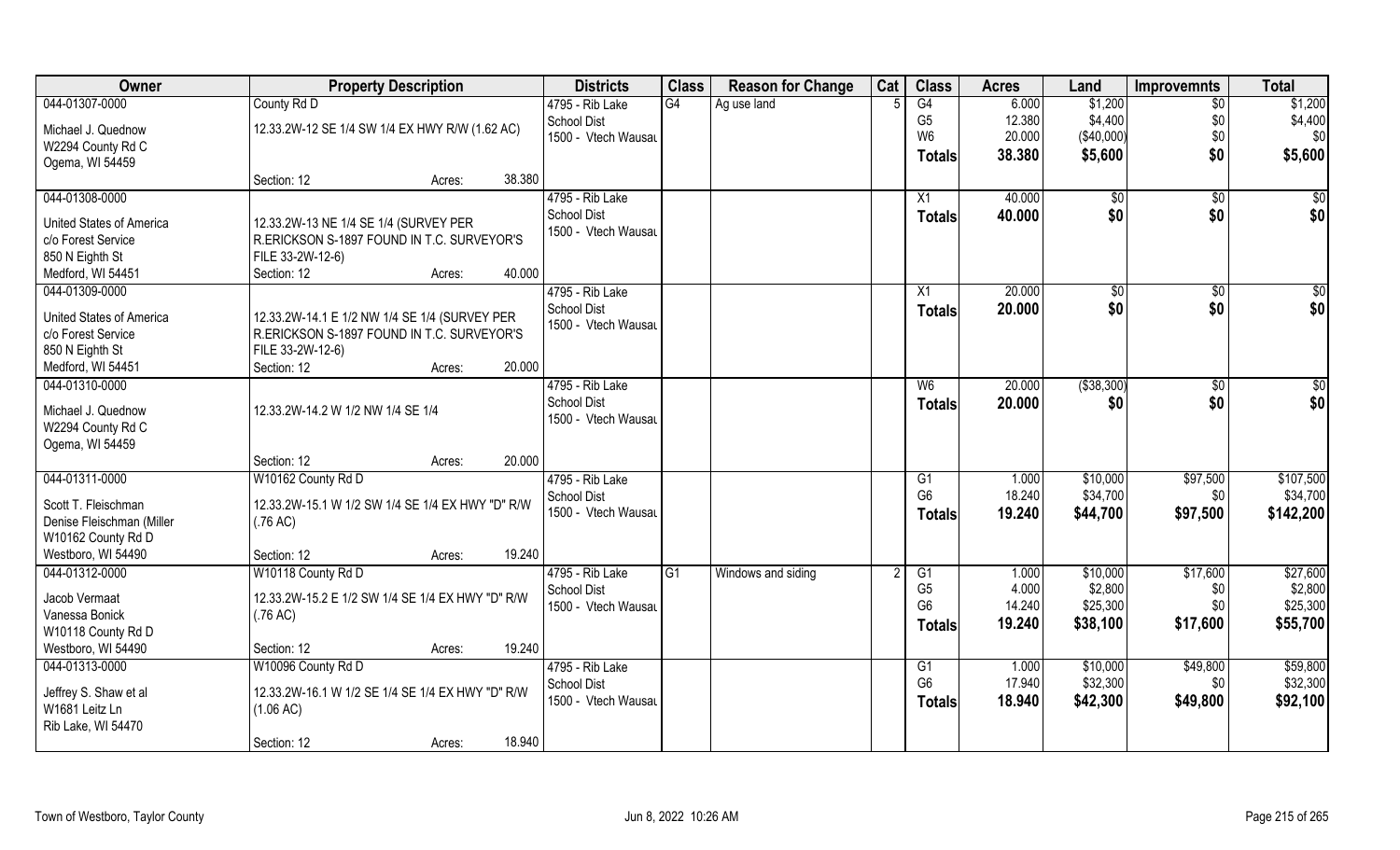| Owner                              | <b>Property Description</b>                         |        |        | <b>Districts</b>    | <b>Class</b>    | <b>Reason for Change</b> | Cat | <b>Class</b>                     | <b>Acres</b>   | Land          | <b>Improvemnts</b> | <b>Total</b>      |
|------------------------------------|-----------------------------------------------------|--------|--------|---------------------|-----------------|--------------------------|-----|----------------------------------|----------------|---------------|--------------------|-------------------|
| 044-01314-0000                     | W10014 County Rd D                                  |        |        | 4795 - Rib Lake     |                 |                          |     | $\overline{G1}$                  | 1.000          | \$10,000      | \$19,800           | \$29,800          |
| Carrie Ewan et al                  | 12.33.2W-16.2 E 1/2 SE 1/4 SE 1/4 EX HWY "D" R/W    |        |        | School Dist         |                 |                          |     | G <sub>6</sub>                   | 18.240         | \$34,700      | \$0                | \$34,700          |
| 227 N 2nd St                       | (.76 AC)                                            |        |        | 1500 - Vtech Wausau |                 |                          |     | <b>Totals</b>                    | 19.240         | \$44,700      | \$19,800           | \$64,500          |
| Medford, WI 54451                  |                                                     |        |        |                     |                 |                          |     |                                  |                |               |                    |                   |
|                                    | Section: 12                                         | Acres: | 19.240 |                     |                 |                          |     |                                  |                |               |                    |                   |
| 044-01315-0000                     | W10023 County Rd D                                  |        |        | 4795 - Rib Lake     | G4              | Ag use land              |     | $\overline{G1}$                  | 1.000          | \$10,000      | \$3,600            | \$13,600          |
| Jackson Kemper Jr                  | 13.33.2W-1 NE 1/4 NE 1/4                            |        |        | <b>School Dist</b>  |                 |                          |     | G4                               | 15.000         | \$2,300       | \$0                | \$2,300           |
| 6 Bruce Cir N                      |                                                     |        |        | 1500 - Vtech Wausau |                 |                          |     | G <sub>5</sub>                   | 5.000          | \$4,000       | \$0                | \$4,000           |
| Lake Zurich, IL 60047              |                                                     |        |        |                     |                 |                          |     | G5M                              | 19.000         | \$17,500      | \$0                | \$17,500          |
|                                    | Section: 13                                         | Acres: | 40.000 |                     |                 |                          |     | <b>Totals</b>                    | 40.000         | \$33,800      | \$3,600            | \$37,400          |
| 044-01316-0000                     | County Rd D                                         |        |        | 4795 - Rib Lake     |                 |                          |     | G6                               | 40.000         | \$73,000      | \$0                | \$73,000          |
| Jackson Kemper Jr                  | 13.33.2W-2 NW 1/4 NE 1/4                            |        |        | <b>School Dist</b>  |                 |                          |     | <b>Totals</b>                    | 40.000         | \$73,000      | \$0                | \$73,000          |
| 6 Bruce Cir N                      |                                                     |        |        | 1500 - Vtech Wausau |                 |                          |     |                                  |                |               |                    |                   |
| Lake Zurich, IL 60047              |                                                     |        |        |                     |                 |                          |     |                                  |                |               |                    |                   |
|                                    | Section: 13                                         | Acres: | 40.000 |                     |                 |                          |     |                                  |                |               |                    |                   |
| 044-01317-0000                     |                                                     |        |        | 4795 - Rib Lake     |                 |                          |     | X1                               | 80.000         | $\sqrt[6]{3}$ | $\sqrt[6]{3}$      | \$0               |
| <b>United States of America</b>    | 13.33.2W-3 S 1/2 NE 1/4                             |        |        | School Dist         |                 |                          |     | <b>Totals</b>                    | 80.000         | \$0           | \$0                | \$0               |
| c/o Forest Service                 |                                                     |        |        | 1500 - Vtech Wausau |                 |                          |     |                                  |                |               |                    |                   |
| 850 N Eighth St                    |                                                     |        |        |                     |                 |                          |     |                                  |                |               |                    |                   |
| Medford, WI 54451                  | Section: 13                                         | Acres: | 80.000 |                     |                 |                          |     |                                  |                |               |                    |                   |
| 044-01318-0000                     | W10219 County Rd D                                  |        |        | 4795 - Rib Lake     | $\overline{G4}$ | Ag use land              | 5   | G <sub>1</sub>                   | 2.000          | \$13,000      | \$9,800            | \$22,800          |
|                                    |                                                     |        |        | <b>School Dist</b>  |                 |                          |     | G4                               | 4.000          | \$800         | \$0                | \$800             |
| James A. Klement                   | 13.33.2W-5 NE 1/4 NW 1/4                            |        |        | 1500 - Vtech Wausau |                 |                          |     | G5M                              | 34.000         | \$32,300      | \$0                | \$32,300          |
| Jessica A. Klement<br>210 Corey St |                                                     |        |        |                     |                 |                          |     | <b>Totals</b>                    | 40.000         | \$46,100      | \$9,800            | \$55,900          |
| Unity, WI 54488                    | Section: 13                                         | Acres: | 40.000 |                     |                 |                          |     |                                  |                |               |                    |                   |
| 044-01319-0000                     | County Rd D                                         |        |        | 4795 - Rib Lake     |                 |                          |     | G5                               | 11.000         | \$3,300       | \$0                | \$3,300           |
|                                    |                                                     |        |        | <b>School Dist</b>  |                 |                          |     | W <sub>6</sub>                   | 17.790         | (\$39,100)    | \$0                | \$0               |
| Guy N. Olson et al                 | 13.33.2W-6.1 NW 1/4 NW 1/4 EX W 600' OF N 760' & EX |        |        | 1500 - Vtech Wausau |                 |                          |     | <b>Totals</b>                    | 28.790         | \$3,300       | \$0                | \$3,300           |
| N1275 Sunset Dr                    | <b>HWY R/W (.74 AC)</b>                             |        |        |                     |                 |                          |     |                                  |                |               |                    |                   |
| Medford, WI 54451                  |                                                     |        |        |                     |                 |                          |     |                                  |                |               |                    |                   |
|                                    | Section: 13                                         | Acres: | 28.790 |                     |                 |                          |     |                                  |                |               |                    |                   |
| 044-01319-0001                     | N8744 Urling Ln                                     |        |        | 4795 - Rib Lake     |                 |                          |     | G1                               | 2.000          | \$13,000      | \$113,600          | \$126,600         |
| Ricky A. Sperl et al               | 13.33.2W-6.2 PT OF NW 1/4 NW 1/4 W 600' OF N 760'   |        |        | School Dist         |                 |                          |     | G <sub>5</sub><br>G <sub>6</sub> | 2.000<br>5.860 | \$600         | \$0                | \$600<br>\$11,100 |
| c/o John Sperl                     | EX HWY R/W (.61 AC)                                 |        |        | 1500 - Vtech Wausau |                 |                          |     |                                  |                | \$11,100      | \$0                |                   |
| N4854 Sackett Dr                   |                                                     |        |        |                     |                 |                          |     | <b>Totals</b>                    | 9.860          | \$24,700      | \$113,600          | \$138,300         |
| Medford, WI 54451                  | Section: 13                                         | Acres: | 9.860  |                     |                 |                          |     |                                  |                |               |                    |                   |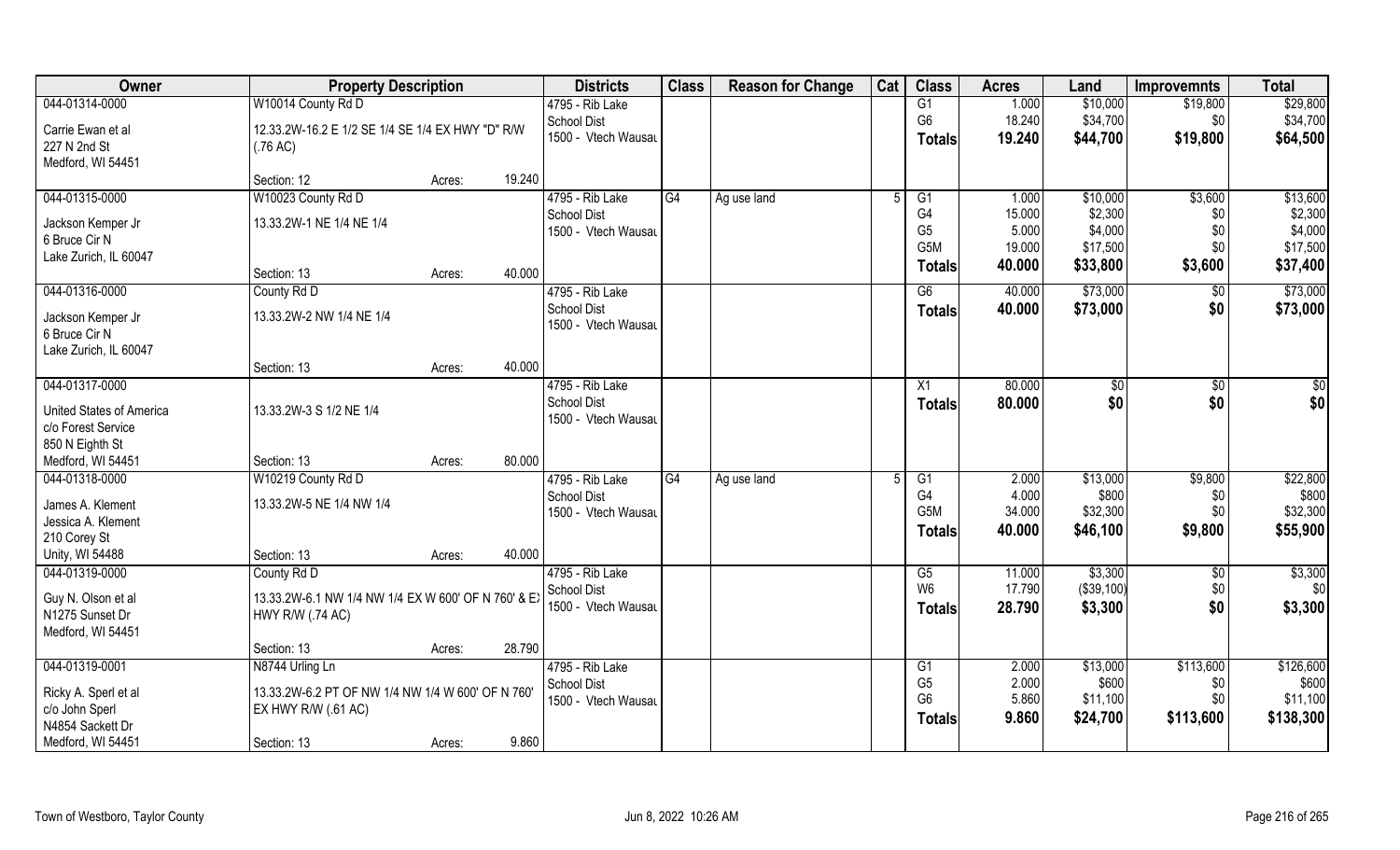| Owner                                          | <b>Property Description</b>                      |        |         | <b>Districts</b>    | <b>Class</b> | <b>Reason for Change</b> | Cat | <b>Class</b>     | <b>Acres</b> | Land       | <b>Improvemnts</b> | <b>Total</b>    |
|------------------------------------------------|--------------------------------------------------|--------|---------|---------------------|--------------|--------------------------|-----|------------------|--------------|------------|--------------------|-----------------|
| 044-01319-0002                                 | County Rd D                                      |        |         | 4795 - Rib Lake     |              |                          |     | X4               | 1.350        | \$0        | $\sqrt{6}$         | \$0             |
| Taylor County of                               | 13.33.2W-6.3 PT OF NW 1/4 NW 1/4 HWY R/W         |        |         | <b>School Dist</b>  |              |                          |     | <b>Totals</b>    | 1.350        | \$0        | \$0                | \$0             |
| c/o Highway Dept                               |                                                  |        |         | 1500 - Vtech Wausau |              |                          |     |                  |              |            |                    |                 |
| 224 S Second St                                |                                                  |        |         |                     |              |                          |     |                  |              |            |                    |                 |
| Medford, WI 54451                              | Section: 13                                      | Acres: | 1.350   |                     |              |                          |     |                  |              |            |                    |                 |
| 044-01320-0000                                 | N8616 Urling Ln                                  |        |         | 4795 - Rib Lake     |              |                          |     | G1               | 1.000        | \$10,000   | \$42,600           | \$52,600        |
|                                                |                                                  |        |         | <b>School Dist</b>  |              |                          |     | G <sub>6</sub>   | 7.100        | \$13,500   | \$0                | \$13,500        |
| Guy N. Olson et al                             | 13.33.2W-7 SW 1/4 NW 1/4                         |        |         | 1500 - Vtech Wausau |              |                          |     | W <sub>6</sub>   | 31.900       | (\$60,600) | \$0                | \$0             |
| N1275 Sunset Dr                                |                                                  |        |         |                     |              |                          |     | <b>Totals</b>    | 40.000       | \$23,500   | \$42,600           | \$66,100        |
| Medford, WI 54451                              |                                                  |        |         |                     |              |                          |     |                  |              |            |                    |                 |
|                                                | Section: 13                                      | Acres: | 40.000  |                     |              |                          |     |                  |              |            |                    |                 |
| 044-01321-0000                                 |                                                  |        |         | 4795 - Rib Lake     |              |                          |     | W <sub>5</sub>   | 20.690       | (\$45,500) | $\sqrt[6]{}$       | \$0             |
| Guy N. Olson et al                             | 13.33.2W-8 SE 1/4 NW 1/4                         |        |         | <b>School Dist</b>  |              |                          |     | W <sub>6</sub>   | 19.310       | (\$5,800)  | \$0                | \$0             |
| N1275 Sunset Dr                                |                                                  |        |         | 1500 - Vtech Wausau |              |                          |     | <b>Totals</b>    | 40.000       | \$0        | \$0                | \$0             |
| Medford, WI 54451                              |                                                  |        |         |                     |              |                          |     |                  |              |            |                    |                 |
|                                                | Section: 13                                      | Acres: | 40.000  |                     |              |                          |     |                  |              |            |                    |                 |
| 044-01322-0000                                 |                                                  |        |         | 4795 - Rib Lake     | G4           | Ag use land              |     | G4               | 5.000        | \$800      | \$0                | \$800           |
| Alan R. Amborn                                 | 13.33.2W-9 NE 1/4 SW 1/4                         |        |         | <b>School Dist</b>  |              |                          |     | G <sub>5</sub>   | 8.000        | \$2,800    | \$0                | \$2,800         |
| N8570 Urling Ln                                |                                                  |        |         | 1500 - Vtech Wausau |              |                          |     | G <sub>5</sub> M | 27.000       | \$25,700   | \$0                | \$25,700        |
| Westboro, WI 54490                             |                                                  |        |         |                     |              |                          |     | <b>Totals</b>    | 40.000       | \$29,300   | \$0                | \$29,300        |
|                                                | Section: 13                                      | Acres: | 40.000  |                     |              |                          |     |                  |              |            |                    |                 |
| 044-01323-0000                                 | N8570 Urling Ln                                  |        |         | 4795 - Rib Lake     | G4           | Ag use land              | 5   | G1               | 3.000        | \$14,900   | \$123,900          | \$138,800       |
|                                                |                                                  |        |         | <b>School Dist</b>  |              |                          |     | G4               | 15.660       | \$3,100    | \$0                | \$3,100         |
| Alan R. Amborn                                 | 13.33.2W-10 NW 1/4 SW 1/4 INCLS LOT 1 CSM 3-S/70 |        |         | 1500 - Vtech Wausau |              |                          |     | G <sub>5</sub>   | 5.000        | \$1,500    | \$0                | \$1,500         |
| N8570 Urling Ln                                | #681                                             |        |         |                     |              |                          |     | G <sub>5</sub> M | 16.340       | \$14,700   | \$0                | \$14,700        |
| Westboro, WI 54490                             |                                                  |        |         |                     |              |                          |     | <b>Totals</b>    | 40.000       | \$34,200   | \$123,900          | \$158,100       |
|                                                | Section: 13                                      | Acres: | 40.000  |                     |              |                          |     |                  |              |            |                    |                 |
| 044-01325-0000                                 |                                                  |        |         | 4795 - Rib Lake     |              |                          |     | X1               | 80.000       | \$0        | \$0                | $\overline{50}$ |
| <b>United States of America</b>                | 13.33.2W-11 S 1/2 SW 1/4                         |        |         | <b>School Dist</b>  |              |                          |     | <b>Totals</b>    | 80.000       | \$0        | \$0                | \$0             |
| c/o Forest Service                             |                                                  |        |         | 1500 - Vtech Wausau |              |                          |     |                  |              |            |                    |                 |
| 850 N Eighth St                                |                                                  |        |         |                     |              |                          |     |                  |              |            |                    |                 |
| Medford, WI 54451                              | Section: 13                                      | Acres: | 80.000  |                     |              |                          |     |                  |              |            |                    |                 |
| 044-01326-0000                                 |                                                  |        |         | 4795 - Rib Lake     |              |                          |     | X1               | 160.000      | $\sqrt{6}$ | $\sqrt{6}$         | \$0             |
|                                                |                                                  |        |         | <b>School Dist</b>  |              |                          |     | <b>Totals</b>    | 160.000      | \$0        | \$0                | \$0             |
| United States of America<br>c/o Forest Service | 13.33.2W-13 SE 1/4                               |        |         | 1500 - Vtech Wausau |              |                          |     |                  |              |            |                    |                 |
| 850 N Eighth St                                |                                                  |        |         |                     |              |                          |     |                  |              |            |                    |                 |
|                                                |                                                  |        |         |                     |              |                          |     |                  |              |            |                    |                 |
| Medford, WI 54451                              | Section: 13                                      | Acres: | 160.000 |                     |              |                          |     |                  |              |            |                    |                 |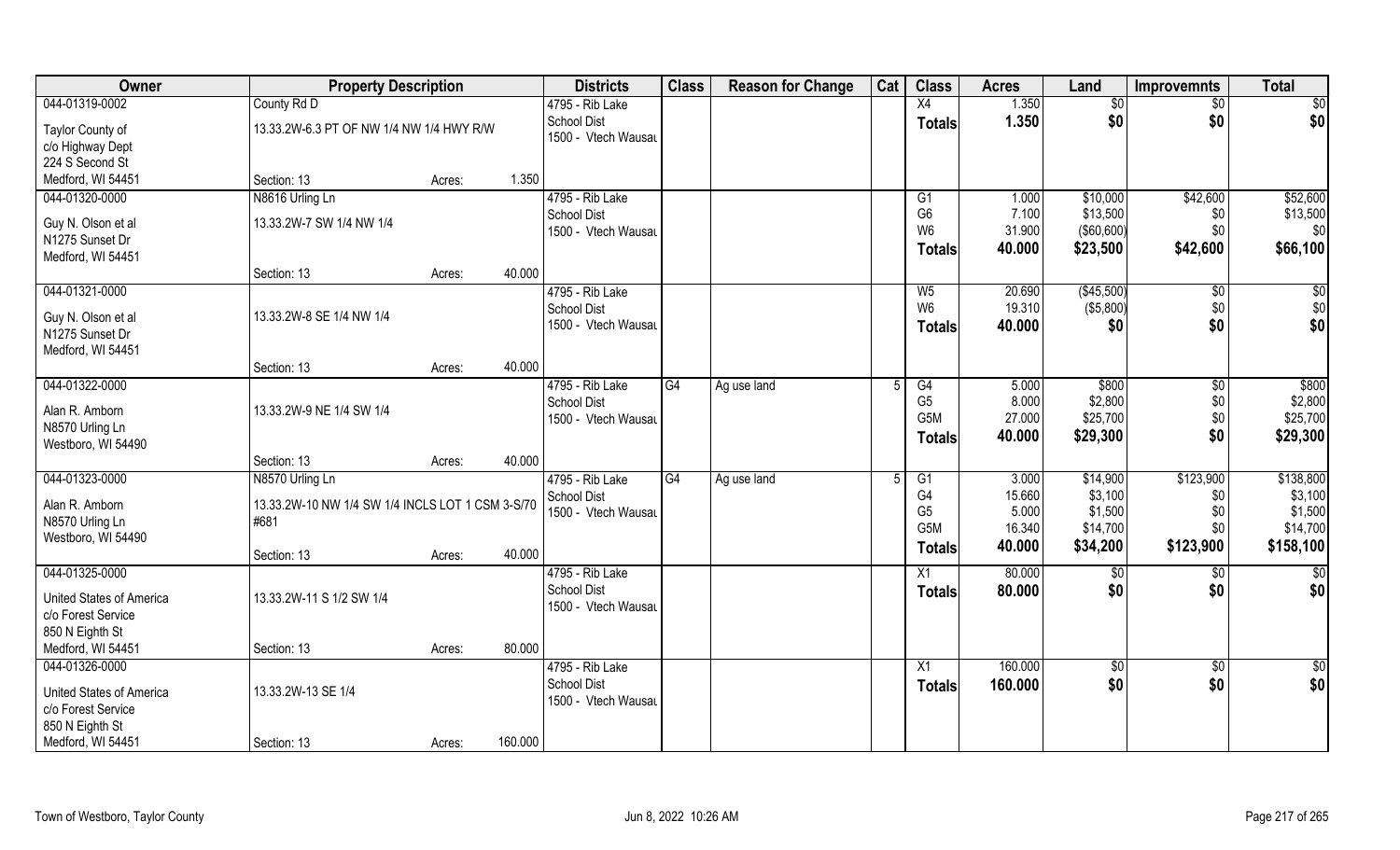| Owner                 | <b>Property Description</b>                        | <b>Districts</b>                          | <b>Class</b>   | <b>Reason for Change</b> | Cat | <b>Class</b>    | <b>Acres</b> | Land     | <b>Improvemnts</b> | <b>Total</b> |
|-----------------------|----------------------------------------------------|-------------------------------------------|----------------|--------------------------|-----|-----------------|--------------|----------|--------------------|--------------|
| 044-01327-0000        | W10497 County Rd D                                 | 4795 - Rib Lake                           | G4             | Ag use land              |     | $\overline{G1}$ | 1.000        | \$10,000 | \$10,200           | \$20,200     |
| Kevin A. Carlsen      | 14.33.2W-1.1 NE 1/4 NE 1/4 EX 1 SQ AC IN NE COR -  | <b>School Dist</b>                        |                |                          |     | G <sub>4</sub>  | 10.000       | \$2,000  | \$0                | \$2,000      |
| Julie A. Carlsen      | SCHOOL GROUND PCL EX PCL 2 CSM 6-S/85 #1308        | 1500 - Vtech Wausau                       |                |                          |     | G5M             | 18.490       | \$16,200 | \$0                | \$16,200     |
| W10461 County Rd D    | & EX LOT 1 & 2 CSM 7-S/142 #1542 EX HWY R/W        |                                           |                |                          |     | <b>Totals</b>   | 29.490       | \$28,200 | \$10,200           | \$38,400     |
| Westboro, WI 54490    | 29.490<br>Section: 14<br>Acres:                    |                                           |                |                          |     |                 |              |          |                    |              |
| 044-01328-0000        | W10415 County Rd D                                 | 4795 - Rib Lake                           |                |                          |     | G <sub>1</sub>  | 1.000        | \$10,000 | \$7,400            | \$17,400     |
|                       |                                                    | <b>School Dist</b>                        |                |                          |     | <b>Totals</b>   | 1.000        | \$10,000 | \$7,400            | \$17,400     |
| Rodney Anderson et al | 14.33.2W-1.2 PT OF NE 1/4 NE 1/4 1 SQ AC IN NE     | 1500 - Vtech Wausau                       |                |                          |     |                 |              |          |                    |              |
| W9251 County Rd M     | COR - SCHOOL GROUND PCL                            |                                           |                |                          |     |                 |              |          |                    |              |
| Medford, WI 54451     |                                                    |                                           |                |                          |     |                 |              |          |                    |              |
|                       | 1.000<br>Section: 14<br>Acres:                     |                                           |                |                          |     |                 |              |          |                    |              |
| 044-01328-0001        | W10461 County Rd D                                 | 4795 - Rib Lake                           |                |                          |     | G1              | 2.000        | \$13,000 | \$94,200           | \$107,200    |
| Kevin A. Carlsen      | 14.33.2W-1.3 PT OF NE 1/4 NE 1/4 LOT 1 CSM 7-S/142 | <b>School Dist</b>                        |                |                          |     | G <sub>6</sub>  | 4.350        | \$7,000  | \$0                | \$7,000      |
| W10461 County Rd D    | #1542                                              | 1500 - Vtech Wausau                       |                |                          |     | <b>Totals</b>   | 6.350        | \$20,000 | \$94,200           | \$114,200    |
| Westboro, WI 54490    |                                                    |                                           |                |                          |     |                 |              |          |                    |              |
|                       | 6.350<br>Section: 14<br>Acres:                     |                                           |                |                          |     |                 |              |          |                    |              |
| 044-01328-0002        | N8781 Urling Ln                                    | 4795 - Rib Lake                           | G <sub>1</sub> | NSF @75%                 |     | G1              | 1.190        | \$10,600 | \$83,700           | \$94,300     |
|                       |                                                    | <b>School Dist</b>                        |                |                          |     | <b>Totals</b>   | 1.190        | \$10,600 | \$83,700           | \$94,300     |
| Stump Jumpers, LLC    | 14.33.2W-1.4 PT OF NE 1/4 NE 1/4 PCL 2 CSM 6-S/85  | 1500 - Vtech Wausau                       |                |                          |     |                 |              |          |                    |              |
| 238920 Swanson Rd     | #1308                                              |                                           |                |                          |     |                 |              |          |                    |              |
| Aniwa, WI 54408       | 1.190                                              |                                           |                |                          |     |                 |              |          |                    |              |
|                       | Section: 14<br>Acres:                              |                                           |                |                          |     |                 |              |          |                    |              |
| 044-01328-0003        | W10425 County Rd D                                 | 4795 - Rib Lake                           |                |                          |     | G1              | 1.660        | \$12,000 | \$39,000           | \$51,000     |
| Travis Trzinski       | 14.33.2W-1.5 PT OF NE 1/4 NE 1/4 LOT 2 CSM 7-S/142 | <b>School Dist</b><br>1500 - Vtech Wausau |                |                          |     | <b>Totals</b>   | 1.660        | \$12,000 | \$39,000           | \$51,000     |
| Donald Trzinski       | #1542                                              |                                           |                |                          |     |                 |              |          |                    |              |
| 1810 Burin Ct         |                                                    |                                           |                |                          |     |                 |              |          |                    |              |
| Plover, WI 54467-2818 | 1.660<br>Section: 14<br>Acres:                     |                                           |                |                          |     |                 |              |          |                    |              |
| 044-01329-0000        | W10577 County Rd D                                 | 4795 - Rib Lake                           |                |                          |     | G1              | 2.500        | \$14,000 | \$75,700           | \$89,700     |
| Gary Laher            | 14.33.2W-2 NW 1/4 NE 1/4 EX HWY R/W (.32 AC)       | <b>School Dist</b>                        |                |                          |     | G <sub>5</sub>  | 23.680       | \$12,800 | \$0                | \$12,800     |
| Jan Laher             |                                                    | 1500 - Vtech Wausau                       |                |                          |     | G <sub>6</sub>  | 13.500       | \$24,300 | \$0                | \$24,300     |
| N3866 Crane Dr        |                                                    |                                           |                |                          |     | <b>Totals</b>   | 39.680       | \$51,100 | \$75,700           | \$126,800    |
| Medford, WI 54451     | 39.680<br>Section: 14<br>Acres:                    |                                           |                |                          |     |                 |              |          |                    |              |
| 044-01330-0000        | N8662 Spieles Ln                                   | 4795 - Rib Lake                           |                |                          |     | G1              | 1.000        | \$10,000 | \$14,100           | \$24,100     |
|                       |                                                    | <b>School Dist</b>                        |                |                          |     | G <sub>5</sub>  | 21.000       | \$7,400  | \$0                | \$7,400      |
| Gene A. Holmes        | 14.33.2W-3 SW 1/4 NE 1/4                           | 1500 - Vtech Wausau                       |                |                          |     | G <sub>6</sub>  | 18.000       | \$28,800 | \$0                | \$28,800     |
| Laura L. Holmes       |                                                    |                                           |                |                          |     |                 | 40.000       | \$46,200 | \$14,100           | \$60,300     |
| 333 N Shattuck St     |                                                    |                                           |                |                          |     | <b>Totals</b>   |              |          |                    |              |
| Medford, WI 54451     | 40.000<br>Section: 14<br>Acres:                    |                                           |                |                          |     |                 |              |          |                    |              |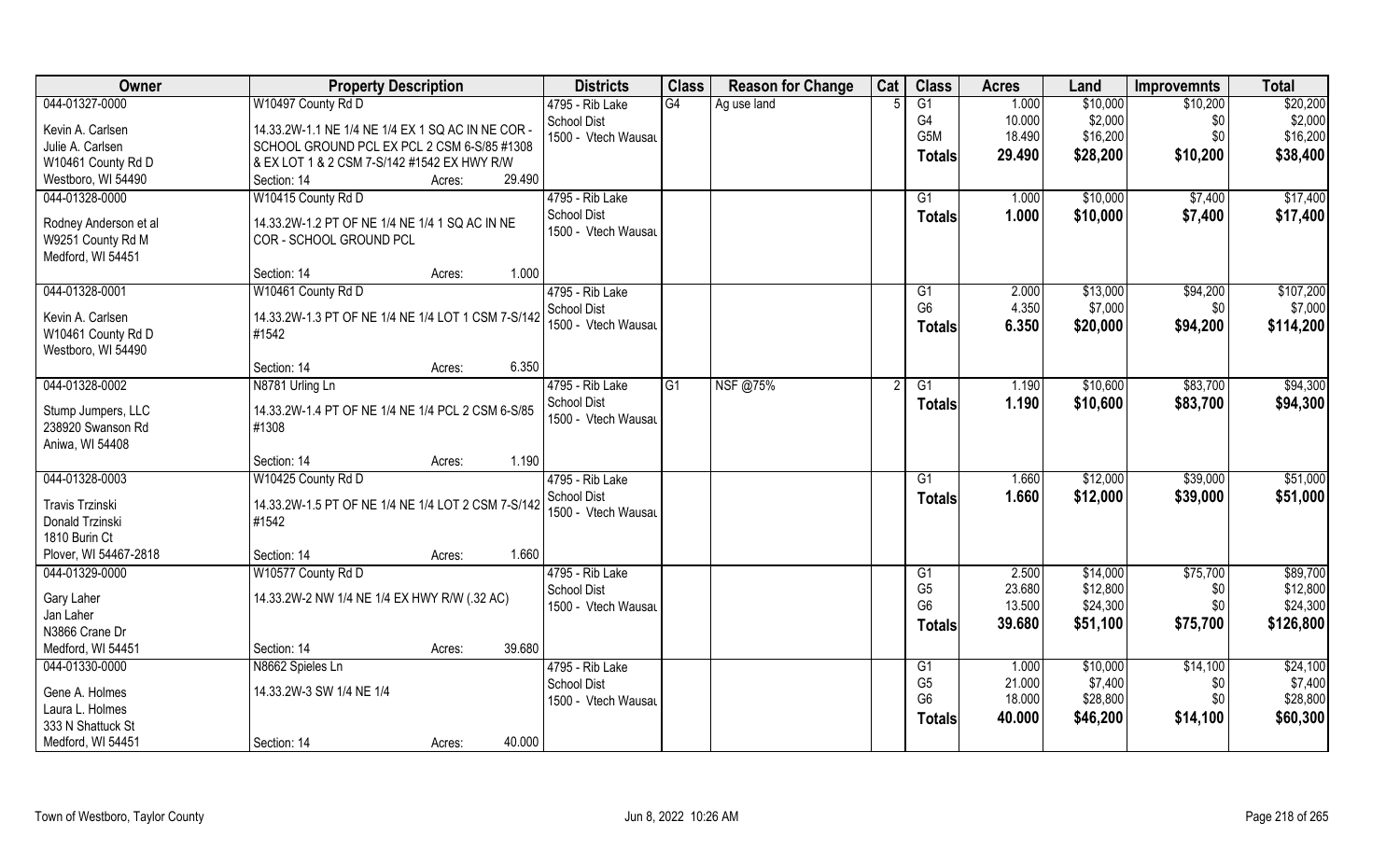| Owner                                   | <b>Property Description</b>                           | <b>Districts</b>                          | <b>Class</b> | <b>Reason for Change</b> | Cat | <b>Class</b>                      | <b>Acres</b> | Land              | <b>Improvemnts</b> | <b>Total</b>      |
|-----------------------------------------|-------------------------------------------------------|-------------------------------------------|--------------|--------------------------|-----|-----------------------------------|--------------|-------------------|--------------------|-------------------|
| 044-01331-0000                          | N8623 Urling Ln                                       | 4795 - Rib Lake                           |              |                          |     | G1                                | 1.000        | \$10,000          | \$122,100          | \$132,100         |
| Edward W. Foster                        | 14.33.2W-4 SE 1/4 NE 1/4                              | <b>School Dist</b>                        |              |                          |     | G <sub>5</sub>                    | 12.000       | \$3,600           | \$0                | \$3,600           |
| Heidi E. Foster                         |                                                       | 1500 - Vtech Wausau                       |              |                          |     | G <sub>6</sub>                    | 27.000       | \$46,800          | \$0                | \$46,800          |
| N8623 Urling Ln                         |                                                       |                                           |              |                          |     | <b>Totals</b>                     | 40.000       | \$60,400          | \$122,100          | \$182,500         |
| Westboro, WI 54490                      | 40.000<br>Section: 14<br>Acres:                       |                                           |              |                          |     |                                   |              |                   |                    |                   |
| 044-01332-0000                          | Spieles Ln                                            | 4795 - Rib Lake                           | G4           | Ag use land              |     | G4                                | 19.260       | \$2,900           | $\sqrt{$0}$        | \$2,900           |
|                                         |                                                       | <b>School Dist</b>                        |              |                          |     | Totals                            | 19.260       | \$2,900           | \$0                | \$2,900           |
| Ronald L. Manthe Jr                     | 14.33.2W-5.1 PT OF NE 1/4 NW 1/4 PCL 4 CSM 7-S/294    | 1500 - Vtech Wausau                       |              |                          |     |                                   |              |                   |                    |                   |
| 300 S Haslow St Trl 2                   | #1625                                                 |                                           |              |                          |     |                                   |              |                   |                    |                   |
| Spencer, WI 54479                       |                                                       |                                           |              |                          |     |                                   |              |                   |                    |                   |
|                                         | 19.260<br>Section: 14<br>Acres:                       |                                           |              |                          |     |                                   |              |                   |                    |                   |
| 044-01332-0001                          | W10623 County Rd D                                    | 4795 - Rib Lake                           |              |                          |     | G1                                | 5.040        | \$18,400          | \$64,900           | \$83,300          |
| <b>Richard Miller</b>                   | 14.33.2W-5.2 PT OF NE 1/4 NW 1/4 PCL 1 CSM 6-S/60     | <b>School Dist</b>                        |              |                          |     | <b>Totals</b>                     | 5.040        | \$18,400          | \$64,900           | \$83,300          |
| W10623 County Rd D                      | #1294                                                 | 1500 - Vtech Wausau                       |              |                          |     |                                   |              |                   |                    |                   |
| Westboro, WI 54490                      |                                                       |                                           |              |                          |     |                                   |              |                   |                    |                   |
|                                         | 5.040<br>Section: 14<br>Acres:                        |                                           |              |                          |     |                                   |              |                   |                    |                   |
| 044-01332-0002                          | W10695 County Rd D                                    | 4795 - Rib Lake                           |              |                          |     | G1                                | 1.000        | \$10,000          | $\sqrt[6]{3}$      | \$10,000          |
|                                         |                                                       | <b>School Dist</b>                        |              |                          |     | G <sub>5</sub>                    | 9.240        | \$3,300           | \$0                | \$3,300           |
| Benjamin M. Rakovec                     | 14.33.2W-5.3 PT OF NE 1/4 NW 1/4 PCL 2 CSM 7-S/58     | 1500 - Vtech Wausau                       |              |                          |     | <b>Totals</b>                     | 10.240       | \$13,300          | \$0                | \$13,300          |
| Bridget A. Rakovec                      | #1495                                                 |                                           |              |                          |     |                                   |              |                   |                    |                   |
| W8043 Moonlite Rd                       |                                                       |                                           |              |                          |     |                                   |              |                   |                    |                   |
| Neillsville, WI 54456<br>044-01332-0003 | 10.240<br>Section: 14<br>Acres:<br>W10649 County Rd D |                                           |              |                          |     |                                   | 2.000        |                   |                    |                   |
|                                         |                                                       | 4795 - Rib Lake                           |              |                          |     | $\overline{G1}$<br>G <sub>4</sub> | 2.510        | \$13,000<br>\$400 | \$32,900           | \$45,900<br>\$400 |
| Ronald L. Manthe Jr                     | 14.33.2W-5.4 PT OF NE 1/4 NW 1/4 PCL 3 CSM 7-S/79     | <b>School Dist</b><br>1500 - Vtech Wausau |              |                          |     |                                   |              |                   | \$0                |                   |
| 300 S Haslow St Trl 2                   | #1507                                                 |                                           |              |                          |     | <b>Totals</b>                     | 4.510        | \$13,400          | \$32,900           | \$46,300          |
| Spencer, WI 54479                       |                                                       |                                           |              |                          |     |                                   |              |                   |                    |                   |
|                                         | 4.510<br>Section: 14<br>Acres:                        |                                           |              |                          |     |                                   |              |                   |                    |                   |
| 044-01333-0000                          | W10707 County Rd D                                    | 4795 - Rib Lake                           |              |                          |     | G1                                | 2.000        | \$13,000          | \$149,100          | \$162,100         |
| Todd M. Feucht                          | 14.33.2W-6.1 NW 1/4 NW 1/4 EX NW 1/4 (SURVEY PEF      | <b>School Dist</b>                        |              |                          |     | G <sub>5</sub>                    | 20.000       | \$6,000           | \$0                | \$6,000           |
| Debra M. Feucht                         | R.ERICKSON S-1897 FOUND IN T.C. SURVEYOR'S            | 1500 - Vtech Wausau                       |              |                          |     | G <sub>6</sub>                    | 8.000        | \$12,800          | \$0                | \$12,800          |
| W10707 County Rd D                      | FILE 33-2W-14-15)                                     |                                           |              |                          |     | <b>Totals</b>                     | 30.000       | \$31,800          | \$149,100          | \$180,900         |
| Westboro, WI 54490                      | 30.000<br>Section: 14<br>Acres:                       |                                           |              |                          |     |                                   |              |                   |                    |                   |
| 044-01334-0000                          | W10755 County Rd D                                    | 4795 - Rib Lake                           |              |                          |     | G1                                | 2.000        | \$13,000          | \$67,100           | \$80,100          |
|                                         |                                                       | <b>School Dist</b>                        |              |                          |     | G <sub>5</sub>                    | 8.000        | \$2,400           | \$0                | \$2,400           |
| Kenneth D. Nelson                       | 14.33.2W-6.2 PT OF NW 1/4 NW 1/4 THE NW 1/4           | 1500 - Vtech Wausau                       |              |                          |     | <b>Totals</b>                     | 10.000       | \$15,400          | \$67,100           | \$82,500          |
| Kevin P. Schnabel                       | THEREOF (SURVEY PER R.ERICKSON S-1897                 |                                           |              |                          |     |                                   |              |                   |                    |                   |
| 4954 Cemetary Ave                       | FOUND IN T.C. SURVEYOR'S FILE 33-2W-14-15)            |                                           |              |                          |     |                                   |              |                   |                    |                   |
| Abbotsford, WI 54405                    | 10.000<br>Section: 14<br>Acres:                       |                                           |              |                          |     |                                   |              |                   |                    |                   |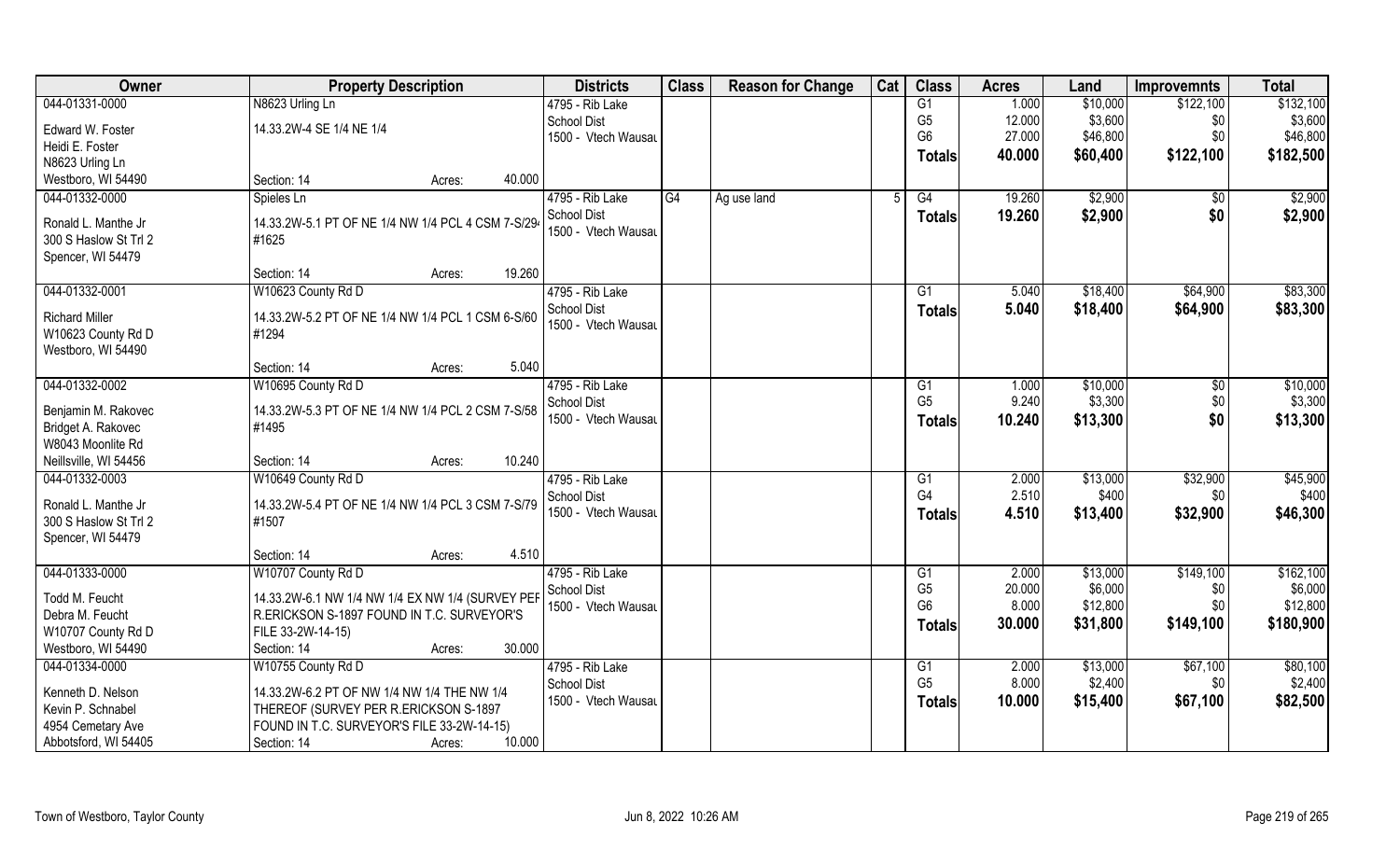| Owner                                  | <b>Property Description</b>                        |                  | <b>Districts</b>    | <b>Class</b>   | <b>Reason for Change</b> | Cat | <b>Class</b>    | <b>Acres</b> | Land     | <b>Improvemnts</b> | <b>Total</b> |
|----------------------------------------|----------------------------------------------------|------------------|---------------------|----------------|--------------------------|-----|-----------------|--------------|----------|--------------------|--------------|
| 044-01335-0000                         | W10728 Spieles Ln                                  |                  | 4795 - Rib Lake     |                |                          |     | G1              | 2.750        | \$27,200 | \$88,800           | \$116,000    |
| Karl J. Kelz                           | 14.33.2W-7 SW 1/4 NW 1/4 (SURVEY PER               |                  | <b>School Dist</b>  |                |                          |     | G <sub>5</sub>  | 16.000       | \$7,700  | \$0                | \$7,700      |
| Nancy A. Campbell-Kelz                 | R.ERICKSON S-1897 FOUND IN T.C. SURVEYOR'S         |                  | 1500 - Vtech Wausau |                |                          |     | G <sub>6</sub>  | 21.250       | \$32,500 | \$0                | \$32,500     |
| W10728 Spieles Ln                      | FILE 33-2W-14-15)                                  |                  |                     |                |                          |     | Totals          | 40.000       | \$67,400 | \$88,800           | \$156,200    |
| Westboro, WI 54490                     | Section: 14                                        | 40.000<br>Acres: |                     |                |                          |     |                 |              |          |                    |              |
| 044-01336-0000                         | N8693 Spieles Ln                                   |                  | 4795 - Rib Lake     |                |                          |     | $\overline{G1}$ | 3.190        | \$15,200 | \$0                | \$15,200     |
|                                        |                                                    |                  | <b>School Dist</b>  |                |                          |     |                 | 3.190        | \$15,200 | \$0                | \$15,200     |
| James J. Davis                         | 14.33.2W-8.1 SE 1/4 NW 1/4 LOT 1 CSM 7-S/119 #1529 |                  | 1500 - Vtech Wausau |                |                          |     | Totals          |              |          |                    |              |
| Mary L. Davis                          |                                                    |                  |                     |                |                          |     |                 |              |          |                    |              |
| W10684 Spieles Ln                      |                                                    |                  |                     |                |                          |     |                 |              |          |                    |              |
| Westboro, WI 54490-9549                | Section: 14                                        | 3.190<br>Acres:  |                     |                |                          |     |                 |              |          |                    |              |
| 044-01336-0001                         | N8623 Spieles Ln                                   |                  | 4795 - Rib Lake     | G <sub>1</sub> | Garage complete          |     | G1              | 1.000        | \$10,000 | \$129,200          | \$139,200    |
|                                        | 14.33.2W-8.2 PT OF SE 1/4 NW 1/4 SE 1/4 THRF       |                  | School Dist         |                |                          |     | G <sub>6</sub>  | 9.000        | \$14,400 | \$0                | \$14,400     |
| Thomas A. Apfelbeck                    |                                                    |                  | 1500 - Vtech Wausau |                |                          |     | Totals          | 10.000       | \$24,400 | \$129,200          | \$153,600    |
| Heidi A. Apfelbeck<br>N8623 Spieles Ln |                                                    |                  |                     |                |                          |     |                 |              |          |                    |              |
| Westboro, WI 54490                     | Section: 14                                        | 10.000<br>Acres: |                     |                |                          |     |                 |              |          |                    |              |
| 044-01336-0002                         | W10684 Spieles Ln                                  |                  | 4795 - Rib Lake     |                |                          |     | G1              | 1.000        | \$10,000 | \$154,100          | \$164,100    |
|                                        |                                                    |                  | <b>School Dist</b>  |                |                          |     | G <sub>5</sub>  | 8.000        | \$2,400  | \$0                | \$2,400      |
| James J. Davis                         | 14.33.2W-8.3 PT OF SE 1/4 NW 1/4 W 1/2 THRF        |                  | 1500 - Vtech Wausau |                |                          |     | G <sub>6</sub>  | 11.000       | \$17,600 | \$0                | \$17,600     |
| Mary L. Davis                          |                                                    |                  |                     |                |                          |     |                 |              |          |                    |              |
| W10684 Spieles Ln                      |                                                    |                  |                     |                |                          |     | <b>Totals</b>   | 20.000       | \$30,000 | \$154,100          | \$184,100    |
| Westboro, WI 54490-9549                | Section: 14                                        | 20.000<br>Acres: |                     |                |                          |     |                 |              |          |                    |              |
| 044-01336-0003                         | N8677 Spieles Ln                                   |                  | 4795 - Rib Lake     |                |                          |     | $\overline{G1}$ | 3.190        | \$15,200 | \$4,400            | \$19,600     |
| Paul S. Kasten                         | 14.33.2W-8.4 PT OF SE 1/4 NW 1/4 LOT 2 CSM 7-S/119 |                  | <b>School Dist</b>  |                |                          |     | Totals          | 3.190        | \$15,200 | \$4,400            | \$19,600     |
| Molly J. Kasten                        | #1529                                              |                  | 1500 - Vtech Wausau |                |                          |     |                 |              |          |                    |              |
| 909 S 14th St                          |                                                    |                  |                     |                |                          |     |                 |              |          |                    |              |
| Sheboygan, WI 53081                    | Section: 14                                        | 3.190<br>Acres:  |                     |                |                          |     |                 |              |          |                    |              |
| 044-01336-0004                         | Spieles Ln                                         |                  | 4795 - Rib Lake     |                |                          |     | G1              | 3.400        | \$15,600 | $\overline{30}$    | \$15,600     |
|                                        |                                                    |                  | <b>School Dist</b>  |                |                          |     |                 | 3.400        | \$15,600 | \$0                | \$15,600     |
| Bradley E. Justice                     | 14.33.2W-8.5 PT OF SE 1/4 NW 1/4 LOT 3 CSM 7-S/119 |                  | 1500 - Vtech Wausau |                |                          |     | <b>Totals</b>   |              |          |                    |              |
| W3677 Pine Ave                         | #1529                                              |                  |                     |                |                          |     |                 |              |          |                    |              |
| Stetsonville, WI 54480                 |                                                    |                  |                     |                |                          |     |                 |              |          |                    |              |
|                                        | Section: 14                                        | 3.400<br>Acres:  |                     |                |                          |     |                 |              |          |                    |              |
| 044-01337-0000                         | Spieles Ln                                         |                  | 4795 - Rib Lake     |                |                          |     | X1              | 40.000       | \$0      | $\sqrt{$0}$        | \$0          |
| <b>United States of America</b>        | 14.33.2W-9 NE 1/4 SW 1/4 (SURVEY PER R.ERICKSON    |                  | <b>School Dist</b>  |                |                          |     | <b>Totals</b>   | 40.000       | \$0      | \$0                | \$0          |
| c/o Forest Service                     | S-1897 FOUND IN T.C. SURVEYOR'S FILE               |                  | 1500 - Vtech Wausau |                |                          |     |                 |              |          |                    |              |
| 850 N Eighth St                        | 33-2W-14-15)                                       |                  |                     |                |                          |     |                 |              |          |                    |              |
| Medford, WI 54451                      | Section: 14                                        | 40.000<br>Acres: |                     |                |                          |     |                 |              |          |                    |              |
|                                        |                                                    |                  |                     |                |                          |     |                 |              |          |                    |              |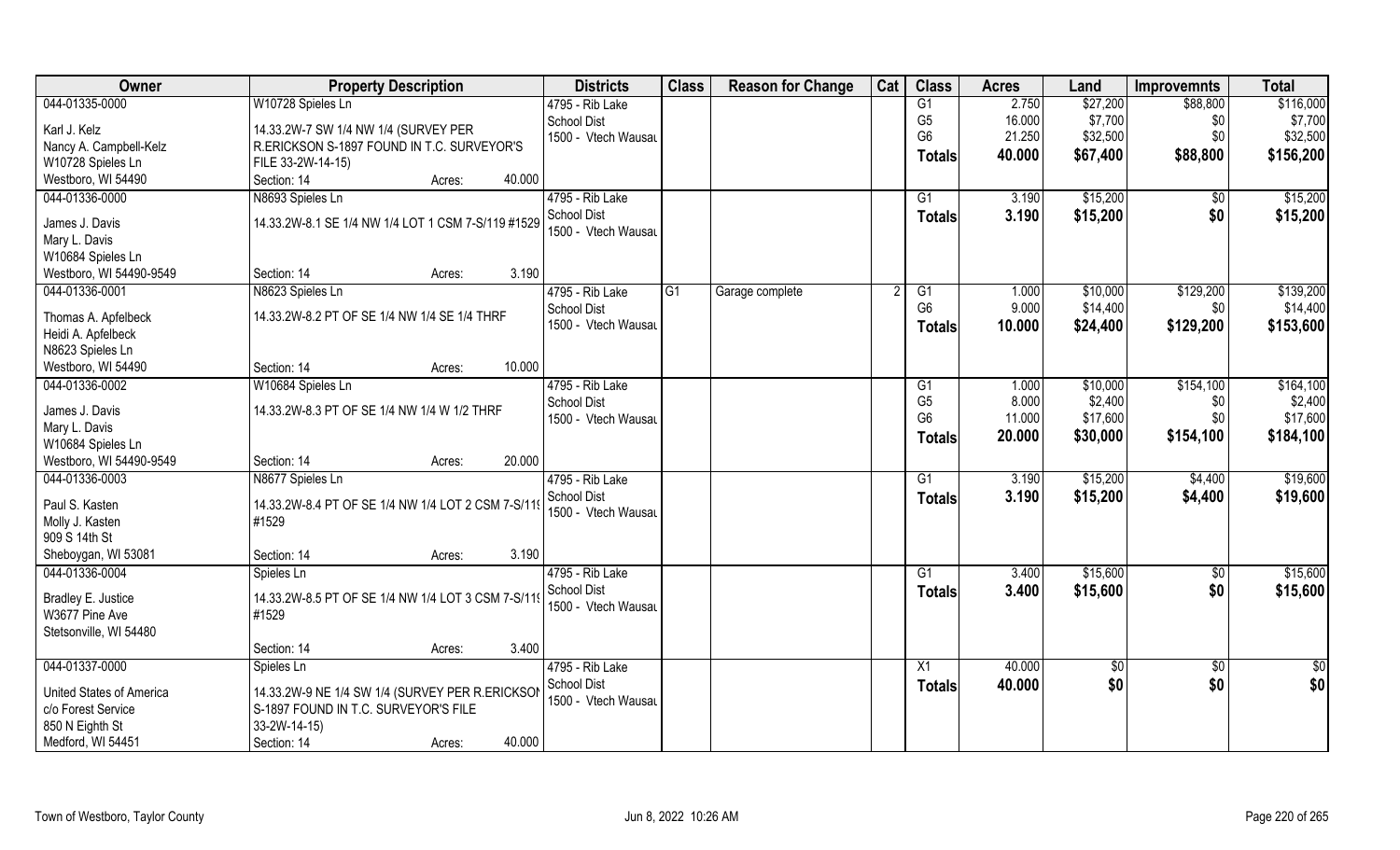| Owner                           | <b>Property Description</b>                                                         | <b>Districts</b>    | <b>Class</b> | <b>Reason for Change</b> | Cat | <b>Class</b>    | <b>Acres</b> | Land        | <b>Improvemnts</b> | <b>Total</b>    |
|---------------------------------|-------------------------------------------------------------------------------------|---------------------|--------------|--------------------------|-----|-----------------|--------------|-------------|--------------------|-----------------|
| 044-01338-0000                  | Spieles Ln                                                                          | 4795 - Rib Lake     |              |                          |     | G5              | 6.000        | \$2,100     | $\sqrt{6}$         | \$2,100         |
| Leroy R. Spieles                | 14.33.2W-10.1 NW 1/4 SW 1/4 EXC N 660' OF E 330'                                    | <b>School Dist</b>  |              |                          |     | G <sub>6</sub>  | 29.000       | \$46,400    | \$0                | \$46,400        |
| Mary A. Spieles                 | (SUBJ EASMNT #347091) (SURVEY PER                                                   | 1500 - Vtech Wausau |              |                          |     | Totals          | 35.000       | \$48,500    | \$0                | \$48,500        |
| W10709 Spieles Ln               | R.ERICKSON S-1897 FOUND IN T.C. SURVEYOR'S                                          |                     |              |                          |     |                 |              |             |                    |                 |
| Westboro, WI 54490              | 35.000<br>Section: 14<br>Acres:                                                     |                     |              |                          |     |                 |              |             |                    |                 |
| 044-01339-0000                  | W10709 Spieles Ln                                                                   | 4795 - Rib Lake     | G1           | Garage addition complete |     | G1              | 1.000        | \$10,000    | \$77,900           | \$87,900        |
|                                 |                                                                                     | <b>School Dist</b>  |              |                          |     | G <sub>6</sub>  | 4.000        | \$7,600     | \$0 <sub>1</sub>   | \$7,600         |
| Leroy R. Spieles                | 14.33.2W-10.2 PT OF NW 1/4 SW 1/4 N 660' OF E 330'                                  | 1500 - Vtech Wausau |              |                          |     | <b>Totals</b>   | 5.000        | \$17,600    | \$77,900           | \$95,500        |
| Mary A. Spieles                 | THRF (SURVEY PER R.ERICKSON S-1897 FOUND IN                                         |                     |              |                          |     |                 |              |             |                    |                 |
| W10709 Spieles Ln               | T.C. SURVEYOR'S FILE 33-2W-14-15)                                                   |                     |              |                          |     |                 |              |             |                    |                 |
| Westboro, WI 54490              | 5.000<br>Section: 14<br>Acres:                                                      |                     |              |                          |     |                 |              |             |                    |                 |
| 044-01340-0000                  | N8436 Yellow River Rd                                                               | 4795 - Rib Lake     |              |                          |     | G1              | 4.000        | \$8,600     | \$15,100           | \$23,700        |
| Scott H. Peterson               | 14.33.2W-11 SW 1/4 SW 1/4 (SUBJECT EASMNT                                           | <b>School Dist</b>  |              |                          |     | G <sub>5</sub>  | 24.000       | \$8,600     | \$0                | \$8,600         |
| N3444 Brook Dr                  | #347091) (SURVEY PER R.ERICKSON S-1897 FOUND                                        | 1500 - Vtech Wausau |              |                          |     | G <sub>6</sub>  | 12.000       | \$21,000    | \$0                | \$21,000        |
| Medford, WI 54451               | IN T.C. SURVEYOR'S FILE 33-2W-14-15)                                                |                     |              |                          |     | <b>Totals</b>   | 40.000       | \$38,200    | \$15,100           | \$53,300        |
|                                 | 40.000<br>Section: 14<br>Acres:                                                     |                     |              |                          |     |                 |              |             |                    |                 |
| 044-01341-0000                  |                                                                                     | 4795 - Rib Lake     |              |                          |     | X1              | 40.000       | \$0         | $\sqrt[6]{3}$      | \$0             |
| United States of America        |                                                                                     | <b>School Dist</b>  |              |                          |     | <b>Totals</b>   | 40.000       | \$0         | \$0                | \$0             |
| c/o Forest Service              | 14.33.2W-12 SE 1/4 SW 1/4 (SURVEY PER<br>R.ERICKSON S-1897 FOUND IN T.C. SURVEYOR'S | 1500 - Vtech Wausau |              |                          |     |                 |              |             |                    |                 |
| 850 N Eighth St                 | FILE 33-2W-14-15)                                                                   |                     |              |                          |     |                 |              |             |                    |                 |
| Medford, WI 54451               | 40.000<br>Section: 14<br>Acres:                                                     |                     |              |                          |     |                 |              |             |                    |                 |
| 044-01342-0000                  | Urling Ln                                                                           | 4795 - Rib Lake     |              |                          |     | X1              | 160.000      | \$0         | \$0                | $\overline{50}$ |
|                                 |                                                                                     | <b>School Dist</b>  |              |                          |     |                 | 160.000      | \$0         |                    | \$0             |
| <b>United States of America</b> | 14.33.2W-13.1 SE 1/4 (SURVEY PER R.ERICKSON                                         | 1500 - Vtech Wausau |              |                          |     | <b>Totals</b>   |              |             | \$0                |                 |
| c/o Forest Service              | S-1897 FOUND IN T.C. SURVEYOR'S FILE                                                |                     |              |                          |     |                 |              |             |                    |                 |
| 850 N Eighth St                 | 33-2W-14-15)                                                                        |                     |              |                          |     |                 |              |             |                    |                 |
| Medford, WI 54451               | 160.000<br>Section: 14<br>Acres:                                                    |                     |              |                          |     |                 |              |             |                    |                 |
| 044-01342-0001                  | County Rd D                                                                         | 4795 - Rib Lake     |              |                          |     | X3              | 0.640        | \$0         | $\sqrt{$0}$        | \$0             |
| Taylor County of                | 14.33.2W-13.2 PT OF N1/2 NE1/4 HWY R/W                                              | <b>School Dist</b>  |              |                          |     | <b>Totals</b>   | 0.640        | \$0         | \$0                | \$0             |
| c/o Highway Dept                |                                                                                     | 1500 - Vtech Wausau |              |                          |     |                 |              |             |                    |                 |
| 224 S Second St                 |                                                                                     |                     |              |                          |     |                 |              |             |                    |                 |
| Medford, WI 54451               | 0.640<br>Section: 14<br>Acres:                                                      |                     |              |                          |     |                 |              |             |                    |                 |
| 044-01343-0000                  | County Rd D                                                                         | 4795 - Rib Lake     |              |                          |     | $\overline{X1}$ | 160.000      | $\sqrt{50}$ | $\sqrt{$0}$        | $\overline{50}$ |
|                                 |                                                                                     | <b>School Dist</b>  |              |                          |     | <b>Totals</b>   | 160.000      | \$0         | \$0                | \$0             |
| United States of America        | 15.33.2W-1 NE 1/4                                                                   | 1500 - Vtech Wausau |              |                          |     |                 |              |             |                    |                 |
| c/o Forest Service              |                                                                                     |                     |              |                          |     |                 |              |             |                    |                 |
| 850 N Eighth St                 |                                                                                     |                     |              |                          |     |                 |              |             |                    |                 |
| Medford, WI 54451               | 160.000<br>Section: 15<br>Acres:                                                    |                     |              |                          |     |                 |              |             |                    |                 |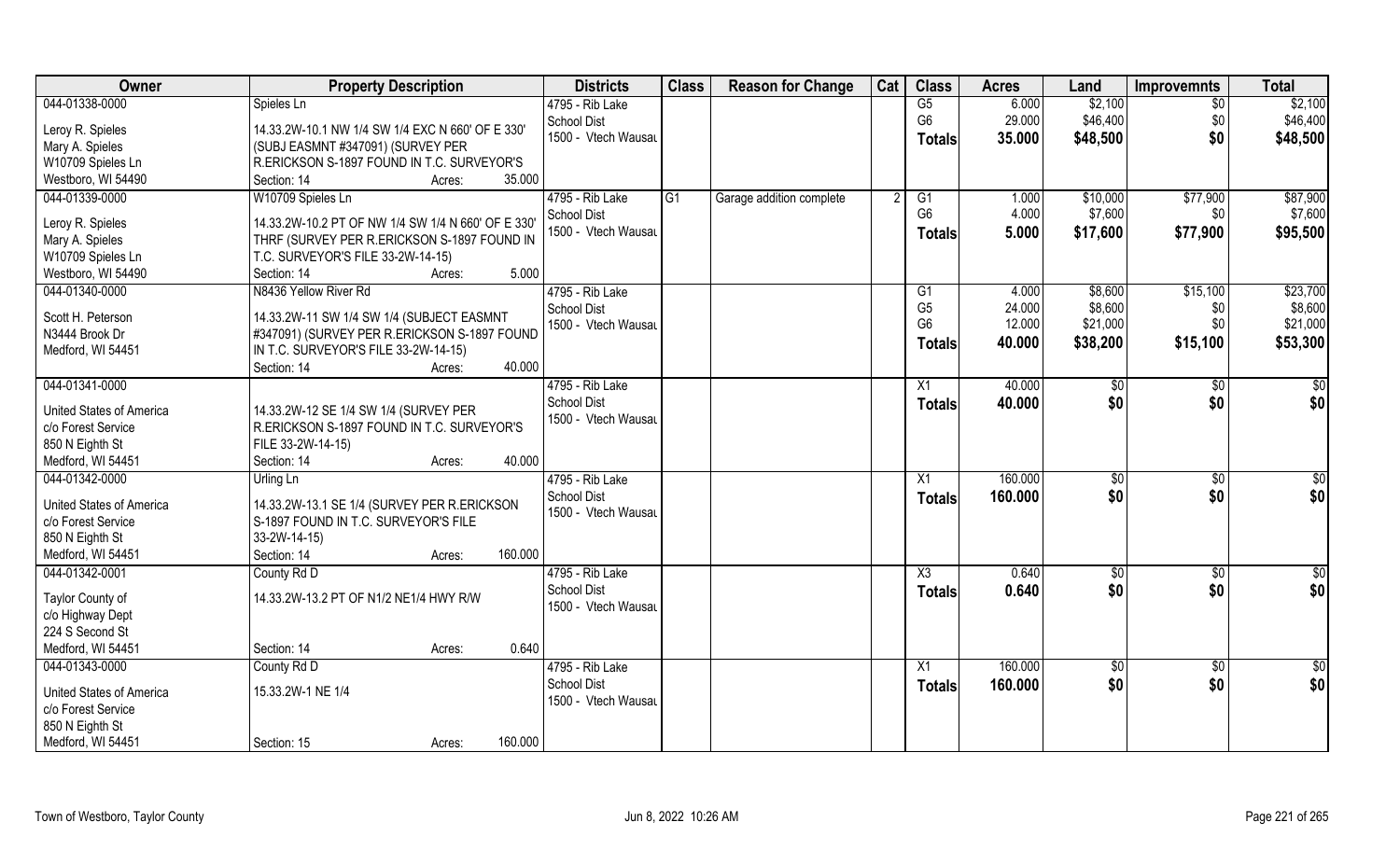| Owner                    | <b>Property Description</b> |        |         | <b>Districts</b>    | <b>Class</b> | <b>Reason for Change</b> | Cat | <b>Class</b>  | <b>Acres</b> | Land            | <b>Improvemnts</b> | <b>Total</b>    |
|--------------------------|-----------------------------|--------|---------|---------------------|--------------|--------------------------|-----|---------------|--------------|-----------------|--------------------|-----------------|
| 044-01344-0000           | County Rd D                 |        |         | 4795 - Rib Lake     |              |                          |     | X1            | 160.000      | \$0             | $\overline{50}$    | \$0             |
| United States of America | 15.33.2W-5 NW 1/4           |        |         | <b>School Dist</b>  |              |                          |     | <b>Totals</b> | 160.000      | \$0             | \$0                | \$0             |
| c/o Forest Service       |                             |        |         | 1500 - Vtech Wausau |              |                          |     |               |              |                 |                    |                 |
| 850 N Eighth St          |                             |        |         |                     |              |                          |     |               |              |                 |                    |                 |
| Medford, WI 54451        | Section: 15                 | Acres: | 160.000 |                     |              |                          |     |               |              |                 |                    |                 |
| 044-01345-0000           | Krimslinger Rd              |        |         | 4795 - Rib Lake     |              |                          |     |               | 160.000      |                 |                    |                 |
|                          |                             |        |         | <b>School Dist</b>  |              |                          |     | X1            |              | $\sqrt[6]{}$    | $\sqrt{$0}$        | $\sqrt{50}$     |
| United States of America | 15.33.2W-9 SW 1/4           |        |         | 1500 - Vtech Wausau |              |                          |     | <b>Totals</b> | 160.000      | \$0             | \$0                | \$0             |
| c/o Forest Service       |                             |        |         |                     |              |                          |     |               |              |                 |                    |                 |
| 850 N Eighth St          |                             |        |         |                     |              |                          |     |               |              |                 |                    |                 |
| Medford, WI 54451        | Section: 15                 | Acres: | 160.000 |                     |              |                          |     |               |              |                 |                    |                 |
| 044-01346-0000           | Krimslinger Rd              |        |         | 4795 - Rib Lake     |              |                          |     | X1            | 160.000      | \$0             | $\sqrt[6]{3}$      | \$0             |
|                          |                             |        |         | <b>School Dist</b>  |              |                          |     | <b>Totals</b> | 160.000      | \$0             | \$0                | \$0             |
| United States of America | 15.33.2W-13 SE 1/4          |        |         | 1500 - Vtech Wausau |              |                          |     |               |              |                 |                    |                 |
| c/o Forest Service       |                             |        |         |                     |              |                          |     |               |              |                 |                    |                 |
| 850 N Eighth St          |                             |        |         |                     |              |                          |     |               |              |                 |                    |                 |
| Medford, WI 54451        | Section: 15                 | Acres: | 160.000 |                     |              |                          |     |               |              |                 |                    |                 |
| 044-01347-0000           | County Rd D                 |        |         | 4795 - Rib Lake     |              |                          |     | X1            | 160.000      | $\frac{1}{20}$  | $\sqrt[6]{3}$      | \$0             |
| United States of America | 16.33.2W-1 NE 1/4           |        |         | School Dist         |              |                          |     | <b>Totals</b> | 160.000      | \$0             | \$0                | \$0             |
| c/o Forest Service       |                             |        |         | 1500 - Vtech Wausau |              |                          |     |               |              |                 |                    |                 |
| 850 N Eighth St          |                             |        |         |                     |              |                          |     |               |              |                 |                    |                 |
| Medford, WI 54451        | Section: 16                 | Acres: | 160.000 |                     |              |                          |     |               |              |                 |                    |                 |
| 044-01348-0000           | County Rd D                 |        |         | 4795 - Rib Lake     |              |                          |     | X1            | 160.000      | \$0             | $\sqrt[6]{3}$      | \$0             |
|                          |                             |        |         | <b>School Dist</b>  |              |                          |     | <b>Totals</b> | 160.000      | \$0             | \$0                | \$0             |
| United States of America | 16.33.2W-5 NW 1/4           |        |         | 1500 - Vtech Wausau |              |                          |     |               |              |                 |                    |                 |
| c/o Forest Service       |                             |        |         |                     |              |                          |     |               |              |                 |                    |                 |
| 850 N Eighth St          |                             |        |         |                     |              |                          |     |               |              |                 |                    |                 |
| Medford, WI 54451        | Section: 16                 | Acres: | 160.000 |                     |              |                          |     |               |              |                 |                    |                 |
| 044-01349-0000           |                             |        |         | 4795 - Rib Lake     |              |                          |     | X1            | 160.000      | \$0             | \$0                | \$0             |
| United States of America | 16.33.2W-9 SW 1/4           |        |         | <b>School Dist</b>  |              |                          |     | <b>Totals</b> | 160.000      | \$0             | \$0                | \$0             |
| c/o Forest Service       |                             |        |         | 1500 - Vtech Wausau |              |                          |     |               |              |                 |                    |                 |
| 850 N Eighth St          |                             |        |         |                     |              |                          |     |               |              |                 |                    |                 |
| Medford, WI 54451        | Section: 16                 | Acres: | 160.000 |                     |              |                          |     |               |              |                 |                    |                 |
| 044-01350-0000           |                             |        |         | 4795 - Rib Lake     |              |                          |     | X1            | 80.000       | $\overline{50}$ | $\sqrt{$0}$        | $\overline{50}$ |
|                          |                             |        |         | <b>School Dist</b>  |              |                          |     | <b>Totals</b> | 80.000       | \$0             | \$0                | \$0             |
| United States of America | 16.33.2W-13 N 1/2 SE 1/4    |        |         | 1500 - Vtech Wausau |              |                          |     |               |              |                 |                    |                 |
| c/o Forest Service       |                             |        |         |                     |              |                          |     |               |              |                 |                    |                 |
| 850 N Eighth St          |                             |        |         |                     |              |                          |     |               |              |                 |                    |                 |
| Medford, WI 54451        | Section: 16                 | Acres: | 80.000  |                     |              |                          |     |               |              |                 |                    |                 |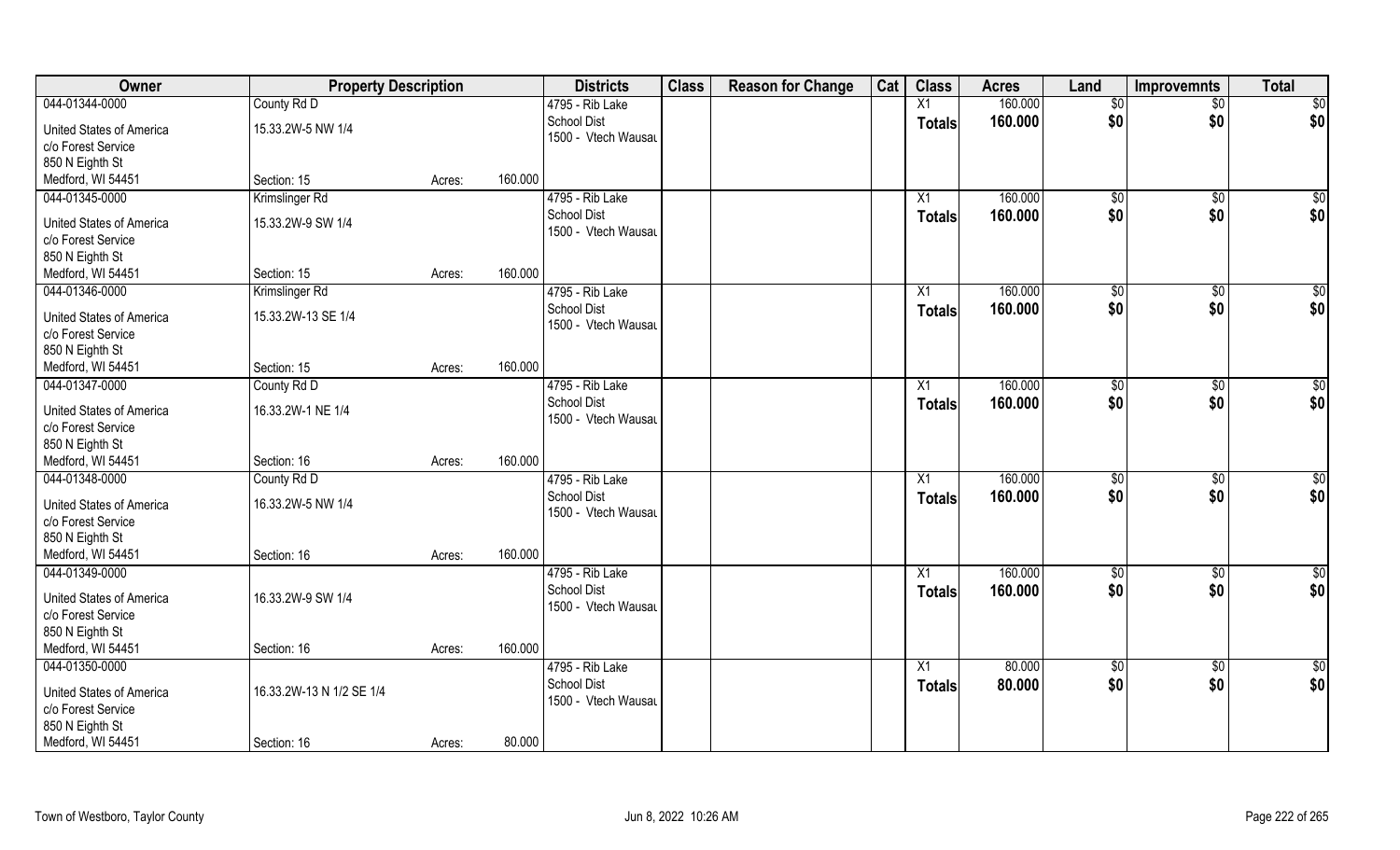| Owner                                 | <b>Property Description</b> |        |         | <b>Districts</b>    | <b>Class</b> | <b>Reason for Change</b> | Cat | <b>Class</b>    | <b>Acres</b> | Land          | Improvemnts     | <b>Total</b>    |
|---------------------------------------|-----------------------------|--------|---------|---------------------|--------------|--------------------------|-----|-----------------|--------------|---------------|-----------------|-----------------|
| 044-01351-0000                        | Krimslinger Rd              |        |         | 4795 - Rib Lake     |              |                          |     | G5              | 20.000       | \$7,000       | $\overline{50}$ | \$7,000         |
| Ryan P. Steffen                       | 16.33.2W-15 SW 1/4 SE 1/4   |        |         | School Dist         |              |                          |     | W8              | 20.000       | (\$34,000)    | \$0             | \$0             |
| Jodi L. Steffen                       |                             |        |         | 1500 - Vtech Wausau |              |                          |     | <b>Totals</b>   | 40.000       | \$7,000       | \$0             | \$7,000         |
| PO Box 327                            |                             |        |         |                     |              |                          |     |                 |              |               |                 |                 |
| Medford, WI 54451                     | Section: 16                 | Acres: | 40.000  |                     |              |                          |     |                 |              |               |                 |                 |
| 044-01352-0000                        |                             |        |         | 4795 - Rib Lake     |              |                          |     | X1              | 40.000       | \$0           | \$0             | $\sqrt{50}$     |
|                                       |                             |        |         | School Dist         |              |                          |     | Totals          | 40.000       | \$0           | \$0             | \$0             |
| <b>United States of America</b>       | 16.33.2W-16 SE 1/4 SE 1/4   |        |         | 1500 - Vtech Wausau |              |                          |     |                 |              |               |                 |                 |
| c/o Forest Service                    |                             |        |         |                     |              |                          |     |                 |              |               |                 |                 |
| 850 N Eighth St                       |                             |        |         |                     |              |                          |     |                 |              |               |                 |                 |
| Medford, WI 54451                     | Section: 16                 | Acres: | 40.000  |                     |              |                          |     |                 |              |               |                 |                 |
| 044-01353-0000                        | County Rd D                 |        |         | 4795 - Rib Lake     |              |                          |     | X <sub>1</sub>  | 160.000      | $\sqrt[6]{2}$ | $\sqrt[6]{3}$   | \$0             |
| United States of America              | 17.33.2W-1 NE 1/4           |        |         | School Dist         |              |                          |     | <b>Totals</b>   | 160.000      | \$0           | \$0             | \$0             |
| c/o Forest Service                    |                             |        |         | 1500 - Vtech Wausau |              |                          |     |                 |              |               |                 |                 |
| 850 N Eighth St                       |                             |        |         |                     |              |                          |     |                 |              |               |                 |                 |
| Medford, WI 54451                     | Section: 17                 | Acres: | 160.000 |                     |              |                          |     |                 |              |               |                 |                 |
| 044-01354-0000                        | County Rd D                 |        |         | 4795 - Rib Lake     |              |                          |     | X1              | 160.000      | \$0           | \$0             | \$0             |
|                                       | 17.33.2W-5 NW 1/4           |        |         | School Dist         |              |                          |     | <b>Totals</b>   | 160.000      | \$0           | \$0             | \$0             |
| United States of America              |                             |        |         | 1500 - Vtech Wausau |              |                          |     |                 |              |               |                 |                 |
| c/o Forest Service<br>850 N Eighth St |                             |        |         |                     |              |                          |     |                 |              |               |                 |                 |
| Medford, WI 54451                     | Section: 17                 | Acres: | 160.000 |                     |              |                          |     |                 |              |               |                 |                 |
| 044-01355-0000                        | Forest Rd 113               |        |         | 4795 - Rib Lake     |              |                          |     | X1              | 160.000      | \$0           | $\overline{50}$ | $\overline{50}$ |
|                                       |                             |        |         | School Dist         |              |                          |     |                 | 160.000      | \$0           | \$0             | \$0             |
| United States of America              | 17.33.2W-9 SW 1/4           |        |         | 1500 - Vtech Wausau |              |                          |     | <b>Totals</b>   |              |               |                 |                 |
| c/o Forest Service                    |                             |        |         |                     |              |                          |     |                 |              |               |                 |                 |
| 850 N Eighth St                       |                             |        |         |                     |              |                          |     |                 |              |               |                 |                 |
| Medford, WI 54451                     | Section: 17                 | Acres: | 160.000 |                     |              |                          |     |                 |              |               |                 |                 |
| 044-01356-0000                        |                             |        |         | 4795 - Rib Lake     |              |                          |     | X1              | 160.000      | $\sqrt{$0}$   | \$0             | $\overline{50}$ |
| <b>United States of America</b>       | 17.33.2W-13 SE 1/4          |        |         | <b>School Dist</b>  |              |                          |     | <b>Totals</b>   | 160.000      | \$0           | \$0             | \$0             |
| c/o Forest Service                    |                             |        |         | 1500 - Vtech Wausau |              |                          |     |                 |              |               |                 |                 |
| 850 N Eighth St                       |                             |        |         |                     |              |                          |     |                 |              |               |                 |                 |
| Medford, WI 54451                     | Section: 17                 | Acres: | 160.000 |                     |              |                          |     |                 |              |               |                 |                 |
| 044-01357-0000                        | County Rd D                 |        |         | 4795 - Rib Lake     |              |                          |     | $\overline{X1}$ | 160.000      | $\sqrt{$0}$   | $\sqrt{$0}$     | $\overline{50}$ |
|                                       |                             |        |         | <b>School Dist</b>  |              |                          |     | <b>Totals</b>   | 160.000      | \$0           | \$0             | \$0             |
| <b>United States of America</b>       | 18.33.2W-1 NE 1/4           |        |         | 1500 - Vtech Wausau |              |                          |     |                 |              |               |                 |                 |
| c/o Forest Service                    |                             |        |         |                     |              |                          |     |                 |              |               |                 |                 |
| 850 N Eighth St                       |                             |        |         |                     |              |                          |     |                 |              |               |                 |                 |
| Medford, WI 54451                     | Section: 18                 | Acres: | 160.000 |                     |              |                          |     |                 |              |               |                 |                 |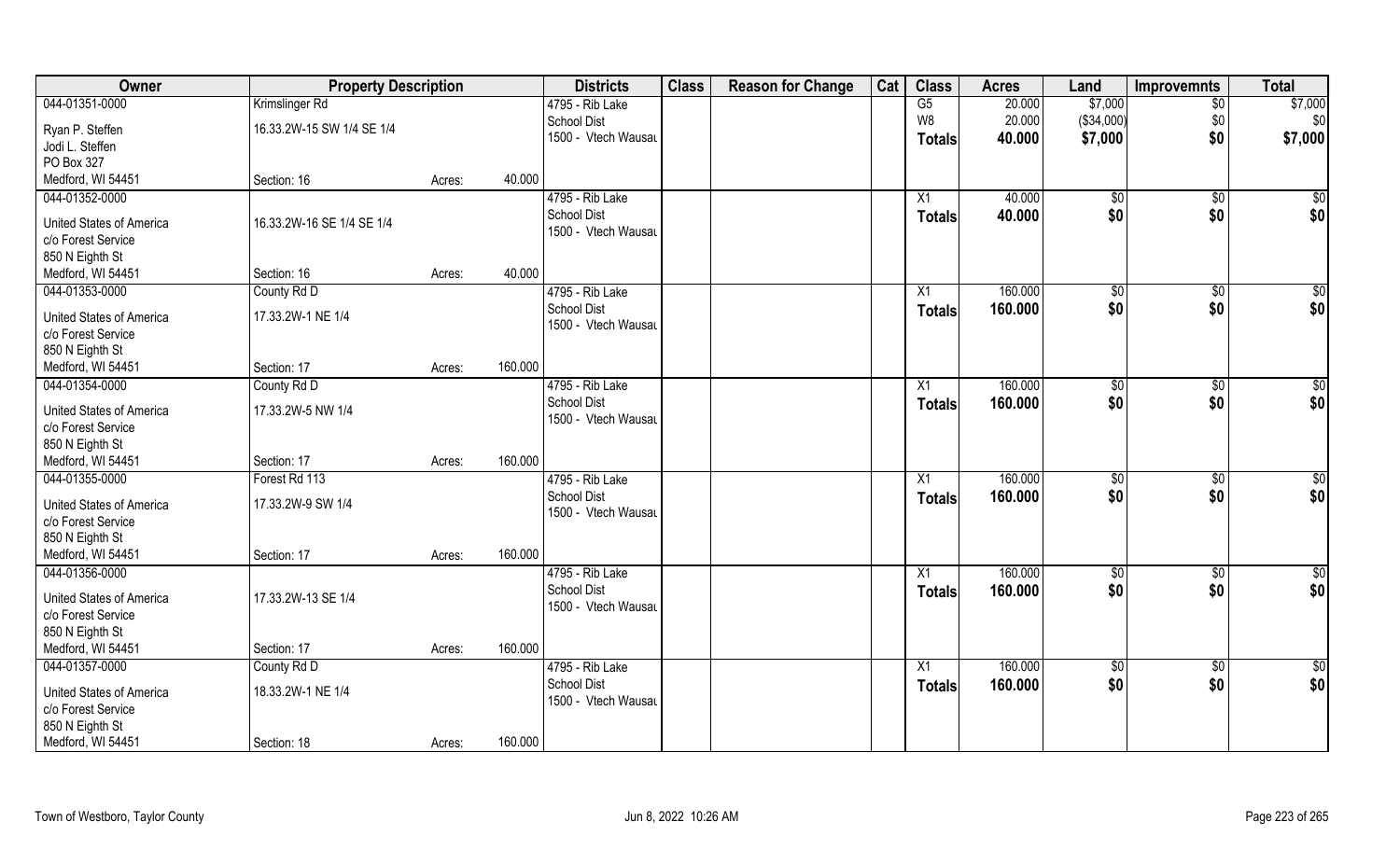| Owner                                                                                                           | <b>Property Description</b>              |        | <b>Districts</b>                                                       | <b>Class</b> | <b>Reason for Change</b> | Cat | <b>Class</b>                                      | <b>Acres</b>              | Land                            | <b>Improvemnts</b>     | <b>Total</b>             |
|-----------------------------------------------------------------------------------------------------------------|------------------------------------------|--------|------------------------------------------------------------------------|--------------|--------------------------|-----|---------------------------------------------------|---------------------------|---------------------------------|------------------------|--------------------------|
| 044-01358-0000                                                                                                  | County Rd D                              |        | 4795 - Rib Lake                                                        |              |                          |     | X1                                                | 40.000                    | \$0                             | \$0                    | \$0                      |
| <b>United States of America</b><br>c/o Forest Service<br>850 N Eighth St                                        | 18.33.2W-5 NE 1/4 NW 1/4                 |        | <b>School Dist</b><br>1500 - Vtech Wausau                              |              |                          |     | <b>Totals</b>                                     | 40.000                    | \$0                             | \$0                    | \$0                      |
| Medford, WI 54451                                                                                               | Section: 18                              | Acres: | 40.000                                                                 |              |                          |     |                                                   |                           |                                 |                        |                          |
| 044-01359-0000                                                                                                  | W12377 County Rd D                       |        | 4795 - Rib Lake                                                        |              |                          |     | G1                                                | 1.000                     | \$10,000                        | \$20,400               | \$30,400                 |
| Robert Brodhagen<br>James C. Brodhagen<br>204 N 2nd Ave                                                         | 18.33.2W-6 FRL NW 1/4 NW 1/4 EX HWY      |        | <b>School Dist</b><br>1500 - Vtech Wausau                              |              |                          |     | G <sub>5</sub><br>W <sub>6</sub><br><b>Totals</b> | 1.000<br>41.080<br>43.080 | \$800<br>(\$78,100)<br>\$10,800 | \$0<br>\$0<br>\$20,400 | \$800<br>\$0<br>\$31,200 |
| Abbotsford, WI 54405-9528                                                                                       | Section: 18                              | Acres: | 43.080                                                                 |              |                          |     |                                                   |                           |                                 |                        |                          |
| 044-01360-0000<br>Robert Brodhagen<br>James C. Brodhagen<br>204 N 2nd Ave                                       | 18.33.2W-7 FRL SW 1/4 NW 1/4             |        | 4795 - Rib Lake<br><b>School Dist</b><br>1500 - Vtech Wausau           |              |                          |     | W <sub>6</sub><br><b>Totals</b>                   | 43.230<br>43.230          | ( \$95, 100)<br>\$0             | \$0<br>\$0             | \$0<br>\$0               |
| Abbotsford, WI 54405-9528                                                                                       | Section: 18                              | Acres: | 43.230                                                                 |              |                          |     |                                                   |                           |                                 |                        |                          |
| 044-01361-0000<br><b>United States of America</b><br>c/o Forest Service<br>850 N Eighth St                      | 18.33.2W-8 SE 1/4 NW 1/4                 |        | 4795 - Rib Lake<br><b>School Dist</b><br>1500 - Vtech Wausau           |              |                          |     | X1<br><b>Totals</b>                               | 40.000<br>40.000          | $\sqrt[6]{3}$<br>\$0            | \$0<br>\$0             | \$0<br>\$0               |
| Medford, WI 54451                                                                                               | Section: 18                              | Acres: | 40.000                                                                 |              |                          |     |                                                   |                           |                                 |                        |                          |
| 044-01362-0000<br><b>United States of America</b><br>c/o Forest Service<br>850 N Eighth St                      | 18.33.2W-9 NE 1/4 SW 1/4                 |        | 4795 - Rib Lake<br><b>School Dist</b><br>1500 - Vtech Wausau           |              |                          |     | X1<br><b>Totals</b>                               | 40.000<br>40.000          | \$0<br>\$0                      | $\overline{50}$<br>\$0 | \$0<br>\$0               |
| Medford, WI 54451                                                                                               | Section: 18                              | Acres: | 40.000                                                                 |              |                          |     |                                                   |                           |                                 |                        |                          |
| 044-01363-0000<br><b>United States of America</b><br>c/o Forest Service<br>850 N Eighth St                      | 18.33.2W-10 NW 1/4 SW 1/4                |        | 4795 - Rib Lake<br><b>School Dist</b><br>1500 - Vtech Wausau           |              |                          |     | X1<br><b>Totals</b>                               | 43.390<br>43.390          | \$0<br>\$0                      | $\overline{50}$<br>\$0 | $\frac{1}{2}$<br>\$0     |
| Medford, WI 54451                                                                                               | Section: 18                              | Acres: | 43.390                                                                 |              |                          |     |                                                   |                           |                                 |                        |                          |
| 044-01364-0000<br><b>United States of America</b><br>c/o Forest Service<br>850 N Eighth St<br>Medford, WI 54451 | 18.33.2W-11 SW 1/4 SW 1/4<br>Section: 18 | Acres: | 4795 - Rib Lake<br><b>School Dist</b><br>1500 - Vtech Wausau<br>43.540 |              |                          |     | $\overline{X1}$<br><b>Totals</b>                  | 43.540<br>43.540          | $\sqrt{$0}$<br>\$0              | $\overline{50}$<br>\$0 | $\frac{1}{2}$<br>\$0     |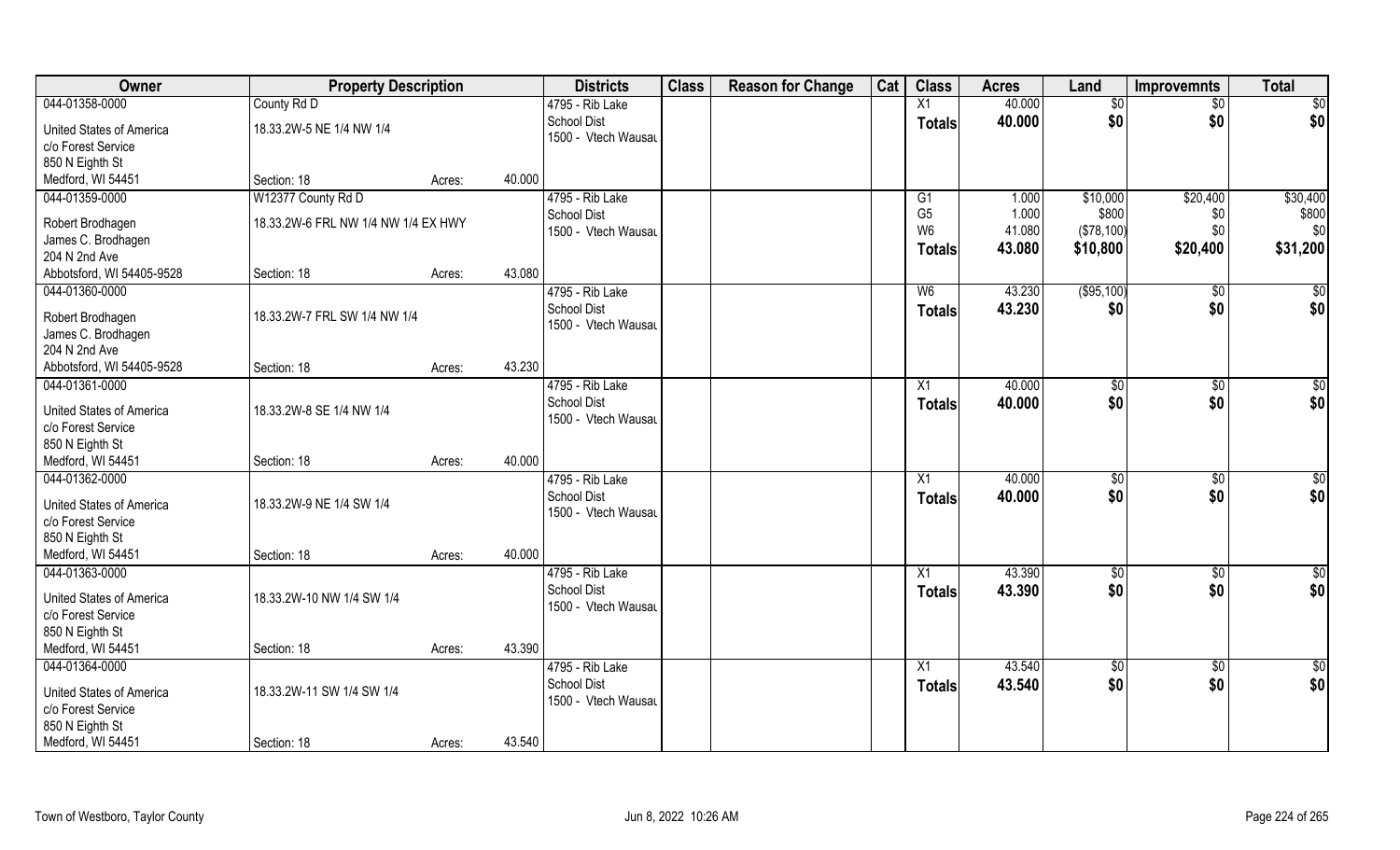| <b>Owner</b>                                                             | <b>Property Description</b> |        |         | <b>Districts</b>                          | <b>Class</b> | <b>Reason for Change</b> | Cat | <b>Class</b>    | <b>Acres</b> | Land          | <b>Improvemnts</b> | <b>Total</b> |
|--------------------------------------------------------------------------|-----------------------------|--------|---------|-------------------------------------------|--------------|--------------------------|-----|-----------------|--------------|---------------|--------------------|--------------|
| 044-01365-0000                                                           |                             |        |         | 4795 - Rib Lake                           |              |                          |     | X1              | 40.000       | \$0           | $\overline{50}$    | \$0          |
| <b>United States of America</b><br>c/o Forest Service                    | 18.33.2W-12 SE 1/4 SW 1/4   |        |         | <b>School Dist</b><br>1500 - Vtech Wausau |              |                          |     | <b>Totals</b>   | 40.000       | \$0           | \$0                | \$0          |
| 850 N Eighth St                                                          |                             |        |         |                                           |              |                          |     |                 |              |               |                    |              |
| Medford, WI 54451                                                        | Section: 18                 | Acres: | 40.000  |                                           |              |                          |     |                 |              |               |                    |              |
| 044-01366-0000                                                           | Forest Rd 113               |        |         | 4795 - Rib Lake                           |              |                          |     | $\overline{X1}$ | 160.000      | $\sqrt[6]{}$  | $\sqrt{$0}$        | $\sqrt{50}$  |
| <b>United States of America</b>                                          | 18.33.2W-13 SE 1/4          |        |         | <b>School Dist</b>                        |              |                          |     | Totals          | 160.000      | \$0           | \$0                | \$0          |
| c/o Forest Service                                                       |                             |        |         | 1500 - Vtech Wausau                       |              |                          |     |                 |              |               |                    |              |
| 850 N Eighth St                                                          |                             |        |         |                                           |              |                          |     |                 |              |               |                    |              |
| Medford, WI 54451                                                        | Section: 18                 | Acres: | 160.000 |                                           |              |                          |     |                 |              |               |                    |              |
| 044-01367-0000                                                           | Forest Rd 113               |        |         | 4795 - Rib Lake                           |              |                          |     | X1              | 160.000      | \$0           | $\sqrt[6]{3}$      | \$0          |
| <b>United States of America</b><br>c/o Forest Service                    | 19.33.2W-1 NE 1/4           |        |         | <b>School Dist</b><br>1500 - Vtech Wausau |              |                          |     | <b>Totals</b>   | 160.000      | \$0           | \$0                | \$0          |
| 850 N Eighth St                                                          |                             |        |         |                                           |              |                          |     |                 |              |               |                    |              |
| Medford, WI 54451                                                        | Section: 19                 | Acres: | 160.000 |                                           |              |                          |     |                 |              |               |                    |              |
| 044-01368-0000                                                           |                             |        |         | 4795 - Rib Lake                           |              |                          |     | X1              | 167.430      | $\sqrt[6]{3}$ | $\sqrt[6]{3}$      | \$0          |
| <b>United States of America</b><br>c/o Forest Service<br>850 N Eighth St | 19.33.2W-5 NW 1/4           |        |         | <b>School Dist</b><br>1500 - Vtech Wausau |              |                          |     | <b>Totals</b>   | 167.430      | \$0           | \$0                | \$0          |
| Medford, WI 54451                                                        | Section: 19                 | Acres: | 167.430 |                                           |              |                          |     |                 |              |               |                    |              |
| 044-01369-0000                                                           | Forest Rd 113               |        |         | 4795 - Rib Lake                           |              |                          |     | X1              | 167.810      | \$0           | $\sqrt[6]{3}$      | \$0          |
| <b>United States of America</b><br>c/o Forest Service<br>850 N Eighth St | 19.33.2W-9 SW 1/4           |        |         | School Dist<br>1500 - Vtech Wausau        |              |                          |     | <b>Totals</b>   | 167.810      | \$0           | \$0                | \$0          |
| Medford, WI 54451                                                        | Section: 19                 | Acres: | 167.810 |                                           |              |                          |     |                 |              |               |                    |              |
| 044-01370-0000                                                           | Forest Rd 113               |        |         | 4795 - Rib Lake                           |              |                          |     | X1              | 160.000      | \$0           | \$0                | \$0          |
| <b>United States of America</b><br>c/o Forest Service<br>850 N Eighth St | 19.33.2W-13 SE 1/4          |        |         | <b>School Dist</b><br>1500 - Vtech Wausau |              |                          |     | <b>Totals</b>   | 160.000      | \$0           | \$0                | \$0          |
| Medford, WI 54451                                                        | Section: 19                 | Acres: | 160.000 |                                           |              |                          |     |                 |              |               |                    |              |
| 044-01371-0000                                                           |                             |        |         | 4795 - Rib Lake                           |              |                          |     | G6              | 40.000       | \$64,000      | $\sqrt{$0}$        | \$64,000     |
| Sharon L. Dacquisto<br>6081 Trail Ridge Dr<br>Greendale, WI 53129        | 20.33.2W-1 NE 1/4 NE 1/4    |        |         | <b>School Dist</b><br>1500 - Vtech Wausau |              |                          |     | <b>Totals</b>   | 40.000       | \$64,000      | \$0                | \$64,000     |
|                                                                          | Section: 20                 | Acres: | 40.000  |                                           |              |                          |     |                 |              |               |                    |              |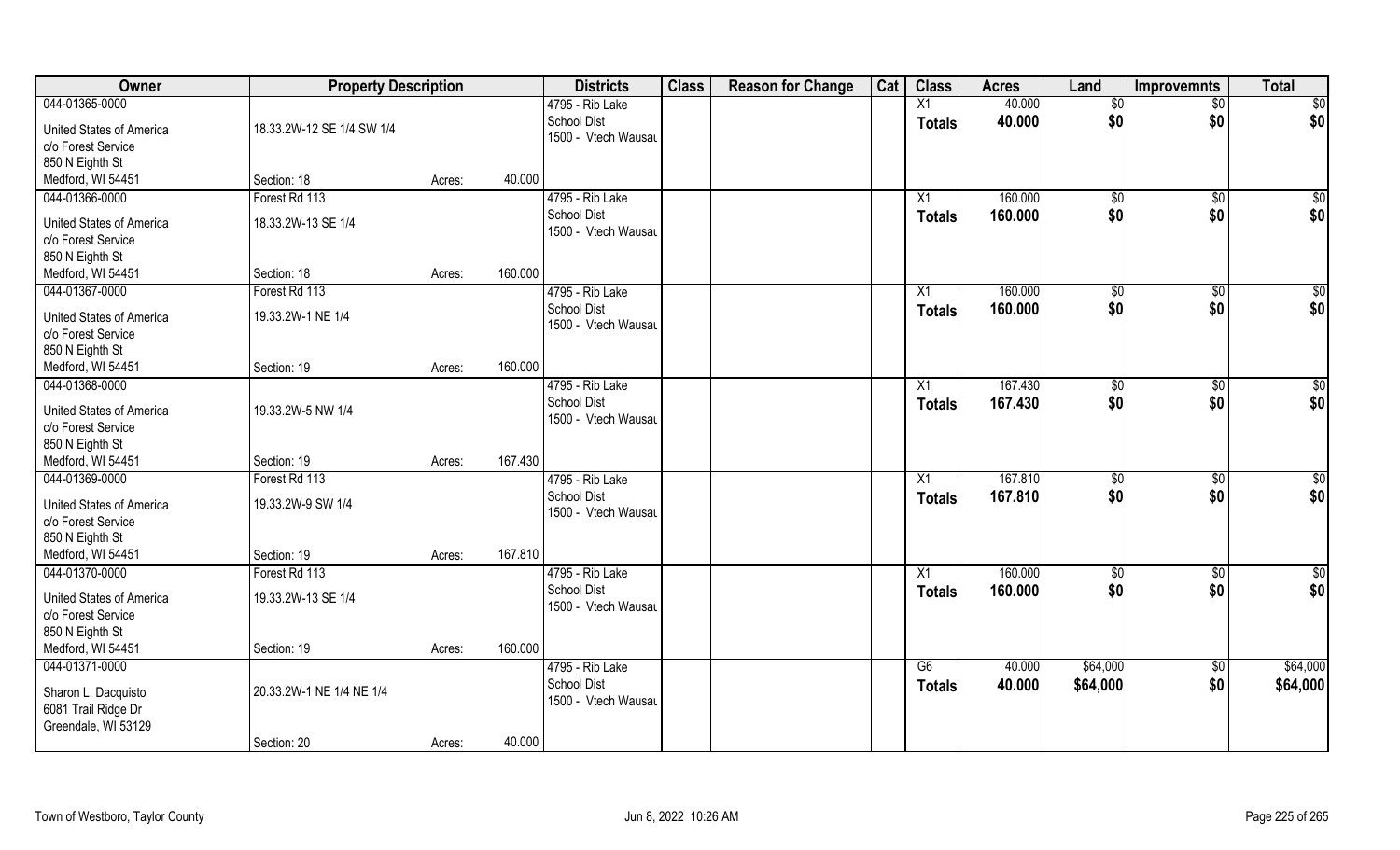| Owner                    | <b>Property Description</b> |        |         | <b>Districts</b>    | <b>Class</b> | <b>Reason for Change</b> | Cat | <b>Class</b>  | <b>Acres</b> | Land            | <b>Improvemnts</b> | <b>Total</b> |
|--------------------------|-----------------------------|--------|---------|---------------------|--------------|--------------------------|-----|---------------|--------------|-----------------|--------------------|--------------|
| 044-01372-0000           |                             |        |         | 4795 - Rib Lake     |              |                          |     | X1            | 40.000       | \$0             | $\overline{50}$    | \$0          |
| United States of America | 20.33.2W-2 NW 1/4 NE 1/4    |        |         | <b>School Dist</b>  |              |                          |     | <b>Totals</b> | 40.000       | \$0             | \$0                | \$0          |
| c/o Forest Service       |                             |        |         | 1500 - Vtech Wausau |              |                          |     |               |              |                 |                    |              |
| 850 N Eighth St          |                             |        |         |                     |              |                          |     |               |              |                 |                    |              |
| Medford, WI 54451        | Section: 20                 | Acres: | 40.000  |                     |              |                          |     |               |              |                 |                    |              |
| 044-01373-0000           |                             |        |         | 4795 - Rib Lake     |              |                          |     | X1            | 80.000       | $\sqrt[6]{}$    | $\sqrt{$0}$        | \$0          |
|                          |                             |        |         | <b>School Dist</b>  |              |                          |     |               | 80.000       | \$0             |                    | \$0          |
| United States of America | 20.33.2W-3 S 1/2 NE 1/4     |        |         | 1500 - Vtech Wausau |              |                          |     | Totals        |              |                 | \$0                |              |
| c/o Forest Service       |                             |        |         |                     |              |                          |     |               |              |                 |                    |              |
| 850 N Eighth St          |                             |        |         |                     |              |                          |     |               |              |                 |                    |              |
| Medford, WI 54451        | Section: 20                 | Acres: | 80.000  |                     |              |                          |     |               |              |                 |                    |              |
| 044-01374-0000           | Forest Rd 113               |        |         | 4795 - Rib Lake     |              |                          |     | X1            | 160.000      | \$0             | $\sqrt[6]{30}$     | \$0          |
|                          |                             |        |         | <b>School Dist</b>  |              |                          |     | <b>Totals</b> | 160.000      | \$0             | \$0                | \$0          |
| United States of America | 20.33.2W-5 NW 1/4           |        |         | 1500 - Vtech Wausau |              |                          |     |               |              |                 |                    |              |
| c/o Forest Service       |                             |        |         |                     |              |                          |     |               |              |                 |                    |              |
| 850 N Eighth St          |                             |        | 160.000 |                     |              |                          |     |               |              |                 |                    |              |
| Medford, WI 54451        | Section: 20                 | Acres: |         |                     |              |                          |     |               |              |                 |                    |              |
| 044-01375-0000           |                             |        |         | 4795 - Rib Lake     |              |                          |     | X1            | 160.000      | $\frac{1}{20}$  | $\sqrt[6]{3}$      | \$0          |
| United States of America | 20.33.2W-9 SW 1/4           |        |         | School Dist         |              |                          |     | <b>Totals</b> | 160.000      | \$0             | \$0                | \$0          |
| c/o Forest Service       |                             |        |         | 1500 - Vtech Wausau |              |                          |     |               |              |                 |                    |              |
| 850 N Eighth St          |                             |        |         |                     |              |                          |     |               |              |                 |                    |              |
| Medford, WI 54451        | Section: 20                 | Acres: | 160.000 |                     |              |                          |     |               |              |                 |                    |              |
| 044-01376-0000           |                             |        |         | 4795 - Rib Lake     |              |                          |     | X1            | 160.000      | \$0             | $\sqrt[6]{3}$      | \$0          |
|                          |                             |        |         | <b>School Dist</b>  |              |                          |     | <b>Totals</b> | 160.000      | \$0             | \$0                | \$0          |
| United States of America | 20.33.2W-13 SE 1/4          |        |         | 1500 - Vtech Wausau |              |                          |     |               |              |                 |                    |              |
| c/o Forest Service       |                             |        |         |                     |              |                          |     |               |              |                 |                    |              |
| 850 N Eighth St          |                             |        |         |                     |              |                          |     |               |              |                 |                    |              |
| Medford, WI 54451        | Section: 20                 | Acres: | 160.000 |                     |              |                          |     |               |              |                 |                    |              |
| 044-01377-0000           |                             |        |         | 4795 - Rib Lake     |              |                          |     | X1            | 160.000      | \$0             | \$0                | \$0          |
| United States of America | 21.33.2W-1 NE 1/4           |        |         | <b>School Dist</b>  |              |                          |     | <b>Totals</b> | 160.000      | \$0             | \$0                | \$0          |
| c/o Forest Service       |                             |        |         | 1500 - Vtech Wausau |              |                          |     |               |              |                 |                    |              |
| 850 N Eighth St          |                             |        |         |                     |              |                          |     |               |              |                 |                    |              |
| Medford, WI 54451        | Section: 21                 | Acres: | 160.000 |                     |              |                          |     |               |              |                 |                    |              |
| 044-01378-0000           |                             |        |         | 4795 - Rib Lake     |              |                          |     | X1            | 40.000       | $\overline{50}$ | $\sqrt{$0}$        | \$0          |
|                          |                             |        |         | <b>School Dist</b>  |              |                          |     | <b>Totals</b> | 40.000       | \$0             | \$0                | \$0          |
| United States of America | 21.33.2W-5 NE 1/4 NW 1/4    |        |         | 1500 - Vtech Wausau |              |                          |     |               |              |                 |                    |              |
| c/o Forest Service       |                             |        |         |                     |              |                          |     |               |              |                 |                    |              |
| 850 N Eighth St          |                             |        |         |                     |              |                          |     |               |              |                 |                    |              |
| Medford, WI 54451        | Section: 21                 | Acres: | 40.000  |                     |              |                          |     |               |              |                 |                    |              |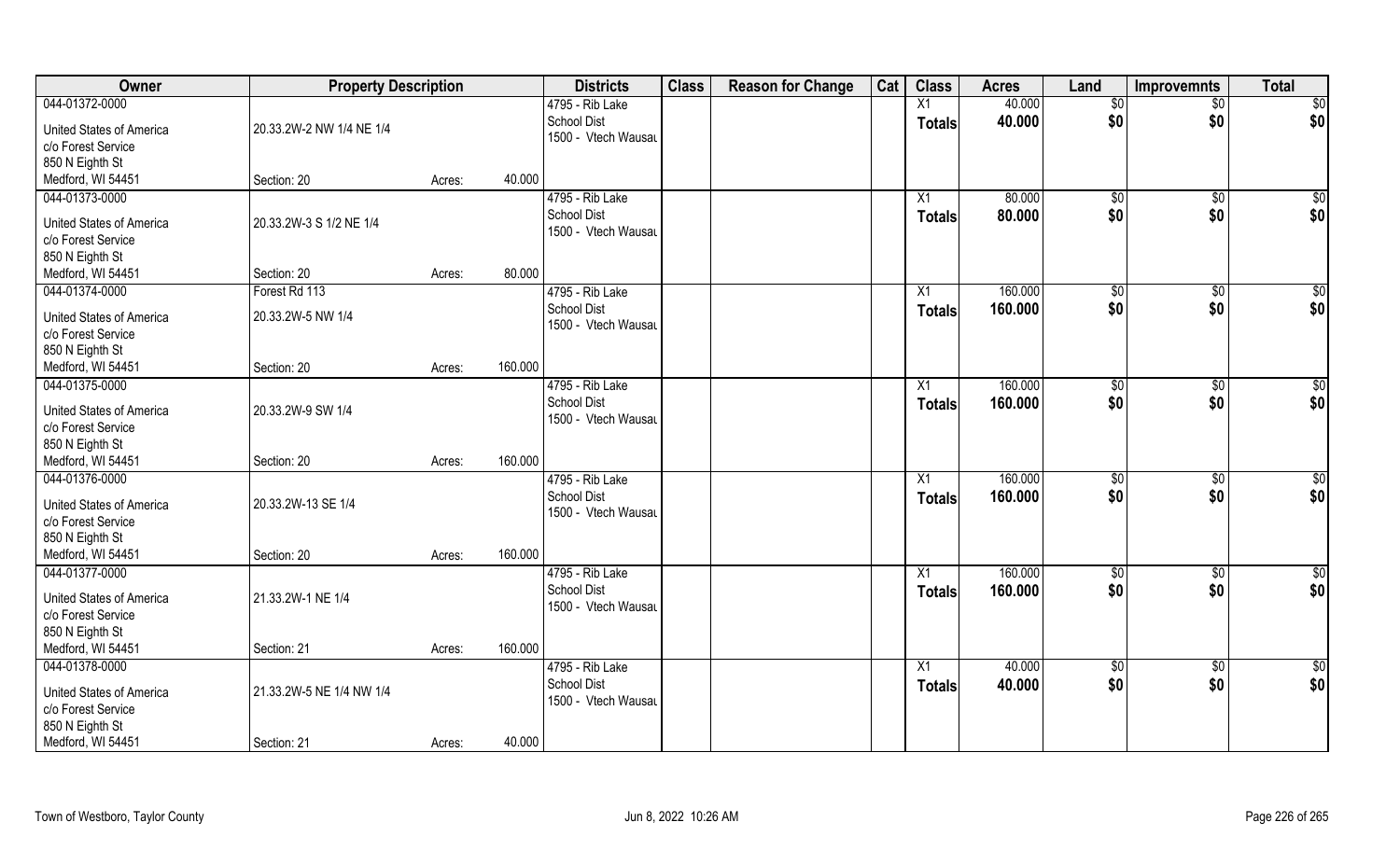| Owner                           | <b>Property Description</b> |        |         | <b>Districts</b>                      | <b>Class</b> | <b>Reason for Change</b> | Cat | <b>Class</b>    | <b>Acres</b> | Land            | <b>Improvemnts</b> | <b>Total</b>    |
|---------------------------------|-----------------------------|--------|---------|---------------------------------------|--------------|--------------------------|-----|-----------------|--------------|-----------------|--------------------|-----------------|
| 044-01379-0000                  |                             |        |         | 4795 - Rib Lake                       |              |                          |     | X1              | 40.000       | \$0             | $\overline{50}$    | \$0             |
| <b>United States of America</b> | 21.33.2W-6 NW 1/4 NW 1/4    |        |         | School Dist                           |              |                          |     | <b>Totals</b>   | 40.000       | \$0             | \$0                | \$0             |
| c/o Forest Service              |                             |        |         | 1500 - Vtech Wausau                   |              |                          |     |                 |              |                 |                    |                 |
| 850 N Eighth St                 |                             |        |         |                                       |              |                          |     |                 |              |                 |                    |                 |
| Medford, WI 54451               | Section: 21                 | Acres: | 40.000  |                                       |              |                          |     |                 |              |                 |                    |                 |
| 044-01380-0000                  |                             |        |         | 4795 - Rib Lake                       |              |                          |     | $\overline{X1}$ | 40.000       | $\sqrt[6]{}$    | $\sqrt{$0}$        | \$0             |
| <b>United States of America</b> | 21.33.2W-7 SW 1/4 NW 1/4    |        |         | <b>School Dist</b>                    |              |                          |     | Totals          | 40.000       | \$0             | \$0                | \$0             |
| c/o Forest Service              |                             |        |         | 1500 - Vtech Wausau                   |              |                          |     |                 |              |                 |                    |                 |
| 850 N Eighth St                 |                             |        |         |                                       |              |                          |     |                 |              |                 |                    |                 |
| Medford, WI 54451               | Section: 21                 | Acres: | 40.000  |                                       |              |                          |     |                 |              |                 |                    |                 |
| 044-01381-0000                  |                             |        |         | 4795 - Rib Lake                       |              |                          |     | X1              | 40.000       | \$0             | $\sqrt[6]{30}$     | \$0             |
|                                 |                             |        |         | <b>School Dist</b>                    |              |                          |     | <b>Totals</b>   | 40.000       | \$0             | \$0                | \$0             |
| <b>United States of America</b> | 21.33.2W-8 SE 1/4 NW 1/4    |        |         | 1500 - Vtech Wausau                   |              |                          |     |                 |              |                 |                    |                 |
| c/o Forest Service              |                             |        |         |                                       |              |                          |     |                 |              |                 |                    |                 |
| 850 N Eighth St                 |                             |        |         |                                       |              |                          |     |                 |              |                 |                    |                 |
| Medford, WI 54451               | Section: 21                 | Acres: | 40.000  |                                       |              |                          |     |                 |              |                 |                    |                 |
| 044-01382-0000                  |                             |        |         | 4795 - Rib Lake<br><b>School Dist</b> |              |                          |     | X1              | 160.000      | $\sqrt[6]{3}$   | $\sqrt[6]{3}$      | $\overline{50}$ |
| <b>United States of America</b> | 21.33.2W-9 SW 1/4           |        |         | 1500 - Vtech Wausau                   |              |                          |     | <b>Totals</b>   | 160.000      | \$0             | \$0                | \$0             |
| c/o Forest Service              |                             |        |         |                                       |              |                          |     |                 |              |                 |                    |                 |
| 850 N Eighth St                 |                             |        |         |                                       |              |                          |     |                 |              |                 |                    |                 |
| Medford, WI 54451               | Section: 21                 | Acres: | 160.000 |                                       |              |                          |     |                 |              |                 |                    |                 |
| 044-01383-0000                  |                             |        |         | 4795 - Rib Lake                       |              |                          |     | X1              | 40.000       | \$0             | \$0                | \$0             |
| <b>United States of America</b> | 21.33.2W-13 NE 1/4 SE 1/4   |        |         | <b>School Dist</b>                    |              |                          |     | <b>Totals</b>   | 40.000       | \$0             | \$0                | \$0             |
| c/o Forest Service              |                             |        |         | 1500 - Vtech Wausau                   |              |                          |     |                 |              |                 |                    |                 |
| 850 N Eighth St                 |                             |        |         |                                       |              |                          |     |                 |              |                 |                    |                 |
| Medford, WI 54451               | Section: 21                 | Acres: | 40.000  |                                       |              |                          |     |                 |              |                 |                    |                 |
| 044-01384-0000                  |                             |        |         | 4795 - Rib Lake                       |              |                          |     | X1              | 40.000       | \$0             | \$0                | \$0             |
| <b>United States of America</b> | 21.33.2W-14 NW 1/4 SE 1/4   |        |         | <b>School Dist</b>                    |              |                          |     | <b>Totals</b>   | 40.000       | \$0             | \$0                | \$0             |
| c/o Forest Service              |                             |        |         | 1500 - Vtech Wausau                   |              |                          |     |                 |              |                 |                    |                 |
| 850 N Eighth St                 |                             |        |         |                                       |              |                          |     |                 |              |                 |                    |                 |
| Medford, WI 54451               | Section: 21                 | Acres: | 40.000  |                                       |              |                          |     |                 |              |                 |                    |                 |
| 044-01385-0000                  |                             |        |         | 4795 - Rib Lake                       |              |                          |     | $\overline{X1}$ | 40.000       | $\overline{50}$ | $\sqrt{$0}$        | $\overline{50}$ |
|                                 |                             |        |         | <b>School Dist</b>                    |              |                          |     | <b>Totals</b>   | 40.000       | \$0             | \$0                | \$0             |
| <b>United States of America</b> | 21.33.2W-15 SW 1/4 SE 1/4   |        |         | 1500 - Vtech Wausau                   |              |                          |     |                 |              |                 |                    |                 |
| c/o Forest Service              |                             |        |         |                                       |              |                          |     |                 |              |                 |                    |                 |
| 850 N Eighth St                 |                             |        |         |                                       |              |                          |     |                 |              |                 |                    |                 |
| Medford, WI 54451               | Section: 21                 | Acres: | 40.000  |                                       |              |                          |     |                 |              |                 |                    |                 |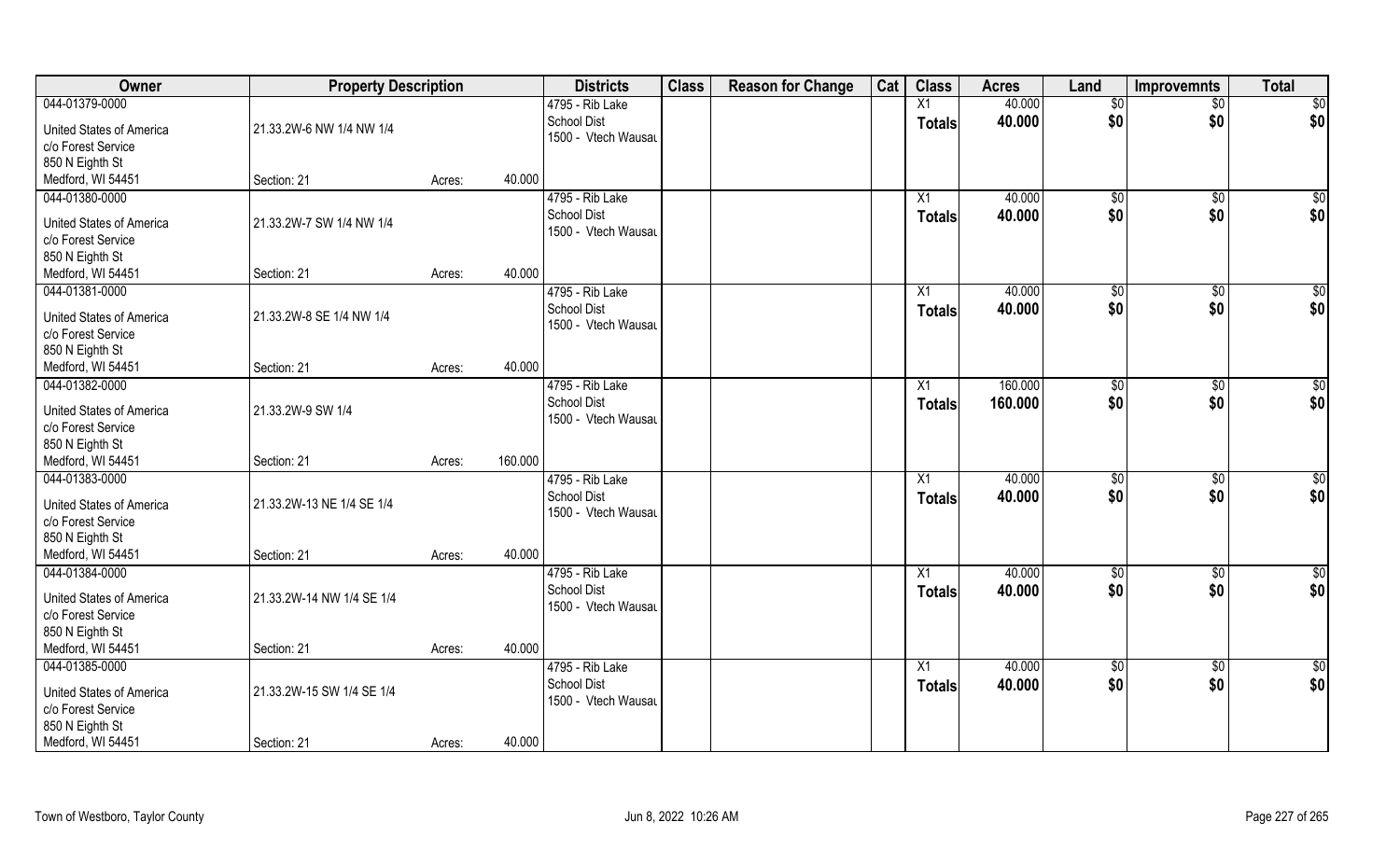| Owner                           | <b>Property Description</b> |        |        | <b>Districts</b>    | <b>Class</b> | <b>Reason for Change</b> | Cat | <b>Class</b>                     | <b>Acres</b>    | Land         | <b>Improvemnts</b> | <b>Total</b>    |
|---------------------------------|-----------------------------|--------|--------|---------------------|--------------|--------------------------|-----|----------------------------------|-----------------|--------------|--------------------|-----------------|
| 044-01386-0000                  |                             |        |        | 4795 - Rib Lake     |              |                          |     | X1                               | 40.000          | \$0          | $\sqrt{$0}$        | $\overline{50}$ |
| <b>United States of America</b> | 21.33.2W-16 SE 1/4 SE 1/4   |        |        | <b>School Dist</b>  |              |                          |     | <b>Totals</b>                    | 40.000          | \$0          | \$0                | \$0             |
| c/o Forest Service              |                             |        |        | 1500 - Vtech Wausau |              |                          |     |                                  |                 |              |                    |                 |
| 850 N Eighth St                 |                             |        |        |                     |              |                          |     |                                  |                 |              |                    |                 |
| Medford, WI 54451               | Section: 21                 | Acres: | 40.000 |                     |              |                          |     |                                  |                 |              |                    |                 |
| 044-01387-0000                  | Krimslinger Rd              |        |        | 4795 - Rib Lake     |              |                          |     | W <sub>6</sub>                   | 40.000          | ( \$56, 900) | \$0                | \$0             |
|                                 |                             |        |        | <b>School Dist</b>  |              |                          |     | Totals                           | 40.000          | \$0          | \$0                | \$0             |
| Decker Three LLC                | 22.33.2W-1 NE 1/4 NE 1/4    |        |        | 1500 - Vtech Wausau |              |                          |     |                                  |                 |              |                    |                 |
| c/o Troy Decker                 |                             |        |        |                     |              |                          |     |                                  |                 |              |                    |                 |
| PO Box 111                      |                             |        |        |                     |              |                          |     |                                  |                 |              |                    |                 |
| Almena, WI 54805                | Section: 22                 | Acres: | 40.000 |                     |              |                          |     |                                  |                 |              |                    |                 |
| 044-01388-0000                  | Krimslinger Rd              |        |        | 4795 - Rib Lake     |              |                          |     | G5                               | 19.000          | \$6,700      | $\sqrt[6]{3}$      | \$6,700         |
| Decker Three LLC                | 22.33.2W-2 NW 1/4 NE 1/4    |        |        | <b>School Dist</b>  |              |                          |     | W8                               | 21.000          | (\$46,200)   | \$0                | \$0             |
| c/o Troy Decker                 |                             |        |        | 1500 - Vtech Wausau |              |                          |     | Totals                           | 40.000          | \$6,700      | \$0                | \$6,700         |
| PO Box 111                      |                             |        |        |                     |              |                          |     |                                  |                 |              |                    |                 |
| Almena, WI 54805                | Section: 22                 | Acres: | 40.000 |                     |              |                          |     |                                  |                 |              |                    |                 |
| 044-01389-0000                  | <b>Yellow River Rd</b>      |        |        | 4795 - Rib Lake     |              |                          |     | X1                               | 80.000          | \$0          | \$0                | \$0             |
|                                 |                             |        |        | <b>School Dist</b>  |              |                          |     | Totals                           | 80.000          | \$0          | \$0                | \$0             |
| United States of America        | 22.33.2W-3 S 1/2 NE 1/4     |        |        | 1500 - Vtech Wausau |              |                          |     |                                  |                 |              |                    |                 |
| c/o Forest Service              |                             |        |        |                     |              |                          |     |                                  |                 |              |                    |                 |
| 850 N Eighth St                 |                             |        |        |                     |              |                          |     |                                  |                 |              |                    |                 |
| Medford, WI 54451               | Section: 22                 | Acres: | 80.000 |                     |              |                          |     |                                  |                 |              |                    |                 |
| 044-01390-0000                  | W11045 Krimslinger Rd       |        |        | 4795 - Rib Lake     |              |                          |     | $\overline{G1}$                  | 1.000           | \$10,000     | \$96,000           | \$106,000       |
| Decker Three LLC                | 22.33.2W-5 NE 1/4 NW 1/4    |        |        | <b>School Dist</b>  |              |                          |     | G <sub>5</sub><br>W <sub>8</sub> | 3.000<br>36.000 | \$2,400      | \$0<br>\$0         | \$2,400<br>\$0  |
| c/o Troy Decker                 |                             |        |        | 1500 - Vtech Wausau |              |                          |     |                                  |                 | (\$61,200)   |                    |                 |
| PO Box 111                      |                             |        |        |                     |              |                          |     | <b>Totals</b>                    | 40.000          | \$12,400     | \$96,000           | \$108,400       |
| Almena, WI 54805                | Section: 22                 | Acres: | 40.000 |                     |              |                          |     |                                  |                 |              |                    |                 |
| 044-01391-0000                  | W11085 Krimslinger Rd       |        |        | 4795 - Rib Lake     |              |                          |     | G1                               | 1.000           | \$10,000     | \$20,500           | \$30,500        |
| Schultz Revocable Trust         | 22.33.2W-6 NW 1/4 NW 1/4    |        |        | <b>School Dist</b>  |              |                          |     | G <sub>6</sub>                   | 4.000           | \$6,400      | \$0                | \$6,400         |
| PO Box 347                      |                             |        |        | 1500 - Vtech Wausau |              |                          |     | W <sub>6</sub>                   | 35.000          | (\$66,500)   | \$0                | \$0             |
| Oxford, WI 53952                |                             |        |        |                     |              |                          |     | <b>Totals</b>                    | 40.000          | \$16,400     | \$20,500           | \$36,900        |
|                                 | Section: 22                 | Acres: | 40.000 |                     |              |                          |     |                                  |                 |              |                    |                 |
| 044-01392-0000                  |                             |        |        | 4795 - Rib Lake     |              |                          |     | W6                               | 40.000          | (\$76,000)   | $\sqrt{$0}$        | $\overline{50}$ |
|                                 |                             |        |        | <b>School Dist</b>  |              |                          |     | <b>Totals</b>                    | 40.000          | \$0          | \$0                | \$0             |
| Schultz Revocable Trust         | 22.33.2W-7 SW 1/4 NW 1/4    |        |        | 1500 - Vtech Wausau |              |                          |     |                                  |                 |              |                    |                 |
| PO Box 347                      |                             |        |        |                     |              |                          |     |                                  |                 |              |                    |                 |
| Oxford, WI 53952                |                             |        |        |                     |              |                          |     |                                  |                 |              |                    |                 |
|                                 | Section: 22                 | Acres: | 40.000 |                     |              |                          |     |                                  |                 |              |                    |                 |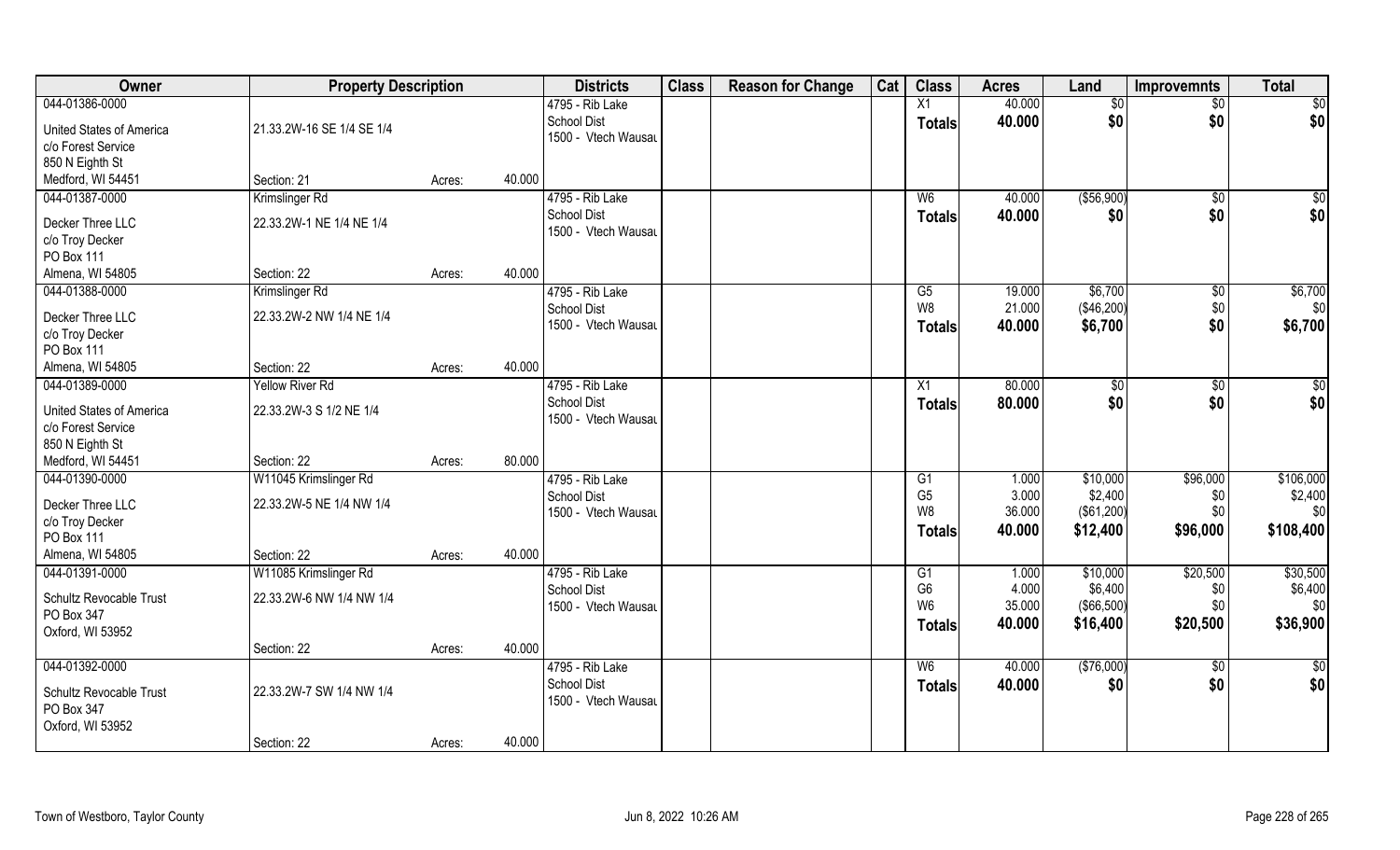| Owner                               | <b>Property Description</b> |        |         | <b>Districts</b>                          | <b>Class</b> | <b>Reason for Change</b> | Cat | <b>Class</b>    | <b>Acres</b> | Land              | <b>Improvemnts</b> | <b>Total</b>    |
|-------------------------------------|-----------------------------|--------|---------|-------------------------------------------|--------------|--------------------------|-----|-----------------|--------------|-------------------|--------------------|-----------------|
| 044-01393-0000                      |                             |        |         | 4795 - Rib Lake                           |              |                          |     | W <sub>6</sub>  | 40.000       | $($ \$60,000) $ $ | $\sqrt{$0}$        | $\sqrt{50}$     |
| Decker Three LLC                    | 22.33.2W-8 SE 1/4 NW 1/4    |        |         | <b>School Dist</b>                        |              |                          |     | <b>Totals</b>   | 40.000       | \$0               | \$0                | \$0             |
| c/o Troy Decker                     |                             |        |         | 1500 - Vtech Wausau                       |              |                          |     |                 |              |                   |                    |                 |
| <b>PO Box 111</b>                   |                             |        |         |                                           |              |                          |     |                 |              |                   |                    |                 |
| Almena, WI 54805                    | Section: 22                 | Acres: | 40.000  |                                           |              |                          |     |                 |              |                   |                    |                 |
| 044-01394-0000                      |                             |        |         | 4795 - Rib Lake                           |              |                          |     | X1              | 40.000       | $\sqrt{50}$       | \$0                | $\sqrt{50}$     |
|                                     |                             |        |         | <b>School Dist</b>                        |              |                          |     | Totals          | 40.000       | \$0               | \$0                | \$0             |
| <b>United States of America</b>     | 22.33.2W-9 NE 1/4 SW 1/4    |        |         | 1500 - Vtech Wausau                       |              |                          |     |                 |              |                   |                    |                 |
| c/o Forest Service                  |                             |        |         |                                           |              |                          |     |                 |              |                   |                    |                 |
| 850 N Eighth St                     |                             |        |         |                                           |              |                          |     |                 |              |                   |                    |                 |
| Medford, WI 54451                   | Section: 22                 | Acres: | 40.000  |                                           |              |                          |     |                 |              |                   |                    |                 |
| 044-01395-0000                      |                             |        |         | 4795 - Rib Lake                           |              |                          |     | X1              | 40.000       | \$0               | $\sqrt[6]{3}$      | \$0             |
| United States of America            | 22.33.2W-10 NW 1/4 SW 1/4   |        |         | <b>School Dist</b>                        |              |                          |     | <b>Totals</b>   | 40.000       | \$0               | \$0                | \$0             |
| c/o Forest Service                  |                             |        |         | 1500 - Vtech Wausau                       |              |                          |     |                 |              |                   |                    |                 |
| 850 N Eighth St                     |                             |        |         |                                           |              |                          |     |                 |              |                   |                    |                 |
| Medford, WI 54451                   | Section: 22                 | Acres: | 40.000  |                                           |              |                          |     |                 |              |                   |                    |                 |
| 044-01396-0000                      |                             |        |         | 4795 - Rib Lake                           |              |                          |     | X1              | 40.000       | \$0               | $\sqrt[6]{3}$      | \$0             |
|                                     |                             |        |         | <b>School Dist</b>                        |              |                          |     | <b>Totals</b>   | 40.000       | \$0               | \$0                | \$0             |
| United States of America            | 22.33.2W-11 SW 1/4 SW 1/4   |        |         | 1500 - Vtech Wausau                       |              |                          |     |                 |              |                   |                    |                 |
| c/o Forest Service                  |                             |        |         |                                           |              |                          |     |                 |              |                   |                    |                 |
| 850 N Eighth St                     |                             |        | 40.000  |                                           |              |                          |     |                 |              |                   |                    |                 |
| Medford, WI 54451<br>044-01397-0000 | Section: 22                 | Acres: |         |                                           |              |                          |     |                 | 40.000       |                   |                    |                 |
|                                     |                             |        |         | 4795 - Rib Lake                           |              |                          |     | X1              |              | $\sqrt{50}$       | \$0                | $\overline{50}$ |
| United States of America            | 22.33.2W-12 SE 1/4 SW 1/4   |        |         | <b>School Dist</b><br>1500 - Vtech Wausau |              |                          |     | <b>Totals</b>   | 40.000       | \$0               | \$0                | \$0             |
| c/o Forest Service                  |                             |        |         |                                           |              |                          |     |                 |              |                   |                    |                 |
| 850 N Eighth St                     |                             |        |         |                                           |              |                          |     |                 |              |                   |                    |                 |
| Medford, WI 54451                   | Section: 22                 | Acres: | 40.000  |                                           |              |                          |     |                 |              |                   |                    |                 |
| 044-01398-0000                      | <b>Yellow River Rd</b>      |        |         | 4795 - Rib Lake                           |              |                          |     | $\overline{X1}$ | 160.000      | \$0               | $\sqrt{$0}$        | \$0             |
| <b>United States of America</b>     | 22.33.2W-13 SE 1/4          |        |         | <b>School Dist</b>                        |              |                          |     | <b>Totals</b>   | 160.000      | \$0               | \$0                | \$0             |
| c/o Forest Service                  |                             |        |         | 1500 - Vtech Wausau                       |              |                          |     |                 |              |                   |                    |                 |
| 850 N Eighth St                     |                             |        |         |                                           |              |                          |     |                 |              |                   |                    |                 |
| Medford, WI 54451                   | Section: 22                 | Acres: | 160.000 |                                           |              |                          |     |                 |              |                   |                    |                 |
| 044-01399-0000                      |                             |        |         | 4795 - Rib Lake                           |              |                          |     | $\overline{X1}$ | 154.640      | $\sqrt{6}$        | $\overline{60}$    | $\overline{50}$ |
|                                     |                             |        |         | <b>School Dist</b>                        |              |                          |     | <b>Totals</b>   | 154.640      | \$0               | \$0                | \$0             |
| <b>United States of America</b>     | 23.33.2W-1 NE 1/4           |        |         | 1500 - Vtech Wausau                       |              |                          |     |                 |              |                   |                    |                 |
| c/o Forest Service                  |                             |        |         |                                           |              |                          |     |                 |              |                   |                    |                 |
| 850 N Eighth St                     |                             |        |         |                                           |              |                          |     |                 |              |                   |                    |                 |
| Medford, WI 54451                   | Section: 23                 | Acres: | 154.640 |                                           |              |                          |     |                 |              |                   |                    |                 |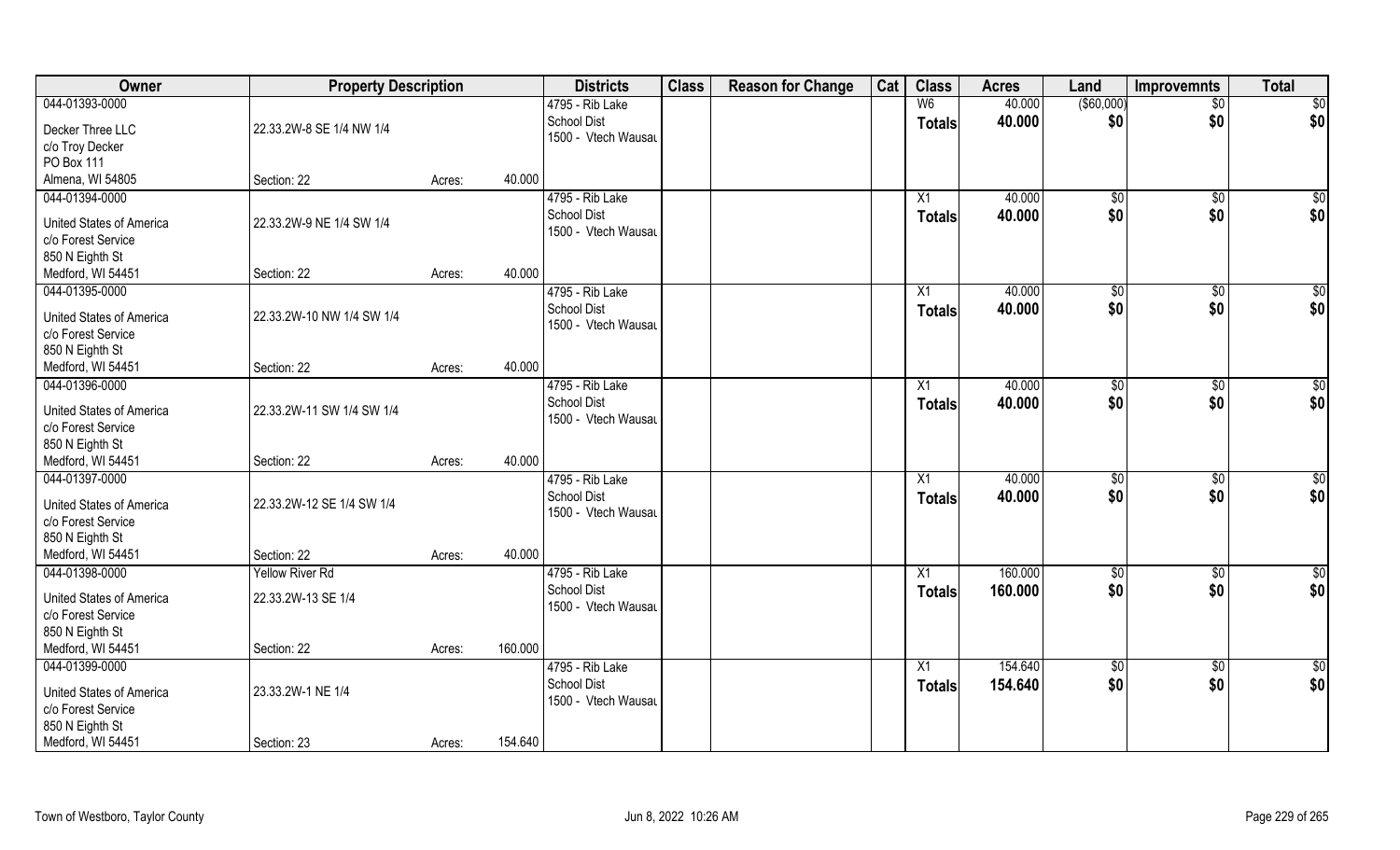| Owner                                                                                                           | <b>Property Description</b> |        |         | <b>Districts</b>                                             | <b>Class</b> | <b>Reason for Change</b> | Cat | <b>Class</b>                     | <b>Acres</b>       | Land                 | <b>Improvemnts</b>     | <b>Total</b>         |
|-----------------------------------------------------------------------------------------------------------------|-----------------------------|--------|---------|--------------------------------------------------------------|--------------|--------------------------|-----|----------------------------------|--------------------|----------------------|------------------------|----------------------|
| 044-01400-0000                                                                                                  |                             |        |         | 4795 - Rib Lake                                              |              |                          |     | X1                               | 39.110             | \$0                  | $\sqrt{$0}$            | \$0                  |
| <b>United States of America</b><br>c/o Forest Service                                                           | 23.33.2W-5 NE 1/4 NW 1/4    |        |         | <b>School Dist</b><br>1500 - Vtech Wausau                    |              |                          |     | <b>Totals</b>                    | 39.110             | \$0                  | \$0                    | \$0                  |
| 850 N Eighth St                                                                                                 |                             |        | 39.110  |                                                              |              |                          |     |                                  |                    |                      |                        |                      |
| Medford, WI 54451                                                                                               | Section: 23                 | Acres: |         |                                                              |              |                          |     |                                  |                    |                      |                        |                      |
| 044-01401-0000                                                                                                  | <b>Yellow River Rd</b>      |        |         | 4795 - Rib Lake                                              |              |                          |     | G5                               | 29.390             | \$10,300             | $\sqrt[6]{}$           | \$10,300             |
| Mark A. Parent<br>7852 Windspoint Rd<br>Roscoe, IL 61073                                                        | 23.33.2W-6 NW 1/4 NW 1/4    |        |         | <b>School Dist</b><br>1500 - Vtech Wausau                    |              |                          |     | G <sub>6</sub><br><b>Totals</b>  | 10.000<br>39.390   | \$14,400<br>\$24,700 | \$0<br>\$0             | \$14,400<br>\$24,700 |
|                                                                                                                 | Section: 23                 | Acres: | 39.390  |                                                              |              |                          |     |                                  |                    |                      |                        |                      |
| 044-01402-0000                                                                                                  | <b>Yellow River Rd</b>      |        |         | 4795 - Rib Lake                                              |              |                          |     | X1                               | 78.680             | \$0                  | $\overline{50}$        | $\sqrt{50}$          |
| <b>United States of America</b><br>c/o Forest Service<br>850 N Eighth St                                        | 23.33.2W-7 S 1/2 NW 1/4     |        |         | <b>School Dist</b><br>1500 - Vtech Wausau                    |              |                          |     | <b>Totals</b>                    | 78.680             | \$0                  | \$0                    | \$0                  |
| Medford, WI 54451                                                                                               | Section: 23                 | Acres: | 78.680  |                                                              |              |                          |     |                                  |                    |                      |                        |                      |
| 044-01403-0000                                                                                                  | <b>Yellow River Rd</b>      |        |         | 4795 - Rib Lake                                              |              |                          |     | X1                               | 157.430            | \$0                  | $\sqrt[6]{3}$          | $\sqrt{50}$          |
| <b>United States of America</b><br>c/o Forest Service<br>850 N Eighth St                                        | 23.33.2W-9 SW 1/4           |        |         | <b>School Dist</b><br>1500 - Vtech Wausau                    |              |                          |     | <b>Totals</b>                    | 157.430            | \$0                  | \$0                    | \$0                  |
| Medford, WI 54451                                                                                               | Section: 23                 | Acres: | 157.430 |                                                              |              |                          |     |                                  |                    |                      |                        |                      |
| 044-01404-0000<br><b>United States of America</b><br>c/o Forest Service<br>850 N Eighth St                      | 23.33.2W-13 SE 1/4          |        |         | 4795 - Rib Lake<br><b>School Dist</b><br>1500 - Vtech Wausau |              |                          |     | X1<br><b>Totals</b>              | 154.880<br>154.880 | \$0<br>\$0           | $\overline{50}$<br>\$0 | $\sqrt{50}$<br>\$0   |
| Medford, WI 54451                                                                                               | Section: 23                 | Acres: | 154.880 |                                                              |              |                          |     |                                  |                    |                      |                        |                      |
| 044-01405-0000<br><b>United States of America</b><br>c/o Forest Service<br>850 N Eighth St                      | 24.33.2W-1 NE 1/4           |        |         | 4795 - Rib Lake<br><b>School Dist</b><br>1500 - Vtech Wausau |              |                          |     | X1<br>Totals                     | 160.000<br>160.000 | \$0<br>\$0           | $\sqrt{$0}$<br>\$0     | \$0<br>\$0           |
| Medford, WI 54451                                                                                               | Section: 24                 | Acres: | 160.000 |                                                              |              |                          |     |                                  |                    |                      |                        |                      |
| 044-01406-0000<br><b>United States of America</b><br>c/o Forest Service<br>850 N Eighth St<br>Medford, WI 54451 | 24.33.2W-5 NW 1/4           |        | 160.000 | 4795 - Rib Lake<br><b>School Dist</b><br>1500 - Vtech Wausau |              |                          |     | $\overline{X1}$<br><b>Totals</b> | 160.000<br>160.000 | $\sqrt{50}$<br>\$0   | $\overline{60}$<br>\$0 | \$0<br>\$0           |
|                                                                                                                 | Section: 24                 | Acres: |         |                                                              |              |                          |     |                                  |                    |                      |                        |                      |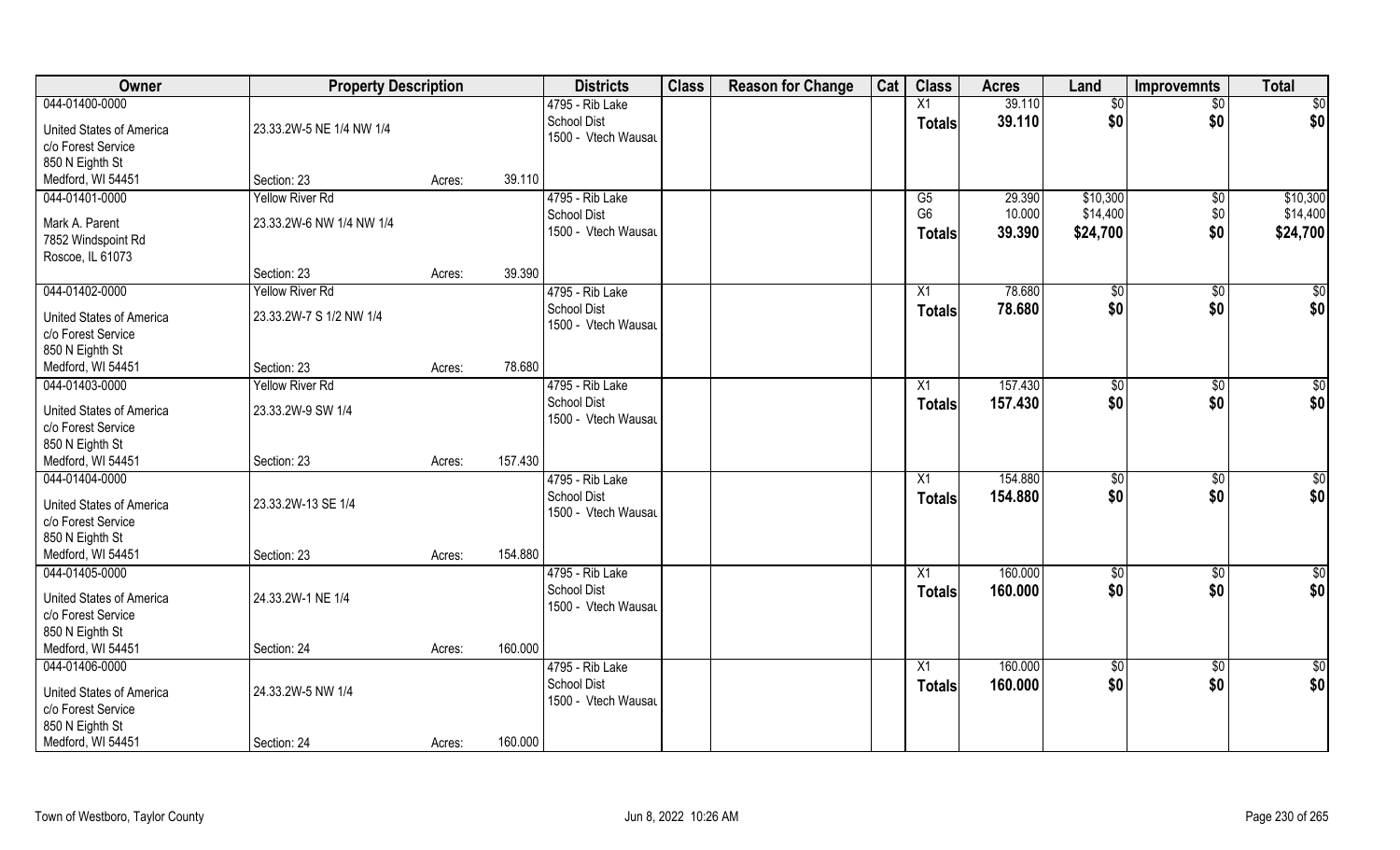| 160.000<br>\$0<br>044-01407-0000<br>4795 - Rib Lake<br>$\overline{X1}$<br>$\overline{50}$<br>$\overline{50}$<br>\$0<br>\$0<br>School Dist<br>160.000<br>\$0<br><b>Totals</b><br>24.33.2W-9 SW 1/4<br><b>United States of America</b><br>1500 - Vtech Wausau<br>c/o Forest Service<br>850 N Eighth St<br>Medford, WI 54451<br>160.000<br>Section: 24<br>Acres:<br>160.000<br>044-01408-0000<br>4795 - Rib Lake<br>\$0<br>\$0<br>$\sqrt{50}$<br>X1<br>\$0<br>School Dist<br>\$0<br>\$0<br>160.000<br>Totals<br>24.33.2W-13 SE 1/4<br><b>United States of America</b><br>1500 - Vtech Wausau<br>c/o Forest Service<br>850 N Eighth St<br>160.000<br>Medford, WI 54451<br>Section: 24<br>Acres:<br>160.000<br>\$0<br>044-01409-0000<br>4795 - Rib Lake<br>$\sqrt[6]{2}$<br>$\sqrt[6]{3}$<br>X1<br>\$0<br>\$0<br>\$0<br><b>School Dist</b><br>160.000<br><b>Totals</b><br>United States of America<br>25.33.2W-1 NE 1/4<br>1500 - Vtech Wausau<br>c/o Forest Service<br>850 N Eighth St<br>160.000<br>Medford, WI 54451<br>Section: 25<br>Acres:<br>160.000<br>\$0<br>044-01410-0000<br>4795 - Rib Lake<br>\$0<br>\$0<br>X1<br>\$0<br>\$0<br><b>School Dist</b><br>\$0<br>160.000<br><b>Totals</b><br><b>United States of America</b><br>25.33.2W-5 NW 1/4<br>1500 - Vtech Wausau<br>c/o Forest Service<br>850 N Eighth St<br>160.000<br>Medford, WI 54451<br>Section: 25<br>Acres:<br>044-01411-0000<br>40.000<br>$\overline{50}$<br>4795 - Rib Lake<br>\$0<br>\$0<br>X1<br>\$0<br>40.000<br>\$0<br>\$0<br><b>School Dist</b><br><b>Totals</b><br>United States of America<br>25.33.2W-9 NE 1/4 SW 1/4<br>1500 - Vtech Wausau<br>c/o Forest Service<br>850 N Eighth St<br>Medford, WI 54451<br>40.000<br>Section: 25<br>Acres:<br>044-01412-0000<br>\$0<br>4795 - Rib Lake<br>40.000<br>$\sqrt{$0}$<br>X1<br>\$0<br>\$0<br>\$0<br>\$0<br><b>School Dist</b><br>40.000<br><b>Totals</b><br><b>United States of America</b><br>25.33.2W-10 NW 1/4 SW 1/4<br>1500 - Vtech Wausau<br>c/o Forest Service<br>850 N Eighth St | Owner             | <b>Property Description</b> |        |        | <b>Districts</b> | <b>Class</b> | <b>Reason for Change</b> | Cat | <b>Class</b> | <b>Acres</b> | Land | Improvemnts | <b>Total</b> |
|--------------------------------------------------------------------------------------------------------------------------------------------------------------------------------------------------------------------------------------------------------------------------------------------------------------------------------------------------------------------------------------------------------------------------------------------------------------------------------------------------------------------------------------------------------------------------------------------------------------------------------------------------------------------------------------------------------------------------------------------------------------------------------------------------------------------------------------------------------------------------------------------------------------------------------------------------------------------------------------------------------------------------------------------------------------------------------------------------------------------------------------------------------------------------------------------------------------------------------------------------------------------------------------------------------------------------------------------------------------------------------------------------------------------------------------------------------------------------------------------------------------------------------------------------------------------------------------------------------------------------------------------------------------------------------------------------------------------------------------------------------------------------------------------------------------------------------------------------------------------------------------------------------------------------------------------------------------------------------------------------------------------|-------------------|-----------------------------|--------|--------|------------------|--------------|--------------------------|-----|--------------|--------------|------|-------------|--------------|
|                                                                                                                                                                                                                                                                                                                                                                                                                                                                                                                                                                                                                                                                                                                                                                                                                                                                                                                                                                                                                                                                                                                                                                                                                                                                                                                                                                                                                                                                                                                                                                                                                                                                                                                                                                                                                                                                                                                                                                                                                    |                   |                             |        |        |                  |              |                          |     |              |              |      |             |              |
|                                                                                                                                                                                                                                                                                                                                                                                                                                                                                                                                                                                                                                                                                                                                                                                                                                                                                                                                                                                                                                                                                                                                                                                                                                                                                                                                                                                                                                                                                                                                                                                                                                                                                                                                                                                                                                                                                                                                                                                                                    |                   |                             |        |        |                  |              |                          |     |              |              |      |             |              |
|                                                                                                                                                                                                                                                                                                                                                                                                                                                                                                                                                                                                                                                                                                                                                                                                                                                                                                                                                                                                                                                                                                                                                                                                                                                                                                                                                                                                                                                                                                                                                                                                                                                                                                                                                                                                                                                                                                                                                                                                                    |                   |                             |        |        |                  |              |                          |     |              |              |      |             |              |
|                                                                                                                                                                                                                                                                                                                                                                                                                                                                                                                                                                                                                                                                                                                                                                                                                                                                                                                                                                                                                                                                                                                                                                                                                                                                                                                                                                                                                                                                                                                                                                                                                                                                                                                                                                                                                                                                                                                                                                                                                    |                   |                             |        |        |                  |              |                          |     |              |              |      |             |              |
|                                                                                                                                                                                                                                                                                                                                                                                                                                                                                                                                                                                                                                                                                                                                                                                                                                                                                                                                                                                                                                                                                                                                                                                                                                                                                                                                                                                                                                                                                                                                                                                                                                                                                                                                                                                                                                                                                                                                                                                                                    |                   |                             |        |        |                  |              |                          |     |              |              |      |             |              |
|                                                                                                                                                                                                                                                                                                                                                                                                                                                                                                                                                                                                                                                                                                                                                                                                                                                                                                                                                                                                                                                                                                                                                                                                                                                                                                                                                                                                                                                                                                                                                                                                                                                                                                                                                                                                                                                                                                                                                                                                                    |                   |                             |        |        |                  |              |                          |     |              |              |      |             |              |
|                                                                                                                                                                                                                                                                                                                                                                                                                                                                                                                                                                                                                                                                                                                                                                                                                                                                                                                                                                                                                                                                                                                                                                                                                                                                                                                                                                                                                                                                                                                                                                                                                                                                                                                                                                                                                                                                                                                                                                                                                    |                   |                             |        |        |                  |              |                          |     |              |              |      |             |              |
|                                                                                                                                                                                                                                                                                                                                                                                                                                                                                                                                                                                                                                                                                                                                                                                                                                                                                                                                                                                                                                                                                                                                                                                                                                                                                                                                                                                                                                                                                                                                                                                                                                                                                                                                                                                                                                                                                                                                                                                                                    |                   |                             |        |        |                  |              |                          |     |              |              |      |             |              |
|                                                                                                                                                                                                                                                                                                                                                                                                                                                                                                                                                                                                                                                                                                                                                                                                                                                                                                                                                                                                                                                                                                                                                                                                                                                                                                                                                                                                                                                                                                                                                                                                                                                                                                                                                                                                                                                                                                                                                                                                                    |                   |                             |        |        |                  |              |                          |     |              |              |      |             |              |
|                                                                                                                                                                                                                                                                                                                                                                                                                                                                                                                                                                                                                                                                                                                                                                                                                                                                                                                                                                                                                                                                                                                                                                                                                                                                                                                                                                                                                                                                                                                                                                                                                                                                                                                                                                                                                                                                                                                                                                                                                    |                   |                             |        |        |                  |              |                          |     |              |              |      |             |              |
|                                                                                                                                                                                                                                                                                                                                                                                                                                                                                                                                                                                                                                                                                                                                                                                                                                                                                                                                                                                                                                                                                                                                                                                                                                                                                                                                                                                                                                                                                                                                                                                                                                                                                                                                                                                                                                                                                                                                                                                                                    |                   |                             |        |        |                  |              |                          |     |              |              |      |             |              |
|                                                                                                                                                                                                                                                                                                                                                                                                                                                                                                                                                                                                                                                                                                                                                                                                                                                                                                                                                                                                                                                                                                                                                                                                                                                                                                                                                                                                                                                                                                                                                                                                                                                                                                                                                                                                                                                                                                                                                                                                                    |                   |                             |        |        |                  |              |                          |     |              |              |      |             |              |
|                                                                                                                                                                                                                                                                                                                                                                                                                                                                                                                                                                                                                                                                                                                                                                                                                                                                                                                                                                                                                                                                                                                                                                                                                                                                                                                                                                                                                                                                                                                                                                                                                                                                                                                                                                                                                                                                                                                                                                                                                    |                   |                             |        |        |                  |              |                          |     |              |              |      |             |              |
|                                                                                                                                                                                                                                                                                                                                                                                                                                                                                                                                                                                                                                                                                                                                                                                                                                                                                                                                                                                                                                                                                                                                                                                                                                                                                                                                                                                                                                                                                                                                                                                                                                                                                                                                                                                                                                                                                                                                                                                                                    |                   |                             |        |        |                  |              |                          |     |              |              |      |             |              |
|                                                                                                                                                                                                                                                                                                                                                                                                                                                                                                                                                                                                                                                                                                                                                                                                                                                                                                                                                                                                                                                                                                                                                                                                                                                                                                                                                                                                                                                                                                                                                                                                                                                                                                                                                                                                                                                                                                                                                                                                                    |                   |                             |        |        |                  |              |                          |     |              |              |      |             |              |
|                                                                                                                                                                                                                                                                                                                                                                                                                                                                                                                                                                                                                                                                                                                                                                                                                                                                                                                                                                                                                                                                                                                                                                                                                                                                                                                                                                                                                                                                                                                                                                                                                                                                                                                                                                                                                                                                                                                                                                                                                    |                   |                             |        |        |                  |              |                          |     |              |              |      |             |              |
|                                                                                                                                                                                                                                                                                                                                                                                                                                                                                                                                                                                                                                                                                                                                                                                                                                                                                                                                                                                                                                                                                                                                                                                                                                                                                                                                                                                                                                                                                                                                                                                                                                                                                                                                                                                                                                                                                                                                                                                                                    |                   |                             |        |        |                  |              |                          |     |              |              |      |             |              |
|                                                                                                                                                                                                                                                                                                                                                                                                                                                                                                                                                                                                                                                                                                                                                                                                                                                                                                                                                                                                                                                                                                                                                                                                                                                                                                                                                                                                                                                                                                                                                                                                                                                                                                                                                                                                                                                                                                                                                                                                                    |                   |                             |        |        |                  |              |                          |     |              |              |      |             |              |
|                                                                                                                                                                                                                                                                                                                                                                                                                                                                                                                                                                                                                                                                                                                                                                                                                                                                                                                                                                                                                                                                                                                                                                                                                                                                                                                                                                                                                                                                                                                                                                                                                                                                                                                                                                                                                                                                                                                                                                                                                    |                   |                             |        |        |                  |              |                          |     |              |              |      |             |              |
|                                                                                                                                                                                                                                                                                                                                                                                                                                                                                                                                                                                                                                                                                                                                                                                                                                                                                                                                                                                                                                                                                                                                                                                                                                                                                                                                                                                                                                                                                                                                                                                                                                                                                                                                                                                                                                                                                                                                                                                                                    |                   |                             |        |        |                  |              |                          |     |              |              |      |             |              |
|                                                                                                                                                                                                                                                                                                                                                                                                                                                                                                                                                                                                                                                                                                                                                                                                                                                                                                                                                                                                                                                                                                                                                                                                                                                                                                                                                                                                                                                                                                                                                                                                                                                                                                                                                                                                                                                                                                                                                                                                                    |                   |                             |        |        |                  |              |                          |     |              |              |      |             |              |
|                                                                                                                                                                                                                                                                                                                                                                                                                                                                                                                                                                                                                                                                                                                                                                                                                                                                                                                                                                                                                                                                                                                                                                                                                                                                                                                                                                                                                                                                                                                                                                                                                                                                                                                                                                                                                                                                                                                                                                                                                    |                   |                             |        |        |                  |              |                          |     |              |              |      |             |              |
|                                                                                                                                                                                                                                                                                                                                                                                                                                                                                                                                                                                                                                                                                                                                                                                                                                                                                                                                                                                                                                                                                                                                                                                                                                                                                                                                                                                                                                                                                                                                                                                                                                                                                                                                                                                                                                                                                                                                                                                                                    |                   |                             |        |        |                  |              |                          |     |              |              |      |             |              |
|                                                                                                                                                                                                                                                                                                                                                                                                                                                                                                                                                                                                                                                                                                                                                                                                                                                                                                                                                                                                                                                                                                                                                                                                                                                                                                                                                                                                                                                                                                                                                                                                                                                                                                                                                                                                                                                                                                                                                                                                                    |                   |                             |        |        |                  |              |                          |     |              |              |      |             |              |
|                                                                                                                                                                                                                                                                                                                                                                                                                                                                                                                                                                                                                                                                                                                                                                                                                                                                                                                                                                                                                                                                                                                                                                                                                                                                                                                                                                                                                                                                                                                                                                                                                                                                                                                                                                                                                                                                                                                                                                                                                    |                   |                             |        |        |                  |              |                          |     |              |              |      |             |              |
|                                                                                                                                                                                                                                                                                                                                                                                                                                                                                                                                                                                                                                                                                                                                                                                                                                                                                                                                                                                                                                                                                                                                                                                                                                                                                                                                                                                                                                                                                                                                                                                                                                                                                                                                                                                                                                                                                                                                                                                                                    |                   |                             |        |        |                  |              |                          |     |              |              |      |             |              |
|                                                                                                                                                                                                                                                                                                                                                                                                                                                                                                                                                                                                                                                                                                                                                                                                                                                                                                                                                                                                                                                                                                                                                                                                                                                                                                                                                                                                                                                                                                                                                                                                                                                                                                                                                                                                                                                                                                                                                                                                                    |                   |                             |        |        |                  |              |                          |     |              |              |      |             |              |
|                                                                                                                                                                                                                                                                                                                                                                                                                                                                                                                                                                                                                                                                                                                                                                                                                                                                                                                                                                                                                                                                                                                                                                                                                                                                                                                                                                                                                                                                                                                                                                                                                                                                                                                                                                                                                                                                                                                                                                                                                    |                   |                             |        |        |                  |              |                          |     |              |              |      |             |              |
|                                                                                                                                                                                                                                                                                                                                                                                                                                                                                                                                                                                                                                                                                                                                                                                                                                                                                                                                                                                                                                                                                                                                                                                                                                                                                                                                                                                                                                                                                                                                                                                                                                                                                                                                                                                                                                                                                                                                                                                                                    |                   |                             |        |        |                  |              |                          |     |              |              |      |             |              |
|                                                                                                                                                                                                                                                                                                                                                                                                                                                                                                                                                                                                                                                                                                                                                                                                                                                                                                                                                                                                                                                                                                                                                                                                                                                                                                                                                                                                                                                                                                                                                                                                                                                                                                                                                                                                                                                                                                                                                                                                                    |                   |                             |        |        |                  |              |                          |     |              |              |      |             |              |
|                                                                                                                                                                                                                                                                                                                                                                                                                                                                                                                                                                                                                                                                                                                                                                                                                                                                                                                                                                                                                                                                                                                                                                                                                                                                                                                                                                                                                                                                                                                                                                                                                                                                                                                                                                                                                                                                                                                                                                                                                    |                   |                             |        |        |                  |              |                          |     |              |              |      |             |              |
|                                                                                                                                                                                                                                                                                                                                                                                                                                                                                                                                                                                                                                                                                                                                                                                                                                                                                                                                                                                                                                                                                                                                                                                                                                                                                                                                                                                                                                                                                                                                                                                                                                                                                                                                                                                                                                                                                                                                                                                                                    | Medford, WI 54451 | Section: 25                 | Acres: | 40.000 |                  |              |                          |     |              |              |      |             |              |
| 044-01413-0000<br>4795 - Rib Lake<br>40.000<br>$\overline{50}$<br>$\overline{X1}$<br>$\overline{50}$<br>$\sqrt{$0}$                                                                                                                                                                                                                                                                                                                                                                                                                                                                                                                                                                                                                                                                                                                                                                                                                                                                                                                                                                                                                                                                                                                                                                                                                                                                                                                                                                                                                                                                                                                                                                                                                                                                                                                                                                                                                                                                                                |                   |                             |        |        |                  |              |                          |     |              |              |      |             |              |
| \$0<br>\$0<br><b>School Dist</b><br>40.000<br>\$0<br><b>Totals</b><br>25.33.2W-11 SW 1/4 SW 1/4                                                                                                                                                                                                                                                                                                                                                                                                                                                                                                                                                                                                                                                                                                                                                                                                                                                                                                                                                                                                                                                                                                                                                                                                                                                                                                                                                                                                                                                                                                                                                                                                                                                                                                                                                                                                                                                                                                                    |                   |                             |        |        |                  |              |                          |     |              |              |      |             |              |
| <b>United States of America</b><br>1500 - Vtech Wausau<br>c/o Forest Service                                                                                                                                                                                                                                                                                                                                                                                                                                                                                                                                                                                                                                                                                                                                                                                                                                                                                                                                                                                                                                                                                                                                                                                                                                                                                                                                                                                                                                                                                                                                                                                                                                                                                                                                                                                                                                                                                                                                       |                   |                             |        |        |                  |              |                          |     |              |              |      |             |              |
| 850 N Eighth St                                                                                                                                                                                                                                                                                                                                                                                                                                                                                                                                                                                                                                                                                                                                                                                                                                                                                                                                                                                                                                                                                                                                                                                                                                                                                                                                                                                                                                                                                                                                                                                                                                                                                                                                                                                                                                                                                                                                                                                                    |                   |                             |        |        |                  |              |                          |     |              |              |      |             |              |
| Medford, WI 54451<br>40.000<br>Section: 25<br>Acres:                                                                                                                                                                                                                                                                                                                                                                                                                                                                                                                                                                                                                                                                                                                                                                                                                                                                                                                                                                                                                                                                                                                                                                                                                                                                                                                                                                                                                                                                                                                                                                                                                                                                                                                                                                                                                                                                                                                                                               |                   |                             |        |        |                  |              |                          |     |              |              |      |             |              |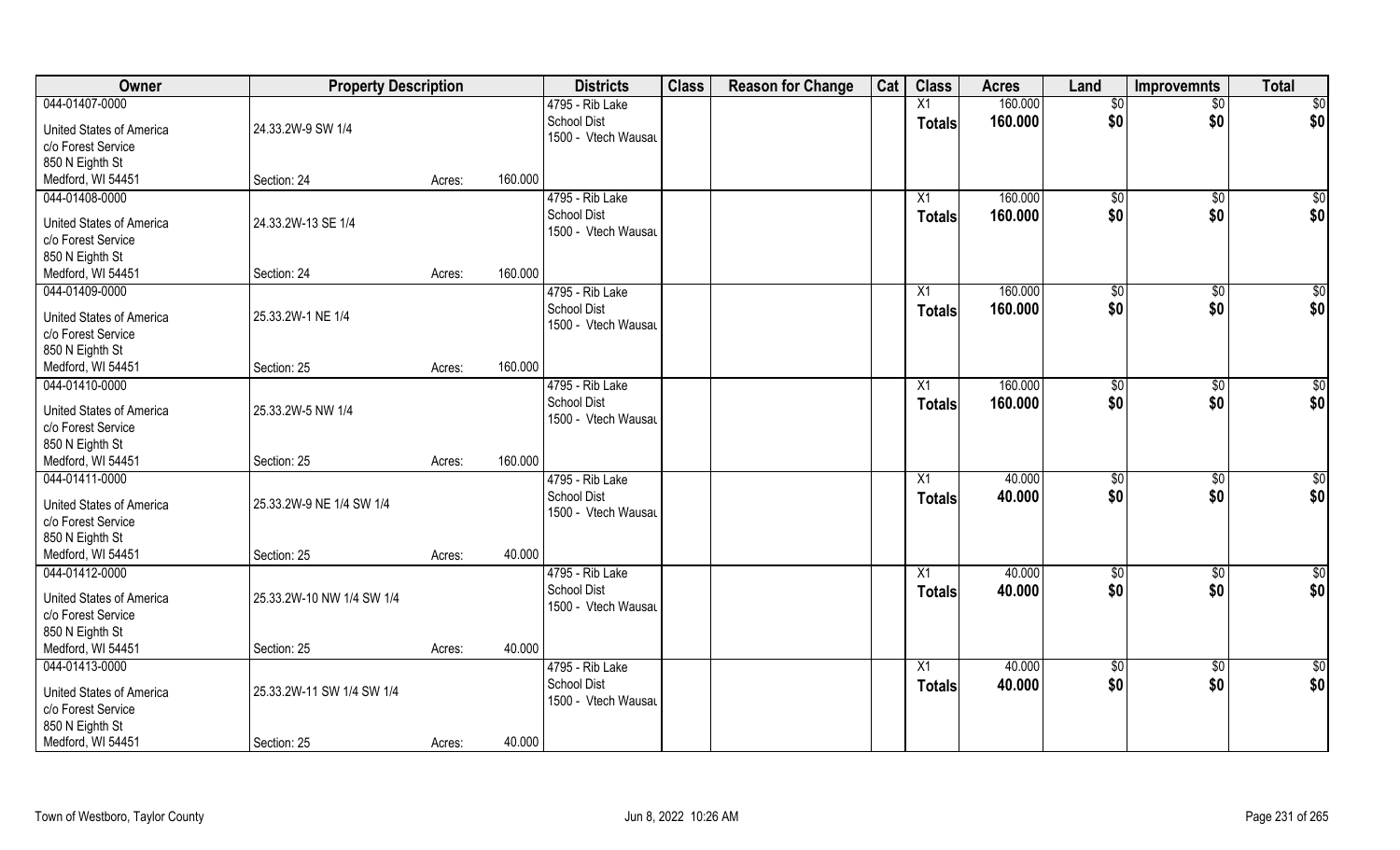| Owner                           | <b>Property Description</b> |        |         | <b>Districts</b>                          | <b>Class</b> | <b>Reason for Change</b> | Cat | <b>Class</b>    | <b>Acres</b> | Land            | <b>Improvemnts</b> | <b>Total</b>    |
|---------------------------------|-----------------------------|--------|---------|-------------------------------------------|--------------|--------------------------|-----|-----------------|--------------|-----------------|--------------------|-----------------|
| 044-01414-0000                  |                             |        |         | 4795 - Rib Lake                           |              |                          |     | X1              | 40.000       | \$0             | $\overline{50}$    | \$0             |
| <b>United States of America</b> | 25.33.2W-12 SE 1/4 SW 1/4   |        |         | <b>School Dist</b><br>1500 - Vtech Wausau |              |                          |     | <b>Totals</b>   | 40.000       | \$0             | \$0                | \$0             |
| c/o Forest Service              |                             |        |         |                                           |              |                          |     |                 |              |                 |                    |                 |
| 850 N Eighth St                 |                             |        |         |                                           |              |                          |     |                 |              |                 |                    |                 |
| Medford, WI 54451               | Section: 25                 | Acres: | 40.000  |                                           |              |                          |     |                 |              |                 |                    |                 |
| 044-01415-0000                  |                             |        |         | 4795 - Rib Lake                           |              |                          |     | $\overline{X1}$ | 160.000      | $\sqrt[6]{}$    | $\sqrt{$0}$        | $\sqrt{50}$     |
| <b>United States of America</b> | 25.33.2W-13 SE 1/4          |        |         | <b>School Dist</b>                        |              |                          |     | Totals          | 160.000      | \$0             | \$0                | \$0             |
| c/o Forest Service              |                             |        |         | 1500 - Vtech Wausau                       |              |                          |     |                 |              |                 |                    |                 |
| 850 N Eighth St                 |                             |        |         |                                           |              |                          |     |                 |              |                 |                    |                 |
| Medford, WI 54451               | Section: 25                 | Acres: | 160.000 |                                           |              |                          |     |                 |              |                 |                    |                 |
| 044-01416-0000                  |                             |        |         | 4795 - Rib Lake                           |              |                          |     | X1              | 40.000       | \$0             | $\sqrt[6]{30}$     | \$0             |
|                                 |                             |        |         | <b>School Dist</b>                        |              |                          |     | <b>Totals</b>   | 40.000       | \$0             | \$0                | \$0             |
| <b>United States of America</b> | 26.33.2W-1 NE 1/4 NE 1/4    |        |         | 1500 - Vtech Wausau                       |              |                          |     |                 |              |                 |                    |                 |
| c/o Forest Service              |                             |        |         |                                           |              |                          |     |                 |              |                 |                    |                 |
| 850 N Eighth St                 |                             |        |         |                                           |              |                          |     |                 |              |                 |                    |                 |
| Medford, WI 54451               | Section: 26                 | Acres: | 40.000  |                                           |              |                          |     |                 |              |                 |                    |                 |
| 044-01417-0000                  |                             |        |         | 4795 - Rib Lake                           |              |                          |     | X1              | 40.000       | $\sqrt[6]{3}$   | $\sqrt[6]{3}$      | $\overline{50}$ |
| <b>United States of America</b> | 26.33.2W-2 NW 1/4 NE 1/4    |        |         | <b>School Dist</b><br>1500 - Vtech Wausau |              |                          |     | <b>Totals</b>   | 40.000       | \$0             | \$0                | \$0             |
| c/o Forest Service              |                             |        |         |                                           |              |                          |     |                 |              |                 |                    |                 |
| 850 N Eighth St                 |                             |        |         |                                           |              |                          |     |                 |              |                 |                    |                 |
| Medford, WI 54451               | Section: 26                 | Acres: | 40.000  |                                           |              |                          |     |                 |              |                 |                    |                 |
| 044-01418-0000                  |                             |        |         | 4795 - Rib Lake                           |              |                          |     | X1              | 40.000       | \$0             | \$0                | \$0             |
| <b>United States of America</b> | 26.33.2W-3 SW 1/4 NE 1/4    |        |         | <b>School Dist</b>                        |              |                          |     | <b>Totals</b>   | 40.000       | \$0             | \$0                | \$0             |
| c/o Forest Service              |                             |        |         | 1500 - Vtech Wausau                       |              |                          |     |                 |              |                 |                    |                 |
| 850 N Eighth St                 |                             |        |         |                                           |              |                          |     |                 |              |                 |                    |                 |
| Medford, WI 54451               | Section: 26                 | Acres: | 40.000  |                                           |              |                          |     |                 |              |                 |                    |                 |
| 044-01419-0000                  |                             |        |         | 4795 - Rib Lake                           |              |                          |     | X1              | 40.000       | \$0             | \$0                | \$0             |
|                                 |                             |        |         | School Dist                               |              |                          |     | <b>Totals</b>   | 40.000       | \$0             | \$0                | \$0             |
| <b>United States of America</b> | 26.33.2W-4 SE 1/4 NE 1/4    |        |         | 1500 - Vtech Wausau                       |              |                          |     |                 |              |                 |                    |                 |
| c/o Forest Service              |                             |        |         |                                           |              |                          |     |                 |              |                 |                    |                 |
| 850 N Eighth St                 |                             |        |         |                                           |              |                          |     |                 |              |                 |                    |                 |
| Medford, WI 54451               | Section: 26                 | Acres: | 40.000  |                                           |              |                          |     |                 |              |                 |                    |                 |
| 044-01420-0000                  | <b>Yellow River Rd</b>      |        |         | 4795 - Rib Lake                           |              |                          |     | $\overline{X1}$ | 160.000      | $\overline{50}$ | $\sqrt{$0}$        | $\overline{50}$ |
| <b>United States of America</b> | 26.33.2W-5 NW 1/4           |        |         | <b>School Dist</b>                        |              |                          |     | <b>Totals</b>   | 160.000      | \$0             | \$0                | \$0             |
| c/o Forest Service              |                             |        |         | 1500 - Vtech Wausau                       |              |                          |     |                 |              |                 |                    |                 |
| 850 N Eighth St                 |                             |        |         |                                           |              |                          |     |                 |              |                 |                    |                 |
| Medford, WI 54451               | Section: 26                 | Acres: | 160.000 |                                           |              |                          |     |                 |              |                 |                    |                 |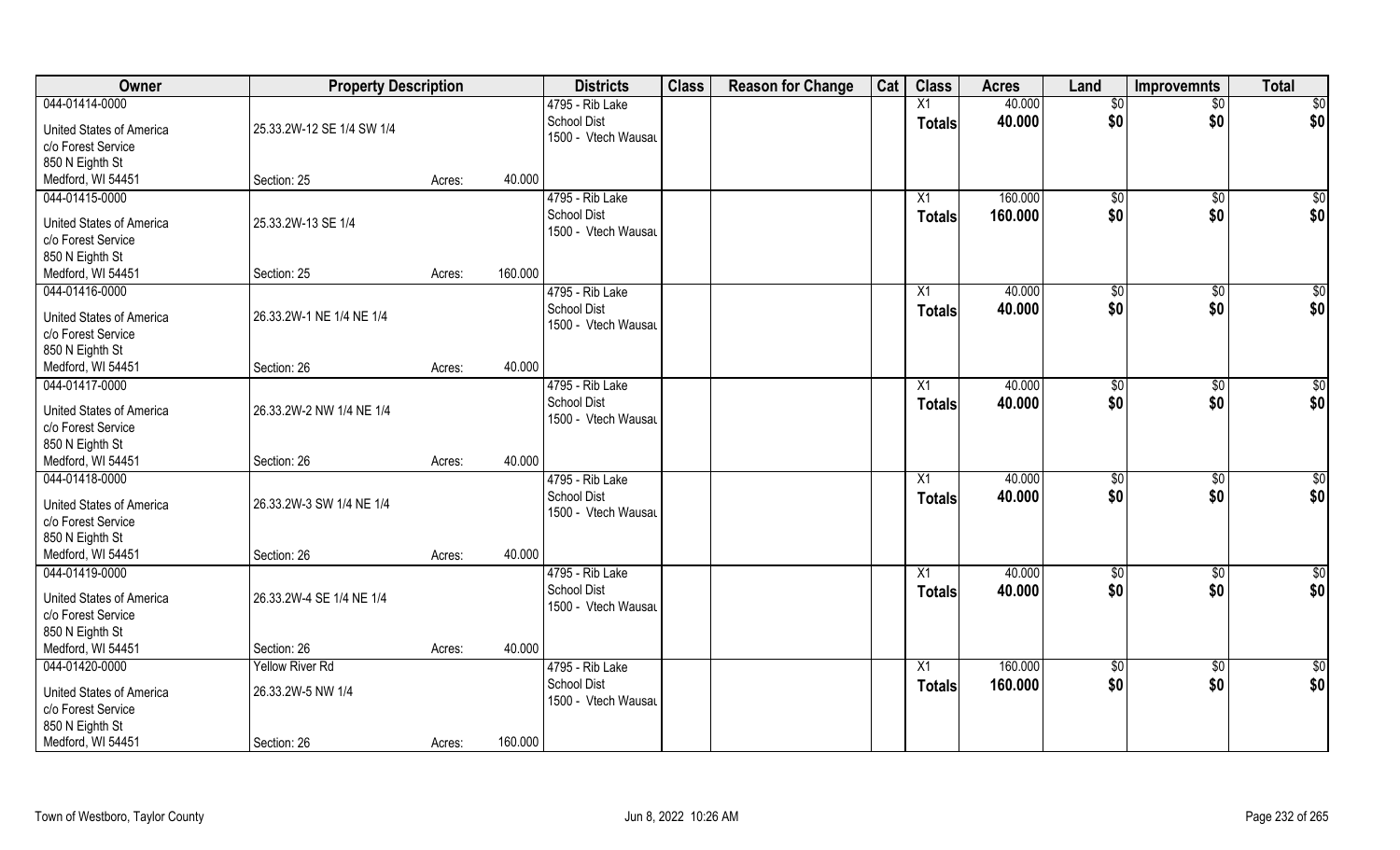| <b>Owner</b>                                                                                              | <b>Property Description</b>                                                                                                                 |        |         | <b>Districts</b>                                             | <b>Class</b> | <b>Reason for Change</b> | Cat | <b>Class</b>                                                        | <b>Acres</b>                       | Land                                        | <b>Improvemnts</b>                 | <b>Total</b>                                |
|-----------------------------------------------------------------------------------------------------------|---------------------------------------------------------------------------------------------------------------------------------------------|--------|---------|--------------------------------------------------------------|--------------|--------------------------|-----|---------------------------------------------------------------------|------------------------------------|---------------------------------------------|------------------------------------|---------------------------------------------|
| 044-01421-0000                                                                                            | <b>Yellow River Rd</b>                                                                                                                      |        |         | 4795 - Rib Lake                                              |              |                          |     | X1                                                                  | 160.000                            | \$0                                         | $\overline{50}$                    | \$0                                         |
| <b>United States of America</b><br>c/o Forest Service                                                     | 26.33.2W-9 SW 1/4                                                                                                                           |        |         | <b>School Dist</b><br>1500 - Vtech Wausau                    |              |                          |     | <b>Totals</b>                                                       | 160.000                            | \$0                                         | \$0                                | \$0                                         |
| 850 N Eighth St                                                                                           |                                                                                                                                             |        |         |                                                              |              |                          |     |                                                                     |                                    |                                             |                                    |                                             |
| Medford, WI 54451                                                                                         | Section: 26                                                                                                                                 | Acres: | 160.000 |                                                              |              |                          |     |                                                                     |                                    |                                             |                                    |                                             |
| 044-01422-0000<br>United States of America<br>c/o Forest Service<br>850 N Eighth St                       | 26.33.2W-13 NE 1/4 SE 1/4                                                                                                                   |        |         | 4795 - Rib Lake<br><b>School Dist</b><br>1500 - Vtech Wausau |              |                          |     | X1<br><b>Totals</b>                                                 | 40.000<br>40.000                   | $\sqrt{6}$<br>\$0                           | \$0<br>\$0                         | \$0<br>\$0                                  |
| Medford, WI 54451                                                                                         | Section: 26                                                                                                                                 | Acres: | 40.000  |                                                              |              |                          |     |                                                                     |                                    |                                             |                                    |                                             |
| 044-01423-0000                                                                                            |                                                                                                                                             |        |         | 4795 - Rib Lake                                              |              |                          |     | $\overline{X1}$                                                     | 40.000                             | \$0                                         | \$0                                | $\overline{50}$                             |
| <b>United States of America</b><br>c/o Forest Service<br>850 N Eighth St                                  | 26.33.2W-14 NW 1/4 SE 1/4                                                                                                                   |        |         | <b>School Dist</b><br>1500 - Vtech Wausau                    |              |                          |     | <b>Totals</b>                                                       | 40.000                             | \$0                                         | \$0                                | \$0                                         |
| Medford, WI 54451                                                                                         | Section: 26                                                                                                                                 | Acres: | 40.000  |                                                              |              |                          |     |                                                                     |                                    |                                             |                                    |                                             |
| 044-01424-0000                                                                                            |                                                                                                                                             |        |         | 4795 - Rib Lake<br>School Dist                               |              |                          |     | X1<br><b>Totals</b>                                                 | 40.000<br>40.000                   | $\frac{1}{20}$<br>\$0                       | $\sqrt[6]{3}$<br>\$0               | \$0<br>\$0                                  |
| <b>United States of America</b><br>c/o Forest Service<br>850 N Eighth St                                  | 26.33.2W-15 SW 1/4 SE 1/4                                                                                                                   |        |         | 1500 - Vtech Wausau                                          |              |                          |     |                                                                     |                                    |                                             |                                    |                                             |
| Medford, WI 54451                                                                                         | Section: 26                                                                                                                                 | Acres: | 40.000  |                                                              |              |                          |     |                                                                     |                                    |                                             |                                    |                                             |
| 044-01425-0000<br>United States of America<br>c/o Forest Service<br>850 N Eighth St                       | 26.33.2W-16 SE 1/4 SE 1/4                                                                                                                   |        |         | 4795 - Rib Lake<br><b>School Dist</b><br>1500 - Vtech Wausau |              |                          |     | X1<br>Totals                                                        | 40.000<br>40.000                   | \$0<br>\$0                                  | $\sqrt[6]{30}$<br>\$0              | \$0<br>\$0                                  |
| Medford, WI 54451                                                                                         | Section: 26                                                                                                                                 | Acres: | 40.000  |                                                              |              |                          |     |                                                                     |                                    |                                             |                                    |                                             |
| 044-01426-0000                                                                                            | Hannibal Rd                                                                                                                                 |        |         | 4795 - Rib Lake                                              |              |                          |     | X1                                                                  | 40.000                             | \$0                                         | \$0                                | \$0                                         |
| <b>United States of America</b><br>c/o Forest Service<br>850 N Eighth St                                  | 27.33.2W-1 NE 1/4 NE 1/4                                                                                                                    |        |         | <b>School Dist</b><br>1500 - Vtech Wausau                    |              |                          |     | <b>Totals</b>                                                       | 40.000                             | \$0                                         | \$0                                | \$0                                         |
| Medford, WI 54451                                                                                         | Section: 27                                                                                                                                 | Acres: | 40.000  |                                                              |              |                          |     |                                                                     |                                    |                                             |                                    |                                             |
| 044-01427-0000<br>Bruce W & Laura J Peissig Trust et al<br>1736 Hillside Dr #201<br>Ellison Bay, WI 54210 | W10944 Hannibal Rd<br>27.33.2W-2 NW 1/4 NE 1/4 (SURVEY PER R.<br>ERICKSON S-1897 FOUND IN T. C. SURVEYOR'S<br>FILE 33-2W-27)<br>Section: 27 | Acres: | 40.000  | 4795 - Rib Lake<br><b>School Dist</b><br>1500 - Vtech Wausau |              |                          |     | G <sub>1</sub><br>G <sub>5</sub><br>G <sub>6</sub><br><b>Totals</b> | 1.000<br>8.000<br>31.000<br>40.000 | \$10,000<br>\$2,800<br>\$54,600<br>\$67,400 | \$15,200<br>\$0<br>\$0<br>\$15,200 | \$25,200<br>\$2,800<br>\$54,600<br>\$82,600 |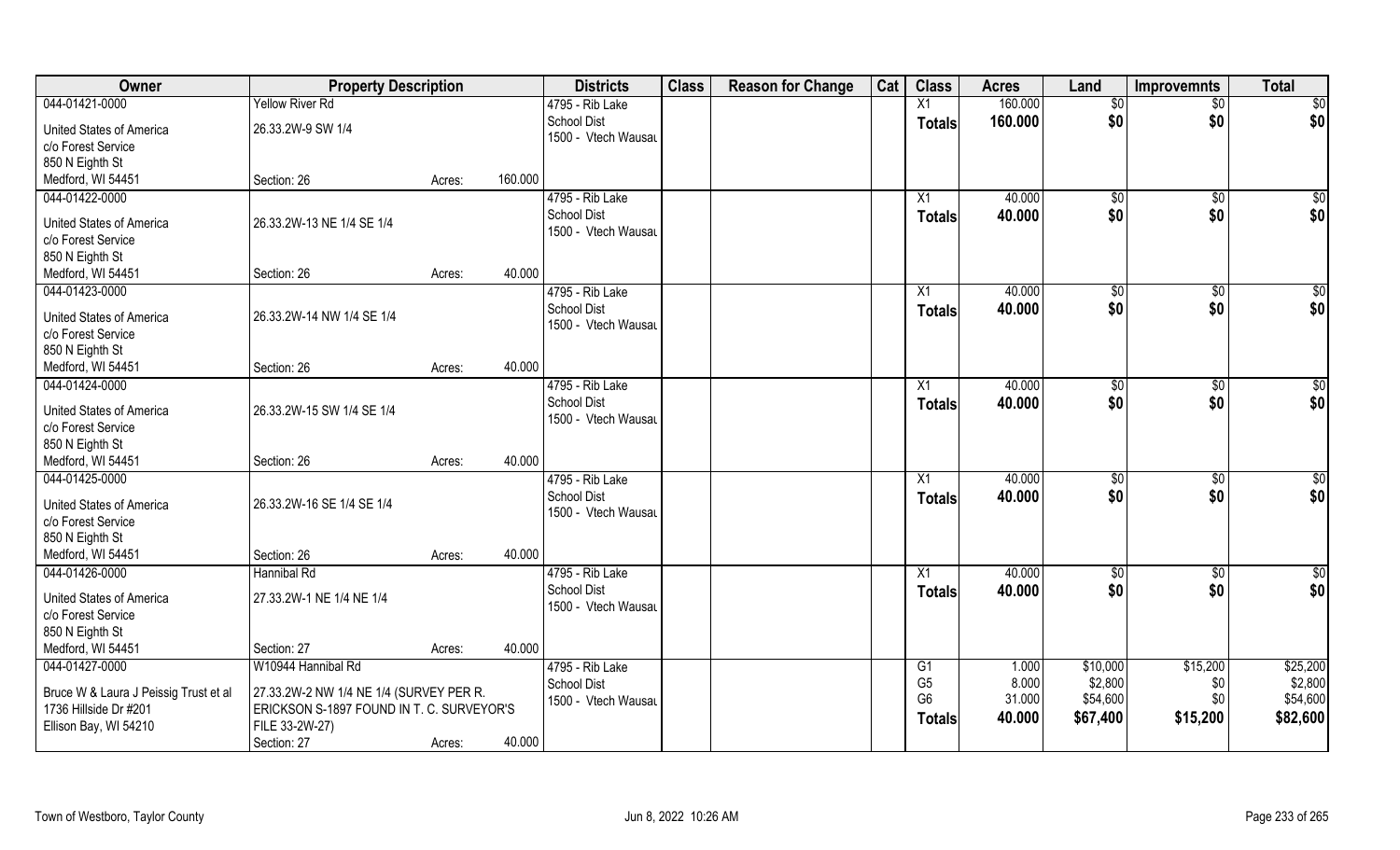| Owner                    | <b>Property Description</b> |        |         | <b>Districts</b>    | <b>Class</b> | <b>Reason for Change</b> | Cat | <b>Class</b>  | <b>Acres</b> | Land            | <b>Improvemnts</b> | <b>Total</b> |
|--------------------------|-----------------------------|--------|---------|---------------------|--------------|--------------------------|-----|---------------|--------------|-----------------|--------------------|--------------|
| 044-01428-0000           | Hannibal Rd                 |        |         | 4795 - Rib Lake     |              |                          |     | X1            | 80.000       | \$0             | $\overline{50}$    | \$0          |
| United States of America | 27.33.2W-3 S 1/2 NE 1/4     |        |         | <b>School Dist</b>  |              |                          |     | <b>Totals</b> | 80.000       | \$0             | \$0                | \$0          |
| c/o Forest Service       |                             |        |         | 1500 - Vtech Wausau |              |                          |     |               |              |                 |                    |              |
| 850 N Eighth St          |                             |        |         |                     |              |                          |     |               |              |                 |                    |              |
| Medford, WI 54451        | Section: 27                 | Acres: | 80.000  |                     |              |                          |     |               |              |                 |                    |              |
| 044-01429-0000           | Hannibal Rd                 |        |         | 4795 - Rib Lake     |              |                          |     | X1            | 160.000      | $\sqrt[6]{}$    | $\sqrt{$0}$        | $\sqrt{50}$  |
|                          |                             |        |         | <b>School Dist</b>  |              |                          |     | <b>Totals</b> | 160.000      | \$0             | \$0                | \$0          |
| United States of America | 27.33.2W-5 NW 1/4           |        |         | 1500 - Vtech Wausau |              |                          |     |               |              |                 |                    |              |
| c/o Forest Service       |                             |        |         |                     |              |                          |     |               |              |                 |                    |              |
| 850 N Eighth St          |                             |        |         |                     |              |                          |     |               |              |                 |                    |              |
| Medford, WI 54451        | Section: 27                 | Acres: | 160.000 |                     |              |                          |     |               |              |                 |                    |              |
| 044-01430-0000           | Hannibal Rd                 |        |         | 4795 - Rib Lake     |              |                          |     | X1            | 160.000      | \$0             | $\sqrt[6]{30}$     | \$0          |
| United States of America | 27.33.2W-9 SW 1/4           |        |         | <b>School Dist</b>  |              |                          |     | <b>Totals</b> | 160.000      | \$0             | \$0                | \$0          |
| c/o Forest Service       |                             |        |         | 1500 - Vtech Wausau |              |                          |     |               |              |                 |                    |              |
| 850 N Eighth St          |                             |        |         |                     |              |                          |     |               |              |                 |                    |              |
| Medford, WI 54451        | Section: 27                 | Acres: | 160.000 |                     |              |                          |     |               |              |                 |                    |              |
| 044-01431-0000           | <b>Yellow River Rd</b>      |        |         | 4795 - Rib Lake     |              |                          |     | X1            | 160.000      | $\frac{1}{20}$  | $\sqrt[6]{3}$      | \$0          |
|                          |                             |        |         | <b>School Dist</b>  |              |                          |     | <b>Totals</b> | 160.000      | \$0             | \$0                | \$0          |
| United States of America | 27.33.2W-13 SE 1/4          |        |         | 1500 - Vtech Wausau |              |                          |     |               |              |                 |                    |              |
| c/o Forest Service       |                             |        |         |                     |              |                          |     |               |              |                 |                    |              |
| 850 N Eighth St          |                             |        |         |                     |              |                          |     |               |              |                 |                    |              |
| Medford, WI 54451        | Section: 27                 | Acres: | 160.000 |                     |              |                          |     |               |              |                 |                    |              |
| 044-01432-0000           |                             |        |         | 4795 - Rib Lake     |              |                          |     | X1            | 160.000      | \$0             | $\sqrt[6]{3}$      | \$0          |
| United States of America | 28.33.2W-1 NE 1/4           |        |         | <b>School Dist</b>  |              |                          |     | <b>Totals</b> | 160.000      | \$0             | \$0                | \$0          |
| c/o Forest Service       |                             |        |         | 1500 - Vtech Wausau |              |                          |     |               |              |                 |                    |              |
| 850 N Eighth St          |                             |        |         |                     |              |                          |     |               |              |                 |                    |              |
| Medford, WI 54451        | Section: 28                 | Acres: | 160.000 |                     |              |                          |     |               |              |                 |                    |              |
| 044-01433-0000           |                             |        |         | 4795 - Rib Lake     |              |                          |     | X1            | 160.000      | \$0             | \$0                | \$0          |
|                          |                             |        |         | <b>School Dist</b>  |              |                          |     | <b>Totals</b> | 160.000      | \$0             | \$0                | \$0          |
| United States of America | 28.33.2W-5 NW 1/4           |        |         | 1500 - Vtech Wausau |              |                          |     |               |              |                 |                    |              |
| c/o Forest Service       |                             |        |         |                     |              |                          |     |               |              |                 |                    |              |
| 850 N Eighth St          |                             |        |         |                     |              |                          |     |               |              |                 |                    |              |
| Medford, WI 54451        | Section: 28                 | Acres: | 160.000 |                     |              |                          |     |               |              |                 |                    |              |
| 044-01434-0000           |                             |        |         | 4795 - Rib Lake     |              |                          |     | X1            | 40.000       | $\overline{50}$ | $\sqrt{$0}$        | \$0          |
| United States of America | 28.33.2W-9 NE 1/4 SW 1/4    |        |         | <b>School Dist</b>  |              |                          |     | <b>Totals</b> | 40.000       | \$0             | \$0                | \$0          |
| c/o Forest Service       |                             |        |         | 1500 - Vtech Wausau |              |                          |     |               |              |                 |                    |              |
| 850 N Eighth St          |                             |        |         |                     |              |                          |     |               |              |                 |                    |              |
| Medford, WI 54451        | Section: 28                 | Acres: | 40.000  |                     |              |                          |     |               |              |                 |                    |              |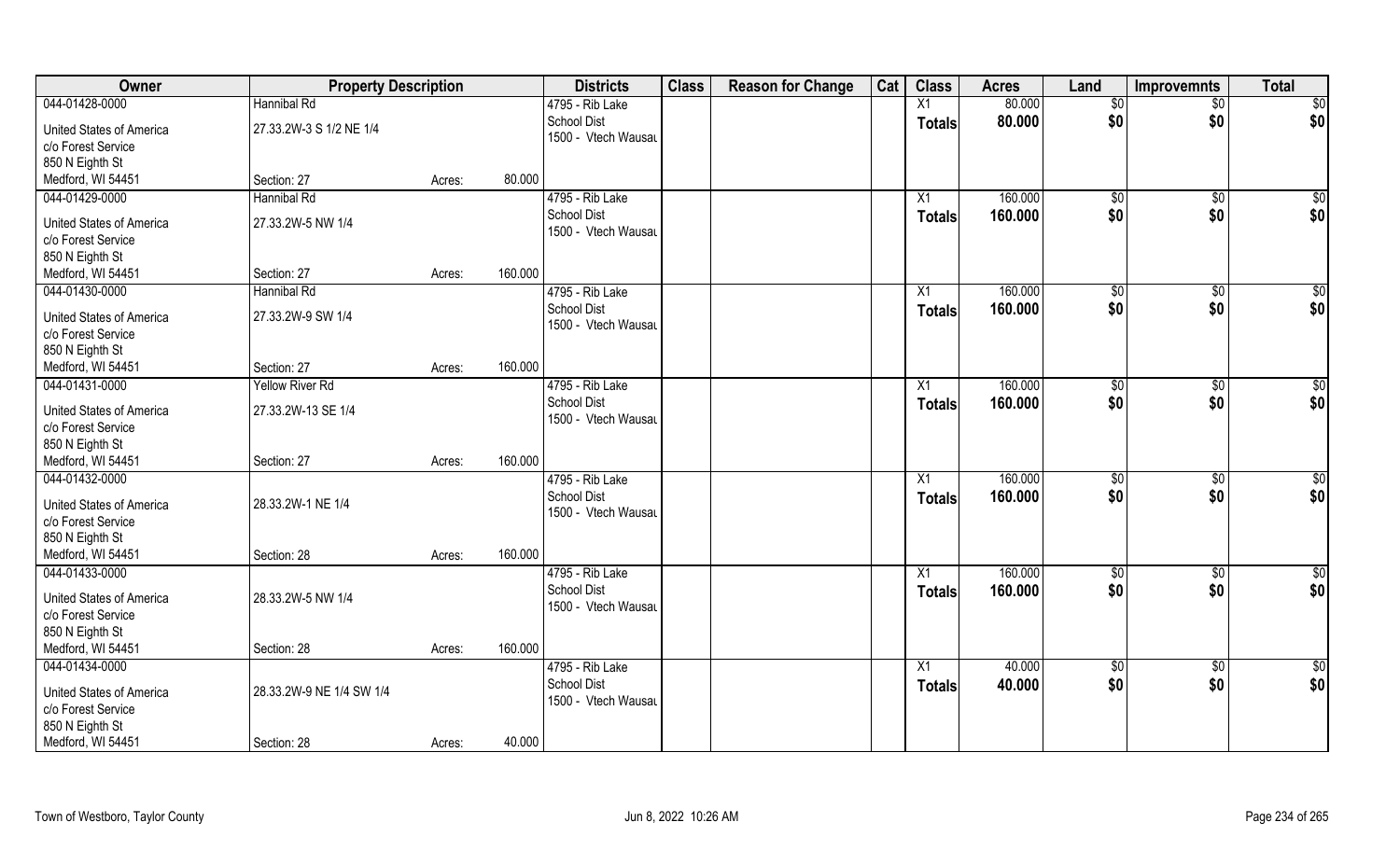| Owner                    | <b>Property Description</b> |        |         | <b>Districts</b>                      | <b>Class</b> | <b>Reason for Change</b> | Cat | <b>Class</b>  | <b>Acres</b> | Land            | <b>Improvemnts</b> | <b>Total</b>    |
|--------------------------|-----------------------------|--------|---------|---------------------------------------|--------------|--------------------------|-----|---------------|--------------|-----------------|--------------------|-----------------|
| 044-01435-0000           |                             |        |         | 4795 - Rib Lake                       |              |                          |     | X1            | 40.000       | $\overline{50}$ | $\overline{50}$    | \$0             |
| United States of America | 28.33.2W-10 NW 1/4 SW 1/4   |        |         | <b>School Dist</b>                    |              |                          |     | <b>Totals</b> | 40.000       | \$0             | \$0                | \$0             |
| c/o Forest Service       |                             |        |         | 1500 - Vtech Wausau                   |              |                          |     |               |              |                 |                    |                 |
| 850 N Eighth St          |                             |        |         |                                       |              |                          |     |               |              |                 |                    |                 |
| Medford, WI 54451        | Section: 28                 | Acres: | 40.000  |                                       |              |                          |     |               |              |                 |                    |                 |
| 044-01436-0000           | <b>Hannibal Rd</b>          |        |         | 4795 - Rib Lake                       |              |                          |     | X1            | 80.000       | \$0             | \$0                | $\sqrt{50}$     |
|                          |                             |        |         | <b>School Dist</b>                    |              |                          |     | <b>Totals</b> | 80.000       | \$0             | \$0                | \$0             |
| United States of America | 28.33.2W-11 S 1/2 SW 1/4    |        |         | 1500 - Vtech Wausau                   |              |                          |     |               |              |                 |                    |                 |
| c/o Forest Service       |                             |        |         |                                       |              |                          |     |               |              |                 |                    |                 |
| 850 N Eighth St          | Section: 28                 |        | 80.000  |                                       |              |                          |     |               |              |                 |                    |                 |
| Medford, WI 54451        |                             | Acres: |         |                                       |              |                          |     |               | 160.000      |                 |                    |                 |
| 044-01437-0000           | Hannibal Rd                 |        |         | 4795 - Rib Lake<br><b>School Dist</b> |              |                          |     | X1            |              | $\sqrt[6]{3}$   | $\sqrt[6]{3}$      | \$0             |
| United States of America | 28.33.2W-13 SE 1/4          |        |         | 1500 - Vtech Wausau                   |              |                          |     | <b>Totals</b> | 160.000      | \$0             | \$0                | \$0             |
| c/o Forest Service       |                             |        |         |                                       |              |                          |     |               |              |                 |                    |                 |
| 850 N Eighth St          |                             |        |         |                                       |              |                          |     |               |              |                 |                    |                 |
| Medford, WI 54451        | Section: 28                 | Acres: | 160.000 |                                       |              |                          |     |               |              |                 |                    |                 |
| 044-01438-0000           |                             |        |         | 4795 - Rib Lake                       |              |                          |     | X1            | 160.000      | $\frac{1}{20}$  | \$0                | \$0             |
| United States of America | 29.33.2W-1 NE 1/4           |        |         | <b>School Dist</b>                    |              |                          |     | <b>Totals</b> | 160.000      | \$0             | \$0                | \$0             |
| c/o Forest Service       |                             |        |         | 1500 - Vtech Wausau                   |              |                          |     |               |              |                 |                    |                 |
| 850 N Eighth St          |                             |        |         |                                       |              |                          |     |               |              |                 |                    |                 |
| Medford, WI 54451        | Section: 29                 | Acres: | 160.000 |                                       |              |                          |     |               |              |                 |                    |                 |
| 044-01439-0000           |                             |        |         | 4795 - Rib Lake                       |              |                          |     | X1            | 160.000      | \$0             | \$0                | \$0             |
|                          |                             |        |         | <b>School Dist</b>                    |              |                          |     | <b>Totals</b> | 160.000      | \$0             | \$0                | \$0             |
| United States of America | 29.33.2W-5 NW 1/4           |        |         | 1500 - Vtech Wausau                   |              |                          |     |               |              |                 |                    |                 |
| c/o Forest Service       |                             |        |         |                                       |              |                          |     |               |              |                 |                    |                 |
| 850 N Eighth St          |                             |        |         |                                       |              |                          |     |               |              |                 |                    |                 |
| Medford, WI 54451        | Section: 29                 | Acres: | 160.000 |                                       |              |                          |     |               |              |                 |                    |                 |
| 044-01440-0000           |                             |        |         | 4795 - Rib Lake                       |              |                          |     | X1            | 80.000       | $\overline{50}$ | \$0                | $\overline{50}$ |
| United States of America | 29.33.2W-9 N 1/2 SW 1/4     |        |         | <b>School Dist</b>                    |              |                          |     | <b>Totals</b> | 80.000       | \$0             | \$0                | \$0             |
| c/o Forest Service       |                             |        |         | 1500 - Vtech Wausau                   |              |                          |     |               |              |                 |                    |                 |
| 850 N Eighth St          |                             |        |         |                                       |              |                          |     |               |              |                 |                    |                 |
| Medford, WI 54451        | Section: 29                 | Acres: | 80.000  |                                       |              |                          |     |               |              |                 |                    |                 |
| 044-01441-0000           |                             |        |         | 4795 - Rib Lake                       |              |                          |     | X1            | 80.000       | $\overline{50}$ | $\sqrt{$0}$        | $\overline{50}$ |
|                          |                             |        |         | <b>School Dist</b>                    |              |                          |     | <b>Totals</b> | 80.000       | \$0             | \$0                | \$0             |
| United States of America | 29.33.2W-11 S 1/2 SW 1/4    |        |         | 1500 - Vtech Wausau                   |              |                          |     |               |              |                 |                    |                 |
| c/o Forest Service       |                             |        |         |                                       |              |                          |     |               |              |                 |                    |                 |
| 850 N Eighth St          |                             |        |         |                                       |              |                          |     |               |              |                 |                    |                 |
| Medford, WI 54451        | Section: 29                 | Acres: | 80.000  |                                       |              |                          |     |               |              |                 |                    |                 |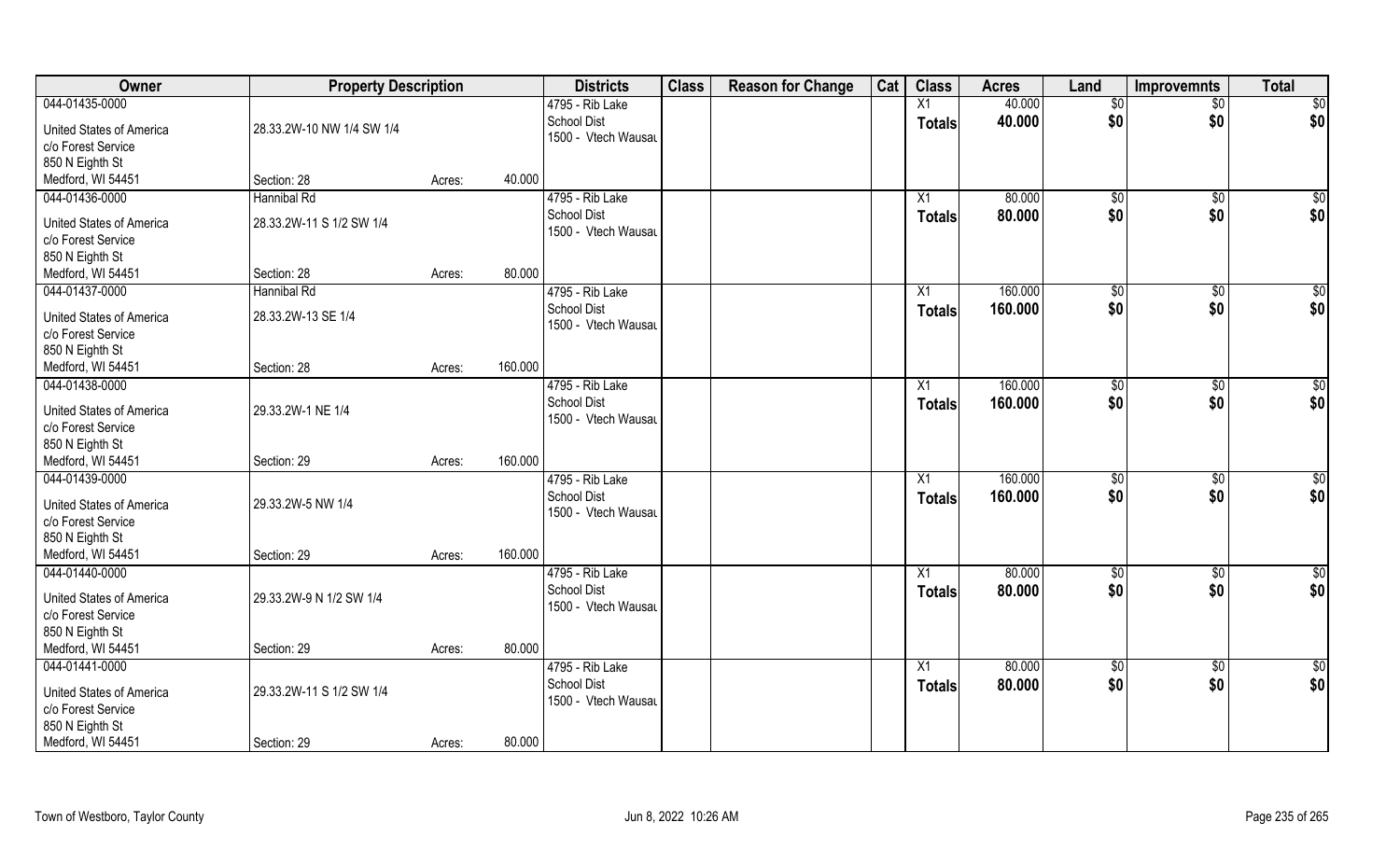| Owner                                                 | <b>Property Description</b>                                                  |        |         | <b>Districts</b>    | <b>Class</b> | <b>Reason for Change</b> | Cat | <b>Class</b>    | <b>Acres</b> | Land        | <b>Improvemnts</b> | <b>Total</b>  |
|-------------------------------------------------------|------------------------------------------------------------------------------|--------|---------|---------------------|--------------|--------------------------|-----|-----------------|--------------|-------------|--------------------|---------------|
| 044-01442-0000                                        |                                                                              |        |         | 4795 - Rib Lake     |              |                          |     | X1              | 160.000      | \$0         | $\sqrt{6}$         | \$0           |
| United States of America                              | 29.33.2W-13 SE 1/4                                                           |        |         | <b>School Dist</b>  |              |                          |     | <b>Totals</b>   | 160.000      | \$0         | \$0                | \$0           |
| c/o Forest Service                                    |                                                                              |        |         | 1500 - Vtech Wausau |              |                          |     |                 |              |             |                    |               |
| 850 N Eighth St                                       |                                                                              |        |         |                     |              |                          |     |                 |              |             |                    |               |
| Medford, WI 54451                                     | Section: 29                                                                  | Acres: | 160.000 |                     |              |                          |     |                 |              |             |                    |               |
| 044-01443-0000                                        |                                                                              |        |         | 4795 - Rib Lake     |              |                          |     | X1              | 40.000       | $\sqrt{$0}$ | \$0                | \$0           |
|                                                       |                                                                              |        |         | <b>School Dist</b>  |              |                          |     | Totals          | 40.000       | \$0         | \$0                | \$0           |
| <b>United States of America</b>                       | 30.33.2W-1 NE 1/4 NE 1/4                                                     |        |         | 1500 - Vtech Wausau |              |                          |     |                 |              |             |                    |               |
| c/o Forest Service                                    |                                                                              |        |         |                     |              |                          |     |                 |              |             |                    |               |
| 850 N Eighth St                                       |                                                                              |        |         |                     |              |                          |     |                 |              |             |                    |               |
| Medford, WI 54451                                     | Section: 30                                                                  | Acres: | 40.000  |                     |              |                          |     |                 |              |             |                    |               |
| 044-01444-0000                                        | N7958 Forest Rd 113                                                          |        |         | 4795 - Rib Lake     |              |                          |     | G1              | 1.000        | \$10,000    | \$46,900           | \$56,900      |
| Allan Co-Trustee Riemer et al                         | 30.33.2W-2 NW 1/4 NE 1/4                                                     |        |         | <b>School Dist</b>  |              |                          |     | G <sub>6</sub>  | 39.000       | \$62,400    | \$0                | \$62,400      |
| c/o Pauline A. Riemer                                 |                                                                              |        |         | 1500 - Vtech Wausau |              |                          |     | <b>Totals</b>   | 40.000       | \$72,400    | \$46,900           | \$119,300     |
| 321 E County Rd A                                     |                                                                              |        |         |                     |              |                          |     |                 |              |             |                    |               |
| Stetsonville, WI 54480                                | Section: 30                                                                  | Acres: | 40.000  |                     |              |                          |     |                 |              |             |                    |               |
| 044-01445-0000                                        |                                                                              |        |         | 4795 - Rib Lake     |              |                          |     | X1              | 40.000       | \$0         | $\sqrt{50}$        | \$0           |
| United States of America                              |                                                                              |        |         | <b>School Dist</b>  |              |                          |     | <b>Totals</b>   | 40.000       | \$0         | \$0                | \$0           |
| c/o Forest Service                                    | 30.33.2W-3 SW 1/4 NE 1/4 FORMER STATE OWNED<br>LAND NO TAX DEED CAN BE TAKEN |        |         | 1500 - Vtech Wausau |              |                          |     |                 |              |             |                    |               |
| 850 N Eighth St                                       |                                                                              |        |         |                     |              |                          |     |                 |              |             |                    |               |
| Medford, WI 54451                                     | Section: 30                                                                  | Acres: | 40.000  |                     |              |                          |     |                 |              |             |                    |               |
| 044-01446-0000                                        |                                                                              |        |         | 4795 - Rib Lake     |              |                          |     | $\overline{X1}$ | 40.000       | \$0         | $\overline{50}$    | \$0           |
|                                                       |                                                                              |        |         | <b>School Dist</b>  |              |                          |     |                 | 40.000       | \$0         | \$0                | \$0           |
| United States of America                              | 30.33.2W-4 SE 1/4 NE 1/4                                                     |        |         | 1500 - Vtech Wausau |              |                          |     | <b>Totals</b>   |              |             |                    |               |
| c/o Forest Service                                    |                                                                              |        |         |                     |              |                          |     |                 |              |             |                    |               |
| 850 N Eighth St                                       |                                                                              |        |         |                     |              |                          |     |                 |              |             |                    |               |
| Medford, WI 54451                                     | Section: 30                                                                  | Acres: | 40.000  |                     |              |                          |     |                 |              |             |                    |               |
| 044-01447-0000                                        | Forest Rd 113                                                                |        |         | 4795 - Rib Lake     |              |                          |     | $\overline{X1}$ | 167.890      | \$0         | $\sqrt{6}$         | $\frac{1}{2}$ |
| United States of America                              | 30.33.2W-5 NW 1/4                                                            |        |         | <b>School Dist</b>  |              |                          |     | <b>Totals</b>   | 167.890      | \$0         | \$0                | \$0           |
| c/o Forest Service                                    |                                                                              |        |         | 1500 - Vtech Wausau |              |                          |     |                 |              |             |                    |               |
| 850 N Eighth St                                       |                                                                              |        |         |                     |              |                          |     |                 |              |             |                    |               |
| Medford, WI 54451                                     | Section: 30                                                                  | Acres: | 167.890 |                     |              |                          |     |                 |              |             |                    |               |
| 044-01448-0000                                        | Forest Rd 113                                                                |        |         | 4795 - Rib Lake     |              |                          |     | $\overline{X1}$ | 167.690      | $\sqrt{$0}$ | $\overline{50}$    | $\frac{1}{2}$ |
|                                                       |                                                                              |        |         | <b>School Dist</b>  |              |                          |     | <b>Totals</b>   | 167.690      | \$0         | \$0                | \$0           |
| <b>United States of America</b><br>c/o Forest Service | 30.33.2W-9 SW 1/4                                                            |        |         | 1500 - Vtech Wausau |              |                          |     |                 |              |             |                    |               |
| 850 N Eighth St                                       |                                                                              |        |         |                     |              |                          |     |                 |              |             |                    |               |
| Medford, WI 54451                                     | Section: 30                                                                  |        | 167.690 |                     |              |                          |     |                 |              |             |                    |               |
|                                                       |                                                                              | Acres: |         |                     |              |                          |     |                 |              |             |                    |               |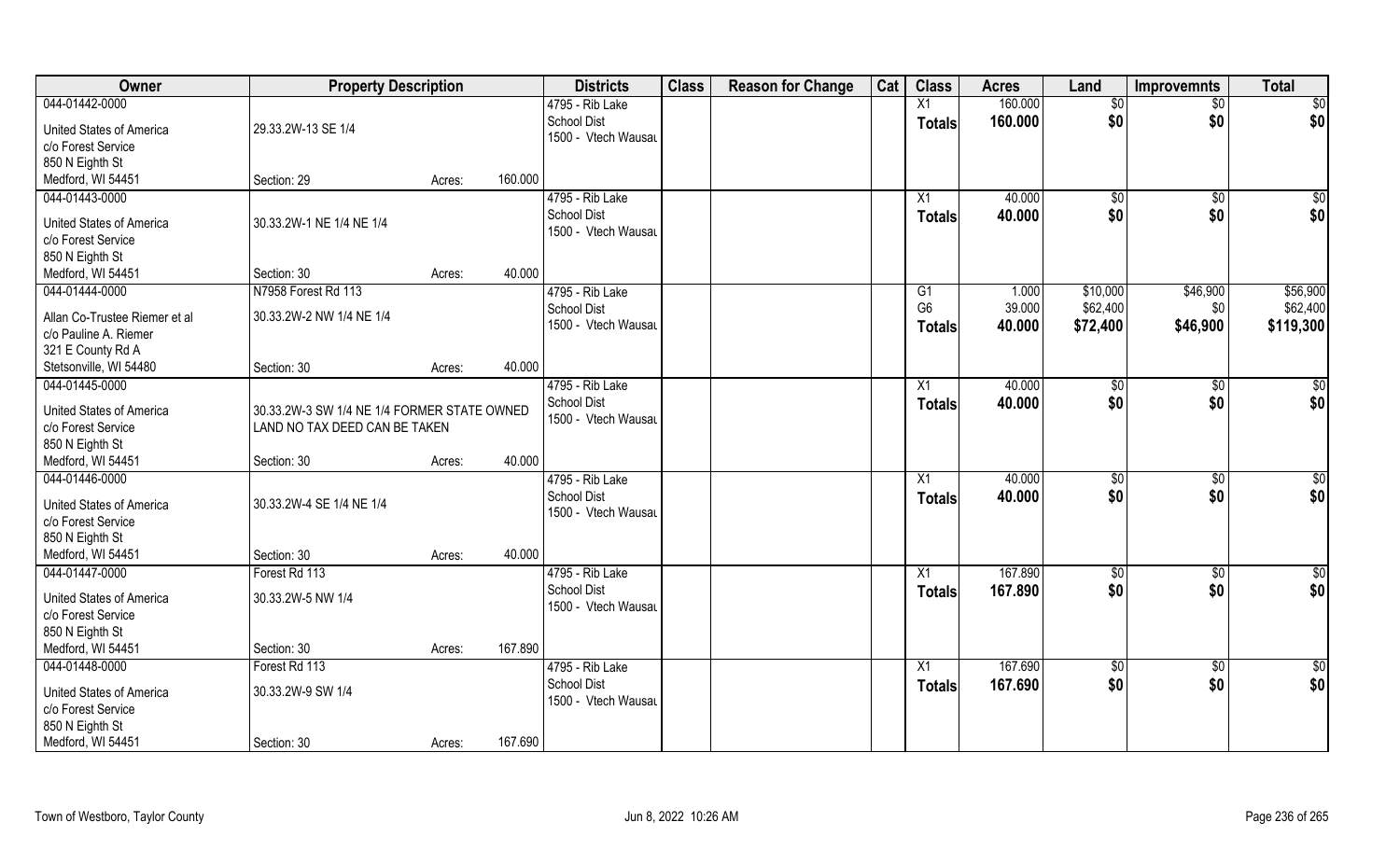| Owner                                                 | <b>Property Description</b>                  |        |         | <b>Districts</b>                          | <b>Class</b> | <b>Reason for Change</b> | Cat | <b>Class</b>    | <b>Acres</b> | Land         | <b>Improvemnts</b> | <b>Total</b>    |
|-------------------------------------------------------|----------------------------------------------|--------|---------|-------------------------------------------|--------------|--------------------------|-----|-----------------|--------------|--------------|--------------------|-----------------|
| 044-01449-0000                                        |                                              |        |         | 4795 - Rib Lake                           |              |                          |     | X1              | 40.000       | \$0          | $\sqrt{$0}$        | $\sqrt{50}$     |
| <b>United States of America</b><br>c/o Forest Service | 30.33.2W-13 NE 1/4 SE 1/4                    |        |         | <b>School Dist</b><br>1500 - Vtech Wausau |              |                          |     | <b>Totals</b>   | 40.000       | \$0          | \$0                | \$0             |
| 850 N Eighth St                                       |                                              |        |         |                                           |              |                          |     |                 |              |              |                    |                 |
| Medford, WI 54451                                     | Section: 30                                  | Acres: | 40.000  |                                           |              |                          |     |                 |              |              |                    |                 |
| 044-01450-0000                                        |                                              |        |         | 4795 - Rib Lake                           |              |                          |     | X1              | 40.000       | $\sqrt[6]{}$ | $\sqrt{$0}$        | \$0             |
|                                                       |                                              |        |         | <b>School Dist</b>                        |              |                          |     | Totals          | 40.000       | \$0          | \$0                | \$0             |
| United States of America                              | 30.33.2W-14 NW 1/4 SE 1/4 FORMER STATE OWNED |        |         | 1500 - Vtech Wausau                       |              |                          |     |                 |              |              |                    |                 |
| c/o Forest Service                                    | LAND NO TAX DEED CAN BE TAKEN                |        |         |                                           |              |                          |     |                 |              |              |                    |                 |
| 850 N Eighth St                                       |                                              |        |         |                                           |              |                          |     |                 |              |              |                    |                 |
| Medford, WI 54451                                     | Section: 30                                  | Acres: | 40.000  |                                           |              |                          |     |                 |              |              |                    |                 |
| 044-01451-0000                                        |                                              |        |         | 4795 - Rib Lake                           |              |                          |     | X1              | 80.000       | \$0          | $\overline{50}$    | $\sqrt{50}$     |
| <b>United States of America</b>                       | 30.33.2W-15 S 1/2 SE 1/4                     |        |         | <b>School Dist</b>                        |              |                          |     | <b>Totals</b>   | 80.000       | \$0          | \$0                | \$0             |
| c/o Forest Service                                    |                                              |        |         | 1500 - Vtech Wausau                       |              |                          |     |                 |              |              |                    |                 |
| 850 N Eighth St                                       |                                              |        |         |                                           |              |                          |     |                 |              |              |                    |                 |
| Medford, WI 54451                                     | Section: 30                                  | Acres: | 80.000  |                                           |              |                          |     |                 |              |              |                    |                 |
| 044-01452-0000                                        | Hannibal Rd                                  |        |         | 4795 - Rib Lake                           |              |                          |     | X1              | 160.000      | \$0          | $\sqrt[6]{3}$      | $\sqrt{50}$     |
|                                                       |                                              |        |         | <b>School Dist</b>                        |              |                          |     | <b>Totals</b>   | 160.000      | \$0          | \$0                | \$0             |
| <b>United States of America</b>                       | 31.33.2W-1 NE 1/4                            |        |         | 1500 - Vtech Wausau                       |              |                          |     |                 |              |              |                    |                 |
| c/o Forest Service                                    |                                              |        |         |                                           |              |                          |     |                 |              |              |                    |                 |
| 850 N Eighth St                                       |                                              |        |         |                                           |              |                          |     |                 |              |              |                    |                 |
| Medford, WI 54451                                     | Section: 31                                  | Acres: | 160.000 |                                           |              |                          |     |                 |              |              |                    |                 |
| 044-01453-0000                                        | Forest Rd 113                                |        |         | 4795 - Rib Lake                           |              |                          |     | X1              | 166.690      | \$0          | \$0                | $\sqrt{50}$     |
| <b>United States of America</b>                       | 31.33.2W-5 NW 1/4                            |        |         | <b>School Dist</b>                        |              |                          |     | <b>Totals</b>   | 166.690      | \$0          | \$0                | \$0             |
| c/o Forest Service                                    |                                              |        |         | 1500 - Vtech Wausau                       |              |                          |     |                 |              |              |                    |                 |
| 850 N Eighth St                                       |                                              |        |         |                                           |              |                          |     |                 |              |              |                    |                 |
| Medford, WI 54451                                     | Section: 31                                  | Acres: | 166.690 |                                           |              |                          |     |                 |              |              |                    |                 |
| 044-01454-0000                                        | Forest Rd 113                                |        |         | 4795 - Rib Lake                           |              |                          |     | X1              | 164.890      | \$0          | $\sqrt{$0}$        | \$0             |
| <b>United States of America</b>                       | 31.33.2W-9 SW 1/4                            |        |         | <b>School Dist</b><br>1500 - Vtech Wausau |              |                          |     | Totals          | 164.890      | \$0          | \$0                | \$0             |
| c/o Forest Service                                    |                                              |        |         |                                           |              |                          |     |                 |              |              |                    |                 |
| 850 N Eighth St                                       |                                              |        |         |                                           |              |                          |     |                 |              |              |                    |                 |
| Medford, WI 54451                                     | Section: 31                                  | Acres: | 164.890 |                                           |              |                          |     |                 |              |              |                    |                 |
| 044-01455-0000                                        | Hannibal Rd                                  |        |         | 4795 - Rib Lake                           |              |                          |     | $\overline{X1}$ | 160.000      | $\sqrt{6}$   | $\overline{60}$    | $\overline{50}$ |
| United States of America                              | 31.33.2W-13 SE 1/4                           |        |         | <b>School Dist</b>                        |              |                          |     | <b>Totals</b>   | 160.000      | \$0          | \$0                | \$0             |
| c/o Forest Service                                    |                                              |        |         | 1500 - Vtech Wausau                       |              |                          |     |                 |              |              |                    |                 |
| 850 N Eighth St                                       |                                              |        |         |                                           |              |                          |     |                 |              |              |                    |                 |
| Medford, WI 54451                                     | Section: 31                                  | Acres: | 160.000 |                                           |              |                          |     |                 |              |              |                    |                 |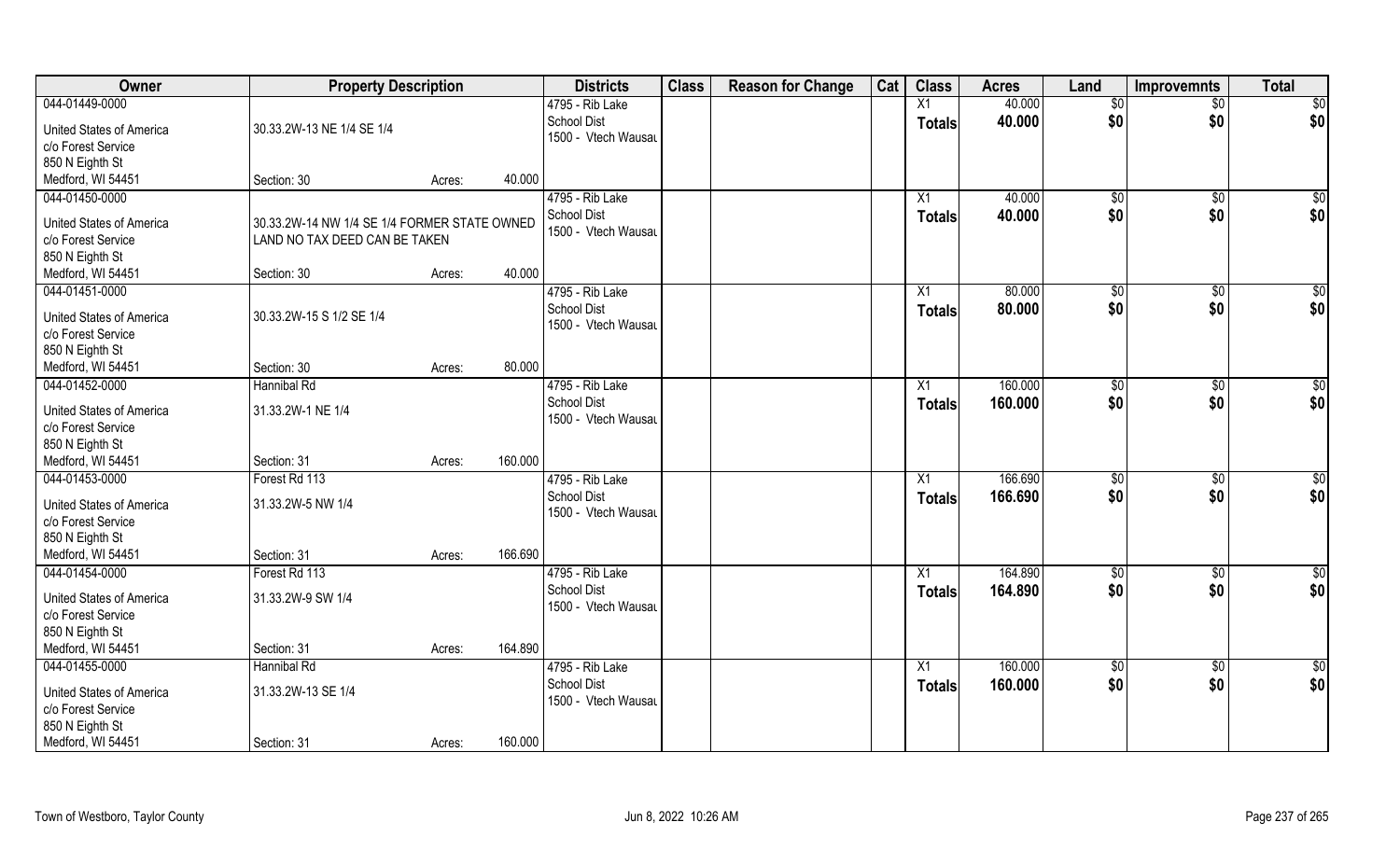| 160.000<br>044-01456-0000<br>Hannibal Rd<br>4795 - Rib Lake<br>X1<br>$\overline{50}$<br>\$0<br><b>School Dist</b><br>160.000<br>\$0<br>\$0<br>Totals<br>32.33.2W-1 NE 1/4<br><b>United States of America</b><br>1500 - Vtech Wausau<br>c/o Forest Service<br>850 N Eighth St<br>160.000<br>Medford, WI 54451<br>Section: 32<br>Acres:<br>160.000<br>044-01457-0000<br>Hannibal Rd<br>4795 - Rib Lake<br>\$0<br>\$0<br>X1<br><b>School Dist</b> |                                 |                   | <b>Property Description</b> | <b>Districts</b> | <b>Class</b> | <b>Reason for Change</b> | Cat | <b>Class</b> | <b>Acres</b> | Land | <b>Improvemnts</b> | <b>Total</b>    |
|------------------------------------------------------------------------------------------------------------------------------------------------------------------------------------------------------------------------------------------------------------------------------------------------------------------------------------------------------------------------------------------------------------------------------------------------|---------------------------------|-------------------|-----------------------------|------------------|--------------|--------------------------|-----|--------------|--------------|------|--------------------|-----------------|
|                                                                                                                                                                                                                                                                                                                                                                                                                                                |                                 |                   |                             |                  |              |                          |     |              |              |      |                    | $\sqrt{50}$     |
|                                                                                                                                                                                                                                                                                                                                                                                                                                                |                                 |                   |                             |                  |              |                          |     |              |              |      |                    | \$0             |
|                                                                                                                                                                                                                                                                                                                                                                                                                                                |                                 |                   |                             |                  |              |                          |     |              |              |      |                    |                 |
|                                                                                                                                                                                                                                                                                                                                                                                                                                                |                                 |                   |                             |                  |              |                          |     |              |              |      |                    |                 |
|                                                                                                                                                                                                                                                                                                                                                                                                                                                |                                 |                   |                             |                  |              |                          |     |              |              |      |                    | $\sqrt{50}$     |
|                                                                                                                                                                                                                                                                                                                                                                                                                                                | <b>United States of America</b> | 32.33.2W-5 NW 1/4 |                             |                  |              |                          |     | Totals       | 160.000      | \$0  | \$0                | \$0             |
| 1500 - Vtech Wausau<br>c/o Forest Service                                                                                                                                                                                                                                                                                                                                                                                                      |                                 |                   |                             |                  |              |                          |     |              |              |      |                    |                 |
| 850 N Eighth St                                                                                                                                                                                                                                                                                                                                                                                                                                |                                 |                   |                             |                  |              |                          |     |              |              |      |                    |                 |
| 160.000<br>Medford, WI 54451<br>Section: 32<br>Acres:                                                                                                                                                                                                                                                                                                                                                                                          |                                 |                   |                             |                  |              |                          |     |              |              |      |                    |                 |
| 160.000<br>044-01458-0000<br>4795 - Rib Lake<br>\$0<br>$\sqrt[6]{3}$<br>X1                                                                                                                                                                                                                                                                                                                                                                     |                                 |                   |                             |                  |              |                          |     |              |              |      |                    | \$0             |
| \$0<br><b>School Dist</b><br>\$0<br>160.000<br><b>Totals</b>                                                                                                                                                                                                                                                                                                                                                                                   |                                 |                   |                             |                  |              |                          |     |              |              |      |                    | \$0             |
| 32.33.2W-9 SW 1/4<br><b>United States of America</b><br>1500 - Vtech Wausau                                                                                                                                                                                                                                                                                                                                                                    |                                 |                   |                             |                  |              |                          |     |              |              |      |                    |                 |
| c/o Forest Service                                                                                                                                                                                                                                                                                                                                                                                                                             |                                 |                   |                             |                  |              |                          |     |              |              |      |                    |                 |
| 850 N Eighth St<br>160.000                                                                                                                                                                                                                                                                                                                                                                                                                     |                                 |                   |                             |                  |              |                          |     |              |              |      |                    |                 |
| Medford, WI 54451<br>Section: 32<br>Acres:<br>160.000<br>044-01459-0000<br>4795 - Rib Lake<br>X1                                                                                                                                                                                                                                                                                                                                               |                                 |                   |                             |                  |              |                          |     |              |              |      |                    |                 |
| $\sqrt[6]{3}$<br>\$0<br><b>School Dist</b><br>\$0<br>\$0<br>160.000                                                                                                                                                                                                                                                                                                                                                                            |                                 |                   |                             |                  |              |                          |     |              |              |      |                    | \$0             |
| Totals<br><b>United States of America</b><br>32.33.2W-13 SE 1/4<br>1500 - Vtech Wausau                                                                                                                                                                                                                                                                                                                                                         |                                 |                   |                             |                  |              |                          |     |              |              |      |                    | \$0             |
| c/o Forest Service                                                                                                                                                                                                                                                                                                                                                                                                                             |                                 |                   |                             |                  |              |                          |     |              |              |      |                    |                 |
| 850 N Eighth St                                                                                                                                                                                                                                                                                                                                                                                                                                |                                 |                   |                             |                  |              |                          |     |              |              |      |                    |                 |
| 160.000<br>Medford, WI 54451<br>Section: 32<br>Acres:                                                                                                                                                                                                                                                                                                                                                                                          |                                 |                   |                             |                  |              |                          |     |              |              |      |                    |                 |
| 044-01460-0000<br>160.000<br>4795 - Rib Lake<br>$\overline{X1}$<br>$\sqrt{50}$<br>\$0                                                                                                                                                                                                                                                                                                                                                          |                                 |                   |                             |                  |              |                          |     |              |              |      |                    | $\overline{50}$ |
| <b>School Dist</b><br>160.000<br>\$0<br>\$0<br><b>Totals</b><br><b>United States of America</b><br>33.33.2W-1 NE 1/4                                                                                                                                                                                                                                                                                                                           |                                 |                   |                             |                  |              |                          |     |              |              |      |                    | \$0             |
| 1500 - Vtech Wausau<br>c/o Forest Service                                                                                                                                                                                                                                                                                                                                                                                                      |                                 |                   |                             |                  |              |                          |     |              |              |      |                    |                 |
| 850 N Eighth St                                                                                                                                                                                                                                                                                                                                                                                                                                |                                 |                   |                             |                  |              |                          |     |              |              |      |                    |                 |
| 160.000<br>Medford, WI 54451<br>Section: 33<br>Acres:                                                                                                                                                                                                                                                                                                                                                                                          |                                 |                   |                             |                  |              |                          |     |              |              |      |                    |                 |
| 044-01461-0000<br>160.000<br>Hannibal Rd<br>4795 - Rib Lake<br>$\overline{X1}$<br>$\sqrt{$0}$<br>\$0                                                                                                                                                                                                                                                                                                                                           |                                 |                   |                             |                  |              |                          |     |              |              |      |                    | \$0             |
| \$0<br><b>School Dist</b><br>\$0<br>160.000<br><b>Totals</b><br><b>United States of America</b><br>33.33.2W-5 NW 1/4                                                                                                                                                                                                                                                                                                                           |                                 |                   |                             |                  |              |                          |     |              |              |      |                    | \$0             |
| 1500 - Vtech Wausau<br>c/o Forest Service                                                                                                                                                                                                                                                                                                                                                                                                      |                                 |                   |                             |                  |              |                          |     |              |              |      |                    |                 |
| 850 N Eighth St                                                                                                                                                                                                                                                                                                                                                                                                                                |                                 |                   |                             |                  |              |                          |     |              |              |      |                    |                 |
| 160.000<br>Medford, WI 54451<br>Section: 33<br>Acres:                                                                                                                                                                                                                                                                                                                                                                                          |                                 |                   |                             |                  |              |                          |     |              |              |      |                    |                 |
| 044-01462-0000<br>4795 - Rib Lake<br>160.000<br>$\overline{60}$<br>$\overline{X1}$<br>$\sqrt{6}$                                                                                                                                                                                                                                                                                                                                               |                                 |                   |                             |                  |              |                          |     |              |              |      |                    | \$0             |
| <b>School Dist</b><br>\$0<br>\$0<br>160.000<br><b>Totals</b>                                                                                                                                                                                                                                                                                                                                                                                   |                                 |                   |                             |                  |              |                          |     |              |              |      |                    | \$0             |
| 33.33.2W-9 SW 1/4<br>United States of America<br>1500 - Vtech Wausau<br>c/o Forest Service                                                                                                                                                                                                                                                                                                                                                     |                                 |                   |                             |                  |              |                          |     |              |              |      |                    |                 |
| 850 N Eighth St                                                                                                                                                                                                                                                                                                                                                                                                                                |                                 |                   |                             |                  |              |                          |     |              |              |      |                    |                 |
| 160.000<br>Medford, WI 54451<br>Section: 33<br>Acres:                                                                                                                                                                                                                                                                                                                                                                                          |                                 |                   |                             |                  |              |                          |     |              |              |      |                    |                 |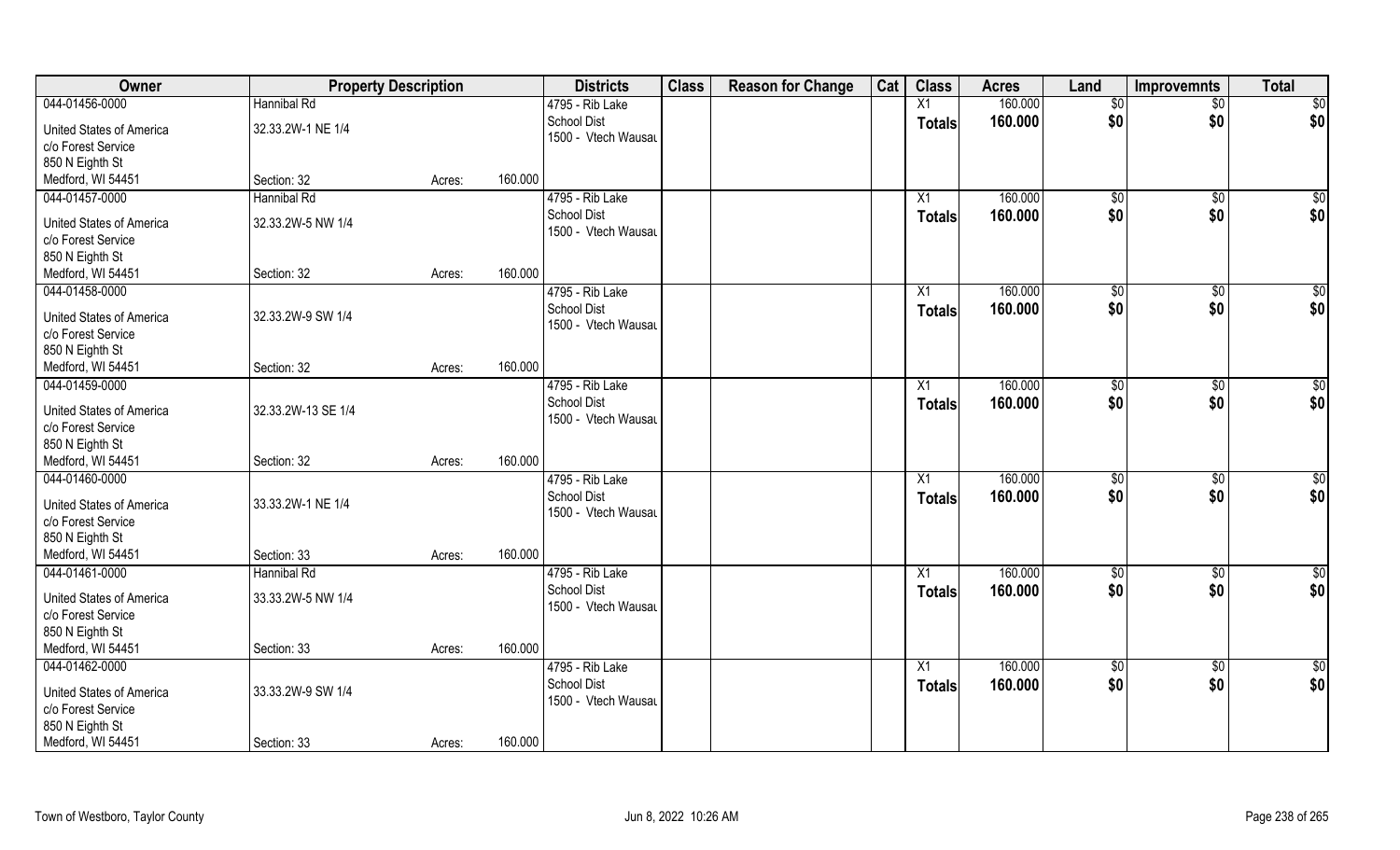| <b>Owner</b>                                          | <b>Property Description</b>                       |        |         | <b>Districts</b>                   | <b>Class</b> | <b>Reason for Change</b> | Cat | <b>Class</b>  | <b>Acres</b> | Land            | <b>Improvemnts</b> | <b>Total</b>  |
|-------------------------------------------------------|---------------------------------------------------|--------|---------|------------------------------------|--------------|--------------------------|-----|---------------|--------------|-----------------|--------------------|---------------|
| 044-01463-0000                                        |                                                   |        |         | 4795 - Rib Lake                    |              |                          |     | X1            | 160.000      | \$0             | $\overline{50}$    | \$0           |
| <b>United States of America</b><br>c/o Forest Service | 33.33.2W-13 SE 1/4                                |        |         | School Dist<br>1500 - Vtech Wausau |              |                          |     | <b>Totals</b> | 160.000      | \$0             | \$0                | \$0           |
| 850 N Eighth St                                       |                                                   |        |         |                                    |              |                          |     |               |              |                 |                    |               |
| Medford, WI 54451                                     | Section: 33                                       | Acres: | 160.000 |                                    |              |                          |     |               |              |                 |                    |               |
| 044-01464-0000                                        | <b>Yellow River Rd</b>                            |        |         | 4795 - Rib Lake                    |              |                          |     | X1            | 160.000      | \$0             | \$0                | \$0           |
| United States of America                              | 34.33.2W-1 NE 1/4                                 |        |         | <b>School Dist</b>                 |              |                          |     | Totals        | 160.000      | \$0             | \$0                | \$0           |
| c/o Forest Service                                    |                                                   |        |         | 1500 - Vtech Wausau                |              |                          |     |               |              |                 |                    |               |
| 850 N Eighth St                                       |                                                   |        |         |                                    |              |                          |     |               |              |                 |                    |               |
| Medford, WI 54451                                     | Section: 34                                       | Acres: | 160.000 |                                    |              |                          |     |               |              |                 |                    |               |
| 044-01465-0000                                        |                                                   |        |         | 4795 - Rib Lake                    |              |                          |     | X1            | 160.000      | \$0             | $\sqrt[6]{3}$      | \$0           |
| <b>United States of America</b>                       | 34.33.2W-5 NW 1/4                                 |        |         | <b>School Dist</b>                 |              |                          |     | <b>Totals</b> | 160.000      | \$0             | \$0                | \$0           |
| c/o Forest Service                                    |                                                   |        |         | 1500 - Vtech Wausau                |              |                          |     |               |              |                 |                    |               |
|                                                       |                                                   |        |         |                                    |              |                          |     |               |              |                 |                    |               |
| 850 N Eighth St<br>Medford, WI 54451                  | Section: 34                                       | Acres: | 160.000 |                                    |              |                          |     |               |              |                 |                    |               |
|                                                       |                                                   |        |         |                                    |              |                          |     |               |              |                 |                    |               |
| 044-01466-0000                                        |                                                   |        |         | 4795 - Rib Lake<br>School Dist     |              |                          |     | X1            | 160.000      | $\frac{1}{20}$  | \$0                | \$0           |
| <b>United States of America</b>                       | 34.33.2W-9 SW 1/4                                 |        |         | 1500 - Vtech Wausau                |              |                          |     | <b>Totals</b> | 160.000      | \$0             | \$0                | \$0           |
| c/o Forest Service                                    |                                                   |        |         |                                    |              |                          |     |               |              |                 |                    |               |
| 850 N Eighth St                                       |                                                   |        |         |                                    |              |                          |     |               |              |                 |                    |               |
| Medford, WI 54451                                     | Section: 34                                       | Acres: | 160.000 |                                    |              |                          |     |               |              |                 |                    |               |
| 044-01467-0000                                        | <b>Yellow River Rd</b>                            |        |         | 4795 - Rib Lake                    |              |                          |     | X1            | 80.000       | $\sqrt[6]{}$    | $\sqrt[6]{30}$     | \$0           |
| <b>United States of America</b>                       | 34.33.2W-13 N 1/2 SE 1/4                          |        |         | <b>School Dist</b>                 |              |                          |     | <b>Totals</b> | 80.000       | \$0             | \$0                | \$0           |
| c/o Forest Service                                    |                                                   |        |         | 1500 - Vtech Wausau                |              |                          |     |               |              |                 |                    |               |
| 850 N Eighth St                                       |                                                   |        |         |                                    |              |                          |     |               |              |                 |                    |               |
| Medford, WI 54451                                     | Section: 34                                       | Acres: | 80.000  |                                    |              |                          |     |               |              |                 |                    |               |
| 044-01468-0000                                        |                                                   |        |         | 4795 - Rib Lake                    |              |                          |     | X1            | 40.000       | $\sqrt{6}$      | $\sqrt{$0}$        | \$0           |
|                                                       |                                                   |        |         | <b>School Dist</b>                 |              |                          |     |               | 40.000       | \$0             | \$0                | \$0           |
| <b>United States of America</b>                       | 34.33.2W-15 SW 1/4 SE 1/4                         |        |         | 1500 - Vtech Wausau                |              |                          |     | <b>Totals</b> |              |                 |                    |               |
| c/o Forest Service                                    |                                                   |        |         |                                    |              |                          |     |               |              |                 |                    |               |
| 850 N Eighth St                                       |                                                   |        |         |                                    |              |                          |     |               |              |                 |                    |               |
| Medford, WI 54451                                     | Section: 34                                       | Acres: | 40.000  |                                    |              |                          |     |               |              |                 |                    |               |
| 044-01469-0000                                        | <b>Yellow River Rd</b>                            |        |         | 4795 - Rib Lake                    |              |                          |     | X1            | 39.000       | $\overline{50}$ | \$0                | $\frac{6}{3}$ |
| <b>United States of America</b>                       | 34.33.2W-16.1 SE 1/4 SE 1/4 EX 1 AC IN SE COR W 5 |        |         | School Dist                        |              |                          |     | <b>Totals</b> | 39.000       | \$0             | \$0                | \$0           |
| c/o Forest Service                                    | CHN 2 CHE 5 CHS 2 CHTO POB U/118                  |        |         | 1500 - Vtech Wausau                |              |                          |     |               |              |                 |                    |               |
| 850 N Eighth St                                       |                                                   |        |         |                                    |              |                          |     |               |              |                 |                    |               |
| Medford, WI 54451                                     | Section: 34                                       | Acres: | 39.000  |                                    |              |                          |     |               |              |                 |                    |               |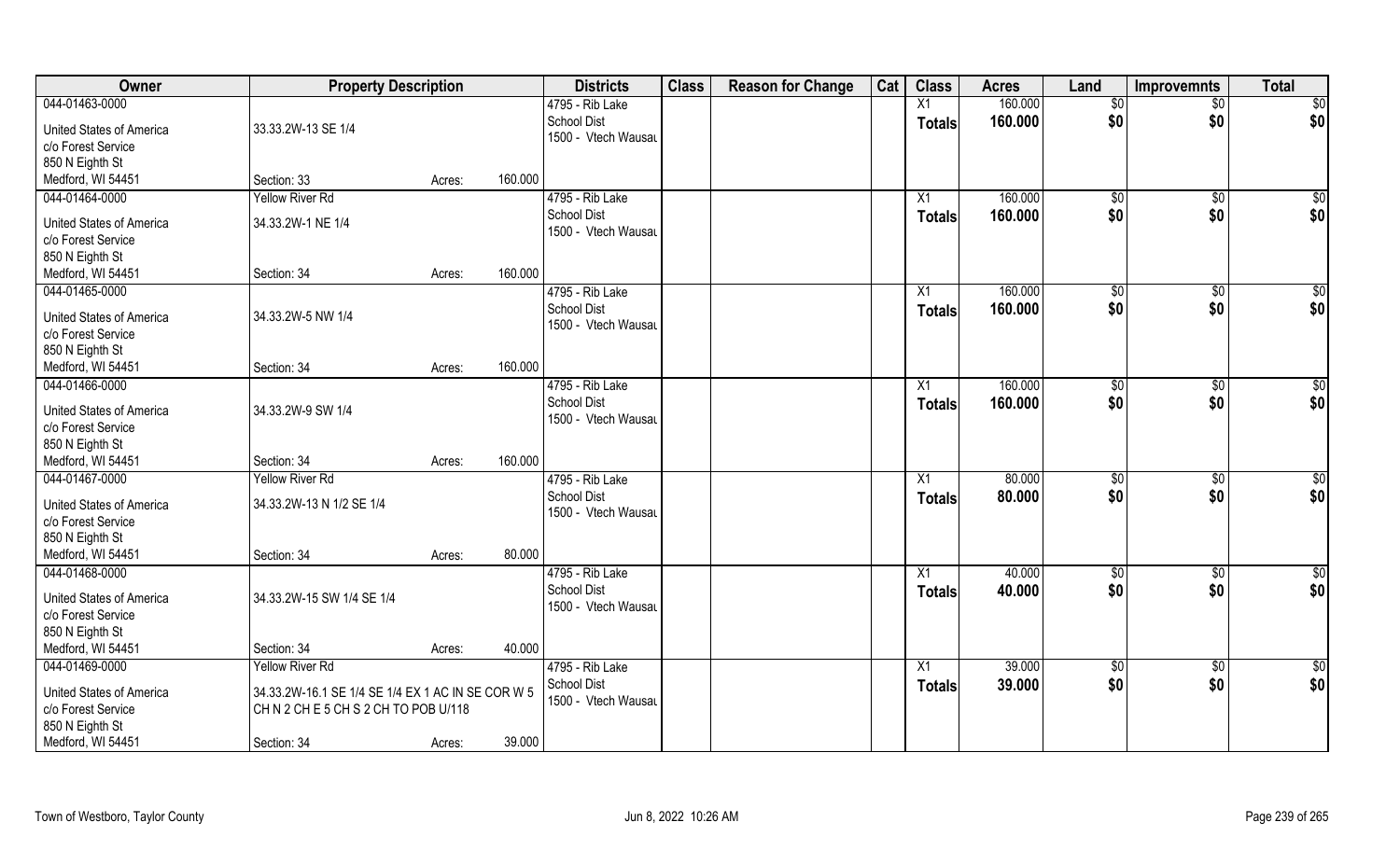| Owner                                                                                                    | <b>Property Description</b>                                                       |        |         | <b>Districts</b>                                             | <b>Class</b> | <b>Reason for Change</b> | Cat | <b>Class</b>                     | <b>Acres</b>       | Land                 | <b>Improvemnts</b>    | <b>Total</b>       |
|----------------------------------------------------------------------------------------------------------|-----------------------------------------------------------------------------------|--------|---------|--------------------------------------------------------------|--------------|--------------------------|-----|----------------------------------|--------------------|----------------------|-----------------------|--------------------|
| 044-01470-0000                                                                                           | N7225 Yellow River Rd                                                             |        |         | 4795 - Rib Lake                                              |              |                          |     | G1                               | 1.000              | \$10,000             | \$12,800              | \$22,800           |
| Lloyd F & Carole A Chwala Trust<br>4015 S 41st St<br>Greenfield, WI 53221                                | 34.33.2W-16.2 PT OF SE 1/4 SE 1/4 COM IN SE COR V<br>5 CHN 2 CHE 5 CHS 2 CHTO POB |        |         | School Dist<br>1500 - Vtech Wausau                           |              |                          |     | <b>Totals</b>                    | 1.000              | \$10,000             | \$12,800              | \$22,800           |
|                                                                                                          | Section: 34                                                                       | Acres: | 1.000   |                                                              |              |                          |     |                                  |                    |                      |                       |                    |
| 044-01471-0000<br><b>United States of America</b><br>c/o Forest Service<br>850 N Eighth St               | 35.33.2W-1 NE 1/4                                                                 |        |         | 4795 - Rib Lake<br><b>School Dist</b><br>1500 - Vtech Wausau |              |                          |     | X1<br><b>Totals</b>              | 160.000<br>160.000 | $\sqrt[6]{}$<br>\$0  | $\sqrt{$0}$<br>\$0    | $\sqrt{50}$<br>\$0 |
| Medford, WI 54451                                                                                        | Section: 35                                                                       | Acres: | 160.000 |                                                              |              |                          |     |                                  |                    |                      |                       |                    |
| 044-01472-0000<br><b>United States of America</b><br>c/o Forest Service<br>850 N Eighth St               | <b>Yellow River Rd</b><br>35.33.2W-5 NW 1/4                                       |        |         | 4795 - Rib Lake<br><b>School Dist</b><br>1500 - Vtech Wausau |              |                          |     | X1<br><b>Totals</b>              | 160.000<br>160.000 | \$0<br>\$0           | $\sqrt[6]{30}$<br>\$0 | \$0<br>\$0         |
| Medford, WI 54451                                                                                        | Section: 35                                                                       | Acres: | 160.000 |                                                              |              |                          |     |                                  |                    |                      |                       |                    |
| 044-01473-0000                                                                                           | <b>Yellow River Rd</b>                                                            |        |         | 4795 - Rib Lake                                              |              |                          |     | X1                               | 160.000            | $\sqrt[6]{3}$        | $\sqrt[6]{3}$         | \$0                |
| <b>United States of America</b><br>c/o Forest Service<br>850 N Eighth St                                 | 35.33.2W-9 SW 1/4                                                                 |        |         | <b>School Dist</b><br>1500 - Vtech Wausau                    |              |                          |     | <b>Totals</b>                    | 160.000            | \$0                  | \$0                   | \$0                |
| Medford, WI 54451                                                                                        | Section: 35                                                                       | Acres: | 160.000 |                                                              |              |                          |     |                                  |                    |                      |                       |                    |
| 044-01474-0000<br><b>United States of America</b><br>c/o Forest Service<br>850 N Eighth St               | 35.33.2W-13 SE 1/4                                                                |        |         | 4795 - Rib Lake<br>School Dist<br>1500 - Vtech Wausau        |              |                          |     | X1<br><b>Totals</b>              | 160.000<br>160.000 | $\sqrt[6]{3}$<br>\$0 | $\sqrt[6]{3}$<br>\$0  | \$0<br>\$0         |
| Medford, WI 54451                                                                                        | Section: 35                                                                       | Acres: | 160.000 |                                                              |              |                          |     |                                  |                    |                      |                       |                    |
| 044-01475-0000<br><b>United States of America</b><br>c/o Forest Service<br>850 N Eighth St               | 36.33.2W-1 NE 1/4                                                                 |        |         | 4795 - Rib Lake<br><b>School Dist</b><br>1500 - Vtech Wausau |              |                          |     | X1<br><b>Totals</b>              | 160.000<br>160.000 | \$0<br>\$0           | \$0<br>\$0            | \$0<br>\$0         |
| Medford, WI 54451                                                                                        | Section: 36                                                                       | Acres: | 160.000 |                                                              |              |                          |     |                                  |                    |                      |                       |                    |
| 044-01476-0000<br>United States of America<br>c/o Forest Service<br>850 N Eighth St<br>Medford, WI 54451 | 36.33.2W-5 NW 1/4<br>Section: 36                                                  | Acres: | 160.000 | 4795 - Rib Lake<br>School Dist<br>1500 - Vtech Wausau        |              |                          |     | $\overline{X1}$<br><b>Totals</b> | 160.000<br>160.000 | $\sqrt{6}$<br>\$0    | $\sqrt{$0}$<br>\$0    | \$0<br>\$0         |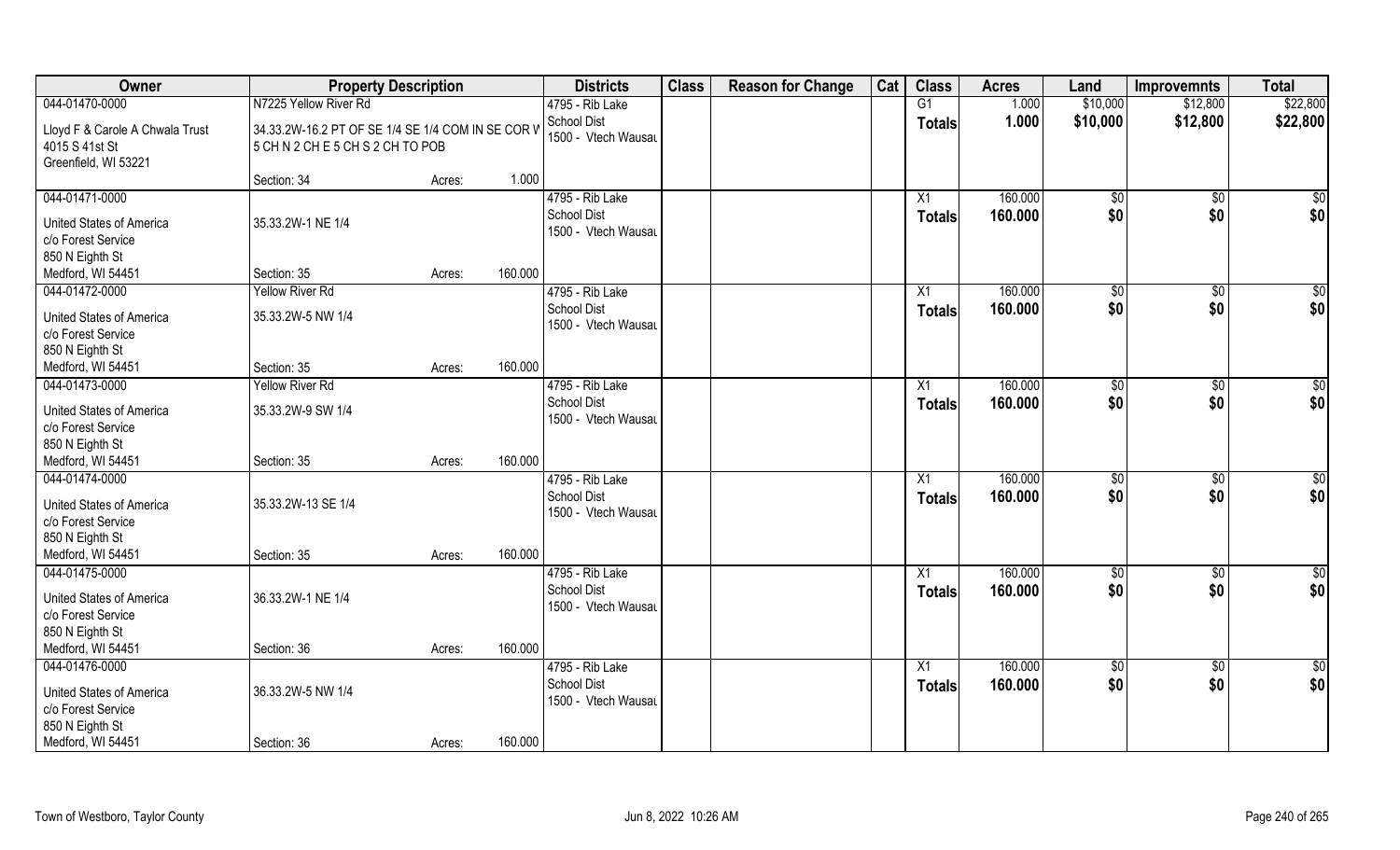| Owner                    | <b>Property Description</b>                   |        | <b>Districts</b>                          | <b>Class</b>    | <b>Reason for Change</b>    | Cat | <b>Class</b>  | <b>Acres</b> | Land           | <b>Improvemnts</b> | <b>Total</b>    |
|--------------------------|-----------------------------------------------|--------|-------------------------------------------|-----------------|-----------------------------|-----|---------------|--------------|----------------|--------------------|-----------------|
| 044-01477-0000           |                                               |        | 4795 - Rib Lake                           |                 |                             |     | X1            | 160.000      | \$0            | $\overline{50}$    | $\overline{50}$ |
| United States of America | 36.33.2W-9 SW 1/4                             |        | <b>School Dist</b>                        |                 |                             |     | <b>Totals</b> | 160,000      | \$0            | \$0                | \$0             |
| c/o Forest Service       |                                               |        | 1500 - Vtech Wausau                       |                 |                             |     |               |              |                |                    |                 |
| 850 N Eighth St          |                                               |        |                                           |                 |                             |     |               |              |                |                    |                 |
| Medford, WI 54451        | Section: 36                                   | Acres: | 160.000                                   |                 |                             |     |               |              |                |                    |                 |
| 044-01478-0000           |                                               |        | 4795 - Rib Lake                           |                 |                             |     | X1            | 80.000       | \$0            | \$0                | \$0             |
| United States of America | 36.33.2W-13 N 1/2 SE 1/4                      |        | <b>School Dist</b><br>1500 - Vtech Wausau |                 |                             |     | <b>Totals</b> | 80.000       | \$0            | \$0                | \$0             |
| c/o Forest Service       |                                               |        |                                           |                 |                             |     |               |              |                |                    |                 |
| 850 N Eighth St          |                                               |        |                                           |                 |                             |     |               |              |                |                    |                 |
| Medford, WI 54451        | Section: 36                                   | Acres: | 80.000                                    |                 |                             |     |               |              |                |                    |                 |
| 044-01479-0000           | W10112 Lost Lake Rd                           |        | 4795 - Rib Lake                           |                 |                             |     | X1            | 40.000       | \$0            | $\sqrt{6}$         | \$0             |
| United States of America | 36.33.2W-15 SW 1/4 SE 1/4                     |        | <b>School Dist</b>                        |                 |                             |     | <b>Totals</b> | 40.000       | \$0            | \$0                | \$0             |
| c/o Usda Forest Service  |                                               |        | 1500 - Vtech Wausau                       |                 |                             |     |               |              |                |                    |                 |
| 500 Hanson Lake Rd       |                                               |        |                                           |                 |                             |     |               |              |                |                    |                 |
| Rhinelander, WI 54501    | Section: 36                                   | Acres: | 40.000                                    |                 |                             |     |               |              |                |                    |                 |
| 044-01480-0000           |                                               |        | 4795 - Rib Lake                           |                 |                             |     | X1            | 40.000       | $\frac{1}{20}$ | \$0                | \$0             |
| United States of America | 36.33.2W-16 SE 1/4 SE 1/4                     |        | School Dist                               |                 |                             |     | <b>Totals</b> | 40.000       | \$0            | \$0                | \$0             |
| c/o Usda Forest Service  |                                               |        | 1500 - Vtech Wausau                       |                 |                             |     |               |              |                |                    |                 |
| 500 Hanson Lake Rd       |                                               |        |                                           |                 |                             |     |               |              |                |                    |                 |
| Rhinelander, WI 54501    | Section: 36                                   | Acres: | 40.000                                    |                 |                             |     |               |              |                |                    |                 |
| 044-80001-0000           | N8900 Business Hwy 13                         |        | 7020 - Sanitary Dist                      |                 |                             |     | G1            | 0.430        | \$5,500        | \$8,200            | \$13,700        |
| Aaron Lueth              | 5-0.1 FITZE'S ADDITION VILLAGE OF WESTBORO    |        | 4795 - Rib Lake                           |                 |                             |     | <b>Totals</b> | 0.430        | \$5,500        | \$8,200            | \$13,700        |
| W5070 Pine St            | LOTS 1 & 2 PT OF FORMER WCRR R/W PT OF NW 1/4 |        | <b>School Dist</b>                        |                 |                             |     |               |              |                |                    |                 |
| Medford, WI 54451        | SE 1/4 & SE 1/4 SE 1/4 OUTLOT 3 & LOT 3 CSM   |        | 1500 - Vtech Wausau                       |                 |                             |     |               |              |                |                    |                 |
|                          | Section: 12                                   | Acres: | 0.430                                     |                 |                             |     |               |              |                |                    |                 |
| 044-80002-0000           | N8922 Business Hwy 13 Unit MOBIL              |        | 7020 - Sanitary Dist                      |                 |                             |     | G1            | 0.440        | \$3,300        | \$9,400            | \$12,700        |
| Lee R. Yusten            | 5-0.3 FITZE'S ADDITION VILLAGE OF WESTBORO    |        | 4795 - Rib Lake                           |                 |                             |     | <b>Totals</b> | 0.440        | \$3,300        | \$9,400            | \$12,700        |
| N8841 Business Hwy 13    | LOTS 3, 4, 5, & 6                             |        | <b>School Dist</b>                        |                 |                             |     |               |              |                |                    |                 |
| Westboro, WI 54490       |                                               |        | 1500 - Vtech Wausau                       |                 |                             |     |               |              |                |                    |                 |
|                          | Section: 12                                   | Acres: | 0.440                                     |                 |                             |     |               |              |                |                    |                 |
| 044-80004-0000           | Buisness Hwy 13                               |        | 7020 - Sanitary Dist                      | $\overline{G1}$ | Correct acreage after split |     | G1            | 0.450        | \$6,000        | $\overline{50}$    | \$6,000         |
| Joseph B. Pearson        | 5-0.7 FITZE'S ADDITION VILLAGE OF WESTBORO    |        | 4795 - Rib Lake                           |                 |                             |     | <b>Totals</b> | 0.450        | \$6,000        | \$0                | \$6,000         |
| Shelly K. Pearson        | LOTS 7, 8, & 9 LOT 1 CSM 13-S/338 #2657       |        | <b>School Dist</b>                        |                 |                             |     |               |              |                |                    |                 |
| 165 S Second St Apt 2    |                                               |        | 1500 - Vtech Wausau                       |                 |                             |     |               |              |                |                    |                 |
| Medford, WI 54451        | Section: 12                                   | Acres: | 0.450                                     |                 |                             |     |               |              |                |                    |                 |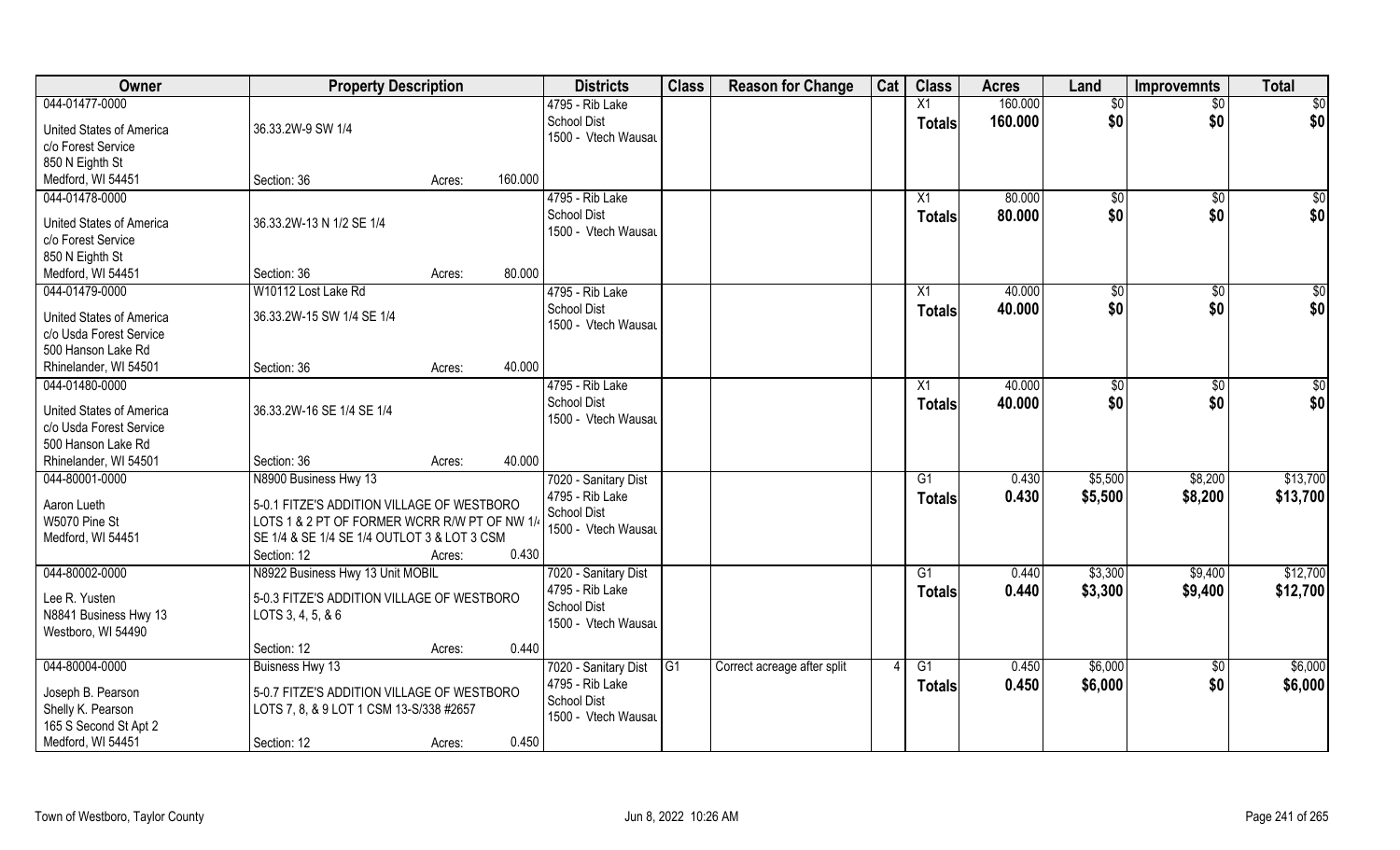| Owner                                                                                     | <b>Property Description</b>                                                                                  | <b>Districts</b>                                                                     | <b>Class</b> | <b>Reason for Change</b> | Cat | <b>Class</b>              | <b>Acres</b>   | Land               | <b>Improvemnts</b>   | <b>Total</b>         |
|-------------------------------------------------------------------------------------------|--------------------------------------------------------------------------------------------------------------|--------------------------------------------------------------------------------------|--------------|--------------------------|-----|---------------------------|----------------|--------------------|----------------------|----------------------|
| 044-80007-0000                                                                            | N8976 Business Hwy 13                                                                                        | 7020 - Sanitary Dist                                                                 |              |                          |     | G1                        | 0.190          | \$3,100            | \$10,100             | \$13,200             |
| Jerry L. Elsing et al<br>902 S Broadway St<br>New Lisbon, WI 53950                        | 5-0.10 FITZE'S ADDITION VILLAGE OF WESTBORO<br>LOT 10 LOT 4 CSM 6-S/262 #1400                                | 4795 - Rib Lake<br><b>School Dist</b><br>1500 - Vtech Wausau                         |              |                          |     | <b>Totals</b>             | 0.190          | \$3,100            | \$10,100             | \$13,200             |
|                                                                                           | 0.190<br>Section: 12<br>Acres:                                                                               |                                                                                      |              |                          |     |                           |                |                    |                      |                      |
| 044-80008-0000<br>Jerry L. Elsing et al<br>902 S Broadway St<br>New Lisbon, WI 53950      | Buisness Hwy 13<br>5-0.11 FITZE'S ADDITION VILLAGE OF WESTBORO<br>LOT 11 LOT 3 CSM 6-S/262 #1400             | 7020 - Sanitary Dist<br>4795 - Rib Lake<br>School Dist<br>1500 - Vtech Wausau        |              |                          |     | $\overline{G1}$<br>Totals | 0.210<br>0.210 | \$3,500<br>\$3,500 | \$0<br>\$0           | \$3,500<br>\$3,500   |
|                                                                                           | 0.210<br>Section: 12<br>Acres:                                                                               |                                                                                      |              |                          |     |                           |                |                    |                      |                      |
| 044-80009-0000<br>Jerry L. Elsing et al<br>902 S Broadway St<br>New Lisbon, WI 53950      | Buisness Hwy 13<br>5-0.12 FITZE'S ADDITION VILLAGE OF WESTBORO<br>LOT 12 LOT 2 CSM 6-S/262 #1400             | 7020 - Sanitary Dist<br>4795 - Rib Lake<br>School Dist<br>1500 - Vtech Wausau        |              |                          |     | G1<br>Totals              | 0.220<br>0.220 | \$3,600<br>\$3,600 | \$0<br>\$0           | \$3,600<br>\$3,600   |
|                                                                                           | 0.220<br>Section: 12<br>Acres:                                                                               |                                                                                      |              |                          |     |                           |                |                    |                      |                      |
| 044-80010-0000<br>Jerry L. Elsing et al<br>902 S Broadway St<br>New Lisbon, WI 53950      | Buisness Hwy 13<br>5-0.13 FITZE'S ADDITION VILLAGE OF WESTBORO<br>LOT 13 LOT 1 CSM 6-S/262 #1400             | 7020 - Sanitary Dist<br>4795 - Rib Lake<br>School Dist<br>1500 - Vtech Wausau        |              |                          |     | G1<br><b>Totals</b>       | 0.220<br>0.220 | \$3,600<br>\$3,600 | $\sqrt[6]{3}$<br>\$0 | \$3,600<br>\$3,600   |
|                                                                                           | 0.220<br>Section: 12<br>Acres:                                                                               |                                                                                      |              |                          |     |                           |                |                    |                      |                      |
| 044-80011-0000<br>James C. Wacholtz<br>N6734 Wiese Dr<br>Rib Lake, WI 54470               | W4998 County Rd D<br>10-A.1 GROSSMAN'S ADDITION VILLAGE OF<br>WESTBORO LOTS 1 & 2 BLK A                      | 7020 - Sanitary Dist<br>4795 - Rib Lake<br><b>School Dist</b><br>1500 - Vtech Wausau |              |                          |     | $\overline{G1}$<br>Totals | 0.370<br>0.370 | \$5,000<br>\$5,000 | \$35,000<br>\$35,000 | \$40,000<br>\$40,000 |
|                                                                                           | 0.370<br>Section: 12<br>Acres:                                                                               |                                                                                      |              |                          |     |                           |                |                    |                      |                      |
| 044-80012-0000<br>Duane L. Scott<br>Jean Scott<br>W4994 County Rd D                       | W4994 County Rd D<br>10-A.3 GROSSMAN'S ADDITION VILLAGE OF<br>WESTBORO LOT 3 BLK A                           | 7020 - Sanitary Dist<br>4795 - Rib Lake<br><b>School Dist</b><br>1500 - Vtech Wausau |              |                          |     | G1<br><b>Totals</b>       | 0.180<br>0.180 | \$3,000<br>\$3,000 | \$61,700<br>\$61,700 | \$64,700<br>\$64,700 |
| Westboro, WI 54490                                                                        | 0.180<br>Section: 12<br>Acres:                                                                               |                                                                                      |              |                          |     |                           |                |                    |                      |                      |
| 044-80013-0000<br>Duane L. Scott<br>Jean Scott<br>W4994 County Rd D<br>Westboro, WI 54490 | 10-A.4.1 GROSSMAN'S ADDITION VILLAGE OF<br>WESTBORO LOT 4 - WEST 1/2 BLK A<br>0.090<br>Section: 12<br>Acres: | 7020 - Sanitary Dist<br>4795 - Rib Lake<br><b>School Dist</b><br>1500 - Vtech Wausau |              |                          |     | G1<br>Totals              | 0.090<br>0.090 | \$1,200<br>\$1,200 | $\sqrt{$0}$<br>\$0   | \$1,200<br>\$1,200   |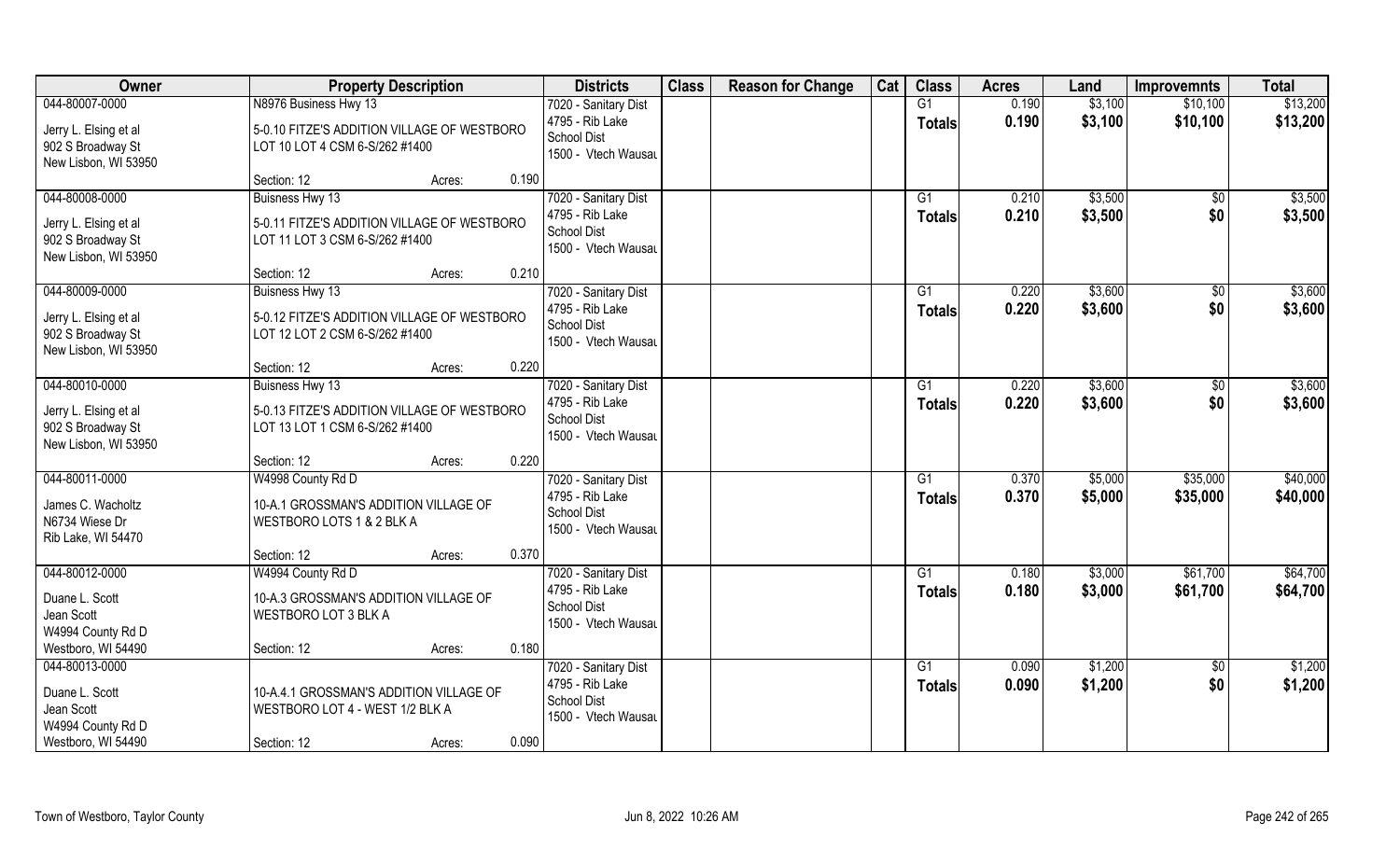| Owner                                                                         | <b>Property Description</b>                                                                                                  |        |       | <b>Districts</b>                                                                     | <b>Class</b> | <b>Reason for Change</b> | Cat | <b>Class</b>                     | <b>Acres</b>   | Land               | <b>Improvemnts</b>     | <b>Total</b>       |
|-------------------------------------------------------------------------------|------------------------------------------------------------------------------------------------------------------------------|--------|-------|--------------------------------------------------------------------------------------|--------------|--------------------------|-----|----------------------------------|----------------|--------------------|------------------------|--------------------|
| 044-80014-0000                                                                | County Rd D                                                                                                                  |        |       | 7020 - Sanitary Dist                                                                 |              |                          |     | G1                               | 0.090          | \$1,500            | \$0                    | \$1,500            |
| Paul L. Labrec<br>PO Box 72<br>Westboro, WI 54490-0072                        | 10-A.4.2 GROSSMAN'S ADDITION VILLAGE OF<br>WESTBORO LOT 4 - EAST 1/2 BLK A                                                   |        |       | 4795 - Rib Lake<br><b>School Dist</b><br>1500 - Vtech Wausau                         |              |                          |     | <b>Totals</b>                    | 0.090          | \$1,500            | \$0                    | \$1,500            |
|                                                                               | Section: 12                                                                                                                  | Acres: | 0.090 |                                                                                      |              |                          |     |                                  |                |                    |                        |                    |
| 044-80015-0000                                                                | W4988 County Rd D                                                                                                            |        |       | 7020 - Sanitary Dist                                                                 |              |                          |     | G1                               | 0.180          | \$3,000            | \$50,000               | \$53,000           |
| Paul L. Labrec<br>PO Box 72<br>Westboro, WI 54490-0072                        | 10-A.5 GROSSMAN'S ADDITION VILLAGE OF<br><b>WESTBORO LOT 5 BLK A</b>                                                         |        |       | 4795 - Rib Lake<br><b>School Dist</b><br>1500 - Vtech Wausau                         |              |                          |     | <b>Totals</b>                    | 0.180          | \$3,000            | \$50,000               | \$53,000           |
|                                                                               | Section: 12                                                                                                                  | Acres: | 0.180 |                                                                                      |              |                          |     |                                  |                |                    |                        |                    |
| 044-80016-0000                                                                | County Rd D                                                                                                                  |        |       | 7020 - Sanitary Dist                                                                 |              |                          |     | G1                               | 0.180          | \$3,000            | \$0                    | \$3,000            |
| Paul L. Labrec<br>PO Box 72<br>Westboro, WI 54490-0072                        | 10-A.6 GROSSMAN'S ADDITION VILLAGE OF<br><b>WESTBORO LOT 6 BLK A</b>                                                         |        |       | 4795 - Rib Lake<br>School Dist<br>1500 - Vtech Wausau                                |              |                          |     | <b>Totals</b>                    | 0.180          | \$3,000            | \$0                    | \$3,000            |
|                                                                               | Section: 12                                                                                                                  | Acres: | 0.180 |                                                                                      |              |                          |     |                                  |                |                    |                        |                    |
| 044-80017-0000                                                                | N8907 West St Unit PAVIL                                                                                                     |        |       | 7020 - Sanitary Dist                                                                 |              |                          |     | X4                               | 0.180          | \$0                | \$0                    | \$0                |
| Westboro Town of<br>PO Box 127<br>Westboro, WI 54490-0127                     | 10-A.7 GROSSMAN'S ADDITION VILLAGE OF<br>WESTBORO LOT 7 BLK A & GRITTNER ST & STRIP<br>OF LAND FOR RD PURPOSES BNG AN EXT OF |        |       | 4795 - Rib Lake<br><b>School Dist</b><br>1500 - Vtech Wausau                         |              |                          |     | <b>Totals</b>                    | 0.180          | \$0                | \$0                    | \$0                |
|                                                                               | Section: 12                                                                                                                  | Acres: | 0.180 |                                                                                      |              |                          |     |                                  |                |                    |                        |                    |
| 044-80018-0000                                                                | N8917 West St                                                                                                                |        |       | 7020 - Sanitary Dist                                                                 |              |                          |     | G1                               | 0.370          | \$5,000            | \$12,100               | \$17,100           |
| Tyler J. Komarek<br>N8917 West St<br>Westboro, WI 54490                       | 10-A.8 GROSSMAN'S ADDITION VILLAGE OF<br>WESTBORO LOT 8 BLK A LOT 9 BLK A                                                    |        |       | 4795 - Rib Lake<br>School Dist<br>1500 - Vtech Wausau                                |              |                          |     | <b>Totals</b>                    | 0.370          | \$5,000            | \$12,100               | \$17,100           |
|                                                                               | Section: 12                                                                                                                  | Acres: | 0.370 |                                                                                      |              |                          |     |                                  |                |                    |                        |                    |
| 044-80020-0000                                                                | W4984 Grittner St                                                                                                            |        |       | 7020 - Sanitary Dist                                                                 |              |                          |     | G1                               | 0.180          | \$3,000            | \$21,800               | \$24,800           |
| David F. Kestler<br>W4984 Grittner St<br>Westboro, WI 54490                   | 10-A.10 GROSSMAN'S ADDITION VILLAGE OF<br>WESTBORO LOT 10 BLK A                                                              |        |       | 4795 - Rib Lake<br><b>School Dist</b><br>1500 - Vtech Wausau                         |              |                          |     | <b>Totals</b>                    | 0.180          | \$3,000            | \$21,800               | \$24,800           |
|                                                                               | Section: 12                                                                                                                  | Acres: | 0.180 |                                                                                      |              |                          |     |                                  |                |                    |                        |                    |
| 044-80021-0000<br>David F. Kestler<br>W4984 Grittner St<br>Westboro, WI 54490 | 10-A.11 GROSSMAN'S ADDITION VILLAGE OF<br>WESTBORO LOT 11 BLK A<br>Section: 12                                               | Acres: | 0.180 | 7020 - Sanitary Dist<br>4795 - Rib Lake<br><b>School Dist</b><br>1500 - Vtech Wausau |              |                          |     | $\overline{G1}$<br><b>Totals</b> | 0.180<br>0.180 | \$3,000<br>\$3,000 | $\overline{50}$<br>\$0 | \$3,000<br>\$3,000 |
|                                                                               |                                                                                                                              |        |       |                                                                                      |              |                          |     |                                  |                |                    |                        |                    |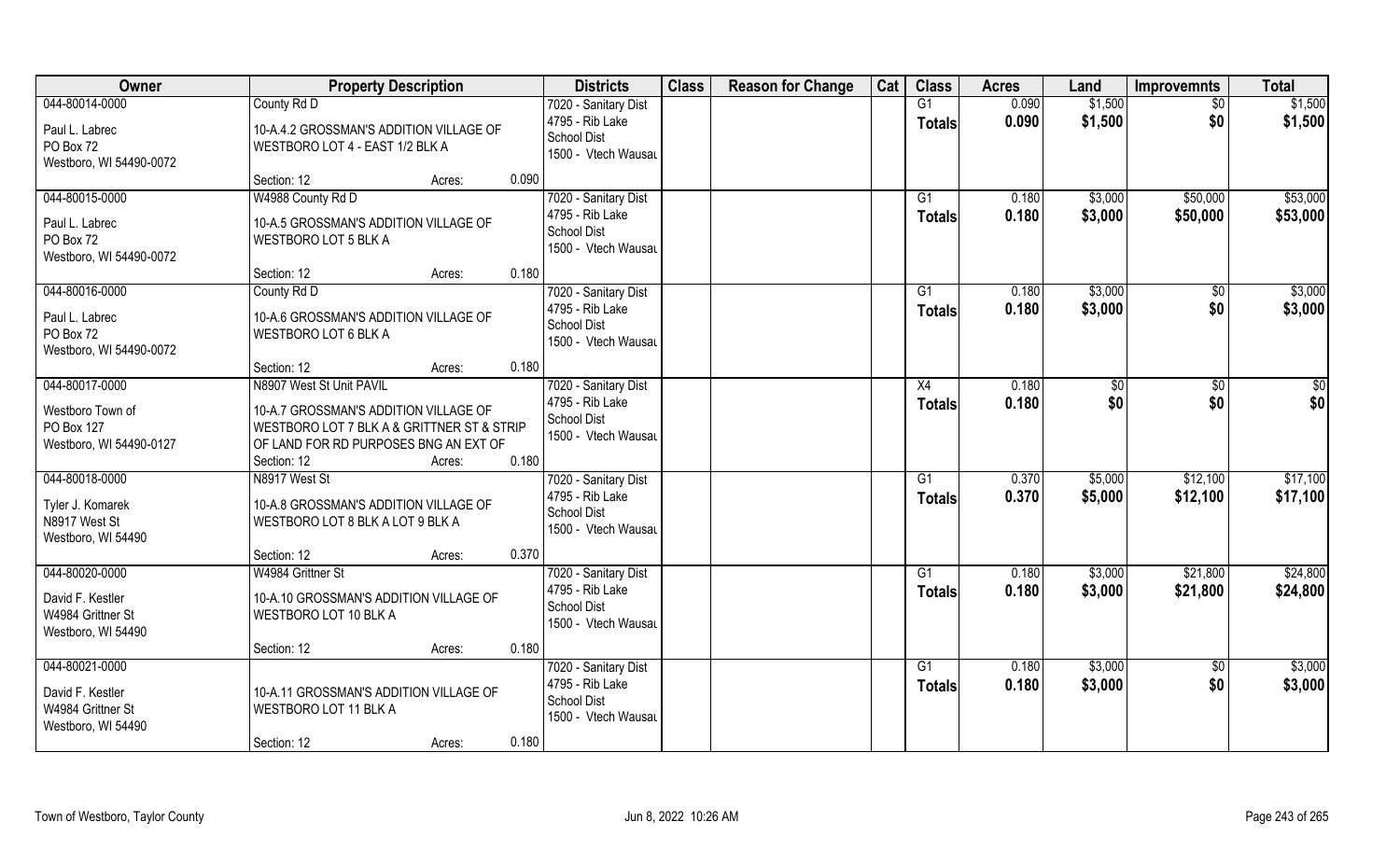| Owner                                 | <b>Property Description</b>                     | <b>Districts</b>                        | <b>Class</b> | <b>Reason for Change</b> | Cat | <b>Class</b>  | <b>Acres</b> | Land    | <b>Improvemnts</b> | <b>Total</b> |
|---------------------------------------|-------------------------------------------------|-----------------------------------------|--------------|--------------------------|-----|---------------|--------------|---------|--------------------|--------------|
| 044-80022-0000                        | W4994 Grittner St                               | 7020 - Sanitary Dist                    |              |                          |     | G1            | 0.550        | \$6,300 | \$50,800           | \$57,100     |
| James A. Koch et al                   | 10-A.12 GROSSMAN'S ADDITION VILLAGE OF          | 4795 - Rib Lake<br>School Dist          |              |                          |     | <b>Totals</b> | 0.550        | \$6,300 | \$50,800           | \$57,100     |
| c/o James R & Bernice Koch            | WESTBORO LOTS 12, 13 & 14 BLK A (LIFE LEA JAMES | 1500 - Vtech Wausau                     |              |                          |     |               |              |         |                    |              |
| W4994 Grittner St                     | R & BERNICE KOCH #335153)                       |                                         |              |                          |     |               |              |         |                    |              |
| Westboro, WI 54490                    | 0.550<br>Section: 12<br>Acres:                  |                                         |              |                          |     |               |              |         |                    |              |
| 044-80023-0000                        | W4970 County Rd D                               | 7020 - Sanitary Dist                    |              |                          |     | G1            | 0.510        | \$5,400 | \$158,900          | \$164,300    |
| Roxanne E. Peterson                   | 10-B.1 GROSSMAN'S ADDITION VILLAGE OF           | 4795 - Rib Lake                         |              |                          |     | <b>Totals</b> | 0.510        | \$5,400 | \$158,900          | \$164,300    |
| Jared P. Peterson                     | WESTBORO LOTS 1 & 2 & 3 BLK B (SURVEY PER R.    | <b>School Dist</b>                      |              |                          |     |               |              |         |                    |              |
| W4970 County Rd D                     | DENZINE S-2781 FOUND IN T. C. SURVEYOR'S FILE   | 1500 - Vtech Wausau                     |              |                          |     |               |              |         |                    |              |
| Westboro, WI 54490                    | 0.510<br>Section: 12<br>Acres:                  |                                         |              |                          |     |               |              |         |                    |              |
| 044-80024-0001                        | W4959 Grittner St                               | 7020 - Sanitary Dist                    |              |                          |     | G1            | 0.170        | \$2,800 | \$300              | \$3,100      |
| Matthew J. Czahor                     | 10-B.4 GROSSMAN'S ADDITION VILLAGE OF           | 4795 - Rib Lake                         |              |                          |     | <b>Totals</b> | 0.170        | \$2,800 | \$300              | \$3,100      |
| Jana E. Czahor                        | WESTBORO LOT 4 BLK B (SURVEY PER R. DENZINE     | School Dist                             |              |                          |     |               |              |         |                    |              |
| W4953 Grittner St                     | S-2781 FOUND IN T. C. SURVEYOR'S FILE           | 1500 - Vtech Wausau                     |              |                          |     |               |              |         |                    |              |
| Westboro, WI 54490                    | 0.170<br>Section: 12<br>Acres:                  |                                         |              |                          |     |               |              |         |                    |              |
| 044-80025-0000                        | N8916 West St                                   | 7020 - Sanitary Dist                    |              |                          |     | G1            | 0.680        | \$7,000 | \$40,600           | \$47,600     |
|                                       |                                                 | 4795 - Rib Lake                         |              |                          |     | <b>Totals</b> | 0.680        | \$7,000 | \$40,600           | \$47,600     |
| Guy Justice                           | 10-B.5 GROSSMAN'S ADDITION VILLAGE OF           | <b>School Dist</b>                      |              |                          |     |               |              |         |                    |              |
| Myrtha Justice                        | WESTBORO LOTS 5 THRU 8 BLK B                    | 1500 - Vtech Wausau                     |              |                          |     |               |              |         |                    |              |
| PO Box 122<br>Westboro, WI 54490-0122 | 0.680<br>Section: 12                            |                                         |              |                          |     |               |              |         |                    |              |
| 044-80026-0000                        | Acres:<br>W4905 County Rd D                     |                                         |              |                          |     | G1            | 0.350        | \$4,900 | \$2,700            | \$7,600      |
|                                       |                                                 | 7020 - Sanitary Dist<br>4795 - Rib Lake |              |                          |     |               |              |         |                    |              |
| Lanny A. Thums                        | 15-0.1 JOSEPH'S 1ST ADDITION VILLAGE OF         | School Dist                             |              |                          |     | <b>Totals</b> | 0.350        | \$4,900 | \$2,700            | \$7,600      |
| Deanna J. Thums                       | WESTBORO LOTS 1 & 2                             | 1500 - Vtech Wausau                     |              |                          |     |               |              |         |                    |              |
| PO Box 7                              |                                                 |                                         |              |                          |     |               |              |         |                    |              |
| Westboro, WI 54490-0007               | 0.350<br>Section: 12<br>Acres:                  |                                         |              |                          |     |               |              |         |                    |              |
| 044-80027-0000                        | County Rd D                                     | 7020 - Sanitary Dist                    |              |                          |     | G1            | 0.080        | \$1,300 | $\overline{30}$    | \$1,300      |
| Lanny A. Thums                        | 15-0.3.1 JOSEPH'S 1ST ADDITION VILLAGE OF       | 4795 - Rib Lake                         |              |                          |     | <b>Totals</b> | 0.080        | \$1,300 | \$0                | \$1,300      |
| Deanna J. Thums                       | WESTBORO LOT 3 - WEST 1/2                       | <b>School Dist</b>                      |              |                          |     |               |              |         |                    |              |
| PO Box 7                              |                                                 | 1500 - Vtech Wausau                     |              |                          |     |               |              |         |                    |              |
| Westboro, WI 54490-0007               | 0.080<br>Section: 12<br>Acres:                  |                                         |              |                          |     |               |              |         |                    |              |
| 044-80028-0000                        | County Rd D                                     | 7020 - Sanitary Dist                    |              |                          |     | G1            | 0.080        | \$1,300 | $\sqrt{$0}$        | \$1,300      |
|                                       |                                                 | 4795 - Rib Lake                         |              |                          |     | <b>Totals</b> | 0.080        | \$1,300 | \$0                | \$1,300      |
| Beverly A. Willms                     | 15-0.3.2 JOSEPH'S 1ST ADDITION VILLAGE OF       | <b>School Dist</b>                      |              |                          |     |               |              |         |                    |              |
| W4885 County Rd D                     | WESTBORO LOT 3 - EAST 1/2                       | 1500 - Vtech Wausau                     |              |                          |     |               |              |         |                    |              |
| Westboro, WI 54490                    |                                                 |                                         |              |                          |     |               |              |         |                    |              |
|                                       | 0.080<br>Section: 12<br>Acres:                  |                                         |              |                          |     |               |              |         |                    |              |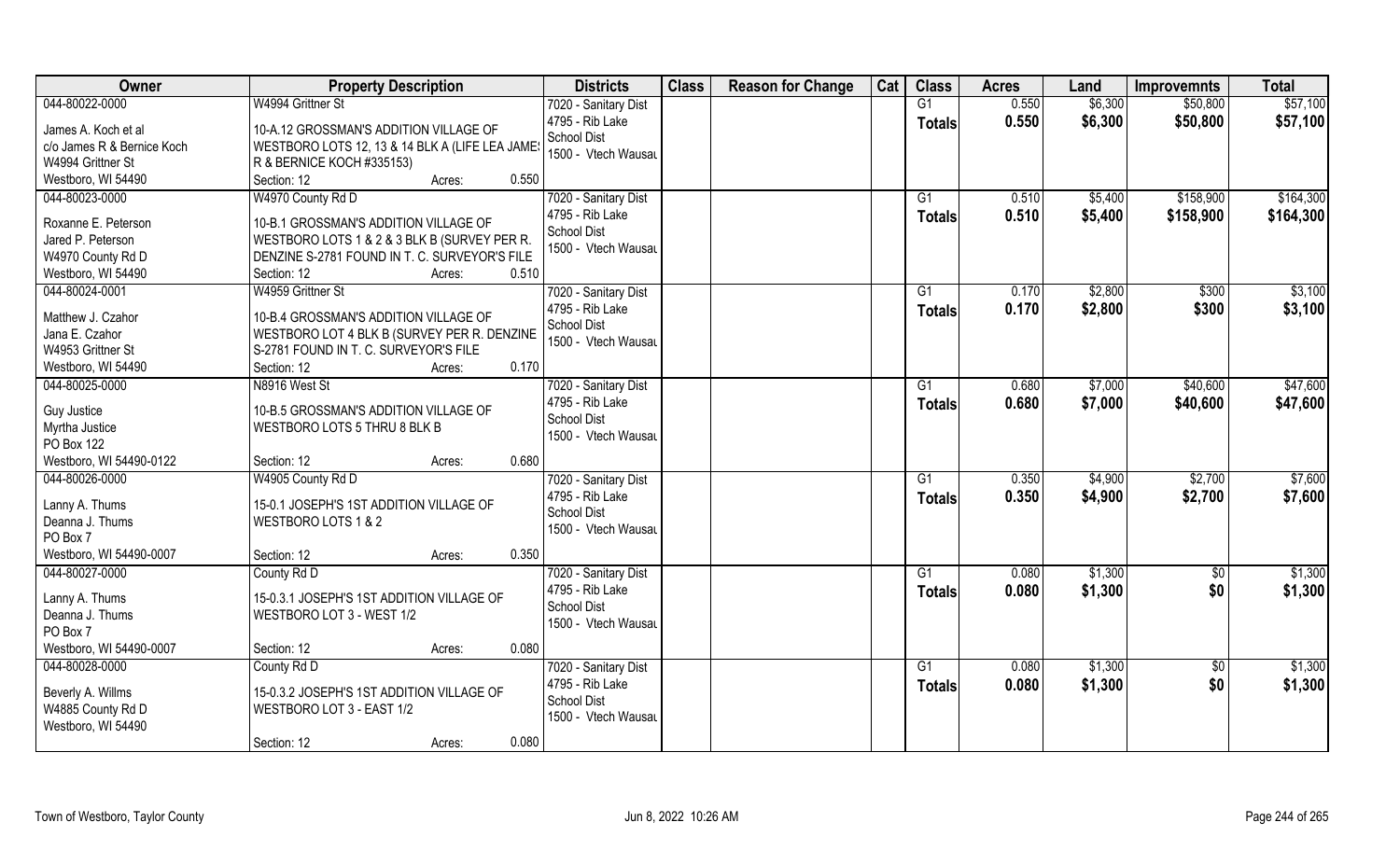| Owner                                                                         | <b>Property Description</b>                                                                                      |       | <b>Districts</b>                                                                     | <b>Class</b> | <b>Reason for Change</b> | Cat | <b>Class</b>        | <b>Acres</b>   | Land               | <b>Improvemnts</b>     | <b>Total</b>         |
|-------------------------------------------------------------------------------|------------------------------------------------------------------------------------------------------------------|-------|--------------------------------------------------------------------------------------|--------------|--------------------------|-----|---------------------|----------------|--------------------|------------------------|----------------------|
| 044-80029-0000                                                                | W4885 County Rd D                                                                                                |       | 7020 - Sanitary Dist                                                                 |              |                          |     | G1                  | 0.170          | \$2,800            | \$20,400               | \$23,200             |
| Beverly A. Willms<br>W4885 County Rd D<br>Westboro, WI 54490                  | 15-0.4 JOSEPH'S 1ST ADDITION VILLAGE OF<br><b>WESTBORO LOT 4</b>                                                 |       | 4795 - Rib Lake<br><b>School Dist</b><br>1500 - Vtech Wausau                         |              |                          |     | <b>Totals</b>       | 0.170          | \$2,800            | \$20,400               | \$23,200             |
|                                                                               | Section: 12<br>Acres:                                                                                            | 0.170 |                                                                                      |              |                          |     |                     |                |                    |                        |                      |
| 044-80030-0000<br>Mark S. Minarciny                                           | W4877 County Rd D<br>15-0.5 JOSEPH'S 1ST ADDITION VILLAGE OF                                                     |       | 7020 - Sanitary Dist<br>4795 - Rib Lake                                              |              |                          |     | G1<br>Totals        | 0.550<br>0.550 | \$4,100<br>\$4,100 | \$25,500<br>\$25,500   | \$29,600<br>\$29,600 |
| W4877 County Rd D<br>Westboro, WI 54490                                       | WESTBORO LOTS 5, 6, 7 & W 10' OF LOT 8                                                                           |       | <b>School Dist</b><br>1500 - Vtech Wausau                                            |              |                          |     |                     |                |                    |                        |                      |
|                                                                               | Section: 12<br>Acres:                                                                                            | 0.550 |                                                                                      |              |                          |     |                     |                |                    |                        |                      |
| 044-80032-0000                                                                | County Rd D                                                                                                      |       | 7020 - Sanitary Dist                                                                 |              |                          |     | G1                  | 0.130          | \$2,200            | \$0                    | \$2,200              |
| Richard E. Hintz<br>Katherine M. Hintz<br>W4861 County Rd D                   | 15-0.8 JOSEPH'S 1ST ADDITION VILLAGE OF<br>WESTBORO LOT 8 - EAST 40'                                             |       | 4795 - Rib Lake<br><b>School Dist</b><br>1500 - Vtech Wausau                         |              |                          |     | <b>Totals</b>       | 0.130          | \$2,200            | \$0                    | \$2,200              |
| Westboro, WI 54490                                                            | Section: 12<br>Acres:                                                                                            | 0.130 |                                                                                      |              |                          |     |                     |                |                    |                        |                      |
| 044-80033-0000                                                                | County Rd D                                                                                                      |       | 7020 - Sanitary Dist                                                                 |              |                          |     | G2                  | 0.170          | \$2,100            | \$56,000               | \$58,100             |
| Richard E. Hintz<br>Katherine M. Hintz<br>W4861 County Rd D                   | 15-0.9 JOSEPH'S 1ST ADDITION VILLAGE OF<br>WESTBORO LOT 9                                                        |       | 4795 - Rib Lake<br><b>School Dist</b><br>1500 - Vtech Wausau                         |              |                          |     | <b>Totals</b>       | 0.170          | \$2,100            | \$56,000               | \$58,100             |
| Westboro, WI 54490                                                            | Section: 12<br>Acres:                                                                                            | 0.170 |                                                                                      |              |                          |     |                     |                |                    |                        |                      |
| 044-80034-0000<br>Richard E. Hintz<br>Katherine M. Hintz<br>W4861 County Rd D | W4861 County Rd D<br>15-0.10 JOSEPH'S 1ST ADDITION VILLAGE OF<br>WESTBORO LOT 10                                 |       | 7020 - Sanitary Dist<br>4795 - Rib Lake<br><b>School Dist</b><br>1500 - Vtech Wausau |              |                          |     | G1<br><b>Totals</b> | 0.170<br>0.170 | \$2,800<br>\$2,800 | \$79,600<br>\$79,600   | \$82,400<br>\$82,400 |
| Westboro, WI 54490                                                            | Section: 12<br>Acres:                                                                                            | 0.170 |                                                                                      |              |                          |     |                     |                |                    |                        |                      |
| 044-80035-0000                                                                | W4857 County Rd D                                                                                                |       | 7020 - Sanitary Dist                                                                 |              |                          |     | G1                  | 0.170          | \$2,800            | \$45,400               | \$48,200             |
| Jerald F. Koch<br>Elizabeth A. Koch<br>W4857 County Rd D                      | 15-0.11 JOSEPH'S 1ST ADDITION VILLAGE OF<br>WESTBORO LOT 11 (SUBJ EASMNT #381737)                                |       | 4795 - Rib Lake<br><b>School Dist</b><br>1500 - Vtech Wausau                         |              |                          |     | <b>Totals</b>       | 0.170          | \$2,800            | \$45,400               | \$48,200             |
| Westboro, WI 54490                                                            | Section: 12<br>Acres:                                                                                            | 0.170 |                                                                                      |              |                          |     |                     |                |                    |                        |                      |
| 044-80036-0000<br>Jerald F. Koch<br>Elizabeth A. Koch<br>W4857 County Rd D    | County Rd D<br>15-0.12.1 JOSEPH'S 1ST ADDITION VILLAGE OF<br>WESTBORO LOT 12 - WEST 10' (SUBJ EASMNT<br>#381737) |       | 7020 - Sanitary Dist<br>4795 - Rib Lake<br><b>School Dist</b><br>1500 - Vtech Wausau |              |                          |     | G1<br><b>Totals</b> | 0.030<br>0.030 | \$500<br>\$500     | $\overline{50}$<br>\$0 | \$500<br>\$500       |
| Westboro, WI 54490                                                            | Section: 12<br>Acres:                                                                                            | 0.030 |                                                                                      |              |                          |     |                     |                |                    |                        |                      |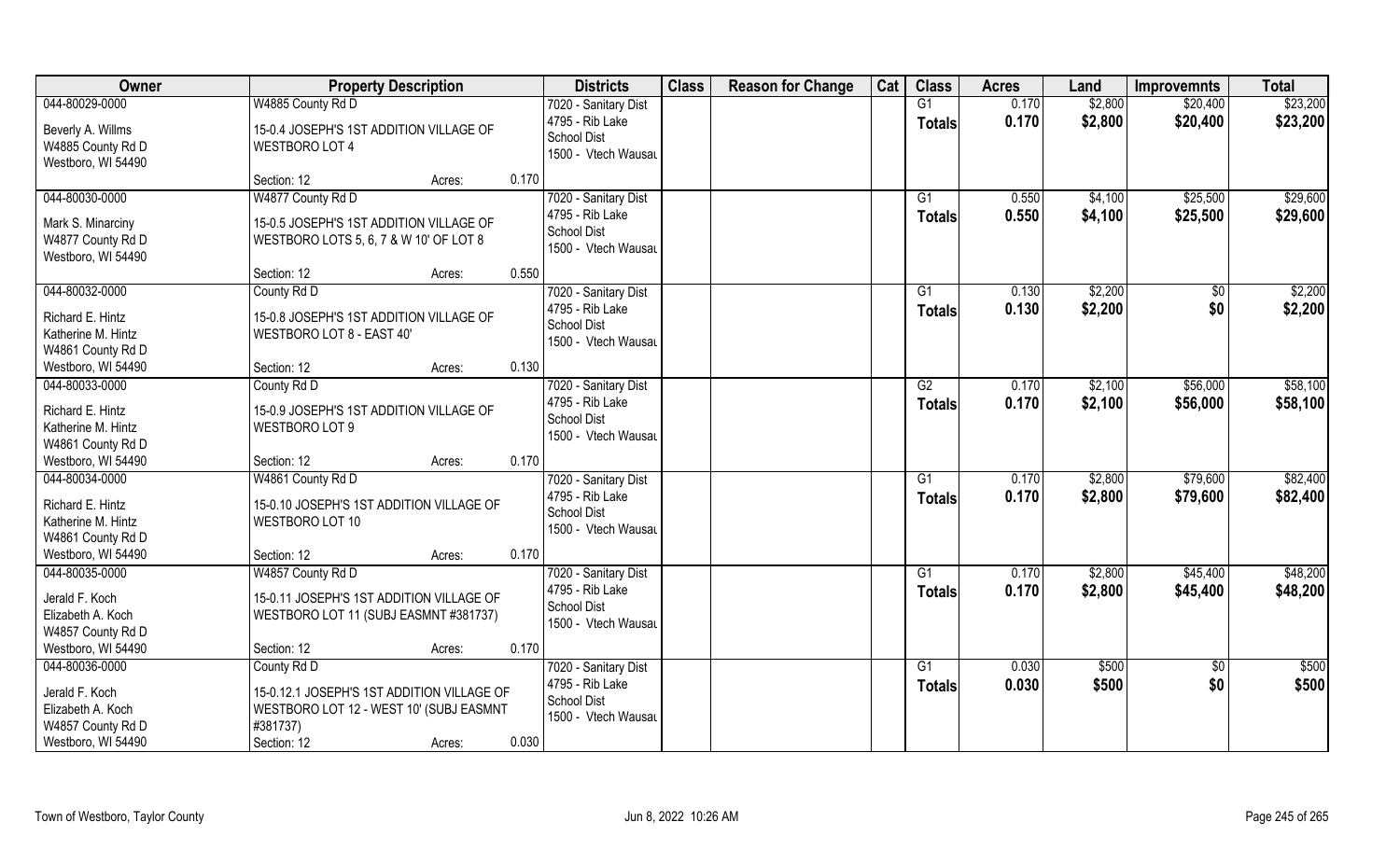| Owner                          | <b>Property Description</b>                | <b>Districts</b>                      | <b>Class</b> | <b>Reason for Change</b> | Cat | <b>Class</b>   | <b>Acres</b> | Land    | <b>Improvemnts</b> | <b>Total</b> |
|--------------------------------|--------------------------------------------|---------------------------------------|--------------|--------------------------|-----|----------------|--------------|---------|--------------------|--------------|
| 044-80037-0000                 | County Rd D                                | 7020 - Sanitary Dist                  |              |                          |     | G1             | 0.130        | \$2,200 | $\overline{30}$    | \$2,200      |
| Daniel R. Koehler et al        | 15-0.12.2 JOSEPH'S 1ST ADDITION VILLAGE OF | 4795 - Rib Lake                       |              |                          |     | Totals         | 0.130        | \$2,200 | \$0                | \$2,200      |
| c/o Reginald W & Marlene Rymer | WESTBORO LOT 12 - EX WEST 10'              | <b>School Dist</b>                    |              |                          |     |                |              |         |                    |              |
| W5300 Chelsea Ave              |                                            | 1500 - Vtech Wausau                   |              |                          |     |                |              |         |                    |              |
| Westboro, WI 54490             | Section: 12<br>Acres:                      | 0.130                                 |              |                          |     |                |              |         |                    |              |
| 044-80038-0000                 | W4849 County Rd D                          | 7020 - Sanitary Dist                  |              |                          |     | G <sub>1</sub> | 0.170        | \$2,800 | \$41,500           | \$44,300     |
| Daniel R. Koehler et al        | 15-0.13 JOSEPH'S 1ST ADDITION VILLAGE OF   | 4795 - Rib Lake                       |              |                          |     | <b>Totals</b>  | 0.170        | \$2,800 | \$41,500           | \$44,300     |
| c/o Reginald W & Marlene Rymer | WESTBORO LOT 13                            | <b>School Dist</b>                    |              |                          |     |                |              |         |                    |              |
| W5300 Chelsea Ave              |                                            | 1500 - Vtech Wausau                   |              |                          |     |                |              |         |                    |              |
| Westboro, WI 54490             | Section: 12<br>Acres:                      | 0.170                                 |              |                          |     |                |              |         |                    |              |
| 044-80039-0000                 | County Rd D                                | 7020 - Sanitary Dist                  |              |                          |     | G1             | 0.170        | \$2,800 | $\sqrt[6]{30}$     | \$2,800      |
|                                |                                            | 4795 - Rib Lake                       |              |                          |     | <b>Totals</b>  | 0.170        | \$2,800 | \$0                | \$2,800      |
| Lueth, LLC                     | 15-0.14 JOSEPH'S 1ST ADDITION VILLAGE OF   | <b>School Dist</b>                    |              |                          |     |                |              |         |                    |              |
| N7909 Beards Ln                | WESTBORO LOT 14                            | 1500 - Vtech Wausau                   |              |                          |     |                |              |         |                    |              |
| Westboro, WI 54490             |                                            |                                       |              |                          |     |                |              |         |                    |              |
|                                | Section: 12<br>Acres:                      | 0.170                                 |              |                          |     |                |              |         |                    |              |
| 044-80040-0000                 | W4847 County Rd D                          | 7020 - Sanitary Dist                  |              |                          |     | G1             | 0.170        | \$2,800 | \$54,500           | \$57,300     |
| Lueth, LLC                     | 15-0.15 JOSEPH'S 1ST ADDITION VILLAGE OF   | 4795 - Rib Lake<br><b>School Dist</b> |              |                          |     | <b>Totals</b>  | 0.170        | \$2,800 | \$54,500           | \$57,300     |
| N7909 Beards Ln                | <b>WESTBORO LOT 15</b>                     | 1500 - Vtech Wausau                   |              |                          |     |                |              |         |                    |              |
| Westboro, WI 54490             |                                            |                                       |              |                          |     |                |              |         |                    |              |
|                                | Section: 12<br>Acres:                      | 0.170                                 |              |                          |     |                |              |         |                    |              |
| 044-80041-0000                 | W4841 County Rd D                          | 7020 - Sanitary Dist                  |              |                          |     | G1             | 0.170        | \$1,300 | \$56,100           | \$57,400     |
| Kyle J. Laska                  | 15-0.16 JOSEPH'S 1ST ADDITION VILLAGE OF   | 4795 - Rib Lake                       |              |                          |     | Totals         | 0.170        | \$1,300 | \$56,100           | \$57,400     |
| W4841 County Rd D              | WESTBORO LOT 16                            | <b>School Dist</b>                    |              |                          |     |                |              |         |                    |              |
| Westboro, WI 54490             |                                            | 1500 - Vtech Wausau                   |              |                          |     |                |              |         |                    |              |
|                                | Section: 12<br>Acres:                      | 0.170                                 |              |                          |     |                |              |         |                    |              |
| 044-80042-0000                 | County Rd D                                | 7020 - Sanitary Dist                  |              |                          |     | G1             | 0.170        | \$1,300 | \$3,200            | \$4,500      |
| Kyle J. Laska                  | 15-0.17 JOSEPH'S 1ST ADDITION VILLAGE OF   | 4795 - Rib Lake                       |              |                          |     | <b>Totals</b>  | 0.170        | \$1,300 | \$3,200            | \$4,500      |
| W4841 County Rd D              | WESTBORO LOT 17                            | <b>School Dist</b>                    |              |                          |     |                |              |         |                    |              |
| Westboro, WI 54490             |                                            | 1500 - Vtech Wausau                   |              |                          |     |                |              |         |                    |              |
|                                | Section: 12<br>Acres:                      | 0.170                                 |              |                          |     |                |              |         |                    |              |
| 044-80043-0000                 | County Rd D                                | 7020 - Sanitary Dist                  |              |                          |     | G1             | 0.670        | \$5,000 | \$0                | \$5,000      |
|                                |                                            | 4795 - Rib Lake                       |              |                          |     | <b>Totals</b>  | 0.670        | \$5,000 | \$0                | \$5,000      |
| Richard W. Noziska             | 15-0.18.1 JOSEPH'S 1ST ADDITION VILLAGE OF | <b>School Dist</b>                    |              |                          |     |                |              |         |                    |              |
| 12050 Wren Rd                  | WESTBORO LOTS 18, 19, 20 & 21 (SUBJ EASMNT | 1500 - Vtech Wausau                   |              |                          |     |                |              |         |                    |              |
| Marshfield, WI 54449           | #328774) EX HWY "D" R/W (.01AC)            |                                       |              |                          |     |                |              |         |                    |              |
|                                | Section: 12<br>Acres:                      | 0.670                                 |              |                          |     |                |              |         |                    |              |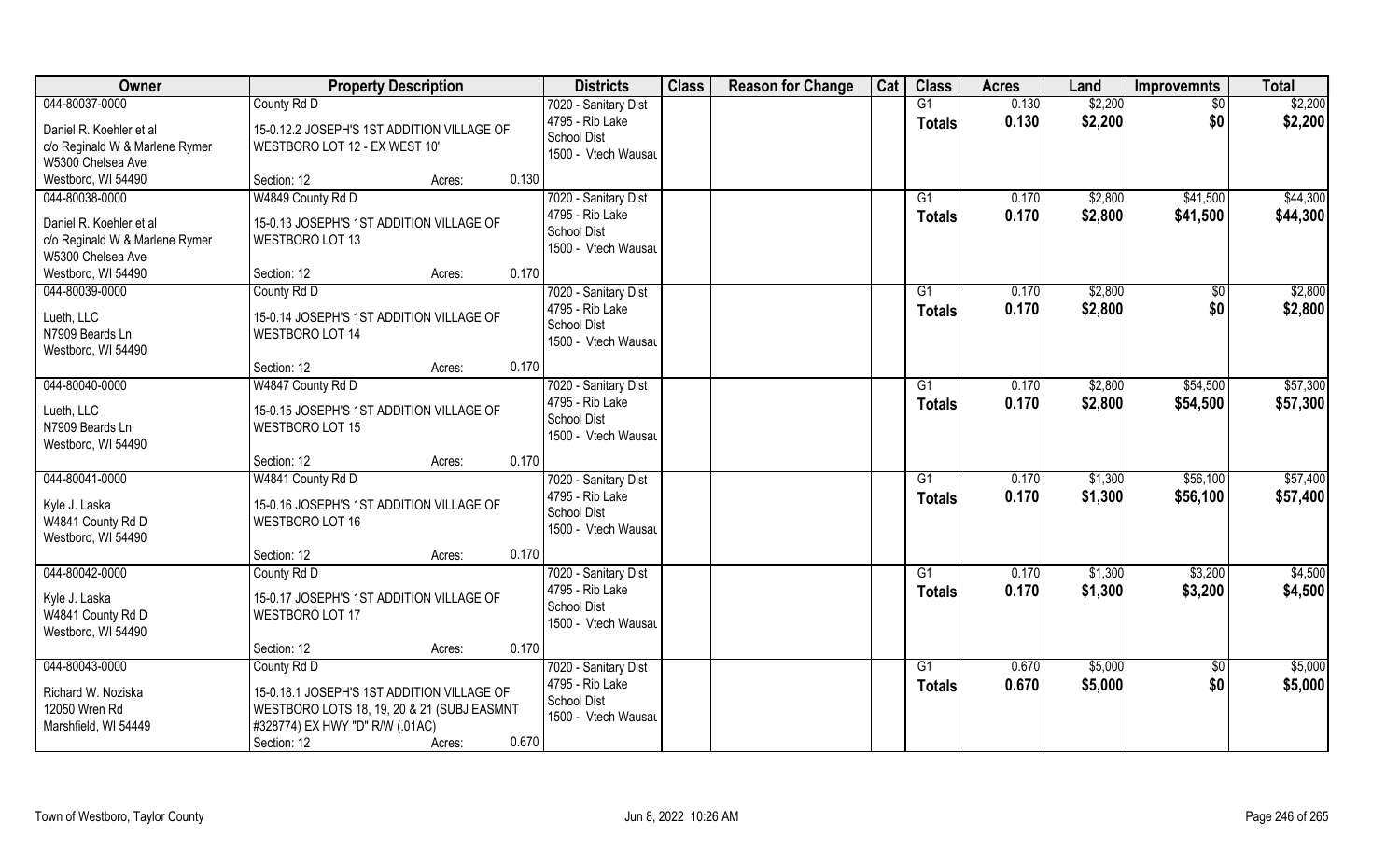| Owner                                                                                                                  | <b>Property Description</b>                                                                                                                                                                 | <b>Districts</b>                                                                        | <b>Class</b> | <b>Reason for Change</b> | Cat  | <b>Class</b>                            | <b>Acres</b>   | Land               | <b>Improvemnts</b>   | <b>Total</b>         |
|------------------------------------------------------------------------------------------------------------------------|---------------------------------------------------------------------------------------------------------------------------------------------------------------------------------------------|-----------------------------------------------------------------------------------------|--------------|--------------------------|------|-----------------------------------------|----------------|--------------------|----------------------|----------------------|
| 044-80043-0001<br>Taylor County of<br>c/o Highway Dept<br>224 S Second St<br>Medford, WI 54451                         | 15-0.18.2 JOSEPH'S 1ST ADDITION VILLAGE OF<br>WESTBORO HWY "D" R/W THRU LOTS 20, 21, 22 & 23<br>0.080                                                                                       | 7020 - Sanitary Dist<br>4795 - Rib Lake<br>School Dist<br>1500 - Vtech Wausau           |              |                          |      | $\overline{\text{X3}}$<br><b>Totals</b> | 0.080<br>0.080 | \$0<br>\$0         | $\sqrt{6}$<br>\$0    | \$0<br>\$0           |
| 044-80044-0000<br>Terry M. Voltz<br>Karen L. Voltz<br>PO Box 245<br>Westboro, WI 54490-0245                            | Section: 12<br>Acres:<br>County Rd D<br>15-0.22 JOSEPH'S 1ST ADDITION VILLAGE OF<br>WESTBORO LOTS 22 & 23 EX HWY "D" R/W (.07AC)<br>(SUBJ EASMNT #328131)<br>0.270<br>Section: 12<br>Acres: | 7020 - Sanitary Dist<br>4795 - Rib Lake<br><b>School Dist</b><br>1500 - Vtech Wausau    |              |                          |      | $\overline{G1}$<br>Totals               | 0.270<br>0.270 | \$4,300<br>\$4,300 | \$0<br>\$0           | \$4,300<br>\$4,300   |
| 044-80045-0000<br>Charles E. Little<br>PO Box 22<br>Westboro, WI 54490-0022                                            | W4868 County Rd D<br>20-0.35 JOSEPH'S 2ND ADDITION VILLAGE OF<br>WESTBORO LOT 35<br>0.170<br>Section: 12<br>Acres:                                                                          | 7020 - Sanitary Dist<br>4795 - Rib Lake<br>School Dist<br>1500 - Vtech Wausau           |              |                          |      | G1<br><b>Totals</b>                     | 0.170<br>0.170 | \$2,800<br>\$2,800 | \$12,100<br>\$12,100 | \$14,900<br>\$14,900 |
| 044-80046-0000<br>Edward L. Peterson<br>Joyce D. Peterson<br>PO Box 14                                                 | W4876 County Rd D<br>20-0.36 JOSEPH'S 2ND ADDITION VILLAGE OF<br>WESTBORO LOTS 36, 37, 38 & 39                                                                                              | 7020 - Sanitary Dist<br>4795 - Rib Lake<br><b>School Dist</b><br>1500 - Vtech Wausau    |              |                          |      | G1<br><b>Totals</b>                     | 0.680<br>0.680 | \$7,000<br>\$7,000 | \$64,100<br>\$64,100 | \$71,100<br>\$71,100 |
| Westboro, WI 54490-0014<br>044-80047-0000<br>Sam F. Smith<br>Tawnya L. Smith<br>N8875 Leonard Ln<br>Westboro, WI 54490 | 0.680<br>Section: 12<br>Acres:<br>County Rd D<br>20-0.40 JOSEPH'S 2ND ADDITION VILLAGE OF<br>WESTBORO LOTS 40 THRU 45<br>0.980<br>Section: 12<br>Acres:                                     | 7020 - Sanitary Dist<br>4795 - Rib Lake<br><b>School Dist</b><br>1500 - Vtech Wausau    |              |                          |      | $\overline{G1}$<br>Totals               | 0.980<br>0.980 | \$8,700<br>\$8,700 | $\sqrt[6]{}$<br>\$0  | \$8,700<br>\$8,700   |
| 044-80048-0000<br>Robert J. Filipiak<br>Deborah I. Filipiak<br>W5065 Everson Ln<br>Westboro, WI 54490                  | W4790 County Rd D<br>25-1.1 QUEENSTOWN ADDITION VILLAGE OF<br>WESTBORO LOTS 1 & 2 BLK 1<br>0.340<br>Section: 7<br>Acres:                                                                    | 7020 - Sanitary Dist G1<br>4795 - Rib Lake<br><b>School Dist</b><br>1500 - Vtech Wausau |              | NO well, no septic       | $-2$ | G1<br><b>Totals</b>                     | 0.340<br>0.340 | \$2,600<br>\$2,600 | \$30,400<br>\$30,400 | \$33,000<br>\$33,000 |
| 044-80049-0000<br><b>Robert Filipiak</b><br>Deborah Filipiak<br>W4790 County Rd D<br>Westboro, WI 54490                | County Rd D<br>25-1.3 QUEENSTOWN ADDITION VILLAGE OF<br>WESTBORO LOT 3 BLK 1<br>0.170<br>Section: 7<br>Acres:                                                                               | 7020 - Sanitary Dist<br>4795 - Rib Lake<br><b>School Dist</b><br>1500 - Vtech Wausau    |              |                          |      | G1<br><b>Totals</b>                     | 0.170<br>0.170 | \$2,800<br>\$2,800 | $\sqrt{6}$<br>\$0    | \$2,800<br>\$2,800   |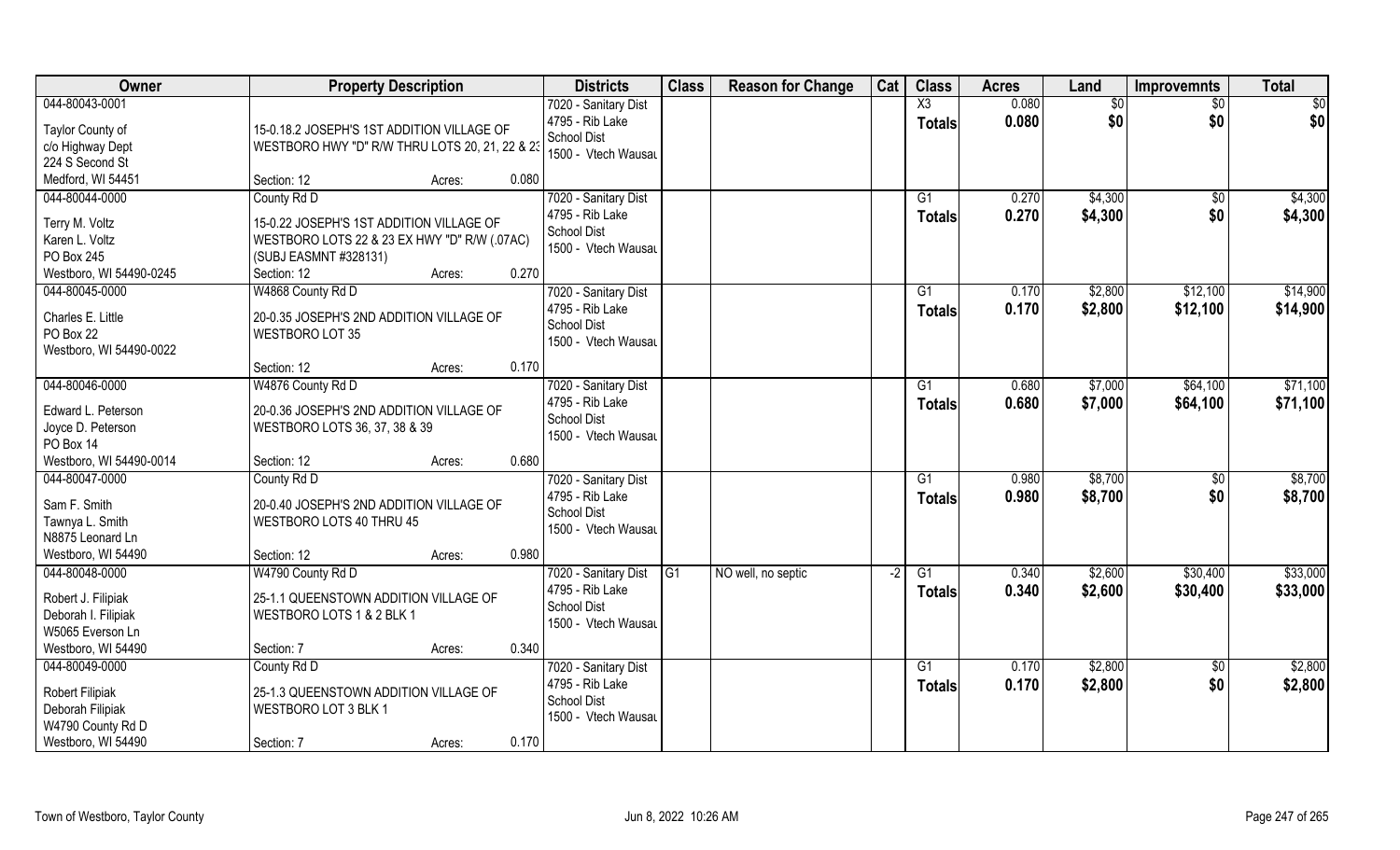| Owner                     | <b>Property Description</b>                  | <b>Districts</b>                        | <b>Class</b>   | <b>Reason for Change</b> | Cat | <b>Class</b>    | <b>Acres</b>   | Land               | <b>Improvemnts</b>   | <b>Total</b> |
|---------------------------|----------------------------------------------|-----------------------------------------|----------------|--------------------------|-----|-----------------|----------------|--------------------|----------------------|--------------|
| 044-80050-0000            | County Rd D                                  | 7020 - Sanitary Dist                    |                |                          |     | G1              | 0.170          | \$2,800            | $\sqrt{6}$           | \$2,800      |
| Roland Labrec             | 25-1.4 QUEENSTOWN ADDITION VILLAGE OF        | 4795 - Rib Lake<br><b>School Dist</b>   |                |                          |     | <b>Totals</b>   | 0.170          | \$2,800            | \$0                  | \$2,800      |
| Gale C. Labrec            | WESTBORO LOT 4 BLK 1                         | 1500 - Vtech Wausau                     |                |                          |     |                 |                |                    |                      |              |
| W4770 County Rd D         |                                              |                                         |                |                          |     |                 |                |                    |                      |              |
| Westboro, WI 54490        | 0.170<br>Section: 7<br>Acres:                |                                         |                |                          |     |                 |                |                    |                      |              |
| 044-80051-0000            | W4770 County Rd D                            | 7020 - Sanitary Dist<br>4795 - Rib Lake |                |                          |     | G1              | 0.660<br>0.660 | \$5,000<br>\$5,000 | \$85,000<br>\$85,000 | \$90,000     |
| Roland Labrec             | 25-1.5.1 QUEENSTOWN ADDITION VILLAGE OF      | <b>School Dist</b>                      |                |                          |     | <b>Totals</b>   |                |                    |                      | \$90,000     |
| Gale C. Labrec            | WESTBORO LOTS 5 THRU 8 BLK 1 EX HWY "D" R/W  | 1500 - Vtech Wausau                     |                |                          |     |                 |                |                    |                      |              |
| W4770 County Rd D         | (.02AC)                                      |                                         |                |                          |     |                 |                |                    |                      |              |
| Westboro, WI 54490        | 0.660<br>Section: 7<br>Acres:                |                                         |                |                          |     |                 |                |                    |                      |              |
| 044-80051-0001            |                                              | 7020 - Sanitary Dist                    |                |                          |     | X3              | 1.080          | \$0                | $\sqrt{50}$          | $\sqrt{50}$  |
|                           |                                              | 4795 - Rib Lake                         |                |                          |     | <b>Totals</b>   | 1.080          | \$0                | \$0                  | \$0          |
| Taylor County of          | 25-1.5.2 QUEENSTOWN ADDITION VILLAGE OF      | School Dist                             |                |                          |     |                 |                |                    |                      |              |
| c/o Highway Dept          | WESTBORO HWY "D" R/W THRU LOTS 5-11 BLK 1,   | 1500 - Vtech Wausau                     |                |                          |     |                 |                |                    |                      |              |
| 224 S Second St           | LOTS 1-11 BLK 2 & LOTS 1-10 BLK 3            |                                         |                |                          |     |                 |                |                    |                      |              |
| Medford, WI 54451         | 1.080<br>Section: 7<br>Acres:                |                                         |                |                          |     |                 |                |                    |                      |              |
| 044-80052-0000            | County Rd D                                  | 7020 - Sanitary Dist                    |                |                          |     | G1              | 1.840          | \$9,100            | $\sqrt[6]{3}$        | \$9,100      |
| Silver Creek Ranch, LLC   | 25-1.9 QUEENSTOWN ADDITION VILLAGE OF        | 4795 - Rib Lake                         |                |                          |     | <b>Totals</b>   | 1.840          | \$9,100            | \$0                  | \$9,100      |
| W352 N6681 Road J         | WESTBORO LOTS 9 THRU 19 BLK 1 EX HWY "D" R/W | <b>School Dist</b>                      |                |                          |     |                 |                |                    |                      |              |
| Oconomowoc, WI 53066      | (.20AC)                                      | 1500 - Vtech Wausau                     |                |                          |     |                 |                |                    |                      |              |
|                           | 1.840<br>Section: 7<br>Acres:                |                                         |                |                          |     |                 |                |                    |                      |              |
| 044-80053-0000            | County Rd D                                  | 7020 - Sanitary Dist                    |                |                          |     | G1              | 0.610          | \$6,600            | $\sqrt[6]{30}$       | \$6,600      |
|                           |                                              | 4795 - Rib Lake                         |                |                          |     |                 | 0.610          | \$6,600            | \$0                  | \$6,600      |
| Silver Creek Ranch, LLC   | 25-2.1 QUEENSTOWN ADDITION VILLAGE OF        | <b>School Dist</b>                      |                |                          |     | <b>Totals</b>   |                |                    |                      |              |
| W352 N6681 Road J         | WESTBORO LOTS 1 THRU 5 BLK 2 EX HWY "D" R/W  | 1500 - Vtech Wausau                     |                |                          |     |                 |                |                    |                      |              |
| Oconomowoc, WI 53066      | (.25AC)                                      |                                         |                |                          |     |                 |                |                    |                      |              |
|                           | 0.610<br>Section: 7<br>Acres:                |                                         |                |                          |     |                 |                |                    |                      |              |
| 044-80054-0000            | W4730 County Rd D                            | 7020 - Sanitary Dist                    | G <sub>1</sub> | Garage complete          |     | G1              | 0.830          | \$7,900            | \$63,700             | \$71,600     |
|                           |                                              | 4795 - Rib Lake                         |                |                          |     | <b>Totals</b>   | 0.830          | \$7,900            | \$63,700             | \$71,600     |
| Scott A. Ochodnicky et al | 25-2.6 QUEENSTOWN ADDITION VILLAGE OF        | <b>School Dist</b>                      |                |                          |     |                 |                |                    |                      |              |
| W4730 County Rd D         | WESTBORO LOTS 6 THRU 11 BLK 2 EX HWY "D" R/W | 1500 - Vtech Wausau                     |                |                          |     |                 |                |                    |                      |              |
| Westboro, WI 54490        | (.20AC)                                      |                                         |                |                          |     |                 |                |                    |                      |              |
|                           | 0.830<br>Section: 7<br>Acres:                |                                         |                |                          |     |                 |                |                    |                      |              |
| 044-80055-0000            |                                              | 7020 - Sanitary Dist                    |                |                          |     | $\overline{G1}$ | 1.890          | \$9,200            | $\sqrt{$0}$          | \$9,200      |
| Silver Creek Ranch, LLC   | 25-2.12 QUEENSTOWN ADDITION VILLAGE OF       | 4795 - Rib Lake                         |                |                          |     | Totals          | 1.890          | \$9,200            | \$0                  | \$9,200      |
| W352 N6681 Road J         | WESTBORO LOTS 12 THRU 22 BLK 2               | <b>School Dist</b>                      |                |                          |     |                 |                |                    |                      |              |
| Oconomowoc, WI 53066      |                                              | 1500 - Vtech Wausau                     |                |                          |     |                 |                |                    |                      |              |
|                           | 1.890<br>Section: 7<br>Acres:                |                                         |                |                          |     |                 |                |                    |                      |              |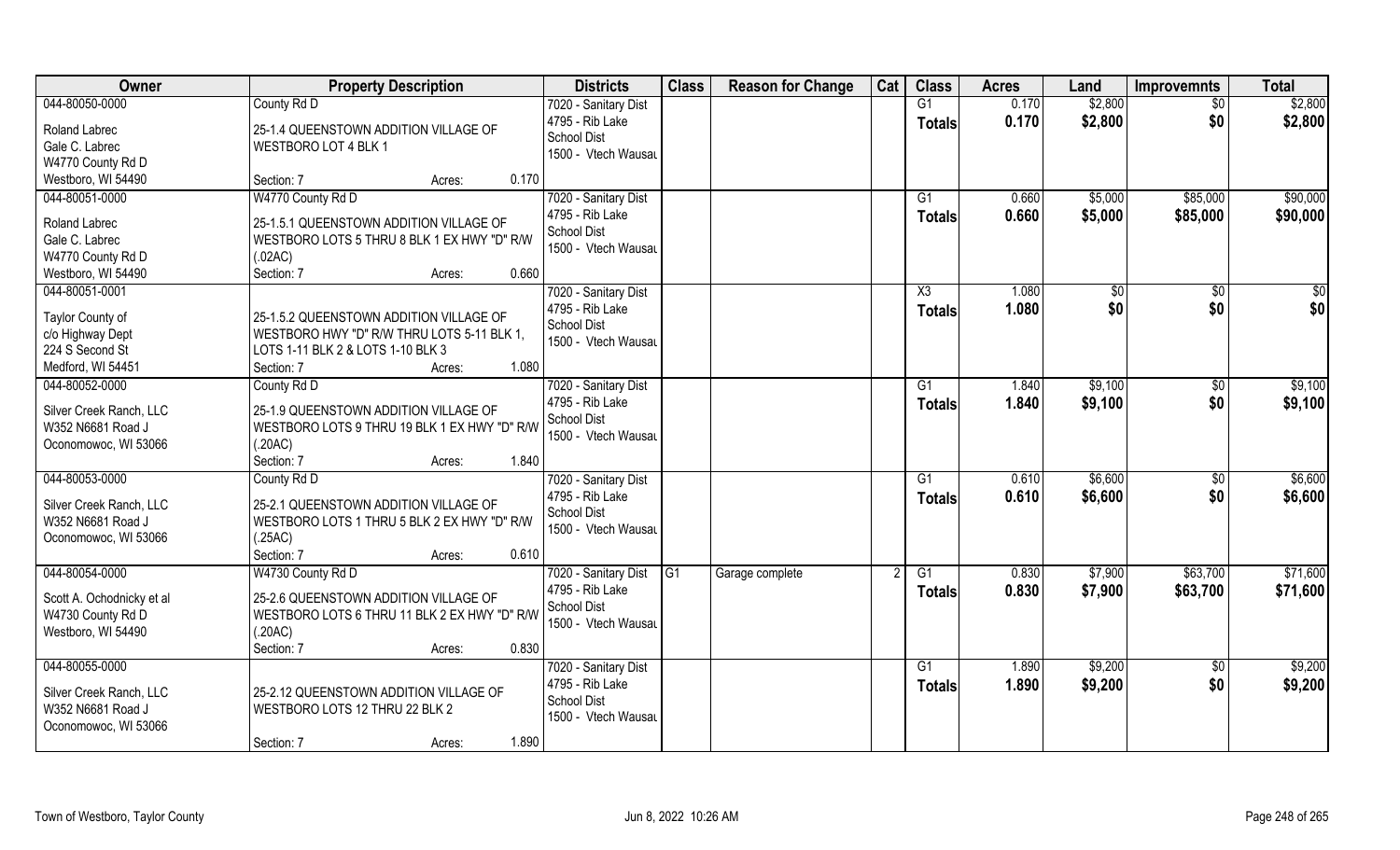| Owner                   | <b>Property Description</b>                  | <b>Districts</b>                      | <b>Class</b> | <b>Reason for Change</b> | Cat | <b>Class</b>   | <b>Acres</b> | Land    | <b>Improvemnts</b> | <b>Total</b> |
|-------------------------|----------------------------------------------|---------------------------------------|--------------|--------------------------|-----|----------------|--------------|---------|--------------------|--------------|
| 044-80056-0000          | County Rd D                                  | 7020 - Sanitary Dist                  |              |                          |     | G1             | 0.530        | \$6,200 | $\overline{50}$    | \$6,200      |
| <b>Leland Schmid</b>    | 25-3.1 QUEENSTOWN ADDITION VILLAGE OF        | 4795 - Rib Lake<br><b>School Dist</b> |              |                          |     | <b>Totals</b>  | 0.530        | \$6,200 | \$0                | \$6,200      |
| Kristin Schmid          | WESTBORO LOTS 1,2 & 3 BLK 3 EX HWY "D" R/W   | 1500 - Vtech Wausau                   |              |                          |     |                |              |         |                    |              |
| 154 Woodmere Dr         | (.13AC)                                      |                                       |              |                          |     |                |              |         |                    |              |
| Enterprise, AL 36330    | 0.530<br>Section: 7<br>Acres:                |                                       |              |                          |     |                |              |         |                    |              |
| 044-80056-0003          | County Rd D                                  | 7020 - Sanitary Dist                  |              |                          |     | G1             | 0.400        | \$5,200 | $\overline{50}$    | \$5,200      |
| James A. Klimeck        | 25-3.4 QUEENSTOWN ADDITION VILLAGE OF        | 4795 - Rib Lake                       |              |                          |     | Totals         | 0.400        | \$5,200 | \$0                | \$5,200      |
| W4765 County Rd D       | WESTBORO LOTS 4, 5 & 6 BLK 3 EX HWY "D" R/W  | <b>School Dist</b>                    |              |                          |     |                |              |         |                    |              |
| Westboro, WI 54490      | (.11AC)                                      | 1500 - Vtech Wausau                   |              |                          |     |                |              |         |                    |              |
|                         | 0.400<br>Section: 7<br>Acres:                |                                       |              |                          |     |                |              |         |                    |              |
| 044-80057-0000          | County Rd D                                  | 7020 - Sanitary Dist                  |              |                          |     | G1             | 0.450        | \$5,600 | $\sqrt[6]{30}$     | \$5,600      |
|                         |                                              | 4795 - Rib Lake                       |              |                          |     |                |              |         | \$0                |              |
| James A. Klimeck        | 25-3.7 QUEENSTOWN ADDITION VILLAGE OF        | School Dist                           |              |                          |     | <b>Totals</b>  | 0.450        | \$5,600 |                    | \$5,600      |
| W4765 County Rd D       | WESTBORO LOTS 7, 8 & 9 BLK 3 EX HWY "D" R/W  | 1500 - Vtech Wausau                   |              |                          |     |                |              |         |                    |              |
| Westboro, WI 54490      | (.06AC)                                      |                                       |              |                          |     |                |              |         |                    |              |
|                         | Section: 7<br>0.450<br>Acres:                |                                       |              |                          |     |                |              |         |                    |              |
| 044-80058-0000          | W4765 County Rd D                            | 7020 - Sanitary Dist                  |              |                          |     | G <sub>1</sub> | 0.270        | \$4,300 | \$14,600           | \$18,900     |
| James A. Klimeck        | 25-3.10 QUEENSTOWN ADDITION VILLAGE OF       | 4795 - Rib Lake                       |              |                          |     | <b>Totals</b>  | 0.270        | \$4,300 | \$14,600           | \$18,900     |
| W4765 County Rd D       | WESTBORO LOT 10 BLK 3 EX HWY "D" R/W (.11AC) | School Dist                           |              |                          |     |                |              |         |                    |              |
| Westboro, WI 54490      |                                              | 1500 - Vtech Wausau                   |              |                          |     |                |              |         |                    |              |
|                         | 0.270<br>Section: 7<br>Acres:                |                                       |              |                          |     |                |              |         |                    |              |
| 044-80059-0000          | Old 13 Rd                                    | 7020 - Sanitary Dist                  |              |                          |     | G1             | 0.860        | \$8,000 | \$0                | \$8,000      |
|                         |                                              | 4795 - Rib Lake                       |              |                          |     | <b>Totals</b>  | 0.860        | \$8,000 | \$0                | \$8,000      |
| James A. Klimeck        | 25-4.1 QUEENSTOWN ADDITION VILLAGE OF        | School Dist                           |              |                          |     |                |              |         |                    |              |
| W4765 County Rd D       | WESTBORO LOTS 1 THRU 5 BLK 4                 | 1500 - Vtech Wausau                   |              |                          |     |                |              |         |                    |              |
| Westboro, WI 54490      |                                              |                                       |              |                          |     |                |              |         |                    |              |
|                         | 0.860<br>Section: 18<br>Acres:               |                                       |              |                          |     |                |              |         |                    |              |
| 044-80060-0000          | Old 13 Rd                                    | 7020 - Sanitary Dist                  |              |                          |     | X4             | 0.340        | \$0     | \$0                | \$0          |
| Westboro Town of        | 25-4.6 QUEENSTOWN ADDITION VILLAGE OF        | 4795 - Rib Lake                       |              |                          |     | <b>Totals</b>  | 0.340        | \$0     | \$0                | \$0          |
| PO Box 127              | WESTBORO LOTS 6 & 7 BLK 4                    | <b>School Dist</b>                    |              |                          |     |                |              |         |                    |              |
| Westboro, WI 54490-0127 |                                              | 1500 - Vtech Wausau                   |              |                          |     |                |              |         |                    |              |
|                         | 0.340<br>Section: 18<br>Acres:               |                                       |              |                          |     |                |              |         |                    |              |
| 044-80061-0000          | Old 13 Rd                                    | 7020 - Sanitary Dist                  |              |                          |     | X4             | 0.680        | \$0     | $\sqrt{6}$         | \$0          |
|                         |                                              | 4795 - Rib Lake                       |              |                          |     | <b>Totals</b>  | 0.680        | \$0     | \$0                | \$0          |
| Westboro Town of        | 25-4.8 QUEENSTOWN ADDITION VILLAGE OF        | <b>School Dist</b>                    |              |                          |     |                |              |         |                    |              |
| PO Box 127              | WESTBORO LOTS 8 THRU 11 BLK 4                | 1500 - Vtech Wausau                   |              |                          |     |                |              |         |                    |              |
| Westboro, WI 54490-0127 |                                              |                                       |              |                          |     |                |              |         |                    |              |
|                         | 0.680<br>Section: 18<br>Acres:               |                                       |              |                          |     |                |              |         |                    |              |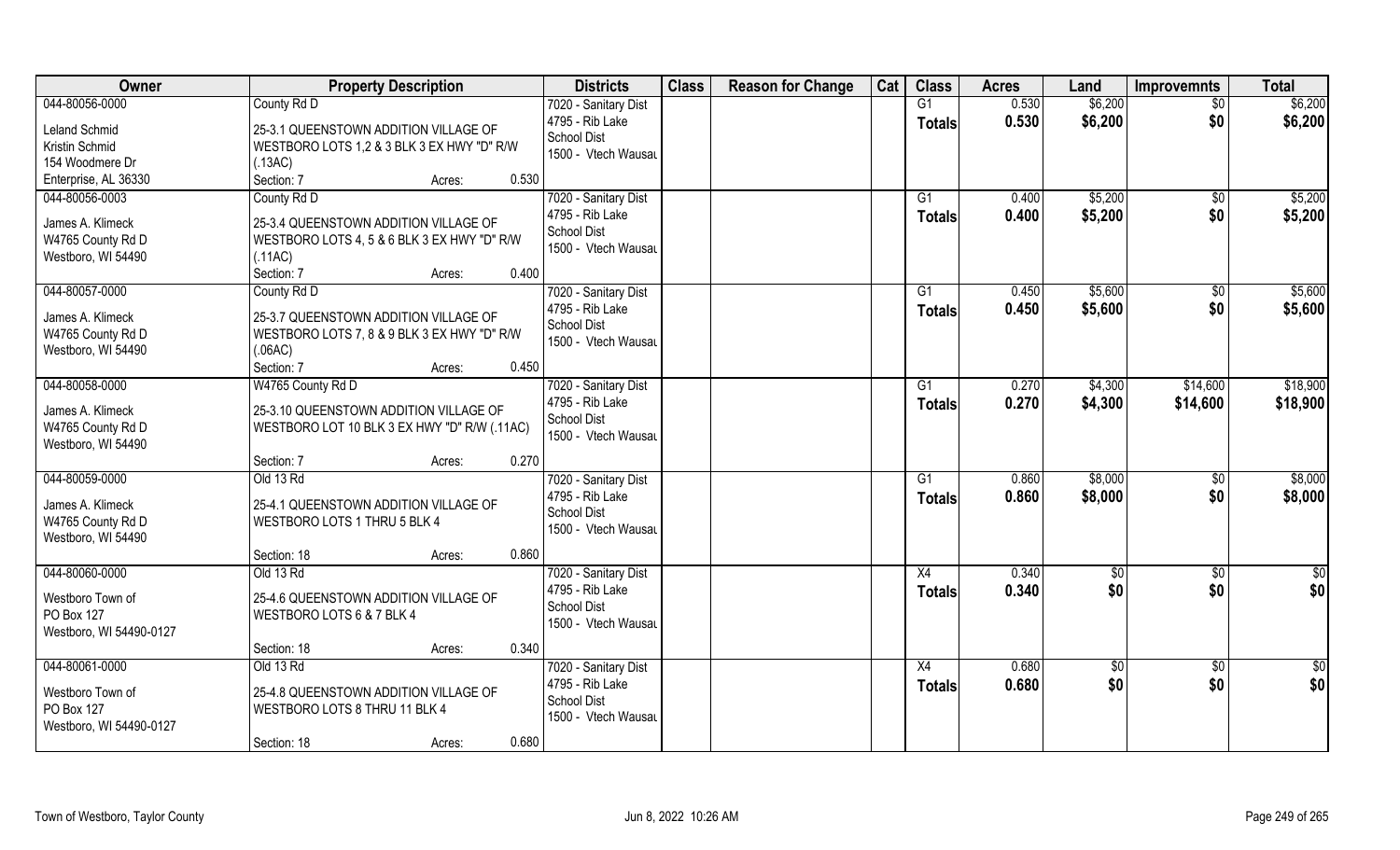| Owner                 | <b>Property Description</b>                        | <b>Districts</b>                          | <b>Class</b> | <b>Reason for Change</b> | Cat | <b>Class</b>  | <b>Acres</b> | Land    | <b>Improvemnts</b> | <b>Total</b> |
|-----------------------|----------------------------------------------------|-------------------------------------------|--------------|--------------------------|-----|---------------|--------------|---------|--------------------|--------------|
| 044-80062-0000        | N8796 Old 13 Rd                                    | 7020 - Sanitary Dist                      |              |                          |     | G1            | 1.030        | \$7,600 | \$90,600           | \$98,200     |
| Frank P. Mcwilliams   | 25-5.0 QUEENSTOWN ADDITION VILLAGE OF              | 4795 - Rib Lake                           |              |                          |     | <b>Totals</b> | 1.030        | \$7,600 | \$90,600           | \$98,200     |
| Dawn M. Mcwilliams    | WESTBORO PT OF NW 1/4 NW 1/4 SEC 18. 33.2E BEO     | School Dist                               |              |                          |     |               |              |         |                    |              |
| N8796 Old 13 Rd       | AT NW COR OF LOT 1 BLK 5 E 300'; N 150'; W 300'; S | 1500 - Vtech Wausau                       |              |                          |     |               |              |         |                    |              |
| Westboro, WI 54490    | 1.030<br>Section: 18<br>Acres:                     |                                           |              |                          |     |               |              |         |                    |              |
| 044-80063-0000        | Old 13 Rd                                          | 7020 - Sanitary Dist                      |              |                          |     | G1            | 1.370        | \$8,200 | \$0                | \$8,200      |
|                       |                                                    | 4795 - Rib Lake                           |              |                          |     | Totals        | 1.370        | \$8,200 | \$0                | \$8,200      |
| Robert A. Marschke    | 25-5.1 QUEENSTOWN ADDITION VILLAGE OF              | <b>School Dist</b>                        |              |                          |     |               |              |         |                    |              |
| N9580 State Hwy 102   | WESTBORO LOTS 1 THRU 8 BLK 5                       | 1500 - Vtech Wausau                       |              |                          |     |               |              |         |                    |              |
| Rib Lake, WI 54470    | 1.370                                              |                                           |              |                          |     |               |              |         |                    |              |
|                       | Section: 18<br>Acres:                              |                                           |              |                          |     |               |              |         | \$37,100           | \$39,900     |
| 044-80064-0000        | N8883 Business Hwy 13                              | 7020 - Sanitary Dist<br>4795 - Rib Lake   |              |                          |     | G1            | 0.170        | \$2,800 |                    |              |
| Shawn C. Mcnamar      | 30-1.1 ORIGINAL PLAT VILLAGE OF WESTBORO LOT       | School Dist                               |              |                          |     | <b>Totals</b> | 0.170        | \$2,800 | \$37,100           | \$39,900     |
| PO Box 83             | 1 BLK 1 (SUBJ EASMNT #334122)                      | 1500 - Vtech Wausau                       |              |                          |     |               |              |         |                    |              |
| Westboro, WI 54490    |                                                    |                                           |              |                          |     |               |              |         |                    |              |
|                       | 0.170<br>Section: 12<br>Acres:                     |                                           |              |                          |     |               |              |         |                    |              |
| 044-80065-0001        | Business Hwy 13                                    | 7020 - Sanitary Dist                      |              |                          |     | G2            | 0.050        | \$600   | \$0                | \$600        |
| Shawn C. Mcnamar      | 30-1.2.1 ORIGINAL PLAT VILLAGE OF WESTBORO         | 4795 - Rib Lake                           |              |                          |     | <b>Totals</b> | 0.050        | \$600   | \$0                | \$600        |
| PO Box 83             | LOT 2 BLK 1 EX THE SOUTH 35' THEREOF (SUBJ         | <b>School Dist</b>                        |              |                          |     |               |              |         |                    |              |
| Westboro, WI 54490    | EASMNT #334122)                                    | 1500 - Vtech Wausau                       |              |                          |     |               |              |         |                    |              |
|                       | 0.050<br>Section: 12<br>Acres:                     |                                           |              |                          |     |               |              |         |                    |              |
| 044-80065-0002        | N8879 Business Hwy 13                              | 7020 - Sanitary Dist                      |              |                          |     | G1            | 0.120        | \$2,000 | \$52,100           | \$54,100     |
|                       |                                                    | 4795 - Rib Lake                           |              |                          |     | <b>Totals</b> | 0.120        | \$2,000 | \$52,100           | \$54,100     |
| Michael Yaworski      | 30-1.2.2 ORIGINAL PLAT VILLAGE OF WESTBORO         | <b>School Dist</b>                        |              |                          |     |               |              |         |                    |              |
| N8879 Business Hwy 13 | LOT 2 BLK 1 THE SOUTH 35' THEREOF                  | 1500 - Vtech Wausau                       |              |                          |     |               |              |         |                    |              |
| Westboro, WI 54490    |                                                    |                                           |              |                          |     |               |              |         |                    |              |
|                       | 0.120<br>Section: 12<br>Acres:                     |                                           |              |                          |     |               |              |         |                    |              |
| 044-80066-0000        | N8875 Business Hwy 13                              | 7020 - Sanitary Dist                      |              |                          |     | G2            | 0.170        | \$2,100 | \$68,200           | \$70,300     |
| Trent L. Harris       | 30-1.3 ORIGINAL PLAT VILLAGE OF WESTBORO LOT       | 4795 - Rib Lake                           |              |                          |     | <b>Totals</b> | 0.170        | \$2,100 | \$68,200           | \$70,300     |
| Ann G. Harris         | 3 BLK 1                                            | <b>School Dist</b><br>1500 - Vtech Wausau |              |                          |     |               |              |         |                    |              |
| W7889 Birch Dr        |                                                    |                                           |              |                          |     |               |              |         |                    |              |
| Medford, WI 54451     | 0.170<br>Section: 12<br>Acres:                     |                                           |              |                          |     |               |              |         |                    |              |
| 044-80067-0000        | Business Hwy 13                                    | 7020 - Sanitary Dist                      |              |                          |     | G1            | 0.120        | \$2,000 | \$2,400            | \$4,400      |
| Jacob E. Jerome       | 30-1.4.1 ORIGINAL PLAT VILLAGE OF WESTBORO         | 4795 - Rib Lake                           |              |                          |     | Totals        | 0.120        | \$2,000 | \$2,400            | \$4,400      |
| Christina Jerome      | LOT 4 - NORTH 35' BLK 1                            | <b>School Dist</b>                        |              |                          |     |               |              |         |                    |              |
| N8867 Business Hwy 13 |                                                    | 1500 - Vtech Wausau                       |              |                          |     |               |              |         |                    |              |
| Westboro, WI 54490    | 0.120<br>Section: 12<br>Acres:                     |                                           |              |                          |     |               |              |         |                    |              |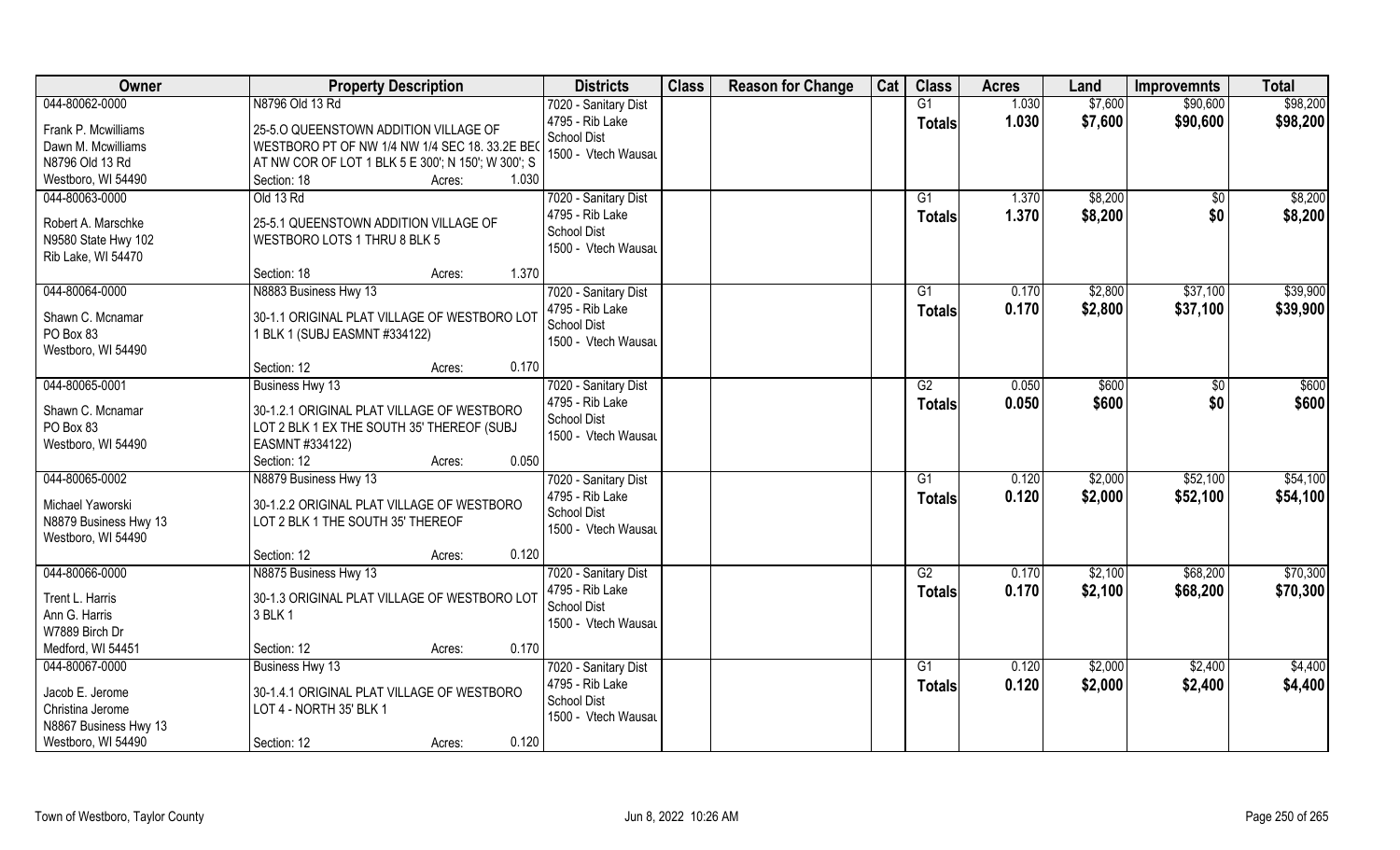| Owner                   | <b>Property Description</b>                  | <b>Districts</b>     | <b>Class</b> | <b>Reason for Change</b> | Cat | <b>Class</b>    | <b>Acres</b> | Land    | <b>Improvemnts</b> | <b>Total</b> |
|-------------------------|----------------------------------------------|----------------------|--------------|--------------------------|-----|-----------------|--------------|---------|--------------------|--------------|
| 044-80068-0000          | Business Hwy 13                              | 7020 - Sanitary Dist |              |                          |     | G2              | 0.050        | \$600   | $\sqrt{6}$         | \$600        |
| Jacob E. Jerome         | 30-1.4.2 ORIGINAL PLAT VILLAGE OF WESTBORO   | 4795 - Rib Lake      |              |                          |     | <b>Totals</b>   | 0.050        | \$600   | \$0                | \$600        |
| Christina Jerome        | LOT 4 - SOUTH 15' BLK 1                      | <b>School Dist</b>   |              |                          |     |                 |              |         |                    |              |
| N8867 Business Hwy 13   |                                              | 1500 - Vtech Wausau  |              |                          |     |                 |              |         |                    |              |
| Westboro, WI 54490      | 0.050<br>Section: 12<br>Acres:               |                      |              |                          |     |                 |              |         |                    |              |
| 044-80069-0000          | N8867 Business Hwy 13                        | 7020 - Sanitary Dist |              |                          |     | G1              | 0.170        | \$2,800 | \$52,000           | \$54,800     |
| Jacob E. Jerome         | 30-1.5 ORIGINAL PLAT VILLAGE OF WESTBORO LOT | 4795 - Rib Lake      |              |                          |     | Totals          | 0.170        | \$2,800 | \$52,000           | \$54,800     |
| Christina Jerome        | 5 BLK 1                                      | <b>School Dist</b>   |              |                          |     |                 |              |         |                    |              |
| N8867 Business Hwy 13   |                                              | 1500 - Vtech Wausau  |              |                          |     |                 |              |         |                    |              |
| Westboro, WI 54490      | 0.170<br>Section: 12<br>Acres:               |                      |              |                          |     |                 |              |         |                    |              |
| 044-80070-0000          | Business Hwy 13                              | 7020 - Sanitary Dist |              |                          |     | G1              | 0.170        | \$2,800 | $\sqrt[6]{}$       | \$2,800      |
|                         |                                              | 4795 - Rib Lake      |              |                          |     | <b>Totals</b>   | 0.170        | \$2,800 | \$0                | \$2,800      |
| Patrick Fur Farm Inc    | 30-1.6 ORIGINAL PLAT VILLAGE OF WESTBORO LOT | School Dist          |              |                          |     |                 |              |         |                    |              |
| W3746 W Rib Rd          | 6 BLK 1                                      | 1500 - Vtech Wausau  |              |                          |     |                 |              |         |                    |              |
| Westboro, WI 54490      | 0.170<br>Section: 12                         |                      |              |                          |     |                 |              |         |                    |              |
| 044-80071-0000          | Acres:<br>N8857 Business Hwy 13              | 7020 - Sanitary Dist |              |                          |     | G2              | 0.170        | \$2,100 | \$157,100          | \$159,200    |
|                         |                                              | 4795 - Rib Lake      |              |                          |     |                 | 0.170        |         |                    |              |
| Patrick Fur Farm Inc    | 30-1.7 ORIGINAL PLAT VILLAGE OF WESTBORO LOT | <b>School Dist</b>   |              |                          |     | <b>Totals</b>   |              | \$2,100 | \$157,100          | \$159,200    |
| W3746 W Rib Rd          | 7 BLK 1 (RUPRICH BLDG)                       | 1500 - Vtech Wausau  |              |                          |     |                 |              |         |                    |              |
| Westboro, WI 54490      |                                              |                      |              |                          |     |                 |              |         |                    |              |
|                         | 0.170<br>Section: 12<br>Acres:               |                      |              |                          |     |                 |              |         |                    |              |
| 044-80072-0000          | Business Hwy 13                              | 7020 - Sanitary Dist |              |                          |     | $\overline{G2}$ | 0.170        | \$2,100 | $\sqrt[6]{}$       | \$2,100      |
| Patrick Fur Farm Inc    | 30-1.8 ORIGINAL PLAT VILLAGE OF WESTBORO LOT | 4795 - Rib Lake      |              |                          |     | Totals          | 0.170        | \$2,100 | \$0                | \$2,100      |
| W3746 W Rib Rd          | 8 BLK 1                                      | <b>School Dist</b>   |              |                          |     |                 |              |         |                    |              |
| Westboro, WI 54490      |                                              | 1500 - Vtech Wausau  |              |                          |     |                 |              |         |                    |              |
|                         | 0.170<br>Section: 12<br>Acres:               |                      |              |                          |     |                 |              |         |                    |              |
| 044-80073-0000          | N8847 Business Hwy 13                        | 7020 - Sanitary Dist |              |                          |     | G2              | 0.340        | \$4,100 | \$83,400           | \$87,500     |
| Candy L. Cosgrove       | 30-1.9 ORIGINAL PLAT VILLAGE OF WESTBORO     | 4795 - Rib Lake      |              |                          |     | <b>Totals</b>   | 0.340        | \$4,100 | \$83,400           | \$87,500     |
| N8847 Business Hwy 13   | LOTS 9 & 10 BLK 1 (SUBJ EASMNT #334463)      | <b>School Dist</b>   |              |                          |     |                 |              |         |                    |              |
| Westboro, WI 54490      |                                              | 1500 - Vtech Wausau  |              |                          |     |                 |              |         |                    |              |
|                         | 0.340<br>Section: 12<br>Acres:               |                      |              |                          |     |                 |              |         |                    |              |
| 044-80074-0000          | W4938 Center St                              | 7020 - Sanitary Dist |              |                          |     | G1              | 0.340        | \$4,800 | \$46,500           | \$51,300     |
|                         |                                              | 4795 - Rib Lake      |              |                          |     | <b>Totals</b>   | 0.340        | \$4,800 | \$46,500           | \$51,300     |
| Steven J. Kivley        | 30-1.11 ORIGINAL PLAT VILLAGE OF WESTBORO    | <b>School Dist</b>   |              |                          |     |                 |              |         |                    |              |
| Patricia A. Kivley      | LOTS 11 & 12 BLK 1                           | 1500 - Vtech Wausau  |              |                          |     |                 |              |         |                    |              |
| PO Box 74               |                                              |                      |              |                          |     |                 |              |         |                    |              |
| Westboro, WI 54490-0074 | 0.340<br>Section: 12<br>Acres:               |                      |              |                          |     |                 |              |         |                    |              |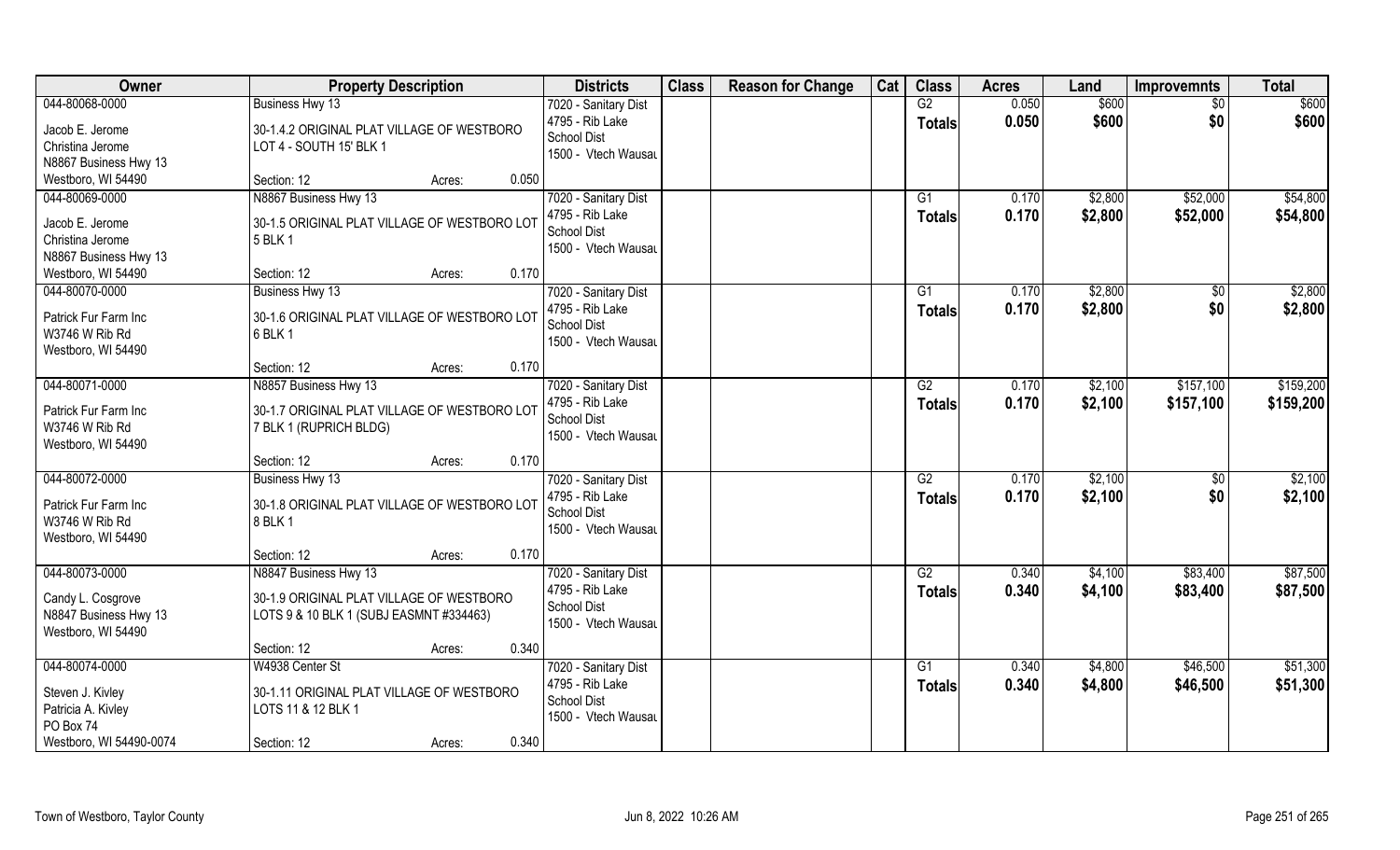| Owner                                                                       | <b>Property Description</b>                                                                            | <b>Districts</b>                                                                     | <b>Class</b>    | <b>Reason for Change</b> | Cat | <b>Class</b>        | <b>Acres</b>   | Land               | <b>Improvemnts</b>   | <b>Total</b>         |
|-----------------------------------------------------------------------------|--------------------------------------------------------------------------------------------------------|--------------------------------------------------------------------------------------|-----------------|--------------------------|-----|---------------------|----------------|--------------------|----------------------|----------------------|
| 044-80075-0000                                                              | N8860 Second St                                                                                        | 7020 - Sanitary Dist                                                                 |                 |                          |     | G1                  | 0.340          | \$4,800            | \$54,600             | \$59,400             |
| Roesch Trust et al<br>c/o Harry Stroik<br>N8860 Second St                   | 30-1.13 ORIGINAL PLAT VILLAGE OF WESTBORO<br>LOTS 13 & 14 BLK 1 (L.E. HARRY STROIK<br>#349877/#371648) | 4795 - Rib Lake<br><b>School Dist</b><br>1500 - Vtech Wausau                         |                 |                          |     | <b>Totals</b>       | 0.340          | \$4,800            | \$54,600             | \$59,400             |
| Westboro, WI 54490                                                          | Section: 12<br>0.340<br>Acres:                                                                         |                                                                                      |                 |                          |     |                     |                |                    |                      |                      |
| 044-80076-0000<br>Paul D. Wagner<br>Lisa M. Wagner<br>N8866 Second St       | N8866 Second St<br>30-1.15 ORIGINAL PLAT VILLAGE OF WESTBORO<br>LOTS 15 & 16 BLK 1                     | 7020 - Sanitary Dist<br>4795 - Rib Lake<br>School Dist<br>1500 - Vtech Wausau        |                 |                          |     | G1<br>Totals        | 0.340<br>0.340 | \$4,800<br>\$4,800 | \$53,000<br>\$53,000 | \$57,800<br>\$57,800 |
| Westboro, WI 54490                                                          | 0.340<br>Section: 12<br>Acres:                                                                         |                                                                                      |                 |                          |     |                     |                |                    |                      |                      |
| 044-80077-0000                                                              | Second St                                                                                              | 7020 - Sanitary Dist                                                                 |                 |                          |     | G1                  | 0.080          | \$1,300            | \$4,500              | \$5,800              |
| Paul D. Wagner<br>Lisa M. Wagner<br>N8866 Second St                         | 30-1.17.1 ORIGINAL PLAT VILLAGE OF WESTBORO<br>LOT 17 - SOUTH 1/2 BLK 1                                | 4795 - Rib Lake<br>School Dist<br>1500 - Vtech Wausau                                |                 |                          |     | <b>Totals</b>       | 0.080          | \$1,300            | \$4,500              | \$5,800              |
| Westboro, WI 54490                                                          | 0.080<br>Section: 12<br>Acres:                                                                         |                                                                                      |                 |                          |     |                     |                |                    |                      |                      |
| 044-80078-0000                                                              | N8876 Second St                                                                                        | 7020 - Sanitary Dist                                                                 |                 |                          |     | G1                  | 0.420          | \$5,400            | \$4,400              | \$9,800              |
| <b>Terry Lekie</b><br>N5185 S Grassy Knoll Trl<br>Medford, WI 54451         | 30-1.17.2 ORIGINAL PLAT VILLAGE OF WESTBORO<br>LOT 17 - NORTH 1/2 BLK 1 LOTS 18 & 19 BLK 1             | 4795 - Rib Lake<br><b>School Dist</b><br>1500 - Vtech Wausau                         |                 |                          |     | Totals              | 0.420          | \$5,400            | \$4,400              | \$9,800              |
|                                                                             | 0.420<br>Section: 12<br>Acres:                                                                         |                                                                                      |                 |                          |     |                     |                |                    |                      |                      |
| 044-80080-0000<br>Jordan T. Scott<br>Anna M. Roberts<br>N8884 Second St     | N8884 Second St<br>30-1.20 ORIGINAL PLAT VILLAGE OF WESTBORO LO<br>20 BLK 1 (SUBJ EASMNT #333069)      | 7020 - Sanitary Dist<br>4795 - Rib Lake<br><b>School Dist</b><br>1500 - Vtech Wausau | $\overline{G1}$ | <b>Deck</b>              |     | G1<br><b>Totals</b> | 0.170<br>0.170 | \$2,800<br>\$2,800 | \$42,200<br>\$42,200 | \$45,000<br>\$45,000 |
| Westboro, WI 54490                                                          | 0.170<br>Section: 12<br>Acres:                                                                         |                                                                                      |                 |                          |     |                     |                |                    |                      |                      |
| 044-80081-0000                                                              | N8841 Business Hwy 13                                                                                  | 7020 - Sanitary Dist                                                                 |                 |                          |     | G1                  | 0.170          | \$2,800            | \$45,500             | \$48,300             |
| Lee R. Yusten<br>Jewel F. Goodwin<br>N8841 Business Hwy 13                  | 30-2.1 ORIGINAL PLAT VILLAGE OF WESTBORO LOT<br>1 BLK 2                                                | 4795 - Rib Lake<br><b>School Dist</b><br>1500 - Vtech Wausau                         |                 |                          |     | <b>Totals</b>       | 0.170          | \$2,800            | \$45,500             | \$48,300             |
| Westboro, WI 54490                                                          | 0.170<br>Section: 12<br>Acres:                                                                         |                                                                                      |                 |                          |     |                     |                |                    |                      |                      |
| 044-80082-0000<br>Westboro Town of<br>PO Box 127<br>Westboro, WI 54490-0127 | N8835 Business Hwy 13<br>30-2.2 ORIGINAL PLAT VILLAGE OF WESTBORO LOT<br>2 BLK 2<br>0.170              | 7020 - Sanitary Dist<br>4795 - Rib Lake<br><b>School Dist</b><br>1500 - Vtech Wausau |                 |                          |     | X4<br><b>Totals</b> | 0.170<br>0.170 | \$0<br>\$0         | $\sqrt{6}$<br>\$0    | \$0<br>\$0           |
|                                                                             | Section: 12<br>Acres:                                                                                  |                                                                                      |                 |                          |     |                     |                |                    |                      |                      |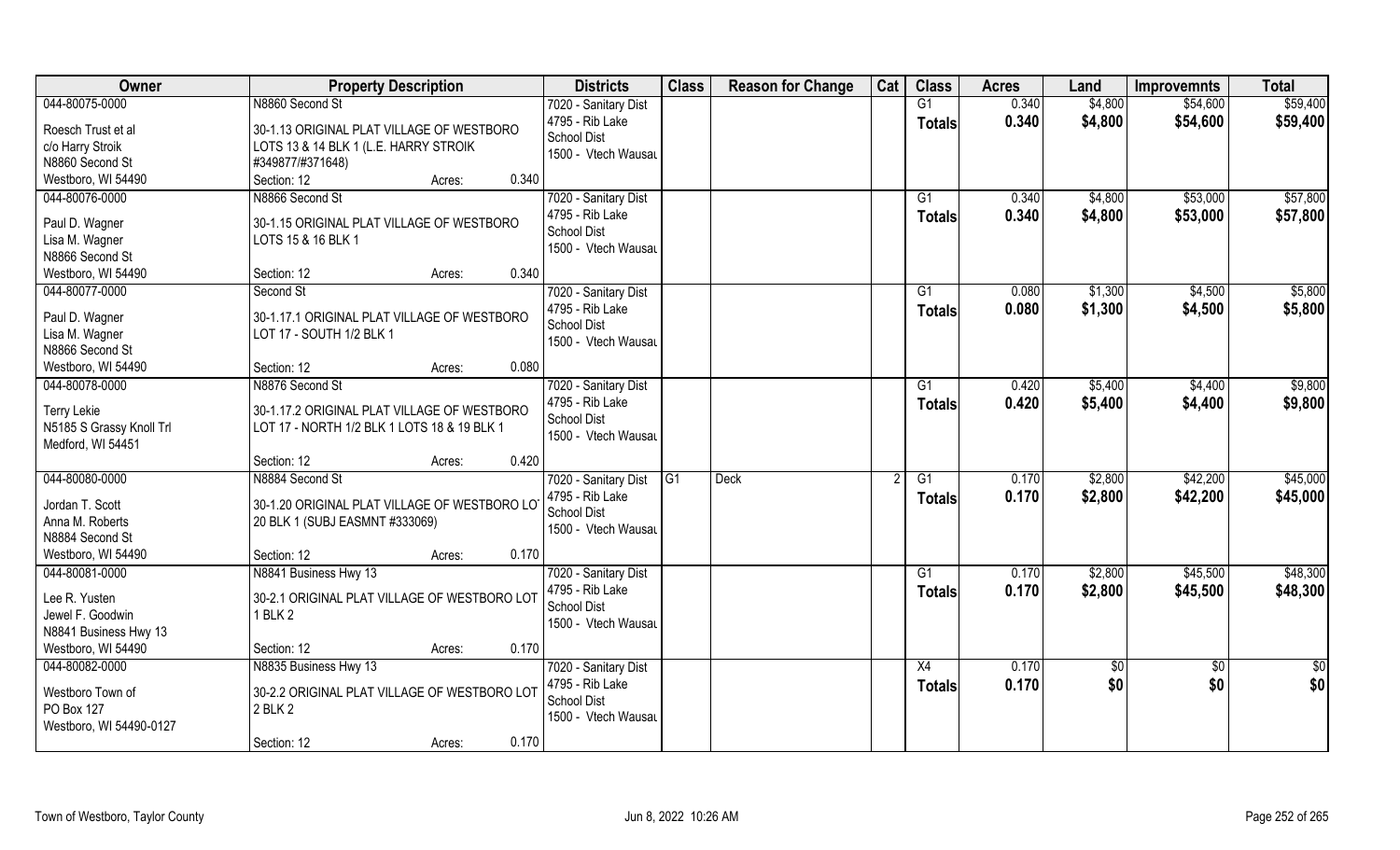| Owner                                                                                 | <b>Property Description</b>                                                                                      | <b>Districts</b>                                                                     | <b>Class</b> | <b>Reason for Change</b> | Cat | <b>Class</b>                     | <b>Acres</b>   | Land               | <b>Improvemnts</b>     | <b>Total</b>           |
|---------------------------------------------------------------------------------------|------------------------------------------------------------------------------------------------------------------|--------------------------------------------------------------------------------------|--------------|--------------------------|-----|----------------------------------|----------------|--------------------|------------------------|------------------------|
| 044-80083-0000<br>Westboro Town of<br>PO Box 127<br>Westboro, WI 54490-0127           | Business Hwy 13<br>30-2.3 ORIGINAL PLAT VILLAGE OF WESTBORO LOT<br>3 BLK 2                                       | 7020 - Sanitary Dist<br>4795 - Rib Lake<br><b>School Dist</b><br>1500 - Vtech Wausau |              |                          |     | $\overline{X4}$<br><b>Totals</b> | 0.170<br>0.170 | \$0<br>\$0         | $\sqrt{6}$<br>\$0      | \$0<br>\$0             |
|                                                                                       | 0.170<br>Section: 12<br>Acres:                                                                                   |                                                                                      |              |                          |     |                                  |                |                    |                        |                        |
| 044-80084-0000<br>Hunter J. Lauersdorf<br>N8825 Business Hwy 13<br>Westboro, WI 54490 | N8825 Business Hwy 13<br>30-2.4 ORIGINAL PLAT VILLAGE OF WESTBORO<br>LOTS 4, 5 & 6 BLK 2<br>0.510<br>Section: 12 | 7020 - Sanitary Dist<br>4795 - Rib Lake<br>School Dist<br>1500 - Vtech Wausau        |              |                          |     | G1<br>Totals                     | 0.510<br>0.510 | \$6,000<br>\$6,000 | \$108,900<br>\$108,900 | \$114,900<br>\$114,900 |
| 044-80085-0000                                                                        | Acres:<br>N8815 Business Hwy 13                                                                                  | 7020 - Sanitary Dist                                                                 |              |                          |     | G1                               | 0.170          | \$2,800            | \$19,100               | \$21,900               |
| Keith A. Willms<br>N8815 Business Hwy 13<br>Westboro, WI 54490                        | 30-2.7 ORIGINAL PLAT VILLAGE OF WESTBORO LOT<br>7 BLK 2                                                          | 4795 - Rib Lake<br>School Dist<br>1500 - Vtech Wausau                                |              |                          |     | <b>Totals</b>                    | 0.170          | \$2,800            | \$19,100               | \$21,900               |
|                                                                                       | 0.170<br>Section: 12<br>Acres:                                                                                   |                                                                                      |              |                          |     |                                  |                |                    |                        |                        |
| 044-80086-0000<br>Keith A. Willms<br>N8815 Business Hwy 13<br>Westboro, WI 54490      | Business Hwy 13<br>30-2.8 ORIGINAL PLAT VILLAGE OF WESTBORO LOT<br>8 BLK 2                                       | 7020 - Sanitary Dist<br>4795 - Rib Lake<br><b>School Dist</b><br>1500 - Vtech Wausau |              |                          |     | G1<br><b>Totals</b>              | 0.170<br>0.170 | \$2,800<br>\$2,800 | $\sqrt[6]{30}$<br>\$0  | \$2,800<br>\$2,800     |
|                                                                                       | 0.170<br>Section: 12<br>Acres:                                                                                   |                                                                                      |              |                          |     |                                  |                |                    |                        |                        |
| 044-80087-0000<br>Brian K. Falck<br>1295 W Winneconne Ave<br>Neenah, WI 54956         | N8809 Business Hwy 13<br>30-2.9 ORIGINAL PLAT VILLAGE OF WESTBORO<br>LOTS 9 THRU 12 BLK 2                        | 7020 - Sanitary Dist<br>4795 - Rib Lake<br><b>School Dist</b><br>1500 - Vtech Wausau |              |                          |     | G1<br>Totals                     | 0.470<br>0.470 | \$5,800<br>\$5,800 | \$78,100<br>\$78,100   | \$83,900<br>\$83,900   |
|                                                                                       | 0.470<br>Section: 12<br>Acres:                                                                                   |                                                                                      |              |                          |     |                                  |                |                    |                        |                        |
| 044-80088-0000<br>Hunter J. Lauersdorf<br>N8825 Business Hwy 13<br>Westboro, WI 54490 | Second St<br>30-2.13 ORIGINAL PLAT VILLAGE OF WESTBORO<br>LOTS 13 THRU 16 BLK 2                                  | 7020 - Sanitary Dist<br>4795 - Rib Lake<br><b>School Dist</b><br>1500 - Vtech Wausau |              |                          |     | G1<br><b>Totals</b>              | 0.680<br>0.680 | \$7,000<br>\$7,000 | $\sqrt{6}$<br>\$0      | \$7,000<br>\$7,000     |
| 044-80089-0000                                                                        | 0.680<br>Section: 12<br>Acres:<br>Second St                                                                      |                                                                                      |              |                          |     |                                  | 0.340          |                    |                        |                        |
| Westboro Town of<br>PO Box 127<br>Westboro, WI 54490-0127                             | 30-2.17 ORIGINAL PLAT VILLAGE OF WESTBORO<br>LOTS 17 & 18 BLK 2<br>0.340<br>Section: 12<br>Acres:                | 7020 - Sanitary Dist<br>4795 - Rib Lake<br><b>School Dist</b><br>1500 - Vtech Wausau |              |                          |     | X4<br><b>Totals</b>              | 0.340          | $\sqrt{6}$<br>\$0  | $\sqrt[6]{30}$<br>\$0  | $\frac{1}{2}$<br>\$0   |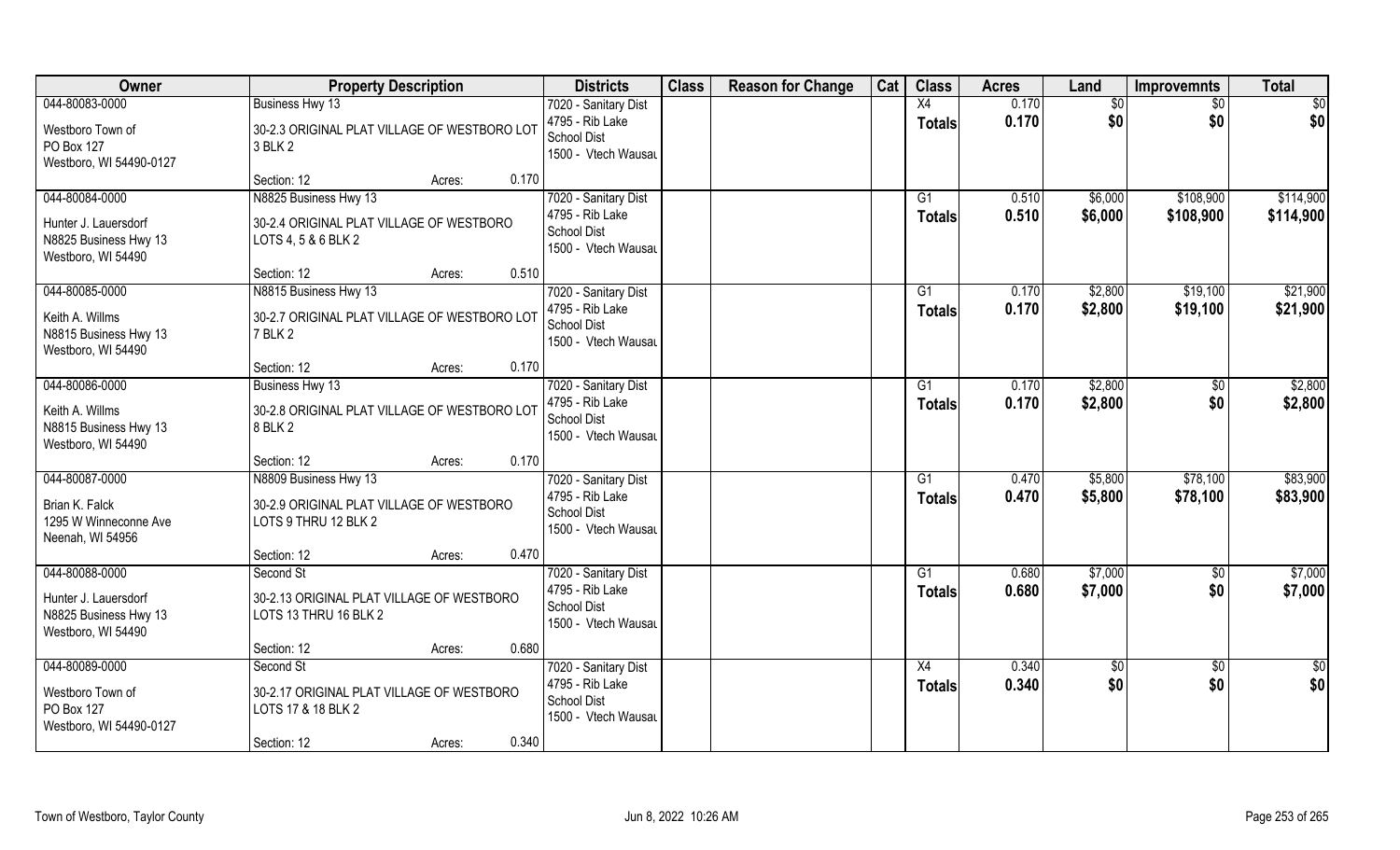| Owner                                                                                    | <b>Property Description</b>                                                                                                                                       | <b>Districts</b>                                                                     | <b>Class</b> | <b>Reason for Change</b> | Cat | <b>Class</b>        | <b>Acres</b>   | Land               | <b>Improvemnts</b>   | <b>Total</b>         |
|------------------------------------------------------------------------------------------|-------------------------------------------------------------------------------------------------------------------------------------------------------------------|--------------------------------------------------------------------------------------|--------------|--------------------------|-----|---------------------|----------------|--------------------|----------------------|----------------------|
| 044-80090-0000                                                                           | W4939 Center St Unit GARAG                                                                                                                                        | 7020 - Sanitary Dist                                                                 |              |                          |     | X4                  | 0.340          | \$0                | $\sqrt{6}$           | \$0                  |
| Westboro Town of<br>PO Box 127<br>Westboro, WI 54490-0127                                | 30-2.19 ORIGINAL PLAT VILLAGE OF WESTBORO<br>LOTS 19 & 20 BLK 2                                                                                                   | 4795 - Rib Lake<br><b>School Dist</b><br>1500 - Vtech Wausau                         |              |                          |     | <b>Totals</b>       | 0.340          | \$0                | \$0                  | \$0                  |
|                                                                                          | 0.340<br>Section: 12<br>Acres:                                                                                                                                    |                                                                                      |              |                          |     |                     |                |                    |                      |                      |
| 044-80091-0000<br>R & N Cattle LLC<br>N1783 Ten Crossing Rd<br>Ogema, WI 54459           | N8795 Business Hwy 13<br>30-3.1 ORIGINAL PLAT VILLAGE OF WESTBORO<br>LOTS 1, 2 & 3 BLK 3                                                                          | 7020 - Sanitary Dist<br>4795 - Rib Lake<br><b>School Dist</b><br>1500 - Vtech Wausau |              |                          |     | G1<br>Totals        | 0.510<br>0.510 | \$6,000<br>\$6,000 | \$56,600<br>\$56,600 | \$62,600<br>\$62,600 |
|                                                                                          | 0.510<br>Section: 13<br>Acres:                                                                                                                                    |                                                                                      |              |                          |     |                     |                |                    |                      |                      |
| 044-80092-0000                                                                           | N8783 Business Hwy 13                                                                                                                                             | 7020 - Sanitary Dist                                                                 |              |                          |     | G1                  | 1.080          | \$7,700            | \$48,000             | \$55,700             |
| Diane P. Miles<br>Janet E. Miles<br>N8783 Business Hwy 13<br>Westboro, WI 54490          | 30-3.4 ORIGINAL PLAT VILLAGE OF WESTBORO<br>LOTS 4 THRU 10 BLK 3 EX BUSINESS HWY<br>13/BRIDGE R/W AS SHOWN ON PCL 6 OF R/W PROJ<br>1.080<br>Section: 13<br>Acres: | 4795 - Rib Lake<br>School Dist<br>1500 - Vtech Wausau                                |              |                          |     | <b>Totals</b>       | 1.080          | \$7,700            | \$48,000             | \$55,700             |
| 044-80093-0000                                                                           | W4955 Center St                                                                                                                                                   | 7020 - Sanitary Dist                                                                 |              |                          |     | G1                  | 0.510          | \$3,800            | \$115,800            | \$119,600            |
| Kaile R. Zimmerman<br>W4955 Center St<br>Westboro, WI 54490                              | 30-4.1 ORIGINAL PLAT VILLAGE OF WESTBORO<br>LOTS 1, 2 & 3 BLK 4                                                                                                   | 4795 - Rib Lake<br>School Dist<br>1500 - Vtech Wausau                                |              |                          |     | <b>Totals</b>       | 0.510          | \$3,800            | \$115,800            | \$119,600            |
|                                                                                          | 0.510<br>Section: 12<br>Acres:                                                                                                                                    |                                                                                      |              |                          |     |                     |                |                    |                      |                      |
| 044-80094-0000<br>Kohls Family Irrevocable Trust<br>N8838 Third St<br>Westboro, WI 54490 | N8823 Second St<br>30-4.4 ORIGINAL PLAT VILLAGE OF WESTBORO<br>LOTS 4 THRU 10 BLK 4                                                                               | 7020 - Sanitary Dist<br>4795 - Rib Lake<br><b>School Dist</b><br>1500 - Vtech Wausau |              |                          |     | G1<br><b>Totals</b> | 1.020<br>1.020 | \$7,500<br>\$7,500 | \$40,300<br>\$40,300 | \$47,800<br>\$47,800 |
|                                                                                          | 1.020<br>Section: 12<br>Acres:                                                                                                                                    |                                                                                      |              |                          |     |                     |                |                    |                      |                      |
| 044-80095-0000                                                                           | N8838 Third St                                                                                                                                                    | 7020 - Sanitary Dist                                                                 |              |                          |     | G1                  | 1.030          | \$7,600            | \$41,100             | \$48,700             |
| Kohls Family Irrevocable Trust<br>N8838 Third St<br>Westboro, WI 54490                   | 30-4.11 ORIGINAL PLAT VILLAGE OF WESTBORO<br>LOTS 11 THRU 16 BLK 4                                                                                                | 4795 - Rib Lake<br><b>School Dist</b><br>1500 - Vtech Wausau                         |              |                          |     | <b>Totals</b>       | 1.030          | \$7,600            | \$41,100             | \$48,700             |
|                                                                                          | 1.030<br>Section: 12<br>Acres:                                                                                                                                    |                                                                                      |              |                          |     |                     |                |                    |                      |                      |
| 044-80096-0000<br>Carrie Ewan et al<br>c/o Peter J & Joanne Quednow<br>PO Box 123        | N8840 Third St<br>30-4.17 ORIGINAL PLAT VILLAGE OF WESTBORO<br>(LIFE LEA PETER J & JOANNE QUEDNOW #339279)<br>LOTS 17 THRU 20 BLK 4                               | 7020 - Sanitary Dist<br>4795 - Rib Lake<br><b>School Dist</b><br>1500 - Vtech Wausau |              |                          |     | G1<br>Totals        | 0.680<br>0.680 | \$7,000<br>\$7,000 | \$60,800<br>\$60,800 | \$67,800<br>\$67,800 |
| Westboro, WI 54490-0123                                                                  | 0.680<br>Section: 12<br>Acres:                                                                                                                                    |                                                                                      |              |                          |     |                     |                |                    |                      |                      |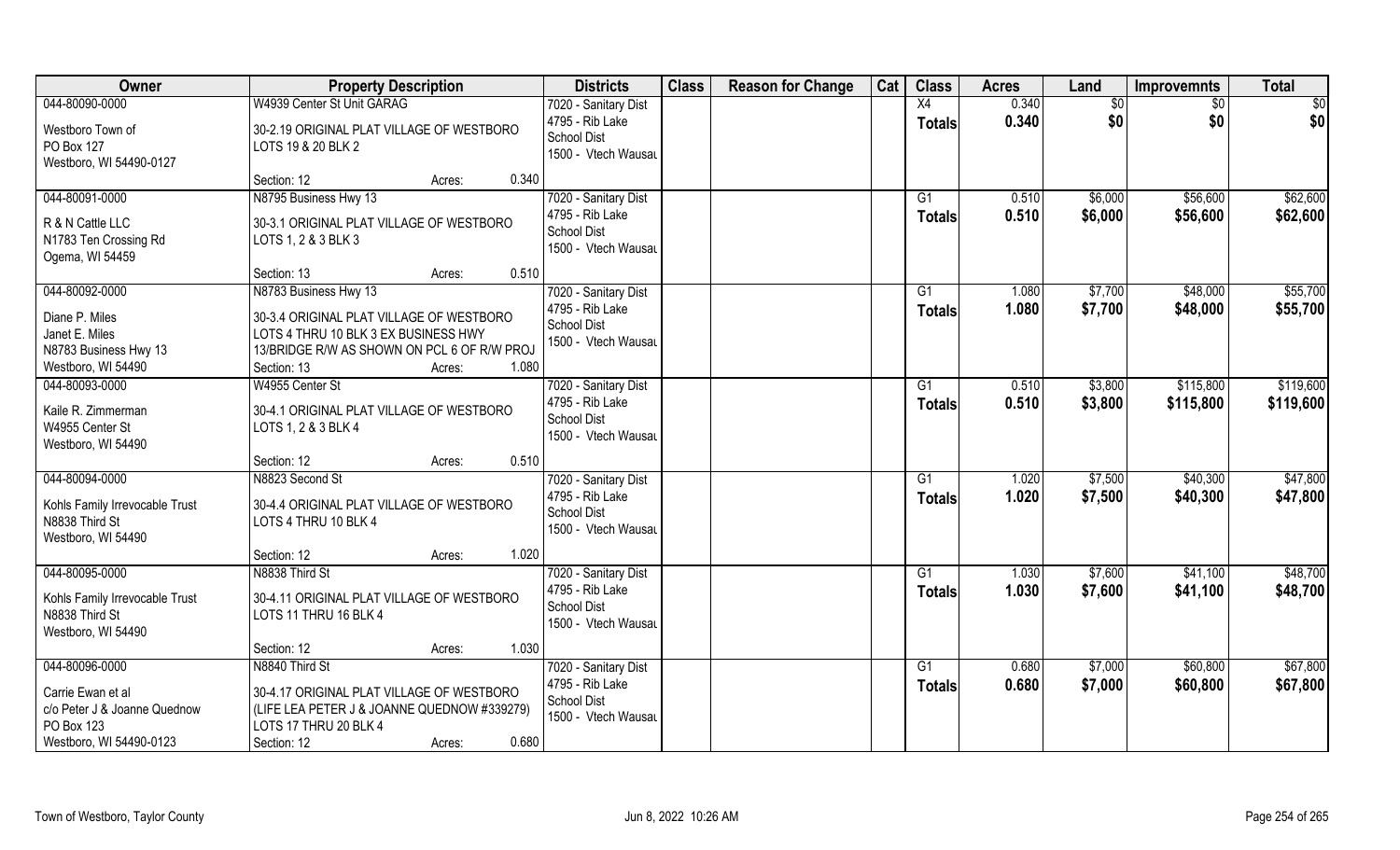| Owner                   | <b>Property Description</b>                                           |                 | <b>Districts</b>     | <b>Class</b> | <b>Reason for Change</b> | Cat | <b>Class</b>    | <b>Acres</b> | Land    | <b>Improvemnts</b> | <b>Total</b> |
|-------------------------|-----------------------------------------------------------------------|-----------------|----------------------|--------------|--------------------------|-----|-----------------|--------------|---------|--------------------|--------------|
| 044-80097-0000          | W4951 County Rd D                                                     |                 | 7020 - Sanitary Dist |              |                          |     | G1              | 0.090        | \$1,100 | \$36,100           | \$37,200     |
| Robert C. Vanluven      | 30-5.1.1 PT OF ORIGINAL PLAT VILLAGE OF                               |                 | 4795 - Rib Lake      |              |                          |     | <b>Totals</b>   | 0.090        | \$1,100 | \$36,100           | \$37,200     |
| Wendy S. Olson          | WESTBORO LOT 1 & N 1/2 LOT 2 BLK 5 LOT 1 CSM                          |                 | School Dist          |              |                          |     |                 |              |         |                    |              |
| N7184 Campers Dr        | 8-S/277 #1809                                                         |                 | 1500 - Vtech Wausau  |              |                          |     |                 |              |         |                    |              |
| Westboro, WI 54490-9482 | Section: 12                                                           | 0.090<br>Acres: |                      |              |                          |     |                 |              |         |                    |              |
| 044-80097-0001          | W4945 County Rd D                                                     |                 | 7020 - Sanitary Dist |              |                          |     | G1              | 0.170        | \$2,800 | \$73,600           | \$76,400     |
| Jane E. Schneider       | 30-5.1.2 ORIGINAL PLAT VILLAGE OF WESTBORO PT                         |                 | 4795 - Rib Lake      |              |                          |     | Totals          | 0.170        | \$2,800 | \$73,600           | \$76,400     |
| W4945 County Rd D       | OF LOT 1 & N 1/2 LOT 2 BLK 5 LOT 2 CSM 8-S/277                        |                 | School Dist          |              |                          |     |                 |              |         |                    |              |
| Westboro, WI 54490      | #1809                                                                 |                 | 1500 - Vtech Wausau  |              |                          |     |                 |              |         |                    |              |
|                         | Section: 12                                                           | 0.170<br>Acres: |                      |              |                          |     |                 |              |         |                    |              |
| 044-80098-0000          | Second St                                                             |                 | 7020 - Sanitary Dist |              |                          |     | G1              | 0.080        | \$1,300 | $\sqrt[6]{}$       | \$1,300      |
| John D. Konrad          |                                                                       |                 | 4795 - Rib Lake      |              |                          |     | <b>Totals</b>   | 0.080        | \$1,300 | \$0                | \$1,300      |
| Leslie A. Konrad        | 30-5.2.1 ORIGINAL PLAT VILLAGE OF WESTBORO<br>LOT 2 - SOUTH 1/2 BLK 5 |                 | School Dist          |              |                          |     |                 |              |         |                    |              |
| <b>PO Box 141</b>       |                                                                       |                 | 1500 - Vtech Wausau  |              |                          |     |                 |              |         |                    |              |
| Westboro, WI 54490-0141 | Section: 12                                                           | 0.080<br>Acres: |                      |              |                          |     |                 |              |         |                    |              |
| 044-80100-0000          | N8875 Second St                                                       |                 | 7020 - Sanitary Dist |              |                          |     | G1              | 0.170        | \$2,800 | \$72,300           | \$75,100     |
|                         |                                                                       |                 | 4795 - Rib Lake      |              |                          |     | <b>Totals</b>   | 0.170        | \$2,800 | \$72,300           | \$75,100     |
| John D. Konrad          | 30-5.3 ORIGINAL PLAT VILLAGE OF WESTBORO LOT                          |                 | School Dist          |              |                          |     |                 |              |         |                    |              |
| Leslie A. Konrad        | 3 BLK 5                                                               |                 | 1500 - Vtech Wausau  |              |                          |     |                 |              |         |                    |              |
| <b>PO Box 141</b>       |                                                                       |                 |                      |              |                          |     |                 |              |         |                    |              |
| Westboro, WI 54490-0141 | Section: 12                                                           | 0.170<br>Acres: |                      |              |                          |     |                 |              |         |                    |              |
| 044-80101-0000          | Second St                                                             |                 | 7020 - Sanitary Dist |              |                          |     | $\overline{G1}$ | 0.170        | \$2,800 | \$0                | \$2,800      |
| John D. Konrad          | 30-5.4 ORIGINAL PLAT VILLAGE OF WESTBORO LOT                          |                 | 4795 - Rib Lake      |              |                          |     | <b>Totals</b>   | 0.170        | \$2,800 | \$0                | \$2,800      |
| Leslie A. Konrad        | 4 BLK 5                                                               |                 | <b>School Dist</b>   |              |                          |     |                 |              |         |                    |              |
| PO Box 141              |                                                                       |                 | 1500 - Vtech Wausau  |              |                          |     |                 |              |         |                    |              |
| Westboro, WI 54490-0141 | Section: 12                                                           | 0.170<br>Acres: |                      |              |                          |     |                 |              |         |                    |              |
| 044-80102-0000          | N8869 Second St                                                       |                 | 7020 - Sanitary Dist |              |                          |     | G1              | 0.170        | \$2,800 | \$27,500           | \$30,300     |
| Josiah S. Tschanz       | 30-5.5 ORIGINAL PLAT VILLAGE OF WESTBORO LOT                          |                 | 4795 - Rib Lake      |              |                          |     | <b>Totals</b>   | 0.170        | \$2,800 | \$27,500           | \$30,300     |
| N8869 Second St         | 5 BLK 5                                                               |                 | <b>School Dist</b>   |              |                          |     |                 |              |         |                    |              |
| Westboro, WI 54490      |                                                                       |                 | 1500 - Vtech Wausau  |              |                          |     |                 |              |         |                    |              |
|                         | Section: 12                                                           | 0.170<br>Acres: |                      |              |                          |     |                 |              |         |                    |              |
| 044-80102-0001          | Second St                                                             |                 | 7020 - Sanitary Dist |              |                          |     | G1              | 0.340        | \$4,800 | $\sqrt{6}$         | \$4,800      |
| Josiah S. Tschanz       | 30-5.6 ORIGINAL PLAT VILLAGE OF WESTBORO                              |                 | 4795 - Rib Lake      |              |                          |     | Totals          | 0.340        | \$4,800 | \$0                | \$4,800      |
| N8869 Second St         | LOTS 6 & 7 BLK 5                                                      |                 | <b>School Dist</b>   |              |                          |     |                 |              |         |                    |              |
| Westboro, WI 54490      |                                                                       |                 | 1500 - Vtech Wausau  |              |                          |     |                 |              |         |                    |              |
|                         | Section: 12                                                           | 0.340<br>Acres: |                      |              |                          |     |                 |              |         |                    |              |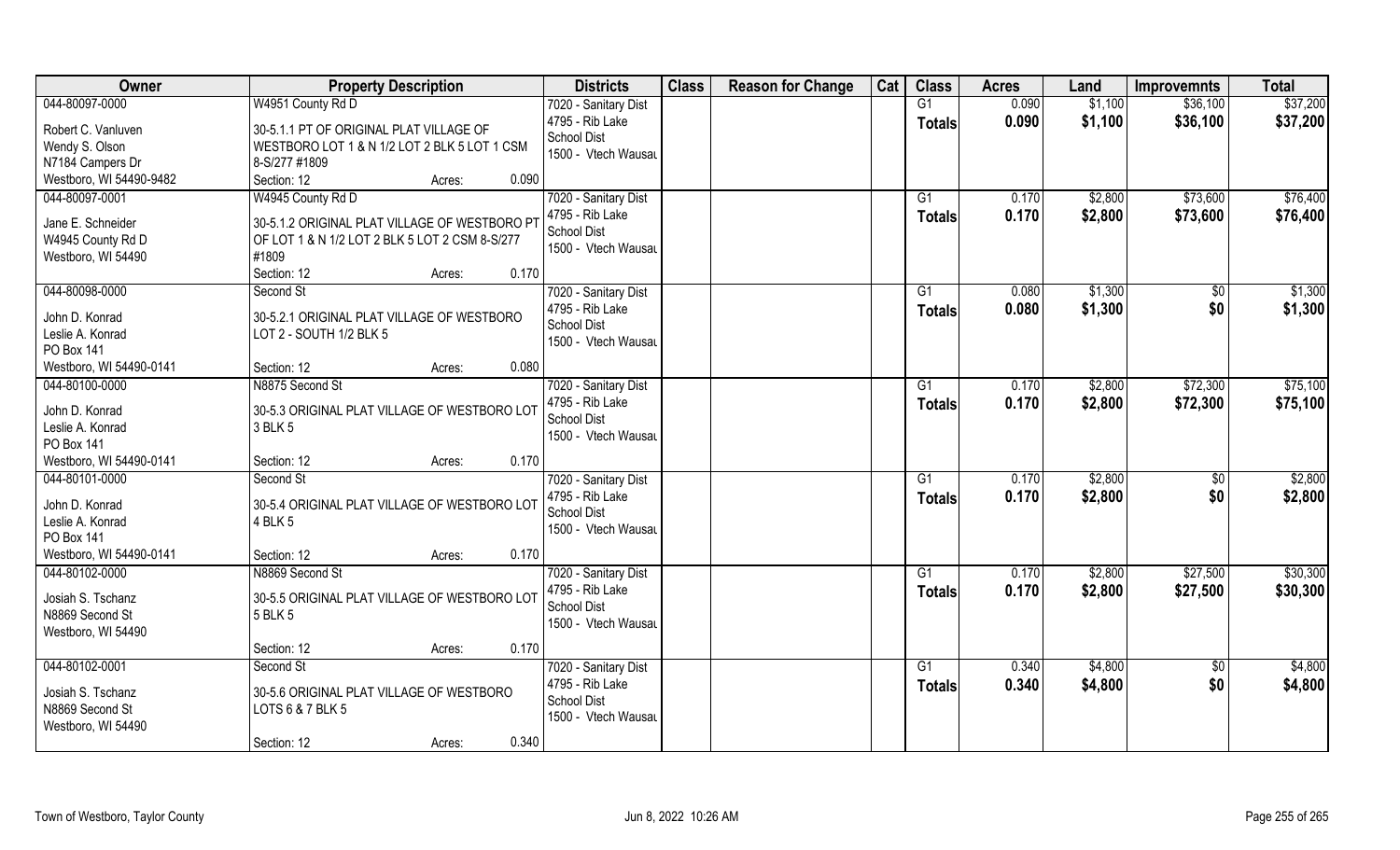| <b>Owner</b>                                                                           | <b>Property Description</b>                                                                                                           | <b>Districts</b>                                                                     | <b>Class</b> | <b>Reason for Change</b> | Cat | <b>Class</b>               | <b>Acres</b>              | Land                          | <b>Improvemnts</b>            | <b>Total</b>                  |
|----------------------------------------------------------------------------------------|---------------------------------------------------------------------------------------------------------------------------------------|--------------------------------------------------------------------------------------|--------------|--------------------------|-----|----------------------------|---------------------------|-------------------------------|-------------------------------|-------------------------------|
| 044-80103-0000                                                                         | N8857 Second St                                                                                                                       | 7020 - Sanitary Dist                                                                 |              |                          |     | G1                         | 0.220                     | \$1,700                       | \$52,800                      | \$54,500                      |
| Josiah S. Tschanz<br>N8869 Second St<br>Westboro, WI 54490                             | 30-5.8 ORIGINAL PLAT VILLAGE OF WESTBORO LOT<br>8 BLK 5 PT OF LOT 9 BLK 5 LOT 1 CSM 9-S/208 #1949                                     | 4795 - Rib Lake<br>School Dist<br>1500 - Vtech Wausau                                |              |                          |     | <b>Totals</b>              | 0.220                     | \$1,700                       | \$52,800                      | \$54,500                      |
|                                                                                        | Section: 12<br>0.220<br>Acres:                                                                                                        |                                                                                      |              |                          |     |                            |                           |                               |                               |                               |
| 044-80103-0001<br>Westboro Town of<br>PO Box 127                                       | N8855 Second St Unit LIBRA<br>30-5.9 ORIGINAL PLAT VILLAGE OF WESTBORO PT<br>OF LOT 9 BLK 5 LOT 10 BLK 5 LOT 2 CSM 9-S/208            | 7020 - Sanitary Dist<br>4795 - Rib Lake<br><b>School Dist</b><br>1500 - Vtech Wausau |              |                          |     | X4<br>Totals               | 0.280<br>0.280            | \$0<br>\$0                    | \$0<br>\$0                    | \$0<br>\$0                    |
| Westboro, WI 54490-0127                                                                | #1949<br>0.280<br>Section: 12<br>Acres:                                                                                               |                                                                                      |              |                          |     |                            |                           |                               |                               |                               |
| 044-80104-0000                                                                         | W4966 Center St                                                                                                                       | 7020 - Sanitary Dist                                                                 |              |                          |     | G1                         | 0.340                     | \$6,700                       | \$86,700                      | \$93,400                      |
| Tracy L. Reidt<br>W4966 Center St<br>Westboro, WI 54490                                | 30-5.11 ORIGINAL PLAT VILLAGE OF WESTBORO<br>LOTS 11 & 12 BLK 5                                                                       | 4795 - Rib Lake<br><b>School Dist</b><br>1500 - Vtech Wausau                         |              |                          |     | <b>Totals</b>              | 0.340                     | \$6,700                       | \$86,700                      | \$93,400                      |
|                                                                                        | 0.340<br>Section: 12<br>Acres:                                                                                                        |                                                                                      |              |                          |     |                            |                           |                               |                               |                               |
| 044-80105-0000                                                                         | Third St                                                                                                                              | 7020 - Sanitary Dist                                                                 |              |                          |     | G <sub>1</sub>             | 0.340                     | \$6,700                       | \$0                           | \$6,700                       |
| Tracy L. Reidt<br>W4966 Center St<br>Westboro, WI 54490                                | 30-5.13 ORIGINAL PLAT VILLAGE OF WESTBORO<br>LOTS 13 & 14 BLK 5                                                                       | 4795 - Rib Lake<br>School Dist<br>1500 - Vtech Wausau                                |              |                          |     | <b>Totals</b>              | 0.340                     | \$6,700                       | \$0                           | \$6,700                       |
|                                                                                        | 0.340<br>Section: 12<br>Acres:                                                                                                        |                                                                                      |              |                          |     |                            |                           |                               |                               |                               |
| 044-80106-0000<br>Sae New Beginings, LLC<br>4721 Gifford Rd<br>Oconomowoc, WI 53066    | N8874 Third St<br>30-5.15 ORIGINAL PLAT VILLAGE OF WESTBORO<br>LOTS 15, 16 & 17 BLK 5                                                 | 7020 - Sanitary Dist<br>4795 - Rib Lake<br>School Dist<br>1500 - Vtech Wausau        |              |                          |     | G1<br><b>Totals</b>        | 0.510<br>0.510            | \$6,000<br>\$6,000            | \$29,900<br>\$29,900          | \$35,900<br>\$35,900          |
|                                                                                        | Section: 12<br>0.510<br>Acres:                                                                                                        |                                                                                      |              |                          |     |                            |                           |                               |                               |                               |
| 044-80107-0000                                                                         | N8880 Third St                                                                                                                        | 7020 - Sanitary Dist                                                                 |              |                          |     | G <sub>1</sub>             | 0.510                     | \$6,000                       | \$34,400                      | \$40,400                      |
| Jane E. Schneider<br>W4945 County Rd D<br>Westboro, WI 54490                           | 30-5.18 ORIGINAL PLAT VILLAGE OF WESTBORO<br>LOTS 18, 19 & 20 BLK 5                                                                   | 4795 - Rib Lake<br><b>School Dist</b><br>1500 - Vtech Wausau                         |              |                          |     | <b>Totals</b>              | 0.510                     | \$6,000                       | \$34,400                      | \$40,400                      |
|                                                                                        | 0.510<br>Section: 12<br>Acres:                                                                                                        |                                                                                      |              |                          |     |                            |                           |                               |                               |                               |
| 044-80109-0001<br>Silver Creek Ranch, LLC<br>W352 N6681 Road J<br>Oconomowoc, WI 53066 | A12.33.1E-13.1 PT OF NE 1/4 SE 1/4 VILLAGE OF<br>WESTBORO THAT PT LYG E OF RR R/W EX SOUTH<br>330'<br>24.780<br>Section: 12<br>Acres: | 4795 - Rib Lake<br><b>School Dist</b><br>1500 - Vtech Wausau                         | G4           | Ag use land              | 5   | G4<br>G5M<br><b>Totals</b> | 20.000<br>4.780<br>24.780 | \$3,900<br>\$3,800<br>\$7,700 | $\overline{50}$<br>\$0<br>\$0 | \$3,900<br>\$3,800<br>\$7,700 |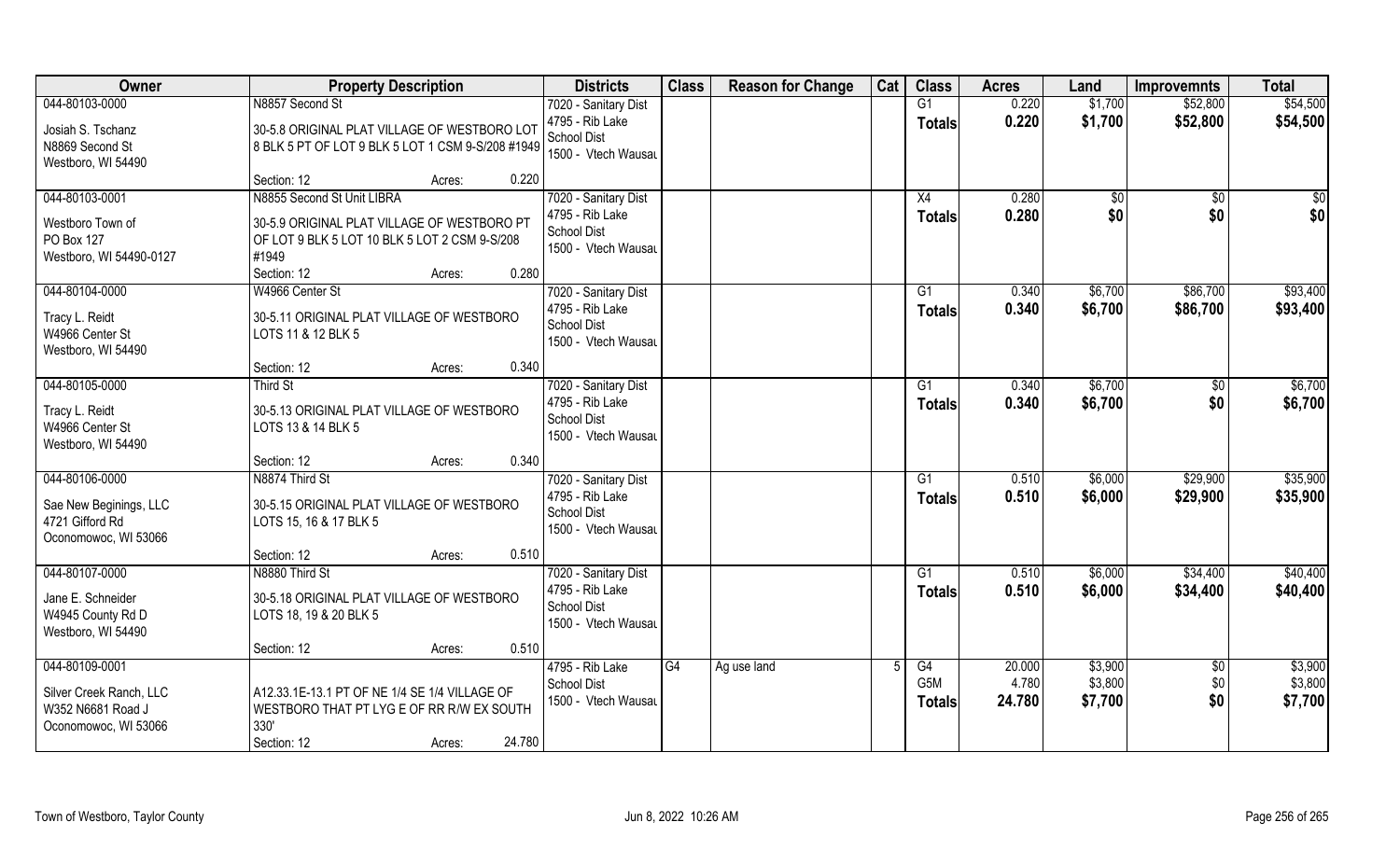| Owner                   | <b>Property Description</b>                      | <b>Districts</b>     | <b>Class</b> | <b>Reason for Change</b> | Cat | <b>Class</b>    | <b>Acres</b> | Land     | <b>Improvemnts</b> | <b>Total</b> |
|-------------------------|--------------------------------------------------|----------------------|--------------|--------------------------|-----|-----------------|--------------|----------|--------------------|--------------|
| 044-80109-0002          |                                                  | 7020 - Sanitary Dist | G4           | Ag use land              |     | G4              | 8.800        | \$1,700  | $\sqrt{50}$        | \$1,700      |
| Silver Creek Ranch, LLC | A12.33.1E-13.2 PT OF NE 1/4 SE 1/4 VILLAGE OF    | 4795 - Rib Lake      |              |                          |     | <b>Totals</b>   | 8.800        | \$1,700  | \$0                | \$1,700      |
| W352 N6681 Road J       | WESTBORO THE SOUTH 330' OF THAT PT LYING         | <b>School Dist</b>   |              |                          |     |                 |              |          |                    |              |
| Oconomowoc, WI 53066    | EAST OF RR R/W                                   | 1500 - Vtech Wausau  |              |                          |     |                 |              |          |                    |              |
|                         | 8.800<br>Section: 12<br>Acres:                   |                      |              |                          |     |                 |              |          |                    |              |
| 044-80110-0001          | W4959 Appaloosa Ln                               | 7020 - Sanitary Dist |              |                          |     | G1              | 4.500        | \$13,300 | \$3,600            | \$16,900     |
|                         |                                                  | 4795 - Rib Lake      |              |                          |     | Totals          | 4.500        | \$13,300 | \$3,600            | \$16,900     |
| Charles P. Anderson     | A12.33.1E-14.1.1 PT OF NW 1/4 SE 1/4 VILLAGE OF  | School Dist          |              |                          |     |                 |              |          |                    |              |
| Linda A. Anderson       | WESTBORO BEG AT NW COR; E ON N LN 693' TO NW     | 1500 - Vtech Wausau  |              |                          |     |                 |              |          |                    |              |
| W4959 Appaloosa Ln      | COR OF THUMS PROP; SLY ON W LN OF THUMS<br>4.500 |                      |              |                          |     |                 |              |          |                    |              |
| Westboro, WI 54490      | Section: 12<br>Acres:                            |                      |              |                          |     |                 |              |          |                    |              |
| 044-80110-0002          | W4959 Appaloosa Ln                               | 7020 - Sanitary Dist |              |                          |     | G1              | 4.500        | \$13,300 | \$68,600           | \$81,900     |
| Charles P. Anderson     | A12.33.1E-14.1.2 PT OF NW 1/4 SE 1/4 VILLAGE OF  | 4795 - Rib Lake      |              |                          |     | <b>Totals</b>   | 4.500        | \$13,300 | \$68,600           | \$81,900     |
| Linda A. Anderson       | WESTBORO PCL BEG AT NW COR; ELY 693'; S 283';    | School Dist          |              |                          |     |                 |              |          |                    |              |
| W4959 Appaloosa Ln      | WLY 693' TO WEST LN; NLY TO POB                  | 1500 - Vtech Wausau  |              |                          |     |                 |              |          |                    |              |
| Westboro, WI 54490      | 4.500<br>Section: 12<br>Acres:                   |                      |              |                          |     |                 |              |          |                    |              |
| 044-80111-0000          |                                                  | 7020 - Sanitary Dist |              |                          |     | G1              | 4.200        | \$12,800 | \$0                | \$12,800     |
|                         |                                                  | 4795 - Rib Lake      |              |                          |     | <b>Totals</b>   | 4.200        | \$12,800 | \$0                | \$12,800     |
| Rock A. Thums           | A12.33.1E-14.2 PT OF NW 1/4 SE 1/4 VILLAGE OF    | School Dist          |              |                          |     |                 |              |          |                    |              |
| Steven J. Thums         | WESTBORO BEG NW COR CEMETERY, W 22 RDS N         | 1500 - Vtech Wausau  |              |                          |     |                 |              |          |                    |              |
| N3199 Hall Dr           | 34 RDS TO N LN, E TO NE COR, S TO NE COR         |                      |              |                          |     |                 |              |          |                    |              |
| Medford, WI 54451       | 4.200<br>Section: 12<br>Acres:                   |                      |              |                          |     |                 |              |          |                    |              |
| 044-80112-0000          | W4953 Grittner St                                | 7020 - Sanitary Dist |              |                          |     | $\overline{G1}$ | 0.630        | \$6,700  | \$108,300          | \$115,000    |
| <b>Brian Toth</b>       | A12.33.1E-14.3.1 PT OF NW 1/4 SE 1/4 VILLAGE OF  | 4795 - Rib Lake      |              |                          |     | <b>Totals</b>   | 0.630        | \$6,700  | \$108,300          | \$115,000    |
| Sarah Toth              | WESTBORO BEG AT SE COR OF LOT 4 BLK B            | <b>School Dist</b>   |              |                          |     |                 |              |          |                    |              |
| W4953 Grittner St       | GROSSMAN ADD ON NORTH ST; N ON W LN OF ADD       | 1500 - Vtech Wausau  |              |                          |     |                 |              |          |                    |              |
| Westboro, WI 54490      | Section: 12<br>0.630<br>Acres:                   |                      |              |                          |     |                 |              |          |                    |              |
| 044-80112-0001          | County Rd D                                      | 7020 - Sanitary Dist |              |                          |     | G1              | 0.320        | \$4,700  | $\overline{60}$    | \$4,700      |
|                         |                                                  | 4795 - Rib Lake      |              |                          |     | <b>Totals</b>   | 0.320        | \$4,700  | \$0                | \$4,700      |
| <b>Brian Toth</b>       | A12.33.1E-14.3.2 PT OF NW 1/4 SE 1/4 VILLAGE OF  | School Dist          |              |                          |     |                 |              |          |                    |              |
| Sarah Toth              | WESTBORO PCL BEG AT SE COR OF LOT 4, BLK B,      | 1500 - Vtech Wausau  |              |                          |     |                 |              |          |                    |              |
| W4953 Grittner St       | ROSSMAN'S ADD; NORTH 125' ALG GROSSMAN'S         |                      |              |                          |     |                 |              |          |                    |              |
| Westboro, WI 54490      | 0.320<br>Section: 12<br>Acres:                   |                      |              |                          |     |                 |              |          |                    |              |
| 044-80113-0000          | N8943 Business Hwy 13                            | 7020 - Sanitary Dist |              |                          |     | G1              | 1.290        | \$8,100  | \$76,700           | \$84,800     |
| Alex R. Andersen        | A12.33.1E-14.4 PT OF NW 1/4 SE 1/4 VILLAGE OF    | 4795 - Rib Lake      |              |                          |     | <b>Totals</b>   | 1.290        | \$8,100  | \$76,700           | \$84,800     |
| Sharisse M. Andersen    | WESTBORO BEG AT NE COR OF CEMETERY N 359.9       | School Dist          |              |                          |     |                 |              |          |                    |              |
| N8943 Business Hwy 13   | = TO HWY "13" W 156.3' S 359.9' TO NW COR OF     | 1500 - Vtech Wausau  |              |                          |     |                 |              |          |                    |              |
| Westboro, WI 54490      | 1.290<br>Section: 12<br>Acres:                   |                      |              |                          |     |                 |              |          |                    |              |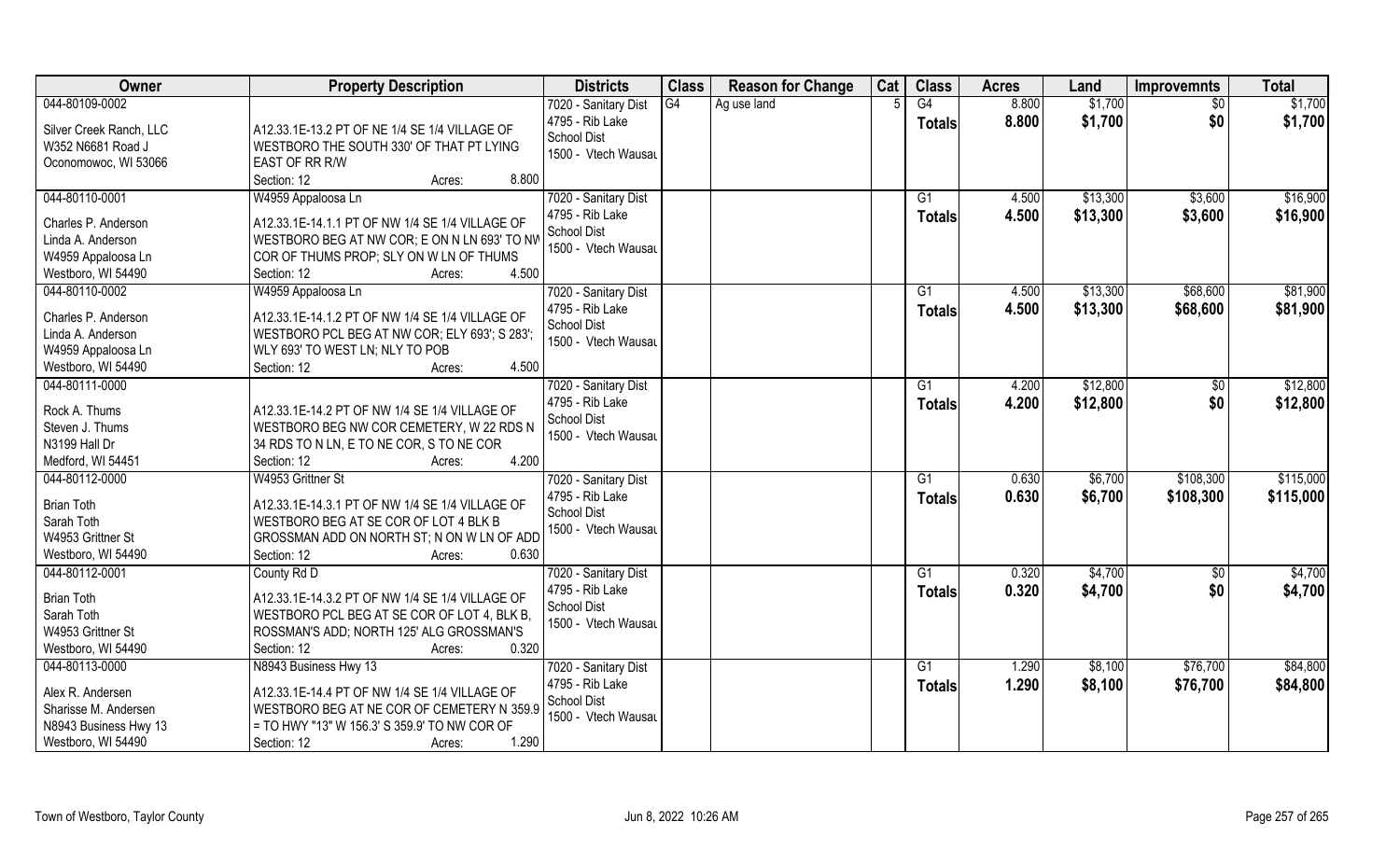| Owner                               | <b>Property Description</b>                       | <b>Districts</b>     | <b>Class</b> | <b>Reason for Change</b> | Cat | <b>Class</b>   | <b>Acres</b> | Land         | <b>Improvemnts</b> | <b>Total</b>  |
|-------------------------------------|---------------------------------------------------|----------------------|--------------|--------------------------|-----|----------------|--------------|--------------|--------------------|---------------|
| 044-80114-0000                      | N8920 West St                                     | 7020 - Sanitary Dist |              |                          |     | G1             | 6.200        | \$15,800     | \$55,000           | \$70,800      |
| Julie Scott                         | A12.33.1E-14.5 PT OF NW 1/4 SE 1/4 VILLAGE OF     | 4795 - Rib Lake      |              |                          |     | <b>Totals</b>  | 6.200        | \$15,800     | \$55,000           | \$70,800      |
| N8920 West St                       | WESTBORO BEG NW COR OF CEM N 359.9' E 40.4' N     | School Dist          |              |                          |     |                |              |              |                    |               |
| Westboro, WI 54490                  | 200' TO RD W 1096' S 917.4' TO NW COR OF LOT 14 E | 1500 - Vtech Wausau  |              |                          |     |                |              |              |                    |               |
|                                     | Section: 12<br>6.200<br>Acres:                    |                      |              |                          |     |                |              |              |                    |               |
| 044-80115-0000                      | N8931 Business Hwy 13 Unit NORTH                  | 7020 - Sanitary Dist |              |                          |     | X4             | 0.430        | $\sqrt[6]{}$ | $\overline{50}$    | \$0           |
|                                     |                                                   | 4795 - Rib Lake      |              |                          |     | <b>Totals</b>  | 0.430        | \$0          | \$0                | \$0           |
| <b>Westboro Cemetery Assoc</b>      | A12.33.1E-14.6 PT OF NW 1/4 SE 1/4 VILLAGE OF     | School Dist          |              |                          |     |                |              |              |                    |               |
| PO Box 127                          | WESTBORO BEG AT SE COR OF CEMETERY; W 189';       | 1500 - Vtech Wausau  |              |                          |     |                |              |              |                    |               |
| Westboro, WI 54490-0127             | S 100'; E 189'; N 100' TO BEG                     |                      |              |                          |     |                |              |              |                    |               |
|                                     | 0.430<br>Section: 12<br>Acres:                    |                      |              |                          |     |                |              |              |                    |               |
| 044-80116-0000                      | N8919 Business Hwy 13                             | 7020 - Sanitary Dist |              |                          |     | G <sub>1</sub> | 0.560        | \$6,300      | \$56,300           | \$62,600      |
| Gabriel A. Sandoval                 | A12.33.1E-14.7 PT OF NW 1/4 SE 1/4 VILLAGE OF     | 4795 - Rib Lake      |              |                          |     | <b>Totals</b>  | 0.560        | \$6,300      | \$56,300           | \$62,600      |
| Leah M. Sandoval                    | WESTBORO BEG 100'S OF SE COR OF CEMETERY \        | School Dist          |              |                          |     |                |              |              |                    |               |
| N8919 Business Hwy 13               | 189' S 130' E 189' N 130' TO BEG                  | 1500 - Vtech Wausau  |              |                          |     |                |              |              |                    |               |
| Westboro, WI 54490                  | 0.560<br>Section: 12<br>Acres:                    |                      |              |                          |     |                |              |              |                    |               |
| 044-80117-0000                      | N8897 Business Hwy 13                             | 7020 - Sanitary Dist |              |                          |     | G <sub>1</sub> | 0.400        | \$5,200      | \$42,700           | \$47,900      |
|                                     |                                                   | 4795 - Rib Lake      |              |                          |     | <b>Totals</b>  | 0.400        | \$5,200      | \$42,700           | \$47,900      |
| Russell D. Walton                   | A12.33.1E-14.8 PT OF NW 1/4 SE 1/4 VILLAGE OF     | <b>School Dist</b>   |              |                          |     |                |              |              |                    |               |
| Ashli E. Walton                     | WESTBORO COM AT SW COR OF CHURCH LOT E            | 1500 - Vtech Wausau  |              |                          |     |                |              |              |                    |               |
| N8897 Business Hwy 13               | 106.85' TO W LN OF FRONT ST S 71' TO POB S 82' W  |                      |              |                          |     |                |              |              |                    |               |
| Westboro, WI 54490                  | Section: 12<br>0.400<br>Acres:                    |                      |              |                          |     |                |              |              |                    |               |
| 044-80119-0000                      | N8909 Business Hwy 13                             | 7020 - Sanitary Dist |              |                          |     | X4             | 0.130        | \$0          | \$0                | \$0           |
| Swedish Evangelical Lutheran Church | A12.33.1E-14.10 PT OF NW 1/4 SE 1/4 VILLAGE OF    | 4795 - Rib Lake      |              |                          |     | <b>Totals</b>  | 0.130        | \$0          | \$0                | \$0           |
| N8909 Business Hwy 13               | WESTBORO BEG 243' NLY OF INTER OF W LN OF         | School Dist          |              |                          |     |                |              |              |                    |               |
| Westboro, WI 54490                  | FRONT ST & N LN OF NORTH ST WLY 100' NLY 45       | 1500 - Vtech Wausau  |              |                          |     |                |              |              |                    |               |
|                                     | Section: 12<br>0.130<br>Acres:                    |                      |              |                          |     |                |              |              |                    |               |
| 044-80121-0000                      | Business Hwy 13                                   | 7020 - Sanitary Dist |              |                          |     | X4             | 1.060        | \$0          | \$0                | $\frac{6}{3}$ |
|                                     |                                                   | 4795 - Rib Lake      |              |                          |     | <b>Totals</b>  | 1.060        | \$0          | \$0                | \$0           |
| Westboro Town of                    | A12.33.1E-14.12 PT OF NW 1/4 SE 1/4 VILLAGE OF    | <b>School Dist</b>   |              |                          |     |                |              |              |                    |               |
| PO Box 127                          | WESTBORO PCL 283.4' N&S & 164' E&W (CATALOG       | 1500 - Vtech Wausau  |              |                          |     |                |              |              |                    |               |
| Westboro, WI 54490-0127             | <b>BURIAL SITE 278/290)</b>                       |                      |              |                          |     |                |              |              |                    |               |
|                                     | Section: 12<br>1.060<br>Acres:                    |                      |              |                          |     |                |              |              |                    |               |
| 044-80121-0001                      | N8983 Business Hwy 13                             | 7020 - Sanitary Dist |              |                          |     | G1             | 1.470        | \$11,400     | \$67,900           | \$79,300      |
| Christopher R. Thums                | A12.33.1E-14.13 PT OF NW 1/4 SE 1/4 VILLAGE OF    | 4795 - Rib Lake      |              |                          |     | <b>Totals</b>  | 1.470        | \$11,400     | \$67,900           | \$79,300      |
| N8983 Business Hwy 13               | WESTBORO PCL 1 CSM 4-S/119 #927                   | <b>School Dist</b>   |              |                          |     |                |              |              |                    |               |
| Westboro, WI 54490                  |                                                   | 1500 - Vtech Wausau  |              |                          |     |                |              |              |                    |               |
|                                     | 1.470<br>Section: 12<br>Acres:                    |                      |              |                          |     |                |              |              |                    |               |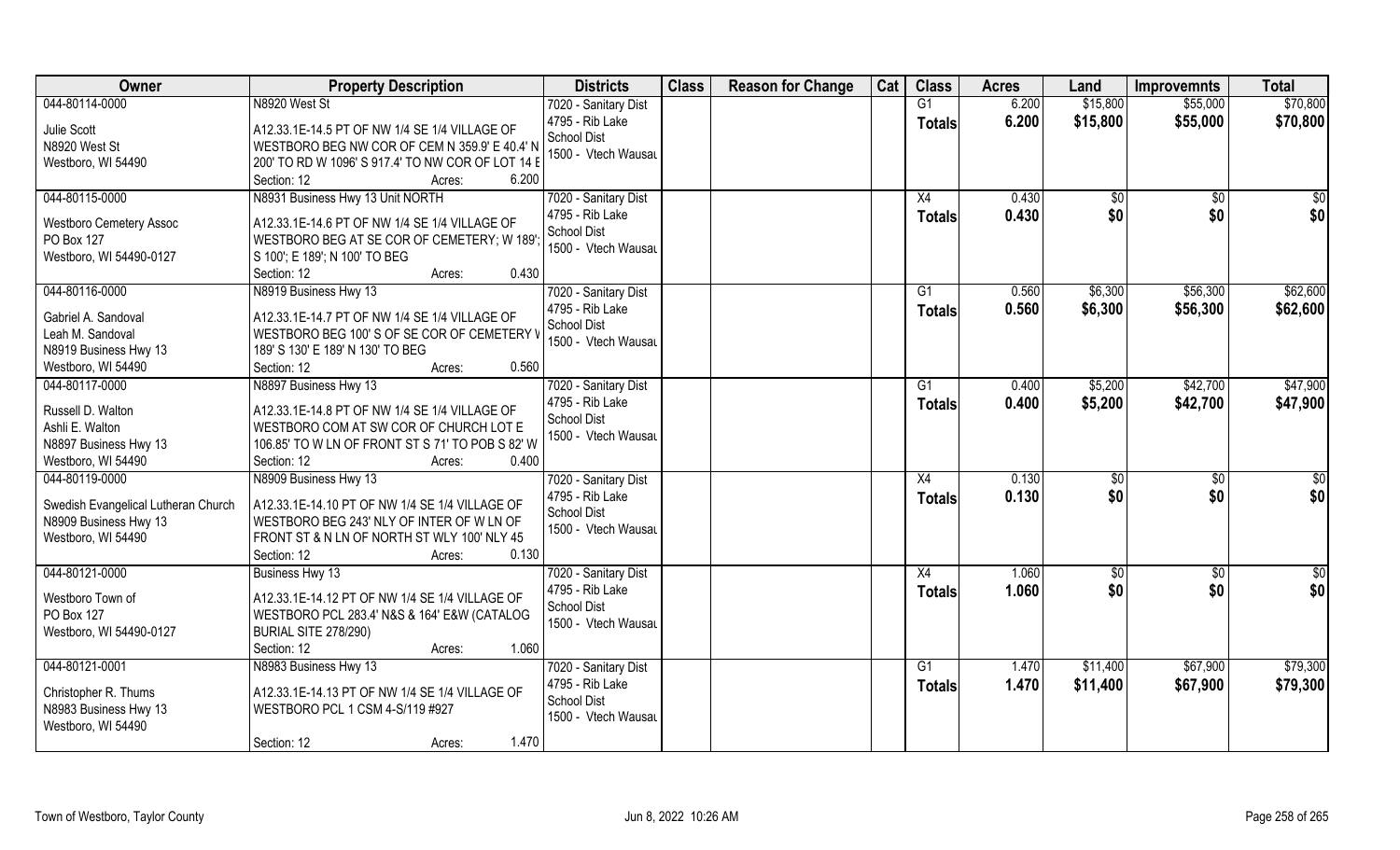| Owner                          | <b>Property Description</b>                                                        | <b>Districts</b>     | <b>Class</b> | <b>Reason for Change</b> | Cat | <b>Class</b>    | <b>Acres</b> | Land     | <b>Improvemnts</b> | <b>Total</b>    |
|--------------------------------|------------------------------------------------------------------------------------|----------------------|--------------|--------------------------|-----|-----------------|--------------|----------|--------------------|-----------------|
| 044-80121-0002                 | N8899 Arvid Ave                                                                    | 7020 - Sanitary Dist |              |                          |     | G1              | 0.310        | \$4,600  | \$18,500           | \$23,100        |
| James L. Seng                  | A12.33.1E-14.14 PT OF SE 1/4 VILLAGE OF                                            | 4795 - Rib Lake      |              |                          |     | <b>Totals</b>   | 0.310        | \$4,600  | \$18,500           | \$23,100        |
| Diane M. Seng                  | WESTBORO (P-1-1) LOT 1 AS DESC & SHWN ON CSM                                       | <b>School Dist</b>   |              |                          |     |                 |              |          |                    |                 |
| 707 E 3rd St                   | 1-S/105 #105 (BNG PTLY IN NW 1/4 SE 1/4 & SW 1/4                                   | 1500 - Vtech Wausau  |              |                          |     |                 |              |          |                    |                 |
| Owen, WI 54460-9570            | 0.310<br>Section: 12<br>Acres:                                                     |                      |              |                          |     |                 |              |          |                    |                 |
| 044-80121-0003                 | <b>Arvid Ave</b>                                                                   | 7020 - Sanitary Dist |              |                          |     | G1              | 0.330        | \$4,700  | $\sqrt{$0}$        | \$4,700         |
|                                |                                                                                    | 4795 - Rib Lake      |              |                          |     | <b>Totals</b>   | 0.330        | \$4,700  | \$0                | \$4,700         |
| Jeremy R. Voda                 | A12.33.1E-14.15 PT OF SE 1/4 VILLAGE OF                                            | <b>School Dist</b>   |              |                          |     |                 |              |          |                    |                 |
| Jenny L. Voda                  | WESTBORO (P-1-2) LOT 2 OF CSM 1-S/105 #105                                         | 1500 - Vtech Wausau  |              |                          |     |                 |              |          |                    |                 |
| N8917 Arvid Ave                | (BNG PTLY IN NW 1/4 SE 1/4)                                                        |                      |              |                          |     |                 |              |          |                    |                 |
| Westboro, WI 54490             | 0.330<br>Section: 12<br>Acres:                                                     |                      |              |                          |     |                 |              |          |                    |                 |
| 044-80121-0004                 | N8917 Arvid Ave                                                                    | 7020 - Sanitary Dist |              |                          |     | G1              | 1.530        | \$8,500  | \$96,100           | \$104,600       |
| Jeremy R. Voda                 | A12.33.1E-14.16 PT OF SE 1/4 VILLAGE OF                                            | 4795 - Rib Lake      |              |                          |     | <b>Totals</b>   | 1.530        | \$8,500  | \$96,100           | \$104,600       |
| Jenny L. Voda                  | WESTBORO (P-1-3) LOTS 3 & 4 AS DESC & SHWN ON                                      | <b>School Dist</b>   |              |                          |     |                 |              |          |                    |                 |
| N8917 Arvid Ave                | CSM 1-S/105 #105 (BNG PTLY IN NW 1/4 SE 1/4)                                       | 1500 - Vtech Wausau  |              |                          |     |                 |              |          |                    |                 |
| Westboro, WI 54490             | 1.530<br>Section: 12<br>Acres:                                                     |                      |              |                          |     |                 |              |          |                    |                 |
| 044-80121-0005                 | <b>Arvid Ave</b>                                                                   | 7020 - Sanitary Dist |              |                          |     | X4              | 0.550        | \$0      | \$0                | \$0             |
|                                |                                                                                    | 4795 - Rib Lake      |              |                          |     | Totals          | 0.550        | \$0      | \$0                | \$0             |
| Westboro Town of<br>PO Box 127 | A12.33.1E-14.17 PT OF SE 1/4 VILLAGE OF<br>WESTBORO PETERSON PLACE AS DESC & SHOWN | <b>School Dist</b>   |              |                          |     |                 |              |          |                    |                 |
| Westboro, WI 54490-0127        | ON CSM 1-S/105 #105 (BNG PTLY IN NW 1/4 SE 1/4 &                                   | 1500 - Vtech Wausau  |              |                          |     |                 |              |          |                    |                 |
|                                | Section: 12<br>0.550<br>Acres:                                                     |                      |              |                          |     |                 |              |          |                    |                 |
| 044-80121-0006                 |                                                                                    | 7020 - Sanitary Dist |              |                          |     | X4              | 0.740        | \$0      | \$0                | $\overline{50}$ |
|                                |                                                                                    | 4795 - Rib Lake      |              |                          |     |                 | 0.740        | \$0      | \$0                | \$0             |
| Evangelical Lutheran Church    | A12.33.1E-14.18 PT OF NW 1/4 SE 1/4 VILLAGE OF                                     | School Dist          |              |                          |     | <b>Totals</b>   |              |          |                    |                 |
| N8909 Business Hwy 13          | WESTBORO (P-3) BEG IN SW COR OF LUTH CH LOT                                        | 1500 - Vtech Wausau  |              |                          |     |                 |              |          |                    |                 |
| Westboro, WI 54490             | ELY 107' S 153' W 177' TO CEN OF ALLEY S 67' TO                                    |                      |              |                          |     |                 |              |          |                    |                 |
|                                | Section: 12<br>0.740<br>Acres:                                                     |                      |              |                          |     |                 |              |          |                    |                 |
| 044-80122-0000                 |                                                                                    | 4795 - Rib Lake      |              |                          |     | G1              | 1.820        | \$12,500 | \$0                | \$12,500        |
| Patrick J. Tlusty              | A12.33.1E-15.1 PT OF SW 1/4 SE 1/4 VILLAGE OF                                      | <b>School Dist</b>   |              |                          |     | <b>Totals</b>   | 1.820        | \$12,500 | \$0                | \$12,500        |
| N8783 Second St                | WESTBORO PCL SOUTH & WEST OF SILVER CREEK                                          | 1500 - Vtech Wausau  |              |                          |     |                 |              |          |                    |                 |
| Westboro, WI 54490             |                                                                                    |                      |              |                          |     |                 |              |          |                    |                 |
|                                | 1.820<br>Section: 12<br>Acres:                                                     |                      |              |                          |     |                 |              |          |                    |                 |
| 044-80123-0000                 |                                                                                    | 7020 - Sanitary Dist |              |                          |     | $\overline{G1}$ | 0.010        | \$100    | $\sqrt{$0}$        | \$100           |
|                                |                                                                                    | 4795 - Rib Lake      |              |                          |     | <b>Totals</b>   | 0.010        | \$100    | \$0                | \$100           |
| Jon Olson                      | A12.33.1E-15.2 PT OF SW 1/4 SE 1/4 VILLAGE OF                                      | <b>School Dist</b>   |              |                          |     |                 |              |          |                    |                 |
| N3827 Shattuck St              | WESTBORO THAT PT LYG E OF SILVER CRK & W OF                                        | 1500 - Vtech Wausau  |              |                          |     |                 |              |          |                    |                 |
| Medford, WI 54451              | BLK <sub>3</sub><br>0.010                                                          |                      |              |                          |     |                 |              |          |                    |                 |
|                                | Section: 12<br>Acres:                                                              |                      |              |                          |     |                 |              |          |                    |                 |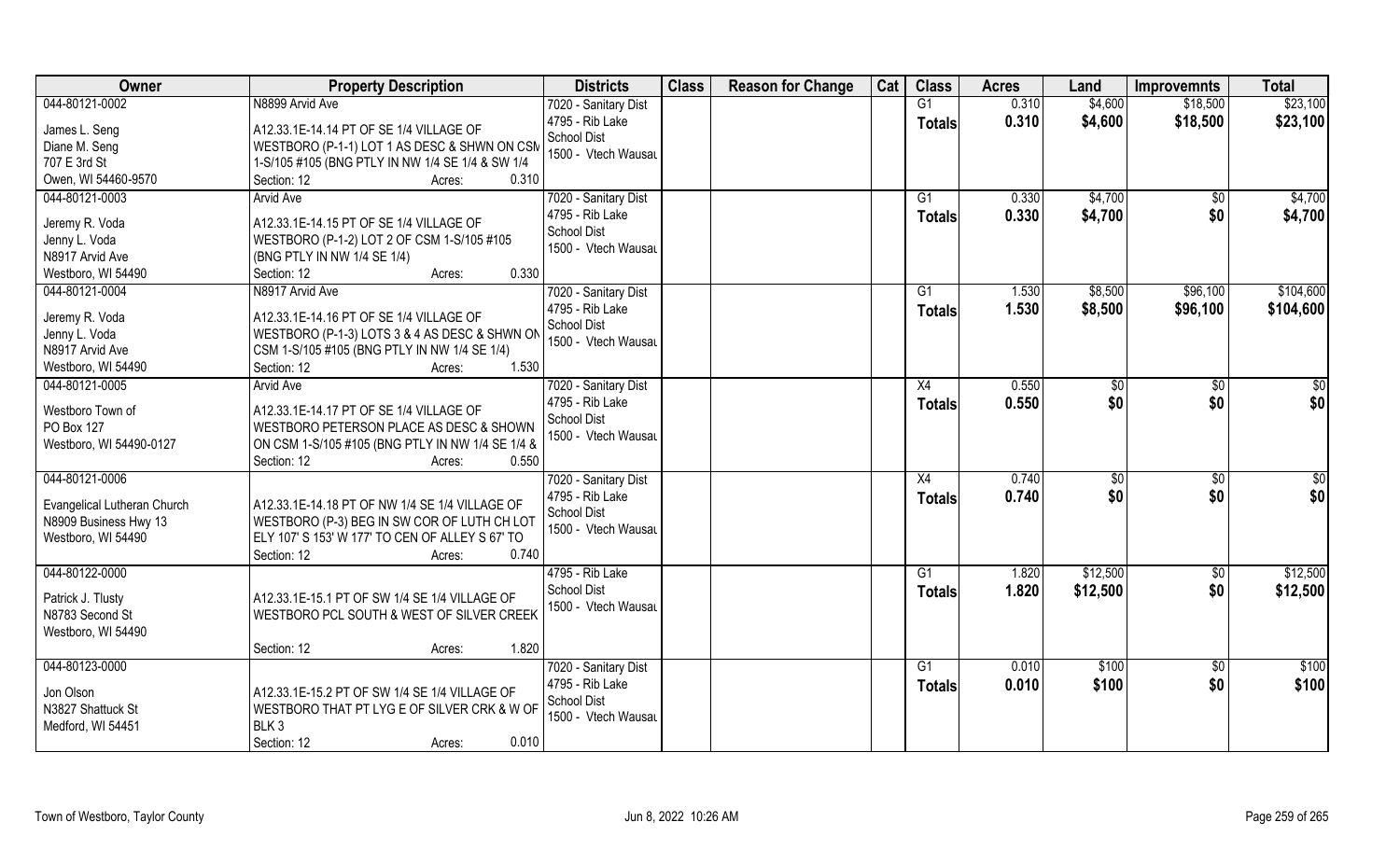| Owner                                              | <b>Property Description</b>                      | <b>Districts</b>               | <b>Class</b> | <b>Reason for Change</b> | Cat | <b>Class</b>  | <b>Acres</b> | Land    | <b>Improvemnts</b> | <b>Total</b> |
|----------------------------------------------------|--------------------------------------------------|--------------------------------|--------------|--------------------------|-----|---------------|--------------|---------|--------------------|--------------|
| 044-80124-0000                                     |                                                  | 7020 - Sanitary Dist           |              |                          |     | G1            | 0.130        | \$2,200 | $\sqrt{6}$         | \$2,200      |
| William A. Peterson                                | A12.33.1E-15.3 PT OF SW 1/4 SE 1/4 VILLAGE OF    | 4795 - Rib Lake                |              |                          |     | <b>Totals</b> | 0.130        | \$2,200 | \$0                | \$2,200      |
| Joann M. Peterson                                  | WESTBORO THAT PT LYG S OF BLK 4 & N OF SILVER    | School Dist                    |              |                          |     |               |              |         |                    |              |
| N7964 Shady Dr                                     | <b>CREEK</b>                                     | 1500 - Vtech Wausau            |              |                          |     |               |              |         |                    |              |
| Westboro, WI 54490                                 | Section: 12<br>0.130<br>Acres:                   |                                |              |                          |     |               |              |         |                    |              |
| 044-80125-0000                                     | N8888 Business Hwy 13                            | 7020 - Sanitary Dist           |              |                          |     | G1            | 0.370        | \$5,000 | \$36,100           | \$41,100     |
|                                                    |                                                  | 4795 - Rib Lake                |              |                          |     | Totals        | 0.370        | \$5,000 | \$36,100           | \$41,100     |
| Aaron Lueth                                        | A12.33.1E-15.4 PT OF SW 1/4 SE 1/4 VILLAGE OF    | <b>School Dist</b>             |              |                          |     |               |              |         |                    |              |
| W5070 Pine St                                      | WESTBORO OUTLOT 1 & 4 & LOT 1 CSM 7-S/297        | 1500 - Vtech Wausau            |              |                          |     |               |              |         |                    |              |
| Medford, WI 54451                                  | #1627 (BNG PTLY IN SE 1/4 SE 1/4 & OUTLOT 2 &    |                                |              |                          |     |               |              |         |                    |              |
|                                                    | 0.370<br>Section: 12<br>Acres:                   |                                |              |                          |     |               |              |         |                    |              |
| 044-80125-0001                                     |                                                  | 7020 - Sanitary Dist           |              |                          |     | G1            | 0.170        | \$2,800 | $\sqrt[6]{30}$     | \$2,800      |
| Sae New Beginings, LLC                             | A12.33.1E-15.5 PT OF SW 1/4 SE 1/4 PCL COM W LN  | 4795 - Rib Lake                |              |                          |     | <b>Totals</b> | 0.170        | \$2,800 | \$0                | \$2,800      |
| 4721 Gifford Rd                                    | RR R/W (RAILTRAIL) 150', S OF S LN CTR ST, S ALG | <b>School Dist</b>             |              |                          |     |               |              |         |                    |              |
| Oconomowoc, WI 53066                               | W LN 150', E 50', NLY 150', W 50' TO POB (SUBJ   | 1500 - Vtech Wausau            |              |                          |     |               |              |         |                    |              |
|                                                    | 0.170<br>Section: 12<br>Acres:                   |                                |              |                          |     |               |              |         |                    |              |
| 044-80128-0000                                     | W4922 County Rd D                                | 7020 - Sanitary Dist           |              |                          |     | G1            | 0.170        | \$2,800 | \$19,300           | \$22,100     |
|                                                    |                                                  | 4795 - Rib Lake                |              |                          |     | <b>Totals</b> | 0.170        | \$2,800 | \$19,300           | \$22,100     |
| Sae New Beginings, LLC                             | A12.33.1E-15.6 PT OF SW 1/4 SE 1/4 VILLAGE OF    | School Dist                    |              |                          |     |               |              |         |                    |              |
| 4721 Gifford Rd                                    | WESTBORO (P-2) BEG N LN OF NORTH ST & W LN       | 1500 - Vtech Wausau            |              |                          |     |               |              |         |                    |              |
| Oconomowoc, WI 53066                               | OF FRONT ST WLY ALG NORTH ST 165.4' NLY TO N     |                                |              |                          |     |               |              |         |                    |              |
|                                                    | Section: 12<br>0.170<br>Acres:                   |                                |              |                          |     |               |              |         |                    |              |
| 044-80130-0000                                     | N8851 Third St                                   | 7020 - Sanitary Dist           |              |                          |     | G1            | 1.560        | \$8,600 | \$8,300            | \$16,900     |
| Richard W. Noziska                                 | A12.33.1E-15.8 PT OF SW 1/4 SE 1/4 VILLAGE OF    | 4795 - Rib Lake                |              |                          |     | Totals        | 1.560        | \$8,600 | \$8,300            | \$16,900     |
| 12050 Wren Rd                                      | WESTBORO (P-4) LOT 1 CSM 9-S/137 #1910 EX        | <b>School Dist</b>             |              |                          |     |               |              |         |                    |              |
| Marshfield, WI 54449                               | OUTLOT 1 CSM 9-S/15 #1847                        | 1500 - Vtech Wausau            |              |                          |     |               |              |         |                    |              |
|                                                    | Section: 12<br>1.560<br>Acres:                   |                                |              |                          |     |               |              |         |                    |              |
| 044-80131-0000                                     | N8800 Second St                                  | 4795 - Rib Lake                |              |                          |     | G1            | 1.000        | \$8,800 | \$35,700           | \$44,500     |
|                                                    | A12.33.1E-15.9 PT OF SW 1/4 SE 1/4 VILLAGE OF    | <b>School Dist</b>             |              |                          |     | <b>Totals</b> | 1.000        | \$8,800 | \$35,700           | \$44,500     |
| Robert & Jo Ann Kobielush Trust<br>N8464 Old 13 Rd | WESTBORO (P-5) PCL COM 11' E OF E COR OF TN      | 1500 - Vtech Wausau            |              |                          |     |               |              |         |                    |              |
|                                                    | BRDG 1ST POST SWLY 5 DEG 127 1/2' 2ND POST       |                                |              |                          |     |               |              |         |                    |              |
| Westboro, WI 54490                                 | Section: 12<br>1.000                             |                                |              |                          |     |               |              |         |                    |              |
| 044-80132-0000                                     | Acres:<br>N8820 Business Hwy 13                  | 7020 - Sanitary Dist           |              |                          |     | G2            | 0.070        | \$900   | \$1,000            | \$1,900      |
|                                                    |                                                  |                                |              |                          |     |               |              |         |                    |              |
| Sae New Beginings, LLC                             | A12.33.1E-15.10 PT OF SW 1/4 SE 1/4 VILLAGE OF   | 4795 - Rib Lake<br>School Dist |              |                          |     | <b>Totals</b> | 0.070        | \$900   | \$1,000            | \$1,900      |
| 4721 Gifford Rd                                    | WESTBORO (P-6) PCL BEG AT PT ON E LN OF          | 1500 - Vtech Wausau            |              |                          |     |               |              |         |                    |              |
| Oconomowoc, WI 53066                               | FRONT ST 200'S OF INT/W S LN OF CENTER ST SLY    |                                |              |                          |     |               |              |         |                    |              |
|                                                    | 0.070<br>Section: 12<br>Acres:                   |                                |              |                          |     |               |              |         |                    |              |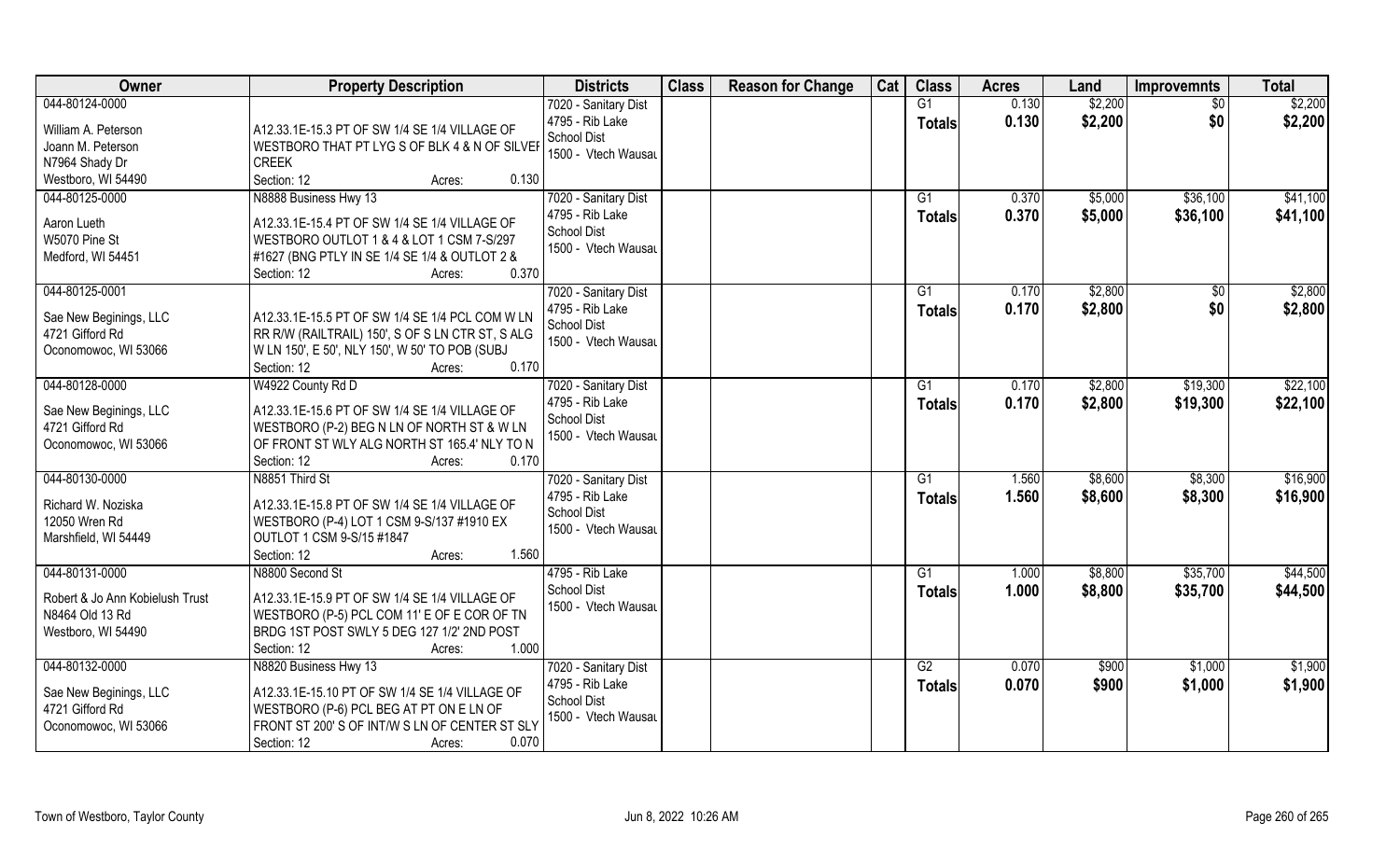| Owner                   | <b>Property Description</b>                    | <b>Districts</b>     | <b>Class</b> | <b>Reason for Change</b> | Cat | <b>Class</b>    | <b>Acres</b> | Land    | <b>Improvemnts</b> | <b>Total</b> |
|-------------------------|------------------------------------------------|----------------------|--------------|--------------------------|-----|-----------------|--------------|---------|--------------------|--------------|
| 044-80133-0000          | Business Hwy 13                                | 7020 - Sanitary Dist |              |                          |     | G2              | 0.030        | \$400   | $\overline{50}$    | \$400        |
| Sae New Beginings, LLC  | A12.33.1E-15.11 PT OF SW 1/4 SE 1/4 VILLAGE OF | 4795 - Rib Lake      |              |                          |     | <b>Totals</b>   | 0.030        | \$400   | \$0                | \$400        |
| 4721 Gifford Rd         | WESTBORO (P-7) PCL BEG INT OF S LN OF CENTER   | School Dist          |              |                          |     |                 |              |         |                    |              |
| Oconomowoc, WI 53066    | ST & E LN OF FRONT ST SLY 150' TO POB SLY 50'  | 1500 - Vtech Wausau  |              |                          |     |                 |              |         |                    |              |
|                         | Section: 12<br>0.030<br>Acres:                 |                      |              |                          |     |                 |              |         |                    |              |
| 044-80134-0000          | N8838 Business Hwy 13                          | 7020 - Sanitary Dist |              |                          |     | G2              | 0.110        | \$1,300 | \$142,800          | \$144,100    |
|                         |                                                | 4795 - Rib Lake      |              |                          |     | Totals          | 0.110        | \$1,300 | \$142,800          | \$144,100    |
| Sae New Beginings, LLC  | A12.33.1E-15.12 PT OF SW 1/4 SE 1/4 VILLAGE OF | School Dist          |              |                          |     |                 |              |         |                    |              |
| 4721 Gifford Rd         | WESTBORO (P-8) PCL BEG ON S LN OF CENTER ST    | 1500 - Vtech Wausau  |              |                          |     |                 |              |         |                    |              |
| Oconomowoc, WI 53066    | & E LN OF FRONT ST S 150' E 34' TO W LN OF RR  |                      |              |                          |     |                 |              |         |                    |              |
|                         | 0.110<br>Section: 12<br>Acres:                 |                      |              |                          |     |                 |              |         |                    |              |
| 044-80135-0000          | Business Hwy 13                                | 7020 - Sanitary Dist |              |                          |     | G1              | 0.070        | \$1,200 | $\sqrt{6}$         | \$1,200      |
| Steven J. Thums         | A12.33.1E-15.13 PT OF SW 1/4 SE 1/4 VILLAGE OF | 4795 - Rib Lake      |              |                          |     | <b>Totals</b>   | 0.070        | \$1,200 | \$0                | \$1,200      |
| Wendolyn A. Thums       | WESTBORO (P-9) PCL BEG ON N LN OF CENTER ST    | School Dist          |              |                          |     |                 |              |         |                    |              |
| N8779 Old 13 Rd         | & E LN OF FRONT ST NLY 100' ELY 34' TO W LN OF | 1500 - Vtech Wausau  |              |                          |     |                 |              |         |                    |              |
| Westboro, WI 54490      | Section: 12<br>0.070<br>Acres:                 |                      |              |                          |     |                 |              |         |                    |              |
| 044-80136-0000          | Business Hwy 13                                | 7020 - Sanitary Dist |              |                          |     | G2              | 0.030        | \$400   | \$12,700           | \$13,100     |
|                         |                                                | 4795 - Rib Lake      |              |                          |     | <b>Totals</b>   | 0.030        | \$400   | \$12,700           | \$13,100     |
| Elisabeth N. Olson      | A12.33.1E-15.14 PT OF SW 1/4 SE 1/4 VILLAGE OF | <b>School Dist</b>   |              |                          |     |                 |              |         |                    |              |
| Tyler S. Olson          | WESTBORO (PCL 10.1) PCL COM AT NE COR OF INT   | 1500 - Vtech Wausau  |              |                          |     |                 |              |         |                    |              |
| N8864 Business Hwy 13   | OF CENTER ST & FRONT ST N 100' ALG E LN OF     |                      |              |                          |     |                 |              |         |                    |              |
| Westboro, WI 54490      | Section: 12<br>0.030<br>Acres:                 |                      |              |                          |     |                 |              |         |                    |              |
| 044-80137-0000          | N8864 Business Hwy 13                          | 7020 - Sanitary Dist | G1           | <b>Exterior remodel</b>  |     | G1              | 0.070        | \$1,200 | \$94,500           | \$95,700     |
| Tyler S. Olson          | A12.33.1E-15.15 PT OF SW 1/4 SE 1/4 VILLAGE OF | 4795 - Rib Lake      |              |                          |     | Totals          | 0.070        | \$1,200 | \$94,500           | \$95,700     |
| Elisabeth N. Olson      | WESTBORO (PCL 10.2) PCL COM AT NE COR OF INT   | School Dist          |              |                          |     |                 |              |         |                    |              |
| N8864 Business Hwy 13   | OF FRONT ST & CENTER ST NLY ALG E LN OF        | 1500 - Vtech Wausau  |              |                          |     |                 |              |         |                    |              |
| Westboro, WI 54490      | 0.070<br>Section: 12<br>Acres:                 |                      |              |                          |     |                 |              |         |                    |              |
| 044-80138-0000          | N8882 Business Hwy 13                          | 7020 - Sanitary Dist |              |                          |     | G2              | 0.360        | \$4,400 | \$11,900           | \$16,300     |
|                         |                                                | 4795 - Rib Lake      |              |                          |     | <b>Totals</b>   | 0.360        | \$4,400 | \$11,900           | \$16,300     |
| William A. Peterson     | A12.33.1E-15.16 PT OF SW 1/4 SE 1/4 VILLAGE OF | School Dist          |              |                          |     |                 |              |         |                    |              |
| Joann M. Peterson       | WESTBORO (P-11, P-12, P-13) PCL COM AT INTERS  | 1500 - Vtech Wausau  |              |                          |     |                 |              |         |                    |              |
| N7964 Shady Dr          | OF S R/W LN OF NORTH ST & E R/W LN OF FRONT    |                      |              |                          |     |                 |              |         |                    |              |
| Westboro, WI 54490      | 0.360<br>Section: 12<br>Acres:                 |                      |              |                          |     |                 |              |         |                    |              |
| 044-80139-0000          | N8865 Third St Unit CONCE                      | 7020 - Sanitary Dist |              |                          |     | $\overline{X4}$ | 4.080        | \$0     | $\overline{50}$    | \$0          |
| Westboro Town of        | A12.33.1E-15.17 PT OF SW 1/4 SE 1/4 VILLAGE OF | 4795 - Rib Lake      |              |                          |     | Totals          | 4.080        | \$0     | \$0                | \$0          |
| PO Box 127              | WESTBORO LOT 1 CSM 9-S/15 #1847 (WESTBORO      | School Dist          |              |                          |     |                 |              |         |                    |              |
| Westboro, WI 54490-0127 | BALL DIAMOND CONCESSON STAND)                  | 1500 - Vtech Wausau  |              |                          |     |                 |              |         |                    |              |
|                         | 4.080<br>Section: 12<br>Acres:                 |                      |              |                          |     |                 |              |         |                    |              |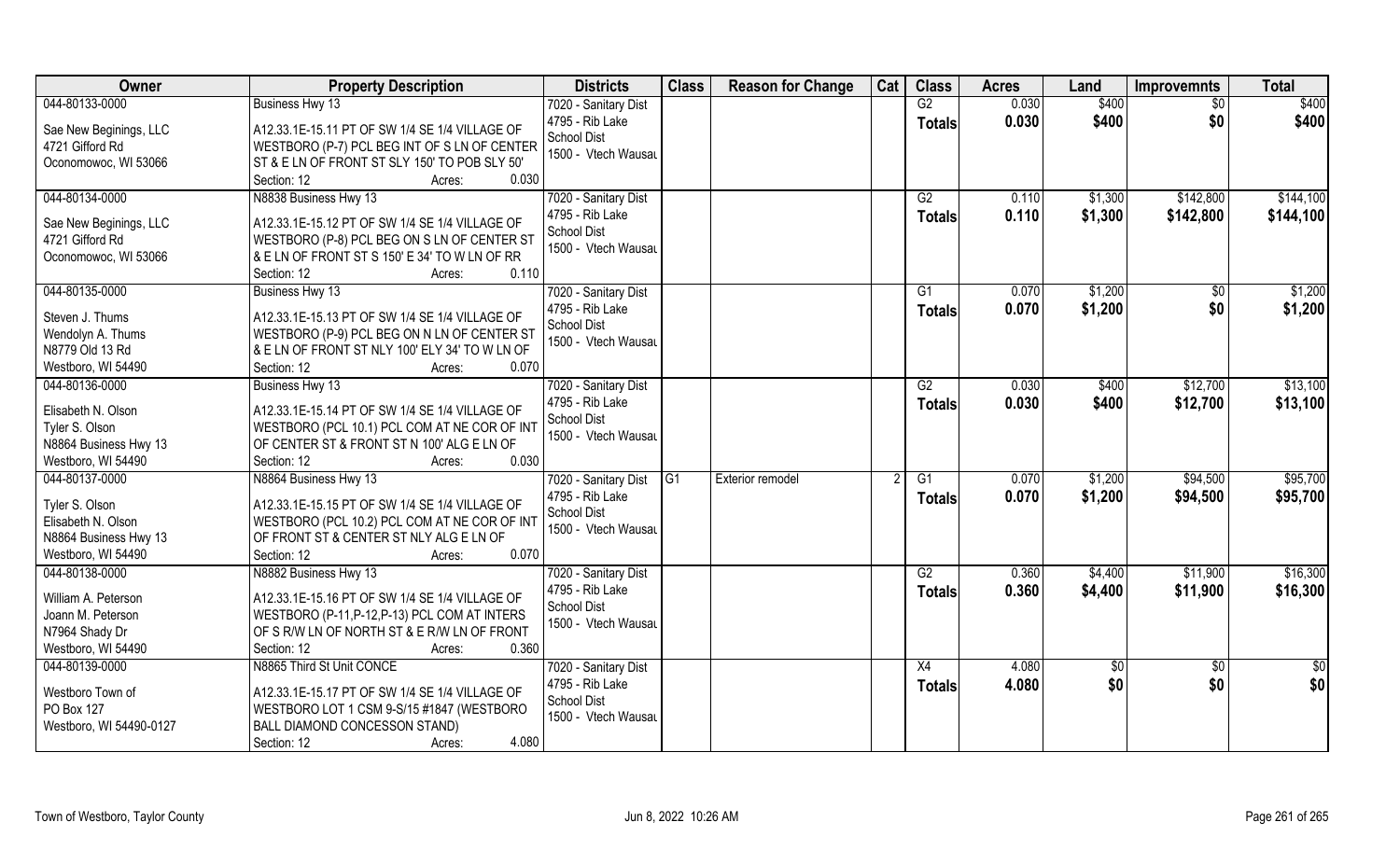| Owner                                                                                                         | <b>Property Description</b>                                                                                                                                                                          | <b>Districts</b>                                                                     | <b>Class</b> | <b>Reason for Change</b> | Cat | <b>Class</b>                            | <b>Acres</b>   | Land               | <b>Improvemnts</b>     | <b>Total</b>            |
|---------------------------------------------------------------------------------------------------------------|------------------------------------------------------------------------------------------------------------------------------------------------------------------------------------------------------|--------------------------------------------------------------------------------------|--------------|--------------------------|-----|-----------------------------------------|----------------|--------------------|------------------------|-------------------------|
| 044-80141-0000<br>County Of Taylor & Price<br>c/o Forestry Recreation<br>224 S Second St<br>Medford, WI 54451 | Business Hwy 13<br>A12.33.1E-15.18 PT OF SW 1/4 SE 1/4 VILLAGE OF<br>WESTBORO (P-14) PCL BEG AT INTR OF S LN OF<br>CENTER ST & E LN OF FRONT ST; S 300'; TO POB, E<br>Section: 12<br>0.150<br>Acres: | 7020 - Sanitary Dist<br>4795 - Rib Lake<br><b>School Dist</b><br>1500 - Vtech Wausau |              |                          |     | $\overline{\text{X3}}$<br><b>Totals</b> | 0.150<br>0.150 | \$0<br>\$0         | $\sqrt{6}$<br>\$0      | $\sqrt{50}$<br>\$0      |
| 044-80141-0001<br>Westboro Town of<br>PO Box 127<br>Westboro, WI 54490-0127                                   | A12.33.1E-15.19 PT OF SW 1/4 SE 1/4 VILLAGE OF<br>WESTBORO OUTLOT 1 CSM 9-S/15 #1847 NOW PT<br>OF LOT 1 CSM 9-S/137 #1910<br>0.150<br>Section: 12<br>Acres:                                          | 7020 - Sanitary Dist<br>4795 - Rib Lake<br><b>School Dist</b><br>1500 - Vtech Wausau |              |                          |     | X4<br>Totals                            | 0.150<br>0.150 | \$0<br>\$0         | \$0<br>\$0             | $\overline{\$0}$<br>\$0 |
| 044-80141-0002<br>Richard W. Noziska<br>12050 Wren Rd<br>Marshfield, WI 54449                                 | A12.33.1E-15.20 PT OF SW 1/4 SE 1/4 VILLAGE OF<br>WESTBORO OUTLOT 2 CSM 9-S/15 #1847<br>0.080<br>Section: 12<br>Acres:                                                                               | 7020 - Sanitary Dist<br>4795 - Rib Lake<br><b>School Dist</b><br>1500 - Vtech Wausau |              |                          |     | G2<br><b>Totals</b>                     | 0.080<br>0.080 | \$1,000<br>\$1,000 | $\sqrt[6]{3}$<br>\$0   | \$1,000<br>\$1,000      |
| 044-80141-0003<br>Richard W. Noziska<br>12050 Wren Rd<br>Marshfield, WI 54449                                 | A12.33.1E-15.21 PT OF SW 1/4 SE 1/4 VILLAGE OF<br>WESTBORO (P-4) LOT 2 CSM 9-S/137 #1910<br>1.040<br>Section: 12<br>Acres:                                                                           | 7020 - Sanitary Dist<br>4795 - Rib Lake<br>School Dist<br>1500 - Vtech Wausau        |              |                          |     | G1<br><b>Totals</b>                     | 1.040<br>1.040 | \$7,600<br>\$7,600 | $\sqrt[6]{3}$<br>\$0   | \$7,600<br>\$7,600      |
| 044-80141-0004<br>Richard W. Noziska<br>12050 Wren Rd<br>Marshfield, WI 54449                                 | A12.33.1E-15.22 PT OF SW 1/4 SE 1/4 VILLAGE OF<br>WESTBORO (P-4) LOT 3 CSM 9-S/137 #1910<br>1.370<br>Section: 12<br>Acres:                                                                           | 7020 - Sanitary Dist<br>4795 - Rib Lake<br>School Dist<br>1500 - Vtech Wausau        |              |                          |     | G1<br><b>Totals</b>                     | 1.370<br>1.370 | \$8,200<br>\$8,200 | \$0<br>\$0             | \$8,200<br>\$8,200      |
| 044-80141-0005<br>William A. Peterson Sr<br>Joann M. Peterson<br>N7964 Shady Dr<br>Westboro, WI 54490         | N8882 Business Hwy 13<br>A12.33.1E-15.23 PT OF SW 1/4 SE 1/4 VILLAGE OF<br>WESTBORO PCL COM AT INTERS OF S R/W LN<br>NORTH ST & E R/W FRONT ST, SLY ALG E R/W<br>0.140<br>Section: 12<br>Acres:      | 7020 - Sanitary Dist<br>4795 - Rib Lake<br>School Dist<br>1500 - Vtech Wausau        |              |                          |     | G2<br><b>Totals</b>                     | 0.140<br>0.140 | \$1,700<br>\$1,700 | $\sqrt{$0}$<br>\$0     | \$1,700<br>\$1,700      |
| 044-80142-0000<br>Westboro Town of<br>PO Box 127<br>Westboro, WI 54490-0127                                   | Leonard Ln<br>A12.33.1E-16.15 PT OF SE 1/4 SE 1/4 VILLAGE OF<br>WESTBORO BEG 521' W OF NE COR E 165' TO HWY<br>SWLY ALG HWY 325' N 273' (POB) (SUBJ AFFID<br>0.650<br>Section: 12<br>Acres:          | 7020 - Sanitary Dist<br>4795 - Rib Lake<br>School Dist<br>1500 - Vtech Wausau        |              |                          |     | X4<br>Totals                            | 0.650<br>0.650 | \$0<br>\$0         | $\overline{50}$<br>\$0 | \$0<br>\$0              |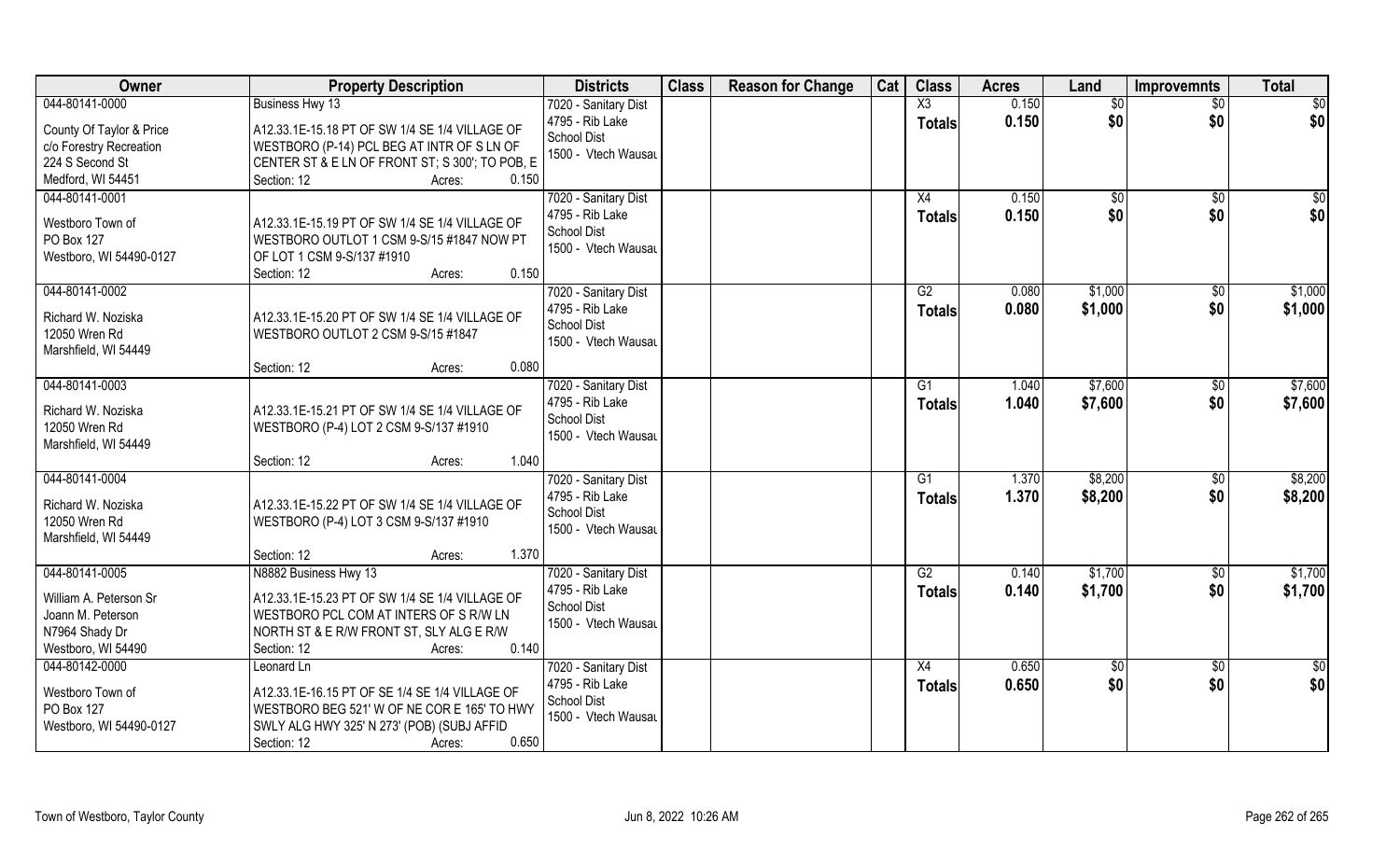| Owner                                                                                            | <b>Property Description</b>                                                                                                                                                                               | <b>Districts</b>                                                                     | <b>Class</b> | <b>Reason for Change</b> | Cat | <b>Class</b>              | <b>Acres</b>   | Land                 | <b>Improvemnts</b>     | <b>Total</b>           |
|--------------------------------------------------------------------------------------------------|-----------------------------------------------------------------------------------------------------------------------------------------------------------------------------------------------------------|--------------------------------------------------------------------------------------|--------------|--------------------------|-----|---------------------------|----------------|----------------------|------------------------|------------------------|
| 044-80143-0000<br>Westboro Town of<br>PO Box 127<br>Westboro, WI 54490-0127                      | A12.33.1E-16.16 PT OF SE 1/4 SE 1/4 VILLAGE OF<br>WESTBORO BEG 521' W OF NE COR W 100' S 100' E<br>100' N TO POB (SUBJ AFFID #327695)<br>0.220<br>Section: 12<br>Acres:                                   | 7020 - Sanitary Dist<br>4795 - Rib Lake<br>School Dist<br>1500 - Vtech Wausau        |              |                          |     | X4<br><b>Totals</b>       | 0.220<br>0.220 | \$0<br>\$0           | $\sqrt{$0}$<br>\$0     | $\sqrt{50}$<br> \$0    |
| 044-80144-0000<br>Westboro Town of<br>PO Box 127<br>Westboro, WI 54490-0127                      | N8890 Leonard Ln<br>A12.33.1E-16.17 PT OF SE 1/4 SE 1/4 VILLAGE OF<br>WESTBORO BEG AT NE COR W 338' SW 144.66' E<br>145.92' S 340' E 270' N 455' TO POB (SUBJ AFFID<br>3.030<br>Section: 12<br>Acres:     | 7020 - Sanitary Dist<br>4795 - Rib Lake<br>School Dist<br>1500 - Vtech Wausau        |              |                          |     | X4<br>Totals              | 3.030<br>3.030 | \$0<br>\$0           | \$0<br>\$0             | \$0<br>\$0             |
| 044-80145-0000<br>Scott R. Angelo<br>Ryan R. Angelo<br>N8864 Leonard Ln<br>Westboro, WI 54490    | N8864 Leonard Ln<br>A12.33.1E-16.18 PT OF SE 1/4 SE 1/4 VILLAGE OF<br>WESTBORO BEG AT NE COR W 338' SWLY 386' S 250<br>TO NW COR LOT 34 JOSEPH 2ND ADD ELY TO E SEC<br>Section: 12<br>3.900<br>Acres:     | 7020 - Sanitary Dist<br>4795 - Rib Lake<br>School Dist<br>1500 - Vtech Wausau        |              |                          |     | G1<br><b>Totals</b>       | 3.900<br>3.900 | \$12,400<br>\$12,400 | \$74,300<br>\$74,300   | \$86,700<br>\$86,700   |
| 044-80146-0000<br>Sam F. Smith<br>Tawnya L. Smith<br>N8875 Leonard Ln<br>Westboro, WI 54490      | N8875 Leonard Ln<br>A12.33.1E-16.19 PT OF SE 1/4 SE 1/4 VILLAGE OF<br>WESTBORO BEG 521' W OF NE COR; W 495' TO RR<br>R/W; S ALG R/W 514'; E 534'; N 523' TO BEG; EX PCL<br>Section: 12<br>5.900<br>Acres: | 7020 - Sanitary Dist<br>4795 - Rib Lake<br>School Dist<br>1500 - Vtech Wausau        |              |                          |     | G1<br><b>Totals</b>       | 5.900<br>5.900 | \$15,400<br>\$15,400 | \$102,800<br>\$102,800 | \$118,200<br>\$118,200 |
| 044-80147-0000<br>Lanny A. Thums<br>Deanna J. Thums<br>PO Box 7<br>Westboro, WI 54490-0007       | A12.33.1E-16.20 PT OF SE 1/4 SE 1/4 VILLAGE OF<br>WESTBORO S OF JOSEPHS ADD BEG AT E LN OF<br>LOT 14 W 710' TO RR R/W & BNG 400' IN WIDTH EX<br>Section: 12<br>2.480<br>Acres:                            | 7020 - Sanitary Dist<br>4795 - Rib Lake<br><b>School Dist</b><br>1500 - Vtech Wausau |              |                          |     | $\overline{G1}$<br>Totals | 2.480<br>2.480 | \$10,200<br>\$10,200 | $\sqrt[6]{30}$<br>\$0  | \$10,200<br>\$10,200   |
| 044-80148-0000<br>Northern States Power Co<br>PO Box 8<br>Eau Claire, WI 54702-0008              | A12.33.1E-16.21 PT OF SE 1/4 SE 1/4 VILLAGE OF<br>WESTBORO BEG AT E LN OF SOO LINE R/W 379'S<br>OF C/L OF CENTER ST E AT < TO R/W 40' S=R/W 30'<br>0.020<br>Section: 12<br>Acres:                         | 7020 - Sanitary Dist<br>4795 - Rib Lake<br>School Dist<br>1500 - Vtech Wausau        |              |                          |     | X4<br><b>Totals</b>       | 0.020<br>0.020 | \$0<br>\$0           | $\sqrt{6}$<br>\$0      | \$0<br>\$0             |
| 044-80149-0000<br>Jerald F. Koch<br>Elizabeth A. Koch<br>W4857 County Rd D<br>Westboro, WI 54490 | A12.33.1E-16.22.1 PT OF SE 1/4 SE 1/4 VILLAGE OF<br>WESTBORO PCL LYG S OF JOSEPHS ADD -BEG AT E<br>LN OF LOT 14; S TO S LN; W TO PT S OF E LN OF<br>3.890<br>Section: 12<br>Acres:                        | 7020 - Sanitary Dist<br>4795 - Rib Lake<br>School Dist<br>1500 - Vtech Wausau        |              |                          |     | G1<br><b>Totals</b>       | 3.890<br>3.890 | \$12,300<br>\$12,300 | $\sqrt[6]{}$<br>\$0    | \$12,300<br>\$12,300   |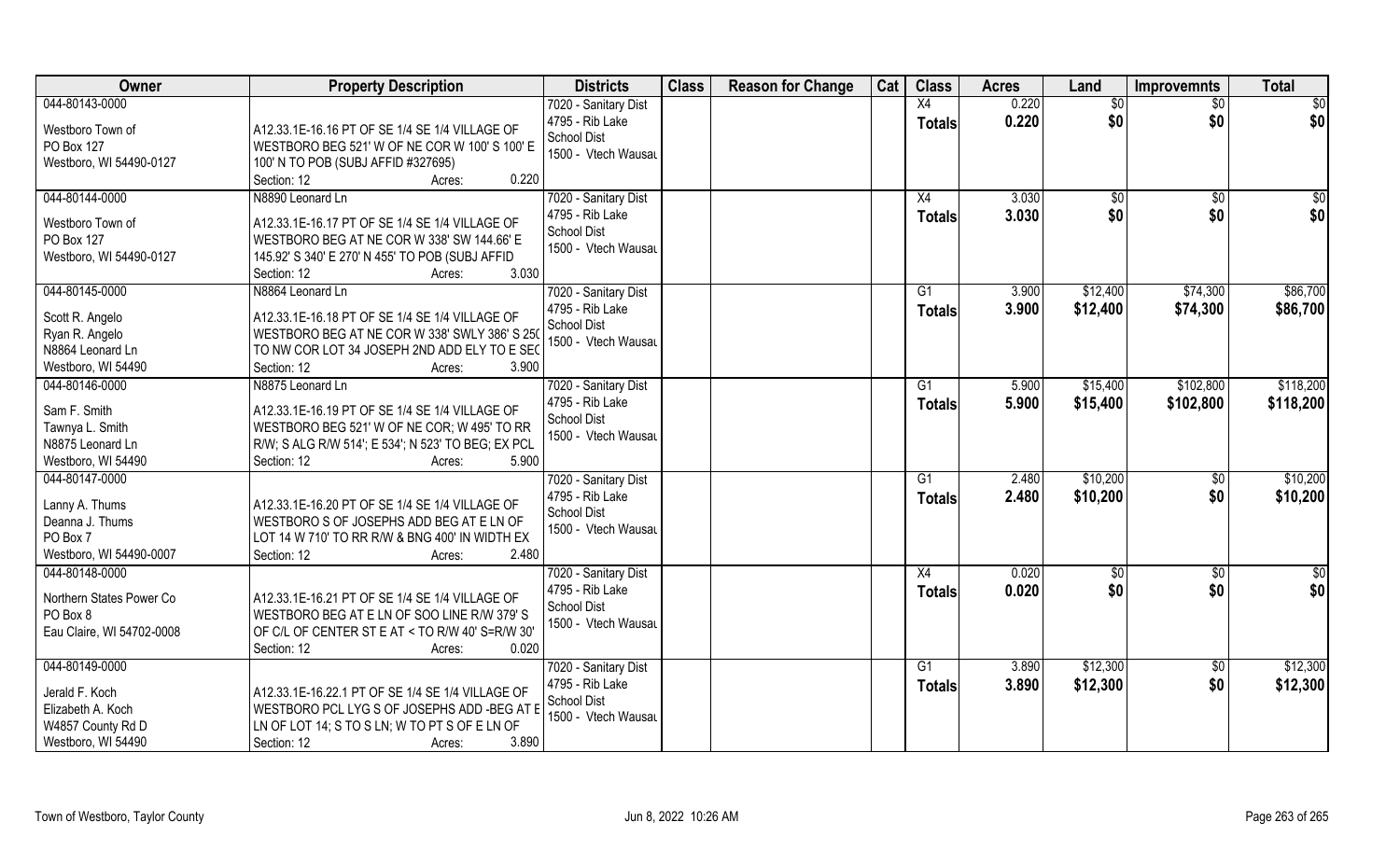| Owner                               | <b>Property Description</b>                                                                | <b>Districts</b>                        | <b>Class</b> | <b>Reason for Change</b> | Cat | <b>Class</b>   | <b>Acres</b> | Land           | <b>Improvemnts</b> | <b>Total</b> |
|-------------------------------------|--------------------------------------------------------------------------------------------|-----------------------------------------|--------------|--------------------------|-----|----------------|--------------|----------------|--------------------|--------------|
| 044-80149-0001                      |                                                                                            | 7020 - Sanitary Dist                    |              |                          |     | G1             | 0.050        | \$800          | $\overline{30}$    | \$800        |
| Richard E. Hintz                    | A12.33.1E-16.22.2 PT OF SE 1/4 SE 1/4 VILLAGE OF                                           | 4795 - Rib Lake                         |              |                          |     | <b>Totals</b>  | 0.050        | \$800          | \$0                | \$800        |
| Katherine M. Hintz                  | WESTBORO PCL BEG AT SE COR LOT 10 JOS ADD;                                                 | <b>School Dist</b>                      |              |                          |     |                |              |                |                    |              |
| W4861 County Rd D                   | WEST 50' TO SW COR OF LOT 10; SOUTH 50'; EAST                                              | 1500 - Vtech Wausau                     |              |                          |     |                |              |                |                    |              |
| Westboro, WI 54490                  | 0.050<br>Section: 12<br>Acres:                                                             |                                         |              |                          |     |                |              |                |                    |              |
| 044-80150-0000                      |                                                                                            | 7020 - Sanitary Dist                    |              |                          |     | G1             | 2.410        | \$10,100       | $\overline{50}$    | \$10,100     |
|                                     |                                                                                            | 4795 - Rib Lake                         |              |                          |     | Totals         | 2.410        | \$10,100       | \$0                | \$10,100     |
| Kyle J. Laska                       | A12.33.1E-16.23 PT OF SE 1/4 SE 1/4 VILLAGE OF                                             | School Dist                             |              |                          |     |                |              |                |                    |              |
| W4841 County Rd D                   | WESTBORO BEG AT SE COR W 450' N 400' E 200' S                                              | 1500 - Vtech Wausau                     |              |                          |     |                |              |                |                    |              |
| Westboro, WI 54490                  | 300' E 250' S 100' TO BEG                                                                  |                                         |              |                          |     |                |              |                |                    |              |
|                                     | 2.410<br>Section: 12<br>Acres:                                                             |                                         |              |                          |     |                |              |                |                    |              |
| 044-80151-0000                      | County Rd D                                                                                | 7020 - Sanitary Dist                    |              |                          |     | G <sub>1</sub> | 0.450        | \$3,400        | \$0                | \$3,400      |
| Michael J. Ecker                    | A12.33.1E-16.24.1 PT OF SE 1/4 SE 1/4 VILLAGE OF                                           | 4795 - Rib Lake                         |              |                          |     | <b>Totals</b>  | 0.450        | \$3,400        | \$0                | \$3,400      |
| W4834 County Rd D                   | WESTBORO VACATED LOTS 24 THRU 26 JOSEPH'S                                                  | <b>School Dist</b>                      |              |                          |     |                |              |                |                    |              |
| Westboro, WI 54490                  | 2ND ADD EX HWY "D" R/W (.02AC)                                                             | 1500 - Vtech Wausau                     |              |                          |     |                |              |                |                    |              |
|                                     | 0.450<br>Section: 12<br>Acres:                                                             |                                         |              |                          |     |                |              |                |                    |              |
| 044-80151-0001                      |                                                                                            | 7020 - Sanitary Dist                    |              |                          |     | X3             | 0.050        | $\frac{1}{20}$ | \$0                | \$0          |
|                                     |                                                                                            | 4795 - Rib Lake                         |              |                          |     | <b>Totals</b>  | 0.050        | \$0            | \$0                | \$0          |
| Taylor County of                    | A12.33.1E-16.24.2 PT OF SE 1/4 SE 1/4 VILLAGE OF<br>WESTBORO HWY "D" R/W THRU VACATED LOTS | School Dist                             |              |                          |     |                |              |                |                    |              |
| c/o Highway Dept<br>224 S Second St | 24-34 JOSEPH'S 2ND ADDITION                                                                | 1500 - Vtech Wausau                     |              |                          |     |                |              |                |                    |              |
| Medford, WI 54451                   | 0.050<br>Section: 12                                                                       |                                         |              |                          |     |                |              |                |                    |              |
| 044-80152-0000                      | Acres:<br>County Rd D                                                                      |                                         |              |                          |     | G1             | 0.340        | \$4,800        | \$0                | \$4,800      |
|                                     |                                                                                            | 7020 - Sanitary Dist<br>4795 - Rib Lake |              |                          |     |                | 0.340        |                |                    |              |
| Scott Richard Angelo                | A12.33.1E-16.25 PT OF SE 1/4 SE 1/4 VILLAGE OF                                             | <b>School Dist</b>                      |              |                          |     | <b>Totals</b>  |              | \$4,800        | \$0                | \$4,800      |
| Ryan R. Angelo                      | WESTBORO W 40' OF VACATED LOT 33 & VACATED                                                 | 1500 - Vtech Wausau                     |              |                          |     |                |              |                |                    |              |
| N8864 Leonard Ln                    | LOT 34 JOSEPH'S 2ND ADD                                                                    |                                         |              |                          |     |                |              |                |                    |              |
| Westboro, WI 54490                  | 0.340<br>Section: 12<br>Acres:                                                             |                                         |              |                          |     |                |              |                |                    |              |
| 044-80153-0000                      | W4838 County Rd D                                                                          | 7020 - Sanitary Dist                    |              |                          |     | G1             | 0.200        | \$3,300        | \$30,000           | \$33,300     |
| Bryce B. Larson                     | A12.33.1E-16.26 PT OF SE 1/4 SE 1/4 VILLAGE OF                                             | 4795 - Rib Lake                         |              |                          |     | <b>Totals</b>  | 0.200        | \$3,300        | \$30,000           | \$33,300     |
| Penny A. Larson                     | WESTBORO VACATED LOT 32 & EAST 10' OF                                                      | <b>School Dist</b>                      |              |                          |     |                |              |                |                    |              |
| 15846 Lincoln Ave                   | VACATED LOT 33 JOSEPH 2ND ADD                                                              | 1500 - Vtech Wausau                     |              |                          |     |                |              |                |                    |              |
| Kiel, WI 53042                      | 0.200<br>Section: 12<br>Acres:                                                             |                                         |              |                          |     |                |              |                |                    |              |
| 044-80154-0000                      | W4813 County Rd D                                                                          | 7020 - Sanitary Dist                    |              |                          |     | G <sub>1</sub> | 2.350        | \$10,000       | \$89,100           | \$99,100     |
|                                     |                                                                                            | 4795 - Rib Lake                         |              |                          |     | <b>Totals</b>  | 2.350        | \$10,000       | \$89,100           | \$99,100     |
| Terry M. Voltz                      | A12.33.1E-16.27 PT OF SE 1/4 SE 1/4 VILLAGE OF                                             | School Dist                             |              |                          |     |                |              |                |                    |              |
| Karen L. Voltz                      | WESTBORO BEG AT SE COR OF LOT 18; S 300'; E TC                                             | 1500 - Vtech Wausau                     |              |                          |     |                |              |                |                    |              |
| PO Box 245                          | SILVER CREEK; NLY ALG CREEK TO SE COR OF LOT                                               |                                         |              |                          |     |                |              |                |                    |              |
| Westboro, WI 54490-0245             | 2.350<br>Section: 12<br>Acres:                                                             |                                         |              |                          |     |                |              |                |                    |              |